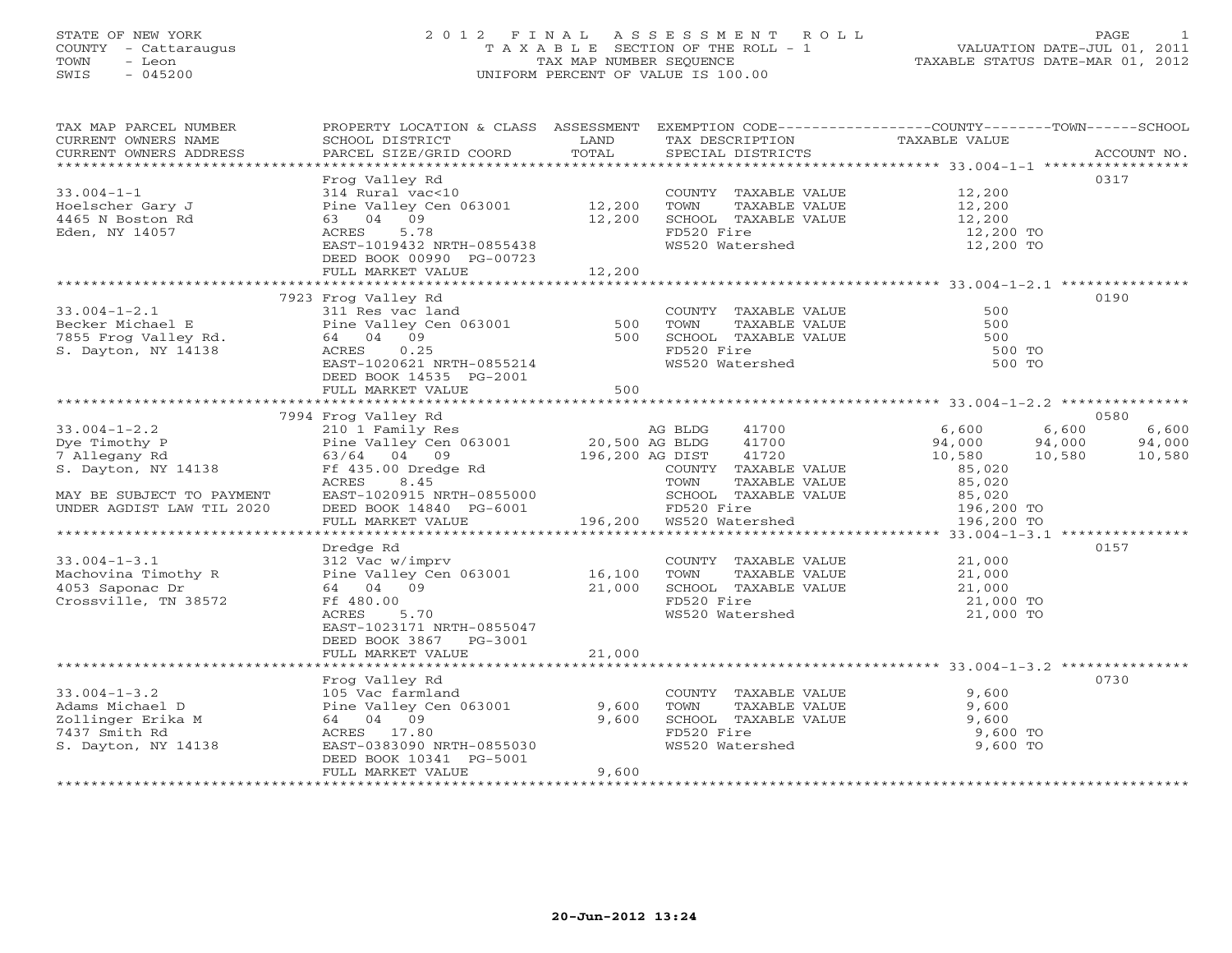# STATE OF NEW YORK 2 0 1 2 F I N A L A S S E S S M E N T R O L L PAGE 2 COUNTY - Cattaraugus T A X A B L E SECTION OF THE ROLL - 1 VALUATION DATE-JUL 01, 2011 TOWN - Leon TAX MAP NUMBER SEQUENCE TAXABLE STATUS DATE-MAR 01, 2012 SWIS - 045200 UNIFORM PERCENT OF VALUE IS 100.00UNIFORM PERCENT OF VALUE IS 100.00

| TAX MAP PARCEL NUMBER<br>CURRENT OWNERS NAME<br>CURRENT OWNERS ADDRESS                               | SCHOOL DISTRICT<br>PARCEL SIZE/GRID COORD                                                                                                                         | LAND<br>TOTAL    | TAX DESCRIPTION<br>SPECIAL DISTRICTS                                                                   | PROPERTY LOCATION & CLASS ASSESSMENT EXEMPTION CODE---------------COUNTY-------TOWN-----SCHOOL<br>TAXABLE VALUE | ACCOUNT NO. |
|------------------------------------------------------------------------------------------------------|-------------------------------------------------------------------------------------------------------------------------------------------------------------------|------------------|--------------------------------------------------------------------------------------------------------|-----------------------------------------------------------------------------------------------------------------|-------------|
| *************************                                                                            |                                                                                                                                                                   |                  |                                                                                                        |                                                                                                                 |             |
| $33.004 - 1 - 3.3$<br>Lang Michelle E<br>3122 Lower Mt. Rd<br>Sanborn, NY 14132                      | Dredge Rd<br>322 Rural vac>10<br>Pine Valley Cen 063001 23,300<br>$64 - 4 - 9$<br>ACRES 15.55<br>EAST-1023041 NRTH-0855017                                        | 23,300           | COUNTY TAXABLE VALUE<br>TOWN<br>TAXABLE VALUE<br>SCHOOL TAXABLE VALUE<br>FD520 Fire                    | 0842<br>23,300<br>23,300<br>23,300<br>23,300 TO                                                                 |             |
|                                                                                                      | DEED BOOK 15202 PG-9001<br>FULL MARKET VALUE                                                                                                                      | 23,300           |                                                                                                        |                                                                                                                 |             |
|                                                                                                      |                                                                                                                                                                   |                  |                                                                                                        |                                                                                                                 |             |
|                                                                                                      | Dredge Rd                                                                                                                                                         |                  |                                                                                                        | 0119                                                                                                            |             |
| $33.004 - 1 - 4$<br>Wengerd Levi E<br>Wengerd Elizabeth<br>12641 Dredge Rd<br>South Dayton, NY 14138 | 105 Vac farmland<br>Pine Valley Cen 063001<br>64 04 09<br>FRNT 895.00 DPTH<br>ACRES 37.26<br>EAST-1023312 NRTH-0854353<br>DEED BOOK 801<br>PG-00370               | 22,000<br>22,000 | COUNTY TAXABLE VALUE<br>TAXABLE VALUE<br>TOWN<br>SCHOOL TAXABLE VALUE<br>FD520 Fire<br>WS520 Watershed | 22,000<br>22,000<br>22,000<br>22,000 TO<br>22,000 TO                                                            |             |
|                                                                                                      | FULL MARKET VALUE                                                                                                                                                 | 22,000           |                                                                                                        |                                                                                                                 |             |
|                                                                                                      |                                                                                                                                                                   |                  |                                                                                                        |                                                                                                                 |             |
| $33.004 - 1 - 5$<br>Checko Raymond Jr<br>Checko Dawn M<br>5128 Olympic Ave<br>Blasdell, NY 14219     | 7982 Dredge Rd<br>312 Vac w/imprv<br>Pine Valley Cen 063001<br>64 04 09<br>Ff 435.00<br>ACRES 17.81<br>EAST-1025007 NRTH-0855484<br>DEED BOOK 00949 PG-00134      | 26,900<br>34,700 | COUNTY TAXABLE VALUE<br>TAXABLE VALUE<br>TOWN<br>SCHOOL TAXABLE VALUE<br>FD520 Fire<br>WS520 Watershed | 0101<br>34,700<br>34,700<br>34,700<br>34,700 TO<br>34,700 TO                                                    |             |
|                                                                                                      | FULL MARKET VALUE                                                                                                                                                 | 34,700           |                                                                                                        |                                                                                                                 |             |
|                                                                                                      |                                                                                                                                                                   |                  |                                                                                                        | 0118                                                                                                            |             |
| $33.004 - 1 - 6$<br>Wengerd Levi E<br>Wengerd Elizabeth<br>12641 Dredge Rd<br>South Dayton, NY 14138 | Dredge Rd<br>105 Vac farmland<br>Pine Valley Cen 063001<br>64 04 09<br>FRNT 2225.00 DPTH<br>ACRES 53.99<br>EAST-1024810 NRTH-0854309<br>DEED BOOK 801<br>PG-00370 | 32,500<br>32,500 | COUNTY TAXABLE VALUE<br>TOWN<br>TAXABLE VALUE<br>SCHOOL TAXABLE VALUE<br>FD520 Fire<br>WS520 Watershed | 32,500<br>32,500<br>32,500<br>32,500 TO<br>32,500 TO                                                            |             |
|                                                                                                      | FULL MARKET VALUE                                                                                                                                                 | 32,500           |                                                                                                        |                                                                                                                 |             |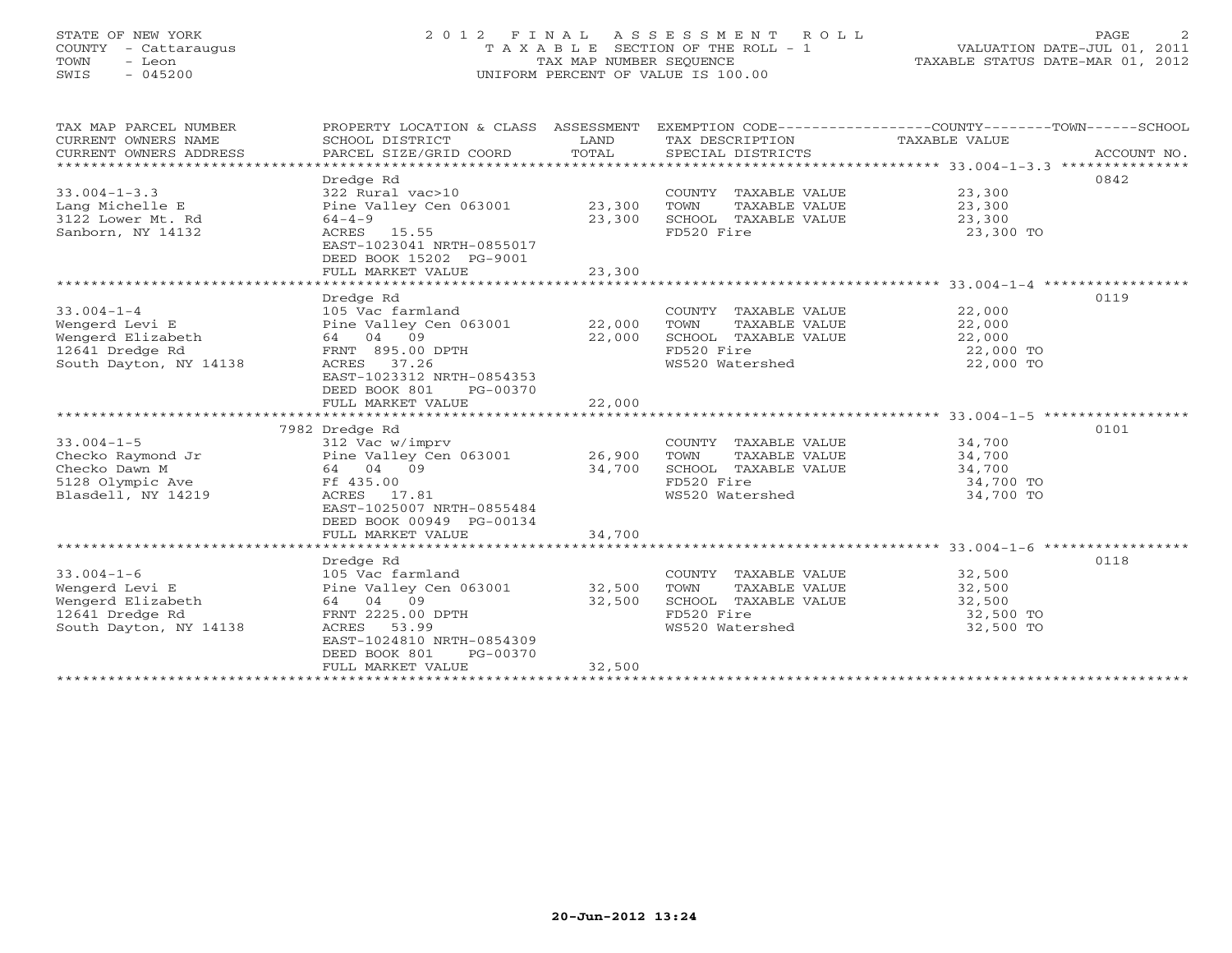# STATE OF NEW YORK 2 0 1 2 F I N A L A S S E S S M E N T R O L L PAGE 3 COUNTY - Cattaraugus T A X A B L E SECTION OF THE ROLL - 1 VALUATION DATE-JUL 01, 2011 TOWN - Leon TAX MAP NUMBER SEQUENCE TAXABLE STATUS DATE-MAR 01, 2012 SWIS - 045200 UNIFORM PERCENT OF VALUE IS 100.00UNIFORM PERCENT OF VALUE IS 100.00

| TAX MAP PARCEL NUMBER<br>CURRENT OWNERS NAME<br>CURRENT OWNERS ADDRESS                                     | PROPERTY LOCATION & CLASS ASSESSMENT EXEMPTION CODE---------------COUNTY-------TOWN-----SCHOOL<br>SCHOOL DISTRICT<br>PARCEL SIZE/GRID COORD TOTAL                                           | LAND             | TAX DESCRIPTION TAXABLE VALUE<br>SPECIAL DISTRICTS                                                                       |                                                                                  | ACCOUNT NO.                                     |
|------------------------------------------------------------------------------------------------------------|---------------------------------------------------------------------------------------------------------------------------------------------------------------------------------------------|------------------|--------------------------------------------------------------------------------------------------------------------------|----------------------------------------------------------------------------------|-------------------------------------------------|
| $33.004 - 1 - 7$<br>Sercu Carol A<br>7841 Dredge Rd<br>South Dayton, NY 14138                              | 7857 Dredge Rd<br>240 Rural res<br>Pine Valley Cen 063001 18,600 RES STAR 41854<br>64 04 09<br>FRNT 895.00 DPTH<br>ACRES<br>39.81<br>EAST-1023380 NRTH-0853462<br>DEED BOOK 731<br>PG-00730 | 81,400           | WVET C/T 41121<br>COUNTY TAXABLE VALUE<br>TOWN<br>TAXABLE VALUE<br>SCHOOL TAXABLE VALUE<br>FD520 Fire<br>WS520 Watershed | 12,000<br>$\overline{0}$<br>69,400<br>69,400<br>51,400<br>81,400 TO<br>81,400 TO | 0352<br>12,000<br>$\circ$<br>$\Omega$<br>30,000 |
|                                                                                                            | FULL MARKET VALUE                                                                                                                                                                           | 81,400           |                                                                                                                          |                                                                                  |                                                 |
| $33.004 - 1 - 9$<br>Chaffin Donald M Jr<br>Chaffin Michelle L<br>148 Rte 62<br>Conewango Valley, NY 14726  | Dredge Rd<br>322 Rural vac>10<br>Pine Valley Cen 063001 22,100<br>64 04 09<br>Ff 870.00<br>ACRES 13.50<br>EAST-1024813 NRTH-0852635<br>DEED BOOK 7678 PG-5001<br>FULL MARKET VALUE          | 22,100<br>22,100 | COUNTY TAXABLE VALUE<br>TOWN<br>TAXABLE VALUE<br>SCHOOL TAXABLE VALUE<br>FD520 Fire<br>FD520 Fire<br>WS520 Watershed     | 22,100<br>22,100<br>22,100<br>22,100 TO<br>22,100 TO                             | 0063                                            |
|                                                                                                            |                                                                                                                                                                                             |                  |                                                                                                                          |                                                                                  |                                                 |
|                                                                                                            | 7841 Dredge Rd                                                                                                                                                                              |                  |                                                                                                                          |                                                                                  | 0072                                            |
| $33.004 - 1 - 10$<br>Sercu Carol A<br>7857 Dredge Rd<br>South Dayton, NY 14138                             | 312 Vac w/imprv<br>312 vac w/imprv<br>Pine Valley Cen 063001 10,000<br>64 04 09<br>420.00<br>4.02<br>ACRES<br>EAST-1024197 NRTH-0852802<br>DEED BOOK 00975 PG-00658                         | 14,000           | COUNTY TAXABLE VALUE<br>TOWN<br>TAXABLE VALUE<br>SCHOOL TAXABLE VALUE<br>FD520 Fire<br>WS520 Watershed                   | 14,000<br>14,000<br>14,000<br>14,000 TO<br>14,000 TO                             |                                                 |
|                                                                                                            | FULL MARKET VALUE                                                                                                                                                                           | 14,000           |                                                                                                                          |                                                                                  |                                                 |
| $33.004 - 1 - 11$<br>Grapka (L/U) Edmund B<br>Legacy Acres LLC<br>7815 Dredge Rd<br>South Dayton, NY 14138 | Frog Valley Rd<br>322 Rural vac>10<br>Pine Valley Cen 063001 14,400<br>64 04 09<br>Ff 455.00<br>ACRES 31.49<br>EAST-1022365 NRTH-0852810<br>DEED BOOK 16551 PG-7002<br>FULL MARKET VALUE    | 14,400<br>14,400 | COUNTY TAXABLE VALUE<br>TAXABLE VALUE<br>TOWN<br>SCHOOL TAXABLE VALUE<br>FD520 Fire<br>WS520 Watershed                   | 14,400<br>14,400<br>14,400<br>14,400 TO<br>14,400 TO                             | 0159                                            |
|                                                                                                            |                                                                                                                                                                                             |                  |                                                                                                                          |                                                                                  |                                                 |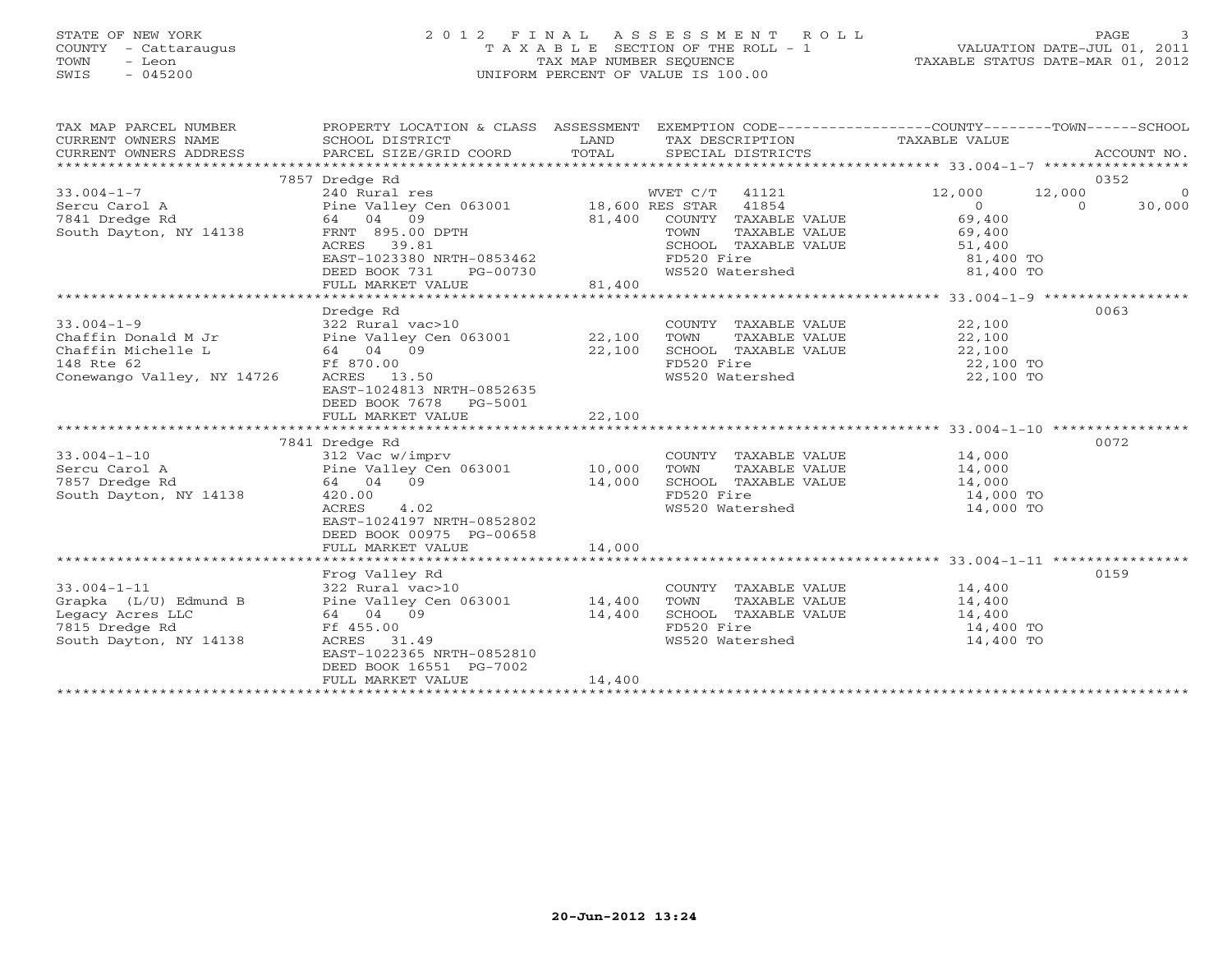# STATE OF NEW YORK 2 0 1 2 F I N A L A S S E S S M E N T R O L L PAGE 4 COUNTY - Cattaraugus T A X A B L E SECTION OF THE ROLL - 1 VALUATION DATE-JUL 01, 2011 TOWN - Leon TAX MAP NUMBER SEQUENCE TAXABLE STATUS DATE-MAR 01, 2012 SWIS - 045200 UNIFORM PERCENT OF VALUE IS 100.00UNIFORM PERCENT OF VALUE IS 100.00

| TAX MAP PARCEL NUMBER<br>CURRENT OWNERS NAME<br>CURRENT OWNERS ADDRESS | SCHOOL DISTRICT<br>PARCEL SIZE/GRID COORD | LAND<br>TOTAL | TAX DESCRIPTION<br>SPECIAL DISTRICTS          | PROPERTY LOCATION & CLASS ASSESSMENT EXEMPTION CODE---------------COUNTY-------TOWN------SCHOOL<br>TAXABLE VALUE | ACCOUNT NO. |
|------------------------------------------------------------------------|-------------------------------------------|---------------|-----------------------------------------------|------------------------------------------------------------------------------------------------------------------|-------------|
|                                                                        |                                           |               |                                               |                                                                                                                  |             |
|                                                                        | 7815 Dredge Rd                            |               |                                               |                                                                                                                  | 0160        |
| $33.004 - 1 - 12$                                                      | 240 Rural res                             |               | 41834<br>SR STAR                              | $\overline{0}$<br>$\Omega$                                                                                       | 62,200      |
| Grapka (L/U) Edmund B                                                  | Pine Valley Cen 063001                    | 36,200        | COUNTY TAXABLE VALUE                          | 110,600                                                                                                          |             |
| Legacy Acres LLC                                                       | 64 04 09                                  | 110,600       | TOWN<br>TAXABLE VALUE                         | 110,600                                                                                                          |             |
| 7815 Dredge Rd                                                         | Dredge Rd Ff 455.22                       |               | SCHOOL TAXABLE VALUE                          | 48,400                                                                                                           |             |
| South Dayton, NY 14138                                                 | Frog Valley Ff 470.00                     |               | FD520 Fire                                    | 110,600 TO                                                                                                       |             |
|                                                                        | ACRES 39.61<br>EAST-1022576 NRTH-0852366  |               | WS520 Watershed                               | 110,600 TO                                                                                                       |             |
|                                                                        | DEED BOOK 16551 PG-7002                   |               |                                               |                                                                                                                  |             |
|                                                                        | FULL MARKET VALUE                         | 110,600       |                                               |                                                                                                                  |             |
|                                                                        |                                           |               |                                               |                                                                                                                  |             |
|                                                                        | 7784 Dredge Rd                            |               |                                               |                                                                                                                  | 0108        |
| $33.004 - 1 - 13.1$                                                    | 312 Vac w/imprv                           |               | 41720<br>AG DIST                              | 17,176<br>17,176                                                                                                 | 17,176      |
| Dye Timothy P                                                          | Pine Valley Cen 063001                    | 34,100        | COUNTY TAXABLE VALUE                          | 25,824                                                                                                           |             |
| 7 Allegany Rd                                                          | 64 04 09                                  | 43,000        | TOWN<br>TAXABLE VALUE                         | 25,824                                                                                                           |             |
| South Dayton, NY 14138                                                 | Ff 2750.00                                |               | SCHOOL TAXABLE VALUE                          | 25,824                                                                                                           |             |
|                                                                        | ACRES 34.85                               |               | FD520 Fire                                    | 43,000 TO                                                                                                        |             |
| MAY BE SUBJECT TO PAYMENT                                              | EAST-1022803 NRTH-0851874                 |               | WS520 Watershed                               | 43,000 TO                                                                                                        |             |
| UNDER AGDIST LAW TIL 2016                                              | DEED BOOK 00926 PG-00201                  |               |                                               |                                                                                                                  |             |
| *************************                                              | FULL MARKET VALUE                         | 43,000        |                                               | ********************* 33.004-1-13.2 **************                                                               |             |
|                                                                        |                                           |               |                                               |                                                                                                                  | 0723        |
|                                                                        | Frog Valley Rd<br>314 Rural vac<10        |               |                                               |                                                                                                                  |             |
| $33.004 - 1 - 13.2$<br>Martin Peter                                    | Pine Valley Cen 063001                    | 7,000         | COUNTY TAXABLE VALUE<br>TOWN<br>TAXABLE VALUE | 7,000<br>7,000                                                                                                   |             |
| 10017 Jolls Rd                                                         | 64 04 09                                  | 7,000         | SCHOOL TAXABLE VALUE                          | 7,000                                                                                                            |             |
| Perrysburg, NY 14129                                                   | Ff 290.00                                 |               | FD520 Fire                                    | 7,000 TO                                                                                                         |             |
|                                                                        | 3.00<br>ACRES                             |               | WS520 Watershed                               | 7,000 TO                                                                                                         |             |
|                                                                        | EAST-1021177 NRTH-0852008                 |               |                                               |                                                                                                                  |             |
|                                                                        | DEED BOOK 00978 PG-00076                  |               |                                               |                                                                                                                  |             |
|                                                                        | FULL MARKET VALUE                         | 7,000         |                                               |                                                                                                                  |             |
|                                                                        |                                           |               |                                               |                                                                                                                  |             |
|                                                                        | Dredge Rd                                 |               |                                               |                                                                                                                  | 0117        |
| $33.004 - 1 - 14$                                                      | 112 Dairy farm                            |               | RES STAR 41854                                | $\circ$<br>$\Omega$                                                                                              | 30,000      |
| Wengerd Levi E                                                         | Pine Valley Cen 063001                    | 37,900        | COUNTY TAXABLE VALUE                          | 117,800                                                                                                          |             |
| Wengerd Elizabeth                                                      | 47 04 09                                  | 117,800       | TOWN<br>TAXABLE VALUE                         | 117,800                                                                                                          |             |
| 12641 Dredge Rd                                                        | Deed Includes Parcel 4&6                  |               | SCHOOL TAXABLE VALUE                          | 87,800                                                                                                           |             |
| South Dayton, NY 14138                                                 | Crossroad Ff - 1090'                      |               | FD520 Fire                                    | 117,800 TO                                                                                                       |             |
|                                                                        | FRNT 1440.00 DPTH                         |               | WS520 Watershed                               | 117,800 TO                                                                                                       |             |
|                                                                        | ACRES 49.91                               |               |                                               |                                                                                                                  |             |
|                                                                        | EAST-1025036 NRTH-0851048                 |               |                                               |                                                                                                                  |             |
|                                                                        | DEED BOOK 801<br>PG-00370                 |               |                                               |                                                                                                                  |             |
|                                                                        | FULL MARKET VALUE                         | 117,800       |                                               |                                                                                                                  |             |
|                                                                        |                                           |               |                                               |                                                                                                                  |             |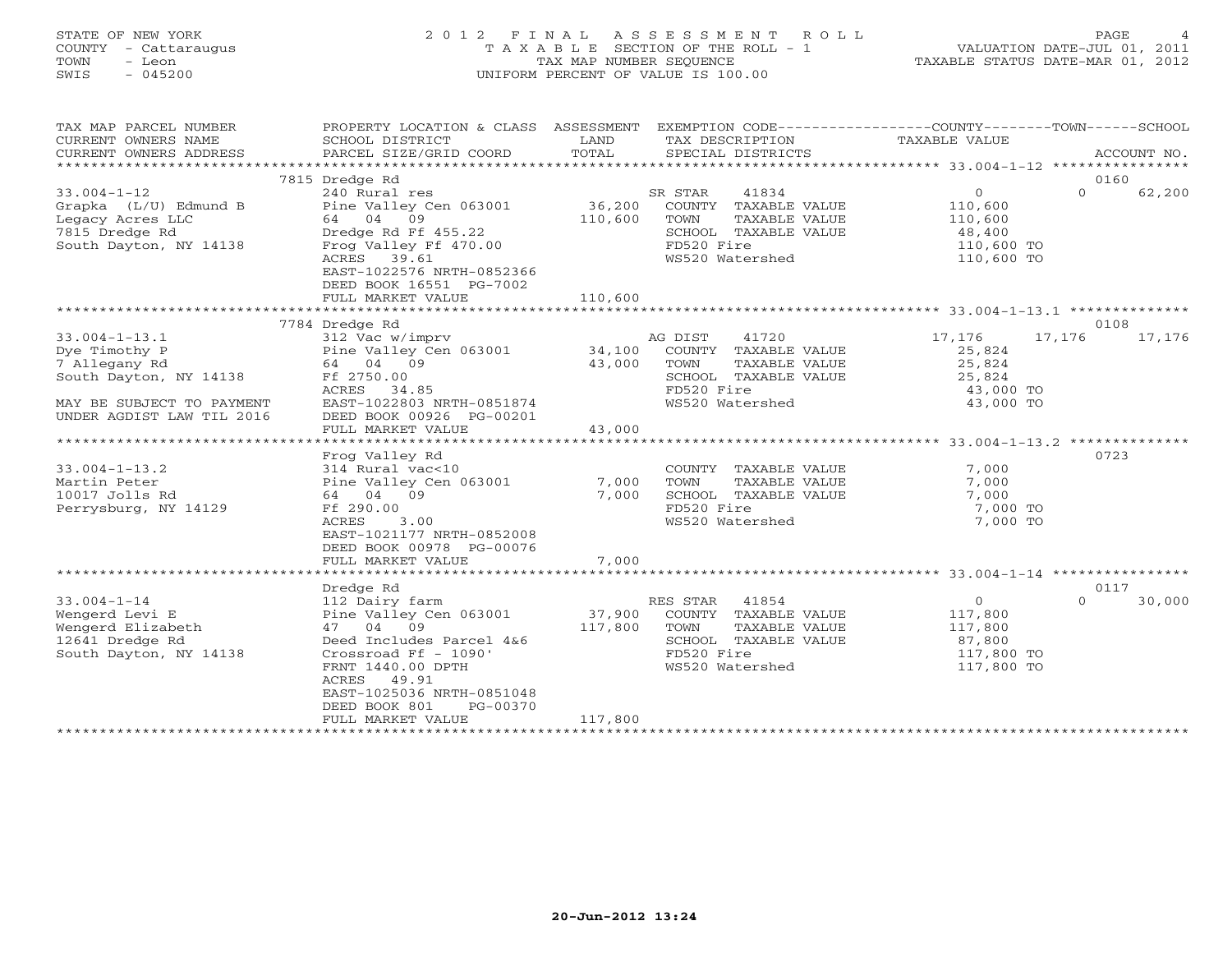#### STATE OF NEW YORK 2 0 1 2 F I N A L A S S E S S M E N T R O L L PAGE 5 COUNTY - Cattaraugus T A X A B L E SECTION OF THE ROLL - 1 VALUATION DATE-JUL 01, 2011 TOWN - Leon TAX MAP NUMBER SEQUENCE TAXABLE STATUS DATE-MAR 01, 2012 SWIS - 045200 UNIFORM PERCENT OF VALUE IS 100.00UNIFORM PERCENT OF VALUE IS 100.00

| TAX MAP PARCEL NUMBER<br>CURRENT OWNERS NAME                                                                                                                                                                                                                                                                                                                                                                                         | PROPERTY LOCATION & CLASS ASSESSMENT EXEMPTION CODE----------------COUNTY-------TOWN------SCHOOL |        | TAX DESCRIPTION TAXABLE VALUE<br>SPECIAL DISTRICTS                                                                      |                                            |                    |
|--------------------------------------------------------------------------------------------------------------------------------------------------------------------------------------------------------------------------------------------------------------------------------------------------------------------------------------------------------------------------------------------------------------------------------------|--------------------------------------------------------------------------------------------------|--------|-------------------------------------------------------------------------------------------------------------------------|--------------------------------------------|--------------------|
| CURRENT OWNERS ADDRESS                                                                                                                                                                                                                                                                                                                                                                                                               |                                                                                                  |        | SPECIAL DISTRICTS                                                                                                       |                                            | ACCOUNT NO.        |
|                                                                                                                                                                                                                                                                                                                                                                                                                                      | Cross Rd                                                                                         |        |                                                                                                                         |                                            | 0510               |
| $33.004 - 1 - 15$                                                                                                                                                                                                                                                                                                                                                                                                                    | 105 Vac farmland                                                                                 |        | AG DIST<br>41720                                                                                                        | 16,927                                     | 16,927 16,927      |
| Diamond Land & Cattle LLC<br>Mosher Elizabeth and and a Cattle LLC<br>Mosher Elizabeth and a country that the Valley Cen 063001<br>Mosher Elizabeth and the Valley Cen 063001<br>$\begin{array}{cccc}\n & 42,100 \\ 42,100 \\  & 42,100 \\  & 42,100 \\  & 42,100 \\  &$                                                                                                                                                             |                                                                                                  |        |                                                                                                                         |                                            |                    |
|                                                                                                                                                                                                                                                                                                                                                                                                                                      |                                                                                                  |        |                                                                                                                         | 25,173<br>25,173                           |                    |
|                                                                                                                                                                                                                                                                                                                                                                                                                                      |                                                                                                  |        | SCHOOL TAXABLE VALUE 25,173                                                                                             |                                            |                    |
|                                                                                                                                                                                                                                                                                                                                                                                                                                      | Pine Valley Cen vosoos<br>47 04 09 42,100<br>FRNT 1115.00 DPTH ---- 62 41                        |        |                                                                                                                         | 42,100 TO                                  |                    |
|                                                                                                                                                                                                                                                                                                                                                                                                                                      | EAST-1024814 NRTH-0849975                                                                        |        | FD520 Fire<br>WS520 Watershed                                                                                           | 42,100 TO                                  |                    |
|                                                                                                                                                                                                                                                                                                                                                                                                                                      | DEED BOOK 00980 PG-00094                                                                         |        |                                                                                                                         |                                            |                    |
| MAY BE SUBJECT TO PAYMENT DEED BOOK 00980 F<br>UNDER AGDIST LAW TIL 2016 FULL MARKET VALUE                                                                                                                                                                                                                                                                                                                                           |                                                                                                  | 42,100 |                                                                                                                         |                                            |                    |
|                                                                                                                                                                                                                                                                                                                                                                                                                                      |                                                                                                  |        |                                                                                                                         |                                            |                    |
|                                                                                                                                                                                                                                                                                                                                                                                                                                      | 12565 Smith Rd                                                                                   |        |                                                                                                                         |                                            | 0262               |
|                                                                                                                                                                                                                                                                                                                                                                                                                                      |                                                                                                  |        |                                                                                                                         | 41,394                                     | 41,394<br>41,394   |
|                                                                                                                                                                                                                                                                                                                                                                                                                                      |                                                                                                  |        |                                                                                                                         | 169,806                                    |                    |
|                                                                                                                                                                                                                                                                                                                                                                                                                                      |                                                                                                  |        |                                                                                                                         | $169,806$<br>$169,806$                     |                    |
|                                                                                                                                                                                                                                                                                                                                                                                                                                      |                                                                                                  |        | SCHOOL TAXABLE VALUE                                                                                                    |                                            |                    |
|                                                                                                                                                                                                                                                                                                                                                                                                                                      |                                                                                                  |        | FD520 Fire 211,200 TO<br>WS520 Watershed 211,200 TO                                                                     |                                            |                    |
|                                                                                                                                                                                                                                                                                                                                                                                                                                      |                                                                                                  |        |                                                                                                                         |                                            |                    |
|                                                                                                                                                                                                                                                                                                                                                                                                                                      |                                                                                                  |        |                                                                                                                         |                                            |                    |
| 33.004-1-16<br>Meyers John H and Meyers John H and Pine Valley Cen 063001 and 127,800 COUNTY TAXABLE VALUE<br>Meyers Norris and Allow Countralize CALUE<br>12615 Smith Rd Ff 700.00 5000 and SCHOOL TAXABLE VALUE<br>South Dayton, NY                                                                                                                                                                                                |                                                                                                  |        |                                                                                                                         |                                            |                    |
|                                                                                                                                                                                                                                                                                                                                                                                                                                      | 12778 Smith Rd                                                                                   |        |                                                                                                                         |                                            | 0367               |
|                                                                                                                                                                                                                                                                                                                                                                                                                                      |                                                                                                  |        |                                                                                                                         |                                            | $\Omega$<br>30,000 |
| 33.004-1-17.1 1<br>Meyers Matthew N 210 1 Family Res<br>Pine Valley Cen 063001 10,300 COUNTY TAXABLE VALUE 75,000<br>2.65 12778 Smith Rd 54 04 09 54 04 09 55,000 FOWN TAXABLE VALUE 75,000<br>SCHOOL TAXABLE VALUE 45,000<br>SCHOOL TAX                                                                                                                                                                                             |                                                                                                  |        |                                                                                                                         | $\begin{array}{c} 0 \\ 75,000 \end{array}$ |                    |
|                                                                                                                                                                                                                                                                                                                                                                                                                                      |                                                                                                  |        |                                                                                                                         |                                            |                    |
|                                                                                                                                                                                                                                                                                                                                                                                                                                      |                                                                                                  |        |                                                                                                                         |                                            |                    |
|                                                                                                                                                                                                                                                                                                                                                                                                                                      |                                                                                                  |        |                                                                                                                         | 75,000 TO                                  |                    |
|                                                                                                                                                                                                                                                                                                                                                                                                                                      | EAST-1022780 NRTH-0847569                                                                        |        | WS520 Watershed                                                                                                         | 75,000 TO                                  |                    |
|                                                                                                                                                                                                                                                                                                                                                                                                                                      | DEED BOOK 16295 PG-4004                                                                          |        |                                                                                                                         |                                            |                    |
|                                                                                                                                                                                                                                                                                                                                                                                                                                      | FULL MARKET VALUE                                                                                | 75,000 |                                                                                                                         |                                            |                    |
|                                                                                                                                                                                                                                                                                                                                                                                                                                      |                                                                                                  |        |                                                                                                                         |                                            |                    |
|                                                                                                                                                                                                                                                                                                                                                                                                                                      | 12756 Smith Rd                                                                                   |        |                                                                                                                         |                                            | 0621               |
|                                                                                                                                                                                                                                                                                                                                                                                                                                      |                                                                                                  |        |                                                                                                                         | 16,661                                     | 16,661<br>16,661   |
|                                                                                                                                                                                                                                                                                                                                                                                                                                      |                                                                                                  |        |                                                                                                                         | $\overline{0}$                             | 30,000<br>$\Omega$ |
|                                                                                                                                                                                                                                                                                                                                                                                                                                      |                                                                                                  |        |                                                                                                                         | 175,339<br>175,339<br>145,339              |                    |
|                                                                                                                                                                                                                                                                                                                                                                                                                                      |                                                                                                  |        |                                                                                                                         |                                            |                    |
|                                                                                                                                                                                                                                                                                                                                                                                                                                      |                                                                                                  |        | COWN TAXABLE VALUE<br>TOWN TAXABLE VALUE<br>SCHOOL TAXABLE VALUE<br>FD520 Fire 192,000 TO<br>WS520 Watershed 192,000 TO |                                            |                    |
|                                                                                                                                                                                                                                                                                                                                                                                                                                      |                                                                                                  |        |                                                                                                                         |                                            |                    |
|                                                                                                                                                                                                                                                                                                                                                                                                                                      |                                                                                                  |        |                                                                                                                         |                                            |                    |
| $\begin{tabular}{lllllllllllllll} \text{33.004--1-17.2} & \text{12/56 Smith Rd} & \text{112 Dairry farm} & \text{AG DIST} & \text{41720} \\ \text{Sticek Montgomery L} & \text{Pine Valley Gen 063001} & \text{53,100 RES STAR} & \text{41854} \\ \text{12756 Smith Rd} & \text{54/55/47} & \text{01 09} & \text{192,000} & \text{COUNTY TAXABLE VALUE} \\ \text{South Dayton, NY 14138} & \text{FF 690.00} & \text{TCWN} & \text{T$ |                                                                                                  |        |                                                                                                                         |                                            |                    |
|                                                                                                                                                                                                                                                                                                                                                                                                                                      | Smith Rd                                                                                         |        |                                                                                                                         |                                            | 0248               |
| $33.004 - 1 - 18$                                                                                                                                                                                                                                                                                                                                                                                                                    | 322 Rural vac>10                                                                                 |        | COUNTY TAXABLE VALUE                                                                                                    | 10,900                                     |                    |
| Seneca Resources Corp                                                                                                                                                                                                                                                                                                                                                                                                                |                                                                                                  |        | TOWN                                                                                                                    | TAXABLE VALUE 10,900                       |                    |
| 5800 Corporate Dr Ste 300                                                                                                                                                                                                                                                                                                                                                                                                            | 322 Kurai vacebo<br>Pine Valley Cen 063001 10,900<br>17 04 09 10,900                             |        | SCHOOL TAXABLE VALUE                                                                                                    | 10,900                                     |                    |
| Pittsburgh, PA 15237                                                                                                                                                                                                                                                                                                                                                                                                                 | FRNT 185.00 DPTH<br>200FC 14.83                                                                  |        |                                                                                                                         | 10,900 TO                                  |                    |
|                                                                                                                                                                                                                                                                                                                                                                                                                                      | ACRES 14.83                                                                                      |        | FD520 Fire<br>WS520 Watershed                                                                                           | 10,900 TO                                  |                    |
|                                                                                                                                                                                                                                                                                                                                                                                                                                      | EAST-1022781 NRTH-0848213                                                                        |        |                                                                                                                         |                                            |                    |
|                                                                                                                                                                                                                                                                                                                                                                                                                                      | DEED BOOK 907 PG-01055                                                                           |        |                                                                                                                         |                                            |                    |
|                                                                                                                                                                                                                                                                                                                                                                                                                                      | FULL MARKET VALUE                                                                                | 10,900 |                                                                                                                         |                                            |                    |
|                                                                                                                                                                                                                                                                                                                                                                                                                                      |                                                                                                  |        |                                                                                                                         |                                            |                    |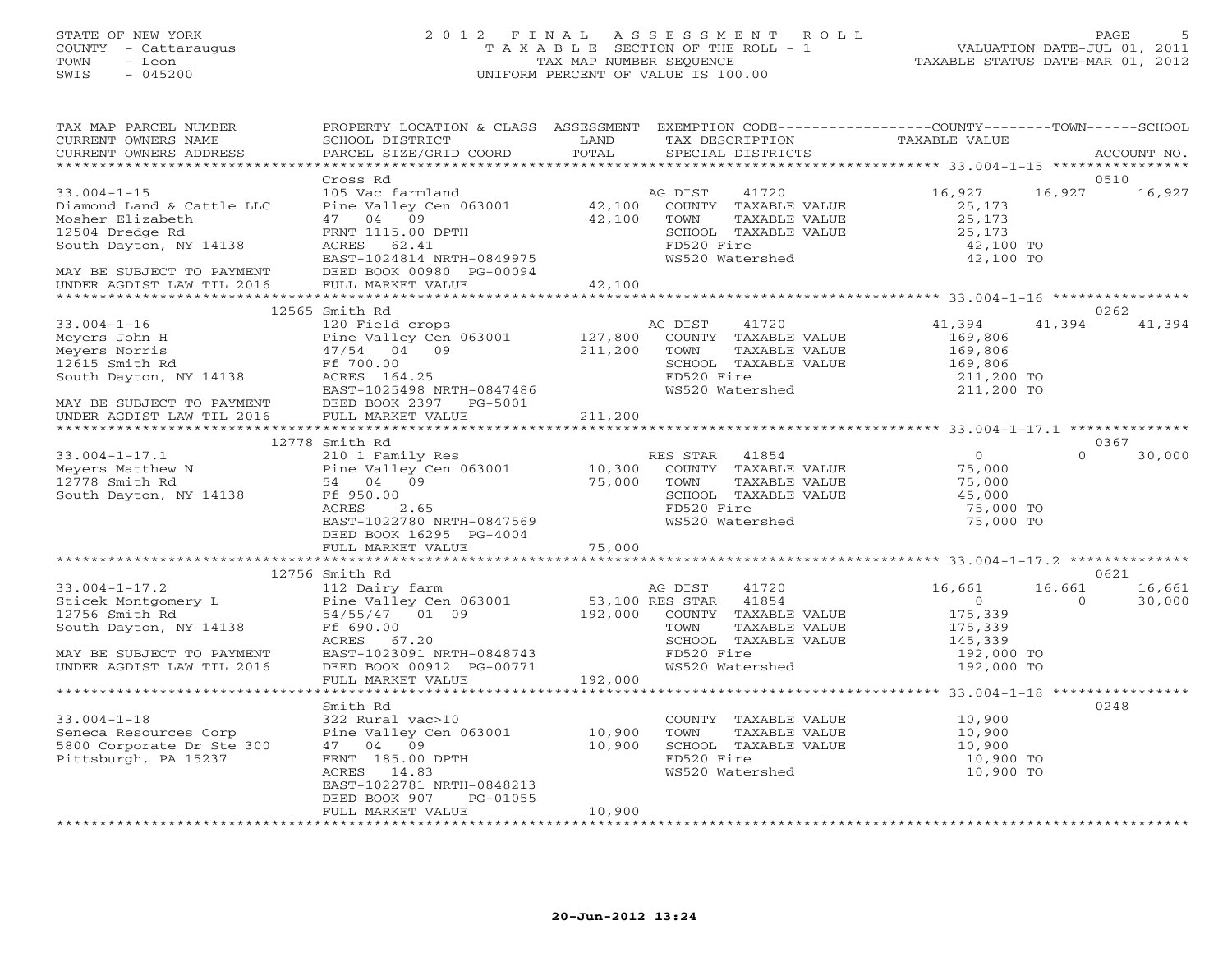# STATE OF NEW YORK 2 0 1 2 F I N A L A S S E S S M E N T R O L L PAGE 6 COUNTY - Cattaraugus T A X A B L E SECTION OF THE ROLL - 1 VALUATION DATE-JUL 01, 2011 TOWN - Leon TAX MAP NUMBER SEQUENCE TAXABLE STATUS DATE-MAR 01, 2012 SWIS - 045200 UNIFORM PERCENT OF VALUE IS 100.00UNIFORM PERCENT OF VALUE IS 100.00

| PROPERTY LOCATION & CLASS ASSESSMENT EXEMPTION CODE---------------COUNTY-------TOWN------SCHOOL<br>TAX DESCRIPTION TAXABLE VALUE<br>SPECIAL DISTRICTS<br>ACCOUNT NO.                                                                                                                                                                                                                                                                                                                                                                                                                                                            |
|---------------------------------------------------------------------------------------------------------------------------------------------------------------------------------------------------------------------------------------------------------------------------------------------------------------------------------------------------------------------------------------------------------------------------------------------------------------------------------------------------------------------------------------------------------------------------------------------------------------------------------|
| 0439<br>COUNTY TAXABLE VALUE 10,500<br>TOWN TAXABLE VALUE 10,500<br>10,500<br>SCHOOL TAXABLE VALUE<br>10,500 TO<br>10,500 TO<br>WS520 Watershed                                                                                                                                                                                                                                                                                                                                                                                                                                                                                 |
|                                                                                                                                                                                                                                                                                                                                                                                                                                                                                                                                                                                                                                 |
| 0437<br>$\begin{array}{ll}\n\text{COUNTY} & \text{TAXABLE VALUE} \\ \text{max} & \text{maxair} & \text{var,IF} \\ \end{array} \hspace{1.5cm} \begin{array}{ll}\n34,200 \\ 34,200\n\end{array}$<br>SCHOOL TAXABLE VALUE 34,200<br>34,200 TO<br>FD520 Fire<br>WS520 Watershed<br>34,200 TO                                                                                                                                                                                                                                                                                                                                        |
|                                                                                                                                                                                                                                                                                                                                                                                                                                                                                                                                                                                                                                 |
| 0064                                                                                                                                                                                                                                                                                                                                                                                                                                                                                                                                                                                                                            |
| 33.004-1-22.1<br>Pionack Gerald M 210 1 Family Res CVET C/T 41131<br>Pionack Gerald M Pine Valley Cen 063001 7,000 DVET C/T 41141<br>7752 Frog Valley Rd 55 04 09 65,200 RES STAR 41854<br>South Dayton, NY 14138 FRNT 349.00 DPTH 117<br>0 16,300 16,300 16,300 CVET C/T 41131 16,300 16,300<br>DVET C/T 41141 16,300 16,300 16,300 RES STAR 41854<br>$\sim$ 0<br>$\Omega$<br>30,000<br>COUNTY TAXABLE VALUE 32,600<br>BANK 017 TOWN TAXABLE VALUE 32,600<br>EAST-1021211 NRTH-0851448 SCHOOL TAXABLE VALUE 35,200<br>DEED BOOK 6687 PG-2003 65,200 FD520 Fire 65,200 TO<br>FULL MARKET VALUE 65,200 WS520 Watershed 65,200 TO |
|                                                                                                                                                                                                                                                                                                                                                                                                                                                                                                                                                                                                                                 |
| 0494                                                                                                                                                                                                                                                                                                                                                                                                                                                                                                                                                                                                                            |
| 19,115<br>19,115<br>19,115<br>Pine Valley Cen 063001 47,800 COUNTY TAXABLE VALUE<br>28,685<br>$\begin{tabular}{lllllllllll} \multicolumn{2}{c}{\text{COUNTY}} & \text{TAXABLE} & \text{VALUE} & & & & 28,685 \\ \multicolumn{2}{c}{\text{TOWN}} & \text{TAXABLE} & \text{VALUE} & & & 28,685 \\ \multicolumn{2}{c}{\text{SCHOOL}} & \text{TAXABLE} & \text{VALUE} & & & 28,685 \\ & & & & & 47,800 & \text{TO} \\ & & & & & & 47,800 & \text{TO} \\ \multicolumn{2}{c}{\text{TOM}} & \multicolumn{2}{c}{\text{TOM}} & \multicolumn{2}{$<br>FD520 Fire 32 47,800 TO<br>WS520 Watershed 37,800 TO                                 |
|                                                                                                                                                                                                                                                                                                                                                                                                                                                                                                                                                                                                                                 |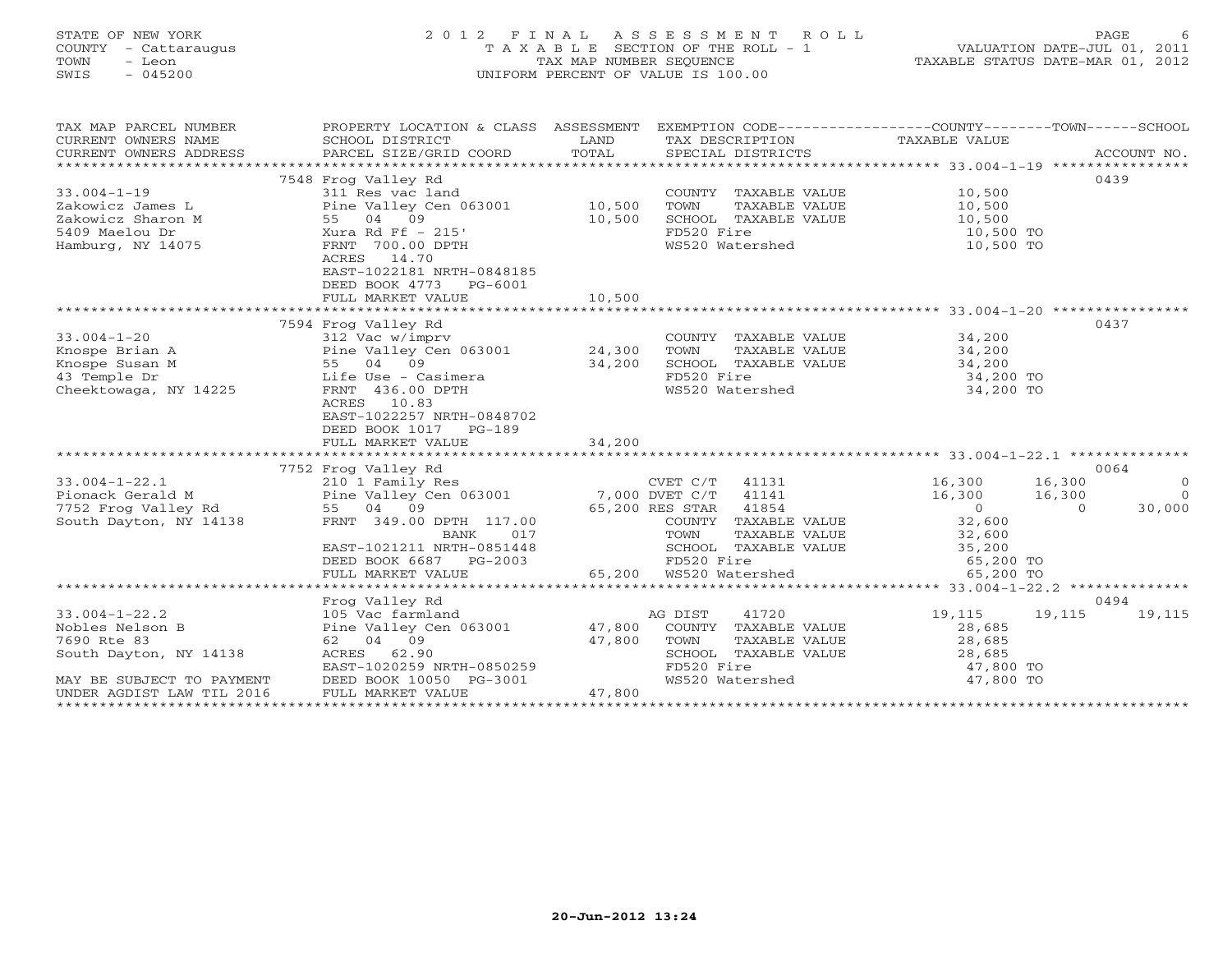# STATE OF NEW YORK 2 0 1 2 F I N A L A S S E S S M E N T R O L L PAGE 7 COUNTY - Cattaraugus T A X A B L E SECTION OF THE ROLL - 1 VALUATION DATE-JUL 01, 2011 TOWN - Leon TAX MAP NUMBER SEQUENCE TAXABLE STATUS DATE-MAR 01, 2012 SWIS - 045200 UNIFORM PERCENT OF VALUE IS 100.00UNIFORM PERCENT OF VALUE IS 100.00

| TAX MAP PARCEL NUMBER<br>CURRENT OWNERS NAME | PROPERTY LOCATION & CLASS ASSESSMENT<br>SCHOOL DISTRICT | LAND   | EXEMPTION CODE-----------------COUNTY-------TOWN------SCHOOL<br>TAX DESCRIPTION | TAXABLE VALUE    |             |
|----------------------------------------------|---------------------------------------------------------|--------|---------------------------------------------------------------------------------|------------------|-------------|
| CURRENT OWNERS ADDRESS                       | PARCEL SIZE/GRID COORD                                  | TOTAL  | SPECIAL DISTRICTS                                                               |                  | ACCOUNT NO. |
|                                              | 7750 Frog Valley Rd                                     |        |                                                                                 |                  | 0616        |
| $33.004 - 1 - 22.3$                          | 112 Dairy farm                                          |        | COUNTY TAXABLE VALUE                                                            | 94,700           |             |
| Pannella Georgio                             | Pine Valley Cen 063001                                  | 77,700 | TOWN<br>TAXABLE VALUE                                                           | 94,700           |             |
| 7301 Milestrip Rd                            | 55 04 09                                                | 94,700 | SCHOOL TAXABLE VALUE                                                            | 94,700           |             |
| Orchard Park, NY 14127                       | Ff 1455.00                                              |        | FD520 Fire                                                                      | 94,700 TO        |             |
|                                              | ACRES 98.35                                             |        | WS520 Watershed                                                                 | 94,700 TO        |             |
|                                              | EAST-1022748 NRTH-0850815                               |        |                                                                                 |                  |             |
|                                              | DEED BOOK 00947 PG-00641                                |        |                                                                                 |                  |             |
|                                              | FULL MARKET VALUE                                       | 94,700 |                                                                                 |                  |             |
|                                              |                                                         |        |                                                                                 |                  |             |
|                                              | Frog Valley Rd                                          |        |                                                                                 |                  | 0716        |
| $33.004 - 1 - 22.4$                          | 312 Vac w/imprv                                         |        | COUNTY TAXABLE VALUE                                                            | 28,000           |             |
| Vogel Frederick W                            | Pine Valley Cen 063001                                  | 13,200 | TOWN<br>TAXABLE VALUE                                                           | 28,000           |             |
| Vogel Jane                                   | 55 04 09                                                | 28,000 | SCHOOL TAXABLE VALUE                                                            | 28,000           |             |
| 948 W Alaura                                 | Life Use                                                |        | FD520 Fire                                                                      | 28,000 TO        |             |
| Alden, NY 14004                              | FRNT 300.00 DPTH                                        |        | WS520 Watershed                                                                 | 28,000 TO        |             |
|                                              | ACRES 13.90                                             |        |                                                                                 |                  |             |
|                                              | EAST-1022550 NRTH-0849784                               |        |                                                                                 |                  |             |
|                                              | DEED BOOK 00946 PG-00669                                |        |                                                                                 |                  |             |
|                                              | FULL MARKET VALUE                                       | 28,000 |                                                                                 |                  |             |
|                                              |                                                         |        |                                                                                 |                  | 0845        |
|                                              | 7638 Frog Valley Rd                                     |        |                                                                                 | $\overline{0}$   | $\Omega$    |
| $33.004 - 1 - 22.5$<br>Wengerd Daniel J      | 210 1 Family Res<br>Pine Valley Cen 063001 14,700       |        | 41854<br>RES STAR                                                               |                  | 30,000      |
| Wengerd Ada                                  | $55 - 4 - 9$                                            | 59,000 | COUNTY TAXABLE VALUE<br>TAXABLE VALUE<br>TOWN                                   | 59,000<br>59,000 |             |
| 7638 Frog Valley Rd                          | ACRES<br>4.85                                           |        | SCHOOL TAXABLE VALUE                                                            | 29,000           |             |
| South Dayton, NY 14138                       | EAST-1021992 NRTH-0850607                               |        | FD520 Fire                                                                      | 59,000 TO        |             |
|                                              | DEED BOOK 2757 PG-6001                                  |        |                                                                                 |                  |             |
|                                              | FULL MARKET VALUE                                       | 59,000 |                                                                                 |                  |             |
|                                              |                                                         |        |                                                                                 |                  |             |
|                                              | 7829 Frog Valley Rd                                     |        |                                                                                 |                  | 0158        |
| $33.004 - 1 - 23.1$                          | 312 Vac w/imprv                                         |        | COUNTY TAXABLE VALUE                                                            | 43,200           |             |
| Velasquez James J                            | Pine Valley Cen 063001                                  | 37,700 | TOWN<br>TAXABLE VALUE                                                           | 43,200           |             |
| Velasquez James R                            | $62,63-4-9$                                             | 43,200 | SCHOOL TAXABLE VALUE                                                            | 43,200           |             |
| 23 Colton Ave                                | ACRES 42.80                                             |        | FD520 Fire                                                                      | 43,200 TO        |             |
| Lackawanna, NY 14218                         | EAST-1020097 NRTH-0851493                               |        | WS520 Watershed                                                                 | 43,200 TO        |             |
|                                              | DEED BOOK 5136 PG-6002                                  |        |                                                                                 |                  |             |
|                                              | FULL MARKET VALUE                                       | 43,200 |                                                                                 |                  |             |
|                                              |                                                         |        |                                                                                 |                  |             |
|                                              | 7829 Frog Valley Rd                                     |        |                                                                                 |                  | 0743        |
| $33.004 - 1 - 23.2$                          | 322 Rural vac>10                                        |        | AG DIST<br>41720                                                                | 20,681<br>20,681 | 20,681      |
| Adams David                                  | Pine Valley Cen 063001                                  | 41,700 | COUNTY TAXABLE VALUE                                                            | 21,019           |             |
| Adams Lisa                                   | 63 04 09                                                | 41,700 | TOWN<br>TAXABLE VALUE                                                           | 21,019           |             |
| 4284 Elm Creek Rd                            | ACRES 49.15                                             |        | SCHOOL TAXABLE VALUE                                                            | 21,019           |             |
| Randolph, NY 14772                           | EAST-1019888 NRTH-0852868                               |        | FD520 Fire                                                                      | 41,700 TO        |             |
|                                              | DEED BOOK 10414 PG-6003                                 |        | WS520 Watershed                                                                 | 41,700 TO        |             |
| MAY BE SUBJECT TO PAYMENT                    | FULL MARKET VALUE                                       | 41,700 |                                                                                 |                  |             |
| UNDER AGDIST LAW TIL 2016                    |                                                         |        |                                                                                 |                  |             |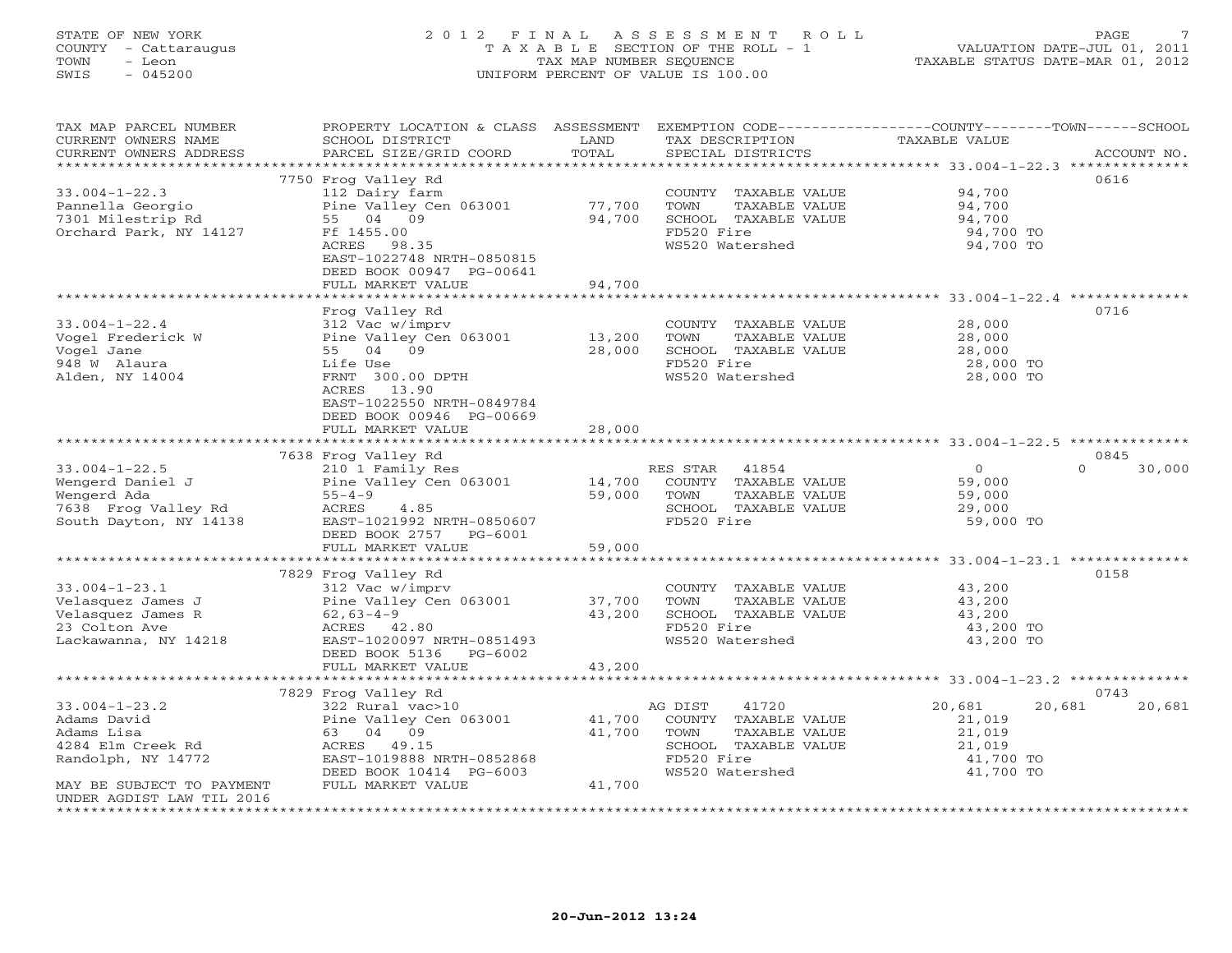# STATE OF NEW YORK 2 0 1 2 F I N A L A S S E S S M E N T R O L L PAGE 8 COUNTY - Cattaraugus T A X A B L E SECTION OF THE ROLL - 1 VALUATION DATE-JUL 01, 2011 TOWN - Leon TAX MAP NUMBER SEQUENCE TAXABLE STATUS DATE-MAR 01, 2012 SWIS - 045200 UNIFORM PERCENT OF VALUE IS 100.00UNIFORM PERCENT OF VALUE IS 100.00

| TAXABLE VALUE<br>CURRENT OWNERS NAME<br>SCHOOL DISTRICT<br><b>Example 12</b><br>TAX DESCRIPTION<br>TOTAL<br>CURRENT OWNERS ADDRESS<br>PARCEL SIZE/GRID COORD<br>SPECIAL DISTRICTS<br>ACCOUNT NO.<br>7829 Frog Valley Rd<br>0744<br>$\overline{0}$<br>$\cap$<br>30,000<br>$33.004 - 1 - 23.3$<br>240 Rural res<br>RES STAR 41854<br>COUNTY TAXABLE VALUE<br>Pine Valley Cen 063001 14,600<br>95,000<br>Schneider Phillip<br>7829 Frog Valley Rd<br>63 04 09<br>95,000 TOWN<br>TAXABLE VALUE<br>95,000<br>South Dayton, $NY$ 14138<br>017<br>ACRES<br>4.80 BANK<br>EAST-1020546 NRTH-0852594<br>DEED BOOK 2246 PG-9001<br>WS520 Watershed<br>95,000 TO<br>95,000<br>FULL MARKET VALUE<br>7900 Frog Valley Rd<br>0471<br>30,000<br>$33.004 - 1 - 24.1$<br>210 <sup>1</sup> Family Res (17,760) RES STAR 41854 (1854)<br>Pine Valley Cen 063001 (17,760 (COUNTY TAXABLE VALUE (195,000) 55,000<br>64 04 09 (195,000 TOWN TAXABLE VALUE (195,000)<br>$\Omega$<br>Peterson Klayton B<br>PO Box 1093<br>Buffalo, NY 14207<br>Ff 250.00<br>SCHOOL TAXABLE VALUE 25,000<br>FD520 Fire 55,000 TO<br>ACRES<br>9.85<br>EAST-1021380 NRTH-0853344<br>WS520 Watershed<br>55,000 TO<br>DEED BOOK 1008 PG-513<br>FULL MARKET VALUE<br>55,000<br>0173<br>Frog Valley Rd<br>$33.004 - 1 - 24.2$<br>105 Vac farmland<br>34,900<br>COUNTY TAXABLE VALUE<br>TAXABLE VALUE<br>Pine Valley Cen 063001 17,200<br>34,900<br>Zollinger Lawrence A<br>TOWN<br>64 04 09<br>34,900<br>Maple St<br>SCHOOL TAXABLE VALUE<br>34,900<br>34,900 TO<br>PO Box 123<br>FRNT 470.00 DPTH<br>FD520 Fire<br>South Dayton, NY 14138<br>ACRES 19.31<br>WS520 Watershed<br>34,900 TO<br>EAST-1021489 NRTH-0854590<br>DEED BOOK 823<br>PG-00248<br>7855 Frog Valley Rd<br>0518<br>$\Omega$<br>30,000<br>$33.004 - 1 - 24.3$<br>210 1 Family Res<br>RES STAR 41854<br>$\Omega$<br>210 1 Family Res<br>Pine Valley Cen 063001 6,600<br>Becker Michael E<br>COUNTY TAXABLE VALUE<br>53,000<br>7855 Frog Valley Rd<br>TAXABLE VALUE<br>53,000 TOWN<br>64 04 09<br>53,000<br>FRNT 700.00 DPTH 30.00<br>SCHOOL TAXABLE VALUE<br>South Dayton, NY 14138<br>23,000<br>FD520 Fire<br>53,000 TO<br>EAST-1020606 NRTH-0853329<br>WS520 Watershed<br>53,000 TO<br>DEED BOOK 00964 PG-00997<br>$\sim$ $\sim$ $\sim$ $\sim$ $\sim$<br>53,000<br>FULL MARKET VALUE<br>0909<br>Frog Valley<br>$33.004 - 1 - 26$<br>314 Rural vac<10<br>COUNTY TAXABLE VALUE<br>TOWN     TAXABLE VALUE<br>1,000<br>Pine Valley Cen 063001<br>Unknown Owner<br>1,000<br>1,000<br>SCHOOL TAXABLE VALUE | TAX MAP PARCEL NUMBER | PROPERTY LOCATION & CLASS ASSESSMENT EXEMPTION CODE----------------COUNTY-------TOWN------SCHOOL |       |  |       |  |
|-------------------------------------------------------------------------------------------------------------------------------------------------------------------------------------------------------------------------------------------------------------------------------------------------------------------------------------------------------------------------------------------------------------------------------------------------------------------------------------------------------------------------------------------------------------------------------------------------------------------------------------------------------------------------------------------------------------------------------------------------------------------------------------------------------------------------------------------------------------------------------------------------------------------------------------------------------------------------------------------------------------------------------------------------------------------------------------------------------------------------------------------------------------------------------------------------------------------------------------------------------------------------------------------------------------------------------------------------------------------------------------------------------------------------------------------------------------------------------------------------------------------------------------------------------------------------------------------------------------------------------------------------------------------------------------------------------------------------------------------------------------------------------------------------------------------------------------------------------------------------------------------------------------------------------------------------------------------------------------------------------------------------------------------------------------------------------------------------------------------------------------------------------------------------------------------------------------------------------------------------------------------------------------------------------------------------------------------------------------------------------------------------------------------------------------------------------------------------------------------------------------------------|-----------------------|--------------------------------------------------------------------------------------------------|-------|--|-------|--|
|                                                                                                                                                                                                                                                                                                                                                                                                                                                                                                                                                                                                                                                                                                                                                                                                                                                                                                                                                                                                                                                                                                                                                                                                                                                                                                                                                                                                                                                                                                                                                                                                                                                                                                                                                                                                                                                                                                                                                                                                                                                                                                                                                                                                                                                                                                                                                                                                                                                                                                                         |                       |                                                                                                  |       |  |       |  |
|                                                                                                                                                                                                                                                                                                                                                                                                                                                                                                                                                                                                                                                                                                                                                                                                                                                                                                                                                                                                                                                                                                                                                                                                                                                                                                                                                                                                                                                                                                                                                                                                                                                                                                                                                                                                                                                                                                                                                                                                                                                                                                                                                                                                                                                                                                                                                                                                                                                                                                                         |                       |                                                                                                  |       |  |       |  |
|                                                                                                                                                                                                                                                                                                                                                                                                                                                                                                                                                                                                                                                                                                                                                                                                                                                                                                                                                                                                                                                                                                                                                                                                                                                                                                                                                                                                                                                                                                                                                                                                                                                                                                                                                                                                                                                                                                                                                                                                                                                                                                                                                                                                                                                                                                                                                                                                                                                                                                                         |                       |                                                                                                  |       |  |       |  |
|                                                                                                                                                                                                                                                                                                                                                                                                                                                                                                                                                                                                                                                                                                                                                                                                                                                                                                                                                                                                                                                                                                                                                                                                                                                                                                                                                                                                                                                                                                                                                                                                                                                                                                                                                                                                                                                                                                                                                                                                                                                                                                                                                                                                                                                                                                                                                                                                                                                                                                                         |                       |                                                                                                  |       |  |       |  |
|                                                                                                                                                                                                                                                                                                                                                                                                                                                                                                                                                                                                                                                                                                                                                                                                                                                                                                                                                                                                                                                                                                                                                                                                                                                                                                                                                                                                                                                                                                                                                                                                                                                                                                                                                                                                                                                                                                                                                                                                                                                                                                                                                                                                                                                                                                                                                                                                                                                                                                                         |                       |                                                                                                  |       |  |       |  |
|                                                                                                                                                                                                                                                                                                                                                                                                                                                                                                                                                                                                                                                                                                                                                                                                                                                                                                                                                                                                                                                                                                                                                                                                                                                                                                                                                                                                                                                                                                                                                                                                                                                                                                                                                                                                                                                                                                                                                                                                                                                                                                                                                                                                                                                                                                                                                                                                                                                                                                                         |                       |                                                                                                  |       |  |       |  |
|                                                                                                                                                                                                                                                                                                                                                                                                                                                                                                                                                                                                                                                                                                                                                                                                                                                                                                                                                                                                                                                                                                                                                                                                                                                                                                                                                                                                                                                                                                                                                                                                                                                                                                                                                                                                                                                                                                                                                                                                                                                                                                                                                                                                                                                                                                                                                                                                                                                                                                                         |                       |                                                                                                  |       |  |       |  |
|                                                                                                                                                                                                                                                                                                                                                                                                                                                                                                                                                                                                                                                                                                                                                                                                                                                                                                                                                                                                                                                                                                                                                                                                                                                                                                                                                                                                                                                                                                                                                                                                                                                                                                                                                                                                                                                                                                                                                                                                                                                                                                                                                                                                                                                                                                                                                                                                                                                                                                                         |                       |                                                                                                  |       |  |       |  |
|                                                                                                                                                                                                                                                                                                                                                                                                                                                                                                                                                                                                                                                                                                                                                                                                                                                                                                                                                                                                                                                                                                                                                                                                                                                                                                                                                                                                                                                                                                                                                                                                                                                                                                                                                                                                                                                                                                                                                                                                                                                                                                                                                                                                                                                                                                                                                                                                                                                                                                                         |                       |                                                                                                  |       |  |       |  |
|                                                                                                                                                                                                                                                                                                                                                                                                                                                                                                                                                                                                                                                                                                                                                                                                                                                                                                                                                                                                                                                                                                                                                                                                                                                                                                                                                                                                                                                                                                                                                                                                                                                                                                                                                                                                                                                                                                                                                                                                                                                                                                                                                                                                                                                                                                                                                                                                                                                                                                                         |                       |                                                                                                  |       |  |       |  |
|                                                                                                                                                                                                                                                                                                                                                                                                                                                                                                                                                                                                                                                                                                                                                                                                                                                                                                                                                                                                                                                                                                                                                                                                                                                                                                                                                                                                                                                                                                                                                                                                                                                                                                                                                                                                                                                                                                                                                                                                                                                                                                                                                                                                                                                                                                                                                                                                                                                                                                                         |                       |                                                                                                  |       |  |       |  |
|                                                                                                                                                                                                                                                                                                                                                                                                                                                                                                                                                                                                                                                                                                                                                                                                                                                                                                                                                                                                                                                                                                                                                                                                                                                                                                                                                                                                                                                                                                                                                                                                                                                                                                                                                                                                                                                                                                                                                                                                                                                                                                                                                                                                                                                                                                                                                                                                                                                                                                                         |                       |                                                                                                  |       |  |       |  |
|                                                                                                                                                                                                                                                                                                                                                                                                                                                                                                                                                                                                                                                                                                                                                                                                                                                                                                                                                                                                                                                                                                                                                                                                                                                                                                                                                                                                                                                                                                                                                                                                                                                                                                                                                                                                                                                                                                                                                                                                                                                                                                                                                                                                                                                                                                                                                                                                                                                                                                                         |                       |                                                                                                  |       |  |       |  |
|                                                                                                                                                                                                                                                                                                                                                                                                                                                                                                                                                                                                                                                                                                                                                                                                                                                                                                                                                                                                                                                                                                                                                                                                                                                                                                                                                                                                                                                                                                                                                                                                                                                                                                                                                                                                                                                                                                                                                                                                                                                                                                                                                                                                                                                                                                                                                                                                                                                                                                                         |                       |                                                                                                  |       |  |       |  |
|                                                                                                                                                                                                                                                                                                                                                                                                                                                                                                                                                                                                                                                                                                                                                                                                                                                                                                                                                                                                                                                                                                                                                                                                                                                                                                                                                                                                                                                                                                                                                                                                                                                                                                                                                                                                                                                                                                                                                                                                                                                                                                                                                                                                                                                                                                                                                                                                                                                                                                                         |                       |                                                                                                  |       |  |       |  |
|                                                                                                                                                                                                                                                                                                                                                                                                                                                                                                                                                                                                                                                                                                                                                                                                                                                                                                                                                                                                                                                                                                                                                                                                                                                                                                                                                                                                                                                                                                                                                                                                                                                                                                                                                                                                                                                                                                                                                                                                                                                                                                                                                                                                                                                                                                                                                                                                                                                                                                                         |                       |                                                                                                  |       |  |       |  |
|                                                                                                                                                                                                                                                                                                                                                                                                                                                                                                                                                                                                                                                                                                                                                                                                                                                                                                                                                                                                                                                                                                                                                                                                                                                                                                                                                                                                                                                                                                                                                                                                                                                                                                                                                                                                                                                                                                                                                                                                                                                                                                                                                                                                                                                                                                                                                                                                                                                                                                                         |                       |                                                                                                  |       |  |       |  |
|                                                                                                                                                                                                                                                                                                                                                                                                                                                                                                                                                                                                                                                                                                                                                                                                                                                                                                                                                                                                                                                                                                                                                                                                                                                                                                                                                                                                                                                                                                                                                                                                                                                                                                                                                                                                                                                                                                                                                                                                                                                                                                                                                                                                                                                                                                                                                                                                                                                                                                                         |                       |                                                                                                  |       |  |       |  |
|                                                                                                                                                                                                                                                                                                                                                                                                                                                                                                                                                                                                                                                                                                                                                                                                                                                                                                                                                                                                                                                                                                                                                                                                                                                                                                                                                                                                                                                                                                                                                                                                                                                                                                                                                                                                                                                                                                                                                                                                                                                                                                                                                                                                                                                                                                                                                                                                                                                                                                                         |                       |                                                                                                  |       |  |       |  |
|                                                                                                                                                                                                                                                                                                                                                                                                                                                                                                                                                                                                                                                                                                                                                                                                                                                                                                                                                                                                                                                                                                                                                                                                                                                                                                                                                                                                                                                                                                                                                                                                                                                                                                                                                                                                                                                                                                                                                                                                                                                                                                                                                                                                                                                                                                                                                                                                                                                                                                                         |                       |                                                                                                  |       |  |       |  |
|                                                                                                                                                                                                                                                                                                                                                                                                                                                                                                                                                                                                                                                                                                                                                                                                                                                                                                                                                                                                                                                                                                                                                                                                                                                                                                                                                                                                                                                                                                                                                                                                                                                                                                                                                                                                                                                                                                                                                                                                                                                                                                                                                                                                                                                                                                                                                                                                                                                                                                                         |                       |                                                                                                  |       |  |       |  |
|                                                                                                                                                                                                                                                                                                                                                                                                                                                                                                                                                                                                                                                                                                                                                                                                                                                                                                                                                                                                                                                                                                                                                                                                                                                                                                                                                                                                                                                                                                                                                                                                                                                                                                                                                                                                                                                                                                                                                                                                                                                                                                                                                                                                                                                                                                                                                                                                                                                                                                                         |                       |                                                                                                  |       |  |       |  |
|                                                                                                                                                                                                                                                                                                                                                                                                                                                                                                                                                                                                                                                                                                                                                                                                                                                                                                                                                                                                                                                                                                                                                                                                                                                                                                                                                                                                                                                                                                                                                                                                                                                                                                                                                                                                                                                                                                                                                                                                                                                                                                                                                                                                                                                                                                                                                                                                                                                                                                                         |                       |                                                                                                  |       |  |       |  |
|                                                                                                                                                                                                                                                                                                                                                                                                                                                                                                                                                                                                                                                                                                                                                                                                                                                                                                                                                                                                                                                                                                                                                                                                                                                                                                                                                                                                                                                                                                                                                                                                                                                                                                                                                                                                                                                                                                                                                                                                                                                                                                                                                                                                                                                                                                                                                                                                                                                                                                                         |                       |                                                                                                  |       |  |       |  |
|                                                                                                                                                                                                                                                                                                                                                                                                                                                                                                                                                                                                                                                                                                                                                                                                                                                                                                                                                                                                                                                                                                                                                                                                                                                                                                                                                                                                                                                                                                                                                                                                                                                                                                                                                                                                                                                                                                                                                                                                                                                                                                                                                                                                                                                                                                                                                                                                                                                                                                                         |                       |                                                                                                  |       |  |       |  |
|                                                                                                                                                                                                                                                                                                                                                                                                                                                                                                                                                                                                                                                                                                                                                                                                                                                                                                                                                                                                                                                                                                                                                                                                                                                                                                                                                                                                                                                                                                                                                                                                                                                                                                                                                                                                                                                                                                                                                                                                                                                                                                                                                                                                                                                                                                                                                                                                                                                                                                                         |                       |                                                                                                  |       |  |       |  |
|                                                                                                                                                                                                                                                                                                                                                                                                                                                                                                                                                                                                                                                                                                                                                                                                                                                                                                                                                                                                                                                                                                                                                                                                                                                                                                                                                                                                                                                                                                                                                                                                                                                                                                                                                                                                                                                                                                                                                                                                                                                                                                                                                                                                                                                                                                                                                                                                                                                                                                                         |                       |                                                                                                  |       |  |       |  |
|                                                                                                                                                                                                                                                                                                                                                                                                                                                                                                                                                                                                                                                                                                                                                                                                                                                                                                                                                                                                                                                                                                                                                                                                                                                                                                                                                                                                                                                                                                                                                                                                                                                                                                                                                                                                                                                                                                                                                                                                                                                                                                                                                                                                                                                                                                                                                                                                                                                                                                                         |                       |                                                                                                  |       |  |       |  |
|                                                                                                                                                                                                                                                                                                                                                                                                                                                                                                                                                                                                                                                                                                                                                                                                                                                                                                                                                                                                                                                                                                                                                                                                                                                                                                                                                                                                                                                                                                                                                                                                                                                                                                                                                                                                                                                                                                                                                                                                                                                                                                                                                                                                                                                                                                                                                                                                                                                                                                                         |                       |                                                                                                  |       |  |       |  |
|                                                                                                                                                                                                                                                                                                                                                                                                                                                                                                                                                                                                                                                                                                                                                                                                                                                                                                                                                                                                                                                                                                                                                                                                                                                                                                                                                                                                                                                                                                                                                                                                                                                                                                                                                                                                                                                                                                                                                                                                                                                                                                                                                                                                                                                                                                                                                                                                                                                                                                                         |                       |                                                                                                  |       |  |       |  |
|                                                                                                                                                                                                                                                                                                                                                                                                                                                                                                                                                                                                                                                                                                                                                                                                                                                                                                                                                                                                                                                                                                                                                                                                                                                                                                                                                                                                                                                                                                                                                                                                                                                                                                                                                                                                                                                                                                                                                                                                                                                                                                                                                                                                                                                                                                                                                                                                                                                                                                                         |                       |                                                                                                  |       |  |       |  |
|                                                                                                                                                                                                                                                                                                                                                                                                                                                                                                                                                                                                                                                                                                                                                                                                                                                                                                                                                                                                                                                                                                                                                                                                                                                                                                                                                                                                                                                                                                                                                                                                                                                                                                                                                                                                                                                                                                                                                                                                                                                                                                                                                                                                                                                                                                                                                                                                                                                                                                                         |                       |                                                                                                  |       |  |       |  |
|                                                                                                                                                                                                                                                                                                                                                                                                                                                                                                                                                                                                                                                                                                                                                                                                                                                                                                                                                                                                                                                                                                                                                                                                                                                                                                                                                                                                                                                                                                                                                                                                                                                                                                                                                                                                                                                                                                                                                                                                                                                                                                                                                                                                                                                                                                                                                                                                                                                                                                                         |                       |                                                                                                  |       |  |       |  |
|                                                                                                                                                                                                                                                                                                                                                                                                                                                                                                                                                                                                                                                                                                                                                                                                                                                                                                                                                                                                                                                                                                                                                                                                                                                                                                                                                                                                                                                                                                                                                                                                                                                                                                                                                                                                                                                                                                                                                                                                                                                                                                                                                                                                                                                                                                                                                                                                                                                                                                                         |                       |                                                                                                  |       |  |       |  |
|                                                                                                                                                                                                                                                                                                                                                                                                                                                                                                                                                                                                                                                                                                                                                                                                                                                                                                                                                                                                                                                                                                                                                                                                                                                                                                                                                                                                                                                                                                                                                                                                                                                                                                                                                                                                                                                                                                                                                                                                                                                                                                                                                                                                                                                                                                                                                                                                                                                                                                                         |                       |                                                                                                  |       |  |       |  |
|                                                                                                                                                                                                                                                                                                                                                                                                                                                                                                                                                                                                                                                                                                                                                                                                                                                                                                                                                                                                                                                                                                                                                                                                                                                                                                                                                                                                                                                                                                                                                                                                                                                                                                                                                                                                                                                                                                                                                                                                                                                                                                                                                                                                                                                                                                                                                                                                                                                                                                                         |                       |                                                                                                  |       |  |       |  |
|                                                                                                                                                                                                                                                                                                                                                                                                                                                                                                                                                                                                                                                                                                                                                                                                                                                                                                                                                                                                                                                                                                                                                                                                                                                                                                                                                                                                                                                                                                                                                                                                                                                                                                                                                                                                                                                                                                                                                                                                                                                                                                                                                                                                                                                                                                                                                                                                                                                                                                                         |                       |                                                                                                  |       |  |       |  |
|                                                                                                                                                                                                                                                                                                                                                                                                                                                                                                                                                                                                                                                                                                                                                                                                                                                                                                                                                                                                                                                                                                                                                                                                                                                                                                                                                                                                                                                                                                                                                                                                                                                                                                                                                                                                                                                                                                                                                                                                                                                                                                                                                                                                                                                                                                                                                                                                                                                                                                                         |                       |                                                                                                  |       |  |       |  |
|                                                                                                                                                                                                                                                                                                                                                                                                                                                                                                                                                                                                                                                                                                                                                                                                                                                                                                                                                                                                                                                                                                                                                                                                                                                                                                                                                                                                                                                                                                                                                                                                                                                                                                                                                                                                                                                                                                                                                                                                                                                                                                                                                                                                                                                                                                                                                                                                                                                                                                                         |                       |                                                                                                  |       |  |       |  |
|                                                                                                                                                                                                                                                                                                                                                                                                                                                                                                                                                                                                                                                                                                                                                                                                                                                                                                                                                                                                                                                                                                                                                                                                                                                                                                                                                                                                                                                                                                                                                                                                                                                                                                                                                                                                                                                                                                                                                                                                                                                                                                                                                                                                                                                                                                                                                                                                                                                                                                                         |                       |                                                                                                  |       |  |       |  |
|                                                                                                                                                                                                                                                                                                                                                                                                                                                                                                                                                                                                                                                                                                                                                                                                                                                                                                                                                                                                                                                                                                                                                                                                                                                                                                                                                                                                                                                                                                                                                                                                                                                                                                                                                                                                                                                                                                                                                                                                                                                                                                                                                                                                                                                                                                                                                                                                                                                                                                                         |                       |                                                                                                  |       |  |       |  |
|                                                                                                                                                                                                                                                                                                                                                                                                                                                                                                                                                                                                                                                                                                                                                                                                                                                                                                                                                                                                                                                                                                                                                                                                                                                                                                                                                                                                                                                                                                                                                                                                                                                                                                                                                                                                                                                                                                                                                                                                                                                                                                                                                                                                                                                                                                                                                                                                                                                                                                                         |                       |                                                                                                  |       |  |       |  |
|                                                                                                                                                                                                                                                                                                                                                                                                                                                                                                                                                                                                                                                                                                                                                                                                                                                                                                                                                                                                                                                                                                                                                                                                                                                                                                                                                                                                                                                                                                                                                                                                                                                                                                                                                                                                                                                                                                                                                                                                                                                                                                                                                                                                                                                                                                                                                                                                                                                                                                                         | Leon Town Clerk       |                                                                                                  | 1,000 |  | 1,000 |  |
| 12195 Leon-New Abion Rd<br>FD520 Fire<br>1,000 TO                                                                                                                                                                                                                                                                                                                                                                                                                                                                                                                                                                                                                                                                                                                                                                                                                                                                                                                                                                                                                                                                                                                                                                                                                                                                                                                                                                                                                                                                                                                                                                                                                                                                                                                                                                                                                                                                                                                                                                                                                                                                                                                                                                                                                                                                                                                                                                                                                                                                       |                       |                                                                                                  |       |  |       |  |
| 1,000<br>Conewango Valley, NY 14726<br>FULL MARKET VALUE                                                                                                                                                                                                                                                                                                                                                                                                                                                                                                                                                                                                                                                                                                                                                                                                                                                                                                                                                                                                                                                                                                                                                                                                                                                                                                                                                                                                                                                                                                                                                                                                                                                                                                                                                                                                                                                                                                                                                                                                                                                                                                                                                                                                                                                                                                                                                                                                                                                                |                       |                                                                                                  |       |  |       |  |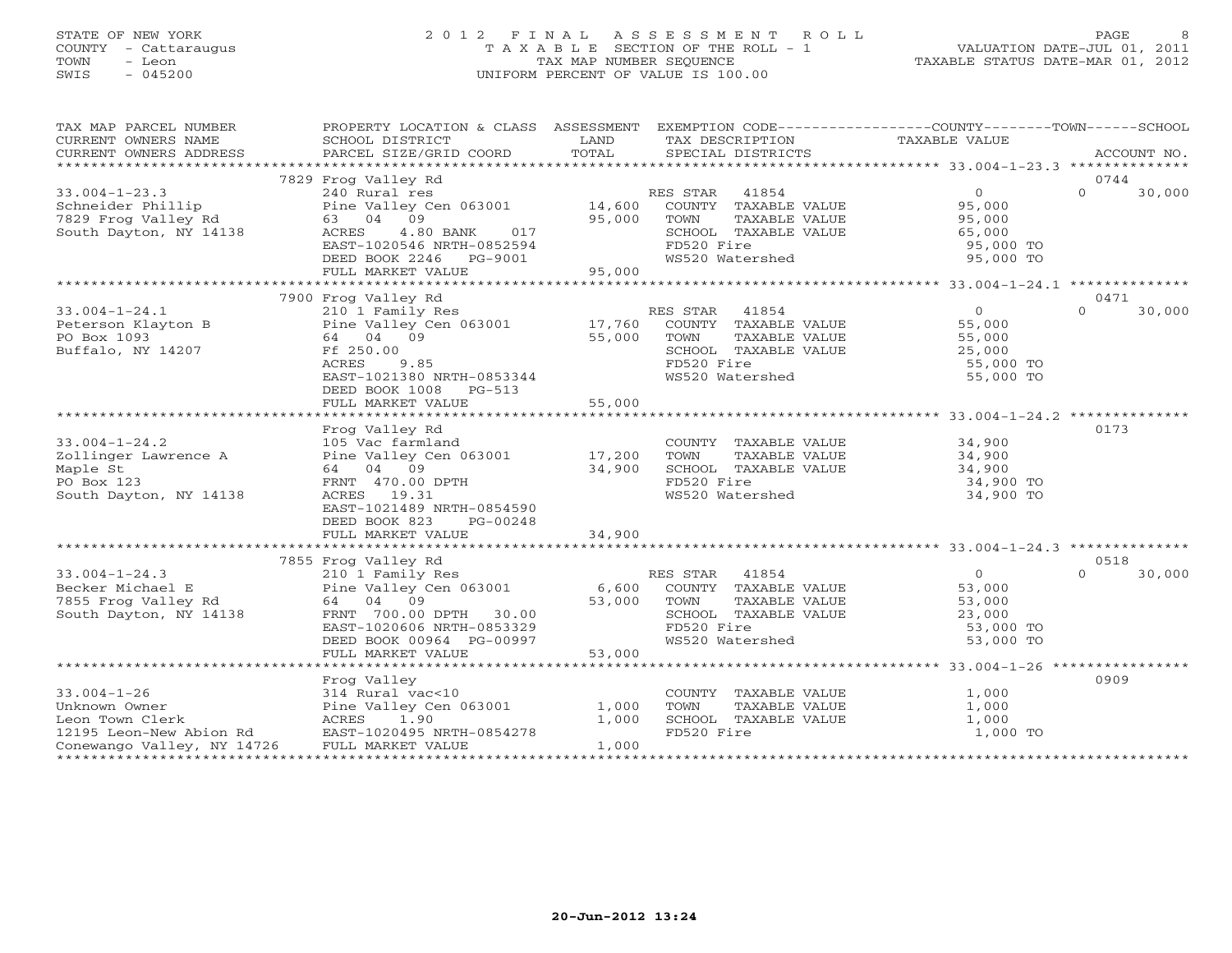# STATE OF NEW YORK 2 0 1 2 F I N A L A S S E S S M E N T R O L L PAGE 9 COUNTY - Cattaraugus T A X A B L E SECTION OF THE ROLL - 1 VALUATION DATE-JUL 01, 2011 TOWN - Leon TAX MAP NUMBER SEQUENCE TAXABLE STATUS DATE-MAR 01, 2012 SWIS - 045200 UNIFORM PERCENT OF VALUE IS 100.00UNIFORM PERCENT OF VALUE IS 100.00

| TAX MAP PARCEL NUMBER<br>CURRENT OWNERS NAME<br>CURRENT OWNERS ADDRESS                                                                                                                                                                                                                                               | SCHOOL DISTRICT<br>PARCEL SIZE/GRID COORD                                                                                                                                                                                                                        | <b>LAND</b><br>TOTAL | TAX DESCRIPTION TAXABLE VALUE<br>SPECIAL DISTRICTS                                                                                                         | PROPERTY LOCATION & CLASS ASSESSMENT EXEMPTION CODE---------------COUNTY-------TOWN------SCHOOL<br>ACCOUNT NO. |
|----------------------------------------------------------------------------------------------------------------------------------------------------------------------------------------------------------------------------------------------------------------------------------------------------------------------|------------------------------------------------------------------------------------------------------------------------------------------------------------------------------------------------------------------------------------------------------------------|----------------------|------------------------------------------------------------------------------------------------------------------------------------------------------------|----------------------------------------------------------------------------------------------------------------|
| $33.004 - 2 - 1$<br>Adams David<br>4284 Elm Creek Rd<br>Randolph Australia<br>Randolph, NY 14772                                                                                                                                                                                                                     | Dredge Rd<br>910 Priv forest<br>Pine Valley Cen 063001 60,800<br>48 04 09<br>$60,800$ RTH-0855014<br>ACRES 142.34<br>EAST-1028157 NRTH-0855014<br>DEED BOOK 11828 PG-6006<br>FULL MARKET VALUE                                                                   | 60, 800              | COUNTY TAXABLE VALUE<br>TOWN      TAXABLE VALUE<br>SCHOOL TAXABLE VALUE 60,800<br>FD520 Fire<br>WS520 Watershed                                            | 0120<br>60,800<br>60,800<br>60,800 TO<br>60,800 TO                                                             |
|                                                                                                                                                                                                                                                                                                                      |                                                                                                                                                                                                                                                                  |                      |                                                                                                                                                            |                                                                                                                |
| $33.004 - 2 - 2$<br>Busch David E<br>3165 Old Lake View Rd<br>Hamburg, NY 14075                                                                                                                                                                                                                                      | Dredge Rd<br>120 Field crops<br>120 Field crops<br>Pine Valley Cen 063001 11,400<br>48 04 09 11,400<br>ACRES 14.30 EAST-1030913 NRTH-0855024<br>DEED BOOK 14007 PG-8001                                                                                          |                      | COUNTY TAXABLE VALUE 11,400<br>TOWN TAXABLE VALUE 11,400<br>SCHOOL TAXABLE VALUE 11,400<br>FD520 Fire 11,400 TO<br>WS520 Watershed 11,400 TO               | 0242                                                                                                           |
|                                                                                                                                                                                                                                                                                                                      | FULL MARKET VALUE                                                                                                                                                                                                                                                | 11,400               |                                                                                                                                                            |                                                                                                                |
|                                                                                                                                                                                                                                                                                                                      |                                                                                                                                                                                                                                                                  |                      |                                                                                                                                                            | 0046                                                                                                           |
| 12270 Dredge Rd<br>12270 Dredge Rd<br>12270 Dredge Rd<br>12270 Dredge Rd<br>2012 Dairy farm<br>2012 Dairy farm<br>2012 Dairy farm<br>2012 Communication COUNTY TAXABLE VALUE<br>2014,601<br>2014,601<br>2014,601<br>2014,601<br>2014,601<br>2014,601<br>20<br>MAY BE SUBJECT TO PAYMENT<br>UNDER AGDIST LAW TIL 2016 | 48 04 02<br>Bromley<br>FRNT 2214.40 DPTH<br>EAST-1030011 NRTH-0852704                                                                                                                                                                                            |                      | WS520 Watershed 128,500 TO                                                                                                                                 | 33,899<br>33,899<br>128,500 TO                                                                                 |
|                                                                                                                                                                                                                                                                                                                      | DEED BOOK 8152 PG-9004                                                                                                                                                                                                                                           |                      |                                                                                                                                                            |                                                                                                                |
|                                                                                                                                                                                                                                                                                                                      |                                                                                                                                                                                                                                                                  |                      |                                                                                                                                                            |                                                                                                                |
|                                                                                                                                                                                                                                                                                                                      |                                                                                                                                                                                                                                                                  |                      |                                                                                                                                                            | 0428                                                                                                           |
| $33.004 - 2 - 4.2$<br>Mosher Elizabeth O<br>12296 Gulf Rd<br>South Dayton, NY 14138                                                                                                                                                                                                                                  | Dredge Rd<br>312 Vac w/imprv<br>Pine Valley Cen 063001 2,200<br>Loc #Unknown 3,100<br>1.0000 Pine Valley<br>Land & Building<br>The Calley Constant 100.00<br>FRNT 100.00 DPTH 100.00<br>EAST-1028994 NRTH-0851777<br>DEED BOOK 8152 PG-9004<br>FULL MARKET VALUE | 3,100                | COUNTY TAXABLE VALUE 3,100<br>TOWN TAXABLE VALUE 3 100<br>TOWN TAXABLE VALUE 3,100<br>SCHOOL TAXABLE VALUE 3,100<br>FD520 Fire<br>WS520 Watershed 1,240 TO |                                                                                                                |
|                                                                                                                                                                                                                                                                                                                      |                                                                                                                                                                                                                                                                  |                      |                                                                                                                                                            |                                                                                                                |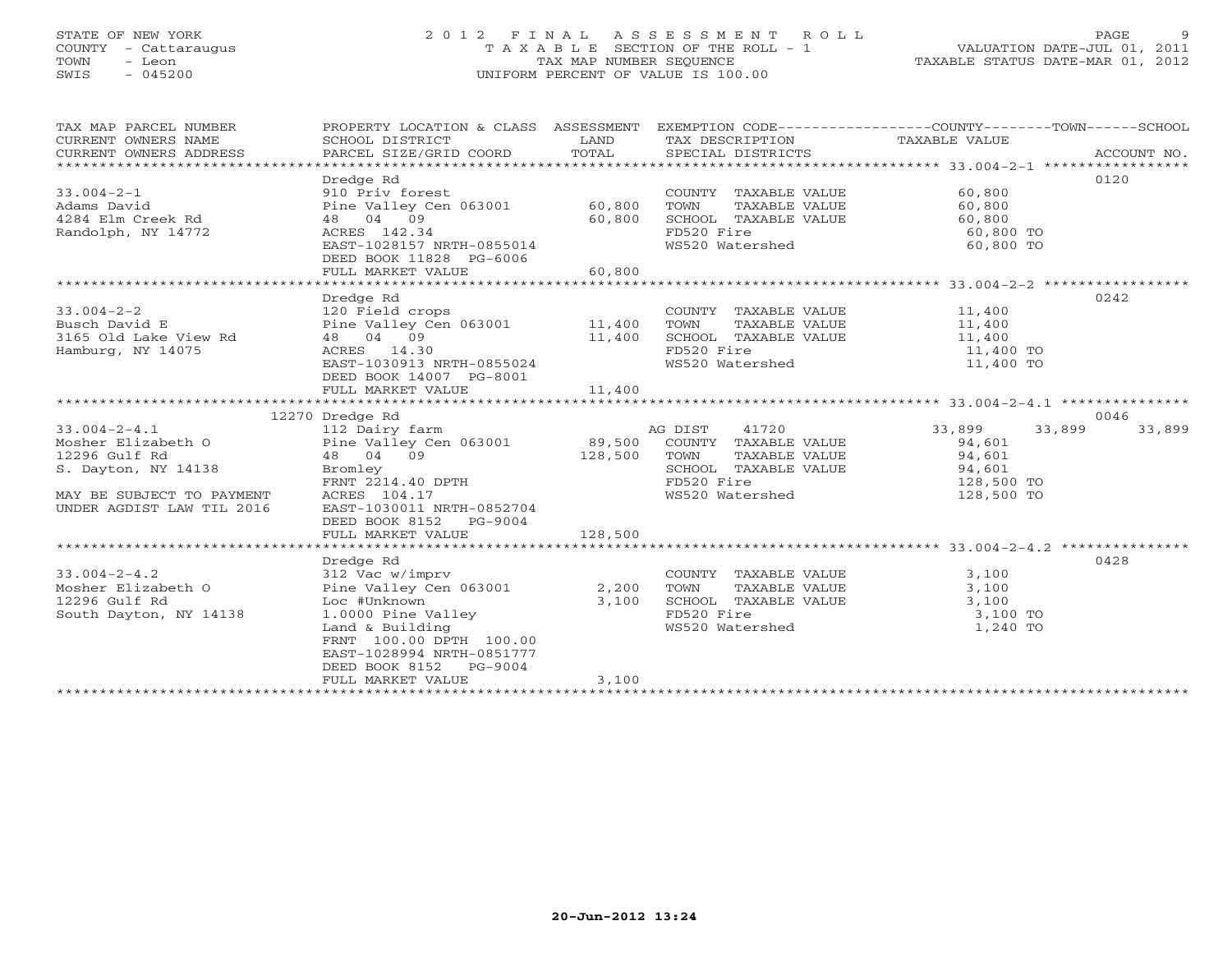# STATE OF NEW YORK 2 0 1 2 F I N A L A S S E S S M E N T R O L L PAGE 10 COUNTY - Cattaraugus T A X A B L E SECTION OF THE ROLL - 1 VALUATION DATE-JUL 01, 2011 TOWN - Leon TAX MAP NUMBER SEQUENCE TAXABLE STATUS DATE-MAR 01, 2012 SWIS - 045200 UNIFORM PERCENT OF VALUE IS 100.00UNIFORM PERCENT OF VALUE IS 100.00

| TAX MAP PARCEL NUMBER PROPERTY LOCATION & CLASS ASSESSMENT EXEMPTION CODE---------------COUNTY-------TOWN------SCHOOL                                                                                                                                                                                                                                                                       |                 |  |       |
|---------------------------------------------------------------------------------------------------------------------------------------------------------------------------------------------------------------------------------------------------------------------------------------------------------------------------------------------------------------------------------------------|-----------------|--|-------|
|                                                                                                                                                                                                                                                                                                                                                                                             | 12504 Dredge Rd |  | 0244  |
| $\begin{tabular}{lllllllllllllllllll} \hline & & 12504\text{ Dredge Rd} & & 12504\text{ Dredge Rd} & & 12504\text{ Dredge Rd} & & 12504\text{ Dredge Rd} & & 12504\text{ Dredge Rd} & & 12504\text{ Dredge Rd} & & 12504\text{ Dredge Rd} & & 12504\text{ Dredge Rd} & & 12504\text{ Dredge Rd} & & 12504\text{ Dredge Rd} & & 12504\text{ Dredge Rd} & & 12504\text{ Dredge Rd} & & 12504$ |                 |  | 6,509 |
|                                                                                                                                                                                                                                                                                                                                                                                             |                 |  |       |
|                                                                                                                                                                                                                                                                                                                                                                                             |                 |  |       |
|                                                                                                                                                                                                                                                                                                                                                                                             |                 |  |       |
|                                                                                                                                                                                                                                                                                                                                                                                             |                 |  |       |
|                                                                                                                                                                                                                                                                                                                                                                                             |                 |  |       |
|                                                                                                                                                                                                                                                                                                                                                                                             |                 |  |       |
|                                                                                                                                                                                                                                                                                                                                                                                             |                 |  |       |
|                                                                                                                                                                                                                                                                                                                                                                                             |                 |  |       |
|                                                                                                                                                                                                                                                                                                                                                                                             |                 |  |       |
|                                                                                                                                                                                                                                                                                                                                                                                             |                 |  |       |
|                                                                                                                                                                                                                                                                                                                                                                                             |                 |  |       |
|                                                                                                                                                                                                                                                                                                                                                                                             |                 |  |       |
|                                                                                                                                                                                                                                                                                                                                                                                             |                 |  |       |
|                                                                                                                                                                                                                                                                                                                                                                                             |                 |  |       |
|                                                                                                                                                                                                                                                                                                                                                                                             |                 |  |       |
|                                                                                                                                                                                                                                                                                                                                                                                             |                 |  |       |
|                                                                                                                                                                                                                                                                                                                                                                                             |                 |  |       |
|                                                                                                                                                                                                                                                                                                                                                                                             |                 |  |       |
|                                                                                                                                                                                                                                                                                                                                                                                             | 12375 Dredge Rd |  | 0047  |
|                                                                                                                                                                                                                                                                                                                                                                                             |                 |  |       |
|                                                                                                                                                                                                                                                                                                                                                                                             |                 |  |       |
|                                                                                                                                                                                                                                                                                                                                                                                             |                 |  |       |
|                                                                                                                                                                                                                                                                                                                                                                                             |                 |  |       |
|                                                                                                                                                                                                                                                                                                                                                                                             |                 |  |       |
|                                                                                                                                                                                                                                                                                                                                                                                             |                 |  |       |
|                                                                                                                                                                                                                                                                                                                                                                                             |                 |  |       |
|                                                                                                                                                                                                                                                                                                                                                                                             |                 |  |       |
| $\begin{tabular}{lllllllllllllllllllllll} \hline 33.004-2-7 & 12375\ \hline & 113\ \hline & 114\ \hline & 114\ \hline & 114\ \hline & 114\ \hline & 114\ \hline & 114\ \hline & 114\ \hline & 114\ \hline & 114\ \hline & 114\ \hline & 114\ \hline & 114\ \hline & 114\ \hline & 114\ \hline & 114\ \hline & 114\ \hline & 114\ \hline & 114\ \hline & 114$                                |                 |  |       |
|                                                                                                                                                                                                                                                                                                                                                                                             |                 |  |       |
|                                                                                                                                                                                                                                                                                                                                                                                             |                 |  |       |
|                                                                                                                                                                                                                                                                                                                                                                                             |                 |  |       |
|                                                                                                                                                                                                                                                                                                                                                                                             |                 |  |       |
|                                                                                                                                                                                                                                                                                                                                                                                             |                 |  |       |
|                                                                                                                                                                                                                                                                                                                                                                                             |                 |  |       |
|                                                                                                                                                                                                                                                                                                                                                                                             |                 |  |       |
|                                                                                                                                                                                                                                                                                                                                                                                             |                 |  |       |
|                                                                                                                                                                                                                                                                                                                                                                                             |                 |  |       |
|                                                                                                                                                                                                                                                                                                                                                                                             |                 |  |       |
|                                                                                                                                                                                                                                                                                                                                                                                             |                 |  |       |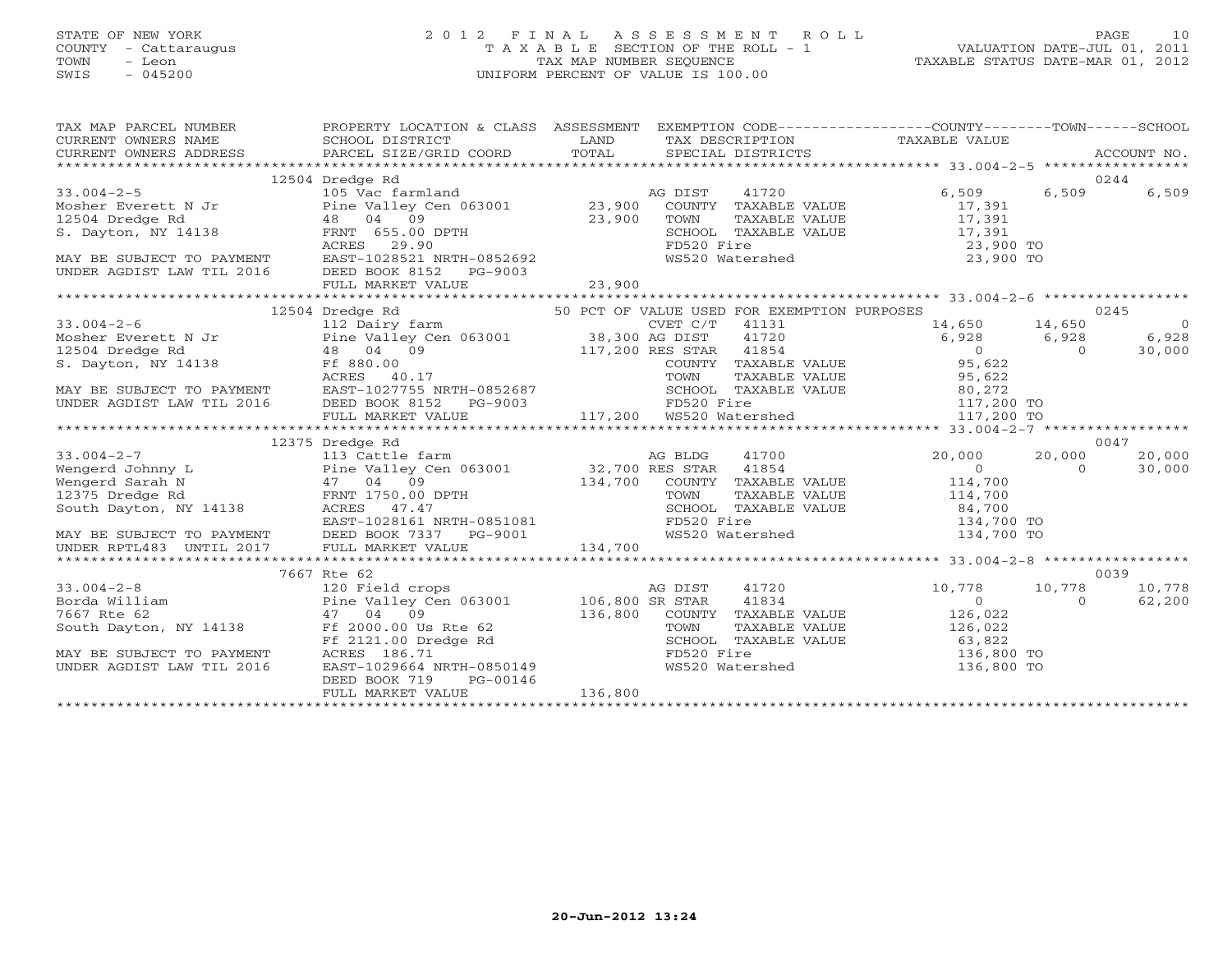# STATE OF NEW YORK 2 0 1 2 F I N A L A S S E S S M E N T R O L L PAGE 11 COUNTY - Cattaraugus T A X A B L E SECTION OF THE ROLL - 1 VALUATION DATE-JUL 01, 2011 TOWN - Leon TAX MAP NUMBER SEQUENCE TAXABLE STATUS DATE-MAR 01, 2012 SWIS - 045200 UNIFORM PERCENT OF VALUE IS 100.00UNIFORM PERCENT OF VALUE IS 100.00

| TAX MAP PARCEL NUMBER<br>CURRENT OWNERS NAME                                                                                                                                                                                                                                            | PROPERTY LOCATION & CLASS ASSESSMENT EXEMPTION CODE----------------COUNTY-------TOWN------SCHOOL |         |                                                                                                                                                    |                                             |                    |  |
|-----------------------------------------------------------------------------------------------------------------------------------------------------------------------------------------------------------------------------------------------------------------------------------------|--------------------------------------------------------------------------------------------------|---------|----------------------------------------------------------------------------------------------------------------------------------------------------|---------------------------------------------|--------------------|--|
|                                                                                                                                                                                                                                                                                         |                                                                                                  |         |                                                                                                                                                    |                                             |                    |  |
|                                                                                                                                                                                                                                                                                         | 7609 Rte 62                                                                                      |         |                                                                                                                                                    |                                             | 0362               |  |
|                                                                                                                                                                                                                                                                                         |                                                                                                  |         |                                                                                                                                                    |                                             | $\overline{0}$     |  |
|                                                                                                                                                                                                                                                                                         |                                                                                                  |         |                                                                                                                                                    |                                             |                    |  |
|                                                                                                                                                                                                                                                                                         |                                                                                                  |         |                                                                                                                                                    |                                             |                    |  |
|                                                                                                                                                                                                                                                                                         |                                                                                                  |         |                                                                                                                                                    |                                             |                    |  |
|                                                                                                                                                                                                                                                                                         |                                                                                                  |         |                                                                                                                                                    |                                             |                    |  |
|                                                                                                                                                                                                                                                                                         |                                                                                                  |         |                                                                                                                                                    |                                             |                    |  |
|                                                                                                                                                                                                                                                                                         |                                                                                                  |         |                                                                                                                                                    |                                             |                    |  |
| $\begin{tabular}{lllllllllllllllllllll} \hline 33.0004-2-9 & 210 & Fami Ly Res & 13.750 & 13.750 & 13.750 & 13.750 & 13.750 & 13.750 & 13.750 & 13.750 & 13.750 & 13.750 & 13.750 & 13.750 & 13.750 & 13.750 & 13.750 & 13.750 & 13.750 & 13.750 & 13.750 & 13.750 & 13.750 & 13.750 &$ |                                                                                                  |         |                                                                                                                                                    |                                             |                    |  |
|                                                                                                                                                                                                                                                                                         | 12296 Rte 62                                                                                     |         |                                                                                                                                                    |                                             | 0332               |  |
|                                                                                                                                                                                                                                                                                         |                                                                                                  |         | AG DIST 41720 24,192                                                                                                                               |                                             | 24,192<br>24,192   |  |
|                                                                                                                                                                                                                                                                                         |                                                                                                  |         |                                                                                                                                                    |                                             |                    |  |
|                                                                                                                                                                                                                                                                                         |                                                                                                  |         |                                                                                                                                                    |                                             |                    |  |
|                                                                                                                                                                                                                                                                                         |                                                                                                  |         |                                                                                                                                                    |                                             |                    |  |
|                                                                                                                                                                                                                                                                                         |                                                                                                  |         | SCHOOL TAXABLE VALUE $\begin{array}{ccc} 36,908 \\ 100 & 36,908 \\ \text{FD520 Fire & 61,100 TO \\ \text{WS520 Watershed & 61,100 TO} \end{array}$ |                                             |                    |  |
|                                                                                                                                                                                                                                                                                         |                                                                                                  |         |                                                                                                                                                    |                                             |                    |  |
|                                                                                                                                                                                                                                                                                         |                                                                                                  |         |                                                                                                                                                    |                                             |                    |  |
|                                                                                                                                                                                                                                                                                         |                                                                                                  |         |                                                                                                                                                    |                                             |                    |  |
|                                                                                                                                                                                                                                                                                         |                                                                                                  |         |                                                                                                                                                    |                                             |                    |  |
|                                                                                                                                                                                                                                                                                         |                                                                                                  |         |                                                                                                                                                    |                                             |                    |  |
|                                                                                                                                                                                                                                                                                         | 12330 Gulf Rd                                                                                    |         |                                                                                                                                                    |                                             | 0543               |  |
|                                                                                                                                                                                                                                                                                         |                                                                                                  |         |                                                                                                                                                    |                                             | $\Omega$<br>30,000 |  |
|                                                                                                                                                                                                                                                                                         |                                                                                                  |         |                                                                                                                                                    |                                             |                    |  |
|                                                                                                                                                                                                                                                                                         |                                                                                                  |         |                                                                                                                                                    |                                             |                    |  |
|                                                                                                                                                                                                                                                                                         |                                                                                                  |         |                                                                                                                                                    |                                             |                    |  |
|                                                                                                                                                                                                                                                                                         |                                                                                                  |         |                                                                                                                                                    | 106,000 TO                                  |                    |  |
| 33.004-2-10.2<br>Mosher Diana L.<br>210 106,000<br>210 106,000<br>2330 Gulf Rd<br>210 104 09<br>2230 Gulf Rd<br>210 29826 NRTH-0847739<br>2230 Gulf Rd<br>2106,000<br>22926 NRTH-0847739<br>22926 NRTH-0847739<br>22926 NRTH-0847739<br>22926 NRTH-08477                                |                                                                                                  |         |                                                                                                                                                    | 106,000 TO                                  |                    |  |
|                                                                                                                                                                                                                                                                                         | DEED BOOK 00982 PG-00344                                                                         |         |                                                                                                                                                    |                                             |                    |  |
|                                                                                                                                                                                                                                                                                         |                                                                                                  |         |                                                                                                                                                    |                                             |                    |  |
|                                                                                                                                                                                                                                                                                         |                                                                                                  |         |                                                                                                                                                    |                                             |                    |  |
|                                                                                                                                                                                                                                                                                         |                                                                                                  |         |                                                                                                                                                    |                                             | 0837               |  |
|                                                                                                                                                                                                                                                                                         |                                                                                                  |         |                                                                                                                                                    | $\begin{array}{c} 0 \\ 104,800 \end{array}$ | $\Omega$<br>62,200 |  |
|                                                                                                                                                                                                                                                                                         |                                                                                                  |         |                                                                                                                                                    | TAXABLE VALUE 104,800                       |                    |  |
|                                                                                                                                                                                                                                                                                         |                                                                                                  |         |                                                                                                                                                    |                                             |                    |  |
|                                                                                                                                                                                                                                                                                         |                                                                                                  |         |                                                                                                                                                    | 42,600                                      |                    |  |
| 12290 0011 Kd<br>210 1 Family Res<br>Mosher Everett N<br>Mosher Elizabeth O<br>12296 Gulf Rd<br>South Dayton, NY 14138<br>South Dayton, NY 14138<br>Note of the South Dayton, NY 14138<br>Note of the South Dayton, NY 14138<br>Note of the Sout                                        | EAST-0381938 NRTH-0847683                                                                        |         |                                                                                                                                                    | 104,800 TO                                  |                    |  |
|                                                                                                                                                                                                                                                                                         | DEED BOOK 00998 PG-00255                                                                         |         |                                                                                                                                                    |                                             |                    |  |
|                                                                                                                                                                                                                                                                                         | FULL MARKET VALUE                                                                                | 104,800 |                                                                                                                                                    |                                             |                    |  |
|                                                                                                                                                                                                                                                                                         |                                                                                                  |         |                                                                                                                                                    |                                             |                    |  |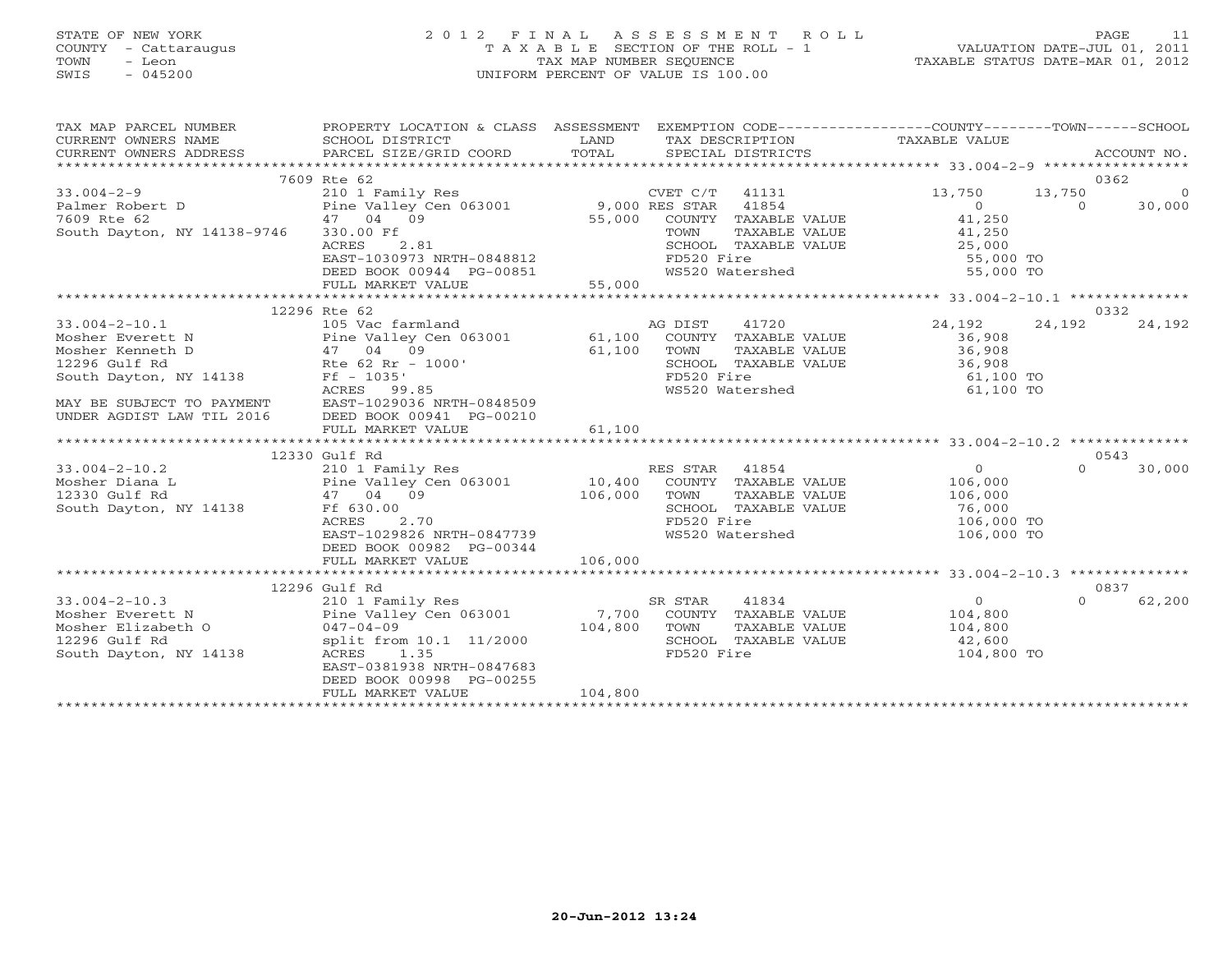# STATE OF NEW YORK 2 0 1 2 F I N A L A S S E S S M E N T R O L L PAGE 12 COUNTY - Cattaraugus T A X A B L E SECTION OF THE ROLL - 1 VALUATION DATE-JUL 01, 2011 TOWN - Leon TAX MAP NUMBER SEQUENCE TAXABLE STATUS DATE-MAR 01, 2012 SWIS - 045200 UNIFORM PERCENT OF VALUE IS 100.00UNIFORM PERCENT OF VALUE IS 100.00

| TAX MAP PARCEL NUMBER<br>$\begin{tabular}{lllllll} \multicolumn{2}{c}{\textbf{CURRENT}} & \multicolumn{2}{c}{\textbf{WNERS}} & \multicolumn{2}{c}{\textbf{NAME}} & \multicolumn{2}{c}{\textbf{SCHOOL}} & \multicolumn{2}{c}{\textbf{DISTRICT}} & \multicolumn{2}{c}{\textbf{LAND}} & \multicolumn{2}{c}{\textbf{TAX} \textbf{DESCRIPTION}} & \multicolumn{2}{c}{\textbf{TAXABLE} \textbf{ VALUE}} & \multicolumn{2}{c}{\textbf{NALUE}} \\ & \multicolumn{2}{c}{\textbf{CURRENT}} & \multicolumn{2}{c}{\textbf$ | PROPERTY LOCATION & CLASS ASSESSMENT                                                                                                                                                                                                                                                                                                                                                          |         |                               | EXEMPTION CODE-----------------COUNTY-------TOWN-----SCHOOL                                                                                                                                       |          |        |
|----------------------------------------------------------------------------------------------------------------------------------------------------------------------------------------------------------------------------------------------------------------------------------------------------------------------------------------------------------------------------------------------------------------------------------------------------------------------------------------------------------------|-----------------------------------------------------------------------------------------------------------------------------------------------------------------------------------------------------------------------------------------------------------------------------------------------------------------------------------------------------------------------------------------------|---------|-------------------------------|---------------------------------------------------------------------------------------------------------------------------------------------------------------------------------------------------|----------|--------|
|                                                                                                                                                                                                                                                                                                                                                                                                                                                                                                                |                                                                                                                                                                                                                                                                                                                                                                                               |         |                               |                                                                                                                                                                                                   |          |        |
|                                                                                                                                                                                                                                                                                                                                                                                                                                                                                                                | 12346 Gulf Rd                                                                                                                                                                                                                                                                                                                                                                                 |         |                               |                                                                                                                                                                                                   |          | 0353   |
| $\begin{tabular}{lllllllllllll} 33.004-2-11 & 240\;Rural\;res & \text{RES STR} & 41854 & 0 \\ \text{Prior George T} & \text{Pine Valley Cen 063001} & 15,000\; \text{COUNTY} & \text{TAXABLE VALUE} & 78,600 \\ \text{Prior Sandra} & 47 & 04 & 09 & 78,600 & \text{SCHOOL} & \text{TAXABLE VALUE} & 78,600 \\ \text{South Dayton, NY 14138} & \text{RAST-I029134 NRTH-0847773} & \text{FDS20 Fire} & \text{$                                                                                                  |                                                                                                                                                                                                                                                                                                                                                                                               |         |                               |                                                                                                                                                                                                   | $\Omega$ | 30,000 |
|                                                                                                                                                                                                                                                                                                                                                                                                                                                                                                                |                                                                                                                                                                                                                                                                                                                                                                                               |         |                               |                                                                                                                                                                                                   |          |        |
|                                                                                                                                                                                                                                                                                                                                                                                                                                                                                                                |                                                                                                                                                                                                                                                                                                                                                                                               |         |                               |                                                                                                                                                                                                   |          |        |
|                                                                                                                                                                                                                                                                                                                                                                                                                                                                                                                |                                                                                                                                                                                                                                                                                                                                                                                               |         |                               |                                                                                                                                                                                                   |          |        |
|                                                                                                                                                                                                                                                                                                                                                                                                                                                                                                                |                                                                                                                                                                                                                                                                                                                                                                                               |         |                               |                                                                                                                                                                                                   |          |        |
|                                                                                                                                                                                                                                                                                                                                                                                                                                                                                                                |                                                                                                                                                                                                                                                                                                                                                                                               |         | FD520 Fire<br>WS520 Watershed |                                                                                                                                                                                                   |          |        |
|                                                                                                                                                                                                                                                                                                                                                                                                                                                                                                                |                                                                                                                                                                                                                                                                                                                                                                                               |         |                               |                                                                                                                                                                                                   |          |        |
|                                                                                                                                                                                                                                                                                                                                                                                                                                                                                                                |                                                                                                                                                                                                                                                                                                                                                                                               |         |                               |                                                                                                                                                                                                   |          |        |
|                                                                                                                                                                                                                                                                                                                                                                                                                                                                                                                | Cross Rd                                                                                                                                                                                                                                                                                                                                                                                      |         |                               |                                                                                                                                                                                                   |          | 0052   |
| 33.004-2-12<br>Adams Michael D<br>Tollingor Frike M<br>$\frac{322 \text{ Rural vac}>10}{20,000}$<br>$\frac{322 \text{ Rural vac}>10}{20,000}$<br>$\frac{322 \text{ Rural vac}>10}{20,000}$                                                                                                                                                                                                                                                                                                                     |                                                                                                                                                                                                                                                                                                                                                                                               |         |                               | $\begin{tabular}{lllllllll} \multicolumn{2}{c}{\textbf{COUNTY}} & \textbf{TAXABLE VALUE} & & & & 20,000 \\ \multicolumn{2}{c}{\textbf{TOWN}} & \textbf{TAXABLE VALUE} & & & 20,000 \end{tabular}$ |          |        |
|                                                                                                                                                                                                                                                                                                                                                                                                                                                                                                                |                                                                                                                                                                                                                                                                                                                                                                                               |         |                               |                                                                                                                                                                                                   |          |        |
| Zollinger Erika M $47$ 04 07<br>7437 Smith Rd                 ACRES 14.00                                                                                                                                                                                                                                                                                                                                                                                                                                      | $47$ 04 07 20,000<br>ACRES 14.00 20,000<br>EAST-1027743 NRTH-0847957                                                                                                                                                                                                                                                                                                                          |         |                               | SCHOOL TAXABLE VALUE $20,000$<br>FD520 Fire 20,000 TO                                                                                                                                             |          |        |
| 7437 Smith Rd                                                                                                                                                                                                                                                                                                                                                                                                                                                                                                  |                                                                                                                                                                                                                                                                                                                                                                                               |         |                               |                                                                                                                                                                                                   |          |        |
| South Dayton, NY 14138                                                                                                                                                                                                                                                                                                                                                                                                                                                                                         |                                                                                                                                                                                                                                                                                                                                                                                               |         | WS520 Watershed               | 20,000 TO                                                                                                                                                                                         |          |        |
|                                                                                                                                                                                                                                                                                                                                                                                                                                                                                                                | DEED BOOK 13448 PG-9002                                                                                                                                                                                                                                                                                                                                                                       |         |                               |                                                                                                                                                                                                   |          |        |
|                                                                                                                                                                                                                                                                                                                                                                                                                                                                                                                |                                                                                                                                                                                                                                                                                                                                                                                               |         |                               |                                                                                                                                                                                                   |          |        |
|                                                                                                                                                                                                                                                                                                                                                                                                                                                                                                                |                                                                                                                                                                                                                                                                                                                                                                                               |         |                               |                                                                                                                                                                                                   |          |        |
|                                                                                                                                                                                                                                                                                                                                                                                                                                                                                                                | Cross Rd<br>Cross Rd<br>105 Vac farmland<br>Pine Valley Cen 063001 34,100 COUNTY TAXABLE VALUE<br>34.100 TOWN TAXABLE VALUE                                                                                                                                                                                                                                                                   |         |                               |                                                                                                                                                                                                   |          | 0313   |
| $33.004 - 2 - 13$                                                                                                                                                                                                                                                                                                                                                                                                                                                                                              |                                                                                                                                                                                                                                                                                                                                                                                               |         |                               | 12,621 12,621                                                                                                                                                                                     |          | 12,621 |
| Adams David                                                                                                                                                                                                                                                                                                                                                                                                                                                                                                    |                                                                                                                                                                                                                                                                                                                                                                                               |         |                               | 21,479<br>21,479                                                                                                                                                                                  |          |        |
| Adams Lisa A<br>4284 Elm Creek Rd                                                                                                                                                                                                                                                                                                                                                                                                                                                                              |                                                                                                                                                                                                                                                                                                                                                                                               |         |                               |                                                                                                                                                                                                   |          |        |
|                                                                                                                                                                                                                                                                                                                                                                                                                                                                                                                |                                                                                                                                                                                                                                                                                                                                                                                               |         |                               |                                                                                                                                                                                                   |          |        |
| Randolph, NY 14772                                                                                                                                                                                                                                                                                                                                                                                                                                                                                             |                                                                                                                                                                                                                                                                                                                                                                                               |         |                               | CHOOL TAXABLE VALUE<br>FD520 Fire 34,100 TO<br>WS520 Watershed 34,100 TO                                                                                                                          |          |        |
| MAY BE SUBJECT TO PAYMENT DEED BOOK 6794 PG-3003                                                                                                                                                                                                                                                                                                                                                                                                                                                               |                                                                                                                                                                                                                                                                                                                                                                                               |         |                               |                                                                                                                                                                                                   |          |        |
|                                                                                                                                                                                                                                                                                                                                                                                                                                                                                                                |                                                                                                                                                                                                                                                                                                                                                                                               |         |                               |                                                                                                                                                                                                   |          |        |
|                                                                                                                                                                                                                                                                                                                                                                                                                                                                                                                |                                                                                                                                                                                                                                                                                                                                                                                               |         |                               |                                                                                                                                                                                                   |          |        |
|                                                                                                                                                                                                                                                                                                                                                                                                                                                                                                                |                                                                                                                                                                                                                                                                                                                                                                                               |         |                               |                                                                                                                                                                                                   |          | 0045   |
| $33.004 - 2 - 14$                                                                                                                                                                                                                                                                                                                                                                                                                                                                                              |                                                                                                                                                                                                                                                                                                                                                                                               |         |                               |                                                                                                                                                                                                   | 16,750   | 16,750 |
| Bromley Jerry L                                                                                                                                                                                                                                                                                                                                                                                                                                                                                                |                                                                                                                                                                                                                                                                                                                                                                                               |         |                               |                                                                                                                                                                                                   |          |        |
| Bromley Tammy L                                                                                                                                                                                                                                                                                                                                                                                                                                                                                                |                                                                                                                                                                                                                                                                                                                                                                                               |         |                               |                                                                                                                                                                                                   |          |        |
| 5964 Niobe Rd                                                                                                                                                                                                                                                                                                                                                                                                                                                                                                  |                                                                                                                                                                                                                                                                                                                                                                                               |         |                               |                                                                                                                                                                                                   |          |        |
| Panama, NY 14767                                                                                                                                                                                                                                                                                                                                                                                                                                                                                               |                                                                                                                                                                                                                                                                                                                                                                                               |         |                               |                                                                                                                                                                                                   |          |        |
|                                                                                                                                                                                                                                                                                                                                                                                                                                                                                                                |                                                                                                                                                                                                                                                                                                                                                                                               |         |                               |                                                                                                                                                                                                   |          |        |
| Panama,<br>MAY BE SUBJECT TO PAYMENT<br>AN TIL 2016                                                                                                                                                                                                                                                                                                                                                                                                                                                            | $\begin{tabular}{lcccc} \tt 12569\hline \tt 120\hline \tt 120\hline \tt 120\hline \tt 120\hline \tt 120\hline \tt 120\hline \tt 120\hline \tt 120\hline \tt 120\hline \tt 120\hline \tt 120\hline \tt 120\hline \tt 120\hline \tt 120\hline \tt 120\hline \tt 120\hline \tt 120\hline \tt 120\hline \tt 120\hline \tt 120\hline \tt 120\hline \tt 120\hline \tt$<br>EAST-1026680 NRTH-0850548 |         |                               |                                                                                                                                                                                                   |          |        |
|                                                                                                                                                                                                                                                                                                                                                                                                                                                                                                                | DEED BOOK 429<br>$PG-4003$                                                                                                                                                                                                                                                                                                                                                                    |         |                               |                                                                                                                                                                                                   |          |        |
|                                                                                                                                                                                                                                                                                                                                                                                                                                                                                                                | FULL MARKET VALUE                                                                                                                                                                                                                                                                                                                                                                             | 132,000 |                               |                                                                                                                                                                                                   |          |        |
|                                                                                                                                                                                                                                                                                                                                                                                                                                                                                                                |                                                                                                                                                                                                                                                                                                                                                                                               |         |                               |                                                                                                                                                                                                   |          |        |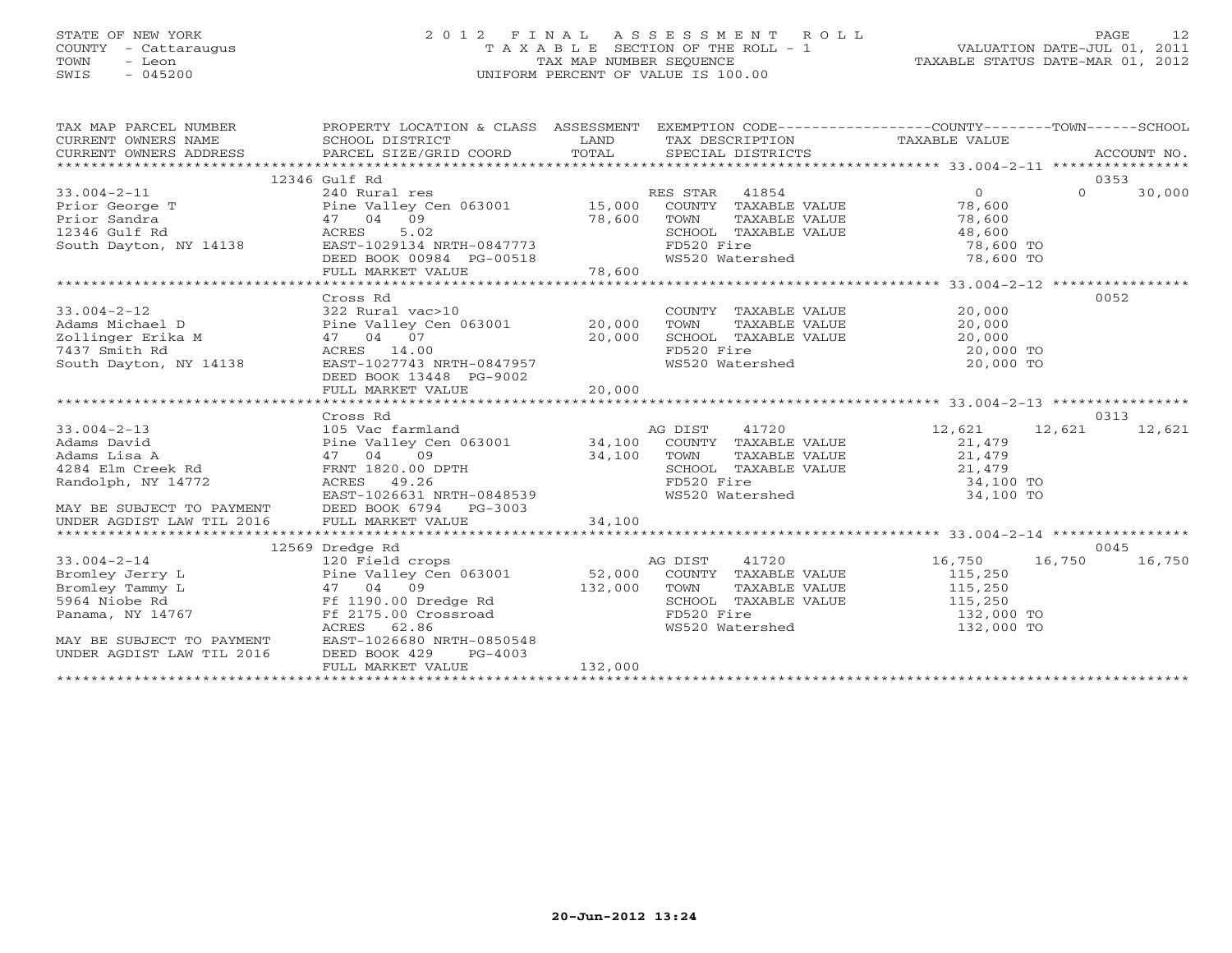# STATE OF NEW YORK 2 0 1 2 F I N A L A S S E S S M E N T R O L L PAGE 13 COUNTY - Cattaraugus T A X A B L E SECTION OF THE ROLL - 1 VALUATION DATE-JUL 01, 2011 TOWN - Leon TAX MAP NUMBER SEQUENCE TAXABLE STATUS DATE-MAR 01, 2012 SWIS - 045200 UNIFORM PERCENT OF VALUE IS 100.00UNIFORM PERCENT OF VALUE IS 100.00

| TAX MAP PARCEL NUMBER<br>$\begin{tabular}{lllllll} \multicolumn{2}{c}{\textbf{CURRENT}} & \multicolumn{2}{c}{\textbf{WNERS}} & \multicolumn{2}{c}{\textbf{NAME}} & \multicolumn{2}{c}{\textbf{SCHOOL}} & \multicolumn{2}{c}{\textbf{LAND}} & \multicolumn{2}{c}{\textbf{TAX} \textbf{DESCRIFTION}} & \multicolumn{2}{c}{\textbf{TAXABLE VALUE}} & \multicolumn{2}{c}{\textbf{NALUE}} \\ & & & & & & & \multicolumn{2}{c}{\textbf{CURRENT}} & \multicolumn{2}{c}{\textbf{WMERS} \textbf{ADDRES} & \textbf$ | PROPERTY LOCATION & CLASS ASSESSMENT EXEMPTION CODE-----------------COUNTY-------TOWN------SCHOOL |          |                                                                                                                                                                                                                                                                                                                                                                                                   |                                                                                                    | ACCOUNT NO. |
|-----------------------------------------------------------------------------------------------------------------------------------------------------------------------------------------------------------------------------------------------------------------------------------------------------------------------------------------------------------------------------------------------------------------------------------------------------------------------------------------------------------|---------------------------------------------------------------------------------------------------|----------|---------------------------------------------------------------------------------------------------------------------------------------------------------------------------------------------------------------------------------------------------------------------------------------------------------------------------------------------------------------------------------------------------|----------------------------------------------------------------------------------------------------|-------------|
|                                                                                                                                                                                                                                                                                                                                                                                                                                                                                                           | 12566 Dredge Rd                                                                                   |          |                                                                                                                                                                                                                                                                                                                                                                                                   |                                                                                                    | 0377        |
|                                                                                                                                                                                                                                                                                                                                                                                                                                                                                                           |                                                                                                   |          |                                                                                                                                                                                                                                                                                                                                                                                                   | 41700 18,875 18,875                                                                                | 18,875      |
|                                                                                                                                                                                                                                                                                                                                                                                                                                                                                                           |                                                                                                   |          |                                                                                                                                                                                                                                                                                                                                                                                                   | 10,000 10,000                                                                                      | 10,000      |
|                                                                                                                                                                                                                                                                                                                                                                                                                                                                                                           |                                                                                                   |          |                                                                                                                                                                                                                                                                                                                                                                                                   |                                                                                                    |             |
|                                                                                                                                                                                                                                                                                                                                                                                                                                                                                                           |                                                                                                   |          |                                                                                                                                                                                                                                                                                                                                                                                                   |                                                                                                    |             |
|                                                                                                                                                                                                                                                                                                                                                                                                                                                                                                           |                                                                                                   |          |                                                                                                                                                                                                                                                                                                                                                                                                   | $10,000$ $10,000$ $10,000$ $10,000$ $10,000$ $10,000$ $10,000$ $10,000$ $10,896$ $18,896$ $18,896$ |             |
| 33.004-2-15.1<br>12366 Dredge Rd<br>12366 Dredge Rd<br>12366 Dredge Rd<br>12504 Dredge Rd<br>12504 Dredge Rd<br>12504 Dredge Rd<br>12504 Dredge Rd<br>12504 Dredge Rd<br>12504 Dredge Rd<br>12504 Dredge Rd<br>12504 Dredge Rd<br>12504 Dredge Rd<br>12                                                                                                                                                                                                                                                   |                                                                                                   |          |                                                                                                                                                                                                                                                                                                                                                                                                   |                                                                                                    |             |
|                                                                                                                                                                                                                                                                                                                                                                                                                                                                                                           |                                                                                                   |          | COUNTY TAXABLE VALUE 170,529                                                                                                                                                                                                                                                                                                                                                                      |                                                                                                    |             |
|                                                                                                                                                                                                                                                                                                                                                                                                                                                                                                           |                                                                                                   |          | TOWN TAXABLE VALUE 170,529<br>SCHOOL TAXABLE VALUE 170,529<br>FD520 Fire 236,300 TO                                                                                                                                                                                                                                                                                                               |                                                                                                    |             |
|                                                                                                                                                                                                                                                                                                                                                                                                                                                                                                           |                                                                                                   |          |                                                                                                                                                                                                                                                                                                                                                                                                   |                                                                                                    |             |
|                                                                                                                                                                                                                                                                                                                                                                                                                                                                                                           |                                                                                                   |          |                                                                                                                                                                                                                                                                                                                                                                                                   |                                                                                                    |             |
|                                                                                                                                                                                                                                                                                                                                                                                                                                                                                                           |                                                                                                   |          |                                                                                                                                                                                                                                                                                                                                                                                                   |                                                                                                    |             |
|                                                                                                                                                                                                                                                                                                                                                                                                                                                                                                           | 12641 Dredge Rd                                                                                   |          |                                                                                                                                                                                                                                                                                                                                                                                                   |                                                                                                    | 0804        |
| $33.004 - 2 - 15.2$                                                                                                                                                                                                                                                                                                                                                                                                                                                                                       | 105 Vac farmland                                                                                  |          | COUNTY TAXABLE VALUE 6,200                                                                                                                                                                                                                                                                                                                                                                        |                                                                                                    |             |
|                                                                                                                                                                                                                                                                                                                                                                                                                                                                                                           |                                                                                                   |          |                                                                                                                                                                                                                                                                                                                                                                                                   |                                                                                                    |             |
|                                                                                                                                                                                                                                                                                                                                                                                                                                                                                                           |                                                                                                   |          |                                                                                                                                                                                                                                                                                                                                                                                                   |                                                                                                    |             |
|                                                                                                                                                                                                                                                                                                                                                                                                                                                                                                           |                                                                                                   |          |                                                                                                                                                                                                                                                                                                                                                                                                   | 6,200 TO                                                                                           |             |
| o 200<br>Mengerd Levi E<br>Wengerd Elizabeth M ACRES 7.80<br>12641 Dredge Rd EAST-1025232 NRTH-0851836 6,200 SCHOOL TAXABLE VALUE 6,200<br>South Dayton, NY 14138 DEED BOOK 995 PG-89<br>FD520 Fire 6,200                                                                                                                                                                                                                                                                                                 |                                                                                                   |          |                                                                                                                                                                                                                                                                                                                                                                                                   |                                                                                                    |             |
|                                                                                                                                                                                                                                                                                                                                                                                                                                                                                                           |                                                                                                   |          |                                                                                                                                                                                                                                                                                                                                                                                                   |                                                                                                    |             |
|                                                                                                                                                                                                                                                                                                                                                                                                                                                                                                           |                                                                                                   |          |                                                                                                                                                                                                                                                                                                                                                                                                   |                                                                                                    |             |
|                                                                                                                                                                                                                                                                                                                                                                                                                                                                                                           | 7906 Rte 62                                                                                       |          |                                                                                                                                                                                                                                                                                                                                                                                                   |                                                                                                    | 0302        |
|                                                                                                                                                                                                                                                                                                                                                                                                                                                                                                           |                                                                                                   |          |                                                                                                                                                                                                                                                                                                                                                                                                   | 41720 76,818 76,818                                                                                | 76,818      |
|                                                                                                                                                                                                                                                                                                                                                                                                                                                                                                           |                                                                                                   |          |                                                                                                                                                                                                                                                                                                                                                                                                   |                                                                                                    |             |
|                                                                                                                                                                                                                                                                                                                                                                                                                                                                                                           |                                                                                                   |          |                                                                                                                                                                                                                                                                                                                                                                                                   |                                                                                                    |             |
|                                                                                                                                                                                                                                                                                                                                                                                                                                                                                                           |                                                                                                   |          |                                                                                                                                                                                                                                                                                                                                                                                                   |                                                                                                    |             |
|                                                                                                                                                                                                                                                                                                                                                                                                                                                                                                           |                                                                                                   |          |                                                                                                                                                                                                                                                                                                                                                                                                   |                                                                                                    |             |
|                                                                                                                                                                                                                                                                                                                                                                                                                                                                                                           |                                                                                                   |          |                                                                                                                                                                                                                                                                                                                                                                                                   |                                                                                                    |             |
|                                                                                                                                                                                                                                                                                                                                                                                                                                                                                                           |                                                                                                   |          |                                                                                                                                                                                                                                                                                                                                                                                                   |                                                                                                    |             |
| MAY BE SUBJECT TO PAYMENT EAST-1031168 NRTH-0853854                                                                                                                                                                                                                                                                                                                                                                                                                                                       |                                                                                                   |          | $\begin{tabular}{lllllllllllllllllllll} \hline 34.003-1-1 && 7906 \mbox{ Rdams David} && 112 \mbox{ Dairry farm} && 112 \mbox{ Dairry farm} && 245,800 & COUNTY TAXABLE VALUE && 1060,982 && 1060,982 && 1060,982 && 1060,982 && 1060,982 && 1060,982 && 1060,982 && 1060,982 && 1060,982 && 1060,982 && 1060,982 && 1060,982 && 1060,98$<br>FD520 Fire 1137,800 TO<br>WS520 Watershed 682,680 TO |                                                                                                    |             |
| UNDER AGDIST LAW TIL 2016                                                                                                                                                                                                                                                                                                                                                                                                                                                                                 | DEED BOOK 6794 PG-3003                                                                            |          |                                                                                                                                                                                                                                                                                                                                                                                                   |                                                                                                    |             |
|                                                                                                                                                                                                                                                                                                                                                                                                                                                                                                           | FULL MARKET VALUE                                                                                 | 1137,800 |                                                                                                                                                                                                                                                                                                                                                                                                   |                                                                                                    |             |
|                                                                                                                                                                                                                                                                                                                                                                                                                                                                                                           |                                                                                                   |          |                                                                                                                                                                                                                                                                                                                                                                                                   |                                                                                                    |             |
|                                                                                                                                                                                                                                                                                                                                                                                                                                                                                                           | Rte 62                                                                                            |          |                                                                                                                                                                                                                                                                                                                                                                                                   |                                                                                                    | 0301        |
|                                                                                                                                                                                                                                                                                                                                                                                                                                                                                                           |                                                                                                   |          |                                                                                                                                                                                                                                                                                                                                                                                                   | 12,496 12,496 12,496                                                                               |             |
|                                                                                                                                                                                                                                                                                                                                                                                                                                                                                                           |                                                                                                   |          |                                                                                                                                                                                                                                                                                                                                                                                                   | 24,204                                                                                             |             |
|                                                                                                                                                                                                                                                                                                                                                                                                                                                                                                           |                                                                                                   |          |                                                                                                                                                                                                                                                                                                                                                                                                   | TAXABLE VALUE 24,204                                                                               |             |
|                                                                                                                                                                                                                                                                                                                                                                                                                                                                                                           |                                                                                                   |          |                                                                                                                                                                                                                                                                                                                                                                                                   |                                                                                                    |             |
|                                                                                                                                                                                                                                                                                                                                                                                                                                                                                                           |                                                                                                   |          |                                                                                                                                                                                                                                                                                                                                                                                                   |                                                                                                    |             |
|                                                                                                                                                                                                                                                                                                                                                                                                                                                                                                           |                                                                                                   |          |                                                                                                                                                                                                                                                                                                                                                                                                   |                                                                                                    |             |
| 34.003-1-2<br>Adams David<br>Adams Lisa A<br>Adams Lisa A<br>284 Elm Creek Rd<br>Randolph, NY 14772<br>Pine Valley Cen 063001<br>286,700 COUNTY TAXABLE VALUE<br>36,700 COUNTY TAXABLE VALUE<br>36,700 TOWN TAXABLE VALUE<br>200.00 DPTH<br>200.00 D                                                                                                                                                                                                                                                      |                                                                                                   |          | SCHOOL TAXABLE VALUE $24,204$<br>FD520 Fire $36,700$ TO<br>WS520 Watershed 7,340 TO                                                                                                                                                                                                                                                                                                               |                                                                                                    |             |
| MAY BE SUBJECT TO PAYMENT<br>UNDER AGDIST LAW TIL 2016                                                                                                                                                                                                                                                                                                                                                                                                                                                    |                                                                                                   |          |                                                                                                                                                                                                                                                                                                                                                                                                   |                                                                                                    |             |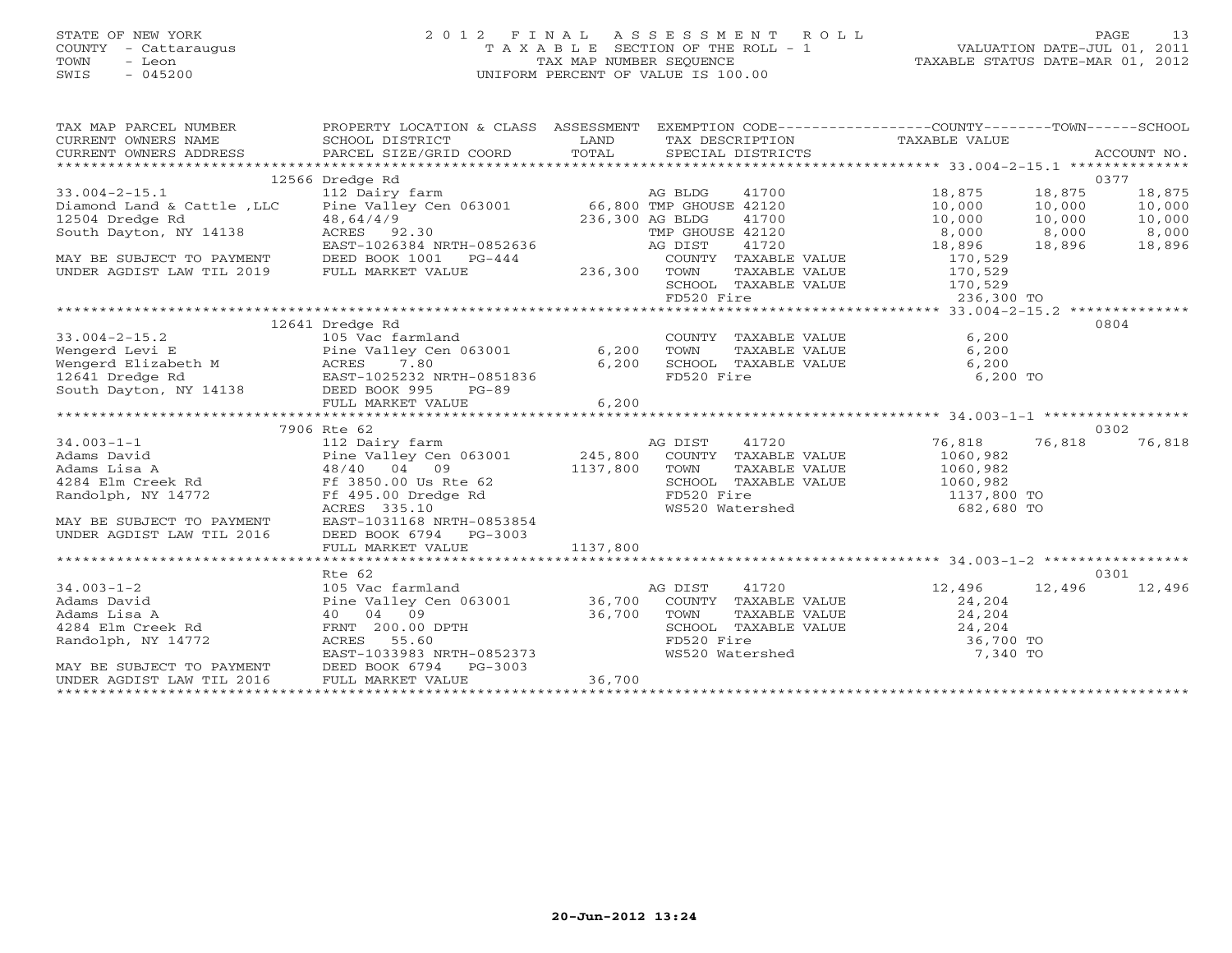# STATE OF NEW YORK 2 0 1 2 F I N A L A S S E S S M E N T R O L L PAGE 14 COUNTY - Cattaraugus T A X A B L E SECTION OF THE ROLL - 1 VALUATION DATE-JUL 01, 2011 TOWN - Leon TAX MAP NUMBER SEQUENCE TAXABLE STATUS DATE-MAR 01, 2012 SWIS - 045200 UNIFORM PERCENT OF VALUE IS 100.00UNIFORM PERCENT OF VALUE IS 100.00

| TAX MAP PARCEL NUMBER | PROPERTY LOCATION & CLASS ASSESSMENT EXEMPTION CODE---------------COUNTY-------TOWN------SCHOOL                                                                                                                                                                                                                                     |       |                                                          |          |                |
|-----------------------|-------------------------------------------------------------------------------------------------------------------------------------------------------------------------------------------------------------------------------------------------------------------------------------------------------------------------------------|-------|----------------------------------------------------------|----------|----------------|
|                       | TA PIE TAND ENDER THE SCHOOL DISTRICT DESCRIPTION TAXABLE VALUE<br>CURRENT OWNERS NAME SCHOOL DISTRICT DESCRIPTION TAXABLE VALUE<br>CURRENT OWNERS ADDRESS PARCEL SIZE/GRID COORD TOTAL SPECIAL DISTRICTS ACCOUNT NO.<br>**************                                                                                             |       |                                                          |          |                |
|                       |                                                                                                                                                                                                                                                                                                                                     |       |                                                          |          |                |
|                       |                                                                                                                                                                                                                                                                                                                                     |       |                                                          |          |                |
|                       | 7950 Rte 62                                                                                                                                                                                                                                                                                                                         |       |                                                          | 0153     |                |
|                       | 34.003-1-3<br>34.003-1-3<br>Sadovsky Denice M<br>7950 Route 62<br>S. Dayton, NY 14138<br>26,400<br>26,400<br>26,400<br>26,400<br>26,400<br>26,400<br>26,400<br>26,400<br>26,400<br>26,400<br>26,400<br>26,400<br>26,400<br>26,400<br>26,400<br>26,400<br>26,400<br>26,400<br>                                                       |       |                                                          | $\Omega$ | 30,000         |
|                       |                                                                                                                                                                                                                                                                                                                                     |       |                                                          |          |                |
|                       |                                                                                                                                                                                                                                                                                                                                     |       |                                                          |          |                |
|                       |                                                                                                                                                                                                                                                                                                                                     |       |                                                          |          |                |
|                       |                                                                                                                                                                                                                                                                                                                                     |       |                                                          |          |                |
|                       |                                                                                                                                                                                                                                                                                                                                     |       |                                                          |          |                |
|                       |                                                                                                                                                                                                                                                                                                                                     |       |                                                          |          |                |
|                       |                                                                                                                                                                                                                                                                                                                                     |       |                                                          |          |                |
|                       | 7928 Rte 62                                                                                                                                                                                                                                                                                                                         |       |                                                          | 0305     |                |
|                       |                                                                                                                                                                                                                                                                                                                                     |       |                                                          |          |                |
|                       |                                                                                                                                                                                                                                                                                                                                     |       |                                                          |          |                |
|                       |                                                                                                                                                                                                                                                                                                                                     |       |                                                          |          |                |
|                       |                                                                                                                                                                                                                                                                                                                                     |       |                                                          |          |                |
|                       |                                                                                                                                                                                                                                                                                                                                     |       |                                                          |          |                |
|                       |                                                                                                                                                                                                                                                                                                                                     |       |                                                          |          |                |
|                       |                                                                                                                                                                                                                                                                                                                                     |       |                                                          |          |                |
|                       | $\begin{tabular}{lllllllllllll} 34.003-1-4 & 7928\mbox{Re 62} & 105\mbox{Vac farmland} & 41720 & 5,495 & 5,495 & 5,495 \\ \hline 105\mbox{Crouse Stephen R} & 105\mbox{Ne Valey Cen 063001} & 20,100\mbox{COMNTY TAXABLE VALUE} & 14,605 & 5,495 & 5,495 & 5,495 \\ \hline 105\mbox{No Box 156} & 40\mbox{O4} & 09 & 20,100\mbox{T$ |       |                                                          |          |                |
|                       | 8047 Rte 62                                                                                                                                                                                                                                                                                                                         |       |                                                          | 0375     |                |
|                       | 34.003-1-5<br>Dzierzanowski Edward R<br>Dierzanowski Mary C<br>Dierzanowski Mary C<br>South Dayton, NY 14138<br>South Dayton, NY 14138<br>South Dayton, NY 14138<br>South Dayton, NY 14138<br>South Dayton, NY 14138<br>South Dayton, NY 14138<br>                                                                                  |       |                                                          |          |                |
|                       |                                                                                                                                                                                                                                                                                                                                     |       |                                                          |          |                |
|                       |                                                                                                                                                                                                                                                                                                                                     |       |                                                          |          |                |
|                       |                                                                                                                                                                                                                                                                                                                                     |       |                                                          |          |                |
|                       |                                                                                                                                                                                                                                                                                                                                     |       |                                                          |          |                |
|                       | ACRES<br>2.67                                                                                                                                                                                                                                                                                                                       |       |                                                          |          |                |
|                       | EAST-1035042 NRTH-0855458                                                                                                                                                                                                                                                                                                           |       |                                                          |          |                |
|                       | DEED BOOK 9004 PG-6001                                                                                                                                                                                                                                                                                                              |       |                                                          |          |                |
|                       | FULL MARKET VALUE                                                                                                                                                                                                                                                                                                                   | 6,300 |                                                          |          |                |
|                       |                                                                                                                                                                                                                                                                                                                                     |       |                                                          |          |                |
|                       |                                                                                                                                                                                                                                                                                                                                     |       |                                                          | 0306     |                |
|                       |                                                                                                                                                                                                                                                                                                                                     |       | $\begin{array}{cc} 12,000 & 12,000 \\ 0 & 0 \end{array}$ |          | $\overline{0}$ |
|                       |                                                                                                                                                                                                                                                                                                                                     |       |                                                          |          | 30,000         |
|                       |                                                                                                                                                                                                                                                                                                                                     |       |                                                          |          |                |
|                       |                                                                                                                                                                                                                                                                                                                                     |       |                                                          |          |                |
|                       |                                                                                                                                                                                                                                                                                                                                     |       |                                                          |          |                |
|                       |                                                                                                                                                                                                                                                                                                                                     |       |                                                          |          |                |
|                       |                                                                                                                                                                                                                                                                                                                                     |       |                                                          |          |                |
|                       |                                                                                                                                                                                                                                                                                                                                     |       |                                                          |          |                |
|                       |                                                                                                                                                                                                                                                                                                                                     |       |                                                          |          |                |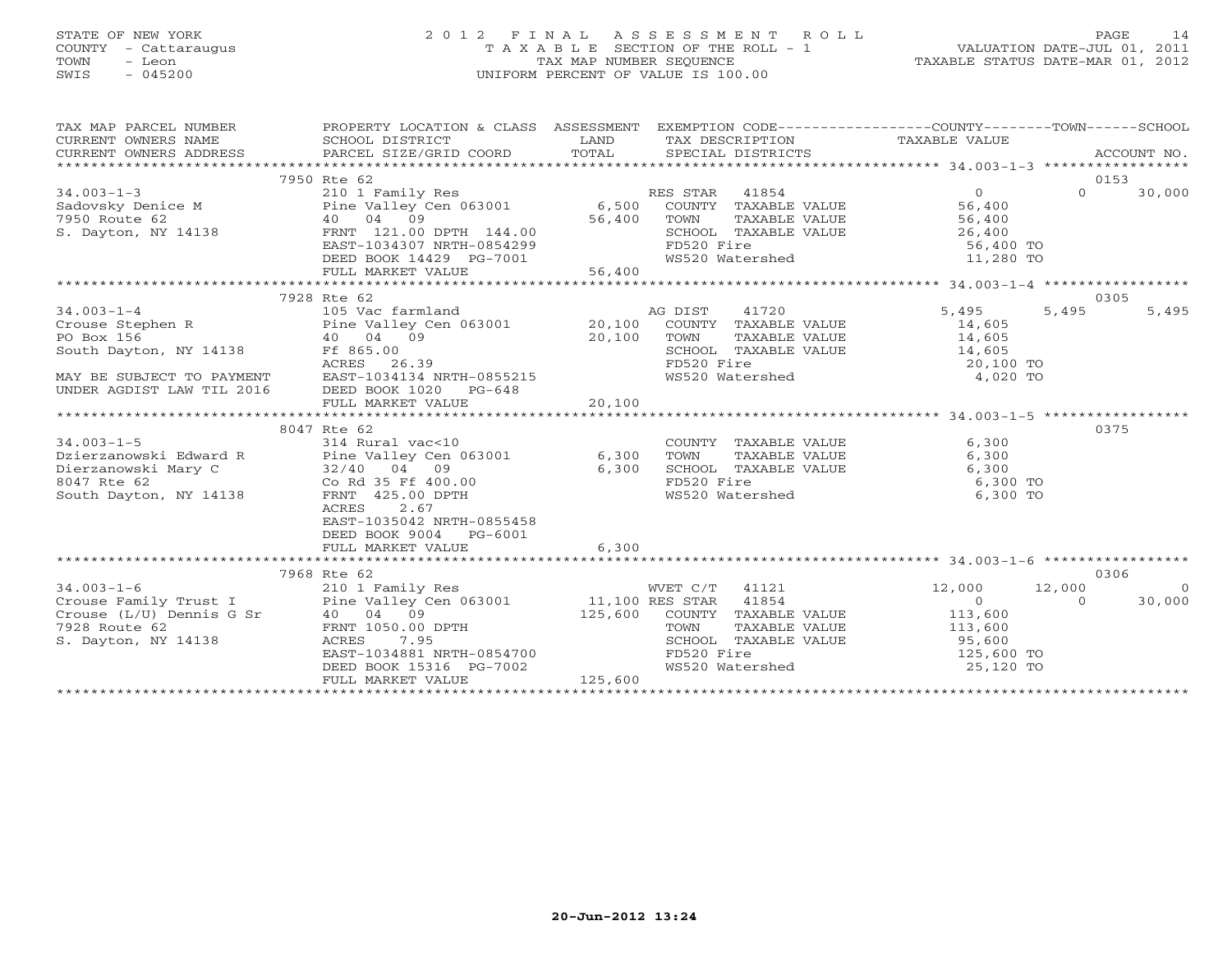# STATE OF NEW YORK 2 0 1 2 F I N A L A S S E S S M E N T R O L L PAGE 15 COUNTY - Cattaraugus T A X A B L E SECTION OF THE ROLL - 1 VALUATION DATE-JUL 01, 2011 TOWN - Leon TAX MAP NUMBER SEQUENCE TAXABLE STATUS DATE-MAR 01, 2012 SWIS - 045200 UNIFORM PERCENT OF VALUE IS 100.00UNIFORM PERCENT OF VALUE IS 100.00

| TAX MAP PARCEL NUMBER<br>CURRENT OWNERS NAME<br>$\begin{tabular}{lllllll} \multicolumn{2}{l}{{\small\bf{CURRENT}}}& $\text{MME}$ & $\text{SCHOOL} & $\text{DISTRICT}$ & $\text{LAND}$ & $\text{TAX} & $\text{DESCRIPTION}$ & $\text{TAXABLE} & $\text{VALUE}$ \\ & $\text{CURRENT} & $\text{MDE} & $\text{ACCOUNT} & $\text{NO}$. \\ & $\text{PARCEL} & $\text{SIZE/GRID} & $\text{COORD}$ & $\text{TOTAL} & $\text{SPECIAL} & $\text{DISTRICTS}$ & $\text{ACCOUNT} & $\text{ACCOUNT} \\ & $\text{AUCOUNT} & $\text{AUCOUNT$<br>CURRENT OWNERS ADDRESS | PROPERTY LOCATION & CLASS ASSESSMENT EXEMPTION CODE---------------COUNTY-------TOWN------SCHOOL |         |            |                                                          |                                                                                                                                                                       |            | ACCOUNT NO. |
|--------------------------------------------------------------------------------------------------------------------------------------------------------------------------------------------------------------------------------------------------------------------------------------------------------------------------------------------------------------------------------------------------------------------------------------------------------------------------------------------------------------------------------------------------------|-------------------------------------------------------------------------------------------------|---------|------------|----------------------------------------------------------|-----------------------------------------------------------------------------------------------------------------------------------------------------------------------|------------|-------------|
|                                                                                                                                                                                                                                                                                                                                                                                                                                                                                                                                                        | 7928 Rte 62                                                                                     |         |            |                                                          |                                                                                                                                                                       |            | 0307        |
|                                                                                                                                                                                                                                                                                                                                                                                                                                                                                                                                                        |                                                                                                 |         |            | 41720                                                    | 7,709                                                                                                                                                                 |            | 7,709       |
|                                                                                                                                                                                                                                                                                                                                                                                                                                                                                                                                                        |                                                                                                 |         |            |                                                          | $\overline{0}$                                                                                                                                                        | 7,709<br>0 | 30,000      |
|                                                                                                                                                                                                                                                                                                                                                                                                                                                                                                                                                        |                                                                                                 |         |            | 141,000 COUNTY TAXABLE VALUE 133,291                     |                                                                                                                                                                       |            |             |
|                                                                                                                                                                                                                                                                                                                                                                                                                                                                                                                                                        | FRNT 700.00 DPTH<br>ACRES 56.24                                                                 |         |            |                                                          |                                                                                                                                                                       |            |             |
|                                                                                                                                                                                                                                                                                                                                                                                                                                                                                                                                                        | ACRES 56.24                                                                                     |         |            |                                                          |                                                                                                                                                                       |            |             |
| MAY BE SUBJECT TO PAYMENT                                                                                                                                                                                                                                                                                                                                                                                                                                                                                                                              | EAST-1035261 NRTH-0853364                                                                       |         |            |                                                          | FD520 Fire 141,000 TO<br>WS520 Watershed 28,200 TO                                                                                                                    |            |             |
| UNDER AGDIST LAW TIL 2019                                                                                                                                                                                                                                                                                                                                                                                                                                                                                                                              | DEED BOOK 1020 PG-648<br>FULL MARKET VALUE 141,000                                              |         |            |                                                          |                                                                                                                                                                       |            |             |
|                                                                                                                                                                                                                                                                                                                                                                                                                                                                                                                                                        |                                                                                                 |         |            |                                                          |                                                                                                                                                                       |            |             |
|                                                                                                                                                                                                                                                                                                                                                                                                                                                                                                                                                        |                                                                                                 |         |            |                                                          |                                                                                                                                                                       |            |             |
|                                                                                                                                                                                                                                                                                                                                                                                                                                                                                                                                                        | Kellogg Hill Rd                                                                                 |         |            |                                                          |                                                                                                                                                                       |            | 0109        |
|                                                                                                                                                                                                                                                                                                                                                                                                                                                                                                                                                        |                                                                                                 |         |            |                                                          |                                                                                                                                                                       |            |             |
|                                                                                                                                                                                                                                                                                                                                                                                                                                                                                                                                                        |                                                                                                 |         |            | COUNTY TAXABLE VALUE 40,100<br>TOWN TAXABLE VALUE 40,100 |                                                                                                                                                                       |            |             |
| 323 Pine St                                                                                                                                                                                                                                                                                                                                                                                                                                                                                                                                            | 40,100<br>32 04 09                                                                              |         |            | SCHOOL TAXABLE VALUE 40,100                              |                                                                                                                                                                       |            |             |
| Raynham, MA 02767                                                                                                                                                                                                                                                                                                                                                                                                                                                                                                                                      | Ff 697.00                                                                                       |         |            |                                                          | FD520 Fire<br>WS520 Watershed 6,020 TO                                                                                                                                |            |             |
|                                                                                                                                                                                                                                                                                                                                                                                                                                                                                                                                                        | ACRES 45.90<br>EAST-1037895 NRTH-0854051                                                        |         |            |                                                          |                                                                                                                                                                       |            |             |
|                                                                                                                                                                                                                                                                                                                                                                                                                                                                                                                                                        | DEED BOOK 914<br>PG-00268                                                                       |         |            |                                                          |                                                                                                                                                                       |            |             |
|                                                                                                                                                                                                                                                                                                                                                                                                                                                                                                                                                        | FULL MARKET VALUE                                                                               | 40,100  |            |                                                          |                                                                                                                                                                       |            |             |
|                                                                                                                                                                                                                                                                                                                                                                                                                                                                                                                                                        |                                                                                                 |         |            |                                                          |                                                                                                                                                                       |            |             |
|                                                                                                                                                                                                                                                                                                                                                                                                                                                                                                                                                        | Earl Hill Rd (Co Rd 35)                                                                         |         |            |                                                          |                                                                                                                                                                       |            | 0562        |
|                                                                                                                                                                                                                                                                                                                                                                                                                                                                                                                                                        |                                                                                                 |         |            |                                                          |                                                                                                                                                                       |            |             |
|                                                                                                                                                                                                                                                                                                                                                                                                                                                                                                                                                        |                                                                                                 |         |            | COUNTY TAXABLE VALUE 45,900<br>TOWN TAXABLE VALUE 45,900 |                                                                                                                                                                       |            |             |
| 34.003-1-8.2<br>Silleman Charles L<br>Silleman Joan and the Valley Cen 063001 and 45,900 TOWN<br>Silleman Joan 32 04 09 45,900 SCHOOL<br>11923 E Leon Rd FRNT 610.00 DPTH FD520<br>South Dayton, NY 14138 ACRES 65.85 WS520                                                                                                                                                                                                                                                                                                                            |                                                                                                 |         |            | SCHOOL TAXABLE VALUE 45,900                              |                                                                                                                                                                       |            |             |
|                                                                                                                                                                                                                                                                                                                                                                                                                                                                                                                                                        |                                                                                                 |         | FD520 Fire |                                                          | 45,900 TO<br>9.180 TO                                                                                                                                                 |            |             |
|                                                                                                                                                                                                                                                                                                                                                                                                                                                                                                                                                        |                                                                                                 |         |            | FD520 Fire<br>WS520 Watershed                            | 9,180 TO                                                                                                                                                              |            |             |
|                                                                                                                                                                                                                                                                                                                                                                                                                                                                                                                                                        | EAST-1035960 NRTH-0854601                                                                       |         |            |                                                          |                                                                                                                                                                       |            |             |
|                                                                                                                                                                                                                                                                                                                                                                                                                                                                                                                                                        | DEED BOOK 863<br>PG-00592                                                                       |         |            |                                                          |                                                                                                                                                                       |            |             |
|                                                                                                                                                                                                                                                                                                                                                                                                                                                                                                                                                        | FULL MARKET VALUE                                                                               | 45,900  |            |                                                          |                                                                                                                                                                       |            |             |
|                                                                                                                                                                                                                                                                                                                                                                                                                                                                                                                                                        |                                                                                                 |         |            |                                                          |                                                                                                                                                                       |            |             |
|                                                                                                                                                                                                                                                                                                                                                                                                                                                                                                                                                        |                                                                                                 |         |            |                                                          |                                                                                                                                                                       |            | 0567        |
|                                                                                                                                                                                                                                                                                                                                                                                                                                                                                                                                                        |                                                                                                 |         |            |                                                          | $\overline{0}$                                                                                                                                                        | $\Omega$   | 30,000      |
|                                                                                                                                                                                                                                                                                                                                                                                                                                                                                                                                                        |                                                                                                 |         |            |                                                          | 107,400                                                                                                                                                               |            |             |
|                                                                                                                                                                                                                                                                                                                                                                                                                                                                                                                                                        |                                                                                                 |         |            | TAXABLE VALUE 107,400                                    |                                                                                                                                                                       |            |             |
| South Dayton, NY 14138                                                                                                                                                                                                                                                                                                                                                                                                                                                                                                                                 | Ff 1078.00                                                                                      |         |            |                                                          |                                                                                                                                                                       |            |             |
|                                                                                                                                                                                                                                                                                                                                                                                                                                                                                                                                                        | ACRES 58.30<br>EAST-1037911 NRTH-0854998                                                        |         |            |                                                          | SCHOOL TAXABLE VALUE $\begin{array}{ccc} 107,400 \ \text{FD}520 \text{ Fire} & 107,400 \ \text{WS520 \text{ Watershed}} & 21,480 \text{ TO} \end{array}$<br>21,480 TO |            |             |
|                                                                                                                                                                                                                                                                                                                                                                                                                                                                                                                                                        | DEED BOOK 00981 PG-00355                                                                        |         |            |                                                          |                                                                                                                                                                       |            |             |
|                                                                                                                                                                                                                                                                                                                                                                                                                                                                                                                                                        | FULL MARKET VALUE                                                                               | 107,400 |            |                                                          |                                                                                                                                                                       |            |             |
|                                                                                                                                                                                                                                                                                                                                                                                                                                                                                                                                                        |                                                                                                 |         |            |                                                          |                                                                                                                                                                       |            |             |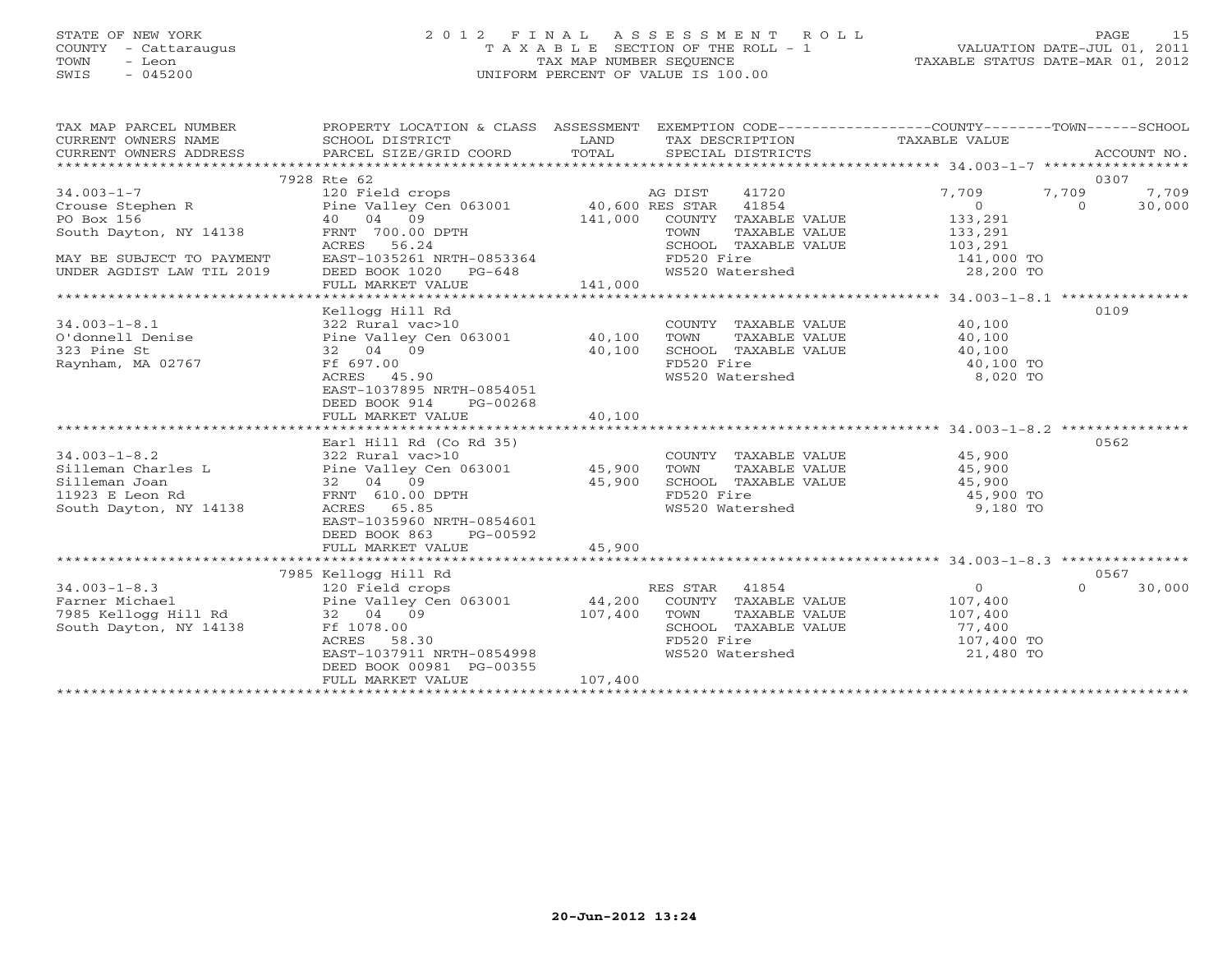# STATE OF NEW YORK 2 0 1 2 F I N A L A S S E S S M E N T R O L L PAGE 16 COUNTY - Cattaraugus T A X A B L E SECTION OF THE ROLL - 1 VALUATION DATE-JUL 01, 2011 TOWN - Leon TAX MAP NUMBER SEQUENCE TAXABLE STATUS DATE-MAR 01, 2012 SWIS - 045200 UNIFORM PERCENT OF VALUE IS 100.00

| TAX MAP PARCEL NUMBER<br>CURRENT OWNERS NAME<br>CURRENT OWNERS ADDRESS                                                                                                                                                                        | PROPERTY LOCATION & CLASS ASSESSMENT<br>SCHOOL DISTRICT<br>PARCEL SIZE/GRID COORD                                                                                                                                                          | LAND<br>TOTAL      | EXEMPTION CODE-----------------COUNTY-------TOWN------SCHOOL<br>TAX DESCRIPTION TAXABLE VALUE SPECIAL DISTRICTS             |                                                                            | ACCOUNT NO.                |
|-----------------------------------------------------------------------------------------------------------------------------------------------------------------------------------------------------------------------------------------------|--------------------------------------------------------------------------------------------------------------------------------------------------------------------------------------------------------------------------------------------|--------------------|-----------------------------------------------------------------------------------------------------------------------------|----------------------------------------------------------------------------|----------------------------|
|                                                                                                                                                                                                                                               |                                                                                                                                                                                                                                            |                    |                                                                                                                             |                                                                            |                            |
| $34.003 - 1 - 8.4$<br>Klaus Mary C<br>Slattery Kathleen<br>7920 Kellogg Hill Rd<br>South Dayton, NY 14138                                                                                                                                     | 7920 Kellogg Hill Rd<br>120 Field crops<br>Pine Valley Cen 063001 (36,100 COUNTY TAXABLE VALUE<br>24 04 09 (167,200 TOWN TAXABLE VALUE<br>Ff 1925.00<br>Ff 1925.00<br>ACRES 48.15<br>EAST-1039689 NRTH-0854563<br>DEED BOOK 00960 PG-00422 |                    | SCHOOL TAXABLE VALUE<br>FD520 Fire<br>WS520 Watershed                                                                       | $\overline{0}$<br>167,200<br>167,200<br>137,200<br>167,200 TO<br>33,440 TO | 0592<br>$\Omega$<br>30,000 |
|                                                                                                                                                                                                                                               | FULL MARKET VALUE                                                                                                                                                                                                                          | 167,200            |                                                                                                                             |                                                                            |                            |
| $34.003 - 1 - 8.6$<br>Silleman Jason M<br>7990 Rte 62                                                                                                                                                                                         | 7990 Rte 62<br>240 Rural res<br>Pine Valley Cen 063001 12,100<br>32 04 09                                                                                                                                                                  | 120,000            | RES STAR<br>41854<br>COUNTY TAXABLE VALUE<br>TAXABLE VALUE<br>TOWN                                                          | $\begin{array}{c} 0 \\ 120,000 \end{array}$<br>120,000                     | 0776<br>$\cap$<br>30,000   |
| South Dayton, NY 14138                                                                                                                                                                                                                        | off Earl hill Rd<br>ACRES<br>3.55<br>EAST-1035398 NRTH-0855237<br>DEED BOOK 998<br>PG-836<br>FULL MARKET VALUE                                                                                                                             | 120,000            | SCHOOL TAXABLE VALUE<br>FD520 Fire<br>WS520 Watershed                                                                       | 90,000<br>120,000 TO<br>24,000 TO                                          |                            |
|                                                                                                                                                                                                                                               |                                                                                                                                                                                                                                            |                    |                                                                                                                             |                                                                            |                            |
| $34.003 - 1 - 10$<br>Scharf Lloyd P<br>Scharf Susan E<br>7895 Kellogg Hill Rd<br>7895 Kellogg Hill Rd<br>2000 PTH 140.00<br>South Dayton, NY 14138-9730 EAST-1039038 NRTH-0853694<br>DEED BOOK 00983 PRTH-0853694<br>DEED BOOK 00983 PS-01137 | 7895 Kellogg Hill Rd<br>FULL MARKET VALUE                                                                                                                                                                                                  | 40,800             | SCHOOL TAXABLE VALUE<br>FD520 Fire<br>WS520 Watershed                                                                       | $\overline{0}$<br>40,800<br>40,800<br>10,800<br>40,800 TO<br>8,160 TO      | 0322<br>$\Omega$<br>30,000 |
|                                                                                                                                                                                                                                               |                                                                                                                                                                                                                                            |                    |                                                                                                                             |                                                                            |                            |
| $34.003 - 1 - 11.1$<br>Schrantz Brian R<br>11681 East Leon Rd<br>Cattaraugus, NY 14719                                                                                                                                                        | 11861 Meyers Corners Rd<br>210 1 Family Res<br>210 1 Family Res<br>Catt-LV Central 046402<br>24 04 09<br>Ff 340.00<br>ACRES<br>5.00<br>EAST-1040389 NRTH-0855145<br>DEED BOOK 00983 PG-01154                                               | 15,000<br>140,400  | RES STAR<br>41854<br>COUNTY TAXABLE VALUE<br>TOWN<br>TAXABLE VALUE<br>SCHOOL TAXABLE VALUE<br>FD520 Fire<br>WS520 Watershed | 0<br>140,400<br>140,400<br>110,400<br>140,400 TO<br>28,080 TO              | 0390<br>$\Omega$<br>30,000 |
|                                                                                                                                                                                                                                               | FULL MARKET VALUE                                                                                                                                                                                                                          | 140,400            |                                                                                                                             |                                                                            |                            |
|                                                                                                                                                                                                                                               | Meyers Corners Rd                                                                                                                                                                                                                          |                    |                                                                                                                             |                                                                            | 0689                       |
| $34.003 - 1 - 11.2$<br>Klosinski Daniel K<br>Klosinski David<br>11639 E Leon Rd<br>Cattaraugus, NY 14719-9455                                                                                                                                 | 112 Dairy farm<br>Catt-LV Central 046402<br>$23/24$ 04 09<br>FRNT 2509.50 DPTH<br>ACRES 207.25<br>EAST-1042000 NRTH-0853488<br>DEED BOOK 00938 PG-00092                                                                                    | 110,900<br>196,200 | 41834<br>SR STAR<br>COUNTY TAXABLE VALUE<br>TAXABLE VALUE<br>TOWN<br>SCHOOL TAXABLE VALUE<br>FD520 Fire<br>WS520 Watershed  | $\overline{0}$<br>196,200<br>196,200<br>134,000<br>196,200 TO<br>39,240 TO | $\Omega$<br>62,200         |
| ************************                                                                                                                                                                                                                      | FULL MARKET VALUE<br>**************************                                                                                                                                                                                            | 196,200            |                                                                                                                             |                                                                            |                            |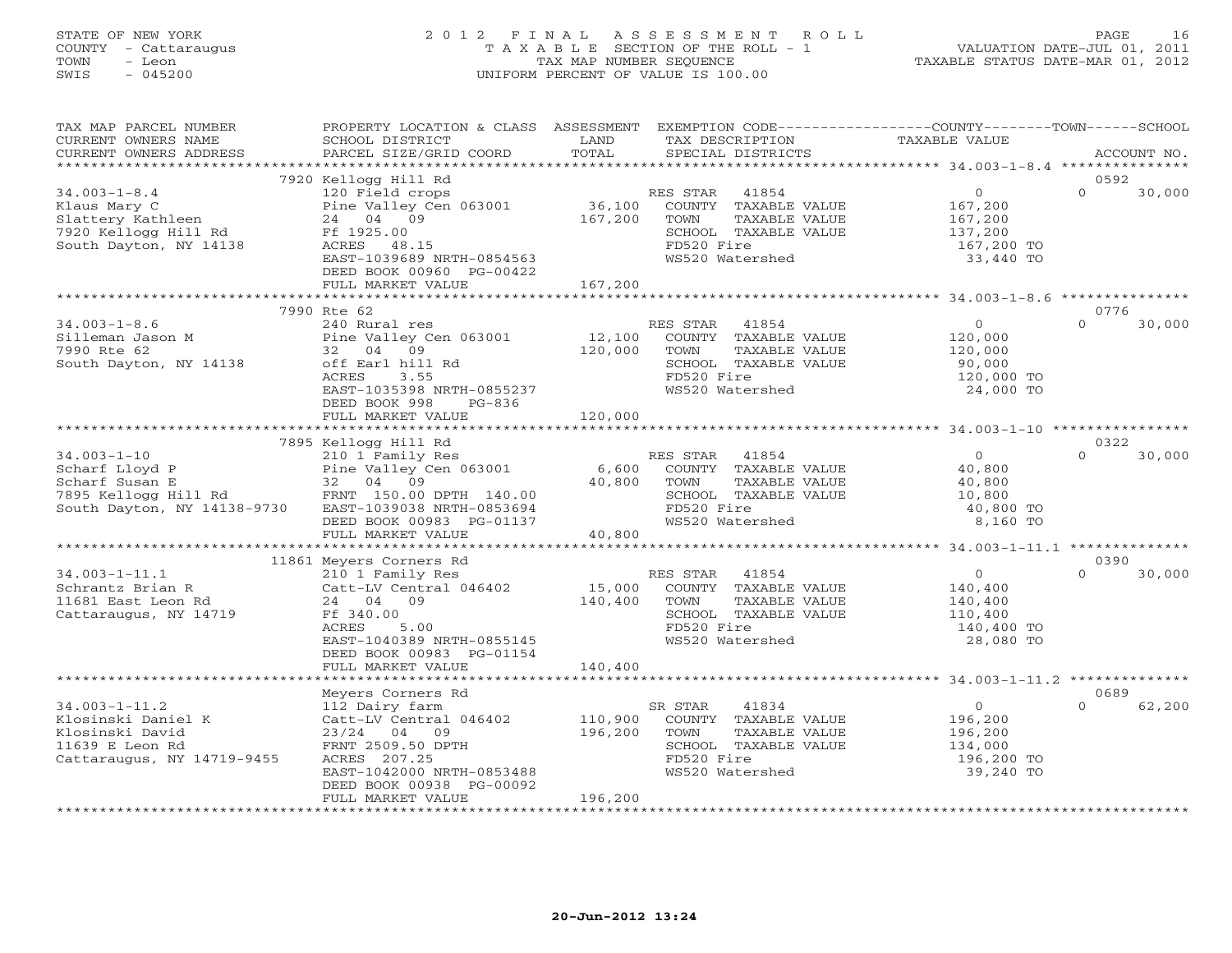# STATE OF NEW YORK 2 0 1 2 F I N A L A S S E S S M E N T R O L L PAGE 17 COUNTY - Cattaraugus T A X A B L E SECTION OF THE ROLL - 1 VALUATION DATE-JUL 01, 2011 TOWN - Leon TAX MAP NUMBER SEQUENCE TAXABLE STATUS DATE-MAR 01, 2012 SWIS - 045200 UNIFORM PERCENT OF VALUE IS 100.00UNIFORM PERCENT OF VALUE IS 100.00

| TAX MAP PARCEL NUMBER<br>CURRENT OWNERS NAME<br>CURRENT OWNERS ADDRESS                                                                      | PROPERTY LOCATION & CLASS ASSESSMENT EXEMPTION CODE---------------COUNTY-------TOWN------SCHOOL<br>SCHOOL DISTRICT<br>PARCEL SIZE/GRID COORD                                                                 | LAND<br>TOTAL                | TAX DESCRIPTION TAXABLE VALUE<br>SPECIAL DISTRICTS                                                                         |                                                                        | ACCOUNT NO.                |
|---------------------------------------------------------------------------------------------------------------------------------------------|--------------------------------------------------------------------------------------------------------------------------------------------------------------------------------------------------------------|------------------------------|----------------------------------------------------------------------------------------------------------------------------|------------------------------------------------------------------------|----------------------------|
| $34.003 - 1 - 12$<br>Pagett Clarence G<br>Snyder Hill Rd<br>Cattaraugus, NY 14719<br>MAY BE SUBJECT TO PAYMENT<br>UNDER AGDIST LAW TIL 2019 | 7839 Kellogg Hill Rd<br>120 Field crops<br>Pine Valley Cen 063001 115,900<br>24/32 04 09<br>FRNT 1900.00 DPTH<br>ACRES 232.13<br>EAST-1038973 NRTH-0852683<br>DEED BOOK 904<br>PG-00454<br>FULL MARKET VALUE | 122,600<br>122,600           | AG DISTOUT 41730<br>COUNTY TAXABLE VALUE<br>TOWN<br>TAXABLE VALUE<br>SCHOOL TAXABLE VALUE<br>FD520 Fire<br>WS520 Watershed | 24,262<br>98,338<br>98,338<br>98,338<br>122,600 TO<br>24,520 TO        | 0346<br>24,262<br>24,262   |
|                                                                                                                                             |                                                                                                                                                                                                              |                              |                                                                                                                            |                                                                        |                            |
| $34.003 - 1 - 13$<br>Fox M. Louise<br>McAlpine Kerry<br>7760 Kellogg Hill Rd<br>South Dayton, NY 14158                                      | 7760 Kellogg Hill Rd<br>240 Rural res<br>Pine Valley Cen 063001 47,000<br>23 04 09<br>Life Use<br>FRNT 785.00 DPTH<br>ACRES 51.90<br>EAST-1040592 NRTH-0851325<br>DEED BOOK 821<br>PG-01115                  | 77,600                       | 41834<br>SR STAR<br>COUNTY TAXABLE VALUE<br>TOWN<br>TAXABLE VALUE<br>SCHOOL TAXABLE VALUE<br>FD520 Fire<br>WS520 Watershed | $\overline{0}$<br>77,600<br>77,600<br>15,400<br>77,600 TO<br>15,520 TO | 0373<br>$\Omega$<br>62,200 |
|                                                                                                                                             | FULL MARKET VALUE                                                                                                                                                                                            | 77,600                       |                                                                                                                            |                                                                        |                            |
|                                                                                                                                             | 7702 Kellogg Hill Rd                                                                                                                                                                                         |                              |                                                                                                                            |                                                                        | 0293                       |
| $34.003 - 1 - 14$<br>Moffit Eric L<br>Moffit Richard C<br>7702 Kellogg Hill Rd<br>South Dayton, NY 14138                                    | 240 Rural res<br>Pine Valley Cen 063001 45,500<br>23 04 09<br>Life Use<br>FRNT 750.00 DPTH<br>ACRES<br>48.89<br>EAST-1040587 NRTH-0850558<br>DEED BOOK 910<br>PG-00939<br>FULL MARKET VALUE                  | 85,100<br>85,100             | RES STAR 41854<br>COUNTY TAXABLE VALUE<br>TOWN<br>TAXABLE VALUE<br>SCHOOL TAXABLE VALUE<br>FD520 Fire<br>WS520 Watershed   | $\overline{0}$<br>85,100<br>85,100<br>55,100<br>85,100 TO<br>17,020 TO | $\Omega$<br>30,000         |
|                                                                                                                                             |                                                                                                                                                                                                              |                              |                                                                                                                            |                                                                        |                            |
| $34.003 - 1 - 15$<br>Ilardo Edwin R<br>Ilardo Virginia<br>196 Long Ave<br>Hamburg, NY 14075                                                 | 7616 Alderbottom Rd<br>240 Rural res<br>Catt-LV Central 046402<br>$14/15/23$ 04<br>09<br>FRNT 3320.00 DPTH<br>ACRES 177.31<br>EAST-1043371 NRTH-0848267<br>DEED BOOK 810<br>PG-00765<br>FULL MARKET VALUE    | 89,500<br>146,500<br>146,500 | COUNTY TAXABLE VALUE<br>TOWN<br>TAXABLE VALUE<br>SCHOOL TAXABLE VALUE<br>FD520 Fire<br>WS520 Watershed                     | 146,500<br>146,500<br>146,500<br>146,500 TO<br>29,300 TO               | 0195                       |
|                                                                                                                                             |                                                                                                                                                                                                              |                              |                                                                                                                            |                                                                        |                            |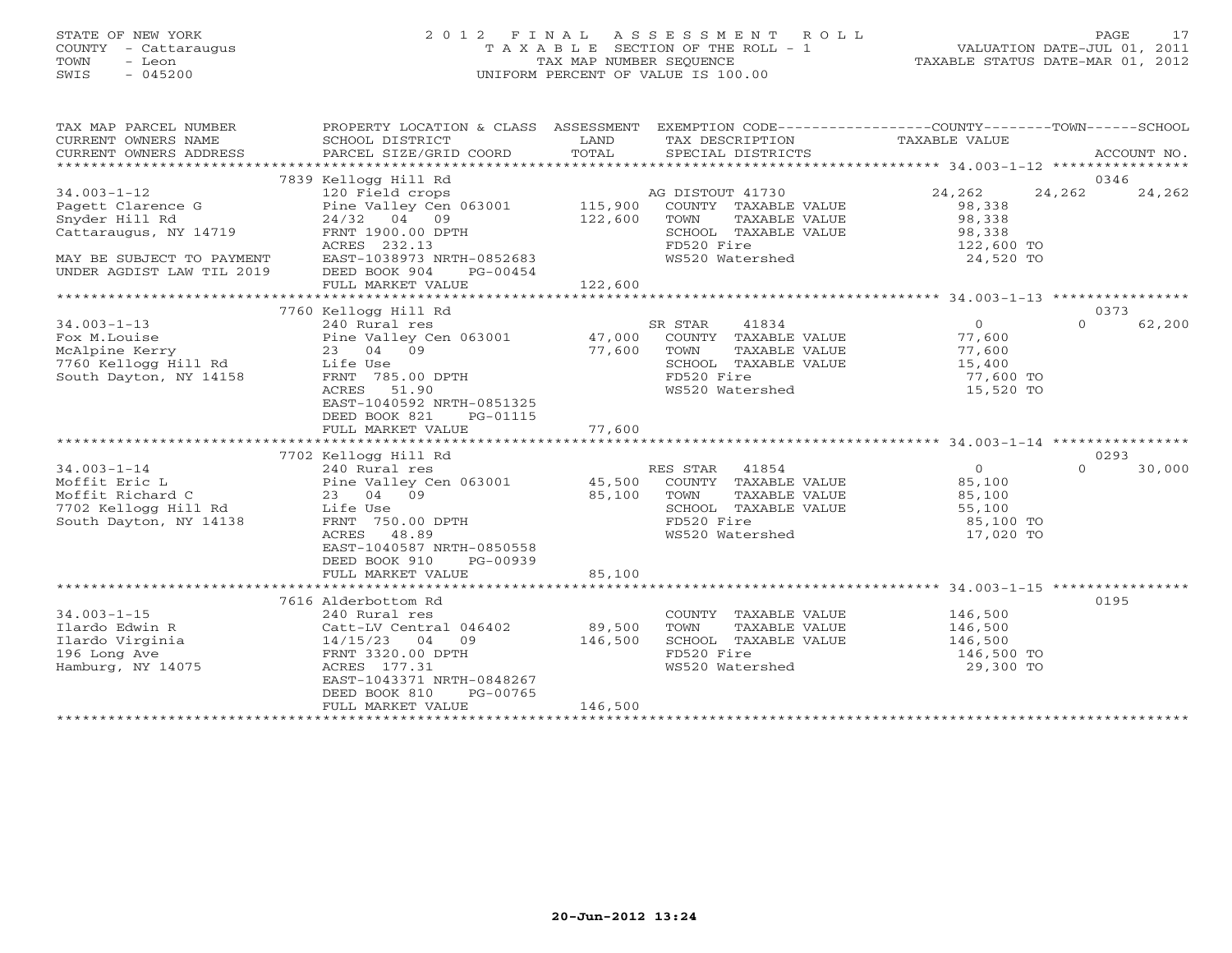# STATE OF NEW YORK 2 0 1 2 F I N A L A S S E S S M E N T R O L L PAGE 18 COUNTY - Cattaraugus T A X A B L E SECTION OF THE ROLL - 1 VALUATION DATE-JUL 01, 2011 TOWN - Leon TAX MAP NUMBER SEQUENCE TAXABLE STATUS DATE-MAR 01, 2012 SWIS - 045200 UNIFORM PERCENT OF VALUE IS 100.00UNIFORM PERCENT OF VALUE IS 100.00

| TAX MAP PARCEL NUMBER<br>CURRENT OWNERS NAME<br>CURRENT OWNERS ADDRESS | PROPERTY LOCATION & CLASS ASSESSMENT<br>SCHOOL DISTRICT<br>PARCEL SIZE/GRID COORD | LAND<br>TOTAL | EXEMPTION CODE-----------------COUNTY-------TOWN------SCHOOL<br>TAX DESCRIPTION<br>SPECIAL DISTRICTS | TAXABLE VALUE          | ACCOUNT NO.        |
|------------------------------------------------------------------------|-----------------------------------------------------------------------------------|---------------|------------------------------------------------------------------------------------------------------|------------------------|--------------------|
|                                                                        |                                                                                   |               |                                                                                                      |                        |                    |
|                                                                        | 7559 Alderbottom Rd                                                               |               |                                                                                                      |                        | 0340               |
| $34.003 - 1 - 16$                                                      | 240 Rural res                                                                     |               | RES STAR<br>41854                                                                                    | $\circ$                | $\Omega$<br>30,000 |
| Jimerson Marijo O                                                      | Pine Valley Cen 063001                                                            | 33,100        | COUNTY TAXABLE VALUE                                                                                 | 55,000                 |                    |
| 7559 Alderbottom Rd                                                    | 23/22 04 09                                                                       | 55,000        | TOWN<br>TAXABLE VALUE                                                                                | 55,000                 |                    |
| Conewango Valley, NY 14726                                             | Alderbottom Rd Ff - 630'                                                          |               | SCHOOL TAXABLE VALUE                                                                                 | 25,000                 |                    |
|                                                                        | FRNT 805.00 DPTH                                                                  |               | FD520 Fire                                                                                           | 55,000 TO              |                    |
|                                                                        | 25.09<br>ACRES                                                                    |               | WS520 Watershed                                                                                      | 11,000 TO              |                    |
|                                                                        | EAST-1041467 NRTH-0848045                                                         |               |                                                                                                      |                        |                    |
|                                                                        | DEED BOOK 1015 PG-426                                                             |               |                                                                                                      |                        |                    |
|                                                                        | FULL MARKET VALUE                                                                 | 55,000        |                                                                                                      |                        |                    |
|                                                                        |                                                                                   |               |                                                                                                      |                        |                    |
|                                                                        | 7500 Kellogg Hill Rd                                                              |               |                                                                                                      |                        | 0145               |
| $34.003 - 1 - 17$                                                      | 312 Vac w/imprv                                                                   |               | COUNTY TAXABLE VALUE                                                                                 | 99,900                 |                    |
| Gardner Donald J                                                       | Pine Valley Cen 063001                                                            | 92,400        | TOWN<br>TAXABLE VALUE                                                                                | 99,900                 |                    |
| Gardner Linda A                                                        | 23/31 04 09                                                                       | 99,900        | SCHOOL TAXABLE VALUE<br>FD520 Fire                                                                   | 99,900                 |                    |
| PO Box 128<br>Grand Island, NY 14072                                   | Kellogg Hill Ff - $2585'$<br>Monkey-2020'; Ruckh-1100'                            |               | WS520 Watershed                                                                                      | 99,900 TO<br>19,980 TO |                    |
|                                                                        | ACRES 200.32                                                                      |               |                                                                                                      |                        |                    |
|                                                                        | EAST-1039963 NRTH-0848914                                                         |               |                                                                                                      |                        |                    |
|                                                                        | DEED BOOK 16290 PG-4002                                                           |               |                                                                                                      |                        |                    |
|                                                                        | FULL MARKET VALUE                                                                 | 99,900        |                                                                                                      |                        |                    |
|                                                                        | ***************************                                                       |               |                                                                                                      |                        |                    |
|                                                                        | Kellogg Hill Rd                                                                   |               |                                                                                                      |                        | 0294               |
| $34.003 - 1 - 18$                                                      | 270 Mfg housing                                                                   |               | 41834<br>SR STAR                                                                                     | $\overline{0}$         | $\Omega$<br>62,200 |
| Moffit Richard Sr                                                      | Pine Valley Cen 063001                                                            | 33,400        | COUNTY TAXABLE VALUE                                                                                 | 77,000                 |                    |
| PO Box 180                                                             | 31 04 09                                                                          | 77,000        | TOWN<br>TAXABLE VALUE                                                                                | 77,000                 |                    |
| South Dayton, NY 14138                                                 | FRNT 1000.00 DPTH                                                                 |               | SCHOOL TAXABLE VALUE                                                                                 | 14,800                 |                    |
|                                                                        | ACRES<br>25.63                                                                    |               | FD520 Fire                                                                                           | 77,000 TO              |                    |
|                                                                        | EAST-1038566 NRTH-0850129                                                         |               | WS520 Watershed                                                                                      | 15,400 TO              |                    |
|                                                                        | DEED BOOK 712<br>PG-00852                                                         |               |                                                                                                      |                        |                    |
|                                                                        | FULL MARKET VALUE                                                                 | 77,000        |                                                                                                      |                        |                    |
|                                                                        |                                                                                   |               |                                                                                                      |                        |                    |
|                                                                        | 11850 Ruckh Hill Rd                                                               |               |                                                                                                      |                        | 0219               |
| $34.003 - 1 - 19$                                                      | 240 Rural res                                                                     |               | COUNTY TAXABLE VALUE                                                                                 | 116,900                |                    |
| Lamprecht James                                                        | Pine Valley Cen 063001                                                            | 46,900        | TOWN<br>TAXABLE VALUE                                                                                | 116,900                |                    |
| Lamprecht Christine                                                    | 31 04 09                                                                          | 116,900       | SCHOOL TAXABLE VALUE                                                                                 | 116,900                |                    |
| 7 Gregory Ct                                                           | FRNT 700.00 DPTH                                                                  |               | FD520 Fire                                                                                           | 116,900 TO             |                    |
| Depew, NY 14043                                                        | ACRES 51.85                                                                       |               | WS520 Watershed                                                                                      | 23,380 TO              |                    |
|                                                                        | EAST-1037645 NRTH-0849120<br>DEED BOOK 793                                        |               |                                                                                                      |                        |                    |
|                                                                        | PG-01066<br>FULL MARKET VALUE                                                     | 116,900       |                                                                                                      |                        |                    |
|                                                                        |                                                                                   |               |                                                                                                      |                        |                    |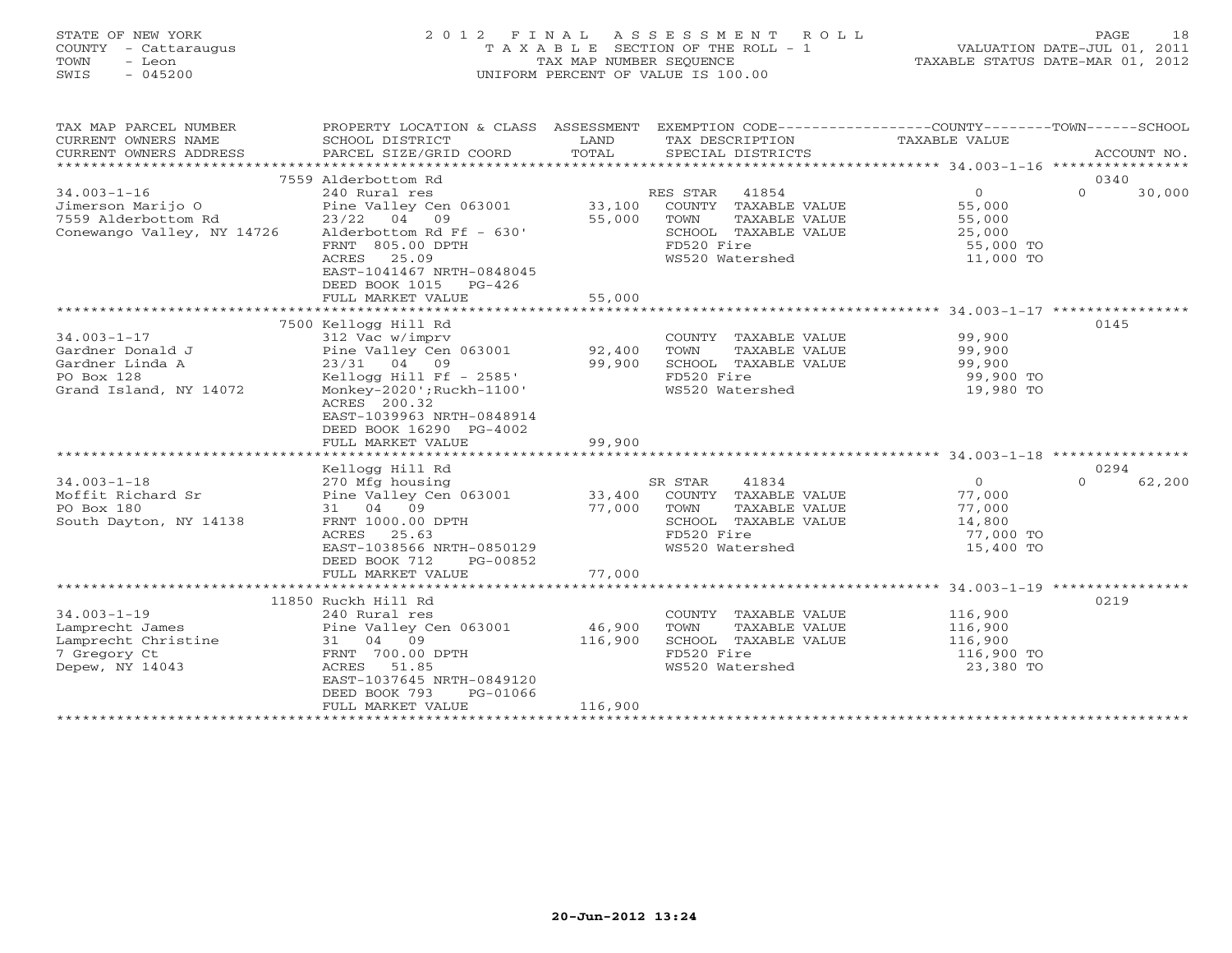# STATE OF NEW YORK 2 0 1 2 F I N A L A S S E S S M E N T R O L L PAGE 19 COUNTY - Cattaraugus T A X A B L E SECTION OF THE ROLL - 1 VALUATION DATE-JUL 01, 2011 TOWN - Leon TAX MAP NUMBER SEQUENCE TAXABLE STATUS DATE-MAR 01, 2012 SWIS - 045200 UNIFORM PERCENT OF VALUE IS 100.00UNIFORM PERCENT OF VALUE IS 100.00

| TAX MAP PARCEL NUMBER<br>CURRENT OWNERS NAME<br>CURRENT OWNERS ADDRESS | PROPERTY LOCATION & CLASS ASSESSMENT<br>SCHOOL DISTRICT<br>PARCEL SIZE/GRID COORD | LAND<br>TOTAL   | EXEMPTION CODE-----------------COUNTY-------TOWN-----SCHOOL<br>TAX DESCRIPTION<br>SPECIAL DISTRICTS | TAXABLE VALUE                               | ACCOUNT NO.        |
|------------------------------------------------------------------------|-----------------------------------------------------------------------------------|-----------------|-----------------------------------------------------------------------------------------------------|---------------------------------------------|--------------------|
| *************************                                              |                                                                                   |                 |                                                                                                     |                                             |                    |
|                                                                        | Kellogg Hill Rd                                                                   |                 |                                                                                                     |                                             | 0374               |
| $34.003 - 1 - 20$                                                      | 322 Rural vac>10                                                                  |                 | COUNTY TAXABLE VALUE                                                                                | 51,700                                      |                    |
| Fox Louise M                                                           | Pine Valley Cen 063001                                                            | 51,700          | TOWN<br>TAXABLE VALUE                                                                               | 51,700                                      |                    |
| 7760 Kellogg Rd                                                        | 04 09<br>31                                                                       | 51,700          | SCHOOL TAXABLE VALUE                                                                                | 51,700                                      |                    |
| South Dayton, NY 14138                                                 | FRNT 645.00 DPTH                                                                  |                 | FD520 Fire                                                                                          | 51,700 TO                                   |                    |
|                                                                        | 73.72<br>ACRES                                                                    |                 | WS520 Watershed                                                                                     | 10,340 TO                                   |                    |
|                                                                        | EAST-1037519 NRTH-0851140                                                         |                 |                                                                                                     |                                             |                    |
|                                                                        | DEED BOOK 10188 PG-4001<br>FULL MARKET VALUE                                      | 51,700          |                                                                                                     |                                             |                    |
|                                                                        |                                                                                   |                 |                                                                                                     |                                             |                    |
|                                                                        | 7765 Kellogg Hill Rd                                                              |                 |                                                                                                     |                                             | 0019               |
| $34.003 - 1 - 21$                                                      | 210 1 Family Res                                                                  |                 | 41854<br>RES STAR                                                                                   | $\overline{0}$                              | $\Omega$<br>30,000 |
| Fiebelkorn Joel A                                                      | Pine Valley Cen 063001                                                            | 10,800          | COUNTY TAXABLE VALUE                                                                                | 80,000                                      |                    |
| Fiebelkorn Sheila M                                                    | 31 04 09                                                                          | 80,000          | TOWN<br>TAXABLE VALUE                                                                               | 80,000                                      |                    |
| 7765 Kellogg Hill Rd                                                   | FRNT 265.00 DPTH                                                                  |                 | SCHOOL TAXABLE VALUE                                                                                | 50,000                                      |                    |
| South Dayton, NY 14138                                                 | ACRES<br>2.88                                                                     |                 | FD520 Fire                                                                                          | 80,000 TO                                   |                    |
|                                                                        | EAST-1038884 NRTH-0851408                                                         |                 | WS520 Watershed                                                                                     | 80,000 TO                                   |                    |
|                                                                        | DEED BOOK 995<br>$PG-581$                                                         |                 |                                                                                                     |                                             |                    |
|                                                                        | FULL MARKET VALUE                                                                 | 80,000          |                                                                                                     |                                             |                    |
|                                                                        |                                                                                   |                 |                                                                                                     |                                             |                    |
|                                                                        | 7775 Kellogg Hill Rd                                                              |                 |                                                                                                     |                                             | 0216               |
| $34.003 - 1 - 22$                                                      | 260 Seasonal res                                                                  |                 | COUNTY TAXABLE VALUE                                                                                | 40,300                                      |                    |
| Clemens Patrick P                                                      | Pine Valley Cen 063001                                                            | 9,200           | TOWN<br>TAXABLE VALUE                                                                               | 40,300                                      |                    |
| 5041 Clear View Dr                                                     | 31 04 09                                                                          | 40,300          | SCHOOL TAXABLE VALUE                                                                                | 40,300                                      |                    |
| Williamsville, NY 14221                                                | FRNT 185.00 DPTH<br>2.09<br>ACRES                                                 |                 | FD520 Fire<br>WS520 Watershed                                                                       | 40,300 TO                                   |                    |
|                                                                        | EAST-1038884 NRTH-0851638                                                         |                 |                                                                                                     | 8,060 TO                                    |                    |
|                                                                        | DEED BOOK 11656 PG-6001                                                           |                 |                                                                                                     |                                             |                    |
|                                                                        | FULL MARKET VALUE                                                                 | 40,300          |                                                                                                     |                                             |                    |
|                                                                        | ***************************                                                       | *************** |                                                                                                     | ******************** 34.003-1-23 ********** |                    |
|                                                                        | Kellogg Hill Rd (Off)                                                             |                 |                                                                                                     |                                             | 0147               |
| $34.003 - 1 - 23$                                                      | 322 Rural vac>10                                                                  |                 | COUNTY TAXABLE VALUE                                                                                | 12,800                                      |                    |
| Pagett Clarence G                                                      | Pine Valley Cen 063001                                                            | 12,800          | TOWN<br>TAXABLE VALUE                                                                               | 12,800                                      |                    |
| Snyder Hill Rd                                                         | 32 04 09                                                                          | 12,800          | SCHOOL TAXABLE VALUE                                                                                | 12,800                                      |                    |
| Cattaraugus, NY 14719                                                  | ACRES 23.52                                                                       |                 | FD520 Fire                                                                                          | 12,800 TO                                   |                    |
|                                                                        | EAST-1035717 NRTH-0852163                                                         |                 | WS520 Watershed                                                                                     | 2,560 TO                                    |                    |
|                                                                        | DEED BOOK 904<br>PG-00454                                                         |                 |                                                                                                     |                                             |                    |
|                                                                        | FULL MARKET VALUE                                                                 | 12,800          |                                                                                                     |                                             |                    |
|                                                                        |                                                                                   |                 |                                                                                                     |                                             |                    |
|                                                                        | Kellogg Hill Rd                                                                   |                 |                                                                                                     |                                             | 0148               |
| $34.003 - 1 - 24$<br>Pagett Clarence G                                 | 322 Rural vac>10<br>Pine Valley Cen 063001                                        | 14,300          | COUNTY TAXABLE VALUE<br>TOWN                                                                        | 14,300<br>14,300                            |                    |
| Snyder Hill Rd                                                         | 04<br>09<br>31                                                                    | 14,300          | TAXABLE VALUE<br>SCHOOL TAXABLE VALUE                                                               | 14,300                                      |                    |
| Cattaraugus, NY 14719                                                  | 26.60<br>ACRES                                                                    |                 | FD520 Fire                                                                                          | 14,300 TO                                   |                    |
|                                                                        | EAST-1035631 NRTH-0851207                                                         |                 | WS520 Watershed                                                                                     | 2,860 TO                                    |                    |
|                                                                        | DEED BOOK 904<br>PG-00454                                                         |                 |                                                                                                     |                                             |                    |
|                                                                        | FULL MARKET VALUE                                                                 | 14,300          |                                                                                                     |                                             |                    |
|                                                                        |                                                                                   |                 |                                                                                                     |                                             |                    |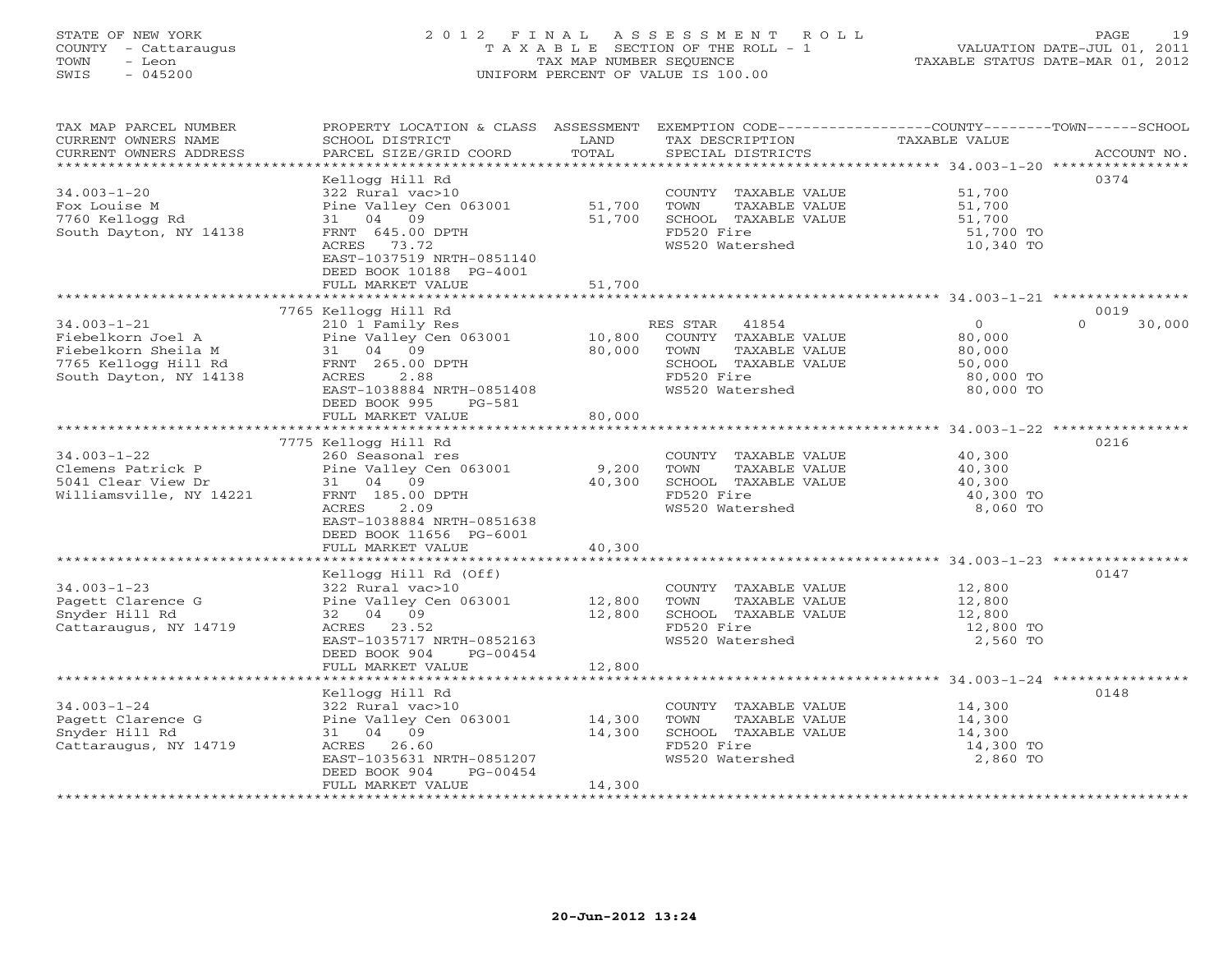# STATE OF NEW YORK 2 0 1 2 F I N A L A S S E S S M E N T R O L L PAGE 20 COUNTY - Cattaraugus T A X A B L E SECTION OF THE ROLL - 1 VALUATION DATE-JUL 01, 2011 TOWN - Leon TAX MAP NUMBER SEQUENCE TAXABLE STATUS DATE-MAR 01, 2012 SWIS - 045200 UNIFORM PERCENT OF VALUE IS 100.00UNIFORM PERCENT OF VALUE IS 100.00

| TAX MAP PARCEL NUMBER<br>CURRENT OWNERS NAME<br>CURRENT OWNERS ADDRESS                                                                                                                                  | SCHOOL DISTRICT<br>PARCEL SIZE/GRID COORD | LAND<br>TOTAL | TAX DESCRIPTION TAXABLE VALUE<br>SPECIAL DISTRICTS | PROPERTY LOCATION & CLASS ASSESSMENT EXEMPTION CODE---------------COUNTY-------TOWN------SCHOOL | ACCOUNT NO. |
|---------------------------------------------------------------------------------------------------------------------------------------------------------------------------------------------------------|-------------------------------------------|---------------|----------------------------------------------------|-------------------------------------------------------------------------------------------------|-------------|
|                                                                                                                                                                                                         |                                           |               |                                                    |                                                                                                 |             |
|                                                                                                                                                                                                         | 11926 Ruckh Hill Rd                       |               |                                                    |                                                                                                 | 0333        |
| $34.003 - 1 - 25$                                                                                                                                                                                       | 312 Vac w/imprv                           |               | COUNTY TAXABLE VALUE                               | 84,700                                                                                          |             |
| Lamprecht James<br>Lamprecht Christine<br>7 Grocor: C'                                                                                                                                                  | Pine Valley Cen 063001                    | 74,300        | TOWN<br>TAXABLE VALUE                              | 84,700<br>84,700<br>84,700                                                                      |             |
|                                                                                                                                                                                                         | 31 04 09                                  | 84,700        | SCHOOL TAXABLE VALUE                               |                                                                                                 |             |
| 7 Gregory Ct<br>Depew, NY 14043                                                                                                                                                                         | FRNT 1515.00 DPTH<br>ACRES 140.10         |               | FD520 Fire<br>WS520 Watershed                      | 84,700 TO<br>16,940 TO                                                                          |             |
|                                                                                                                                                                                                         | EAST-1036146 NRTH-0849189                 |               |                                                    |                                                                                                 |             |
|                                                                                                                                                                                                         | DEED BOOK 760<br>PG-00147                 |               |                                                    |                                                                                                 |             |
|                                                                                                                                                                                                         | FULL MARKET VALUE                         | 84,700        |                                                    |                                                                                                 |             |
|                                                                                                                                                                                                         |                                           |               |                                                    |                                                                                                 |             |
|                                                                                                                                                                                                         | 11876 Ruckh Hill Rd                       |               |                                                    |                                                                                                 | 0349        |
| $34.003 - 1 - 26.1$                                                                                                                                                                                     | 210 1 Family Res                          |               | 41834<br>SR STAR                                   | $\overline{0}$<br>$\Omega$                                                                      | 54,000      |
|                                                                                                                                                                                                         |                                           |               | COUNTY TAXABLE VALUE                               | 54,000                                                                                          |             |
|                                                                                                                                                                                                         |                                           |               | TOWN<br>TAXABLE VALUE                              | 54,000                                                                                          |             |
| Durolek Stanley W Pine Valley Cen 063001 18,800<br>Durolek Marilyn 31 04 09 54,000<br>11876 Ruckh Hill Rd FRNT 655.00 DPTH 11876 Ruckh Hill Rd FRNT 655.00 DPTH                                         |                                           |               | SCHOOL TAXABLE VALUE                               | $\circ$                                                                                         |             |
| South Dayton, NY 14138                                                                                                                                                                                  | ACRES 7.35                                |               | FD520 Fire                                         | 54,000 TO                                                                                       |             |
|                                                                                                                                                                                                         | EAST-1037020 NRTH-0847991                 |               | WS520 Watershed                                    | 10,800 TO                                                                                       |             |
|                                                                                                                                                                                                         | DEED BOOK 858<br>PG-00830                 |               |                                                    |                                                                                                 |             |
|                                                                                                                                                                                                         | FULL MARKET VALUE                         | 54,000        |                                                    |                                                                                                 |             |
|                                                                                                                                                                                                         |                                           |               |                                                    |                                                                                                 | 0800        |
| $34.003 - 1 - 26.2$                                                                                                                                                                                     | 11880 Ruckh Hill Rd<br>210 1 Family Res   |               | RES STAR<br>41854                                  | 0<br>$\Omega$                                                                                   | 30,000      |
| Bradigan Guglielmi Lori A Pine Valley Cen 063001                                                                                                                                                        |                                           | 10,300        | COUNTY TAXABLE VALUE                               | 58,000                                                                                          |             |
| 11078 Peters Rd                                                                                                                                                                                         | $31 - 4 - 9$                              | 58,000        | TOWN<br>TAXABLE VALUE                              | 58,000                                                                                          |             |
| Cattaraugus, NY 14719                                                                                                                                                                                   | 012<br>ACRES<br>2.65 BANK                 |               | SCHOOL TAXABLE VALUE                               | 28,000                                                                                          |             |
|                                                                                                                                                                                                         | EAST-1036770 NRTH-0847795                 |               | FD520 Fire                                         | 58,000 TO                                                                                       |             |
|                                                                                                                                                                                                         | DEED BOOK 1006<br>PG-857                  |               | WS520 Watershed                                    | 58,000 TO                                                                                       |             |
|                                                                                                                                                                                                         | FULL MARKET VALUE                         | 58,000        |                                                    |                                                                                                 |             |
|                                                                                                                                                                                                         |                                           |               |                                                    |                                                                                                 |             |
|                                                                                                                                                                                                         | 12008 Ruckh Hill Rd                       |               |                                                    |                                                                                                 | 0107        |
| $34.003 - 1 - 27.1$                                                                                                                                                                                     | 240 Rural res                             |               | RES STAR 41854                                     | $\overline{0}$<br>$\Omega$                                                                      | 30,000      |
|                                                                                                                                                                                                         |                                           | 33,600        | COUNTY TAXABLE VALUE                               | 86,800                                                                                          |             |
| Dustin Est Alwood W<br>Mary Ann Dustin<br>12008 Ruckh Hill Rd<br>12008 Ruckh Hill Rd<br>12008 Ruckh Hill Rd<br>12008 Ruckh Hill Rd<br>12008 Ruckh Hill Rd<br>12008 Ruckh Hill Rd<br>12008 Ruckh Hill Rd |                                           | 86,800        | TOWN<br>TAXABLE VALUE                              | 86,800                                                                                          |             |
|                                                                                                                                                                                                         |                                           |               | SCHOOL TAXABLE VALUE                               | 56,800                                                                                          |             |
| South Dayton, NY 14138                                                                                                                                                                                  | ACRES 26.05<br>EAST-1034607 NRTH-0848185  |               | FD520 Fire<br>WS520 Watershed                      | 86,800 TO<br>17,360 TO                                                                          |             |
|                                                                                                                                                                                                         | DEED BOOK 726<br>PG-00241                 |               |                                                    |                                                                                                 |             |
|                                                                                                                                                                                                         | FULL MARKET VALUE                         | 86,800        |                                                    |                                                                                                 |             |
|                                                                                                                                                                                                         |                                           |               |                                                    |                                                                                                 |             |
|                                                                                                                                                                                                         | Ruckh Hill Rd                             |               |                                                    |                                                                                                 | 0474        |
| $34.003 - 1 - 27.2$                                                                                                                                                                                     | 312 Vac w/imprv                           |               | COUNTY TAXABLE VALUE                               | 4,100                                                                                           |             |
| Frost Phillip O                                                                                                                                                                                         | Pine Valley Cen 063001                    | 2,800         | TOWN<br>TAXABLE VALUE                              | 4,100                                                                                           |             |
| 12618 Cottage Rd                                                                                                                                                                                        | 09 04 09                                  | 4,100         | SCHOOL TAXABLE VALUE                               | 4,100                                                                                           |             |
| South Dayton, NY 14138                                                                                                                                                                                  | FRNT 159.00 DPTH 175.00                   |               | FD520 Fire                                         | 4,100 TO                                                                                        |             |
|                                                                                                                                                                                                         | EAST-1033680 NRTH-0847720                 |               | WS520 Watershed                                    | 2,706 TO                                                                                        |             |
|                                                                                                                                                                                                         | PG-00691<br>DEED BOOK 766                 |               |                                                    |                                                                                                 |             |
|                                                                                                                                                                                                         | FULL MARKET VALUE                         | 4,100         |                                                    |                                                                                                 |             |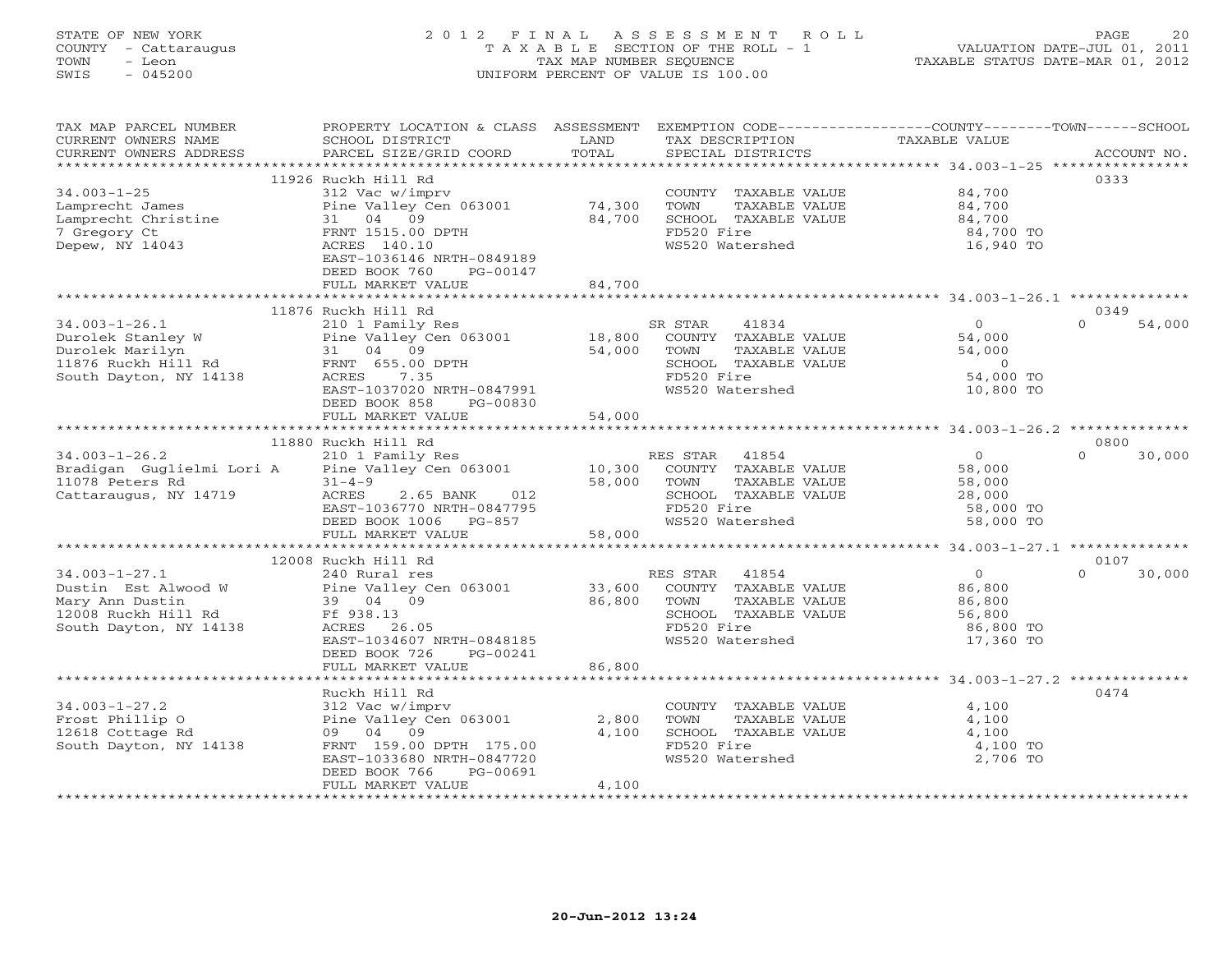# STATE OF NEW YORK 2 0 1 2 F I N A L A S S E S S M E N T R O L L PAGE 21 COUNTY - Cattaraugus T A X A B L E SECTION OF THE ROLL - 1 VALUATION DATE-JUL 01, 2011 TOWN - Leon TAX MAP NUMBER SEQUENCE TAXABLE STATUS DATE-MAR 01, 2012 SWIS - 045200 UNIFORM PERCENT OF VALUE IS 100.00UNIFORM PERCENT OF VALUE IS 100.00

| TAX MAP PARCEL NUMBER<br>CURRENT OWNERS NAME | SCHOOL DISTRICT                            | LAND    | TAX DESCRIPTION               | PROPERTY LOCATION & CLASS ASSESSMENT EXEMPTION CODE----------------COUNTY-------TOWN------SCHOOL<br>TAXABLE VALUE |
|----------------------------------------------|--------------------------------------------|---------|-------------------------------|-------------------------------------------------------------------------------------------------------------------|
| CURRENT OWNERS ADDRESS                       | PARCEL SIZE/GRID COORD                     | TOTAL   | SPECIAL DISTRICTS             | ACCOUNT NO.                                                                                                       |
|                                              |                                            |         |                               |                                                                                                                   |
|                                              | 12081 Ruckh Hill Rd                        |         |                               | 0544                                                                                                              |
| $34.003 - 1 - 27.3$                          | 312 Vac w/imprv                            |         | COUNTY TAXABLE VALUE          | 24,900                                                                                                            |
| Bugman James                                 | Pine Valley Cen 063001                     | 22,900  | TOWN<br>TAXABLE VALUE         | 24,900                                                                                                            |
| 163 Mariemont Ave                            | 39 04 09                                   | 24,900  | SCHOOL TAXABLE VALUE          | 24,900                                                                                                            |
| Buffalo, NY 14220                            | FRNT 10.00 DPTH                            |         | FD520 Fire<br>WS520 Watershed | 24,900 TO                                                                                                         |
|                                              | ACRES<br>9.94<br>EAST-1033499 NRTH-0848319 |         |                               | 4,980 TO                                                                                                          |
|                                              | DEED BOOK 878<br>PG-01121                  |         |                               |                                                                                                                   |
|                                              | FULL MARKET VALUE                          | 24,900  |                               |                                                                                                                   |
|                                              |                                            |         |                               |                                                                                                                   |
|                                              | Ruckh Hill Rd                              |         |                               | 0545                                                                                                              |
| $34.003 - 1 - 27.4$                          | 314 Rural vac<10                           |         | COUNTY TAXABLE VALUE          | 3,000                                                                                                             |
| Dustin Alwood                                | Pine Valley Cen 063001                     | 3,000   | TOWN<br>TAXABLE VALUE         | 3,000                                                                                                             |
| Dustin, Est                                  | 39 04<br>09                                | 3,000   | SCHOOL TAXABLE VALUE          | 3,000                                                                                                             |
| 12008 Ruchk Hill Rd                          | FRNT 150.00 DPTH 266.00                    |         | FD520 Fire                    | 3,000 TO                                                                                                          |
| South Dayton, NY 14138                       | EAST-1034634 NRTH-0847765                  |         | WS520 Watershed               | 600 TO                                                                                                            |
|                                              | DEED BOOK 1016 PG-205                      |         |                               |                                                                                                                   |
|                                              | FULL MARKET VALUE                          | 3,000   |                               |                                                                                                                   |
|                                              |                                            |         |                               |                                                                                                                   |
|                                              | 10291 Ruckh Hill Rd                        |         |                               | 0728                                                                                                              |
| $34.003 - 1 - 27.5$                          | 260 Seasonal res                           |         | COUNTY TAXABLE VALUE          | 22,700                                                                                                            |
| Bannister Thomas M                           | Pine Valley Cen 063001                     | 12,700  | TOWN<br>TAXABLE VALUE         | 22,700                                                                                                            |
| Bannister Laura                              | 39 04 09                                   | 22,700  | SCHOOL TAXABLE VALUE          | 22,700                                                                                                            |
| 2707 Lakewood Ave                            | ACRES<br>3.85                              |         | FD520 Fire                    | 22,700 TO                                                                                                         |
| Hamburg, NY 14075                            | EAST-1033906 NRTH-0847970                  |         | WS520 Watershed               | 4,540 TO                                                                                                          |
|                                              | DEED BOOK 9905 PG-7001                     |         |                               |                                                                                                                   |
|                                              | FULL MARKET VALUE                          | 22,700  |                               |                                                                                                                   |
|                                              |                                            |         |                               |                                                                                                                   |
|                                              | 10291 Ruckh Hill Rd                        |         |                               | 0777                                                                                                              |
| $34.003 - 1 - 27.6$                          | 314 Rural vac<10                           |         | COUNTY TAXABLE VALUE          | 4,000                                                                                                             |
| Bannister Thomas M                           | Pine Valley Cen 063001                     | 4,000   | TOWN<br>TAXABLE VALUE         | 4,000                                                                                                             |
| Bannister Laura                              | 39/4/9                                     | 4,000   | SCHOOL TAXABLE VALUE          | 4,000                                                                                                             |
| 2707 Lakewood Ave                            | ACRES<br>3.95<br>EAST-1033971 NRTH-0848363 |         | FD520 Fire                    | 4,000 TO                                                                                                          |
| Hamburg, NY 14075                            | DEED BOOK 9905 PG-7001                     |         |                               |                                                                                                                   |
|                                              | FULL MARKET VALUE                          | 4,000   |                               |                                                                                                                   |
|                                              |                                            |         |                               |                                                                                                                   |
|                                              | 12122 Ruckh Hill Rd                        |         |                               | 0038                                                                                                              |
| $34.003 - 1 - 28$                            | 210 1 Family Res                           |         | RES STAR 41854                | $\Omega$<br>$\circ$<br>30,000                                                                                     |
| Kashmer Joseph A                             | Pine Valley Cen 063001                     | 12,500  | COUNTY TAXABLE VALUE          | 176,900                                                                                                           |
| Kashmer Bridget A                            | 39 04 09                                   | 176,900 | TOWN<br>TAXABLE VALUE         | 176,900                                                                                                           |
| 12122 Ruckh Rd                               | FRNT 417.50 DPTH                           |         | SCHOOL TAXABLE VALUE          | 146,900                                                                                                           |
| South Dayton, NY 14138                       | ACRES 3.76                                 |         | FD520 Fire                    | 176,900 TO                                                                                                        |
|                                              | EAST-1033387 NRTH-0847827                  |         | WS520 Watershed               | 35,380 TO                                                                                                         |
|                                              | DEED BOOK 844<br>PG-01099                  |         |                               |                                                                                                                   |
|                                              | FULL MARKET VALUE                          | 176,900 |                               |                                                                                                                   |
| ********************                         |                                            |         |                               |                                                                                                                   |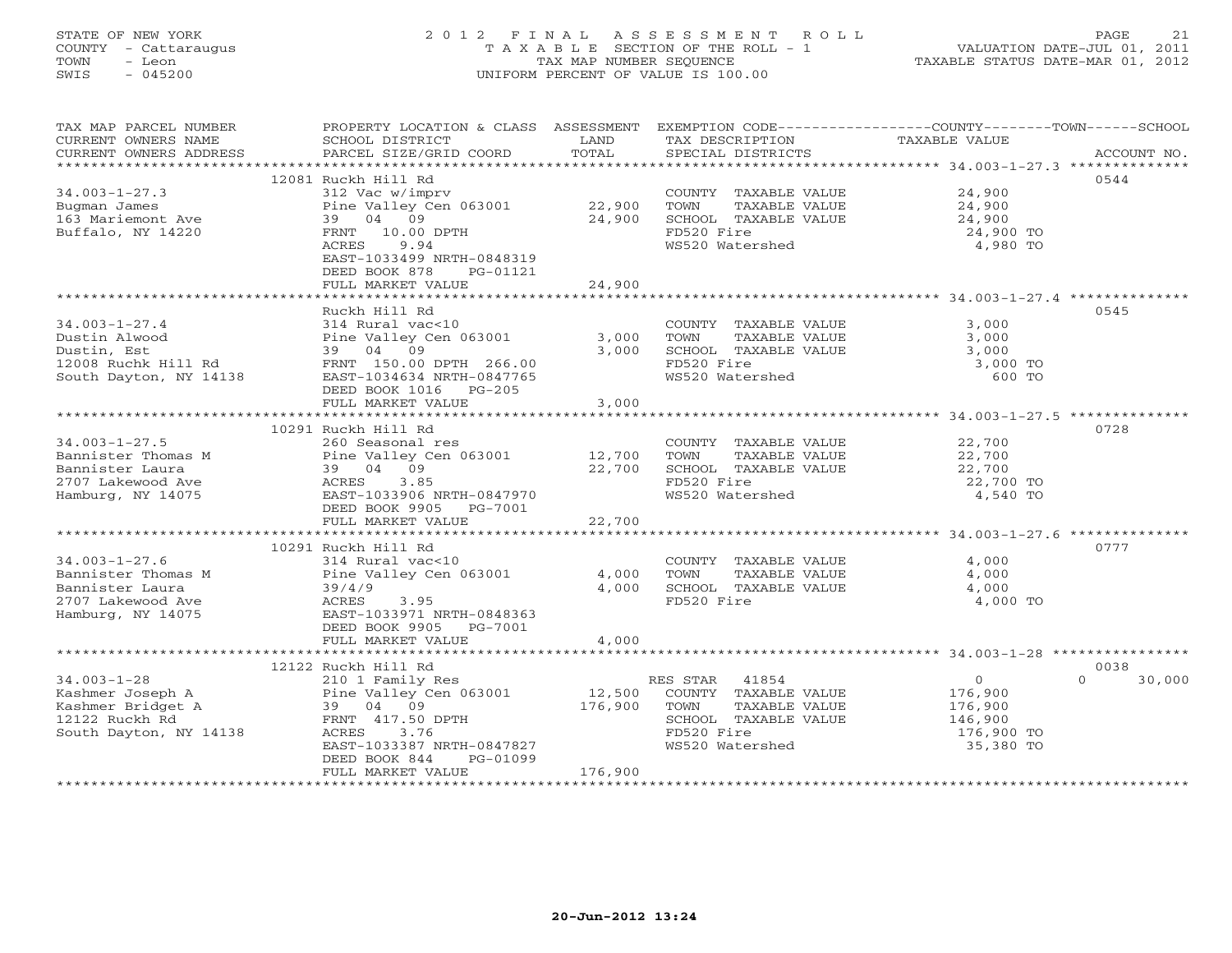# STATE OF NEW YORK 2 0 1 2 F I N A L A S S E S S M E N T R O L L PAGE 22 COUNTY - Cattaraugus T A X A B L E SECTION OF THE ROLL - 1 VALUATION DATE-JUL 01, 2011 TOWN - Leon TAX MAP NUMBER SEQUENCE TAXABLE STATUS DATE-MAR 01, 2012 SWIS - 045200 UNIFORM PERCENT OF VALUE IS 100.00UNIFORM PERCENT OF VALUE IS 100.00

| TAX MAP PARCEL NUMBER<br>CURRENT OWNERS NAME<br>CURRENT OWNERS ADDRESS                                                                                                                                                                   | PROPERTY LOCATION & CLASS ASSESSMENT EXEMPTION CODE---------------COUNTY-------TOWN------SCHOOL<br>SCHOOL DISTRICT<br>PARCEL SIZE/GRID COORD                                                                                                                     | <b>EXAMPLE SERVICE SERVICE SERVICE SERVICE SERVICE SERVICE SERVICE SERVICE SERVICE SERVICE SERVICE SERVICE SERVICE</b><br>TOTAL |            |                 | TAX DESCRIPTION TAXABLE VALUE SPECIAL DISTRICTS                                                                                                        |          | ACCOUNT NO. |
|------------------------------------------------------------------------------------------------------------------------------------------------------------------------------------------------------------------------------------------|------------------------------------------------------------------------------------------------------------------------------------------------------------------------------------------------------------------------------------------------------------------|---------------------------------------------------------------------------------------------------------------------------------|------------|-----------------|--------------------------------------------------------------------------------------------------------------------------------------------------------|----------|-------------|
|                                                                                                                                                                                                                                          |                                                                                                                                                                                                                                                                  |                                                                                                                                 |            |                 |                                                                                                                                                        |          |             |
|                                                                                                                                                                                                                                          | 12158 Ruckh Hill Rd<br>Ruckh Hill Rd<br>210 1 Family Res<br>Pine Valley Cen 063001 14,800 SR STAR 41834 0<br>39,300 COUNTY TAXABLE VALUE 27,510<br>FRNT 330.00 DPTH TOWN TAXABLE VALUE 27,510<br>FRNT 330.00 DPTH TOWN TAXABLE VALUE 39,300<br>ACRES 4.90 SCHOOL |                                                                                                                                 |            |                 |                                                                                                                                                        |          | 0194        |
| 34.003-1-29.1                                                                                                                                                                                                                            |                                                                                                                                                                                                                                                                  |                                                                                                                                 |            |                 |                                                                                                                                                        | $\Omega$ | $\circ$     |
| Haeberle James<br>Haeberle Gwendolyn<br>12158 Ruckh Hill Rd<br>South Dayton, NY 14138<br>Hacker 230.00 DPTH<br>South Dayton, NY 14138<br>ACRES<br>2.90                                                                                   |                                                                                                                                                                                                                                                                  |                                                                                                                                 |            |                 |                                                                                                                                                        | $\Omega$ | 39,300      |
|                                                                                                                                                                                                                                          |                                                                                                                                                                                                                                                                  |                                                                                                                                 |            |                 |                                                                                                                                                        |          |             |
|                                                                                                                                                                                                                                          |                                                                                                                                                                                                                                                                  |                                                                                                                                 |            |                 |                                                                                                                                                        |          |             |
|                                                                                                                                                                                                                                          |                                                                                                                                                                                                                                                                  |                                                                                                                                 |            |                 |                                                                                                                                                        |          |             |
|                                                                                                                                                                                                                                          |                                                                                                                                                                                                                                                                  |                                                                                                                                 |            |                 | 39,300 TO                                                                                                                                              |          |             |
|                                                                                                                                                                                                                                          |                                                                                                                                                                                                                                                                  |                                                                                                                                 |            |                 | WS520 Watershed 7,860 TO                                                                                                                               |          |             |
|                                                                                                                                                                                                                                          |                                                                                                                                                                                                                                                                  |                                                                                                                                 |            |                 |                                                                                                                                                        |          |             |
| 34.003-1-29.2 6861 Ruckh<br>34.003-1-29.2 270 Mfg housing<br>Richter Raymond Pine Valley Cen 063001 29,600 AG DIST 41700<br>Richter Betty Lou 39 04 09 99,100 COUNTY TAXABLE VALUE<br>6861 Rte 62 Ff 895.00 Ruckh Rd TOWN TAXABLE VALU   |                                                                                                                                                                                                                                                                  |                                                                                                                                 |            |                 |                                                                                                                                                        |          |             |
|                                                                                                                                                                                                                                          |                                                                                                                                                                                                                                                                  |                                                                                                                                 |            |                 |                                                                                                                                                        |          | 0486        |
|                                                                                                                                                                                                                                          |                                                                                                                                                                                                                                                                  |                                                                                                                                 |            |                 | 69,500                                                                                                                                                 | 69,500   | 69,500      |
|                                                                                                                                                                                                                                          |                                                                                                                                                                                                                                                                  |                                                                                                                                 |            |                 | 16,980                                                                                                                                                 | 16,980   | 16,980      |
|                                                                                                                                                                                                                                          |                                                                                                                                                                                                                                                                  |                                                                                                                                 |            |                 | 12,620                                                                                                                                                 |          |             |
|                                                                                                                                                                                                                                          |                                                                                                                                                                                                                                                                  |                                                                                                                                 |            |                 |                                                                                                                                                        |          |             |
|                                                                                                                                                                                                                                          |                                                                                                                                                                                                                                                                  |                                                                                                                                 |            |                 |                                                                                                                                                        |          |             |
|                                                                                                                                                                                                                                          |                                                                                                                                                                                                                                                                  |                                                                                                                                 |            |                 | TOWN TAXABLE VALUE<br>TOWN TAXABLE VALUE<br>SCHOOL TAXABLE VALUE<br>FD520 Fire<br>WS520 Watershed<br>19,820 TO<br>19,820 TO                            |          |             |
|                                                                                                                                                                                                                                          |                                                                                                                                                                                                                                                                  |                                                                                                                                 |            |                 |                                                                                                                                                        |          |             |
|                                                                                                                                                                                                                                          |                                                                                                                                                                                                                                                                  |                                                                                                                                 |            |                 |                                                                                                                                                        |          |             |
|                                                                                                                                                                                                                                          | FULL MARKET VALUE                                                                                                                                                                                                                                                | 99,100                                                                                                                          |            |                 |                                                                                                                                                        |          |             |
|                                                                                                                                                                                                                                          |                                                                                                                                                                                                                                                                  |                                                                                                                                 |            |                 |                                                                                                                                                        |          |             |
|                                                                                                                                                                                                                                          | 12122 Ruckh Hill Rd                                                                                                                                                                                                                                              |                                                                                                                                 |            |                 |                                                                                                                                                        |          | 0617        |
|                                                                                                                                                                                                                                          |                                                                                                                                                                                                                                                                  |                                                                                                                                 |            |                 | COUNTY TAXABLE VALUE 3,000<br>TOWN TAXABLE VALUE 3,000<br>SCHOOL TAXABLE VALUE 3,000<br>FD520 Fire 3,000                                               |          |             |
|                                                                                                                                                                                                                                          |                                                                                                                                                                                                                                                                  |                                                                                                                                 | TOWN       |                 |                                                                                                                                                        |          |             |
|                                                                                                                                                                                                                                          |                                                                                                                                                                                                                                                                  |                                                                                                                                 |            |                 |                                                                                                                                                        |          |             |
|                                                                                                                                                                                                                                          |                                                                                                                                                                                                                                                                  |                                                                                                                                 |            | WS520 Watershed | 3,000 TO<br>3,000 TO                                                                                                                                   |          |             |
|                                                                                                                                                                                                                                          |                                                                                                                                                                                                                                                                  |                                                                                                                                 |            |                 |                                                                                                                                                        |          |             |
| 34.003-1-29.6 ----- Nucklain Hill Rd<br>Kashmer Joseph A Pine Valley Cen 063001 3,000<br>Xashmer Bridget A 39 04 09 3,000<br>12122 Ruckh Hill Rd ACRES 1.10<br>South Dayton, NY 14138 EAST-1033108 NRTH-0847798<br>DEED BOOK 00910 PG-00 | FULL MARKET VALUE                                                                                                                                                                                                                                                | 3,000                                                                                                                           |            |                 |                                                                                                                                                        |          |             |
|                                                                                                                                                                                                                                          |                                                                                                                                                                                                                                                                  |                                                                                                                                 |            |                 |                                                                                                                                                        |          |             |
|                                                                                                                                                                                                                                          | 12140 Ruckh Hill Rd                                                                                                                                                                                                                                              |                                                                                                                                 |            |                 |                                                                                                                                                        |          | 0623        |
| 34.003-1-29.7<br>Szabo Peter Pine Valley Cen 063001 6,900<br>Szabo Barbara A 39 04 09 17,000<br>17,000<br>Lockport, NY 14094 EAST-1032568 NRTH-0847734<br>PERD ROOK 00985 PG-01004                                                       |                                                                                                                                                                                                                                                                  |                                                                                                                                 |            |                 | COUNTY TAXABLE VALUE $17,000$<br>TOWN TAXABLE VALUE $17,000$<br>SCHOOL TAXABLE VALUE $17,000$<br>FD520 Fire $17,000$ TO<br>WS520 Watershed $17,000$ TO |          |             |
|                                                                                                                                                                                                                                          |                                                                                                                                                                                                                                                                  |                                                                                                                                 |            |                 |                                                                                                                                                        |          |             |
|                                                                                                                                                                                                                                          |                                                                                                                                                                                                                                                                  |                                                                                                                                 |            |                 |                                                                                                                                                        |          |             |
|                                                                                                                                                                                                                                          |                                                                                                                                                                                                                                                                  |                                                                                                                                 |            |                 |                                                                                                                                                        |          |             |
|                                                                                                                                                                                                                                          |                                                                                                                                                                                                                                                                  |                                                                                                                                 |            |                 |                                                                                                                                                        |          |             |
|                                                                                                                                                                                                                                          | DEED BOOK 00985 PG-01004                                                                                                                                                                                                                                         |                                                                                                                                 |            |                 |                                                                                                                                                        |          |             |
|                                                                                                                                                                                                                                          | FULL MARKET VALUE                                                                                                                                                                                                                                                | 17,000                                                                                                                          |            |                 |                                                                                                                                                        |          |             |
|                                                                                                                                                                                                                                          |                                                                                                                                                                                                                                                                  |                                                                                                                                 |            |                 |                                                                                                                                                        |          |             |
|                                                                                                                                                                                                                                          | 12122 Ruckh Hill Rd                                                                                                                                                                                                                                              |                                                                                                                                 |            |                 |                                                                                                                                                        |          | 0729        |
| $34.003 - 1 - 29.8$                                                                                                                                                                                                                      | 314 Rural vac<10                                                                                                                                                                                                                                                 |                                                                                                                                 |            |                 | COUNTY TAXABLE VALUE 9,600                                                                                                                             |          |             |
|                                                                                                                                                                                                                                          |                                                                                                                                                                                                                                                                  |                                                                                                                                 |            |                 | TOWN TAXABLE VALUE 9,600<br>SCHOOL TAXABLE VALUE 9,600                                                                                                 |          |             |
|                                                                                                                                                                                                                                          |                                                                                                                                                                                                                                                                  |                                                                                                                                 |            |                 |                                                                                                                                                        |          |             |
|                                                                                                                                                                                                                                          |                                                                                                                                                                                                                                                                  |                                                                                                                                 | FD520 Fire |                 | 9,600 TO                                                                                                                                               |          |             |
| 34.003-1-29.8<br>Kashmer Joseph A Pine Valley Cen 063001 9,600<br>Kashmer Bridget A 39 04 09 9,600<br>12122 Ruchk Hill Rd ACRES 4.30<br>South Dayton, NY 14138<br>EAST-1032782 NRTH-0848262                                              |                                                                                                                                                                                                                                                                  |                                                                                                                                 |            | WS520 Watershed | 1,920 TO                                                                                                                                               |          |             |
|                                                                                                                                                                                                                                          | $PG-164$<br>DEED BOOK 997                                                                                                                                                                                                                                        |                                                                                                                                 |            |                 |                                                                                                                                                        |          |             |
|                                                                                                                                                                                                                                          | FULL MARKET VALUE                                                                                                                                                                                                                                                | 9,600                                                                                                                           |            |                 |                                                                                                                                                        |          |             |
|                                                                                                                                                                                                                                          |                                                                                                                                                                                                                                                                  |                                                                                                                                 |            |                 |                                                                                                                                                        |          |             |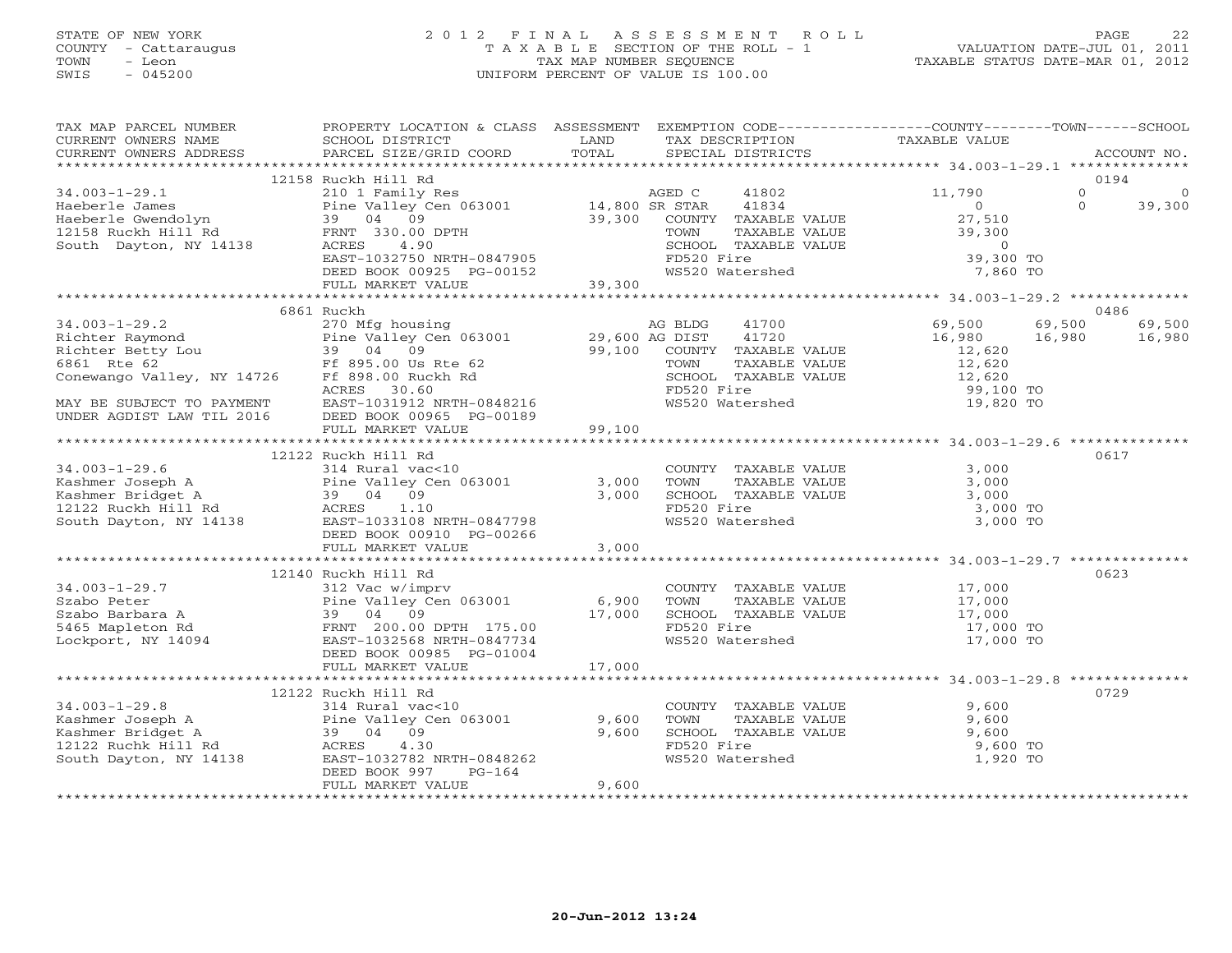# STATE OF NEW YORK 2 0 1 2 F I N A L A S S E S S M E N T R O L L PAGE 23 COUNTY - Cattaraugus T A X A B L E SECTION OF THE ROLL - 1 VALUATION DATE-JUL 01, 2011 TOWN - Leon TAX MAP NUMBER SEQUENCE TAXABLE STATUS DATE-MAR 01, 2012 SWIS - 045200 UNIFORM PERCENT OF VALUE IS 100.00UNIFORM PERCENT OF VALUE IS 100.00

| TAX MAP PARCEL NUMBER<br>CURRENT OWNERS NAME<br>CURRENT OWNERS ADDRESS                                                                                                                                                               | PROPERTY LOCATION & CLASS ASSESSMENT EXEMPTION CODE---------------COUNTY-------TOWN------SCHOOL<br>SCHOOL DISTRICT<br><b>EXAMPLE SERVICE SERVICE SERVICE SERVICE SERVICE SERVICE SERVICE SERVICE SERVICE SERVICE SERVICE SERVICE SERVICE</b><br>PARCEL SIZE/GRID COORD | TOTAL  | TAX DESCRIPTION<br>SPECIAL DISTRICTS                                                                              | TAXABLE VALUE      |          | ACCOUNT NO. |
|--------------------------------------------------------------------------------------------------------------------------------------------------------------------------------------------------------------------------------------|------------------------------------------------------------------------------------------------------------------------------------------------------------------------------------------------------------------------------------------------------------------------|--------|-------------------------------------------------------------------------------------------------------------------|--------------------|----------|-------------|
|                                                                                                                                                                                                                                      |                                                                                                                                                                                                                                                                        |        |                                                                                                                   |                    |          |             |
|                                                                                                                                                                                                                                      | 12128 Ruckh Hill Rd                                                                                                                                                                                                                                                    |        |                                                                                                                   |                    |          | 0740        |
|                                                                                                                                                                                                                                      |                                                                                                                                                                                                                                                                        |        |                                                                                                                   |                    | $\Omega$ | 30,000      |
|                                                                                                                                                                                                                                      |                                                                                                                                                                                                                                                                        |        |                                                                                                                   | $\frac{0}{14,650}$ | 14,650   | $\Omega$    |
|                                                                                                                                                                                                                                      |                                                                                                                                                                                                                                                                        |        | 58,600 COUNTY TAXABLE VALUE                                                                                       | 43,950             |          |             |
|                                                                                                                                                                                                                                      |                                                                                                                                                                                                                                                                        |        | TOWN TAXABLE VALUE $43,950$<br>SCHOOL TAXABLE VALUE $28,600$<br>FD520 Fire 58,600 TO<br>WS520 Watershed 58,600 TO |                    |          |             |
|                                                                                                                                                                                                                                      |                                                                                                                                                                                                                                                                        |        |                                                                                                                   |                    |          |             |
|                                                                                                                                                                                                                                      |                                                                                                                                                                                                                                                                        |        |                                                                                                                   |                    |          |             |
|                                                                                                                                                                                                                                      |                                                                                                                                                                                                                                                                        |        | 58,600 WS520 Watershed                                                                                            |                    |          |             |
|                                                                                                                                                                                                                                      |                                                                                                                                                                                                                                                                        |        |                                                                                                                   |                    |          |             |
|                                                                                                                                                                                                                                      | Ruckh Hill Rd                                                                                                                                                                                                                                                          |        |                                                                                                                   |                    |          | 0741        |
| $34.003 - 1 - 29.10$                                                                                                                                                                                                                 | 314 Rural vac<10                                                                                                                                                                                                                                                       |        | COUNTY TAXABLE VALUE<br>TOWN      TAXABLE VALUE                                                                   | 6,800              |          |             |
|                                                                                                                                                                                                                                      |                                                                                                                                                                                                                                                                        |        | TOWN TAXABLE VALUE 6,800 TO<br>SCHOOL TAXABLE VALUE 6,800 TO                                                      | 6,800              |          |             |
|                                                                                                                                                                                                                                      |                                                                                                                                                                                                                                                                        |        |                                                                                                                   |                    |          |             |
| 34.003-1-29.10<br>Kashmer Joseph A Pine Valley Cen 063001 6,800<br>Kashmer Bridget A 39 04 09 6,800<br>12122 Ruckh Hill Rd ACRES 2.90 6,800<br>South Dayton, NY 14138 EAST-1033013 NRTH-0848534                                      |                                                                                                                                                                                                                                                                        |        | FD520 Fire<br>WS520 Watershed                                                                                     | 6,800 TO           |          |             |
|                                                                                                                                                                                                                                      | DEED BOOK 910 PG-266                                                                                                                                                                                                                                                   |        |                                                                                                                   |                    |          |             |
|                                                                                                                                                                                                                                      | FULL MARKET VALUE                                                                                                                                                                                                                                                      | 6,800  |                                                                                                                   |                    |          |             |
|                                                                                                                                                                                                                                      |                                                                                                                                                                                                                                                                        |        |                                                                                                                   |                    |          |             |
|                                                                                                                                                                                                                                      | 7544 Rte 62                                                                                                                                                                                                                                                            |        |                                                                                                                   |                    |          | 0371        |
| 34.003-1-30<br>Stefanik Ryan Pine Valley Cen 063001 7,500 RES STAR 41854<br>Stefanik Lynn 39 04 09 78,900 TOWN TAXABLE VALUE<br>T544 Rte 62 FRNT 180.00 DPTH 300.00 78,900 SCHOOL TAXABLE VALUE<br>South Dayton, NY 14138 ACRES 1.24 |                                                                                                                                                                                                                                                                        |        |                                                                                                                   | $\overline{0}$     | $\Omega$ | 30,000      |
|                                                                                                                                                                                                                                      |                                                                                                                                                                                                                                                                        |        |                                                                                                                   | 78,900<br>78,900   |          |             |
|                                                                                                                                                                                                                                      |                                                                                                                                                                                                                                                                        |        |                                                                                                                   |                    |          |             |
|                                                                                                                                                                                                                                      |                                                                                                                                                                                                                                                                        |        | SCHOOL TAXABLE VALUE $48,900$                                                                                     |                    |          |             |
|                                                                                                                                                                                                                                      |                                                                                                                                                                                                                                                                        |        |                                                                                                                   | 78,900 TO          |          |             |
|                                                                                                                                                                                                                                      | EAST-1031376 NRTH-0847735                                                                                                                                                                                                                                              |        | WS520 Watershed                                                                                                   | 39,450 TO          |          |             |
|                                                                                                                                                                                                                                      | DEED BOOK 00936 PG-00034                                                                                                                                                                                                                                               |        |                                                                                                                   |                    |          |             |
|                                                                                                                                                                                                                                      | FULL MARKET VALUE                                                                                                                                                                                                                                                      | 78,900 |                                                                                                                   |                    |          |             |
|                                                                                                                                                                                                                                      |                                                                                                                                                                                                                                                                        |        |                                                                                                                   |                    |          |             |
|                                                                                                                                                                                                                                      | 7640 Rte 62                                                                                                                                                                                                                                                            |        |                                                                                                                   |                    |          | 0348        |
| $34.003 - 1 - 31$                                                                                                                                                                                                                    | 112 Dairy farm and the Magnus AG DIST                                                                                                                                                                                                                                  |        |                                                                                                                   | 41720 19,455       | 19,455   | 19,455      |
|                                                                                                                                                                                                                                      |                                                                                                                                                                                                                                                                        |        |                                                                                                                   | 65,645             |          |             |
|                                                                                                                                                                                                                                      |                                                                                                                                                                                                                                                                        |        |                                                                                                                   | 65,645             |          |             |
|                                                                                                                                                                                                                                      |                                                                                                                                                                                                                                                                        |        | SCHOOL TAXABLE VALUE 65,645<br>FD520 Fire 85,100 TO                                                               |                    |          |             |
|                                                                                                                                                                                                                                      |                                                                                                                                                                                                                                                                        |        |                                                                                                                   |                    |          |             |
|                                                                                                                                                                                                                                      |                                                                                                                                                                                                                                                                        |        |                                                                                                                   | 17,020 TO          |          |             |
|                                                                                                                                                                                                                                      |                                                                                                                                                                                                                                                                        |        |                                                                                                                   |                    |          |             |
|                                                                                                                                                                                                                                      |                                                                                                                                                                                                                                                                        |        |                                                                                                                   |                    |          |             |
|                                                                                                                                                                                                                                      | 7662 Rte 62                                                                                                                                                                                                                                                            |        |                                                                                                                   | $\overline{0}$     | $\Omega$ | 0235        |
|                                                                                                                                                                                                                                      |                                                                                                                                                                                                                                                                        |        | RES STAR 41854<br>COUNTY TAXABLE VALUE 98,000                                                                     |                    |          | 30,000      |
|                                                                                                                                                                                                                                      |                                                                                                                                                                                                                                                                        |        |                                                                                                                   |                    |          |             |
|                                                                                                                                                                                                                                      |                                                                                                                                                                                                                                                                        |        | TOWN TAXABLE VALUE 98,000<br>SCHOOL TAXABLE VALUE 68,000<br>FD520 Fire 98,000<br>WS520 Watershed 19,600           |                    |          |             |
|                                                                                                                                                                                                                                      |                                                                                                                                                                                                                                                                        |        |                                                                                                                   | 98,000 TO          |          |             |
|                                                                                                                                                                                                                                      |                                                                                                                                                                                                                                                                        |        |                                                                                                                   | 19,600 TO          |          |             |
|                                                                                                                                                                                                                                      | 39 04 09 98,000<br>ACRES 10.25 BANK 017<br>EAST-1031766 NRTH-0849914<br>DEED BOOK 14868 PG-3001<br>FULL MARKET VALUE 98,000                                                                                                                                            |        |                                                                                                                   |                    |          |             |
|                                                                                                                                                                                                                                      |                                                                                                                                                                                                                                                                        |        |                                                                                                                   |                    |          |             |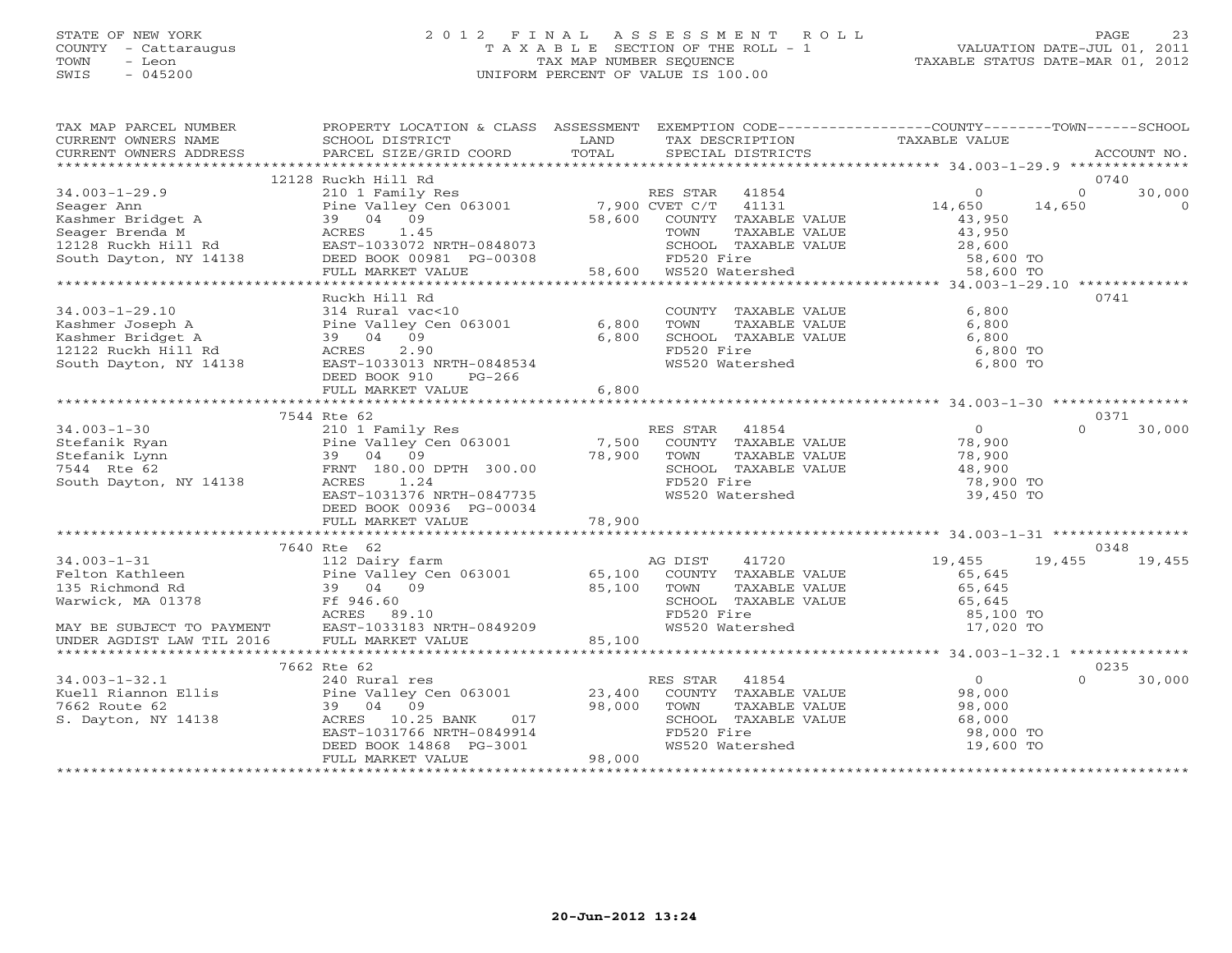# STATE OF NEW YORK 2 0 1 2 F I N A L A S S E S S M E N T R O L L PAGE 24 COUNTY - Cattaraugus T A X A B L E SECTION OF THE ROLL - 1 VALUATION DATE-JUL 01, 2011 TOWN - Leon TAX MAP NUMBER SEQUENCE TAXABLE STATUS DATE-MAR 01, 2012 SWIS - 045200 UNIFORM PERCENT OF VALUE IS 100.00UNIFORM PERCENT OF VALUE IS 100.00

| TAX MAP PARCEL NUMBER                                                                                                                                                                                                                                       | PROPERTY LOCATION & CLASS ASSESSMENT EXEMPTION CODE----------------COUNTY-------TOWN------SCHOOL                                                                |         |                                                     |                                            |          |        |
|-------------------------------------------------------------------------------------------------------------------------------------------------------------------------------------------------------------------------------------------------------------|-----------------------------------------------------------------------------------------------------------------------------------------------------------------|---------|-----------------------------------------------------|--------------------------------------------|----------|--------|
|                                                                                                                                                                                                                                                             |                                                                                                                                                                 |         |                                                     |                                            |          |        |
|                                                                                                                                                                                                                                                             |                                                                                                                                                                 |         |                                                     |                                            |          |        |
|                                                                                                                                                                                                                                                             |                                                                                                                                                                 |         |                                                     |                                            |          |        |
|                                                                                                                                                                                                                                                             | 7676 Rte 62                                                                                                                                                     |         |                                                     |                                            | 0824     |        |
| 34.003-1-32.2<br>Shetler Mahlon L<br>Shetler Ella S<br>7676 Rte 62<br>South Dayton, NY 14138<br>RES 69.50<br>RES 69.50<br>RES 69.50<br>South Dayton, NY 14138<br>RES 69.50<br>RES 69.50<br>RES 69.50<br>RES 69.50<br>RES 69.50<br>RES 69.50<br>RES 20133170 |                                                                                                                                                                 |         | COUNTY TAXABLE VALUE 127,600                        |                                            |          |        |
|                                                                                                                                                                                                                                                             |                                                                                                                                                                 |         | TOWN<br>TAXABLE VALUE                               | 127,600                                    |          |        |
|                                                                                                                                                                                                                                                             |                                                                                                                                                                 |         | SCHOOL TAXABLE VALUE                                | 127,600<br>127,600 TO                      |          |        |
|                                                                                                                                                                                                                                                             |                                                                                                                                                                 |         | FD520 Fire                                          |                                            |          |        |
|                                                                                                                                                                                                                                                             |                                                                                                                                                                 |         | WS520 Watershed 25,520 TO                           |                                            |          |        |
|                                                                                                                                                                                                                                                             | DEED BOOK 1622    PG-4001                                                                                                                                       |         |                                                     |                                            |          |        |
|                                                                                                                                                                                                                                                             | FULL MARKET VALUE                                                                                                                                               | 127,600 |                                                     |                                            |          |        |
|                                                                                                                                                                                                                                                             |                                                                                                                                                                 |         |                                                     |                                            |          |        |
|                                                                                                                                                                                                                                                             | 7906 Rte 62                                                                                                                                                     |         |                                                     |                                            | 0304     |        |
| $34.003 - 1 - 33.1$<br>34.003-1-33.1 (105) vac rarmiana (105) variations av Adams David Pine Valley Cen 063001 (13,700 COUNTY TAXABLE VALUE Adams Lisa A 39 04 09 (13,700 TOWN TAXABLE VALUE Randolph, NY 14772 (2008) ACRES 36.30 (2008) and the sch       | 105 Vac farmland                                                                                                                                                |         | AG DIST<br>41720                                    | 27,593                                     | 27,593   | 27,593 |
|                                                                                                                                                                                                                                                             |                                                                                                                                                                 |         |                                                     | 46,107                                     |          |        |
|                                                                                                                                                                                                                                                             |                                                                                                                                                                 |         |                                                     | TAXABLE VALUE 46,107                       |          |        |
|                                                                                                                                                                                                                                                             | FRNT 989.97 DPTH<br>ACRES 96.30<br>EAST-1033268 NRTH-0851147                                                                                                    |         | SCHOOL TAXABLE VALUE 46,107<br>FD520 Fire 73,700 TO |                                            |          |        |
|                                                                                                                                                                                                                                                             |                                                                                                                                                                 |         | FD520 Fire<br>WS520 Watershed                       |                                            |          |        |
|                                                                                                                                                                                                                                                             |                                                                                                                                                                 |         |                                                     |                                            |          |        |
|                                                                                                                                                                                                                                                             |                                                                                                                                                                 |         |                                                     |                                            |          |        |
|                                                                                                                                                                                                                                                             |                                                                                                                                                                 |         |                                                     |                                            |          |        |
|                                                                                                                                                                                                                                                             | 7772 Rte 62                                                                                                                                                     |         |                                                     |                                            | 0499     |        |
|                                                                                                                                                                                                                                                             |                                                                                                                                                                 |         |                                                     |                                            | $\Omega$ | 30,000 |
|                                                                                                                                                                                                                                                             |                                                                                                                                                                 |         |                                                     |                                            |          |        |
|                                                                                                                                                                                                                                                             |                                                                                                                                                                 |         |                                                     |                                            |          |        |
|                                                                                                                                                                                                                                                             |                                                                                                                                                                 |         |                                                     |                                            |          |        |
| S. Dayton, NY 14138                                                                                                                                                                                                                                         |                                                                                                                                                                 |         |                                                     | 78,700 TO                                  |          |        |
|                                                                                                                                                                                                                                                             | EAST-1032005 NRTH-0851536                                                                                                                                       |         | WS520 Watershed                                     | 15,740 TO                                  |          |        |
|                                                                                                                                                                                                                                                             | DEED BOOK 15132 PG-9001                                                                                                                                         |         |                                                     |                                            |          |        |
|                                                                                                                                                                                                                                                             | FULL MARKET VALUE                                                                                                                                               | 78,700  |                                                     |                                            |          |        |
|                                                                                                                                                                                                                                                             |                                                                                                                                                                 |         |                                                     |                                            |          |        |
|                                                                                                                                                                                                                                                             | 7987 Mosher Hollow Rd<br>Mosher Hollow Rd<br>112 Dairy farm MG BLDG 41700<br>Catt-LV Central 046402 33,600 TMP GHOUSE 42120<br>16 04 09 158,600 AG DISTIT 41720 |         |                                                     |                                            | 0309     |        |
| $34.004 - 1 - 1$                                                                                                                                                                                                                                            |                                                                                                                                                                 |         | 41700                                               | 30,000 30,000 30,000                       |          |        |
| Mosher Howard J                                                                                                                                                                                                                                             |                                                                                                                                                                 |         |                                                     |                                            |          |        |
| 7987 Mosher Hollow Rd                                                                                                                                                                                                                                       |                                                                                                                                                                 |         |                                                     | $41,000$ $41,000$ $41,585$ $4,585$ $4,585$ |          |        |
| Cattaraugus, NY 14719                                                                                                                                                                                                                                       |                                                                                                                                                                 |         | COUNTY TAXABLE VALUE 83,015                         |                                            |          |        |
|                                                                                                                                                                                                                                                             |                                                                                                                                                                 |         |                                                     |                                            |          |        |
| MAY BE SUBJECT TO PAYMENT                                                                                                                                                                                                                                   |                                                                                                                                                                 |         |                                                     |                                            |          |        |
| UNDER AGDIST LAW TIL 2020                                                                                                                                                                                                                                   |                                                                                                                                                                 |         |                                                     |                                            |          |        |
|                                                                                                                                                                                                                                                             |                                                                                                                                                                 |         | FD520 Fire 158,600 TO<br>WS520 Watershed 158,600 TO |                                            |          |        |
|                                                                                                                                                                                                                                                             | Nosher Hollow Rd Ff - 500<br>FRNT 3990.00 DPTH<br>ACRES 47.49<br>EAST-1045006 NRTH-0855139<br>DEED BOOK 1012 PG-467<br>FULL MARKET VALUE<br>158,600             |         |                                                     |                                            |          |        |
|                                                                                                                                                                                                                                                             |                                                                                                                                                                 |         |                                                     |                                            |          |        |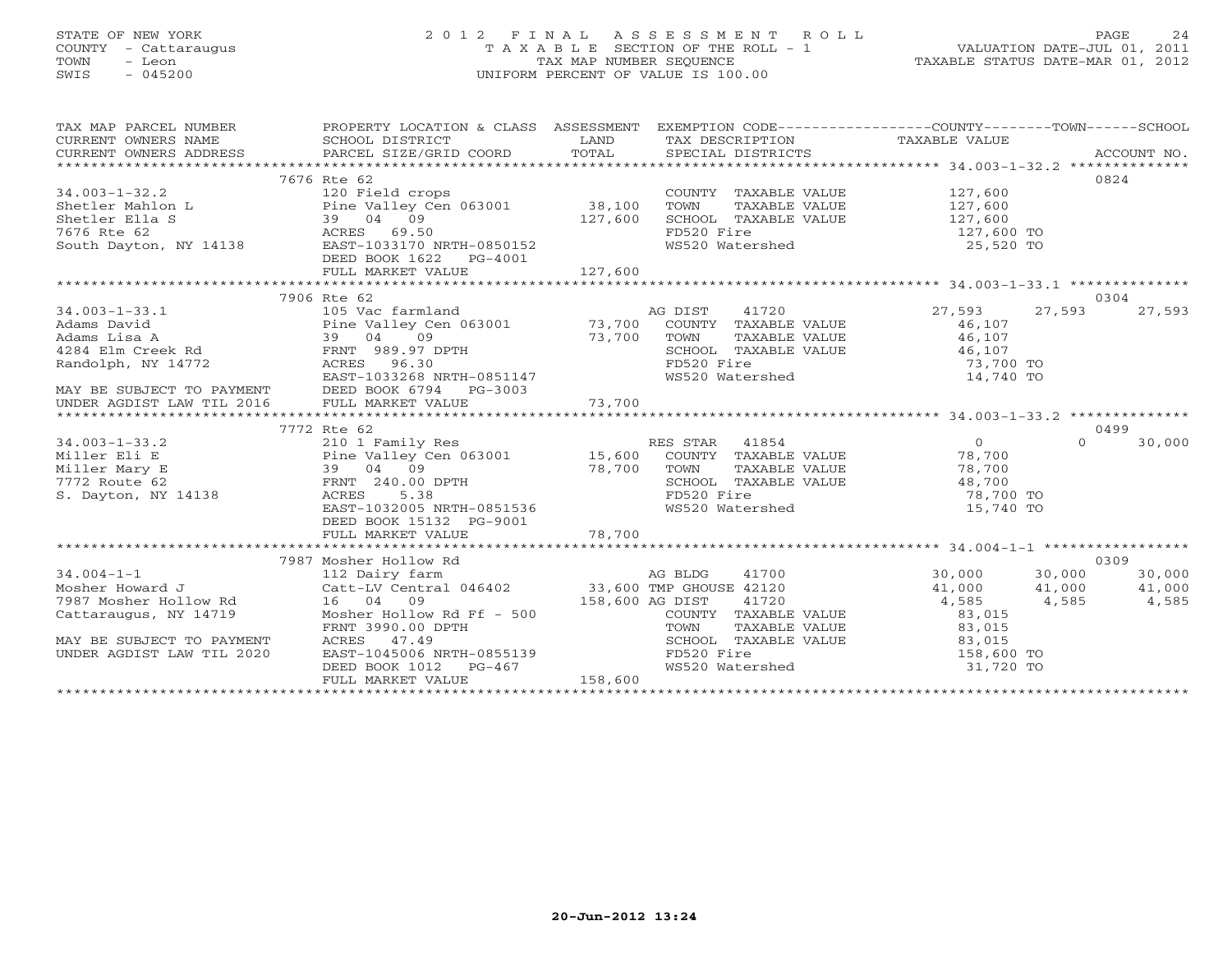STATE OF NEW YORK 2 0 1 2 F I N A L A S S E S S M E N T R O L L PAGE 25 COUNTY - Cattaraugus T A X A B L E SECTION OF THE ROLL - 1 VALUATION DATE-JUL 01, 2011 TOWN - Leon TAX MAP NUMBER SEQUENCE TAXABLE STATUS DATE-MAR 01, 2012 SWIS - 045200 UNIFORM PERCENT OF VALUE IS 100.00UNIFORM PERCENT OF VALUE IS 100.00 TAX MAP PARCEL NUMBER PROPERTY LOCATION & CLASS ASSESSMENT EXEMPTION CODE------------------COUNTY--------TOWN------SCHOOL CURRENT OWNERS NAME SCHOOL DISTRICT LAND TAX DESCRIPTION TAXABLE VALUE

| CONTRIVE OMNEHO INTER<br>CURRENT OWNERS ADDRESS        | PONDON DIPLATOI<br>PARCEL SIZE/GRID COORD   | TOTAL   | TIME DIDUCTLE I LUIN | SPECIAL DISTRICTS    |            |          | ACCOUNT NO. |
|--------------------------------------------------------|---------------------------------------------|---------|----------------------|----------------------|------------|----------|-------------|
|                                                        |                                             |         |                      |                      |            |          |             |
|                                                        | 7943 Mosher Hollow Rd                       |         |                      |                      |            |          | 0308        |
| $34.004 - 1 - 2.1$                                     | 112 Dairy farm                              |         | AG DIST              | 41720                | 32,416     | 32,416   | 32,416      |
| Mosher Howard J                                        | Catt-LV Central 046402                      | 104,200 |                      | COUNTY TAXABLE VALUE | 114,384    |          |             |
| Mosher Margie                                          | 16 04 09                                    | 146,800 | TOWN                 | TAXABLE VALUE        | 114,384    |          |             |
| Howard John Mosher                                     | FRNT 1320.00 DPTH                           |         |                      | SCHOOL TAXABLE VALUE | 114,384    |          |             |
| 7987 Mosher Hollow Rd                                  | ACRES 122.50                                |         | FD520 Fire           |                      | 146,800 TO |          |             |
| Cattaraugus, NY 14719                                  | EAST-1045051 NRTH-0854235                   |         |                      | WS520 Watershed      | 29,360 TO  |          |             |
|                                                        | DEED BOOK 1012 PG-465                       |         |                      |                      |            |          |             |
| MAY BE SUBJECT TO PAYMENT<br>UNDER AGDIST LAW TIL 2016 | FULL MARKET VALUE                           | 146,800 |                      |                      |            |          |             |
|                                                        |                                             |         |                      |                      |            |          |             |
|                                                        | 7943 Mosher Hollow Rd                       |         |                      |                      |            |          | 0939        |
| $34.004 - 1 - 2.2$                                     | 210 1 Family Res                            |         |                      | COUNTY TAXABLE VALUE | 21,600     |          |             |
| Pritchard Stanley R                                    | Catt-LV Central 046402 6,500                |         | TOWN                 | TAXABLE VALUE        | 21,600     |          |             |
| Pritchard Coleen C                                     | 16 04 09                                    | 21,600  |                      | SCHOOL TAXABLE VALUE | 21,600     |          |             |
| 7980 Mosher Hollow Rd                                  | FRNT 156.60 DPTH 116.00                     |         | FD520 Fire           |                      | 21,600 TO  |          |             |
| Cattaraugus, NY 14719                                  | EAST-1046956 NRTH-0854770                   |         |                      | WS520 Watershed      | 4,320 TO   |          |             |
|                                                        | DEED BOOK 14007 PG-4001                     |         |                      |                      |            |          |             |
| MAY BE SUBJECT TO PAYMENT                              | FULL MARKET VALUE                           | 21,600  |                      |                      |            |          |             |
|                                                        |                                             |         |                      |                      |            |          |             |
| UNDER AGDIST LAW TIL 2015                              |                                             |         |                      |                      |            |          |             |
|                                                        |                                             |         |                      |                      |            |          |             |
|                                                        | Mosher Hollow Rd                            |         |                      |                      |            |          | 0300        |
| $34.004 - 1 - 3$                                       | 105 Vac farmland                            |         | AG DIST              | 41720                | 4,566      | 4,566    | 4,566       |
| Mosher Howard J                                        | Catt-LV Central 046402                      | 28,200  |                      | COUNTY TAXABLE VALUE | 23,634     |          |             |
| 7987 Mosher Hollow Rd                                  | 16 04 09                                    | 28,200  | TOWN                 | TAXABLE VALUE        | 23,634     |          |             |
| Cattaraugus, NY 14719                                  | FRNT 345.00 DPTH                            |         |                      | SCHOOL TAXABLE VALUE | 23,634     |          |             |
|                                                        | ACRES 48.33                                 |         | FD520 Fire           |                      | 28,200 TO  |          |             |
| MAY BE SUBJECT TO PAYMENT                              | EAST-1045018 NRTH-0853285                   |         |                      | WS520 Watershed      | 5,640 TO   |          |             |
| UNDER AGDIST LAW TIL 2016                              | DEED BOOK 1012 PG-470                       |         |                      |                      |            |          |             |
|                                                        |                                             |         |                      |                      |            |          |             |
|                                                        |                                             |         |                      |                      |            |          |             |
|                                                        | 7869 Mosher Hollow Rd                       |         |                      |                      |            |          | 0198        |
| $34.004 - 1 - 4$                                       | 210 1 Family Res                            |         | CVET C/T             | 41131                | 8,750      | 8,750    | $\bigcirc$  |
| Smith Grayson                                          | Catt-LV Central 046402 6,700 RES STAR 41854 |         |                      |                      | $\bigcirc$ | $\Omega$ | 30,000      |
| 7869 Mosher Hollow Rd                                  | 16 04 09                                    | 35,000  |                      | COUNTY TAXABLE VALUE | 26,250     |          |             |
| Cattaraugus, NY 14719                                  | $Cp-270$                                    |         | TOWN                 | TAXABLE VALUE        | 26,250     |          |             |
|                                                        | FRNT 116.00 DPTH 210.00                     |         |                      | SCHOOL TAXABLE VALUE | 5,000      |          |             |
|                                                        | EAST-1046933 NRTH-0853134                   |         | FD520 Fire           |                      | 35,000 TO  |          |             |
|                                                        | DEED BOOK 00917 PG-00349                    |         |                      | WS520 Watershed      | 7,000 TO   |          |             |
|                                                        | FULL MARKET VALUE                           | 35,000  |                      |                      |            |          |             |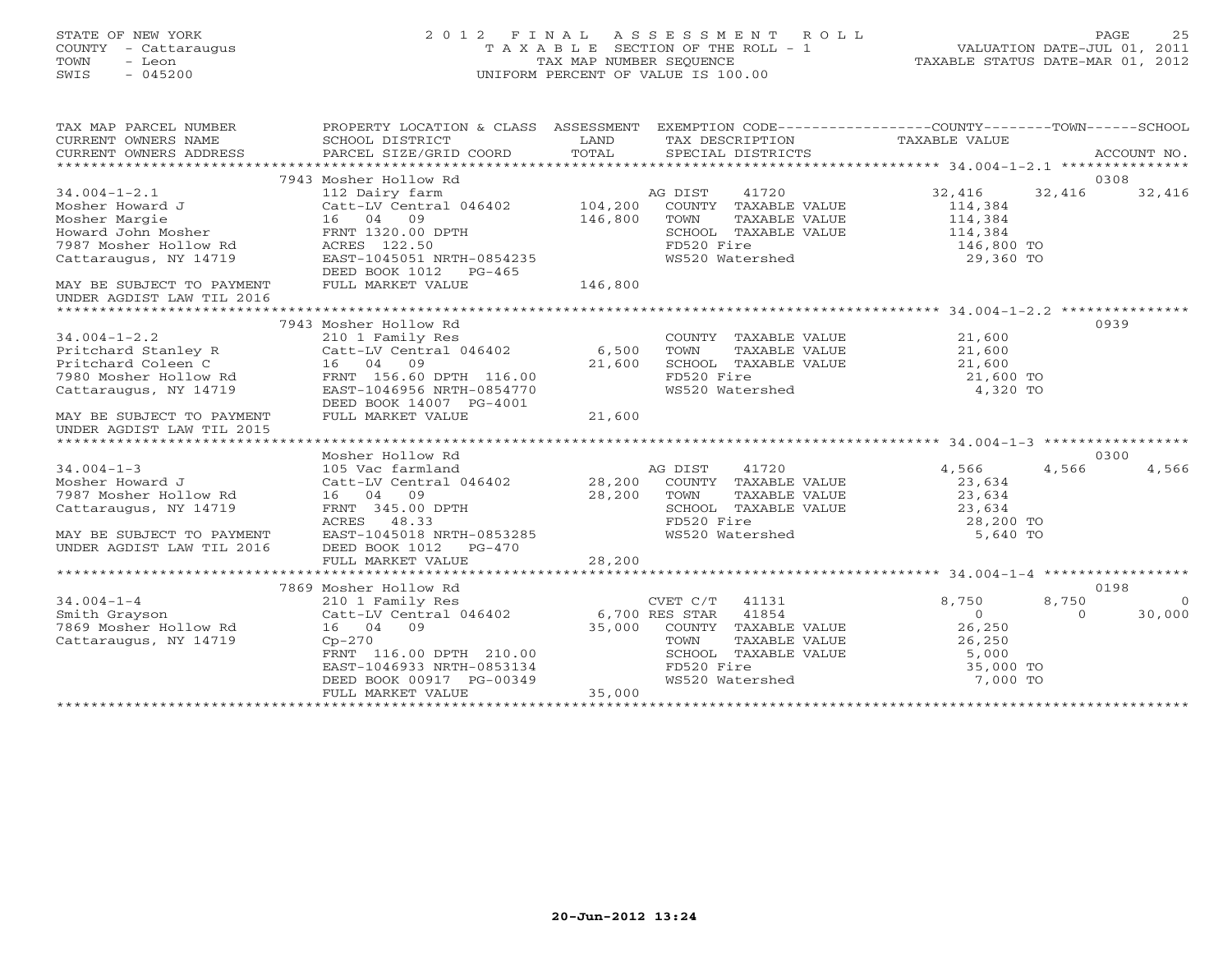# STATE OF NEW YORK 2 0 1 2 F I N A L A S S E S S M E N T R O L L PAGE 26 COUNTY - Cattaraugus T A X A B L E SECTION OF THE ROLL - 1 VALUATION DATE-JUL 01, 2011 TOWN - Leon TAX MAP NUMBER SEQUENCE TAXABLE STATUS DATE-MAR 01, 2012 SWIS - 045200 UNIFORM PERCENT OF VALUE IS 100.00UNIFORM PERCENT OF VALUE IS 100.00

| TAX MAP PARCEL NUMBER<br>CURRENT OWNERS NAME<br>CURRENT OWNERS ADDRESS                                           | PROPERTY LOCATION & CLASS ASSESSMENT<br>SCHOOL DISTRICT<br>PARCEL SIZE/GRID COORD                                                                                                                                                                                                          | LAND<br>TOTAL                | TAX DESCRIPTION<br>SPECIAL DISTRICTS                                                                                                                                                | EXEMPTION CODE-----------------COUNTY-------TOWN------SCHOOL<br>TAXABLE VALUE            | ACCOUNT NO.                                     |
|------------------------------------------------------------------------------------------------------------------|--------------------------------------------------------------------------------------------------------------------------------------------------------------------------------------------------------------------------------------------------------------------------------------------|------------------------------|-------------------------------------------------------------------------------------------------------------------------------------------------------------------------------------|------------------------------------------------------------------------------------------|-------------------------------------------------|
|                                                                                                                  |                                                                                                                                                                                                                                                                                            |                              |                                                                                                                                                                                     |                                                                                          |                                                 |
| $34.004 - 1 - 5$<br>Feuerstein Thomas M<br>Feuerstein Lynne M<br>7863 Mosher Hollow Rd<br>Cattaraugus, NY 14719  | 7863 Mosher Hollow Rd<br>210 1 Family Res<br>Catt-LV Central 046402<br>16 04 09<br>FRNT 70.00 DPTH 200.00<br>ACRES<br>2.95<br>EAST-1045589 NRTH-0852965<br>DEED BOOK 825<br>PG-01199<br>FULL MARKET VALUE                                                                                  | 10,900<br>53,400<br>53,400   | RES STAR<br>41854<br>COUNTY TAXABLE VALUE<br>TOWN<br>TAXABLE VALUE<br>SCHOOL TAXABLE VALUE<br>FD520 Fire<br>WS520 Watershed                                                         | $\overline{0}$<br>53,400<br>53,400<br>23,400<br>53,400 TO<br>10,680 TO                   | 0079<br>$\Omega$<br>30,000                      |
|                                                                                                                  |                                                                                                                                                                                                                                                                                            |                              |                                                                                                                                                                                     |                                                                                          |                                                 |
| $34.004 - 1 - 6$<br>McNamara Joyce B<br>7872 Mosher Hollow Rd<br>Cattaraugus, NY 14719                           | 7872 Mosher Hollow Rd<br>210 1 Family Res<br>210 1 milly Nest 1046402<br>Catt-LV Central 046402 33,700 SR STAR 41834<br>08 04 09 73,300 COUNTY TAXABLE VALUE<br>ACRES 26.15 TOWN TAXABLE VALUE<br>ACRES 26.15<br>EAST-1047970 NRTH-0853233<br>DEED BOOK 940<br>PG-759<br>FULL MARKET VALUE |                              | AGED C/T/S 41800<br>TAXABLE VALUE<br>TOWN<br>SCHOOL TAXABLE VALUE<br>FD520 Fire<br>73,300 WS520 Watershed                                                                           | 36,650<br>$\overline{0}$<br>36,650<br>36,650<br>$\overline{0}$<br>73,300 TO<br>14,660 TO | 0310<br>36,650<br>36,650<br>$\Omega$<br>36,650  |
|                                                                                                                  |                                                                                                                                                                                                                                                                                            |                              |                                                                                                                                                                                     |                                                                                          |                                                 |
| $34.004 - 1 - 8.1$<br>Pritchard Gary M<br>11007 42nd St<br>Cattaraugus, NY 14719                                 | 11007 Forty Second St<br>240 Rural res<br>Catt-LV Central 046402 45,600 SR STAR<br>08 04 09<br>Ff 3255.00<br>ACRES<br>49.00<br>EAST-1049148 NRTH-0854985<br>DEED BOOK 00937 PG-00233                                                                                                       | 92,300                       | 77 PCT OF VALUE USED FOR EXEMPTION PURPOSES<br>AGED C/S<br>41805<br>41834<br>COUNTY TAXABLE VALUE<br>TOWN<br>TAXABLE VALUE<br>SCHOOL TAXABLE VALUE<br>FD520 Fire<br>WS520 Watershed | 31,982<br>$\bigcap$<br>60,318<br>92,300<br>$\overline{0}$<br>92,300 TO<br>18,460 TO      | 0331<br>31,982<br>$\circ$<br>$\Omega$<br>60,318 |
|                                                                                                                  | FULL MARKET VALUE                                                                                                                                                                                                                                                                          | 92,300                       |                                                                                                                                                                                     |                                                                                          |                                                 |
| $34.004 - 1 - 8.4$<br>Pritchard Timothy L<br>Pritchard Cynthia J<br>11003 42nd St<br>Cattaraugus, NY 14719       | 11003 Forty Second St<br>210 1 Family Res<br>Catt-LV Central 046402<br>08 04 09<br>FRNT 410.00 DPTH<br>ACRES<br>4.90                                                                                                                                                                       | 14,800<br>105,000            | 41854<br>RES STAR<br>COUNTY TAXABLE VALUE<br>TOWN<br>TAXABLE VALUE<br>SCHOOL TAXABLE VALUE<br>FD520 Fire                                                                            | $\overline{0}$<br>105,000<br>105,000<br>75,000<br>105,000 TO                             | 0588<br>30,000<br>$\Omega$                      |
|                                                                                                                  | EAST-1050906 NRTH-0854889<br>DEED BOOK 1008 PG-1162<br>FULL MARKET VALUE                                                                                                                                                                                                                   | 105,000                      | WS520 Watershed                                                                                                                                                                     | 21,000 TO                                                                                |                                                 |
|                                                                                                                  | 7956 Mosher Hollow Rd                                                                                                                                                                                                                                                                      |                              |                                                                                                                                                                                     |                                                                                          | 0586                                            |
| $34.004 - 1 - 8.5$<br>Pritchard Colston R<br>Pritchard Joyce J<br>7980 Mosher Hollow Rd<br>Cattaraugus, NY 14719 | 120 Field crops<br>Catt-LV Central 046402<br>08 04 09<br>ACRES 91.30<br>EAST-1049058 NRTH-0854189<br>DEED BOOK 14444 PG-5001<br>FULL MARKET VALUE                                                                                                                                          | 62,300<br>143,600<br>143,600 | COUNTY TAXABLE VALUE<br>TOWN<br>TAXABLE VALUE<br>SCHOOL TAXABLE VALUE<br>FD520 Fire<br>WS520 Watershed                                                                              | 143,600<br>143,600<br>143,600<br>143,600 TO<br>28,720 TO                                 |                                                 |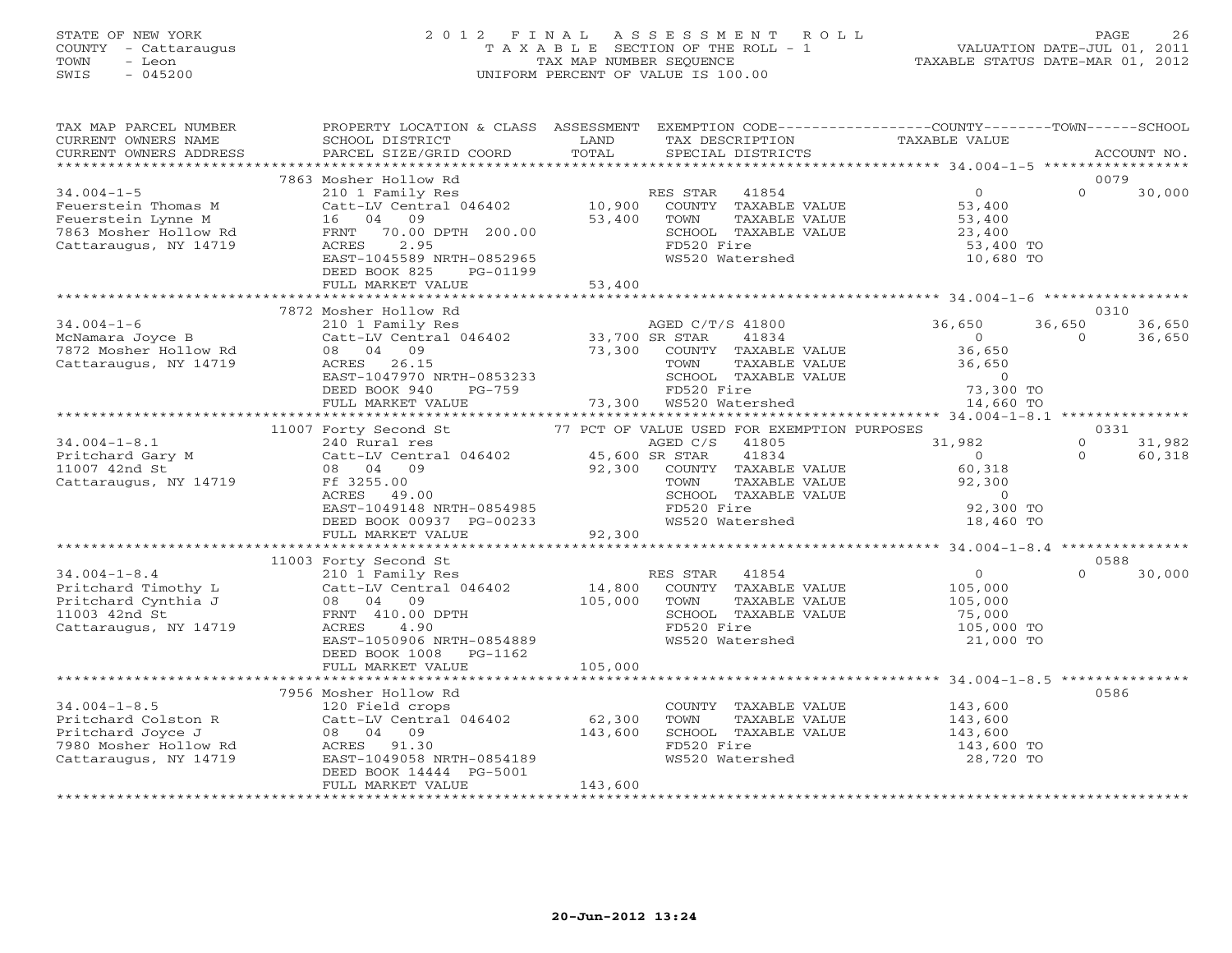# STATE OF NEW YORK 2 0 1 2 F I N A L A S S E S S M E N T R O L L PAGE 27 COUNTY - Cattaraugus T A X A B L E SECTION OF THE ROLL - 1 VALUATION DATE-JUL 01, 2011 TOWN - Leon TAX MAP NUMBER SEQUENCE TAXABLE STATUS DATE-MAR 01, 2012 SWIS - 045200 UNIFORM PERCENT OF VALUE IS 100.00UNIFORM PERCENT OF VALUE IS 100.00

| TAX MAP PARCEL NUMBER<br>CURRENT OWNERS NAME<br>CURRENT OWNERS ADDRESS                                                                                                    | PROPERTY LOCATION & CLASS ASSESSMENT<br>SCHOOL DISTRICT<br>PARCEL SIZE/GRID COORD                                                                                                                      | LAND<br>TOTAL                           | TAX DESCRIPTION<br>SPECIAL DISTRICTS                                                                                        | EXEMPTION CODE-----------------COUNTY-------TOWN------SCHOOL<br>TAXABLE VALUE                                                  | ACCOUNT NO.                |
|---------------------------------------------------------------------------------------------------------------------------------------------------------------------------|--------------------------------------------------------------------------------------------------------------------------------------------------------------------------------------------------------|-----------------------------------------|-----------------------------------------------------------------------------------------------------------------------------|--------------------------------------------------------------------------------------------------------------------------------|----------------------------|
|                                                                                                                                                                           |                                                                                                                                                                                                        |                                         |                                                                                                                             |                                                                                                                                |                            |
| $34.004 - 1 - 8.6$<br>Pritchard Mathew L<br>7982 Mosher Hollow Rd<br>Cattaraugus, NY 14719                                                                                | 7982 Mosher Hollow Rd<br>210 1 Family Res<br>Catt-LV Central 046402<br>08 04<br>09<br>FRNT 375.00 DPTH<br>ACRES<br>1.95<br>EAST-1047184 NRTH-0855029<br>DEED BOOK 00929 PG-00102                       | 8,900<br>82,000                         | RES STAR<br>41854<br>COUNTY TAXABLE VALUE<br>TOWN<br>TAXABLE VALUE<br>SCHOOL TAXABLE VALUE<br>FD520 Fire<br>WS520 Watershed | 0<br>82,000<br>82,000<br>52,000<br>82,000 TO<br>16,400 TO                                                                      | 0663<br>$\Omega$<br>30,000 |
|                                                                                                                                                                           | FULL MARKET VALUE                                                                                                                                                                                      | 82,000                                  |                                                                                                                             |                                                                                                                                |                            |
| $34.004 - 1 - 8.7$<br>Mosher Howard J<br>7934 Mosher Hollow Rd<br>Cattaraugus, NY 14719<br>MAY BE SUBJECT TO PAYMENT<br>UNDER AGDIST LAW TIL 2016<br>******************** | 7956 Mosher Hollow Rd<br>105 Vac farmland<br>Catt-LV Central 046402<br>08 04 09<br>ACRES 11.65<br>EAST-1047525 NRTH-0843823<br>DEED BOOK 14007 PG-4002<br>FULL MARKET VALUE<br>*********************** | 9,300<br>9,300<br>9,300<br>************ | AG DIST<br>41720<br>COUNTY TAXABLE VALUE<br>TAXABLE VALUE<br>TOWN<br>SCHOOL TAXABLE VALUE<br>FD520 Fire<br>WS520 Watershed  | 1,576<br>1,576<br>7,724<br>7,724<br>7,724<br>9,300 TO<br>1,860 TO<br>***********************    34.004-1-8.8    ************** | 0930<br>1,576              |
|                                                                                                                                                                           | 7956 Mosher Hollow Rd                                                                                                                                                                                  |                                         |                                                                                                                             |                                                                                                                                | 0936                       |
| $34.004 - 1 - 8.8$<br>Pritchard Stanley R<br>Pritchard Colleen C<br>7980 Mosher Hollow Rd<br>Cattaraugus, NY 14719                                                        | 314 Rural vac<10<br>Catt-LV Central 046402<br>08 04 09<br>FRNT 1300.00 DPTH<br>ACRES 1.40<br>EAST-1047272 NRTH-0854220<br>DEED BOOK 14444 PG-5001<br>FULL MARKET VALUE                                 | 3,100<br>3,100<br>3,100                 | COUNTY TAXABLE VALUE<br>TOWN<br>TAXABLE VALUE<br>SCHOOL TAXABLE VALUE<br>FD520 Fire<br>WS520 Watershed                      | 3,100<br>3,100<br>3,100<br>3,100 TO<br>620 TO                                                                                  |                            |
|                                                                                                                                                                           |                                                                                                                                                                                                        |                                         |                                                                                                                             |                                                                                                                                |                            |
| $34.004 - 1 - 9.2$<br>Bradley Paul<br>Bradley Marjorie<br>11130 Scott Hollow Rd<br>Cattaraugus, NY 14719                                                                  | 11130 Scott Hollow Rd<br>270 Mfg housing<br>Catt-LV Central 046402<br>08 04 09<br>FRNT 1694.90 DPTH<br>ACRES 14.05<br>EAST-1048379 NRTH-0852843<br>DEED BOOK 866<br>PG-00962                           | 22,400<br>45,000                        | COUNTY TAXABLE VALUE<br>TAXABLE VALUE<br>TOWN<br>SCHOOL TAXABLE VALUE<br>FD520 Fire<br>WS520 Watershed                      | 45,000<br>45,000<br>45,000<br>45,000 TO<br>9,000 TO                                                                            | 0570                       |
|                                                                                                                                                                           | FULL MARKET VALUE                                                                                                                                                                                      | 45,000                                  |                                                                                                                             |                                                                                                                                |                            |
|                                                                                                                                                                           | 11044 Scott Hollow Rd                                                                                                                                                                                  |                                         |                                                                                                                             |                                                                                                                                | 0042                       |
| $34.004 - 1 - 10.1$<br>Blakely Arlene M<br>Blakely Family Trust<br>11044 Scott Hollow Rd<br>Cattaraugus, NY 14719                                                         | 240 Rural res<br>Catt-LV Central 046402<br>07/08 04<br>09<br>Ff 1350.00<br>ACRES 63.00<br>EAST-1050092 NRTH-0852688<br>DEED BOOK 12595 PG-4001<br>FULL MARKET VALUE                                    | 51,400<br>129,000<br>129,000            | SR STAR<br>41834<br>COUNTY TAXABLE VALUE<br>TOWN<br>TAXABLE VALUE<br>SCHOOL TAXABLE VALUE<br>FD520 Fire<br>WS520 Watershed  | $\overline{0}$<br>129,000<br>129,000<br>66,800<br>129,000 TO<br>25,800 TO                                                      | $\Omega$<br>62,200         |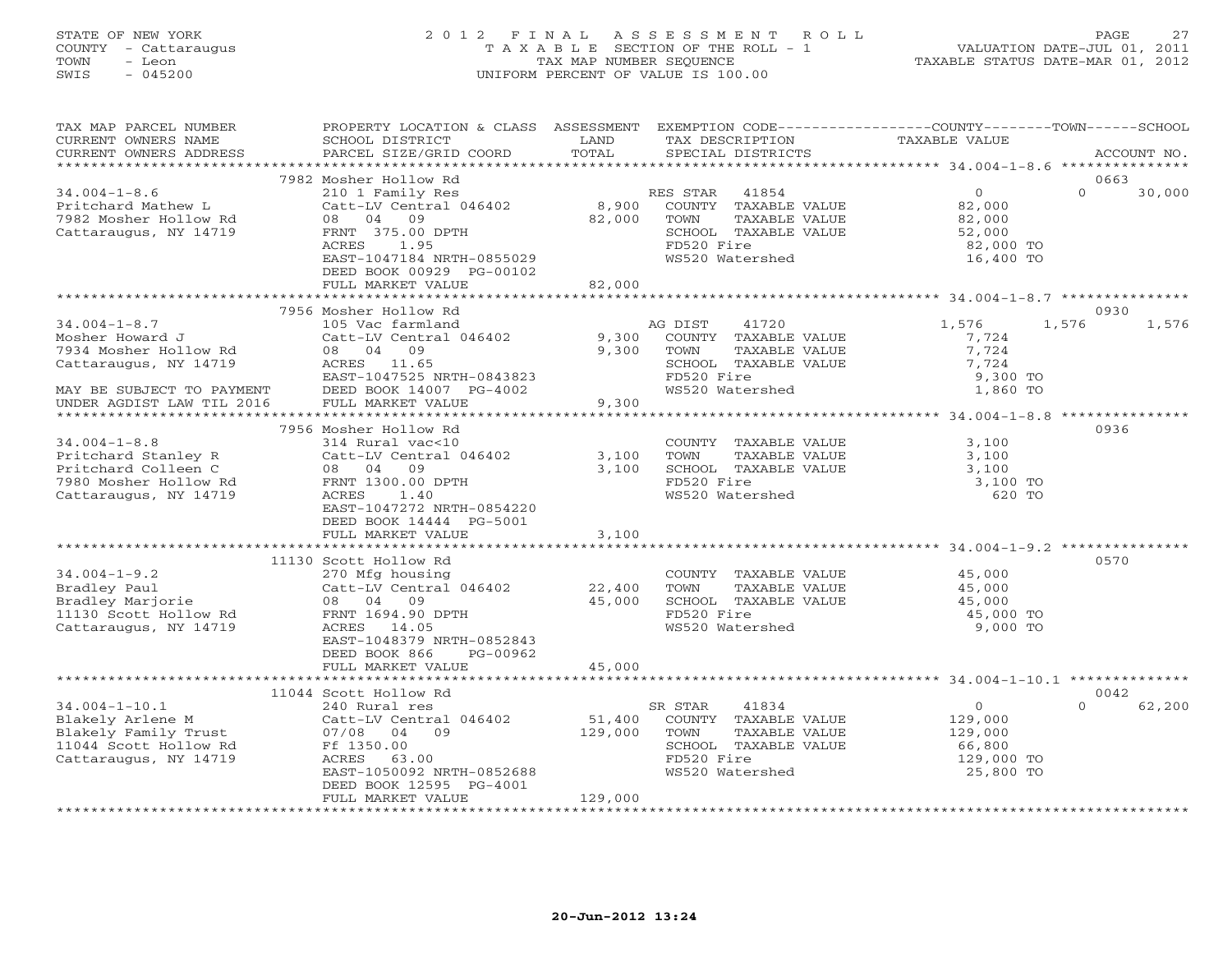# STATE OF NEW YORK 2 0 1 2 F I N A L A S S E S S M E N T R O L L PAGE 28 COUNTY - Cattaraugus T A X A B L E SECTION OF THE ROLL - 1 VALUATION DATE-JUL 01, 2011 TOWN - Leon TAX MAP NUMBER SEQUENCE TAXABLE STATUS DATE-MAR 01, 2012 SWIS - 045200 UNIFORM PERCENT OF VALUE IS 100.00UNIFORM PERCENT OF VALUE IS 100.00

| TAX MAP PARCEL NUMBER<br>CURRENT OWNERS NAME<br>CURRENT OWNERS ADDRESS | PROPERTY LOCATION & CLASS ASSESSMENT<br>SCHOOL DISTRICT<br>PARCEL SIZE/GRID COORD | LAND<br>TOTAL | EXEMPTION CODE-----------------COUNTY-------TOWN------SCHOOL<br>TAX DESCRIPTION TAXABLE VALUE<br>SPECIAL DISTRICTS |                  | ACCOUNT NO.        |
|------------------------------------------------------------------------|-----------------------------------------------------------------------------------|---------------|--------------------------------------------------------------------------------------------------------------------|------------------|--------------------|
|                                                                        |                                                                                   |               |                                                                                                                    |                  |                    |
|                                                                        | 11004 Scott Hollow Rd                                                             |               |                                                                                                                    |                  | 0478               |
| $34.004 - 1 - 10.2$                                                    | 312 Vac w/imprv                                                                   |               | COUNTY TAXABLE VALUE                                                                                               | 15,100           |                    |
| Bradley Thomas                                                         | Catt-LV Central 046402                                                            | 10,900        | TOWN<br>TAXABLE VALUE                                                                                              | 15,100           |                    |
| Bradley Karen                                                          | 07/08 04 09                                                                       | 15,100        | SCHOOL TAXABLE VALUE                                                                                               | 15,100           |                    |
| 909 Colonial Dr                                                        | Ff 320.00                                                                         |               | FD520 Fire                                                                                                         | 15,100 TO        |                    |
| St Augustine, FL 32086-7649                                            | ACRES<br>4.96<br>EAST-1050878 NRTH-0851728                                        |               | WS520 Watershed                                                                                                    | 3,020 TO         |                    |
|                                                                        | DEED BOOK 00928 PG-00931                                                          |               |                                                                                                                    |                  |                    |
|                                                                        | FULL MARKET VALUE                                                                 | 15,100        |                                                                                                                    |                  |                    |
|                                                                        |                                                                                   |               |                                                                                                                    |                  |                    |
|                                                                        | 11090 Scott Hollow Rd                                                             |               |                                                                                                                    |                  | 0612               |
| $34.004 - 1 - 10.3$                                                    | 210 1 Family Res                                                                  |               | COUNTY TAXABLE VALUE                                                                                               | 130,000          |                    |
| Bradley Alfred G                                                       | Catt-LV Central 046402                                                            | 22,900        | TOWN<br>TAXABLE VALUE                                                                                              | 130,000          |                    |
| Bradley Shelly                                                         | 08 04 09                                                                          | 130,000       | SCHOOL TAXABLE VALUE                                                                                               | 130,000          |                    |
| 71 Sentinel Trl                                                        | FRNT 210.00 DPTH                                                                  |               | FD520 Fire                                                                                                         | 130,000 TO       |                    |
| Palm Coast, FL 32164-5410                                              | 9.95<br>ACRES                                                                     |               | WS520 Watershed                                                                                                    | 26,000 TO        |                    |
|                                                                        | EAST-1049999 NRTH-0852491                                                         |               |                                                                                                                    |                  |                    |
|                                                                        | DEED BOOK 877<br>PG-00041<br>FULL MARKET VALUE                                    | 130,000       |                                                                                                                    |                  |                    |
|                                                                        |                                                                                   |               |                                                                                                                    |                  |                    |
|                                                                        | 11130 Scott Hollow Rd                                                             |               |                                                                                                                    |                  | 0043               |
| $34.004 - 1 - 11$                                                      | 210 1 Family Res                                                                  |               | RES STAR 41854                                                                                                     | $\Omega$         | 30,000<br>$\Omega$ |
| Bradley Paul                                                           | Catt-LV Central 046402 19,300 BUS C/T/S 47610                                     |               |                                                                                                                    | 10,000<br>10,000 | 10,000             |
| Bradley Marjorie                                                       | 08 04 09                                                                          |               | 129,000 COUNTY TAXABLE VALUE                                                                                       | 119,000          |                    |
| 11130 Scott Hollow Rd                                                  | Lot 7                                                                             |               | TOWN<br>TAXABLE VALUE                                                                                              | 119,000          |                    |
| Cattaraugus, NY 14719                                                  | FRNT 810.00 DPTH                                                                  |               | SCHOOL TAXABLE VALUE                                                                                               | 89,000           |                    |
|                                                                        | <b>ACRES</b><br>9.65                                                              |               | FD520 Fire                                                                                                         | 129,000 TO       |                    |
|                                                                        | EAST-1049385 NRTH-0852563                                                         |               | WS520 Watershed                                                                                                    | 23,800 TO        |                    |
|                                                                        | DEED BOOK 741<br>PG-00968                                                         |               | 2,000 EX                                                                                                           |                  |                    |
|                                                                        | FULL MARKET VALUE                                                                 | 129,000       |                                                                                                                    |                  |                    |
|                                                                        |                                                                                   |               |                                                                                                                    |                  |                    |
|                                                                        | 11028 Scott Hollow Rd                                                             |               |                                                                                                                    |                  | 0408               |
| $34.004 - 1 - 12$                                                      | 210 1 Family Res                                                                  |               | 41854<br>RES STAR                                                                                                  | $\circ$          | 30,000<br>$\Omega$ |
| Haigh David A                                                          | Catt-LV Central 046402                                                            | 7,400         | COUNTY TAXABLE VALUE                                                                                               | 115,000          |                    |
| 11028 Scott Hollow Rd                                                  | 07 04 09                                                                          | 115,000       | TOWN<br>TAXABLE VALUE                                                                                              | 115,000          |                    |
| Cattaraaugus, NY 14719                                                 | FRNT 270.00 DPTH                                                                  |               | SCHOOL TAXABLE VALUE                                                                                               | 85,000           |                    |
|                                                                        | ACRES<br>1.18 BANK<br>065                                                         |               | FD520 Fire                                                                                                         | 115,000 TO       |                    |
|                                                                        | EAST-1050673 NRTH-0851542                                                         |               | WS520 Watershed                                                                                                    | 23,000 TO        |                    |
|                                                                        | DEED BOOK 13703 PG-7001                                                           |               |                                                                                                                    |                  |                    |
|                                                                        | FULL MARKET VALUE                                                                 | 115,000       | ************************                                                                                           |                  |                    |
|                                                                        |                                                                                   |               |                                                                                                                    |                  |                    |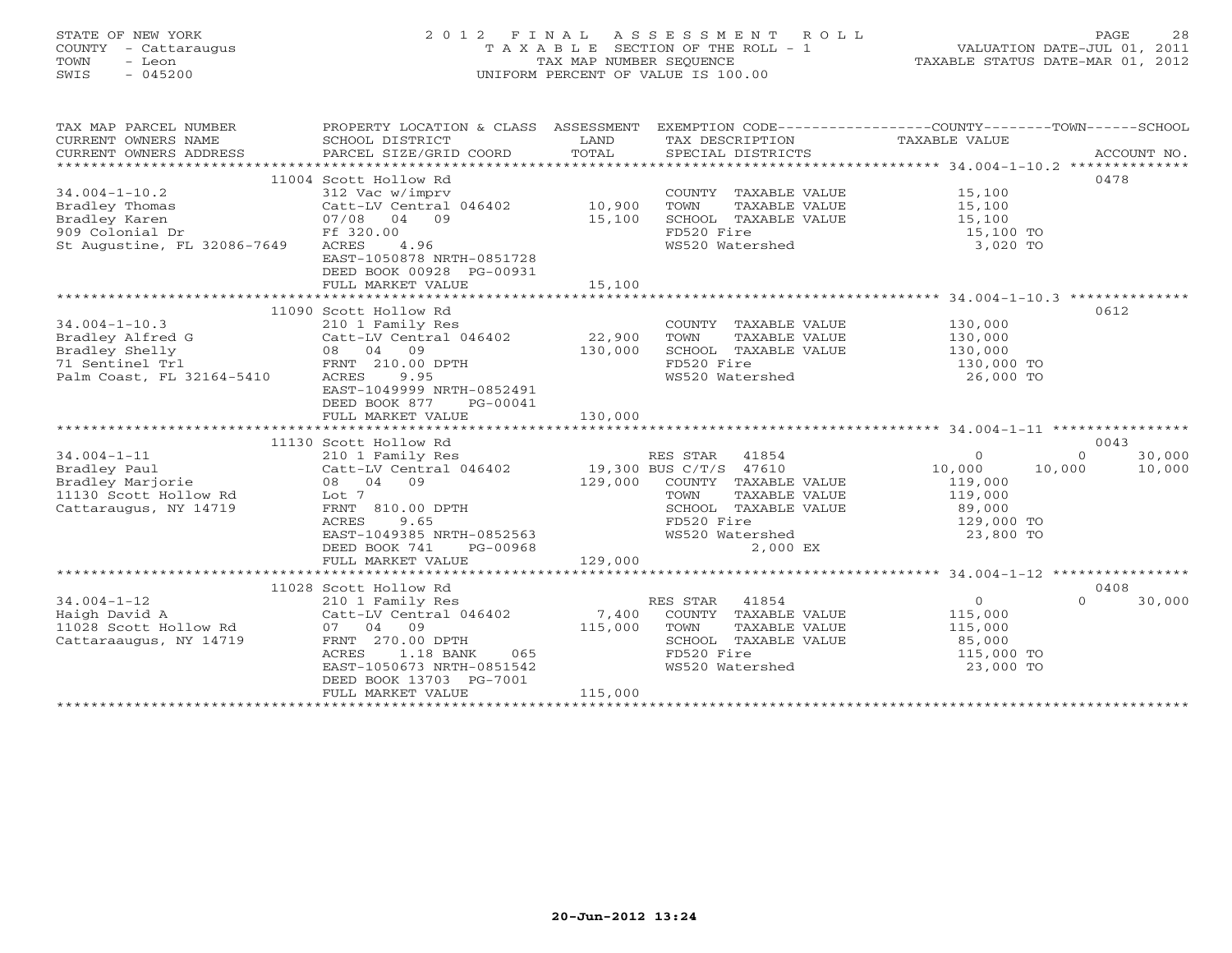#### STATE OF NEW YORK 2 0 1 2 F I N A L A S S E S S M E N T R O L L PAGE 29 COUNTY - Cattaraugus T A X A B L E SECTION OF THE ROLL - 1 VALUATION DATE-JUL 01, 2011 TOWN - Leon TAX MAP NUMBER SEQUENCE TAXABLE STATUS DATE-MAR 01, 2012 SWIS - 045200 UNIFORM PERCENT OF VALUE IS 100.00UNIFORM PERCENT OF VALUE IS 100.00

| TAX MAP PARCEL NUMBER<br>CURRENT OWNERS NAME<br>CURRENT OWNERS ADDRESS | PROPERTY LOCATION & CLASS ASSESSMENT<br>SCHOOL DISTRICT | LAND<br>TOTAL     | TAX DESCRIPTION                               | EXEMPTION CODE-----------------COUNTY-------TOWN------SCHOOL<br>TAXABLE VALUE | ACCOUNT NO.            |
|------------------------------------------------------------------------|---------------------------------------------------------|-------------------|-----------------------------------------------|-------------------------------------------------------------------------------|------------------------|
| *********************                                                  | PARCEL SIZE/GRID COORD<br>**********************        |                   | SPECIAL DISTRICTS                             |                                                                               |                        |
|                                                                        | Scott Hollow Rd                                         |                   |                                               |                                                                               | 0084                   |
| $34.004 - 1 - 13$                                                      | 260 Seasonal res                                        |                   | COUNTY TAXABLE VALUE                          | 158,500                                                                       |                        |
| Faust William P                                                        | Catt-LV Central 046402                                  | 45,600            | TOWN<br>TAXABLE VALUE                         | 158,500                                                                       |                        |
| Faust Deborah V                                                        | 08 04 09                                                | 158,500           | SCHOOL TAXABLE VALUE                          | 158,500                                                                       |                        |
| 1181 Peppertree Dr                                                     | Ff 800.00                                               |                   | FD520 Fire                                    | 158,500 TO                                                                    |                        |
| Derby, NY 14047                                                        | ACRES 38.85                                             |                   | WS520 Watershed                               | 31,700 TO                                                                     |                        |
|                                                                        | EAST-1048008 NRTH-0852201                               |                   |                                               |                                                                               |                        |
|                                                                        | DEED BOOK 00959 PG-00163                                |                   |                                               |                                                                               |                        |
|                                                                        | FULL MARKET VALUE                                       | 158,500           |                                               |                                                                               |                        |
|                                                                        |                                                         | * * * * * * * * * |                                               |                                                                               |                        |
|                                                                        | 7832 Mosher Hollow Rd                                   |                   |                                               |                                                                               | 0077                   |
| $34.004 - 1 - 14.1$                                                    | 210 1 Family Res                                        |                   | AG BLDG<br>41700                              | 4,000<br>4,000                                                                | 4,000                  |
| Shetler Isaac                                                          | Catt-LV Central 046402                                  |                   | 8,400 RES STAR 41854                          | $\overline{0}$                                                                | 30,000<br>$\mathbf{0}$ |
| Shelter Martha                                                         | ACRES<br>1.70                                           |                   | 42,000 TMP GHOUSE 42120                       | 2,000<br>2,000                                                                | 2,000                  |
| 7535 Mosher Hollow Rd                                                  | EAST-1047221 NRTH-0852466                               |                   | COUNTY TAXABLE VALUE                          | 36,000                                                                        |                        |
| Cattaraugus, NY 14719                                                  | DEED BOOK 8048<br>PG-7001                               |                   | TOWN<br>TAXABLE VALUE                         | 36,000                                                                        |                        |
|                                                                        | FULL MARKET VALUE                                       |                   | 42,000 SCHOOL TAXABLE VALUE<br>FD520 Fire     | 6,000                                                                         |                        |
| MAY BE SUBJECT TO PAYMENT<br>UNDER RPTL483 UNTIL 2015                  |                                                         |                   |                                               | 42,000 TO                                                                     |                        |
| * * * * * * * * * * * * * * * * * * * *                                |                                                         | *************     |                                               | ***************** 34.004-1-16.1 **************                                |                        |
|                                                                        | 7656 Mosher Hollow Rd                                   |                   |                                               |                                                                               | 0396                   |
| $34.004 - 1 - 16.1$                                                    | 321 Abandoned ag                                        |                   | COUNTY TAXABLE VALUE                          | 64,800                                                                        |                        |
| Hickel David H                                                         | Catt-LV Central 046402                                  | 64,800            | TOWN<br>TAXABLE VALUE                         | 64,800                                                                        |                        |
| Hickel John S                                                          | 07/15 04 09                                             | 64,800            | SCHOOL TAXABLE VALUE                          | 64,800                                                                        |                        |
| 135 Schwartz Rd                                                        | Mosher Hollow Ff - 1500'                                |                   | FD520 Fire                                    | 64,800 TO                                                                     |                        |
| Lancaster, NY 14086                                                    | ACRES 108.30                                            |                   | WS520 Watershed                               | 12,960 TO                                                                     |                        |
|                                                                        | EAST-1048632 NRTH-0849652                               |                   |                                               |                                                                               |                        |
|                                                                        | DEED BOOK 3991<br>PG-4002                               |                   |                                               |                                                                               |                        |
|                                                                        | FULL MARKET VALUE                                       | 64,800            |                                               |                                                                               |                        |
|                                                                        | ***********************                                 | ************      |                                               | ********************* 34.004-1-16.2 **************                            |                        |
|                                                                        | 11051 Scott Hollow Rd                                   |                   |                                               |                                                                               | 0594                   |
| $34.004 - 1 - 16.2$                                                    | 240 Rural res                                           |                   | SR STAR<br>41834                              | $\circ$                                                                       | $\Omega$<br>62,200     |
| Green Leslie E                                                         | Catt-LV Central 046402                                  | 47,800            | COUNTY TAXABLE VALUE                          | 134,600                                                                       |                        |
| 11051 Scott Hollow Rd                                                  | 07 04 09<br>FRNT 980.00 DPTH                            | 134,600           | TOWN<br>TAXABLE VALUE<br>SCHOOL TAXABLE VALUE | 134,600                                                                       |                        |
| Cattaraugus, NY 14719                                                  | ACRES 87.25                                             |                   | FD520 Fire                                    | 72,400<br>134,600 TO                                                          |                        |
|                                                                        | EAST-1050255 NRTH-0850309                               |                   | WS520 Watershed                               | 26,920 TO                                                                     |                        |
|                                                                        | DEED BOOK 759<br>PG-00265                               |                   |                                               |                                                                               |                        |
|                                                                        | FULL MARKET VALUE                                       | 134,600           |                                               |                                                                               |                        |
|                                                                        |                                                         |                   |                                               |                                                                               |                        |
|                                                                        | 7617 Alderbottom Rd                                     |                   |                                               |                                                                               | 0622                   |
| $34.004 - 1 - 16.3$                                                    | 311 Res vac land                                        |                   | COUNTY TAXABLE VALUE                          | 3,000                                                                         |                        |
| Ilardo Edwin R                                                         | Catt-LV Central 046402                                  | 3,000             | TAXABLE VALUE<br>TOWN                         | 3,000                                                                         |                        |
| Ilardo Virginia                                                        | 15 04 09                                                | 3,000             | SCHOOL TAXABLE VALUE                          | 3,000                                                                         |                        |
| PO Box 887                                                             | FRNT 209.00 DPTH                                        |                   | FD520 Fire                                    | 3,000 TO                                                                      |                        |
| Hamburg, NY 14075                                                      | ACRES<br>1.00                                           |                   | WS520 Watershed                               | 3,000 TO                                                                      |                        |
|                                                                        | EAST-1044129 NRTH-0848633                               |                   |                                               |                                                                               |                        |
|                                                                        | DEED BOOK 1313<br>PG-7002                               |                   |                                               |                                                                               |                        |
|                                                                        | FULL MARKET VALUE                                       | 3,000             |                                               |                                                                               |                        |
|                                                                        |                                                         |                   |                                               |                                                                               |                        |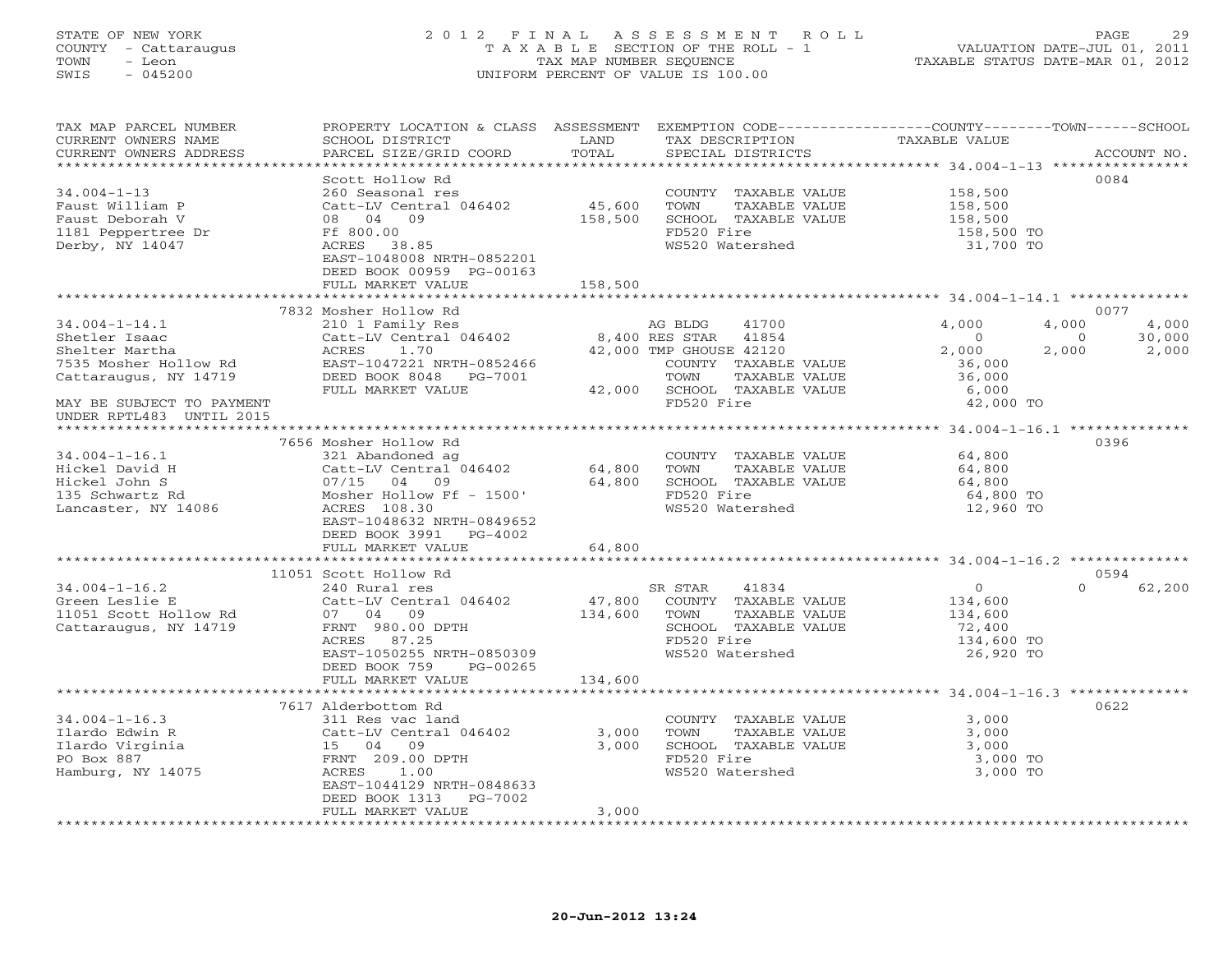# STATE OF NEW YORK 2 0 1 2 F I N A L A S S E S S M E N T R O L L PAGE 30 COUNTY - Cattaraugus T A X A B L E SECTION OF THE ROLL - 1 VALUATION DATE-JUL 01, 2011 TOWN - Leon TAX MAP NUMBER SEQUENCE TAXABLE STATUS DATE-MAR 01, 2012 SWIS - 045200 UNIFORM PERCENT OF VALUE IS 100.00UNIFORM PERCENT OF VALUE IS 100.00

| TAX MAP PARCEL NUMBER<br>CURRENT OWNERS NAME<br>CURRENT OWNERS ADDRESS | PROPERTY LOCATION & CLASS ASSESSMENT<br>SCHOOL DISTRICT<br>PARCEL SIZE/GRID COORD | LAND<br>TOTAL    | TAX DESCRIPTION<br>SPECIAL DISTRICTS          | EXEMPTION CODE-----------------COUNTY-------TOWN------SCHOOL<br>TAXABLE VALUE | ACCOUNT NO.    |
|------------------------------------------------------------------------|-----------------------------------------------------------------------------------|------------------|-----------------------------------------------|-------------------------------------------------------------------------------|----------------|
| ***********************                                                |                                                                                   |                  |                                               |                                                                               |                |
| $34.004 - 1 - 16.5$                                                    | 7680 Alderbottom Rd<br>210 1 Family Res                                           |                  | RES STAR 41854                                | $\Omega$<br>$\Omega$                                                          | 0816<br>30,000 |
| Pinzel Ronald D<br>7680 Alderbottom Rd                                 | Catt-LV Central 046402<br>ACRES 12.75                                             | 25,700<br>47,700 | COUNTY TAXABLE VALUE<br>TOWN<br>TAXABLE VALUE | 47,700<br>47,700                                                              |                |
| Conewango Valley, NY 14726                                             | EAST-0104554 NRTH-0848674<br>DEED BOOK 3931 PG-4002                               |                  | SCHOOL TAXABLE VALUE<br>FD520 Fire            | 17,700<br>47,700 TO                                                           |                |
|                                                                        | FULL MARKET VALUE                                                                 | 47,700           |                                               |                                                                               |                |
|                                                                        |                                                                                   |                  |                                               |                                                                               |                |
|                                                                        | 7656 Mosher Hollow Rd                                                             |                  |                                               |                                                                               | 0807           |
| $34.004 - 1 - 16.6$                                                    | 120 Field crops                                                                   |                  | RES STAR<br>41854                             | $\Omega$<br>$\Omega$                                                          | 30,000         |
| Miller Levi E                                                          | Catt-LV Central 046402                                                            | 36,500           | COUNTY TAXABLE VALUE                          | 82,500                                                                        |                |
| Miller Lovina C                                                        | $07 - 15 - 04 - 09$                                                               | 82,500           | TOWN<br>TAXABLE VALUE                         | 82,500                                                                        |                |
| 7656 Mosher Hollow Rd                                                  | ACRES 30.75                                                                       |                  | SCHOOL TAXABLE VALUE                          | 52,500                                                                        |                |
| Cattaraugus, NY 14719                                                  | EAST-1046713 NRTH-0848938<br>DEED BOOK 1029 PG-92                                 |                  | FD520 Fire                                    | 82,500 TO                                                                     |                |
|                                                                        | FULL MARKET VALUE                                                                 | 82,500           |                                               |                                                                               |                |
|                                                                        | *****************************                                                     |                  |                                               |                                                                               |                |
|                                                                        | Mosher Hollow Rd                                                                  |                  |                                               |                                                                               | 0843           |
| $34.004 - 1 - 16.7$                                                    | 322 Rural vac>10                                                                  |                  | COUNTY TAXABLE VALUE                          | 19,500                                                                        |                |
| Robertson Chance                                                       | Catt-LV Central 046402                                                            | 19,500           | TOWN<br>TAXABLE VALUE                         | 19,500                                                                        |                |
| 20 Waverly St                                                          | $7 - 4 - 9$                                                                       | 19,500           | SCHOOL TAXABLE VALUE                          | 19,500                                                                        |                |
| Cattaraugus, NY 14719                                                  | ACRES 10.30<br>EAST-1047526 NRTH-0849991                                          |                  | FD520 Fire                                    | 19,500 TO                                                                     |                |
|                                                                        | DEED BOOK 14285 PG-6012                                                           |                  |                                               |                                                                               |                |
|                                                                        | FULL MARKET VALUE                                                                 | 19,500           |                                               |                                                                               |                |
|                                                                        |                                                                                   |                  |                                               |                                                                               |                |
|                                                                        | Alderbottom Rd                                                                    |                  |                                               |                                                                               | 0841           |
| $34.004 - 1 - 16.8$                                                    | 322 Rural vac>10                                                                  |                  | COUNTY TAXABLE VALUE                          | 38,900                                                                        |                |
| Salamanchuk Glenn A                                                    | Catt-LV Central 046402                                                            | 38,900           | TOWN<br>TAXABLE VALUE                         | 38,900                                                                        |                |
| 152 Larkspur Ln                                                        | $7, 15-4-9$                                                                       | 38,900           | SCHOOL TAXABLE VALUE                          | 38,900                                                                        |                |
| Amherst, NY 14228                                                      | ACRES 120.80                                                                      |                  | FD520 Fire                                    | 38,900 TO                                                                     |                |
|                                                                        | EAST-1044531 NRTH-0850027                                                         |                  |                                               |                                                                               |                |
|                                                                        | DEED BOOK 3931 PG-4001<br>FULL MARKET VALUE                                       | 38,900           |                                               |                                                                               |                |
|                                                                        |                                                                                   |                  |                                               |                                                                               |                |
|                                                                        | 7600 Mosher Hollow Rd                                                             |                  |                                               |                                                                               | 0434           |
| $34.004 - 1 - 17$                                                      | 210 1 Family Res                                                                  |                  | COUNTY TAXABLE VALUE                          | 50,400                                                                        |                |
| Shetler Isaac E                                                        | Catt-LV Central 046402                                                            | 9,400            | TOWN<br>TAXABLE VALUE                         | 50,400                                                                        |                |
| Shetler Martha C                                                       | 07 04 09                                                                          | 50,400           | SCHOOL TAXABLE VALUE                          | 50,400                                                                        |                |
| 7535 Mosher Hollow Rd                                                  | FRNT 500.00 DPTH                                                                  |                  | FD520 Fire                                    | 50,400 TO                                                                     |                |
| Cattaraugus, NY 14719                                                  | ACRES<br>2.21                                                                     |                  | WS520 Watershed                               | 10,080 TO                                                                     |                |
|                                                                        | EAST-1047373 NRTH-0848411                                                         |                  |                                               |                                                                               |                |
|                                                                        | DEED BOOK 3664<br>PG-3002                                                         |                  |                                               |                                                                               |                |
|                                                                        | FULL MARKET VALUE                                                                 | 50,400           |                                               |                                                                               |                |
| ********************                                                   | ********************                                                              |                  |                                               |                                                                               |                |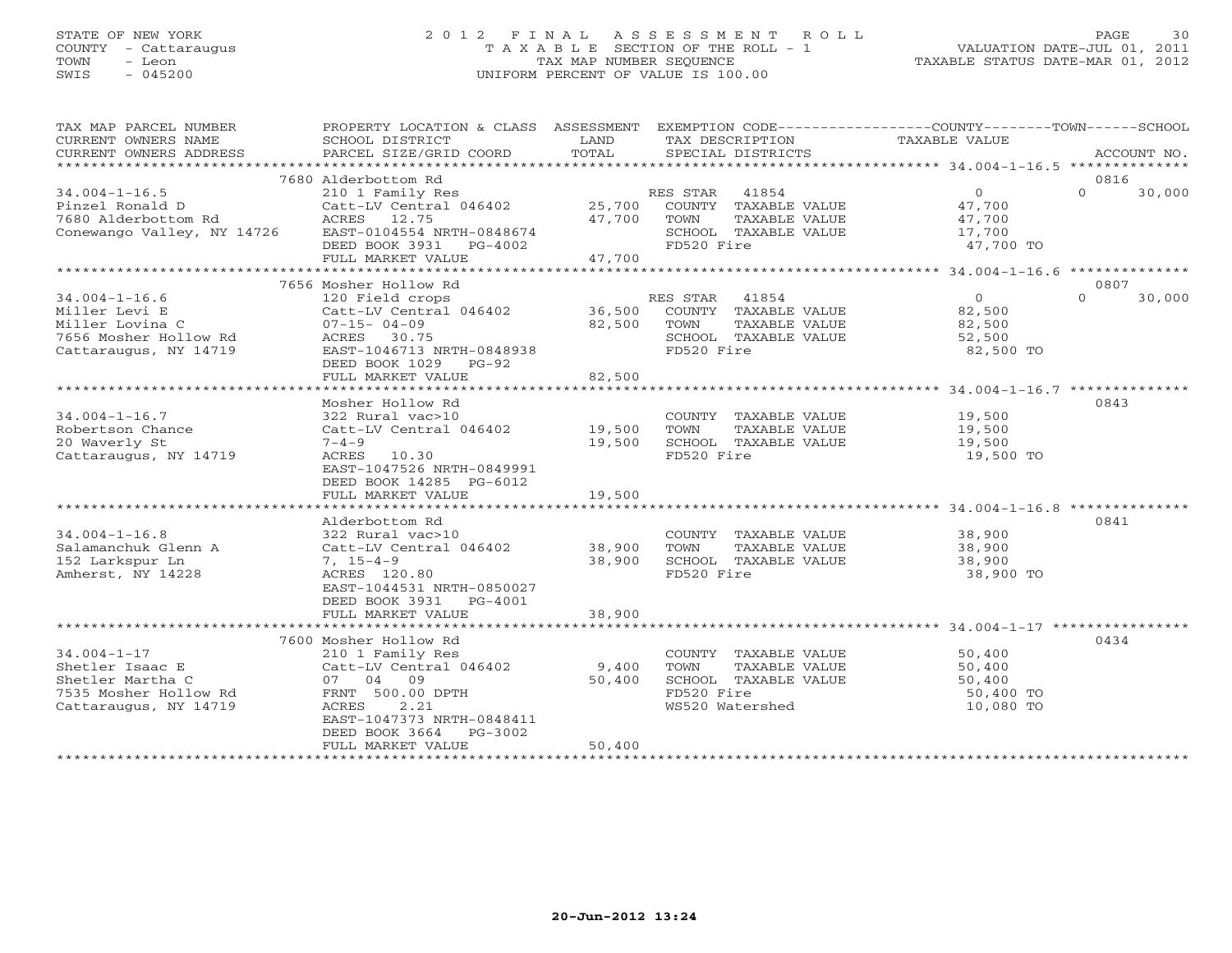#### STATE OF NEW YORK 2 0 1 2 F I N A L A S S E S S M E N T R O L L PAGE 31 COUNTY - Cattaraugus T A X A B L E SECTION OF THE ROLL - 1 VALUATION DATE-JUL 01, 2011 TOWN - Leon TAX MAP NUMBER SEQUENCE TAXABLE STATUS DATE-MAR 01, 2012 SWIS - 045200 UNIFORM PERCENT OF VALUE IS 100.00UNIFORM PERCENT OF VALUE IS 100.00

| TAX MAP PARCEL NUMBER<br>CURRENT OWNERS NAME<br>CURRENT OWNERS ADDRESS | PROPERTY LOCATION & CLASS ASSESSMENT<br>SCHOOL DISTRICT<br>PARCEL SIZE/GRID COORD | LAND<br>TOTAL   | EXEMPTION CODE-----------------COUNTY-------TOWN------SCHOOL<br>TAX DESCRIPTION<br>SPECIAL DISTRICTS | TAXABLE VALUE                                               | ACCOUNT NO.                  |
|------------------------------------------------------------------------|-----------------------------------------------------------------------------------|-----------------|------------------------------------------------------------------------------------------------------|-------------------------------------------------------------|------------------------------|
| **********************                                                 |                                                                                   |                 |                                                                                                      |                                                             |                              |
|                                                                        | Mosher Hollow Rd                                                                  |                 |                                                                                                      |                                                             | 0032                         |
| $34.004 - 1 - 18.1$                                                    | 910 Priv forest                                                                   |                 | COUNTY TAXABLE VALUE                                                                                 | 52,600                                                      |                              |
| Adams Donald D                                                         | Catt-LV Central 046402                                                            | 52,600          | TOWN<br>TAXABLE VALUE                                                                                | 52,600                                                      |                              |
| Adams Ella Mae                                                         | 07 04<br>09                                                                       | 52,600          | SCHOOL TAXABLE VALUE                                                                                 | 52,600                                                      |                              |
| 5786 Frank Rd                                                          | ACRES 100.00                                                                      |                 | FD520 Fire                                                                                           | 52,600 TO                                                   |                              |
| Cattaraugus, NY 14719                                                  | EAST-1050114 NRTH-0847339                                                         |                 | WS520 Watershed                                                                                      | 52,600 TO                                                   |                              |
|                                                                        | DEED BOOK 13850 PG-3005                                                           |                 |                                                                                                      |                                                             |                              |
|                                                                        | FULL MARKET VALUE                                                                 | 52,600          |                                                                                                      |                                                             |                              |
|                                                                        | ************************                                                          |                 |                                                                                                      |                                                             |                              |
|                                                                        | 7535 Mosher Hollow Rd                                                             |                 |                                                                                                      |                                                             | 0519                         |
| $34.004 - 1 - 18.2$                                                    | 112 Dairy farm                                                                    | 95,500 RES STAR | 41720<br>AG DIST                                                                                     | 35,629<br>$\overline{0}$                                    | 35,629<br>35,629<br>$\Omega$ |
| Shetler Isaac E<br>Shetler Martha C                                    | Catt-LV Central 046402<br>07/06/15 04 09                                          |                 | 41854<br>172,200 COUNTY TAXABLE VALUE                                                                | 136,571                                                     | 30,000                       |
| 7535 Mosher Hollow Rd                                                  | FRNT 2145.00 DPTH                                                                 |                 | TOWN<br>TAXABLE VALUE                                                                                | 136,571                                                     |                              |
| Cattaraugus, NY 14719                                                  | ACRES 154.90                                                                      |                 | SCHOOL TAXABLE VALUE                                                                                 | 106,571                                                     |                              |
|                                                                        | EAST-1047555 NRTH-0847592                                                         |                 | FD520 Fire                                                                                           |                                                             |                              |
| MAY BE SUBJECT TO PAYMENT                                              | DEED BOOK 00939 PG-00429                                                          |                 | WS520 Watershed                                                                                      | 172,200 TO<br>172,200 TO                                    |                              |
| UNDER AGDIST LAW TIL 2016                                              | FULL MARKET VALUE                                                                 | 172,200         |                                                                                                      |                                                             |                              |
| * * * * * * * * * * * * * * * * * * * *                                | **********************                                                            |                 |                                                                                                      |                                                             |                              |
|                                                                        | 7451 Mosher Hollow Rd                                                             |                 |                                                                                                      |                                                             | 0234                         |
| $34.004 - 1 - 19.1$                                                    | 240 Rural res                                                                     |                 | CVET C/T<br>41131                                                                                    | 17,550                                                      | 17,550<br>$\Omega$           |
| Zinzola Gene A                                                         | Catt-LV Central 046402                                                            | 29,200 RES STAR | 41854                                                                                                | $\overline{0}$                                              | $\Omega$<br>30,000           |
| 7451 Mosher Hollow Rd                                                  | 06 04 09                                                                          | 70,200          | COUNTY TAXABLE VALUE                                                                                 | 52,650                                                      |                              |
| Cattaraugus, NY 14719                                                  | FRNT 1240.00 DPTH                                                                 |                 | TOWN<br>TAXABLE VALUE                                                                                | 52,650                                                      |                              |
|                                                                        | ACRES 18.60                                                                       |                 | SCHOOL TAXABLE VALUE                                                                                 | 40,200                                                      |                              |
|                                                                        | EAST-1047255 NRTH-0846716                                                         |                 | FD520 Fire                                                                                           | 70,200 TO                                                   |                              |
|                                                                        | DEED BOOK 770<br>PG-00072                                                         |                 | WS520 Watershed                                                                                      | 70,200 TO                                                   |                              |
|                                                                        | FULL MARKET VALUE                                                                 | 70,200          |                                                                                                      |                                                             |                              |
|                                                                        | Mosher Hollow Rd                                                                  |                 |                                                                                                      |                                                             | 0688                         |
| $34.004 - 1 - 19.2$                                                    | 260 Seasonal res                                                                  |                 | COUNTY TAXABLE VALUE                                                                                 | 16,400                                                      |                              |
| Bannister Thomas                                                       | Catt-LV Central 046402                                                            | 6,400           | TOWN<br>TAXABLE VALUE                                                                                | 16,400                                                      |                              |
| Bannister Julie                                                        | 06 04 09                                                                          | 16,400          | SCHOOL TAXABLE VALUE                                                                                 | 16,400                                                      |                              |
| 6764 Southwestern Blvd                                                 | FRNT 95.00 DPTH 151.04                                                            |                 | FD520 Fire                                                                                           | 16,400 TO                                                   |                              |
| Lakeview, NY 14085                                                     | EAST-1047479 NRTH-0846715                                                         |                 |                                                                                                      |                                                             |                              |
|                                                                        | DEED BOOK 17470 PG-3001                                                           |                 |                                                                                                      |                                                             |                              |
|                                                                        | FULL MARKET VALUE                                                                 | 16,400          |                                                                                                      |                                                             |                              |
|                                                                        |                                                                                   | *************   |                                                                                                      | ****************************** 34.004-1-20.1 ************** |                              |
|                                                                        | 7762 Mosher Hollow Rd                                                             |                 |                                                                                                      |                                                             | 0490                         |
| $34.004 - 1 - 20.1$                                                    | 210 1 Family Res                                                                  |                 | RES STAR<br>41854                                                                                    | $\overline{0}$                                              | $\Omega$<br>30,000           |
| Green Gordon M                                                         | Catt-LV Central 046402                                                            | 51,700          | COUNTY TAXABLE VALUE                                                                                 | 118,400                                                     |                              |
| Green Sandra L                                                         | 07 04 09<br>1019/343                                                              | 118,400         | TOWN<br>TAXABLE VALUE                                                                                | 118,400                                                     |                              |
| 7762 Mosher Hollow Rd                                                  | 791/224 793/1031 1016/4                                                           |                 | SCHOOL TAXABLE VALUE<br>FD520 Fire                                                                   | 88,400                                                      |                              |
| Cattaraugus, NY 14719                                                  | Ff 1440.00<br>ACRES<br>56.05                                                      |                 | WS520 Watershed                                                                                      | 118,400 TO<br>23,680 TO                                     |                              |
|                                                                        | EAST-1047945 NRTH-0850880                                                         |                 |                                                                                                      |                                                             |                              |
|                                                                        | DEED BOOK 1031<br>PG-1151                                                         |                 |                                                                                                      |                                                             |                              |
|                                                                        | FULL MARKET VALUE                                                                 | 118,400         |                                                                                                      |                                                             |                              |
|                                                                        |                                                                                   |                 |                                                                                                      |                                                             |                              |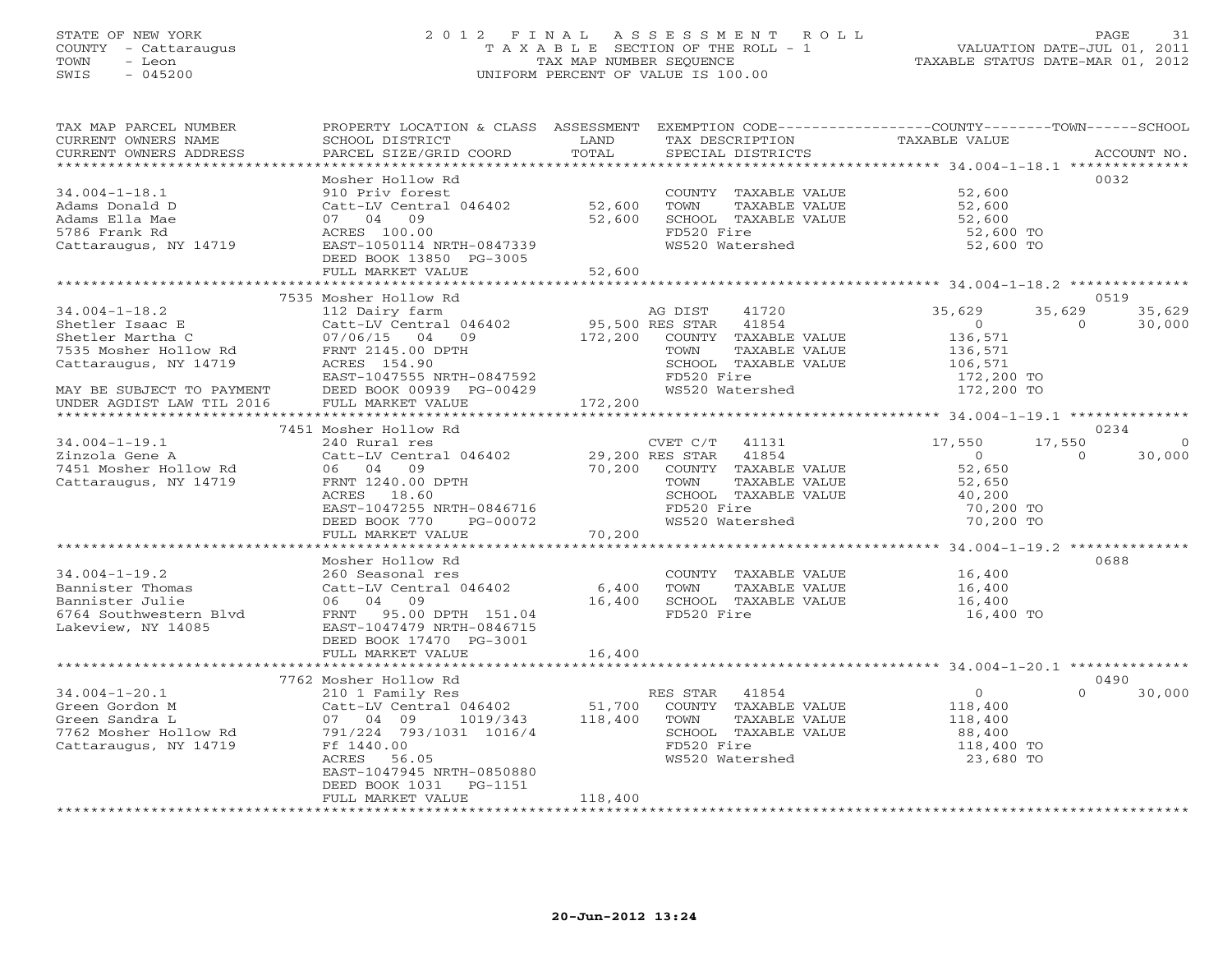# STATE OF NEW YORK 2 0 1 2 F I N A L A S S E S S M E N T R O L L PAGE 32 COUNTY - Cattaraugus T A X A B L E SECTION OF THE ROLL - 1 VALUATION DATE-JUL 01, 2011 TOWN - Leon TAX MAP NUMBER SEQUENCE TAXABLE STATUS DATE-MAR 01, 2012 SWIS - 045200 UNIFORM PERCENT OF VALUE IS 100.00UNIFORM PERCENT OF VALUE IS 100.00

| TAX MAP PARCEL NUMBER<br>CURRENT OWNERS NAME<br>CURRENT OWNERS ADDRESS                                   | PROPERTY LOCATION & CLASS ASSESSMENT<br>SCHOOL DISTRICT<br>PARCEL SIZE/GRID COORD                                                                                                                             | LAND<br>TOTAL              | EXEMPTION CODE-----------------COUNTY-------TOWN------SCHOOL<br>TAX DESCRIPTION<br>SPECIAL DISTRICTS                                                              | TAXABLE VALUE                                                             | ACCOUNT NO.                          |
|----------------------------------------------------------------------------------------------------------|---------------------------------------------------------------------------------------------------------------------------------------------------------------------------------------------------------------|----------------------------|-------------------------------------------------------------------------------------------------------------------------------------------------------------------|---------------------------------------------------------------------------|--------------------------------------|
| ***********************                                                                                  |                                                                                                                                                                                                               |                            |                                                                                                                                                                   |                                                                           |                                      |
|                                                                                                          | 7725 Mosher Hollow Rd                                                                                                                                                                                         |                            |                                                                                                                                                                   |                                                                           | 0513                                 |
| $34.004 - 1 - 20.2$<br>Miller Roy A<br>Miller Mary J<br>7725 Mosher Hollow Rd<br>Cattaraugus, NY 14719   | 114 Sheep farm<br>Catt-LV Central 046402<br>15/07<br>09<br>04<br>Alderbottom Rd Ff - 170'<br>FRNT 1590.00 DPTH<br>ACRES<br>51.30<br>EAST-1046242 NRTH-0850412<br>DEED BOOK 10665 PG-9001<br>FULL MARKET VALUE | 107,600<br>107,600         | RES STAR<br>41854<br>38,200 BUS C/T/S 47610<br>COUNTY TAXABLE VALUE<br>TOWN<br>TAXABLE VALUE<br>SCHOOL TAXABLE VALUE<br>FD520 Fire<br>WS520 Watershed<br>1,600 EX | $\circ$<br>8,000<br>99,600<br>99,600<br>69,600<br>107,600 TO<br>19,920 TO | $\Omega$<br>30,000<br>8,000<br>8,000 |
|                                                                                                          |                                                                                                                                                                                                               |                            |                                                                                                                                                                   |                                                                           |                                      |
|                                                                                                          | 7802 Mosher Hollow Rd                                                                                                                                                                                         |                            |                                                                                                                                                                   |                                                                           | 0522                                 |
| $34.004 - 1 - 20.3$<br>Ziegler Dennis C<br>7802 Mosher Holw<br>Cattaraugus, NY 14719                     | 270 Mfg housing<br>Catt-LV Central 046402<br>07 04<br>09<br>FRNT 125.00 DPTH 149.00<br>EAST-1047148 NRTH-0851638<br>DEED BOOK 00961 PG-00235                                                                  | 6,500<br>19,700            | RES STAR<br>41854<br>COUNTY TAXABLE VALUE<br>TOWN<br>TAXABLE VALUE<br>SCHOOL TAXABLE VALUE<br>FD520 Fire<br>WS520 Watershed                                       | $\overline{O}$<br>19,700<br>19,700<br>$\circ$<br>19,700 TO<br>3,940 TO    | 19,700<br>$\Omega$                   |
|                                                                                                          | FULL MARKET VALUE                                                                                                                                                                                             | 19,700                     |                                                                                                                                                                   |                                                                           |                                      |
|                                                                                                          | **********************                                                                                                                                                                                        |                            |                                                                                                                                                                   |                                                                           |                                      |
|                                                                                                          | 7764 Mosher Hollow Rd                                                                                                                                                                                         |                            |                                                                                                                                                                   | $\Omega$                                                                  | 0825<br>$\Omega$                     |
| $34.004 - 1 - 20.4$<br>Skeels Brett<br>Skeels Karen A<br>7764 Mosher Hollow Rd<br>Cattaraugus, NY 14719  | 270 Mfg housing<br>Catt-LV Central 046402<br>07 04 09<br>1.65<br>ACRES<br>FULL MARKET VALUE                                                                                                                   | 8,300<br>69,800<br>69,800  | 41854<br>RES STAR<br>COUNTY TAXABLE VALUE<br>TOWN<br>TAXABLE VALUE<br>SCHOOL TAXABLE VALUE<br>FD520 Fire<br>WS520 Watershed                                       | 69,800<br>69,800<br>39,800<br>69,800 TO<br>69,800 TO                      | 30,000                               |
|                                                                                                          | ********************                                                                                                                                                                                          | ********************       |                                                                                                                                                                   | **** 34.004-1-20.5 ***********                                            |                                      |
|                                                                                                          | 7762 Mosher Hollow Rd                                                                                                                                                                                         |                            |                                                                                                                                                                   |                                                                           | 0948                                 |
| $34.004 - 1 - 20.5$<br>Skeels Brett<br>Skeels Karen A<br>7764 Mosher Hill Rd<br>Cattaraugus, NY 14719    | 312 Vac w/imprv<br>Catt-LV Central 046402<br>15/07 04 09<br>Alderbottom Rd Ff - 170'<br>ACRES<br>4.85<br>EAST-1046669 NRTH-0851003<br>DEED BOOK 15896 PG-3001                                                 | 9,400<br>29,400            | COUNTY TAXABLE VALUE<br>TOWN<br>TAXABLE VALUE<br>SCHOOL TAXABLE VALUE<br>FD520 Fire<br>WS520 Watershed                                                            | 29,400<br>29,400<br>29,400<br>29,400 TO<br>5,880 TO                       |                                      |
|                                                                                                          | FULL MARKET VALUE                                                                                                                                                                                             | 29,400                     |                                                                                                                                                                   |                                                                           |                                      |
|                                                                                                          |                                                                                                                                                                                                               |                            |                                                                                                                                                                   |                                                                           |                                      |
|                                                                                                          | 7785 Mosher Hollow Rd                                                                                                                                                                                         |                            |                                                                                                                                                                   | $\circ$                                                                   | 0395<br>$\Omega$                     |
| $34.004 - 1 - 22.1$<br>Sawyer Duane E<br>Sawyer Tina M<br>7785 Mosher Hollow Rd<br>Cattaraugus, NY 14719 | 240 Rural res<br>Catt-LV Central 046402<br>15/07 04<br>09<br>FRNT 420.00 DPTH<br>49.70<br>ACRES<br>EAST-1045026 NRTH-0851428<br>DEED BOOK 00925 PG-00230<br>FULL MARKET VALUE                                 | 26,500<br>79,200<br>79,200 | 41854<br>RES STAR<br>COUNTY TAXABLE VALUE<br>TOWN<br>TAXABLE VALUE<br>SCHOOL TAXABLE VALUE<br>FD520 Fire<br>WS520 Watershed                                       | 79,200<br>79,200<br>49,200<br>79,200 TO<br>79,200 TO                      | 30,000                               |
|                                                                                                          |                                                                                                                                                                                                               |                            |                                                                                                                                                                   |                                                                           |                                      |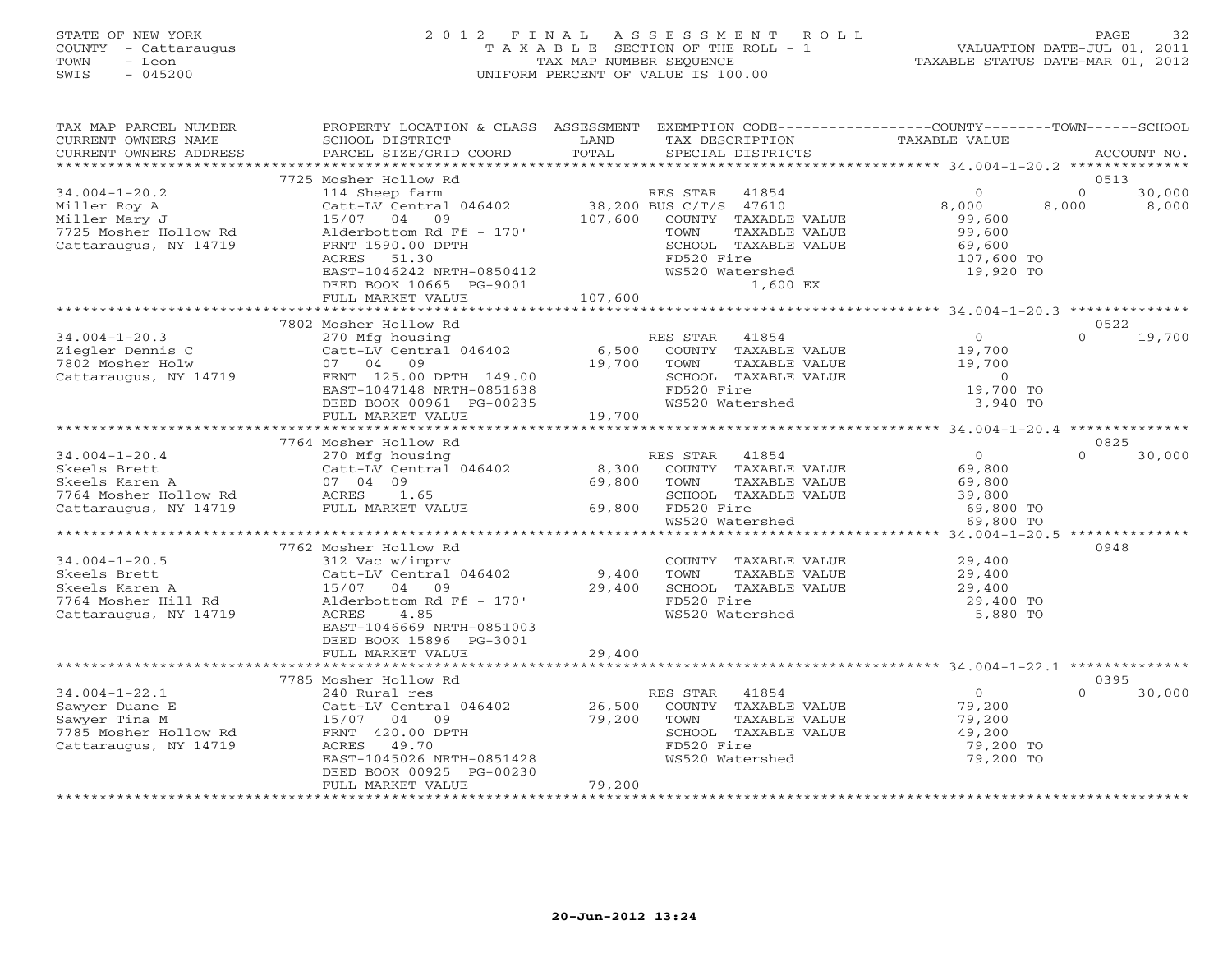# STATE OF NEW YORK 2 0 1 2 F I N A L A S S E S S M E N T R O L L PAGE 33 COUNTY - Cattaraugus T A X A B L E SECTION OF THE ROLL - 1 VALUATION DATE-JUL 01, 2011 TOWN - Leon TAX MAP NUMBER SEQUENCE TAXABLE STATUS DATE-MAR 01, 2012 SWIS - 045200 UNIFORM PERCENT OF VALUE IS 100.00UNIFORM PERCENT OF VALUE IS 100.00

| TAX MAP PARCEL NUMBER<br>CURRENT OWNERS NAME                                                                                                                                                                                                                                                                                                                                                                                                                                                                           | PROPERTY LOCATION & CLASS ASSESSMENT<br>SCHOOL DISTRICT | LAND           | EXEMPTION CODE----------------COUNTY-------TOWN------SCHOOL<br>TAX DESCRIPTION | TAXABLE VALUE            |                                              |
|------------------------------------------------------------------------------------------------------------------------------------------------------------------------------------------------------------------------------------------------------------------------------------------------------------------------------------------------------------------------------------------------------------------------------------------------------------------------------------------------------------------------|---------------------------------------------------------|----------------|--------------------------------------------------------------------------------|--------------------------|----------------------------------------------|
| $\begin{minipage}{.45\textwidth} \begin{minipage}{.45\textwidth} \begin{minipage}{.45\textwidth} \begin{minipage}{.45\textwidth} \begin{minipage}{.45\textwidth} \begin{minipage}{.45\textwidth} \begin{minipage}{.45\textwidth} \begin{minipage}{.45\textwidth} \begin{minipage}{.45\textwidth} \begin{minipage}{.45\textwidth} \begin{minipage}{.45\textwidth} \begin{minipage}{.45\textwidth} \begin{minipage}{.45\textwidth} \begin{minipage}{.45\textwidth} \begin{minipage}{.45\textwidth} \begin{minipage}{.45$ |                                                         |                |                                                                                |                          |                                              |
|                                                                                                                                                                                                                                                                                                                                                                                                                                                                                                                        | 7793 Mosher Hollow Rd                                   |                |                                                                                |                          | 0549                                         |
| $34.004 - 1 - 22.2$                                                                                                                                                                                                                                                                                                                                                                                                                                                                                                    | 311 Res vac land                                        |                | COUNTY TAXABLE VALUE                                                           | 2,600                    |                                              |
| Watson Est Daniel S                                                                                                                                                                                                                                                                                                                                                                                                                                                                                                    | 311 Res vac land<br>Catt-LV Central 046402              | 2,600          | TOWN                                                                           | 2,600                    |                                              |
| Debra Watson                                                                                                                                                                                                                                                                                                                                                                                                                                                                                                           | 15/07 04<br>09                                          | 2,600          | TAXABLE VALUE<br>SCHOOL TAXABLE VALUE                                          | 2,600                    |                                              |
|                                                                                                                                                                                                                                                                                                                                                                                                                                                                                                                        |                                                         |                | FD520 Fire                                                                     | 2,600 TO                 |                                              |
|                                                                                                                                                                                                                                                                                                                                                                                                                                                                                                                        |                                                         |                | WS520 Watershed                                                                | 2,600 TO                 |                                              |
|                                                                                                                                                                                                                                                                                                                                                                                                                                                                                                                        | DEED BOOK 841<br>PG-00070                               |                |                                                                                |                          |                                              |
|                                                                                                                                                                                                                                                                                                                                                                                                                                                                                                                        | FULL MARKET VALUE                                       | 2,600          |                                                                                |                          |                                              |
|                                                                                                                                                                                                                                                                                                                                                                                                                                                                                                                        |                                                         |                |                                                                                |                          |                                              |
|                                                                                                                                                                                                                                                                                                                                                                                                                                                                                                                        | 7817 Mosher Hollow Rd                                   |                |                                                                                |                          | 0230                                         |
| $34.004 - 1 - 23.1$                                                                                                                                                                                                                                                                                                                                                                                                                                                                                                    | 312 Vac w/imprv                                         |                | COUNTY TAXABLE VALUE                                                           | 36,800                   |                                              |
| Himmelsach Eric                                                                                                                                                                                                                                                                                                                                                                                                                                                                                                        | Catt-LV Central 046402                                  | 27,900         | TOWN<br>TAXABLE VALUE                                                          | 36,800                   |                                              |
| Himmelsbach Melissa Jo $16/08$ 04 09                                                                                                                                                                                                                                                                                                                                                                                                                                                                                   |                                                         | 36,800         | SCHOOL TAXABLE VALUE                                                           | 36,800                   |                                              |
|                                                                                                                                                                                                                                                                                                                                                                                                                                                                                                                        | FRNT 118.00 DPTH                                        |                | FD520 Fire                                                                     | 36,800 TO                |                                              |
|                                                                                                                                                                                                                                                                                                                                                                                                                                                                                                                        | ACRES 30.65                                             |                | WS520 Watershed                                                                | 36,800 TO                |                                              |
| Cheecktowaga, NY 14227                                                                                                                                                                                                                                                                                                                                                                                                                                                                                                 | EAST-1044973 NRTH-0851872                               |                |                                                                                |                          |                                              |
|                                                                                                                                                                                                                                                                                                                                                                                                                                                                                                                        | DEED BOOK 12792 PG-2001                                 |                |                                                                                |                          |                                              |
|                                                                                                                                                                                                                                                                                                                                                                                                                                                                                                                        | FULL MARKET VALUE                                       | 36,800         |                                                                                |                          |                                              |
|                                                                                                                                                                                                                                                                                                                                                                                                                                                                                                                        |                                                         |                |                                                                                |                          |                                              |
|                                                                                                                                                                                                                                                                                                                                                                                                                                                                                                                        | 7809 Mosher Hollow Rd                                   |                |                                                                                |                          | 0181                                         |
| $34.004 - 1 - 23.2$                                                                                                                                                                                                                                                                                                                                                                                                                                                                                                    | 210 1 Family Res                                        |                | SR STAR<br>41834                                                               | $\overline{0}$           | $\Omega$<br>55,900                           |
| Hill Darryl                                                                                                                                                                                                                                                                                                                                                                                                                                                                                                            | Catt-LV Central 046402                                  | 6,900          | COUNTY TAXABLE VALUE                                                           | 55,900                   |                                              |
| Hill Eleanor                                                                                                                                                                                                                                                                                                                                                                                                                                                                                                           | 16/08 04 09                                             | 55,900         | TOWN<br>TAXABLE VALUE                                                          | 55,900                   |                                              |
| 7809 Mosher Hollow Rd<br>Cattaraugus, NY 14719                                                                                                                                                                                                                                                                                                                                                                                                                                                                         | FRNT 218.00 DPTH 175.00                                 |                | SCHOOL TAXABLE VALUE                                                           | $\overline{0}$           |                                              |
|                                                                                                                                                                                                                                                                                                                                                                                                                                                                                                                        | EAST-1046940 NRTH-0851814                               |                | FD520 Fire                                                                     | 55,900 TO                |                                              |
|                                                                                                                                                                                                                                                                                                                                                                                                                                                                                                                        | DEED BOOK 655<br>PG-00281                               |                | WS520 Watershed                                                                | 11,180 TO                |                                              |
|                                                                                                                                                                                                                                                                                                                                                                                                                                                                                                                        | FULL MARKET VALUE                                       | 55,900         |                                                                                |                          |                                              |
|                                                                                                                                                                                                                                                                                                                                                                                                                                                                                                                        |                                                         |                |                                                                                |                          |                                              |
|                                                                                                                                                                                                                                                                                                                                                                                                                                                                                                                        | 7839 Mosher Hollow Rd                                   |                |                                                                                |                          | 0078                                         |
| $34.004 - 1 - 24.1$                                                                                                                                                                                                                                                                                                                                                                                                                                                                                                    | 240 Rural res                                           |                | COUNTY TAXABLE VALUE                                                           | 86,600                   |                                              |
| Conway Michael                                                                                                                                                                                                                                                                                                                                                                                                                                                                                                         | Catt-LV Central 046402                                  | 40,600         | TOWN<br>TAXABLE VALUE                                                          | 86,600<br>86,600         |                                              |
| Conway Lisa                                                                                                                                                                                                                                                                                                                                                                                                                                                                                                            | 16/08 04 09                                             | 86,600         | SCHOOL TAXABLE VALUE                                                           |                          |                                              |
| 10971 Keller Rd                                                                                                                                                                                                                                                                                                                                                                                                                                                                                                        | FRNT 970.00 DPTH                                        |                | FD520 Fire                                                                     | 86,600 TO                |                                              |
| Clarence, NY 14031                                                                                                                                                                                                                                                                                                                                                                                                                                                                                                     | ACRES 87.73                                             |                | WS520 Watershed                                                                | 17,320 TO                |                                              |
|                                                                                                                                                                                                                                                                                                                                                                                                                                                                                                                        | EAST-1045144 NRTH-0852505                               |                |                                                                                |                          |                                              |
|                                                                                                                                                                                                                                                                                                                                                                                                                                                                                                                        | DEED BOOK 12846 PG-9002                                 |                |                                                                                |                          |                                              |
|                                                                                                                                                                                                                                                                                                                                                                                                                                                                                                                        | FULL MARKET VALUE                                       | 86,600         |                                                                                |                          |                                              |
|                                                                                                                                                                                                                                                                                                                                                                                                                                                                                                                        |                                                         |                |                                                                                |                          |                                              |
|                                                                                                                                                                                                                                                                                                                                                                                                                                                                                                                        | 12929 Kent Switch Rd                                    |                |                                                                                |                          | 0044                                         |
| $42.002 - 1 - 1.1$                                                                                                                                                                                                                                                                                                                                                                                                                                                                                                     | 112 Dairy farm                                          |                | AG DISTOUT 41730                                                               | 23,879                   | 23,879<br>23,879                             |
| Smith Larry                                                                                                                                                                                                                                                                                                                                                                                                                                                                                                            | Pine Valley Cen 063001<br>61/62 04 09                   | 80,600 AG BLDG | 41700<br>174,600 RES STAR 41854                                                | 25,000<br>$\overline{0}$ | 25,000<br>25,000<br>30,000<br>$\overline{0}$ |
| 12929 Kent Switch Rd<br>South Dayton, NY 14138                                                                                                                                                                                                                                                                                                                                                                                                                                                                         | ACRES 110.55                                            |                | COUNTY TAXABLE VALUE                                                           | 125,721                  |                                              |
|                                                                                                                                                                                                                                                                                                                                                                                                                                                                                                                        | EAST-1020055 NRTH-0846311                               |                | TOWN<br>TAXABLE VALUE                                                          | 125,721                  |                                              |
| MAY BE SUBJECT TO PAYMENT                                                                                                                                                                                                                                                                                                                                                                                                                                                                                              | DEED BOOK 1017<br>PG-1181                               |                | SCHOOL TAXABLE VALUE                                                           | 95,721                   |                                              |
| UNDER RPTL483 UNTIL 2019                                                                                                                                                                                                                                                                                                                                                                                                                                                                                               | FULL MARKET VALUE                                       |                | 174,600 FD520 Fire                                                             | 174,600 TO               |                                              |
|                                                                                                                                                                                                                                                                                                                                                                                                                                                                                                                        |                                                         |                | WS520 Watershed                                                                | 174,600 TO               |                                              |
|                                                                                                                                                                                                                                                                                                                                                                                                                                                                                                                        |                                                         |                |                                                                                |                          |                                              |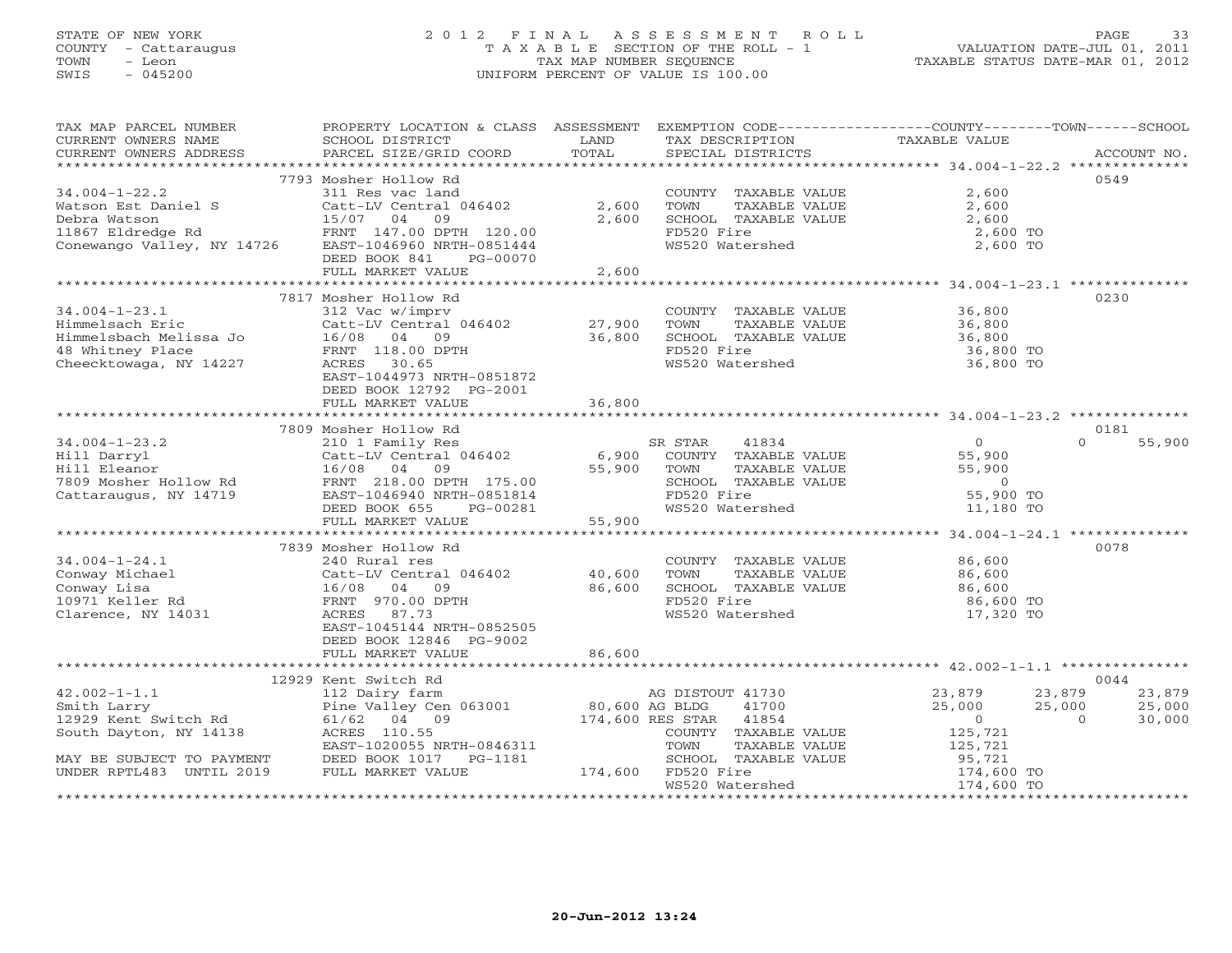# STATE OF NEW YORK 2 0 1 2 F I N A L A S S E S S M E N T R O L L PAGE 34 COUNTY - Cattaraugus T A X A B L E SECTION OF THE ROLL - 1 VALUATION DATE-JUL 01, 2011 TOWN - Leon TAX MAP NUMBER SEQUENCE TAXABLE STATUS DATE-MAR 01, 2012 SWIS - 045200 UNIFORM PERCENT OF VALUE IS 100.00UNIFORM PERCENT OF VALUE IS 100.00

| TAX MAP PARCEL NUMBER<br>CURRENT OWNERS NAME<br>CURRENT OWNERS ADDRESS                                                                                 | PROPERTY LOCATION & CLASS ASSESSMENT<br>SCHOOL DISTRICT<br>PARCEL SIZE/GRID COORD                                                                                                            | LAND<br>TOTAL                      | TAX DESCRIPTION<br>SPECIAL DISTRICTS                                                                                       | EXEMPTION CODE-----------------COUNTY-------TOWN------SCHOOL<br>TAXABLE VALUE      | ACCOUNT NO.    |
|--------------------------------------------------------------------------------------------------------------------------------------------------------|----------------------------------------------------------------------------------------------------------------------------------------------------------------------------------------------|------------------------------------|----------------------------------------------------------------------------------------------------------------------------|------------------------------------------------------------------------------------|----------------|
|                                                                                                                                                        |                                                                                                                                                                                              |                                    |                                                                                                                            |                                                                                    |                |
| $42.002 - 1 - 1.2$<br>Adams David<br>Adams Lisa A<br>4284 Elm Creek Rd<br>Randolph, NY 14772<br>MAY BE SUBJECT TO PAYMENT<br>UNDER AGDIST LAW TIL 2016 | Kent Switch Rd<br>105 Vac farmland<br>Pine Valley Cen 063001<br>04 09<br>61/62<br>ACRES 101.25<br>EAST-1020438 NRTH-0848638<br>DEED BOOK 6794 PG-3003<br>FULL MARKET VALUE                   | 54,500<br>54,500<br>54,500         | AG DIST<br>41720<br>COUNTY TAXABLE VALUE<br>TOWN<br>TAXABLE VALUE<br>SCHOOL TAXABLE VALUE<br>FD520 Fire<br>WS520 Watershed | 12,000<br>12,000<br>42,500<br>42,500<br>42,500<br>54,500 TO<br>54,500 TO           | 0726<br>12,000 |
|                                                                                                                                                        | Smith Rd                                                                                                                                                                                     |                                    |                                                                                                                            |                                                                                    | 0419           |
| $42.002 - 1 - 2$<br>Wutz Timothy A<br>Wutz David<br>60 Sandra Pl<br>Hamburg, NY 14075                                                                  | 312 Vac w/imprv<br>Pine Valley Cen 063001<br>54 04 09<br>Ff 930.00<br>ACRES 142.20<br>EAST-1021125 NRTH-0845453<br>DEED BOOK 00954 PG-00642                                                  | 61,000<br>64,000                   | COUNTY TAXABLE VALUE<br>TOWN<br>TAXABLE VALUE<br>SCHOOL TAXABLE VALUE<br>FD520 Fire<br>WS520 Watershed                     | 64,000<br>64,000<br>64,000<br>64,000 TO<br>64,000 TO                               |                |
|                                                                                                                                                        | FULL MARKET VALUE                                                                                                                                                                            | 64,000                             |                                                                                                                            |                                                                                    |                |
|                                                                                                                                                        |                                                                                                                                                                                              |                                    |                                                                                                                            |                                                                                    |                |
| $42.002 - 1 - 2.71$<br>US Energy Development Corp Pine Valley Cen 063001<br>2350 Forest Rd<br>Getzfille, NY 14068                                      | 25237 Wutz 3<br>733 Gas well<br>ACRES<br>0.01<br>FULL MARKET VALUE                                                                                                                           | $\overline{0}$<br>87,940<br>87,940 | COUNTY TAXABLE VALUE<br>TOWN<br>TAXABLE VALUE<br>SCHOOL TAXABLE VALUE<br>FD520 Fire                                        | 87,940<br>87,940<br>87,940<br>87,940 TO                                            | 0942           |
|                                                                                                                                                        |                                                                                                                                                                                              |                                    |                                                                                                                            |                                                                                    |                |
| $42.002 - 1 - 3.1$<br>Meyers Norris L<br>Meyers Karen L<br>7437 Xura Smith Rd<br>South Dayton, NY 14138                                                | Smith Rd<br>910 Priv forest<br>Pine Valley Cen 063001<br>54/60 04 09<br>FRNT 440.00 DPTH<br>ACRES 250.90<br>EAST-1022463 NRTH-0844202<br>DEED BOOK 904<br>PG-00696                           | 75,300<br>75,300                   | COUNTY TAXABLE VALUE<br>TOWN<br>TAXABLE VALUE<br>SCHOOL TAXABLE VALUE<br>FD520 Fire<br>WS520 Watershed                     | 75,300<br>75,300<br>75,300<br>75,300 TO<br>75,300 TO                               | 0260           |
|                                                                                                                                                        | FULL MARKET VALUE                                                                                                                                                                            | 75,300                             |                                                                                                                            |                                                                                    |                |
|                                                                                                                                                        |                                                                                                                                                                                              |                                    |                                                                                                                            |                                                                                    |                |
| $42.002 - 1 - 3.2$<br>Meyers Norris L<br>Meyers Karen L<br>12727 Xura Smith Rd<br>South Dayton, NY 14138                                               | 12727 Smith Rd<br>210 1 Family Res<br>Pine Valley Cen 063001<br>54 04 09<br>FRNT 500.00 DPTH<br>4.73<br>ACRES<br>EAST-1023568 NRTH-0847156<br>DEED BOOK 801<br>PG-00841<br>FULL MARKET VALUE | 14,500<br>53,000<br>53,000         | RES STAR 41854<br>COUNTY TAXABLE VALUE<br>TOWN<br>TAXABLE VALUE<br>SCHOOL TAXABLE VALUE<br>FD520 Fire<br>WS520 Watershed   | $\overline{0}$<br>$\Omega$<br>53,000<br>53,000<br>23,000<br>53,000 TO<br>53,000 TO | 0503<br>30,000 |
|                                                                                                                                                        |                                                                                                                                                                                              |                                    |                                                                                                                            |                                                                                    |                |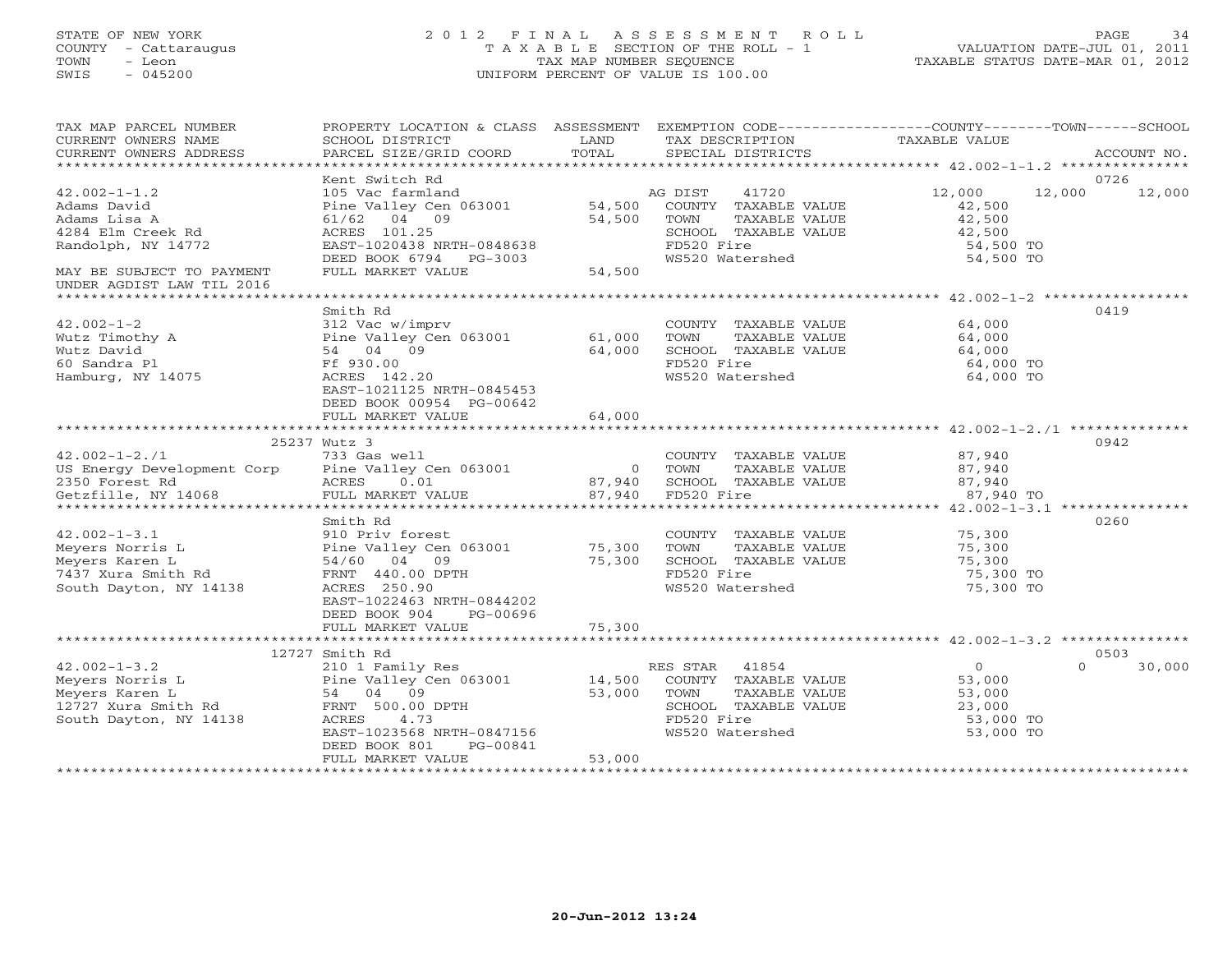# STATE OF NEW YORK 2 0 1 2 F I N A L A S S E S S M E N T R O L L PAGE 35 COUNTY - Cattaraugus T A X A B L E SECTION OF THE ROLL - 1 VALUATION DATE-JUL 01, 2011 TOWN - Leon TAX MAP NUMBER SEQUENCE TAXABLE STATUS DATE-MAR 01, 2012 SWIS - 045200 UNIFORM PERCENT OF VALUE IS 100.00UNIFORM PERCENT OF VALUE IS 100.00

| TAX MAP PARCEL NUMBER<br>CURRENT OWNERS NAME           | PROPERTY LOCATION & CLASS ASSESSMENT EXEMPTION CODE---------------COUNTY-------TOWN------SCHOOL<br>SCHOOL DISTRICT | LAND   | TAX DESCRIPTION                               | TAXABLE VALUE       |                    |
|--------------------------------------------------------|--------------------------------------------------------------------------------------------------------------------|--------|-----------------------------------------------|---------------------|--------------------|
| CURRENT OWNERS ADDRESS                                 | PARCEL SIZE/GRID COORD                                                                                             | TOTAL  | SPECIAL DISTRICTS                             |                     | ACCOUNT NO.        |
|                                                        |                                                                                                                    |        |                                               |                     |                    |
|                                                        | 12681 Smith Rd                                                                                                     |        |                                               |                     | 0240               |
| $42.002 - 1 - 4$                                       | 105 Vac farmland<br>Pine Valley Cen 063001 41,900                                                                  |        | COUNTY TAXABLE VALUE                          | 41,900              |                    |
| Lugowski Richard J<br>12681 Smith Rd                   | 54 04 09                                                                                                           | 41,900 | TOWN<br>TAXABLE VALUE<br>SCHOOL TAXABLE VALUE | 41,900              |                    |
| South Dayton, NY 14138                                 | Ff 550.00                                                                                                          |        | FD520 Fire                                    | 41,900<br>41,900 TO |                    |
|                                                        | ACRES 50.79                                                                                                        |        | WS520 Watershed                               | 41,900 TO           |                    |
|                                                        | EAST-1024067 NRTH-0845639                                                                                          |        |                                               |                     |                    |
|                                                        | DEED BOOK 16246 PG-4003                                                                                            |        |                                               |                     |                    |
|                                                        | FULL MARKET VALUE                                                                                                  | 41,900 |                                               |                     |                    |
|                                                        |                                                                                                                    |        |                                               |                     |                    |
|                                                        | 12681 Smith Rd                                                                                                     |        |                                               |                     | 0239               |
| $42.002 - 1 - 5$                                       | 240 Rural res                                                                                                      |        | RES STAR 41854                                | $\overline{0}$      | 30,000<br>$\Omega$ |
| Lugowski Richard J                                     | Pine Valley Cen 063001                                                                                             | 47,100 | COUNTY TAXABLE VALUE                          | 70,000              |                    |
| 12681 Smith Rd                                         | 54 04 09                                                                                                           | 70,000 | TAXABLE VALUE<br>TOWN                         | 70,000              |                    |
| South Dayton, NY 14138                                 | Ff 555.00                                                                                                          |        | SCHOOL TAXABLE VALUE                          | 40,000              |                    |
|                                                        | ACRES 52.25                                                                                                        |        | FD520 Fire                                    | 70,000 TO           |                    |
|                                                        | EAST-1024621 NRTH-0845629                                                                                          |        | WS520 Watershed                               | 42,000 TO           |                    |
|                                                        | DEED BOOK 16246 PG-4003                                                                                            |        |                                               |                     |                    |
|                                                        | FULL MARKET VALUE                                                                                                  | 70,000 |                                               |                     |                    |
|                                                        |                                                                                                                    |        |                                               |                     |                    |
|                                                        | Cross Rd                                                                                                           |        |                                               |                     | 0731               |
| $42.002 - 1 - 6.1$                                     | 105 Vac farmland                                                                                                   |        | 41720<br>AG DIST                              | 363                 | 363<br>363         |
| Adams David                                            | Pine Valley Cen 063001                                                                                             |        | 4,200 COUNTY TAXABLE VALUE                    | 3,837               |                    |
| Adams Lisa A                                           | 54 04 09                                                                                                           | 4,200  | TOWN<br>TAXABLE VALUE                         | 3,837               |                    |
| 4284 Elm Creek Rd                                      | 46 4 9                                                                                                             |        | SCHOOL TAXABLE VALUE                          | 3,837               |                    |
| Randolph, NY 14772                                     | ACRES<br>7.28                                                                                                      |        | FD520 Fire                                    | 4,200 TO            |                    |
|                                                        | EAST-1026598 NRTH-0847497<br>DEED BOOK 6794 PG-3003                                                                |        |                                               |                     |                    |
| MAY BE SUBJECT TO PAYMENT<br>UNDER AGDIST LAW TIL 2016 | FULL MARKET VALUE                                                                                                  | 4,200  |                                               |                     |                    |
|                                                        |                                                                                                                    |        |                                               |                     |                    |
|                                                        | 12580 Smith Rd                                                                                                     |        |                                               |                     | 0564               |
| $42.002 - 1 - 6.3$                                     | 210 1 Family Res                                                                                                   |        | RES STAR 41854                                | $\overline{0}$      | $\Omega$<br>30,000 |
| Miller Levi P                                          | Pine Valley Cen 063001 7,700                                                                                       |        | COUNTY TAXABLE VALUE                          | 40,100              |                    |
| Miller Mattie J                                        | 54 04 09                                                                                                           | 40,100 | TOWN<br>TAXABLE VALUE                         | 40,100              |                    |
| 12580 Smith Rd                                         | Xura Smith Rd Ff-1160.00                                                                                           |        | SCHOOL TAXABLE VALUE                          | 10,100              |                    |
| S. Dayton, NY 14138                                    | Crossroad Ff - 85'                                                                                                 |        | FD520 Fire                                    | 40,100 TO           |                    |
|                                                        | ACRES<br>1.35                                                                                                      |        | WS520 Watershed                               | 40,100 TO           |                    |
|                                                        | EAST-1026462 NRTH-0847352                                                                                          |        |                                               |                     |                    |
|                                                        | DEED BOOK 15906 PG-2002                                                                                            |        |                                               |                     |                    |
|                                                        | FULL MARKET VALUE                                                                                                  | 40,100 |                                               |                     |                    |
|                                                        |                                                                                                                    |        |                                               |                     |                    |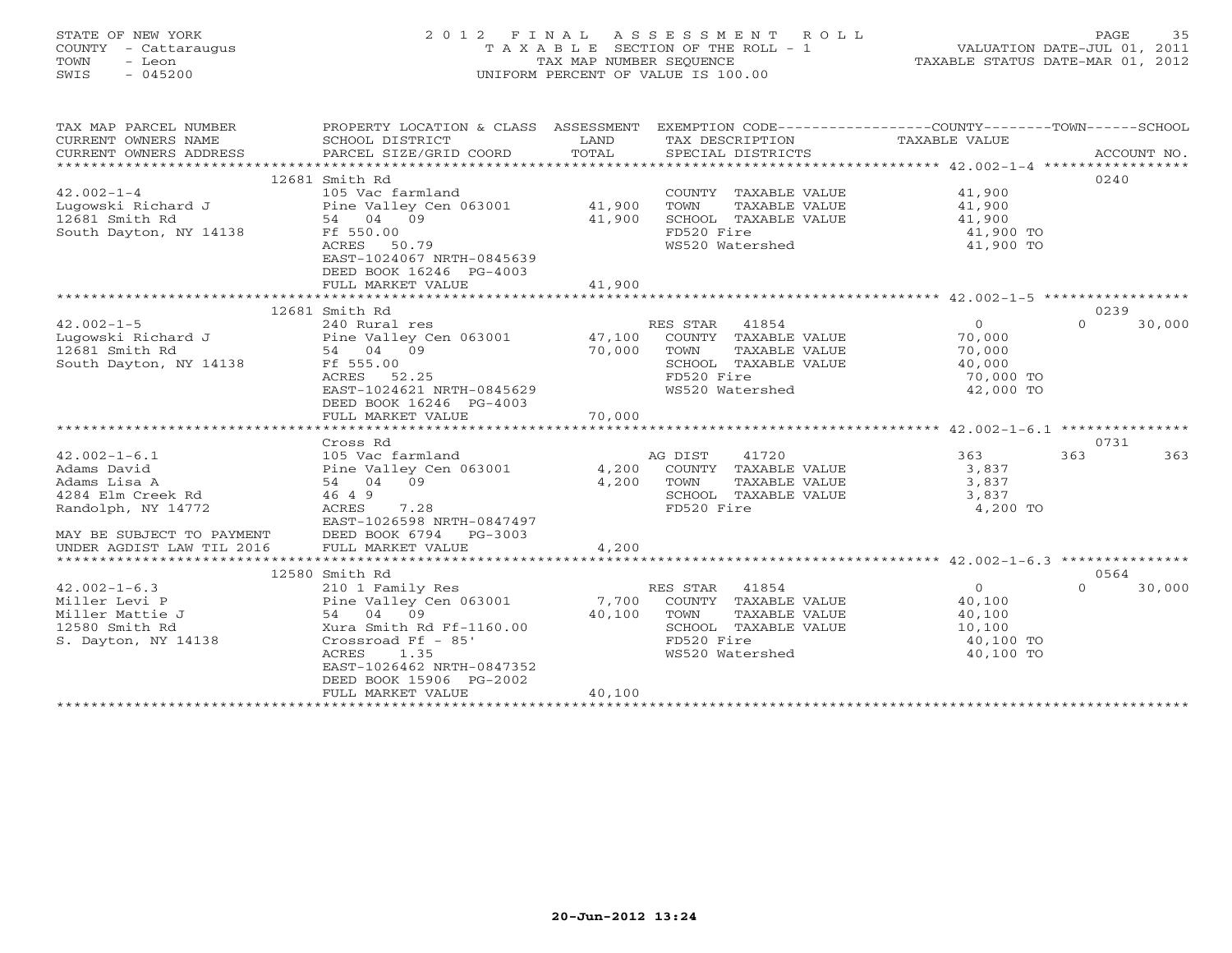# STATE OF NEW YORK 2 0 1 2 F I N A L A S S E S S M E N T R O L L PAGE 36 COUNTY - Cattaraugus T A X A B L E SECTION OF THE ROLL - 1 VALUATION DATE-JUL 01, 2011 TOWN - Leon TAX MAP NUMBER SEQUENCE TAXABLE STATUS DATE-MAR 01, 2012 SWIS - 045200 UNIFORM PERCENT OF VALUE IS 100.00UNIFORM PERCENT OF VALUE IS 100.00

| TAX MAP PARCEL NUMBER<br>CURRENT OWNERS NAME<br>CURRENT OWNERS ADDRESS                                                                                                                                                         | PROPERTY LOCATION & CLASS ASSESSMENT<br>SCHOOL DISTRICT<br>PARCEL SIZE/GRID COORD | LAND<br>TOTAL | TAX DESCRIPTION TAXABLE VALUE<br>SPECIAL DISTRICTS | EXEMPTION CODE-----------------COUNTY-------TOWN------SCHOOL | ACCOUNT NO. |
|--------------------------------------------------------------------------------------------------------------------------------------------------------------------------------------------------------------------------------|-----------------------------------------------------------------------------------|---------------|----------------------------------------------------|--------------------------------------------------------------|-------------|
|                                                                                                                                                                                                                                |                                                                                   |               |                                                    |                                                              |             |
|                                                                                                                                                                                                                                | Chicken Rd                                                                        |               |                                                    |                                                              | 0241        |
| $42.002 - 1 - 7$                                                                                                                                                                                                               | 105 Vac farmland                                                                  |               | 41720<br>AG DIST                                   | 25,220<br>25,220                                             | 25,220      |
| Adams David                                                                                                                                                                                                                    | Pine Valley Cen 063001 68,500                                                     |               | COUNTY TAXABLE VALUE                               | 43,280                                                       |             |
| Adams Lisa A                                                                                                                                                                                                                   | 54 04 09                                                                          | 68,500        | TOWN<br>TAXABLE VALUE                              | 43,280                                                       |             |
| 4284 Elm Creek Rd                                                                                                                                                                                                              | FRNT 1955.00 DPTH                                                                 |               | SCHOOL TAXABLE VALUE                               | 43,280                                                       |             |
| Randolph, NY 14772                                                                                                                                                                                                             | ACRES 101.42                                                                      |               | FD520 Fire                                         | 68,500 TO                                                    |             |
|                                                                                                                                                                                                                                | EAST-1025994 NRTH-0844654                                                         |               | WS520 Watershed                                    | 68,500 TO                                                    |             |
| MAY BE SUBJECT TO PAYMENT                                                                                                                                                                                                      | DEED BOOK 6794 PG-3001                                                            |               |                                                    |                                                              |             |
| UNDER AGDIST LAW TIL 2016                                                                                                                                                                                                      | FULL MARKET VALUE                                                                 | 68,500        |                                                    |                                                              |             |
|                                                                                                                                                                                                                                |                                                                                   |               |                                                    |                                                              |             |
|                                                                                                                                                                                                                                | Smith Rd                                                                          |               |                                                    |                                                              | 0303        |
| $42.002 - 1 - 8.1$                                                                                                                                                                                                             | 105 Vac farmland                                                                  |               | AG DIST<br>41720                                   | 8,759<br>8,759                                               | 8,759       |
| Adams David                                                                                                                                                                                                                    | Pine Valley Cen 063001 31,800<br>46 04 09 31,800                                  |               | COUNTY TAXABLE VALUE                               | 23,041                                                       |             |
| Adams Lisa A                                                                                                                                                                                                                   |                                                                                   |               | TOWN<br>TAXABLE VALUE                              | 23,041                                                       |             |
| 4284 Elm Creek Rd                                                                                                                                                                                                              | Chicken Rd Ff - 1015'                                                             |               | SCHOOL TAXABLE VALUE                               | 23,041                                                       |             |
| Randolph, NY 14772                                                                                                                                                                                                             | Gulf Rd Ff $-680'$                                                                |               | FD520 Fire                                         | 31,800 TO                                                    |             |
|                                                                                                                                                                                                                                | FRNT 1900.00 DPTH                                                                 |               | WS520 Watershed                                    | 6,360 TO                                                     |             |
| MAY BE SUBJECT TO PAYMENT                                                                                                                                                                                                      | ACRES 41.95                                                                       |               |                                                    |                                                              |             |
| UNDER AGDIST LAW TIL 2016                                                                                                                                                                                                      | EAST-1027985 NRTH-0846862                                                         |               |                                                    |                                                              |             |
|                                                                                                                                                                                                                                | DEED BOOK 6795 PG-3003                                                            |               |                                                    |                                                              |             |
|                                                                                                                                                                                                                                | FULL MARKET VALUE                                                                 | 31,800        |                                                    |                                                              |             |
|                                                                                                                                                                                                                                |                                                                                   |               |                                                    |                                                              |             |
| A CHE CONTINUES AND THE SURFALL OF SALES UP ON THE VALLEY OF SALES AND SOUTH NATURE OF SALES SURFACE SURFACE SOUTH A SALES AND SOUTH A SALES AND SALES A SALES AND SALES AND SALES AND SALES AND SALES AND SALES AND SALES AND | 12550 Smith Rd                                                                    |               |                                                    |                                                              | 0666        |
|                                                                                                                                                                                                                                | 210 1 Family Res                                                                  |               | CVET C/T 41131                                     | 20,000<br>20,000                                             | $\circ$     |
|                                                                                                                                                                                                                                | Pine Valley Cen 063001 18,800 CVET C/T<br>46 04 09 175,000 DVET C/T               |               | 41131                                              | 20,000<br>20,000                                             | $\Omega$    |
|                                                                                                                                                                                                                                |                                                                                   |               | 41141                                              | 35,000<br>35,000                                             | $\Omega$    |
|                                                                                                                                                                                                                                | FRNT 750.00 DPTH                                                                  |               | 41854<br>RES STAR                                  | $\sim$ 0<br>$\Omega$                                         | 30,000      |
|                                                                                                                                                                                                                                |                                                                                   |               | COUNTY TAXABLE VALUE                               | 100,000                                                      |             |
|                                                                                                                                                                                                                                | EAST-1027539 NRTH-0847420                                                         |               | TOWN<br>TAXABLE VALUE                              | 100,000                                                      |             |
|                                                                                                                                                                                                                                | DEED BOOK 13448 PG-9002                                                           |               | SCHOOL TAXABLE VALUE                               | 145,000<br>175,000 TO                                        |             |
|                                                                                                                                                                                                                                | FULL MARKET VALUE                                                                 |               | 175,000 FD520 Fire                                 |                                                              |             |
|                                                                                                                                                                                                                                |                                                                                   |               | WS520 Watershed                                    | 26,250 TO                                                    |             |
|                                                                                                                                                                                                                                |                                                                                   |               |                                                    |                                                              |             |
|                                                                                                                                                                                                                                | 7437 Smith Rd                                                                     |               |                                                    |                                                              | 0229        |
| $42.002 - 1 - 9$                                                                                                                                                                                                               | 312 Vac w/imprv                                                                   |               | COUNTY TAXABLE VALUE                               | 14,400                                                       |             |
| 42.002-1-2<br>Meyers Norris L<br>Meyers Karen 14,400<br>14,400<br>1727 Smith Rd Ff 535.00<br>Ff 535.00                                                                                                                         |                                                                                   |               | TOWN<br>TAXABLE VALUE                              | 14,400                                                       |             |
|                                                                                                                                                                                                                                |                                                                                   |               | SCHOOL TAXABLE VALUE                               | 14,400                                                       |             |
|                                                                                                                                                                                                                                |                                                                                   |               | FD520 Fire                                         | 14,400 TO                                                    |             |
| South Dayton, NY 14138                                                                                                                                                                                                         | ACRES 18.13                                                                       |               | WS520 Watershed                                    | 2,880 TO                                                     |             |
|                                                                                                                                                                                                                                | EAST-1027849 NRTH-0845891                                                         |               |                                                    |                                                              |             |
|                                                                                                                                                                                                                                | DEED BOOK 9795<br>PG-9001                                                         |               |                                                    |                                                              |             |
|                                                                                                                                                                                                                                | FULL MARKET VALUE                                                                 | 14,400        |                                                    |                                                              |             |
|                                                                                                                                                                                                                                |                                                                                   |               |                                                    |                                                              |             |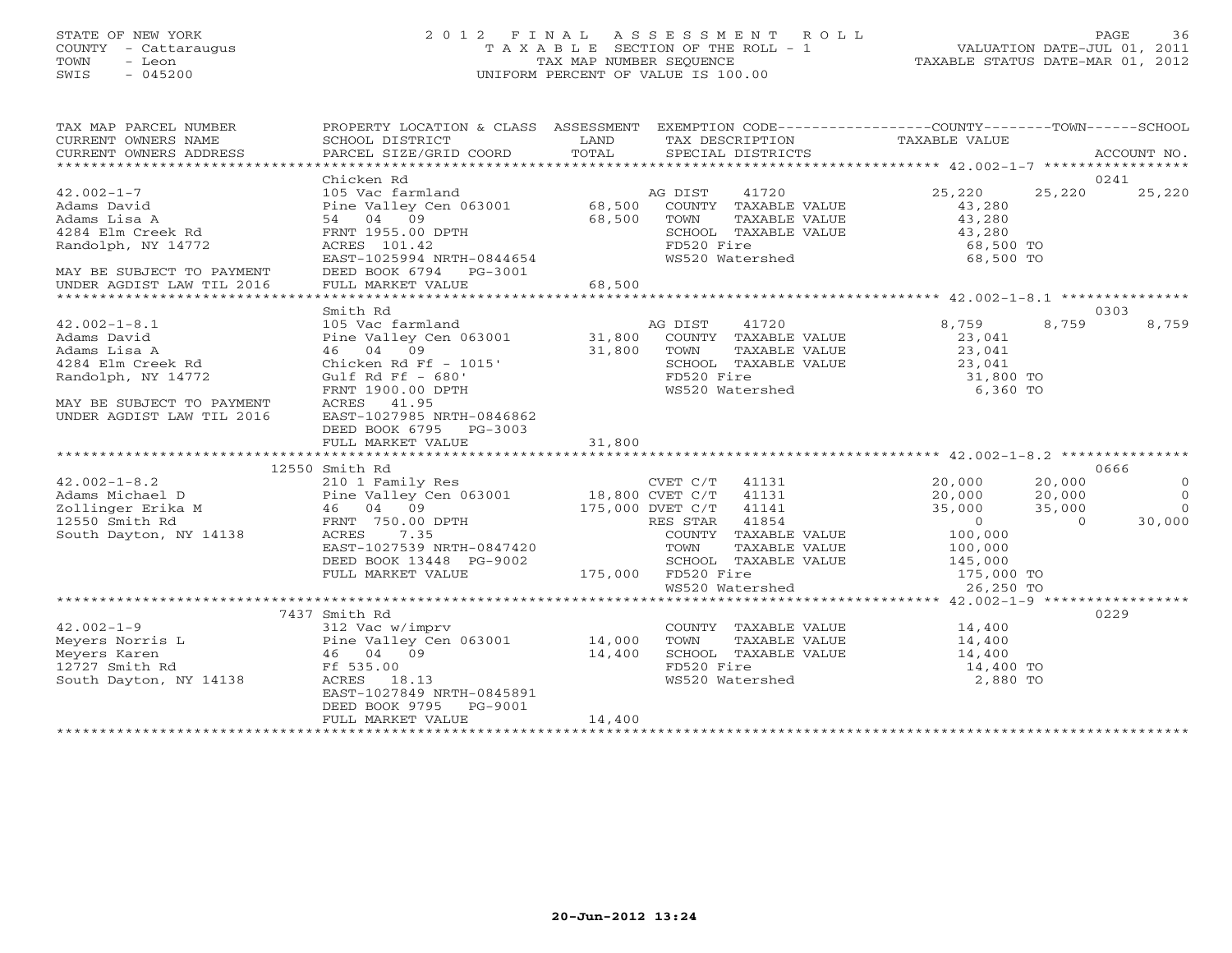# STATE OF NEW YORK 2 0 1 2 F I N A L A S S E S S M E N T R O L L PAGE 37 COUNTY - Cattaraugus T A X A B L E SECTION OF THE ROLL - 1 VALUATION DATE-JUL 01, 2011 TOWN - Leon TAX MAP NUMBER SEQUENCE TAXABLE STATUS DATE-MAR 01, 2012 SWIS - 045200 UNIFORM PERCENT OF VALUE IS 100.00UNIFORM PERCENT OF VALUE IS 100.00

| TAX MAP PARCEL NUMBER<br>$\begin{tabular}{lllllll} \multicolumn{2}{c}{\textbf{CURRENT}} & \multicolumn{2}{c}{\textbf{WMERS}} & \multicolumn{2}{c}{\textbf{NAME}} & \multicolumn{2}{c}{\textbf{SCHOOL}} & \multicolumn{2}{c}{\textbf{LAND}} & \multicolumn{2}{c}{\textbf{TAX} \textbf{DESCRIPTION}} & \multicolumn{2}{c}{\textbf{TAXABLE} \textbf{ VALUE}} & \multicolumn{2}{c}{\textbf{ACCOUNT NO.}} \\ & & & & & & & \\ \multicolumn{2}{c}{\textbf{CURRENT}} & \multicolumn{2}{c}{\textbf{WURERS} \textbf{$ | PROPERTY LOCATION & CLASS ASSESSMENT EXEMPTION CODE----------------COUNTY-------TOWN------SCHOOL<br>PROPERTY LOCATIC<br>SCHOOL DISTRICT<br>SCHOOL DISTRICT |         |                                                                                                                                   |                |                    |
|--------------------------------------------------------------------------------------------------------------------------------------------------------------------------------------------------------------------------------------------------------------------------------------------------------------------------------------------------------------------------------------------------------------------------------------------------------------------------------------------------------------|------------------------------------------------------------------------------------------------------------------------------------------------------------|---------|-----------------------------------------------------------------------------------------------------------------------------------|----------------|--------------------|
|                                                                                                                                                                                                                                                                                                                                                                                                                                                                                                              |                                                                                                                                                            |         |                                                                                                                                   |                | 0161               |
|                                                                                                                                                                                                                                                                                                                                                                                                                                                                                                              |                                                                                                                                                            |         |                                                                                                                                   |                | $\Omega$<br>30,000 |
|                                                                                                                                                                                                                                                                                                                                                                                                                                                                                                              |                                                                                                                                                            |         |                                                                                                                                   |                |                    |
|                                                                                                                                                                                                                                                                                                                                                                                                                                                                                                              |                                                                                                                                                            |         |                                                                                                                                   |                |                    |
|                                                                                                                                                                                                                                                                                                                                                                                                                                                                                                              |                                                                                                                                                            |         |                                                                                                                                   |                |                    |
|                                                                                                                                                                                                                                                                                                                                                                                                                                                                                                              |                                                                                                                                                            |         |                                                                                                                                   |                |                    |
|                                                                                                                                                                                                                                                                                                                                                                                                                                                                                                              |                                                                                                                                                            |         |                                                                                                                                   |                |                    |
|                                                                                                                                                                                                                                                                                                                                                                                                                                                                                                              | EAST-1029012 NRTH-0846417<br>DEED BOOK 16679 PG-6002<br>FULL MARKET VALUE                                                                                  | 259,200 |                                                                                                                                   |                |                    |
|                                                                                                                                                                                                                                                                                                                                                                                                                                                                                                              |                                                                                                                                                            |         |                                                                                                                                   |                |                    |
|                                                                                                                                                                                                                                                                                                                                                                                                                                                                                                              |                                                                                                                                                            |         |                                                                                                                                   |                | 0251               |
|                                                                                                                                                                                                                                                                                                                                                                                                                                                                                                              |                                                                                                                                                            |         | COUNTY TAXABLE VALUE<br>TOWN TAXABLE VALUE 29,600<br>SCHOOL TAXABLE VALUE 29,600<br>FD520 Fire 29,600<br>WS520 Watershed 5,920 TO |                |                    |
|                                                                                                                                                                                                                                                                                                                                                                                                                                                                                                              |                                                                                                                                                            |         |                                                                                                                                   |                |                    |
|                                                                                                                                                                                                                                                                                                                                                                                                                                                                                                              |                                                                                                                                                            |         |                                                                                                                                   |                |                    |
|                                                                                                                                                                                                                                                                                                                                                                                                                                                                                                              |                                                                                                                                                            |         |                                                                                                                                   |                |                    |
|                                                                                                                                                                                                                                                                                                                                                                                                                                                                                                              |                                                                                                                                                            |         |                                                                                                                                   |                |                    |
| 12366 Gulf Rd<br>42.002-1-11 12366 Gulf Rd<br>Prior George Pine Valley Cen 063001 11,600<br>12346 Gulf Rd 46 04 09 29,600<br>South Dayton, NY 14138<br>ACRES 3.29<br>TACRES 3.29<br>TACRES 3.29                                                                                                                                                                                                                                                                                                              | DEED BOOK 1014 PG-760                                                                                                                                      |         |                                                                                                                                   |                |                    |
|                                                                                                                                                                                                                                                                                                                                                                                                                                                                                                              |                                                                                                                                                            |         |                                                                                                                                   |                |                    |
|                                                                                                                                                                                                                                                                                                                                                                                                                                                                                                              |                                                                                                                                                            |         |                                                                                                                                   |                |                    |
|                                                                                                                                                                                                                                                                                                                                                                                                                                                                                                              | Rte 62                                                                                                                                                     |         |                                                                                                                                   |                | 0163               |
|                                                                                                                                                                                                                                                                                                                                                                                                                                                                                                              |                                                                                                                                                            |         |                                                                                                                                   |                |                    |
| 42.002-1-12<br>Metzger David A 280 Res Multiple<br>Metzger Carolanne 46 04 09 323,400<br>12403 Gulf Rd Rte 62 Ff - 835'                                                                                                                                                                                                                                                                                                                                                                                      |                                                                                                                                                            |         | COUNTY TAXABLE VALUE 323,400<br>TOWN TAXABLE VALUE 323,400<br>SCHOOL TAXABLE VALUE 323,400<br>FD520 Fire 323,400 TO<br>323,400 TO |                |                    |
|                                                                                                                                                                                                                                                                                                                                                                                                                                                                                                              |                                                                                                                                                            |         |                                                                                                                                   |                |                    |
|                                                                                                                                                                                                                                                                                                                                                                                                                                                                                                              | FRNT 1750.00 DPTH                                                                                                                                          |         | WS520 Watershed                                                                                                                   | $64,680$ TO    |                    |
| South Dayton, NY 14138                                                                                                                                                                                                                                                                                                                                                                                                                                                                                       | 012                                                                                                                                                        |         |                                                                                                                                   |                |                    |
|                                                                                                                                                                                                                                                                                                                                                                                                                                                                                                              | ACRES<br>34.64 BANK<br>EAST-1030284 NRTH-0847175                                                                                                           |         |                                                                                                                                   |                |                    |
|                                                                                                                                                                                                                                                                                                                                                                                                                                                                                                              | DEED BOOK 16679 PG-6002                                                                                                                                    |         |                                                                                                                                   |                |                    |
|                                                                                                                                                                                                                                                                                                                                                                                                                                                                                                              | FULL MARKET VALUE                                                                                                                                          | 323,400 |                                                                                                                                   |                |                    |
|                                                                                                                                                                                                                                                                                                                                                                                                                                                                                                              |                                                                                                                                                            |         |                                                                                                                                   |                |                    |
|                                                                                                                                                                                                                                                                                                                                                                                                                                                                                                              | 7457 Rte 62                                                                                                                                                |         |                                                                                                                                   |                | 0197               |
|                                                                                                                                                                                                                                                                                                                                                                                                                                                                                                              |                                                                                                                                                            |         | RES STAR 41854                                                                                                                    | $\overline{0}$ | $\Omega$<br>30,000 |
|                                                                                                                                                                                                                                                                                                                                                                                                                                                                                                              |                                                                                                                                                            |         | ES STAR 41854<br>COUNTY TAXABLE VALUE 62,000<br>TOWN TAXABLE VALUE 62,000                                                         |                |                    |
|                                                                                                                                                                                                                                                                                                                                                                                                                                                                                                              |                                                                                                                                                            |         |                                                                                                                                   |                |                    |
| $\begin{array}{lllllllllllll} \text{42.002--1--13.1} & \text{2101 Family Res} & \text{R} \ \text{Wengerd Eli E} & \text{Pine Valley Cen 063001} & \text{14,400} \ \text{Wengerd Ada D} & \text{46} & \text{04} & \text{09} & \text{62,000} \ \text{7457 Rte 62} & \text{Ff 1625.00} & \end{array}$                                                                                                                                                                                                           |                                                                                                                                                            |         | TOWN TAXABLE VALUE 62,000<br>SCHOOL TAXABLE VALUE 32,000<br>FD520 Fire 62,000 TO<br>WS520 Watershed 12,400 TO                     |                |                    |
| South Dayton, NY 14138                                                                                                                                                                                                                                                                                                                                                                                                                                                                                       |                                                                                                                                                            |         |                                                                                                                                   |                |                    |
|                                                                                                                                                                                                                                                                                                                                                                                                                                                                                                              | Ff 1625.00<br>ACRES 4.70<br>EAST-1030958 NRTH-0846273                                                                                                      |         |                                                                                                                                   |                |                    |
|                                                                                                                                                                                                                                                                                                                                                                                                                                                                                                              | DEED BOOK 13270 PG-2001                                                                                                                                    |         |                                                                                                                                   |                |                    |
|                                                                                                                                                                                                                                                                                                                                                                                                                                                                                                              | FULL MARKET VALUE                                                                                                                                          | 62,000  |                                                                                                                                   |                |                    |
|                                                                                                                                                                                                                                                                                                                                                                                                                                                                                                              |                                                                                                                                                            |         |                                                                                                                                   |                |                    |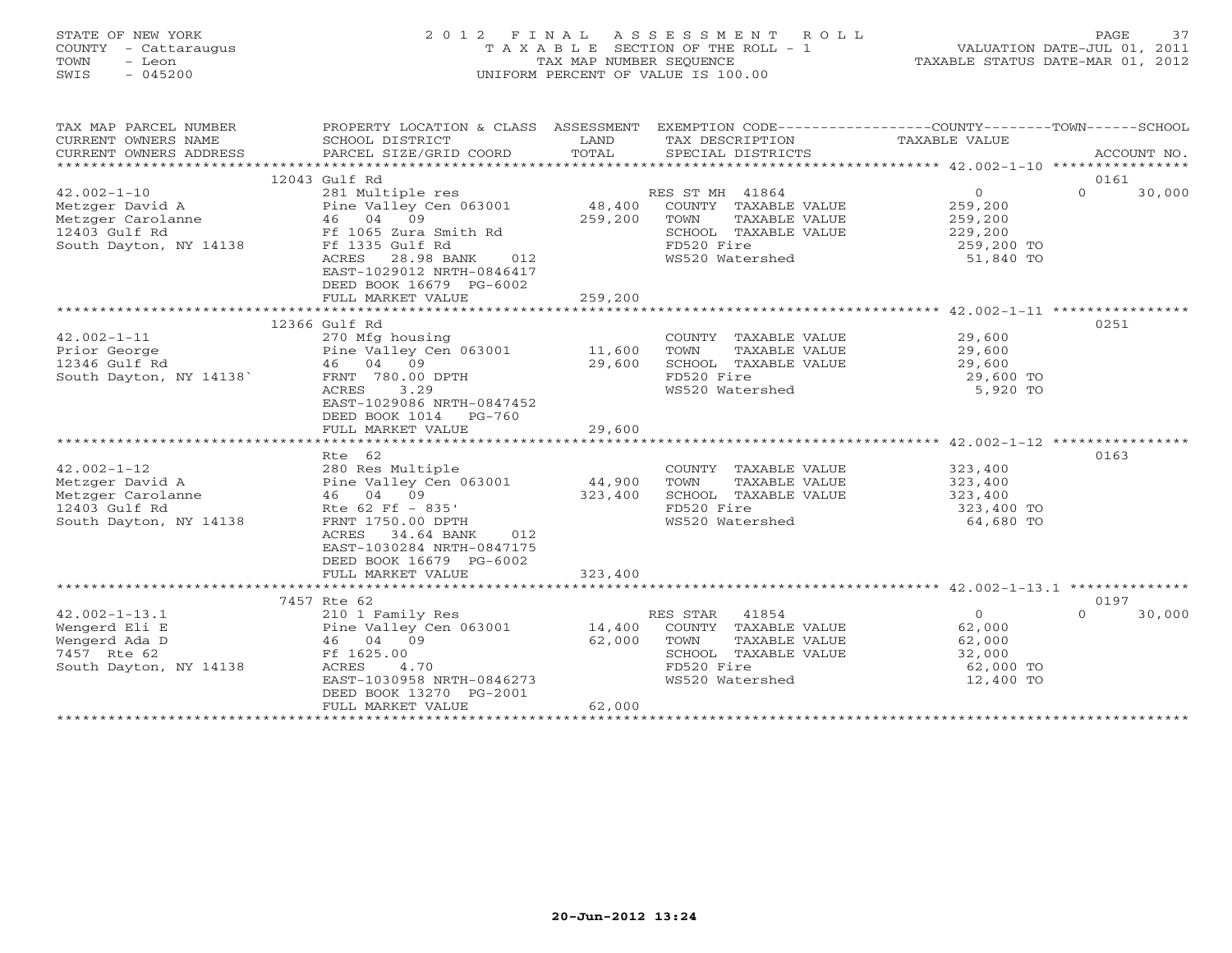# STATE OF NEW YORK 2 0 1 2 F I N A L A S S E S S M E N T R O L L PAGE 38 COUNTY - Cattaraugus T A X A B L E SECTION OF THE ROLL - 1 VALUATION DATE-JUL 01, 2011 TOWN - Leon TAX MAP NUMBER SEQUENCE TAXABLE STATUS DATE-MAR 01, 2012 SWIS - 045200 UNIFORM PERCENT OF VALUE IS 100.00UNIFORM PERCENT OF VALUE IS 100.00

| TAX MAP PARCEL NUMBER<br>CURRENT OWNERS NAME        | PROPERTY LOCATION & CLASS ASSESSMENT EXEMPTION CODE----------------COUNTY-------TOWN------SCHOOL<br>SCHOOL DISTRICT | LAND    | TAX DESCRIPTION       | TAXABLE VALUE                                                    |                    |
|-----------------------------------------------------|---------------------------------------------------------------------------------------------------------------------|---------|-----------------------|------------------------------------------------------------------|--------------------|
| CURRENT OWNERS ADDRESS                              | PARCEL SIZE/GRID COORD                                                                                              | TOTAL   | SPECIAL DISTRICTS     |                                                                  | ACCOUNT NO.        |
|                                                     |                                                                                                                     |         |                       |                                                                  |                    |
|                                                     | 12403 Gulf Rd                                                                                                       |         |                       |                                                                  | 0646               |
| $42.002 - 1 - 13.2$                                 | 330 Vacant comm                                                                                                     |         | COUNTY TAXABLE VALUE  | 26,100                                                           |                    |
| Metzger David A                                     | Pine Valley Cen 063001                                                                                              | 26,100  | TOWN<br>TAXABLE VALUE | 26,100                                                           |                    |
|                                                     | 46 04 09                                                                                                            | 26,100  | SCHOOL TAXABLE VALUE  | 26,100                                                           |                    |
| Metzger Carolanne<br>12403 Gulf Rd<br>12403 Gulf Rd | ACRES 24.20 BANK<br>012                                                                                             |         | FD520 Fire            | 26,100 TO                                                        |                    |
| South Dayton, NY 14138                              | EAST-1029694 NRTH-0845937                                                                                           |         | WS520 Watershed       | 5,220 TO                                                         |                    |
|                                                     | DEED BOOK 16679 PG-6002                                                                                             |         |                       |                                                                  |                    |
|                                                     | FULL MARKET VALUE                                                                                                   | 26,100  |                       |                                                                  |                    |
|                                                     |                                                                                                                     |         |                       | *********************************** 42.002-1-13.3 ************** |                    |
|                                                     | Rte 62                                                                                                              |         |                       |                                                                  | 0916               |
| $42.002 - 1 - 13.3$                                 | 322 Rural vac>10                                                                                                    |         | COUNTY TAXABLE VALUE  | 44,700                                                           |                    |
| Bugman Chad                                         | Pine Valley Cen 063001                                                                                              | 44,700  | TAXABLE VALUE<br>TOWN | 44,700                                                           |                    |
| 14 Massachusetts St                                 | 46 04 09                                                                                                            | 44,700  | SCHOOL TAXABLE VALUE  | 44,700                                                           |                    |
| PO Box 131                                          | Ff 1625.00                                                                                                          |         | FD520 Fire            | 44,700 TO                                                        |                    |
| Dalton, NY 14836                                    | ACRES 47.20                                                                                                         |         | WS520 Watershed       | 8,940 TO                                                         |                    |
|                                                     | EAST-1030525 NRTH-0845664                                                                                           |         |                       |                                                                  |                    |
|                                                     | DEED BOOK 794<br>PG-00308                                                                                           |         |                       |                                                                  |                    |
|                                                     | FULL MARKET VALUE                                                                                                   | 44,700  |                       |                                                                  |                    |
|                                                     |                                                                                                                     |         |                       |                                                                  |                    |
|                                                     | 7357 Rte 62                                                                                                         |         |                       |                                                                  | 0040               |
| $42.002 - 1 - 14$                                   | 270 Mfg housing                                                                                                     |         | RES STAR 41854        | $\Omega$                                                         | $\Omega$<br>25,000 |
| Durham Kenneth                                      | Pine Valley Cen 063001                                                                                              | 7,200   | COUNTY TAXABLE VALUE  | 25,000                                                           |                    |
| 7357 Route 62                                       | 46 04 09                                                                                                            | 25,000  | TOWN<br>TAXABLE VALUE | 25,000                                                           |                    |
| South Dayton, NY 14138                              | FRNT 264.00 DPTH                                                                                                    |         | SCHOOL TAXABLE VALUE  | $\overline{0}$                                                   |                    |
|                                                     | ACRES<br>1.08                                                                                                       |         | FD520 Fire            | 25,000 TO                                                        |                    |
|                                                     | EAST-1031052 NRTH-0844995                                                                                           |         | WS520 Watershed       | 2,500 TO                                                         |                    |
|                                                     | DEED BOOK 1607 PG-4002                                                                                              | 25,000  |                       |                                                                  |                    |
|                                                     | FULL MARKET VALUE                                                                                                   |         |                       |                                                                  |                    |
|                                                     | Rte 62                                                                                                              |         |                       |                                                                  | 0296               |
| $42.002 - 1 - 15.1$                                 | 105 Vac farmland                                                                                                    |         | COUNTY TAXABLE VALUE  | 5,000                                                            |                    |
| Hershberger Samual                                  | Pine Valley Cen 063001                                                                                              | 5,000   | TOWN<br>TAXABLE VALUE | 5,000                                                            |                    |
| Hershberger Marie                                   | 46 04 09                                                                                                            | 5,000   | SCHOOL TAXABLE VALUE  | 5,000                                                            |                    |
| 7323 Rte 62                                         | ACRES<br>7.78                                                                                                       |         | FD520 Fire            | 5,000 TO                                                         |                    |
| South Dayton, NY 14138                              | EAST-1030250 NRTH-0844182                                                                                           |         | WS520 Watershed       | 500 TO                                                           |                    |
|                                                     | DEED BOOK 00936 PG-00634                                                                                            |         |                       |                                                                  |                    |
|                                                     | FULL MARKET VALUE                                                                                                   | 5,000   |                       |                                                                  |                    |
|                                                     |                                                                                                                     |         |                       |                                                                  |                    |
|                                                     | 7265 Rte 62                                                                                                         |         |                       |                                                                  | 0298               |
| $42.002 - 1 - 15.2$                                 | 240 Rural res                                                                                                       |         | RES STAR 41854        | $\overline{O}$                                                   | $\Omega$<br>30,000 |
|                                                     |                                                                                                                     | 36,800  | COUNTY TAXABLE VALUE  | 117,600                                                          |                    |
| Overturf Roxanne                                    | 45/46 04 09                                                                                                         | 117,600 | TOWN<br>TAXABLE VALUE | 117,600                                                          |                    |
| 7265 Rte 62                                         | Smith Rd Ff $-315'$                                                                                                 |         | SCHOOL TAXABLE VALUE  | 87,600                                                           |                    |
| South Dayton, NY 14138                              | ACRES<br>31.30                                                                                                      |         | FD520 Fire            | 117,600 TO                                                       |                    |
|                                                     | EAST-1030258 NRTH-0843436                                                                                           |         | WS520 Watershed       | 23,520 TO                                                        |                    |
|                                                     | DEED BOOK 305<br>PG-7002                                                                                            |         |                       |                                                                  |                    |
|                                                     | FULL MARKET VALUE                                                                                                   | 117,600 |                       |                                                                  |                    |
|                                                     |                                                                                                                     |         |                       |                                                                  |                    |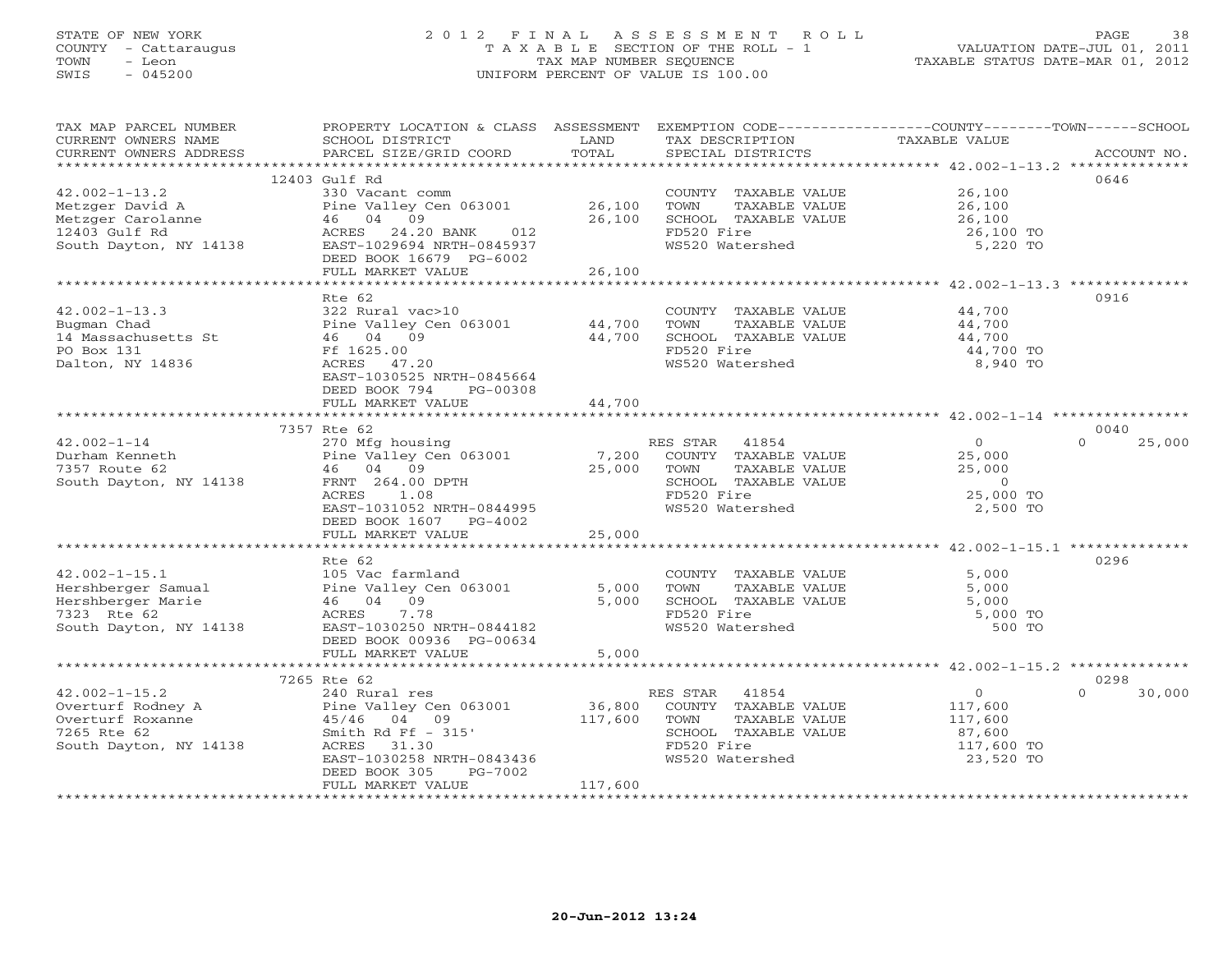# STATE OF NEW YORK 2 0 1 2 F I N A L A S S E S S M E N T R O L L PAGE 39 COUNTY - Cattaraugus T A X A B L E SECTION OF THE ROLL - 1 VALUATION DATE-JUL 01, 2011 TOWN - Leon TAX MAP NUMBER SEQUENCE TAXABLE STATUS DATE-MAR 01, 2012 SWIS - 045200 UNIFORM PERCENT OF VALUE IS 100.00UNIFORM PERCENT OF VALUE IS 100.00

| TAX MAP PARCEL NUMBER                                                                                                                                                                                                                     | PROPERTY LOCATION & CLASS ASSESSMENT EXEMPTION CODE----------------COUNTY-------TOWN------SCHOOL           |                      |                                                                                                                                                                                                   |                      |                    |
|-------------------------------------------------------------------------------------------------------------------------------------------------------------------------------------------------------------------------------------------|------------------------------------------------------------------------------------------------------------|----------------------|---------------------------------------------------------------------------------------------------------------------------------------------------------------------------------------------------|----------------------|--------------------|
| $\begin{array}{ccccccccc}\n\text{CURRENT} & \text{WNERS} & \text{NMEE} & \text{NMEE} & \text{SCHOOL} & \text{DISTRICT} & \text{LAND} & \text{TAX} & \text{DESCRIPTION} & \text{TAXABLE VALUE} & \text{ACCOUNT NO.} \end{array}$           |                                                                                                            |                      |                                                                                                                                                                                                   |                      |                    |
|                                                                                                                                                                                                                                           |                                                                                                            |                      |                                                                                                                                                                                                   |                      |                    |
|                                                                                                                                                                                                                                           |                                                                                                            |                      |                                                                                                                                                                                                   |                      |                    |
|                                                                                                                                                                                                                                           | 7280 Smith Rd                                                                                              |                      |                                                                                                                                                                                                   |                      | 0476               |
| $42.002 - 1 - 15.3$                                                                                                                                                                                                                       | 270 Mfg housing<br>Pine Valley Cen 063001 8,700 COUNTY TAXABLE VALUE<br>2001 1200 2011 2012 2013 2014 2015 |                      |                                                                                                                                                                                                   | $\Omega$             | $\Omega$<br>30,000 |
| Howard Scott                                                                                                                                                                                                                              |                                                                                                            |                      |                                                                                                                                                                                                   | 66,000               |                    |
|                                                                                                                                                                                                                                           | 46 04 09                                                                                                   | 66,000               | TOWN<br>TAXABLE VALUE                                                                                                                                                                             |                      |                    |
|                                                                                                                                                                                                                                           |                                                                                                            |                      | SCHOOL TAXABLE VALUE                                                                                                                                                                              | 66,000<br>36,000     |                    |
| About the series and the series of the contract of the contract of the contract of the contract of the contract of the contract of the contract of the contract of the contract of the contract of the contract of the contrac            | 1.87                                                                                                       |                      | FD520 Fire                                                                                                                                                                                        | 66,000 TO            |                    |
|                                                                                                                                                                                                                                           | EAST-1029361 NRTH-0843995                                                                                  |                      | LD520 Light<br>WS520 Watershed                                                                                                                                                                    | 66,000 TO            |                    |
|                                                                                                                                                                                                                                           | DEED BOOK 00980 PG-01157                                                                                   |                      |                                                                                                                                                                                                   | 6,600 TO             |                    |
|                                                                                                                                                                                                                                           | FULL MARKET VALUE                                                                                          | 66,000               |                                                                                                                                                                                                   |                      |                    |
|                                                                                                                                                                                                                                           |                                                                                                            |                      |                                                                                                                                                                                                   |                      |                    |
|                                                                                                                                                                                                                                           | off US Route 62                                                                                            |                      |                                                                                                                                                                                                   |                      | 0903               |
| $42.002 - 1 - 15.7$                                                                                                                                                                                                                       | 311 Res vac land                                                                                           |                      | COUNTY TAXABLE VALUE 12,200                                                                                                                                                                       |                      |                    |
|                                                                                                                                                                                                                                           | Pine Valley Cen 063001 12,200                                                                              |                      | TOWN                                                                                                                                                                                              | TAXABLE VALUE 12,200 |                    |
| Howard Scott C<br>7280 Smith Hill Rd<br>South Dayton, NY 14138                                                                                                                                                                            | ACRES 5.72                                                                                                 | $\frac{1}{12}$ , 200 |                                                                                                                                                                                                   |                      |                    |
|                                                                                                                                                                                                                                           | EAST-1029677 NRTH-0844123                                                                                  |                      | SCHOOL TAXABLE VALUE<br>FD520 Fire<br>FD520 Fire                                                                                                                                                  | 12,200<br>12,200 TO  |                    |
|                                                                                                                                                                                                                                           | DEED BOOK 12154 PG-5002                                                                                    |                      |                                                                                                                                                                                                   |                      |                    |
|                                                                                                                                                                                                                                           | FULL MARKET VALUE                                                                                          | 12,200               |                                                                                                                                                                                                   |                      |                    |
|                                                                                                                                                                                                                                           |                                                                                                            |                      |                                                                                                                                                                                                   |                      |                    |
|                                                                                                                                                                                                                                           | off US Route 62                                                                                            |                      |                                                                                                                                                                                                   |                      | 0932               |
| 42.002-1-15.8<br>Detweiller Emmuel Pine Valley Centralind COUNT<br>Detweiller Katie Pine Valley Centralies (1990)<br>Smith Rd EAST-1029666 NRTH-0844616 3,500 SCHOO<br>South Dayton, NY 14138 DEED BOOK 12154 PG-6002<br>NEW MONTH PG-60  |                                                                                                            |                      |                                                                                                                                                                                                   |                      |                    |
|                                                                                                                                                                                                                                           |                                                                                                            |                      | COUNTY TAXABLE VALUE                                                                                                                                                                              | 3,500                |                    |
|                                                                                                                                                                                                                                           |                                                                                                            |                      | TOWN TAXABLE VALUE<br>SCHOOL TAXABLE VALUE                                                                                                                                                        | 3,500                |                    |
|                                                                                                                                                                                                                                           |                                                                                                            |                      |                                                                                                                                                                                                   | 3,500                |                    |
|                                                                                                                                                                                                                                           |                                                                                                            |                      | FD520 Fire                                                                                                                                                                                        | 3,500 TO             |                    |
|                                                                                                                                                                                                                                           |                                                                                                            |                      |                                                                                                                                                                                                   |                      |                    |
|                                                                                                                                                                                                                                           | FULL MARKET VALUE                                                                                          | 3,500                |                                                                                                                                                                                                   |                      |                    |
|                                                                                                                                                                                                                                           |                                                                                                            |                      |                                                                                                                                                                                                   |                      |                    |
|                                                                                                                                                                                                                                           | 7323 Rte 62                                                                                                |                      |                                                                                                                                                                                                   |                      | 0949               |
| $42.002 - 1 - 15.9$                                                                                                                                                                                                                       | 120 Field crops                                                                                            |                      |                                                                                                                                                                                                   |                      |                    |
| Mammoser Gerald                                                                                                                                                                                                                           |                                                                                                            |                      | $\begin{tabular}{lllllllll} \multicolumn{2}{c}{\textbf{COUNTY}} & \textbf{TAXABLE VALUE} & & & & 12,000 \\ \multicolumn{2}{c}{\textbf{TOWN}} & \textbf{TAXABLE VALUE} & & & 12,000 \end{tabular}$ |                      |                    |
| Mammoser Ronald                                                                                                                                                                                                                           |                                                                                                            |                      |                                                                                                                                                                                                   |                      |                    |
| 3910 Hardt Rd                                                                                                                                                                                                                             | Pine Valley Cen 063001 12,000<br>46 04 09 12,000<br>ACRES 11.95 11.95                                      |                      | SCHOOL TAXABLE VALUE 12,000<br>FD520 Fire 12,000 TO                                                                                                                                               |                      |                    |
| Eden, NY 14057                                                                                                                                                                                                                            | EAST-1030769 NRTH-0844256                                                                                  |                      | WS520 Watershed                                                                                                                                                                                   | 1,200 TO             |                    |
|                                                                                                                                                                                                                                           | DEED BOOK 16112 PG-4002                                                                                    |                      |                                                                                                                                                                                                   |                      |                    |
|                                                                                                                                                                                                                                           | FULL MARKET VALUE                                                                                          | 12,000               |                                                                                                                                                                                                   |                      |                    |
|                                                                                                                                                                                                                                           |                                                                                                            |                      |                                                                                                                                                                                                   |                      |                    |
|                                                                                                                                                                                                                                           | 7323 Rte 62                                                                                                |                      |                                                                                                                                                                                                   |                      | 0954               |
|                                                                                                                                                                                                                                           |                                                                                                            |                      | COUNTY TAXABLE VALUE                                                                                                                                                                              | 78,300               |                    |
| 42.002-1-15.10<br>Hershberger Samual<br>Hershberger Marie<br>15,500<br>15,500<br>16 04 09<br>240 Rural res<br>240 Rural res<br>240 Rural res<br>26 063001<br>25,500<br>28,300<br>28,300<br>28,300<br>28,300<br>28,300<br>28,300<br>28,300 |                                                                                                            |                      | TOWN<br>TAXABLE VALUE                                                                                                                                                                             | 78,300               |                    |
|                                                                                                                                                                                                                                           |                                                                                                            |                      | TOWN INCOLLECTED 78,300 TO<br>SCHOOL TAXABLE VALUE 78,300 TO                                                                                                                                      |                      |                    |
|                                                                                                                                                                                                                                           |                                                                                                            |                      |                                                                                                                                                                                                   |                      |                    |
| South Dayton, NY 14138                                                                                                                                                                                                                    | EAST-0103053 NRTH-0844564                                                                                  |                      | WS520 Watershed                                                                                                                                                                                   | 7,830 TO             |                    |
|                                                                                                                                                                                                                                           | DEED BOOK 17338 PG-3001                                                                                    |                      |                                                                                                                                                                                                   |                      |                    |
|                                                                                                                                                                                                                                           | FULL MARKET VALUE                                                                                          | 78,300               |                                                                                                                                                                                                   |                      |                    |
|                                                                                                                                                                                                                                           |                                                                                                            |                      |                                                                                                                                                                                                   |                      |                    |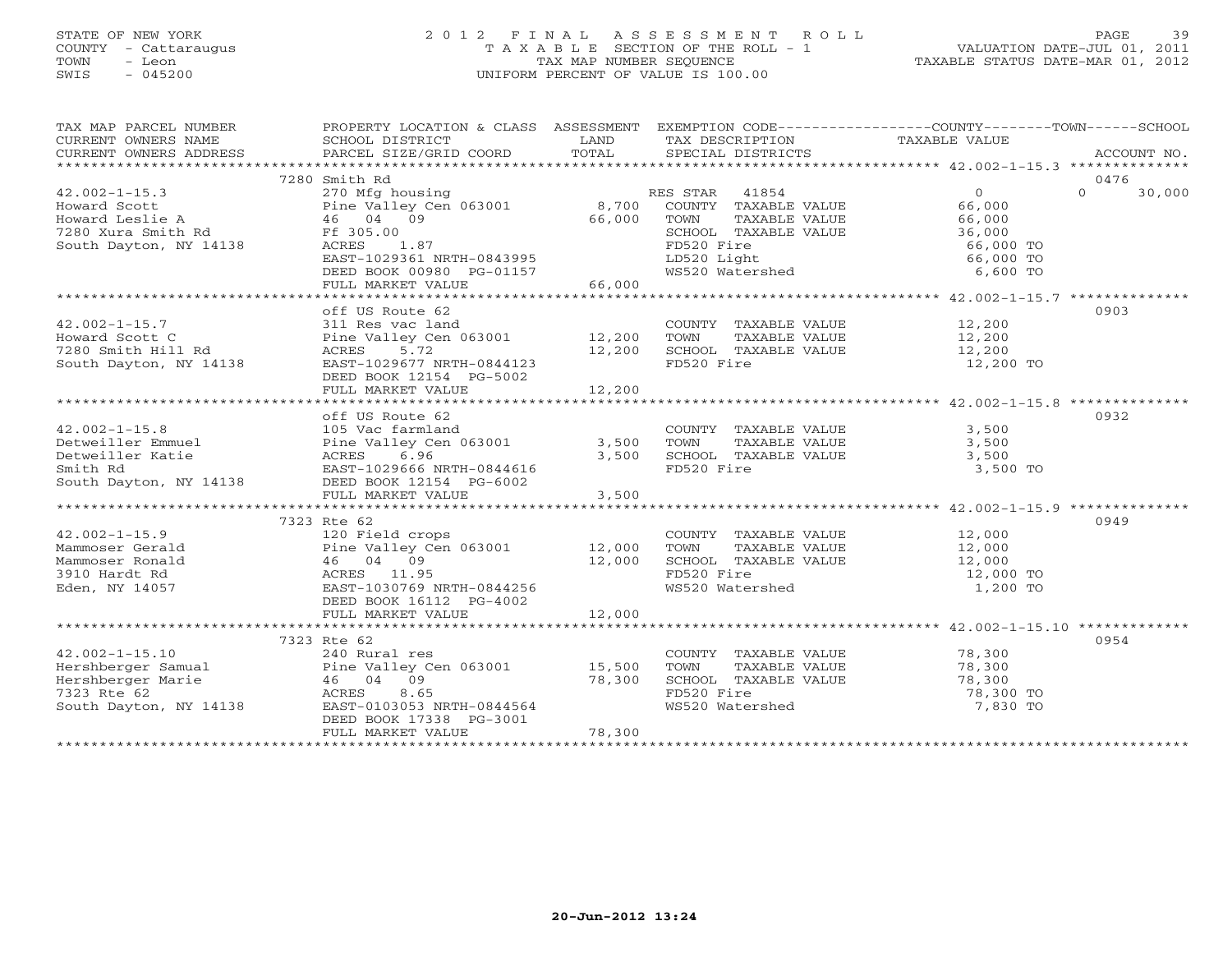# STATE OF NEW YORK 2 0 1 2 F I N A L A S S E S S M E N T R O L L PAGE 40 COUNTY - Cattaraugus T A X A B L E SECTION OF THE ROLL - 1 VALUATION DATE-JUL 01, 2011 TOWN - Leon TAX MAP NUMBER SEQUENCE TAXABLE STATUS DATE-MAR 01, 2012 SWIS - 045200 UNIFORM PERCENT OF VALUE IS 100.00UNIFORM PERCENT OF VALUE IS 100.00

| TAX MAP PARCEL NUMBER<br>TAX PARCES NONDER TRISTANT DISTRICT TRISTANT ON THE CONFIDENT OF THE CONFIDENT OF THE CONFIDENT OF THE CONFIDENT ON THE CONFIDENT OF THE CONFIDENT OF THE CONFIDENT OF THE CONFIDENT OF THE CONFIDENT OF THE CONFIDENT OF THE |                                                                                                                                                                                                                                                             |        |            |                                    |                                                                                                                                         |          |            |
|--------------------------------------------------------------------------------------------------------------------------------------------------------------------------------------------------------------------------------------------------------|-------------------------------------------------------------------------------------------------------------------------------------------------------------------------------------------------------------------------------------------------------------|--------|------------|------------------------------------|-----------------------------------------------------------------------------------------------------------------------------------------|----------|------------|
|                                                                                                                                                                                                                                                        |                                                                                                                                                                                                                                                             |        |            |                                    |                                                                                                                                         |          |            |
|                                                                                                                                                                                                                                                        |                                                                                                                                                                                                                                                             |        |            |                                    |                                                                                                                                         |          |            |
|                                                                                                                                                                                                                                                        |                                                                                                                                                                                                                                                             |        |            |                                    |                                                                                                                                         |          |            |
|                                                                                                                                                                                                                                                        |                                                                                                                                                                                                                                                             |        |            |                                    |                                                                                                                                         |          |            |
|                                                                                                                                                                                                                                                        | 7363 Smith Rd                                                                                                                                                                                                                                               |        |            |                                    |                                                                                                                                         |          | 0831       |
|                                                                                                                                                                                                                                                        |                                                                                                                                                                                                                                                             |        |            |                                    |                                                                                                                                         |          |            |
|                                                                                                                                                                                                                                                        |                                                                                                                                                                                                                                                             |        |            |                                    |                                                                                                                                         |          |            |
|                                                                                                                                                                                                                                                        |                                                                                                                                                                                                                                                             |        |            |                                    |                                                                                                                                         |          |            |
|                                                                                                                                                                                                                                                        | 7396 Smith Rd                                                                                                                                                                                                                                               |        |            |                                    |                                                                                                                                         |          | 0834       |
| $42.002 - 1 - 16.3$<br>42.002-1-16.3<br>Herman Brian J<br>7396 Smith Rd<br>800th Dayton, NY 14138<br>800th Dayton, NY 14138<br>800th Payton, NY 14138                                                                                                  | 270 Mg housing<br>270 Mg housing RES STAR 41854 0<br>29,500 COUNTY TAXABLE VALUE 63,600<br>46 4 9 63,600 TOWN TAXABLE VALUE 63,600<br>ACRES 2.25 63,600 SCHOOL TAXABLE VALUE 33,600<br>2.25<br>ACRES<br>EAST-1029018 NRTH-0845538<br>DEED BOOK 8994 PG-8001 |        | FD520 Fire | SCHOOL TAXABLE VALUE<br>FD520 Fire | 33,600<br>63,600 TO                                                                                                                     | $\Omega$ | 30,000     |
|                                                                                                                                                                                                                                                        | FULL MARKET VALUE                                                                                                                                                                                                                                           | 63,600 |            |                                    |                                                                                                                                         |          |            |
|                                                                                                                                                                                                                                                        |                                                                                                                                                                                                                                                             |        |            |                                    |                                                                                                                                         |          |            |
|                                                                                                                                                                                                                                                        | 7288 Chicken Rd                                                                                                                                                                                                                                             |        |            |                                    |                                                                                                                                         | $\Omega$ | 0292       |
| 42.002-1-17<br>Yoder Sam A<br>Yoder Rachel J<br>The Valley Cen 063001<br>The Valley Cen 063001<br>He Valley Cen 063001<br>2008 COUNTY TAXABLE VALUE<br>2019 105,000<br>2009 TOWN TAXABLE VALUE<br>2019 105,000<br>South Dayton, NY 14138<br>2019 201   | EAST-1027603 NRTH-0843367<br>DEED BOOK 12358 PG-3001                                                                                                                                                                                                        |        |            | WS520 Watershed                    | COUNTY TAXABLE VALUE<br>TOWN TAXABLE VALUE 105,000<br>SCHOOL TAXABLE VALUE 75,000<br>105,000 TO<br>105,000 TO<br>21.000 TO<br>21,000 TO |          | 30,000     |
|                                                                                                                                                                                                                                                        |                                                                                                                                                                                                                                                             |        |            |                                    |                                                                                                                                         |          |            |
|                                                                                                                                                                                                                                                        | 7233 Rte 62                                                                                                                                                                                                                                                 |        |            |                                    |                                                                                                                                         |          | 0113       |
|                                                                                                                                                                                                                                                        |                                                                                                                                                                                                                                                             |        |            |                                    |                                                                                                                                         | 19,000   | $\bigcirc$ |
|                                                                                                                                                                                                                                                        | FULL MARKET VALUE                                                                                                                                                                                                                                           |        |            |                                    | TOWN TAXABLE VALUE 57,000<br>43212 SCHOOL TAXABLE VALUE 13,800<br>76,000 WS520 Watershed 15,200 TO 15,200 WS520 Watershed 15,200 TO     | $\Omega$ | 62,200     |
|                                                                                                                                                                                                                                                        |                                                                                                                                                                                                                                                             |        |            |                                    |                                                                                                                                         |          |            |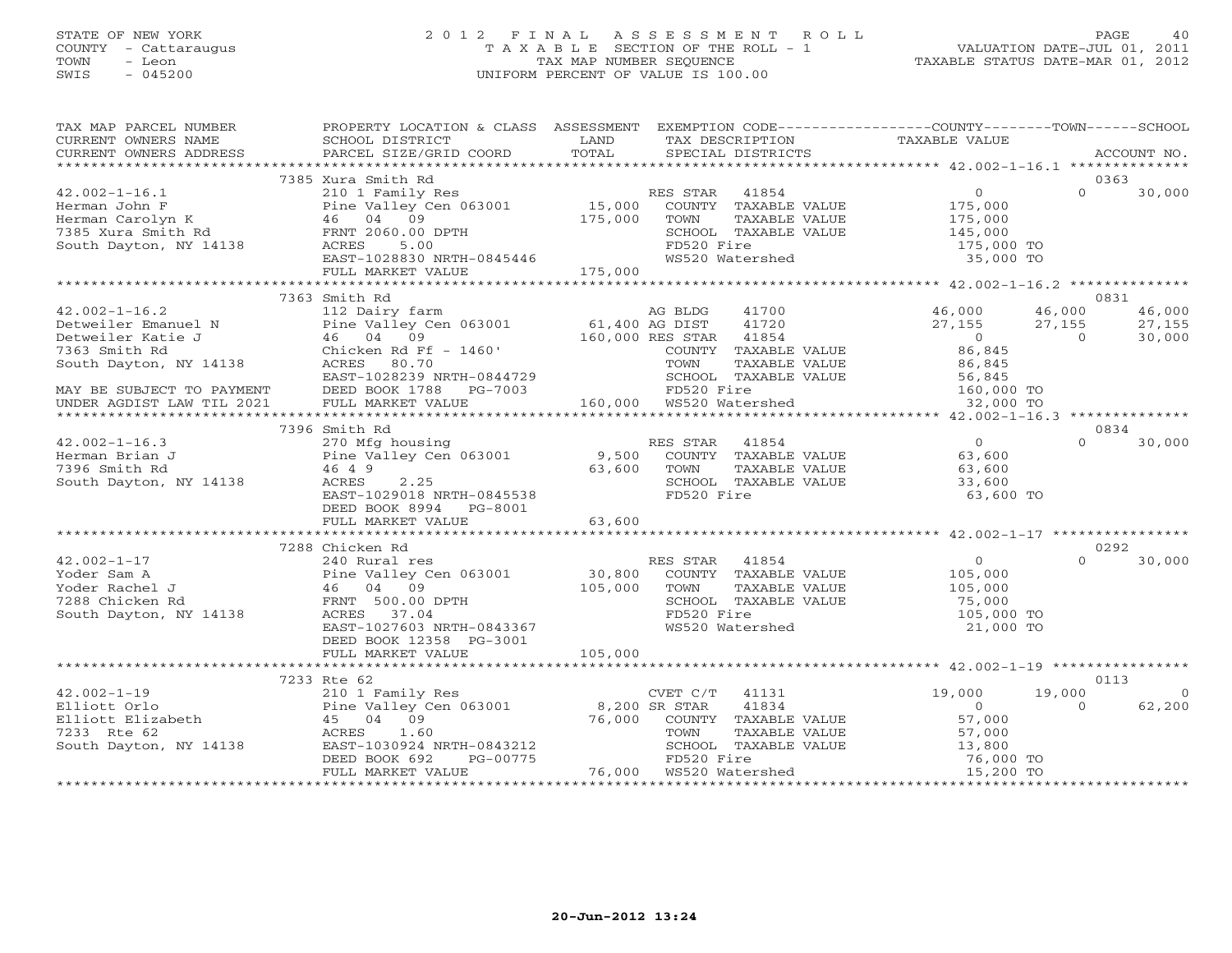# STATE OF NEW YORK 2 0 1 2 F I N A L A S S E S S M E N T R O L L PAGE 41 COUNTY - Cattaraugus T A X A B L E SECTION OF THE ROLL - 1 VALUATION DATE-JUL 01, 2011 TOWN - Leon TAX MAP NUMBER SEQUENCE TAXABLE STATUS DATE-MAR 01, 2012 SWIS - 045200 UNIFORM PERCENT OF VALUE IS 100.00UNIFORM PERCENT OF VALUE IS 100.00

| TAX MAP PARCEL NUMBER<br>CURRENT OWNERS NAME<br>CURRENT OWNERS ADDRESS | PROPERTY LOCATION & CLASS ASSESSMENT EXEMPTION CODE----------------COUNTY-------TOWN------SCHOOL<br>SCHOOL DISTRICT<br>PARCEL SIZE/GRID COORD | LAND<br>TOTAL | TAX DESCRIPTION       | TAXABLE VALUE                                                       | ACCOUNT NO.        |
|------------------------------------------------------------------------|-----------------------------------------------------------------------------------------------------------------------------------------------|---------------|-----------------------|---------------------------------------------------------------------|--------------------|
|                                                                        |                                                                                                                                               |               | SPECIAL DISTRICTS     |                                                                     |                    |
|                                                                        |                                                                                                                                               |               |                       |                                                                     |                    |
|                                                                        | 7163 Smith Rd                                                                                                                                 |               |                       |                                                                     | 0049               |
| $42.002 - 1 - 20.1$                                                    | 105 Vac farmland                                                                                                                              |               | COUNTY TAXABLE VALUE  | 4,000                                                               |                    |
| Detweiler Emauel N                                                     | Pine Valley Cen 063001                                                                                                                        | 4,000         | TOWN<br>TAXABLE VALUE | 4,000                                                               |                    |
| Detweiler Katie J                                                      | 45 04 09                                                                                                                                      | 4,000         | SCHOOL TAXABLE VALUE  | 4,000                                                               |                    |
| 7363 Smith Rd                                                          | Ff 330.00                                                                                                                                     |               | FD520 Fire            | 4,000 TO                                                            |                    |
| South Dayton, NY 14738                                                 | ACRES<br>8.05                                                                                                                                 |               | WS520 Watershed       | 800 TO                                                              |                    |
|                                                                        | EAST-1030170 NRTH-0842807                                                                                                                     |               |                       |                                                                     |                    |
| MAY BE SUBJECT TO PAYMENT                                              | DEED BOOK 16116 PG-6001                                                                                                                       |               |                       |                                                                     |                    |
| UNDER AGDIST LAW TIL 2016                                              | FULL MARKET VALUE                                                                                                                             | 4,000         |                       |                                                                     |                    |
|                                                                        |                                                                                                                                               | ***********   |                       | ********************** 42.002-1-20.2 **************                 |                    |
|                                                                        | 7233 Rte 62                                                                                                                                   |               |                       |                                                                     | 0692               |
| $42.002 - 1 - 20.2$                                                    | 270 Mfg housing                                                                                                                               |               | COUNTY TAXABLE VALUE  | 25,700                                                              |                    |
| Elliott Orlo K                                                         | Pine Valley Cen 063001                                                                                                                        | 6,900         | TOWN<br>TAXABLE VALUE | 25,700                                                              |                    |
| 7233 Route 62                                                          | 45 04 09                                                                                                                                      | 25,700        | SCHOOL TAXABLE VALUE  | 25,700                                                              |                    |
| S. Dayton, NY 14138                                                    | Ff 360.30                                                                                                                                     |               | FD520 Fire            | 25,700 TO                                                           |                    |
|                                                                        | FRNT 150.00 DPTH 260.00                                                                                                                       |               | WS520 Watershed       | 25,700 TO                                                           |                    |
|                                                                        | EAST-1030989 NRTH-0842862                                                                                                                     |               |                       |                                                                     |                    |
|                                                                        | DEED BOOK 15938 PG-6001                                                                                                                       |               |                       |                                                                     |                    |
|                                                                        | FULL MARKET VALUE                                                                                                                             | 25,700        |                       |                                                                     |                    |
|                                                                        |                                                                                                                                               |               |                       |                                                                     |                    |
|                                                                        | 7209 Rte 62                                                                                                                                   |               |                       |                                                                     | 0693               |
| $42.002 - 1 - 20.3$                                                    | 270 Mfg housing                                                                                                                               |               | RES STAR<br>41854     | $\overline{0}$                                                      | $\Omega$<br>30,000 |
|                                                                        | Pine Valley Cen 063001                                                                                                                        | 6,900         | COUNTY TAXABLE VALUE  | 39,200                                                              |                    |
| Gutkowski Anthony F<br>PO Box 274                                      | 45 04 09                                                                                                                                      | 39,200        | TOWN<br>TAXABLE VALUE | 39,200                                                              |                    |
| South Dayton, NY 14138                                                 | FRNT 150.00 DPTH 265.00                                                                                                                       |               | SCHOOL TAXABLE VALUE  | 9,200                                                               |                    |
|                                                                        | EAST-1030991 NRTH-0842705                                                                                                                     |               | FD520 Fire            | 39,200 TO                                                           |                    |
|                                                                        | DEED BOOK 16611 PG-6001                                                                                                                       |               | WS520 Watershed       | 39,200 TO                                                           |                    |
|                                                                        | FULL MARKET VALUE                                                                                                                             | 39,200        |                       |                                                                     |                    |
|                                                                        |                                                                                                                                               |               |                       | ************************************* 42.002-1-20.5 *************** |                    |
|                                                                        | Rte 62                                                                                                                                        |               |                       |                                                                     | 0912               |
|                                                                        |                                                                                                                                               |               |                       | 6,600                                                               |                    |
| $42.002 - 1 - 20.5$                                                    | 311 Res vac land<br>Pine Valley Cen 063001                                                                                                    |               | COUNTY TAXABLE VALUE  |                                                                     |                    |
| Gutkowski Anthony                                                      |                                                                                                                                               | 6,600         | TOWN<br>TAXABLE VALUE | 6,600                                                               |                    |
| Gutkowski Anne                                                         | 45 04 09                                                                                                                                      | 6,600         | SCHOOL TAXABLE VALUE  | 6,600                                                               |                    |
| PO Box 274                                                             | Ff 360.30                                                                                                                                     |               | FD520 Fire            | 6,600 TO                                                            |                    |
| South Dayton, NY 14138                                                 | FRNT 150.00 DPTH 147.70                                                                                                                       |               | WS520 Watershed       | 6,600 TO                                                            |                    |
|                                                                        | EAST-1030790 NRTH-0842709                                                                                                                     |               |                       |                                                                     |                    |
|                                                                        | DEED BOOK 12571 PG-7001                                                                                                                       |               |                       |                                                                     |                    |
|                                                                        | FULL MARKET VALUE                                                                                                                             | 6,600         |                       |                                                                     |                    |
|                                                                        |                                                                                                                                               |               |                       |                                                                     |                    |
|                                                                        | 7225 Rte 62                                                                                                                                   |               |                       |                                                                     | 0937               |
| $42.002 - 1 - 20.6$                                                    | 210 1 Family Res                                                                                                                              |               | RES STAR<br>41854     | $\overline{0}$                                                      | 30,000<br>$\Omega$ |
| Elliott Emily                                                          | Pine Valley Cen 063001                                                                                                                        | 9,600         | COUNTY TAXABLE VALUE  | 89,200                                                              |                    |
| 7225 Route 62                                                          | 45 04 09                                                                                                                                      | 89,200        | TOWN<br>TAXABLE VALUE | 89,200                                                              |                    |
| S. Dayton, NY 14138                                                    | Ff 360.30                                                                                                                                     |               | SCHOOL TAXABLE VALUE  | 59,200                                                              |                    |
|                                                                        | ACRES<br>2.30                                                                                                                                 |               | FD520 Fire            | 89,200 TO                                                           |                    |
|                                                                        | EAST-1030888 NRTH-0843032                                                                                                                     |               | WS520 Watershed       | 89,200 TO                                                           |                    |
|                                                                        | DEED BOOK 14894 PG-4001                                                                                                                       |               |                       |                                                                     |                    |
|                                                                        | FULL MARKET VALUE                                                                                                                             | 89,200        |                       |                                                                     |                    |
|                                                                        |                                                                                                                                               |               |                       |                                                                     |                    |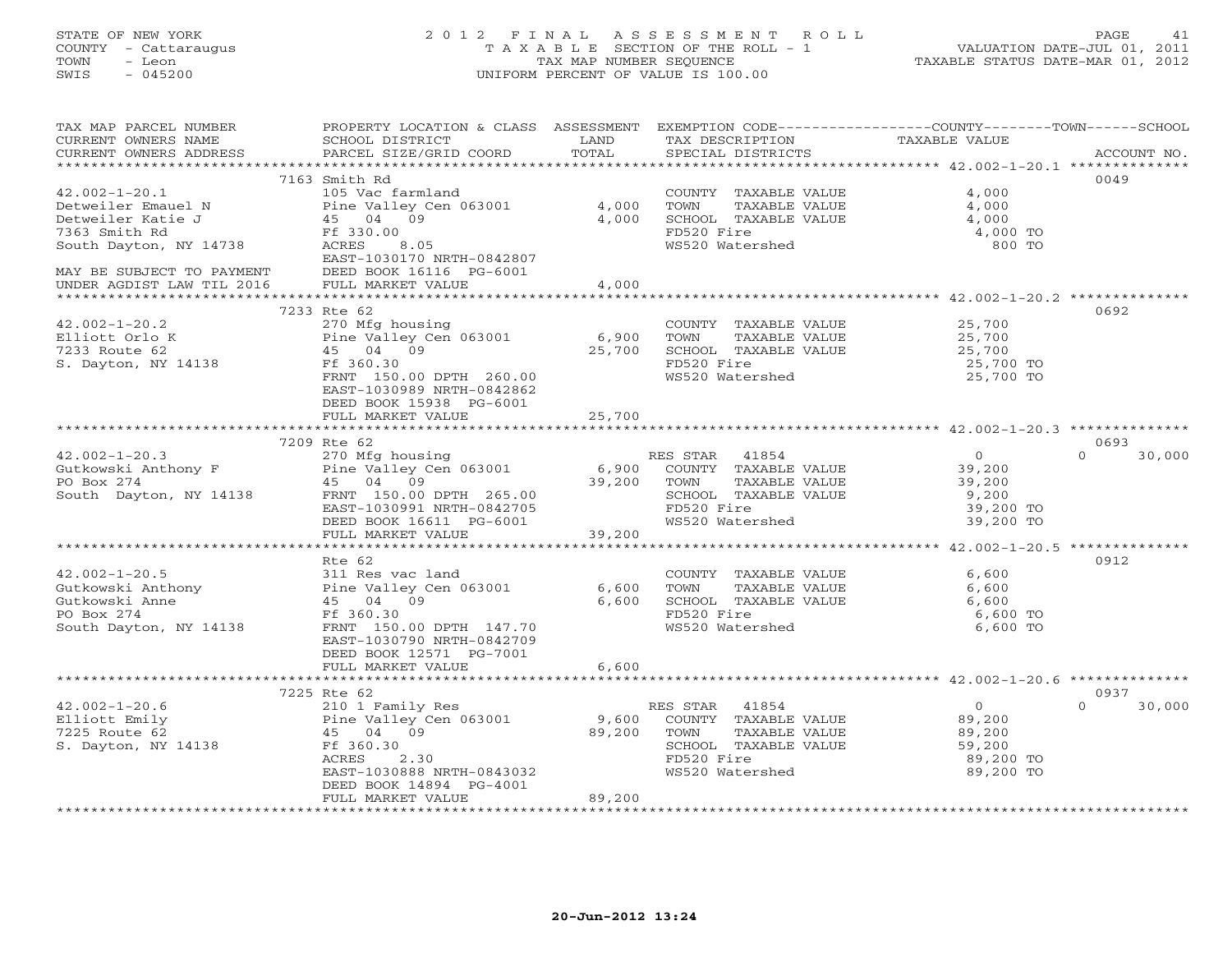# STATE OF NEW YORK 2 0 1 2 F I N A L A S S E S S M E N T R O L L PAGE 42 COUNTY - Cattaraugus T A X A B L E SECTION OF THE ROLL - 1 VALUATION DATE-JUL 01, 2011 TOWN - Leon TAX MAP NUMBER SEQUENCE TAXABLE STATUS DATE-MAR 01, 2012 SWIS - 045200 UNIFORM PERCENT OF VALUE IS 100.00UNIFORM PERCENT OF VALUE IS 100.00

| TAX MAP PARCEL NUMBER<br>" IN THE SUMMERS NAME SUMPLES ACCOUNT MONDERERT SURFAINE SURFAINE SURFAINE SURFAINE SURFAINE SURFAINE SURFAINE<br>IRRENT OWNERS ADDRESS PARCEL SIZE/GRID COORD TOTAL SPECIAL DISTRICTS ACCOUNT MONDERERT ACCOUNT NON<br>************<br>CURRENT OWNERS NAME<br>CURRENT OWNERS ADDRESS             | PROPERTY LOCATION & CLASS ASSESSMENT EXEMPTION CODE---------------COUNTY-------TOWN------SCHOOL                                                                                   |                  |                                                                                                                                                       |                                                                  |                   |                 |
|----------------------------------------------------------------------------------------------------------------------------------------------------------------------------------------------------------------------------------------------------------------------------------------------------------------------------|-----------------------------------------------------------------------------------------------------------------------------------------------------------------------------------|------------------|-------------------------------------------------------------------------------------------------------------------------------------------------------|------------------------------------------------------------------|-------------------|-----------------|
|                                                                                                                                                                                                                                                                                                                            | 7137 Rte 62                                                                                                                                                                       |                  |                                                                                                                                                       |                                                                  |                   | 0389            |
|                                                                                                                                                                                                                                                                                                                            |                                                                                                                                                                                   |                  | COUNTY TAXABLE VALUE<br>TAXABLE VALUE                                                                                                                 | $\circ$<br>9,600<br>70,400<br>70,400                             | $\Omega$<br>9,600 | 30,000<br>9,600 |
|                                                                                                                                                                                                                                                                                                                            | 45 04 09<br>West Rd Ff 410.00<br>Us Rte 62 Ff 990.00<br>ACRES 9.66<br>EAST-1030918 NRTH-0842139<br>DEED BOOK 11978 PG-9001<br>DEED BOOK 11978 PG-9001<br>FULL MARKET VALUE 80,000 |                  | SCHOOL TAXABLE VALUE<br>FD520 Fire<br>WS520 Watershed<br>1,920 EX                                                                                     | 40,400<br>80,000 TO<br>14,080 TO                                 |                   |                 |
|                                                                                                                                                                                                                                                                                                                            |                                                                                                                                                                                   |                  |                                                                                                                                                       |                                                                  |                   |                 |
| 42.002-1-23.1 105 Vac farmland<br>Countryside Sand & Gravel Inc Pine Valley Cen 063001 62,100                                                                                                                                                                                                                              | West Rd                                                                                                                                                                           |                  | AG DIST<br>41720<br>COUNTY TAXABLE VALUE<br>TOWN<br>TAXABLE VALUE<br>SCHOOL TAXABLE VALUE 40,900<br>FD520 Fire 62,100 TO<br>WS520 Watershed 12,420 TO | 21,200<br>40,900<br>40,900                                       | 21,200            | 0149<br>21,200  |
|                                                                                                                                                                                                                                                                                                                            |                                                                                                                                                                                   |                  |                                                                                                                                                       |                                                                  |                   |                 |
|                                                                                                                                                                                                                                                                                                                            | 7029 West Rd                                                                                                                                                                      |                  |                                                                                                                                                       |                                                                  |                   | 0484            |
| $42.002 - 1 - 23.2$<br>Richter Raymond<br>Richter Betty Lou and Pine Valley Cen 063001 38,700<br>Richter Betty Lou 45 04 09 38,700<br>6861 Rte 62 Ff 2165.00 West Rd<br>Conewango Valley, NY 14726 Ff 1250.00 Us Rte 62<br>ACRES 52.00<br>MAY BE SUBJECT TO PAYMENT EAST-1030145 NRTH-0841099<br>UNDER AGDIST LAW TIL 2016 | 105 Vac farmland<br>ACRES<br>52.00<br>DEED BOOK 00965 PG-00189                                                                                                                    |                  | 41720<br>AG DIST<br>COUNTY TAXABLE VALUE<br>TOWN<br>TAXABLE VALUE<br>SCHOOL TAXABLE VALUE<br>FD520 Fire<br>FD520 Fire<br>WS520 Watershed              | 18,641<br>20,059<br>20,059<br>20,059<br>38,700 TO<br>7,740 TO    | 18,641            | 18,641          |
|                                                                                                                                                                                                                                                                                                                            | FULL MARKET VALUE                                                                                                                                                                 | 38,700           |                                                                                                                                                       |                                                                  |                   |                 |
|                                                                                                                                                                                                                                                                                                                            | 12369 West Rd                                                                                                                                                                     |                  |                                                                                                                                                       |                                                                  |                   | 0495            |
| $42.002 - 1 - 23.3$<br>Miller Menno EE<br>Miller Martha H<br>12369 West Rd<br>Conewango Valley, NY 14726                                                                                                                                                                                                                   | 210 1 Family Res<br>Pine Valley Cen 063001 11,500<br>45 04 09<br>ACRES 10.40<br>EAST-1029555 NRTH-0840618<br>DEED BOOK 00949 PG-01119<br>FULL MARKET VALUE                        | 60,000<br>60,000 | RES STAR 41854<br>COUNTY TAXABLE VALUE 60,000<br>TOWN<br>TAXABLE VALUE<br>SCHOOL TAXABLE VALUE<br>FD520 Fire<br>WS520 Watershed                       | $\overline{O}$<br>$60,000$<br>$30,000$<br>60,000 TO<br>12,000 TO | $\Omega$          | 30,000          |
|                                                                                                                                                                                                                                                                                                                            |                                                                                                                                                                                   |                  |                                                                                                                                                       |                                                                  |                   |                 |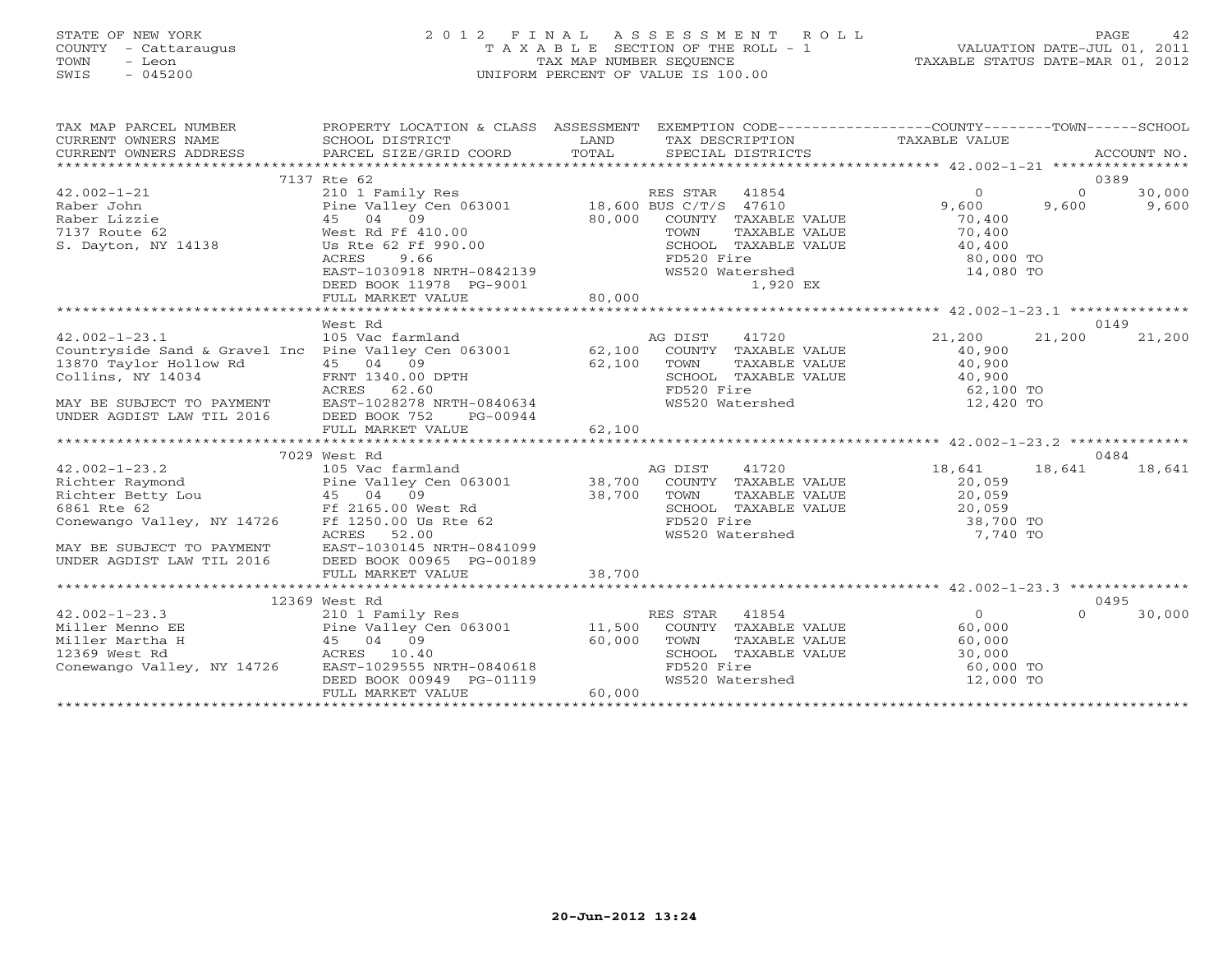# STATE OF NEW YORK 2 0 1 2 F I N A L A S S E S S M E N T R O L L PAGE 43 COUNTY - Cattaraugus T A X A B L E SECTION OF THE ROLL - 1 VALUATION DATE-JUL 01, 2011 TOWN - Leon TAX MAP NUMBER SEQUENCE TAXABLE STATUS DATE-MAR 01, 2012 SWIS - 045200 UNIFORM PERCENT OF VALUE IS 100.00UNIFORM PERCENT OF VALUE IS 100.00

| TAX MAP PARCEL NUMBER      | PROPERTY LOCATION & CLASS ASSESSMENT EXEMPTION CODE---------------COUNTY-------TOWN------SCHOOL |        |                             |                  |                    |
|----------------------------|-------------------------------------------------------------------------------------------------|--------|-----------------------------|------------------|--------------------|
| CURRENT OWNERS NAME        | SCHOOL DISTRICT                                                                                 | LAND   | TAX DESCRIPTION             | TAXABLE VALUE    |                    |
| CURRENT OWNERS ADDRESS     | PARCEL SIZE/GRID COORD                                                                          | TOTAL  | SPECIAL DISTRICTS           |                  | ACCOUNT NO.        |
|                            |                                                                                                 |        |                             |                  |                    |
|                            | 7004 Riga Rd                                                                                    |        |                             |                  | 0514               |
| $42.002 - 1 - 23.4$        | 210 1 Family Res                                                                                |        | RES STAR<br>41854           | $\overline{0}$   | $\Omega$<br>30,000 |
| Traber Robert E            | Pine Valley Cen 063001<br>45 04 09                                                              | 8,800  | COUNTY TAXABLE VALUE        | 90,800           |                    |
| Traber Phyllis             |                                                                                                 | 90,800 | TOWN<br>TAXABLE VALUE       | 90,800           |                    |
| 7004 Riga Rd               | Ff 300.00                                                                                       |        | SCHOOL TAXABLE VALUE        | 60,800           |                    |
| Conewango Valley, NY 14726 | ACRES<br>1.90                                                                                   |        | FD520 Fire                  | 90,800 TO        |                    |
|                            | EAST-1027310 NRTH-0839817                                                                       |        | WS520 Watershed             | 18,160 TO        |                    |
|                            | DEED BOOK 899<br>PG-00288                                                                       |        |                             |                  |                    |
|                            | FULL MARKET VALUE                                                                               | 90,800 |                             |                  |                    |
|                            |                                                                                                 |        |                             |                  |                    |
|                            | 12483 Riga Rd                                                                                   |        |                             |                  | 0579               |
| $42.002 - 1 - 23.5$        | 312 Vac w/imprv                                                                                 |        | COUNTY TAXABLE VALUE        | 35,300<br>35,300 |                    |
| Rebmann James D            | Siz vac w/impiv<br>Pine Valley Cen 063001 17,700                                                |        | TOWN<br>TAXABLE VALUE       |                  |                    |
| Rebmann Patricia           | 45 04 09                                                                                        | 35,300 | SCHOOL TAXABLE VALUE        | 35,300           |                    |
| 13957 Taylor Hollow Rd     | West Rd Ff - 455'                                                                               |        | FD520 Fire                  | 35,300 TO        |                    |
| Gowanda, NY 14070          | FRNT 883.00 DPTH                                                                                |        | WS520 Watershed             | 23,298 TO        |                    |
|                            | 9.20<br>ACRES                                                                                   |        |                             |                  |                    |
|                            | EAST-1027398 NRTH-0841202                                                                       |        |                             |                  |                    |
|                            | DEED BOOK 841<br>PG-00284                                                                       |        |                             |                  |                    |
|                            | FULL MARKET VALUE                                                                               | 35,300 |                             |                  |                    |
|                            |                                                                                                 |        |                             |                  |                    |
|                            | 7060 Riga Rd                                                                                    |        |                             |                  | 0553               |
| $42.002 - 1 - 23.6$        | 270 Mfg housing                                                                                 |        | 41834<br>SR STAR            | $\overline{0}$   | 42,000<br>$\Omega$ |
| Pritchard Susan            | Pine Valley Cen 063001<br>45 04 09                                                              |        | 20,000 COUNTY TAXABLE VALUE | 42,000           |                    |
| 7060 Riga Rd               |                                                                                                 | 42,000 | TOWN<br>TAXABLE VALUE       | 42,000           |                    |
| Conewango Valley, NY 14726 | FRNT 780.58 DPTH                                                                                |        | SCHOOL TAXABLE VALUE        | $\circ$          |                    |
|                            | 8.15<br>ACRES                                                                                   |        | FD520 Fire                  | 42,000 TO        |                    |
|                            | EAST-1027397 NRTH-0840369                                                                       |        | WS520 Watershed             | 8,400 TO         |                    |
|                            | DEED BOOK 00923 PG-00410                                                                        |        |                             |                  |                    |
|                            | FULL MARKET VALUE                                                                               | 42,000 |                             |                  |                    |
|                            |                                                                                                 |        |                             |                  |                    |
|                            | 7029 Rte 62                                                                                     |        |                             |                  | 0718               |
| $42.002 - 1 - 23.7$        | 240 Rural res                                                                                   |        | 41854<br>RES STAR           | $\Omega$         | $\Omega$<br>30,000 |
| Berg Linda                 | Pine Valley Cen 063001                                                                          | 38,800 | COUNTY TAXABLE VALUE        | 98,400           |                    |
| 7029 Rte 62                | 45 04 09                                                                                        | 98,400 | TOWN<br>TAXABLE VALUE       | 98,400           |                    |
| Conewango Valley, NY 14726 | Ff 704.00                                                                                       |        | SCHOOL TAXABLE VALUE        | 68,400           |                    |
|                            | ACRES<br>35.40                                                                                  |        | FD520 Fire                  | 98,400 TO        |                    |
|                            | EAST-1030002 NRTH-0840033                                                                       |        | WS520 Watershed             | 19,680 TO        |                    |
|                            | DEED BOOK 5688<br>PG-3001                                                                       |        |                             |                  |                    |
|                            | FULL MARKET VALUE                                                                               | 98,400 |                             |                  |                    |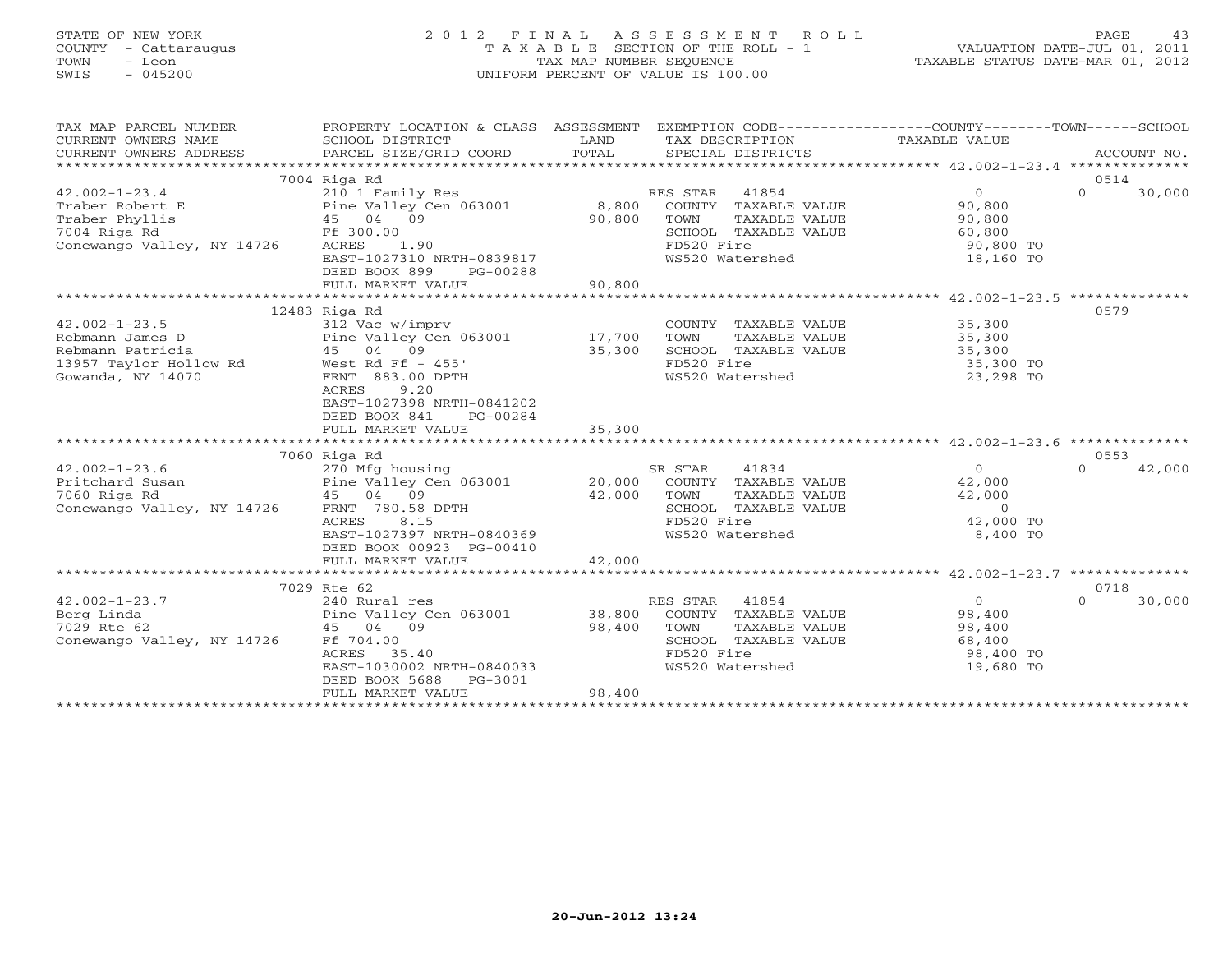# STATE OF NEW YORK 2 0 1 2 F I N A L A S S E S S M E N T R O L L PAGE 44 COUNTY - Cattaraugus T A X A B L E SECTION OF THE ROLL - 1 VALUATION DATE-JUL 01, 2011 TOWN - Leon TAX MAP NUMBER SEQUENCE TAXABLE STATUS DATE-MAR 01, 2012 SWIS - 045200 UNIFORM PERCENT OF VALUE IS 100.00UNIFORM PERCENT OF VALUE IS 100.00

| TAX MAP PARCEL NUMBER                                                                                                                                                                                                                                    |                           | PROPERTY LOCATION & CLASS ASSESSMENT EXEMPTION CODE----------------COUNTY-------TOWN------SCHOOL                                                                                                                                                                                                                                                                                                     |                                                                   |
|----------------------------------------------------------------------------------------------------------------------------------------------------------------------------------------------------------------------------------------------------------|---------------------------|------------------------------------------------------------------------------------------------------------------------------------------------------------------------------------------------------------------------------------------------------------------------------------------------------------------------------------------------------------------------------------------------------|-------------------------------------------------------------------|
|                                                                                                                                                                                                                                                          |                           | $\begin{array}{ccccccccc}\n\text{CURRENT} & \text{OWIERS} & \text{NMEE} & \text{SCHOOL} & \text{DISTRICT} & \text{LAND} & \text{TAX} & \text{DESCRIPTION} & \text{TAXABLE VALUE} & \text{ACCOUNT NO.} \\\n\text{CURRENT} & \text{WURES} & \text{ADDRESS} & \text{PARGEL} & \text{STZE/GRID COORD} & \text{TOTAL} & \text{SPECIAL DISTRIBUT} & \text{TASTRICTS} & \text{ACCOUNT NO.} \\\n\end{array}$ |                                                                   |
|                                                                                                                                                                                                                                                          |                           |                                                                                                                                                                                                                                                                                                                                                                                                      |                                                                   |
|                                                                                                                                                                                                                                                          |                           |                                                                                                                                                                                                                                                                                                                                                                                                      |                                                                   |
|                                                                                                                                                                                                                                                          | 7163 West Rd              |                                                                                                                                                                                                                                                                                                                                                                                                      | 0048                                                              |
| $42.002 - 1 - 24.1$                                                                                                                                                                                                                                      |                           |                                                                                                                                                                                                                                                                                                                                                                                                      | 10,000 10,000                                                     |
|                                                                                                                                                                                                                                                          |                           |                                                                                                                                                                                                                                                                                                                                                                                                      | 30,000<br>$\overline{a}$                                          |
|                                                                                                                                                                                                                                                          |                           |                                                                                                                                                                                                                                                                                                                                                                                                      |                                                                   |
| 42.002-1-24.1<br>Schmittendorf Lee Gerald<br>7163 Smith Rd<br>S Dayton, NY 14138                                                                                                                                                                         |                           |                                                                                                                                                                                                                                                                                                                                                                                                      |                                                                   |
|                                                                                                                                                                                                                                                          |                           |                                                                                                                                                                                                                                                                                                                                                                                                      |                                                                   |
| MAY BE SUBJECT TO PAYMENT                                                                                                                                                                                                                                |                           | West Rd<br>240 Rural res<br>Pine Valley Cen 063001 17,200 RES STAR 41854 0<br>45 04 09 130,000 COUNTY TAXABLE VALUE 120,000<br>Smith Ff 2080; West Ff 1980 5CHOOL TAXABLE VALUE 120,000<br>2785; Chicken Ff 1980 5CHOOL TAXABLE VALUE 90                                                                                                                                                             |                                                                   |
| UNDER RPTL483 UNTIL 2019                                                                                                                                                                                                                                 | EAST-1028968 NRTH-0842197 | FD520 Fire<br>WS520 Watershed                                                                                                                                                                                                                                                                                                                                                                        | 130,000 TO<br>26,000 TO                                           |
|                                                                                                                                                                                                                                                          |                           |                                                                                                                                                                                                                                                                                                                                                                                                      |                                                                   |
|                                                                                                                                                                                                                                                          | DEED BOOK 00966 PG-00756  | 130,000                                                                                                                                                                                                                                                                                                                                                                                              |                                                                   |
|                                                                                                                                                                                                                                                          | FULL MARKET VALUE         |                                                                                                                                                                                                                                                                                                                                                                                                      |                                                                   |
|                                                                                                                                                                                                                                                          |                           |                                                                                                                                                                                                                                                                                                                                                                                                      |                                                                   |
|                                                                                                                                                                                                                                                          | 7163 West Rd              |                                                                                                                                                                                                                                                                                                                                                                                                      | 0947                                                              |
|                                                                                                                                                                                                                                                          |                           | COUNTY TAXABLE VALUE 15,300                                                                                                                                                                                                                                                                                                                                                                          |                                                                   |
|                                                                                                                                                                                                                                                          |                           |                                                                                                                                                                                                                                                                                                                                                                                                      |                                                                   |
|                                                                                                                                                                                                                                                          |                           |                                                                                                                                                                                                                                                                                                                                                                                                      |                                                                   |
|                                                                                                                                                                                                                                                          |                           | FD520 Fire                                                                                                                                                                                                                                                                                                                                                                                           |                                                                   |
| 42.002-1-24.3<br>Detweiler Emauel N<br>Detweiler Katie J<br>Too west Rud crops<br>Pine Valley Cen 063001<br>Pine Valley Cen 063001<br>Too Fine Valley Cen 063001<br>Pine Valley Cen 063001<br>15,300<br>TOWN<br>15,300<br>SCHOOL<br>7363 Smith Rd<br>Sou |                           |                                                                                                                                                                                                                                                                                                                                                                                                      |                                                                   |
|                                                                                                                                                                                                                                                          | ACRES 19.10               |                                                                                                                                                                                                                                                                                                                                                                                                      |                                                                   |
| ACRES 19.10<br>MAY BE SUBJECT TO PAYMENT EAST-1030261 NRTH-0842190<br>UNDER AGDIST LAW TIL 2016 DEED BOOK 16116 PG-6001                                                                                                                                  |                           |                                                                                                                                                                                                                                                                                                                                                                                                      |                                                                   |
|                                                                                                                                                                                                                                                          |                           |                                                                                                                                                                                                                                                                                                                                                                                                      |                                                                   |
|                                                                                                                                                                                                                                                          |                           |                                                                                                                                                                                                                                                                                                                                                                                                      |                                                                   |
|                                                                                                                                                                                                                                                          |                           |                                                                                                                                                                                                                                                                                                                                                                                                      |                                                                   |
|                                                                                                                                                                                                                                                          | West Rd                   |                                                                                                                                                                                                                                                                                                                                                                                                      | 0951                                                              |
|                                                                                                                                                                                                                                                          |                           |                                                                                                                                                                                                                                                                                                                                                                                                      | 38, 555<br>38,555 38,555                                          |
|                                                                                                                                                                                                                                                          |                           |                                                                                                                                                                                                                                                                                                                                                                                                      |                                                                   |
|                                                                                                                                                                                                                                                          |                           | 42.002-1-24.4<br>Nobles Nelson B<br>Nobles Nelson B<br>Teeld crops<br>Pine Valley Cen 063001<br>Pine Valley Cen 063001<br>27690 Rt 83<br>Smith Ff 2080; West Ff<br>2785; Chicken Ff 1980<br>MAY BE SUBJECT TO PAYMENT<br>MAY BE SUBJECT TO PAYMENT                                                                                                                                                   | 26,845<br>26,845                                                  |
|                                                                                                                                                                                                                                                          |                           |                                                                                                                                                                                                                                                                                                                                                                                                      |                                                                   |
|                                                                                                                                                                                                                                                          |                           | CHOOL TAXABLE VALUE<br>SCHOOL TAXABLE VALUE 26,845<br>FD520 Fire 65,400 TO<br>WS520 Watershed 13,080 TO                                                                                                                                                                                                                                                                                              |                                                                   |
|                                                                                                                                                                                                                                                          |                           |                                                                                                                                                                                                                                                                                                                                                                                                      |                                                                   |
|                                                                                                                                                                                                                                                          |                           |                                                                                                                                                                                                                                                                                                                                                                                                      |                                                                   |
| UNDER AGDIST LAW TIL 2016                                                                                                                                                                                                                                | EAST-1028555 NRTH-0842673 |                                                                                                                                                                                                                                                                                                                                                                                                      |                                                                   |
|                                                                                                                                                                                                                                                          | DEED BOOK 16129 PG-5002   |                                                                                                                                                                                                                                                                                                                                                                                                      |                                                                   |
|                                                                                                                                                                                                                                                          | FULL MARKET VALUE         | 65,400                                                                                                                                                                                                                                                                                                                                                                                               |                                                                   |
|                                                                                                                                                                                                                                                          |                           |                                                                                                                                                                                                                                                                                                                                                                                                      |                                                                   |
|                                                                                                                                                                                                                                                          | 7111 West Rd              |                                                                                                                                                                                                                                                                                                                                                                                                      | 0191                                                              |
| $42.002 - 1 - 25$                                                                                                                                                                                                                                        | 240 Rural res             | CVET C/T 41131 20,000                                                                                                                                                                                                                                                                                                                                                                                | 20,000<br>$\overline{0}$                                          |
|                                                                                                                                                                                                                                                          |                           |                                                                                                                                                                                                                                                                                                                                                                                                      | $\begin{array}{c} 0 \\ 100,600 \end{array}$<br>$\Omega$<br>30,000 |
|                                                                                                                                                                                                                                                          |                           |                                                                                                                                                                                                                                                                                                                                                                                                      |                                                                   |
|                                                                                                                                                                                                                                                          |                           |                                                                                                                                                                                                                                                                                                                                                                                                      | TAXABLE VALUE 100,600                                             |
|                                                                                                                                                                                                                                                          |                           | Scherman William Charles<br>Scherman William Charles<br>7111 West Rd<br>Conewango Valley, NY 14726<br>FRNT 1980.00 DPTH<br>FRNT 1980.00 DPTH<br>FRNT 1980.00 DPTH<br>FRNT 1980.00 DPTH<br>FRNT 1980.00 DPTH<br>FRNT 1980.00 DPTH<br>FRNT 1980.00 D                                                                                                                                                   |                                                                   |
|                                                                                                                                                                                                                                                          |                           |                                                                                                                                                                                                                                                                                                                                                                                                      |                                                                   |
|                                                                                                                                                                                                                                                          |                           |                                                                                                                                                                                                                                                                                                                                                                                                      |                                                                   |
|                                                                                                                                                                                                                                                          |                           |                                                                                                                                                                                                                                                                                                                                                                                                      |                                                                   |
|                                                                                                                                                                                                                                                          | PG-00567<br>DEED BOOK 811 |                                                                                                                                                                                                                                                                                                                                                                                                      |                                                                   |
|                                                                                                                                                                                                                                                          | FULL MARKET VALUE         | 120,600                                                                                                                                                                                                                                                                                                                                                                                              |                                                                   |
|                                                                                                                                                                                                                                                          |                           |                                                                                                                                                                                                                                                                                                                                                                                                      |                                                                   |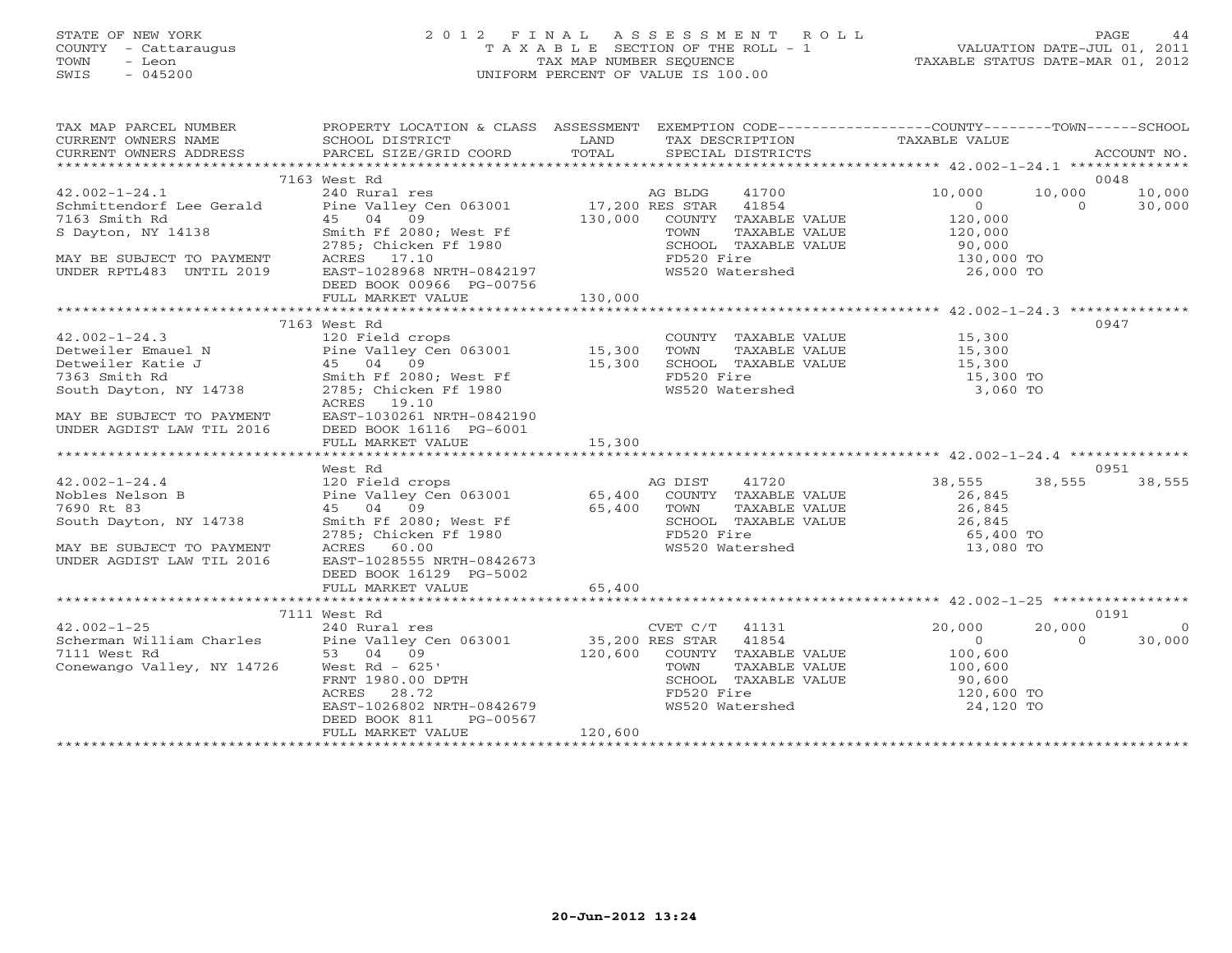# STATE OF NEW YORK 2 0 1 2 F I N A L A S S E S S M E N T R O L L PAGE 45 COUNTY - Cattaraugus T A X A B L E SECTION OF THE ROLL - 1 VALUATION DATE-JUL 01, 2011 TOWN - Leon TAX MAP NUMBER SEQUENCE TAXABLE STATUS DATE-MAR 01, 2012 SWIS - 045200 UNIFORM PERCENT OF VALUE IS 100.00UNIFORM PERCENT OF VALUE IS 100.00

| TAX MAP PARCEL NUMBER<br>CURRENT OWNERS NAME                                                                                       | PROPERTY LOCATION & CLASS ASSESSMENT EXEMPTION CODE----------------COUNTY-------TOWN------SCHOOL                                                                                                                                               |                               |                                                                                                               |                                                                          |          |        |
|------------------------------------------------------------------------------------------------------------------------------------|------------------------------------------------------------------------------------------------------------------------------------------------------------------------------------------------------------------------------------------------|-------------------------------|---------------------------------------------------------------------------------------------------------------|--------------------------------------------------------------------------|----------|--------|
|                                                                                                                                    | 7088 West Rd                                                                                                                                                                                                                                   |                               |                                                                                                               |                                                                          |          | 0263   |
| 42.002-1-26<br>Wengerd Jacob N Pine Valley Cen 063001 21,800<br>Wengerd Mary D 53 04 09 52,800<br>7088 West Rd Raggie Rd Ff - 890' |                                                                                                                                                                                                                                                |                               | RES STAR 41854                                                                                                | $\Omega$                                                                 | $\Omega$ | 30,000 |
|                                                                                                                                    |                                                                                                                                                                                                                                                |                               | COUNTY TAXABLE VALUE 52,800                                                                                   |                                                                          |          |        |
|                                                                                                                                    |                                                                                                                                                                                                                                                |                               |                                                                                                               |                                                                          |          |        |
|                                                                                                                                    |                                                                                                                                                                                                                                                |                               |                                                                                                               |                                                                          |          |        |
|                                                                                                                                    |                                                                                                                                                                                                                                                |                               |                                                                                                               |                                                                          |          |        |
|                                                                                                                                    |                                                                                                                                                                                                                                                |                               | TOWN TAXABLE VALUE 52,800<br>SCHOOL TAXABLE VALUE 52,800<br>FD520 Fire 52,800 TO<br>WS520 Watershed 10,560 TO |                                                                          |          |        |
|                                                                                                                                    |                                                                                                                                                                                                                                                |                               |                                                                                                               |                                                                          |          |        |
|                                                                                                                                    |                                                                                                                                                                                                                                                |                               |                                                                                                               |                                                                          |          |        |
|                                                                                                                                    |                                                                                                                                                                                                                                                |                               |                                                                                                               |                                                                          |          |        |
|                                                                                                                                    |                                                                                                                                                                                                                                                |                               |                                                                                                               |                                                                          |          |        |
|                                                                                                                                    | 6988 West Rd                                                                                                                                                                                                                                   |                               |                                                                                                               |                                                                          |          | 0208   |
|                                                                                                                                    |                                                                                                                                                                                                                                                |                               |                                                                                                               | 35,000<br>$2,100$ $35,000$ $35,000$ $35,000$<br>$2,100$ $2,100$ $30,000$ |          |        |
|                                                                                                                                    |                                                                                                                                                                                                                                                |                               |                                                                                                               |                                                                          |          |        |
|                                                                                                                                    |                                                                                                                                                                                                                                                |                               |                                                                                                               |                                                                          |          |        |
|                                                                                                                                    | FRNT 1090.00 DPTH<br>ACRES 46.75<br>EAST-1026171 NRTH-0840165<br>DEED BOOK 1005 PG-615<br>FULL MARBLE VALUE 24,000 TO FOS20 Fire<br>FULL MARBLE VALUE 56,900<br>FULL MARBLE VALUE 56,900<br>FULL MARKET VALUE 124,000 TO FOS20 Fire<br>FULL MA |                               |                                                                                                               |                                                                          |          |        |
| Conewango Valley, NY 14726                                                                                                         |                                                                                                                                                                                                                                                |                               |                                                                                                               |                                                                          |          |        |
|                                                                                                                                    |                                                                                                                                                                                                                                                |                               |                                                                                                               |                                                                          |          |        |
| MAY BE SUBJECT TO PAYMENT<br>UNDER RPTL483 UNTIL 2019                                                                              |                                                                                                                                                                                                                                                |                               |                                                                                                               |                                                                          |          |        |
|                                                                                                                                    |                                                                                                                                                                                                                                                |                               |                                                                                                               |                                                                          |          |        |
|                                                                                                                                    | 112 Dairy farm<br>Pine Valley Cen 063001<br>Pine Valley Cen 063001<br>53 04 09<br>ACRES 230.39<br>NY 14726<br>FAST-100471                                                                                                                      |                               |                                                                                                               |                                                                          |          |        |
|                                                                                                                                    |                                                                                                                                                                                                                                                |                               |                                                                                                               |                                                                          |          | 0359   |
| $42.002 - 1 - 28$                                                                                                                  |                                                                                                                                                                                                                                                |                               |                                                                                                               | 36,974                                                                   | 36,974   | 36,974 |
| Slabaugh David D                                                                                                                   |                                                                                                                                                                                                                                                |                               |                                                                                                               | $\overline{0}$                                                           | $\circ$  | 30,000 |
| Slabaugh Verba A                                                                                                                   |                                                                                                                                                                                                                                                |                               | COUNTY TAXABLE VALUE                                                                                          | 8,000                                                                    | 8,000    | 8,000  |
| 7051 West Rd<br>Conewango Valley, NY 14726 EAST-1024714 NRTH-0842109                                                               |                                                                                                                                                                                                                                                |                               |                                                                                                               | 155,026                                                                  |          |        |
|                                                                                                                                    |                                                                                                                                                                                                                                                |                               | TAXABLE VALUE                                                                                                 | 155,026                                                                  |          |        |
| MAY BE SUBJECT TO PAYMENT                                                                                                          | DEED BOOK 11263 PG-7001<br>FULL MARKET VALUE                                                                                                                                                                                                   |                               | SCHOOL TAXABLE VALUE<br>200,000 FD520 Fire                                                                    | VALUE 125,026<br>200,000 TO                                              |          |        |
| UNDER AGDIST LAW TIL 2019                                                                                                          |                                                                                                                                                                                                                                                |                               | WS520 Watershed 192,000 TO                                                                                    |                                                                          |          |        |
|                                                                                                                                    |                                                                                                                                                                                                                                                |                               | 8,000 EX                                                                                                      |                                                                          |          |        |
|                                                                                                                                    |                                                                                                                                                                                                                                                |                               |                                                                                                               |                                                                          |          |        |
|                                                                                                                                    | West Rd                                                                                                                                                                                                                                        |                               |                                                                                                               |                                                                          |          | 0335   |
| $42.002 - 1 - 29$                                                                                                                  |                                                                                                                                                                                                                                                |                               | COUNTY TAXABLE VALUE                                                                                          | 147,200                                                                  |          |        |
| Mingle Andy J                                                                                                                      |                                                                                                                                                                                                                                                |                               | TOWN<br>TAXABLE VALUE                                                                                         | 147,200                                                                  |          |        |
|                                                                                                                                    | 910 Priv torest<br>Pine Valley Cen 063001 147,200<br>Foren 04 09 147,200                                                                                                                                                                       |                               | SCHOOL TAXABLE VALUE                                                                                          | 147,200                                                                  |          |        |
|                                                                                                                                    |                                                                                                                                                                                                                                                | $147,200$ <sub>147</sub> ,200 |                                                                                                               |                                                                          |          |        |
|                                                                                                                                    |                                                                                                                                                                                                                                                |                               | FD520 Fire<br>WS520 Watershed 147,200 TO                                                                      |                                                                          |          |        |
|                                                                                                                                    | DEED BOOK 8435<br>PG-9001                                                                                                                                                                                                                      |                               |                                                                                                               |                                                                          |          |        |
|                                                                                                                                    | FULL MARKET VALUE                                                                                                                                                                                                                              | 147,200                       |                                                                                                               |                                                                          |          |        |
|                                                                                                                                    |                                                                                                                                                                                                                                                |                               |                                                                                                               |                                                                          |          |        |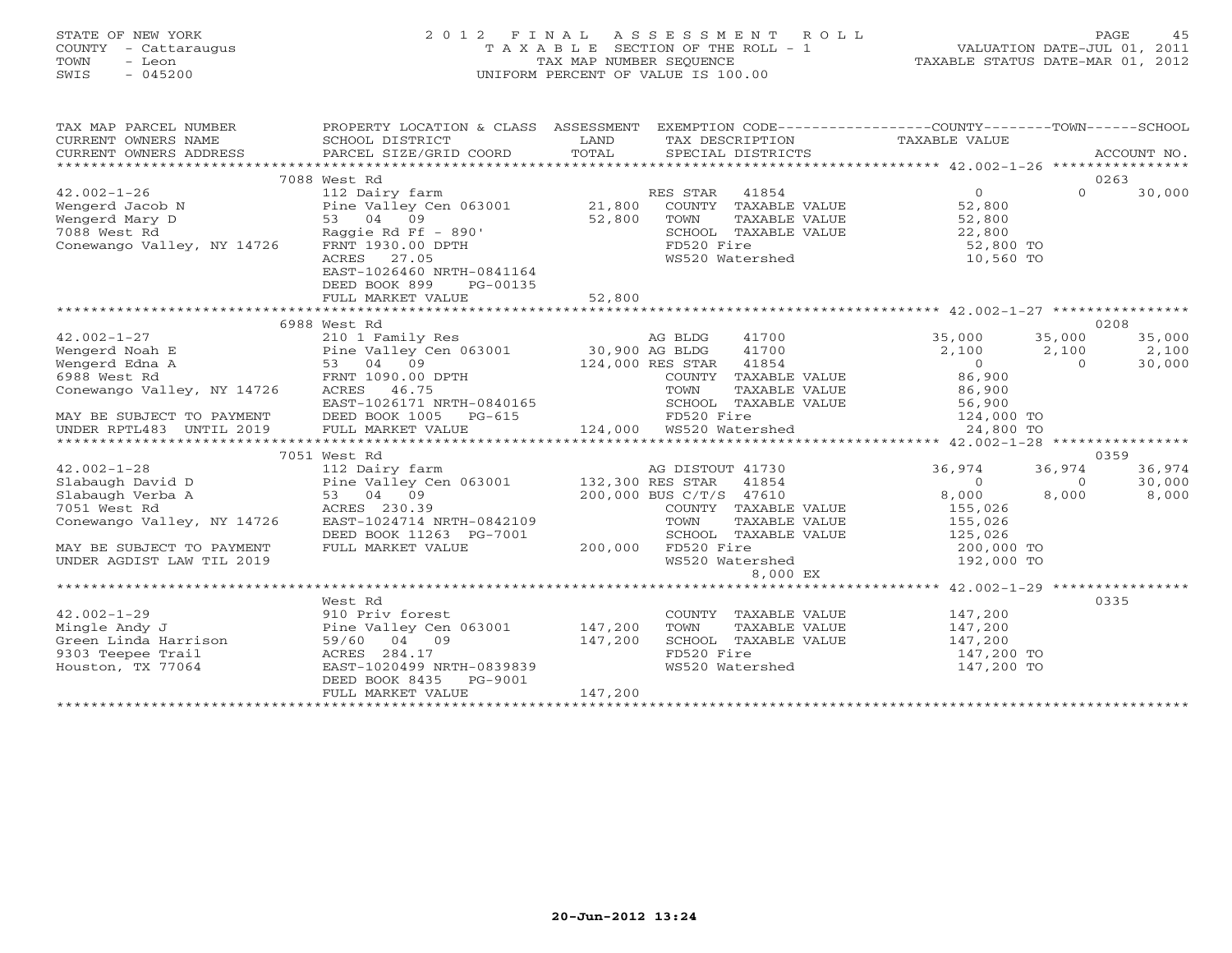# STATE OF NEW YORK 2 0 1 2 F I N A L A S S E S S M E N T R O L L PAGE 46 COUNTY - Cattaraugus T A X A B L E SECTION OF THE ROLL - 1 VALUATION DATE-JUL 01, 2011 TOWN - Leon TAX MAP NUMBER SEQUENCE TAXABLE STATUS DATE-MAR 01, 2012 SWIS - 045200 UNIFORM PERCENT OF VALUE IS 100.00UNIFORM PERCENT OF VALUE IS 100.00

| TAX MAP PARCEL NUMBER      | PROPERTY LOCATION & CLASS ASSESSMENT EXEMPTION CODE----------------COUNTY-------TOWN------SCHOOL |                          |                       |                                                       |                    |
|----------------------------|--------------------------------------------------------------------------------------------------|--------------------------|-----------------------|-------------------------------------------------------|--------------------|
| CURRENT OWNERS NAME        | SCHOOL DISTRICT                                                                                  | LAND                     | TAX DESCRIPTION       | TAXABLE VALUE                                         |                    |
| CURRENT OWNERS ADDRESS     | PARCEL SIZE/GRID COORD                                                                           | TOTAL                    | SPECIAL DISTRICTS     |                                                       | ACCOUNT NO.        |
|                            |                                                                                                  |                          |                       |                                                       |                    |
|                            | Xura Smith Rd (Off)                                                                              |                          |                       |                                                       | 0420               |
| $42.002 - 1 - 31$          | 323 Vacant rural                                                                                 |                          | COUNTY TAXABLE VALUE  | 33,200                                                |                    |
| Wutz Timothy A             | Pine Valley Cen 063001 33,200                                                                    |                          | TOWN<br>TAXABLE VALUE | 33,200                                                |                    |
| Wutz David                 | 60 04 09                                                                                         | 33,200                   | SCHOOL TAXABLE VALUE  | 33,200                                                |                    |
| 60 Sandra Pl               | ACRES 52.50                                                                                      |                          | FD520 Fire            | 33,200 TO                                             |                    |
| Hamburg, NY 14075          | EAST-1020085 NRTH-0842854                                                                        |                          | WS520 Watershed       | 33,200 TO                                             |                    |
|                            |                                                                                                  |                          |                       |                                                       |                    |
|                            | DEED BOOK 00954 PG-00642                                                                         |                          |                       |                                                       |                    |
|                            | FULL MARKET VALUE                                                                                | 33,200<br>*************  |                       |                                                       |                    |
|                            |                                                                                                  |                          |                       | ***************** 42.002-1-32 *****************       |                    |
|                            | 7024 West Rd                                                                                     |                          |                       |                                                       | 5005               |
| $42.002 - 1 - 32$          | 210 1 Family Res                                                                                 |                          | RES STAR<br>41854     | $\overline{O}$                                        | $\Omega$<br>30,000 |
| Wengerd William N          | Pine Valley Cen 063001                                                                           | 7,000                    | COUNTY TAXABLE VALUE  | 60,000                                                |                    |
| Wengerd Anna E             | 53 04 09                                                                                         | 60,000                   | TOWN<br>TAXABLE VALUE | 60,000                                                |                    |
| 7094 West Rd               | Ff 330.00                                                                                        |                          | SCHOOL TAXABLE VALUE  | 30,000                                                |                    |
| Conewango Valley, NY 14726 | ACRES<br>1.15                                                                                    |                          | FD520 Fire            | 60,000 TO                                             |                    |
|                            | EAST-1025612 NRTH-0840706                                                                        |                          | WS520 Watershed       | 12,000 TO                                             |                    |
|                            | DEED BOOK 00943 PG-00540                                                                         |                          |                       |                                                       |                    |
|                            | FULL MARKET VALUE                                                                                | 60,000                   |                       |                                                       |                    |
|                            |                                                                                                  |                          |                       |                                                       |                    |
|                            | 12615 Smith Rd                                                                                   |                          |                       |                                                       | 0603               |
|                            |                                                                                                  |                          |                       |                                                       | $\Omega$           |
| $42.002 - 1 - 33$          | 210 1 Family Res                                                                                 |                          | RES STAR<br>41854     | $\overline{0}$                                        | 30,000             |
| Meyers John H              | Pine Valley Cen 063001                                                                           | 17,000                   | COUNTY TAXABLE VALUE  | 67,300                                                |                    |
|                            |                                                                                                  | 67,300                   | TOWN<br>TAXABLE VALUE | 67,300                                                |                    |
|                            |                                                                                                  |                          | SCHOOL TAXABLE VALUE  | 37,300                                                |                    |
| South Dayton, NY 14138     | 6.25<br>ACRES                                                                                    |                          | FD520 Fire            | 67,300 TO                                             |                    |
|                            | EAST-1025304 NRTH-0847201                                                                        |                          | WS520 Watershed       | 13,460 TO                                             |                    |
|                            | DEED BOOK 902<br>PG-00737                                                                        |                          |                       |                                                       |                    |
|                            | FULL MARKET VALUE                                                                                | 67,300                   |                       |                                                       |                    |
|                            |                                                                                                  |                          |                       |                                                       |                    |
|                            | 12650 Smith Rd                                                                                   |                          |                       |                                                       | 0759               |
| $42.002 - 1 - 34$          | 270 Mfg housing                                                                                  |                          | RES STAR<br>41854     | $\overline{0}$                                        | 30,000<br>$\Omega$ |
| Meyers Amy                 | Pine Valley Cen 063001                                                                           | 7,000                    | COUNTY TAXABLE VALUE  | 41,800                                                |                    |
| Granger Jason              | 54 04 09                                                                                         | 41,800                   | TOWN<br>TAXABLE VALUE | 41,800                                                |                    |
|                            |                                                                                                  |                          |                       |                                                       |                    |
| 12650 Smith Rd             | Ff 300.00                                                                                        |                          | SCHOOL TAXABLE VALUE  | 11,800                                                |                    |
| South Dayton, NY 14138     | ACRES<br>1.00                                                                                    |                          | FD520 Fire            | 41,800 TO                                             |                    |
|                            | EAST-1025069 NRTH-0847495                                                                        |                          | WS520 Watershed       | 41,800 TO                                             |                    |
|                            | DEED BOOK 00985 PG-00553                                                                         |                          |                       |                                                       |                    |
|                            | FULL MARKET VALUE                                                                                | 41,800                   |                       |                                                       |                    |
|                            |                                                                                                  | ************************ |                       | ************************ 42.004-1-1 ***************** |                    |
|                            | 12950 Cherry Creek Hill Rd                                                                       |                          |                       |                                                       | 0100               |
| $42.004 - 1 - 1$           | 312 Vac w/imprv                                                                                  |                          | COUNTY TAXABLE VALUE  | 40,900                                                |                    |
| Fair Michael               | Pine Valley Cen 063001                                                                           | 33,100                   | TOWN<br>TAXABLE VALUE | 40,900                                                |                    |
| 5670 Deer Creek Dr         | 59 04 09                                                                                         | 40,900                   | SCHOOL TAXABLE VALUE  | 40,900                                                |                    |
| Willoughby, OH 44094       | Ff 675.00                                                                                        |                          | FD520 Fire            | 40,900 TO                                             |                    |
|                            | ACRES 25.11                                                                                      |                          | WS520 Watershed       | 32,720 TO                                             |                    |
|                            | EAST-1019536 NRTH-0836591                                                                        |                          |                       |                                                       |                    |
|                            |                                                                                                  |                          |                       |                                                       |                    |
|                            | DEED BOOK 00958 PG-01058                                                                         |                          |                       |                                                       |                    |
|                            | FULL MARKET VALUE                                                                                | 40,900                   |                       |                                                       |                    |
|                            |                                                                                                  |                          |                       |                                                       |                    |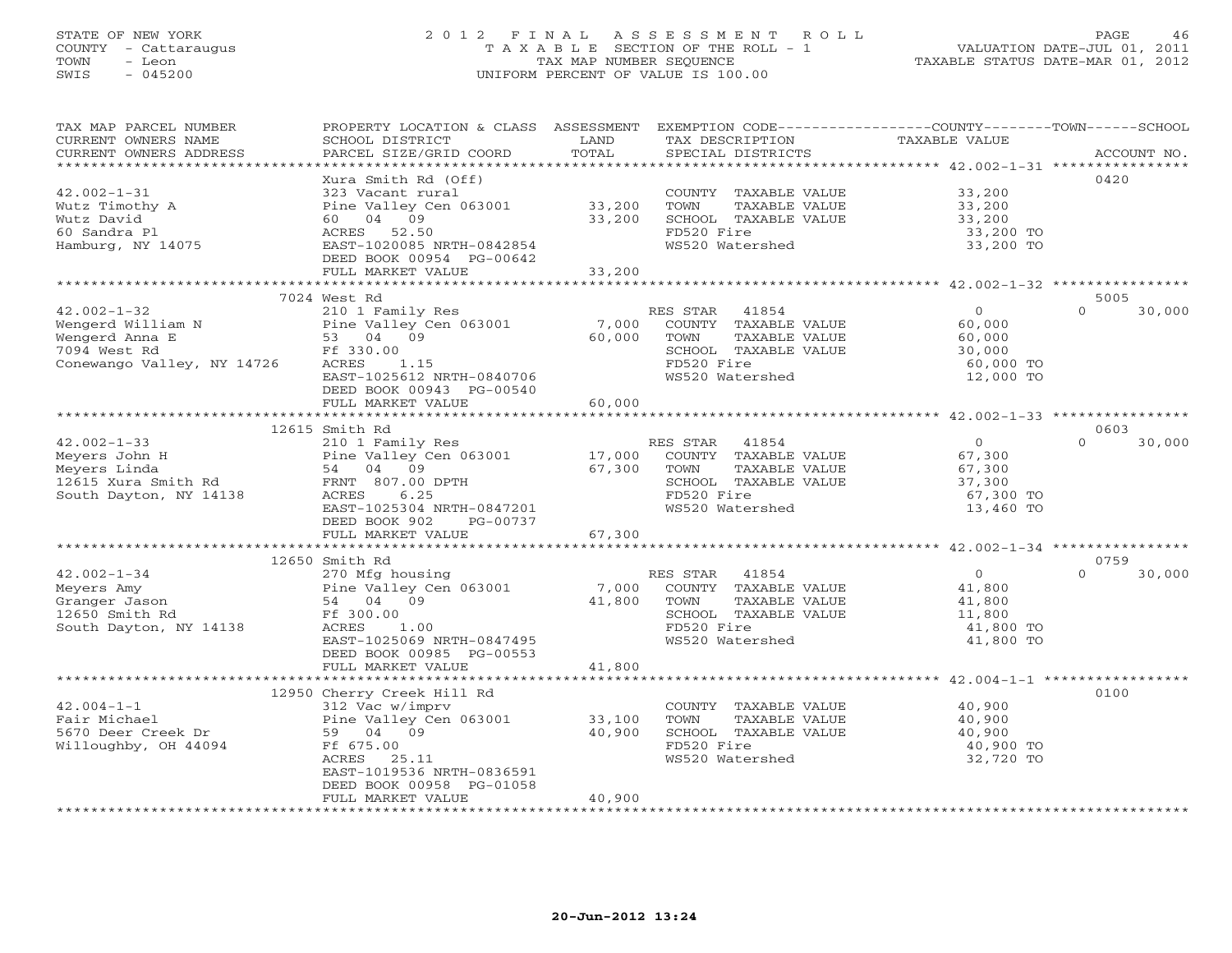# STATE OF NEW YORK 2 0 1 2 F I N A L A S S E S S M E N T R O L L PAGE 47 COUNTY - Cattaraugus T A X A B L E SECTION OF THE ROLL - 1 VALUATION DATE-JUL 01, 2011 TOWN - Leon TAX MAP NUMBER SEQUENCE TAXABLE STATUS DATE-MAR 01, 2012 SWIS - 045200 UNIFORM PERCENT OF VALUE IS 100.00UNIFORM PERCENT OF VALUE IS 100.00

| TAX MAP PARCEL NUMBER<br>CURRENT OWNERS NAME<br>CURRENT OWNERS ADDRESS | PROPERTY LOCATION & CLASS ASSESSMENT<br>SCHOOL DISTRICT<br>PARCEL SIZE/GRID COORD | LAND<br>TOTAL | EXEMPTION CODE-----------------COUNTY-------TOWN------SCHOOL<br>TAX DESCRIPTION<br>SPECIAL DISTRICTS | TAXABLE VALUE                                         | ACCOUNT NO.        |
|------------------------------------------------------------------------|-----------------------------------------------------------------------------------|---------------|------------------------------------------------------------------------------------------------------|-------------------------------------------------------|--------------------|
|                                                                        |                                                                                   |               |                                                                                                      |                                                       |                    |
|                                                                        | Cherry Creek Hill Rd                                                              |               |                                                                                                      |                                                       | 0172               |
| $42.004 - 1 - 2$                                                       | 323 Vacant rural                                                                  |               | COUNTY TAXABLE VALUE                                                                                 | 28,700                                                |                    |
| Hackney John H                                                         | Pine Valley Cen 063001                                                            | 28,700        | TOWN<br>TAXABLE VALUE                                                                                | 28,700                                                |                    |
| 50 Hewitt Ave                                                          | 59 04 09                                                                          | 28,700        | SCHOOL TAXABLE VALUE                                                                                 | 28,700                                                |                    |
| Buffalo, NY 14215                                                      | FRNT 1330.00 DPTH                                                                 |               | FD520 Fire                                                                                           | 28,700 TO                                             |                    |
|                                                                        | ACRES 50.35                                                                       |               | WS520 Watershed                                                                                      | 28,700 TO                                             |                    |
|                                                                        | EAST-1020528 NRTH-0836598                                                         |               |                                                                                                      |                                                       |                    |
|                                                                        | DEED BOOK 722<br>PG-00969                                                         |               |                                                                                                      |                                                       |                    |
|                                                                        | FULL MARKET VALUE                                                                 | 28,700        |                                                                                                      |                                                       |                    |
|                                                                        |                                                                                   |               |                                                                                                      |                                                       |                    |
|                                                                        | 12864 Cherry Creek Hill Rd                                                        |               |                                                                                                      |                                                       | 0026               |
| $42.004 - 1 - 3$                                                       | 210 1 Family Res                                                                  |               | RES STAR 41854                                                                                       | $\Omega$                                              | $\Omega$<br>30,000 |
| Wright Vern                                                            | Pine Valley Cen 063001                                                            | 23,700        | COUNTY TAXABLE VALUE                                                                                 | 62,700                                                |                    |
| Wright Tracie                                                          | 59 04 09                                                                          | 62,700        | TOWN<br>TAXABLE VALUE                                                                                | 62,700                                                |                    |
| 12864 Cherry Creek Hill Rd                                             | FRNT 263.00 DPTH                                                                  |               | SCHOOL TAXABLE VALUE                                                                                 | 32,700                                                |                    |
| Conewango Valley, NY 14726                                             | ACRES 10.45                                                                       |               | FD520 Fire                                                                                           | 62,700 TO                                             |                    |
|                                                                        | EAST-1021328 NRTH-0836604                                                         |               | WS520 Watershed                                                                                      | 18,810 TO                                             |                    |
|                                                                        | DEED BOOK 856<br>PG-00766                                                         |               |                                                                                                      |                                                       |                    |
|                                                                        | FULL MARKET VALUE                                                                 | 62,700        |                                                                                                      |                                                       |                    |
|                                                                        |                                                                                   |               |                                                                                                      |                                                       |                    |
|                                                                        | 12854 Cherry Creek Hill Rd                                                        |               |                                                                                                      |                                                       | 0136               |
| $42.004 - 1 - 4$                                                       | 210 1 Family Res                                                                  |               | RES STAR 41854                                                                                       | $\circ$                                               | $\Omega$<br>30,000 |
| Hilton Timothy T                                                       | Pine Valley Cen 063001                                                            | 23,400        | COUNTY TAXABLE VALUE                                                                                 | 58,700                                                |                    |
| Hilton Kathy L                                                         | 59 04 09                                                                          | 58,700        | TOWN<br>TAXABLE VALUE                                                                                | 58,700                                                |                    |
| 12854 Leon-Cherry Creek Rd                                             | Ff 263.00                                                                         |               | SCHOOL TAXABLE VALUE                                                                                 | 28,700                                                |                    |
| Conewang Valley, NY 14726                                              | ACRES 10.22                                                                       |               | FD520 Fire                                                                                           | 58,700 TO                                             |                    |
|                                                                        | EAST-1021593 NRTH-0836607                                                         |               | WS520 Watershed                                                                                      | 11,740 TO                                             |                    |
|                                                                        | DEED BOOK 00958 PG-00856                                                          |               |                                                                                                      |                                                       |                    |
|                                                                        | FULL MARKET VALUE                                                                 | 58,700        |                                                                                                      |                                                       |                    |
|                                                                        |                                                                                   |               |                                                                                                      | ************************ 42.004-1-5.1 *************** |                    |
|                                                                        | Cherry Creek Hill Rd                                                              |               |                                                                                                      |                                                       | 0277               |
| $42.004 - 1 - 5.1$                                                     | 321 Abandoned ag                                                                  |               | COUNTY TAXABLE VALUE                                                                                 | 61,000                                                |                    |
| Bugman Chad                                                            | Pine Valley Cen 063001                                                            | 61,000        | TOWN<br>TAXABLE VALUE                                                                                | 61,000                                                |                    |
| 14 Massachusetts St                                                    | 59 04 09                                                                          | 61,000        | SCHOOL TAXABLE VALUE                                                                                 | 61,000                                                |                    |
| PO Box 131                                                             | West Rd Ff $-130'$                                                                |               | FD520 Fire                                                                                           | 61,000 TO                                             |                    |
| Dalton, NY 14836                                                       | ACRES 105.40                                                                      |               | WS520 Watershed                                                                                      | 61,000 TO                                             |                    |
|                                                                        | EAST-1022164 NRTH-0837458                                                         |               |                                                                                                      |                                                       |                    |
|                                                                        | DEED BOOK 14433 PG-7001                                                           |               |                                                                                                      |                                                       |                    |
|                                                                        | FULL MARKET VALUE                                                                 | 61,000        |                                                                                                      |                                                       |                    |
|                                                                        |                                                                                   |               |                                                                                                      |                                                       |                    |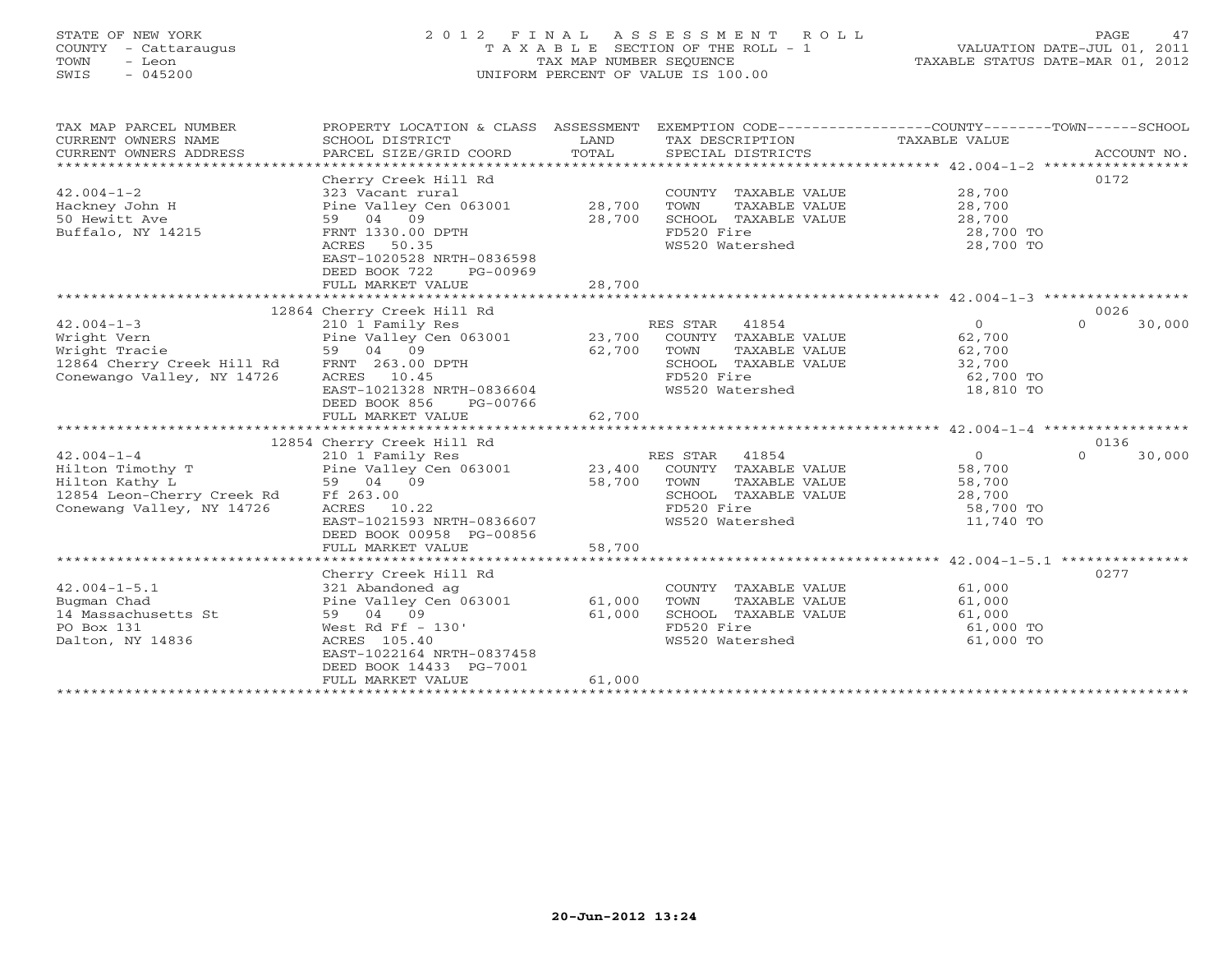# STATE OF NEW YORK 2 0 1 2 F I N A L A S S E S S M E N T R O L L PAGE 48 COUNTY - Cattaraugus T A X A B L E SECTION OF THE ROLL - 1 VALUATION DATE-JUL 01, 2011 TOWN - Leon TAX MAP NUMBER SEQUENCE TAXABLE STATUS DATE-MAR 01, 2012 SWIS - 045200 UNIFORM PERCENT OF VALUE IS 100.00UNIFORM PERCENT OF VALUE IS 100.00

| TAX MAP PARCEL NUMBER<br>CURRENT OWNERS NAME<br>CURRENT OWNERS ADDRESS PARCEL SIZE/GRID COORD TOTAL                                                                   | PROPERTY LOCATION & CLASS ASSESSMENT EXEMPTION CODE---------------COUNTY-------TOWN------SCHOOL<br>SCHOOL DISTRICT                                                                                     | LAND    |                              | SPECIAL DISTRICTS                                                                           | TAX DESCRIPTION TAXABLE VALUE                                                              |                    | ACCOUNT NO.               |
|-----------------------------------------------------------------------------------------------------------------------------------------------------------------------|--------------------------------------------------------------------------------------------------------------------------------------------------------------------------------------------------------|---------|------------------------------|---------------------------------------------------------------------------------------------|--------------------------------------------------------------------------------------------|--------------------|---------------------------|
| $42.004 - 1 - 5.2$<br>Wilson Victor T Jr<br>Spear Paul<br>6773 Cherry Creek Hill Rd West Rd Ff - 130'<br>Conewango Valley, NY 14726                                   | 6773 Cherry Creek Hill Rd<br>240 Rural res<br>Pine Valley Cen 063001 35,900 SR STAR 41834<br>59 04 09 109,200 COUNTY TAXABLE VALUE<br>West Rd Ff - 130' 109,200 COUNTY TAXABLE VALUE<br>ACRES<br>29.75 |         |                              | TAXABLE VALUE<br>SCHOOL TAXABLE VALUE                                                       | 20,000<br>80<br>89,200<br>89,200<br>47,000                                                 | 20,000<br>$\Omega$ | 0780<br>$\circ$<br>62,200 |
|                                                                                                                                                                       |                                                                                                                                                                                                        |         |                              |                                                                                             |                                                                                            |                    |                           |
|                                                                                                                                                                       | 6910 West Rd                                                                                                                                                                                           |         |                              |                                                                                             |                                                                                            |                    | 0097                      |
| $42.004 - 1 - 6.1$<br>Hostetler Raymond B<br>Hostetler Mary N<br>6910 West Rd<br>Conewango Valley, NY 14726<br>MAY BE SUBJECT TO PAYMENT<br>UNDER AGDIST LAW TIL 2016 | Raggie Rd Ff - 990'<br>FRNT 3100.00 DPTH<br>ACRES 220.27<br>EAST-1024513 NRTH-0838970<br>DEED BOOK 996<br>$PG-154$                                                                                     | 164,600 | COUNTY<br>TOWN<br>FD520 Fire | 41720<br>41854<br>TAXABLE VALUE<br>TAXABLE VALUE<br>SCHOOL TAXABLE VALUE<br>WS520 Watershed | 35,917<br>$\overline{0}$<br>128,683<br>128,683<br>$-20,000$<br>164,600 TO<br>131,680 TO    | 35,917<br>$\Omega$ | 35,917<br>30,000          |
|                                                                                                                                                                       | FULL MARKET VALUE                                                                                                                                                                                      | 164,600 |                              |                                                                                             |                                                                                            |                    |                           |
|                                                                                                                                                                       | west Rd                                                                                                                                                                                                |         |                              |                                                                                             |                                                                                            |                    | 9000                      |
| $42.004 - 1 - 6.1/3$<br>Detweiler Noah<br>Hostetler Raymond<br>west Rd<br>Leon, NY                                                                                    | West Ka and Market AGED C/T<br>210 1 Family Res and Market AGED C/T<br>Pine Valley Cen 063001 0 SR STAR<br>ACRES 0.01 23,600 COUNTY<br>FULL MARKET VALUE                                               | 23,600  | TOWN<br>FD520 Fire           | AGED C/T 41801<br>41834<br>TAXABLE VALUE<br>SCHOOL TAXABLE VALUE                            | 11,800<br>$\Omega$<br>COUNTY TAXABLE VALUE 11,800<br>11,800<br>$\overline{0}$<br>23,600 TO | 11,800<br>$\Omega$ | $\overline{0}$<br>23,600  |
|                                                                                                                                                                       | 6927 Riga Rd                                                                                                                                                                                           |         |                              |                                                                                             |                                                                                            |                    | 0481                      |
| $42.004 - 1 - 6.2$<br>Conewango Valley, NY 14726                                                                                                                      | 210 1 Family Res<br>FRNT 270.00 DPTH<br>1.84<br>ACRES<br>EAST-1026973 NRTH-0838549<br>DEED BOOK 766<br>PG-00242<br>FULL MARKET VALUE                                                                   | 108,500 | RES STAR 41854<br>FD520 Fire | SCHOOL TAXABLE VALUE<br>WS520 Watershed                                                     | $\overline{O}$<br>108,500<br>108,500<br>78,500<br>$108,500$ TO<br>21,700 TO                | $\Omega$           | 30,000                    |
|                                                                                                                                                                       |                                                                                                                                                                                                        |         |                              |                                                                                             |                                                                                            |                    |                           |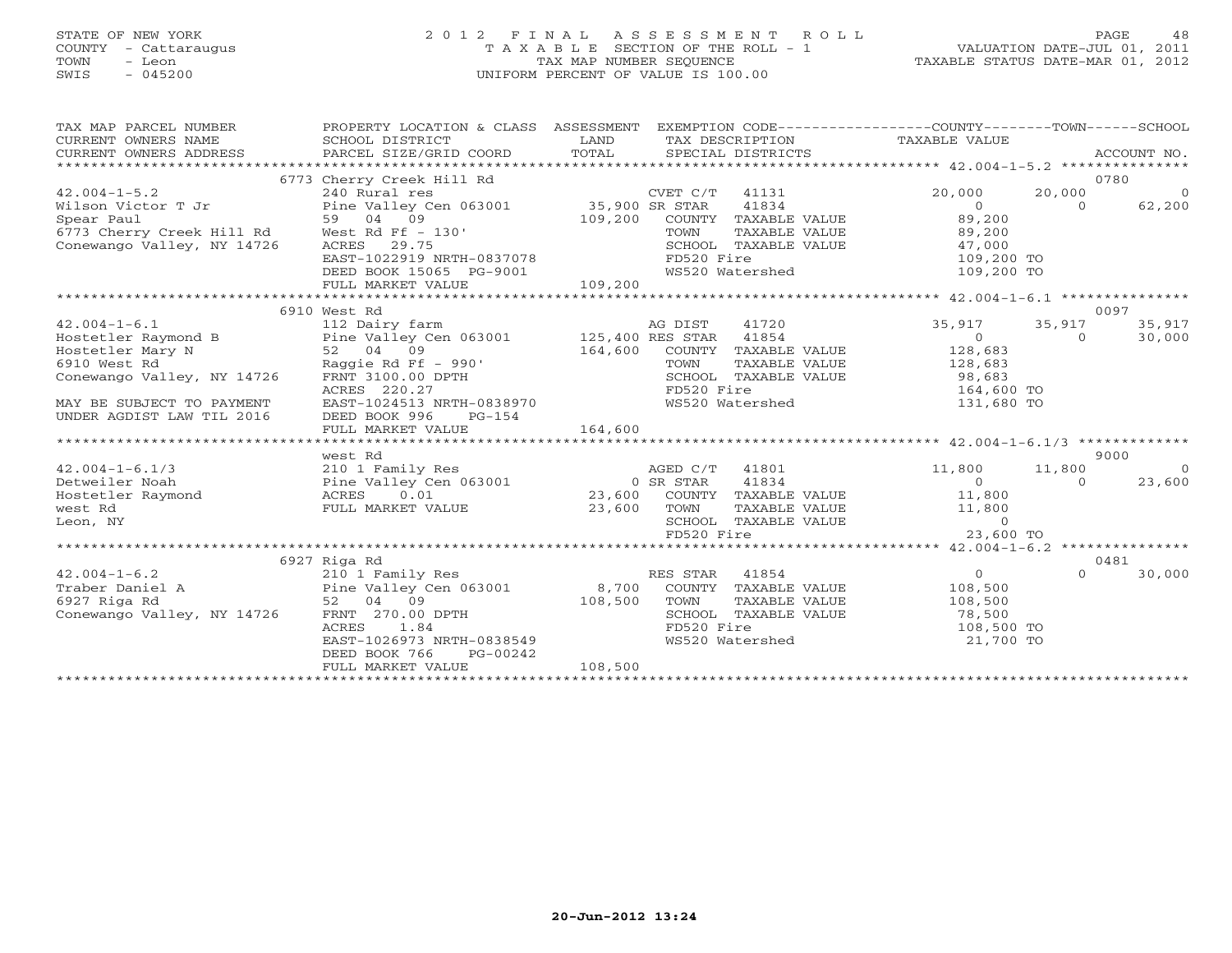# STATE OF NEW YORK 2 0 1 2 F I N A L A S S E S S M E N T R O L L PAGE 49 COUNTY - Cattaraugus T A X A B L E SECTION OF THE ROLL - 1 VALUATION DATE-JUL 01, 2011 TOWN - Leon TAX MAP NUMBER SEQUENCE TAXABLE STATUS DATE-MAR 01, 2012 SWIS - 045200 UNIFORM PERCENT OF VALUE IS 100.00UNIFORM PERCENT OF VALUE IS 100.00

| TAX MAP PARCEL NUMBER                                                            | PROPERTY LOCATION & CLASS ASSESSMENT EXEMPTION CODE----------------COUNTY-------TOWN------SCHOOL                                                      |         |                                                                                                  |                                                           |                |        |
|----------------------------------------------------------------------------------|-------------------------------------------------------------------------------------------------------------------------------------------------------|---------|--------------------------------------------------------------------------------------------------|-----------------------------------------------------------|----------------|--------|
|                                                                                  | 6793 West Rd                                                                                                                                          |         |                                                                                                  |                                                           | 0265           |        |
| $42.004 - 1 - 7$                                                                 |                                                                                                                                                       |         | SR ST MH 41844                                                                                   | $\Omega$                                                  | $\Omega$       | 40,000 |
| Miller Eli C                                                                     | 112 Dairy farm                                                                                                                                        |         |                                                                                                  | $\Omega$                                                  | $\Omega$       | 30,000 |
|                                                                                  | Pine Valley Cen 063001 57,200 RES STAR 41854                                                                                                          | 118,000 |                                                                                                  |                                                           |                |        |
|                                                                                  |                                                                                                                                                       |         | COUNTY TAXABLE VALUE                                                                             | 118,000<br>118,000                                        |                |        |
| Conewango Valley, NY 14726 Ff 1830.00 West Rd                                    |                                                                                                                                                       |         | TOWN<br>TAXABLE VALUE                                                                            |                                                           |                |        |
|                                                                                  | Ff 1830.00 West Rd<br>ACRES 79.33<br>EAST-1024304 NRTH-0836716                                                                                        |         | SCHOOL TAXABLE VALUE                                                                             | 48,000<br>$118,000$ TO                                    |                |        |
|                                                                                  |                                                                                                                                                       |         | rubz0 Fire<br>WS520 Watershed                                                                    |                                                           |                |        |
|                                                                                  |                                                                                                                                                       |         |                                                                                                  |                                                           |                |        |
|                                                                                  |                                                                                                                                                       |         |                                                                                                  |                                                           |                |        |
|                                                                                  |                                                                                                                                                       |         |                                                                                                  |                                                           |                |        |
|                                                                                  | 6846 Riga Rd                                                                                                                                          |         |                                                                                                  |                                                           |                |        |
| $42.004 - 1 - 8$                                                                 |                                                                                                                                                       |         |                                                                                                  | 19,424                                                    | 0278<br>19,424 | 19,424 |
|                                                                                  | 112 Dairy farm<br>112 Dairy farm<br>Pine Valley Cen 063001 58,500 RES STAR 41854<br>52 04 09 145,200 COUNTY TAXABLE<br>FRNT 1975.00 DPTH TOWN TAXABLE |         |                                                                                                  | $\overline{0}$                                            |                |        |
| Miller Enos I                                                                    |                                                                                                                                                       |         |                                                                                                  |                                                           | $\Omega$       | 30,000 |
| Miller Rebecca M                                                                 |                                                                                                                                                       | 145,200 | COUNTY TAXABLE VALUE 125,776                                                                     |                                                           |                |        |
| 6846 Riga Rd<br>Conewango Valley, NY 14726                                       |                                                                                                                                                       |         |                                                                                                  |                                                           |                |        |
|                                                                                  | ACRES 75.30                                                                                                                                           |         |                                                                                                  |                                                           |                |        |
|                                                                                  |                                                                                                                                                       |         | TOWN TAXABLE VALUE 125,776<br>SCHOOL TAXABLE VALUE 95,776<br>FD520 Fire 145,200 TO<br>145,200 TO |                                                           |                |        |
|                                                                                  |                                                                                                                                                       |         |                                                                                                  |                                                           |                |        |
|                                                                                  |                                                                                                                                                       |         |                                                                                                  |                                                           |                |        |
|                                                                                  | 6793 Riga Rd                                                                                                                                          |         |                                                                                                  |                                                           | 0110           |        |
| $42.004 - 1 - 9$                                                                 |                                                                                                                                                       |         | RES STAR 41854                                                                                   | $\overline{0}$                                            | $\Omega$       | 30,000 |
| Ebel James                                                                       | 210 1 Family Res                                                                                                                                      |         | COUNTY TAXABLE VALUE 75,000                                                                      |                                                           |                |        |
| Ebel Barbara A                                                                   | Pine Valley Cen 063001 8,000<br>A 44 04 09 75,000<br>FRNT 222.00 DPTH                                                                                 |         |                                                                                                  | 75,000                                                    |                |        |
| 6793 Riga Rd                                                                     |                                                                                                                                                       | 75,000  | TOWN<br>TAXABLE VALUE<br>SCHOOL TAXABLE VALUE                                                    | $\begin{array}{c} 75,000 \\ 45,000 \\ 75,000 \end{array}$ |                |        |
| Conewango Valley, NY 14726                                                       | ACRES<br>1.49                                                                                                                                         |         | FD520 Fire                                                                                       | 75,000 TO                                                 |                |        |
|                                                                                  | EAST-1026971 NRTH-0836342                                                                                                                             |         | WS520 Watershed                                                                                  | 15,000 TO                                                 |                |        |
|                                                                                  | PG-00616                                                                                                                                              |         |                                                                                                  |                                                           |                |        |
|                                                                                  | DEED BOOK 838                                                                                                                                         |         |                                                                                                  |                                                           |                |        |
|                                                                                  |                                                                                                                                                       |         |                                                                                                  |                                                           |                |        |
|                                                                                  | 6896 Riga Rd                                                                                                                                          |         |                                                                                                  |                                                           | 0275           |        |
|                                                                                  |                                                                                                                                                       |         |                                                                                                  | 14,746                                                    | 14,746         | 14,746 |
|                                                                                  |                                                                                                                                                       |         |                                                                                                  | $\overline{0}$                                            | $\circ$        | 30,000 |
|                                                                                  |                                                                                                                                                       |         | COUNTY TAXABLE VALUE                                                                             | 119,654                                                   |                |        |
|                                                                                  |                                                                                                                                                       |         | TAXABLE VALUE                                                                                    | 119,654                                                   |                |        |
| Conewango Valley, NY 14726                                                       | FRNT 3450.00 DPTH<br>ACRES 72.20<br>EAST-1027394 NRTH-0838550                                                                                         |         | SCHOOL TAXABLE VALUE                                                                             |                                                           |                |        |
|                                                                                  |                                                                                                                                                       |         | FD520 Fire                                                                                       | 89,654<br>134,400 TO                                      |                |        |
|                                                                                  |                                                                                                                                                       |         | FD520 Fire<br>WS520 Watershed 26,880 TO                                                          |                                                           |                |        |
| MAY BE SUBJECT TO PAYMENT<br>UNDER AGDIST LAW TIL 2016 FULL MARKET VALUE 134,400 |                                                                                                                                                       |         |                                                                                                  |                                                           |                |        |
|                                                                                  |                                                                                                                                                       |         |                                                                                                  |                                                           |                |        |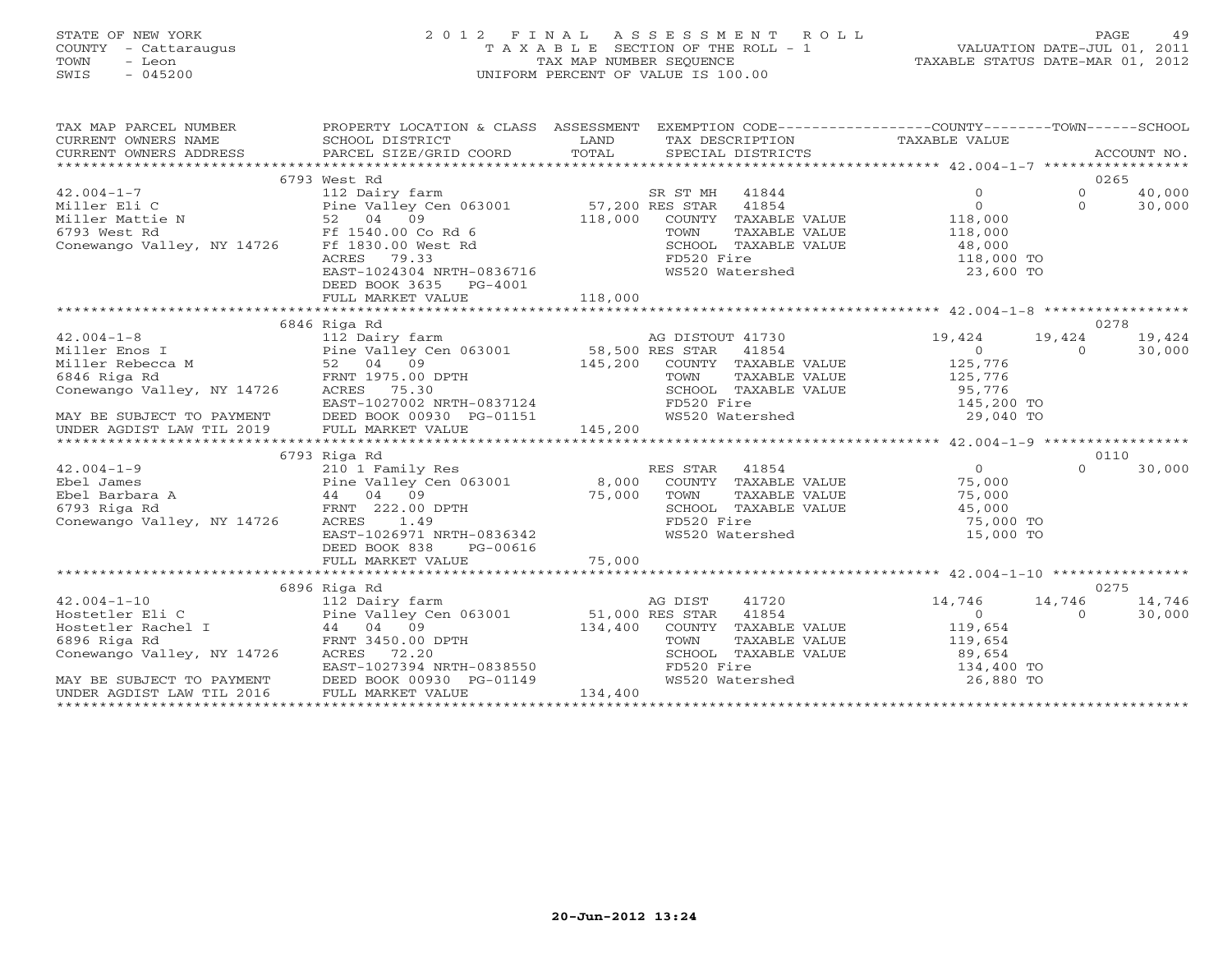# STATE OF NEW YORK 2 0 1 2 F I N A L A S S E S S M E N T R O L L PAGE 50 COUNTY - Cattaraugus T A X A B L E SECTION OF THE ROLL - 1 VALUATION DATE-JUL 01, 2011 TOWN - Leon TAX MAP NUMBER SEQUENCE TAXABLE STATUS DATE-MAR 01, 2012 SWIS - 045200 UNIFORM PERCENT OF VALUE IS 100.00UNIFORM PERCENT OF VALUE IS 100.00

| TAX MAP PARCEL NUMBER                                                                                                                                                                                                         | PROPERTY LOCATION & CLASS ASSESSMENT EXEMPTION CODE---------------COUNTY-------TOWN-----SCHOOL                                                               |         |                |                      | TAX DESCRIPTION TAXABLE VALUE SPECIAL DISTRICTS                                                                                                                                                                                                      |          | ACCOUNT NO.    |
|-------------------------------------------------------------------------------------------------------------------------------------------------------------------------------------------------------------------------------|--------------------------------------------------------------------------------------------------------------------------------------------------------------|---------|----------------|----------------------|------------------------------------------------------------------------------------------------------------------------------------------------------------------------------------------------------------------------------------------------------|----------|----------------|
|                                                                                                                                                                                                                               | 6861 Rte 62                                                                                                                                                  |         |                |                      |                                                                                                                                                                                                                                                      |          | 0336           |
| 42.004-1-11 12 Dairy farm SR STAR<br>Richter Raymond Pine Valley Cen 063001 110,800 AG BLDG<br>Richter Betty Lou 44 04 09 363,800 AG DIST<br>6861 Rte 62 Ff 2325.00 AG BLDG<br>Conewango Valley, NY 14726 ACRES 152.53 COUNTY |                                                                                                                                                              |         |                | 41834                | $\Omega$                                                                                                                                                                                                                                             | $\Omega$ | 62,200         |
|                                                                                                                                                                                                                               |                                                                                                                                                              |         |                | 41700                | 35,000                                                                                                                                                                                                                                               | 35,000   | 35,000         |
|                                                                                                                                                                                                                               |                                                                                                                                                              |         |                | 41720                | 42,853                                                                                                                                                                                                                                               | 42,853   | 42,853         |
|                                                                                                                                                                                                                               |                                                                                                                                                              |         |                | 41700                | 50,000                                                                                                                                                                                                                                               | 50,000   | 50,000         |
|                                                                                                                                                                                                                               |                                                                                                                                                              |         |                | COUNTY TAXABLE VALUE | 235,947                                                                                                                                                                                                                                              |          |                |
|                                                                                                                                                                                                                               | EAST-1029695 NRTH-0838432                                                                                                                                    |         | TOWN           | TAXABLE VALUE        | 235,947                                                                                                                                                                                                                                              |          |                |
| MAY BE SUBJECT TO PAYMENT                                                                                                                                                                                                     | DEED BOOK 00965 PG-00189                                                                                                                                     |         |                | SCHOOL TAXABLE VALUE | 173,747                                                                                                                                                                                                                                              |          |                |
| UNDER RPTL483 UNTIL 2016                                                                                                                                                                                                      | FULL MARKET VALUE                                                                                                                                            | 363,800 | FD520 Fire     |                      |                                                                                                                                                                                                                                                      |          |                |
|                                                                                                                                                                                                                               |                                                                                                                                                              |         |                |                      | FD520 Fire 363,800 TO<br>LD520 Light 363,800 TO<br>WS520 Watershed 72,760 TO                                                                                                                                                                         |          |                |
|                                                                                                                                                                                                                               |                                                                                                                                                              |         |                |                      |                                                                                                                                                                                                                                                      |          |                |
|                                                                                                                                                                                                                               |                                                                                                                                                              |         |                |                      |                                                                                                                                                                                                                                                      |          |                |
|                                                                                                                                                                                                                               | 6849 Rte 62                                                                                                                                                  |         |                |                      |                                                                                                                                                                                                                                                      |          | 0141           |
| $42.004 - 1 - 12$                                                                                                                                                                                                             | 210 1 Family Res                                                                                                                                             |         | RES STAR       | 41854                | $\overline{O}$                                                                                                                                                                                                                                       | $\Omega$ | 30,000         |
|                                                                                                                                                                                                                               |                                                                                                                                                              |         |                |                      | 69,200                                                                                                                                                                                                                                               |          |                |
|                                                                                                                                                                                                                               |                                                                                                                                                              |         |                |                      | 39,200<br>PPTH 140.00<br>PPTH 140.00<br>RTH-0837238<br>PG-6001<br>FD520 Fire<br>FD520 Light<br>FD520 Light<br>FD520 Light<br>FD520 Light<br>FD520 Matershed<br>FD520 Matershed<br>FD520 Matershed<br>FD520 Matershed<br>FD520 Matershed<br>13,840 TO |          |                |
| Conewango Valley, NY 14726 FRNT 220.00 DPTH 140.00                                                                                                                                                                            |                                                                                                                                                              |         |                |                      |                                                                                                                                                                                                                                                      |          |                |
|                                                                                                                                                                                                                               | EAST-1031021 NRTH-0837238                                                                                                                                    |         |                |                      |                                                                                                                                                                                                                                                      |          |                |
|                                                                                                                                                                                                                               | DEED BOOK 183                                                                                                                                                |         |                |                      |                                                                                                                                                                                                                                                      |          |                |
|                                                                                                                                                                                                                               | FULL MARKET VALUE                                                                                                                                            |         |                |                      |                                                                                                                                                                                                                                                      |          |                |
|                                                                                                                                                                                                                               |                                                                                                                                                              |         |                |                      |                                                                                                                                                                                                                                                      |          |                |
|                                                                                                                                                                                                                               | 6843 Rte 62                                                                                                                                                  |         |                |                      |                                                                                                                                                                                                                                                      |          | 0520           |
| $42.004 - 1 - 13.2$                                                                                                                                                                                                           | 210 1 Family Res<br>210 1 Family Res<br>Pine Valley Cen 063001 7,200<br>44 04 09 71,000<br>FRNT 222.00 DPTH 222.00<br>ey, NY 14726 EAST-1030977 NRTH-0836997 |         | RES STAR 41854 |                      | $\overline{0}$                                                                                                                                                                                                                                       | $\Omega$ | 30,000         |
| Frost Barry D                                                                                                                                                                                                                 |                                                                                                                                                              |         |                |                      | COUNTY TAXABLE VALUE 71,000                                                                                                                                                                                                                          |          |                |
| Frost Doreen                                                                                                                                                                                                                  |                                                                                                                                                              |         | TOWN           | TAXABLE VALUE        | 71,000                                                                                                                                                                                                                                               |          |                |
| 6843 Rte 62                                                                                                                                                                                                                   |                                                                                                                                                              |         |                | SCHOOL TAXABLE VALUE | 41,000                                                                                                                                                                                                                                               |          |                |
| Conewango Valley, NY 14726 EAST-1030977 NRTH-0836997                                                                                                                                                                          |                                                                                                                                                              |         | FD520 Fire     |                      | 71,000 TO                                                                                                                                                                                                                                            |          |                |
|                                                                                                                                                                                                                               |                                                                                                                                                              |         |                |                      |                                                                                                                                                                                                                                                      |          |                |
|                                                                                                                                                                                                                               |                                                                                                                                                              |         |                |                      |                                                                                                                                                                                                                                                      |          |                |
|                                                                                                                                                                                                                               |                                                                                                                                                              |         |                |                      |                                                                                                                                                                                                                                                      |          |                |
|                                                                                                                                                                                                                               | 6829 Rte 62<br>210 1 Family Res<br>210 1 Family Res<br>Pine Valley Cen 063001 6,900 RES STAR<br>44 04 09 98.100 COUNTY                                       |         |                |                      |                                                                                                                                                                                                                                                      |          | 0571           |
| $42.004 - 1 - 13.4$                                                                                                                                                                                                           |                                                                                                                                                              |         | WVET C/T       | 41121                | $12,000$<br>0                                                                                                                                                                                                                                        | 12,000   | $\overline{0}$ |
| Colvin Kathryn                                                                                                                                                                                                                |                                                                                                                                                              |         |                | 41854                |                                                                                                                                                                                                                                                      | $\Omega$ | 30,000         |
| 6829 Rte 62                                                                                                                                                                                                                   |                                                                                                                                                              |         |                | COUNTY TAXABLE VALUE | 86,100                                                                                                                                                                                                                                               |          |                |
| Conewango Valley, NY 14726                                                                                                                                                                                                    | FRNT 173.53 DPTH 215.68                                                                                                                                      |         | TOWN           | TAXABLE VALUE        | 86,100                                                                                                                                                                                                                                               |          |                |
|                                                                                                                                                                                                                               | EAST-1030976 NRTH-0836817                                                                                                                                    |         |                | SCHOOL TAXABLE VALUE |                                                                                                                                                                                                                                                      |          |                |
|                                                                                                                                                                                                                               | DEED BOOK 3186<br>PG-2002                                                                                                                                    |         | FD520 Fire     |                      | 00,100 TO<br>98,100 TO<br>08 100 TO                                                                                                                                                                                                                  |          |                |
|                                                                                                                                                                                                                               | FULL MARKET VALUE                                                                                                                                            | 98,100  | LD520 Light    |                      |                                                                                                                                                                                                                                                      |          |                |
|                                                                                                                                                                                                                               |                                                                                                                                                              |         |                | WS520 Watershed      | $98,100$ TO<br>98,100 TO<br>98,100 TO<br>99,620 TO                                                                                                                                                                                                   |          |                |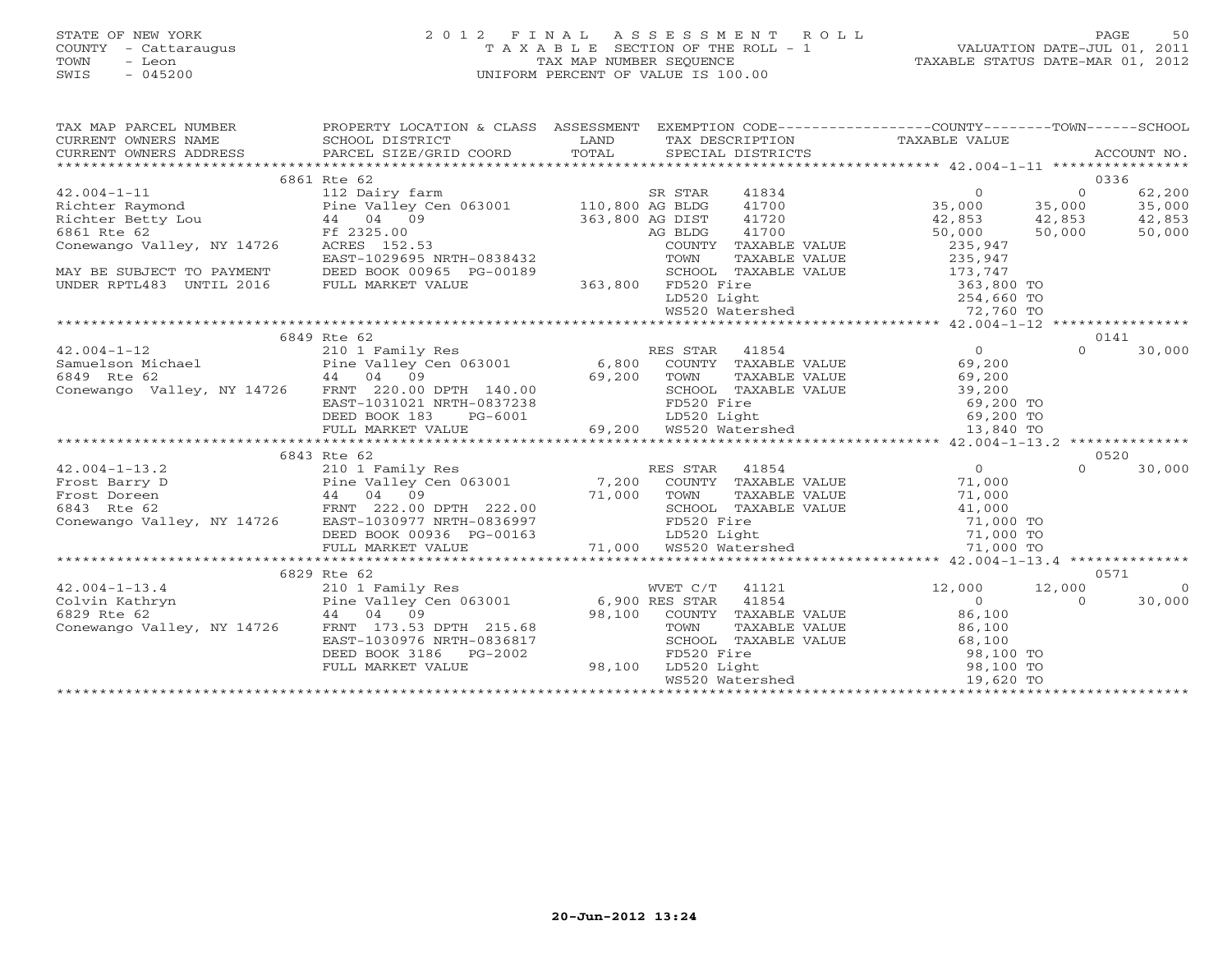# STATE OF NEW YORK 2 0 1 2 F I N A L A S S E S S M E N T R O L L PAGE 51 COUNTY - Cattaraugus T A X A B L E SECTION OF THE ROLL - 1 VALUATION DATE-JUL 01, 2011 TOWN - Leon TAX MAP NUMBER SEQUENCE TAXABLE STATUS DATE-MAR 01, 2012 SWIS - 045200 UNIFORM PERCENT OF VALUE IS 100.00UNIFORM PERCENT OF VALUE IS 100.00

| TAX MAP PARCEL NUMBER                                                                                                                                                                                                                                            | PROPERTY LOCATION & CLASS ASSESSMENT EXEMPTION CODE----------------COUNTY-------TOWN------SCHOOL |        |                                                     |                                                               |                    |
|------------------------------------------------------------------------------------------------------------------------------------------------------------------------------------------------------------------------------------------------------------------|--------------------------------------------------------------------------------------------------|--------|-----------------------------------------------------|---------------------------------------------------------------|--------------------|
|                                                                                                                                                                                                                                                                  |                                                                                                  |        |                                                     |                                                               |                    |
|                                                                                                                                                                                                                                                                  | Cherry Creek Hill Rd                                                                             |        |                                                     |                                                               | 0017               |
| $42.004 - 1 - 15.1$                                                                                                                                                                                                                                              | 314 Rural vac<10                                                                                 |        | COUNTY TAXABLE VALUE 23,000                         |                                                               |                    |
| Raber Adam                                                                                                                                                                                                                                                       | Pine Valley Cen 063001 23,000                                                                    |        | TOWN                                                |                                                               |                    |
| Raber Sarah                                                                                                                                                                                                                                                      | 44 04 09                                                                                         | 23,000 | SCHOOL TAXABLE VALUE                                | TAXABLE VALUE<br>TAXABLE VALUE 23,000<br>TAXABLE VALUE 23,000 |                    |
| 6370 Rte 62                                                                                                                                                                                                                                                      | Ff 1325.00                                                                                       |        | FD520 Fire                                          |                                                               |                    |
| Conewango Valley, NY 14726                                                                                                                                                                                                                                       | ACRES 44.05                                                                                      |        |                                                     | 23,000 TO<br>23,000 TO                                        |                    |
|                                                                                                                                                                                                                                                                  | EAST-1029869 NRTH-0836809                                                                        |        | FD520 Fire<br>LD520 Light<br>WS520 Watershed        | 4,600 TO                                                      |                    |
|                                                                                                                                                                                                                                                                  | DEED BOOK 2345 PG-3001                                                                           |        |                                                     |                                                               |                    |
|                                                                                                                                                                                                                                                                  | FULL MARKET VALUE                                                                                | 23,000 |                                                     |                                                               |                    |
|                                                                                                                                                                                                                                                                  |                                                                                                  |        |                                                     |                                                               |                    |
|                                                                                                                                                                                                                                                                  | 6793 Rte 62                                                                                      |        |                                                     |                                                               | 0546               |
| 42.004-1-15.2<br>Will Robert L<br>Will Bernice M<br>Fine Valley Cen 063001<br>$44$ 04 09<br>6793 Rte 62<br>Conewango Valley, NY 14726<br>$4726$<br>RENT 622.38 DPTH<br>$523.200$<br>$579.70$<br>$57.0$<br>$57.0$<br>$57.0$<br>$57.0$<br>$57.0$<br>$57.0$<br>$57$ |                                                                                                  |        | SR STAR<br>41834                                    | $\Omega$                                                      | $\Omega$<br>62,200 |
|                                                                                                                                                                                                                                                                  |                                                                                                  |        | COUNTY TAXABLE VALUE 83,200                         |                                                               |                    |
|                                                                                                                                                                                                                                                                  |                                                                                                  |        | TOWN<br>TAXABLE VALUE                               | 83,200                                                        |                    |
|                                                                                                                                                                                                                                                                  |                                                                                                  |        | SCHOOL TAXABLE VALUE                                | 21,000                                                        |                    |
|                                                                                                                                                                                                                                                                  |                                                                                                  |        |                                                     | 83,200 TO                                                     |                    |
|                                                                                                                                                                                                                                                                  |                                                                                                  |        |                                                     | 83,200 TO                                                     |                    |
|                                                                                                                                                                                                                                                                  |                                                                                                  |        | FD520 Fire<br>LD520 Light<br>WS520 Watershed        | 16,640 TO                                                     |                    |
|                                                                                                                                                                                                                                                                  | FULL MARKET VALUE                                                                                | 83,200 |                                                     |                                                               |                    |
|                                                                                                                                                                                                                                                                  |                                                                                                  |        |                                                     |                                                               |                    |
|                                                                                                                                                                                                                                                                  |                                                                                                  |        |                                                     |                                                               | 0833               |
| $42.004 - 1 - 15.3$                                                                                                                                                                                                                                              |                                                                                                  |        |                                                     | 12,000<br>12,000                                              | $\overline{0}$     |
| Howard Alvin                                                                                                                                                                                                                                                     |                                                                                                  |        |                                                     | $\begin{array}{c} 0 \\ 68,000 \end{array}$                    | 62,200<br>$\Omega$ |
| Howard Lucy                                                                                                                                                                                                                                                      |                                                                                                  |        |                                                     |                                                               |                    |
| 12322 Cherry Creek Hill Rd<br>Conewango Valley, NY 14726 EAST-1030082 NRTH-0836330                                                                                                                                                                               |                                                                                                  |        | TAXABLE VALUE                                       | 68,000                                                        |                    |
|                                                                                                                                                                                                                                                                  |                                                                                                  |        |                                                     |                                                               |                    |
|                                                                                                                                                                                                                                                                  | DEED BOOK 2154 PG-6001                                                                           |        | SCHOOL TAXABLE VALUE 17,800<br>FD520 Fire 80,000 TO |                                                               |                    |
|                                                                                                                                                                                                                                                                  | FULL MARKET VALUE                                                                                | 80,000 |                                                     |                                                               |                    |
|                                                                                                                                                                                                                                                                  |                                                                                                  |        |                                                     |                                                               |                    |
|                                                                                                                                                                                                                                                                  |                                                                                                  |        |                                                     |                                                               | 0846               |
|                                                                                                                                                                                                                                                                  |                                                                                                  |        |                                                     | 10,000<br>10,000                                              | $\Omega$           |
|                                                                                                                                                                                                                                                                  |                                                                                                  |        |                                                     | $\Omega$                                                      | $\Omega$<br>40,000 |
|                                                                                                                                                                                                                                                                  |                                                                                                  |        | 40,000 COUNTY TAXABLE VALUE 30,000                  |                                                               |                    |
|                                                                                                                                                                                                                                                                  |                                                                                                  |        |                                                     |                                                               |                    |
| Conewango Valley, NY 14726 EAST-1028912 NRTH-0836329                                                                                                                                                                                                             |                                                                                                  |        | SCHOOL TAXABLE VALUE                                | TAXABLE VALUE 30,000<br>TAXABLE VALUE 0<br>ire 40,000         |                    |
|                                                                                                                                                                                                                                                                  | FULL MARKET VALUE                                                                                |        | 40,000 FD520 Fire                                   | 40,000 TO                                                     |                    |
|                                                                                                                                                                                                                                                                  |                                                                                                  |        |                                                     |                                                               |                    |
|                                                                                                                                                                                                                                                                  | 12392 Cherry Creek Hill Rd                                                                       |        |                                                     |                                                               | 0830               |
|                                                                                                                                                                                                                                                                  |                                                                                                  |        | COUNTY TAXABLE VALUE                                | 800<br>800                                                    |                    |
| 12392 Cherry Creek Hill Rd<br>314 Rural vac<10<br>214 Rural vac<10<br>21412 Cherry Creek Hill Rd<br>21412 Cherry Creek Hill Rd<br>21412 Cherry Creek Hill Rd<br>200 BPTH<br>21412 Cherry Creek Hill Rd<br>200 BPTH<br>21412 Cherry Creek Hill Rd                 |                                                                                                  |        | TOWN<br>TAXABLE VALUE<br>SCHOOL TAXABLE VALUE 800   |                                                               |                    |
|                                                                                                                                                                                                                                                                  |                                                                                                  |        | FD520 Fire                                          | 800 TO                                                        |                    |
|                                                                                                                                                                                                                                                                  |                                                                                                  |        | WS520 Watershed                                     | 160 TO                                                        |                    |
|                                                                                                                                                                                                                                                                  | DEED BOOK 808<br>PG-5001                                                                         |        |                                                     |                                                               |                    |
|                                                                                                                                                                                                                                                                  | FULL MARKET VALUE                                                                                | 800    |                                                     |                                                               |                    |
|                                                                                                                                                                                                                                                                  |                                                                                                  |        |                                                     |                                                               |                    |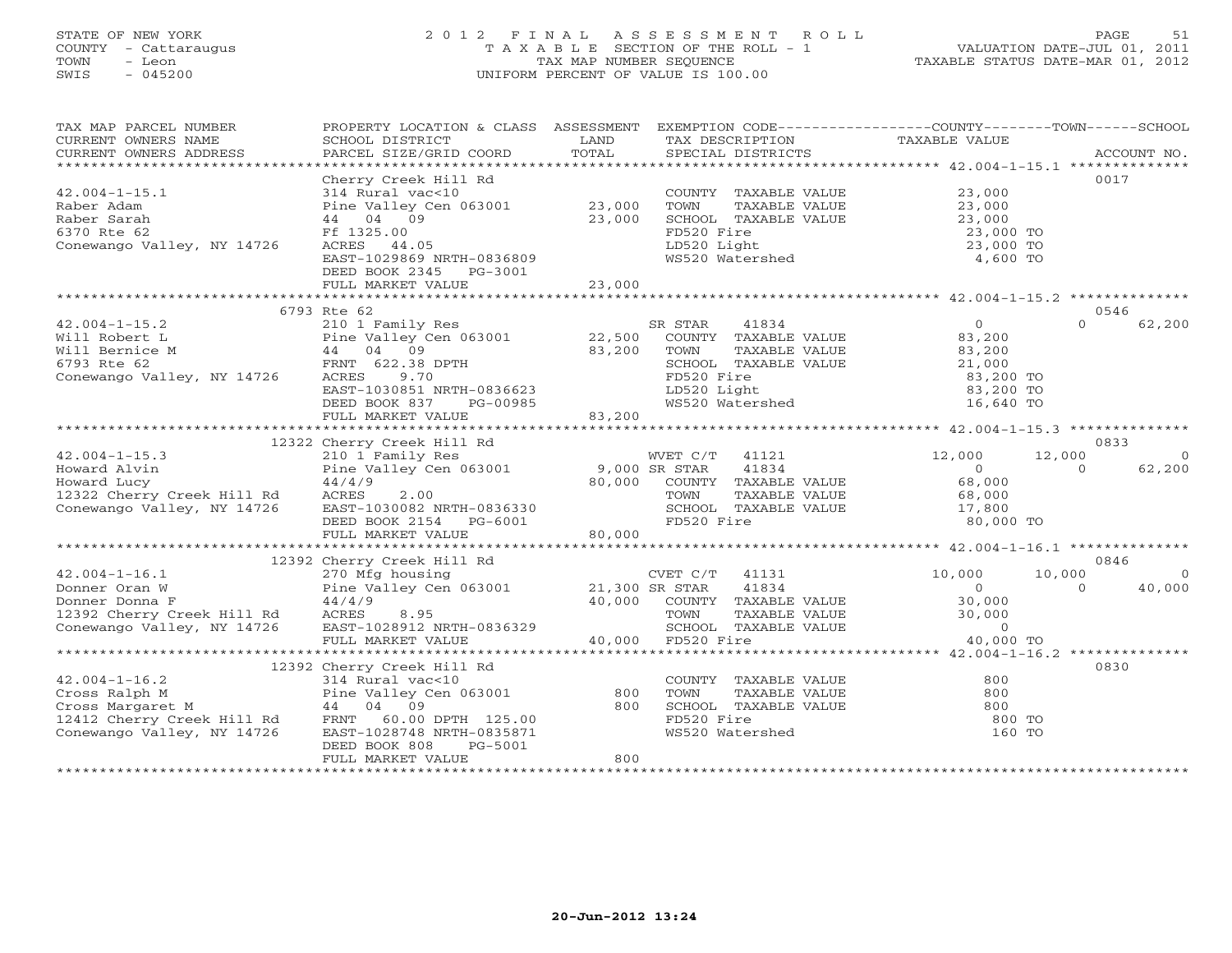# STATE OF NEW YORK 2 0 1 2 F I N A L A S S E S S M E N T R O L L PAGE 52 COUNTY - Cattaraugus T A X A B L E SECTION OF THE ROLL - 1 VALUATION DATE-JUL 01, 2011 TOWN - Leon TAX MAP NUMBER SEQUENCE TAXABLE STATUS DATE-MAR 01, 2012 SWIS - 045200 UNIFORM PERCENT OF VALUE IS 100.00UNIFORM PERCENT OF VALUE IS 100.00

| TAX MAP PARCEL NUMBER                                                                                                          | PROPERTY LOCATION & CLASS ASSESSMENT EXEMPTION CODE----------------COUNTY-------TOWN------SCHOOL |             |                                                                            |                         |                    |
|--------------------------------------------------------------------------------------------------------------------------------|--------------------------------------------------------------------------------------------------|-------------|----------------------------------------------------------------------------|-------------------------|--------------------|
| CURRENT OWNERS NAME                                                                                                            | SCHOOL DISTRICT                                                                                  | LAND        | TAX DESCRIPTION                                                            | TAXABLE VALUE           |                    |
| CURRENT OWNERS ADDRESS                                                                                                         | PARCEL SIZE/GRID COORD                                                                           | TOTAL       | SPECIAL DISTRICTS                                                          |                         | ACCOUNT NO.        |
|                                                                                                                                |                                                                                                  |             |                                                                            |                         |                    |
|                                                                                                                                | 12416 Cherry Creek Hill Rd                                                                       |             |                                                                            |                         | 0116               |
| $42.004 - 1 - 17.1$                                                                                                            | 312 Vac w/imprv                                                                                  |             | COUNTY TAXABLE VALUE                                                       | 9,600                   |                    |
| Cross Ralph                                                                                                                    | Pine Valley Cen 063001                                                                           | 2,500       | TOWN<br>TAXABLE VALUE<br>TOWN      TAXABLE VALUE<br>SCHOOL   TAXABLE VALUE | 9,600<br>9,600          |                    |
| Cross Margaret<br>12412 Cherry Creek Hill Rd FRNT 130.00 DPTH 125.00                                                           | 44 04 09                                                                                         | 9,600       | FD520 Fire                                                                 | 9,600 TO                |                    |
| Conewango, NY 14726                                                                                                            | EAST-1028534 NRTH-0835859                                                                        |             | WS520 Watershed                                                            | 1,920 TO                |                    |
|                                                                                                                                | DEED BOOK 1109 PG-7001                                                                           |             |                                                                            |                         |                    |
|                                                                                                                                | FULL MARKET VALUE                                                                                | 9,600       |                                                                            |                         |                    |
|                                                                                                                                |                                                                                                  |             |                                                                            |                         |                    |
|                                                                                                                                | 12412 Cherry Creek Hill Rd                                                                       |             |                                                                            |                         | 0489               |
| $42.004 - 1 - 17.2$                                                                                                            | 210 1 Family Res                                                                                 |             | RES STAR 41854                                                             | $\overline{0}$          | $\Omega$<br>30,000 |
| 210 1 Family Res<br>Cross Margaret M<br>12412 Cherry Creek Hill 44 04 09<br>Conewango Valley, NY 14726 FRNT 130.00 DPTH 125.00 |                                                                                                  | 6,400       | COUNTY TAXABLE VALUE                                                       | 145,000                 |                    |
|                                                                                                                                |                                                                                                  | 145,000     | TOWN<br>TAXABLE VALUE                                                      | 145,000                 |                    |
|                                                                                                                                |                                                                                                  |             | SCHOOL TAXABLE VALUE                                                       | 115,000                 |                    |
|                                                                                                                                | EAST-1028660 NRTH-0835859                                                                        |             | FD520 Fire                                                                 | 145,000 TO<br>29,000 TO |                    |
|                                                                                                                                | DEED BOOK 00937 PG-00599                                                                         |             | WS520 Watershed<br>WS520 Watershed                                         |                         |                    |
|                                                                                                                                | FULL MARKET VALUE                                                                                | 145,000     |                                                                            |                         |                    |
|                                                                                                                                |                                                                                                  |             |                                                                            |                         |                    |
|                                                                                                                                | 12440 Cherry Creek Hill Rd                                                                       |             |                                                                            |                         | 0407               |
| $42.004 - 1 - 18.1$                                                                                                            | 270 Mfg housing                                                                                  |             | COUNTY TAXABLE VALUE 33,900                                                |                         |                    |
| Howard Lucy                                                                                                                    | Pine Valley Cen 063001                                                                           | 6,800       | TOWN      TAXABLE VALUE<br>SCHOOL   TAXABLE VALUE                          | 33,900<br>33,900        |                    |
| 12322 Cherry Creek Hill Rd 44 04 09                                                                                            |                                                                                                  | 33,900      |                                                                            |                         |                    |
| Conewango Valley, NY 14726                                                                                                     | FRNT 238.00 DPTH 125.00                                                                          |             | FD520 Fire<br>WS520 Watershed                                              | 33,900 TO<br>11,187 TO  |                    |
|                                                                                                                                | EAST-1028197 NRTH-0835857                                                                        |             |                                                                            |                         |                    |
|                                                                                                                                | DEED BOOK 13093 PG-4002                                                                          | 33,900      |                                                                            |                         |                    |
|                                                                                                                                | FULL MARKET VALUE                                                                                |             |                                                                            |                         |                    |
|                                                                                                                                |                                                                                                  |             |                                                                            |                         | 0574               |
| $42.004 - 1 - 18.2$                                                                                                            | 12148 Cherry Creek Hill Rd<br>210 1 Family Res                                                   |             | RES STAR 41854                                                             | $\overline{0}$          | $\Omega$<br>30,000 |
|                                                                                                                                | Pine Valley Cen 063001 6,500                                                                     |             | COUNTY TAXABLE VALUE                                                       | 79,000                  |                    |
| Keppel Douglas<br>PO Box 125<br>PO Box 125                                                                                     | 44 04 09                                                                                         | 79,000 TOWN | TAXABLE VALUE                                                              | 79,000                  |                    |
| Leon, NY 14751                                                                                                                 | FRNT 152.00 DPTH 125.00                                                                          |             | SCHOOL TAXABLE VALUE                                                       | 49,000                  |                    |
|                                                                                                                                | EAST-1028393 NRTH-0835858                                                                        |             | FD520 Fire                                                                 | 79,000 TO               |                    |
|                                                                                                                                | DEED BOOK 00953 PG-00558                                                                         |             | WS520 Watershed                                                            | 26,070 TO               |                    |
|                                                                                                                                | FULL MARKET VALUE                                                                                | 79,000      |                                                                            |                         |                    |
|                                                                                                                                |                                                                                                  |             |                                                                            |                         |                    |
|                                                                                                                                | 12539 Cherry Creek Hill Rd                                                                       |             |                                                                            |                         | 0095               |
| $42.004 - 1 - 19$                                                                                                              | 105 Vac farmland                                                                                 |             | COUNTY TAXABLE VALUE 19,000                                                |                         |                    |
| Miller Eli I                                                                                                                   | Pine Valley Cen 063001 19,000                                                                    |             | TOWN<br>TAXABLE VALUE                                                      | 19,000<br>19,000        |                    |
| Miller Barbara Y                                                                                                               | 44 04 09                                                                                         | 19,000      | SCHOOL TAXABLE VALUE                                                       |                         |                    |
| Miller Barbara<br>12539 Leon-New Albion Rd<br>12539 Leon-New Albion Rd                                                         | FRNT 400.00 DPTH                                                                                 |             | FD520 Fire                                                                 | 19,000 TO               |                    |
| Conewango Valley, NY 14726                                                                                                     | ACRES 23.71                                                                                      |             | WS520 Watershed                                                            | 6,270 TO                |                    |
|                                                                                                                                | EAST-1028181 NRTH-0836364                                                                        |             |                                                                            |                         |                    |
|                                                                                                                                | DEED BOOK 761<br>PG-00248                                                                        |             |                                                                            |                         |                    |
|                                                                                                                                | FULL MARKET VALUE                                                                                | 19,000      |                                                                            |                         |                    |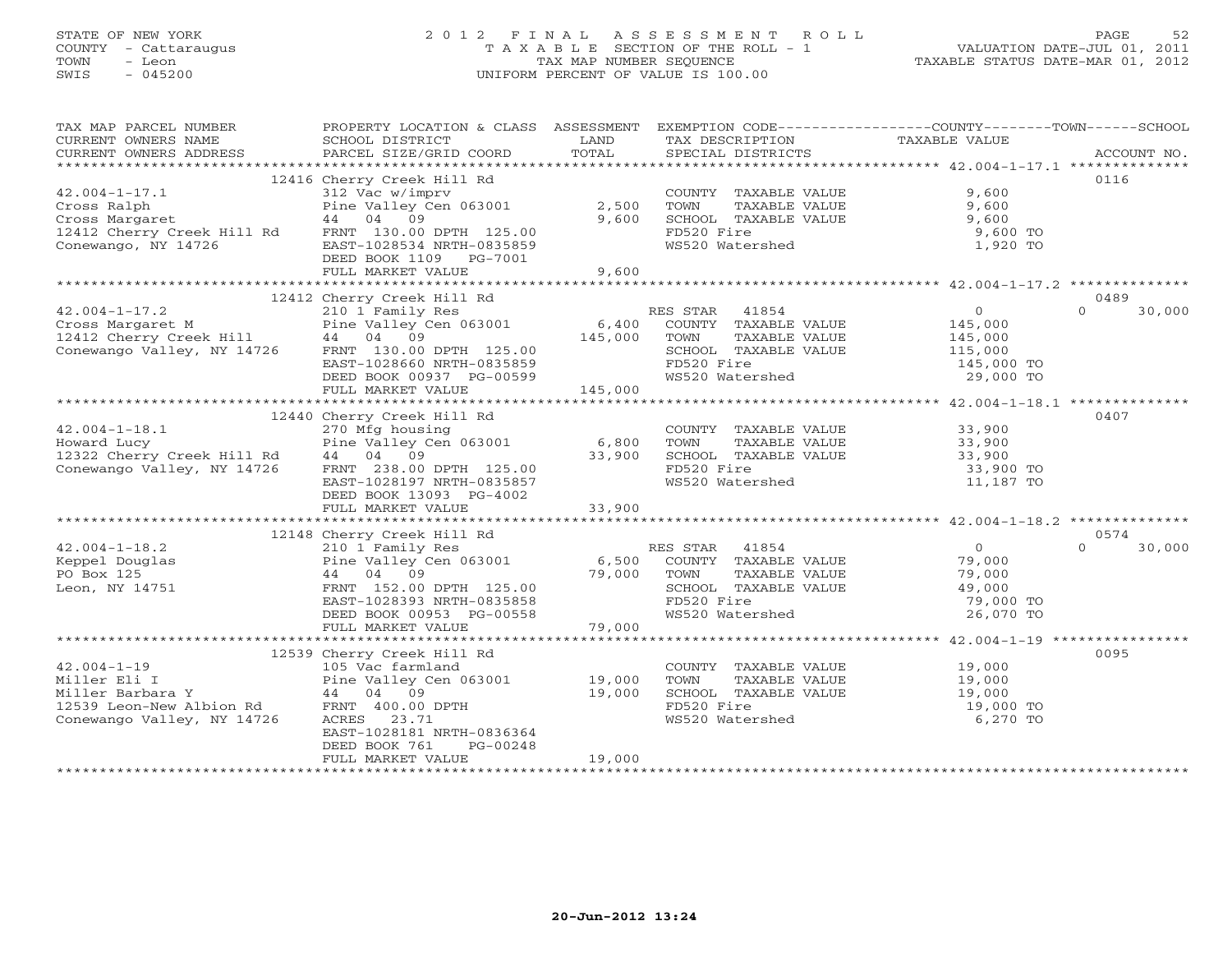# STATE OF NEW YORK 2 0 1 2 F I N A L A S S E S S M E N T R O L L PAGE 53 COUNTY - Cattaraugus T A X A B L E SECTION OF THE ROLL - 1 VALUATION DATE-JUL 01, 2011 TOWN - Leon TAX MAP NUMBER SEQUENCE TAXABLE STATUS DATE-MAR 01, 2012 SWIS - 045200 UNIFORM PERCENT OF VALUE IS 100.00UNIFORM PERCENT OF VALUE IS 100.00

| **********************<br>12476 Cherry Creek Hill Rd<br>0364<br>20,000<br>$42.004 - 1 - 20$<br>210 1 Family Res<br>20,000<br>CVET C/T<br>41131<br>$\Omega$<br>14,700 RES STAR<br>Snyder David L<br>Pine Valley Cen 063001<br>41854<br>$\overline{0}$<br>30,000<br>$\Omega$<br>44 04 09<br>94,400<br>COUNTY TAXABLE VALUE<br>74,400<br>Snyder Judith A<br>12476 Cherry Creek Hill Rd<br>Ff 490.00 Leon-Cherry Cr<br>TOWN<br>TAXABLE VALUE<br>74,400<br>Conewango Valley, NY 14726<br>Ff 420.00 Raggie Rd<br>SCHOOL TAXABLE VALUE<br>64,400<br>ACRES<br>4.85<br>FD520 Fire<br>94,400 TO<br>EAST-1027420 NRTH-0836013<br>WS520 Watershed<br>18,880 TO<br>DEED BOOK 14169 PG-3001<br>94,400<br>FULL MARKET VALUE<br>0393<br>Cherry Creek Hill Rd<br>$42.004 - 1 - 21$<br>105 Vac farmland<br>20,300<br>COUNTY TAXABLE VALUE<br>Miller Eli I<br>Pine Valley Cen 063001<br>20,300<br>TOWN<br>TAXABLE VALUE<br>20,300<br>52 04 09<br>Miller Barbara Y<br>20,300<br>SCHOOL TAXABLE VALUE<br>20,300<br>12539 Leon-New Albion Rd<br>Raggie Rd Ff $-440'$<br>FD520 Fire<br>20,300 TO<br>Conewango Valley, NY 14726<br>FRNT 2380.00 DPTH<br>WS520 Watershed<br>6,699 TO<br>ACRES 34.24<br>EAST-1025891 NRTH-0836114<br>DEED BOOK 785<br>PG-00478<br>20,300<br>FULL MARKET VALUE<br>0802<br>West Rd<br>$42.004 - 1 - 37$<br>105 Vac farmland<br>7,600<br>COUNTY TAXABLE VALUE<br>Hostetler Raymond B<br>Pine Valley Cen 063001<br>7,600<br>TAXABLE VALUE<br>7,600<br>TOWN<br>6910 West Rd<br>ACRES 25.34<br>7,600<br>SCHOOL TAXABLE VALUE<br>7,600<br>Conewango Valley, NY 14726<br>EAST-1022211 NRTH-0839402<br>FD520 Fire<br>7,600 TO<br>DEED BOOK 1004<br>PG-623<br>FULL MARKET VALUE<br>7,600<br>12999 Cherry Creek Hill Rd<br>0132<br>$42.004 - 2 - 1$<br>210 1 Family Res<br>88,000<br>COUNTY TAXABLE VALUE<br>Czajkowski Joanne<br>Pine Valley Cen 063001<br>24,600<br>TAXABLE VALUE<br>88,000<br>TOWN<br>226 Dupont Ave<br>58 04 09<br>88,000<br>SCHOOL TAXABLE VALUE<br>88,000<br>Ff 1560.00<br>FD520 Fire<br>88,000 TO<br>Tonawanda, NY 14150<br>WS520 Watershed<br>17,600 TO<br>ACRES 42.19<br>EAST-1019973 NRTH-0835149<br>DEED BOOK 00964 PG-00553<br>FULL MARKET VALUE<br>88,000<br>Cherry Creek Hill Rd<br>0220<br>$42.004 - 2 - 2$<br>105 Vac farmland<br>COUNTY TAXABLE VALUE<br>6,800<br>Pine Valley Cen 063001<br>Yoder Harvey A<br>6,800<br>TAXABLE VALUE<br>6,800<br>TOWN<br>58 04 09<br>6,800<br>SCHOOL TAXABLE VALUE<br>Yoder Anna D<br>6,800<br>FD520 Fire<br>6733 West & county Rd 6<br>Ff 500.00<br>6,800 TO<br>Conewango Valley, NY 14726<br>WS520 Watershed<br>6,800 TO<br>ACRES<br>13.81<br>EAST-1021003 NRTH-0835148<br>DEED BOOK 1019<br>$PG-148$<br>6,800<br>FULL MARKET VALUE<br>* * * * * * * * * * * * * * * * * * | TAX MAP PARCEL NUMBER<br>CURRENT OWNERS NAME<br>CURRENT OWNERS ADDRESS | PROPERTY LOCATION & CLASS ASSESSMENT<br>SCHOOL DISTRICT<br>PARCEL SIZE/GRID COORD | LAND<br>TOTAL | EXEMPTION CODE-----------------COUNTY-------TOWN------SCHOOL<br>TAX DESCRIPTION<br>SPECIAL DISTRICTS | TAXABLE VALUE | ACCOUNT NO. |
|------------------------------------------------------------------------------------------------------------------------------------------------------------------------------------------------------------------------------------------------------------------------------------------------------------------------------------------------------------------------------------------------------------------------------------------------------------------------------------------------------------------------------------------------------------------------------------------------------------------------------------------------------------------------------------------------------------------------------------------------------------------------------------------------------------------------------------------------------------------------------------------------------------------------------------------------------------------------------------------------------------------------------------------------------------------------------------------------------------------------------------------------------------------------------------------------------------------------------------------------------------------------------------------------------------------------------------------------------------------------------------------------------------------------------------------------------------------------------------------------------------------------------------------------------------------------------------------------------------------------------------------------------------------------------------------------------------------------------------------------------------------------------------------------------------------------------------------------------------------------------------------------------------------------------------------------------------------------------------------------------------------------------------------------------------------------------------------------------------------------------------------------------------------------------------------------------------------------------------------------------------------------------------------------------------------------------------------------------------------------------------------------------------------------------------------------------------------------------------------------------------------------------------------------------------------------------------------------------------------------------------------------------------------------------------------------------------------------------------------|------------------------------------------------------------------------|-----------------------------------------------------------------------------------|---------------|------------------------------------------------------------------------------------------------------|---------------|-------------|
|                                                                                                                                                                                                                                                                                                                                                                                                                                                                                                                                                                                                                                                                                                                                                                                                                                                                                                                                                                                                                                                                                                                                                                                                                                                                                                                                                                                                                                                                                                                                                                                                                                                                                                                                                                                                                                                                                                                                                                                                                                                                                                                                                                                                                                                                                                                                                                                                                                                                                                                                                                                                                                                                                                                                          |                                                                        |                                                                                   |               |                                                                                                      |               |             |
|                                                                                                                                                                                                                                                                                                                                                                                                                                                                                                                                                                                                                                                                                                                                                                                                                                                                                                                                                                                                                                                                                                                                                                                                                                                                                                                                                                                                                                                                                                                                                                                                                                                                                                                                                                                                                                                                                                                                                                                                                                                                                                                                                                                                                                                                                                                                                                                                                                                                                                                                                                                                                                                                                                                                          |                                                                        |                                                                                   |               |                                                                                                      |               |             |
|                                                                                                                                                                                                                                                                                                                                                                                                                                                                                                                                                                                                                                                                                                                                                                                                                                                                                                                                                                                                                                                                                                                                                                                                                                                                                                                                                                                                                                                                                                                                                                                                                                                                                                                                                                                                                                                                                                                                                                                                                                                                                                                                                                                                                                                                                                                                                                                                                                                                                                                                                                                                                                                                                                                                          |                                                                        |                                                                                   |               |                                                                                                      |               |             |
|                                                                                                                                                                                                                                                                                                                                                                                                                                                                                                                                                                                                                                                                                                                                                                                                                                                                                                                                                                                                                                                                                                                                                                                                                                                                                                                                                                                                                                                                                                                                                                                                                                                                                                                                                                                                                                                                                                                                                                                                                                                                                                                                                                                                                                                                                                                                                                                                                                                                                                                                                                                                                                                                                                                                          |                                                                        |                                                                                   |               |                                                                                                      |               |             |
|                                                                                                                                                                                                                                                                                                                                                                                                                                                                                                                                                                                                                                                                                                                                                                                                                                                                                                                                                                                                                                                                                                                                                                                                                                                                                                                                                                                                                                                                                                                                                                                                                                                                                                                                                                                                                                                                                                                                                                                                                                                                                                                                                                                                                                                                                                                                                                                                                                                                                                                                                                                                                                                                                                                                          |                                                                        |                                                                                   |               |                                                                                                      |               |             |
|                                                                                                                                                                                                                                                                                                                                                                                                                                                                                                                                                                                                                                                                                                                                                                                                                                                                                                                                                                                                                                                                                                                                                                                                                                                                                                                                                                                                                                                                                                                                                                                                                                                                                                                                                                                                                                                                                                                                                                                                                                                                                                                                                                                                                                                                                                                                                                                                                                                                                                                                                                                                                                                                                                                                          |                                                                        |                                                                                   |               |                                                                                                      |               |             |
|                                                                                                                                                                                                                                                                                                                                                                                                                                                                                                                                                                                                                                                                                                                                                                                                                                                                                                                                                                                                                                                                                                                                                                                                                                                                                                                                                                                                                                                                                                                                                                                                                                                                                                                                                                                                                                                                                                                                                                                                                                                                                                                                                                                                                                                                                                                                                                                                                                                                                                                                                                                                                                                                                                                                          |                                                                        |                                                                                   |               |                                                                                                      |               |             |
|                                                                                                                                                                                                                                                                                                                                                                                                                                                                                                                                                                                                                                                                                                                                                                                                                                                                                                                                                                                                                                                                                                                                                                                                                                                                                                                                                                                                                                                                                                                                                                                                                                                                                                                                                                                                                                                                                                                                                                                                                                                                                                                                                                                                                                                                                                                                                                                                                                                                                                                                                                                                                                                                                                                                          |                                                                        |                                                                                   |               |                                                                                                      |               |             |
|                                                                                                                                                                                                                                                                                                                                                                                                                                                                                                                                                                                                                                                                                                                                                                                                                                                                                                                                                                                                                                                                                                                                                                                                                                                                                                                                                                                                                                                                                                                                                                                                                                                                                                                                                                                                                                                                                                                                                                                                                                                                                                                                                                                                                                                                                                                                                                                                                                                                                                                                                                                                                                                                                                                                          |                                                                        |                                                                                   |               |                                                                                                      |               |             |
|                                                                                                                                                                                                                                                                                                                                                                                                                                                                                                                                                                                                                                                                                                                                                                                                                                                                                                                                                                                                                                                                                                                                                                                                                                                                                                                                                                                                                                                                                                                                                                                                                                                                                                                                                                                                                                                                                                                                                                                                                                                                                                                                                                                                                                                                                                                                                                                                                                                                                                                                                                                                                                                                                                                                          |                                                                        |                                                                                   |               |                                                                                                      |               |             |
|                                                                                                                                                                                                                                                                                                                                                                                                                                                                                                                                                                                                                                                                                                                                                                                                                                                                                                                                                                                                                                                                                                                                                                                                                                                                                                                                                                                                                                                                                                                                                                                                                                                                                                                                                                                                                                                                                                                                                                                                                                                                                                                                                                                                                                                                                                                                                                                                                                                                                                                                                                                                                                                                                                                                          |                                                                        |                                                                                   |               |                                                                                                      |               |             |
|                                                                                                                                                                                                                                                                                                                                                                                                                                                                                                                                                                                                                                                                                                                                                                                                                                                                                                                                                                                                                                                                                                                                                                                                                                                                                                                                                                                                                                                                                                                                                                                                                                                                                                                                                                                                                                                                                                                                                                                                                                                                                                                                                                                                                                                                                                                                                                                                                                                                                                                                                                                                                                                                                                                                          |                                                                        |                                                                                   |               |                                                                                                      |               |             |
|                                                                                                                                                                                                                                                                                                                                                                                                                                                                                                                                                                                                                                                                                                                                                                                                                                                                                                                                                                                                                                                                                                                                                                                                                                                                                                                                                                                                                                                                                                                                                                                                                                                                                                                                                                                                                                                                                                                                                                                                                                                                                                                                                                                                                                                                                                                                                                                                                                                                                                                                                                                                                                                                                                                                          |                                                                        |                                                                                   |               |                                                                                                      |               |             |
|                                                                                                                                                                                                                                                                                                                                                                                                                                                                                                                                                                                                                                                                                                                                                                                                                                                                                                                                                                                                                                                                                                                                                                                                                                                                                                                                                                                                                                                                                                                                                                                                                                                                                                                                                                                                                                                                                                                                                                                                                                                                                                                                                                                                                                                                                                                                                                                                                                                                                                                                                                                                                                                                                                                                          |                                                                        |                                                                                   |               |                                                                                                      |               |             |
|                                                                                                                                                                                                                                                                                                                                                                                                                                                                                                                                                                                                                                                                                                                                                                                                                                                                                                                                                                                                                                                                                                                                                                                                                                                                                                                                                                                                                                                                                                                                                                                                                                                                                                                                                                                                                                                                                                                                                                                                                                                                                                                                                                                                                                                                                                                                                                                                                                                                                                                                                                                                                                                                                                                                          |                                                                        |                                                                                   |               |                                                                                                      |               |             |
|                                                                                                                                                                                                                                                                                                                                                                                                                                                                                                                                                                                                                                                                                                                                                                                                                                                                                                                                                                                                                                                                                                                                                                                                                                                                                                                                                                                                                                                                                                                                                                                                                                                                                                                                                                                                                                                                                                                                                                                                                                                                                                                                                                                                                                                                                                                                                                                                                                                                                                                                                                                                                                                                                                                                          |                                                                        |                                                                                   |               |                                                                                                      |               |             |
|                                                                                                                                                                                                                                                                                                                                                                                                                                                                                                                                                                                                                                                                                                                                                                                                                                                                                                                                                                                                                                                                                                                                                                                                                                                                                                                                                                                                                                                                                                                                                                                                                                                                                                                                                                                                                                                                                                                                                                                                                                                                                                                                                                                                                                                                                                                                                                                                                                                                                                                                                                                                                                                                                                                                          |                                                                        |                                                                                   |               |                                                                                                      |               |             |
|                                                                                                                                                                                                                                                                                                                                                                                                                                                                                                                                                                                                                                                                                                                                                                                                                                                                                                                                                                                                                                                                                                                                                                                                                                                                                                                                                                                                                                                                                                                                                                                                                                                                                                                                                                                                                                                                                                                                                                                                                                                                                                                                                                                                                                                                                                                                                                                                                                                                                                                                                                                                                                                                                                                                          |                                                                        |                                                                                   |               |                                                                                                      |               |             |
|                                                                                                                                                                                                                                                                                                                                                                                                                                                                                                                                                                                                                                                                                                                                                                                                                                                                                                                                                                                                                                                                                                                                                                                                                                                                                                                                                                                                                                                                                                                                                                                                                                                                                                                                                                                                                                                                                                                                                                                                                                                                                                                                                                                                                                                                                                                                                                                                                                                                                                                                                                                                                                                                                                                                          |                                                                        |                                                                                   |               |                                                                                                      |               |             |
|                                                                                                                                                                                                                                                                                                                                                                                                                                                                                                                                                                                                                                                                                                                                                                                                                                                                                                                                                                                                                                                                                                                                                                                                                                                                                                                                                                                                                                                                                                                                                                                                                                                                                                                                                                                                                                                                                                                                                                                                                                                                                                                                                                                                                                                                                                                                                                                                                                                                                                                                                                                                                                                                                                                                          |                                                                        |                                                                                   |               |                                                                                                      |               |             |
|                                                                                                                                                                                                                                                                                                                                                                                                                                                                                                                                                                                                                                                                                                                                                                                                                                                                                                                                                                                                                                                                                                                                                                                                                                                                                                                                                                                                                                                                                                                                                                                                                                                                                                                                                                                                                                                                                                                                                                                                                                                                                                                                                                                                                                                                                                                                                                                                                                                                                                                                                                                                                                                                                                                                          |                                                                        |                                                                                   |               |                                                                                                      |               |             |
|                                                                                                                                                                                                                                                                                                                                                                                                                                                                                                                                                                                                                                                                                                                                                                                                                                                                                                                                                                                                                                                                                                                                                                                                                                                                                                                                                                                                                                                                                                                                                                                                                                                                                                                                                                                                                                                                                                                                                                                                                                                                                                                                                                                                                                                                                                                                                                                                                                                                                                                                                                                                                                                                                                                                          |                                                                        |                                                                                   |               |                                                                                                      |               |             |
|                                                                                                                                                                                                                                                                                                                                                                                                                                                                                                                                                                                                                                                                                                                                                                                                                                                                                                                                                                                                                                                                                                                                                                                                                                                                                                                                                                                                                                                                                                                                                                                                                                                                                                                                                                                                                                                                                                                                                                                                                                                                                                                                                                                                                                                                                                                                                                                                                                                                                                                                                                                                                                                                                                                                          |                                                                        |                                                                                   |               |                                                                                                      |               |             |
|                                                                                                                                                                                                                                                                                                                                                                                                                                                                                                                                                                                                                                                                                                                                                                                                                                                                                                                                                                                                                                                                                                                                                                                                                                                                                                                                                                                                                                                                                                                                                                                                                                                                                                                                                                                                                                                                                                                                                                                                                                                                                                                                                                                                                                                                                                                                                                                                                                                                                                                                                                                                                                                                                                                                          |                                                                        |                                                                                   |               |                                                                                                      |               |             |
|                                                                                                                                                                                                                                                                                                                                                                                                                                                                                                                                                                                                                                                                                                                                                                                                                                                                                                                                                                                                                                                                                                                                                                                                                                                                                                                                                                                                                                                                                                                                                                                                                                                                                                                                                                                                                                                                                                                                                                                                                                                                                                                                                                                                                                                                                                                                                                                                                                                                                                                                                                                                                                                                                                                                          |                                                                        |                                                                                   |               |                                                                                                      |               |             |
|                                                                                                                                                                                                                                                                                                                                                                                                                                                                                                                                                                                                                                                                                                                                                                                                                                                                                                                                                                                                                                                                                                                                                                                                                                                                                                                                                                                                                                                                                                                                                                                                                                                                                                                                                                                                                                                                                                                                                                                                                                                                                                                                                                                                                                                                                                                                                                                                                                                                                                                                                                                                                                                                                                                                          |                                                                        |                                                                                   |               |                                                                                                      |               |             |
|                                                                                                                                                                                                                                                                                                                                                                                                                                                                                                                                                                                                                                                                                                                                                                                                                                                                                                                                                                                                                                                                                                                                                                                                                                                                                                                                                                                                                                                                                                                                                                                                                                                                                                                                                                                                                                                                                                                                                                                                                                                                                                                                                                                                                                                                                                                                                                                                                                                                                                                                                                                                                                                                                                                                          |                                                                        |                                                                                   |               |                                                                                                      |               |             |
|                                                                                                                                                                                                                                                                                                                                                                                                                                                                                                                                                                                                                                                                                                                                                                                                                                                                                                                                                                                                                                                                                                                                                                                                                                                                                                                                                                                                                                                                                                                                                                                                                                                                                                                                                                                                                                                                                                                                                                                                                                                                                                                                                                                                                                                                                                                                                                                                                                                                                                                                                                                                                                                                                                                                          |                                                                        |                                                                                   |               |                                                                                                      |               |             |
|                                                                                                                                                                                                                                                                                                                                                                                                                                                                                                                                                                                                                                                                                                                                                                                                                                                                                                                                                                                                                                                                                                                                                                                                                                                                                                                                                                                                                                                                                                                                                                                                                                                                                                                                                                                                                                                                                                                                                                                                                                                                                                                                                                                                                                                                                                                                                                                                                                                                                                                                                                                                                                                                                                                                          |                                                                        |                                                                                   |               |                                                                                                      |               |             |
|                                                                                                                                                                                                                                                                                                                                                                                                                                                                                                                                                                                                                                                                                                                                                                                                                                                                                                                                                                                                                                                                                                                                                                                                                                                                                                                                                                                                                                                                                                                                                                                                                                                                                                                                                                                                                                                                                                                                                                                                                                                                                                                                                                                                                                                                                                                                                                                                                                                                                                                                                                                                                                                                                                                                          |                                                                        |                                                                                   |               |                                                                                                      |               |             |
|                                                                                                                                                                                                                                                                                                                                                                                                                                                                                                                                                                                                                                                                                                                                                                                                                                                                                                                                                                                                                                                                                                                                                                                                                                                                                                                                                                                                                                                                                                                                                                                                                                                                                                                                                                                                                                                                                                                                                                                                                                                                                                                                                                                                                                                                                                                                                                                                                                                                                                                                                                                                                                                                                                                                          |                                                                        |                                                                                   |               |                                                                                                      |               |             |
|                                                                                                                                                                                                                                                                                                                                                                                                                                                                                                                                                                                                                                                                                                                                                                                                                                                                                                                                                                                                                                                                                                                                                                                                                                                                                                                                                                                                                                                                                                                                                                                                                                                                                                                                                                                                                                                                                                                                                                                                                                                                                                                                                                                                                                                                                                                                                                                                                                                                                                                                                                                                                                                                                                                                          |                                                                        |                                                                                   |               |                                                                                                      |               |             |
|                                                                                                                                                                                                                                                                                                                                                                                                                                                                                                                                                                                                                                                                                                                                                                                                                                                                                                                                                                                                                                                                                                                                                                                                                                                                                                                                                                                                                                                                                                                                                                                                                                                                                                                                                                                                                                                                                                                                                                                                                                                                                                                                                                                                                                                                                                                                                                                                                                                                                                                                                                                                                                                                                                                                          |                                                                        |                                                                                   |               |                                                                                                      |               |             |
|                                                                                                                                                                                                                                                                                                                                                                                                                                                                                                                                                                                                                                                                                                                                                                                                                                                                                                                                                                                                                                                                                                                                                                                                                                                                                                                                                                                                                                                                                                                                                                                                                                                                                                                                                                                                                                                                                                                                                                                                                                                                                                                                                                                                                                                                                                                                                                                                                                                                                                                                                                                                                                                                                                                                          |                                                                        |                                                                                   |               |                                                                                                      |               |             |
|                                                                                                                                                                                                                                                                                                                                                                                                                                                                                                                                                                                                                                                                                                                                                                                                                                                                                                                                                                                                                                                                                                                                                                                                                                                                                                                                                                                                                                                                                                                                                                                                                                                                                                                                                                                                                                                                                                                                                                                                                                                                                                                                                                                                                                                                                                                                                                                                                                                                                                                                                                                                                                                                                                                                          |                                                                        |                                                                                   |               |                                                                                                      |               |             |
|                                                                                                                                                                                                                                                                                                                                                                                                                                                                                                                                                                                                                                                                                                                                                                                                                                                                                                                                                                                                                                                                                                                                                                                                                                                                                                                                                                                                                                                                                                                                                                                                                                                                                                                                                                                                                                                                                                                                                                                                                                                                                                                                                                                                                                                                                                                                                                                                                                                                                                                                                                                                                                                                                                                                          |                                                                        |                                                                                   |               |                                                                                                      |               |             |
|                                                                                                                                                                                                                                                                                                                                                                                                                                                                                                                                                                                                                                                                                                                                                                                                                                                                                                                                                                                                                                                                                                                                                                                                                                                                                                                                                                                                                                                                                                                                                                                                                                                                                                                                                                                                                                                                                                                                                                                                                                                                                                                                                                                                                                                                                                                                                                                                                                                                                                                                                                                                                                                                                                                                          |                                                                        |                                                                                   |               |                                                                                                      |               |             |
|                                                                                                                                                                                                                                                                                                                                                                                                                                                                                                                                                                                                                                                                                                                                                                                                                                                                                                                                                                                                                                                                                                                                                                                                                                                                                                                                                                                                                                                                                                                                                                                                                                                                                                                                                                                                                                                                                                                                                                                                                                                                                                                                                                                                                                                                                                                                                                                                                                                                                                                                                                                                                                                                                                                                          |                                                                        |                                                                                   |               |                                                                                                      |               |             |
|                                                                                                                                                                                                                                                                                                                                                                                                                                                                                                                                                                                                                                                                                                                                                                                                                                                                                                                                                                                                                                                                                                                                                                                                                                                                                                                                                                                                                                                                                                                                                                                                                                                                                                                                                                                                                                                                                                                                                                                                                                                                                                                                                                                                                                                                                                                                                                                                                                                                                                                                                                                                                                                                                                                                          |                                                                        |                                                                                   |               |                                                                                                      |               |             |
|                                                                                                                                                                                                                                                                                                                                                                                                                                                                                                                                                                                                                                                                                                                                                                                                                                                                                                                                                                                                                                                                                                                                                                                                                                                                                                                                                                                                                                                                                                                                                                                                                                                                                                                                                                                                                                                                                                                                                                                                                                                                                                                                                                                                                                                                                                                                                                                                                                                                                                                                                                                                                                                                                                                                          |                                                                        |                                                                                   |               |                                                                                                      |               |             |
|                                                                                                                                                                                                                                                                                                                                                                                                                                                                                                                                                                                                                                                                                                                                                                                                                                                                                                                                                                                                                                                                                                                                                                                                                                                                                                                                                                                                                                                                                                                                                                                                                                                                                                                                                                                                                                                                                                                                                                                                                                                                                                                                                                                                                                                                                                                                                                                                                                                                                                                                                                                                                                                                                                                                          |                                                                        |                                                                                   |               |                                                                                                      |               |             |
|                                                                                                                                                                                                                                                                                                                                                                                                                                                                                                                                                                                                                                                                                                                                                                                                                                                                                                                                                                                                                                                                                                                                                                                                                                                                                                                                                                                                                                                                                                                                                                                                                                                                                                                                                                                                                                                                                                                                                                                                                                                                                                                                                                                                                                                                                                                                                                                                                                                                                                                                                                                                                                                                                                                                          |                                                                        |                                                                                   |               |                                                                                                      |               |             |
|                                                                                                                                                                                                                                                                                                                                                                                                                                                                                                                                                                                                                                                                                                                                                                                                                                                                                                                                                                                                                                                                                                                                                                                                                                                                                                                                                                                                                                                                                                                                                                                                                                                                                                                                                                                                                                                                                                                                                                                                                                                                                                                                                                                                                                                                                                                                                                                                                                                                                                                                                                                                                                                                                                                                          |                                                                        |                                                                                   |               |                                                                                                      |               |             |
|                                                                                                                                                                                                                                                                                                                                                                                                                                                                                                                                                                                                                                                                                                                                                                                                                                                                                                                                                                                                                                                                                                                                                                                                                                                                                                                                                                                                                                                                                                                                                                                                                                                                                                                                                                                                                                                                                                                                                                                                                                                                                                                                                                                                                                                                                                                                                                                                                                                                                                                                                                                                                                                                                                                                          |                                                                        |                                                                                   |               |                                                                                                      |               |             |
|                                                                                                                                                                                                                                                                                                                                                                                                                                                                                                                                                                                                                                                                                                                                                                                                                                                                                                                                                                                                                                                                                                                                                                                                                                                                                                                                                                                                                                                                                                                                                                                                                                                                                                                                                                                                                                                                                                                                                                                                                                                                                                                                                                                                                                                                                                                                                                                                                                                                                                                                                                                                                                                                                                                                          |                                                                        |                                                                                   |               |                                                                                                      |               |             |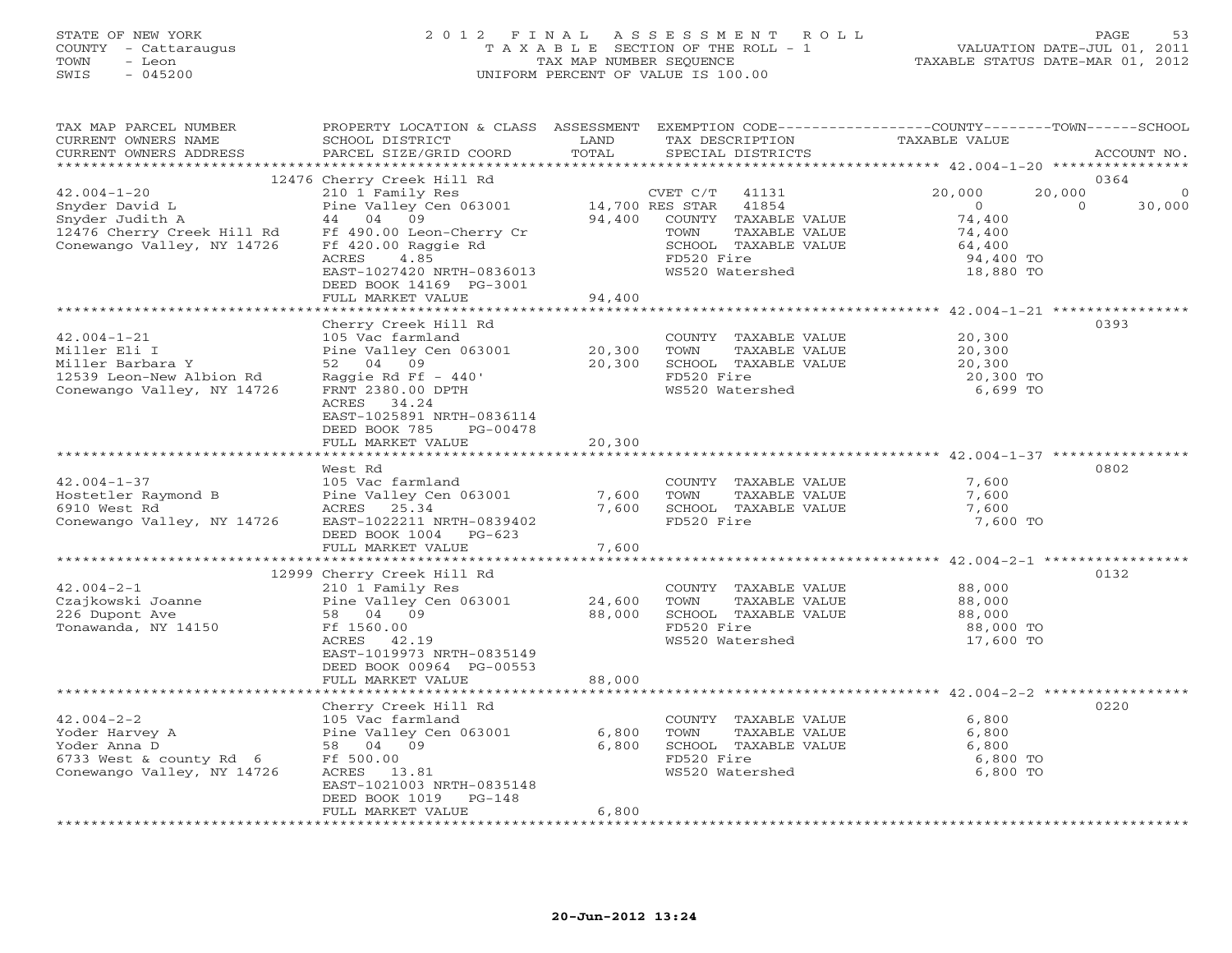# STATE OF NEW YORK 2 0 1 2 F I N A L A S S E S S M E N T R O L L PAGE 54 COUNTY - Cattaraugus T A X A B L E SECTION OF THE ROLL - 1 VALUATION DATE-JUL 01, 2011 TOWN - Leon TAX MAP NUMBER SEQUENCE TAXABLE STATUS DATE-MAR 01, 2012 SWIS - 045200 UNIFORM PERCENT OF VALUE IS 100.00UNIFORM PERCENT OF VALUE IS 100.00

| TAX MAP PARCEL NUMBER                                                                                                                                                                                                                                                                                                                                                                                                                                 | PROPERTY LOCATION & CLASS ASSESSMENT<br>PROPERTY LOCATION<br>SCHOOL DISTRICT |        |            | EXEMPTION CODE-----------------COUNTY-------TOWN------SCHOOL |                |        |
|-------------------------------------------------------------------------------------------------------------------------------------------------------------------------------------------------------------------------------------------------------------------------------------------------------------------------------------------------------------------------------------------------------------------------------------------------------|------------------------------------------------------------------------------|--------|------------|--------------------------------------------------------------|----------------|--------|
|                                                                                                                                                                                                                                                                                                                                                                                                                                                       | 6733 West Rd                                                                 |        |            |                                                              |                | 0041   |
| $42.004 - 2 - 3.1$                                                                                                                                                                                                                                                                                                                                                                                                                                    | 112 Dairy farm                                                               |        |            |                                                              | $\Omega$       | 30,000 |
|                                                                                                                                                                                                                                                                                                                                                                                                                                                       |                                                                              |        |            | RES STAR 41854 0<br>BUS C/T/S 47610 2,000                    | 2,000          | 2,000  |
|                                                                                                                                                                                                                                                                                                                                                                                                                                                       |                                                                              |        |            |                                                              |                |        |
|                                                                                                                                                                                                                                                                                                                                                                                                                                                       |                                                                              |        |            |                                                              |                |        |
| 42.004-2-3.1 112 Dairy tarm<br>Yoder Harvey A Pie Valley Cen 063001 29,600 BUS C/T/S 47610 2,000 2<br>Yoder Anna D 58 04 09 91,600 COUNTY TAXABLE VALUE 89,600<br>6733 West Rd & Co Rd 6 West Rd Ff - 925' TOWN TAXABLE VALUE 89,60                                                                                                                                                                                                                   |                                                                              |        |            |                                                              |                |        |
|                                                                                                                                                                                                                                                                                                                                                                                                                                                       |                                                                              |        |            |                                                              |                |        |
|                                                                                                                                                                                                                                                                                                                                                                                                                                                       |                                                                              |        |            |                                                              |                |        |
|                                                                                                                                                                                                                                                                                                                                                                                                                                                       |                                                                              |        |            |                                                              |                |        |
|                                                                                                                                                                                                                                                                                                                                                                                                                                                       | FULL MARKET VALUE                                                            | 91,600 |            |                                                              |                |        |
|                                                                                                                                                                                                                                                                                                                                                                                                                                                       |                                                                              |        |            |                                                              |                |        |
| $\begin{array}{cccccc} & & & & 12811 \text{ cherry Creek Hill Rd} & & & & & \text{RES STAR} & 41854 & & & 0\\ \text{Miller Mose J} & & & & 240 \text{ Rural res} & & & & 8,100 \text{ COUNTY TAXABLE VALUE} & & & 32,500\\ \text{Miller Mattice L} & & & & 58/4/9 & & & & 32,500 \text{ TOWN TAXABLE VALUE} & & & 32,500\\ \text{12811 Cherry Creek-Leon Rd} & & & & 58/4/9 & & & 32,500 \text{ TOWN TAXABLE VALUE} & & & 32,500\\ \text{Gamma MATE}$ |                                                                              |        |            |                                                              |                | 0814   |
|                                                                                                                                                                                                                                                                                                                                                                                                                                                       |                                                                              |        |            |                                                              | $\Omega$       | 30,000 |
|                                                                                                                                                                                                                                                                                                                                                                                                                                                       |                                                                              |        |            |                                                              |                |        |
|                                                                                                                                                                                                                                                                                                                                                                                                                                                       |                                                                              |        |            |                                                              |                |        |
|                                                                                                                                                                                                                                                                                                                                                                                                                                                       |                                                                              |        |            |                                                              |                |        |
|                                                                                                                                                                                                                                                                                                                                                                                                                                                       |                                                                              |        |            |                                                              |                |        |
|                                                                                                                                                                                                                                                                                                                                                                                                                                                       | DEED BOOK 2475 PG-5001                                                       |        |            |                                                              |                |        |
|                                                                                                                                                                                                                                                                                                                                                                                                                                                       |                                                                              |        |            |                                                              |                |        |
|                                                                                                                                                                                                                                                                                                                                                                                                                                                       | 6733 West Road                                                               |        |            |                                                              |                | 0810   |
|                                                                                                                                                                                                                                                                                                                                                                                                                                                       |                                                                              |        |            |                                                              |                |        |
| $42.004-2-3.3$<br>$314 \text{ Rural vac} < 10$<br>$314 \text{ Rural vac} < 10$<br>Pine Valley Cen 063001 3,400                                                                                                                                                                                                                                                                                                                                        |                                                                              |        |            | COUNTY TAXABLE VALUE 3,400<br>TOWN TAXABLE VALUE 3,400       |                |        |
| Miller Mattie L<br>$58 - 4 - 9$                                                                                                                                                                                                                                                                                                                                                                                                                       |                                                                              |        |            |                                                              |                |        |
| 12811 Cherry Creek-Leon Road ACRES 1.20                                                                                                                                                                                                                                                                                                                                                                                                               | 3,400                                                                        |        | FD520 Fire | SCHOOL TAXABLE VALUE 3,400<br>3,400 TO                       |                |        |
| Conewango Valley, NY 14726 EAST-1022234 NRTH-0835632                                                                                                                                                                                                                                                                                                                                                                                                  |                                                                              |        |            |                                                              |                |        |
|                                                                                                                                                                                                                                                                                                                                                                                                                                                       | DEED BOOK 5476    PG-4001                                                    |        |            |                                                              |                |        |
|                                                                                                                                                                                                                                                                                                                                                                                                                                                       | FULL MARKET VALUE                                                            | 3,400  |            |                                                              |                |        |
|                                                                                                                                                                                                                                                                                                                                                                                                                                                       |                                                                              |        |            |                                                              |                |        |
|                                                                                                                                                                                                                                                                                                                                                                                                                                                       |                                                                              |        |            |                                                              |                | 0472   |
|                                                                                                                                                                                                                                                                                                                                                                                                                                                       |                                                                              |        |            |                                                              | 19,000         | 19,000 |
|                                                                                                                                                                                                                                                                                                                                                                                                                                                       |                                                                              |        |            | $19,000$<br>0                                                | $\overline{a}$ | 30,000 |
|                                                                                                                                                                                                                                                                                                                                                                                                                                                       |                                                                              |        |            |                                                              |                |        |
|                                                                                                                                                                                                                                                                                                                                                                                                                                                       |                                                                              |        |            |                                                              |                |        |
|                                                                                                                                                                                                                                                                                                                                                                                                                                                       |                                                                              |        |            |                                                              |                |        |
|                                                                                                                                                                                                                                                                                                                                                                                                                                                       |                                                                              |        |            |                                                              |                |        |
| 42.004-2-5.2<br>42.004-2-5.2<br>42.004-2-5.2<br>42.004-2-5.2<br>42.004-2-5.2<br>42.004-2-5.2<br>42.004-2-5.2<br>42.004-2-5.2<br>42.004-2-5.2<br>42.004-2-5.2<br>42.0678<br>23.04<br>42.04<br>42.005<br>23.04<br>42.04<br>42.04<br>42.04<br>42.04                                                                                                                                                                                                      |                                                                              |        |            | WS520 Watershed 17,720 TO                                    |                |        |
| UNDER RPTL483 UNTIL 2015                                                                                                                                                                                                                                                                                                                                                                                                                              | DEED BOOK 487<br>PG-9001                                                     |        |            |                                                              |                |        |
|                                                                                                                                                                                                                                                                                                                                                                                                                                                       | FULL MARKET VALUE                                                            | 88,600 |            |                                                              |                |        |
|                                                                                                                                                                                                                                                                                                                                                                                                                                                       |                                                                              |        |            |                                                              |                |        |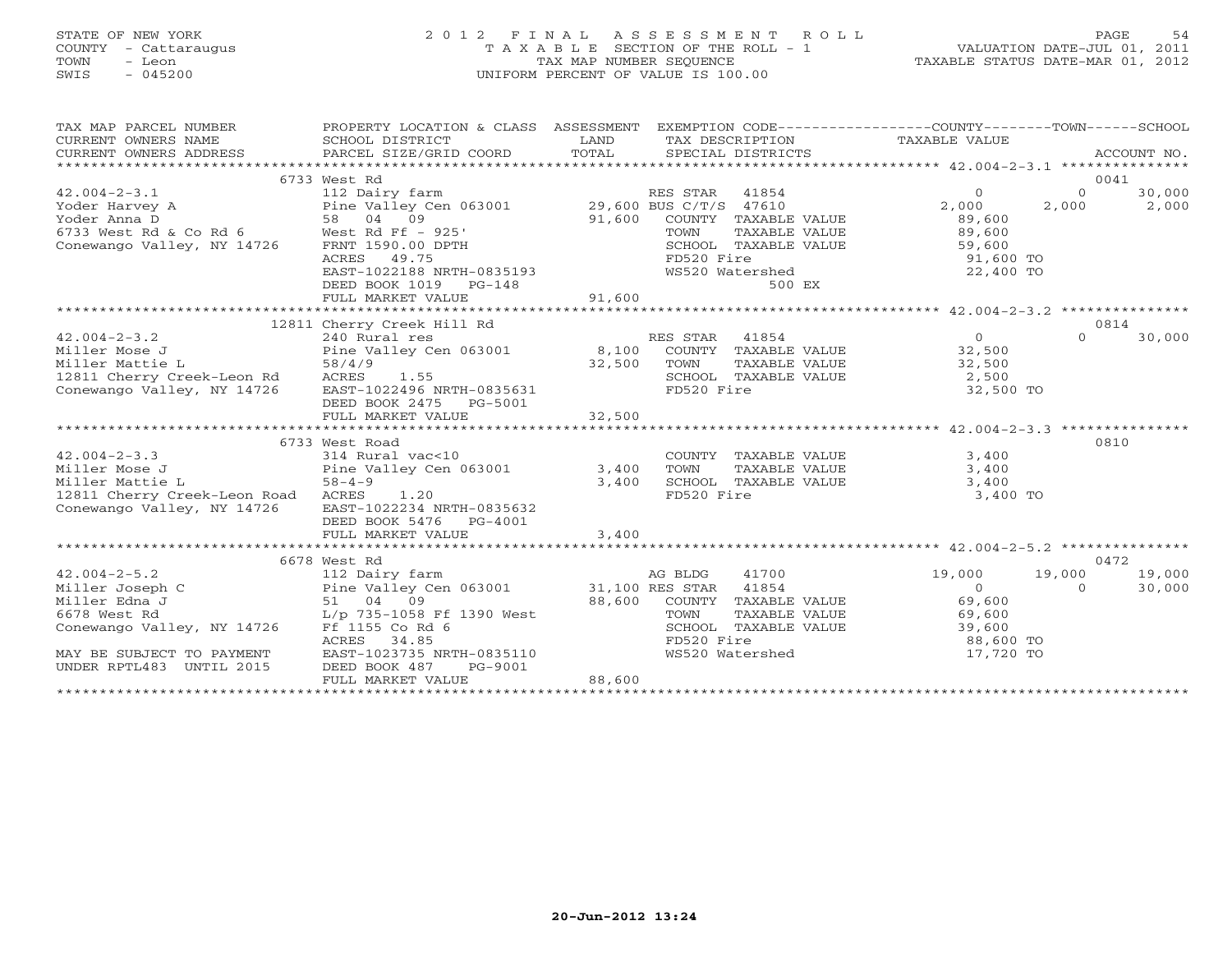# STATE OF NEW YORK 2 0 1 2 F I N A L A S S E S S M E N T R O L L PAGE 55 COUNTY - Cattaraugus T A X A B L E SECTION OF THE ROLL - 1 VALUATION DATE-JUL 01, 2011 TOWN - Leon TAX MAP NUMBER SEQUENCE TAXABLE STATUS DATE-MAR 01, 2012 SWIS - 045200 UNIFORM PERCENT OF VALUE IS 100.00UNIFORM PERCENT OF VALUE IS 100.00

| 0140<br>12671 Cherry Creek Hill Rd<br>$42.004 - 2 - 7$<br>210 1 Family Res<br>41834<br>0<br>$\Omega$<br>62,200<br>SR STAR<br>COUNTY TAXABLE VALUE 197,800<br>TOWN TAXABLE VALUE 197,800<br>SCHOOL TAXABLE VALUE 135,600<br>197,800<br>SCHOOL TAXABLE VALUE 135,600<br>FD520 Fire 197,800 TO<br>WS520 Watershed 39,560 TO<br>ACRES 7.79<br>EAST-1024510 NRTH-0835355<br>DEED BOOK 00989 PG-00463<br>12539 Cherry Creek Hill Rd<br>0094<br>42.004-2-8.1<br>Miller Eli I Dairy farm<br>Miller Eli I Pine Valley Cen 063001<br>Miller Barbara Y 51 04 09<br>12539 Leon-New Albion Rd Ff 655.00 Raggie Rd SCHOOL TAXABLE VALUE 89,500<br>Conewango Valley, NY 14726 Ff 1675.00 Leon-Ch<br>$\Omega$<br>30,000<br>SCHOOL TAXABLE VALUE<br>FD520 Fire 59,500 FD520 Fire 89,500 TO<br>WS520 Watershed 17,900 TO<br>WS520 Watershed<br>ACRES 48.55<br>EAST-1025915 NRTH-0835261<br>DEED BOOK 761 PG-00248<br>89,500<br>FULL MARKET VALUE<br>12609 Cherry Creek Hill Rd<br>210 1 Family Res<br>0468<br>Vengerd Lewis J<br>Wengerd Lewis J<br>Wengerd Amanda L<br>Mengerd Amanda L<br>S1 04 09<br>12609 Cherry Creek Hill Cp-210<br>Conewango Valley, NY 14726 FRNT 520.00 DPTH<br>Conewango Valley, NY 14726 FRNT 520.00 DPTH<br>Conewango Valley, NY<br>30,000<br>$\Omega$<br>50,000 TO<br>1.78<br>WS520 Watershed<br>ACRES<br>10,000 TO<br>EAST-1025635 NRTH-0835675<br>DEED BOOK 16811 PG-2001<br>50,000<br>FULL MARKET VALUE<br>0164<br>6721 Riga Rd<br>$42.004 - 2 - 9$<br>210 1 Family Res<br>AGED C/T 41801<br>9,200<br>9,200<br>$\bigcirc$<br>Green Clarence 2.004-2.004-2.004-2.004-2.004-2.004-2.004-2.004-2.004-2.004-2.004-2.004-2.004-2.004-2.004-2.00<br>Green Clarence 2.000 Pine Valley Cen 063001 6,900 SR STAR<br>41834<br>18,400<br>$\overline{0}$<br>$\cap$<br>Creen Alice and the state of the state of the state of the state of the state of the state of the state of the state of the state of the state of the state of the state of the state of the state of the state of the state o | TAX MAP PARCEL NUMBER<br>CURRENT OWNERS NAME<br>CURRENT OWNERS ADDRESS | PROPERTY LOCATION & CLASS ASSESSMENT | EXEMPTION CODE-----------------COUNTY-------TOWN------SCHOOL |  |
|--------------------------------------------------------------------------------------------------------------------------------------------------------------------------------------------------------------------------------------------------------------------------------------------------------------------------------------------------------------------------------------------------------------------------------------------------------------------------------------------------------------------------------------------------------------------------------------------------------------------------------------------------------------------------------------------------------------------------------------------------------------------------------------------------------------------------------------------------------------------------------------------------------------------------------------------------------------------------------------------------------------------------------------------------------------------------------------------------------------------------------------------------------------------------------------------------------------------------------------------------------------------------------------------------------------------------------------------------------------------------------------------------------------------------------------------------------------------------------------------------------------------------------------------------------------------------------------------------------------------------------------------------------------------------------------------------------------------------------------------------------------------------------------------------------------------------------------------------------------------------------------------------------------------------------------------------------------------------------------------------------|------------------------------------------------------------------------|--------------------------------------|--------------------------------------------------------------|--|
|                                                                                                                                                                                                                                                                                                                                                                                                                                                                                                                                                                                                                                                                                                                                                                                                                                                                                                                                                                                                                                                                                                                                                                                                                                                                                                                                                                                                                                                                                                                                                                                                                                                                                                                                                                                                                                                                                                                                                                                                        |                                                                        |                                      |                                                              |  |
|                                                                                                                                                                                                                                                                                                                                                                                                                                                                                                                                                                                                                                                                                                                                                                                                                                                                                                                                                                                                                                                                                                                                                                                                                                                                                                                                                                                                                                                                                                                                                                                                                                                                                                                                                                                                                                                                                                                                                                                                        |                                                                        |                                      |                                                              |  |
|                                                                                                                                                                                                                                                                                                                                                                                                                                                                                                                                                                                                                                                                                                                                                                                                                                                                                                                                                                                                                                                                                                                                                                                                                                                                                                                                                                                                                                                                                                                                                                                                                                                                                                                                                                                                                                                                                                                                                                                                        |                                                                        |                                      |                                                              |  |
|                                                                                                                                                                                                                                                                                                                                                                                                                                                                                                                                                                                                                                                                                                                                                                                                                                                                                                                                                                                                                                                                                                                                                                                                                                                                                                                                                                                                                                                                                                                                                                                                                                                                                                                                                                                                                                                                                                                                                                                                        |                                                                        |                                      |                                                              |  |
|                                                                                                                                                                                                                                                                                                                                                                                                                                                                                                                                                                                                                                                                                                                                                                                                                                                                                                                                                                                                                                                                                                                                                                                                                                                                                                                                                                                                                                                                                                                                                                                                                                                                                                                                                                                                                                                                                                                                                                                                        |                                                                        |                                      |                                                              |  |
|                                                                                                                                                                                                                                                                                                                                                                                                                                                                                                                                                                                                                                                                                                                                                                                                                                                                                                                                                                                                                                                                                                                                                                                                                                                                                                                                                                                                                                                                                                                                                                                                                                                                                                                                                                                                                                                                                                                                                                                                        |                                                                        |                                      |                                                              |  |
|                                                                                                                                                                                                                                                                                                                                                                                                                                                                                                                                                                                                                                                                                                                                                                                                                                                                                                                                                                                                                                                                                                                                                                                                                                                                                                                                                                                                                                                                                                                                                                                                                                                                                                                                                                                                                                                                                                                                                                                                        |                                                                        |                                      |                                                              |  |
|                                                                                                                                                                                                                                                                                                                                                                                                                                                                                                                                                                                                                                                                                                                                                                                                                                                                                                                                                                                                                                                                                                                                                                                                                                                                                                                                                                                                                                                                                                                                                                                                                                                                                                                                                                                                                                                                                                                                                                                                        |                                                                        |                                      |                                                              |  |
|                                                                                                                                                                                                                                                                                                                                                                                                                                                                                                                                                                                                                                                                                                                                                                                                                                                                                                                                                                                                                                                                                                                                                                                                                                                                                                                                                                                                                                                                                                                                                                                                                                                                                                                                                                                                                                                                                                                                                                                                        |                                                                        |                                      |                                                              |  |
|                                                                                                                                                                                                                                                                                                                                                                                                                                                                                                                                                                                                                                                                                                                                                                                                                                                                                                                                                                                                                                                                                                                                                                                                                                                                                                                                                                                                                                                                                                                                                                                                                                                                                                                                                                                                                                                                                                                                                                                                        |                                                                        |                                      |                                                              |  |
|                                                                                                                                                                                                                                                                                                                                                                                                                                                                                                                                                                                                                                                                                                                                                                                                                                                                                                                                                                                                                                                                                                                                                                                                                                                                                                                                                                                                                                                                                                                                                                                                                                                                                                                                                                                                                                                                                                                                                                                                        |                                                                        |                                      |                                                              |  |
|                                                                                                                                                                                                                                                                                                                                                                                                                                                                                                                                                                                                                                                                                                                                                                                                                                                                                                                                                                                                                                                                                                                                                                                                                                                                                                                                                                                                                                                                                                                                                                                                                                                                                                                                                                                                                                                                                                                                                                                                        |                                                                        |                                      |                                                              |  |
|                                                                                                                                                                                                                                                                                                                                                                                                                                                                                                                                                                                                                                                                                                                                                                                                                                                                                                                                                                                                                                                                                                                                                                                                                                                                                                                                                                                                                                                                                                                                                                                                                                                                                                                                                                                                                                                                                                                                                                                                        |                                                                        |                                      |                                                              |  |
|                                                                                                                                                                                                                                                                                                                                                                                                                                                                                                                                                                                                                                                                                                                                                                                                                                                                                                                                                                                                                                                                                                                                                                                                                                                                                                                                                                                                                                                                                                                                                                                                                                                                                                                                                                                                                                                                                                                                                                                                        |                                                                        |                                      |                                                              |  |
|                                                                                                                                                                                                                                                                                                                                                                                                                                                                                                                                                                                                                                                                                                                                                                                                                                                                                                                                                                                                                                                                                                                                                                                                                                                                                                                                                                                                                                                                                                                                                                                                                                                                                                                                                                                                                                                                                                                                                                                                        |                                                                        |                                      |                                                              |  |
|                                                                                                                                                                                                                                                                                                                                                                                                                                                                                                                                                                                                                                                                                                                                                                                                                                                                                                                                                                                                                                                                                                                                                                                                                                                                                                                                                                                                                                                                                                                                                                                                                                                                                                                                                                                                                                                                                                                                                                                                        |                                                                        |                                      |                                                              |  |
|                                                                                                                                                                                                                                                                                                                                                                                                                                                                                                                                                                                                                                                                                                                                                                                                                                                                                                                                                                                                                                                                                                                                                                                                                                                                                                                                                                                                                                                                                                                                                                                                                                                                                                                                                                                                                                                                                                                                                                                                        |                                                                        |                                      |                                                              |  |
|                                                                                                                                                                                                                                                                                                                                                                                                                                                                                                                                                                                                                                                                                                                                                                                                                                                                                                                                                                                                                                                                                                                                                                                                                                                                                                                                                                                                                                                                                                                                                                                                                                                                                                                                                                                                                                                                                                                                                                                                        |                                                                        |                                      |                                                              |  |
|                                                                                                                                                                                                                                                                                                                                                                                                                                                                                                                                                                                                                                                                                                                                                                                                                                                                                                                                                                                                                                                                                                                                                                                                                                                                                                                                                                                                                                                                                                                                                                                                                                                                                                                                                                                                                                                                                                                                                                                                        |                                                                        |                                      |                                                              |  |
|                                                                                                                                                                                                                                                                                                                                                                                                                                                                                                                                                                                                                                                                                                                                                                                                                                                                                                                                                                                                                                                                                                                                                                                                                                                                                                                                                                                                                                                                                                                                                                                                                                                                                                                                                                                                                                                                                                                                                                                                        |                                                                        |                                      |                                                              |  |
|                                                                                                                                                                                                                                                                                                                                                                                                                                                                                                                                                                                                                                                                                                                                                                                                                                                                                                                                                                                                                                                                                                                                                                                                                                                                                                                                                                                                                                                                                                                                                                                                                                                                                                                                                                                                                                                                                                                                                                                                        |                                                                        |                                      |                                                              |  |
|                                                                                                                                                                                                                                                                                                                                                                                                                                                                                                                                                                                                                                                                                                                                                                                                                                                                                                                                                                                                                                                                                                                                                                                                                                                                                                                                                                                                                                                                                                                                                                                                                                                                                                                                                                                                                                                                                                                                                                                                        |                                                                        |                                      |                                                              |  |
|                                                                                                                                                                                                                                                                                                                                                                                                                                                                                                                                                                                                                                                                                                                                                                                                                                                                                                                                                                                                                                                                                                                                                                                                                                                                                                                                                                                                                                                                                                                                                                                                                                                                                                                                                                                                                                                                                                                                                                                                        |                                                                        |                                      |                                                              |  |
|                                                                                                                                                                                                                                                                                                                                                                                                                                                                                                                                                                                                                                                                                                                                                                                                                                                                                                                                                                                                                                                                                                                                                                                                                                                                                                                                                                                                                                                                                                                                                                                                                                                                                                                                                                                                                                                                                                                                                                                                        |                                                                        |                                      |                                                              |  |
|                                                                                                                                                                                                                                                                                                                                                                                                                                                                                                                                                                                                                                                                                                                                                                                                                                                                                                                                                                                                                                                                                                                                                                                                                                                                                                                                                                                                                                                                                                                                                                                                                                                                                                                                                                                                                                                                                                                                                                                                        |                                                                        |                                      |                                                              |  |
|                                                                                                                                                                                                                                                                                                                                                                                                                                                                                                                                                                                                                                                                                                                                                                                                                                                                                                                                                                                                                                                                                                                                                                                                                                                                                                                                                                                                                                                                                                                                                                                                                                                                                                                                                                                                                                                                                                                                                                                                        |                                                                        |                                      |                                                              |  |
|                                                                                                                                                                                                                                                                                                                                                                                                                                                                                                                                                                                                                                                                                                                                                                                                                                                                                                                                                                                                                                                                                                                                                                                                                                                                                                                                                                                                                                                                                                                                                                                                                                                                                                                                                                                                                                                                                                                                                                                                        |                                                                        |                                      |                                                              |  |
|                                                                                                                                                                                                                                                                                                                                                                                                                                                                                                                                                                                                                                                                                                                                                                                                                                                                                                                                                                                                                                                                                                                                                                                                                                                                                                                                                                                                                                                                                                                                                                                                                                                                                                                                                                                                                                                                                                                                                                                                        |                                                                        |                                      |                                                              |  |
|                                                                                                                                                                                                                                                                                                                                                                                                                                                                                                                                                                                                                                                                                                                                                                                                                                                                                                                                                                                                                                                                                                                                                                                                                                                                                                                                                                                                                                                                                                                                                                                                                                                                                                                                                                                                                                                                                                                                                                                                        |                                                                        |                                      |                                                              |  |
|                                                                                                                                                                                                                                                                                                                                                                                                                                                                                                                                                                                                                                                                                                                                                                                                                                                                                                                                                                                                                                                                                                                                                                                                                                                                                                                                                                                                                                                                                                                                                                                                                                                                                                                                                                                                                                                                                                                                                                                                        |                                                                        |                                      |                                                              |  |
|                                                                                                                                                                                                                                                                                                                                                                                                                                                                                                                                                                                                                                                                                                                                                                                                                                                                                                                                                                                                                                                                                                                                                                                                                                                                                                                                                                                                                                                                                                                                                                                                                                                                                                                                                                                                                                                                                                                                                                                                        |                                                                        |                                      |                                                              |  |
|                                                                                                                                                                                                                                                                                                                                                                                                                                                                                                                                                                                                                                                                                                                                                                                                                                                                                                                                                                                                                                                                                                                                                                                                                                                                                                                                                                                                                                                                                                                                                                                                                                                                                                                                                                                                                                                                                                                                                                                                        |                                                                        |                                      |                                                              |  |
|                                                                                                                                                                                                                                                                                                                                                                                                                                                                                                                                                                                                                                                                                                                                                                                                                                                                                                                                                                                                                                                                                                                                                                                                                                                                                                                                                                                                                                                                                                                                                                                                                                                                                                                                                                                                                                                                                                                                                                                                        |                                                                        |                                      |                                                              |  |
|                                                                                                                                                                                                                                                                                                                                                                                                                                                                                                                                                                                                                                                                                                                                                                                                                                                                                                                                                                                                                                                                                                                                                                                                                                                                                                                                                                                                                                                                                                                                                                                                                                                                                                                                                                                                                                                                                                                                                                                                        |                                                                        |                                      |                                                              |  |
|                                                                                                                                                                                                                                                                                                                                                                                                                                                                                                                                                                                                                                                                                                                                                                                                                                                                                                                                                                                                                                                                                                                                                                                                                                                                                                                                                                                                                                                                                                                                                                                                                                                                                                                                                                                                                                                                                                                                                                                                        |                                                                        |                                      |                                                              |  |
|                                                                                                                                                                                                                                                                                                                                                                                                                                                                                                                                                                                                                                                                                                                                                                                                                                                                                                                                                                                                                                                                                                                                                                                                                                                                                                                                                                                                                                                                                                                                                                                                                                                                                                                                                                                                                                                                                                                                                                                                        |                                                                        |                                      |                                                              |  |
|                                                                                                                                                                                                                                                                                                                                                                                                                                                                                                                                                                                                                                                                                                                                                                                                                                                                                                                                                                                                                                                                                                                                                                                                                                                                                                                                                                                                                                                                                                                                                                                                                                                                                                                                                                                                                                                                                                                                                                                                        |                                                                        |                                      |                                                              |  |
|                                                                                                                                                                                                                                                                                                                                                                                                                                                                                                                                                                                                                                                                                                                                                                                                                                                                                                                                                                                                                                                                                                                                                                                                                                                                                                                                                                                                                                                                                                                                                                                                                                                                                                                                                                                                                                                                                                                                                                                                        |                                                                        |                                      |                                                              |  |
|                                                                                                                                                                                                                                                                                                                                                                                                                                                                                                                                                                                                                                                                                                                                                                                                                                                                                                                                                                                                                                                                                                                                                                                                                                                                                                                                                                                                                                                                                                                                                                                                                                                                                                                                                                                                                                                                                                                                                                                                        |                                                                        |                                      |                                                              |  |
|                                                                                                                                                                                                                                                                                                                                                                                                                                                                                                                                                                                                                                                                                                                                                                                                                                                                                                                                                                                                                                                                                                                                                                                                                                                                                                                                                                                                                                                                                                                                                                                                                                                                                                                                                                                                                                                                                                                                                                                                        |                                                                        |                                      |                                                              |  |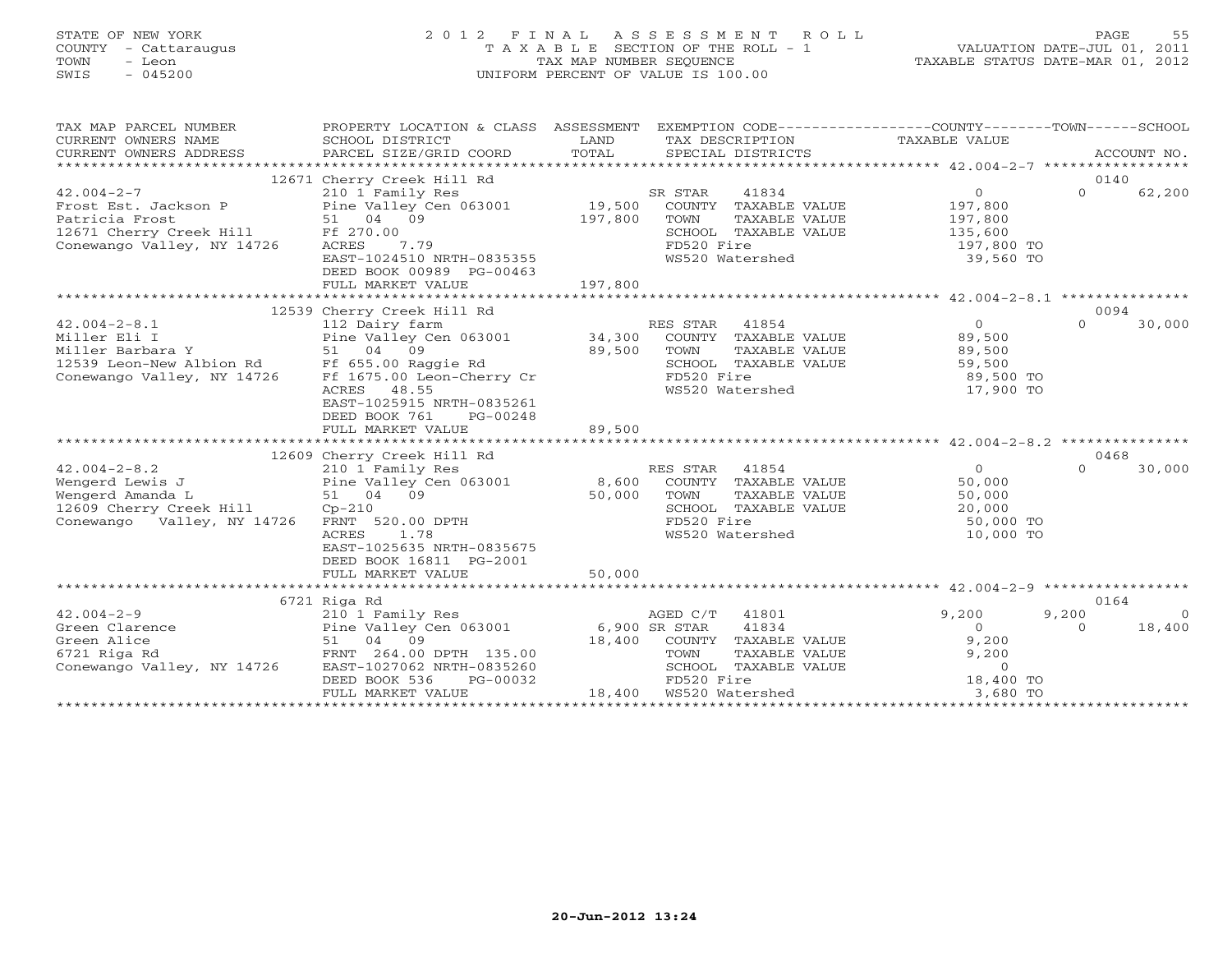# STATE OF NEW YORK 2 0 1 2 F I N A L A S S E S S M E N T R O L L PAGE 56 COUNTY - Cattaraugus T A X A B L E SECTION OF THE ROLL - 1 VALUATION DATE-JUL 01, 2011 TOWN - Leon TAX MAP NUMBER SEQUENCE TAXABLE STATUS DATE-MAR 01, 2012 SWIS - 045200 UNIFORM PERCENT OF VALUE IS 100.00UNIFORM PERCENT OF VALUE IS 100.00

| TAX MAP PARCEL NUMBER<br>$\begin{tabular}{lllllll} \multicolumn{2}{c}{\textbf{CURRENT}} & \multicolumn{2}{c}{\textbf{WNERS}} & \multicolumn{2}{c}{\textbf{NAME}} & \multicolumn{2}{c}{\textbf{SCHOOL}} & \multicolumn{2}{c}{\textbf{DISTRICT}} & \multicolumn{2}{c}{\textbf{LAND}} & \multicolumn{2}{c}{\textbf{TAX} \textbf{DESCRIPTION}} & \multicolumn{2}{c}{\textbf{TAXABLE} \textbf{ VALUE}} & \multicolumn{2}{c}{\textbf{ACCOUNT NO.}} \\ & \multicolumn{2}{c}{\textbf{CURRENT}} & \multicolumn{2}{c}{\$ | PROPERTY LOCATION & CLASS ASSESSMENT EXEMPTION CODE-----------------COUNTY-------TOWN------SCHOOL |                                                                                                                                                                               |          | ACCOUNT NO.    |
|----------------------------------------------------------------------------------------------------------------------------------------------------------------------------------------------------------------------------------------------------------------------------------------------------------------------------------------------------------------------------------------------------------------------------------------------------------------------------------------------------------------|---------------------------------------------------------------------------------------------------|-------------------------------------------------------------------------------------------------------------------------------------------------------------------------------|----------|----------------|
|                                                                                                                                                                                                                                                                                                                                                                                                                                                                                                                |                                                                                                   |                                                                                                                                                                               | 0170     |                |
|                                                                                                                                                                                                                                                                                                                                                                                                                                                                                                                |                                                                                                   |                                                                                                                                                                               | $\Omega$ | 23,600         |
|                                                                                                                                                                                                                                                                                                                                                                                                                                                                                                                |                                                                                                   |                                                                                                                                                                               |          |                |
|                                                                                                                                                                                                                                                                                                                                                                                                                                                                                                                |                                                                                                   |                                                                                                                                                                               |          |                |
|                                                                                                                                                                                                                                                                                                                                                                                                                                                                                                                |                                                                                                   |                                                                                                                                                                               |          |                |
|                                                                                                                                                                                                                                                                                                                                                                                                                                                                                                                |                                                                                                   |                                                                                                                                                                               |          |                |
|                                                                                                                                                                                                                                                                                                                                                                                                                                                                                                                |                                                                                                   |                                                                                                                                                                               |          |                |
|                                                                                                                                                                                                                                                                                                                                                                                                                                                                                                                |                                                                                                   |                                                                                                                                                                               |          |                |
|                                                                                                                                                                                                                                                                                                                                                                                                                                                                                                                |                                                                                                   |                                                                                                                                                                               |          |                |
|                                                                                                                                                                                                                                                                                                                                                                                                                                                                                                                |                                                                                                   |                                                                                                                                                                               |          |                |
|                                                                                                                                                                                                                                                                                                                                                                                                                                                                                                                | 6720 Riga Rd                                                                                      |                                                                                                                                                                               | 0351     |                |
|                                                                                                                                                                                                                                                                                                                                                                                                                                                                                                                |                                                                                                   |                                                                                                                                                                               |          |                |
|                                                                                                                                                                                                                                                                                                                                                                                                                                                                                                                |                                                                                                   |                                                                                                                                                                               |          |                |
|                                                                                                                                                                                                                                                                                                                                                                                                                                                                                                                |                                                                                                   |                                                                                                                                                                               |          |                |
|                                                                                                                                                                                                                                                                                                                                                                                                                                                                                                                |                                                                                                   |                                                                                                                                                                               |          |                |
| 42.004-2-11<br>Caughel David A<br>Caughel Martha C<br>Caughel Martha C<br>Pine Valley Cen 063001<br>240 Rund res<br>240 Rund res<br>240 Rund res<br>26 Raggie Rd Ff - 740'<br>243 04 09<br>243 04 09<br>2172,000<br>2172,000<br>2172,000<br>2172,000<br>2172                                                                                                                                                                                                                                                   |                                                                                                   |                                                                                                                                                                               |          |                |
|                                                                                                                                                                                                                                                                                                                                                                                                                                                                                                                |                                                                                                   |                                                                                                                                                                               |          |                |
|                                                                                                                                                                                                                                                                                                                                                                                                                                                                                                                | EAST-1027754 NRTH-0835386                                                                         |                                                                                                                                                                               |          |                |
|                                                                                                                                                                                                                                                                                                                                                                                                                                                                                                                | DEED BOOK 883 PG-01062                                                                            |                                                                                                                                                                               |          |                |
|                                                                                                                                                                                                                                                                                                                                                                                                                                                                                                                |                                                                                                   |                                                                                                                                                                               |          |                |
|                                                                                                                                                                                                                                                                                                                                                                                                                                                                                                                |                                                                                                   |                                                                                                                                                                               | 0380     |                |
|                                                                                                                                                                                                                                                                                                                                                                                                                                                                                                                |                                                                                                   |                                                                                                                                                                               |          | $\overline{0}$ |
|                                                                                                                                                                                                                                                                                                                                                                                                                                                                                                                |                                                                                                   |                                                                                                                                                                               |          | $\overline{0}$ |
|                                                                                                                                                                                                                                                                                                                                                                                                                                                                                                                |                                                                                                   |                                                                                                                                                                               |          | 40,000         |
|                                                                                                                                                                                                                                                                                                                                                                                                                                                                                                                |                                                                                                   |                                                                                                                                                                               |          |                |
|                                                                                                                                                                                                                                                                                                                                                                                                                                                                                                                |                                                                                                   |                                                                                                                                                                               |          |                |
|                                                                                                                                                                                                                                                                                                                                                                                                                                                                                                                |                                                                                                   |                                                                                                                                                                               |          |                |
|                                                                                                                                                                                                                                                                                                                                                                                                                                                                                                                |                                                                                                   |                                                                                                                                                                               |          |                |
|                                                                                                                                                                                                                                                                                                                                                                                                                                                                                                                |                                                                                                   |                                                                                                                                                                               |          |                |
|                                                                                                                                                                                                                                                                                                                                                                                                                                                                                                                |                                                                                                   |                                                                                                                                                                               |          |                |
|                                                                                                                                                                                                                                                                                                                                                                                                                                                                                                                |                                                                                                   |                                                                                                                                                                               | 0090     |                |
|                                                                                                                                                                                                                                                                                                                                                                                                                                                                                                                |                                                                                                   |                                                                                                                                                                               | $\Omega$ | 62,200         |
|                                                                                                                                                                                                                                                                                                                                                                                                                                                                                                                |                                                                                                   |                                                                                                                                                                               |          |                |
|                                                                                                                                                                                                                                                                                                                                                                                                                                                                                                                |                                                                                                   |                                                                                                                                                                               |          |                |
| 12385 Cherry Creek Hill Rd<br>210.004-2-13<br>210.1 Family Res<br>210.1 Family Res<br>25,300 COUNTY TAXABLE VALUE<br>25,300 COUNTY TAXABLE VALUE<br>25,300 COUNTY TAXABLE VALUE<br>25,300 COUNTY TAXABLE VALUE<br>25,000 COUNTY TAXABLE VALUE<br>                                                                                                                                                                                                                                                              |                                                                                                   | SCHOOL TAXABLE VALUE                          72,800<br>FD520 Fire                                   135,000 TO<br>WS520 Watershed                                  13,500 TO |          |                |
|                                                                                                                                                                                                                                                                                                                                                                                                                                                                                                                |                                                                                                   |                                                                                                                                                                               |          |                |
|                                                                                                                                                                                                                                                                                                                                                                                                                                                                                                                |                                                                                                   |                                                                                                                                                                               |          |                |
|                                                                                                                                                                                                                                                                                                                                                                                                                                                                                                                | EAST-1023221<br>DEED BOOK 1016 PG-165 135,000<br>------ MADKET VALUE 135,000                      |                                                                                                                                                                               |          |                |
|                                                                                                                                                                                                                                                                                                                                                                                                                                                                                                                |                                                                                                   |                                                                                                                                                                               |          |                |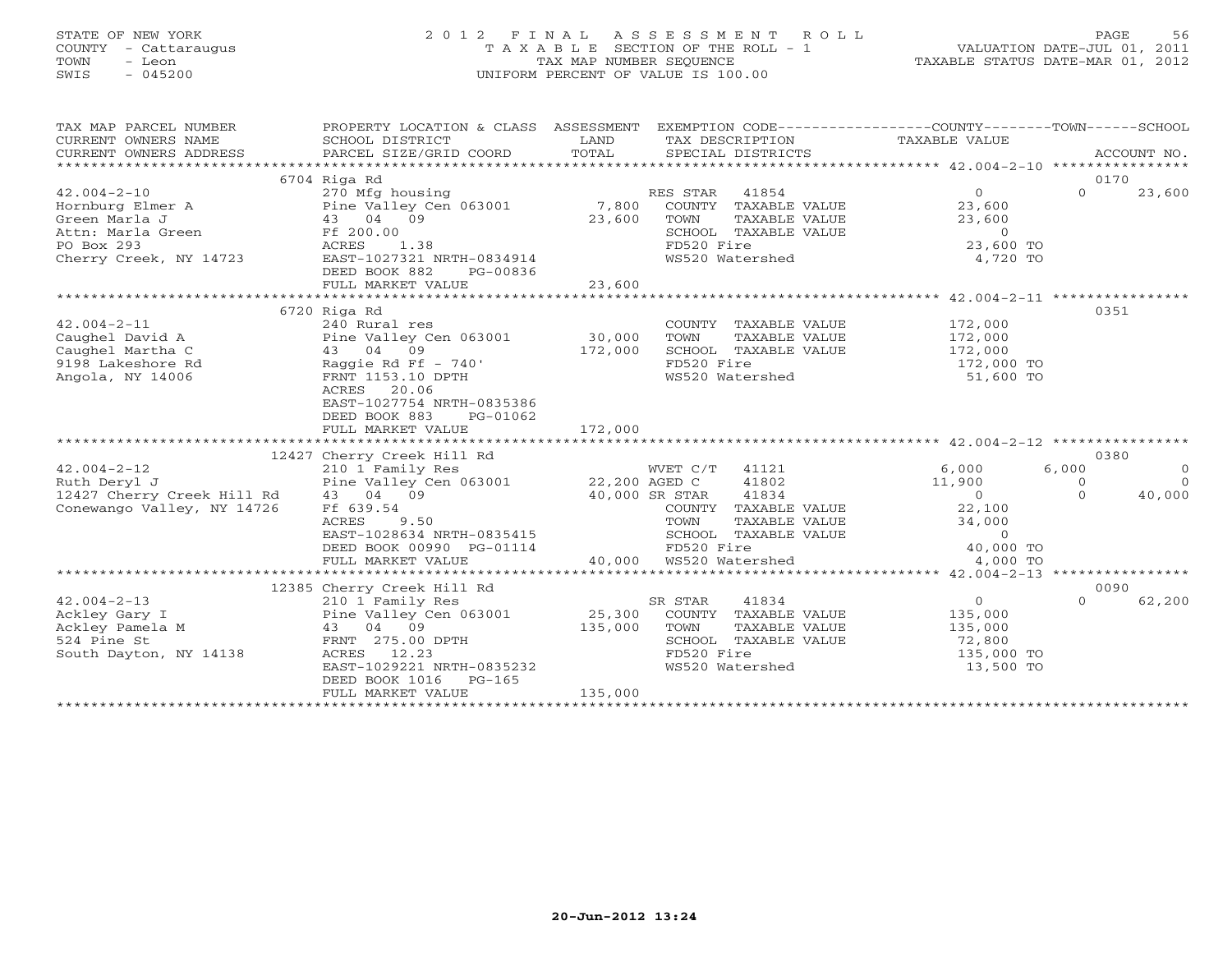# STATE OF NEW YORK 2 0 1 2 F I N A L A S S E S S M E N T R O L L PAGE 57 COUNTY - Cattaraugus T A X A B L E SECTION OF THE ROLL - 1 VALUATION DATE-JUL 01, 2011 TOWN - Leon TAX MAP NUMBER SEQUENCE TAXABLE STATUS DATE-MAR 01, 2012 SWIS - 045200 UNIFORM PERCENT OF VALUE IS 100.00UNIFORM PERCENT OF VALUE IS 100.00

| TAX MAP PARCEL NUMBER<br>CURRENT OWNERS NAME                                                                                                                                                                                                                                                                                                                                                                            |                                                                                                                                                                                                                                                        |        |                                                                            | TAXABLE VALUE       |                            |
|-------------------------------------------------------------------------------------------------------------------------------------------------------------------------------------------------------------------------------------------------------------------------------------------------------------------------------------------------------------------------------------------------------------------------|--------------------------------------------------------------------------------------------------------------------------------------------------------------------------------------------------------------------------------------------------------|--------|----------------------------------------------------------------------------|---------------------|----------------------------|
|                                                                                                                                                                                                                                                                                                                                                                                                                         |                                                                                                                                                                                                                                                        |        |                                                                            |                     |                            |
|                                                                                                                                                                                                                                                                                                                                                                                                                         |                                                                                                                                                                                                                                                        |        |                                                                            |                     | 0087                       |
| 12286 Cherry 1300.00 provided and the country TAXABLE VALUE<br>42.004-2-14 2286 Cherry Creek Hill Rd<br>210 1 Family Res (Alley Cen 063001 19,500 TOWN TAXABLE VALUE 52,100<br>2284 Cherry Creek Hill FRNT 1300.00 DPTH<br>2284 Cherry                                                                                                                                                                                  |                                                                                                                                                                                                                                                        |        |                                                                            |                     |                            |
|                                                                                                                                                                                                                                                                                                                                                                                                                         |                                                                                                                                                                                                                                                        |        |                                                                            |                     |                            |
|                                                                                                                                                                                                                                                                                                                                                                                                                         |                                                                                                                                                                                                                                                        |        |                                                                            |                     |                            |
|                                                                                                                                                                                                                                                                                                                                                                                                                         |                                                                                                                                                                                                                                                        |        |                                                                            |                     |                            |
|                                                                                                                                                                                                                                                                                                                                                                                                                         |                                                                                                                                                                                                                                                        |        |                                                                            |                     |                            |
|                                                                                                                                                                                                                                                                                                                                                                                                                         |                                                                                                                                                                                                                                                        |        |                                                                            |                     |                            |
|                                                                                                                                                                                                                                                                                                                                                                                                                         | DEED BOOK 801 PG-00995                                                                                                                                                                                                                                 |        |                                                                            |                     |                            |
|                                                                                                                                                                                                                                                                                                                                                                                                                         | FULL MARKET VALUE 52,100                                                                                                                                                                                                                               |        |                                                                            |                     |                            |
|                                                                                                                                                                                                                                                                                                                                                                                                                         |                                                                                                                                                                                                                                                        |        |                                                                            |                     |                            |
|                                                                                                                                                                                                                                                                                                                                                                                                                         | 6696 Rte 62                                                                                                                                                                                                                                            |        |                                                                            |                     | 0350                       |
|                                                                                                                                                                                                                                                                                                                                                                                                                         |                                                                                                                                                                                                                                                        |        |                                                                            |                     |                            |
|                                                                                                                                                                                                                                                                                                                                                                                                                         |                                                                                                                                                                                                                                                        |        |                                                                            |                     |                            |
|                                                                                                                                                                                                                                                                                                                                                                                                                         |                                                                                                                                                                                                                                                        |        |                                                                            |                     |                            |
|                                                                                                                                                                                                                                                                                                                                                                                                                         |                                                                                                                                                                                                                                                        |        |                                                                            |                     |                            |
|                                                                                                                                                                                                                                                                                                                                                                                                                         |                                                                                                                                                                                                                                                        |        |                                                                            |                     |                            |
|                                                                                                                                                                                                                                                                                                                                                                                                                         |                                                                                                                                                                                                                                                        |        |                                                                            |                     |                            |
|                                                                                                                                                                                                                                                                                                                                                                                                                         |                                                                                                                                                                                                                                                        |        |                                                                            |                     |                            |
|                                                                                                                                                                                                                                                                                                                                                                                                                         |                                                                                                                                                                                                                                                        |        |                                                                            |                     |                            |
|                                                                                                                                                                                                                                                                                                                                                                                                                         |                                                                                                                                                                                                                                                        |        |                                                                            |                     |                            |
|                                                                                                                                                                                                                                                                                                                                                                                                                         | 6661 Rte 62                                                                                                                                                                                                                                            |        |                                                                            |                     | 0175                       |
|                                                                                                                                                                                                                                                                                                                                                                                                                         |                                                                                                                                                                                                                                                        |        |                                                                            |                     | $\Omega$<br>30,000         |
|                                                                                                                                                                                                                                                                                                                                                                                                                         |                                                                                                                                                                                                                                                        |        |                                                                            |                     |                            |
|                                                                                                                                                                                                                                                                                                                                                                                                                         |                                                                                                                                                                                                                                                        |        |                                                                            |                     |                            |
|                                                                                                                                                                                                                                                                                                                                                                                                                         |                                                                                                                                                                                                                                                        |        |                                                                            |                     |                            |
|                                                                                                                                                                                                                                                                                                                                                                                                                         |                                                                                                                                                                                                                                                        |        |                                                                            |                     |                            |
|                                                                                                                                                                                                                                                                                                                                                                                                                         |                                                                                                                                                                                                                                                        |        |                                                                            |                     |                            |
| $\begin{tabular}{lllllllllll} \multicolumn{3}{c}{\begin{tabular}{c} \multicolumn{3}{c}{\begin{tabular}{c} \multicolumn{3}{c}{\begin{tabular}{c} $42.004-2-16$} \end{tabular} & $0001$ & Kte 62$ \\ $2004-2-16$ & $21011 Family Res$ \\ \multicolumn{3}{c}{\begin{tabular}{c} $43$ & $04$ & $99$ \\ $43$ & $04$ & $99$ \\ \end{tabular} & $43$ & $04$ & $99$ \\ \end{tabular} & $43$ & $04$ & $99$ \\ \end{tabular} & $$ |                                                                                                                                                                                                                                                        |        |                                                                            |                     |                            |
|                                                                                                                                                                                                                                                                                                                                                                                                                         |                                                                                                                                                                                                                                                        |        |                                                                            |                     |                            |
|                                                                                                                                                                                                                                                                                                                                                                                                                         | 6651 Rte 62                                                                                                                                                                                                                                            |        |                                                                            |                     | 0111<br>$\Omega$<br>62,200 |
|                                                                                                                                                                                                                                                                                                                                                                                                                         |                                                                                                                                                                                                                                                        |        |                                                                            |                     |                            |
|                                                                                                                                                                                                                                                                                                                                                                                                                         |                                                                                                                                                                                                                                                        |        |                                                                            |                     |                            |
|                                                                                                                                                                                                                                                                                                                                                                                                                         |                                                                                                                                                                                                                                                        |        |                                                                            |                     |                            |
|                                                                                                                                                                                                                                                                                                                                                                                                                         |                                                                                                                                                                                                                                                        |        |                                                                            |                     |                            |
|                                                                                                                                                                                                                                                                                                                                                                                                                         |                                                                                                                                                                                                                                                        |        |                                                                            |                     |                            |
|                                                                                                                                                                                                                                                                                                                                                                                                                         | 43 04 09<br>ACRES 35.80<br>ACRES 35.80<br>EAST-1030256 NRTH-0834256<br>DEED BOOK 568 PG-00355<br>FULL MARKET VALUE<br>PULL MARKET VALUE<br>PULL MARKET VALUE<br>PULL MARKET VALUE<br>PULL MARKET VALUE<br>PULL MARKET VALUE<br>PULL MARKET VALUE<br>PU |        |                                                                            |                     |                            |
|                                                                                                                                                                                                                                                                                                                                                                                                                         |                                                                                                                                                                                                                                                        |        |                                                                            |                     |                            |
|                                                                                                                                                                                                                                                                                                                                                                                                                         |                                                                                                                                                                                                                                                        |        |                                                                            |                     | 0053                       |
|                                                                                                                                                                                                                                                                                                                                                                                                                         |                                                                                                                                                                                                                                                        |        |                                                                            |                     | $\Omega$<br>30,000         |
|                                                                                                                                                                                                                                                                                                                                                                                                                         |                                                                                                                                                                                                                                                        |        |                                                                            |                     |                            |
|                                                                                                                                                                                                                                                                                                                                                                                                                         |                                                                                                                                                                                                                                                        |        |                                                                            |                     |                            |
|                                                                                                                                                                                                                                                                                                                                                                                                                         |                                                                                                                                                                                                                                                        |        |                                                                            | 46,100<br>76,100 TO |                            |
|                                                                                                                                                                                                                                                                                                                                                                                                                         |                                                                                                                                                                                                                                                        |        |                                                                            |                     |                            |
|                                                                                                                                                                                                                                                                                                                                                                                                                         |                                                                                                                                                                                                                                                        |        |                                                                            |                     |                            |
|                                                                                                                                                                                                                                                                                                                                                                                                                         |                                                                                                                                                                                                                                                        |        | FD520 Fire 76,100 TO<br>LD520 Light 76,100 TO<br>WS520 Watershed 15,220 TO |                     |                            |
|                                                                                                                                                                                                                                                                                                                                                                                                                         | FULL MARKET VALUE                                                                                                                                                                                                                                      | 76,100 |                                                                            |                     |                            |
|                                                                                                                                                                                                                                                                                                                                                                                                                         |                                                                                                                                                                                                                                                        |        |                                                                            |                     |                            |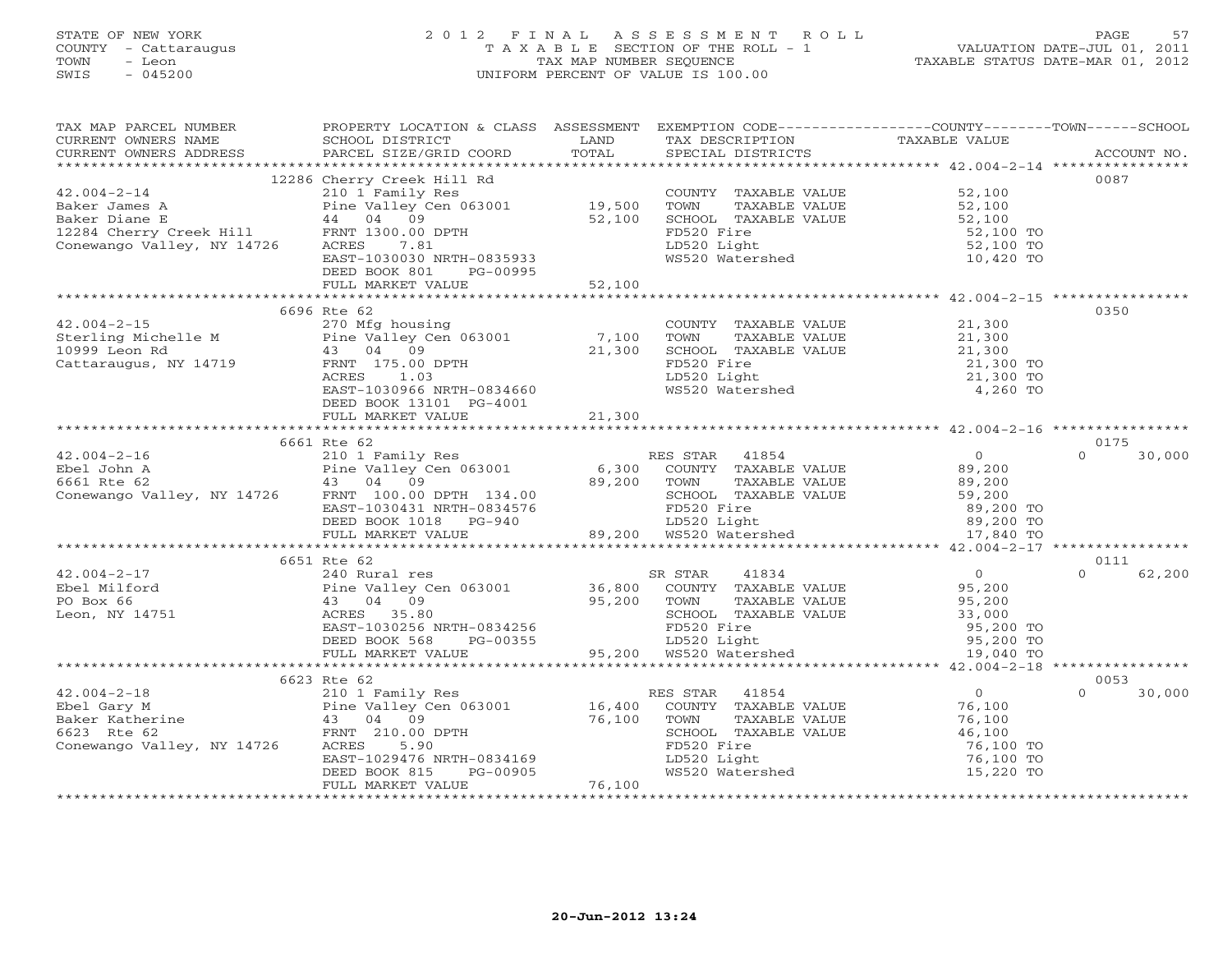#### STATE OF NEW YORK 2 0 1 2 F I N A L A S S E S S M E N T R O L L PAGE 58COUNTY - Cattaraugus T A X A B L E SECTION OF THE ROLL - 1<br>TOWN - Leon TAX MAP NUMBER SEQUENCE TOWN - Leon TAX MAP NUMBER SEQUENCE TAXABLE STATUS DATE-MAR 01, 2012 SWIS - 045200 UNIFORM PERCENT OF VALUE IS 100.00

| TAX MAP PARCEL NUMBER                                                                                                                                                                                                                                                                                                                                                                         | PROPERTY LOCATION & CLASS ASSESSMENT                                                                                                                                                                                                                     |        | EXEMPTION CODE-----------------COUNTY-------TOWN------SCHOOL |                        |                    |
|-----------------------------------------------------------------------------------------------------------------------------------------------------------------------------------------------------------------------------------------------------------------------------------------------------------------------------------------------------------------------------------------------|----------------------------------------------------------------------------------------------------------------------------------------------------------------------------------------------------------------------------------------------------------|--------|--------------------------------------------------------------|------------------------|--------------------|
|                                                                                                                                                                                                                                                                                                                                                                                               |                                                                                                                                                                                                                                                          |        |                                                              |                        |                    |
|                                                                                                                                                                                                                                                                                                                                                                                               |                                                                                                                                                                                                                                                          |        |                                                              |                        |                    |
|                                                                                                                                                                                                                                                                                                                                                                                               | 6612 Rte 62                                                                                                                                                                                                                                              |        |                                                              |                        | 0344               |
| $42.004 - 2 - 19.1$                                                                                                                                                                                                                                                                                                                                                                           | 105 Vac farmland                                                                                                                                                                                                                                         |        | COUNTY TAXABLE VALUE                                         | 72,800                 |                    |
|                                                                                                                                                                                                                                                                                                                                                                                               |                                                                                                                                                                                                                                                          |        | TAXABLE VALUE 72,800<br>TOWN                                 |                        |                    |
| Rowland Genevieve Pine Valley Cen 063001 72,800                                                                                                                                                                                                                                                                                                                                               |                                                                                                                                                                                                                                                          |        | SCHOOL TAXABLE VALUE                                         |                        |                    |
| Moffit Richard C Jr $35/43$ 04 09<br>6612 Rte 62 Life Use - Genevieve<br>Conewango Valley, NY 14726 FRNT 760.00 DPTH                                                                                                                                                                                                                                                                          |                                                                                                                                                                                                                                                          | 72,800 | FD520 Fire                                                   | 72,800<br>72,800 TO    |                    |
|                                                                                                                                                                                                                                                                                                                                                                                               |                                                                                                                                                                                                                                                          |        | LD520 Light                                                  | 14,560 TO              |                    |
|                                                                                                                                                                                                                                                                                                                                                                                               | ACRES 121.80                                                                                                                                                                                                                                             |        | WS520 Watershed                                              | 43,680 TO              |                    |
|                                                                                                                                                                                                                                                                                                                                                                                               | EAST-1030995 NRTH-0832858                                                                                                                                                                                                                                |        |                                                              |                        |                    |
|                                                                                                                                                                                                                                                                                                                                                                                               | DEED BOOK 00949 PG-00031                                                                                                                                                                                                                                 |        |                                                              |                        |                    |
|                                                                                                                                                                                                                                                                                                                                                                                               | FULL MARKET VALUE                                                                                                                                                                                                                                        |        |                                                              |                        |                    |
|                                                                                                                                                                                                                                                                                                                                                                                               |                                                                                                                                                                                                                                                          | 72,800 |                                                              |                        |                    |
|                                                                                                                                                                                                                                                                                                                                                                                               | 6702 Rte 62                                                                                                                                                                                                                                              |        |                                                              |                        | 0479               |
| $42.004 - 2 - 19.4$                                                                                                                                                                                                                                                                                                                                                                           |                                                                                                                                                                                                                                                          |        | RES STAR 41854                                               | $\overline{0}$         | 21,100<br>$\cap$   |
|                                                                                                                                                                                                                                                                                                                                                                                               | 270 Mfg housing                                                                                                                                                                                                                                          |        | COUNTY TAXABLE VALUE                                         |                        |                    |
|                                                                                                                                                                                                                                                                                                                                                                                               |                                                                                                                                                                                                                                                          |        |                                                              | 21,100                 |                    |
| Sterling Michelle M Fine Valley Cen 063001 8,100 COUNTY<br>10999 Leon Rd 43 04 09 21,100 TOWN<br>Cattaraugus, NY 14719 FRNT 295.00 DPTH 230.00 SCHOOL                                                                                                                                                                                                                                         |                                                                                                                                                                                                                                                          |        |                                                              |                        |                    |
|                                                                                                                                                                                                                                                                                                                                                                                               | 43 04 09<br>FRNT 295.00 DPTH 230.00<br>EAST-1031025 NRTH-0834839<br>DEED BOOK 13101 PG-4001<br>FULL MARKET VALUE<br>FULL MARKET VALUE<br>FULL MARKET VALUE<br>FULL MARKET VALUE<br>PLED BOOK 13101 PG-4001<br>21,100 WS520 Watershed<br>21,100 TO<br>    |        |                                                              |                        |                    |
|                                                                                                                                                                                                                                                                                                                                                                                               |                                                                                                                                                                                                                                                          |        |                                                              |                        |                    |
|                                                                                                                                                                                                                                                                                                                                                                                               |                                                                                                                                                                                                                                                          |        |                                                              |                        |                    |
|                                                                                                                                                                                                                                                                                                                                                                                               |                                                                                                                                                                                                                                                          |        |                                                              |                        |                    |
|                                                                                                                                                                                                                                                                                                                                                                                               | 6608 Rte 62                                                                                                                                                                                                                                              |        |                                                              |                        | 0601               |
|                                                                                                                                                                                                                                                                                                                                                                                               |                                                                                                                                                                                                                                                          |        |                                                              |                        |                    |
|                                                                                                                                                                                                                                                                                                                                                                                               |                                                                                                                                                                                                                                                          |        | COUNTY TAXABLE VALUE 18,700<br>TOWN TAXABLE VALUE 18,700     |                        |                    |
|                                                                                                                                                                                                                                                                                                                                                                                               |                                                                                                                                                                                                                                                          |        | SCHOOL TAXABLE VALUE                                         | 18,700                 |                    |
| 42.004-2-19.5<br>Lovallo Christopher<br>Mays Lauren A<br>43 04 09<br>18,700<br>Cheektowaga, NY 14225<br>ACRES<br>4.900<br>260 Seasonal res<br>Pine Valley Cen 063001<br>4,900<br>18,700<br>26 Montfort Dr<br>Cheektowaga, NY 14225                                                                                                                                                            |                                                                                                                                                                                                                                                          |        | FD520 Fire                                                   |                        |                    |
|                                                                                                                                                                                                                                                                                                                                                                                               |                                                                                                                                                                                                                                                          |        | LD520 Light                                                  | 18,700 TO<br>18,700 TO |                    |
|                                                                                                                                                                                                                                                                                                                                                                                               | EAST-1029813 NRTH-0833045                                                                                                                                                                                                                                |        | WS520 Watershed                                              | 3,740 TO               |                    |
|                                                                                                                                                                                                                                                                                                                                                                                               | DEED BOOK 12274 PG-8002                                                                                                                                                                                                                                  |        |                                                              |                        |                    |
|                                                                                                                                                                                                                                                                                                                                                                                               | FULL MARKET VALUE                                                                                                                                                                                                                                        | 18,700 |                                                              |                        |                    |
|                                                                                                                                                                                                                                                                                                                                                                                               |                                                                                                                                                                                                                                                          |        |                                                              |                        |                    |
|                                                                                                                                                                                                                                                                                                                                                                                               | 6608 Rte 62                                                                                                                                                                                                                                              |        |                                                              |                        | 0735               |
| 42.004-2-19.6 210 1 Family Res SK ST Mn $\begin{array}{lll} \text{Moffit Richard C Jr} & \text{210 1 Family Res} & \text{38.4001} \\ \text{Moffit Richard C Jr} & \text{Pine Valley Cen 063001} & \text{20,400 RES STAR} & \text{41854} \\ \text{6608 Rte 62} & \text{43.04} & \text{09} & \text{92,700} & \text{COUNTY} & \text{TAXABLE} \\ \text{mXABLE} & \text{mXABLE} & \text{mXABLE} &$ |                                                                                                                                                                                                                                                          |        |                                                              | $\circ$                | $\Omega$<br>30,000 |
|                                                                                                                                                                                                                                                                                                                                                                                               |                                                                                                                                                                                                                                                          |        |                                                              | $\overline{0}$         | $\Omega$<br>30,000 |
|                                                                                                                                                                                                                                                                                                                                                                                               |                                                                                                                                                                                                                                                          |        | 92,700 COUNTY TAXABLE VALUE 92,700                           |                        |                    |
| Conewango Valley, NY 14726                                                                                                                                                                                                                                                                                                                                                                    |                                                                                                                                                                                                                                                          |        |                                                              |                        |                    |
|                                                                                                                                                                                                                                                                                                                                                                                               | FE 800.00<br>ACRES 6.70<br>EAST-1030066 NRTH-0833478<br>DEED BOOK 00973 PG-00998<br>FULL MARKET VALUE 92,700<br>PET BOOK 00973 PG-00998<br>PET 92,700<br>PET 92,700<br>PET 92,700<br>MARKET VALUE<br>PET 92,700<br>PET 92,700<br>MARKET VALUE<br>PET 92, |        |                                                              |                        |                    |
|                                                                                                                                                                                                                                                                                                                                                                                               |                                                                                                                                                                                                                                                          |        |                                                              |                        |                    |
|                                                                                                                                                                                                                                                                                                                                                                                               |                                                                                                                                                                                                                                                          |        |                                                              |                        |                    |
|                                                                                                                                                                                                                                                                                                                                                                                               |                                                                                                                                                                                                                                                          |        |                                                              |                        |                    |
|                                                                                                                                                                                                                                                                                                                                                                                               |                                                                                                                                                                                                                                                          |        |                                                              |                        |                    |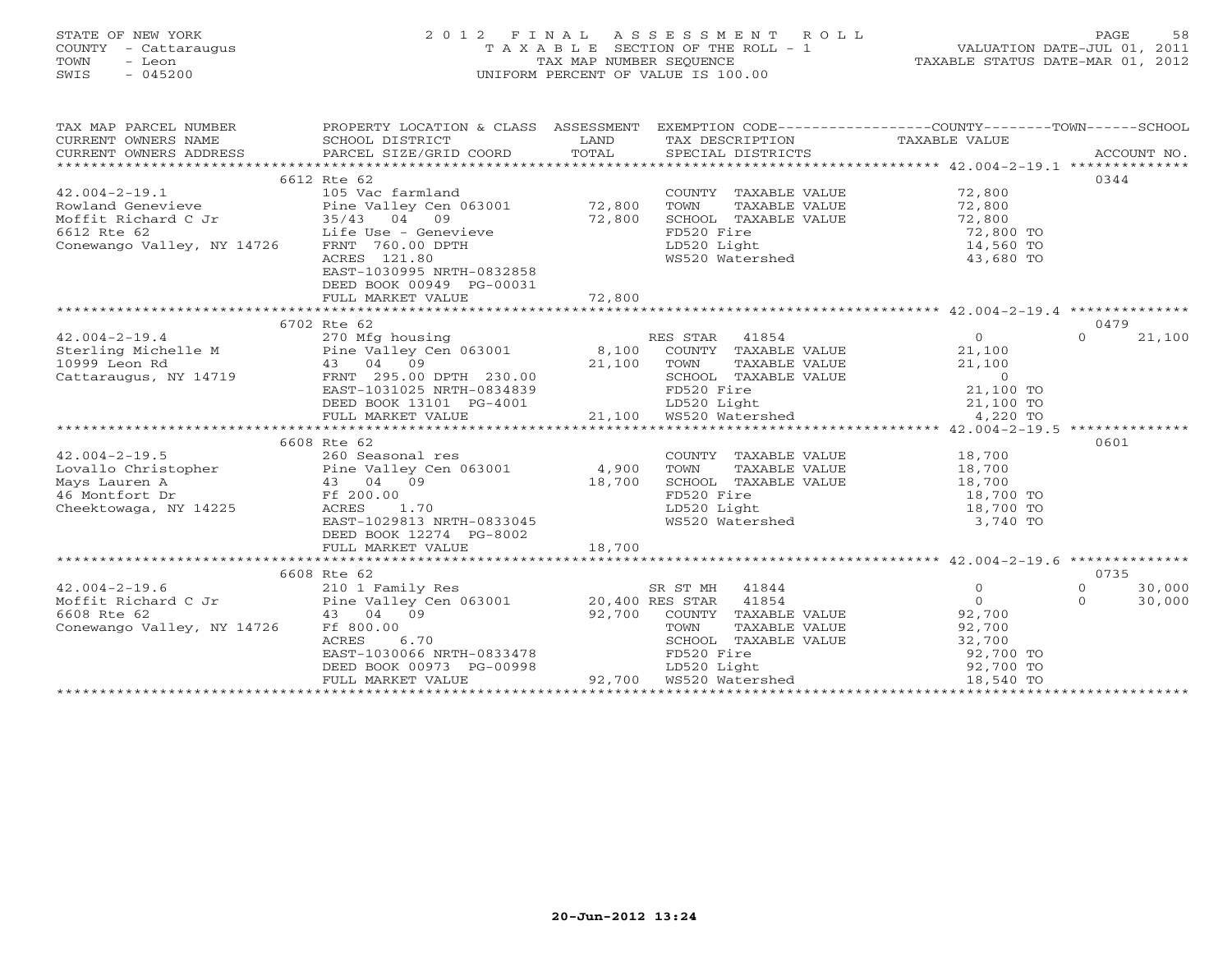# STATE OF NEW YORK 2 0 1 2 F I N A L A S S E S S M E N T R O L L PAGE 59 COUNTY - Cattaraugus T A X A B L E SECTION OF THE ROLL - 1 VALUATION DATE-JUL 01, 2011 TOWN - Leon TAX MAP NUMBER SEQUENCE TAXABLE STATUS DATE-MAR 01, 2012 SWIS - 045200 UNIFORM PERCENT OF VALUE IS 100.00UNIFORM PERCENT OF VALUE IS 100.00

| TAX MAP PARCEL NUMBER<br>CURRENT OWNERS NAME<br>CURRENT OWNERS ADDRESS                                                                                                              | PROPERTY LOCATION & CLASS ASSESSMENT<br>SCHOOL DISTRICT<br>PARCEL SIZE/GRID COORD                                                                                                                                     | LAND<br>TOTAL    | TAX DESCRIPTION TAXABLE VALUE<br>SPECIAL DISTRICTS                                                                    | EXEMPTION CODE-----------------COUNTY-------TOWN------SCHOOL<br>ACCOUNT NO. |  |
|-------------------------------------------------------------------------------------------------------------------------------------------------------------------------------------|-----------------------------------------------------------------------------------------------------------------------------------------------------------------------------------------------------------------------|------------------|-----------------------------------------------------------------------------------------------------------------------|-----------------------------------------------------------------------------|--|
| $42.004 - 2 - 20$<br>Rublee Dale A<br>345 W 88th. St. 8th Floor Apt 43 04 09<br>New York, NY 10024                                                                                  | Rte 62<br>312 Vac w/imprv<br>Pine Valley Cen 063001 29,500<br>Ff 1750.00<br>ACRES 19.10<br>EAST-1029388 NRTH-0833526<br>DEED BOOK 903<br>PG-00701<br>FULL MARKET VALUE                                                | 46,700<br>46,700 | COUNTY TAXABLE VALUE<br>TOWN<br>TAXABLE VALUE<br>SCHOOL TAXABLE VALUE<br>FD520 Fire<br>LD520 Light<br>WS520 Watershed | 0133<br>46,700<br>46,700<br>46,700<br>46,700 TO<br>$32,690$ TO<br>9,340 TO  |  |
|                                                                                                                                                                                     |                                                                                                                                                                                                                       |                  |                                                                                                                       |                                                                             |  |
| $42.004 - 2 - 21$<br>Jaworek David<br>Jaworek Beverly A                         43     04    09<br>322 Woodgate Rd                       Raggie Rd Ff - 160'<br>Tonawanda, NY 14150 | 6520 Riga Rd<br>312 Vac w/imprv<br>Pine Valley Cen 063001 18,200<br>FRNT 200.00 DPTH<br>7.00<br>ACRES<br>EAST-1028146 NRTH-0832247<br>DEED BOOK 00935 PG-00628<br>FULL MARKET VALUE                                   | 20,900<br>20,900 | COUNTY TAXABLE VALUE<br>TOWN<br>TAXABLE VALUE<br>SCHOOL TAXABLE VALUE<br>FD520 Fire<br>WS520 Watershed 4,180 TO       | 0463<br>20,900<br>20,900<br>20,900<br>20,900 TO                             |  |
|                                                                                                                                                                                     | Riga Rd                                                                                                                                                                                                               |                  |                                                                                                                       | 0445                                                                        |  |
| $42.004 - 2 - 22$<br>Sawyer Edward N<br>6531 Riga Rd<br>Conewango Valley, NY 14726                                                                                                  | 312 Vac w/imprv<br>Pine Valley Cen 063001 18,700<br>43 04 09<br>43 04 09<br>Ff 160.00 Raggie Rd<br>Ff 100.00 Us Rte 62<br>ACRES<br>7.32<br>EAST-1028174 NRTH-0832415<br>DEED BOOK 00961 PG-00281<br>FULL MARKET VALUE | 29,800<br>29,800 | COUNTY TAXABLE VALUE<br>TOWN<br>TAXABLE VALUE<br>SCHOOL TAXABLE VALUE<br>FD520 Fire<br>WS520 Watershed                | 29,800<br>29,800<br>ABLE VALUE 29,800<br>29,800 TO<br>5,960 TO              |  |
|                                                                                                                                                                                     |                                                                                                                                                                                                                       |                  |                                                                                                                       |                                                                             |  |
|                                                                                                                                                                                     | 6576 Riga Rd                                                                                                                                                                                                          |                  |                                                                                                                       | 0027                                                                        |  |
| $42.004 - 2 - 24$<br>Ebel John A<br>Ebel James R<br>6793 Riga Rd<br>Conewango Valley, NY 14726                                                                                      | 322 Rural vac>10<br>Pine Valley Cen 063001 31,600<br>43 04 09<br>FRNT 640.00 DPTH<br>ACRES 29.40<br>EAST-1028178 NRTH-0832817<br>DEED BOOK 00980 PG-00890<br>FULL MARKET VALUE                                        | 31,600<br>31,600 | COUNTY TAXABLE VALUE<br>TAXABLE VALUE<br>TOWN<br>SCHOOL TAXABLE VALUE<br>FD520 Fire<br>WS520 Watershed                | 31,600<br>31,600<br>31,600<br>31,600 TO<br>6,320 TO                         |  |
|                                                                                                                                                                                     |                                                                                                                                                                                                                       |                  |                                                                                                                       |                                                                             |  |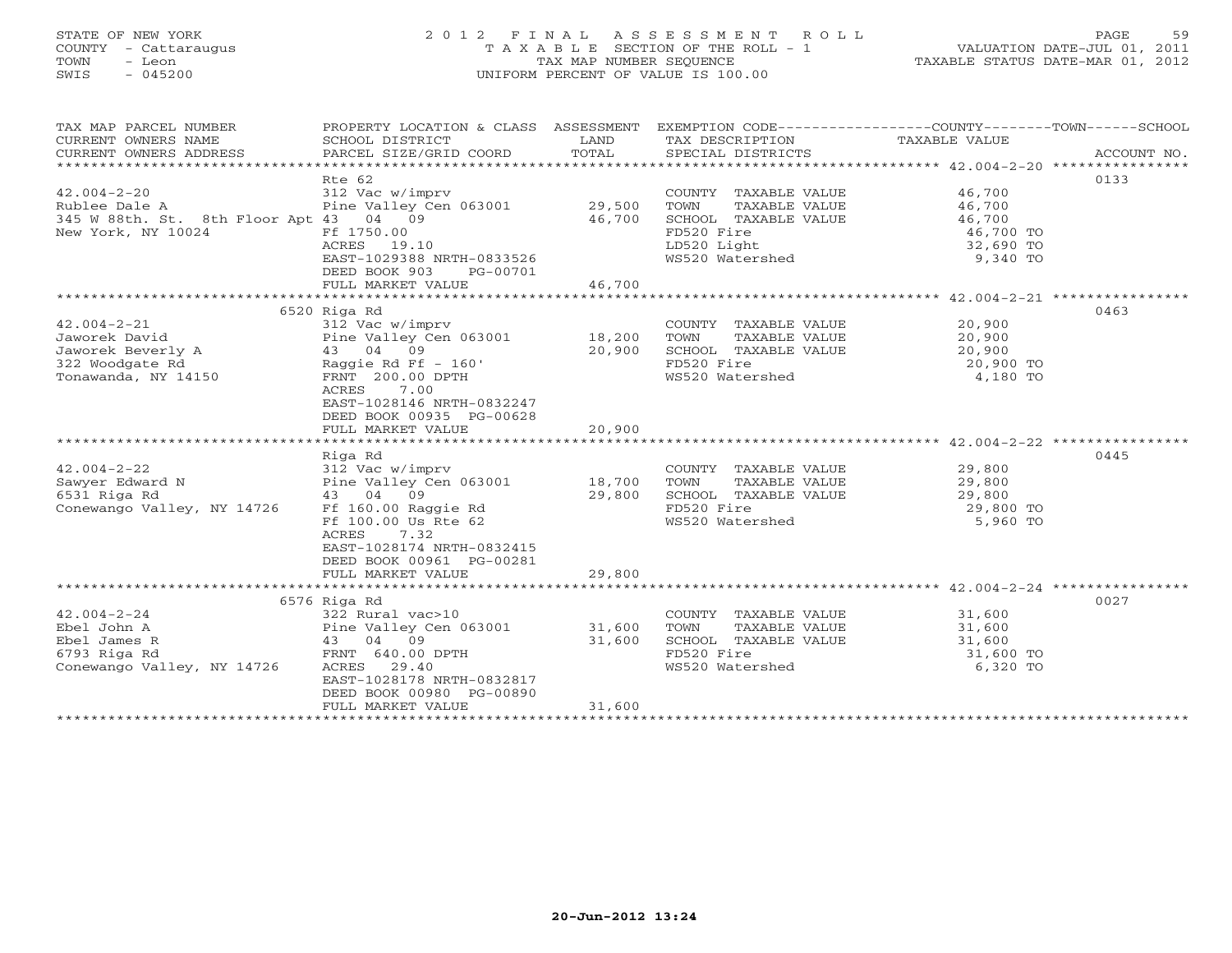# STATE OF NEW YORK 2 0 1 2 F I N A L A S S E S S M E N T R O L L PAGE 60 COUNTY - Cattaraugus T A X A B L E SECTION OF THE ROLL - 1 VALUATION DATE-JUL 01, 2011 TOWN - Leon TAX MAP NUMBER SEQUENCE TAXABLE STATUS DATE-MAR 01, 2012 SWIS - 045200 UNIFORM PERCENT OF VALUE IS 100.00UNIFORM PERCENT OF VALUE IS 100.00

| TAX MAP PARCEL NUMBER<br>CURRENT OWNERS NAME<br>CURRENT OWNERS ADDRESS                              | PROPERTY LOCATION & CLASS ASSESSMENT<br>SCHOOL DISTRICT<br>PARCEL SIZE/GRID COORD                                                                                                 | LAND<br>TOTAL              | EXEMPTION CODE-----------------COUNTY-------TOWN------SCHOOL<br>TAX DESCRIPTION<br>SPECIAL DISTRICTS                                                   | TAXABLE VALUE                                                                        | ACCOUNT NO.                         |
|-----------------------------------------------------------------------------------------------------|-----------------------------------------------------------------------------------------------------------------------------------------------------------------------------------|----------------------------|--------------------------------------------------------------------------------------------------------------------------------------------------------|--------------------------------------------------------------------------------------|-------------------------------------|
| ***********************                                                                             | ****************************                                                                                                                                                      |                            |                                                                                                                                                        |                                                                                      |                                     |
| $42.004 - 2 - 25.1$<br>Miller Levi D<br>6602 Riga Rd<br>Conewango Valley, NY 14726                  | 6602 Riga Rd<br>210 1 Family Res<br>Pine Valley Cen 063001<br>43 04 09<br>FRNT 240.00 DPTH<br>ACRES 10.88<br>EAST-1028162 NRTH-0833501<br>DEED BOOK 799<br>PG-00076               | 101,600                    | RES STAR<br>41854<br>24,400 TMP GHOUSE 42120<br>COUNTY TAXABLE VALUE<br>TOWN<br>TAXABLE VALUE<br>SCHOOL TAXABLE VALUE<br>FD520 Fire<br>WS520 Watershed | $\circ$<br>25,000<br>25,000<br>76,600<br>76,600<br>46,600<br>101,600 TO<br>20,320 TO | 0459<br>$\circ$<br>30,000<br>25,000 |
|                                                                                                     | FULL MARKET VALUE                                                                                                                                                                 | 101,600                    |                                                                                                                                                        |                                                                                      |                                     |
|                                                                                                     | 6584 Riga Rd                                                                                                                                                                      |                            |                                                                                                                                                        |                                                                                      | 0498                                |
| $42.004 - 2 - 25.2$<br>Miller John D<br>Miller Anna J<br>6584 Riga Rd<br>Conewango Valley, NY 14726 | 240 Rural res<br>Pine Valley Cen 063001<br>43 04 09<br>Ff 240.00<br>ACRES 10.88<br>EAST-1028181 NRTH-0833262<br>DEED BOOK 799<br>PG-00074                                         | 26,300<br>91,800           | RES STAR<br>41854<br>COUNTY TAXABLE VALUE<br>TOWN<br>TAXABLE VALUE<br>SCHOOL TAXABLE VALUE<br>FD520 Fire<br>WS520 Watershed                            | $\overline{0}$<br>91,800<br>91,800<br>61,800<br>91,800 TO<br>18,360 TO               | $\Omega$<br>30,000                  |
|                                                                                                     | FULL MARKET VALUE                                                                                                                                                                 | 91,800                     |                                                                                                                                                        |                                                                                      |                                     |
|                                                                                                     |                                                                                                                                                                                   | *********************      |                                                                                                                                                        | ********************* 42.004-2-26 **************                                     |                                     |
| $42.004 - 2 - 26$<br>Miller Joseph<br>Miller Mattie<br>6630 Riga Rd<br>Conewango Valley, NY 14726   | 6630 Riga Rd<br>210 1 Family Res<br>Pine Valley Cen 063001<br>43 04 09<br>Ff 232.60<br>ACRES 21.85<br>EAST-1028139 NRTH-0833856<br>DEED BOOK 1817<br>PG-5001<br>FULL MARKET VALUE | 20,400<br>70,400<br>70,400 | 41854<br>RES STAR<br>COUNTY TAXABLE VALUE<br>TOWN<br>TAXABLE VALUE<br>SCHOOL TAXABLE VALUE<br>FD520 Fire<br>WS520 Watershed                            | $\overline{0}$<br>70,400<br>70,400<br>40,400<br>70,400 TO<br>23,232 TO               | 0447<br>$\Omega$<br>30,000          |
|                                                                                                     |                                                                                                                                                                                   | ***********************    |                                                                                                                                                        | ************************* 42.004-2-28.1 **************                               |                                     |
| $42.004 - 2 - 28.1$<br>Lampson Louise H<br>12346 Eldredge Rd<br>Conewango Valley, NY 14726          | Riga Rd<br>323 Vacant rural<br>Pine Valley Cen 063001<br>43 04 09<br>ACRES 12.95<br>EAST-1028557 NRTH-0834419<br>DEED BOOK 00962 PG-00918                                         | 9,200<br>9,200             | COUNTY TAXABLE VALUE<br>TOWN<br>TAXABLE VALUE<br>SCHOOL TAXABLE VALUE<br>FD520 Fire<br>WS520 Watershed                                                 | 9,200<br>9,200<br>9,200<br>9,200 TO<br>1,840 TO                                      | 0088                                |
|                                                                                                     | FULL MARKET VALUE                                                                                                                                                                 | 9,200<br>*************     | ************************************ 42.004-2-28.2 ********                                                                                            |                                                                                      |                                     |
| $42.004 - 2 - 28.2$<br>Crown Atlantic Company Ll<br>4017 Washington Rd<br>Mc Murray, PA 15317       | Riga Rd<br>837 Cell Tower<br>Pine Valley Cen 063001<br>43 04 09<br>Ff 719.00<br>ACRES<br>23.85<br>EAST-1027911 NRTH-0834649<br>DEED BOOK 999<br>$PG-207$                          | 32,300<br>374,300          | COUNTY TAXABLE VALUE<br>TOWN<br>TAXABLE VALUE<br>SCHOOL TAXABLE VALUE<br>FD520 Fire<br>WS520 Watershed                                                 | 374,300<br>374,300<br>374,300<br>374,300 TO<br>74,860 TO                             | 0760                                |
|                                                                                                     | FULL MARKET VALUE                                                                                                                                                                 | 374,300                    |                                                                                                                                                        |                                                                                      |                                     |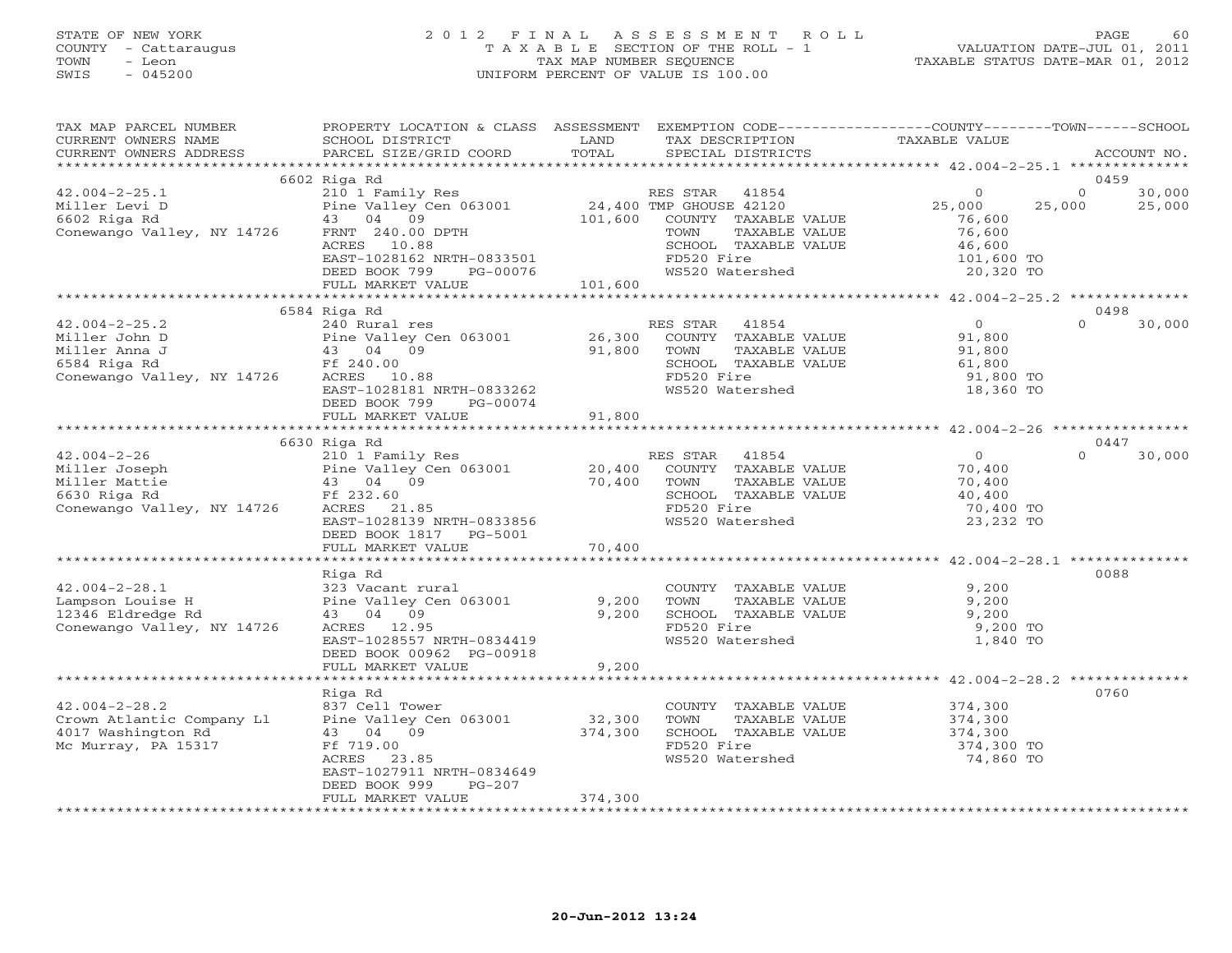## STATE OF NEW YORK 2 0 1 2 F I N A L A S S E S S M E N T R O L L PAGE 61 COUNTY - Cattaraugus T A X A B L E SECTION OF THE ROLL - 1 VALUATION DATE-JUL 01, 2011 TOWN - Leon TAX MAP NUMBER SEQUENCE TAXABLE STATUS DATE-MAR 01, 2012 SWIS - 045200 UNIFORM PERCENT OF VALUE IS 100.00UNIFORM PERCENT OF VALUE IS 100.00

| TAX MAP PARCEL NUMBER<br>CURRENT OWNERS NAME                                                                                                                                                                                                                                                                                                                                                                         | PROPERTY LOCATION & CLASS ASSESSMENT EXEMPTION CODE---------------COUNTY-------TOWN------SCHOOL<br>SCHOOL DISTRICT<br><b>EXAMPLE SERVICE SERVICE SERVICE SERVICE SERVICE SERVICE SERVICE SERVICE SERVICE SERVICE SERVICE SERVICE SERVICE</b> |         |                         |                                                                                                     |                                                              |          |             |
|----------------------------------------------------------------------------------------------------------------------------------------------------------------------------------------------------------------------------------------------------------------------------------------------------------------------------------------------------------------------------------------------------------------------|----------------------------------------------------------------------------------------------------------------------------------------------------------------------------------------------------------------------------------------------|---------|-------------------------|-----------------------------------------------------------------------------------------------------|--------------------------------------------------------------|----------|-------------|
| CURRENT OWNERS ADDRESS                                                                                                                                                                                                                                                                                                                                                                                               | PARCEL SIZE/GRID COORD                                                                                                                                                                                                                       | TOTAL   |                         |                                                                                                     |                                                              |          | ACCOUNT NO. |
|                                                                                                                                                                                                                                                                                                                                                                                                                      |                                                                                                                                                                                                                                              |         |                         |                                                                                                     |                                                              |          |             |
|                                                                                                                                                                                                                                                                                                                                                                                                                      | 6704 Riga Rd<br>AG DIST<br>Pine Valley Cen 063001 M3,200 SR STAR<br>51 04 09 156,300 RES ST MH<br>Ff 2335.00 COUNTY                                                                                                                          |         |                         |                                                                                                     |                                                              |          | 0267        |
| $42.004 - 2 - 29$                                                                                                                                                                                                                                                                                                                                                                                                    |                                                                                                                                                                                                                                              |         |                         | 41720                                                                                               | 20,959                                                       | 20,959   | 20,959      |
|                                                                                                                                                                                                                                                                                                                                                                                                                      |                                                                                                                                                                                                                                              |         |                         | 41834                                                                                               | $\overline{0}$                                               | $\circ$  | 62,200      |
|                                                                                                                                                                                                                                                                                                                                                                                                                      |                                                                                                                                                                                                                                              |         | 156,300 RES ST MH 41864 |                                                                                                     | $\overline{0}$                                               | $\Omega$ | 30,000      |
|                                                                                                                                                                                                                                                                                                                                                                                                                      |                                                                                                                                                                                                                                              |         |                         | COUNTY TAXABLE VALUE                                                                                | 135,341                                                      |          |             |
| Miller Eli DE Pine Valley Ce<br>Miller Dan E 51 04 09<br>6704 Riga Rd Ff 2335.00<br>Conewango Valley, NY 14726 ACRES 99.64                                                                                                                                                                                                                                                                                           |                                                                                                                                                                                                                                              |         | TOWN                    | TAXABLE VALUE                                                                                       | 135,341                                                      |          |             |
|                                                                                                                                                                                                                                                                                                                                                                                                                      |                                                                                                                                                                                                                                              |         |                         | SCHOOL TAXABLE VALUE                                                                                | VALUE 43, 141<br>156, 300 TO<br>31, 260 TO                   |          |             |
| MAY BE SUBJECT TO PAYMENT<br>UNDER AGDIST LAW TIL 2016 FULL MARKET VALUE                                                                                                                                                                                                                                                                                                                                             |                                                                                                                                                                                                                                              |         |                         |                                                                                                     |                                                              |          |             |
|                                                                                                                                                                                                                                                                                                                                                                                                                      | EAST-1026202 NRTH-0833762<br>DEED BOOK 749 PG-3002 FD520 Fire<br>FINGLE FREED BOOK 749 PG-3002 F156,300 MS520 Matershed                                                                                                                      |         |                         |                                                                                                     |                                                              |          |             |
|                                                                                                                                                                                                                                                                                                                                                                                                                      |                                                                                                                                                                                                                                              |         |                         |                                                                                                     | ************** 42.004-2-30 ***************                   |          |             |
|                                                                                                                                                                                                                                                                                                                                                                                                                      | 6580 West Rd                                                                                                                                                                                                                                 |         |                         |                                                                                                     |                                                              |          | 0250        |
| $42.004 - 2 - 30$                                                                                                                                                                                                                                                                                                                                                                                                    | 112 Dairy farm                                                                                                                                                                                                                               |         | AG DIST                 | 41720                                                                                               | 34,348                                                       | 34,348   | 34,348      |
| $\begin{array}{cccc} \texttt{42.004-2-30} & \texttt{112. Darry farm} & \texttt{AGP DIST} & \texttt{41720} \\ \texttt{Yoder} & \texttt{Scrit} & \texttt{51.000 RES} & \texttt{63001} & \texttt{81,000 RES} & \texttt{41720} \\ \texttt{Yoder} & \texttt{Sarah} & \texttt{51.04 09} & \texttt{167,500} & \texttt{COMPY} & \texttt{TAXABLE} \\ \texttt{6580 West Rd} & \texttt{FRNT 14726} & \texttt{ACRES} & \texttt{$ |                                                                                                                                                                                                                                              |         |                         |                                                                                                     | $\overline{0}$                                               | $\Omega$ | 30,000      |
|                                                                                                                                                                                                                                                                                                                                                                                                                      |                                                                                                                                                                                                                                              |         |                         | COUNTY TAXABLE VALUE                                                                                | 133,152                                                      |          |             |
|                                                                                                                                                                                                                                                                                                                                                                                                                      |                                                                                                                                                                                                                                              |         |                         | TAXABLE VALUE                                                                                       | 133,152<br>103,152                                           |          |             |
|                                                                                                                                                                                                                                                                                                                                                                                                                      |                                                                                                                                                                                                                                              |         |                         | SCHOOL TAXABLE VALUE                                                                                |                                                              |          |             |
|                                                                                                                                                                                                                                                                                                                                                                                                                      |                                                                                                                                                                                                                                              |         |                         |                                                                                                     | 167,500 TO                                                   |          |             |
|                                                                                                                                                                                                                                                                                                                                                                                                                      | PG-00895                                                                                                                                                                                                                                     |         |                         | WS520 Watershed                                                                                     | 33,500 TO                                                    |          |             |
| MAY BE SUBJECT TO PAYMENT<br>UNDER AGDIST LAW TIL 2016 FULL MARKET VALUE                                                                                                                                                                                                                                                                                                                                             |                                                                                                                                                                                                                                              | 167,500 |                         |                                                                                                     |                                                              |          |             |
|                                                                                                                                                                                                                                                                                                                                                                                                                      |                                                                                                                                                                                                                                              |         |                         |                                                                                                     |                                                              |          |             |
|                                                                                                                                                                                                                                                                                                                                                                                                                      | 6627 West Rd                                                                                                                                                                                                                                 |         |                         |                                                                                                     |                                                              |          | 0272        |
| $42.004 - 2 - 31$                                                                                                                                                                                                                                                                                                                                                                                                    |                                                                                                                                                                                                                                              |         | AG DIST                 | 41720                                                                                               | 6,038                                                        | 6,038    | 6,038       |
| Stutzman Noah                                                                                                                                                                                                                                                                                                                                                                                                        |                                                                                                                                                                                                                                              |         |                         | COUNTY TAXABLE VALUE                                                                                |                                                              |          |             |
| 6627 West Rd                                                                                                                                                                                                                                                                                                                                                                                                         |                                                                                                                                                                                                                                              |         |                         | TAXABLE VALUE                                                                                       | 14,262<br>14,262                                             |          |             |
| Conewango Valley, NY 14726 has no frontage                                                                                                                                                                                                                                                                                                                                                                           |                                                                                                                                                                                                                                              |         |                         |                                                                                                     | 14,262                                                       |          |             |
|                                                                                                                                                                                                                                                                                                                                                                                                                      | 105 Vac farmland<br>Pine Valley Cen 063001 20,300 COUNT<br>51 04 09 20,300 TOWN<br>ey, NY 14726 has no frontage SCHOC<br>ACRES 34.20 FD520                                                                                                   |         |                         | SCHOOL TAXABLE VALUE<br>FD520 Fire                                                                  | 20,300 TO                                                    |          |             |
|                                                                                                                                                                                                                                                                                                                                                                                                                      | EAST-1024300 NRTH-0834138                                                                                                                                                                                                                    |         | WS520 Watershed         |                                                                                                     | 4,060 TO                                                     |          |             |
| ACRES 34.20<br>MAY BE SUBJECT TO PAYMENT EAST-1024300 NRTH-0834138<br>UNDER AGDIST LAW TIL 2016 DEED BOOK 13559 PG-2004                                                                                                                                                                                                                                                                                              |                                                                                                                                                                                                                                              |         |                         |                                                                                                     |                                                              |          |             |
|                                                                                                                                                                                                                                                                                                                                                                                                                      | FULL MARKET VALUE                                                                                                                                                                                                                            | 20,300  |                         |                                                                                                     |                                                              |          |             |
|                                                                                                                                                                                                                                                                                                                                                                                                                      |                                                                                                                                                                                                                                              |         |                         |                                                                                                     |                                                              |          |             |
|                                                                                                                                                                                                                                                                                                                                                                                                                      | 6658 West Rd                                                                                                                                                                                                                                 |         |                         |                                                                                                     |                                                              |          | 0291        |
| 42.004-2-32<br>Francis James<br>Francis Adrienne U S1 04 09<br>4048 McLaughlin Dr FRNT 250.00 DPTH<br>Tallahassee, FL 32309<br>ACRES 1.83                                                                                                                                                                                                                                                                            |                                                                                                                                                                                                                                              |         |                         |                                                                                                     | 4,700                                                        |          |             |
|                                                                                                                                                                                                                                                                                                                                                                                                                      |                                                                                                                                                                                                                                              | 4,700   |                         |                                                                                                     | 4,700                                                        |          |             |
|                                                                                                                                                                                                                                                                                                                                                                                                                      |                                                                                                                                                                                                                                              | 4,700   |                         |                                                                                                     | 4,700                                                        |          |             |
|                                                                                                                                                                                                                                                                                                                                                                                                                      |                                                                                                                                                                                                                                              |         |                         |                                                                                                     | 4,700 TO                                                     |          |             |
|                                                                                                                                                                                                                                                                                                                                                                                                                      |                                                                                                                                                                                                                                              |         |                         | COUNTY TAXABLE VALUE<br>TOWN TAXABLE VALUE<br>SCHOOL TAXABLE VALUE<br>FD520 Fire<br>WS520 Watershed | 940 TO                                                       |          |             |
|                                                                                                                                                                                                                                                                                                                                                                                                                      | EAST-1023322 NRTH-0833748                                                                                                                                                                                                                    |         |                         |                                                                                                     |                                                              |          |             |
|                                                                                                                                                                                                                                                                                                                                                                                                                      | DEED BOOK 7438 PG-7003                                                                                                                                                                                                                       |         |                         |                                                                                                     |                                                              |          |             |
|                                                                                                                                                                                                                                                                                                                                                                                                                      | FULL MARKET VALUE                                                                                                                                                                                                                            | 4,700   |                         |                                                                                                     |                                                              |          |             |
|                                                                                                                                                                                                                                                                                                                                                                                                                      | ***********************************                                                                                                                                                                                                          |         |                         |                                                                                                     | ************************************ 42.004-2-33 *********** |          |             |
|                                                                                                                                                                                                                                                                                                                                                                                                                      | 6658 West Rd                                                                                                                                                                                                                                 |         |                         |                                                                                                     |                                                              |          | 0289        |
|                                                                                                                                                                                                                                                                                                                                                                                                                      |                                                                                                                                                                                                                                              |         |                         |                                                                                                     | COUNTY TAXABLE VALUE 90,700                                  |          |             |
|                                                                                                                                                                                                                                                                                                                                                                                                                      | Pine Valley Cen 063001                                                                                                                                                                                                                       | 12,300  | TOWN                    | TAXABLE VALUE                                                                                       |                                                              |          |             |
|                                                                                                                                                                                                                                                                                                                                                                                                                      |                                                                                                                                                                                                                                              | 90,700  |                         | SCHOOL TAXABLE VALUE                                                                                |                                                              |          |             |
| 42.004-2-33<br>Prancis James<br>Francis Adrienne U 51 04 09<br>4048 McLaughlin Dr<br>Fallahassee, FL 32309<br>405.00 DPTH<br>Fallahassee, FL 32309<br>ACRES                                                                                                                                                                                                                                                          |                                                                                                                                                                                                                                              |         | FD520 Fire              |                                                                                                     | $90,700$<br>$90,700$<br>90,700 TO                            |          |             |
|                                                                                                                                                                                                                                                                                                                                                                                                                      |                                                                                                                                                                                                                                              |         |                         | WS520 Watershed                                                                                     | 18,140 TO                                                    |          |             |
|                                                                                                                                                                                                                                                                                                                                                                                                                      | EAST-1023322 NRTH-0834096                                                                                                                                                                                                                    |         |                         |                                                                                                     |                                                              |          |             |
|                                                                                                                                                                                                                                                                                                                                                                                                                      | DEED BOOK 7438<br>PG-7003                                                                                                                                                                                                                    |         |                         |                                                                                                     |                                                              |          |             |
|                                                                                                                                                                                                                                                                                                                                                                                                                      | FULL MARKET VALUE                                                                                                                                                                                                                            | 90,700  |                         |                                                                                                     |                                                              |          |             |
|                                                                                                                                                                                                                                                                                                                                                                                                                      |                                                                                                                                                                                                                                              |         |                         |                                                                                                     |                                                              |          |             |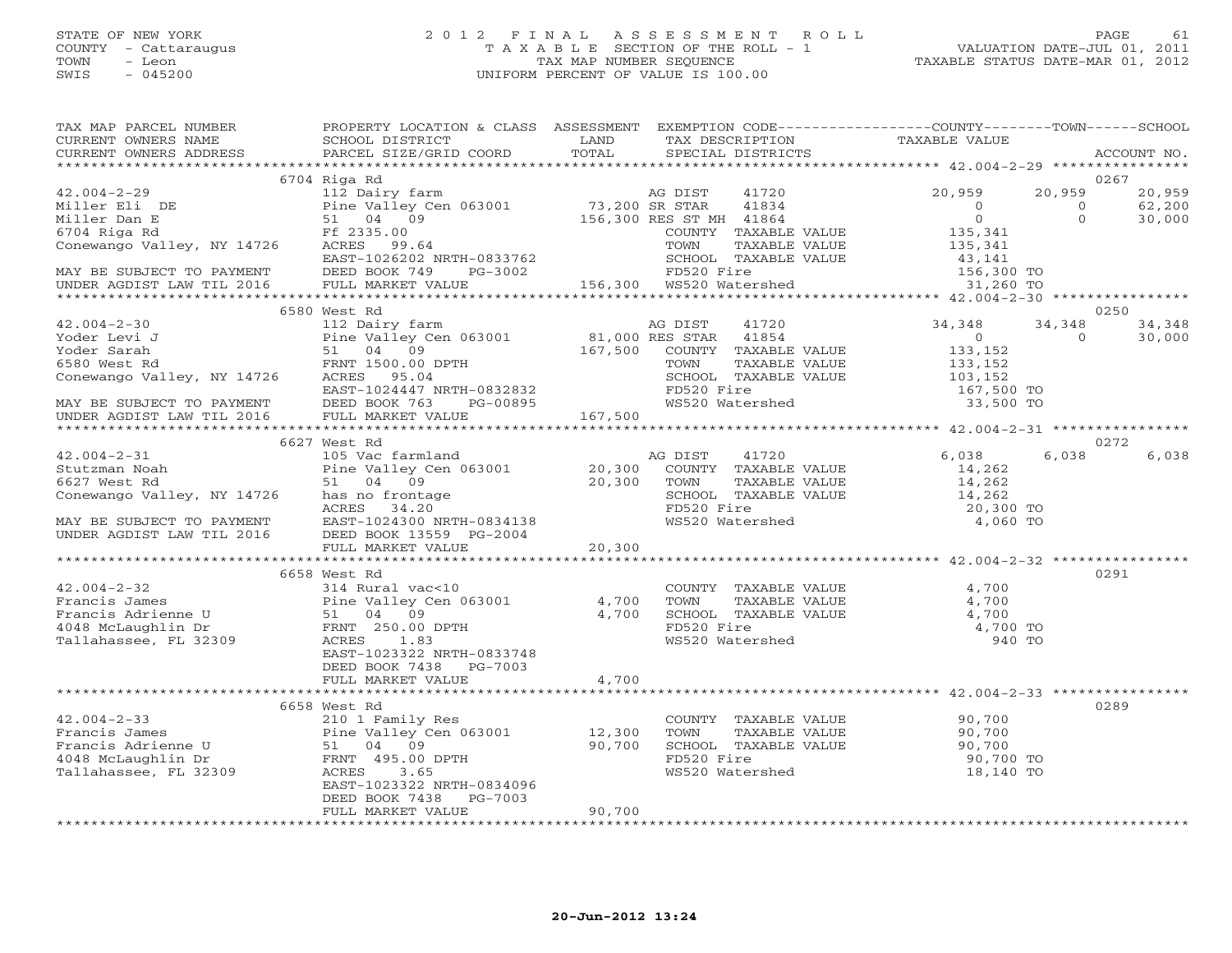# STATE OF NEW YORK 2 0 1 2 F I N A L A S S E S S M E N T R O L L PAGE 62 COUNTY - Cattaraugus T A X A B L E SECTION OF THE ROLL - 1 VALUATION DATE-JUL 01, 2011 TOWN - Leon TAX MAP NUMBER SEQUENCE TAXABLE STATUS DATE-MAR 01, 2012 SWIS - 045200 UNIFORM PERCENT OF VALUE IS 100.00UNIFORM PERCENT OF VALUE IS 100.00

| $\begin{tabular}{lllllllll} \textsc{rank} & \textsc{rank} & \textsc{rank} & \textsc{rank} & \textsc{rank} & \textsc{rank} & \textsc{rank} & \textsc{rank} & \textsc{rank} & \textsc{rank} & \textsc{rank} & \textsc{rank} & \textsc{rank} & \textsc{rank} & \textsc{rank} & \textsc{rank} & \textsc{rank} & \textsc{rank} & \textsc{rank} & \textsc{rank} & \textsc{rank} & \textsc{rank} & \textsc{rank} & \textsc{rank} & \textsc{rank} & \textsc{rank} & \textsc{rank} & \textsc{rank} & \textsc{rank} & \textsc{rank$ |                            |  |      |        |
|---------------------------------------------------------------------------------------------------------------------------------------------------------------------------------------------------------------------------------------------------------------------------------------------------------------------------------------------------------------------------------------------------------------------------------------------------------------------------------------------------------------------------|----------------------------|--|------|--------|
|                                                                                                                                                                                                                                                                                                                                                                                                                                                                                                                           |                            |  |      |        |
|                                                                                                                                                                                                                                                                                                                                                                                                                                                                                                                           |                            |  |      |        |
|                                                                                                                                                                                                                                                                                                                                                                                                                                                                                                                           |                            |  |      |        |
|                                                                                                                                                                                                                                                                                                                                                                                                                                                                                                                           |                            |  |      |        |
|                                                                                                                                                                                                                                                                                                                                                                                                                                                                                                                           |                            |  |      |        |
|                                                                                                                                                                                                                                                                                                                                                                                                                                                                                                                           |                            |  |      |        |
|                                                                                                                                                                                                                                                                                                                                                                                                                                                                                                                           |                            |  |      |        |
|                                                                                                                                                                                                                                                                                                                                                                                                                                                                                                                           |                            |  |      |        |
|                                                                                                                                                                                                                                                                                                                                                                                                                                                                                                                           |                            |  |      |        |
|                                                                                                                                                                                                                                                                                                                                                                                                                                                                                                                           |                            |  |      |        |
|                                                                                                                                                                                                                                                                                                                                                                                                                                                                                                                           |                            |  |      |        |
|                                                                                                                                                                                                                                                                                                                                                                                                                                                                                                                           |                            |  |      |        |
|                                                                                                                                                                                                                                                                                                                                                                                                                                                                                                                           |                            |  |      |        |
|                                                                                                                                                                                                                                                                                                                                                                                                                                                                                                                           |                            |  |      |        |
|                                                                                                                                                                                                                                                                                                                                                                                                                                                                                                                           |                            |  |      |        |
|                                                                                                                                                                                                                                                                                                                                                                                                                                                                                                                           |                            |  |      |        |
|                                                                                                                                                                                                                                                                                                                                                                                                                                                                                                                           |                            |  |      |        |
|                                                                                                                                                                                                                                                                                                                                                                                                                                                                                                                           |                            |  |      |        |
|                                                                                                                                                                                                                                                                                                                                                                                                                                                                                                                           |                            |  |      |        |
|                                                                                                                                                                                                                                                                                                                                                                                                                                                                                                                           |                            |  |      |        |
|                                                                                                                                                                                                                                                                                                                                                                                                                                                                                                                           |                            |  |      |        |
|                                                                                                                                                                                                                                                                                                                                                                                                                                                                                                                           |                            |  |      |        |
|                                                                                                                                                                                                                                                                                                                                                                                                                                                                                                                           |                            |  |      |        |
|                                                                                                                                                                                                                                                                                                                                                                                                                                                                                                                           | Us Rte 62                  |  | 0587 |        |
|                                                                                                                                                                                                                                                                                                                                                                                                                                                                                                                           |                            |  |      |        |
|                                                                                                                                                                                                                                                                                                                                                                                                                                                                                                                           |                            |  |      |        |
|                                                                                                                                                                                                                                                                                                                                                                                                                                                                                                                           |                            |  |      |        |
|                                                                                                                                                                                                                                                                                                                                                                                                                                                                                                                           |                            |  |      |        |
|                                                                                                                                                                                                                                                                                                                                                                                                                                                                                                                           |                            |  |      |        |
|                                                                                                                                                                                                                                                                                                                                                                                                                                                                                                                           |                            |  |      |        |
|                                                                                                                                                                                                                                                                                                                                                                                                                                                                                                                           | DEED BOOK 903 PG-00701     |  |      |        |
|                                                                                                                                                                                                                                                                                                                                                                                                                                                                                                                           |                            |  |      |        |
|                                                                                                                                                                                                                                                                                                                                                                                                                                                                                                                           |                            |  |      |        |
|                                                                                                                                                                                                                                                                                                                                                                                                                                                                                                                           | 12284 Cherry Creek Hill Rd |  |      | 0091   |
|                                                                                                                                                                                                                                                                                                                                                                                                                                                                                                                           |                            |  |      | 30,000 |
|                                                                                                                                                                                                                                                                                                                                                                                                                                                                                                                           |                            |  |      |        |
|                                                                                                                                                                                                                                                                                                                                                                                                                                                                                                                           |                            |  |      |        |
|                                                                                                                                                                                                                                                                                                                                                                                                                                                                                                                           |                            |  |      |        |
|                                                                                                                                                                                                                                                                                                                                                                                                                                                                                                                           |                            |  |      |        |
|                                                                                                                                                                                                                                                                                                                                                                                                                                                                                                                           |                            |  |      |        |
|                                                                                                                                                                                                                                                                                                                                                                                                                                                                                                                           |                            |  |      |        |
|                                                                                                                                                                                                                                                                                                                                                                                                                                                                                                                           |                            |  |      |        |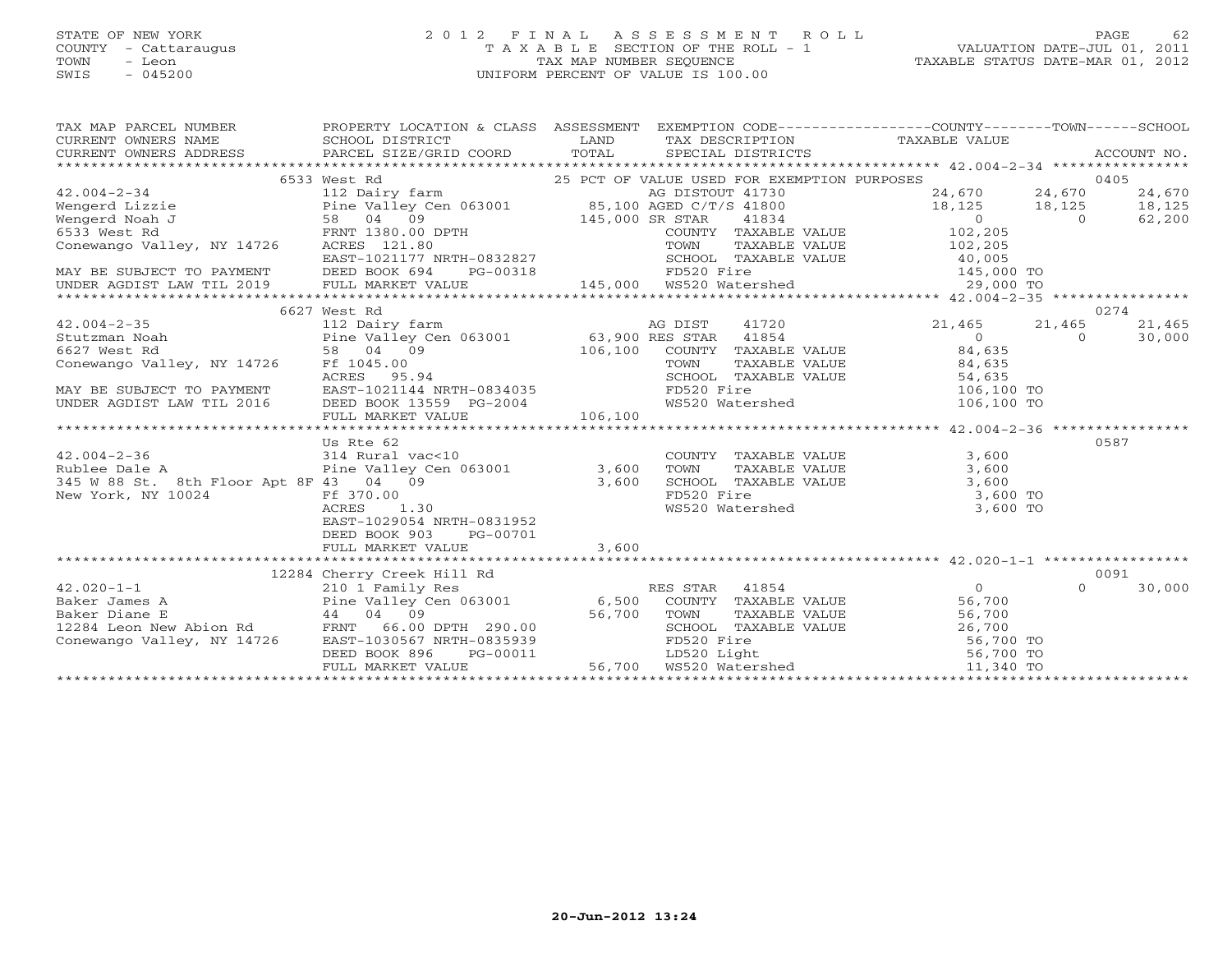# STATE OF NEW YORK 2 0 1 2 F I N A L A S S E S S M E N T R O L L PAGE 63 COUNTY - Cattaraugus T A X A B L E SECTION OF THE ROLL - 1 VALUATION DATE-JUL 01, 2011 TOWN - Leon TAX MAP NUMBER SEQUENCE TAXABLE STATUS DATE-MAR 01, 2012 SWIS - 045200 UNIFORM PERCENT OF VALUE IS 100.00UNIFORM PERCENT OF VALUE IS 100.00

| TAX MAP PARCEL NUMBER                                                                                                                                                                                                                                                                                                                                                                                                                                                                                                                                   | PROPERTY LOCATION & CLASS ASSESSMENT EXEMPTION CODE-----------------COUNTY-------TOWN------SCHOOL                                                                                                                                      |        |                                                                                                                                                                                                                                                                          |                |                        |
|---------------------------------------------------------------------------------------------------------------------------------------------------------------------------------------------------------------------------------------------------------------------------------------------------------------------------------------------------------------------------------------------------------------------------------------------------------------------------------------------------------------------------------------------------------|----------------------------------------------------------------------------------------------------------------------------------------------------------------------------------------------------------------------------------------|--------|--------------------------------------------------------------------------------------------------------------------------------------------------------------------------------------------------------------------------------------------------------------------------|----------------|------------------------|
|                                                                                                                                                                                                                                                                                                                                                                                                                                                                                                                                                         | 210 1 Family Res (2000)<br>Pine Valley Cen 063001 7,100 RES STAR 41254 9,075 0<br>44 04 09 60,500 COUNTY TAXABLE VALUE 51,425<br>FRNT 156.00 DPTH 290.00 TOWN TAXABLE VALUE 51,425<br>EAST-1030679 NRTH-0835937 FDEED BOOK 1007 PG-968 |        |                                                                                                                                                                                                                                                                          | 9,075<br>9,075 | 0182<br>$\overline{0}$ |
|                                                                                                                                                                                                                                                                                                                                                                                                                                                                                                                                                         |                                                                                                                                                                                                                                        |        |                                                                                                                                                                                                                                                                          |                |                        |
|                                                                                                                                                                                                                                                                                                                                                                                                                                                                                                                                                         |                                                                                                                                                                                                                                        |        |                                                                                                                                                                                                                                                                          |                | 0123                   |
| 12270 Cherry Creek Hill Rd<br>210 1 Family Res<br>Ellis Kathleen A (210 1 Family Res) RD (6,600 RD)<br>EITIS NATILE A<br>12270 Cherry Creek Hill Rd (a) 09 FORM TAXABLE VALUE<br>Leon, NY 14751 FRNT 82.00 DPTH 290.00<br>EAST-1030797 NRTH-0835938 FD520 Fire 10520 Light 74,300 TO<br>DEED BOOK 00975 PG-00661 74,300 WS520 Watershed 14,86<br>42.020-1-4<br>Lyons Est. Carmon L Pine Valley Cen 063001 7,600<br>Lyons / John 1 44 04 09<br>6771 Route 62 FRNT 224.78 DPTH<br>Conewango Valley, NY ACRES 1.30<br>14726-9735 EAST-1030964 NRTH-0835975 | 6771 Rte 62<br>DEED BOOK 685<br>PG-00202                                                                                                                                                                                               |        | ES STAR 41854<br>COUNTY TAXABLE VALUE 74,300<br>TOWN TAXABLE VALUE 74,300<br>RES STAR 41854<br>COUNTY TAXABLE VALUE<br>TOWN TAXABLE VALUE<br>SCHOOL TAXABLE VALUE<br>SCHOOL TAXABLE VALUE<br>FD520 Fire<br>LD520 Light<br>MS520 Watershed<br>MS520 Watershed<br>B,520 TO | $\Omega$       | 30,000<br>0243         |
|                                                                                                                                                                                                                                                                                                                                                                                                                                                                                                                                                         |                                                                                                                                                                                                                                        |        |                                                                                                                                                                                                                                                                          |                |                        |
| Conewango Valley, NY 14751 FRNT 65.66 DPTH<br>ACRES 1.45                                                                                                                                                                                                                                                                                                                                                                                                                                                                                                | 6770 Rte 62<br>EAST-1031511 NRTH-0836167<br>DEED BOOK 16067 PG-7004<br>FULL MARKET VALUE                                                                                                                                               | 12,900 | COUNTY TAXABLE VALUE<br>TOWN TAXABLE VALUE<br>SCHOOL TAXABLE VALUE<br>SCHOOL TAXABLE VALUE<br>TD520 Fire<br>LD520 Light<br>WS520 Watershed<br>T2,900 TO<br>2,580 TO<br>2,580 TO                                                                                          |                | 0410                   |
|                                                                                                                                                                                                                                                                                                                                                                                                                                                                                                                                                         |                                                                                                                                                                                                                                        |        |                                                                                                                                                                                                                                                                          |                |                        |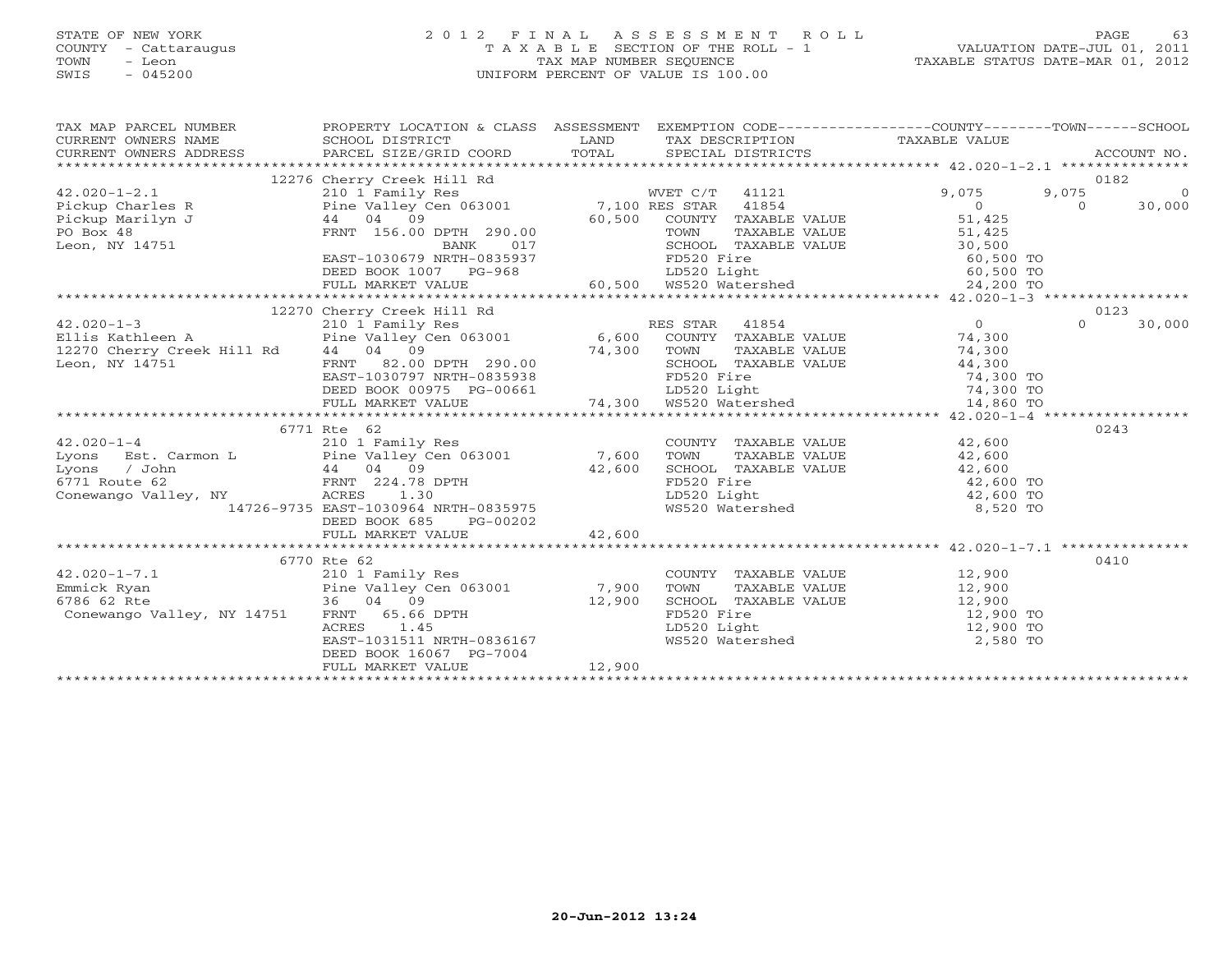# STATE OF NEW YORK 2 0 1 2 F I N A L A S S E S S M E N T R O L L PAGE 64 COUNTY - Cattaraugus T A X A B L E SECTION OF THE ROLL - 1 VALUATION DATE-JUL 01, 2011 TOWN - Leon TAX MAP NUMBER SEQUENCE TAXABLE STATUS DATE-MAR 01, 2012 SWIS - 045200 UNIFORM PERCENT OF VALUE IS 100.00UNIFORM PERCENT OF VALUE IS 100.00

| TAX MAP PARCEL NUMBER PROPERTY LOCATION & CLASS ASSESSMENT EXEMPTION CODE-------------------COUNTY--------TOWN-----SCHOOL SCHOOL DISTRICT LAND TAX DESCRIPTION TAXABLE VALUE<br>CURRENT OWNERS ADDRESS PARCEL SIZE/GRID COORD TOT                                                                                                                                                                                                                                                                                                                    |                                                                                                                                                                                                                                        |       |  |                    |
|------------------------------------------------------------------------------------------------------------------------------------------------------------------------------------------------------------------------------------------------------------------------------------------------------------------------------------------------------------------------------------------------------------------------------------------------------------------------------------------------------------------------------------------------------|----------------------------------------------------------------------------------------------------------------------------------------------------------------------------------------------------------------------------------------|-------|--|--------------------|
|                                                                                                                                                                                                                                                                                                                                                                                                                                                                                                                                                      |                                                                                                                                                                                                                                        |       |  |                    |
|                                                                                                                                                                                                                                                                                                                                                                                                                                                                                                                                                      | 6786 Rte 62                                                                                                                                                                                                                            |       |  | 0483               |
| $42.020 - 1 - 7.2$<br>42.020-1-7.2<br>Emmick Ryan<br>6786 Rte 62<br>Leon, NY 14751                                                                                                                                                                                                                                                                                                                                                                                                                                                                   | X FOR THE STAR 41854<br>Pine Valley Cen 063001 6,300 COUNTY TAXABLE VALUE<br>965,000 FRNT 90.00 DPTH 142.00 65,000 TOWN TAXABLE VALUE 65,000<br>FRNT 90.00 DPTH 142.00 65,000 SCHOOL TAXABLE VALUE 35,000<br>BANK 017 FD520 Fire 65,00 |       |  | $\Omega$<br>30,000 |
|                                                                                                                                                                                                                                                                                                                                                                                                                                                                                                                                                      | EAST-1031225 NRTH-0836182<br>DEED BOOK 6956 PG-3002<br>FULL MARKET VALUE 65,000                                                                                                                                                        |       |  |                    |
|                                                                                                                                                                                                                                                                                                                                                                                                                                                                                                                                                      |                                                                                                                                                                                                                                        |       |  |                    |
| $42.020 - 1 - 8$<br>42.020-1-8<br>Emmick Ryan<br>Emmick Ryan<br>6786 62 Rte<br>Conewango Valley, NY 14751<br>Emsimized and COUNTY TAXABLE VALUE<br>36 04 09<br>Conewango Valley, NY 14751<br>EAST-1031188 NRTH-0836034<br>DEED BOOK 16067 PC-7004<br>DEED BOOK 16067 P<br>Emmick Ryan                                                                                                                                                                                                                                                                | Rte 62<br>FULL MARKET VALUE                                                                                                                                                                                                            | 1,100 |  | 0411               |
|                                                                                                                                                                                                                                                                                                                                                                                                                                                                                                                                                      |                                                                                                                                                                                                                                        |       |  |                    |
|                                                                                                                                                                                                                                                                                                                                                                                                                                                                                                                                                      | 6762 Leon-New Albion Rd<br>DEED BOOK 2604 PG-8001                                                                                                                                                                                      |       |  | 0086               |
|                                                                                                                                                                                                                                                                                                                                                                                                                                                                                                                                                      |                                                                                                                                                                                                                                        |       |  |                    |
|                                                                                                                                                                                                                                                                                                                                                                                                                                                                                                                                                      |                                                                                                                                                                                                                                        |       |  | 0068               |
| $\begin{tabular}{lcccc} \tt 42.020-1-10 & 12240 Leon-New Albion Rd & \tt 21.020-1-10 & 12240 Leon-New Albion Rd & \tt 21.020-1 & 12.020-1-10 & 11.0240 Dom-New Albion Rd & \tt 21.020-1 & 12.020-1 & 12.020-1 & 12.020-1 & 12.020-1 & 12.020-1 & 12.020-1 & 12.020-1 & 12.020-1 & 12.020-1 & 12.020-1 &$<br>Ellis Cheryl J<br>PO Box 17<br>Leon, NY 14751 FRNT 87.00 DPTH 332.72<br>Leon, NY 14751 EAST-1031274 NRTH-0835953 ED520 Fire TAXABLE VALUE<br>EEED BOOK 890 PG-00655 ID520 Light 73,700 TO<br>FULL MARKET VALUE 73,700 WS520 Watershed 14 |                                                                                                                                                                                                                                        |       |  | $\cap$<br>62,200   |
|                                                                                                                                                                                                                                                                                                                                                                                                                                                                                                                                                      |                                                                                                                                                                                                                                        |       |  |                    |
| $\begin{array}{cccc} \tt42.020-1-11 & 12236\text{ Leon-New Albind R}\\ \tt{Estes\ Jill} & \tt{210\ I236\text{ Leon-New Albind} & \tt{N10\ I236\text{ Leon-New Albind} & \tt{N200\ I236\text{ Leon-New Albind} & \tt{N30\ I236\text{ Leon-New Albind} & \tt{N40\ I236\text{ Leon-New Albind} & \tt{N40\ I236\text{ Leon-New Albind} & \tt{N40\ I236\text{ Leon-New Albind} & \tt{N40\ I236\text{ Leon-$                                                                                                                                               | 12236 Leon-New Albion Rd                                                                                                                                                                                                               |       |  | 0334<br>30,000     |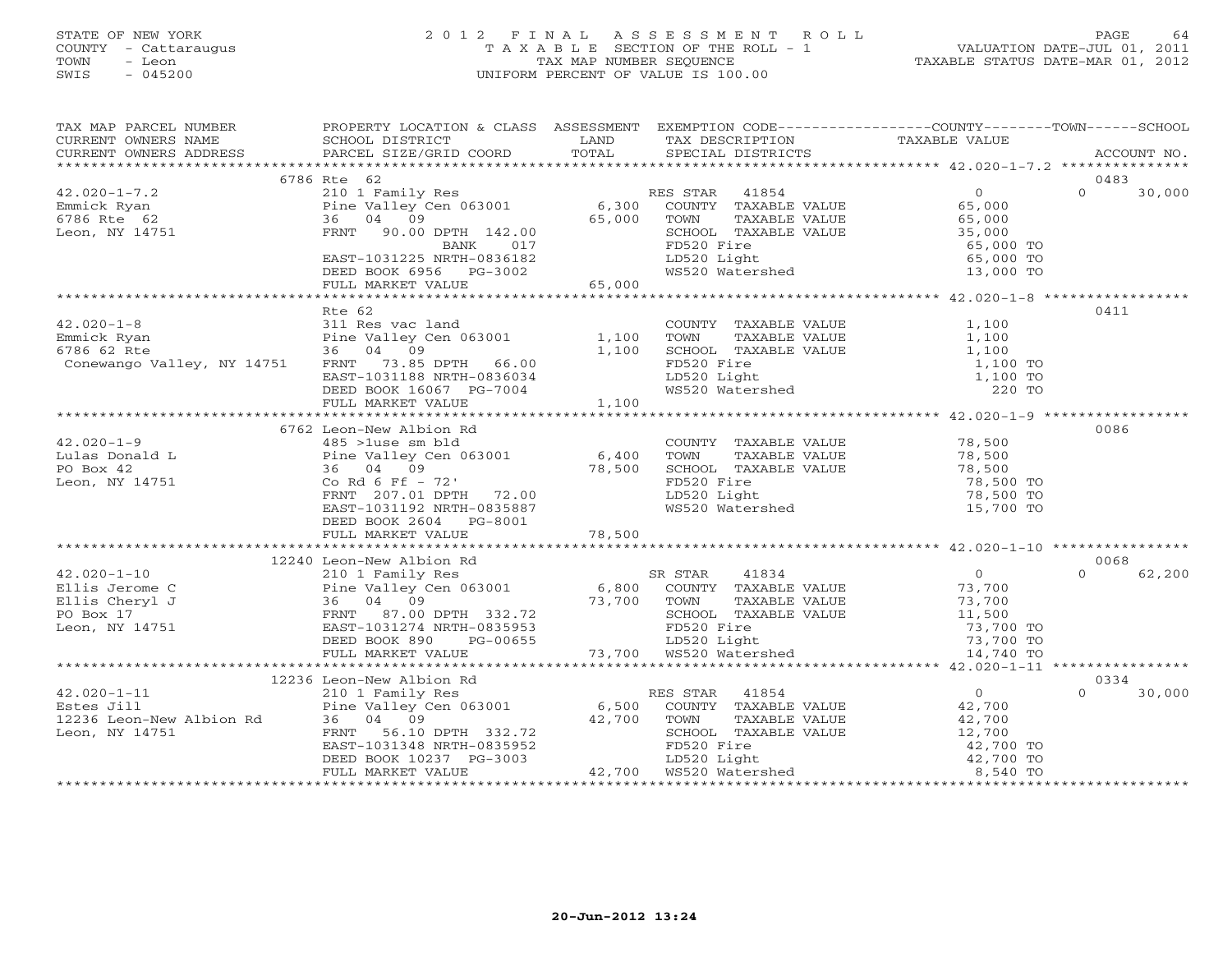# STATE OF NEW YORK 2 0 1 2 F I N A L A S S E S S M E N T R O L L PAGE 65 COUNTY - Cattaraugus T A X A B L E SECTION OF THE ROLL - 1 VALUATION DATE-JUL 01, 2011 TOWN - Leon TAX MAP NUMBER SEQUENCE TAXABLE STATUS DATE-MAR 01, 2012 SWIS - 045200 UNIFORM PERCENT OF VALUE IS 100.00UNIFORM PERCENT OF VALUE IS 100.00

| TAX MAP PARCEL NUMBER<br>EXAMPLE NOTIFIES AND TRIVIAL SUITS ACCOUNT MARKET AND TRIVIAL TRIVIAL TRIVIAL TRIVIAL TRIVIAL TRIVIAL TRIVIAL TRIVIAL TRIVIAL TRIVIAL TRIVIAL TRIVIAL TRIVIAL TRIVIAL TRIVIAL TRIVIAL TRIVIAL TRIVIAL TRIVIAL TRIVIAL TRIVIAL                                                                                                                                                                | PROPERTY LOCATION & CLASS ASSESSMENT EXEMPTION CODE---------------COUNTY-------TOWN------SCHOOL                                                                                                                                  |       |                                                                                                                                                                                                               |                            |
|-----------------------------------------------------------------------------------------------------------------------------------------------------------------------------------------------------------------------------------------------------------------------------------------------------------------------------------------------------------------------------------------------------------------------|----------------------------------------------------------------------------------------------------------------------------------------------------------------------------------------------------------------------------------|-------|---------------------------------------------------------------------------------------------------------------------------------------------------------------------------------------------------------------|----------------------------|
|                                                                                                                                                                                                                                                                                                                                                                                                                       |                                                                                                                                                                                                                                  |       |                                                                                                                                                                                                               |                            |
| $\begin{tabular}{lllllllllllllllllllllll} \multicolumn{3}{c}{42.020-1-12} & 12232\; {\rm Leon-New\; Albino\; Rd} & \text{RES\; STAR} & 41854 & 0 \\ \text{Cleveland June M} & \text{Pine Valley} & \text{CeneV.} & \text{Pine Valley} & \text{ConeV.} & \text{RES\;STAR} & 41854 & 0 \\ 12232\; {\rm Leon-New\; Abion\; Rd} & 9 & 45,400 & {\rm COUNTY\; TAXABLE\; VALUE} & 45,400 \\ 12232\; {\rm Leon-New\; Abion\$ | 12232 Leon-New Albion Rd<br>PINE VALLEY<br>36 04 09<br>16,400<br>16 Use - Doris<br>FRNT 56.10 DPTH 332.72<br>EAST-1031401 NRTH-0835949<br>DEED BOOK 00968 PG-01060<br>FULL MARKET VALUE<br>FULL MARKET VALUE<br>15,400<br>15,400 |       |                                                                                                                                                                                                               | 0069<br>$\Omega$<br>30,000 |
|                                                                                                                                                                                                                                                                                                                                                                                                                       |                                                                                                                                                                                                                                  |       |                                                                                                                                                                                                               |                            |
|                                                                                                                                                                                                                                                                                                                                                                                                                       | 12228 Leon-New Albion Rd                                                                                                                                                                                                         |       |                                                                                                                                                                                                               | 0083                       |
|                                                                                                                                                                                                                                                                                                                                                                                                                       |                                                                                                                                                                                                                                  |       |                                                                                                                                                                                                               |                            |
| 42.020-1-14<br>Riley Michael 312 Vac w/imprv<br>PO Box 104<br>South Dayton, NY 14138<br>FRNT 105.00 DPTH 120.00<br>PO Box 104<br>FRNT 105.00 DPTH 120.00<br>PO Box 104<br>FRNT 105.00 DPTH 120.00                                                                                                                                                                                                                     | 12222 Leon-New Albion Rd<br>FRNT 105.00 DPTH 120.00<br>EAST-1031572 NRTH-0835825<br>DEED BOOK 8237 PG-8003<br>FULL MARKET VALUE                                                                                                  |       | COUNTY TAXABLE VALUE $1,400$<br>TOWN TAXABLE VALUE $1,400$<br>SCHOOL TAXABLE VALUE $1,400$<br>FD520 Fire $1,400$ TO<br>LD520 Light $1,400$ TO<br>WS520 Watershed $1,400$ TO                                   | 0342                       |
|                                                                                                                                                                                                                                                                                                                                                                                                                       |                                                                                                                                                                                                                                  |       |                                                                                                                                                                                                               |                            |
| 42.020-1-15 311 Res vac land<br>France Lloyd E Pine Valley Cen 063001 4,700<br>France Shawn P 36 04 09 4,700<br>12213 Leon. NY 14751 ACRES 1.85<br>Leon. NY 14751 ACRES 1.85<br>EAST-1031695 NRTH-0835962<br>FRNT 180.00 DPTH ACRES 1.85<br>                                                                                                                                                                          | 12213 Leon-New Albion Rd<br>DEED BOOK 1516 PG-8002<br>FULL MARKET VALUE                                                                                                                                                          | 4,700 | COUNTY TAXABLE VALUE 4,700<br>TOWN TAXABLE VALUE 4,700<br>SCHOOL TAXABLE VALUE 4,700<br>FD520 Fire 4,700 TO<br>LD520 Light 4,700 TO<br>WS520 Watershed 1,175 TO                                               | 0204                       |
|                                                                                                                                                                                                                                                                                                                                                                                                                       |                                                                                                                                                                                                                                  |       |                                                                                                                                                                                                               |                            |
|                                                                                                                                                                                                                                                                                                                                                                                                                       | FULL MARKET VALUE                                                                                                                                                                                                                |       | % STAR 41834 0<br>COUNTY TAXABLE VALUE 81,900<br>SR STAR<br>81,900 TOWN TAXABLE VALUE 81,900<br>SCHOOL TAXABLE VALUE 81,900<br>FD520 Fire 19,700<br>ED520 Light 81,900 TO<br>81,900 WS520 Watershed 16,380 TO | 0005<br>$\Omega$<br>62,200 |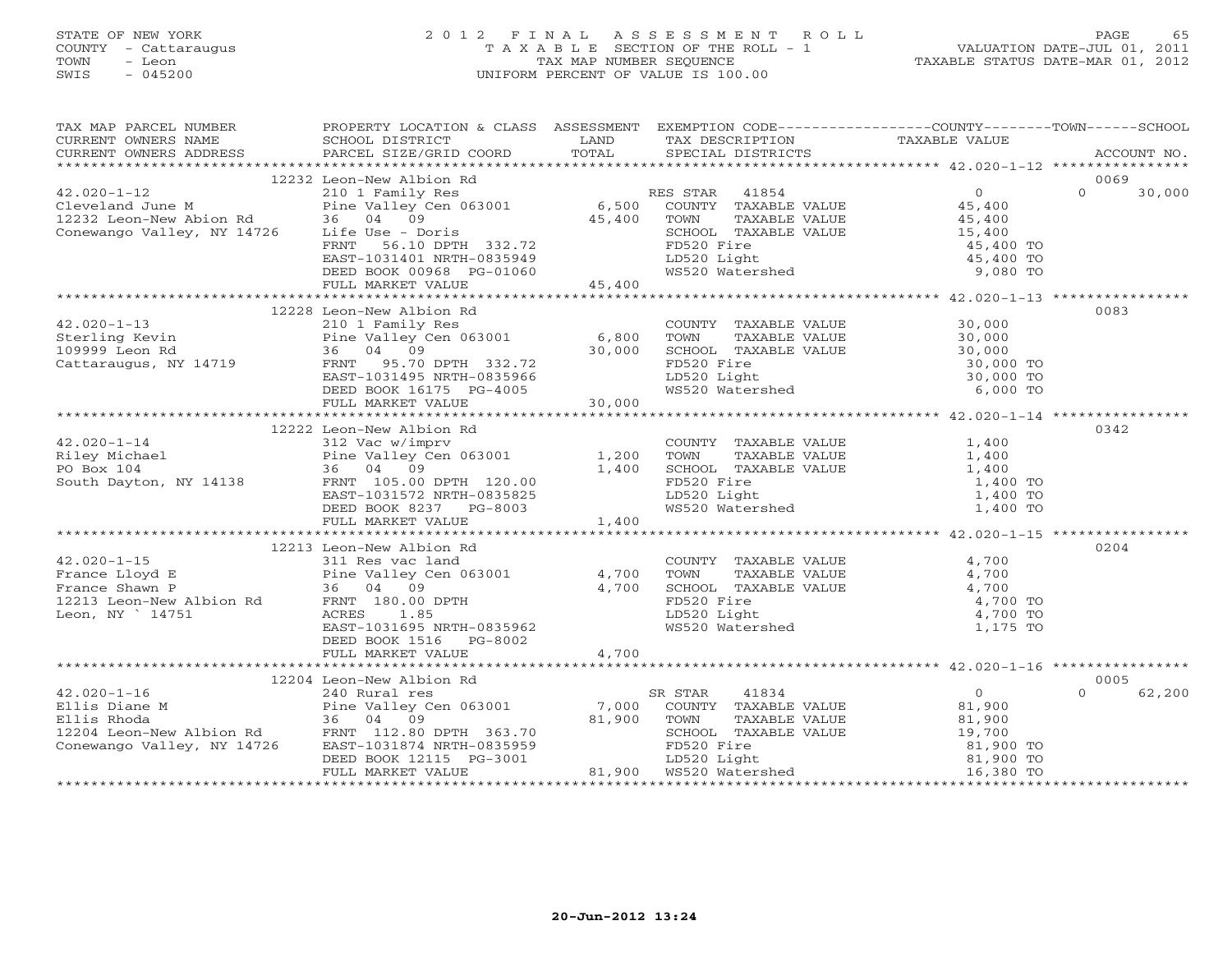# STATE OF NEW YORK 2 0 1 2 F I N A L A S S E S S M E N T R O L L PAGE 66 COUNTY - Cattaraugus T A X A B L E SECTION OF THE ROLL - 1 VALUATION DATE-JUL 01, 2011 TOWN - Leon TAX MAP NUMBER SEQUENCE TAXABLE STATUS DATE-MAR 01, 2012 SWIS - 045200 UNIFORM PERCENT OF VALUE IS 100.00UNIFORM PERCENT OF VALUE IS 100.00

| TAX MAP PARCEL NUMBER                                                                                                                                                                                                                                                                                                                                                                                                                                          | PROPERTY LOCATION & CLASS ASSESSMENT EXEMPTION CODE----------------COUNTY-------TOWN------SCHOOL |       |                                                                                                                                                             |                    |
|----------------------------------------------------------------------------------------------------------------------------------------------------------------------------------------------------------------------------------------------------------------------------------------------------------------------------------------------------------------------------------------------------------------------------------------------------------------|--------------------------------------------------------------------------------------------------|-------|-------------------------------------------------------------------------------------------------------------------------------------------------------------|--------------------|
|                                                                                                                                                                                                                                                                                                                                                                                                                                                                |                                                                                                  |       |                                                                                                                                                             |                    |
|                                                                                                                                                                                                                                                                                                                                                                                                                                                                |                                                                                                  |       |                                                                                                                                                             |                    |
| $\begin{tabular}{lcccc} \texttt{\textbf{12188. Loor--New Abion} & \texttt{\textbf{12188. Loor--New Abion} & \texttt{\textbf{12188. Loor--New Abion} & \texttt{\textbf{12188. Loor--New Abion} & \texttt{\textbf{12188. Loor--New Abion} & \texttt{\textbf{12188. Loor--New Abion} & \texttt{\textbf{12188. Loor--New Abion} & \texttt{\textbf{12188. Loor--New Abion} & \texttt{\textbf{12188. Loor--New Abion} & \texttt{\textbf{12188. Loor--New Abion} & \$ |                                                                                                  |       |                                                                                                                                                             |                    |
|                                                                                                                                                                                                                                                                                                                                                                                                                                                                |                                                                                                  |       |                                                                                                                                                             |                    |
|                                                                                                                                                                                                                                                                                                                                                                                                                                                                |                                                                                                  |       |                                                                                                                                                             |                    |
|                                                                                                                                                                                                                                                                                                                                                                                                                                                                | 12180 Leon-New Albion Rd                                                                         |       |                                                                                                                                                             | 0033               |
| $\begin{tabular}{lcccc} \bf 42.020-1-19 & & 12180 Leon-New Albion Rd & & A GED C/T & 41801 & & 21,300 & 21,300 \\ \bf 12180 Leon-Flwyn C & & 1210 T emi Valley Cen 063001 & 7,000 SR STRAR & 41834 & 0 & 21,300 & 0 \\ \bf 12180 Leon New Albion Rd & 36 04 09 & 42,600 COUNTY TAXABLE VALUE & 21,300 & 0 \\ \bf 12180 Leon, NY 14751 & FRTT 107.00 DPTH $                                                                                                     |                                                                                                  |       |                                                                                                                                                             | $\Omega$<br>42,600 |
|                                                                                                                                                                                                                                                                                                                                                                                                                                                                |                                                                                                  |       |                                                                                                                                                             |                    |
|                                                                                                                                                                                                                                                                                                                                                                                                                                                                |                                                                                                  |       |                                                                                                                                                             |                    |
|                                                                                                                                                                                                                                                                                                                                                                                                                                                                |                                                                                                  |       |                                                                                                                                                             | 0399               |
|                                                                                                                                                                                                                                                                                                                                                                                                                                                                | 12174 Leon-New Albion Rd                                                                         |       |                                                                                                                                                             |                    |
| $\begin{array}{cccccccc} & & & & & 12174 & \text{Leon-New Albion Rd} & & & & & & 0399 \\ 42.020-1-20.1 & & & & 210 & 1 & \text{Family Res} & & & & \text{RES STAR} & 41854 & & & & & 0 \\ \text{Filock Frederick S} & & & & & & & & & & & 100 & 0 & 30,000 \\ \text{Filock Frederick S} & & & & 36.04 & 09 & 30,000 & & & & 70,000 & & & 70,000 & & & 70,000 \\ 12174 \text{ Leon-New Albion Rd} & & &$                                                        |                                                                                                  |       |                                                                                                                                                             |                    |
|                                                                                                                                                                                                                                                                                                                                                                                                                                                                |                                                                                                  |       |                                                                                                                                                             |                    |
|                                                                                                                                                                                                                                                                                                                                                                                                                                                                |                                                                                                  |       |                                                                                                                                                             |                    |
|                                                                                                                                                                                                                                                                                                                                                                                                                                                                | 12166 Leon-New Albion Rd                                                                         |       |                                                                                                                                                             | 0547               |
|                                                                                                                                                                                                                                                                                                                                                                                                                                                                |                                                                                                  |       |                                                                                                                                                             |                    |
|                                                                                                                                                                                                                                                                                                                                                                                                                                                                |                                                                                                  |       |                                                                                                                                                             |                    |
|                                                                                                                                                                                                                                                                                                                                                                                                                                                                |                                                                                                  |       |                                                                                                                                                             | 0035               |
| 12148 Leon-New Albium<br>42.020-1-21<br>Cullen Eugene R<br>12148 Leon-New Albion Rd<br>12148 Leon-New Albion Rd<br>12148 Leon-New Albion Rd<br>36 04 09<br>24,200<br>200 4,200<br>200 4,200<br>200 4,200<br>200 FRNT<br>161.40 DPTH<br>200 FRNT<br>2.09                                                                                                                                                                                                        | EAST-1032637 NRTH-0835994<br>DEED BOOK 00983 PG-01117<br>FULL MARKET VALUE                       | 4,200 | COUNTY TAXABLE VALUE<br>TOWN TAXABLE VALUE 4,200<br>SCHOOL TAXABLE VALUE 4,200<br>FD520 Fire 4,200<br>LD520 Light 4,200<br>WS520 Watershed 840 TO<br>840 TO |                    |
|                                                                                                                                                                                                                                                                                                                                                                                                                                                                |                                                                                                  |       |                                                                                                                                                             |                    |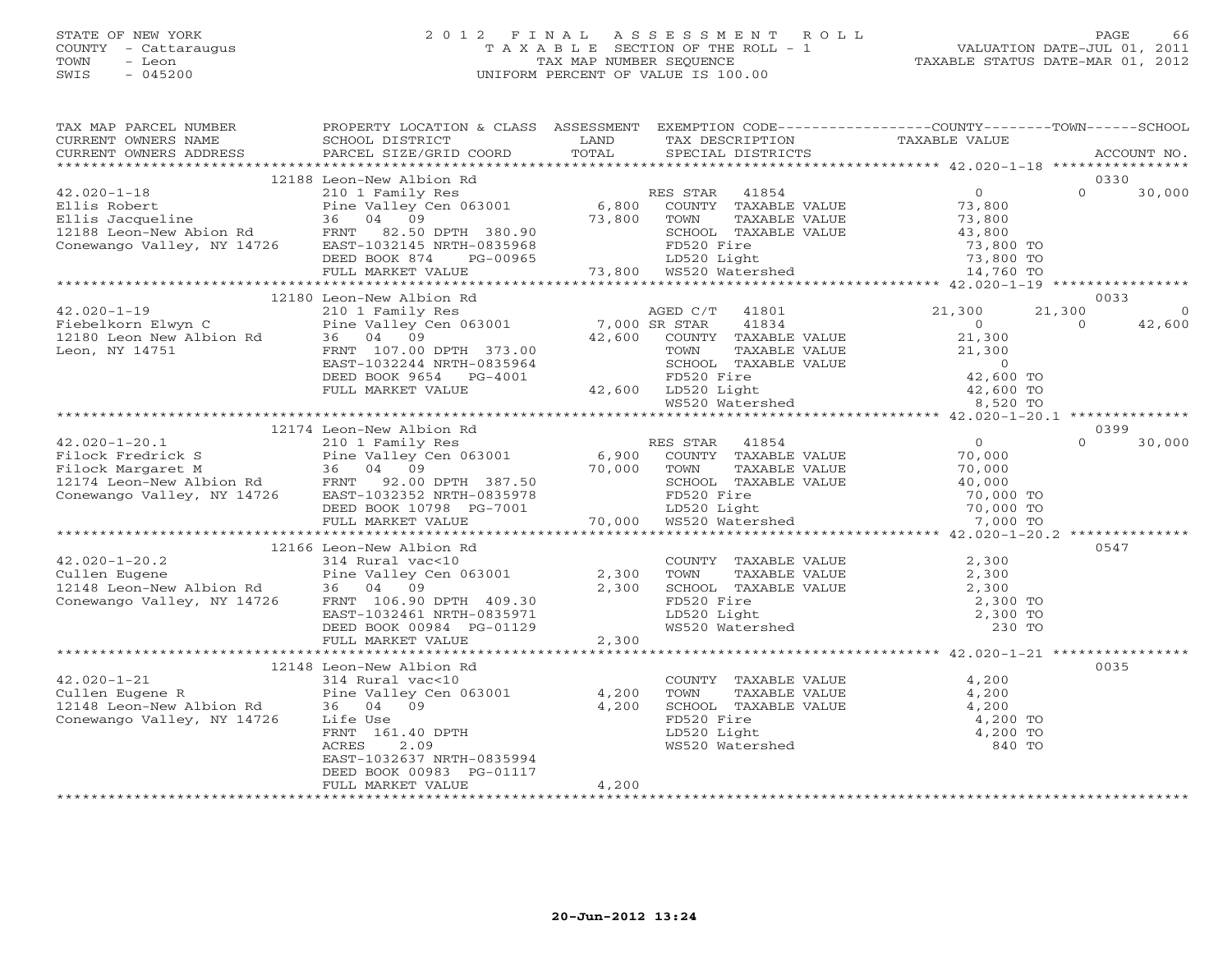# STATE OF NEW YORK 2 0 1 2 F I N A L A S S E S S M E N T R O L L PAGE 67 COUNTY - Cattaraugus T A X A B L E SECTION OF THE ROLL - 1 VALUATION DATE-JUL 01, 2011 TOWN - Leon TAX MAP NUMBER SEQUENCE TAXABLE STATUS DATE-MAR 01, 2012 SWIS - 045200 UNIFORM PERCENT OF VALUE IS 100.00UNIFORM PERCENT OF VALUE IS 100.00

| TAX MAP PARCEL NUMBER<br>CURRENT OWNERS NAME<br>CURRENT OWNERS ADDRESS                                              | PROPERTY LOCATION & CLASS ASSESSMENT<br>SCHOOL DISTRICT<br>PARCEL SIZE/GRID COORD                                                                              | LAND<br>TOTAL             | TAX DESCRIPTION<br>SPECIAL DISTRICTS                                                                                                       | EXEMPTION CODE-----------------COUNTY-------TOWN------SCHOOL<br>TAXABLE VALUE | ACCOUNT NO.                           |
|---------------------------------------------------------------------------------------------------------------------|----------------------------------------------------------------------------------------------------------------------------------------------------------------|---------------------------|--------------------------------------------------------------------------------------------------------------------------------------------|-------------------------------------------------------------------------------|---------------------------------------|
|                                                                                                                     |                                                                                                                                                                |                           |                                                                                                                                            |                                                                               |                                       |
| $42.020 - 1 - 22$                                                                                                   | 12148 Leon-New Albion Rd<br>210 1 Family Res                                                                                                                   |                           | WVET C/T<br>41121                                                                                                                          | 11,400<br>11,400                                                              | 0126                                  |
| Cullen Eugene R<br>Cullen Mary G<br>12148 Leon-New Albion Rd<br>Conewango Valley, NY 14726                          | Pine Valley Cen 063001<br>36 04 09<br>Ff 170.00<br>1.38<br>ACRES<br>EAST-1032819 NRTH-0835943<br>DEED BOOK 00983 PG-01117                                      | 7,800 SR STAR<br>76,000   | 41834<br>COUNTY<br>TAXABLE VALUE<br>TOWN<br>TAXABLE VALUE<br>SCHOOL TAXABLE VALUE<br>FD520 Fire<br>LD520 Light<br>76,000 WS520 Watershed   | $\Omega$<br>64,600<br>64,600<br>13,800<br>76,000 TO<br>76,000 TO              | 62,200<br>$\Omega$                    |
|                                                                                                                     | FULL MARKET VALUE                                                                                                                                              |                           |                                                                                                                                            | 15,200 TO                                                                     |                                       |
|                                                                                                                     | ***********************                                                                                                                                        |                           |                                                                                                                                            |                                                                               |                                       |
| $42.020 - 1 - 23$<br>Traber Richard                                                                                 | 12138 Leon-New Albion Rd<br>210 1 Family Res<br>Pine Valley Cen 063001                                                                                         | 9,600 SR STAR             | CVET C/T<br>41131<br>41834                                                                                                                 | 18,950<br>18,950<br>$\overline{0}$                                            | 0379<br>$\circ$<br>62,200<br>$\Omega$ |
| Traber Joan<br>12138 Leon-New Albion Rd<br>Conewango Valley, NY 14726                                               | 04 09<br>36<br>FRNT<br>95.00 DPTH<br>2.30<br>ACRES<br>EAST-1032987 NRTH-0836103<br>DEED BOOK 771<br>PG-00165                                                   | 75,800                    | COUNTY TAXABLE VALUE<br>TAXABLE VALUE<br>TOWN<br>SCHOOL TAXABLE VALUE<br>FD520 Fire                                                        | 56,850<br>56,850<br>13,600<br>75,800 TO<br>75,800 TO                          |                                       |
|                                                                                                                     | FULL MARKET VALUE                                                                                                                                              |                           |                                                                                                                                            | 15,160 TO                                                                     |                                       |
|                                                                                                                     | 12124 Leon-New Albion Rd                                                                                                                                       |                           |                                                                                                                                            |                                                                               | 0162                                  |
| $42.020 - 1 - 24.1$<br>Allen Lindalee<br>Morey Leo H<br>12124 Leon New Albion Rd<br>PO Box 15<br>Leon, NY 14751     | 210 1 Family Res<br>Pine Valley Cen 063001<br>36 04 09<br>Ff 370.00<br>FRNT 80.00 DPTH 215.80<br>EAST-1033113 NRTH-0835869<br>DEED BOOK 5194<br>PG-9001        | 6,500<br>90,000           | 41834<br>SR STAR<br>COUNTY TAXABLE VALUE<br>TOWN<br>TAXABLE VALUE<br>SCHOOL TAXABLE VALUE<br>FD520 Fire<br>WS520 Watershed                 | $\overline{0}$<br>90,000<br>90,000<br>27,800<br>90,000 TO<br>18,000 TO        | 62,200<br>$\Omega$                    |
|                                                                                                                     | FULL MARKET VALUE                                                                                                                                              | 90,000                    |                                                                                                                                            |                                                                               |                                       |
|                                                                                                                     |                                                                                                                                                                |                           |                                                                                                                                            |                                                                               |                                       |
|                                                                                                                     | 12132 Leon-New Albion Rd                                                                                                                                       |                           |                                                                                                                                            | $\overline{0}$                                                                | 0821<br>$\Omega$                      |
| $42.020 - 1 - 24.2$<br>Gabel Michelle M<br>12132 Leon-New Albion<br>Conewango Valley, NY 14726                      | 210 1 Family Res<br>Pine Valley Cen 063001<br>36/4/9<br>FRNT 130.00 DPTH 165.00<br>EAST-1033210 NRTH-0835875<br>DEED BOOK 1184<br>PG-5001<br>FULL MARKET VALUE | 6,600<br>77,700<br>77,700 | 41854<br>RES STAR<br>COUNTY TAXABLE VALUE<br>TOWN<br>TAXABLE VALUE<br>SCHOOL TAXABLE VALUE<br>FD520 Fire<br>LD520 Light<br>WS520 Watershed | 77,700<br>77,700<br>47,700<br>77,700 TO<br>77,700 TO<br>77,700 TO             | 30,000                                |
|                                                                                                                     | ************                                                                                                                                                   |                           |                                                                                                                                            |                                                                               |                                       |
|                                                                                                                     | 12116 Leon-New Albion Rd                                                                                                                                       |                           |                                                                                                                                            |                                                                               | 0835                                  |
| $42.020 - 1 - 24.3$<br>Miller Eli I<br>Miller Barbara Y<br>12539 Leon-Cherry Creek Rd<br>Conewango Valley, NY 14726 | 210 1 Family Res<br>Pine Valley Cen 063001<br>36 4 9<br>ACRES<br>1.00<br>EAST-1033247 NRTH-0835882<br>DEED BOOK 1476<br>PG-5003                                | 7,000<br>52,000           | RES STAR<br>41854<br>COUNTY TAXABLE VALUE<br>TOWN<br>TAXABLE VALUE<br>SCHOOL TAXABLE VALUE<br>FD520 Fire<br>WS520 Watershed                | $\overline{0}$<br>52,000<br>52,000<br>22,000<br>52,000 TO<br>52,000 TO        | $\Omega$<br>30,000                    |
|                                                                                                                     | FULL MARKET VALUE                                                                                                                                              | 52,000                    |                                                                                                                                            |                                                                               |                                       |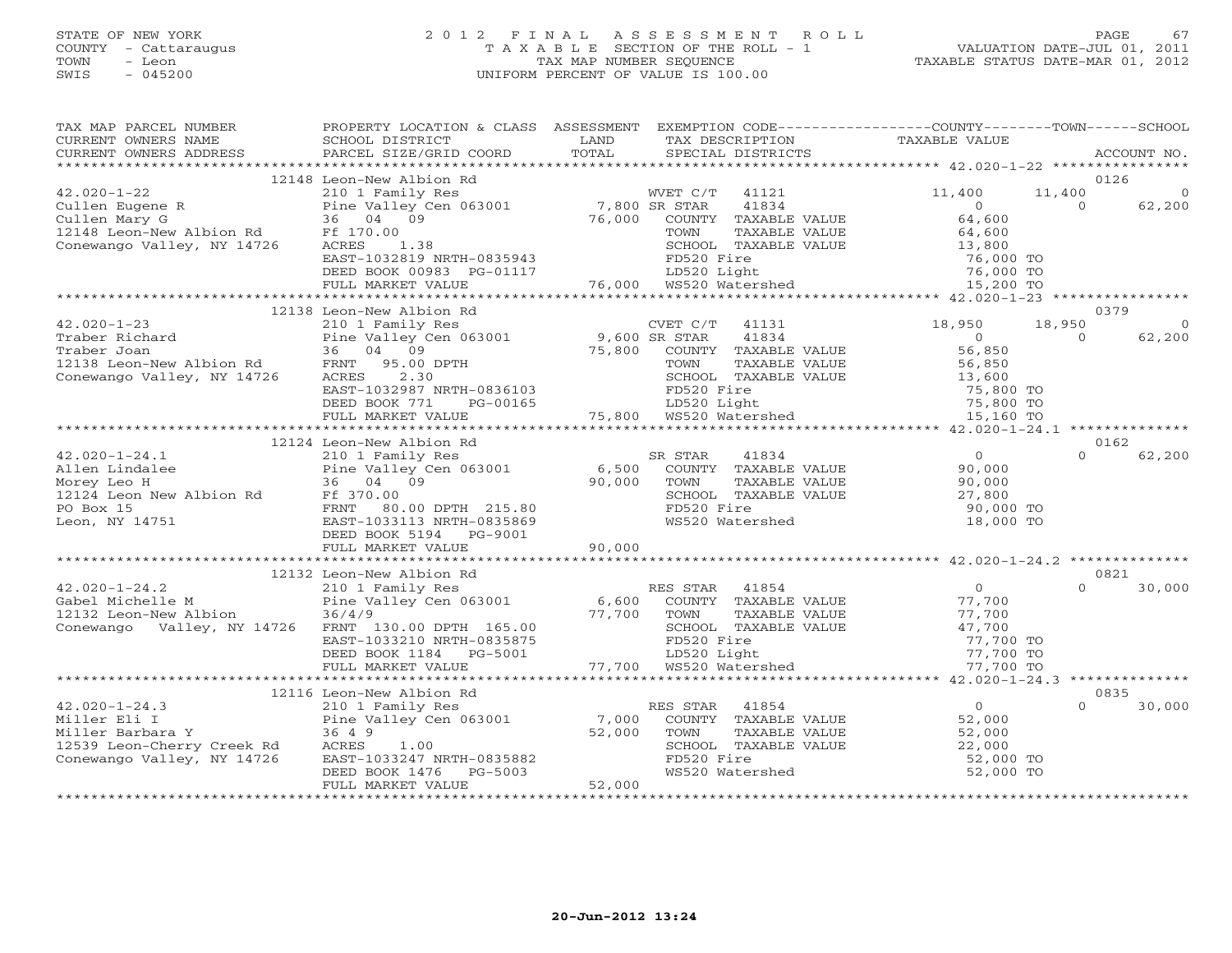# STATE OF NEW YORK 2 0 1 2 F I N A L A S S E S S M E N T R O L L PAGE 68 COUNTY - Cattaraugus T A X A B L E SECTION OF THE ROLL - 1 VALUATION DATE-JUL 01, 2011 TOWN - Leon TAX MAP NUMBER SEQUENCE TAXABLE STATUS DATE-MAR 01, 2012 SWIS - 045200 UNIFORM PERCENT OF VALUE IS 100.00UNIFORM PERCENT OF VALUE IS 100.00

| TAX MAP PARCEL NUMBER<br>CURRENT OWNERS NAME | PROPERTY LOCATION & CLASS ASSESSMENT EXEMPTION CODE---------------COUNTY-------TOWN------SCHOOL<br>SCHOOL DISTRICT | LAND   | TAX DESCRIPTION TAXABLE VALUE  |                |                    |
|----------------------------------------------|--------------------------------------------------------------------------------------------------------------------|--------|--------------------------------|----------------|--------------------|
| CURRENT OWNERS ADDRESS                       | PARCEL SIZE/GRID COORD                                                                                             | TOTAL  | SPECIAL DISTRICTS              |                | ACCOUNT NO.        |
|                                              | 12125 Leon-New Albion Rd                                                                                           |        |                                |                | 0368               |
| $42.020 - 1 - 25$                            | 210 1 Family Res                                                                                                   |        | 41834<br>SR STAR               | $\circ$        | $\Omega$<br>62,200 |
| Bromley Kenneth E                            | Pine Valley Cen 063001 7,900                                                                                       |        | COUNTY TAXABLE VALUE           | 65,000         |                    |
| Bromley Carol B                              | 35 04 09                                                                                                           | 65,000 | TOWN<br>TAXABLE VALUE          | 65,000         |                    |
| 12125 Leon-New Albion Rd                     | Ff 400.00                                                                                                          |        | SCHOOL TAXABLE VALUE           | 2,800          |                    |
| PO Box 218                                   | 1.45<br>ACRES                                                                                                      |        | FD520 Fire                     | 65,000 TO      |                    |
| Leon, NY 14726                               | EAST-1033217 NRTH-0835642<br>DEED BOOK 17300 PG-8001                                                               |        | WS520 Watershed                | 13,000 TO      |                    |
|                                              | FULL MARKET VALUE                                                                                                  | 65,000 |                                |                |                    |
|                                              |                                                                                                                    |        |                                |                |                    |
|                                              | 12161 Leon-New Albion Rd                                                                                           |        |                                |                | 0177               |
| $42.020 - 1 - 26$                            | 210 1 Family Res                                                                                                   |        | SR STAR<br>41834               | $\overline{0}$ | $\Omega$<br>62,200 |
| Rolfe Harold R                               | Pine Valley Cen 063001 8,800                                                                                       |        | COUNTY TAXABLE VALUE           | 70,000         |                    |
| Rolfe Carol                                  | 35 04 09                                                                                                           | 70,000 | TOWN<br>TAXABLE VALUE          | 70,000         |                    |
| 12161 Leon Rd                                | Ff 15.00                                                                                                           |        | SCHOOL TAXABLE VALUE           | 7,800          |                    |
| Conewango Valley, NY 14726                   | ACRES<br>1.92                                                                                                      |        | FD520 Fire                     | 70,000 TO      |                    |
|                                              | EAST-1032756 NRTH-0835448                                                                                          |        | LD520 Light                    | 70,000 TO      |                    |
|                                              | DEED BOOK 00953 PG-00326<br>FULL MARKET VALUE                                                                      | 70,000 | WS520 Watershed                | 14,000 TO      |                    |
|                                              |                                                                                                                    |        |                                |                |                    |
|                                              | 12157 Leon-New Albion Rd                                                                                           |        |                                |                | 0103               |
| $42.020 - 1 - 27.1$                          | 210 1 Family Res                                                                                                   |        | COUNTY TAXABLE VALUE           | 85,000         |                    |
| Ellis Christina L                            | Pine $Valley$ Cen 063001 7,800                                                                                     |        | TOWN<br>TAXABLE VALUE          | 85,000         |                    |
| 12157 Leon New albion Rd                     | 35 04 09                                                                                                           | 85,000 | SCHOOL TAXABLE VALUE           | 85,000         |                    |
| Leon, NY 14726                               | FRNT 305.00 DPTH                                                                                                   |        | FD520 Fire                     | 85,000 TO      |                    |
|                                              | ACRES<br>1.39 BANK<br>082                                                                                          |        | LD520 Light                    | 85,000 TO      |                    |
|                                              | EAST-1032685 NRTH-0835623                                                                                          |        | WS520 Watershed                | 17,000 TO      |                    |
|                                              | DEED BOOK 16165 PG-3001                                                                                            |        |                                |                |                    |
|                                              | FULL MARKET VALUE                                                                                                  | 85,000 |                                |                |                    |
|                                              |                                                                                                                    |        |                                |                |                    |
|                                              | 12135 Leon-New Albion Rd                                                                                           |        |                                |                | 0477               |
| $42.020 - 1 - 27.2$                          | 270 Mfg housing                                                                                                    |        | COUNTY TAXABLE VALUE           | 21,400         |                    |
| Oakes Daryl S                                | Pine Valley Cen 063001 6,900                                                                                       |        | TAXABLE VALUE<br>TOWN          | 21,400         |                    |
| Oakes Jodi L                                 | 35 04 09                                                                                                           | 21,400 | SCHOOL TAXABLE VALUE           | 21,400         |                    |
| 6570 Kickbush Hill Rd                        | rents trailer                                                                                                      |        | FD520 Fire                     | 21,400 TO      |                    |
| Cattaraugus, NY 14719                        | FRNT 194.00 DPTH 200.00                                                                                            |        |                                | 21,400 TO      |                    |
|                                              | EAST-1032939 NRTH-0835623                                                                                          |        | LD520 Light<br>WS520 Watershed | 4,280 TO       |                    |
|                                              | DEED BOOK 11436 PG-5001                                                                                            |        |                                |                |                    |
|                                              | FULL MARKET VALUE                                                                                                  | 21,400 |                                |                |                    |
|                                              |                                                                                                                    |        |                                |                |                    |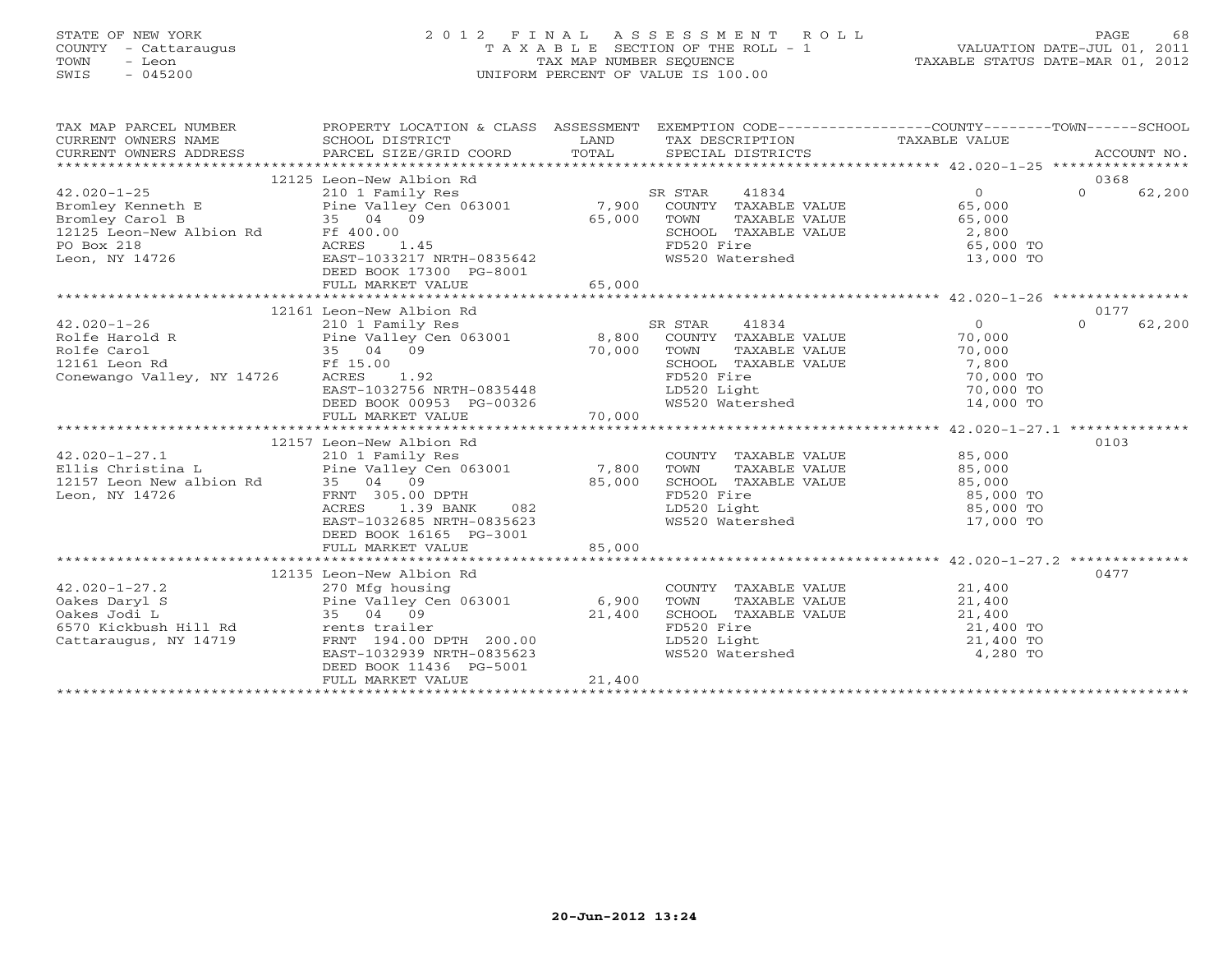# STATE OF NEW YORK 2 0 1 2 F I N A L A S S E S S M E N T R O L L PAGE 69 COUNTY - Cattaraugus T A X A B L E SECTION OF THE ROLL - 1 VALUATION DATE-JUL 01, 2011 TOWN - Leon TAX MAP NUMBER SEQUENCE TAXABLE STATUS DATE-MAR 01, 2012 SWIS - 045200 UNIFORM PERCENT OF VALUE IS 100.00UNIFORM PERCENT OF VALUE IS 100.00

| TAX MAP PARCEL NUMBER                                                     |                                                      | PROPERTY LOCATION & CLASS ASSESSMENT EXEMPTION CODE----------------COUNTY-------TOWN------SCHOOL                                                                                                                                                                                                                                                                                                                                                    |                                      |
|---------------------------------------------------------------------------|------------------------------------------------------|-----------------------------------------------------------------------------------------------------------------------------------------------------------------------------------------------------------------------------------------------------------------------------------------------------------------------------------------------------------------------------------------------------------------------------------------------------|--------------------------------------|
|                                                                           | 12173 Leon-New Albion Rd                             |                                                                                                                                                                                                                                                                                                                                                                                                                                                     | 0183                                 |
| $42.020 - 1 - 28$                                                         |                                                      |                                                                                                                                                                                                                                                                                                                                                                                                                                                     |                                      |
| Hill Loris                                                                |                                                      |                                                                                                                                                                                                                                                                                                                                                                                                                                                     |                                      |
|                                                                           |                                                      |                                                                                                                                                                                                                                                                                                                                                                                                                                                     |                                      |
| 12173 Leon-New Albion Rd 35 04 09<br>Conewango Valley, NY 14726 Ff 315.00 |                                                      |                                                                                                                                                                                                                                                                                                                                                                                                                                                     |                                      |
|                                                                           |                                                      |                                                                                                                                                                                                                                                                                                                                                                                                                                                     |                                      |
|                                                                           |                                                      | $\begin{tabular}{cccc} \bf 12173 Leon-New Albion Rd & \tt 220 2 Pamlly Res & \tt WVET C/T & 41121 & 12,000 & 12,000 & 0 \\ 220 2 Pamlly Res & \tt 220 2 Pamly S & 45,850 & 39,850 & 39,850 & 45,850 \\ \tt 12473 Leon-Nelly Res & 35 04 09 & 91,700 SR STRAR & 41834 & 9,850 & 0 & 45,850 \\ 35 04 09 & 91,700 SR STRAR BLE VALUE & 39,850 &$                                                                                                       |                                      |
|                                                                           |                                                      |                                                                                                                                                                                                                                                                                                                                                                                                                                                     |                                      |
|                                                                           |                                                      |                                                                                                                                                                                                                                                                                                                                                                                                                                                     |                                      |
|                                                                           |                                                      |                                                                                                                                                                                                                                                                                                                                                                                                                                                     |                                      |
|                                                                           |                                                      |                                                                                                                                                                                                                                                                                                                                                                                                                                                     |                                      |
|                                                                           | 12189 Leon-New Albion Rd                             | $\begin{array}{cccc} \text{12189} \text{ Leon-New Albon R} & \text{RES STR} & \text{41854} \\ \text{Hill Adam P} & \text{P} & \text{Pine Valley Cen 063001} & \text{15,100} & \text{COUNTY} & \text{TXABLE VALUE} \\ \text{12173} \text{Leon-New Alboin Rd} & \text{35} & \text{04} & \text{09} & \text{78,600} & \text{TOWN} & \text{TAXABLE VALUE} \\ \text{Conewango Valley, NY 14726} & \text{FF 151.10} & \text{ACRES} & \text{5.04} & \text{$ | 0082                                 |
|                                                                           |                                                      |                                                                                                                                                                                                                                                                                                                                                                                                                                                     | $\overline{0}$<br>$\Omega$<br>30,000 |
|                                                                           |                                                      |                                                                                                                                                                                                                                                                                                                                                                                                                                                     | 78,600                               |
|                                                                           |                                                      |                                                                                                                                                                                                                                                                                                                                                                                                                                                     |                                      |
|                                                                           |                                                      | TOWN TAXABLE VALUE 78,600<br>SCHOOL TAXABLE VALUE 48,600<br>FD520 Fire 78,600 TO                                                                                                                                                                                                                                                                                                                                                                    |                                      |
|                                                                           |                                                      | FD520 Fire 10 78,600 TO<br>LD520 Light 10 78,600 TO<br>WS520 Watershed 15,720 TO                                                                                                                                                                                                                                                                                                                                                                    |                                      |
|                                                                           | EAST-1032268 NRTH-0835390<br>DEED BOOK 16757 PG-6001 |                                                                                                                                                                                                                                                                                                                                                                                                                                                     |                                      |
|                                                                           |                                                      |                                                                                                                                                                                                                                                                                                                                                                                                                                                     |                                      |
|                                                                           |                                                      |                                                                                                                                                                                                                                                                                                                                                                                                                                                     |                                      |
|                                                                           |                                                      |                                                                                                                                                                                                                                                                                                                                                                                                                                                     |                                      |
|                                                                           | 12213 Leon-New Albion Rd                             | $\begin{array}{cccccccc} 42.020-1-31.1 & 12213 & \text{Leon-new} & \text{Alboin} & \text{K} & \text{AGED C/T} & 41801 & 16,100 & 16,100 \\ \text{France Lloyd E} & \text{Plane Value} & 210 & 1 & \text{Family Res} & 7,000 & \text{SR STAR} & 41834 & 0 \\ \text{France Shawn P} & 35 & 04 & 09 & 32,200 & \text{COUNTY} & \text{TAXABLE VALUE} & 16,100 & 16,100 \\ \text{Leon, NY} & 14751 & \text{EAST-$                                        | 0037                                 |
|                                                                           |                                                      |                                                                                                                                                                                                                                                                                                                                                                                                                                                     | $\overline{0}$                       |
|                                                                           |                                                      |                                                                                                                                                                                                                                                                                                                                                                                                                                                     |                                      |
|                                                                           |                                                      |                                                                                                                                                                                                                                                                                                                                                                                                                                                     |                                      |
|                                                                           |                                                      |                                                                                                                                                                                                                                                                                                                                                                                                                                                     |                                      |
|                                                                           |                                                      |                                                                                                                                                                                                                                                                                                                                                                                                                                                     |                                      |
|                                                                           |                                                      |                                                                                                                                                                                                                                                                                                                                                                                                                                                     |                                      |
|                                                                           |                                                      |                                                                                                                                                                                                                                                                                                                                                                                                                                                     |                                      |
|                                                                           |                                                      | France Lloyd E<br>France Lloyd E<br>France Lloyd E<br>France Shawn P<br>16,100<br>Ten Marker VALUE<br>Leon, NY '14751<br>ERST-1031716 NRTH-0835590<br>ERST-1031716 NRTH-0835590<br>ERST-1031716 NRTH-0835590<br>ERST-1031716 NRTH-0835590<br>ERST-10                                                                                                                                                                                                |                                      |
|                                                                           | 12209 Leon-New Albion Rd                             |                                                                                                                                                                                                                                                                                                                                                                                                                                                     | 0596                                 |
| $42.020 - 1 - 31.2$                                                       | 311 Res vac land                                     | EXERCISE STAR 41854                                                                                                                                                                                                                                                                                                                                                                                                                                 | $\overline{0}$<br>$\Omega$<br>7,000  |
| Besse Robert P                                                            |                                                      | 2.1 AUS VOLUME 1000 ALS SIAR TAXABLE VALUE 7,000<br>2.1 ALS Dine Valley Cen 063001 7,000 COUNTY TAXABLE VALUE 7,000<br>2.1 35 04 09 7,000 TOWN TAXABLE VALUE 7,000 7,000 FORNT 145.00 DPTH 307.50 SCHOOL TAXABLE VALUE                                                                                                                                                                                                                              |                                      |
| PO Box 74                                                                 |                                                      |                                                                                                                                                                                                                                                                                                                                                                                                                                                     |                                      |
| Leon, NY 14751                                                            |                                                      |                                                                                                                                                                                                                                                                                                                                                                                                                                                     |                                      |
|                                                                           |                                                      |                                                                                                                                                                                                                                                                                                                                                                                                                                                     |                                      |
|                                                                           |                                                      |                                                                                                                                                                                                                                                                                                                                                                                                                                                     |                                      |
|                                                                           |                                                      | 35 04 09<br>FRNT 145.00 DPTH 307.50<br>FRNT 145.00 DPTH 307.50<br>EAST-1031712 NRTH-0835297<br>DEED BOOK 1000 PG-725<br>FULL MARKET VALUE 7,000 WS520 Watershed<br>TULL MARKET VALUE 7,000 WS520 Watershed<br>TULL MARKET VALUE 7,000 WS520                                                                                                                                                                                                         |                                      |
|                                                                           |                                                      |                                                                                                                                                                                                                                                                                                                                                                                                                                                     |                                      |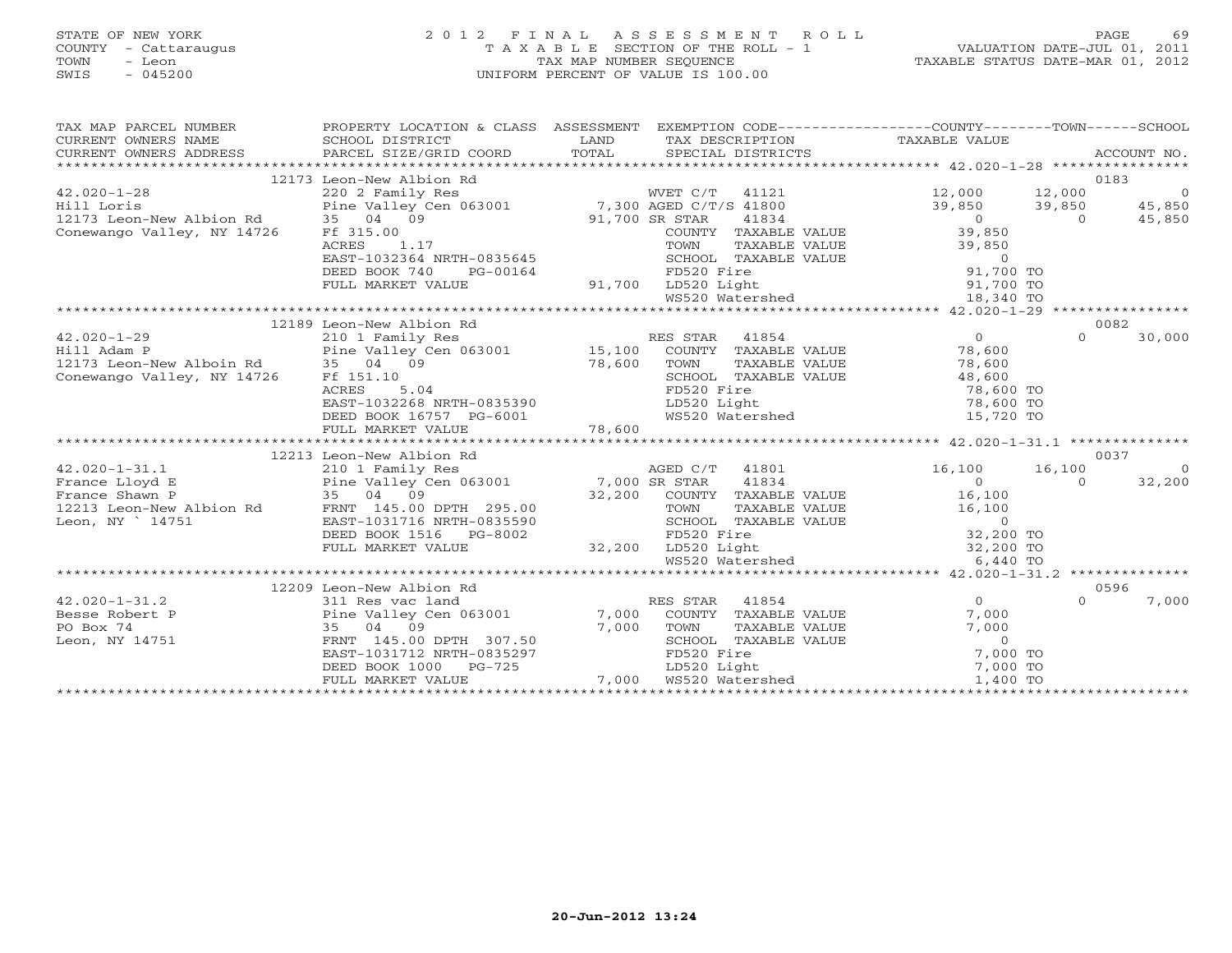# STATE OF NEW YORK 2 0 1 2 F I N A L A S S E S S M E N T R O L L PAGE 70 COUNTY - Cattaraugus T A X A B L E SECTION OF THE ROLL - 1 VALUATION DATE-JUL 01, 2011 TOWN - Leon TAX MAP NUMBER SEQUENCE TAXABLE STATUS DATE-MAR 01, 2012 SWIS - 045200 UNIFORM PERCENT OF VALUE IS 100.00UNIFORM PERCENT OF VALUE IS 100.00

|             |             |  | $\begin{tabular}{lcccc} \texttt{\textbf{13.100}} & \texttt{\textbf{13.209}} & \texttt{\textbf{13.209}} & \texttt{\textbf{13.209}} & \texttt{\textbf{13.209}} & \texttt{\textbf{13.209}} & \texttt{\textbf{13.209}} & \texttt{\textbf{13.209}} & \texttt{\textbf{13.209}} & \texttt{\textbf{13.209}} & \texttt{\textbf{13.209}} & \texttt{\textbf{13.209}} & \texttt{\textbf{13.209}} & \texttt{\textbf{13.209}} & \$ |
|-------------|-------------|--|----------------------------------------------------------------------------------------------------------------------------------------------------------------------------------------------------------------------------------------------------------------------------------------------------------------------------------------------------------------------------------------------------------------------|
|             |             |  |                                                                                                                                                                                                                                                                                                                                                                                                                      |
|             |             |  |                                                                                                                                                                                                                                                                                                                                                                                                                      |
|             |             |  |                                                                                                                                                                                                                                                                                                                                                                                                                      |
|             |             |  |                                                                                                                                                                                                                                                                                                                                                                                                                      |
|             |             |  |                                                                                                                                                                                                                                                                                                                                                                                                                      |
|             |             |  |                                                                                                                                                                                                                                                                                                                                                                                                                      |
|             |             |  |                                                                                                                                                                                                                                                                                                                                                                                                                      |
|             |             |  | $\begin{tabular}{lllllllllllll} \textbf{13.020--1--33} & \textbf{2,600} & \textbf{2,600} & \textbf{2,600} & \textbf{2,600} & \textbf{2,600} & \textbf{2,600} & \textbf{2,600} & \textbf{2,600} & \textbf{2,600} & \textbf{2,600} & \textbf{2,600} & \textbf{2,600} & \textbf{2,600} & \textbf{2,600} & \textbf{2,600} & \textbf{2,600} & \textbf{2,600} & \text$                                                     |
|             |             |  |                                                                                                                                                                                                                                                                                                                                                                                                                      |
|             |             |  |                                                                                                                                                                                                                                                                                                                                                                                                                      |
|             |             |  |                                                                                                                                                                                                                                                                                                                                                                                                                      |
|             |             |  |                                                                                                                                                                                                                                                                                                                                                                                                                      |
|             |             |  |                                                                                                                                                                                                                                                                                                                                                                                                                      |
|             |             |  |                                                                                                                                                                                                                                                                                                                                                                                                                      |
|             |             |  |                                                                                                                                                                                                                                                                                                                                                                                                                      |
|             |             |  |                                                                                                                                                                                                                                                                                                                                                                                                                      |
|             |             |  | 0167                                                                                                                                                                                                                                                                                                                                                                                                                 |
|             |             |  |                                                                                                                                                                                                                                                                                                                                                                                                                      |
|             |             |  |                                                                                                                                                                                                                                                                                                                                                                                                                      |
|             |             |  |                                                                                                                                                                                                                                                                                                                                                                                                                      |
|             |             |  |                                                                                                                                                                                                                                                                                                                                                                                                                      |
|             |             |  |                                                                                                                                                                                                                                                                                                                                                                                                                      |
|             |             |  |                                                                                                                                                                                                                                                                                                                                                                                                                      |
|             |             |  |                                                                                                                                                                                                                                                                                                                                                                                                                      |
|             |             |  |                                                                                                                                                                                                                                                                                                                                                                                                                      |
|             | 6750 Rte 62 |  | 0092                                                                                                                                                                                                                                                                                                                                                                                                                 |
|             |             |  |                                                                                                                                                                                                                                                                                                                                                                                                                      |
|             |             |  |                                                                                                                                                                                                                                                                                                                                                                                                                      |
|             |             |  |                                                                                                                                                                                                                                                                                                                                                                                                                      |
|             |             |  |                                                                                                                                                                                                                                                                                                                                                                                                                      |
|             |             |  |                                                                                                                                                                                                                                                                                                                                                                                                                      |
|             |             |  |                                                                                                                                                                                                                                                                                                                                                                                                                      |
|             |             |  |                                                                                                                                                                                                                                                                                                                                                                                                                      |
| 6742 Rte 62 |             |  | 0007                                                                                                                                                                                                                                                                                                                                                                                                                 |
|             |             |  | $\Omega$<br>30,000                                                                                                                                                                                                                                                                                                                                                                                                   |
|             |             |  |                                                                                                                                                                                                                                                                                                                                                                                                                      |
|             |             |  |                                                                                                                                                                                                                                                                                                                                                                                                                      |
|             |             |  |                                                                                                                                                                                                                                                                                                                                                                                                                      |
|             |             |  |                                                                                                                                                                                                                                                                                                                                                                                                                      |
|             |             |  |                                                                                                                                                                                                                                                                                                                                                                                                                      |
|             |             |  |                                                                                                                                                                                                                                                                                                                                                                                                                      |
|             |             |  |                                                                                                                                                                                                                                                                                                                                                                                                                      |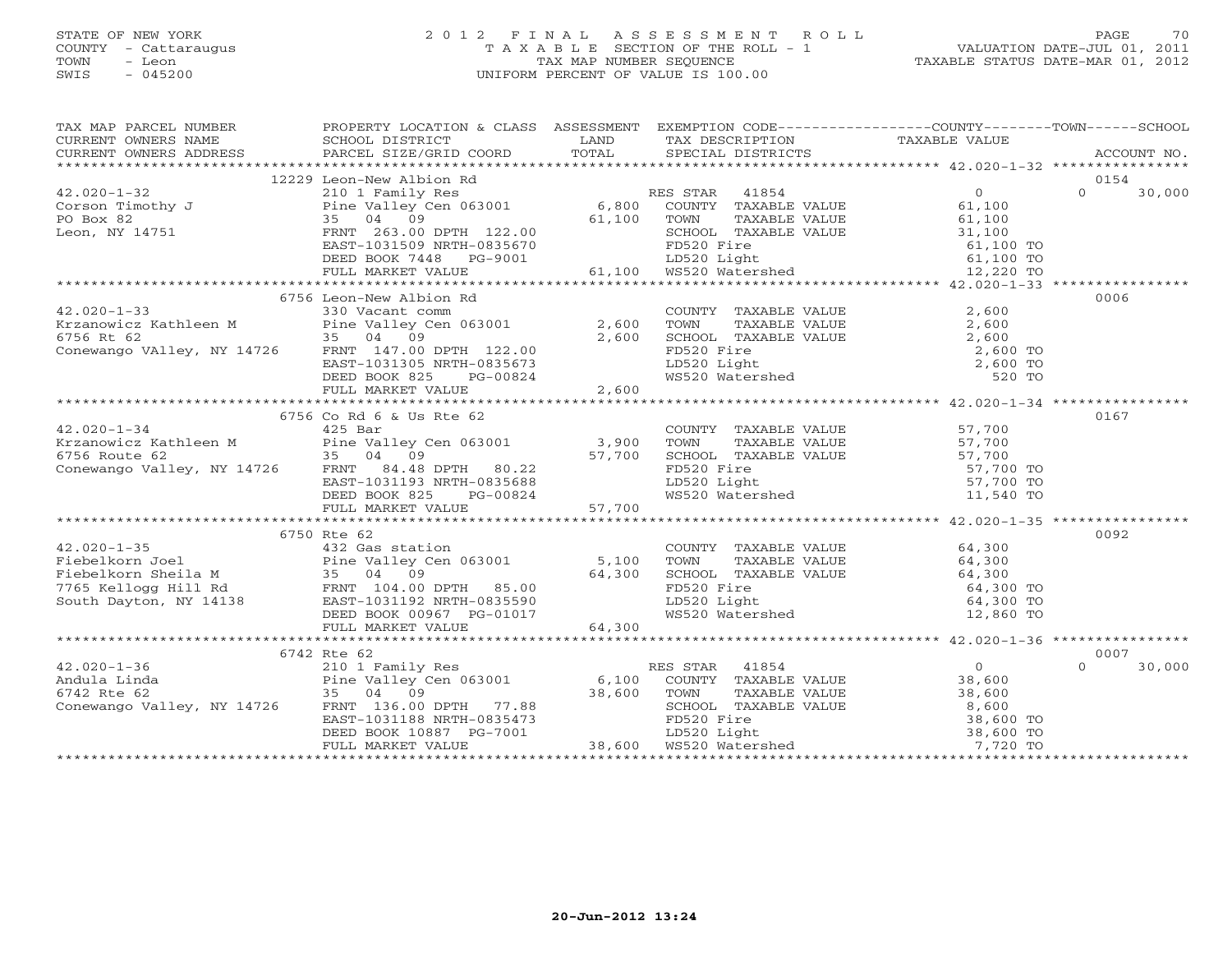# STATE OF NEW YORK 2 0 1 2 F I N A L A S S E S S M E N T R O L L PAGE 71 COUNTY - Cattaraugus T A X A B L E SECTION OF THE ROLL - 1 VALUATION DATE-JUL 01, 2011 TOWN - Leon TAX MAP NUMBER SEQUENCE TAXABLE STATUS DATE-MAR 01, 2012 SWIS - 045200 UNIFORM PERCENT OF VALUE IS 100.00UNIFORM PERCENT OF VALUE IS 100.00

| TAX MAP PARCEL NUMBER                                                                                                                                                                                                                                                                                                                                                                         | PROPERTY LOCATION & CLASS ASSESSMENT EXEMPTION CODE----------------COUNTY-------TOWN------SCHOOL |       |  |        |
|-----------------------------------------------------------------------------------------------------------------------------------------------------------------------------------------------------------------------------------------------------------------------------------------------------------------------------------------------------------------------------------------------|--------------------------------------------------------------------------------------------------|-------|--|--------|
|                                                                                                                                                                                                                                                                                                                                                                                               |                                                                                                  |       |  |        |
|                                                                                                                                                                                                                                                                                                                                                                                               | 6736 Rte 62                                                                                      |       |  | 0093   |
| $\begin{tabular}{lllllllllllllllllllll} \hline 42.020-1-37 & 6736 \mbox{ Rte 62} & 2101 \mbox{ Family Res} & \mbox{RES STR} & 41854 & 0 & 0093 \cr \hline \hline \texttt{Mercurio Kristine L} & 2101 \mbox{Family Res} & 3,000 \mbox{COUNTY} & \texttt{PAXABLE VALUE} & 35,000 \cr \hline \texttt{PO Box 64} & 35 & 04 & 09 & 30,000 \cr \texttt{Cherry Creek, NY 14723} & 58.94 & 09 & 30,0$ |                                                                                                  |       |  | 30,000 |
|                                                                                                                                                                                                                                                                                                                                                                                               |                                                                                                  |       |  |        |
|                                                                                                                                                                                                                                                                                                                                                                                               |                                                                                                  |       |  |        |
|                                                                                                                                                                                                                                                                                                                                                                                               |                                                                                                  |       |  |        |
|                                                                                                                                                                                                                                                                                                                                                                                               | 6732 Rte 62                                                                                      |       |  | 0031   |
|                                                                                                                                                                                                                                                                                                                                                                                               |                                                                                                  |       |  |        |
|                                                                                                                                                                                                                                                                                                                                                                                               |                                                                                                  |       |  |        |
|                                                                                                                                                                                                                                                                                                                                                                                               |                                                                                                  |       |  |        |
|                                                                                                                                                                                                                                                                                                                                                                                               |                                                                                                  |       |  |        |
|                                                                                                                                                                                                                                                                                                                                                                                               | 6712 Fox Turn Rd                                                                                 |       |  | 0619   |
|                                                                                                                                                                                                                                                                                                                                                                                               |                                                                                                  |       |  |        |
|                                                                                                                                                                                                                                                                                                                                                                                               |                                                                                                  |       |  |        |
|                                                                                                                                                                                                                                                                                                                                                                                               |                                                                                                  |       |  |        |
|                                                                                                                                                                                                                                                                                                                                                                                               |                                                                                                  |       |  |        |
|                                                                                                                                                                                                                                                                                                                                                                                               |                                                                                                  |       |  |        |
|                                                                                                                                                                                                                                                                                                                                                                                               | DEED BOOK 10689 PG-2001<br>FULL MARKET VALUE 4,100                                               |       |  |        |
|                                                                                                                                                                                                                                                                                                                                                                                               |                                                                                                  |       |  |        |
|                                                                                                                                                                                                                                                                                                                                                                                               |                                                                                                  |       |  |        |
|                                                                                                                                                                                                                                                                                                                                                                                               |                                                                                                  |       |  |        |
| $\begin{array}{cccccccc} 42.020-1-40 & 6720 & {\small \textsc{For}} & {\small \textsc{Turn}~R} & 0165 & 0165 & 0165 & 0165 & 0165 & 0165 & 0165 & 0165 & 0165 & 0165 & 0165 & 0165 & 0165 & 0165 & 0165 & 0165 & 0165 & 0165 & 0165 & 0165 & 0165 & 0165 & 0165 & 0165 & 0165 & 0165 & 0165 & 0165 & 016$                                                                                     |                                                                                                  |       |  |        |
|                                                                                                                                                                                                                                                                                                                                                                                               |                                                                                                  |       |  |        |
|                                                                                                                                                                                                                                                                                                                                                                                               |                                                                                                  |       |  |        |
|                                                                                                                                                                                                                                                                                                                                                                                               |                                                                                                  |       |  |        |
|                                                                                                                                                                                                                                                                                                                                                                                               |                                                                                                  |       |  |        |
|                                                                                                                                                                                                                                                                                                                                                                                               |                                                                                                  |       |  |        |
|                                                                                                                                                                                                                                                                                                                                                                                               |                                                                                                  |       |  |        |
|                                                                                                                                                                                                                                                                                                                                                                                               |                                                                                                  |       |  |        |
|                                                                                                                                                                                                                                                                                                                                                                                               | 6703 Rte 62                                                                                      |       |  | 0025   |
|                                                                                                                                                                                                                                                                                                                                                                                               |                                                                                                  |       |  |        |
|                                                                                                                                                                                                                                                                                                                                                                                               |                                                                                                  |       |  |        |
|                                                                                                                                                                                                                                                                                                                                                                                               |                                                                                                  |       |  |        |
| $\begin{tabular}{lcccc} 42.020-1-42 & 6703 Rte & 62 \\ & 31.800 \\ \text{Reukauf Abin P} & 3,500 \\ \text{Reukauf Alicia A} & 43.04 & 09 \\ 6708 Rte & FRT & 430.00 DPTH & 43.500 \\ \text{Conewango Valley, NY 14726} & 43.500 TRT & 430.00 DPTH & 43.500 TRT & 43.500 \\ & 43.500 TRT & 43.500 TRT & 43.500 TRT & 43.500 TRT & 43.500 TRT &$                                                |                                                                                                  |       |  |        |
|                                                                                                                                                                                                                                                                                                                                                                                               |                                                                                                  |       |  |        |
|                                                                                                                                                                                                                                                                                                                                                                                               |                                                                                                  |       |  |        |
|                                                                                                                                                                                                                                                                                                                                                                                               | PG-00219<br>DEED BOOK 878<br>FULL MARKET VALUE                                                   | 3,500 |  |        |
|                                                                                                                                                                                                                                                                                                                                                                                               |                                                                                                  |       |  |        |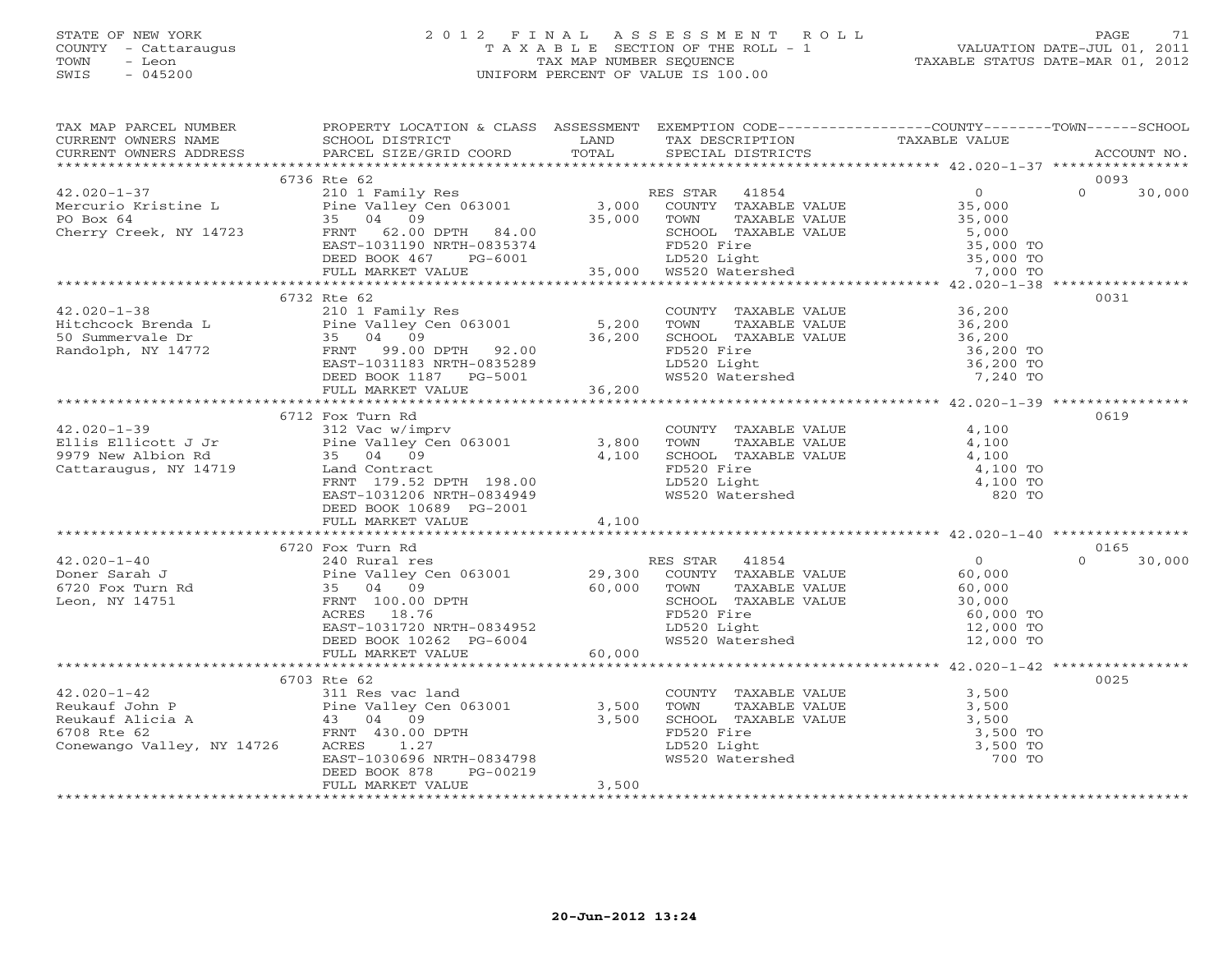# STATE OF NEW YORK 2 0 1 2 F I N A L A S S E S S M E N T R O L L PAGE 72 COUNTY - Cattaraugus T A X A B L E SECTION OF THE ROLL - 1 VALUATION DATE-JUL 01, 2011 TOWN - Leon TAX MAP NUMBER SEQUENCE TAXABLE STATUS DATE-MAR 01, 2012 SWIS - 045200 UNIFORM PERCENT OF VALUE IS 100.00UNIFORM PERCENT OF VALUE IS 100.00

| TAX MAP PARCEL NUMBER FROPERTY LOCATION & CLASS ASSESSMENT EXEMPTION CODE--------------COUNTY-------TOWN------SCHOOL |                           |  |                    |
|----------------------------------------------------------------------------------------------------------------------|---------------------------|--|--------------------|
|                                                                                                                      |                           |  |                    |
|                                                                                                                      |                           |  |                    |
|                                                                                                                      |                           |  |                    |
|                                                                                                                      | 6705 Rte 62               |  | 5009               |
|                                                                                                                      |                           |  |                    |
|                                                                                                                      |                           |  |                    |
|                                                                                                                      |                           |  |                    |
|                                                                                                                      |                           |  |                    |
|                                                                                                                      |                           |  |                    |
|                                                                                                                      |                           |  |                    |
|                                                                                                                      |                           |  |                    |
|                                                                                                                      |                           |  |                    |
|                                                                                                                      | 6708 Rte 62               |  | 0138               |
|                                                                                                                      |                           |  | $\Omega$<br>30,000 |
|                                                                                                                      |                           |  |                    |
|                                                                                                                      |                           |  |                    |
|                                                                                                                      |                           |  |                    |
|                                                                                                                      |                           |  |                    |
|                                                                                                                      |                           |  |                    |
|                                                                                                                      |                           |  |                    |
|                                                                                                                      |                           |  |                    |
|                                                                                                                      | 6747 Rte 62               |  | 0199               |
|                                                                                                                      |                           |  |                    |
|                                                                                                                      |                           |  |                    |
|                                                                                                                      |                           |  |                    |
|                                                                                                                      |                           |  |                    |
|                                                                                                                      |                           |  |                    |
|                                                                                                                      |                           |  |                    |
|                                                                                                                      | EAST-1031019 NRTH-0835531 |  |                    |
|                                                                                                                      | DEED BOOK 5108 PG-8002    |  |                    |
|                                                                                                                      |                           |  |                    |
|                                                                                                                      |                           |  |                    |
|                                                                                                                      |                           |  |                    |
|                                                                                                                      |                           |  |                    |
|                                                                                                                      |                           |  |                    |
|                                                                                                                      |                           |  |                    |
|                                                                                                                      |                           |  |                    |
|                                                                                                                      |                           |  |                    |
|                                                                                                                      |                           |  |                    |
|                                                                                                                      |                           |  |                    |
|                                                                                                                      |                           |  | 0135               |
|                                                                                                                      |                           |  | $\Omega$<br>62,200 |
|                                                                                                                      |                           |  |                    |
|                                                                                                                      |                           |  |                    |
|                                                                                                                      |                           |  |                    |
|                                                                                                                      |                           |  |                    |
|                                                                                                                      |                           |  |                    |
|                                                                                                                      |                           |  |                    |
|                                                                                                                      |                           |  |                    |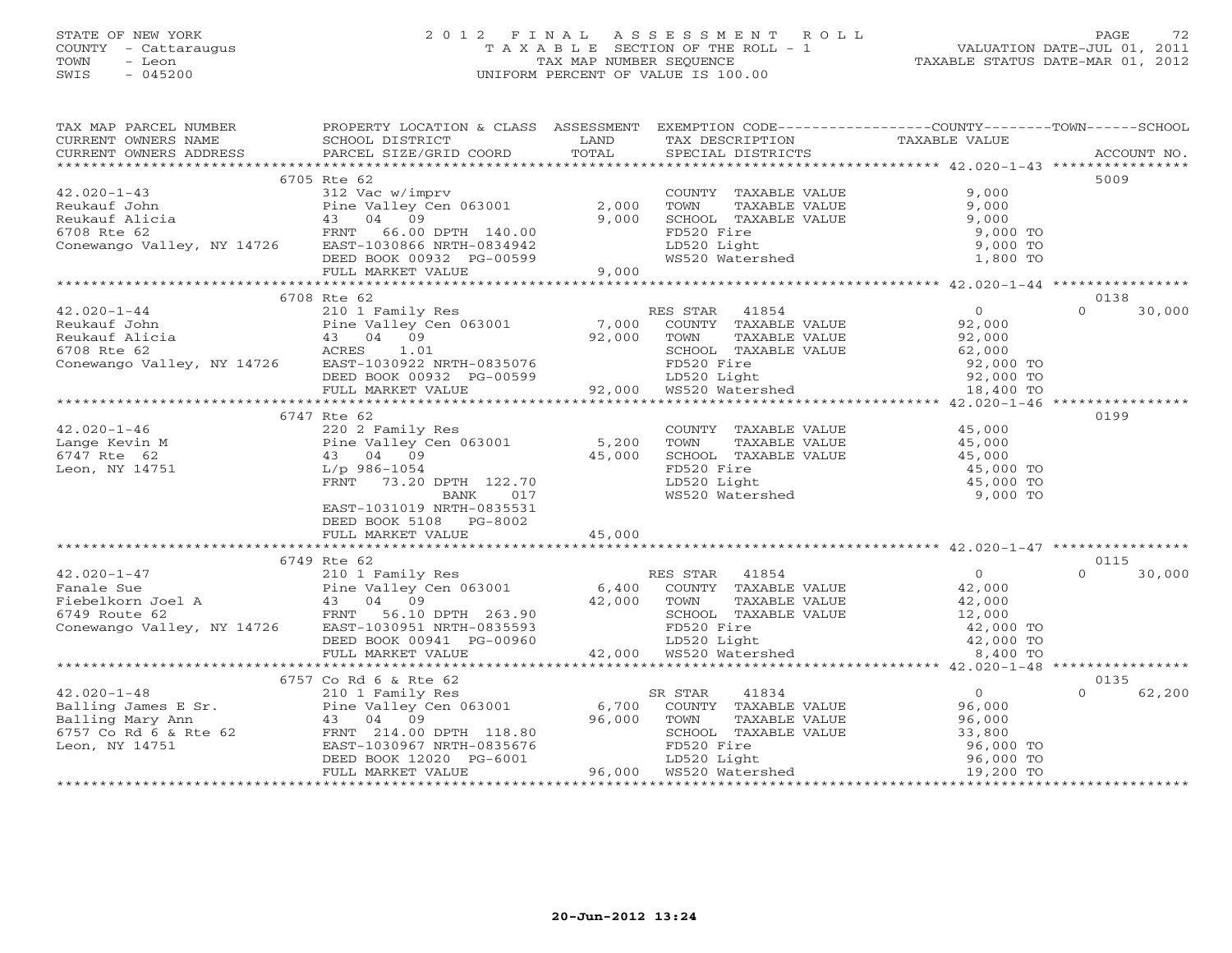# STATE OF NEW YORK 2 0 1 2 F I N A L A S S E S S M E N T R O L L PAGE 73 COUNTY - Cattaraugus T A X A B L E SECTION OF THE ROLL - 1 VALUATION DATE-JUL 01, 2011 TOWN - Leon TAX MAP NUMBER SEQUENCE TAXABLE STATUS DATE-MAR 01, 2012 SWIS - 045200 UNIFORM PERCENT OF VALUE IS 100.00UNIFORM PERCENT OF VALUE IS 100.00

| TAX MAP PARCEL NUMBER                                                                                                                                                                                                                                                                                                                                                                                          | PROPERTY LOCATION & CLASS ASSESSMENT | EXEMPTION CODE-----------------COUNTY-------TOWN------SCHOOL                                                                  |                |                          |
|----------------------------------------------------------------------------------------------------------------------------------------------------------------------------------------------------------------------------------------------------------------------------------------------------------------------------------------------------------------------------------------------------------------|--------------------------------------|-------------------------------------------------------------------------------------------------------------------------------|----------------|--------------------------|
|                                                                                                                                                                                                                                                                                                                                                                                                                | 12269 Cherry Creek Hill Rd           |                                                                                                                               |                | 0169                     |
|                                                                                                                                                                                                                                                                                                                                                                                                                |                                      |                                                                                                                               |                | 27,250<br>$\overline{0}$ |
|                                                                                                                                                                                                                                                                                                                                                                                                                |                                      |                                                                                                                               |                | $\Omega$<br>54,500       |
| 12.020-1-49<br>27,250<br>Grover Betty<br>27,250<br>27,250<br>27,250<br>27,250<br>27,250<br>27,250<br>27,250<br>27,250<br>27,250<br>27,250<br>27,250<br>27,250<br>27,250<br>27,250<br>27,250<br>27,250<br>27,250<br>27,250<br>27,250<br>27,250<br>27,250<br>27,250<br>27,250<br>27,                                                                                                                             |                                      |                                                                                                                               |                |                          |
|                                                                                                                                                                                                                                                                                                                                                                                                                |                                      |                                                                                                                               |                |                          |
|                                                                                                                                                                                                                                                                                                                                                                                                                |                                      |                                                                                                                               |                |                          |
|                                                                                                                                                                                                                                                                                                                                                                                                                |                                      |                                                                                                                               |                |                          |
|                                                                                                                                                                                                                                                                                                                                                                                                                |                                      |                                                                                                                               |                |                          |
|                                                                                                                                                                                                                                                                                                                                                                                                                |                                      |                                                                                                                               |                |                          |
|                                                                                                                                                                                                                                                                                                                                                                                                                |                                      |                                                                                                                               |                |                          |
| $\begin{tabular}{l c c c c c c c c} \multicolumn{3}{c c c c} \multicolumn{3}{c c c c} \multicolumn{3}{c c c} \multicolumn{3}{c c c} \multicolumn{3}{c c c} \multicolumn{3}{c c c} \multicolumn{3}{c c c} \multicolumn{3}{c c c} \multicolumn{3}{c c c} \multicolumn{3}{c c c} \multicolumn{3}{c c c} \multicolumn{3}{c c c} \multicolumn{3}{c c c} \multicolumn{3}{c c c} \multicolumn{3}{c c$                 |                                      |                                                                                                                               |                |                          |
|                                                                                                                                                                                                                                                                                                                                                                                                                |                                      |                                                                                                                               |                |                          |
|                                                                                                                                                                                                                                                                                                                                                                                                                |                                      |                                                                                                                               |                |                          |
|                                                                                                                                                                                                                                                                                                                                                                                                                |                                      |                                                                                                                               |                |                          |
|                                                                                                                                                                                                                                                                                                                                                                                                                |                                      |                                                                                                                               |                |                          |
|                                                                                                                                                                                                                                                                                                                                                                                                                |                                      |                                                                                                                               |                |                          |
|                                                                                                                                                                                                                                                                                                                                                                                                                |                                      |                                                                                                                               |                |                          |
|                                                                                                                                                                                                                                                                                                                                                                                                                |                                      |                                                                                                                               |                |                          |
|                                                                                                                                                                                                                                                                                                                                                                                                                |                                      |                                                                                                                               |                |                          |
|                                                                                                                                                                                                                                                                                                                                                                                                                |                                      |                                                                                                                               |                |                          |
|                                                                                                                                                                                                                                                                                                                                                                                                                | 6741 Rte 62                          |                                                                                                                               |                | 0361                     |
| $\begin{tabular}{lcccccc} 42.020-1-51 & 240 Rural res \\ \text{Ennis Joshua G} & \text{Pine Valley Cen 063001} & 35,700 & \text{COUNTY TAXABLE VALUE} & 110,000 \\ \text{Ennis Nicole} & 43 & 04 & 09 & 110,000 & \text{TOWN} & \text{TAXABLE VALUE} & 110,000 \\ \text{Rte 62} & \text{Co Rd 6 Ff 170.00} & \text{F1000} & \text{SCHOOL TAXABLE VALUE} & 80,000 \\ \text{PO Box 131} & \text{M111} & \text{R$ |                                      |                                                                                                                               |                | $\cap$<br>30,000         |
|                                                                                                                                                                                                                                                                                                                                                                                                                |                                      |                                                                                                                               |                |                          |
|                                                                                                                                                                                                                                                                                                                                                                                                                |                                      |                                                                                                                               |                |                          |
|                                                                                                                                                                                                                                                                                                                                                                                                                |                                      |                                                                                                                               |                |                          |
|                                                                                                                                                                                                                                                                                                                                                                                                                |                                      |                                                                                                                               |                |                          |
| Leon, NY 14751                                                                                                                                                                                                                                                                                                                                                                                                 | ACRES 29.50 BANK 017                 | TOWN TAXABLE VALUE<br>TOWN TAXABLE VALUE<br>SCHOOL TAXABLE VALUE<br>FD520 Fire<br>LD520 Light<br>MS520 Watershed<br>22,000 TO |                |                          |
|                                                                                                                                                                                                                                                                                                                                                                                                                | EAST-1030177 NRTH-0835306            |                                                                                                                               |                |                          |
|                                                                                                                                                                                                                                                                                                                                                                                                                | DEED BOOK 8341 PG-9005               |                                                                                                                               |                |                          |
|                                                                                                                                                                                                                                                                                                                                                                                                                |                                      |                                                                                                                               |                |                          |
|                                                                                                                                                                                                                                                                                                                                                                                                                |                                      |                                                                                                                               |                |                          |
|                                                                                                                                                                                                                                                                                                                                                                                                                | 6728 Rte 62                          |                                                                                                                               |                | 0400                     |
| $42.020 - 1 - 52$                                                                                                                                                                                                                                                                                                                                                                                              | 210 1 Family Res                     | RES STAR 41854                                                                                                                | $\overline{0}$ | 30,000<br>$\Omega$       |
|                                                                                                                                                                                                                                                                                                                                                                                                                |                                      |                                                                                                                               |                |                          |
|                                                                                                                                                                                                                                                                                                                                                                                                                |                                      |                                                                                                                               |                |                          |
|                                                                                                                                                                                                                                                                                                                                                                                                                |                                      |                                                                                                                               |                |                          |
|                                                                                                                                                                                                                                                                                                                                                                                                                |                                      |                                                                                                                               |                |                          |
|                                                                                                                                                                                                                                                                                                                                                                                                                |                                      |                                                                                                                               |                |                          |
| $\begin{array}{cccccccc} \texttt{42.02U}-1-52 & \texttt{21U} & \texttt{21U} & \texttt{NED-3} & \texttt{21U} & \texttt{NED-3} & \texttt{21U} & \texttt{NED-3} & \texttt{NED-3} & \texttt{NED-3} & \texttt{NED-3} & \texttt{NED-3} & \texttt{NED-3} & \texttt{NED-3} & \texttt{NED-3} & \texttt{NDE-3} & \texttt{NDE-3} & \texttt{NDE-3} & \texttt{NDE-3} & \texttt{NDE-3} & \texttt{NDE-3} &$                   |                                      |                                                                                                                               |                |                          |
|                                                                                                                                                                                                                                                                                                                                                                                                                |                                      |                                                                                                                               |                |                          |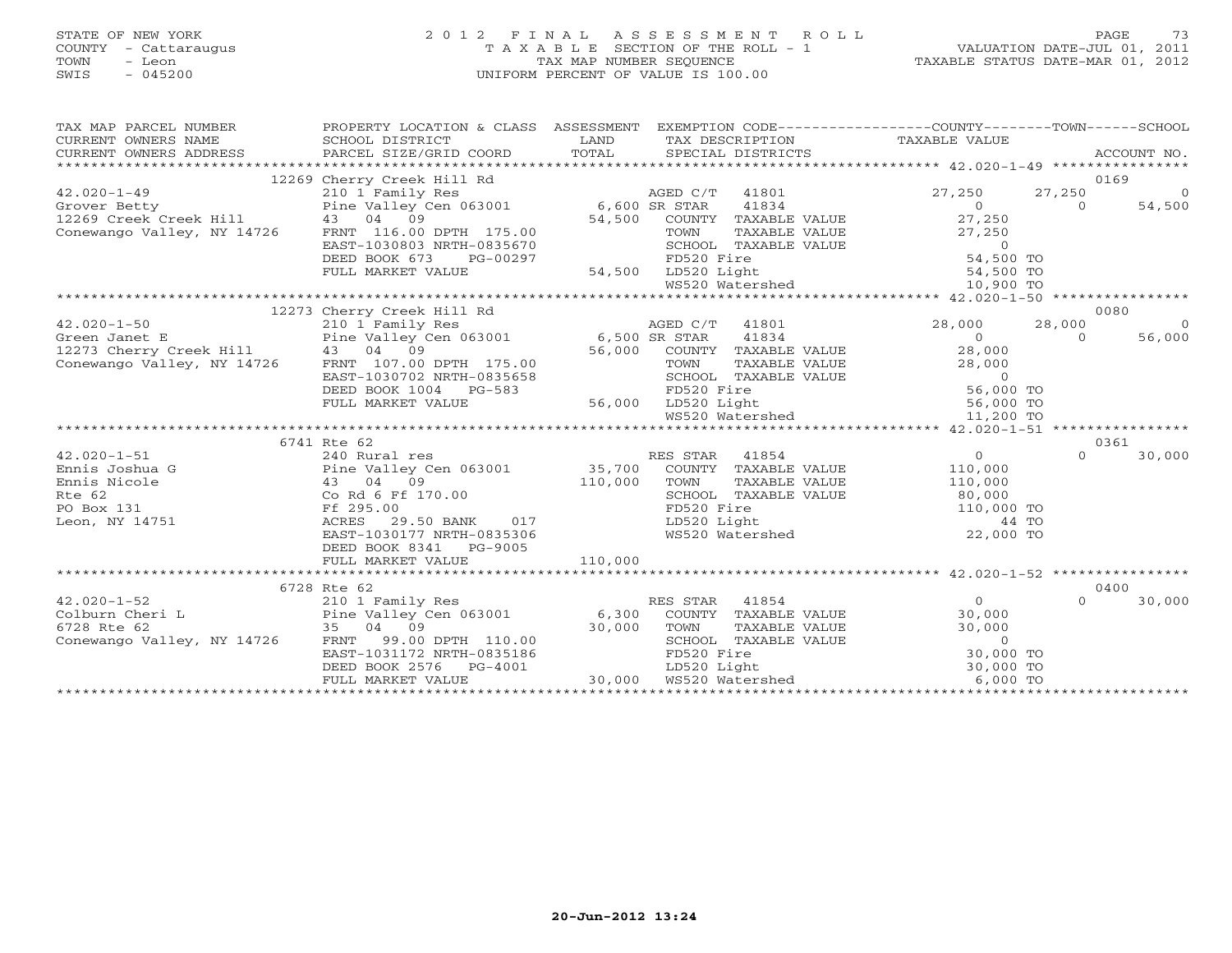# STATE OF NEW YORK 2 0 1 2 F I N A L A S S E S S M E N T R O L L PAGE 74 COUNTY - Cattaraugus T A X A B L E SECTION OF THE ROLL - 1 VALUATION DATE-JUL 01, 2011 TOWN - Leon TAX MAP NUMBER SEQUENCE TAXABLE STATUS DATE-MAR 01, 2012 SWIS - 045200 UNIFORM PERCENT OF VALUE IS 100.00UNIFORM PERCENT OF VALUE IS 100.00

| TAX MAP PARCEL NUMBER<br>$\begin{tabular}{lllllll} \multicolumn{2}{c}{\textbf{CURRENT}} & \multicolumn{2}{c}{\textbf{WNERS}} & \multicolumn{2}{c}{\textbf{NAME}} & \multicolumn{2}{c}{\textbf{SCHOOL}} & \multicolumn{2}{c}{\textbf{DISTRICT}} & \multicolumn{2}{c}{\textbf{LAND}} & \multicolumn{2}{c}{\textbf{TAX} \textbf{DESCRIPTION}} & \multicolumn{2}{c}{\textbf{TAXABLE} \textbf{ VALUE}} & \multicolumn{2}{c}{\textbf{NALUE}} \\ & \multicolumn{2}{c}{\textbf{CURRENT}} & \multicolumn{2}{c}{\textbf$ | PROPERTY LOCATION & CLASS ASSESSMENT EXEMPTION CODE---------------COUNTY-------TOWN------SCHOOL                                                                                                       |         |                                                                                                                                                                            |                |                    |
|----------------------------------------------------------------------------------------------------------------------------------------------------------------------------------------------------------------------------------------------------------------------------------------------------------------------------------------------------------------------------------------------------------------------------------------------------------------------------------------------------------------|-------------------------------------------------------------------------------------------------------------------------------------------------------------------------------------------------------|---------|----------------------------------------------------------------------------------------------------------------------------------------------------------------------------|----------------|--------------------|
|                                                                                                                                                                                                                                                                                                                                                                                                                                                                                                                | Fox Turn Rd                                                                                                                                                                                           |         |                                                                                                                                                                            |                | 0620               |
|                                                                                                                                                                                                                                                                                                                                                                                                                                                                                                                |                                                                                                                                                                                                       |         |                                                                                                                                                                            |                |                    |
| 42.020-1-53<br>Rowland Genevieve 311 Res vac land<br>Mofitt Richard 35 04 09 600                                                                                                                                                                                                                                                                                                                                                                                                                               |                                                                                                                                                                                                       |         | COUNTY TAXABLE VALUE<br>TOWN TAXABLE VALUE 600<br>SCHOOL TAXABLE VALUE 600<br>FD520 Fire 600 TO<br>LD520 Light 600 TO<br>WS520 Watershed 120 TO                            |                |                    |
|                                                                                                                                                                                                                                                                                                                                                                                                                                                                                                                |                                                                                                                                                                                                       |         |                                                                                                                                                                            |                |                    |
|                                                                                                                                                                                                                                                                                                                                                                                                                                                                                                                |                                                                                                                                                                                                       |         |                                                                                                                                                                            |                |                    |
|                                                                                                                                                                                                                                                                                                                                                                                                                                                                                                                |                                                                                                                                                                                                       |         |                                                                                                                                                                            |                |                    |
|                                                                                                                                                                                                                                                                                                                                                                                                                                                                                                                |                                                                                                                                                                                                       |         |                                                                                                                                                                            |                |                    |
| FINIT 13.00 DPTH 428.34<br>Elis Ellist Sr & Jr<br>6612 Rte 62 EAST-1031123 NRTH-0834650<br>Conewango Valley, NY 14726 DEED BOOK 813 PG-159<br>FULL MARKET VALUE 600                                                                                                                                                                                                                                                                                                                                            |                                                                                                                                                                                                       |         |                                                                                                                                                                            |                |                    |
|                                                                                                                                                                                                                                                                                                                                                                                                                                                                                                                |                                                                                                                                                                                                       |         |                                                                                                                                                                            |                |                    |
|                                                                                                                                                                                                                                                                                                                                                                                                                                                                                                                | Rte 62 (Off)                                                                                                                                                                                          |         |                                                                                                                                                                            |                | 0121               |
| 42.020-1-54<br>Milliman Calvin M<br>Milliman Calvin M<br>Fine Valley Cen 063001<br>The Valley Cen 063001<br>4,900<br>Conewango VAlley, NY 14726<br>ACRES<br>5.15<br>ACRES<br>5.15                                                                                                                                                                                                                                                                                                                              |                                                                                                                                                                                                       |         | COUNTY TAXABLE VALUE<br>TOWN TAXABLE VALUE<br>SCHOOL TAXABLE VALUE<br>SCHOOL TAXABLE VALUE<br>FD520 Fire<br>LD520 Light<br>MS520 Watershed<br>1,900 TO<br>980 TO<br>980 TO |                |                    |
|                                                                                                                                                                                                                                                                                                                                                                                                                                                                                                                |                                                                                                                                                                                                       |         |                                                                                                                                                                            |                |                    |
|                                                                                                                                                                                                                                                                                                                                                                                                                                                                                                                |                                                                                                                                                                                                       |         |                                                                                                                                                                            |                |                    |
|                                                                                                                                                                                                                                                                                                                                                                                                                                                                                                                |                                                                                                                                                                                                       |         |                                                                                                                                                                            |                |                    |
|                                                                                                                                                                                                                                                                                                                                                                                                                                                                                                                |                                                                                                                                                                                                       |         |                                                                                                                                                                            |                |                    |
|                                                                                                                                                                                                                                                                                                                                                                                                                                                                                                                |                                                                                                                                                                                                       |         |                                                                                                                                                                            |                |                    |
|                                                                                                                                                                                                                                                                                                                                                                                                                                                                                                                | 35 04 09<br>ACRES 5.15<br>EAST-1031262 NRTH-0834153<br>DEED BOOK 43 PG-1001<br>FULL MARKET VALUE 4,900                                                                                                |         |                                                                                                                                                                            |                |                    |
|                                                                                                                                                                                                                                                                                                                                                                                                                                                                                                                |                                                                                                                                                                                                       |         |                                                                                                                                                                            |                |                    |
|                                                                                                                                                                                                                                                                                                                                                                                                                                                                                                                | Ruckh Hill Rd                                                                                                                                                                                         |         |                                                                                                                                                                            |                | 0050               |
|                                                                                                                                                                                                                                                                                                                                                                                                                                                                                                                |                                                                                                                                                                                                       |         |                                                                                                                                                                            |                | 11,650<br>11,650   |
|                                                                                                                                                                                                                                                                                                                                                                                                                                                                                                                |                                                                                                                                                                                                       |         |                                                                                                                                                                            |                |                    |
|                                                                                                                                                                                                                                                                                                                                                                                                                                                                                                                |                                                                                                                                                                                                       |         |                                                                                                                                                                            |                |                    |
|                                                                                                                                                                                                                                                                                                                                                                                                                                                                                                                |                                                                                                                                                                                                       |         |                                                                                                                                                                            |                |                    |
|                                                                                                                                                                                                                                                                                                                                                                                                                                                                                                                |                                                                                                                                                                                                       |         |                                                                                                                                                                            |                |                    |
|                                                                                                                                                                                                                                                                                                                                                                                                                                                                                                                | $PG-230$                                                                                                                                                                                              |         |                                                                                                                                                                            |                |                    |
| MAY BE SUBJECT TO PAYMENT DEED BOOK 653<br>UNDER AGDIST LAW TIL 2016 FULL MARKET VA                                                                                                                                                                                                                                                                                                                                                                                                                            |                                                                                                                                                                                                       |         |                                                                                                                                                                            |                |                    |
|                                                                                                                                                                                                                                                                                                                                                                                                                                                                                                                |                                                                                                                                                                                                       |         |                                                                                                                                                                            |                |                    |
|                                                                                                                                                                                                                                                                                                                                                                                                                                                                                                                | 12091 Ruckh Hill Rd                                                                                                                                                                                   |         |                                                                                                                                                                            |                | 0565               |
|                                                                                                                                                                                                                                                                                                                                                                                                                                                                                                                |                                                                                                                                                                                                       |         |                                                                                                                                                                            | 6,048          | 6,048<br>6,048     |
|                                                                                                                                                                                                                                                                                                                                                                                                                                                                                                                |                                                                                                                                                                                                       |         | AG DIST 41720<br>SR STAR 41834                                                                                                                                             | $\overline{0}$ | 62,200<br>$\Omega$ |
|                                                                                                                                                                                                                                                                                                                                                                                                                                                                                                                |                                                                                                                                                                                                       |         |                                                                                                                                                                            |                |                    |
|                                                                                                                                                                                                                                                                                                                                                                                                                                                                                                                |                                                                                                                                                                                                       |         |                                                                                                                                                                            |                |                    |
|                                                                                                                                                                                                                                                                                                                                                                                                                                                                                                                |                                                                                                                                                                                                       |         |                                                                                                                                                                            |                |                    |
|                                                                                                                                                                                                                                                                                                                                                                                                                                                                                                                |                                                                                                                                                                                                       |         |                                                                                                                                                                            |                |                    |
| 43.001-1-1.2<br>Bromley Jeffrey E<br>Bromley Patricia L<br>240 Rural res<br>Pine Valley Cen 063001<br>26,000 SR STAR<br>27 Bromley Patricia L<br>38 04 09<br>27 150,000 COUNTY<br>27 150,000 COUNTY<br>27 150,000 COUNTY<br>27 150,000 COUNTY<br>27 1<br>MAY BE SUBJECT TO PAYMENT                                                                                                                                                                                                                             | 38 04 09<br>150,000 COUNTY TAXABLE VALUE 143,952<br>Life Use TOWN TAXABLE VALUE 143,952<br>Ff 1966.14 SCHOOL TAXABLE VALUE 143,952<br>RCRES 59.05<br>EAST-1034856_NRTH-0846188 WS520 Watershed 30,000 |         | TOWN TAXABLE VALUE 143,952<br>SCHOOL TAXABLE VALUE 143,952<br>FD520 Fire 150,000 TO<br>WS520 Watershed 30,000 TO                                                           |                |                    |
| UNDER AGDIST LAW TIL 2016                                                                                                                                                                                                                                                                                                                                                                                                                                                                                      | DEED BOOK 15937 PG-8001                                                                                                                                                                               |         |                                                                                                                                                                            |                |                    |
|                                                                                                                                                                                                                                                                                                                                                                                                                                                                                                                | FULL MARKET VALUE                                                                                                                                                                                     | 150,000 |                                                                                                                                                                            |                |                    |
|                                                                                                                                                                                                                                                                                                                                                                                                                                                                                                                |                                                                                                                                                                                                       |         |                                                                                                                                                                            |                |                    |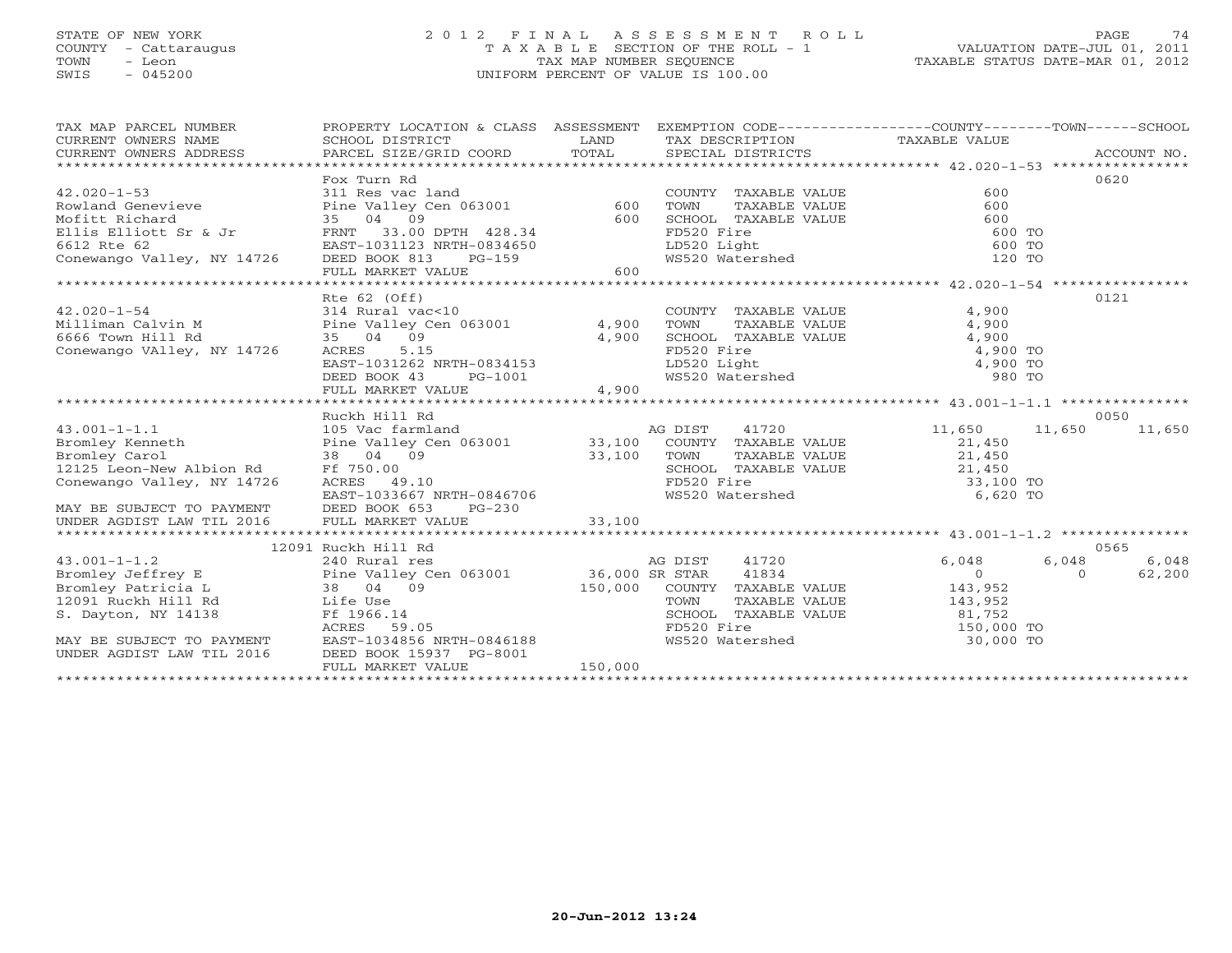# STATE OF NEW YORK 2 0 1 2 F I N A L A S S E S S M E N T R O L L PAGE 75 COUNTY - Cattaraugus T A X A B L E SECTION OF THE ROLL - 1 VALUATION DATE-JUL 01, 2011 TOWN - Leon TAX MAP NUMBER SEQUENCE TAXABLE STATUS DATE-MAR 01, 2012 SWIS - 045200 UNIFORM PERCENT OF VALUE IS 100.00UNIFORM PERCENT OF VALUE IS 100.00

| TAX MAP PARCEL NUMBER                                                                                                                                                                                                                               | PROPERTY LOCATION & CLASS ASSESSMENT EXEMPTION CODE---------------COUNTY-------TOWN------SCHOOL                                                                  |        |                                                                                                                     |                                                      |                            |
|-----------------------------------------------------------------------------------------------------------------------------------------------------------------------------------------------------------------------------------------------------|------------------------------------------------------------------------------------------------------------------------------------------------------------------|--------|---------------------------------------------------------------------------------------------------------------------|------------------------------------------------------|----------------------------|
|                                                                                                                                                                                                                                                     |                                                                                                                                                                  |        |                                                                                                                     |                                                      |                            |
|                                                                                                                                                                                                                                                     | 7494 Rte 62                                                                                                                                                      |        |                                                                                                                     |                                                      | 0595                       |
|                                                                                                                                                                                                                                                     |                                                                                                                                                                  |        |                                                                                                                     | 15,949<br>$\overline{0}$                             | 15,949 15,949              |
| 43.001-1-1.3<br>Milliman Lyle C<br>Milliman Leslie J<br>Tangle C<br>Milliman Leslie J<br>240 Rural res<br>Pine Valley Cen 063001<br>240 Rural res<br>Pine Valley Cen 063001<br>31,400 RES STAR 41854<br>31,400 RES STAR 41854<br>31,400 RES STAR 41 |                                                                                                                                                                  |        |                                                                                                                     | $\sim$ 0                                             | 30,000                     |
|                                                                                                                                                                                                                                                     |                                                                                                                                                                  |        |                                                                                                                     | 129,051<br>129,051                                   |                            |
|                                                                                                                                                                                                                                                     |                                                                                                                                                                  |        |                                                                                                                     |                                                      |                            |
|                                                                                                                                                                                                                                                     |                                                                                                                                                                  |        | SCHOOL TAXABLE VALUE 99,051<br>FD520 Fire 145,000 TO<br>WS520 Watershed 29,000 TO                                   |                                                      |                            |
|                                                                                                                                                                                                                                                     |                                                                                                                                                                  |        |                                                                                                                     |                                                      |                            |
| MAY BE SUBJECT TO PAYMENT<br>UNDER AGDIST LAW TIL 2016 FULL MARKET VALUE 145,000                                                                                                                                                                    |                                                                                                                                                                  |        |                                                                                                                     |                                                      |                            |
|                                                                                                                                                                                                                                                     |                                                                                                                                                                  |        |                                                                                                                     |                                                      |                            |
|                                                                                                                                                                                                                                                     | 12169 Ruckh Hill Rd                                                                                                                                              |        |                                                                                                                     |                                                      | 0809                       |
| 43.001-1-1.4<br>Mora Marsha J<br>180 Little Creek Rd<br>Squel, CA 95073<br>21,000<br>21,000<br>21,000<br>21,000<br>22,000<br>22,000                                                                                                                 |                                                                                                                                                                  |        | COUNTY TAXABLE VALUE $21,000$<br>TOWN TAXABLE VALUE $21,000$<br>SCHOOL TAXABLE VALUE $21,000$                       |                                                      |                            |
|                                                                                                                                                                                                                                                     |                                                                                                                                                                  |        |                                                                                                                     |                                                      |                            |
|                                                                                                                                                                                                                                                     |                                                                                                                                                                  |        |                                                                                                                     |                                                      |                            |
|                                                                                                                                                                                                                                                     |                                                                                                                                                                  |        |                                                                                                                     |                                                      |                            |
|                                                                                                                                                                                                                                                     | EAST-1032495 NRTH-0847499                                                                                                                                        |        | TOWN INANDER VALUE<br>SCHOOL TAXABLE VALUE<br>FD520 Fire 21,000 TO<br>WS520 Watershed 42 TO                         |                                                      |                            |
|                                                                                                                                                                                                                                                     | DEED BOOK 1011 PG-807                                                                                                                                            |        |                                                                                                                     |                                                      |                            |
|                                                                                                                                                                                                                                                     | FULL MARKET VALUE                                                                                                                                                | 21,000 |                                                                                                                     |                                                      |                            |
|                                                                                                                                                                                                                                                     |                                                                                                                                                                  |        |                                                                                                                     |                                                      |                            |
|                                                                                                                                                                                                                                                     | 11969 Ruckh Hill Rd                                                                                                                                              |        |                                                                                                                     |                                                      | 0125                       |
|                                                                                                                                                                                                                                                     |                                                                                                                                                                  |        |                                                                                                                     | 15,000                                               | 15,000 15,000              |
|                                                                                                                                                                                                                                                     |                                                                                                                                                                  |        |                                                                                                                     | 26,072<br>$\overline{0}$                             | 26,072<br>62,200           |
|                                                                                                                                                                                                                                                     |                                                                                                                                                                  |        |                                                                                                                     | $\begin{array}{c} 0 \ 169,828 \ 169,828 \end{array}$ |                            |
|                                                                                                                                                                                                                                                     |                                                                                                                                                                  |        |                                                                                                                     |                                                      |                            |
|                                                                                                                                                                                                                                                     |                                                                                                                                                                  |        |                                                                                                                     |                                                      |                            |
| DEED BOOK 735 PG-00521 SCHOOL TAY<br>MAY BE SUBJECT TO PAYMENT FULL MARKET VALUE 210,900 FD520 Fire                                                                                                                                                 |                                                                                                                                                                  |        |                                                                                                                     |                                                      |                            |
| UNDER AGDIST LAW TIL 2021                                                                                                                                                                                                                           |                                                                                                                                                                  |        | SCHOOL TAXABLE VALUE 107,628<br>FD520 Fire 107,628<br>WS520 Watershed 12,180 TO                                     |                                                      |                            |
|                                                                                                                                                                                                                                                     |                                                                                                                                                                  |        |                                                                                                                     |                                                      |                            |
|                                                                                                                                                                                                                                                     | 11939 Ruckh Hill Rd                                                                                                                                              |        |                                                                                                                     |                                                      | 0911                       |
|                                                                                                                                                                                                                                                     |                                                                                                                                                                  |        |                                                                                                                     |                                                      |                            |
|                                                                                                                                                                                                                                                     |                                                                                                                                                                  |        |                                                                                                                     |                                                      |                            |
|                                                                                                                                                                                                                                                     |                                                                                                                                                                  |        |                                                                                                                     |                                                      |                            |
| 43.001-1-2.2<br>Faber Geraldine L<br>PO Box 106<br>Leon, NY 14751                                                                                                                                                                                   | NUCLIT IN THE COUNT<br>210 1 Family Res<br>Pine Valley Cen 063001 8,800 TOWN<br>29/30 04 09 173,700 SCHOO<br>ACRES 1.90 FD520<br>EAST-1036124_NRTH-0847331 WS520 |        | COUNTY TAXABLE VALUE 173,700<br>TOWN TAXABLE VALUE 173,700<br>SCHOOL TAXABLE VALUE 173,700<br>FD520 Fire 173,700 TO |                                                      |                            |
|                                                                                                                                                                                                                                                     |                                                                                                                                                                  |        | WS520 Watershed                                                                                                     | 34,740 TO                                            |                            |
|                                                                                                                                                                                                                                                     | DEED BOOK 12711 PG-6001                                                                                                                                          |        |                                                                                                                     |                                                      |                            |
|                                                                                                                                                                                                                                                     |                                                                                                                                                                  |        |                                                                                                                     |                                                      |                            |
|                                                                                                                                                                                                                                                     |                                                                                                                                                                  |        |                                                                                                                     |                                                      |                            |
|                                                                                                                                                                                                                                                     | 11899 Ruckh Hill Rd                                                                                                                                              |        | RES STAR 41854                                                                                                      | $\overline{0}$                                       | 0137<br>$\Omega$<br>30,000 |
|                                                                                                                                                                                                                                                     |                                                                                                                                                                  |        | COUNTY TAXABLE VALUE 69,000                                                                                         |                                                      |                            |
| 43.001-1-3<br>Flagg Richard<br>Flagg Frances B<br>11899 Ruckh Hill Rd<br>South Dayton, NY 14138<br>Figgs Frances B<br>South Dayton, NY 14138<br>Figgs Frances 22.09<br>Figgs Frances 22.09<br>Figgs Frances 22.09<br>Figgs Frances 22.09<br>Figgs F |                                                                                                                                                                  |        | TOWN                                                                                                                |                                                      |                            |
|                                                                                                                                                                                                                                                     |                                                                                                                                                                  |        | TOWN TAXABLE VALUE 89,000<br>SCHOOL TAXABLE VALUE 59,000<br>ED520 Fire 89,000                                       |                                                      |                            |
|                                                                                                                                                                                                                                                     |                                                                                                                                                                  |        | FD520 Fire                                                                                                          | 89,000 TO                                            |                            |
|                                                                                                                                                                                                                                                     | EAST-1036573 NRTH-0845556                                                                                                                                        |        | WS520 Watershed                                                                                                     | 17,800 TO                                            |                            |
|                                                                                                                                                                                                                                                     | PG-00061<br>DEED BOOK 914                                                                                                                                        |        |                                                                                                                     |                                                      |                            |
|                                                                                                                                                                                                                                                     | FULL MARKET VALUE                                                                                                                                                | 89,000 |                                                                                                                     |                                                      |                            |
|                                                                                                                                                                                                                                                     |                                                                                                                                                                  |        |                                                                                                                     |                                                      |                            |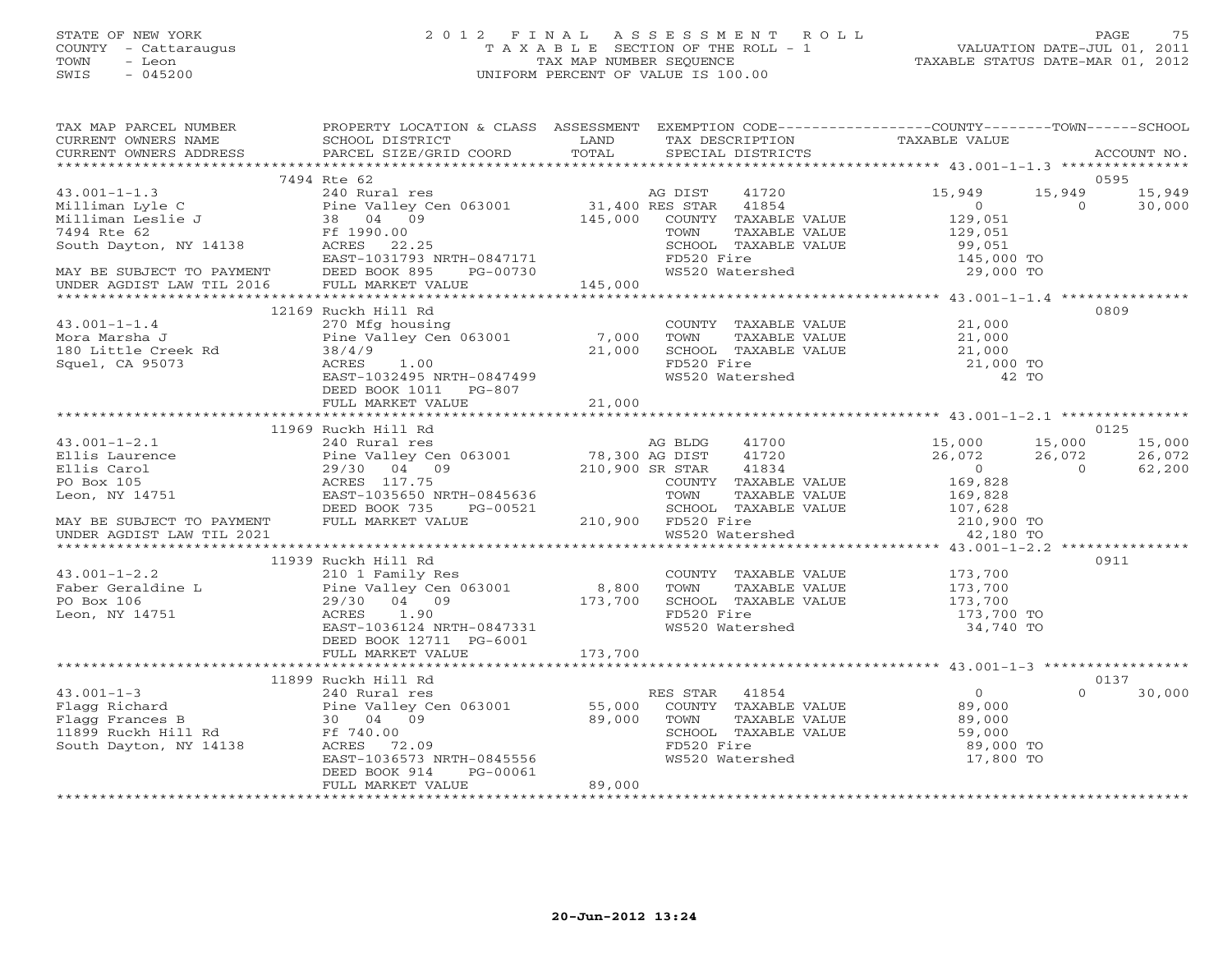# STATE OF NEW YORK 2 0 1 2 F I N A L A S S E S S M E N T R O L L PAGE 76 COUNTY - Cattaraugus T A X A B L E SECTION OF THE ROLL - 1 VALUATION DATE-JUL 01, 2011 TOWN - Leon TAX MAP NUMBER SEQUENCE TAXABLE STATUS DATE-MAR 01, 2012 SWIS - 045200 UNIFORM PERCENT OF VALUE IS 100.00UNIFORM PERCENT OF VALUE IS 100.00

| TAX MAP PARCEL NUMBER                                                                                                                                                                                                                          | PROPERTY LOCATION & CLASS ASSESSMENT EXEMPTION CODE------------------COUNTY--------TOWN------SCHOOL                                                                                                                    |         | TAX DESCRIPTION TAXABLE VALUE<br>SPECIAL DISTRICTS                                                                                        |                  | ACCOUNT NO.                |
|------------------------------------------------------------------------------------------------------------------------------------------------------------------------------------------------------------------------------------------------|------------------------------------------------------------------------------------------------------------------------------------------------------------------------------------------------------------------------|---------|-------------------------------------------------------------------------------------------------------------------------------------------|------------------|----------------------------|
| 43.001-1-4<br>Williams Williams Williams Williams Williams Williams Williams Williams Williams Williams Katrina<br>Williams Katrina 30,000 COUNTY TAXABLE VALUE<br>11877 Ruckh Hill Rd FRNT 350.00 DPTH SOLOG SOULD BOLD TAXABLE VAL           | 11877 Ruckh Hill Rd<br>FRNT 350.00 DPTH<br>ACRES 20.06<br>EAST-1037127 NRTH-0846364<br>DEED BOOK 803<br>PG-00343<br>FULL MARKET VALUE                                                                                  | 86,300  | CONN TAXABLE VALUE<br>SCHOOL TAXABLE VALUE 56,300<br>FD520 Fire 86,300 TO<br>FD520 Fire<br>WS520 Watershed 17,260 TO                      |                  | 0357<br>$\Omega$<br>30,000 |
|                                                                                                                                                                                                                                                |                                                                                                                                                                                                                        |         |                                                                                                                                           |                  |                            |
| $43.001 - 1 - 5$<br>Cheektawaga, NY 14225 Ff 935.00                                                                                                                                                                                            | 11823 Ruckh Hill Rd<br>240 Rural res<br>105,600<br>ACRES 83.99<br>EAST-1037603 NRTH-0845457<br>DEED BOOK 1032 PG-1107<br>FULL MARKET VALUE                                                                             | 105,600 | COUNTY TAXABLE VALUE<br>TOWN TAXABLE VALUE 105,600<br>SCHOOL TAXABLE VALUE 105,600<br>FD520 Fire 105,600<br>WS520 Watershed 21,120 TO     |                  | 0320                       |
|                                                                                                                                                                                                                                                | 11763 Ruckh Hill Rd                                                                                                                                                                                                    |         | 53 PCT OF VALUE USED FOR EXEMPTION PURPOSES                                                                                               |                  | 0249                       |
|                                                                                                                                                                                                                                                |                                                                                                                                                                                                                        |         | AGED C/T 41801                                                                                                                            | 37,100<br>37,100 | $\overline{0}$             |
| 43.001-1-6<br>Extraportion C/T<br>Extraportion C/T<br>Extraportion Cone C/T<br>Conewango Valley, NY 14726<br>Conewango Valley, NY 14726<br>Cone C/T<br>Conewango Valley, NY 14726<br>CONSTRANT MARIAN COLLECT CONSTRANT CONSTRANT CONSTRANT CO | EAST-1038640 NRTH-0847051<br>DEED BOOK 00925 PG-00922<br>FULL MARKET VALUE                                                                                                                                             | 140,000 | 41834<br>COUNTY TAXABLE VALUE 102,900<br>TOWN TAXABLE VALUE<br>SCHOOL TAXABLE VALUE<br>FD520 Fire 140,000 TO<br>WS520 Watershed 28,000 TO | $\overline{0}$   | 62,200<br>$\Omega$         |
|                                                                                                                                                                                                                                                |                                                                                                                                                                                                                        |         |                                                                                                                                           |                  |                            |
| $43.001 - 1 - 7$<br>Gardner Donald J<br>Gardner Linda A<br>PO Box 128<br>Grand Island, NY 14072                                                                                                                                                | Kellogg Hill Rd<br>320 Rural vacant<br>Pine Valley Cen 063001 51,700<br>51,700<br>30 04 09<br>$Kelllogg$ Hill Rd Ff 3020.0<br>ACRES 73.74<br>EAST-1038546 NRTH-0845074<br>DEED BOOK 16290 PG-4002<br>FULL MARKET VALUE | 51,700  | COUNTY TAXABLE VALUE 51,700<br>TOWN TAXABLE VALUE 51,700                                                                                  |                  | 0144                       |
|                                                                                                                                                                                                                                                |                                                                                                                                                                                                                        |         |                                                                                                                                           |                  |                            |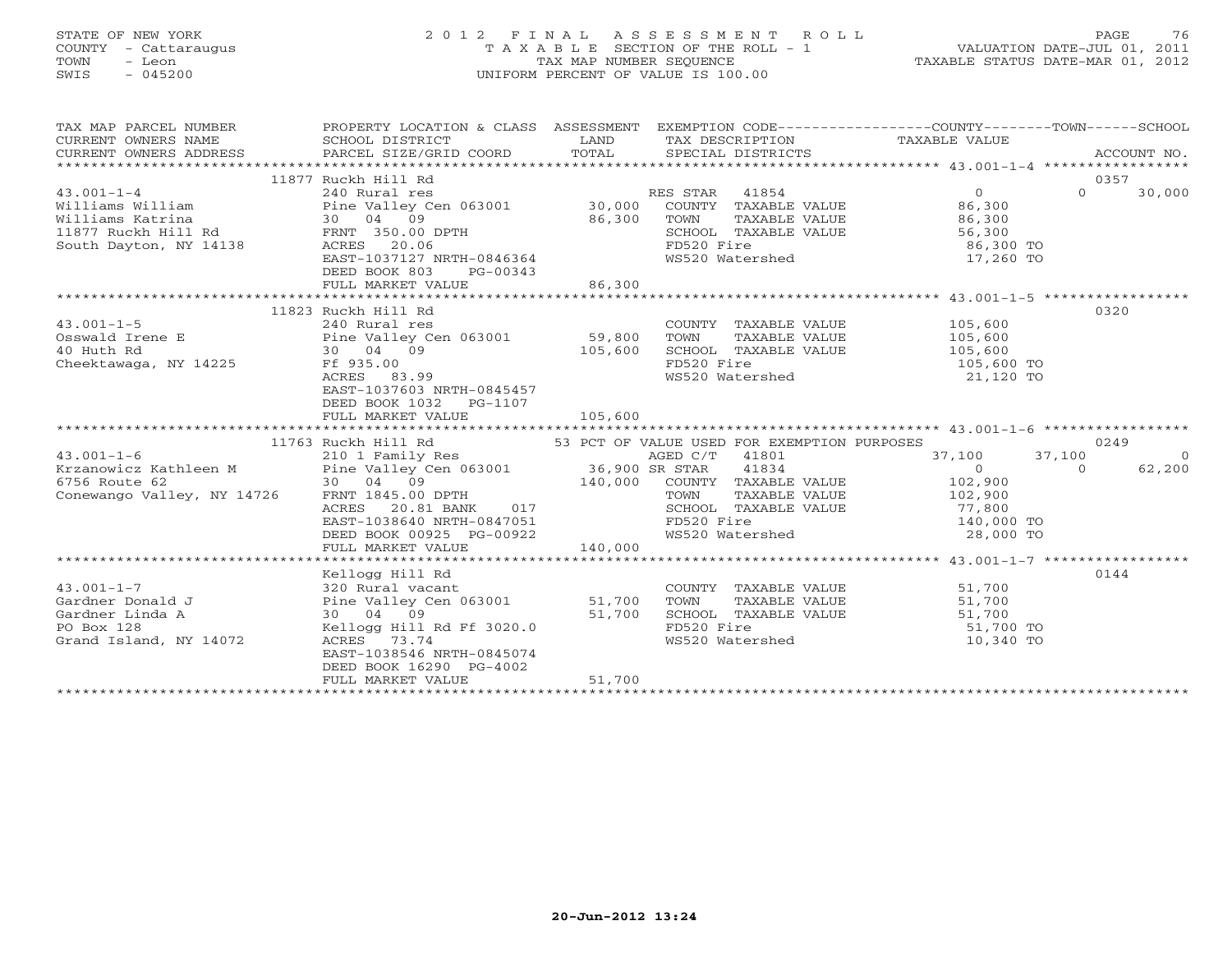# STATE OF NEW YORK 2 0 1 2 F I N A L A S S E S S M E N T R O L L PAGE 77 COUNTY - Cattaraugus T A X A B L E SECTION OF THE ROLL - 1 VALUATION DATE-JUL 01, 2011 TOWN - Leon TAX MAP NUMBER SEQUENCE TAXABLE STATUS DATE-MAR 01, 2012 SWIS - 045200 UNIFORM PERCENT OF VALUE IS 100.00UNIFORM PERCENT OF VALUE IS 100.00

| TAX MAP PARCEL NUMBER<br>CURRENT OWNERS NAME<br>CURRENT OWNERS ADDRESS<br>*********************** | PROPERTY LOCATION & CLASS ASSESSMENT<br>SCHOOL DISTRICT<br>PARCEL SIZE/GRID COORD | LAND<br>TOTAL | TAX DESCRIPTION<br>SPECIAL DISTRICTS | EXEMPTION CODE-----------------COUNTY-------TOWN------SCHOOL<br>TAXABLE VALUE<br>ACCOUNT NO. |        |
|---------------------------------------------------------------------------------------------------|-----------------------------------------------------------------------------------|---------------|--------------------------------------|----------------------------------------------------------------------------------------------|--------|
|                                                                                                   |                                                                                   |               |                                      |                                                                                              |        |
|                                                                                                   | Kellogg Hill Rd                                                                   |               |                                      | 0146                                                                                         |        |
| $43.001 - 1 - 8$                                                                                  | 321 Abandoned ag                                                                  |               | 41101<br>VET C/T                     | 400<br>400                                                                                   |        |
| Gardner Donald J                                                                                  | Pine Valley Cen 063001                                                            | 81,400        | COUNTY TAXABLE VALUE                 | 81,000                                                                                       |        |
| Gardner Linda A                                                                                   | $22/29$ 04 09                                                                     | 81,400        | TOWN<br>TAXABLE VALUE                | 81,000                                                                                       |        |
| PO Box 128                                                                                        | Kellogg Hill Rd Ff - 5925                                                         |               | SCHOOL TAXABLE VALUE                 | 81,400                                                                                       |        |
| Grand Island, NY 14072                                                                            | Slew Rd Ff $-795'$                                                                |               | FD520 Fire                           | 81,400 TO                                                                                    |        |
|                                                                                                   | ACRES 163.52                                                                      |               | WS520 Watershed                      | 16,280 TO                                                                                    |        |
|                                                                                                   | EAST-1039182 NRTH-0844473<br>DEED BOOK 16290 PG-4002                              |               |                                      |                                                                                              |        |
|                                                                                                   | FULL MARKET VALUE                                                                 | 81,400        |                                      |                                                                                              |        |
|                                                                                                   |                                                                                   |               |                                      |                                                                                              |        |
|                                                                                                   | Alderbottom Rd                                                                    |               |                                      | 0694                                                                                         |        |
| $43.001 - 1 - 9.2$                                                                                | 240 Rural res                                                                     |               | RES STAR 41854                       | $\overline{0}$<br>$\Omega$                                                                   | 30,000 |
| Johnson Sandra L                                                                                  | Pine Valley Cen 063001                                                            | 40,300        | COUNTY TAXABLE VALUE                 | 130,600                                                                                      |        |
| Harris Deborah                                                                                    | 22 04 09                                                                          | 130,600       | TOWN<br>TAXABLE VALUE                | 130,600                                                                                      |        |
| 7529 Alderbottom Rd                                                                               | ACRES 44.90                                                                       |               | SCHOOL TAXABLE VALUE                 | 100,600                                                                                      |        |
| Conewango Valley, NY 14726                                                                        | EAST-1040928 NRTH-0846884                                                         |               | FD520 Fire                           | 130,600 TO                                                                                   |        |
|                                                                                                   | DEED BOOK 00941 PG-00853                                                          |               | WS520 Watershed                      | 26,120 TO                                                                                    |        |
|                                                                                                   | FULL MARKET VALUE                                                                 | 130,600       |                                      |                                                                                              |        |
|                                                                                                   |                                                                                   |               |                                      | ************************* 43.001-1-9.3 ***************                                       |        |
|                                                                                                   | Alderbottom Rd                                                                    |               |                                      | 0695                                                                                         |        |
| $43.001 - 1 - 9.3$                                                                                | 311 Res vac land                                                                  |               | COUNTY TAXABLE VALUE                 | 26,000                                                                                       |        |
| Kifner Christopher                                                                                | Pine Valley Cen 063001                                                            | 26,000        | TOWN<br>TAXABLE VALUE                | 26,000                                                                                       |        |
| Kifner Peggy A                                                                                    | 22 04 09                                                                          | 26,000        | SCHOOL TAXABLE VALUE                 | 26,000                                                                                       |        |
| 2522 Hemlock Rd                                                                                   | ACRES 24.50                                                                       |               | FD520 Fire                           | 26,000 TO                                                                                    |        |
| Eden, NY 14057                                                                                    | EAST-1041639 NRTH-0846019                                                         |               | WS520 Watershed                      | 5,200 TO                                                                                     |        |
|                                                                                                   | DEED BOOK 994<br>PG-1053                                                          |               |                                      |                                                                                              |        |
|                                                                                                   | FULL MARKET VALUE                                                                 | 26,000        |                                      |                                                                                              |        |
|                                                                                                   |                                                                                   |               |                                      | ***************** 43.001-1-9.4 ***************                                               |        |
|                                                                                                   | Alderbottom Rd                                                                    |               |                                      | 0696                                                                                         |        |
| $43.001 - 1 - 9.4$                                                                                | 311 Res vac land                                                                  |               | COUNTY TAXABLE VALUE                 | 20,700                                                                                       |        |
| Hipp Jeffrey P                                                                                    | Pine Valley Cen 063001                                                            | 20,700        | TOWN<br>TAXABLE VALUE                | 20,700                                                                                       |        |
| 4240 Route 316 West                                                                               | 22 04 09                                                                          | 20,700        | SCHOOL TAXABLE VALUE                 | 20,700                                                                                       |        |
| Ashville, OH 43103                                                                                | ACRES 16.45                                                                       |               | FD520 Fire                           | 20,700 TO                                                                                    |        |
|                                                                                                   | EAST-1041352 NRTH-0845663                                                         |               | WS520 Watershed                      | 4,140 TO                                                                                     |        |
|                                                                                                   | DEED BOOK 14611 PG-6001                                                           |               |                                      |                                                                                              |        |
|                                                                                                   | FULL MARKET VALUE                                                                 | 20,700        |                                      | ************************** 43.001-1-9.5 ***************                                      |        |
|                                                                                                   | Alderbottom Rd                                                                    |               |                                      | 0738                                                                                         |        |
| $43.001 - 1 - 9.5$                                                                                | 311 Res vac land                                                                  |               | COUNTY TAXABLE VALUE                 | 18,000                                                                                       |        |
| Kifner Christopher                                                                                | Pine Valley Cen 063001                                                            | 18,000        | TOWN<br>TAXABLE VALUE                | 18,000                                                                                       |        |
| 2522 Hemlock Rd                                                                                   | 22 04 09                                                                          | 18,000        | SCHOOL TAXABLE VALUE                 | 18,000                                                                                       |        |
| Eden, NY 14057                                                                                    | FRNT 130.00 DPTH                                                                  |               | FD520 Fire                           | 18,000 TO                                                                                    |        |
|                                                                                                   | ACRES 42.75                                                                       |               | WS520 Watershed                      | 3,600 TO                                                                                     |        |
|                                                                                                   | EAST-1042359 NRTH-0846859                                                         |               |                                      |                                                                                              |        |
|                                                                                                   | DEED BOOK 00974 PG-01079                                                          |               |                                      |                                                                                              |        |
|                                                                                                   | FULL MARKET VALUE                                                                 | 18,000        |                                      |                                                                                              |        |
|                                                                                                   |                                                                                   |               |                                      |                                                                                              |        |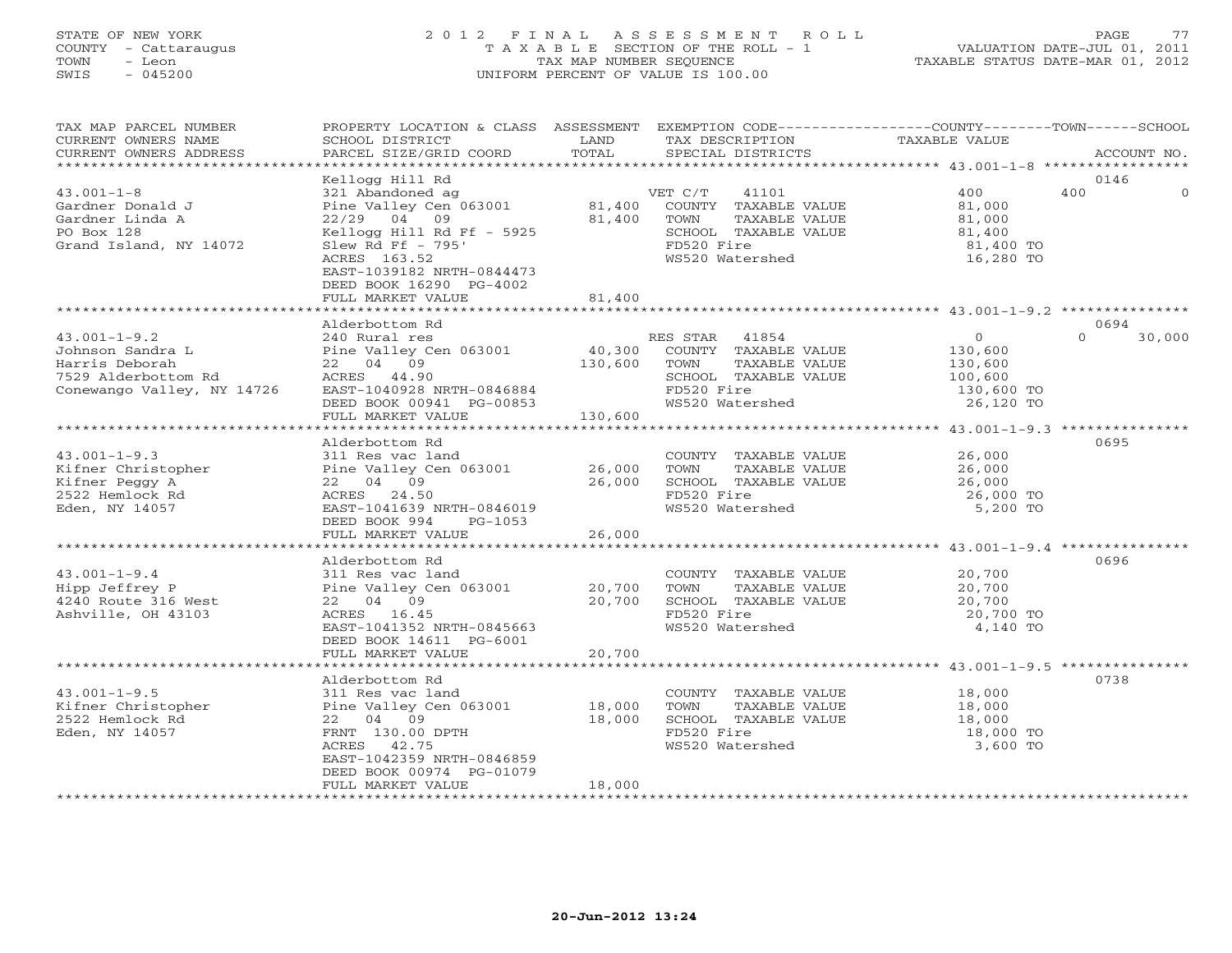#### STATE OF NEW YORK 2 0 1 2 F I N A L A S S E S S M E N T R O L L PAGE 78 COUNTY - Cattaraugus T A X A B L E SECTION OF THE ROLL - 1 VALUATION DATE-JUL 01, 2011 TOWN - Leon TAX MAP NUMBER SEQUENCE TAXABLE STATUS DATE-MAR 01, 2012 SWIS - 045200 UNIFORM PERCENT OF VALUE IS 100.00UNIFORM PERCENT OF VALUE IS 100.00

| TAX MAP PARCEL NUMBER<br>CURRENT OWNERS NAME        | PROPERTY LOCATION & CLASS ASSESSMENT<br>SCHOOL DISTRICT | LAND             | TAX DESCRIPTION                               | EXEMPTION CODE----------------COUNTY-------TOWN------SCHOOL<br>TAXABLE VALUE |
|-----------------------------------------------------|---------------------------------------------------------|------------------|-----------------------------------------------|------------------------------------------------------------------------------|
| CURRENT OWNERS ADDRESS<br>************************* | PARCEL SIZE/GRID COORD                                  | TOTAL            | SPECIAL DISTRICTS                             | ACCOUNT NO.                                                                  |
|                                                     |                                                         |                  |                                               |                                                                              |
| $43.001 - 1 - 10$                                   | 7388 Alderbottom Rd<br>240 Rural res                    |                  | COUNTY TAXABLE VALUE                          | 0354<br>99,100                                                               |
| Sherer-Young Christine A                            | Pine Valley Cen 063001<br>22 04 09                      | 57,800<br>99,100 | TAXABLE VALUE<br>TOWN                         | 99,100                                                                       |
| Sherer Barry A                                      |                                                         |                  | SCHOOL TAXABLE VALUE                          | 99,100                                                                       |
| 11430 Hiview Cts                                    | FRNT 1445.00 DPTH                                       |                  | FD520 Fire                                    | 99,100 TO                                                                    |
| Marilla, NY 14102                                   | ACRES 79.02                                             |                  | WS520 Watershed                               | 19,820 TO                                                                    |
|                                                     | EAST-1041544 NRTH-0844683                               |                  |                                               |                                                                              |
|                                                     | DEED BOOK 13616 PG-2001                                 |                  |                                               |                                                                              |
|                                                     | FULL MARKET VALUE                                       | 99,100           |                                               |                                                                              |
|                                                     |                                                         |                  |                                               |                                                                              |
|                                                     | 7308 Alderbottom Rd                                     |                  |                                               | 0152                                                                         |
| $43.001 - 1 - 11.1$                                 | 322 Rural vac>10                                        |                  | COUNTY TAXABLE VALUE                          | 26,000                                                                       |
| Sim William G                                       | Pine Valley Cen 063001                                  | 26,000           | TOWN<br>TAXABLE VALUE                         | 26,000                                                                       |
| 4307 Camp Rd                                        | 22 04 09                                                | 26,000           | SCHOOL TAXABLE VALUE                          | 26,000                                                                       |
| Hamburg, NY 14075                                   | FRNT 340.00 DPTH                                        |                  | FD520 Fire                                    | 26,000 TO                                                                    |
|                                                     | ACRES 20.00                                             |                  | WS520 Watershed                               | 5,200 TO                                                                     |
|                                                     | EAST-1041630 NRTH-0843886                               |                  |                                               |                                                                              |
|                                                     | DEED BOOK 00939 PG-01180                                |                  |                                               |                                                                              |
|                                                     | FULL MARKET VALUE                                       | 26,000           |                                               |                                                                              |
|                                                     |                                                         |                  |                                               |                                                                              |
|                                                     | 7252 Alderbottom Rd                                     |                  |                                               | 0540                                                                         |
| $43.001 - 1 - 11.2$                                 | 260 Seasonal res                                        |                  | COUNTY TAXABLE VALUE                          | 114,400                                                                      |
| Gerlach Grant A                                     | Pine Valley Cen 063001                                  | 55,300           | TAXABLE VALUE<br>TOWN                         | 114,400                                                                      |
| Gerlach Joan M                                      | 21/22 04 09                                             | 114,400          | SCHOOL TAXABLE VALUE                          | 114,400                                                                      |
| S-5679 Apollo Dr                                    | Ff 1080.00                                              |                  | FD520 Fire                                    | 114,400 TO                                                                   |
| Lakeview, NY 14085                                  | ACRES 56.30                                             |                  | WS520 Watershed                               | 22,880 TO                                                                    |
|                                                     | EAST-1041714 NRTH-0843269                               |                  |                                               |                                                                              |
|                                                     | DEED BOOK 830<br>PG-00998                               |                  |                                               |                                                                              |
|                                                     | FULL MARKET VALUE                                       | 114,400          |                                               |                                                                              |
|                                                     |                                                         |                  |                                               | *********************************** 43.001-1-12.1 **********                 |
|                                                     | 7231 Alderbottom Rd                                     |                  |                                               | 0238                                                                         |
| $43.001 - 1 - 12.1$                                 | 312 Vac w/imprv                                         |                  | COUNTY TAXABLE VALUE                          | 36,800                                                                       |
| Fetterick Nicholas                                  | Pine Valley Cen 063001                                  | 27,800           | TOWN<br>TAXABLE VALUE                         | 36,800                                                                       |
| Fetterick Dona                                      | 21 04 09                                                | 36,800           | SCHOOL TAXABLE VALUE                          | 36,800                                                                       |
| 33 Memorial Dr                                      | Ff 690.00                                               |                  | FD520 Fire                                    | 36,800 TO                                                                    |
| Gowanda, NY 14070                                   | ACRES 16.25                                             |                  | WS520 Watershed                               | 7,360 TO                                                                     |
|                                                     | EAST-1042096 NRTH-0842363                               |                  |                                               |                                                                              |
|                                                     | DEED BOOK 00963 PG-00739                                |                  |                                               |                                                                              |
|                                                     | FULL MARKET VALUE<br>*************************          | 36,800           |                                               |                                                                              |
|                                                     |                                                         |                  |                                               |                                                                              |
|                                                     | 7231 Alderbottom Rd                                     |                  |                                               | 0613                                                                         |
| $43.001 - 1 - 12.2$                                 | 240 Rural res                                           |                  | COUNTY TAXABLE VALUE                          | 72,100                                                                       |
| Fetterick Nicholas                                  | Pine Valley Cen 063001<br>21 04 09                      | 34,300           | TOWN<br>TAXABLE VALUE<br>SCHOOL TAXABLE VALUE | 72,100                                                                       |
| Fetterick Dona                                      |                                                         | 72,100           |                                               | 72,100                                                                       |
| 33 Memorial Dr                                      | FRNT 675.00 DPTH<br>ACRES 27.15                         |                  | FD520 Fire<br>WS520 Watershed                 | 72,100 TO                                                                    |
| Gowanda, NY 14070                                   |                                                         |                  |                                               | 14,420 TO                                                                    |
|                                                     | EAST-1040794 NRTH-0842559                               |                  |                                               |                                                                              |
|                                                     | DEED BOOK 00963 PG-00739<br>FULL MARKET VALUE           | 72,100           |                                               |                                                                              |
| ************************                            |                                                         |                  |                                               |                                                                              |
|                                                     |                                                         |                  |                                               |                                                                              |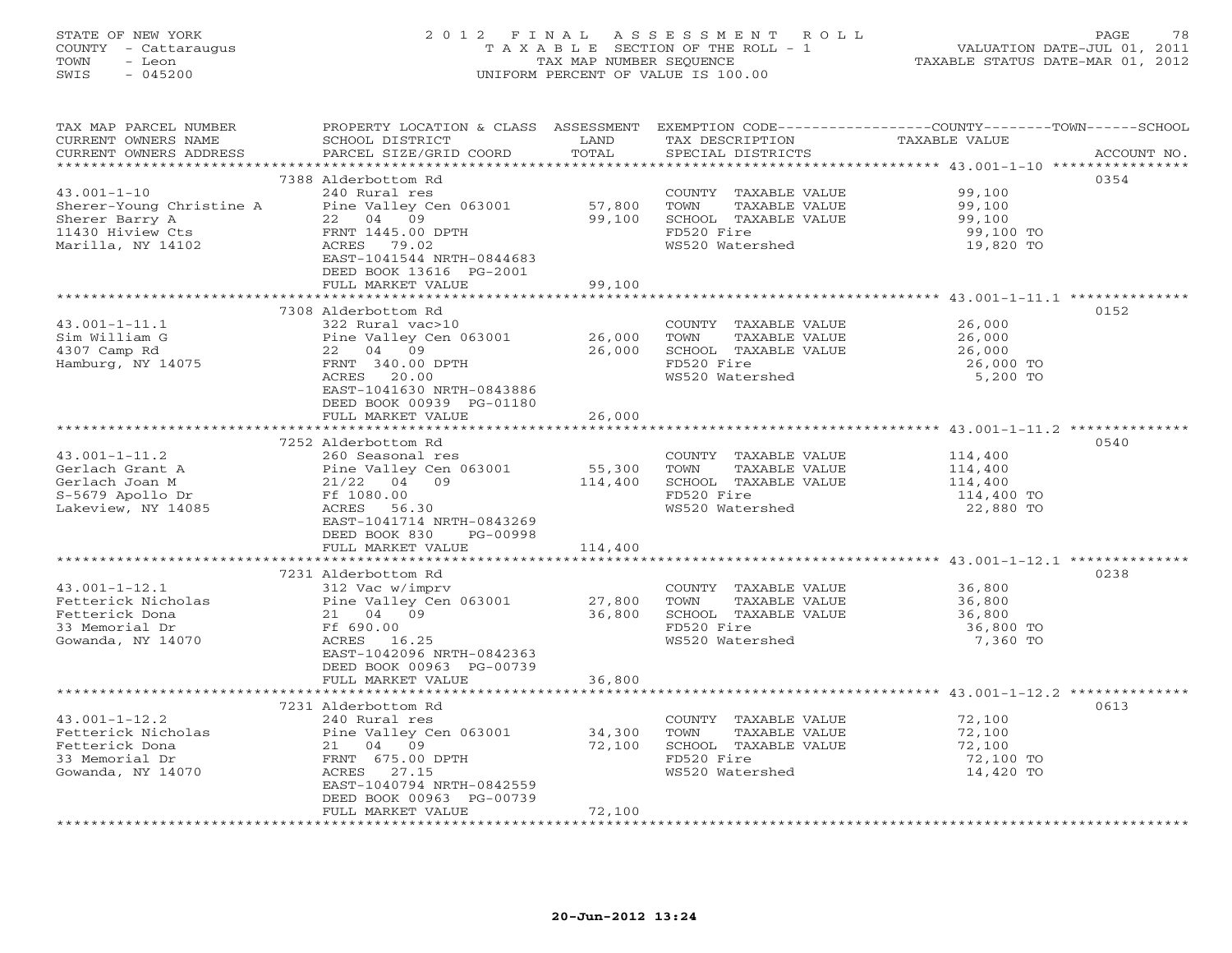### STATE OF NEW YORK 2 0 1 2 F I N A L A S S E S S M E N T R O L L PAGE 79 COUNTY - Cattaraugus T A X A B L E SECTION OF THE ROLL - 1 VALUATION DATE-JUL 01, 2011 TOWN - Leon TAX MAP NUMBER SEQUENCE TAXABLE STATUS DATE-MAR 01, 2012 SWIS - 045200 UNIFORM PERCENT OF VALUE IS 100.00UNIFORM PERCENT OF VALUE IS 100.00

| **********************<br>0435<br>Alderbottom Rd<br>$43.001 - 1 - 13$<br>7,200<br>314 Rural vac<10<br>COUNTY TAXABLE VALUE<br>Pine Valley Cen 063001<br>7,200<br>Finiki Richard P<br>TOWN<br>TAXABLE VALUE<br>7,200<br>101 Wheatfield St<br>21 04 09<br>7,200<br>SCHOOL TAXABLE VALUE<br>7,200<br>North Tonawanda, NY 14120-6826 FRNT 275.00 DPTH<br>FD520 Fire<br>7,200 TO<br>WS520 Watershed<br>1,800 TO<br>ACRES<br>3.12<br>EAST-1041269 NRTH-0842182<br>DEED BOOK 901<br>PG-00179<br>FULL MARKET VALUE<br>7,200<br>0341<br>Alderbottom Rd<br>$43.001 - 1 - 14$<br>322 Rural vac>10<br>39,400<br>COUNTY TAXABLE VALUE<br>Pine Valley Cen 063001 39,400<br>21 04 09 39,400<br>Ff 975.00 39,400<br>TAXABLE VALUE<br>Liszkiewicz Michael P<br>TOWN<br>39,400<br>Laudisio Michael<br>SCHOOL TAXABLE VALUE<br>39,400<br>FD520 Fire<br>9688 Dutch Hill<br>39,400 TO<br>West Valley, NY 14171<br>WS520 Watershed<br>7,880 TO<br>EAST-1041512 NRTH-0841639<br>DEED BOOK 12909 PG-2002<br>39,400<br>FULL MARKET VALUE<br>7118 Alderbottom Rd<br>0070<br>$43.001 - 1 - 15$<br>312 Vac w/imprv<br>COUNTY TAXABLE VALUE<br>52,300<br>Pine Valley Cen 063001<br>32,300<br>TAXABLE VALUE<br>O'Connor Thomas<br>TOWN<br>52,300<br>52,300<br>52,300<br>O'Connor Jean<br>21 04 09<br>52,300<br>SCHOOL TAXABLE VALUE<br>FD520 Fire<br>30 Tremaine Ave<br>FRNT 700.00 DPTH<br>52,300 TO<br>WS520 Watershed<br>10,460 TO<br>Kenmore, NY 14217<br>ACRES 23.80<br>EAST-1041784 NRTH-0840820<br>DEED BOOK 9465 PG-4003<br>FULL MARKET VALUE<br>52,300<br>**************************<br>7094 Alderbottom Rd<br>0180<br>$43.001 - 1 - 16$<br>312 Vac w/imprv<br>COUNTY TAXABLE VALUE 53,000<br>Rejewski Michael F<br>Pine Valley Cen 063001<br>28,000<br>TOWN<br>TAXABLE VALUE<br>53,000<br>53,000<br>SCHOOL TAXABLE VALUE<br>Rejewski Janice<br>21 04 09<br>53,000<br>FRNT 350.00 DPTH<br>FD520 Fire<br>1241 Wisconsin Rd<br>53,000 TO<br>WS520 Watershed<br>Derby, NY 14047<br>ACRES 16.74<br>10,600 TO<br>EAST-1041408 NRTH-0840384<br>DEED BOOK 00929 PG-00118<br>FULL MARKET VALUE<br>53,000<br>0214<br>Alderbottom Rd<br>$43.001 - 1 - 17$<br>322 Rural vac>10<br>23,500<br>COUNTY TAXABLE VALUE<br>Smith Alice Kraus<br>Pine Valley Cen 063001<br>23,500<br>TOWN<br>TAXABLE VALUE<br>23,500<br>PO Box 1030<br>21 04 09<br>23,500<br>SCHOOL TAXABLE VALUE<br>23,500<br>FD520 Fire<br>Lehigh Acres, FL 33970<br>FRNT 265.00 DPTH<br>23,500 TO<br>WS520 Watershed<br>ACRES 15.85<br>4,700 TO<br>EAST-1041525 NRTH-0840069<br>DEED BOOK 00943 PG-00487<br>23,500<br>FULL MARKET VALUE | TAX MAP PARCEL NUMBER<br>CURRENT OWNERS NAME<br>CURRENT OWNERS ADDRESS | PROPERTY LOCATION & CLASS ASSESSMENT EXEMPTION CODE---------------COUNTY-------TOWN-----SCHOOL<br>SCHOOL DISTRICT<br>PARCEL SIZE/GRID COORD | LAND<br>TOTAL | TAX DESCRIPTION<br>SPECIAL DISTRICTS | TAXABLE VALUE | ACCOUNT NO. |
|--------------------------------------------------------------------------------------------------------------------------------------------------------------------------------------------------------------------------------------------------------------------------------------------------------------------------------------------------------------------------------------------------------------------------------------------------------------------------------------------------------------------------------------------------------------------------------------------------------------------------------------------------------------------------------------------------------------------------------------------------------------------------------------------------------------------------------------------------------------------------------------------------------------------------------------------------------------------------------------------------------------------------------------------------------------------------------------------------------------------------------------------------------------------------------------------------------------------------------------------------------------------------------------------------------------------------------------------------------------------------------------------------------------------------------------------------------------------------------------------------------------------------------------------------------------------------------------------------------------------------------------------------------------------------------------------------------------------------------------------------------------------------------------------------------------------------------------------------------------------------------------------------------------------------------------------------------------------------------------------------------------------------------------------------------------------------------------------------------------------------------------------------------------------------------------------------------------------------------------------------------------------------------------------------------------------------------------------------------------------------------------------------------------------------------------------------------------------------------------------------------------------------------------------------------------------|------------------------------------------------------------------------|---------------------------------------------------------------------------------------------------------------------------------------------|---------------|--------------------------------------|---------------|-------------|
|                                                                                                                                                                                                                                                                                                                                                                                                                                                                                                                                                                                                                                                                                                                                                                                                                                                                                                                                                                                                                                                                                                                                                                                                                                                                                                                                                                                                                                                                                                                                                                                                                                                                                                                                                                                                                                                                                                                                                                                                                                                                                                                                                                                                                                                                                                                                                                                                                                                                                                                                                                    |                                                                        |                                                                                                                                             |               |                                      |               |             |
|                                                                                                                                                                                                                                                                                                                                                                                                                                                                                                                                                                                                                                                                                                                                                                                                                                                                                                                                                                                                                                                                                                                                                                                                                                                                                                                                                                                                                                                                                                                                                                                                                                                                                                                                                                                                                                                                                                                                                                                                                                                                                                                                                                                                                                                                                                                                                                                                                                                                                                                                                                    |                                                                        |                                                                                                                                             |               |                                      |               |             |
|                                                                                                                                                                                                                                                                                                                                                                                                                                                                                                                                                                                                                                                                                                                                                                                                                                                                                                                                                                                                                                                                                                                                                                                                                                                                                                                                                                                                                                                                                                                                                                                                                                                                                                                                                                                                                                                                                                                                                                                                                                                                                                                                                                                                                                                                                                                                                                                                                                                                                                                                                                    |                                                                        |                                                                                                                                             |               |                                      |               |             |
|                                                                                                                                                                                                                                                                                                                                                                                                                                                                                                                                                                                                                                                                                                                                                                                                                                                                                                                                                                                                                                                                                                                                                                                                                                                                                                                                                                                                                                                                                                                                                                                                                                                                                                                                                                                                                                                                                                                                                                                                                                                                                                                                                                                                                                                                                                                                                                                                                                                                                                                                                                    |                                                                        |                                                                                                                                             |               |                                      |               |             |
|                                                                                                                                                                                                                                                                                                                                                                                                                                                                                                                                                                                                                                                                                                                                                                                                                                                                                                                                                                                                                                                                                                                                                                                                                                                                                                                                                                                                                                                                                                                                                                                                                                                                                                                                                                                                                                                                                                                                                                                                                                                                                                                                                                                                                                                                                                                                                                                                                                                                                                                                                                    |                                                                        |                                                                                                                                             |               |                                      |               |             |
|                                                                                                                                                                                                                                                                                                                                                                                                                                                                                                                                                                                                                                                                                                                                                                                                                                                                                                                                                                                                                                                                                                                                                                                                                                                                                                                                                                                                                                                                                                                                                                                                                                                                                                                                                                                                                                                                                                                                                                                                                                                                                                                                                                                                                                                                                                                                                                                                                                                                                                                                                                    |                                                                        |                                                                                                                                             |               |                                      |               |             |
|                                                                                                                                                                                                                                                                                                                                                                                                                                                                                                                                                                                                                                                                                                                                                                                                                                                                                                                                                                                                                                                                                                                                                                                                                                                                                                                                                                                                                                                                                                                                                                                                                                                                                                                                                                                                                                                                                                                                                                                                                                                                                                                                                                                                                                                                                                                                                                                                                                                                                                                                                                    |                                                                        |                                                                                                                                             |               |                                      |               |             |
|                                                                                                                                                                                                                                                                                                                                                                                                                                                                                                                                                                                                                                                                                                                                                                                                                                                                                                                                                                                                                                                                                                                                                                                                                                                                                                                                                                                                                                                                                                                                                                                                                                                                                                                                                                                                                                                                                                                                                                                                                                                                                                                                                                                                                                                                                                                                                                                                                                                                                                                                                                    |                                                                        |                                                                                                                                             |               |                                      |               |             |
|                                                                                                                                                                                                                                                                                                                                                                                                                                                                                                                                                                                                                                                                                                                                                                                                                                                                                                                                                                                                                                                                                                                                                                                                                                                                                                                                                                                                                                                                                                                                                                                                                                                                                                                                                                                                                                                                                                                                                                                                                                                                                                                                                                                                                                                                                                                                                                                                                                                                                                                                                                    |                                                                        |                                                                                                                                             |               |                                      |               |             |
|                                                                                                                                                                                                                                                                                                                                                                                                                                                                                                                                                                                                                                                                                                                                                                                                                                                                                                                                                                                                                                                                                                                                                                                                                                                                                                                                                                                                                                                                                                                                                                                                                                                                                                                                                                                                                                                                                                                                                                                                                                                                                                                                                                                                                                                                                                                                                                                                                                                                                                                                                                    |                                                                        |                                                                                                                                             |               |                                      |               |             |
|                                                                                                                                                                                                                                                                                                                                                                                                                                                                                                                                                                                                                                                                                                                                                                                                                                                                                                                                                                                                                                                                                                                                                                                                                                                                                                                                                                                                                                                                                                                                                                                                                                                                                                                                                                                                                                                                                                                                                                                                                                                                                                                                                                                                                                                                                                                                                                                                                                                                                                                                                                    |                                                                        |                                                                                                                                             |               |                                      |               |             |
|                                                                                                                                                                                                                                                                                                                                                                                                                                                                                                                                                                                                                                                                                                                                                                                                                                                                                                                                                                                                                                                                                                                                                                                                                                                                                                                                                                                                                                                                                                                                                                                                                                                                                                                                                                                                                                                                                                                                                                                                                                                                                                                                                                                                                                                                                                                                                                                                                                                                                                                                                                    |                                                                        |                                                                                                                                             |               |                                      |               |             |
|                                                                                                                                                                                                                                                                                                                                                                                                                                                                                                                                                                                                                                                                                                                                                                                                                                                                                                                                                                                                                                                                                                                                                                                                                                                                                                                                                                                                                                                                                                                                                                                                                                                                                                                                                                                                                                                                                                                                                                                                                                                                                                                                                                                                                                                                                                                                                                                                                                                                                                                                                                    |                                                                        |                                                                                                                                             |               |                                      |               |             |
|                                                                                                                                                                                                                                                                                                                                                                                                                                                                                                                                                                                                                                                                                                                                                                                                                                                                                                                                                                                                                                                                                                                                                                                                                                                                                                                                                                                                                                                                                                                                                                                                                                                                                                                                                                                                                                                                                                                                                                                                                                                                                                                                                                                                                                                                                                                                                                                                                                                                                                                                                                    |                                                                        |                                                                                                                                             |               |                                      |               |             |
|                                                                                                                                                                                                                                                                                                                                                                                                                                                                                                                                                                                                                                                                                                                                                                                                                                                                                                                                                                                                                                                                                                                                                                                                                                                                                                                                                                                                                                                                                                                                                                                                                                                                                                                                                                                                                                                                                                                                                                                                                                                                                                                                                                                                                                                                                                                                                                                                                                                                                                                                                                    |                                                                        |                                                                                                                                             |               |                                      |               |             |
|                                                                                                                                                                                                                                                                                                                                                                                                                                                                                                                                                                                                                                                                                                                                                                                                                                                                                                                                                                                                                                                                                                                                                                                                                                                                                                                                                                                                                                                                                                                                                                                                                                                                                                                                                                                                                                                                                                                                                                                                                                                                                                                                                                                                                                                                                                                                                                                                                                                                                                                                                                    |                                                                        |                                                                                                                                             |               |                                      |               |             |
|                                                                                                                                                                                                                                                                                                                                                                                                                                                                                                                                                                                                                                                                                                                                                                                                                                                                                                                                                                                                                                                                                                                                                                                                                                                                                                                                                                                                                                                                                                                                                                                                                                                                                                                                                                                                                                                                                                                                                                                                                                                                                                                                                                                                                                                                                                                                                                                                                                                                                                                                                                    |                                                                        |                                                                                                                                             |               |                                      |               |             |
|                                                                                                                                                                                                                                                                                                                                                                                                                                                                                                                                                                                                                                                                                                                                                                                                                                                                                                                                                                                                                                                                                                                                                                                                                                                                                                                                                                                                                                                                                                                                                                                                                                                                                                                                                                                                                                                                                                                                                                                                                                                                                                                                                                                                                                                                                                                                                                                                                                                                                                                                                                    |                                                                        |                                                                                                                                             |               |                                      |               |             |
|                                                                                                                                                                                                                                                                                                                                                                                                                                                                                                                                                                                                                                                                                                                                                                                                                                                                                                                                                                                                                                                                                                                                                                                                                                                                                                                                                                                                                                                                                                                                                                                                                                                                                                                                                                                                                                                                                                                                                                                                                                                                                                                                                                                                                                                                                                                                                                                                                                                                                                                                                                    |                                                                        |                                                                                                                                             |               |                                      |               |             |
|                                                                                                                                                                                                                                                                                                                                                                                                                                                                                                                                                                                                                                                                                                                                                                                                                                                                                                                                                                                                                                                                                                                                                                                                                                                                                                                                                                                                                                                                                                                                                                                                                                                                                                                                                                                                                                                                                                                                                                                                                                                                                                                                                                                                                                                                                                                                                                                                                                                                                                                                                                    |                                                                        |                                                                                                                                             |               |                                      |               |             |
|                                                                                                                                                                                                                                                                                                                                                                                                                                                                                                                                                                                                                                                                                                                                                                                                                                                                                                                                                                                                                                                                                                                                                                                                                                                                                                                                                                                                                                                                                                                                                                                                                                                                                                                                                                                                                                                                                                                                                                                                                                                                                                                                                                                                                                                                                                                                                                                                                                                                                                                                                                    |                                                                        |                                                                                                                                             |               |                                      |               |             |
|                                                                                                                                                                                                                                                                                                                                                                                                                                                                                                                                                                                                                                                                                                                                                                                                                                                                                                                                                                                                                                                                                                                                                                                                                                                                                                                                                                                                                                                                                                                                                                                                                                                                                                                                                                                                                                                                                                                                                                                                                                                                                                                                                                                                                                                                                                                                                                                                                                                                                                                                                                    |                                                                        |                                                                                                                                             |               |                                      |               |             |
|                                                                                                                                                                                                                                                                                                                                                                                                                                                                                                                                                                                                                                                                                                                                                                                                                                                                                                                                                                                                                                                                                                                                                                                                                                                                                                                                                                                                                                                                                                                                                                                                                                                                                                                                                                                                                                                                                                                                                                                                                                                                                                                                                                                                                                                                                                                                                                                                                                                                                                                                                                    |                                                                        |                                                                                                                                             |               |                                      |               |             |
|                                                                                                                                                                                                                                                                                                                                                                                                                                                                                                                                                                                                                                                                                                                                                                                                                                                                                                                                                                                                                                                                                                                                                                                                                                                                                                                                                                                                                                                                                                                                                                                                                                                                                                                                                                                                                                                                                                                                                                                                                                                                                                                                                                                                                                                                                                                                                                                                                                                                                                                                                                    |                                                                        |                                                                                                                                             |               |                                      |               |             |
|                                                                                                                                                                                                                                                                                                                                                                                                                                                                                                                                                                                                                                                                                                                                                                                                                                                                                                                                                                                                                                                                                                                                                                                                                                                                                                                                                                                                                                                                                                                                                                                                                                                                                                                                                                                                                                                                                                                                                                                                                                                                                                                                                                                                                                                                                                                                                                                                                                                                                                                                                                    |                                                                        |                                                                                                                                             |               |                                      |               |             |
|                                                                                                                                                                                                                                                                                                                                                                                                                                                                                                                                                                                                                                                                                                                                                                                                                                                                                                                                                                                                                                                                                                                                                                                                                                                                                                                                                                                                                                                                                                                                                                                                                                                                                                                                                                                                                                                                                                                                                                                                                                                                                                                                                                                                                                                                                                                                                                                                                                                                                                                                                                    |                                                                        |                                                                                                                                             |               |                                      |               |             |
|                                                                                                                                                                                                                                                                                                                                                                                                                                                                                                                                                                                                                                                                                                                                                                                                                                                                                                                                                                                                                                                                                                                                                                                                                                                                                                                                                                                                                                                                                                                                                                                                                                                                                                                                                                                                                                                                                                                                                                                                                                                                                                                                                                                                                                                                                                                                                                                                                                                                                                                                                                    |                                                                        |                                                                                                                                             |               |                                      |               |             |
|                                                                                                                                                                                                                                                                                                                                                                                                                                                                                                                                                                                                                                                                                                                                                                                                                                                                                                                                                                                                                                                                                                                                                                                                                                                                                                                                                                                                                                                                                                                                                                                                                                                                                                                                                                                                                                                                                                                                                                                                                                                                                                                                                                                                                                                                                                                                                                                                                                                                                                                                                                    |                                                                        |                                                                                                                                             |               |                                      |               |             |
|                                                                                                                                                                                                                                                                                                                                                                                                                                                                                                                                                                                                                                                                                                                                                                                                                                                                                                                                                                                                                                                                                                                                                                                                                                                                                                                                                                                                                                                                                                                                                                                                                                                                                                                                                                                                                                                                                                                                                                                                                                                                                                                                                                                                                                                                                                                                                                                                                                                                                                                                                                    |                                                                        |                                                                                                                                             |               |                                      |               |             |
|                                                                                                                                                                                                                                                                                                                                                                                                                                                                                                                                                                                                                                                                                                                                                                                                                                                                                                                                                                                                                                                                                                                                                                                                                                                                                                                                                                                                                                                                                                                                                                                                                                                                                                                                                                                                                                                                                                                                                                                                                                                                                                                                                                                                                                                                                                                                                                                                                                                                                                                                                                    |                                                                        |                                                                                                                                             |               |                                      |               |             |
|                                                                                                                                                                                                                                                                                                                                                                                                                                                                                                                                                                                                                                                                                                                                                                                                                                                                                                                                                                                                                                                                                                                                                                                                                                                                                                                                                                                                                                                                                                                                                                                                                                                                                                                                                                                                                                                                                                                                                                                                                                                                                                                                                                                                                                                                                                                                                                                                                                                                                                                                                                    |                                                                        |                                                                                                                                             |               |                                      |               |             |
|                                                                                                                                                                                                                                                                                                                                                                                                                                                                                                                                                                                                                                                                                                                                                                                                                                                                                                                                                                                                                                                                                                                                                                                                                                                                                                                                                                                                                                                                                                                                                                                                                                                                                                                                                                                                                                                                                                                                                                                                                                                                                                                                                                                                                                                                                                                                                                                                                                                                                                                                                                    |                                                                        |                                                                                                                                             |               |                                      |               |             |
|                                                                                                                                                                                                                                                                                                                                                                                                                                                                                                                                                                                                                                                                                                                                                                                                                                                                                                                                                                                                                                                                                                                                                                                                                                                                                                                                                                                                                                                                                                                                                                                                                                                                                                                                                                                                                                                                                                                                                                                                                                                                                                                                                                                                                                                                                                                                                                                                                                                                                                                                                                    |                                                                        |                                                                                                                                             |               |                                      |               |             |
|                                                                                                                                                                                                                                                                                                                                                                                                                                                                                                                                                                                                                                                                                                                                                                                                                                                                                                                                                                                                                                                                                                                                                                                                                                                                                                                                                                                                                                                                                                                                                                                                                                                                                                                                                                                                                                                                                                                                                                                                                                                                                                                                                                                                                                                                                                                                                                                                                                                                                                                                                                    |                                                                        |                                                                                                                                             |               |                                      |               |             |
|                                                                                                                                                                                                                                                                                                                                                                                                                                                                                                                                                                                                                                                                                                                                                                                                                                                                                                                                                                                                                                                                                                                                                                                                                                                                                                                                                                                                                                                                                                                                                                                                                                                                                                                                                                                                                                                                                                                                                                                                                                                                                                                                                                                                                                                                                                                                                                                                                                                                                                                                                                    |                                                                        |                                                                                                                                             |               |                                      |               |             |
|                                                                                                                                                                                                                                                                                                                                                                                                                                                                                                                                                                                                                                                                                                                                                                                                                                                                                                                                                                                                                                                                                                                                                                                                                                                                                                                                                                                                                                                                                                                                                                                                                                                                                                                                                                                                                                                                                                                                                                                                                                                                                                                                                                                                                                                                                                                                                                                                                                                                                                                                                                    |                                                                        |                                                                                                                                             |               |                                      |               |             |
|                                                                                                                                                                                                                                                                                                                                                                                                                                                                                                                                                                                                                                                                                                                                                                                                                                                                                                                                                                                                                                                                                                                                                                                                                                                                                                                                                                                                                                                                                                                                                                                                                                                                                                                                                                                                                                                                                                                                                                                                                                                                                                                                                                                                                                                                                                                                                                                                                                                                                                                                                                    |                                                                        |                                                                                                                                             |               |                                      |               |             |
|                                                                                                                                                                                                                                                                                                                                                                                                                                                                                                                                                                                                                                                                                                                                                                                                                                                                                                                                                                                                                                                                                                                                                                                                                                                                                                                                                                                                                                                                                                                                                                                                                                                                                                                                                                                                                                                                                                                                                                                                                                                                                                                                                                                                                                                                                                                                                                                                                                                                                                                                                                    |                                                                        |                                                                                                                                             |               |                                      |               |             |
|                                                                                                                                                                                                                                                                                                                                                                                                                                                                                                                                                                                                                                                                                                                                                                                                                                                                                                                                                                                                                                                                                                                                                                                                                                                                                                                                                                                                                                                                                                                                                                                                                                                                                                                                                                                                                                                                                                                                                                                                                                                                                                                                                                                                                                                                                                                                                                                                                                                                                                                                                                    |                                                                        |                                                                                                                                             |               |                                      |               |             |
|                                                                                                                                                                                                                                                                                                                                                                                                                                                                                                                                                                                                                                                                                                                                                                                                                                                                                                                                                                                                                                                                                                                                                                                                                                                                                                                                                                                                                                                                                                                                                                                                                                                                                                                                                                                                                                                                                                                                                                                                                                                                                                                                                                                                                                                                                                                                                                                                                                                                                                                                                                    |                                                                        |                                                                                                                                             |               |                                      |               |             |
|                                                                                                                                                                                                                                                                                                                                                                                                                                                                                                                                                                                                                                                                                                                                                                                                                                                                                                                                                                                                                                                                                                                                                                                                                                                                                                                                                                                                                                                                                                                                                                                                                                                                                                                                                                                                                                                                                                                                                                                                                                                                                                                                                                                                                                                                                                                                                                                                                                                                                                                                                                    |                                                                        |                                                                                                                                             |               |                                      |               |             |
|                                                                                                                                                                                                                                                                                                                                                                                                                                                                                                                                                                                                                                                                                                                                                                                                                                                                                                                                                                                                                                                                                                                                                                                                                                                                                                                                                                                                                                                                                                                                                                                                                                                                                                                                                                                                                                                                                                                                                                                                                                                                                                                                                                                                                                                                                                                                                                                                                                                                                                                                                                    |                                                                        |                                                                                                                                             |               |                                      |               |             |
|                                                                                                                                                                                                                                                                                                                                                                                                                                                                                                                                                                                                                                                                                                                                                                                                                                                                                                                                                                                                                                                                                                                                                                                                                                                                                                                                                                                                                                                                                                                                                                                                                                                                                                                                                                                                                                                                                                                                                                                                                                                                                                                                                                                                                                                                                                                                                                                                                                                                                                                                                                    |                                                                        |                                                                                                                                             |               |                                      |               |             |
|                                                                                                                                                                                                                                                                                                                                                                                                                                                                                                                                                                                                                                                                                                                                                                                                                                                                                                                                                                                                                                                                                                                                                                                                                                                                                                                                                                                                                                                                                                                                                                                                                                                                                                                                                                                                                                                                                                                                                                                                                                                                                                                                                                                                                                                                                                                                                                                                                                                                                                                                                                    |                                                                        |                                                                                                                                             |               |                                      |               |             |
|                                                                                                                                                                                                                                                                                                                                                                                                                                                                                                                                                                                                                                                                                                                                                                                                                                                                                                                                                                                                                                                                                                                                                                                                                                                                                                                                                                                                                                                                                                                                                                                                                                                                                                                                                                                                                                                                                                                                                                                                                                                                                                                                                                                                                                                                                                                                                                                                                                                                                                                                                                    |                                                                        |                                                                                                                                             |               |                                      |               |             |
|                                                                                                                                                                                                                                                                                                                                                                                                                                                                                                                                                                                                                                                                                                                                                                                                                                                                                                                                                                                                                                                                                                                                                                                                                                                                                                                                                                                                                                                                                                                                                                                                                                                                                                                                                                                                                                                                                                                                                                                                                                                                                                                                                                                                                                                                                                                                                                                                                                                                                                                                                                    |                                                                        |                                                                                                                                             |               |                                      |               |             |
|                                                                                                                                                                                                                                                                                                                                                                                                                                                                                                                                                                                                                                                                                                                                                                                                                                                                                                                                                                                                                                                                                                                                                                                                                                                                                                                                                                                                                                                                                                                                                                                                                                                                                                                                                                                                                                                                                                                                                                                                                                                                                                                                                                                                                                                                                                                                                                                                                                                                                                                                                                    |                                                                        |                                                                                                                                             |               |                                      |               |             |
|                                                                                                                                                                                                                                                                                                                                                                                                                                                                                                                                                                                                                                                                                                                                                                                                                                                                                                                                                                                                                                                                                                                                                                                                                                                                                                                                                                                                                                                                                                                                                                                                                                                                                                                                                                                                                                                                                                                                                                                                                                                                                                                                                                                                                                                                                                                                                                                                                                                                                                                                                                    |                                                                        |                                                                                                                                             |               |                                      |               |             |
|                                                                                                                                                                                                                                                                                                                                                                                                                                                                                                                                                                                                                                                                                                                                                                                                                                                                                                                                                                                                                                                                                                                                                                                                                                                                                                                                                                                                                                                                                                                                                                                                                                                                                                                                                                                                                                                                                                                                                                                                                                                                                                                                                                                                                                                                                                                                                                                                                                                                                                                                                                    |                                                                        |                                                                                                                                             |               |                                      |               |             |
|                                                                                                                                                                                                                                                                                                                                                                                                                                                                                                                                                                                                                                                                                                                                                                                                                                                                                                                                                                                                                                                                                                                                                                                                                                                                                                                                                                                                                                                                                                                                                                                                                                                                                                                                                                                                                                                                                                                                                                                                                                                                                                                                                                                                                                                                                                                                                                                                                                                                                                                                                                    |                                                                        |                                                                                                                                             |               |                                      |               |             |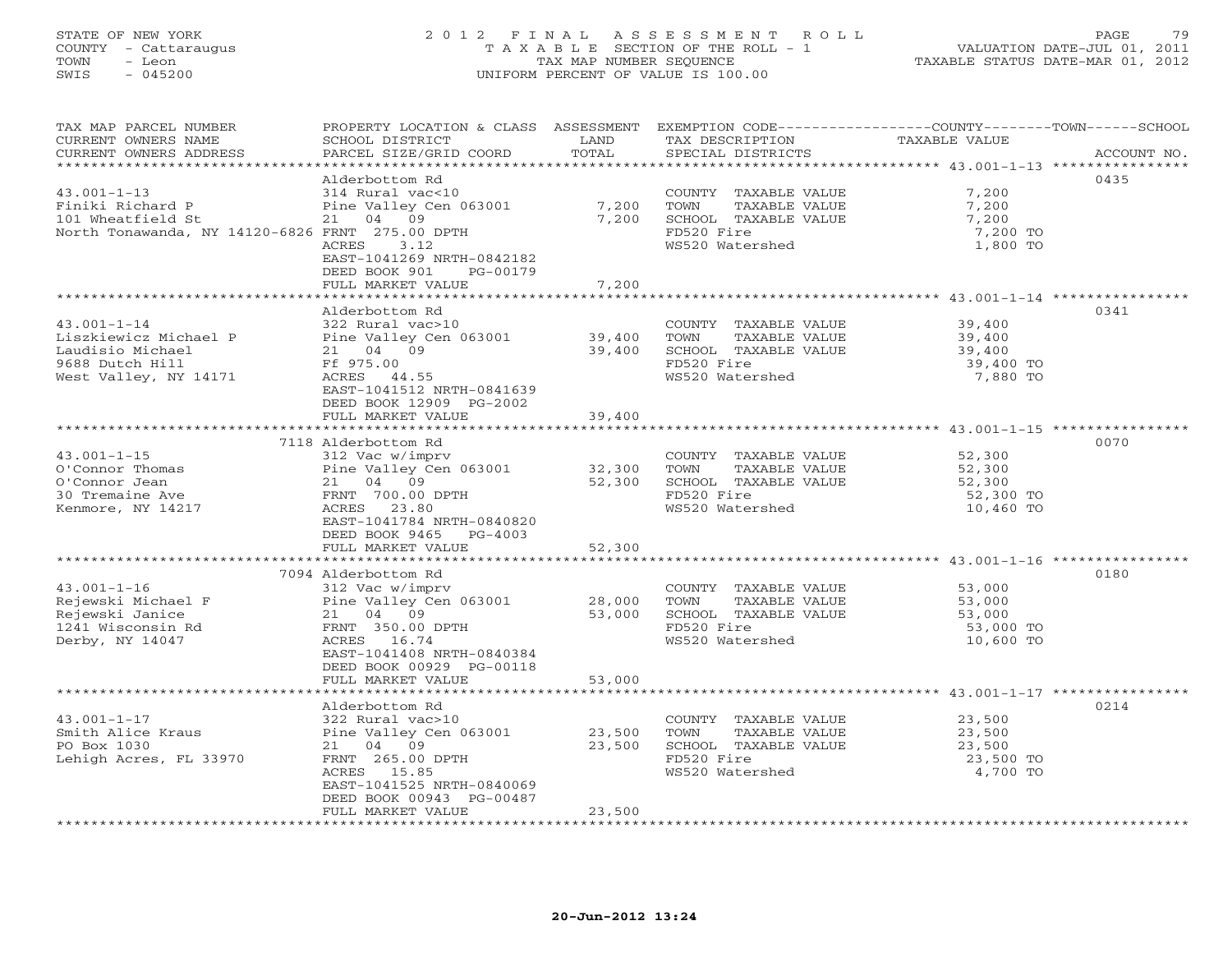# STATE OF NEW YORK 2 0 1 2 F I N A L A S S E S S M E N T R O L L PAGE 80 COUNTY - Cattaraugus T A X A B L E SECTION OF THE ROLL - 1 VALUATION DATE-JUL 01, 2011 TOWN - Leon TAX MAP NUMBER SEQUENCE TAXABLE STATUS DATE-MAR 01, 2012 SWIS - 045200 UNIFORM PERCENT OF VALUE IS 100.00UNIFORM PERCENT OF VALUE IS 100.00

| TAX MAP PARCEL NUMBER<br>CURRENT OWNERS NAME<br>CURRENT OWNERS ADDRESS                               | PROPERTY LOCATION & CLASS ASSESSMENT<br>SCHOOL DISTRICT<br>PARCEL SIZE/GRID COORD                                                                                                          | LAND<br>TOTAL    | TAX DESCRIPTION TAXABLE VALUE<br>SPECIAL DISTRICTS                                                     | EXEMPTION CODE-----------------COUNTY-------TOWN------SCHOOL<br>ACCOUNT NO. |  |
|------------------------------------------------------------------------------------------------------|--------------------------------------------------------------------------------------------------------------------------------------------------------------------------------------------|------------------|--------------------------------------------------------------------------------------------------------|-----------------------------------------------------------------------------|--|
| $43.001 - 1 - 18$<br>Dole Donald R<br>9075 E Eden Rd<br>Eden, NY 14057                               | Alderbottom Rd<br>322 Rural vac>10<br>Pine Valley Cen 063001 21,000<br>21 04 09<br>Ff 300.00<br>ACRES 20.98<br>EAST-1041595 NRTH-0839742<br>DEED BOOK 794<br>PG-00145                      | 21,000           | COUNTY TAXABLE VALUE<br>TOWN<br>TAXABLE VALUE<br>SCHOOL TAXABLE VALUE<br>FD520 Fire<br>WS520 Watershed | 0098<br>21,000<br>21,000<br>21,000<br>21,000 TO<br>4,200 TO                 |  |
|                                                                                                      | FULL MARKET VALUE                                                                                                                                                                          | 21,000           |                                                                                                        |                                                                             |  |
|                                                                                                      |                                                                                                                                                                                            |                  |                                                                                                        |                                                                             |  |
| $43.001 - 1 - 19$<br>Pillard Dennis Jr<br>111 Union St<br>Hamburg, NY 14075                          | Alderbottom Rd<br>312 Vac w/imprv<br>Pine Valley Cen 063001 5,200<br>21 04 09<br>FRNT 125.00 DPTH<br>ACRES 1.26<br>EAST-1040469 NRTH-0840200<br>DEED BOOK 1014 PG-725<br>FULL MARKET VALUE | 15,000<br>15,000 | COUNTY TAXABLE VALUE<br>TAXABLE VALUE<br>TOWN<br>SCHOOL TAXABLE VALUE<br>FD520 Fire<br>WS520 Watershed | 0099<br>15,000<br>15,000<br>15,000<br>15,000 TO<br>3,000 TO                 |  |
|                                                                                                      |                                                                                                                                                                                            |                  |                                                                                                        | 0237                                                                        |  |
| $43.001 - 1 - 20$<br>Flis Stanley<br>S-5709 W Ln<br>Lake View, NY 14085                              | 7105 Alderbottom Rd<br>260 Seasonal res<br>Pine Valley Cen 063001 14,100<br>21 04 09<br>FRNT 345.00 DPTH<br>ACRES<br>4.56<br>EAST-1040492 NRTH-0840710<br>DEED BOOK 777<br>PG-00573        | 26,300           | COUNTY TAXABLE VALUE<br>TAXABLE VALUE<br>TOWN<br>SCHOOL TAXABLE VALUE<br>FD520 Fire<br>WS520 Watershed | 26,300<br>26,300<br>26,300<br>26,300 TO<br>5,260 TO                         |  |
|                                                                                                      | FULL MARKET VALUE                                                                                                                                                                          | 26,300           |                                                                                                        |                                                                             |  |
| $43.001 - 1 - 21$<br>Mortellaro Paul F<br>Mortellaro Sheila<br>5081 Stewart Rd<br>Blasdell, NY 14219 | Alderbottom Rd<br>260 Seasonal res<br>Pine Valley Cen 063001 26,600<br>21 04 09<br>Ff 720.00<br>ACRES 14.40<br>EAST-1040627 NRTH-0841190<br>DEED BOOK 00991 PG-00205<br>FULL MARKET VALUE  | 54,400<br>54,400 | COUNTY TAXABLE VALUE<br>TOWN<br>TAXABLE VALUE<br>SCHOOL TAXABLE VALUE<br>FD520 Fire<br>WS520 Watershed | 0236<br>54,400<br>54,400<br>54,400<br>54,400 TO<br>10,880 TO                |  |
|                                                                                                      |                                                                                                                                                                                            |                  |                                                                                                        |                                                                             |  |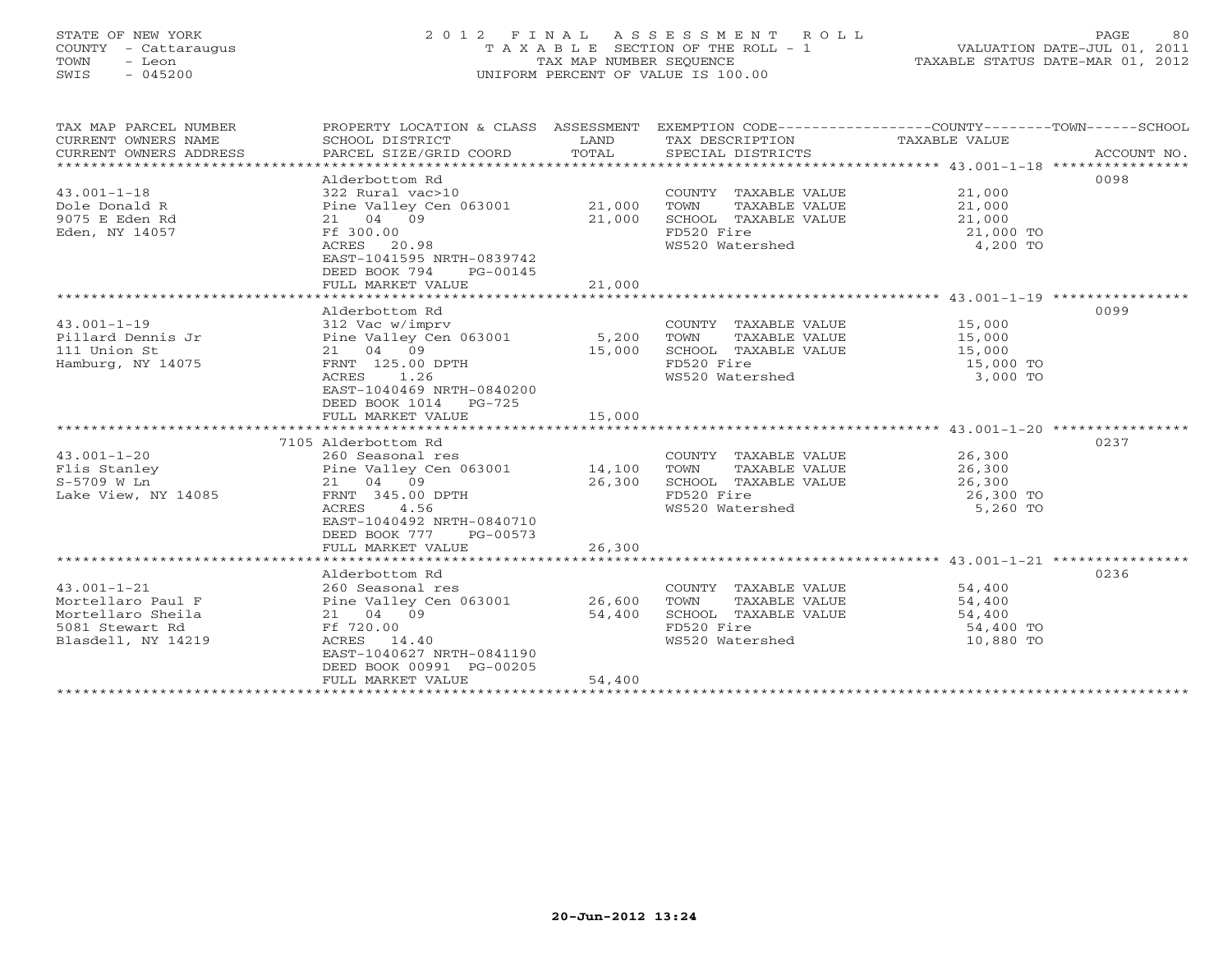# STATE OF NEW YORK 2 0 1 2 F I N A L A S S E S S M E N T R O L L PAGE 81 COUNTY - Cattaraugus T A X A B L E SECTION OF THE ROLL - 1 VALUATION DATE-JUL 01, 2011 TOWN - Leon TAX MAP NUMBER SEQUENCE TAXABLE STATUS DATE-MAR 01, 2012 SWIS - 045200 UNIFORM PERCENT OF VALUE IS 100.00UNIFORM PERCENT OF VALUE IS 100.00

| TAX MAP PARCEL NUMBER<br>CURRENT OWNERS NAME<br>CURRENT OWNERS NAME<br>CURRENT OWNERS ADDRESS                                                                                                                                                                | PROPERTY LOCATION & CLASS ASSESSMENT                                                                                                                                                                                                                 |                        | EXEMPTION CODE-----------------COUNTY-------TOWN------SCHOOL                        |                         |               |          |
|--------------------------------------------------------------------------------------------------------------------------------------------------------------------------------------------------------------------------------------------------------------|------------------------------------------------------------------------------------------------------------------------------------------------------------------------------------------------------------------------------------------------------|------------------------|-------------------------------------------------------------------------------------|-------------------------|---------------|----------|
|                                                                                                                                                                                                                                                              |                                                                                                                                                                                                                                                      |                        |                                                                                     |                         |               |          |
|                                                                                                                                                                                                                                                              | 7138 Kellogg Hill Rd                                                                                                                                                                                                                                 |                        |                                                                                     |                         |               | 0171     |
| $43.001 - 1 - 22$                                                                                                                                                                                                                                            | 240 Rural res                                                                                                                                                                                                                                        |                        | CVET C/T 41131                                                                      | 20,000                  | 20,000        | $\circ$  |
| Barter Bradford G                                                                                                                                                                                                                                            | Pine Valley Cen 063001 66,300 SR STAR                                                                                                                                                                                                                |                        | 41834                                                                               | $\overline{0}$          | $\Omega$      | 62,200   |
| Barter Helen<br>7138 Kellogg Hill Rd                                                                                                                                                                                                                         | 21 04 09                                                                                                                                                                                                                                             | $145,000$<br>Ff - 290' | COUNTY TAXABLE VALUE                                                                | 125,000<br>125,000      |               |          |
|                                                                                                                                                                                                                                                              | Alderbottom Rd Ff - 290'                                                                                                                                                                                                                             |                        | TAXABLE VALUE<br>TOWN                                                               |                         |               |          |
| Conewango Valley, NY 14726                                                                                                                                                                                                                                   | ACRES 100.36                                                                                                                                                                                                                                         |                        | SCHOOL TAXABLE VALUE 62,800                                                         |                         |               |          |
|                                                                                                                                                                                                                                                              |                                                                                                                                                                                                                                                      |                        |                                                                                     |                         |               |          |
|                                                                                                                                                                                                                                                              |                                                                                                                                                                                                                                                      |                        |                                                                                     |                         |               |          |
|                                                                                                                                                                                                                                                              | 0 valiey, Ni 13720 (20 EAST-1039624 NRTH-0841548 FD520 Fire the state of the state of the state of the state of the state of the state of the state of the state of the state of the state of the state of the state of the st                       |                        |                                                                                     |                         |               |          |
|                                                                                                                                                                                                                                                              |                                                                                                                                                                                                                                                      |                        |                                                                                     |                         |               | 0387     |
|                                                                                                                                                                                                                                                              | Slew Rd                                                                                                                                                                                                                                              |                        |                                                                                     |                         | 243,840       | 243,840  |
| 43.001-1-23<br>Ro Von Ltd<br>R. Volgenau (1990)<br>243,840<br>R. Volgenau (1990)<br>2867 Five Mile<br>2867 Five Mile<br>29/37 04 09<br>2867 Five Mile<br>29/37 04 09<br>2867 Five Mile<br>29/37 04 09<br>2867 Five Mile<br>29/37 04 09<br>2867 Five Mile<br> |                                                                                                                                                                                                                                                      |                        |                                                                                     |                         |               |          |
|                                                                                                                                                                                                                                                              |                                                                                                                                                                                                                                                      |                        |                                                                                     |                         |               |          |
|                                                                                                                                                                                                                                                              |                                                                                                                                                                                                                                                      |                        |                                                                                     |                         |               |          |
|                                                                                                                                                                                                                                                              |                                                                                                                                                                                                                                                      |                        |                                                                                     |                         |               |          |
|                                                                                                                                                                                                                                                              |                                                                                                                                                                                                                                                      |                        |                                                                                     | 304,800 TO<br>60,960 TO |               |          |
|                                                                                                                                                                                                                                                              | PG-00607                                                                                                                                                                                                                                             |                        |                                                                                     |                         |               |          |
| MAY BE SUBJECT TO PAYMENT DEED BOOK 859<br>UNDER RPTL480A UNTIL 2021 FULL MARKET V.                                                                                                                                                                          | FULL MARKET VALUE                                                                                                                                                                                                                                    | 304,800                |                                                                                     |                         |               |          |
|                                                                                                                                                                                                                                                              |                                                                                                                                                                                                                                                      |                        |                                                                                     |                         |               |          |
|                                                                                                                                                                                                                                                              | 11804 Slew Rd                                                                                                                                                                                                                                        |                        |                                                                                     |                         |               | 0143     |
| 43.001-1-24 11004 11004 210 1 Family Res AGED C<br>Davies Ralph Pine Valley Cen 063001 15,800 SR STAR<br>PO Box 67 29 04 09 45,000 COUNTY<br>Conewango Valley, NY 14726 FRNT 660.00 DPTH TOWN                                                                |                                                                                                                                                                                                                                                      |                        | 41802                                                                               | 13,500                  | $\Omega$      | $\Omega$ |
|                                                                                                                                                                                                                                                              |                                                                                                                                                                                                                                                      |                        | 41834                                                                               | $\overline{0}$          | $\Omega$      | 45,000   |
|                                                                                                                                                                                                                                                              |                                                                                                                                                                                                                                                      |                        |                                                                                     | 31,500                  |               |          |
|                                                                                                                                                                                                                                                              |                                                                                                                                                                                                                                                      |                        |                                                                                     |                         |               |          |
|                                                                                                                                                                                                                                                              |                                                                                                                                                                                                                                                      |                        | TOWN TAXABLE VALUE 45,000<br>SCHOOL TAXABLE VALUE 0<br>FD520 Fire 45,000 TO         |                         |               |          |
|                                                                                                                                                                                                                                                              |                                                                                                                                                                                                                                                      |                        |                                                                                     |                         |               |          |
|                                                                                                                                                                                                                                                              |                                                                                                                                                                                                                                                      |                        |                                                                                     | 9,000 TO                |               |          |
|                                                                                                                                                                                                                                                              | 29 04 09<br>FRNT 660.00 DPTH<br>FRNT 660.00 DPTH<br>ACRES 5.51<br>EAST-1037937 NRTH-0841753<br>DEED BOOK 830 PG-00934<br>FULL MARKET VALUE<br>FULL MARKET VALUE<br>FULL MARKET VALUE<br>25,000 COUNTY TAXABLE VALUE<br>TOWN TAXABLE VALUE<br>FD520 F |                        |                                                                                     |                         |               |          |
|                                                                                                                                                                                                                                                              |                                                                                                                                                                                                                                                      |                        |                                                                                     |                         |               |          |
|                                                                                                                                                                                                                                                              | 7016 Rte 62                                                                                                                                                                                                                                          |                        |                                                                                     |                         |               | 0066     |
|                                                                                                                                                                                                                                                              |                                                                                                                                                                                                                                                      |                        | 41700                                                                               | 40,000                  | 40,000 40,000 |          |
|                                                                                                                                                                                                                                                              |                                                                                                                                                                                                                                                      |                        | 41720                                                                               | 13,393                  | 13,393 13,393 |          |
|                                                                                                                                                                                                                                                              |                                                                                                                                                                                                                                                      |                        |                                                                                     |                         |               |          |
| 43.001-1-25.1<br>Yoder David J<br>Yoder Elizabeth A 37 04 09<br>12684 Youngs Rd Figure 12635.00 Slew Rd TOWN<br>Ff 2635.00 Slew Rd TOWN<br>TOWN PE 2635.00 Slew Rd TOWN                                                                                      |                                                                                                                                                                                                                                                      |                        | COUNTY TAXABLE VALUE 64,807<br>TOWN TAXABLE VALUE 64,807                            |                         |               |          |
| Conewango Valley, NY 14726                                                                                                                                                                                                                                   | rf 965.00 Us Rte 62<br>RCRES 58.25<br>EAST-1032152 NRTH-0840748<br>Ff 965.00 Us Rte 62                                                                                                                                                               |                        | SCHOOL TAXABLE VALUE $64,807$<br>FD520 Fire 118,200 TO<br>WS520 Watershed 23,640 TO |                         |               |          |
|                                                                                                                                                                                                                                                              |                                                                                                                                                                                                                                                      |                        |                                                                                     |                         |               |          |
| MAY BE SUBJECT TO PAYMENT                                                                                                                                                                                                                                    |                                                                                                                                                                                                                                                      |                        |                                                                                     |                         |               |          |
| UNDER AGDIST LAW TIL 2016                                                                                                                                                                                                                                    | DEED BOOK 16616 PG-7001                                                                                                                                                                                                                              |                        |                                                                                     |                         |               |          |
|                                                                                                                                                                                                                                                              | FULL MARKET VALUE                                                                                                                                                                                                                                    | 118,200                |                                                                                     |                         |               |          |
|                                                                                                                                                                                                                                                              |                                                                                                                                                                                                                                                      |                        |                                                                                     |                         |               |          |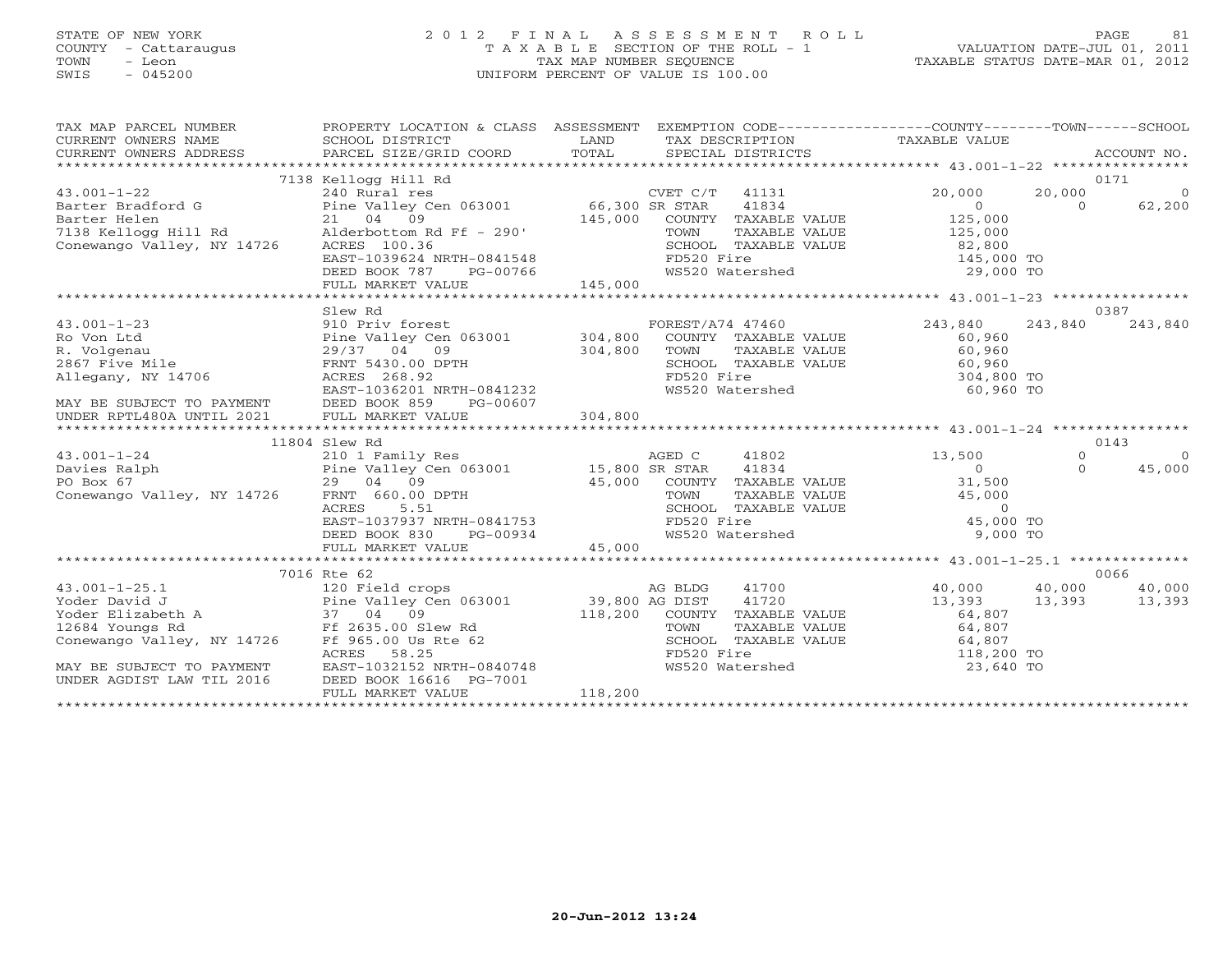# STATE OF NEW YORK 2 0 1 2 F I N A L A S S E S S M E N T R O L L PAGE 82 COUNTY - Cattaraugus T A X A B L E SECTION OF THE ROLL - 1 VALUATION DATE-JUL 01, 2011 TOWN - Leon TAX MAP NUMBER SEQUENCE TAXABLE STATUS DATE-MAR 01, 2012 SWIS - 045200 UNIFORM PERCENT OF VALUE IS 100.00UNIFORM PERCENT OF VALUE IS 100.00

| TAX MAP PARCEL NUMBER<br>CURRENT OWNERS NAME            | PROPERTY LOCATION & CLASS ASSESSMENT EXEMPTION CODE---------------COUNTY-------TOWN------SCHOOL<br>SCHOOL DISTRICT | LAND           | TAX DESCRIPTION             | TAXABLE VALUE  |                          |
|---------------------------------------------------------|--------------------------------------------------------------------------------------------------------------------|----------------|-----------------------------|----------------|--------------------------|
| CURRENT OWNERS ADDRESS                                  | PARCEL SIZE/GRID COORD                                                                                             | TOTAL          | SPECIAL DISTRICTS           |                | ACCOUNT NO.              |
|                                                         | 12176 Slew Rd                                                                                                      |                |                             |                | 0849                     |
| $43.001 - 1 - 25.2$                                     | 113 Cattle farm                                                                                                    |                | 41700                       |                | 82,000                   |
|                                                         |                                                                                                                    | 20,400 AG DIST | AG BLDG                     | 82,000         | 82,000                   |
| Wengerd Jacob N                                         | Pine Valley Cen 063001                                                                                             |                | 41720                       | 6,716          | 6,716<br>6,716           |
| Wengerd Mattie A                                        | 37 04 09                                                                                                           |                | 123,100 RES STAR<br>41854   | $\overline{0}$ | $\overline{0}$<br>30,000 |
| 12176 Slew Rd                                           | ACRES 20.85                                                                                                        |                | COUNTY TAXABLE VALUE        | 34,384         |                          |
| Conewango Valley, NY 14726                              | EAST-1032805 NRTH-0840166                                                                                          |                | TOWN<br>TAXABLE VALUE       | 34,384         |                          |
|                                                         | DEED BOOK 6982    PG-2002                                                                                          |                | SCHOOL TAXABLE VALUE        | 4,384          |                          |
| MAY BE SUBJECT TO PAYMENT                               | FULL MARKET VALUE                                                                                                  |                | 123,100 FD520 Fire          | 123,100 TO     |                          |
| UNDER AGDIST LAW TIL 2016                               |                                                                                                                    |                |                             |                |                          |
|                                                         |                                                                                                                    |                |                             |                |                          |
|                                                         | 7016 Slew Rd                                                                                                       |                |                             |                | 0847                     |
| $43.001 - 1 - 25.3$                                     | 105 Vac farmland                                                                                                   |                | AG DIST<br>41720            | 2,557          | 2,557<br>2,557           |
| Miller Alvin J                                          | Pine Valley Cen 063001                                                                                             |                | 6,800 COUNTY TAXABLE VALUE  | 4,243          |                          |
| Miller Rebecca J                                        | 37 4 9                                                                                                             | 6,800          | TOWN<br>TAXABLE VALUE       | 4,243          |                          |
| 6370 Townline Rd                                        | ACRES<br>8.45                                                                                                      |                | SCHOOL TAXABLE VALUE        | 4,243          |                          |
| Conewango Valley, NY 14726 EAST-1033783 NRTH-0840255    |                                                                                                                    |                | FD520 Fire                  | 6,800 TO       |                          |
|                                                         | DEED BOOK 4788 PG-4001                                                                                             |                |                             |                |                          |
| MAY BE SUBJECT TO PAYMENT<br>IINDER ACDIST LAW TIL 2016 | FULL MARKET VALUE                                                                                                  | 6,800          |                             |                |                          |
| UNDER AGDIST LAW TIL 2016                               |                                                                                                                    |                |                             |                |                          |
|                                                         |                                                                                                                    |                |                             |                |                          |
|                                                         | 12176 Slew Rd                                                                                                      |                |                             |                | 0861                     |
| $43.001 - 1 - 25.4$                                     | 314 Rural vac<10                                                                                                   |                | COUNTY TAXABLE VALUE        | 16,800         |                          |
| Williams William C                                      | Pine Valley Cen 063001                                                                                             | 16,800         | TAXABLE VALUE<br>TOWN       | 16,800         |                          |
| Williams Katrina A                                      | $37 - 4 - 9$                                                                                                       | 16,800         | SCHOOL TAXABLE VALUE        | 16,800         |                          |
| 11877 Ruckh Hill Rd                                     | ACRES 33.45                                                                                                        |                | FD520 Fire                  | 16,800 TO      |                          |
| South Dayton, NY 14138                                  | EAST-1033648 NRTH-0840917                                                                                          |                |                             |                |                          |
|                                                         | DEED BOOK 12731 PG-6001                                                                                            |                |                             |                |                          |
| MAY BE SUBJECT TO PAYMENT                               | FULL MARKET VALUE                                                                                                  | 16,800         |                             |                |                          |
| UNDER AGDIST LAW TIL 2014                               |                                                                                                                    |                |                             |                |                          |
|                                                         |                                                                                                                    |                |                             |                |                          |
|                                                         | 7078 Rte 62                                                                                                        |                |                             |                | 0464                     |
| $43.001 - 1 - 26.2$                                     | 270 Mfg housing                                                                                                    |                | RES STAR<br>41854           | $\overline{0}$ | $\Omega$<br>30,000       |
| Colburn Jerry                                           |                                                                                                                    |                | 19,700 COUNTY TAXABLE VALUE | 72,100         |                          |
| 7078 Rte 62                                             |                                                                                                                    | 72,100 TOWN    | TAXABLE VALUE               | 72,100         |                          |
| Conewango Valley, NY 14726                              | Pine Valley Cen 063001<br>37 04 09<br>ey, NY 14726 FRNT 551.00 DPTH                                                |                | SCHOOL TAXABLE VALUE        | 42,100         |                          |
|                                                         | ACRES<br>7.93                                                                                                      |                | FD520 Fire                  | 72,100 TO      |                          |
|                                                         | EAST-1031497 NRTH-0841042                                                                                          |                | WS520 Watershed             | 14,420 TO      |                          |
|                                                         | DEED BOOK 00929 PG-00789                                                                                           |                |                             |                |                          |
|                                                         | FULL MARKET VALUE                                                                                                  | 72,100         |                             |                |                          |
|                                                         |                                                                                                                    |                |                             |                |                          |
|                                                         | 7120 Rte 62                                                                                                        |                |                             |                | 0114                     |
| $43.001 - 1 - 28$                                       | 210 1 Family Res                                                                                                   |                | COUNTY TAXABLE VALUE        | 35,000         |                          |
| Davis Thomas                                            | Pine Valley Cen 063001                                                                                             | 7,600          | TAXABLE VALUE<br>TOWN       | 35,000         |                          |
| 7120 Route 62                                           | 37 04 09                                                                                                           | 35,000         | SCHOOL TAXABLE VALUE        | 35,000         |                          |
| South Dayton, NY 14138                                  | FRNT 482.00 DPTH                                                                                                   |                | FD520 Fire                  | 35,000 TO      |                          |
|                                                         | ACRES<br>1.28                                                                                                      |                | WS520 Watershed             | 7,000 TO       |                          |
|                                                         | EAST-1031240 NRTH-0841565                                                                                          |                |                             |                |                          |
|                                                         | DEED BOOK 14279 PG-6001                                                                                            |                |                             |                |                          |
|                                                         | FULL MARKET VALUE                                                                                                  | 35,000         |                             |                |                          |
|                                                         |                                                                                                                    |                |                             |                |                          |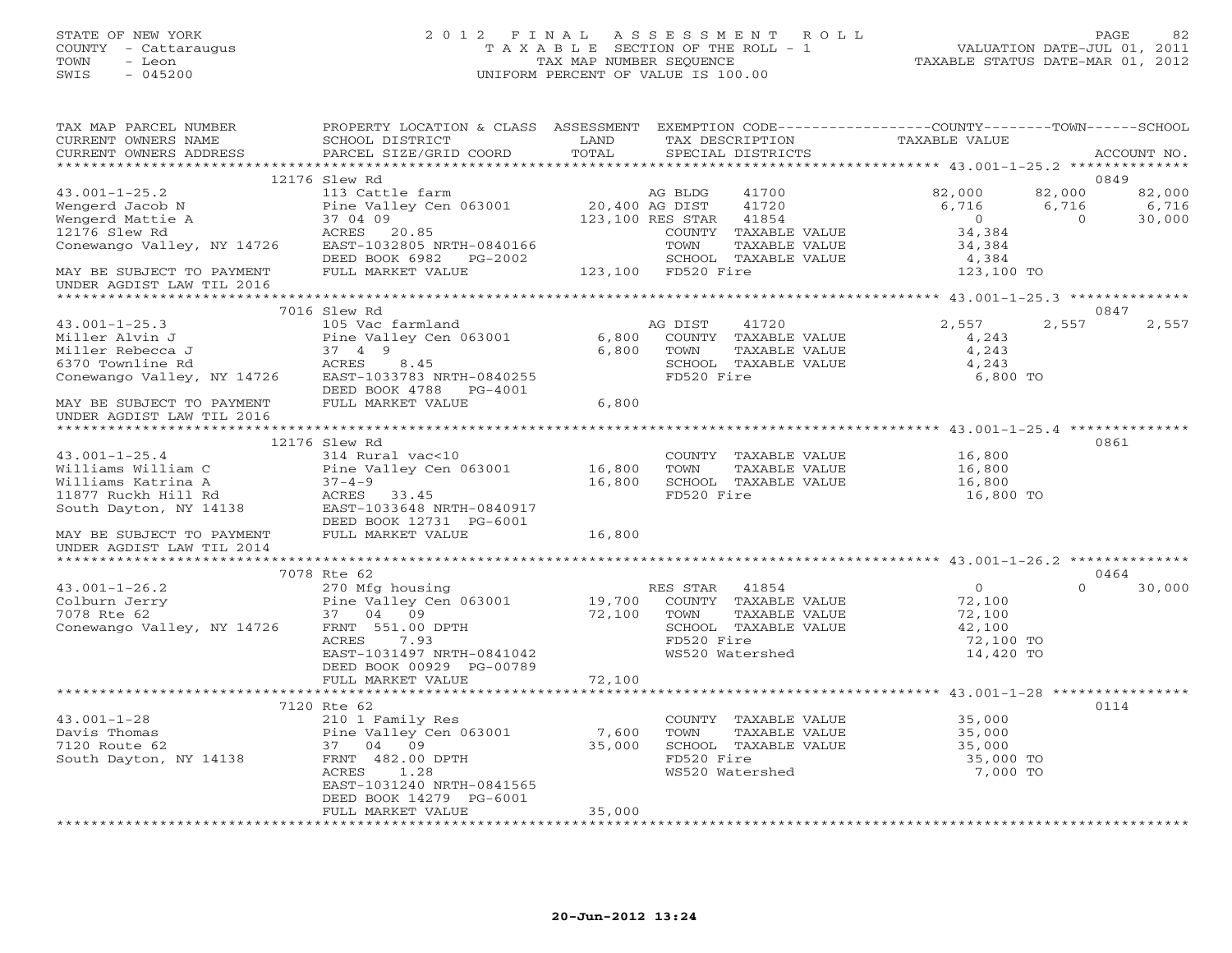# STATE OF NEW YORK 2 0 1 2 F I N A L A S S E S S M E N T R O L L PAGE 83 COUNTY - Cattaraugus T A X A B L E SECTION OF THE ROLL - 1 VALUATION DATE-JUL 01, 2011 TOWN - Leon TAX MAP NUMBER SEQUENCE TAXABLE STATUS DATE-MAR 01, 2012 SWIS - 045200 UNIFORM PERCENT OF VALUE IS 100.00UNIFORM PERCENT OF VALUE IS 100.00

| TAX MAP PARCEL NUMBER<br>CURRENT OWNERS NAME<br>CURRENT OWNERS ADDRESS                                                                                          | PROPERTY LOCATION & CLASS ASSESSMENT EXEMPTION CODE----------------COUNTY-------TOWN------SCHOOL<br>SCHOOL DISTRICT<br>PARCEL SIZE/GRID COORD | LAND<br>TOTAL | TAX DESCRIPTION TAXABLE VALUE<br>SPECIAL DISTRICTS<br>SPECIAL DISTRICTS |                         |          | ACCOUNT NO. |
|-----------------------------------------------------------------------------------------------------------------------------------------------------------------|-----------------------------------------------------------------------------------------------------------------------------------------------|---------------|-------------------------------------------------------------------------|-------------------------|----------|-------------|
|                                                                                                                                                                 |                                                                                                                                               |               |                                                                         |                         |          |             |
|                                                                                                                                                                 | 7138 Rte 62                                                                                                                                   |               |                                                                         |                         | 0022     |             |
| $43.001 - 1 - 29.1$                                                                                                                                             | 112 Dairy farm                                                                                                                                |               | 41720<br>AG DIST                                                        | 47,069                  | 47,069   | 47,069      |
| Brookover Gary<br>Brookover Amy 17/38 04 09<br>7138 Route 62 Ff 1600.00 Us Rte 62                                                                               | Pine Valley Cen 063001 119,700 RES STAR 41854                                                                                                 |               |                                                                         | 0                       | $\Omega$ | 30,000      |
|                                                                                                                                                                 |                                                                                                                                               | 265,000       | COUNTY TAXABLE VALUE                                                    | 217,931                 |          |             |
|                                                                                                                                                                 |                                                                                                                                               |               | TOWN<br>TAXABLE VALUE                                                   | 217,931                 |          |             |
| S. Dayton, NY 14138                                                                                                                                             | Ff 170.00 Slew Rd                                                                                                                             |               | SCHOOL TAXABLE VALUE                                                    | 187,931                 |          |             |
|                                                                                                                                                                 | ACRES 190.60<br>EAST-1033144 NRTH-0842656                                                                                                     |               | FD520 Fire<br>FD520 Fire<br>WS520 Watershed                             | 265,000 TO<br>53,000 TO |          |             |
| MAY BE SUBJECT TO PAYMENT<br>UNDER AGDIST LAW TIL 2016                                                                                                          | DEED BOOK 14718 PG-9002                                                                                                                       |               |                                                                         |                         |          |             |
|                                                                                                                                                                 |                                                                                                                                               |               |                                                                         |                         |          |             |
|                                                                                                                                                                 |                                                                                                                                               |               |                                                                         |                         |          |             |
|                                                                                                                                                                 | 7250 Rte 62                                                                                                                                   |               |                                                                         |                         | 0558     |             |
| Wengerd Eli L<br>Wengerd Amanda A<br>Wengerd Amanda A<br>7250 RE 62<br>7250 RENT 257.00 PT.<br>2011 PRNT 257.00 PT.<br>82,000<br>82,000<br>2011 PRNT 257.00 PT. |                                                                                                                                               |               | RES STAR 41854                                                          | $\Omega$                | $\Omega$ | 30,000      |
|                                                                                                                                                                 |                                                                                                                                               |               | COUNTY TAXABLE VALUE                                                    | 82,000                  |          |             |
|                                                                                                                                                                 |                                                                                                                                               |               | TOWN<br>TAXABLE VALUE                                                   | 82,000                  |          |             |
|                                                                                                                                                                 |                                                                                                                                               | 82,000        | SCHOOL TAXABLE VALUE                                                    | 52,000                  |          |             |
| South Dayton, NY 14138                                                                                                                                          | $\begin{array}{c} \mathbf{1} \end{array}$<br>ACRES<br>8.00                                                                                    |               | FD520 Fire                                                              | 82,000 TO               |          |             |
|                                                                                                                                                                 | EAST-1031673 NRTH-0843618                                                                                                                     |               | WS520 Watershed                                                         | 16,400 TO               |          |             |
|                                                                                                                                                                 | DEED BOOK 1011 PG-665                                                                                                                         |               |                                                                         |                         |          |             |
|                                                                                                                                                                 | FULL MARKET VALUE                                                                                                                             | 82,000        |                                                                         |                         |          |             |
|                                                                                                                                                                 | 7268 Rte 62                                                                                                                                   |               |                                                                         |                         | 0328     |             |
|                                                                                                                                                                 |                                                                                                                                               |               |                                                                         | $\overline{0}$          | $\Omega$ | 30,000      |
|                                                                                                                                                                 |                                                                                                                                               |               |                                                                         | 68,500                  |          |             |
|                                                                                                                                                                 |                                                                                                                                               |               |                                                                         | 68,500                  |          |             |
| 7268 Rte 62                                                                                                                                                     | FRNT 185.00 DPTH 203.00                                                                                                                       |               | SCHOOL TAXABLE VALUE                                                    | 38,500                  |          |             |
| So. Dayton, NY 14138                                                                                                                                            | 017<br>BANK                                                                                                                                   |               | FD520 Fire                                                              | 68,500 TO               |          |             |
|                                                                                                                                                                 | EAST-1031302 NRTH-0843748                                                                                                                     |               | WS520 Watershed                                                         | 13,700 TO               |          |             |
|                                                                                                                                                                 | DEED BOOK 6700 PG-6001                                                                                                                        |               |                                                                         |                         |          |             |
|                                                                                                                                                                 | FULL MARKET VALUE                                                                                                                             | 68,500        |                                                                         |                         |          |             |
|                                                                                                                                                                 |                                                                                                                                               |               |                                                                         |                         |          |             |
|                                                                                                                                                                 | 7296 Rte 62                                                                                                                                   |               |                                                                         |                         | 0124     |             |
| $43.001 - 1 - 31.1$                                                                                                                                             | 270 Mfg housing                                                                                                                               |               | COUNTY TAXABLE VALUE                                                    | 21,700                  |          |             |
| Ellis Laurence<br>Ellis Carol                                                                                                                                   | Pine Valley Cen 063001 8,700<br>38 04 09                                                                                                      | 21,700        | TOWN<br>TAXABLE VALUE<br>SCHOOL TAXABLE VALUE                           | 21,700<br>21,700        |          |             |
| PO Box 105                                                                                                                                                      | FRNT 357.00 DPTH                                                                                                                              |               |                                                                         | 21,700 TO               |          |             |
| Leon, NY 14751                                                                                                                                                  | 1.85<br>ACRES                                                                                                                                 |               | FD520 Fire<br>WS520 Watershed                                           | 14,322 TO               |          |             |
|                                                                                                                                                                 | EAST-1031311 NRTH-0844018                                                                                                                     |               |                                                                         |                         |          |             |
|                                                                                                                                                                 | DEED BOOK 726<br>PG-00839                                                                                                                     |               |                                                                         |                         |          |             |
|                                                                                                                                                                 | FULL MARKET VALUE                                                                                                                             | 21,700        |                                                                         |                         |          |             |
|                                                                                                                                                                 |                                                                                                                                               |               |                                                                         |                         |          |             |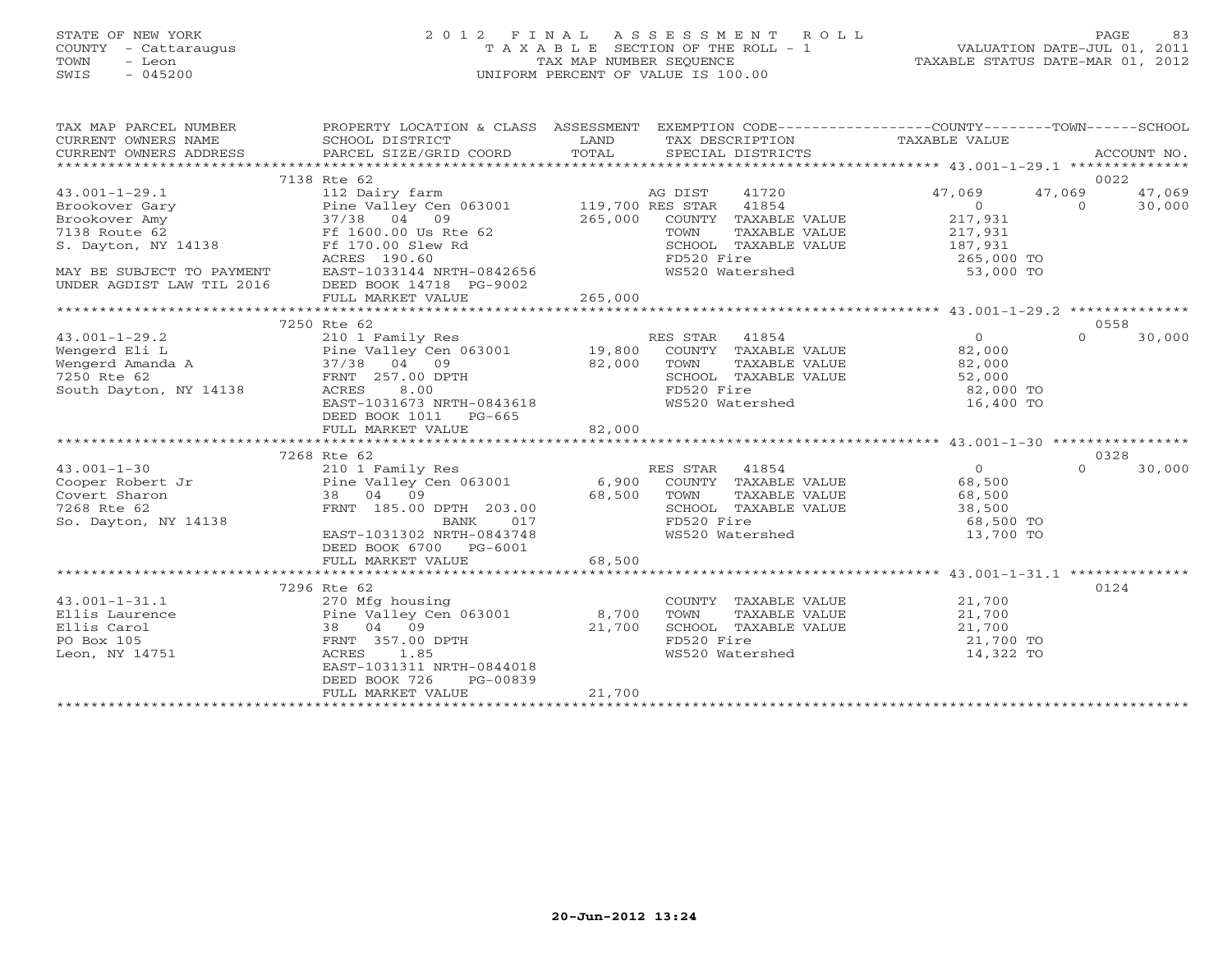# STATE OF NEW YORK 2 0 1 2 F I N A L A S S E S S M E N T R O L L PAGE 84 COUNTY - Cattaraugus T A X A B L E SECTION OF THE ROLL - 1 VALUATION DATE-JUL 01, 2011 TOWN - Leon TAX MAP NUMBER SEQUENCE TAXABLE STATUS DATE-MAR 01, 2012 SWIS - 045200 UNIFORM PERCENT OF VALUE IS 100.00UNIFORM PERCENT OF VALUE IS 100.00

| TAX MAP PARCEL NUMBER<br>CURRENT OWNERS NAME<br>CURRENT OWNERS ADDRESS                                                                                                                                                             | PROPERTY LOCATION & CLASS ASSESSMENT<br>SCHOOL DISTRICT<br>PARCEL SIZE/GRID COORD | LAND<br>TOTAL | EXEMPTION CODE-----------------COUNTY-------TOWN------SCHOOL<br>TAX DESCRIPTION TAXABLE VALUE SPECIAL DISTRICTS |                  | ACCOUNT NO.        |
|------------------------------------------------------------------------------------------------------------------------------------------------------------------------------------------------------------------------------------|-----------------------------------------------------------------------------------|---------------|-----------------------------------------------------------------------------------------------------------------|------------------|--------------------|
|                                                                                                                                                                                                                                    |                                                                                   |               |                                                                                                                 |                  |                    |
|                                                                                                                                                                                                                                    | 7308 Rte 62                                                                       |               |                                                                                                                 |                  | 0573               |
| $43.001 - 1 - 31.2$                                                                                                                                                                                                                | 112 Dairy farm                                                                    |               | COUNTY TAXABLE VALUE                                                                                            | 133,700          |                    |
|                                                                                                                                                                                                                                    |                                                                                   |               | TOWN<br>TAXABLE VALUE                                                                                           | 133,700          |                    |
| Wengerd Atlee N 2 2011 12 2011 12 2011 13 2011 13 2011 14 2011 14 2011 14 2011 15 2011 15 2011 15 2011 15 201<br>Wengerd Lovina 2021 15 2021 15 2021 15 2021 15 2021 15 2021 15 2021 15 2021 15 2021 15 2021 15 2021 15 2021 1<br> |                                                                                   |               | SCHOOL TAXABLE VALUE                                                                                            | 133,700          |                    |
|                                                                                                                                                                                                                                    | Ff 270.00                                                                         |               | FD520 Fire                                                                                                      | 133,700 TO       |                    |
| Angelica, NY 14709                                                                                                                                                                                                                 | Ff 270.00<br>ACRES 53.60                                                          |               | FD520 Fire<br>WS520 Watershed                                                                                   | 80,220 TO        |                    |
|                                                                                                                                                                                                                                    | EAST-1033215 NRTH-0844142                                                         |               |                                                                                                                 |                  |                    |
|                                                                                                                                                                                                                                    | DEED BOOK 00985 PG-00642                                                          |               |                                                                                                                 |                  |                    |
|                                                                                                                                                                                                                                    | FULL MARKET VALUE                                                                 | 133,700       |                                                                                                                 |                  |                    |
|                                                                                                                                                                                                                                    |                                                                                   |               |                                                                                                                 |                  |                    |
|                                                                                                                                                                                                                                    | 7364 Rte 62                                                                       |               |                                                                                                                 |                  | 0246               |
|                                                                                                                                                                                                                                    |                                                                                   |               | 41700<br>AG BLDG                                                                                                | 29,000<br>29,000 | 29,000             |
|                                                                                                                                                                                                                                    |                                                                                   |               | COUNTY TAXABLE VALUE                                                                                            | 75,800           |                    |
|                                                                                                                                                                                                                                    |                                                                                   |               | TAXABLE VALUE<br>TOWN                                                                                           | 75,800           |                    |
|                                                                                                                                                                                                                                    |                                                                                   |               | SCHOOL TAXABLE VALUE 75,800                                                                                     |                  |                    |
| South Dayton, NY 14738                                                                                                                                                                                                             | ACRES 60.63                                                                       |               | FD520 Fire                                                                                                      | 104,800 TO       |                    |
|                                                                                                                                                                                                                                    | EAST-1032645 NRTH-0844923                                                         |               | FD520 Fire<br>WS520 Watershed                                                                                   | 20,960 TO        |                    |
| MAY BE SUBJECT TO PAYMENT                                                                                                                                                                                                          | DEED BOOK 16901 PG-7001                                                           |               |                                                                                                                 |                  |                    |
| UNDER RPTL483 UNTIL 2020                                                                                                                                                                                                           | FULL MARKET VALUE                                                                 | 104,800       |                                                                                                                 |                  |                    |
|                                                                                                                                                                                                                                    |                                                                                   |               |                                                                                                                 |                  |                    |
|                                                                                                                                                                                                                                    | 7396 Rte 62                                                                       |               |                                                                                                                 |                  | 0295               |
| $43.001 - 1 - 34.1$                                                                                                                                                                                                                | 240 Rural res                                                                     |               | CVET C/T 41131 17,250                                                                                           | 17,250           | $\overline{0}$     |
| Moore Herbert C                                                                                                                                                                                                                    | Pine Valley Cen 063001 9,000 SR STAR<br>38 03 04 69,000 COUNTY                    |               | 41834                                                                                                           | $\overline{0}$   | 62,200<br>$\Omega$ |
| 7396 Rte 62                                                                                                                                                                                                                        |                                                                                   |               | 69,000 COUNTY TAXABLE VALUE<br>TOWN TAXABLE VALUE<br>SCHOOL TAXABLE VALUE                                       | 51,750           |                    |
| South Dayton, NY 14138                                                                                                                                                                                                             | FRNT 465.00 DPTH                                                                  |               | TAXABLE VALUE                                                                                                   | 51,750           |                    |
|                                                                                                                                                                                                                                    | ACRES<br>2.00                                                                     |               | SCHOOL TAXABLE VALUE                                                                                            | 6,800            |                    |
|                                                                                                                                                                                                                                    |                                                                                   |               | FD520 Fire                                                                                                      | $69,000$ TO      |                    |
|                                                                                                                                                                                                                                    |                                                                                   |               | WS520 Watershed                                                                                                 | 13,800 TO        |                    |
|                                                                                                                                                                                                                                    |                                                                                   |               |                                                                                                                 |                  |                    |
|                                                                                                                                                                                                                                    |                                                                                   |               |                                                                                                                 |                  |                    |
|                                                                                                                                                                                                                                    | 7402 Rte 62                                                                       |               |                                                                                                                 |                  | 0852               |
| 43.001-1-34.2<br>Farry Karen                                                                                                                                                                                                       | 210 1 Family Res                                                                  |               | COUNTY TAXABLE VALUE                                                                                            | 77,400           |                    |
|                                                                                                                                                                                                                                    | Pine Valley Cen 063001 26,600                                                     |               | TOWN<br>TAXABLE VALUE                                                                                           | 77,400           |                    |
| Farry Daniel                                                                                                                                                                                                                       | $38 - 3 - 4$                                                                      | 77,400        | SCHOOL TAXABLE VALUE                                                                                            | 77,400           |                    |
| 128 Maple Ave                                                                                                                                                                                                                      | ACRES 14.40                                                                       |               | FD520 Fire                                                                                                      | 77,400 TO        |                    |
| Hamburg, NY 14075                                                                                                                                                                                                                  | EAST-1031953 NRTH-0845611                                                         |               |                                                                                                                 |                  |                    |
|                                                                                                                                                                                                                                    | DEED BOOK 12946 PG-5001                                                           |               |                                                                                                                 |                  |                    |
|                                                                                                                                                                                                                                    | FULL MARKET VALUE                                                                 | 77,400        |                                                                                                                 |                  |                    |
|                                                                                                                                                                                                                                    |                                                                                   |               |                                                                                                                 |                  |                    |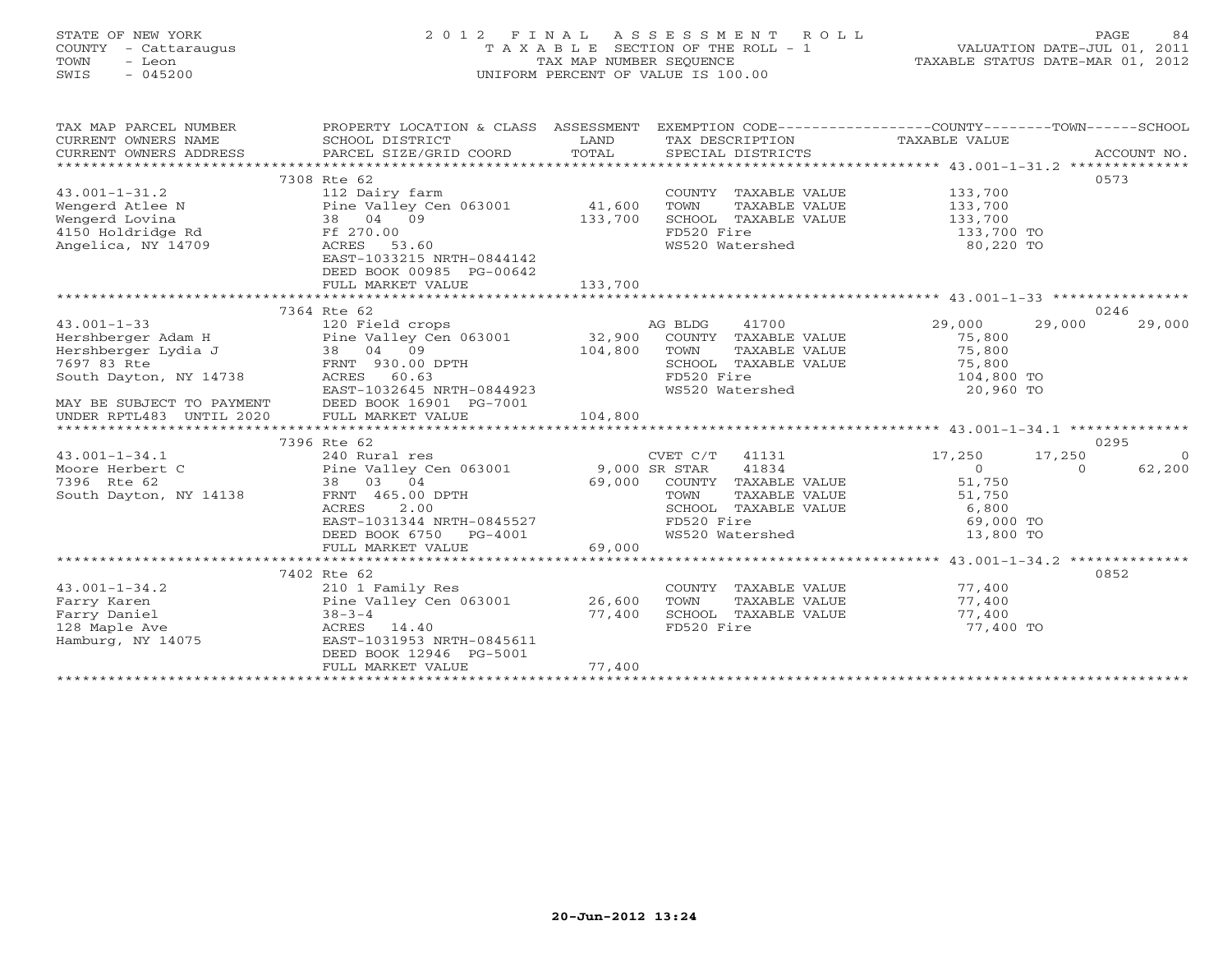# STATE OF NEW YORK 2 0 1 2 F I N A L A S S E S S M E N T R O L L PAGE 85 COUNTY - Cattaraugus T A X A B L E SECTION OF THE ROLL - 1 VALUATION DATE-JUL 01, 2011 TOWN - Leon TAX MAP NUMBER SEQUENCE TAXABLE STATUS DATE-MAR 01, 2012 SWIS - 045200 UNIFORM PERCENT OF VALUE IS 100.00UNIFORM PERCENT OF VALUE IS 100.00

| TAX MAP PARCEL NUMBER<br>CURRENT OWNERS NAME<br>CURRENT OWNERS ADDRESS                                                                                                                                                          | PROPERTY LOCATION & CLASS ASSESSMENT EXEMPTION CODE---------------COUNTY-------TOWN------SCHOOL<br>SCHOOL DISTRICT<br>PARCEL SIZE/GRID COORD                            | <b>EXAMPLE SERVICE SERVICE SERVICE SERVICE SERVICE SERVICE SERVICE SERVICE SERVICE SERVICE SERVICE SERVICE SERVICE</b> | TAX DESCRIPTION<br>TOTAL SPECIAL DISTRICTS                                                                                                                                                                                                                                                                                                                                                                                                                                                                                                                                | TAXABLE VALUE                                         |                                                   | ACCOUNT NO.      |
|---------------------------------------------------------------------------------------------------------------------------------------------------------------------------------------------------------------------------------|-------------------------------------------------------------------------------------------------------------------------------------------------------------------------|------------------------------------------------------------------------------------------------------------------------|---------------------------------------------------------------------------------------------------------------------------------------------------------------------------------------------------------------------------------------------------------------------------------------------------------------------------------------------------------------------------------------------------------------------------------------------------------------------------------------------------------------------------------------------------------------------------|-------------------------------------------------------|---------------------------------------------------|------------------|
|                                                                                                                                                                                                                                 |                                                                                                                                                                         |                                                                                                                        |                                                                                                                                                                                                                                                                                                                                                                                                                                                                                                                                                                           |                                                       |                                                   |                  |
|                                                                                                                                                                                                                                 | 7424 Rte 62                                                                                                                                                             |                                                                                                                        |                                                                                                                                                                                                                                                                                                                                                                                                                                                                                                                                                                           |                                                       |                                                   | 0493             |
| $43.001 - 1 - 35$<br>Izzio Joseph E<br>Izzio Lisa C<br>7424 Rte 62<br>South Dayton, NY 14138<br>Ref 885.00<br>ACRES 69.10                                                                                                       | 210 1 Family Res<br>Pine Valley Cen 063001 52,200 RES STAR 41854<br>38 04 09 190,000 CUNTY TAXABLE VALUE<br>F 005 00                                                    |                                                                                                                        |                                                                                                                                                                                                                                                                                                                                                                                                                                                                                                                                                                           | 14,764<br>$\begin{array}{c} 0 \\ 175,236 \end{array}$ | 14,764 14,764<br>$\begin{array}{c} 0 \end{array}$ | 30,000           |
|                                                                                                                                                                                                                                 |                                                                                                                                                                         |                                                                                                                        | TOWN TAXABLE VALUE 175,236<br>SCHOOL TAXABLE VALUE 145,236<br>FD520 Fire 190,000 TO<br>WS520 Watershed 38,000 TO                                                                                                                                                                                                                                                                                                                                                                                                                                                          |                                                       |                                                   |                  |
| MAY BE SUBJECT TO PAYMENT<br>UNDER AGDIST LAW TIL 2019                                                                                                                                                                          |                                                                                                                                                                         |                                                                                                                        |                                                                                                                                                                                                                                                                                                                                                                                                                                                                                                                                                                           |                                                       |                                                   |                  |
|                                                                                                                                                                                                                                 | Alderbottom Rd                                                                                                                                                          |                                                                                                                        |                                                                                                                                                                                                                                                                                                                                                                                                                                                                                                                                                                           |                                                       |                                                   | 0155             |
| $43.002 - 1 - 1$<br>Vanhorn Mark<br>110 Royal Parkway East<br>Williamsville, NY 14221                                                                                                                                           | 322 Rural vac>10<br>322 Rural vac>10<br>Pine Valley Cen 063001 79,900<br>13/14/22 04 09 79,900<br>ACRES 158.55<br>EAST-1043857 NRTH-0844904<br>DEED BOOK 00960 PG-00652 |                                                                                                                        | COUNTY TAXABLE VALUE<br>TOWN TAXABLE VALUE 79,900<br>SCHOOL TAXABLE VALUE 79,900<br>FD520 Fire 79,900<br>WS520 Watershed 15,980                                                                                                                                                                                                                                                                                                                                                                                                                                           | 79,900 TO<br>15,980 TO                                |                                                   |                  |
|                                                                                                                                                                                                                                 | FULL MARKET VALUE                                                                                                                                                       | 79,900                                                                                                                 |                                                                                                                                                                                                                                                                                                                                                                                                                                                                                                                                                                           |                                                       |                                                   |                  |
|                                                                                                                                                                                                                                 |                                                                                                                                                                         |                                                                                                                        |                                                                                                                                                                                                                                                                                                                                                                                                                                                                                                                                                                           |                                                       |                                                   |                  |
| $43.002 - 1 - 2$<br>--  1-2<br>Benton David B<br>73 Park Ave<br>Holland, NY 14080                                                                                                                                               | Bailey Hill Rd<br>06/14 04 09<br>ACRES 169.31<br>EAST-1046049 NRTH-0845759<br>DEED BOOK 5979 PG-9001                                                                    |                                                                                                                        | COUNTY TAXABLE VALUE 046402<br>83,100 TOWN TAXABLE VALUE 03,100<br>83,100 SCHOOL TAXABLE VALUE 03,100<br>FD520 Fire 03,100 TO<br>WS520 Watershed                                                                                                                                                                                                                                                                                                                                                                                                                          | 49,860 TO                                             |                                                   | 0324             |
|                                                                                                                                                                                                                                 | FULL MARKET VALUE                                                                                                                                                       | 83,100                                                                                                                 |                                                                                                                                                                                                                                                                                                                                                                                                                                                                                                                                                                           |                                                       |                                                   |                  |
|                                                                                                                                                                                                                                 |                                                                                                                                                                         |                                                                                                                        |                                                                                                                                                                                                                                                                                                                                                                                                                                                                                                                                                                           |                                                       |                                                   |                  |
|                                                                                                                                                                                                                                 |                                                                                                                                                                         |                                                                                                                        |                                                                                                                                                                                                                                                                                                                                                                                                                                                                                                                                                                           |                                                       | 20,000                                            | 0218<br>$\Omega$ |
| 33.002-1-3<br>20,000 20,000 20,000 20,000 20,000 20,000 20,000 20,000 20,000 20,000 20,000 20,000 20,000 20,000 20,000 20,000 20,000 20,000 20,000 20,000 20,000 20,000 20,000 20,000 20,000 20,000 20,000 20,000 20,000 20,000 |                                                                                                                                                                         |                                                                                                                        |                                                                                                                                                                                                                                                                                                                                                                                                                                                                                                                                                                           |                                                       | $\overline{0}$                                    | 30,000           |
|                                                                                                                                                                                                                                 |                                                                                                                                                                         |                                                                                                                        |                                                                                                                                                                                                                                                                                                                                                                                                                                                                                                                                                                           |                                                       |                                                   |                  |
|                                                                                                                                                                                                                                 | 11192 Mosher Hollow Rd                                                                                                                                                  |                                                                                                                        |                                                                                                                                                                                                                                                                                                                                                                                                                                                                                                                                                                           |                                                       |                                                   | 0423             |
|                                                                                                                                                                                                                                 | EAST-1048037 NRTH-0845061<br>DEED BOOK 14251 PG-9001<br>FULL MARKET VALUE                                                                                               | 47,600                                                                                                                 | $\begin{tabular}{llllll} \multicolumn{2}{l}{{\small\texttt{COUNTY}}} & \multicolumn{2}{l}{\small\texttt{TAXABLE VALUE}} & \multicolumn{2}{l}{\small\texttt{47,600}} \\ \multicolumn{2}{l}{\small\texttt{TOWN}} & \multicolumn{2}{l}{\small\texttt{TAXABLE VALUE}} & \multicolumn{2}{l}{\small\texttt{47,600}} \\ \multicolumn{2}{l}{\small\texttt{TOWN}} & \multicolumn{2}{l}{\small\texttt{TAXABLE VALUE}} & \multicolumn{2}{l}{\small\texttt{47,600}} \\ \multicolumn{2}{l}{\small\texttt{16$<br>SCHOOL TAXABLE VALUE 47,600<br>FD520 Fire 47,600 TO<br>WS520 Watershed | 9,520 TO                                              |                                                   |                  |
|                                                                                                                                                                                                                                 |                                                                                                                                                                         |                                                                                                                        |                                                                                                                                                                                                                                                                                                                                                                                                                                                                                                                                                                           |                                                       |                                                   |                  |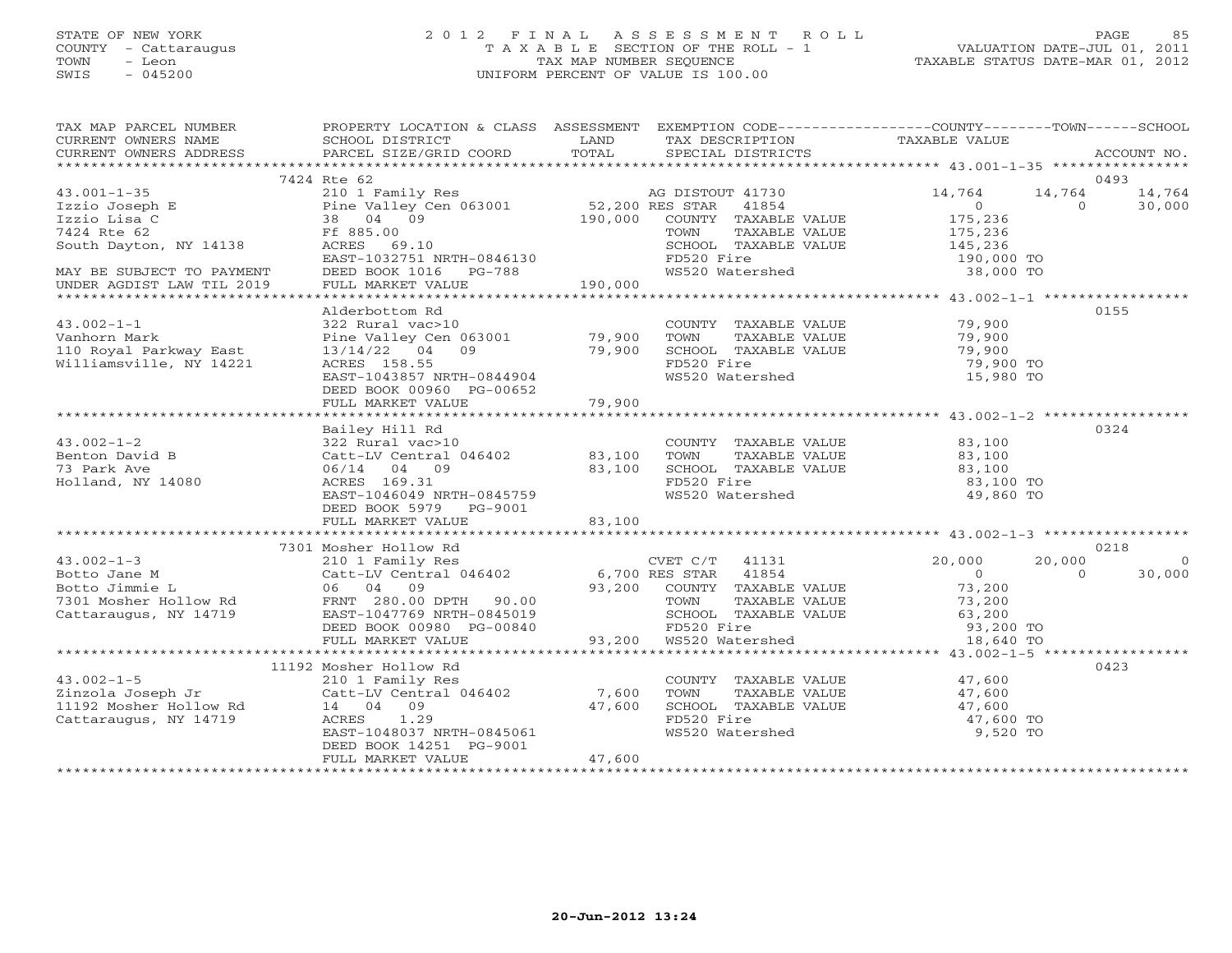# STATE OF NEW YORK 2 0 1 2 F I N A L A S S E S S M E N T R O L L PAGE 86 COUNTY - Cattaraugus T A X A B L E SECTION OF THE ROLL - 1 VALUATION DATE-JUL 01, 2011 TOWN - Leon TAX MAP NUMBER SEQUENCE TAXABLE STATUS DATE-MAR 01, 2012 SWIS - 045200 UNIFORM PERCENT OF VALUE IS 100.00UNIFORM PERCENT OF VALUE IS 100.00

| TAX MAP PARCEL NUMBER<br>CURRENT OWNERS NAME<br>CURRENT OWNERS ADDRESS                                                                                     | PROPERTY LOCATION & CLASS ASSESSMENT EXEMPTION CODE----------------COUNTY-------TOWN------SCHOOL<br>SCHOOL DISTRICT<br><b>Example 12</b> LAND            |                  |                                                      |               | TAX DESCRIPTION TAXABLE VALUE<br>SPECIAL DISTRICTS                                                                                                                                                                 |                                     |                                     |
|------------------------------------------------------------------------------------------------------------------------------------------------------------|----------------------------------------------------------------------------------------------------------------------------------------------------------|------------------|------------------------------------------------------|---------------|--------------------------------------------------------------------------------------------------------------------------------------------------------------------------------------------------------------------|-------------------------------------|-------------------------------------|
|                                                                                                                                                            |                                                                                                                                                          |                  |                                                      |               |                                                                                                                                                                                                                    |                                     |                                     |
| $43.002 - 1 - 6.1$<br>Hill Richard R<br>Hill Donna E                                                                                                       | 11144 Mosher Hollow Rd<br>112 Dairy farm<br>Catt-LV Central 046402 102,000 AG BLDG<br>6/04 / 09                                                          |                  | 41700<br>401,000 RES STAR 41854                      | 41700         | 20,000<br>180,000<br>$\overline{0}$                                                                                                                                                                                | 20,000<br>180,000<br>$\overline{0}$ | 0184<br>20,000<br>180,000<br>30,000 |
| 11144 Mosher Hollow Rd<br>Cattaraugus, NY 14719                                                                                                            | Lot 6<br>ACRES 159.35                                                                                                                                    |                  | COUNTY TAXABLE VALUE<br>TOWN<br>SCHOOL TAXABLE VALUE | TAXABLE VALUE | 201,000<br>201,000<br>171,000                                                                                                                                                                                      |                                     |                                     |
| EAST-1048632 NRTH-0844735<br>MAY BE SUBJECT TO PAYMENT FULL MARKET VALUE 401,000 FD520 Fire<br>UNDER RPTL483 UNTIL 2020                                    |                                                                                                                                                          |                  |                                                      |               | FD520 Fire $401,000$ TO<br>WS520 Watershed $240.600$ TO                                                                                                                                                            |                                     |                                     |
|                                                                                                                                                            |                                                                                                                                                          |                  |                                                      |               |                                                                                                                                                                                                                    |                                     | 0311                                |
| $43.002 - 1 - 6.2$                                                                                                                                         | 7216 Bailey Hill Rd<br>311 Res vac land<br>Catt-LV Central 046402 3,000                                                                                  | 3,000            | COUNTY TAXABLE VALUE<br>TOWN TAXABLE VALUE           |               | 3,000<br>3,000<br>SCHOOL TAXABLE VALUE 3,000                                                                                                                                                                       |                                     |                                     |
| Mosher, Est Gerald W Catt-LV Central 046402 3,000<br>Bruce Mosher 06 04 09 3,000<br>82 Maple Ave ACRES 1.00<br>Hamburg, NY 14075 EAST-1047044 NRTH-0843560 | FULL MARKET VALUE                                                                                                                                        | 3,000            | FD520 Fire<br>WS520 Watershed                        |               | 3,000 TO<br>600 TO                                                                                                                                                                                                 |                                     |                                     |
|                                                                                                                                                            |                                                                                                                                                          |                  |                                                      |               |                                                                                                                                                                                                                    |                                     |                                     |
|                                                                                                                                                            | Bailey Hill Rd                                                                                                                                           |                  |                                                      |               |                                                                                                                                                                                                                    |                                     | 0257                                |
| $43.002 - 1 - 7$<br>8571 wendy Lane<br>W. Palm Beach, FL 33411 2008 2010 2021 2031 20403385<br>EAST-1048937 NRTH-0843385                                   | $322$ Rural vac > 10                                                                                                                                     |                  | AG DISTOUT 41730                                     |               | 683                                                                                                                                                                                                                | 683                                 | 683                                 |
|                                                                                                                                                            |                                                                                                                                                          |                  |                                                      |               |                                                                                                                                                                                                                    |                                     |                                     |
| $43.002 - 1 - 8$<br>Leon Hunting Lodge<br>7824 Zimmerman Rd<br>Hamburg, NY 14075                                                                           | 7110 Bailey Hill Rd<br>Catt-LV Central 046402 38,000<br>05 04 09 116,300<br>ACRES 33.73<br>EAST-1049797 NRTH-0841984                                     |                  | TOWN<br>FD520 Fire<br>WS520 Watershed                | TAXABLE VALUE | COUNTY TAXABLE VALUE 116,300<br>116,300<br>SCHOOL TAXABLE VALUE 116,300<br>116,300 TO<br>23,260 TO                                                                                                                 |                                     | 0228                                |
|                                                                                                                                                            | DEED BOOK 702<br>PG-00582<br>FULL MARKET VALUE                                                                                                           | 116,300          |                                                      |               |                                                                                                                                                                                                                    |                                     |                                     |
|                                                                                                                                                            | Bailey Hill Rd                                                                                                                                           |                  |                                                      |               |                                                                                                                                                                                                                    |                                     | 0338                                |
| 43.002-1-9.1<br>Marquardt Robert W<br>Nadler Charles B Jr<br>PO Box 291<br>Clarence, NY 14031                                                              | 312 Vac w/imprv<br>Catt-LV Central 046402 29,800<br>05 04 09<br>ACRES 19.70<br>EAST-1050000 NRTH-0841405<br>DEED BOOK 10229 PG-3001<br>FULL MARKET VALUE | 43,200<br>43,200 | WS520 Watershed                                      |               | COUNTY TAXABLE VALUE $\begin{array}{ccc} 43,200 \ \text{TOWN} & \text{TAXABLE VALUE} & 43,200 \ \text{SCHOOL} & \text{TAXABLE VALUE} & 43,200 \ \text{FD520 Fire} & 43,200 \ \text{T0} & \end{array}$<br>25,920 TO |                                     |                                     |
|                                                                                                                                                            |                                                                                                                                                          |                  |                                                      |               |                                                                                                                                                                                                                    |                                     |                                     |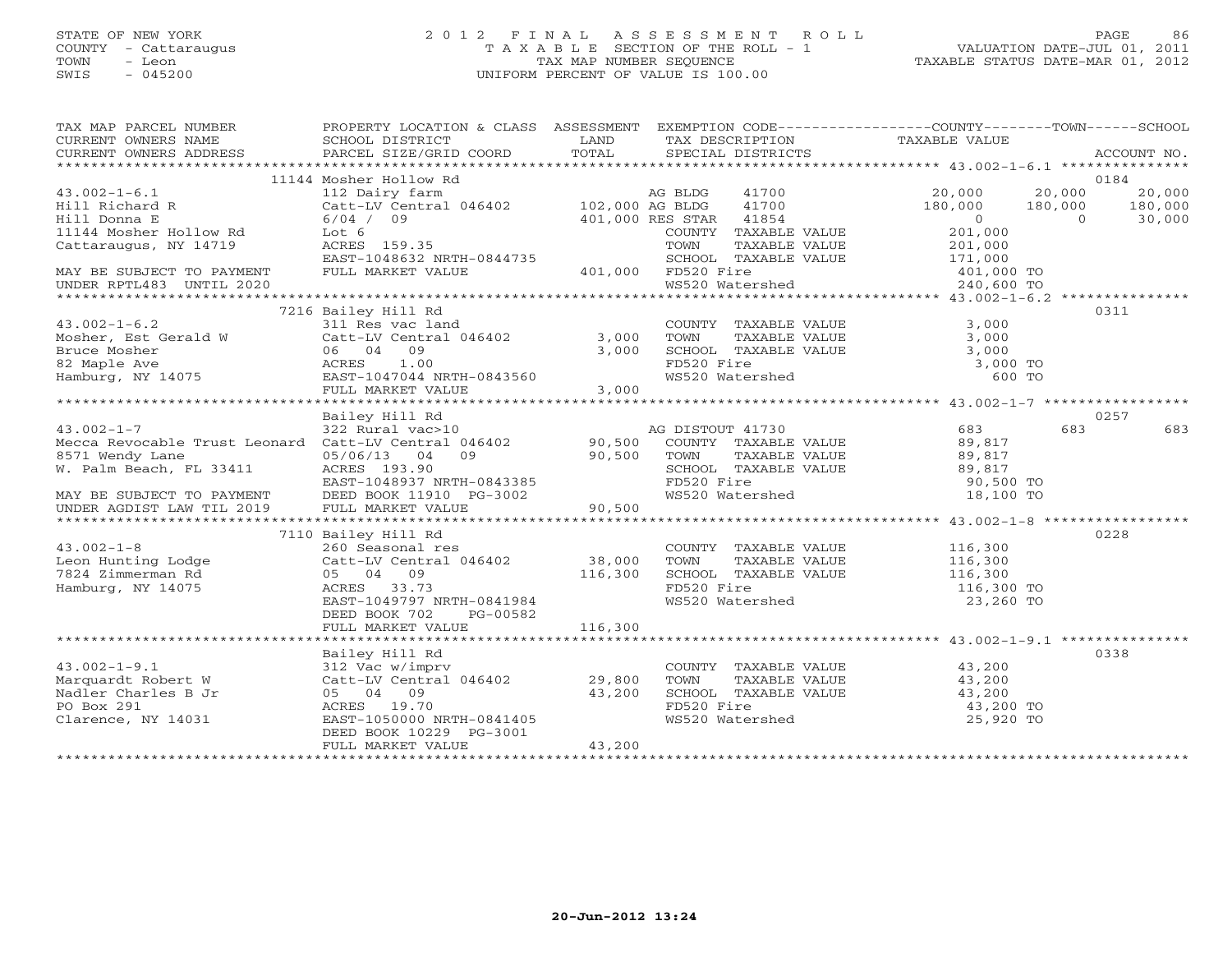# STATE OF NEW YORK 2 0 1 2 F I N A L A S S E S S M E N T R O L L PAGE 87 COUNTY - Cattaraugus T A X A B L E SECTION OF THE ROLL - 1 VALUATION DATE-JUL 01, 2011 TOWN - Leon TAX MAP NUMBER SEQUENCE TAXABLE STATUS DATE-MAR 01, 2012 SWIS - 045200 UNIFORM PERCENT OF VALUE IS 100.00UNIFORM PERCENT OF VALUE IS 100.00

| TAX MAP PARCEL NUMBER                                                                                                                                                                                                                                                       | PROPERTY LOCATION & CLASS ASSESSMENT EXEMPTION CODE---------------COUNTY-------TOWN------SCHOOL |          |                                                                                                                       |                       |                  |
|-----------------------------------------------------------------------------------------------------------------------------------------------------------------------------------------------------------------------------------------------------------------------------|-------------------------------------------------------------------------------------------------|----------|-----------------------------------------------------------------------------------------------------------------------|-----------------------|------------------|
|                                                                                                                                                                                                                                                                             |                                                                                                 |          |                                                                                                                       |                       | ACCOUNT NO.      |
|                                                                                                                                                                                                                                                                             |                                                                                                 |          |                                                                                                                       |                       |                  |
|                                                                                                                                                                                                                                                                             |                                                                                                 |          |                                                                                                                       |                       |                  |
|                                                                                                                                                                                                                                                                             | 7111 Bailey Hill Rd                                                                             |          |                                                                                                                       |                       | 0492             |
| $43.002 - 1 - 9.2$                                                                                                                                                                                                                                                          | 322 Rural vac>10                                                                                |          | COUNTY TAXABLE VALUE                                                                                                  | 29,000                |                  |
| Brehm William Jr                                                                                                                                                                                                                                                            | Catt-LV Central 046402<br>05 04 09                                                              | 29,000   |                                                                                                                       |                       |                  |
| Smolinski Eugene                                                                                                                                                                                                                                                            | 05 04 09                                                                                        | 29,000   |                                                                                                                       |                       |                  |
| 7867 Zimmerman Rd                                                                                                                                                                                                                                                           | ACRES 24.92                                                                                     |          |                                                                                                                       |                       |                  |
| Hamburg, NY 14075                                                                                                                                                                                                                                                           | ACRES 24.92<br>EAST-1047793 NRTH-0841928                                                        |          | TOWN TAXABLE VALUE $29,000$<br>SCHOOL TAXABLE VALUE $29,000$<br>FD520 Fire $29,000$ TO<br>WS520 Watershed 5,800 TO    |                       |                  |
|                                                                                                                                                                                                                                                                             | DEED BOOK 00968 PG-00574                                                                        |          |                                                                                                                       |                       |                  |
|                                                                                                                                                                                                                                                                             |                                                                                                 |          |                                                                                                                       |                       |                  |
|                                                                                                                                                                                                                                                                             |                                                                                                 |          |                                                                                                                       |                       |                  |
|                                                                                                                                                                                                                                                                             | 7048 Bailey Hill Rd                                                                             |          |                                                                                                                       |                       | 0566             |
|                                                                                                                                                                                                                                                                             |                                                                                                 |          |                                                                                                                       |                       |                  |
| $43.002 - 1 - 9.3$                                                                                                                                                                                                                                                          | 322 Rural vac>10                                                                                |          | COUNTY TAXABLE VALUE 25,400                                                                                           |                       |                  |
| Kozlowski Timothy M                                                                                                                                                                                                                                                         | 22 Nurai vace-10<br>Catt-LV Central 046402 25,400<br>05 04 09 25,400                            |          |                                                                                                                       |                       |                  |
| PO Box 221                                                                                                                                                                                                                                                                  |                                                                                                 |          | TOWN TAXABLE VALUE $25,400$<br>SCHOOL TAXABLE VALUE $25,400$<br>FD520 Fire $25,400$ TO<br>WS520 Watershed $15,240$ TO |                       |                  |
| Dautpm, NY 14041                                                                                                                                                                                                                                                            | ACRES 19.05                                                                                     |          |                                                                                                                       |                       |                  |
|                                                                                                                                                                                                                                                                             | ACRES 19.05<br>EAST-1050029 NRTH-0840918                                                        |          |                                                                                                                       |                       |                  |
|                                                                                                                                                                                                                                                                             | DEED BOOK 12313 PG-9002                                                                         |          |                                                                                                                       |                       |                  |
|                                                                                                                                                                                                                                                                             |                                                                                                 |          |                                                                                                                       |                       |                  |
|                                                                                                                                                                                                                                                                             |                                                                                                 |          |                                                                                                                       |                       |                  |
|                                                                                                                                                                                                                                                                             | 7048 Bailey Hill Rd                                                                             |          |                                                                                                                       |                       | 0901             |
| $43.002 - 1 - 9.4$                                                                                                                                                                                                                                                          | 210 1 Family Res                                                                                |          |                                                                                                                       |                       |                  |
|                                                                                                                                                                                                                                                                             |                                                                                                 |          | COUNTY TAXABLE VALUE 125,900<br>TOWN TAXABLE VALUE 125,900                                                            |                       |                  |
| $210$ I Family Res<br>$221$<br>PO Box 221<br>$221$<br>$240$ EARES<br>$1.70$ BANK<br>$0.70$ $0.71$<br>$0.70$<br>$0.71$<br>$0.71$<br>$0.71$<br>$0.71$<br>$0.71$<br>$0.71$<br>$0.71$<br>$0.71$<br>$0.71$<br>$0.71$<br>$0.71$<br>$0.71$<br>$0.71$<br>$0.71$<br>$0.71$<br>$0.71$ |                                                                                                 |          | SCHOOL TAXABLE VALUE 125,900                                                                                          |                       |                  |
|                                                                                                                                                                                                                                                                             |                                                                                                 |          |                                                                                                                       |                       |                  |
|                                                                                                                                                                                                                                                                             |                                                                                                 |          | FD520 Fire                                                                                                            | 125,900 TO            |                  |
|                                                                                                                                                                                                                                                                             | DEED BOOK 12313 PG-9001                                                                         |          |                                                                                                                       |                       |                  |
|                                                                                                                                                                                                                                                                             |                                                                                                 |          |                                                                                                                       |                       |                  |
|                                                                                                                                                                                                                                                                             |                                                                                                 |          |                                                                                                                       |                       |                  |
|                                                                                                                                                                                                                                                                             | 6983 Bailey Hill Rd                                                                             |          |                                                                                                                       |                       | 0142             |
| $43.002 - 1 - 10.1$                                                                                                                                                                                                                                                         | 240 Rural res                                                                                   |          | COUNTY TAXABLE VALUE 210,100                                                                                          |                       |                  |
| Nicholas John E                                                                                                                                                                                                                                                             |                                                                                                 |          | TOWN                                                                                                                  | TAXABLE VALUE 210,100 |                  |
| 6940 Bailey Hill Rd                                                                                                                                                                                                                                                         | 240 Rural res<br>Pine Valley Cen 063001 12,900<br>Rd 04/05 04 09 210,100<br>04/05 04 09         | 210,100  |                                                                                                                       |                       |                  |
| Cattaraugus, NY 14719-9546                                                                                                                                                                                                                                                  | ACRES 43.60                                                                                     | 210,10   |                                                                                                                       |                       |                  |
|                                                                                                                                                                                                                                                                             | EAST-1050017 NRTH-0839543                                                                       |          | SCHOOL TAXABLE VALUE $210,100$<br>FD520 Fire $210,100$ TO<br>WS520 Watershed $42,020$ TO                              |                       |                  |
|                                                                                                                                                                                                                                                                             | DEED BOOK 00921 PG-01135                                                                        |          |                                                                                                                       |                       |                  |
|                                                                                                                                                                                                                                                                             |                                                                                                 |          |                                                                                                                       |                       |                  |
|                                                                                                                                                                                                                                                                             |                                                                                                 |          |                                                                                                                       |                       |                  |
|                                                                                                                                                                                                                                                                             |                                                                                                 |          |                                                                                                                       |                       |                  |
|                                                                                                                                                                                                                                                                             | 6983 Bailey Hill Rd                                                                             |          |                                                                                                                       |                       | 0644             |
| $43.002 - 1 - 10.2$                                                                                                                                                                                                                                                         | 240 Rural res                                                                                   |          | RES STAR 41854                                                                                                        | $\overline{O}$        | $\cap$<br>30,000 |
| Dowdall John                                                                                                                                                                                                                                                                | Pine Valley Cen $063001$ 31,000                                                                 |          | COUNTY TAXABLE VALUE 200,000                                                                                          |                       |                  |
| Dowdall Sandra                                                                                                                                                                                                                                                              | 05 04 09                                                                                        | 200,000  | TOWN<br>TAXABLE VALUE                                                                                                 | 200,000               |                  |
| 6983 Bailey Hill Rd ACRES 53.80                                                                                                                                                                                                                                             |                                                                                                 |          | SCHOOL TAXABLE VALUE 170,000                                                                                          |                       |                  |
| Cattaraugus, NY 14719                                                                                                                                                                                                                                                       | EAST-1047999 NRTH-0840062<br>DEED BOOK 001                                                      |          | FD520 Fire                                                                                                            | 200,000 TO            |                  |
|                                                                                                                                                                                                                                                                             | DEED BOOK 994                                                                                   | $PG-560$ | FD520 Fire<br>WS520 Watershed                                                                                         | 40,000 TO             |                  |
|                                                                                                                                                                                                                                                                             | FULL MARKET VALUE                                                                               | 200,000  |                                                                                                                       |                       |                  |
| ********************************                                                                                                                                                                                                                                            |                                                                                                 |          |                                                                                                                       |                       |                  |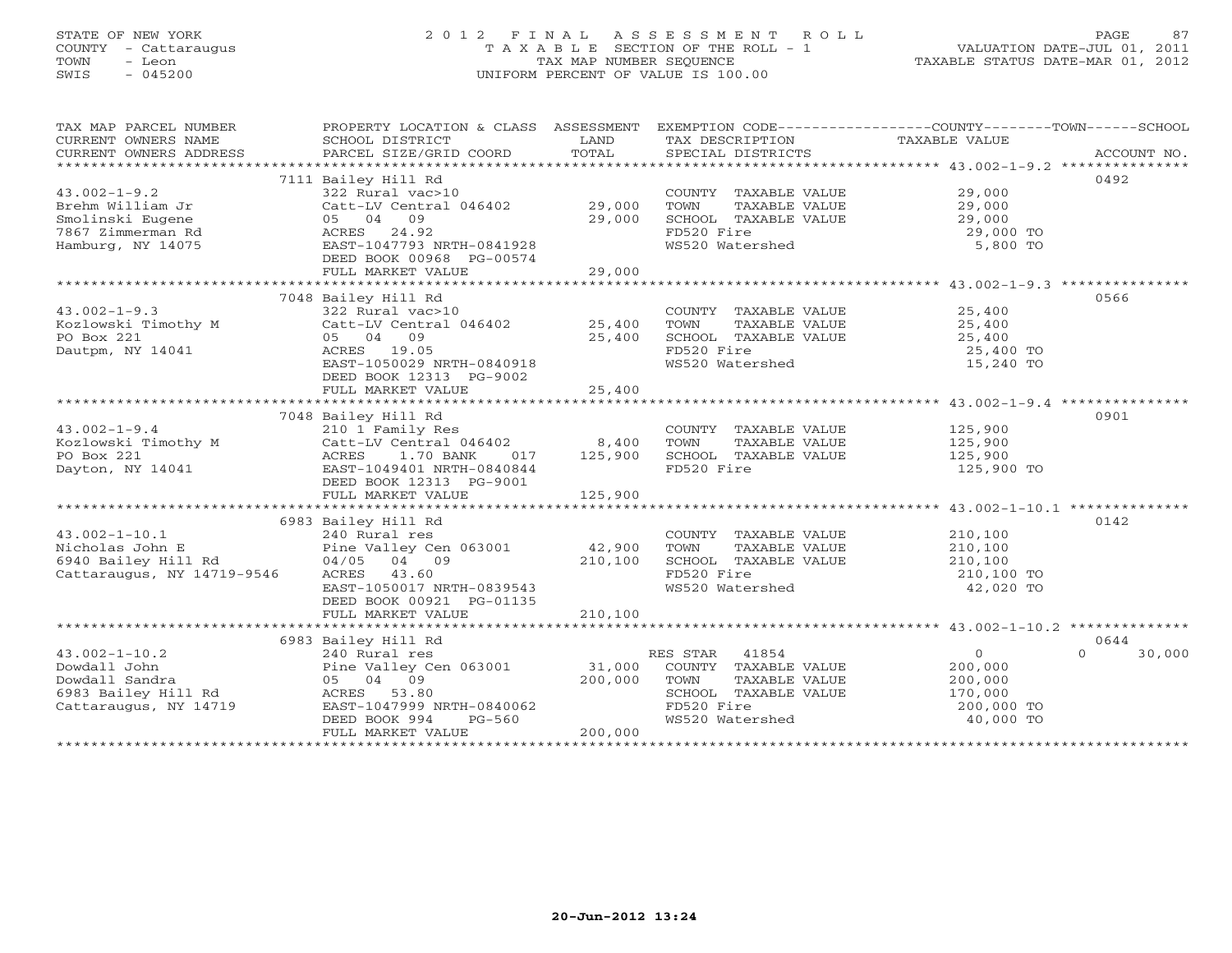# STATE OF NEW YORK 2 0 1 2 F I N A L A S S E S S M E N T R O L L PAGE 88 COUNTY - Cattaraugus T A X A B L E SECTION OF THE ROLL - 1 VALUATION DATE-JUL 01, 2011 TOWN - Leon TAX MAP NUMBER SEQUENCE TAXABLE STATUS DATE-MAR 01, 2012 SWIS - 045200 UNIFORM PERCENT OF VALUE IS 100.00UNIFORM PERCENT OF VALUE IS 100.00

| TAX MAP PARCEL NUMBER<br>CURRENT OWNERS NAME<br>CURRENT OWNERS ADDRESS | PROPERTY LOCATION & CLASS ASSESSMENT<br>SCHOOL DISTRICT<br>PARCEL SIZE/GRID COORD | LAND<br>TOTAL                           | TAX DESCRIPTION<br>SPECIAL DISTRICTS          | EXEMPTION CODE-----------------COUNTY-------TOWN------SCHOOL<br>TAXABLE VALUE<br>ACCOUNT NO. |
|------------------------------------------------------------------------|-----------------------------------------------------------------------------------|-----------------------------------------|-----------------------------------------------|----------------------------------------------------------------------------------------------|
| *************************                                              |                                                                                   |                                         |                                               |                                                                                              |
|                                                                        | 6960 Bailey Hill Rd                                                               |                                         |                                               | 0645                                                                                         |
| $43.002 - 1 - 10.3$                                                    | 260 Seasonal res                                                                  |                                         | COUNTY TAXABLE VALUE                          | 44,900                                                                                       |
| Marquardt James R                                                      | Pine Valley Cen 063001                                                            | 21,200                                  | TOWN<br>TAXABLE VALUE                         | 44,900                                                                                       |
| 9554 Keller Rd                                                         | 04 04 09                                                                          | 44,900                                  | SCHOOL TAXABLE VALUE                          | 44,900                                                                                       |
| PO Box 291                                                             | ACRES<br>8.90                                                                     |                                         | FD520 Fire                                    | 44,900 TO                                                                                    |
| Clarence, NY 14031                                                     | EAST-1049975 NRTH-0840496                                                         |                                         | WS520 Watershed                               | 8,980 TO                                                                                     |
|                                                                        | DEED BOOK 4175 PG-7001                                                            |                                         |                                               |                                                                                              |
|                                                                        | FULL MARKET VALUE<br>*******************************                              | 44,900<br>* * * * * * * * * * * * * * * |                                               |                                                                                              |
|                                                                        |                                                                                   |                                         |                                               | ******************************** 43.002-1-10.4 **************<br>0687                        |
| $43.002 - 1 - 10.4$                                                    | Bailey Hill Rd<br>322 Rural vac>10                                                |                                         |                                               | 21,500                                                                                       |
| Nadler Charles B                                                       |                                                                                   |                                         | COUNTY TAXABLE VALUE                          |                                                                                              |
| 12710 Brucker Rd                                                       | Pine Valley Cen 063001<br>05 04 09                                                | 21,500<br>21,500                        | TOWN<br>TAXABLE VALUE<br>SCHOOL TAXABLE VALUE | 21,500<br>21,500                                                                             |
| Akron, NY 14001                                                        | ACRES 12.50                                                                       |                                         | FD520 Fire                                    | 21,500 TO                                                                                    |
|                                                                        | EAST-1050077 NRTH-0840225                                                         |                                         | WS520 Watershed                               | 4,300 TO                                                                                     |
|                                                                        | DEED BOOK 00936 PG-00036                                                          |                                         |                                               |                                                                                              |
|                                                                        | FULL MARKET VALUE                                                                 | 21,500                                  |                                               |                                                                                              |
|                                                                        |                                                                                   |                                         |                                               |                                                                                              |
|                                                                        | Bailey Hill Rd                                                                    |                                         |                                               | 0057                                                                                         |
| $43.002 - 1 - 11$                                                      | 312 Vac w/imprv                                                                   |                                         | COUNTY TAXABLE VALUE                          | 9,200                                                                                        |
| Gorski Tammy L                                                         | Pine Valley Cen 063001                                                            | 7,500                                   | TOWN<br>TAXABLE VALUE                         | 9,200                                                                                        |
| 2347 Niagara St                                                        | 05 04 09                                                                          | 9,200                                   | SCHOOL TAXABLE VALUE                          | 9,200                                                                                        |
| Buffalo, NY 14207-1435                                                 | 1.25<br>ACRES                                                                     |                                         | FD520 Fire                                    | 9,200 TO                                                                                     |
|                                                                        | EAST-1049002 NRTH-0839807                                                         |                                         | WS520 Watershed                               | 1,840 TO                                                                                     |
|                                                                        | DEED BOOK 1013<br>PG-118                                                          |                                         |                                               |                                                                                              |
|                                                                        | FULL MARKET VALUE                                                                 | 9,200                                   |                                               |                                                                                              |
|                                                                        |                                                                                   |                                         |                                               |                                                                                              |
|                                                                        | 7075 Bailey Hill Rd                                                               |                                         |                                               | 0398                                                                                         |
| $43.002 - 1 - 12$                                                      | 260 Seasonal res                                                                  |                                         | COUNTY TAXABLE VALUE                          | 76,500                                                                                       |
| Wawrzynek Joseph A                                                     | Catt-LV Central 046402                                                            | 46,500                                  | TOWN<br>TAXABLE VALUE                         | 76,500                                                                                       |
| 6512 Aiken Rd                                                          | 05 04 09                                                                          | 76,500                                  | SCHOOL TAXABLE VALUE                          | 76,500                                                                                       |
| Lockport, NY 14094                                                     | ACRES 50.77                                                                       |                                         | FD520 Fire                                    | 76,500 TO                                                                                    |
|                                                                        | EAST-1048008 NRTH-0841087                                                         |                                         | WS520 Watershed                               | 15,300 TO                                                                                    |
|                                                                        | DEED BOOK 15830 PG-4002                                                           |                                         |                                               |                                                                                              |
|                                                                        | FULL MARKET VALUE                                                                 | 76,500                                  |                                               |                                                                                              |
|                                                                        |                                                                                   |                                         |                                               |                                                                                              |
|                                                                        | Kysor Hill Rd                                                                     |                                         |                                               | 0774                                                                                         |
| $43.002 - 1 - 13$<br>Ro Von Ltd                                        | 910 Priv forest                                                                   | 262,000                                 | FOREST/A74 47460<br>COUNTY TAXABLE VALUE      | 209,600<br>209,600<br>209,600                                                                |
| R Volegnau                                                             | Pine Valley Cen 063001<br>ACRES 305.29                                            | 262,000                                 | TOWN<br>TAXABLE VALUE                         | 52,400<br>52,400                                                                             |
| 2867 Five Mile Rd                                                      | EAST-1044503 NRTH-0841490                                                         |                                         | SCHOOL TAXABLE VALUE                          | 52,400                                                                                       |
| Allegany, NY 14706                                                     | FULL MARKET VALUE                                                                 | 262,000                                 | FD520 Fire                                    | 262,000 TO                                                                                   |
|                                                                        |                                                                                   |                                         |                                               |                                                                                              |
| MAY BE SUBJECT TO PAYMENT                                              |                                                                                   |                                         |                                               |                                                                                              |
| UNDER RPTL480A UNTIL 2021                                              |                                                                                   |                                         |                                               |                                                                                              |
| *********************                                                  |                                                                                   |                                         |                                               |                                                                                              |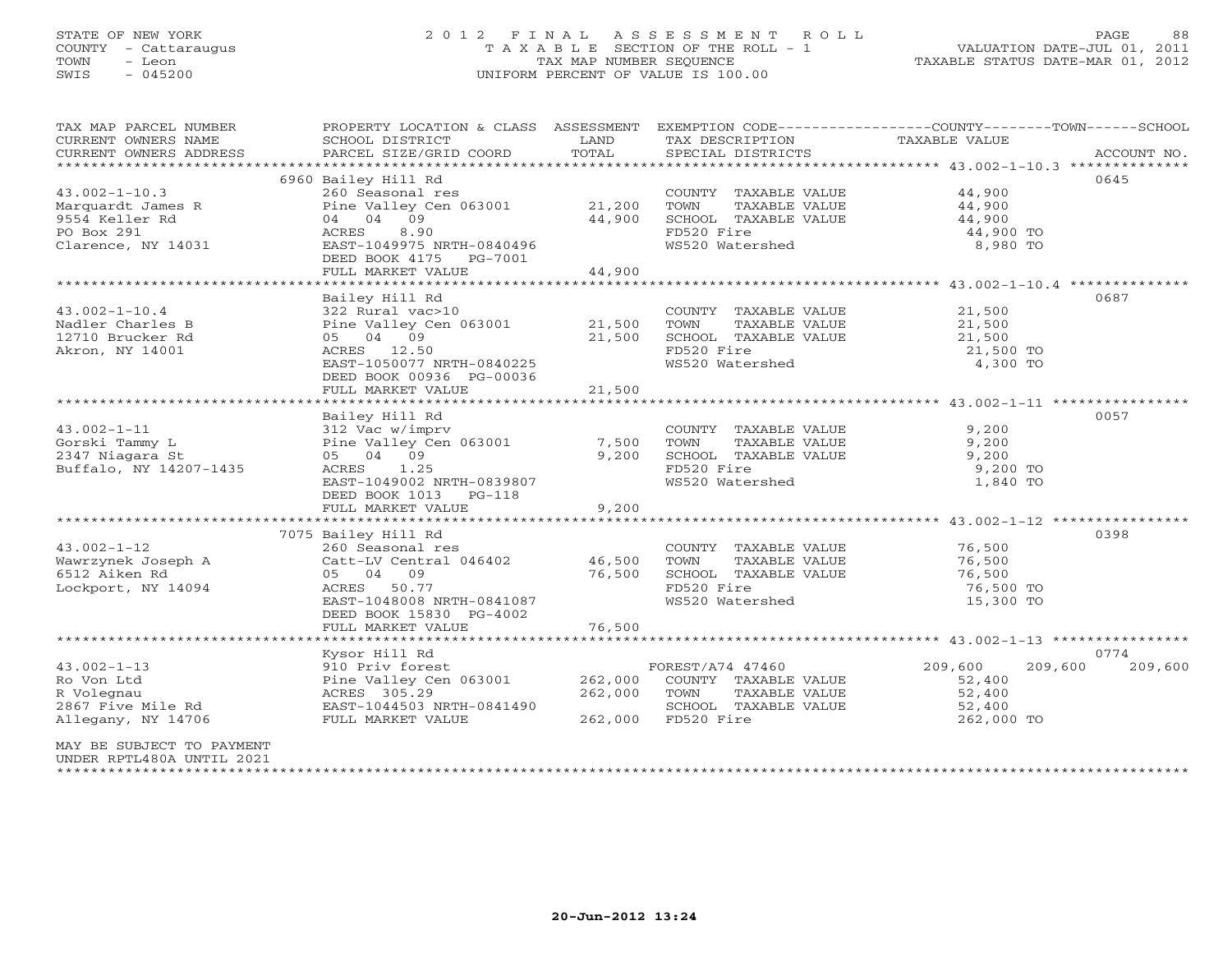# STATE OF NEW YORK 2 0 1 2 F I N A L A S S E S S M E N T R O L L PAGE 89 COUNTY - Cattaraugus T A X A B L E SECTION OF THE ROLL - 1 VALUATION DATE-JUL 01, 2011 TOWN - Leon TAX MAP NUMBER SEQUENCE TAXABLE STATUS DATE-MAR 01, 2012 SWIS - 045200 UNIFORM PERCENT OF VALUE IS 100.00UNIFORM PERCENT OF VALUE IS 100.00

| TAX MAP PARCEL NUMBER<br>TA PIE TAND TRINITY AND TRINITY TO TAXABLE VALUE<br>CURRENT OWNERS NAME SCHOOL DISTRICT TO LAND TAXABLE TO TAXABLE VALUE<br>CURRENT OWNERS ADDRESS PARCEL SIZE/GRID COORD TOTAL SPECIAL DISTRICTS ACCOUNT NO.<br>********************** | PROPERTY LOCATION & CLASS ASSESSMENT EXEMPTION CODE---------------COUNTY-------TOWN------SCHOOL                 |          |                                                                                                                 |                        |                    |
|------------------------------------------------------------------------------------------------------------------------------------------------------------------------------------------------------------------------------------------------------------------|-----------------------------------------------------------------------------------------------------------------|----------|-----------------------------------------------------------------------------------------------------------------|------------------------|--------------------|
|                                                                                                                                                                                                                                                                  |                                                                                                                 |          |                                                                                                                 |                        |                    |
|                                                                                                                                                                                                                                                                  |                                                                                                                 |          |                                                                                                                 |                        |                    |
|                                                                                                                                                                                                                                                                  | 7200 Bailey Hill Rd                                                                                             |          |                                                                                                                 | $\overline{0}$         | 0076<br>$\Omega$   |
| $43.002 - 1 - 14.1$                                                                                                                                                                                                                                              | 210 1 Family Res<br>Catt-LV Central 046402 23,000                                                               |          | RES STAR 41854<br>COUNTY TAXABLE VALUE                                                                          |                        | 30,000             |
| Snyder Troy<br>7200 Bailey Hill Rd                                                                                                                                                                                                                               | 06/14 04 09                                                                                                     |          |                                                                                                                 | 80,000                 |                    |
| Cattaraugus, NY 14719                                                                                                                                                                                                                                            | ACRES 10.00                                                                                                     | 80,000   |                                                                                                                 |                        |                    |
|                                                                                                                                                                                                                                                                  | EAST-1046975 NRTH-0843751                                                                                       |          | TOWN TAXABLE VALUE<br>SCHOOL TAXABLE VALUE 50,000 TO                                                            |                        |                    |
|                                                                                                                                                                                                                                                                  | DEED BOOK 995                                                                                                   | $PG-994$ | WS520 Watershed                                                                                                 | 16,000 TO              |                    |
|                                                                                                                                                                                                                                                                  | FULL MARKET VALUE                                                                                               | 80,000   |                                                                                                                 |                        |                    |
|                                                                                                                                                                                                                                                                  |                                                                                                                 |          |                                                                                                                 |                        |                    |
|                                                                                                                                                                                                                                                                  | Bailey Hill Rd                                                                                                  |          |                                                                                                                 |                        | 0773               |
| $43.002 - 1 - 14.2$                                                                                                                                                                                                                                              | 322 Rural vac>10                                                                                                |          | COUNTY TAXABLE VALUE 26,000                                                                                     |                        |                    |
|                                                                                                                                                                                                                                                                  | Catt-LV Central 046402 26,000                                                                                   |          |                                                                                                                 |                        |                    |
|                                                                                                                                                                                                                                                                  |                                                                                                                 | 26,000   |                                                                                                                 |                        |                    |
|                                                                                                                                                                                                                                                                  |                                                                                                                 |          |                                                                                                                 |                        |                    |
|                                                                                                                                                                                                                                                                  |                                                                                                                 |          | TOWN TAXABLE VALUE $26,000$<br>SCHOOL TAXABLE VALUE $26,000$<br>FD520 Fire $26,000$ TO<br>WS520 Watershed 52 TO |                        |                    |
|                                                                                                                                                                                                                                                                  | FULL MARKET VALUE                                                                                               | 26,000   |                                                                                                                 |                        |                    |
|                                                                                                                                                                                                                                                                  |                                                                                                                 |          |                                                                                                                 |                        |                    |
|                                                                                                                                                                                                                                                                  | 6954 Rte 62                                                                                                     |          |                                                                                                                 |                        | 0934               |
| $43.003 - 1 - 1.1$                                                                                                                                                                                                                                               | 210 1 Family Res                                                                                                |          | RES STAR 41854                                                                                                  |                        | $\Omega$<br>30,000 |
| Riley Danny<br>Fine Valley Cen 063001 9,900<br>6954 Rte 62 36 04 09 54,800<br>Conewango Valley, NY 14726 ACRES 2.45                                                                                                                                              |                                                                                                                 |          | ES STAR 41854<br>COUNTY TAXABLE VALUE 54,800<br>TOWN TAXABLE VALUE 54,800                                       |                        |                    |
|                                                                                                                                                                                                                                                                  |                                                                                                                 |          | TOWN                                                                                                            |                        |                    |
|                                                                                                                                                                                                                                                                  |                                                                                                                 |          | TOWN TAXABLE VALUE<br>SCHOOL TAXABLE VALUE 24,800 TO                                                            |                        |                    |
|                                                                                                                                                                                                                                                                  | EAST-1031301 NRTH-0838980                                                                                       |          | FD520 Fire                                                                                                      |                        |                    |
|                                                                                                                                                                                                                                                                  |                                                                                                                 |          |                                                                                                                 | 54,800 TO<br>54,800 TO |                    |
|                                                                                                                                                                                                                                                                  | DEED BOOK 13497 PG-3003 bDED BOOK 13497 PG-3003 bDED BOOK 13497 PG-3003 bDED BOOK 13497 PG-3003 bDED BOOK 13497 |          |                                                                                                                 | 10,960 TO              |                    |
|                                                                                                                                                                                                                                                                  |                                                                                                                 |          |                                                                                                                 |                        |                    |
|                                                                                                                                                                                                                                                                  | 6996 Slew Rd                                                                                                    |          |                                                                                                                 |                        | 0585               |
| $43.003 - 1 - 1.2$                                                                                                                                                                                                                                               | 210 1 Family Res                                                                                                |          | COUNTY TAXABLE VALUE 72,100                                                                                     |                        |                    |
|                                                                                                                                                                                                                                                                  | Pine Valley Cen $063001$ 6,900                                                                                  |          | TOWN                                                                                                            | 72,100                 |                    |
|                                                                                                                                                                                                                                                                  | 36 04 09                                                                                                        | 72,100   | TOWN      TAXABLE VALUE<br>SCHOOL   TAXABLE VALUE                                                               | 72,100                 |                    |
| Filey Danny O<br>Riley Catherine<br>PO Box 112<br>Leon, NY 14751                                                                                                                                                                                                 | FRNT 123.20 DPTH 293.92                                                                                         |          | FD520 Fire                                                                                                      | 72,100 TO<br>72,100 TO |                    |
|                                                                                                                                                                                                                                                                  | EAST-1031314 NRTH-0839565                                                                                       |          | LD520 Light                                                                                                     |                        |                    |
|                                                                                                                                                                                                                                                                  | DEED BOOK 886<br>PG-00069                                                                                       | 72,100   | WS520 Watershed                                                                                                 | 72,100 TO              |                    |
|                                                                                                                                                                                                                                                                  | FULL MARKET VALUE                                                                                               |          |                                                                                                                 |                        |                    |
|                                                                                                                                                                                                                                                                  |                                                                                                                 |          |                                                                                                                 |                        |                    |
|                                                                                                                                                                                                                                                                  | Rte 62                                                                                                          |          |                                                                                                                 |                        | 0614               |
| $43.003 - 1 - 1.3$                                                                                                                                                                                                                                               | 314 Rural vac<10<br>Pine Valley Cen 063001<br>36 04 09                                                          |          | COUNTY TAXABLE VALUE 3,500                                                                                      |                        |                    |
| Riley Danny O                                                                                                                                                                                                                                                    |                                                                                                                 | 3,500    | TOWN<br>TAXABLE VALUE                                                                                           | 3,500                  |                    |
| 6996 Rte 62                                                                                                                                                                                                                                                      |                                                                                                                 | 3,500    |                                                                                                                 |                        |                    |
| Conewango Valley, NY 14726                                                                                                                                                                                                                                       | FRNT 207.02 DPTH                                                                                                |          | FD520 Fire 3,500 TO<br>LD520 Light 3,500 TO<br>WS520 Watershed 700 TO                                           |                        |                    |
|                                                                                                                                                                                                                                                                  | ACRES<br>1.26                                                                                                   |          |                                                                                                                 |                        |                    |
|                                                                                                                                                                                                                                                                  | EAST-1031304 NRTH-0839412                                                                                       |          |                                                                                                                 |                        |                    |
|                                                                                                                                                                                                                                                                  | DEED BOOK 13497 PG-3003                                                                                         | 3,500    |                                                                                                                 |                        |                    |
|                                                                                                                                                                                                                                                                  | FULL MARKET VALUE                                                                                               |          |                                                                                                                 |                        |                    |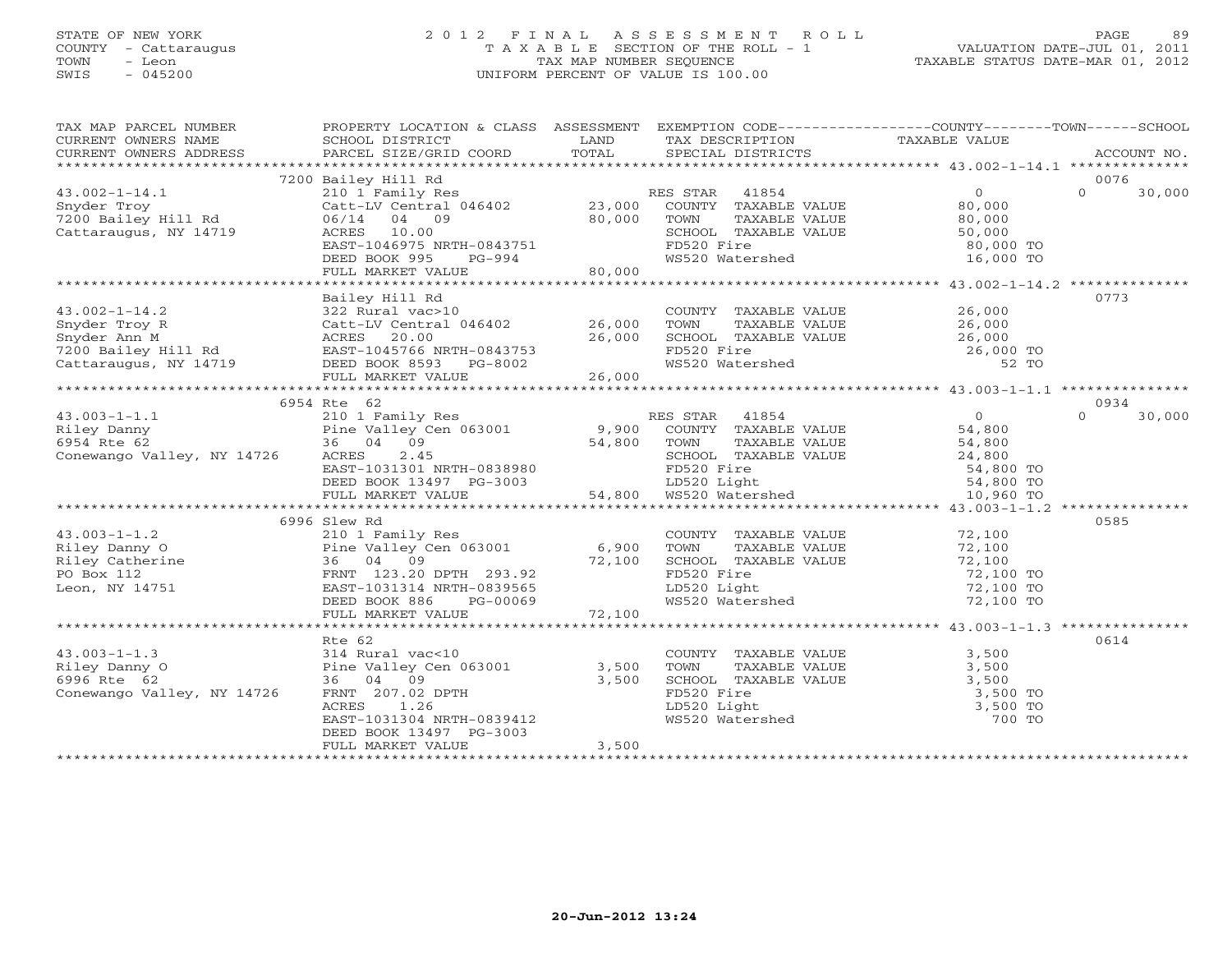# STATE OF NEW YORK 2 0 1 2 F I N A L A S S E S S M E N T R O L L PAGE 90 COUNTY - Cattaraugus T A X A B L E SECTION OF THE ROLL - 1 VALUATION DATE-JUL 01, 2011 TOWN - Leon TAX MAP NUMBER SEQUENCE TAXABLE STATUS DATE-MAR 01, 2012 SWIS - 045200 UNIFORM PERCENT OF VALUE IS 100.00UNIFORM PERCENT OF VALUE IS 100.00

| TAX MAP PARCEL NUMBER<br>CURRENT OWNERS NAME<br>CURRENT OWNERS ADDRESS                                                                                                                                                                                                                                                                                                                                   | PROPERTY LOCATION & CLASS ASSESSMENT EXEMPTION CODE----------------COUNTY-------TOWN------SCHOOL<br>SCHOOL DISTRICT<br>PARCEL SIZE/GRID COORD | LAND<br>TOTAL | TAX DESCRIPTION TAXABLE VALUE SPECIAL DISTRICTS                                          |                                     |          | ACCOUNT NO. |
|----------------------------------------------------------------------------------------------------------------------------------------------------------------------------------------------------------------------------------------------------------------------------------------------------------------------------------------------------------------------------------------------------------|-----------------------------------------------------------------------------------------------------------------------------------------------|---------------|------------------------------------------------------------------------------------------|-------------------------------------|----------|-------------|
|                                                                                                                                                                                                                                                                                                                                                                                                          |                                                                                                                                               |               |                                                                                          |                                     |          |             |
|                                                                                                                                                                                                                                                                                                                                                                                                          | Rte 62                                                                                                                                        |               |                                                                                          |                                     |          | 0615        |
| $43.003 - 1 - 1.4$                                                                                                                                                                                                                                                                                                                                                                                       | 314 Rural vac<10                                                                                                                              |               | COUNTY TAXABLE VALUE                                                                     | 3,500                               |          |             |
| Riley Danny O                                                                                                                                                                                                                                                                                                                                                                                            |                                                                                                                                               | 3,500         | TOWN<br>TAXABLE VALUE                                                                    | 3,500                               |          |             |
| 6996 Rte 62                                                                                                                                                                                                                                                                                                                                                                                              | ---- vuction<br>16 04 09 09 063001<br>FRNT 207.02 DPTH                                                                                        | 3,500         | SCHOOL TAXABLE VALUE                                                                     | 3,500                               |          |             |
| Conewango Valley, NY 14726                                                                                                                                                                                                                                                                                                                                                                               | FRNT 207.02 DPTH                                                                                                                              |               |                                                                                          | 3,500 TO                            |          |             |
|                                                                                                                                                                                                                                                                                                                                                                                                          | ACRES 1.26                                                                                                                                    |               |                                                                                          | 3,500 TO                            |          |             |
|                                                                                                                                                                                                                                                                                                                                                                                                          | EAST-1031308 NRTH-0839224                                                                                                                     |               | FD520 Fire<br>LD520 Light<br>WS520 Watershed                                             | 700 TO                              |          |             |
|                                                                                                                                                                                                                                                                                                                                                                                                          | DEED BOOK 13497 PG-3003                                                                                                                       |               |                                                                                          |                                     |          |             |
|                                                                                                                                                                                                                                                                                                                                                                                                          | FULL MARKET VALUE                                                                                                                             | 3,500         |                                                                                          |                                     |          |             |
|                                                                                                                                                                                                                                                                                                                                                                                                          |                                                                                                                                               |               |                                                                                          |                                     |          |             |
|                                                                                                                                                                                                                                                                                                                                                                                                          | Slew Rd                                                                                                                                       |               |                                                                                          |                                     |          | 0803        |
| $43.003 - 1 - 1.5$                                                                                                                                                                                                                                                                                                                                                                                       |                                                                                                                                               |               | AG DISTOUT 41730                                                                         | 6,960                               | 6,960    | 6,960       |
| Riley Michael J                                                                                                                                                                                                                                                                                                                                                                                          |                                                                                                                                               |               |                                                                                          | $\overline{0}$                      | $\Omega$ | 30,000      |
| PO Box 104                                                                                                                                                                                                                                                                                                                                                                                               |                                                                                                                                               |               |                                                                                          | 143,840<br>143,840                  |          |             |
| South Dayton, NY 14138                                                                                                                                                                                                                                                                                                                                                                                   | EAST-1032394 NRTH-0083908<br>PAST-1032394 NRTH-0083908                                                                                        |               | TOWN<br>TAXABLE VALUE                                                                    |                                     |          |             |
|                                                                                                                                                                                                                                                                                                                                                                                                          |                                                                                                                                               |               | SCHOOL TAXABLE VALUE                                                                     | 113,840<br>150,800 TO<br>150,800 TO |          |             |
| MAY BE SUBJECT TO PAYMENT                                                                                                                                                                                                                                                                                                                                                                                | FULL MARKET VALUE                                                                                                                             |               | SCHOOL TAX<br>150,800 FD520 Fire 150,800<br>FD520 Fire<br>LD520 Light<br>WS520 Watershed |                                     |          |             |
| UNDER AGDIST LAW TIL 2019                                                                                                                                                                                                                                                                                                                                                                                |                                                                                                                                               |               |                                                                                          |                                     |          |             |
|                                                                                                                                                                                                                                                                                                                                                                                                          |                                                                                                                                               |               |                                                                                          | 150,800 TO                          |          |             |
|                                                                                                                                                                                                                                                                                                                                                                                                          |                                                                                                                                               |               |                                                                                          |                                     |          |             |
|                                                                                                                                                                                                                                                                                                                                                                                                          |                                                                                                                                               |               |                                                                                          |                                     |          | 0337        |
|                                                                                                                                                                                                                                                                                                                                                                                                          |                                                                                                                                               |               |                                                                                          | 6,761                               | 6,761    | 6,761       |
|                                                                                                                                                                                                                                                                                                                                                                                                          |                                                                                                                                               |               |                                                                                          | 20,439                              |          |             |
|                                                                                                                                                                                                                                                                                                                                                                                                          |                                                                                                                                               |               |                                                                                          | 20,439                              |          |             |
|                                                                                                                                                                                                                                                                                                                                                                                                          |                                                                                                                                               |               | SCHOOL TAXABLE VALUE<br>FD520 Fire<br>WS520 Watershed                                    | 20,439                              |          |             |
|                                                                                                                                                                                                                                                                                                                                                                                                          |                                                                                                                                               |               |                                                                                          | 27,200 TO                           |          |             |
|                                                                                                                                                                                                                                                                                                                                                                                                          |                                                                                                                                               |               |                                                                                          | 5,440 TO                            |          |             |
| $\begin{tabular}{lllllllllllllllllllll} \multicolumn{3}{c c c c c} \multicolumn{3}{c c c c} \multicolumn{3}{c c c c} \multicolumn{3}{c c c} \multicolumn{3}{c c c} \multicolumn{3}{c c c} \multicolumn{3}{c c c} \multicolumn{3}{c c c} \multicolumn{3}{c c c} \multicolumn{3}{c c c} \multicolumn{3}{c c c} \multicolumn{3}{c c c} \multicolumn{3}{c c c} \multicolumn{3}{c c c} \multicolumn{3}{c c c$ |                                                                                                                                               |               |                                                                                          |                                     |          |             |
|                                                                                                                                                                                                                                                                                                                                                                                                          |                                                                                                                                               |               |                                                                                          |                                     |          |             |
|                                                                                                                                                                                                                                                                                                                                                                                                          | 12106 Leon-New Albion Rd                                                                                                                      |               |                                                                                          |                                     |          | 0056        |
| $43.003 - 1 - 2$                                                                                                                                                                                                                                                                                                                                                                                         | 112 Dairy farm                                                                                                                                |               | 41700<br>AG BLDG                                                                         | 62,000                              | 62,000   | 62,000      |
| Miller Andrew D                                                                                                                                                                                                                                                                                                                                                                                          |                                                                                                                                               |               |                                                                                          | $\overline{0}$                      | $\Omega$ | 30,000      |
| Miller Elizabeth A                                                                                                                                                                                                                                                                                                                                                                                       |                                                                                                                                               |               |                                                                                          | 64,600                              |          |             |
| 12106 Leon-New Albion Rd                                                                                                                                                                                                                                                                                                                                                                                 |                                                                                                                                               |               | TAXABLE VALUE                                                                            | 64,600                              |          |             |
| Conewango Valley, NY 14726                                                                                                                                                                                                                                                                                                                                                                               |                                                                                                                                               |               | SCHOOL TAXABLE VALUE                                                                     | 34,600                              |          |             |
|                                                                                                                                                                                                                                                                                                                                                                                                          |                                                                                                                                               |               | $\mathcal{L}(\mathcal{L})$ and $\mathcal{L}(\mathcal{L})$                                | 126,600 TO                          |          |             |
| MAY BE SUBJECT TO PAYMENT                                                                                                                                                                                                                                                                                                                                                                                | $RAST-1033544 NRTH-0837445$                                                                                                                   |               | WS520 Watershed                                                                          | 25,320 TO                           |          |             |
| UNDER RPTL483 UNTIL 2014                                                                                                                                                                                                                                                                                                                                                                                 | DEED BOOK 12148 PG-2001                                                                                                                       |               |                                                                                          |                                     |          |             |
|                                                                                                                                                                                                                                                                                                                                                                                                          | FULL MARKET VALUE                                                                                                                             | 126,600       |                                                                                          |                                     |          |             |
|                                                                                                                                                                                                                                                                                                                                                                                                          |                                                                                                                                               |               |                                                                                          |                                     |          |             |
|                                                                                                                                                                                                                                                                                                                                                                                                          | 12121 Slew Rd                                                                                                                                 |               |                                                                                          |                                     |          | 0297        |
| $43.003 - 1 - 3$                                                                                                                                                                                                                                                                                                                                                                                         | 314 Rural vac<10                                                                                                                              |               | COUNTY TAXABLE VALUE                                                                     | 4,900                               |          |             |
| Bromley Londa C Bine Valley Cen<br>6737 Alterbottom Rd 36/28 04 09<br>Conewango Valley, NY 14726 ACRES 4.87                                                                                                                                                                                                                                                                                              | Pine Valley Cen 063001<br>36/28 04 09                                                                                                         | 4,900         | TOWN<br>TAXABLE VALUE                                                                    | 4,900                               |          |             |
|                                                                                                                                                                                                                                                                                                                                                                                                          |                                                                                                                                               | 4,900         | SCHOOL TAXABLE VALUE                                                                     | 4,900                               |          |             |
|                                                                                                                                                                                                                                                                                                                                                                                                          |                                                                                                                                               |               | FD520 Fire                                                                               | 4,900 TO                            |          |             |
|                                                                                                                                                                                                                                                                                                                                                                                                          | EAST-1033782 NRTH-0839285                                                                                                                     |               | WS520 Watershed                                                                          | 980 TO                              |          |             |
|                                                                                                                                                                                                                                                                                                                                                                                                          | DEED BOOK 13693 PG-3001                                                                                                                       |               |                                                                                          |                                     |          |             |
|                                                                                                                                                                                                                                                                                                                                                                                                          | FULL MARKET VALUE                                                                                                                             | 4,900         |                                                                                          |                                     |          |             |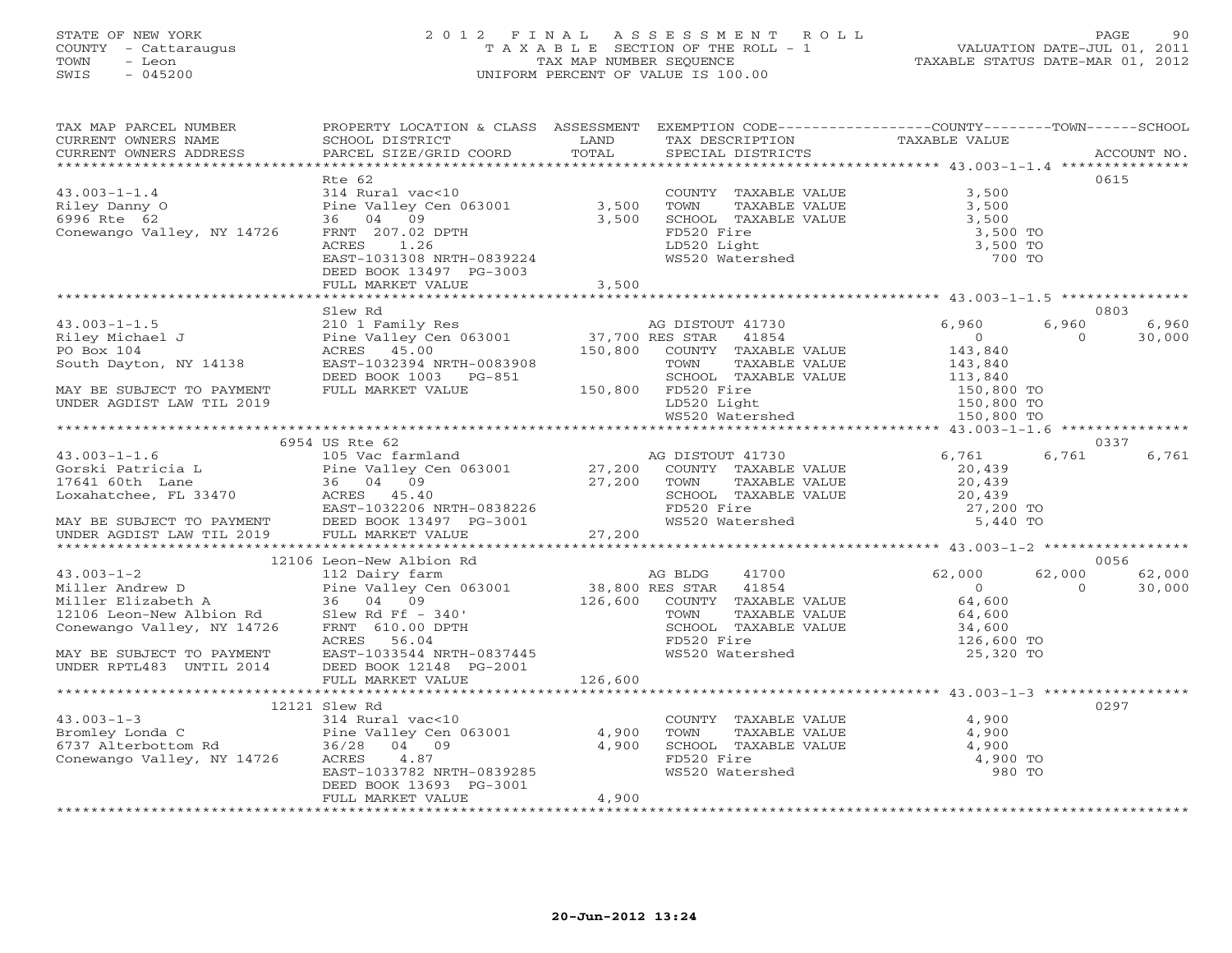# STATE OF NEW YORK 2 0 1 2 F I N A L A S S E S S M E N T R O L L PAGE 91 COUNTY - Cattaraugus T A X A B L E SECTION OF THE ROLL - 1 VALUATION DATE-JUL 01, 2011 TOWN - Leon TAX MAP NUMBER SEQUENCE TAXABLE STATUS DATE-MAR 01, 2012 SWIS - 045200 UNIFORM PERCENT OF VALUE IS 100.00UNIFORM PERCENT OF VALUE IS 100.00

| TAX MAP PARCEL NUMBER<br>CURRENT OWNERS NAME<br>CURRENT OWNERS ADDRESS                                                                        | PROPERTY LOCATION & CLASS ASSESSMENT<br>SCHOOL DISTRICT<br>PARCEL SIZE/GRID COORD                                                                                                            | LAND<br>TOTAL                | TAX DESCRIPTION<br>SPECIAL DISTRICTS                                                                                        | EXEMPTION CODE-----------------COUNTY-------TOWN------SCHOOL<br><b>TAXABLE VALUE</b> | ACCOUNT NO.                |
|-----------------------------------------------------------------------------------------------------------------------------------------------|----------------------------------------------------------------------------------------------------------------------------------------------------------------------------------------------|------------------------------|-----------------------------------------------------------------------------------------------------------------------------|--------------------------------------------------------------------------------------|----------------------------|
| ***********************                                                                                                                       |                                                                                                                                                                                              |                              |                                                                                                                             |                                                                                      |                            |
| $43.003 - 1 - 4.1$<br>Hallett Clyde III<br>Hallett Yvonne<br>12012 Leon-New Albion Rd<br>Conewango Valley, NY 14726                           | 12012 Leon-New Albion Rd<br>210 1 Family Res<br>Pine Valley Cen 063001<br>36 04 09<br>FRNT 440.00 DPTH<br>2.25 BANK<br>017<br>ACRES<br>EAST-1034972 NRTH-0835862<br>DEED BOOK 00929 PG-00798 | 9,500<br>73,100              | RES STAR<br>41854<br>COUNTY TAXABLE VALUE<br>TOWN<br>TAXABLE VALUE<br>SCHOOL TAXABLE VALUE<br>FD520 Fire<br>WS520 Watershed | $\overline{0}$<br>73,100<br>73,100<br>43,100<br>73,100 TO<br>48,246 TO               | 0176<br>$\Omega$<br>30,000 |
|                                                                                                                                               | FULL MARKET VALUE                                                                                                                                                                            | 73,100                       |                                                                                                                             |                                                                                      |                            |
|                                                                                                                                               | 12042 Leon-New Albion Rd                                                                                                                                                                     |                              |                                                                                                                             |                                                                                      | 0511                       |
| $43.003 - 1 - 4.2$<br>Mosher Mark K<br>Mosher Anita L<br>12042 Leon-New Albion Rd<br>Conewango Valley, NY 14726                               | 117 Horse farm<br>Pine Valley Cen 063001<br>36 04 09<br>Ff 750.00<br>ACRES 99.61<br>EAST-1034472 NRTH-0837669<br>DEED BOOK 00961 PG-00354<br>FULL MARKET VALUE                               | 61,800<br>139,800<br>139,800 | RES STAR<br>41854<br>COUNTY TAXABLE VALUE<br>TOWN<br>TAXABLE VALUE<br>SCHOOL TAXABLE VALUE<br>FD520 Fire<br>WS520 Watershed | $\overline{O}$<br>139,800<br>139,800<br>109,800<br>139,800 TO<br>27,960 TO           | $\Omega$<br>30,000         |
|                                                                                                                                               |                                                                                                                                                                                              |                              |                                                                                                                             |                                                                                      |                            |
| $43.003 - 1 - 4.3$<br>Hallett Clyde III<br>Hallett Yvonne<br>12026 Leon-New Albion Rd<br>Conewango Valley, NY 14726 EAST-1034726 NRTH-0835886 | 12026 Leon-New Albion Rd<br>314 Rural vac<10<br>Pine Valley Cen 063001<br>36 04 09<br>DEED BOOK 881<br>PG-01033<br>FULL MARKET VALUE                                                         | 2,300<br>2,300<br>2,300      | COUNTY TAXABLE VALUE<br>TOWN<br>TAXABLE VALUE<br>SCHOOL TAXABLE VALUE<br>FD520 Fire<br>WS520 Watershed                      | 2,300<br>2,300<br>2,300<br>2,300 TO<br>1,518 TO                                      | 0611                       |
|                                                                                                                                               |                                                                                                                                                                                              |                              |                                                                                                                             |                                                                                      |                            |
| $43.003 - 1 - 6.1$<br>Wengerd Levi N<br>Wengerd Lizzle A<br>11988 Leon-New Albion Rd<br>Conewango Valley, NY 14726                            | 11988 Leon-New Albion Rd<br>112 Dairy farm<br>Pine Valley Cen 063001<br>28/27 04 09<br>Ff 460.00<br>ACRES<br>19.40<br>EAST-1036024 NRTH-0836028<br>DEED BOOK 14006 PG-5002                   | 18,400<br>70,000             | RES STAR<br>41854<br>COUNTY TAXABLE VALUE<br>TOWN<br>TAXABLE VALUE<br>SCHOOL TAXABLE VALUE<br>FD520 Fire<br>WS520 Watershed | $\Omega$<br>70,000<br>70,000<br>40,000<br>70,000 TO<br>14,000 TO                     | 0105<br>$\Omega$<br>30,000 |
|                                                                                                                                               | FULL MARKET VALUE                                                                                                                                                                            | 70,000                       |                                                                                                                             |                                                                                      |                            |
| $43.003 - 1 - 6.2$<br>Tyers Phil<br>831 Partridge Dr<br>Burlington, Ont. Canada<br>L7T2Z6                                                     | 11988 Leon-New Albion Rd<br>312 Vac w/imprv<br>Pine Valley Cen 063001<br>28/27 04 09<br>Ff 460.00<br>ACRES<br>65.55<br>EAST-1035561 NRTH-0838103<br>DEED BOOK 12828 PG-3002                  | 50,000<br>109,800            | COUNTY TAXABLE VALUE<br>TOWN<br>TAXABLE VALUE<br>SCHOOL TAXABLE VALUE<br>FD520 Fire<br>WS520 Watershed                      | 109,800<br>109,800<br>109,800<br>109,800 TO<br>21,960 TO                             | 0913                       |
|                                                                                                                                               | FULL MARKET VALUE                                                                                                                                                                            | 109,800                      |                                                                                                                             |                                                                                      |                            |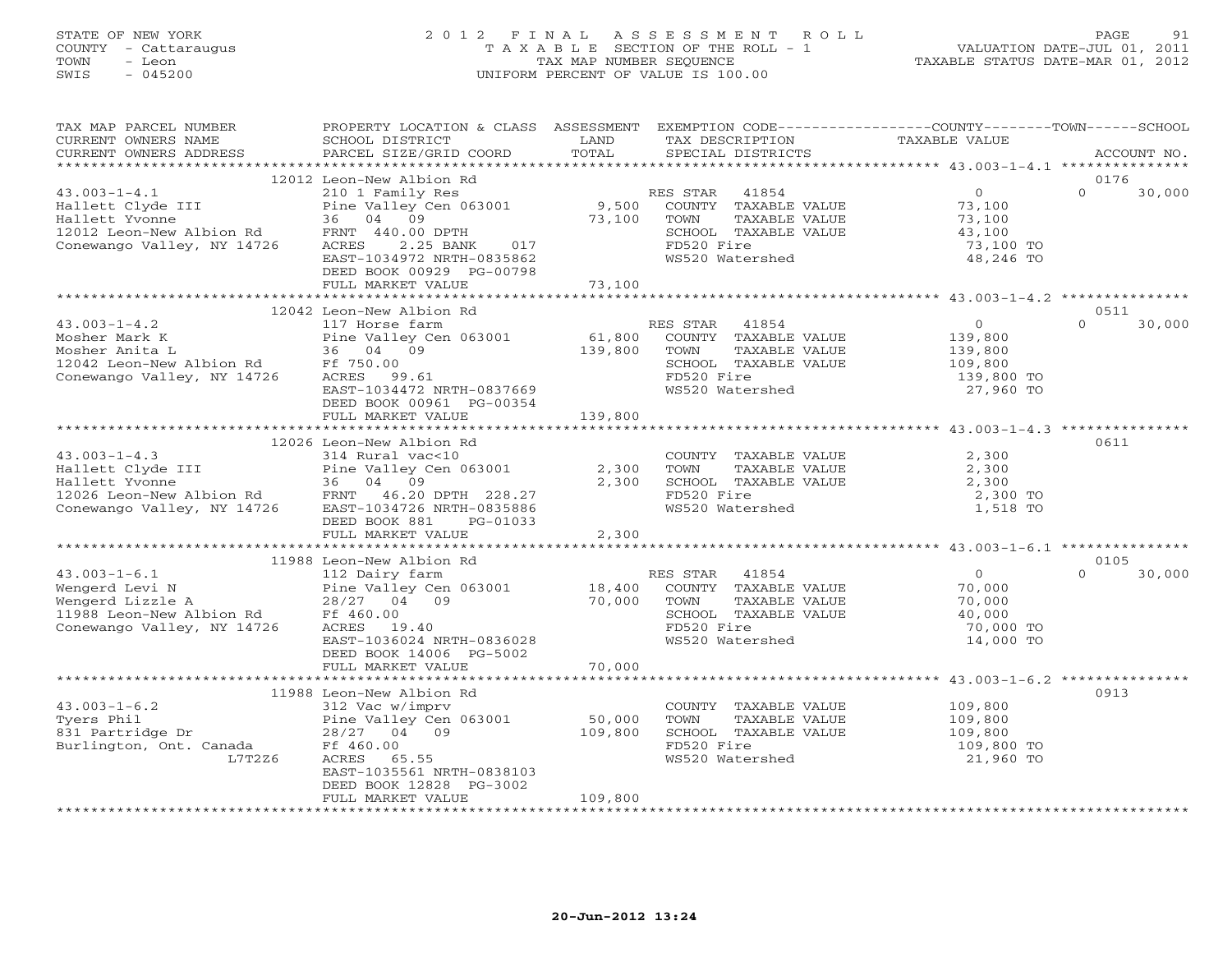# STATE OF NEW YORK 2 0 1 2 F I N A L A S S E S S M E N T R O L L PAGE 92 COUNTY - Cattaraugus T A X A B L E SECTION OF THE ROLL - 1 VALUATION DATE-JUL 01, 2011 TOWN - Leon TAX MAP NUMBER SEQUENCE TAXABLE STATUS DATE-MAR 01, 2012 SWIS - 045200 UNIFORM PERCENT OF VALUE IS 100.00UNIFORM PERCENT OF VALUE IS 100.00

| TAX MAP PARCEL NUMBER<br>CURRENT OWNERS NAME<br>CURRENT OWNERS ADDRESS |                                                                                               |         |                              | PROPERTY LOCATION & CLASS ASSESSMENT EXEMPTION CODE----------------COUNTY-------TOWN------SCHOOL |         |  |
|------------------------------------------------------------------------|-----------------------------------------------------------------------------------------------|---------|------------------------------|--------------------------------------------------------------------------------------------------|---------|--|
|                                                                        |                                                                                               |         |                              |                                                                                                  | 0914    |  |
|                                                                        | Leon-New Albion Rd                                                                            |         |                              |                                                                                                  |         |  |
| $43.003 - 1 - 6.3$                                                     | 312 Vac w/imprv                                                                               |         | COUNTY TAXABLE VALUE         | 61,100                                                                                           |         |  |
| Bugman Chad                                                            | Pine Valley Cen 063001 51,100                                                                 |         | TAXABLE VALUE<br>TOWN        |                                                                                                  |         |  |
| PO Box 131                                                             | 28/27 04 09                                                                                   | 61,100  | SCHOOL TAXABLE VALUE         | 61,100                                                                                           |         |  |
| Dalton, NY 14836                                                       | Ff 460.00                                                                                     |         | FD520 Fire                   | 61,100 TO                                                                                        |         |  |
|                                                                        | ACRES 62.23                                                                                   |         | WS520 Watershed              | 12,220 TO                                                                                        |         |  |
|                                                                        | EAST-1035430 NRTH-0837881                                                                     |         |                              |                                                                                                  |         |  |
|                                                                        | DEED BOOK 12671 PG-3001                                                                       |         |                              |                                                                                                  |         |  |
|                                                                        |                                                                                               |         |                              |                                                                                                  |         |  |
|                                                                        |                                                                                               |         |                              |                                                                                                  |         |  |
|                                                                        | Leon-New Albion Rd                                                                            |         |                              |                                                                                                  | 0927    |  |
| $43.003 - 1 - 6.4$                                                     | 105 Vac farmland                                                                              |         | COUNTY TAXABLE VALUE         | 3,100                                                                                            |         |  |
| Wengerd Levi N                                                         | Pine Valley Cen 063001 3,100                                                                  |         | TAXABLE VALUE<br>TOWN        | 3,100                                                                                            |         |  |
| Wengerd Lizzle A                                                       | 28/27 04 09                                                                                   | 3,100   | SCHOOL TAXABLE VALUE         | 3,100                                                                                            |         |  |
| 11988 Leon-New Albion Rd                                               | Ff 460.00                                                                                     |         | FD520 Fire                   | 3,100 TO                                                                                         |         |  |
| Conewango Valley, NY 14726                                             | 5.17<br>ACRES                                                                                 |         | WS520 Watershed              | 620 TO                                                                                           |         |  |
|                                                                        | EAST-1035768 NRTH-0837746                                                                     |         |                              |                                                                                                  |         |  |
|                                                                        | DEED BOOK 14006 PG-5002                                                                       |         |                              |                                                                                                  |         |  |
|                                                                        | FULL MARKET VALUE                                                                             | 3,100   |                              |                                                                                                  |         |  |
|                                                                        |                                                                                               |         |                              |                                                                                                  |         |  |
|                                                                        | Kellogg Hill Rd                                                                               |         |                              |                                                                                                  | 0386    |  |
| $43.003 - 1 - 7.1$                                                     | 910 Priv forest                                                                               |         | FOREST/A74 47460 124,240     | 124,240                                                                                          | 124,240 |  |
| Ro Von Ltd                                                             |                                                                                               |         |                              | 31,060                                                                                           |         |  |
| R Volgenau                                                             | Pine Valley Cen 063001 155,300 COUNTY TAXABLE VALUE<br>28/29 04 09 155,300 TOWN TAXABLE VALUE |         |                              | 31,060                                                                                           |         |  |
| 2867 Five Mile Rd                                                      | Slew Rd Ff $-790$                                                                             |         | SCHOOL TAXABLE VALUE         | 31,060                                                                                           |         |  |
| Allegany, NY 14706                                                     | Slew Ku FL<br>FRNT 6210.00 DPTH                                                               |         | FD520 Fire                   | 155,300 TO                                                                                       |         |  |
|                                                                        |                                                                                               |         | WS520 Watershed              | 31,060 TO                                                                                        |         |  |
| MAY BE SUBJECT TO PAYMENT                                              | EAST-1037714 NRTH-0838857                                                                     |         |                              |                                                                                                  |         |  |
| UNDER RPTL480A UNTIL 2021                                              | DEED BOOK 859 PG-00603                                                                        |         |                              |                                                                                                  |         |  |
|                                                                        |                                                                                               |         |                              |                                                                                                  |         |  |
|                                                                        | FULL MARKET VALUE                                                                             | 155,300 |                              |                                                                                                  |         |  |
|                                                                        |                                                                                               |         |                              |                                                                                                  |         |  |
|                                                                        | Alderbottom Rd                                                                                |         |                              |                                                                                                  | 0690    |  |
| $43.003 - 1 - 7.2$                                                     | 910 Priv forest                                                                               |         | COUNTY TAXABLE VALUE 134,000 |                                                                                                  |         |  |
| Danzer Forestland Inc                                                  | Pine Valley Cen 063001                                                                        | 134,000 | TOWN<br>TAXABLE VALUE        | 134,000<br>134,000                                                                               |         |  |
| 119 A.I.D. Dr                                                          | 20/28 04 09                                                                                   | 134,000 | SCHOOL TAXABLE VALUE         |                                                                                                  |         |  |
| Darlington, PA 16115                                                   | Alderbottom Rd Ff - 4150'                                                                     |         | FD520 Fire                   | 134,000 TO                                                                                       |         |  |
|                                                                        | ACRES 111.75                                                                                  |         | WS520 Watershed              | 26,800 TO                                                                                        |         |  |
|                                                                        | EAST-1038759 NRTH-0837804                                                                     |         |                              |                                                                                                  |         |  |
|                                                                        | DEED BOOK 9327 PG-3001                                                                        |         |                              |                                                                                                  |         |  |
|                                                                        | FULL MARKET VALUE                                                                             | 134,000 |                              |                                                                                                  |         |  |
|                                                                        |                                                                                               |         |                              |                                                                                                  |         |  |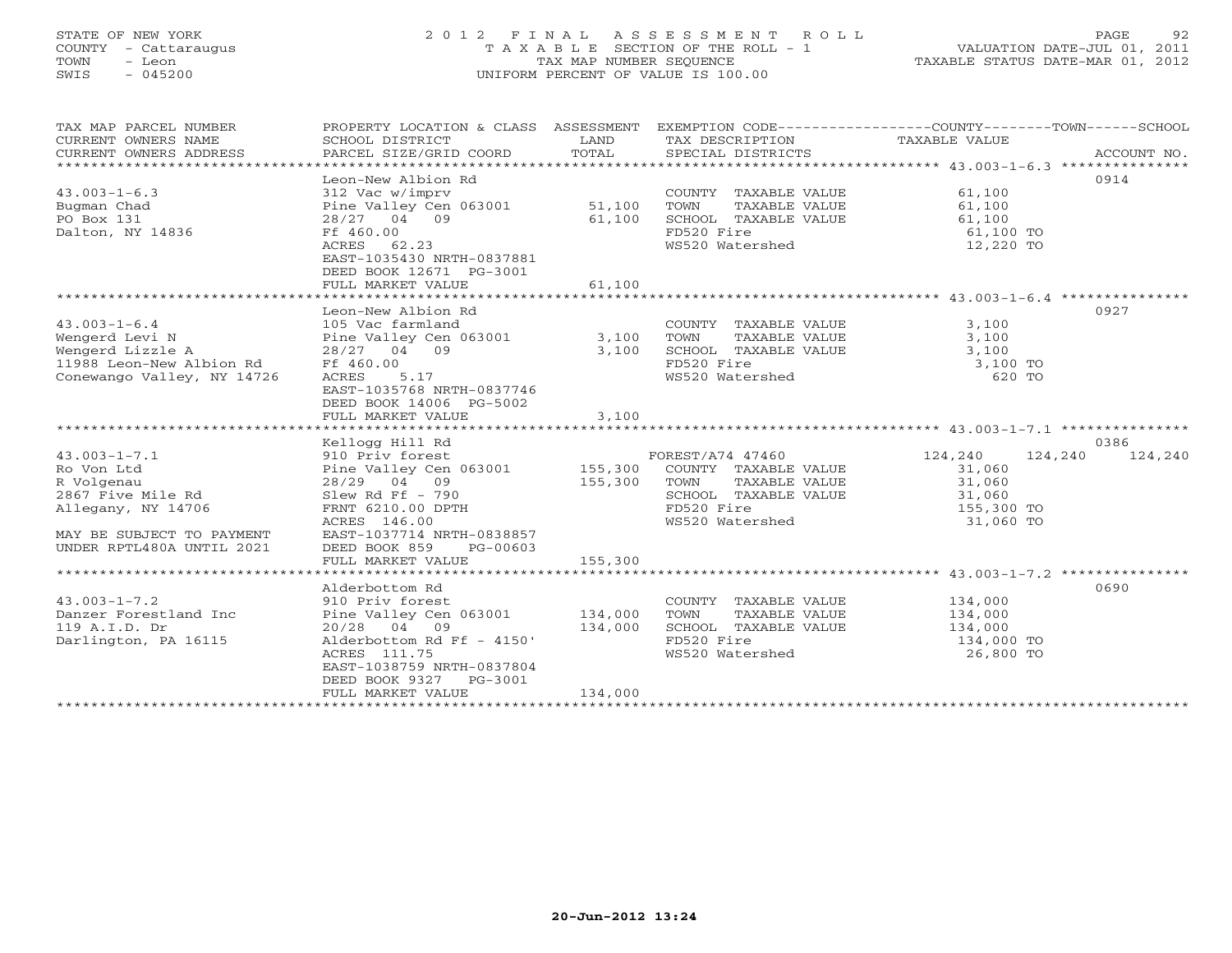### STATE OF NEW YORK 2 0 1 2 F I N A L A S S E S S M E N T R O L L PAGE 93 COUNTY - Cattaraugus T A X A B L E SECTION OF THE ROLL - 1 VALUATION DATE-JUL 01, 2011 TOWN - Leon TAX MAP NUMBER SEQUENCE TAXABLE STATUS DATE-MAR 01, 2012 SWIS - 045200 UNIFORM PERCENT OF VALUE IS 100.00UNIFORM PERCENT OF VALUE IS 100.00

| TAX MAP PARCEL NUMBER<br>CURRENT OWNERS NAME<br>CURRENT OWNERS ADDRESS                                                                                       | PROPERTY LOCATION & CLASS ASSESSMENT EXEMPTION CODE---------------COUNTY-------TOWN------SCHOOL<br>SCHOOL DISTRICT<br>PARCEL SIZE/GRID COORD                                                                                                                                                                                                       | LAND<br>TOTAL           | TAX DESCRIPTION<br>SPECIAL DISTRICTS                                                                                                               | TAXABLE VALUE                                                                            | ACCOUNT NO.                                  |
|--------------------------------------------------------------------------------------------------------------------------------------------------------------|----------------------------------------------------------------------------------------------------------------------------------------------------------------------------------------------------------------------------------------------------------------------------------------------------------------------------------------------------|-------------------------|----------------------------------------------------------------------------------------------------------------------------------------------------|------------------------------------------------------------------------------------------|----------------------------------------------|
|                                                                                                                                                              |                                                                                                                                                                                                                                                                                                                                                    |                         |                                                                                                                                                    |                                                                                          |                                              |
| $43.003 - 1 - 7.3$<br>oromrey John K<br>6903 Kellogg Hill Rd<br>Geri<br>Conewango Valley, NY 14726<br>MAY BE SUBJECT TO PAYMENT<br>UNDER AGDIST LAW TIL 2016 | 6903 Kellogg Hill Rd<br>EXAMPLE VALUE AND TAXABLE VALUE And TAXABLE VALUE And TAXABLE VALUE ACRES 28 04 09<br>EAST 279845 28 04 09<br>EAST 279844 1054<br>EAST 279844 NRTH-0838325 5<br>EAST 1037984 NRTH-0838325 5<br>FILIALLY SCHOOL TAXABLE VALUE SCHOOL TAXA<br>DEED BOOK 12657 PG-7002 FD520 Fire<br>FULL MARKET VALUE 96,400 WS520 Watershed |                         | SCHOOL TAXABLE VALUE                                                                                                                               | 8,501<br>$\overline{0}$<br>87,899<br>87,899<br>57,899<br>96,400 TO<br>19,280 TO          | 0727<br>8,501<br>8,501<br>$\Omega$<br>30,000 |
|                                                                                                                                                              | Alderbottom Rd                                                                                                                                                                                                                                                                                                                                     |                         |                                                                                                                                                    |                                                                                          | 0915                                         |
| $43.003 - 1 - 7.4$<br>Stone Michael C<br>Stone Dianne L<br>2613 Stright Rd<br>Fredonia, NY 14063                                                             | 311 Res vac land<br>Pine Valley Cen 063001 32,600<br>20/28 04 09 32,600<br>Alderbottom Rd Ff - 4150'<br>ACRES 31.00<br>EAST-1040331 NRTH-0838917<br>DEED BOOK 13385 PG-5004                                                                                                                                                                        |                         | COUNTY TAXABLE VALUE $32,600$<br>TOWN TAXABLE VALUE $32,600$<br>SCHOOL TAXABLE VALUE $32,600$<br>FD520 Fire $32,600$<br>WS520 Watershed $6,520$ TO |                                                                                          |                                              |
|                                                                                                                                                              | FULL MARKET VALUE                                                                                                                                                                                                                                                                                                                                  | 32,600                  |                                                                                                                                                    |                                                                                          |                                              |
|                                                                                                                                                              | 6782 Alderbottom Rd                                                                                                                                                                                                                                                                                                                                |                         |                                                                                                                                                    |                                                                                          | 0030                                         |
| $43.003 - 1 - 8$<br>Farnham Chris T<br>6734 Main St<br>Cherry Creek, NY 14723                                                                                | 280 Res Multiple<br>280 Res Multiple<br>Pine Valley Cen 063001 55,400 COUNTY TAXABLE VALUE<br>20/28 04 09<br>FRNT 2770.00 DPTH<br><b>TH</b><br>ACRES<br>73.40<br>EAST-1039775 NRTH-0836930<br>DEED BOOK 7870 PG-7001<br>FULL MARKET VALUE 85,400                                                                                                   | $85,400$<br>H           | TAXABLE VALUE<br>TOWN<br>TUWN MARABLE VALUE<br>FD520 Fire<br>WS520 Watershed                                                                       | $\begin{array}{c} 0 \\ 85,400 \end{array}$<br>85,400<br>55,400<br>85,400 TO<br>17,080 TO | $\cap$<br>30,000                             |
|                                                                                                                                                              |                                                                                                                                                                                                                                                                                                                                                    |                         |                                                                                                                                                    |                                                                                          |                                              |
| $43.003 - 1 - 9$<br>Connelly Edith<br>Attn: David Snyder<br>12476 Leon-Cherry Creek Rd<br>Conewango Valley, NY 14726                                         | Alderbottom Rd<br>323 Vacant rural<br>Pine Valley Cen 063001 7,700<br>20 04 09 7,700<br>ACRES 5.00<br>5.00<br>ACRES<br>EAST-1040962 NRTH-0839146<br>DEED BOOK 616<br>PG-00103<br>FULL MARKET VALUE                                                                                                                                                 | 7,700                   | COUNTY TAXABLE VALUE<br>TOWN TAXABLE VALUE<br>SCHOOL TAXABLE VALUE<br>FD520 Fire<br>WS520 Watershed                                                | 7,700<br>7,700<br>7,700<br>7,700 TO<br>1,540 TO                                          | 0073                                         |
|                                                                                                                                                              |                                                                                                                                                                                                                                                                                                                                                    |                         |                                                                                                                                                    |                                                                                          |                                              |
| $43.003 - 1 - 10$<br>----man Lyle C<br>Milliman Leslie J<br>7494 Rte 62<br>South Davter<br>South Dayton, NY 14138                                            | Alderbottom Rd<br>323 Vacant rural<br>Pine Valley Cen 063001<br>20 04 09<br>ACRES 15.00<br>EAST-1041480 NRTH-0839050<br>DEED BOOK 897<br>PG-00898<br>FULL MARKET VALUE                                                                                                                                                                             | 6,120<br>6,120<br>6,120 | COUNTY TAXABLE VALUE<br>TOWN<br>TAXABLE VALUE<br>SCHOOL TAXABLE VALUE<br>FD520 Fire<br>WS520 Watershed                                             | 6,120<br>6,120<br>6,120<br>6,120 TO<br>1,224 TO                                          | 0217                                         |
|                                                                                                                                                              |                                                                                                                                                                                                                                                                                                                                                    |                         |                                                                                                                                                    |                                                                                          |                                              |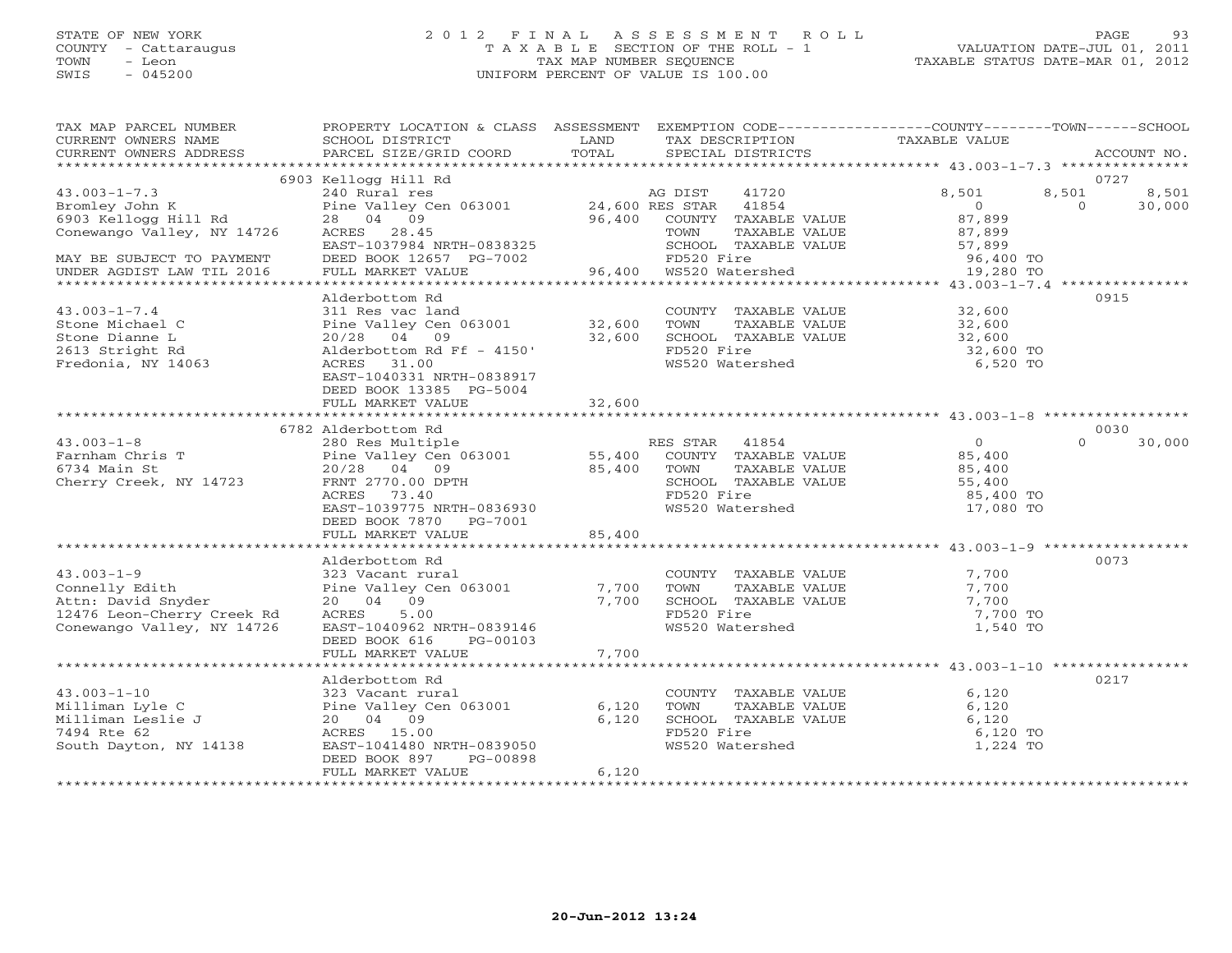# STATE OF NEW YORK 2 0 1 2 F I N A L A S S E S S M E N T R O L L PAGE 94 COUNTY - Cattaraugus T A X A B L E SECTION OF THE ROLL - 1 VALUATION DATE-JUL 01, 2011 TOWN - Leon TAX MAP NUMBER SEQUENCE TAXABLE STATUS DATE-MAR 01, 2012 SWIS - 045200 UNIFORM PERCENT OF VALUE IS 100.00UNIFORM PERCENT OF VALUE IS 100.00

| TAX MAP PARCEL NUMBER<br>CURRENT OWNERS NAME<br>CURRENT OWNERS ADDRESS<br>***********************                                                                         | PROPERTY LOCATION & CLASS ASSESSMENT<br>SCHOOL DISTRICT<br>PARCEL SIZE/GRID COORD                                                                                                                                                   | LAND<br>TOTAL                     | EXEMPTION CODE-----------------COUNTY-------TOWN------SCHOOL<br>TAX DESCRIPTION TAXABLE VALUE<br>SPECIAL DISTRICTS                |                                                                                   | ACCOUNT NO.                                     |
|---------------------------------------------------------------------------------------------------------------------------------------------------------------------------|-------------------------------------------------------------------------------------------------------------------------------------------------------------------------------------------------------------------------------------|-----------------------------------|-----------------------------------------------------------------------------------------------------------------------------------|-----------------------------------------------------------------------------------|-------------------------------------------------|
| $43.003 - 1 - 11.1$<br>Milliman Lee C<br>Milliman Debora A<br>11720 Leon-New Albion Rd<br>Cattaraugus, NY 14719<br>MAY BE SUBJECT TO PAYMENT<br>UNDER AGDIST LAW TIL 2016 | 11720 Leon-New Albion Rd<br>105 Vac farmland<br>Pine Valley Cen 063001 59,100<br>19/20 04 09<br>Ff 1520'<br>ACRES 90.45<br>EAST-1041436 NRTH-0835035<br>DEED BOOK 00932 PG-00751<br>FULL MARKET VALUE                               | 59,100<br>59,100                  | AG DIST<br>41720<br>COUNTY TAXABLE VALUE<br>TOWN<br>TAXABLE VALUE<br>SCHOOL TAXABLE VALUE<br>FD520 Fire<br>WS520 Watershed        | 24,704<br>34,396<br>34,396<br>34,396<br>59,100 TO<br>59,100 TO                    | 0412<br>24,704<br>24,704                        |
|                                                                                                                                                                           |                                                                                                                                                                                                                                     |                                   |                                                                                                                                   |                                                                                   |                                                 |
| $43.003 - 1 - 11.2$<br>Eqanski Herman<br>11649 Leon-New Albion Rd<br>Cattaraugus, NY 14719                                                                                | 11649 Leon-New Albion Rd<br>210 1 Family Res<br>Pine Valley Cen 063001<br>19 04 09<br>Leon-New Albion Ff - 500'<br>FRNT 540.00 DPTH<br>ACRES<br>2.30<br>EAST-1040729 NRTH-0833862<br>DEED BOOK 901<br>PG-00992<br>FULL MARKET VALUE | 9,600 SR STAR<br>53,400<br>53,400 | AGED C/T 41801<br>41834<br>COUNTY TAXABLE VALUE<br>TOWN<br>TAXABLE VALUE<br>SCHOOL TAXABLE VALUE<br>FD520 Fire<br>WS520 Watershed | 26,700<br>$\overline{0}$<br>26,700<br>26,700<br>$\circ$<br>53,400 TO<br>53,400 TO | 0602<br>26,700<br>$\circ$<br>$\Omega$<br>53,400 |
|                                                                                                                                                                           |                                                                                                                                                                                                                                     |                                   |                                                                                                                                   |                                                                                   |                                                 |
| $43.003 - 1 - 11.3$<br>Eganski Herman<br>11649 Leon-New Albion Rd<br>Cattaraugus, NY 14719                                                                                | 11634 Leon-New Albion Rd<br>270 Mfg housing<br>Pine Valley Cen 063001 8,700<br>19 04 09<br>FRNT 280.00 DPTH<br>ACRES<br>1.85<br>EAST-1040823 NRTH-0834142<br>DEED BOOK 911<br>PG-00823                                              | 18,800                            | COUNTY TAXABLE VALUE<br>TOWN<br>TAXABLE VALUE<br>SCHOOL TAXABLE VALUE<br>FD520 Fire<br>WS520 Watershed                            | 18,800<br>18,800<br>18,800<br>18,800 TO<br>3,760 TO                               | 0604                                            |
|                                                                                                                                                                           | FULL MARKET VALUE                                                                                                                                                                                                                   | 18,800                            |                                                                                                                                   |                                                                                   |                                                 |
|                                                                                                                                                                           | 11600 Fancher Rd                                                                                                                                                                                                                    |                                   |                                                                                                                                   |                                                                                   | 0667                                            |
| $43.003 - 1 - 11.4$<br>Milliman Lynn<br>Milliman Lisa<br>11600 Fancher Hill<br>Cattaraugus, NY 14719                                                                      | 240 Rural res<br>Pine Valley Cen 063001<br>09<br>19 04<br>Ff 2100.00 Leon-New Albio<br>Ff 1230.00 Fancher Rd<br>ACRES<br>31.75<br>EAST-1042100 NRTH-0833390<br>DEED BOOK 00932 PG-00753<br>FULL MARKET VALUE                        | 37,000<br>150,000<br>150,000      | RES STAR 41854<br>COUNTY TAXABLE VALUE<br>TOWN<br>TAXABLE VALUE<br>SCHOOL TAXABLE VALUE<br>FD520 Fire<br>WS520 Watershed          | $\overline{0}$<br>150,000<br>150,000<br>120,000<br>150,000 TO<br>150,000 TO       | $\Omega$<br>30,000                              |
|                                                                                                                                                                           |                                                                                                                                                                                                                                     |                                   |                                                                                                                                   |                                                                                   |                                                 |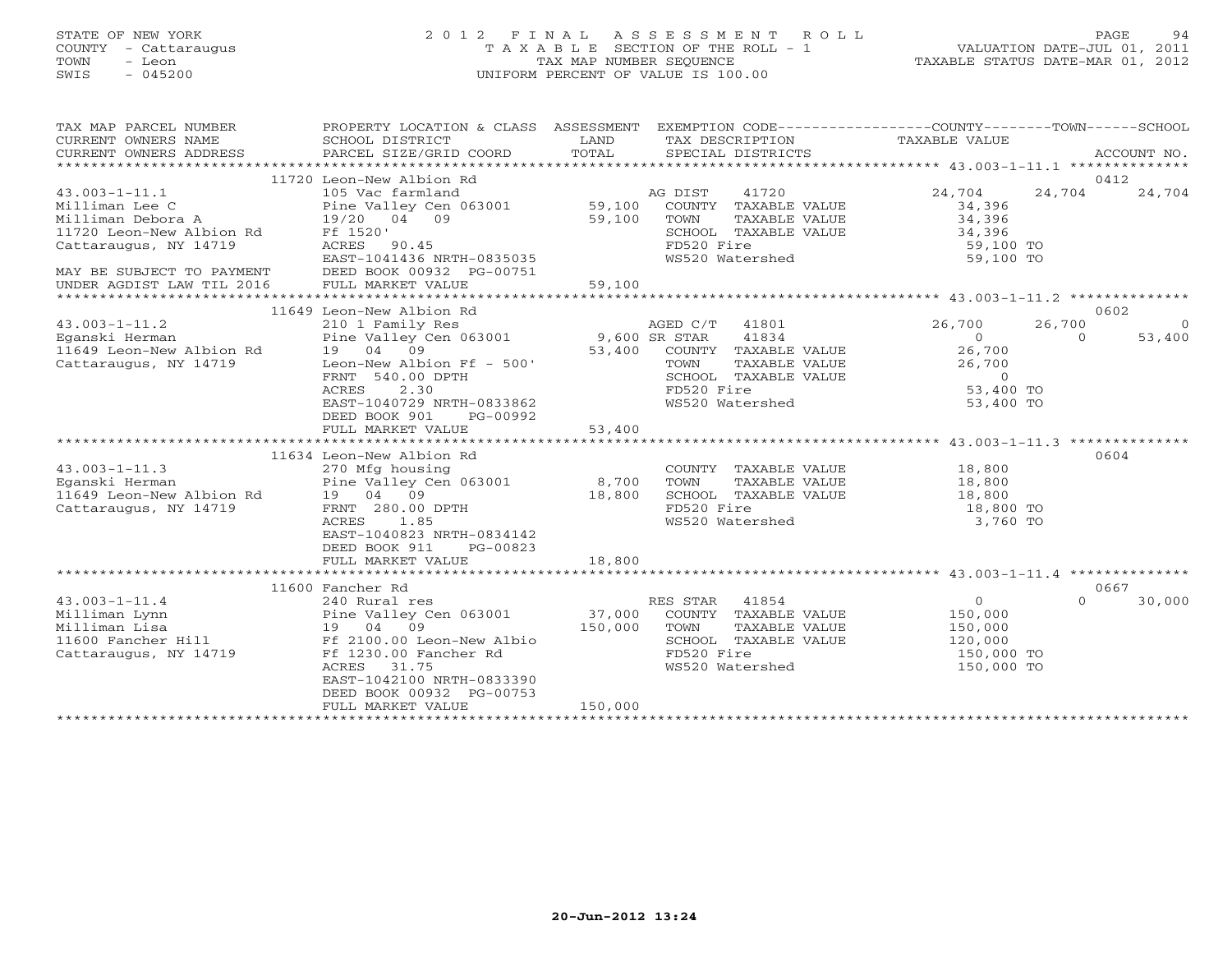# STATE OF NEW YORK 2 0 1 2 F I N A L A S S E S S M E N T R O L L PAGE 95 COUNTY - Cattaraugus T A X A B L E SECTION OF THE ROLL - 1 VALUATION DATE-JUL 01, 2011 TOWN - Leon TAX MAP NUMBER SEQUENCE TAXABLE STATUS DATE-MAR 01, 2012 SWIS - 045200 UNIFORM PERCENT OF VALUE IS 100.00UNIFORM PERCENT OF VALUE IS 100.00

| TAX MAP PARCEL NUMBER                                                                                                                                                                                                                                                                                                                                                                                                                                          | PROPERTY LOCATION & CLASS ASSESSMENT EXEMPTION CODE---------------COUNTY-------TOWN------SCHOOL                                                                                                                                                          |               |                                                                   |                                              |                          |
|----------------------------------------------------------------------------------------------------------------------------------------------------------------------------------------------------------------------------------------------------------------------------------------------------------------------------------------------------------------------------------------------------------------------------------------------------------------|----------------------------------------------------------------------------------------------------------------------------------------------------------------------------------------------------------------------------------------------------------|---------------|-------------------------------------------------------------------|----------------------------------------------|--------------------------|
| CURRENT OWNERS NAME<br>CURRENT OWNERS ADDRESS                                                                                                                                                                                                                                                                                                                                                                                                                  | SCHOOL DISTRICT LAND LAND LAND TOTAL                                                                                                                                                                                                                     |               | TAX DESCRIPTION TAXABLE VALUE                                     |                                              | ACCOUNT NO.              |
|                                                                                                                                                                                                                                                                                                                                                                                                                                                                |                                                                                                                                                                                                                                                          |               | SPECIAL DISTRICTS                                                 |                                              |                          |
|                                                                                                                                                                                                                                                                                                                                                                                                                                                                | 6627 Kysor Hill Rd                                                                                                                                                                                                                                       |               |                                                                   |                                              | 0668                     |
|                                                                                                                                                                                                                                                                                                                                                                                                                                                                |                                                                                                                                                                                                                                                          |               |                                                                   | $0 \qquad \qquad$                            | $\Omega$                 |
| $43.003 - 1 - 11.5$<br>43.003-1-11.5<br>Milliman Lane C<br>6627 Kysor Hill Rd<br>Cattaraugus, NY 14719<br>Cattaraugus, NY 14719<br>Cattaraugus, NY 14719<br>Cattaraugus, NY 14719<br>Cattaraugus, NY 14719<br>Cattaraugus, NY 14719<br>Cattaraugus, NY 14719<br>Cattaraug                                                                                                                                                                                      |                                                                                                                                                                                                                                                          |               | RES STAR 41854<br>COUNTY TAXABLE VALUE 109,000                    |                                              | 30,000                   |
|                                                                                                                                                                                                                                                                                                                                                                                                                                                                |                                                                                                                                                                                                                                                          |               |                                                                   |                                              |                          |
|                                                                                                                                                                                                                                                                                                                                                                                                                                                                |                                                                                                                                                                                                                                                          |               | TOWN<br>TAXABLE VALUE                                             | 109,000                                      |                          |
|                                                                                                                                                                                                                                                                                                                                                                                                                                                                |                                                                                                                                                                                                                                                          |               | SCHOOL TAXABLE VALUE                                              | 79,000<br>109,000 TO                         |                          |
|                                                                                                                                                                                                                                                                                                                                                                                                                                                                | ACRES 18.10                                                                                                                                                                                                                                              |               | FD520 Fire                                                        |                                              |                          |
|                                                                                                                                                                                                                                                                                                                                                                                                                                                                | EAST-1042466 NRTH-0834928                                                                                                                                                                                                                                |               | WS520 Watershed 109,000 TO                                        |                                              |                          |
|                                                                                                                                                                                                                                                                                                                                                                                                                                                                | DEED BOOK 00953 PG-00071                                                                                                                                                                                                                                 |               |                                                                   |                                              |                          |
|                                                                                                                                                                                                                                                                                                                                                                                                                                                                | FULL MARKET VALUE                                                                                                                                                                                                                                        | 109,000       |                                                                   |                                              |                          |
|                                                                                                                                                                                                                                                                                                                                                                                                                                                                |                                                                                                                                                                                                                                                          |               |                                                                   |                                              |                          |
| 43.003-1-12.1<br>Adams Lumber Co Inc<br>$\begin{array}{ccc}\n & 270 \text{ Mfg housing} \\  \text{Pine Valley Cen } 063001 \\  & 18/19 & 04 & 09 \\  & 18 & 2101\n\end{array}$ 66,800                                                                                                                                                                                                                                                                          | Fancher Rd                                                                                                                                                                                                                                               |               |                                                                   |                                              | 0378                     |
|                                                                                                                                                                                                                                                                                                                                                                                                                                                                |                                                                                                                                                                                                                                                          |               | COUNTY TAXABLE VALUE 66,800                                       |                                              |                          |
|                                                                                                                                                                                                                                                                                                                                                                                                                                                                |                                                                                                                                                                                                                                                          |               | TOWN                                                              | TAXABLE VALUE 66,800<br>TAXABLE VALUE 66,800 |                          |
|                                                                                                                                                                                                                                                                                                                                                                                                                                                                |                                                                                                                                                                                                                                                          |               | SCHOOL TAXABLE VALUE                                              |                                              |                          |
|                                                                                                                                                                                                                                                                                                                                                                                                                                                                |                                                                                                                                                                                                                                                          |               | FD520 Fire                                                        | 66,800 TO                                    |                          |
|                                                                                                                                                                                                                                                                                                                                                                                                                                                                | FRNT 650.00 DPTH                                                                                                                                                                                                                                         |               | WS520 Watershed                                                   | 13,360 TO                                    |                          |
|                                                                                                                                                                                                                                                                                                                                                                                                                                                                | ACRES 94.15                                                                                                                                                                                                                                              |               |                                                                   |                                              |                          |
|                                                                                                                                                                                                                                                                                                                                                                                                                                                                | EAST-1040333 NRTH-0831515                                                                                                                                                                                                                                |               |                                                                   |                                              |                          |
|                                                                                                                                                                                                                                                                                                                                                                                                                                                                | DEED BOOK 327<br>PG-6002                                                                                                                                                                                                                                 |               |                                                                   |                                              |                          |
|                                                                                                                                                                                                                                                                                                                                                                                                                                                                | FULL MARKET VALUE                                                                                                                                                                                                                                        | 66,800        |                                                                   |                                              |                          |
|                                                                                                                                                                                                                                                                                                                                                                                                                                                                |                                                                                                                                                                                                                                                          |               |                                                                   |                                              |                          |
|                                                                                                                                                                                                                                                                                                                                                                                                                                                                | 11621 Fancher Rd<br>210 1 Family Res                                                                                                                                                                                                                     |               |                                                                   |                                              | 0556                     |
| $43.003 - 1 - 12.2$<br>$\begin{array}{cccccc} \texttt{43.003--1-12.2} & \texttt{210 1 Family Res} & \texttt{RES STAR} & \texttt{41854} & \texttt{0} \\ \texttt{Silleman Drew C} & \texttt{Pine Valley Cen 063001} & \texttt{11,700} & \texttt{COUNTY} & \texttt{TAXABLE VALUE} & \texttt{114,500} \\ \texttt{Pfaffenbach Darlene D} & \texttt{19} & \texttt{04} & \texttt{09} & \texttt{114,500} & \texttt{TOXABLE VALUE} & \texttt{114,500} \\ \texttt{11621$ |                                                                                                                                                                                                                                                          |               | RES STAR 41854                                                    | $\overline{0}$                               | $\Omega$<br>30,000       |
|                                                                                                                                                                                                                                                                                                                                                                                                                                                                |                                                                                                                                                                                                                                                          |               |                                                                   |                                              |                          |
|                                                                                                                                                                                                                                                                                                                                                                                                                                                                |                                                                                                                                                                                                                                                          |               |                                                                   |                                              |                          |
|                                                                                                                                                                                                                                                                                                                                                                                                                                                                |                                                                                                                                                                                                                                                          |               |                                                                   |                                              |                          |
| Cattaraugus, NY 14719                                                                                                                                                                                                                                                                                                                                                                                                                                          | 3.35 BANK 017<br>ACRES                                                                                                                                                                                                                                   |               | FD520 Fire                                                        | 114,500 TO                                   |                          |
|                                                                                                                                                                                                                                                                                                                                                                                                                                                                | EAST-1041031 NRTH-0833345                                                                                                                                                                                                                                |               | WS520 Watershed                                                   | 22,900 TO                                    |                          |
|                                                                                                                                                                                                                                                                                                                                                                                                                                                                | DEED BOOK 13090 PG-9001                                                                                                                                                                                                                                  |               |                                                                   |                                              |                          |
|                                                                                                                                                                                                                                                                                                                                                                                                                                                                | FULL MARKET VALUE                                                                                                                                                                                                                                        | 114,500       |                                                                   |                                              |                          |
|                                                                                                                                                                                                                                                                                                                                                                                                                                                                |                                                                                                                                                                                                                                                          |               |                                                                   |                                              |                          |
|                                                                                                                                                                                                                                                                                                                                                                                                                                                                | 11720 Leon-New Albion Rd                                                                                                                                                                                                                                 |               |                                                                   |                                              | 0186                     |
| $43.003 - 1 - 13$                                                                                                                                                                                                                                                                                                                                                                                                                                              |                                                                                                                                                                                                                                                          |               |                                                                   | 17,418                                       | 17,418<br>17,418         |
| Milliman Lee C                                                                                                                                                                                                                                                                                                                                                                                                                                                 |                                                                                                                                                                                                                                                          |               |                                                                   | $\Omega$                                     | 30,000<br>$\overline{a}$ |
| Milliman Debora                                                                                                                                                                                                                                                                                                                                                                                                                                                |                                                                                                                                                                                                                                                          |               |                                                                   | 202,582                                      |                          |
|                                                                                                                                                                                                                                                                                                                                                                                                                                                                |                                                                                                                                                                                                                                                          |               |                                                                   |                                              |                          |
|                                                                                                                                                                                                                                                                                                                                                                                                                                                                | C<br>C<br>C<br>C<br>Pine Valley Cen 063001<br>Pine Valley Cen 063001<br>Pine Valley Cen 063001<br>220,000 COUNTY TAXABLE VALUE<br>TOWN TAXABLE VALUE<br>NY 14719<br>ACRES 123.65<br>PINE ACRES 123.65<br>PINE TOWN TAXABLE VALUE<br>SCHOOL TAXABLE VALUE |               |                                                                   | 202,582<br>172,582<br>220,000 TO             |                          |
|                                                                                                                                                                                                                                                                                                                                                                                                                                                                | EAST-1039672 NRTH-0833738                                                                                                                                                                                                                                |               | FD520 Fire<br>FD520 Fire 220,000 TO<br>WS520 Watershed 132,000 TO |                                              |                          |
| 11720 Leon-New Albion Rd<br>Cattaraugus, NY 14719<br>MAY BE SUBJECT TO PAYMENT<br>MAY BE SUBJECT TO PAYMENT<br>MAY BE SUBJECT TO PAYMENT<br>DEED BOOK 846 POUNDER AGDIST LAW TIL 2016 FULL MARKET VALUE                                                                                                                                                                                                                                                        | PG-00499                                                                                                                                                                                                                                                 | 99<br>220,000 |                                                                   |                                              |                          |
|                                                                                                                                                                                                                                                                                                                                                                                                                                                                |                                                                                                                                                                                                                                                          |               |                                                                   |                                              |                          |
|                                                                                                                                                                                                                                                                                                                                                                                                                                                                |                                                                                                                                                                                                                                                          |               |                                                                   |                                              |                          |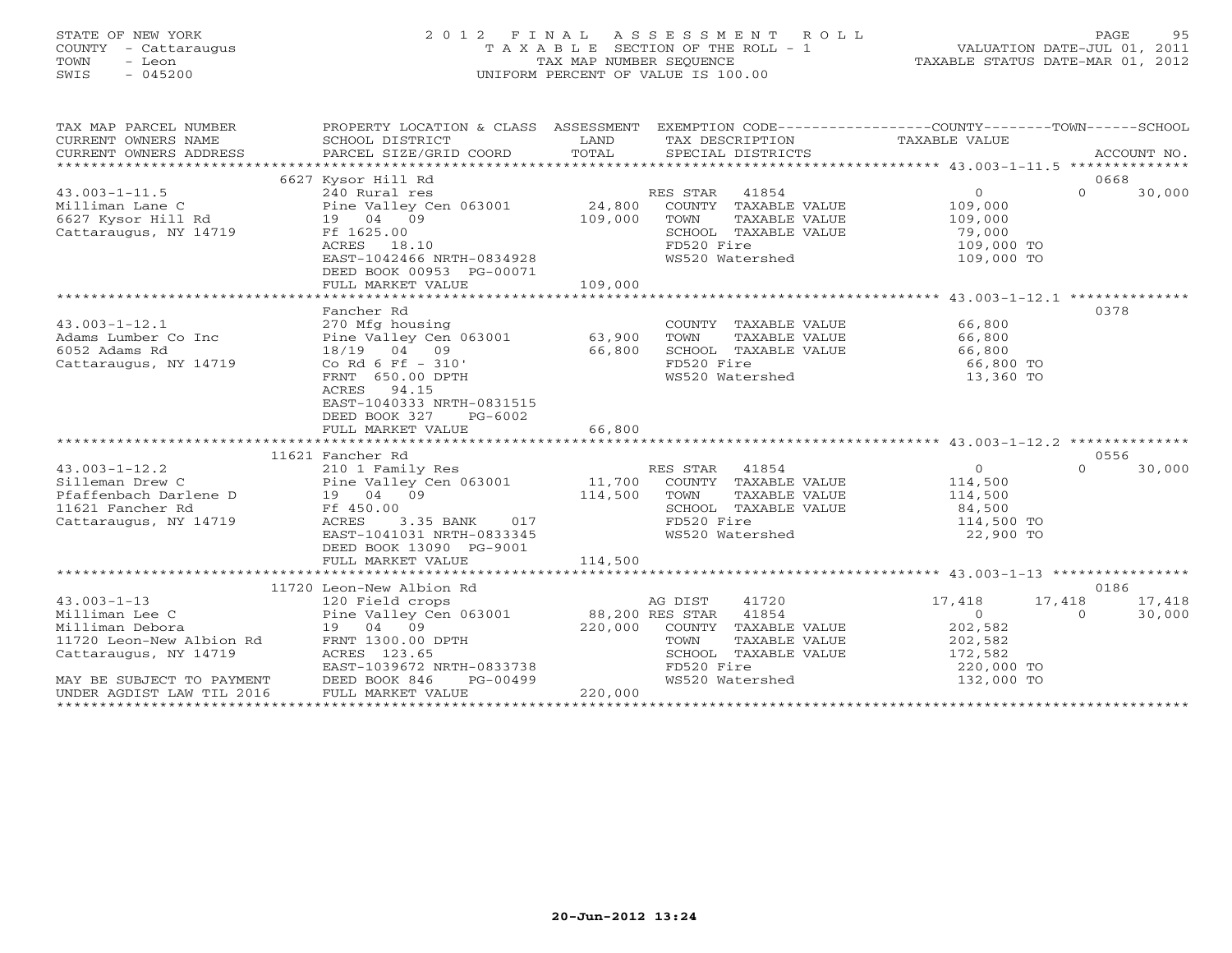# STATE OF NEW YORK 2 0 1 2 F I N A L A S S E S S M E N T R O L L PAGE 96 COUNTY - Cattaraugus T A X A B L E SECTION OF THE ROLL - 1 VALUATION DATE-JUL 01, 2011 TOWN - Leon TAX MAP NUMBER SEQUENCE TAXABLE STATUS DATE-MAR 01, 2012 SWIS - 045200 UNIFORM PERCENT OF VALUE IS 100.00UNIFORM PERCENT OF VALUE IS 100.00

| TAX MAP PARCEL NUMBER<br>CURRENT OWNERS NAME<br>CURRENT OWNERS ADDRESS | PROPERTY LOCATION & CLASS ASSESSMENT                                                     |        | EXEMPTION CODE-----------------COUNTY-------TOWN------SCHOOL |                                              |                    |
|------------------------------------------------------------------------|------------------------------------------------------------------------------------------|--------|--------------------------------------------------------------|----------------------------------------------|--------------------|
|                                                                        | 11664 Leon-New Albion Rd                                                                 |        |                                                              |                                              | 0054               |
| $43.003 - 1 - 14$                                                      | 210 1 Family Res                                                                         |        | COUNTY TAXABLE VALUE                                         | 70,000                                       |                    |
|                                                                        |                                                                                          |        | TOWN<br>TAXABLE VALUE                                        | 70,000                                       |                    |
| 7696 Maples Rd                                                         | 19 04 09                                                                                 | 70,000 | SCHOOL TAXABLE VALUE                                         | 70,000                                       |                    |
| Little Valley, NY 14755                                                | Ff 196.00                                                                                |        | FD520 Fire                                                   | $70,000$ TO<br>$70,000$ TO                   |                    |
|                                                                        | ACRES<br>1.00                                                                            |        | WS520 Watershed                                              | 42,000 TO                                    |                    |
|                                                                        | EAST-1040289 NRTH-0834043                                                                |        |                                                              |                                              |                    |
|                                                                        | DEED BOOK 11529 PG-4001                                                                  |        |                                                              |                                              |                    |
|                                                                        | FULL MARKET VALUE                                                                        | 70,000 |                                                              |                                              |                    |
|                                                                        |                                                                                          |        |                                                              |                                              |                    |
|                                                                        | 6717 Alderbottom Rd                                                                      |        |                                                              |                                              | 0409               |
| $43.003 - 1 - 15$                                                      | 260 Seasonal res                                                                         |        | COUNTY TAXABLE VALUE 38,000                                  |                                              |                    |
| Snyder Daniel                                                          | Pine Valley Cen 063001 6,500                                                             |        | TOWN<br>TAXABLE VALUE                                        | 38,000                                       |                    |
| MS 39564<br>1921 Noble Rd                                              | 27 04 09 38,000<br>FRNT 200.00 DPTH 100.00 38,000                                        |        | SCHOOL TAXABLE VALUE 38,000                                  |                                              |                    |
| Ocean Springs, MS 39564                                                |                                                                                          |        | FD520 Fire<br>FD520 Fire<br>WS520 Watershed                  | 38,000 TO<br>7,600 TO                        |                    |
|                                                                        | EAST-1038286 NRTH-0835215                                                                |        |                                                              |                                              |                    |
|                                                                        | DEED BOOK 8049 PG-5001                                                                   |        |                                                              |                                              |                    |
|                                                                        |                                                                                          |        |                                                              |                                              |                    |
|                                                                        | 6737 Alderbottom Rd                                                                      |        |                                                              |                                              | 0288               |
| $43.003 - 1 - 16.1$                                                    |                                                                                          |        |                                                              | $\overline{0}$                               | $\Omega$<br>30,000 |
| Clark James L                                                          |                                                                                          |        |                                                              | 42,000                                       |                    |
| 6737 Alderbottom Rd                                                    | 27 04 09                                                                                 | 42,000 | TOWN                                                         | TAXABLE VALUE 42,000                         |                    |
| Leon, NY 14751                                                         | FRNT 200.00 DPTH 100.00                                                                  |        | SCHOOL TAXABLE VALUE 12,000                                  |                                              |                    |
|                                                                        | EAST-1038450 NRTH-0835341                                                                |        | FD520 Fire                                                   | 42,000 TO                                    |                    |
|                                                                        | DEED BOOK 10096 PG-8002                                                                  |        | WS520 Watershed                                              | 8,400 TO                                     |                    |
|                                                                        | FULL MARKET VALUE                                                                        | 42,000 |                                                              |                                              |                    |
|                                                                        |                                                                                          |        |                                                              |                                              |                    |
|                                                                        | 6742 Kellogg Hill Rd<br>112 Dairy farm<br>Pine Valley Cen 063001<br>27 04 09<br>27 04 09 |        |                                                              |                                              | 0496               |
| $43.003 - 1 - 16.2$                                                    |                                                                                          |        |                                                              | 18,575                                       | 18,575<br>$\circ$  |
| Zunner Edward B                                                        |                                                                                          |        |                                                              | 13,003                                       | 13,003<br>$\Omega$ |
| 6742 Kellogg Hill Rd                                                   |                                                                                          |        | 74,300 SR STAR<br>41834                                      | $\overline{O}$                               | $\cap$<br>62,200   |
| Conewango Valley, NY 14726                                             | Alderbottom Rd Ff - 430'                                                                 |        | COUNTY TAXABLE VALUE 42,722                                  |                                              |                    |
|                                                                        | Kellogg Hill Rd Ff - $690'$                                                              |        | TOWN                                                         | TAXABLE VALUE 42,722<br>TAXABLE VALUE 12,100 |                    |
|                                                                        | FRNT 1155.00 DPTH                                                                        |        | SCHOOL TAXABLE VALUE                                         |                                              |                    |
|                                                                        | ACRES 25.34                                                                              |        | FD520 Fire                                                   | 74,300 TO                                    |                    |
|                                                                        | EAST-1037813 NRTH-0835315                                                                |        | WS520 Watershed                                              | 14,860 TO                                    |                    |
|                                                                        | DEED BOOK 00969 PG-00733<br>FULL MARKET VALUE                                            |        |                                                              |                                              |                    |
|                                                                        |                                                                                          | 74,300 |                                                              |                                              |                    |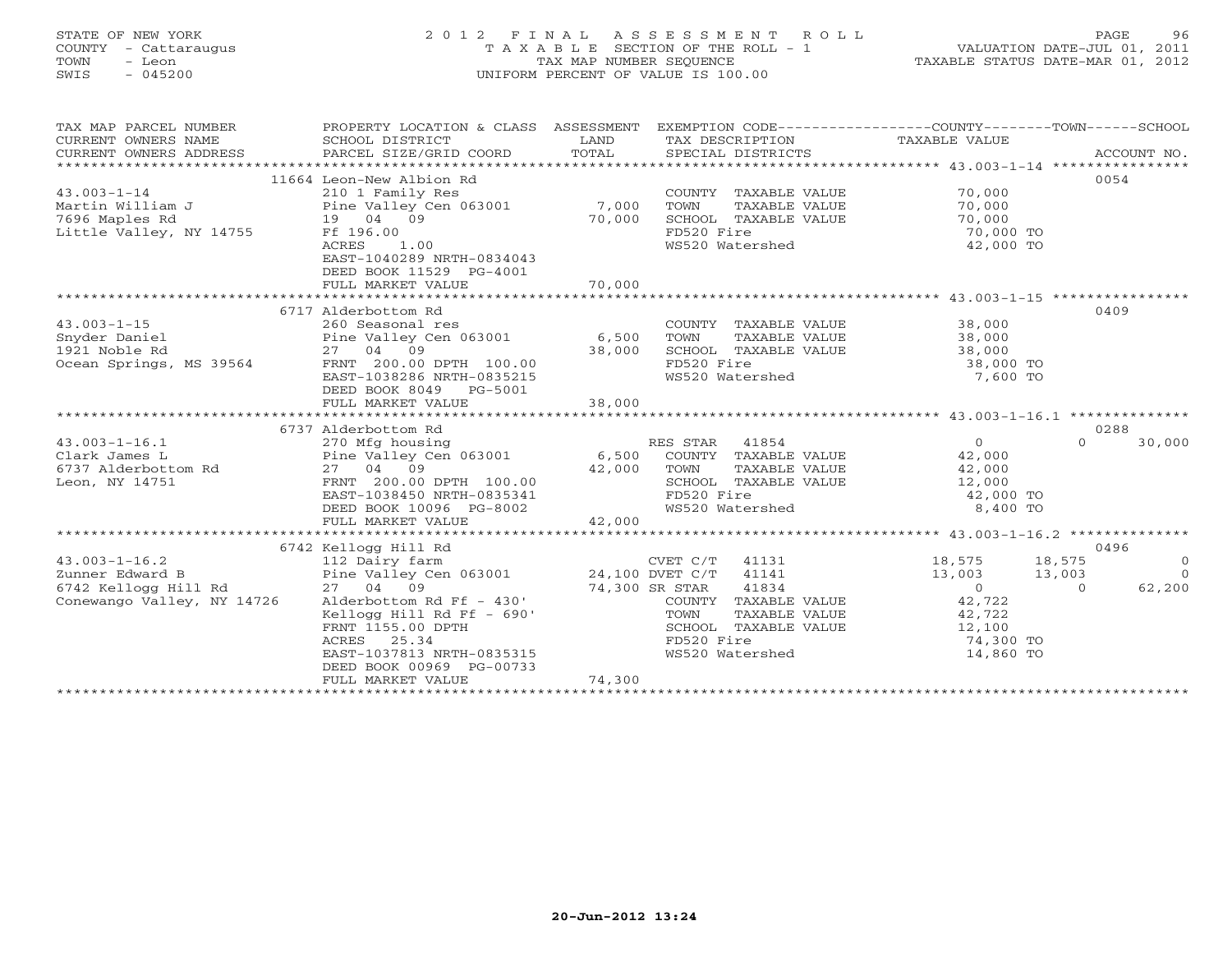# STATE OF NEW YORK 2 0 1 2 F I N A L A S S E S S M E N T R O L L PAGE 97 COUNTY - Cattaraugus T A X A B L E SECTION OF THE ROLL - 1 VALUATION DATE-JUL 01, 2011 TOWN - Leon TAX MAP NUMBER SEQUENCE TAXABLE STATUS DATE-MAR 01, 2012 SWIS - 045200 UNIFORM PERCENT OF VALUE IS 100.00UNIFORM PERCENT OF VALUE IS 100.00

| TAX MAP PARCEL NUMBER<br>CURRENT OWNERS NAME<br>CONNENT OWNERS ADDRESS BARCEL SIZE/GRID COORD FOTAL SECIAL DISTRICTS FOR THE CONNEX BOCCOUNT NO.<br>FECIAL SECIAL DISTRICTS FOR POTAL SECIAL DISTRICTS ACCOUNT NO.                                                                                                                                                                                       | PROPERTY LOCATION & CLASS ASSESSMENT EXEMPTION CODE---------------COUNTY-------TOWN------SCHOOL<br>SCHOOL DISTRICT | LAND    |                |                                    | TAX DESCRIPTION TAXABLE VALUE                                                                                      |                    |        |
|----------------------------------------------------------------------------------------------------------------------------------------------------------------------------------------------------------------------------------------------------------------------------------------------------------------------------------------------------------------------------------------------------------|--------------------------------------------------------------------------------------------------------------------|---------|----------------|------------------------------------|--------------------------------------------------------------------------------------------------------------------|--------------------|--------|
|                                                                                                                                                                                                                                                                                                                                                                                                          | 11884 Leon-New Albion Rd                                                                                           |         |                |                                    |                                                                                                                    |                    | 0497   |
|                                                                                                                                                                                                                                                                                                                                                                                                          |                                                                                                                    |         |                |                                    |                                                                                                                    | 5,000              | 5,000  |
|                                                                                                                                                                                                                                                                                                                                                                                                          |                                                                                                                    |         |                |                                    | 5,000                                                                                                              |                    |        |
|                                                                                                                                                                                                                                                                                                                                                                                                          |                                                                                                                    |         |                |                                    | $\overline{0}$<br>105,000                                                                                          | $\circ$            | 30,000 |
|                                                                                                                                                                                                                                                                                                                                                                                                          |                                                                                                                    |         |                | COUNTY TAXABLE VALUE               |                                                                                                                    |                    |        |
|                                                                                                                                                                                                                                                                                                                                                                                                          |                                                                                                                    |         |                | TAXABLE VALUE                      | 105,000<br>75,000                                                                                                  |                    |        |
|                                                                                                                                                                                                                                                                                                                                                                                                          |                                                                                                                    |         | FD520 Fire     | SCHOOL TAXABLE VALUE<br>FD520 Fire | 110,000 TO                                                                                                         |                    |        |
|                                                                                                                                                                                                                                                                                                                                                                                                          | ACRES 22.80                                                                                                        |         |                |                                    |                                                                                                                    |                    |        |
| MAY BE SUBJECT TO PAYMENT                                                                                                                                                                                                                                                                                                                                                                                | $\text{EAST}-1036957 \quad \text{NRTH}-0835025$                                                                    |         |                | WS520 Watershed                    | 22,000 TO                                                                                                          |                    |        |
| UNDER RPTL483 UNTIL 2020                                                                                                                                                                                                                                                                                                                                                                                 | DEED BOOK 891<br>PG-00270                                                                                          |         |                |                                    |                                                                                                                    |                    |        |
|                                                                                                                                                                                                                                                                                                                                                                                                          | FULL MARKET VALUE                                                                                                  | 110,000 |                |                                    |                                                                                                                    |                    |        |
|                                                                                                                                                                                                                                                                                                                                                                                                          |                                                                                                                    |         |                |                                    |                                                                                                                    |                    |        |
|                                                                                                                                                                                                                                                                                                                                                                                                          |                                                                                                                    |         |                |                                    | 38,469                                                                                                             |                    | 0187   |
|                                                                                                                                                                                                                                                                                                                                                                                                          |                                                                                                                    |         | AG DIST 41720  |                                    |                                                                                                                    | 38,469             | 38,469 |
|                                                                                                                                                                                                                                                                                                                                                                                                          |                                                                                                                    |         |                | COUNTY TAXABLE VALUE               | 68,931                                                                                                             |                    |        |
|                                                                                                                                                                                                                                                                                                                                                                                                          |                                                                                                                    |         |                |                                    | TOWN TAXABLE VALUE<br>SCHOOL TAXABLE VALUE 68,931<br>FD520 Fire 107,400 TO                                         |                    |        |
|                                                                                                                                                                                                                                                                                                                                                                                                          |                                                                                                                    |         |                |                                    |                                                                                                                    |                    |        |
|                                                                                                                                                                                                                                                                                                                                                                                                          |                                                                                                                    |         |                |                                    |                                                                                                                    |                    |        |
| $\begin{tabular}{lllllllllllllllllllllll} & & & & 11720\text{ Leon-New Albion Rd} \\ 43.003-1-18.1 & & & 120\text{ Field crops} & & & \\ \text{Milliman Lee C} & & & \text{Pine Valley Cen 063001} & & 107,400 & \\ \text{Milliman Debora A} & & 27 & 04 & 09 & & 107,400 \\ \text{11720 Leon-New Albion Rd} & & 27 & 04 & 09 & & 107,400 \\ \text{Cattaraugus, NY 14719} & & \text{Tom Hill Rd Ff - 33$ |                                                                                                                    |         |                | WS520 Watershed                    | 21,480 TO                                                                                                          |                    |        |
| MAY BE SUBJECT TO PAYMENT                                                                                                                                                                                                                                                                                                                                                                                | ACRES 161.45                                                                                                       |         |                |                                    |                                                                                                                    |                    |        |
| UNDER AGDIST LAW TIL 2016                                                                                                                                                                                                                                                                                                                                                                                | EAST-1037711 NRTH-0833298                                                                                          |         |                |                                    |                                                                                                                    |                    |        |
|                                                                                                                                                                                                                                                                                                                                                                                                          | DEED BOOK 846<br>PG-00499                                                                                          |         |                |                                    |                                                                                                                    |                    |        |
|                                                                                                                                                                                                                                                                                                                                                                                                          |                                                                                                                    |         |                |                                    |                                                                                                                    |                    |        |
|                                                                                                                                                                                                                                                                                                                                                                                                          |                                                                                                                    |         |                |                                    |                                                                                                                    |                    |        |
|                                                                                                                                                                                                                                                                                                                                                                                                          | 11720 Town Hill Rd                                                                                                 |         |                |                                    |                                                                                                                    |                    | 0779   |
|                                                                                                                                                                                                                                                                                                                                                                                                          |                                                                                                                    |         |                |                                    | 21,000                                                                                                             | 21,000<br>$\Omega$ | 21,000 |
|                                                                                                                                                                                                                                                                                                                                                                                                          |                                                                                                                    |         |                |                                    | $\sim$ 0                                                                                                           |                    | 30,000 |
|                                                                                                                                                                                                                                                                                                                                                                                                          |                                                                                                                    |         |                |                                    | COUNTY TAXABLE VALUE 120,000                                                                                       |                    |        |
|                                                                                                                                                                                                                                                                                                                                                                                                          |                                                                                                                    |         |                |                                    |                                                                                                                    |                    |        |
|                                                                                                                                                                                                                                                                                                                                                                                                          |                                                                                                                    |         |                |                                    | TOWN TAXABLE VALUE 120,000<br>RTH-0832610 SCHOOL TAXABLE VALUE 90,000<br>PG-236 141,000 WS520 Watershed 141,000 TO |                    |        |
|                                                                                                                                                                                                                                                                                                                                                                                                          | 14726-9746 DEED BOOK 994                                                                                           |         |                |                                    |                                                                                                                    |                    |        |
|                                                                                                                                                                                                                                                                                                                                                                                                          | FULL MARKET VALUE                                                                                                  |         |                |                                    |                                                                                                                    |                    |        |
| MAY BE SUBJECT TO PAYMENT                                                                                                                                                                                                                                                                                                                                                                                |                                                                                                                    |         |                |                                    |                                                                                                                    |                    |        |
| UNDER RPTL483 UNTIL 2019                                                                                                                                                                                                                                                                                                                                                                                 |                                                                                                                    |         |                |                                    |                                                                                                                    |                    |        |
|                                                                                                                                                                                                                                                                                                                                                                                                          |                                                                                                                    |         |                |                                    |                                                                                                                    |                    |        |
|                                                                                                                                                                                                                                                                                                                                                                                                          | 6666 Town Hill Rd                                                                                                  |         |                |                                    |                                                                                                                    |                    | 0862   |
|                                                                                                                                                                                                                                                                                                                                                                                                          |                                                                                                                    |         | RES STAR 41854 |                                    | $\overline{0}$                                                                                                     | $\Omega$           | 30,000 |
| $\begin{array}{lll}\n 43.003-1-18.6 & \text{cm} & \text{cm} & \text{R} \\  \text{Milliman} & \text{Calvin M} & \text{Pine Valley Cen 063001} & \text{I7,200} \\  6666 & \text{Tomum Hill Rd} & \text{27-4-9} & \text{Cone} & \text{Cone} \\  \text{COMOMM} & \text{Hill} & \text{Cone} & \text{Mill} \\  \text{COMOMM} & \text{Cone} & \text{Mill} & \text{Cone} & \text{Mill} \\  \end{array}$          |                                                                                                                    |         |                |                                    | ES STAR (41004)<br>COUNTY TAXABLE VALUE (55,000)<br>TOURI TRYARLE VALUE (55,000)                                   |                    |        |
|                                                                                                                                                                                                                                                                                                                                                                                                          |                                                                                                                    | 55,000  |                |                                    | TOWN TAXABLE VALUE 55,000<br>SCHOOL TAXABLE VALUE 25,000<br>FD520 Fire 55,000<br>WS520 Watershed 55,000            |                    |        |
| Conewango Valley, NY 14726                                                                                                                                                                                                                                                                                                                                                                               | ACRES 13.75                                                                                                        |         |                |                                    |                                                                                                                    |                    |        |
|                                                                                                                                                                                                                                                                                                                                                                                                          |                                                                                                                    |         |                |                                    | $55,000$ TO                                                                                                        |                    |        |
|                                                                                                                                                                                                                                                                                                                                                                                                          | ACRES 13.75<br>EAST-1036525 NRTH-0834285<br>DEED BOOK 9972 PG-9001<br>FULL MARKET VALUE 55,000                     |         |                |                                    | 55,000 TO                                                                                                          |                    |        |
|                                                                                                                                                                                                                                                                                                                                                                                                          |                                                                                                                    |         |                |                                    |                                                                                                                    |                    |        |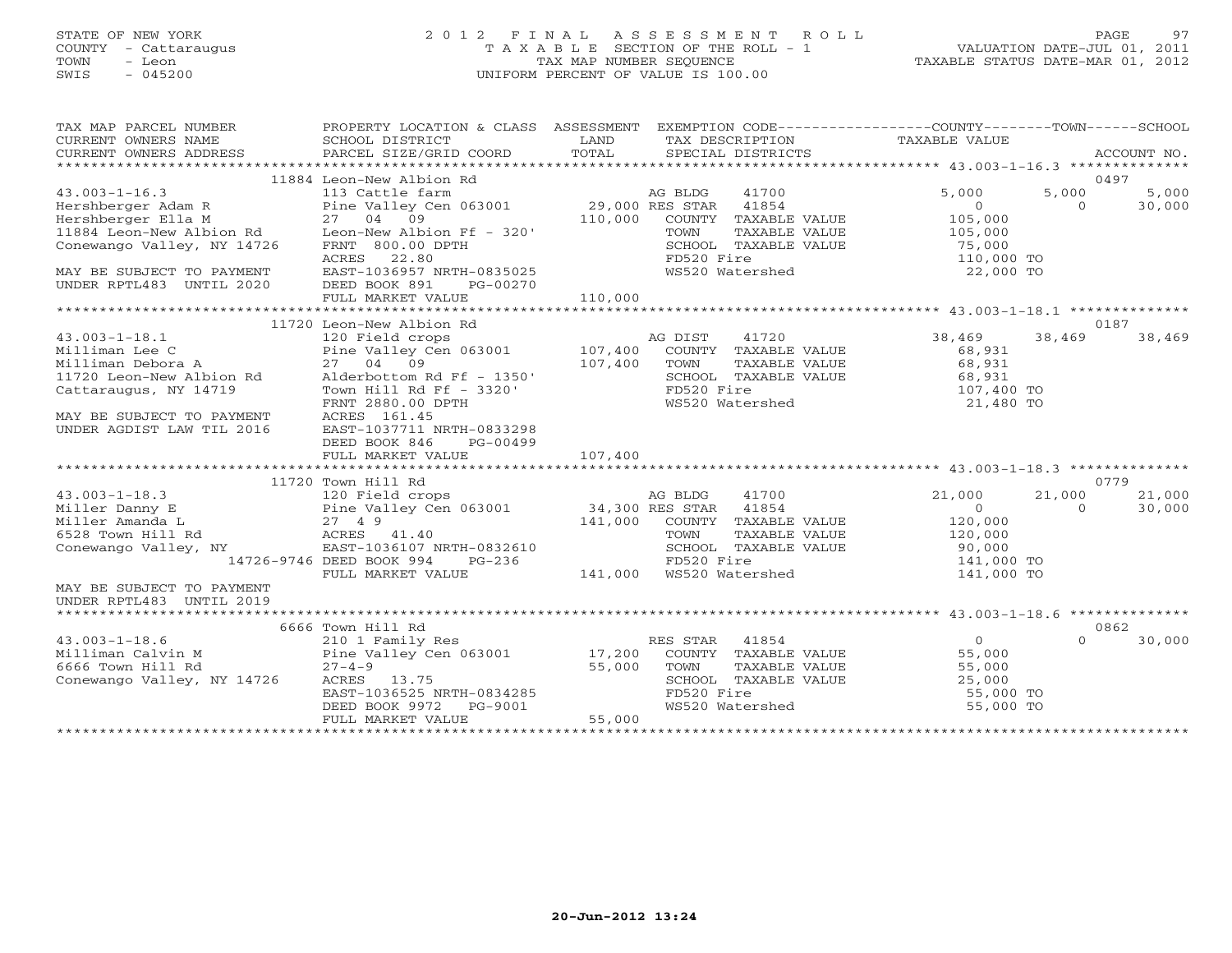# STATE OF NEW YORK 2 0 1 2 F I N A L A S S E S S M E N T R O L L PAGE 98 COUNTY - Cattaraugus T A X A B L E SECTION OF THE ROLL - 1 VALUATION DATE-JUL 01, 2011 TOWN - Leon TAX MAP NUMBER SEQUENCE TAXABLE STATUS DATE-MAR 01, 2012 SWIS - 045200 UNIFORM PERCENT OF VALUE IS 100.00UNIFORM PERCENT OF VALUE IS 100.00

| TAX MAP PARCEL NUMBER<br>CURRENT OWNERS NAME<br>CURRENT OWNERS NAME SCHOOL DISTRICT COORD TOTAL TAX DESCRIPTION TAXABLE VALUE<br>XX DESCRIPTION TOTAL SPECIAL DISTRICTS ACCOUNT NO.<br>XX ALLE SERVICE STAR SPECIAL DISTRICTS ACCOUNT NO. | PROPERTY LOCATION & CLASS ASSESSMENT EXEMPTION CODE----------------COUNTY-------TOWN------SCHOOL                                               |        |                                                                                                                                                                                                                                                                                                                                                                                                |                                                |                    |
|-------------------------------------------------------------------------------------------------------------------------------------------------------------------------------------------------------------------------------------------|------------------------------------------------------------------------------------------------------------------------------------------------|--------|------------------------------------------------------------------------------------------------------------------------------------------------------------------------------------------------------------------------------------------------------------------------------------------------------------------------------------------------------------------------------------------------|------------------------------------------------|--------------------|
|                                                                                                                                                                                                                                           | 11926 Leon-New Albion Rd                                                                                                                       |        |                                                                                                                                                                                                                                                                                                                                                                                                |                                                | 0134               |
|                                                                                                                                                                                                                                           |                                                                                                                                                |        | SR STAR<br>41834                                                                                                                                                                                                                                                                                                                                                                               | $\overline{0}$                                 | $\Omega$<br>62,200 |
| Exford Duane<br>Exford Linda<br>Exford Linda<br>1926 Leon-New Albion Rd<br>27 04 09<br>27 04 09 78,000<br>27 04 09 78,000<br>27 04 09 78,000<br>27 04 09 78,000<br>27 04 09 78,000                                                        |                                                                                                                                                |        | 3 STAR 41834<br>COUNTY TAXABLE VALUE 78,000<br>-----  mayarir VALUE 78,000                                                                                                                                                                                                                                                                                                                     |                                                |                    |
|                                                                                                                                                                                                                                           |                                                                                                                                                |        | $\begin{tabular}{lllllllllll} \multicolumn{2}{c}{\text{COUNTY}} & \text{TAXABLE} & \text{VALUE} & & & & & & & & \\ \multicolumn{2}{c}{\text{TOWN}} & \text{TAXABLE} & \text{VALUE} & & & & & & & \\ \multicolumn{2}{c}{\text{SCHOOL}} & \text{TAXABLE} & \text{VALUE} & & & & 15,800 & \text{TO} \\ & & & & & & & & 78,000 & \text{TO} \\ & & & & & & & & 75,600 & \text{TO} \\ \end{tabular}$ |                                                |                    |
|                                                                                                                                                                                                                                           |                                                                                                                                                |        |                                                                                                                                                                                                                                                                                                                                                                                                |                                                |                    |
|                                                                                                                                                                                                                                           |                                                                                                                                                |        |                                                                                                                                                                                                                                                                                                                                                                                                |                                                |                    |
|                                                                                                                                                                                                                                           | ACRES 11.74<br>EAST-1036320 NRTH-0835405                                                                                                       |        |                                                                                                                                                                                                                                                                                                                                                                                                | 15,600 TO                                      |                    |
|                                                                                                                                                                                                                                           | DEED BOOK 689<br>PG-00313                                                                                                                      |        |                                                                                                                                                                                                                                                                                                                                                                                                |                                                |                    |
|                                                                                                                                                                                                                                           | FULL MARKET VALUE                                                                                                                              | 78,000 |                                                                                                                                                                                                                                                                                                                                                                                                |                                                |                    |
|                                                                                                                                                                                                                                           |                                                                                                                                                |        |                                                                                                                                                                                                                                                                                                                                                                                                |                                                |                    |
|                                                                                                                                                                                                                                           | 11925 Leon-New Albion Rd                                                                                                                       |        |                                                                                                                                                                                                                                                                                                                                                                                                |                                                | 0193               |
|                                                                                                                                                                                                                                           |                                                                                                                                                |        |                                                                                                                                                                                                                                                                                                                                                                                                |                                                | $\Omega$<br>30,000 |
|                                                                                                                                                                                                                                           |                                                                                                                                                |        |                                                                                                                                                                                                                                                                                                                                                                                                |                                                |                    |
|                                                                                                                                                                                                                                           |                                                                                                                                                |        |                                                                                                                                                                                                                                                                                                                                                                                                |                                                |                    |
|                                                                                                                                                                                                                                           |                                                                                                                                                |        |                                                                                                                                                                                                                                                                                                                                                                                                |                                                |                    |
|                                                                                                                                                                                                                                           |                                                                                                                                                |        |                                                                                                                                                                                                                                                                                                                                                                                                |                                                |                    |
|                                                                                                                                                                                                                                           | FRNT 253.00 DPTH 125.00                                                                                                                        |        | WS520 Watershed                                                                                                                                                                                                                                                                                                                                                                                | 58,800 TO<br>11,760 TO                         |                    |
|                                                                                                                                                                                                                                           | EAST-1036082 NRTH-0835037                                                                                                                      |        |                                                                                                                                                                                                                                                                                                                                                                                                |                                                |                    |
|                                                                                                                                                                                                                                           | DEED BOOK 16960 PG-4004                                                                                                                        |        |                                                                                                                                                                                                                                                                                                                                                                                                |                                                |                    |
|                                                                                                                                                                                                                                           | FULL MARKET VALUE                                                                                                                              | 58,800 |                                                                                                                                                                                                                                                                                                                                                                                                |                                                |                    |
|                                                                                                                                                                                                                                           |                                                                                                                                                |        |                                                                                                                                                                                                                                                                                                                                                                                                |                                                |                    |
|                                                                                                                                                                                                                                           | 11962 Leon-New Albion Rd                                                                                                                       |        |                                                                                                                                                                                                                                                                                                                                                                                                |                                                | 0356               |
| $43.003 - 1 - 21$                                                                                                                                                                                                                         | 210 1 Family Res                                                                                                                               |        | COUNTY TAXABLE VALUE 60,000                                                                                                                                                                                                                                                                                                                                                                    |                                                |                    |
|                                                                                                                                                                                                                                           |                                                                                                                                                |        |                                                                                                                                                                                                                                                                                                                                                                                                |                                                |                    |
| Schultz Lloyd<br>Schultz Virginia<br>11276 Leon-New Albion Rd<br>11276 Leon-New Albion Rd<br>FRNT 320.00 DPTH<br>FRNT 320.00 DPTH                                                                                                         |                                                                                                                                                |        | TOWN TAXABLE VALUE 60,000<br>SCHOOL TAXABLE VALUE 60,000<br>FD520 Fire 60,000 TO                                                                                                                                                                                                                                                                                                               |                                                |                    |
|                                                                                                                                                                                                                                           |                                                                                                                                                | 60,000 |                                                                                                                                                                                                                                                                                                                                                                                                |                                                |                    |
| Cattaraugus, NY 14719                                                                                                                                                                                                                     | 2.24<br>ACRES                                                                                                                                  |        | FD520 Fire<br>WS520 Watershed 12,000 TO                                                                                                                                                                                                                                                                                                                                                        |                                                |                    |
|                                                                                                                                                                                                                                           | EAST-1035757 NRTH-0835588                                                                                                                      |        |                                                                                                                                                                                                                                                                                                                                                                                                |                                                |                    |
|                                                                                                                                                                                                                                           | DEED BOOK 482<br>PG-00567                                                                                                                      |        |                                                                                                                                                                                                                                                                                                                                                                                                |                                                |                    |
|                                                                                                                                                                                                                                           | FULL MARKET VALUE                                                                                                                              | 60,000 |                                                                                                                                                                                                                                                                                                                                                                                                |                                                |                    |
|                                                                                                                                                                                                                                           |                                                                                                                                                |        |                                                                                                                                                                                                                                                                                                                                                                                                |                                                |                    |
|                                                                                                                                                                                                                                           | 0000 TOWN Hill Rd<br>120 Field crops<br>27/35 04 09<br>153,600 AG DIST<br>Rd<br>27/35 04 09<br>27/35 04 09<br>27/35 04 09<br>27/36 PEACE 27/36 |        |                                                                                                                                                                                                                                                                                                                                                                                                |                                                | 0501               |
| $43.003 - 1 - 22.2$                                                                                                                                                                                                                       |                                                                                                                                                |        | 41700                                                                                                                                                                                                                                                                                                                                                                                          | 35,000                                         | 35,000<br>35,000   |
| Stankey Kathy A                                                                                                                                                                                                                           |                                                                                                                                                |        | 41720                                                                                                                                                                                                                                                                                                                                                                                          | 55,923                                         | 55,923<br>55,923   |
| 6585 Town Hill Rd                                                                                                                                                                                                                         |                                                                                                                                                |        | 350,000 RES STAR 41854                                                                                                                                                                                                                                                                                                                                                                         | $\begin{bmatrix} 2 & 3 \\ 0 & 0 \end{bmatrix}$ | $\Omega$<br>30,000 |
| Conewango Valley, NY 14726                                                                                                                                                                                                                | Ff 450.00                                                                                                                                      |        |                                                                                                                                                                                                                                                                                                                                                                                                |                                                |                    |
|                                                                                                                                                                                                                                           | ACRES 216.60                                                                                                                                   |        | COUNTY TAXABLE VALUE $259,077$<br>TOWN TAXABLE VALUE $259,077$<br>SCHOOL TAXABLE VALUE $229,077$<br>FD520 Fire                                                                                                                                                                                                                                                                                 |                                                |                    |
| MAY BE SUBJECT TO PAYMENT EAST-1033950 NRTH-0834102                                                                                                                                                                                       |                                                                                                                                                |        |                                                                                                                                                                                                                                                                                                                                                                                                |                                                |                    |
| UNDER AGDIST LAW TIL 2020                                                                                                                                                                                                                 | DEED BOOK 822<br>PG-00876                                                                                                                      |        |                                                                                                                                                                                                                                                                                                                                                                                                |                                                |                    |
|                                                                                                                                                                                                                                           | FULL MARKET VALUE                                                                                                                              |        |                                                                                                                                                                                                                                                                                                                                                                                                | 210,000 TO                                     |                    |
|                                                                                                                                                                                                                                           |                                                                                                                                                |        |                                                                                                                                                                                                                                                                                                                                                                                                |                                                |                    |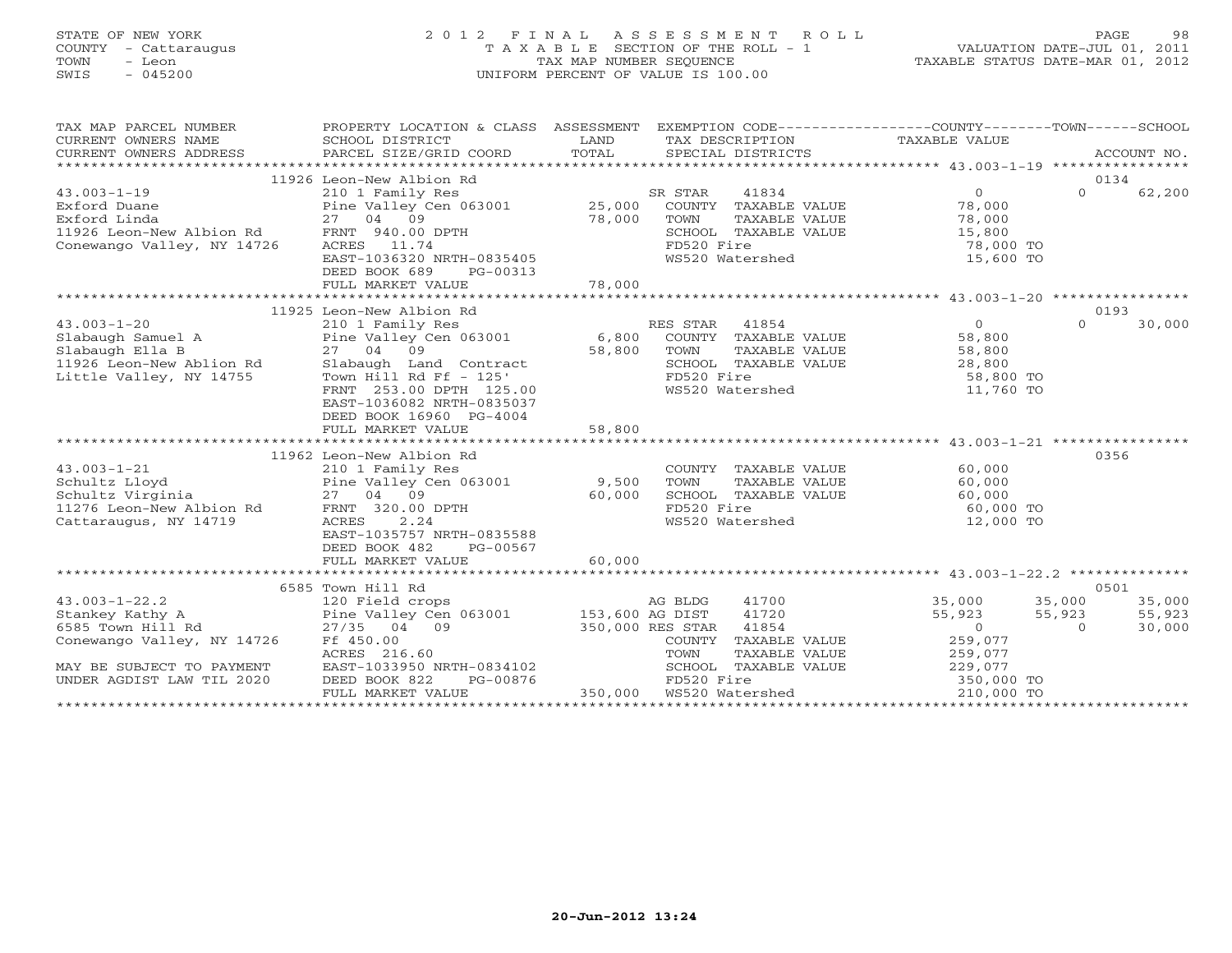# STATE OF NEW YORK 2 0 1 2 F I N A L A S S E S S M E N T R O L L PAGE 99 COUNTY - Cattaraugus T A X A B L E SECTION OF THE ROLL - 1 VALUATION DATE-JUL 01, 2011 TOWN - Leon TAX MAP NUMBER SEQUENCE TAXABLE STATUS DATE-MAR 01, 2012 SWIS - 045200 UNIFORM PERCENT OF VALUE IS 100.00UNIFORM PERCENT OF VALUE IS 100.00

| TAX MAP PARCEL NUMBER<br>CURRENT OWNERS NAME<br>CURRENT OWNERS ADDRESS                                      | PROPERTY LOCATION & CLASS ASSESSMENT EXEMPTION CODE---------------COUNTY-------TOWN------SCHOOL<br>SCHOOL DISTRICT<br>PARCEL SIZE/GRID COORD | LAND<br>TOTAL | TAX DESCRIPTION<br>SPECIAL DISTRICTS | TAXABLE VALUE   | ACCOUNT NO.              |
|-------------------------------------------------------------------------------------------------------------|----------------------------------------------------------------------------------------------------------------------------------------------|---------------|--------------------------------------|-----------------|--------------------------|
| ************************                                                                                    |                                                                                                                                              |               |                                      |                 |                          |
|                                                                                                             | 11925 Leon-New Albion Rd                                                                                                                     |               |                                      |                 | 0581                     |
| $43.003 - 1 - 22.4$                                                                                         | 105 Vac farmland                                                                                                                             |               | COUNTY TAXABLE VALUE                 | 6,200           |                          |
| Slabaugh Samuel A                                                                                           | Pine Valley Cen 063001                                                                                                                       | 6,200         | TOWN<br>TAXABLE VALUE                | 6,200           |                          |
| Slabaugh Ella B                                                                                             | 27 04 09                                                                                                                                     | 6,200         | SCHOOL TAXABLE VALUE                 | 6,200           |                          |
|                                                                                                             | Slabaugh buying land cont                                                                                                                    |               | FD520 Fire                           | 6,200 TO        |                          |
| Slabaugh Ella B<br>11926 Leon-New Ablion Rd<br>Little Valley, NY 14755                                      | Co Rd 6 Ff - 700'                                                                                                                            |               | WS520 Watershed                      | 6,200 TO        |                          |
|                                                                                                             | FRNT 140.00 DPTH                                                                                                                             |               |                                      |                 |                          |
|                                                                                                             | ACRES<br>7.70                                                                                                                                |               |                                      |                 |                          |
|                                                                                                             | EAST-1035709 NRTH-0835103                                                                                                                    |               |                                      |                 |                          |
|                                                                                                             | DEED BOOK 16960 PG-4004                                                                                                                      |               |                                      |                 |                          |
|                                                                                                             | FULL MARKET VALUE<br>**************************                                                                                              | 6,200         |                                      |                 |                          |
|                                                                                                             |                                                                                                                                              |               |                                      |                 | 0778                     |
| $43.003 - 1 - 22.5$                                                                                         | 12033 Leon-New Albion Rd<br>210 1 Family Res                                                                                                 |               | RES STAR<br>41854                    | $\Omega$        | $\Omega$<br>30,000       |
|                                                                                                             | Pine Valley Cen 063001                                                                                                                       |               | 7,000 COUNTY TAXABLE VALUE           | 36,700          |                          |
| Byler Andy<br>Byler Elizabeth MCRES<br>12033 Leon-New Albion Rd EAST-1<br>Conewango Valley, NY 14726 DEED E | 1.00                                                                                                                                         | 36,700        | TOWN<br>TAXABLE VALUE                | 36,700          |                          |
|                                                                                                             | EAST-1034640 NRTH-0835613                                                                                                                    |               | SCHOOL TAXABLE VALUE                 | 6,700           |                          |
|                                                                                                             | DEED BOOK 993<br>PG-516                                                                                                                      |               | FD520 Fire                           | 36,700 TO       |                          |
|                                                                                                             | FULL MARKET VALUE                                                                                                                            | 36,700        |                                      |                 |                          |
|                                                                                                             |                                                                                                                                              |               |                                      |                 |                          |
|                                                                                                             | 12041 Leon-New Albion Rd                                                                                                                     |               |                                      |                 | 0801                     |
| $43.003 - 1 - 22.6$                                                                                         | 210 1 Family Res                                                                                                                             |               | RES STAR<br>41854                    | $\Omega$        | $\Omega$<br>30,000       |
| Gugino Frank P                                                                                              | Pine Valley Cen 063001                                                                                                                       | 7,000         | COUNTY TAXABLE VALUE                 | 80,000          |                          |
| Gugino Deborah                                                                                              | 35/4/9                                                                                                                                       | 80,000        | TOWN<br>TAXABLE VALUE                | 80,000          |                          |
| 12041 Leon-New Albion Rd ACRES                                                                              | 017<br>1.00 BANK                                                                                                                             |               | SCHOOL TAXABLE VALUE                 | 50,000          |                          |
| Conewango Valley, NY 14726                                                                                  | EAST-1034413 NRTH-0835618                                                                                                                    |               | FD520 Fire                           | 80,000 TO       |                          |
|                                                                                                             | DEED BOOK 1007 PG-329                                                                                                                        |               | WS520 Watershed                      | 80,000 TO       |                          |
|                                                                                                             | FULL MARKET VALUE<br>*********************************                                                                                       | 80,000        |                                      |                 |                          |
|                                                                                                             |                                                                                                                                              |               |                                      |                 |                          |
| $43.003 - 1 - 22.7$                                                                                         | 12025 Leon-New Albion Rd                                                                                                                     |               | BUS C/T/S 47610                      |                 | 0856<br>35,556           |
|                                                                                                             | 449 Other Storag                                                                                                                             |               | 14,700 BUS C/T/S 47610               | 35,556<br>6,000 | 35,556<br>6,000<br>6,000 |
| Hirschman Development LLC Pine Valley Cen 063001<br>6585 Town Hill Rd 35 4 9<br>6585 Town Hill Rd           | 35 4 9                                                                                                                                       | 280,100       | COUNTY TAXABLE VALUE                 | 238,544         |                          |
| Conewango Valley, NY 14726                                                                                  | ACRES<br>4.85                                                                                                                                |               | TOWN<br>TAXABLE VALUE                | 238,544         |                          |
|                                                                                                             | EAST-1034663 NRTH-0835455                                                                                                                    |               | SCHOOL TAXABLE VALUE                 | 238,544         |                          |
|                                                                                                             | DEED BOOK 10346 PG-83545                                                                                                                     |               | FD520 Fire                           | 280,100 TO      |                          |
|                                                                                                             | FULL MARKET VALUE                                                                                                                            | 280,100       |                                      |                 |                          |
|                                                                                                             |                                                                                                                                              |               |                                      |                 |                          |
|                                                                                                             | 6535 Town Hill Rd                                                                                                                            |               |                                      |                 | 0168                     |
| $43.003 - 1 - 23$                                                                                           | 112 Dairy farm                                                                                                                               |               | RES STAR<br>41854                    | $\overline{0}$  | $\Omega$<br>30,000       |
| Raber Emanuel E                                                                                             | Pine Valley Cen 063001                                                                                                                       | 53,100        | COUNTY TAXABLE VALUE                 | 97,600          |                          |
| Raber Emma A                                                                                                | 27/35 04 09                                                                                                                                  | 97,600        | TOWN<br>TAXABLE VALUE                | 97,600          |                          |
| $14726$<br>6535 Town Hill Rd                                                                                | FRNT 1360.00 DPTH                                                                                                                            |               | SCHOOL TAXABLE VALUE                 | 67,600          |                          |
| Conewango Valley, NY 14726                                                                                  | ACRES<br>82.84                                                                                                                               |               | FD520 Fire                           | 97,600 TO       |                          |
|                                                                                                             | EAST-1034062 NRTH-0832616                                                                                                                    |               | WS520 Watershed                      | 19,520 TO       |                          |
|                                                                                                             | DEED BOOK 00980 PG-01170                                                                                                                     |               |                                      |                 |                          |
|                                                                                                             | FULL MARKET VALUE                                                                                                                            | 97,600        |                                      |                 |                          |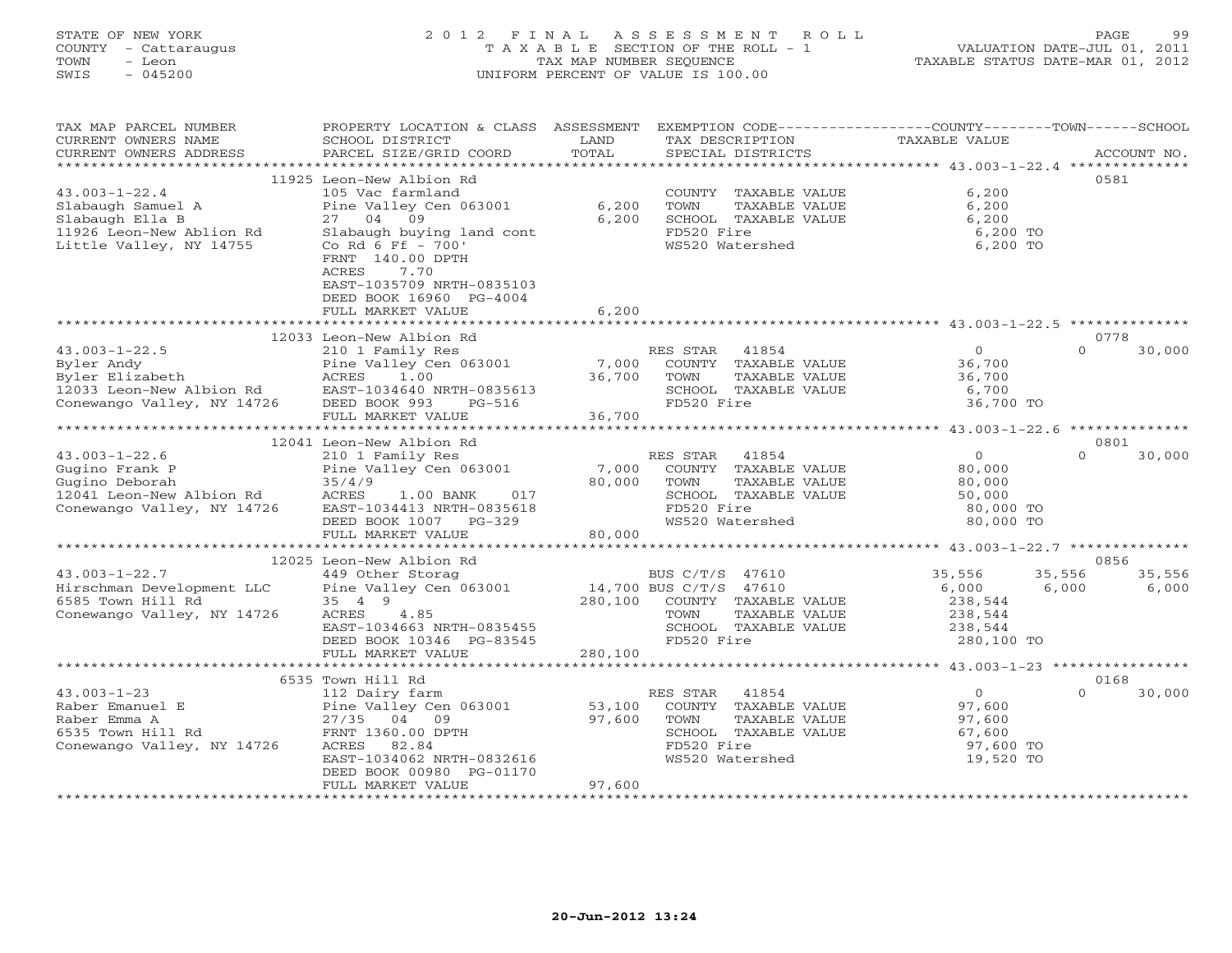# STATE OF NEW YORK 2 0 1 2 F I N A L A S S E S S M E N T R O L L PAGE 100 COUNTY - Cattaraugus T A X A B L E SECTION OF THE ROLL - 1 VALUATION DATE-JUL 01, 2011 TOWN - Leon TAX MAP NUMBER SEQUENCE TAXABLE STATUS DATE-MAR 01, 2012 SWIS - 045200 UNIFORM PERCENT OF VALUE IS 100.00UNIFORM PERCENT OF VALUE IS 100.00

| TAX MAP PARCEL NUMBER<br>CURRENT OWNERS NAME                                                                                                                                                                                                                                                                                                                                                                | PROPERTY LOCATION & CLASS ASSESSMENT<br>SCHOOL DISTRICT                                                                                                                                       | LAND  |                                                                                                                                                                                                                                        | EXEMPTION CODE----------------COUNTY-------TOWN------SCHOOL                                                                                               |                    |
|-------------------------------------------------------------------------------------------------------------------------------------------------------------------------------------------------------------------------------------------------------------------------------------------------------------------------------------------------------------------------------------------------------------|-----------------------------------------------------------------------------------------------------------------------------------------------------------------------------------------------|-------|----------------------------------------------------------------------------------------------------------------------------------------------------------------------------------------------------------------------------------------|-----------------------------------------------------------------------------------------------------------------------------------------------------------|--------------------|
| CURRENT OWNERS ADDRESS                                                                                                                                                                                                                                                                                                                                                                                      | PARCEL SIZE/GRID COORD                                                                                                                                                                        | TOTAL | TAX DESCRIPTION TAXABLE VALUE<br>SPECIAL DISTRICTS<br>SPECIAL DISTRICTS                                                                                                                                                                |                                                                                                                                                           | ACCOUNT NO.        |
| ******************************                                                                                                                                                                                                                                                                                                                                                                              |                                                                                                                                                                                               |       |                                                                                                                                                                                                                                        |                                                                                                                                                           |                    |
|                                                                                                                                                                                                                                                                                                                                                                                                             | Leon-New Albion Rd                                                                                                                                                                            |       |                                                                                                                                                                                                                                        |                                                                                                                                                           | 0004               |
| $43.003 - 1 - 24.1$                                                                                                                                                                                                                                                                                                                                                                                         |                                                                                                                                                                                               |       |                                                                                                                                                                                                                                        | COUNTY TAXABLE VALUE 6,800<br>TOWN TAXABLE VALUE 6,800<br>SCHOOL TAXABLE VALUE 6,800<br>FD520 Fire 6,800<br>LD520 Light 6,800<br>WS520 Watershed 1,360 TO |                    |
| Ellis Robert                                                                                                                                                                                                                                                                                                                                                                                                | 323 Vacant rural<br>Pine Valley Cen 063001 6,800<br>36 04 09 6,800<br>ACRES 3.90                                                                                                              |       |                                                                                                                                                                                                                                        |                                                                                                                                                           |                    |
|                                                                                                                                                                                                                                                                                                                                                                                                             |                                                                                                                                                                                               |       |                                                                                                                                                                                                                                        |                                                                                                                                                           |                    |
| 12188 Leon-New Albion Rd<br>Conewango Valley, NY 14726<br>Conewango Valley, NY 14726                                                                                                                                                                                                                                                                                                                        |                                                                                                                                                                                               |       |                                                                                                                                                                                                                                        |                                                                                                                                                           |                    |
|                                                                                                                                                                                                                                                                                                                                                                                                             |                                                                                                                                                                                               |       |                                                                                                                                                                                                                                        |                                                                                                                                                           |                    |
|                                                                                                                                                                                                                                                                                                                                                                                                             |                                                                                                                                                                                               |       |                                                                                                                                                                                                                                        |                                                                                                                                                           |                    |
|                                                                                                                                                                                                                                                                                                                                                                                                             |                                                                                                                                                                                               |       |                                                                                                                                                                                                                                        |                                                                                                                                                           |                    |
|                                                                                                                                                                                                                                                                                                                                                                                                             | % ACRES 3.90 FD520 Fire 6,800 6,800 TO<br>EAST-1032037 NRTH-0836328 LD520 Light 6,800 TO<br>DEED BOOK 3233 PG-3001 6,800<br>FULL MARKET VALUE 6,800 6,800 6,800 6,800 FOLL MARKET VALUE 6,800 |       |                                                                                                                                                                                                                                        |                                                                                                                                                           |                    |
|                                                                                                                                                                                                                                                                                                                                                                                                             | 12106 Leon-New Albion Rd                                                                                                                                                                      |       |                                                                                                                                                                                                                                        |                                                                                                                                                           | 0512               |
|                                                                                                                                                                                                                                                                                                                                                                                                             |                                                                                                                                                                                               |       |                                                                                                                                                                                                                                        |                                                                                                                                                           |                    |
|                                                                                                                                                                                                                                                                                                                                                                                                             |                                                                                                                                                                                               |       |                                                                                                                                                                                                                                        |                                                                                                                                                           |                    |
|                                                                                                                                                                                                                                                                                                                                                                                                             |                                                                                                                                                                                               |       |                                                                                                                                                                                                                                        |                                                                                                                                                           |                    |
|                                                                                                                                                                                                                                                                                                                                                                                                             |                                                                                                                                                                                               |       |                                                                                                                                                                                                                                        |                                                                                                                                                           |                    |
|                                                                                                                                                                                                                                                                                                                                                                                                             |                                                                                                                                                                                               |       |                                                                                                                                                                                                                                        |                                                                                                                                                           |                    |
|                                                                                                                                                                                                                                                                                                                                                                                                             |                                                                                                                                                                                               |       |                                                                                                                                                                                                                                        |                                                                                                                                                           |                    |
|                                                                                                                                                                                                                                                                                                                                                                                                             |                                                                                                                                                                                               |       |                                                                                                                                                                                                                                        |                                                                                                                                                           |                    |
|                                                                                                                                                                                                                                                                                                                                                                                                             |                                                                                                                                                                                               |       |                                                                                                                                                                                                                                        |                                                                                                                                                           |                    |
|                                                                                                                                                                                                                                                                                                                                                                                                             | 6794 Rte 62                                                                                                                                                                                   |       |                                                                                                                                                                                                                                        |                                                                                                                                                           | 0326               |
| $\begin{array}{ccccccccc} 43.003-1-25 & & & 21.1 & 12.0 & 1 & Fami1y Res & & & & 21.0 & 1 & Fami1y Res & & & & 13.900 & & 101 & & 12.300 & & & & 13.900 & & 13.900 & & 101 & & 13.900 & & 13.900 & & 13.900 & & 13.900 & & 13.900 & & 13.900 & & 13.900 & & 13.900 & & 13.900 & & 13.900 & & 13.900 & & 13.9$                                                                                               |                                                                                                                                                                                               |       |                                                                                                                                                                                                                                        |                                                                                                                                                           | $\Omega$<br>30,000 |
|                                                                                                                                                                                                                                                                                                                                                                                                             |                                                                                                                                                                                               |       |                                                                                                                                                                                                                                        |                                                                                                                                                           |                    |
|                                                                                                                                                                                                                                                                                                                                                                                                             |                                                                                                                                                                                               |       |                                                                                                                                                                                                                                        |                                                                                                                                                           |                    |
|                                                                                                                                                                                                                                                                                                                                                                                                             |                                                                                                                                                                                               |       |                                                                                                                                                                                                                                        |                                                                                                                                                           |                    |
|                                                                                                                                                                                                                                                                                                                                                                                                             |                                                                                                                                                                                               |       |                                                                                                                                                                                                                                        |                                                                                                                                                           |                    |
|                                                                                                                                                                                                                                                                                                                                                                                                             |                                                                                                                                                                                               |       |                                                                                                                                                                                                                                        |                                                                                                                                                           |                    |
|                                                                                                                                                                                                                                                                                                                                                                                                             |                                                                                                                                                                                               |       | TOWN TAXABLE VALUE<br>TOWN TAXABLE VALUE<br>SCHOOL TAXABLE VALUE<br>FD520 Fire<br>LD520 Light<br>MS520 Watershed<br>WS520 Watershed<br>B, 460 TO                                                                                       |                                                                                                                                                           |                    |
|                                                                                                                                                                                                                                                                                                                                                                                                             |                                                                                                                                                                                               |       |                                                                                                                                                                                                                                        |                                                                                                                                                           |                    |
|                                                                                                                                                                                                                                                                                                                                                                                                             |                                                                                                                                                                                               |       |                                                                                                                                                                                                                                        |                                                                                                                                                           |                    |
|                                                                                                                                                                                                                                                                                                                                                                                                             | 6868 Rte 62                                                                                                                                                                                   |       |                                                                                                                                                                                                                                        |                                                                                                                                                           | 0418               |
|                                                                                                                                                                                                                                                                                                                                                                                                             |                                                                                                                                                                                               |       |                                                                                                                                                                                                                                        |                                                                                                                                                           |                    |
|                                                                                                                                                                                                                                                                                                                                                                                                             |                                                                                                                                                                                               |       |                                                                                                                                                                                                                                        |                                                                                                                                                           |                    |
|                                                                                                                                                                                                                                                                                                                                                                                                             |                                                                                                                                                                                               |       |                                                                                                                                                                                                                                        |                                                                                                                                                           |                    |
|                                                                                                                                                                                                                                                                                                                                                                                                             |                                                                                                                                                                                               |       |                                                                                                                                                                                                                                        |                                                                                                                                                           |                    |
|                                                                                                                                                                                                                                                                                                                                                                                                             |                                                                                                                                                                                               |       |                                                                                                                                                                                                                                        |                                                                                                                                                           |                    |
|                                                                                                                                                                                                                                                                                                                                                                                                             |                                                                                                                                                                                               |       |                                                                                                                                                                                                                                        |                                                                                                                                                           |                    |
|                                                                                                                                                                                                                                                                                                                                                                                                             |                                                                                                                                                                                               |       |                                                                                                                                                                                                                                        |                                                                                                                                                           |                    |
|                                                                                                                                                                                                                                                                                                                                                                                                             |                                                                                                                                                                                               |       |                                                                                                                                                                                                                                        |                                                                                                                                                           |                    |
| $\begin{array}{cccccccc} 43.003-1-28.1 & 6868 \text{ Rte } 62 & 0418 & 0418 & 0418 & 0418 & 0418 & 0418 & 0418 & 0418 & 0418 & 0418 & 0418 & 0418 & 0418 & 0418 & 0418 & 0418 & 0418 & 0418 & 0418 & 0418 & 0418 & 0418 & 0418 & 0418 & 0418 & 0418 & 0418 & 0418 & 0418 & 0418 & 0$                                                                                                                        |                                                                                                                                                                                               |       |                                                                                                                                                                                                                                        |                                                                                                                                                           |                    |
|                                                                                                                                                                                                                                                                                                                                                                                                             | 6844 Rte 62                                                                                                                                                                                   |       |                                                                                                                                                                                                                                        |                                                                                                                                                           | 0521               |
|                                                                                                                                                                                                                                                                                                                                                                                                             |                                                                                                                                                                                               |       |                                                                                                                                                                                                                                        |                                                                                                                                                           | 30,000<br>$\Omega$ |
|                                                                                                                                                                                                                                                                                                                                                                                                             |                                                                                                                                                                                               |       |                                                                                                                                                                                                                                        |                                                                                                                                                           |                    |
| $\begin{tabular}{lllllllllllllllllll} \hline 43.003-1-28.2 & 270\ \text{Mfg housing} & \text{RES STAR} & 41854 & 0 \\ \text{Hinkley Karen M} & \text{Pine Valley Cen 063001} & 7,500\ \text{COUNTY} & \text{TAXABLE VALUE} & 35,600 \\ \text{Hinkley Arthur H} & 36 & 04 & 09 & 35,600\ \text{FORBS} & \text{FRNT} & 200.00\ \text{DPTH} & & & & \\ \text{Leon, NY 14751} & \text{Sf, 600} & \text{CODITY}$ |                                                                                                                                                                                               |       |                                                                                                                                                                                                                                        |                                                                                                                                                           |                    |
|                                                                                                                                                                                                                                                                                                                                                                                                             |                                                                                                                                                                                               |       |                                                                                                                                                                                                                                        |                                                                                                                                                           |                    |
|                                                                                                                                                                                                                                                                                                                                                                                                             |                                                                                                                                                                                               |       |                                                                                                                                                                                                                                        |                                                                                                                                                           |                    |
|                                                                                                                                                                                                                                                                                                                                                                                                             |                                                                                                                                                                                               |       | LD520 Light                                                                                                                                                                                                                            |                                                                                                                                                           |                    |
|                                                                                                                                                                                                                                                                                                                                                                                                             |                                                                                                                                                                                               |       |                                                                                                                                                                                                                                        |                                                                                                                                                           |                    |
|                                                                                                                                                                                                                                                                                                                                                                                                             | ACRES 1.25<br>EAST-1031293 NRTH-0837168<br>DEED BOOK 1017 PG-758<br>FULL MARKET VALUE 35,600                                                                                                  |       | 0,600<br>LD520 Light<br>WS520 Watershed<br>WS520 Watershed<br>Attillians and the set of the set of the set of the set of the set of the set of the set of the set of the set of the set of the set of the set of the set of the set of |                                                                                                                                                           |                    |
|                                                                                                                                                                                                                                                                                                                                                                                                             |                                                                                                                                                                                               |       |                                                                                                                                                                                                                                        |                                                                                                                                                           |                    |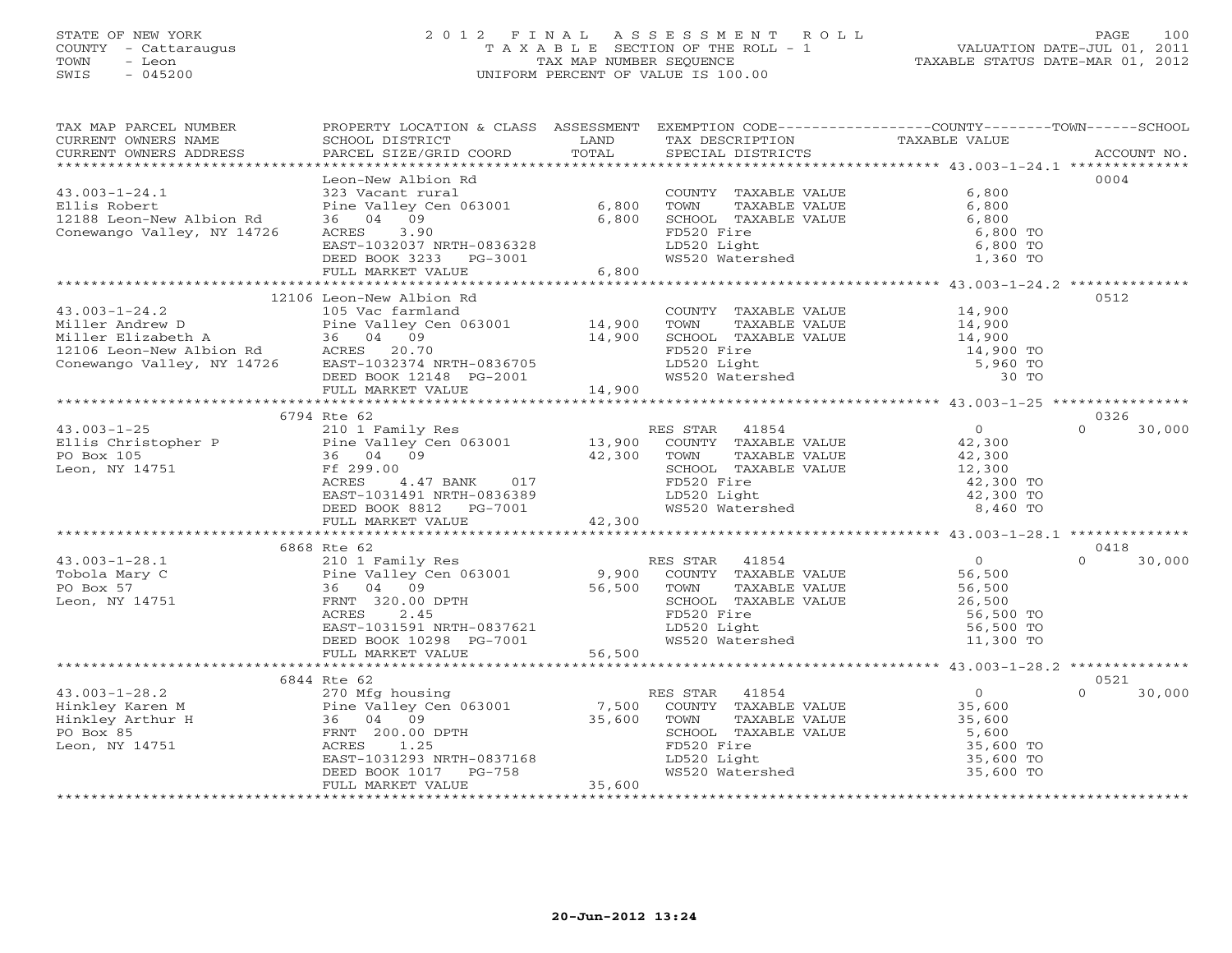# STATE OF NEW YORK 2 0 1 2 F I N A L A S S E S S M E N T R O L L PAGE 101 COUNTY - Cattaraugus T A X A B L E SECTION OF THE ROLL - 1 VALUATION DATE-JUL 01, 2011 TOWN - Leon TAX MAP NUMBER SEQUENCE TAXABLE STATUS DATE-MAR 01, 2012 SWIS - 045200 UNIFORM PERCENT OF VALUE IS 100.00UNIFORM PERCENT OF VALUE IS 100.00

| TAX MAP PARCEL NUMBER                                                                                                                                                                                                                                      | PROPERTY LOCATION & CLASS ASSESSMENT EXEMPTION CODE---------------COUNTY-------TOWN------SCHOOL                                                                                                                                |         |                                                                                           |                                                               |        |
|------------------------------------------------------------------------------------------------------------------------------------------------------------------------------------------------------------------------------------------------------------|--------------------------------------------------------------------------------------------------------------------------------------------------------------------------------------------------------------------------------|---------|-------------------------------------------------------------------------------------------|---------------------------------------------------------------|--------|
|                                                                                                                                                                                                                                                            |                                                                                                                                                                                                                                |         |                                                                                           |                                                               |        |
|                                                                                                                                                                                                                                                            |                                                                                                                                                                                                                                |         |                                                                                           |                                                               |        |
|                                                                                                                                                                                                                                                            |                                                                                                                                                                                                                                |         |                                                                                           |                                                               |        |
| 312 Vac W/imprv<br>Stockman Troy J<br>PO Box 195<br>Collins, NY 14034<br>Collins, NY 14034<br>Collins, NY 14034<br>PO Box 195<br>Collins, NY 14034<br>PO Box 195<br>PO Box 195<br>PO Box 195<br>PO Box 195<br>PO Box 195<br>PO Box 14034<br>PRNT 320.00 DP | 6868 Rte 62                                                                                                                                                                                                                    |         |                                                                                           |                                                               | 0904   |
|                                                                                                                                                                                                                                                            |                                                                                                                                                                                                                                |         | COUNTY TAXABLE VALUE                                                                      | 35,000                                                        |        |
|                                                                                                                                                                                                                                                            |                                                                                                                                                                                                                                |         | TOWN                                                                                      | TAXABLE VALUE<br>TAXABLE VALUE 35,000<br>TAXABLE VALUE 35,000 |        |
|                                                                                                                                                                                                                                                            |                                                                                                                                                                                                                                |         |                                                                                           |                                                               |        |
|                                                                                                                                                                                                                                                            | ACRES 26.20                                                                                                                                                                                                                    |         |                                                                                           | 35,000 TO<br>35,000 TO                                        |        |
|                                                                                                                                                                                                                                                            | EAST-1032233 NRTH-0837380                                                                                                                                                                                                      |         | SCHOOL TAXABLE VALUE<br>FD520 Fire<br>LD520 Light<br>WS520 Watershed                      | 7,000 TO                                                      |        |
|                                                                                                                                                                                                                                                            | DEED BOOK 11458 PG-6002                                                                                                                                                                                                        |         |                                                                                           |                                                               |        |
|                                                                                                                                                                                                                                                            | FULL MARKET VALUE                                                                                                                                                                                                              | 35,000  |                                                                                           |                                                               |        |
|                                                                                                                                                                                                                                                            |                                                                                                                                                                                                                                |         |                                                                                           |                                                               |        |
|                                                                                                                                                                                                                                                            | 6878 Rte 62                                                                                                                                                                                                                    |         |                                                                                           |                                                               | 0034   |
|                                                                                                                                                                                                                                                            |                                                                                                                                                                                                                                |         |                                                                                           | $60,000$<br>$13,100$<br>60,000                                | 60,000 |
|                                                                                                                                                                                                                                                            |                                                                                                                                                                                                                                |         |                                                                                           |                                                               |        |
|                                                                                                                                                                                                                                                            |                                                                                                                                                                                                                                |         |                                                                                           |                                                               |        |
|                                                                                                                                                                                                                                                            |                                                                                                                                                                                                                                |         | TOWN TAXABLE VALUE 13,100<br>SCHOOL TAXABLE VALUE 13,100                                  |                                                               |        |
|                                                                                                                                                                                                                                                            |                                                                                                                                                                                                                                |         |                                                                                           | 73,100 TO                                                     |        |
|                                                                                                                                                                                                                                                            | EAST-1031305 NRTH-0837704<br>DEED BOOK 00965 PG-00189                                                                                                                                                                          |         |                                                                                           | 73,100 TO<br>14,620 TO                                        |        |
| MAY BE SUBJECT TO PAYMENT<br>UNDER RPTL483 UNTIL 2014                                                                                                                                                                                                      |                                                                                                                                                                                                                                |         | FD520 Fire<br>LD520 Light<br>WS520 Watershed                                              |                                                               |        |
|                                                                                                                                                                                                                                                            | FULL MARKET VALUE 73,100                                                                                                                                                                                                       |         |                                                                                           |                                                               |        |
|                                                                                                                                                                                                                                                            |                                                                                                                                                                                                                                |         |                                                                                           |                                                               |        |
|                                                                                                                                                                                                                                                            | Kysor Hill Rd                                                                                                                                                                                                                  |         |                                                                                           |                                                               | 0551   |
| $43.003 - 1 - 30$                                                                                                                                                                                                                                          |                                                                                                                                                                                                                                |         | COUNTY TAXABLE VALUE 65,280                                                               |                                                               |        |
| ----man Lyle C<br>Milliman Leslie J<br>7494 Rte 62<br>South Davton                                                                                                                                                                                         | Nyson in the Magnetic Contract of the Valley Central and Contract to the Valley Central Contract Contract Contract Contract Contract Contract Contract Contract Contract Contract Contract Contract Contract Contract Contract |         | COUNTY TAARLE<br>TOWN TAXABLE VALUE 65,280<br>SCHOOL TAXABLE VALUE 65,280 TO<br>65,280 TO |                                                               |        |
|                                                                                                                                                                                                                                                            |                                                                                                                                                                                                                                |         |                                                                                           |                                                               |        |
|                                                                                                                                                                                                                                                            | ACRES 160.00<br>EAST-1041990 NRTH-0837573                                                                                                                                                                                      |         | WS520 Watershed                                                                           | 39,168 TO                                                     |        |
|                                                                                                                                                                                                                                                            | DEED BOOK 897 PG-00898                                                                                                                                                                                                         |         |                                                                                           |                                                               |        |
| MAY BE SUBJECT TO PAYMENT                                                                                                                                                                                                                                  | FULL MARKET VALUE                                                                                                                                                                                                              | 65,280  |                                                                                           |                                                               |        |
| UNDER AGDIST LAW TIL 2016                                                                                                                                                                                                                                  |                                                                                                                                                                                                                                |         |                                                                                           |                                                               |        |
|                                                                                                                                                                                                                                                            |                                                                                                                                                                                                                                |         |                                                                                           |                                                               |        |
|                                                                                                                                                                                                                                                            | Kysor Hill Rd                                                                                                                                                                                                                  |         |                                                                                           |                                                               | 0552   |
| $43.003 - 1 - 31$                                                                                                                                                                                                                                          |                                                                                                                                                                                                                                |         | COUNTY TAXABLE VALUE 9,120                                                                |                                                               |        |
| 43.003-1-31<br>Milliman Lyle C<br>Milliman Leslie J<br>7494 Rte 62                                                                                                                                                                                         | 323 Vacant rural<br>Pine Valley Cen 063001 9,120<br>20 04 09 9,120<br>ACRES 22.35 9,120                                                                                                                                        |         | POUNT TAXABLE VALUE 9,120<br>TOWN TAXABLE VALUE 9,120<br>SCHOOL TAXABLE VALUE 9,120       |                                                               |        |
|                                                                                                                                                                                                                                                            |                                                                                                                                                                                                                                |         |                                                                                           |                                                               |        |
|                                                                                                                                                                                                                                                            | ACRES 22.35                                                                                                                                                                                                                    |         | FD520 Fire                                                                                | 9,120 TO                                                      |        |
| South Dayton, NY 14138                                                                                                                                                                                                                                     | EAST-1040618 NRTH-0837151                                                                                                                                                                                                      |         | WS520 Watershed                                                                           | 5,472 TO                                                      |        |
|                                                                                                                                                                                                                                                            | DEED BOOK 897 PG-00898                                                                                                                                                                                                         |         |                                                                                           |                                                               |        |
|                                                                                                                                                                                                                                                            | FULL MARKET VALUE                                                                                                                                                                                                              | 9,120   |                                                                                           |                                                               |        |
|                                                                                                                                                                                                                                                            |                                                                                                                                                                                                                                |         |                                                                                           |                                                               |        |
|                                                                                                                                                                                                                                                            | Kysor Hill Rd                                                                                                                                                                                                                  |         |                                                                                           |                                                               | 0382   |
| $43.004 - 1 - 1$                                                                                                                                                                                                                                           | 910 Priv forest                                                                                                                                                                                                                |         | FOREST/A74 47460<br>COUNTY TAXABLE VALUE                                                  | 82,400<br>82,400<br>$82,400$<br>20,600                        | 82,400 |
|                                                                                                                                                                                                                                                            | 12/13 04 09                                                                                                                                                                                                                    |         |                                                                                           |                                                               |        |
| 45.004-1-1<br>R Volgenau<br>R Volgenau<br>2867 Five Mile Rd                                                                                                                                                                                                | FRNT 2665.00 DPTH                                                                                                                                                                                                              | 103,000 |                                                                                           |                                                               |        |
| Allegany, NY 14706                                                                                                                                                                                                                                         | ACRES 93.94                                                                                                                                                                                                                    |         | FD520 Fire                                                                                | 103,000 TO                                                    |        |
|                                                                                                                                                                                                                                                            | EAST-1045812 NRTH-0839395                                                                                                                                                                                                      |         | WS520 Watershed                                                                           | 20,600 TO                                                     |        |
| MAY BE SUBJECT TO PAYMENT<br>UNDER RPTL480A UNTIL 2021                                                                                                                                                                                                     | DEED BOOK 859<br>PG-00605                                                                                                                                                                                                      |         |                                                                                           |                                                               |        |
|                                                                                                                                                                                                                                                            | FULL MARKET VALUE                                                                                                                                                                                                              | 103,000 |                                                                                           |                                                               |        |
|                                                                                                                                                                                                                                                            |                                                                                                                                                                                                                                |         |                                                                                           |                                                               |        |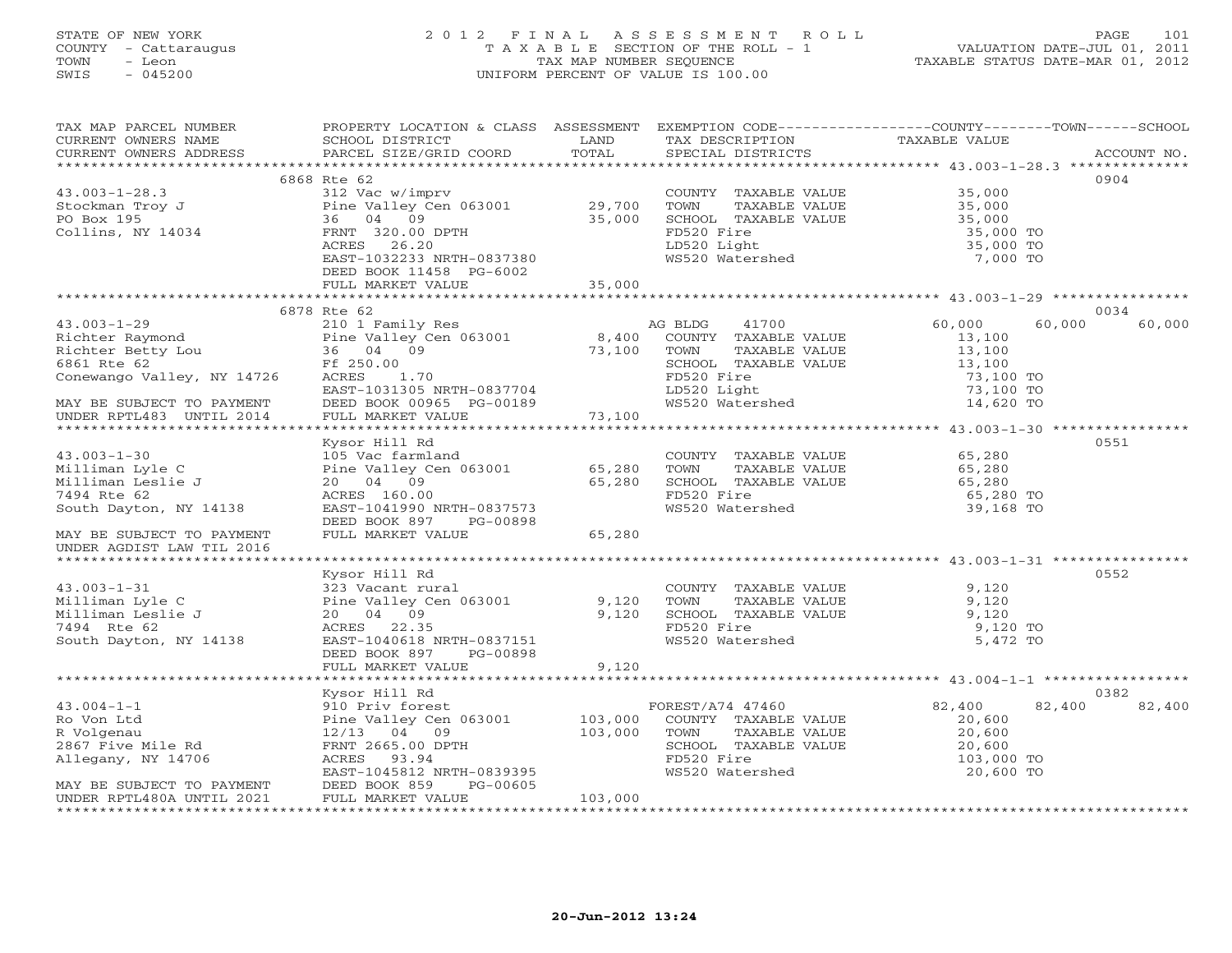# STATE OF NEW YORK 2 0 1 2 F I N A L A S S E S S M E N T R O L L PAGE 102 COUNTY - Cattaraugus T A X A B L E SECTION OF THE ROLL - 1 VALUATION DATE-JUL 01, 2011 TOWN - Leon TAX MAP NUMBER SEQUENCE TAXABLE STATUS DATE-MAR 01, 2012 SWIS - 045200 UNIFORM PERCENT OF VALUE IS 100.00UNIFORM PERCENT OF VALUE IS 100.00

| TAX MAP PARCEL NUMBER<br>$\begin{minipage}{0.5cm} \begin{minipage}{0.5cm} \begin{minipage}{0.5cm} \begin{minipage}{0.5cm} \begin{minipage}{0.5cm} \begin{minipage}{0.5cm} \begin{minipage}{0.5cm} \begin{minipage}{0.5cm} \begin{minipage}{0.5cm} \begin{minipage}{0.5cm} \begin{minipage}{0.5cm} \begin{minipage}{0.5cm} \begin{minipage}{0.5cm} \begin{minipage}{0.5cm} \begin{minipage}{0.5cm} \begin{minipage}{0.5cm} \begin{minipage}{0.5cm} \begin{minipage}{0.5cm} \begin{min$ | PROPERTY LOCATION & CLASS ASSESSMENT EXEMPTION CODE------------------COUNTY-------TOWN------SCHOOL                                   | LAND<br>TOTAL | TAX DESCRIPTION TAXABLE VALUE                                                                                       |                                                   |                | ACCOUNT NO.    |
|---------------------------------------------------------------------------------------------------------------------------------------------------------------------------------------------------------------------------------------------------------------------------------------------------------------------------------------------------------------------------------------------------------------------------------------------------------------------------------------|--------------------------------------------------------------------------------------------------------------------------------------|---------------|---------------------------------------------------------------------------------------------------------------------|---------------------------------------------------|----------------|----------------|
|                                                                                                                                                                                                                                                                                                                                                                                                                                                                                       | 11246 Leon-New Albion Rd                                                                                                             |               |                                                                                                                     |                                                   | 0416           |                |
|                                                                                                                                                                                                                                                                                                                                                                                                                                                                                       |                                                                                                                                      |               | AG DISTOUT 41730                                                                                                    | 996                                               | 996            | 996            |
|                                                                                                                                                                                                                                                                                                                                                                                                                                                                                       |                                                                                                                                      |               | 41834                                                                                                               | $\overline{0}$                                    | $\overline{O}$ | 62,200         |
|                                                                                                                                                                                                                                                                                                                                                                                                                                                                                       |                                                                                                                                      |               | COUNTY TAXABLE VALUE                                                                                                | 174,004                                           |                |                |
|                                                                                                                                                                                                                                                                                                                                                                                                                                                                                       |                                                                                                                                      |               | TAXABLE VALUE                                                                                                       |                                                   |                |                |
|                                                                                                                                                                                                                                                                                                                                                                                                                                                                                       |                                                                                                                                      |               |                                                                                                                     |                                                   |                |                |
| Ag DISTON Nickmark Bradley<br>Wickmark Janet 1246 Leon-New Albion Rd Ff 1970 Kysor Hill Rd TON 175,000 COUNTY<br>May RF SIRING MAY RE SUBJECT ACRES 191.95<br>MAY BE SUBJECT TO PAYMENT<br>ANY BE SUBJECT TO MY TIL 2019                                                                                                                                                                                                                                                              | 1.000<br>ACRES 191.95<br>EAST-1046036 NRTH-0836122                                                                                   |               | SCHOOL TAXABLE VALUE<br>FD520 Fire<br>WS520 Watershed                                                               | $1/4, 0.04$<br>111,804<br>175,000 TO<br>25,000 TO |                |                |
|                                                                                                                                                                                                                                                                                                                                                                                                                                                                                       |                                                                                                                                      |               |                                                                                                                     |                                                   |                |                |
|                                                                                                                                                                                                                                                                                                                                                                                                                                                                                       | DEED BOOK 760<br>PG-1984                                                                                                             |               |                                                                                                                     |                                                   |                |                |
|                                                                                                                                                                                                                                                                                                                                                                                                                                                                                       | FULL MARKET VALUE                                                                                                                    | 175,000       |                                                                                                                     |                                                   |                |                |
|                                                                                                                                                                                                                                                                                                                                                                                                                                                                                       |                                                                                                                                      |               |                                                                                                                     |                                                   |                |                |
|                                                                                                                                                                                                                                                                                                                                                                                                                                                                                       | 6929 Bailey Hill Rd                                                                                                                  |               |                                                                                                                     |                                                   | 0314           |                |
|                                                                                                                                                                                                                                                                                                                                                                                                                                                                                       |                                                                                                                                      |               | CVET C/T 41131 20,000                                                                                               |                                                   | 20,000         | $\overline{0}$ |
|                                                                                                                                                                                                                                                                                                                                                                                                                                                                                       |                                                                                                                                      |               | 41834                                                                                                               | $\overline{0}$                                    | $\Omega$       | 62,200         |
|                                                                                                                                                                                                                                                                                                                                                                                                                                                                                       | 105,900 COUNTY TAXABLE VALUE 85,900<br>ACRES 2.75 TOWN TAXABLE VALUE 85,900<br>EAST-1048926 NRTH-0838857 SCHOOL TAXABLE VALUE 43,700 |               |                                                                                                                     |                                                   |                |                |
| Cattaraugus, NY 14719                                                                                                                                                                                                                                                                                                                                                                                                                                                                 | ACRES 2.75                                                                                                                           |               |                                                                                                                     |                                                   |                |                |
|                                                                                                                                                                                                                                                                                                                                                                                                                                                                                       |                                                                                                                                      |               |                                                                                                                     |                                                   |                |                |
|                                                                                                                                                                                                                                                                                                                                                                                                                                                                                       | DEED BOOK 886<br>FULL MARKET VALUE                                                                                                   |               | TOWN TAXABLE VALUE 0838857<br>RTH-0838857 SCHOOL TAXABLE VALUE 43,700<br>PG-00711 105,900 WS520 Watershed 21,180 TO |                                                   |                |                |
|                                                                                                                                                                                                                                                                                                                                                                                                                                                                                       |                                                                                                                                      |               |                                                                                                                     |                                                   |                |                |
|                                                                                                                                                                                                                                                                                                                                                                                                                                                                                       | 6929 Bailey Hill Rd                                                                                                                  |               |                                                                                                                     |                                                   | 0720           |                |
|                                                                                                                                                                                                                                                                                                                                                                                                                                                                                       |                                                                                                                                      |               | COUNTY TAXABLE VALUE 83,600                                                                                         |                                                   |                |                |
|                                                                                                                                                                                                                                                                                                                                                                                                                                                                                       |                                                                                                                                      |               |                                                                                                                     |                                                   |                |                |
| 43.004-1-3.2<br>Nagle Farm Lp<br>6929 Bailey Hill Rd<br>6929 Bailey Hill Rd<br>7929 Bailey Hill Rd<br>794 04 09<br>7929 Bailey Hill Rd<br>794 04 09<br>7929 Bailey Hill Rd<br>794 04 09<br>7929 83,600<br>83,600                                                                                                                                                                                                                                                                      |                                                                                                                                      |               | TOWN TAXABLE VALUE $83,600$<br>SCHOOL TAXABLE VALUE $83,600$<br>FD520 Fire $83,600$ TO                              |                                                   |                |                |
|                                                                                                                                                                                                                                                                                                                                                                                                                                                                                       |                                                                                                                                      |               |                                                                                                                     |                                                   |                |                |
|                                                                                                                                                                                                                                                                                                                                                                                                                                                                                       | EAST-1047954 NRTH-0837536                                                                                                            |               | FD520 Fire<br>WS520 Watershed                                                                                       | 16,720 TO                                         |                |                |
|                                                                                                                                                                                                                                                                                                                                                                                                                                                                                       | DEED BOOK 00951 PG-00308                                                                                                             |               |                                                                                                                     |                                                   |                |                |
|                                                                                                                                                                                                                                                                                                                                                                                                                                                                                       |                                                                                                                                      |               |                                                                                                                     |                                                   |                |                |
|                                                                                                                                                                                                                                                                                                                                                                                                                                                                                       |                                                                                                                                      |               |                                                                                                                     |                                                   |                |                |
|                                                                                                                                                                                                                                                                                                                                                                                                                                                                                       | 6918 Bailey Hill Rd                                                                                                                  |               |                                                                                                                     |                                                   | 0020           |                |
|                                                                                                                                                                                                                                                                                                                                                                                                                                                                                       |                                                                                                                                      |               | COUNTY TAXABLE VALUE 56,400                                                                                         |                                                   |                |                |
|                                                                                                                                                                                                                                                                                                                                                                                                                                                                                       |                                                                                                                                      |               | TOWN                                                                                                                | TAXABLE VALUE 56,400                              |                |                |
|                                                                                                                                                                                                                                                                                                                                                                                                                                                                                       |                                                                                                                                      |               | SCHOOL TAXABLE VALUE 56,400                                                                                         |                                                   |                |                |
| Cattaraugus, NY 14719                                                                                                                                                                                                                                                                                                                                                                                                                                                                 | Life Use                                                                                                                             |               | FD520 Fire<br>FD520 Fire<br>WS520 Watershed                                                                         | 56,400 TO<br>11,280 TO                            |                |                |
|                                                                                                                                                                                                                                                                                                                                                                                                                                                                                       | FRNT 132.00 DPTH 180.00                                                                                                              |               |                                                                                                                     |                                                   |                |                |
|                                                                                                                                                                                                                                                                                                                                                                                                                                                                                       | EAST-1049199 NRTH-0838660                                                                                                            |               |                                                                                                                     |                                                   |                |                |
|                                                                                                                                                                                                                                                                                                                                                                                                                                                                                       | DEED BOOK 11669 PG-7001                                                                                                              | 56,400        |                                                                                                                     |                                                   |                |                |
|                                                                                                                                                                                                                                                                                                                                                                                                                                                                                       | FULL MARKET VALUE                                                                                                                    |               |                                                                                                                     |                                                   |                |                |
|                                                                                                                                                                                                                                                                                                                                                                                                                                                                                       |                                                                                                                                      |               |                                                                                                                     |                                                   |                |                |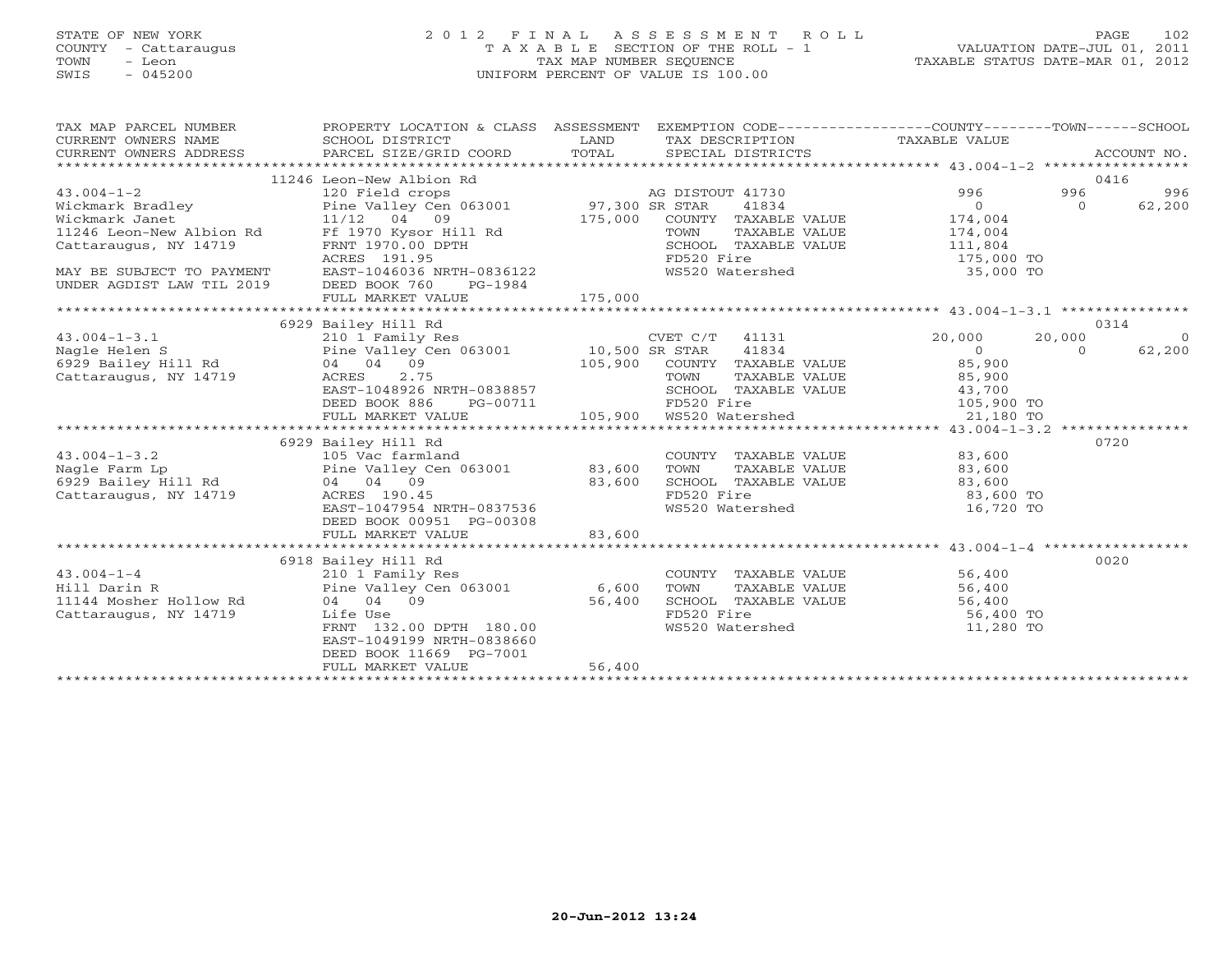# STATE OF NEW YORK 2 0 1 2 F I N A L A S S E S S M E N T R O L L PAGE 103 COUNTY - Cattaraugus T A X A B L E SECTION OF THE ROLL - 1 VALUATION DATE-JUL 01, 2011 TOWN - Leon TAX MAP NUMBER SEQUENCE TAXABLE STATUS DATE-MAR 01, 2012 SWIS - 045200 UNIFORM PERCENT OF VALUE IS 100.00UNIFORM PERCENT OF VALUE IS 100.00

| TAX MAP PARCEL NUMBER                                                                                       | PROPERTY LOCATION & CLASS ASSESSMENT EXEMPTION CODE---------------COUNTY-------TOWN-----SCHOOL |         |                                                                                                                                                                                                                                                                                                                                                 |                                                                                                                                          |        |  |
|-------------------------------------------------------------------------------------------------------------|------------------------------------------------------------------------------------------------|---------|-------------------------------------------------------------------------------------------------------------------------------------------------------------------------------------------------------------------------------------------------------------------------------------------------------------------------------------------------|------------------------------------------------------------------------------------------------------------------------------------------|--------|--|
|                                                                                                             | 6896 Bailey Hill Rd                                                                            |         |                                                                                                                                                                                                                                                                                                                                                 |                                                                                                                                          | 0021   |  |
|                                                                                                             |                                                                                                |         |                                                                                                                                                                                                                                                                                                                                                 | 41720 41,920 41,920                                                                                                                      | 41,920 |  |
|                                                                                                             |                                                                                                |         |                                                                                                                                                                                                                                                                                                                                                 | $\begin{array}{ccc} & - & 41,920 \\ 0 & & 0 \\ 231,880 & & \end{array}$                                                                  | 30,000 |  |
|                                                                                                             |                                                                                                |         |                                                                                                                                                                                                                                                                                                                                                 |                                                                                                                                          |        |  |
|                                                                                                             |                                                                                                |         |                                                                                                                                                                                                                                                                                                                                                 |                                                                                                                                          |        |  |
|                                                                                                             |                                                                                                |         |                                                                                                                                                                                                                                                                                                                                                 |                                                                                                                                          |        |  |
|                                                                                                             |                                                                                                |         |                                                                                                                                                                                                                                                                                                                                                 | COMINE TAXABLE VALUE<br>TOWN TAXABLE VALUE 231,880<br>SCHOOL TAXABLE VALUE 201,880<br>FD520 Fire 273,800 TO<br>WS520 Watershed 54,760 TO |        |  |
|                                                                                                             |                                                                                                |         |                                                                                                                                                                                                                                                                                                                                                 |                                                                                                                                          |        |  |
|                                                                                                             | DEED BOOK 14619 PG-8001                                                                        |         |                                                                                                                                                                                                                                                                                                                                                 |                                                                                                                                          |        |  |
|                                                                                                             |                                                                                                |         |                                                                                                                                                                                                                                                                                                                                                 |                                                                                                                                          |        |  |
|                                                                                                             |                                                                                                |         |                                                                                                                                                                                                                                                                                                                                                 |                                                                                                                                          |        |  |
|                                                                                                             | 11082 Tug Hill Rd                                                                              |         |                                                                                                                                                                                                                                                                                                                                                 |                                                                                                                                          | 0436   |  |
|                                                                                                             |                                                                                                |         |                                                                                                                                                                                                                                                                                                                                                 |                                                                                                                                          |        |  |
|                                                                                                             |                                                                                                |         |                                                                                                                                                                                                                                                                                                                                                 |                                                                                                                                          |        |  |
|                                                                                                             |                                                                                                |         |                                                                                                                                                                                                                                                                                                                                                 |                                                                                                                                          |        |  |
|                                                                                                             |                                                                                                |         |                                                                                                                                                                                                                                                                                                                                                 |                                                                                                                                          |        |  |
|                                                                                                             |                                                                                                |         |                                                                                                                                                                                                                                                                                                                                                 |                                                                                                                                          |        |  |
|                                                                                                             |                                                                                                |         |                                                                                                                                                                                                                                                                                                                                                 |                                                                                                                                          |        |  |
|                                                                                                             |                                                                                                |         |                                                                                                                                                                                                                                                                                                                                                 |                                                                                                                                          |        |  |
|                                                                                                             |                                                                                                |         |                                                                                                                                                                                                                                                                                                                                                 |                                                                                                                                          |        |  |
|                                                                                                             | 6708 Bailey Hill Rd                                                                            |         |                                                                                                                                                                                                                                                                                                                                                 |                                                                                                                                          | 0381   |  |
|                                                                                                             |                                                                                                |         |                                                                                                                                                                                                                                                                                                                                                 |                                                                                                                                          |        |  |
|                                                                                                             |                                                                                                |         |                                                                                                                                                                                                                                                                                                                                                 |                                                                                                                                          |        |  |
|                                                                                                             |                                                                                                |         |                                                                                                                                                                                                                                                                                                                                                 |                                                                                                                                          |        |  |
|                                                                                                             |                                                                                                |         |                                                                                                                                                                                                                                                                                                                                                 |                                                                                                                                          |        |  |
|                                                                                                             |                                                                                                |         |                                                                                                                                                                                                                                                                                                                                                 |                                                                                                                                          |        |  |
|                                                                                                             |                                                                                                |         |                                                                                                                                                                                                                                                                                                                                                 |                                                                                                                                          |        |  |
|                                                                                                             |                                                                                                |         |                                                                                                                                                                                                                                                                                                                                                 |                                                                                                                                          |        |  |
|                                                                                                             |                                                                                                |         |                                                                                                                                                                                                                                                                                                                                                 |                                                                                                                                          |        |  |
|                                                                                                             |                                                                                                |         |                                                                                                                                                                                                                                                                                                                                                 |                                                                                                                                          |        |  |
|                                                                                                             |                                                                                                |         |                                                                                                                                                                                                                                                                                                                                                 |                                                                                                                                          |        |  |
|                                                                                                             | 11027 Leon-New Albion Rd                                                                       |         |                                                                                                                                                                                                                                                                                                                                                 |                                                                                                                                          | 0085   |  |
|                                                                                                             |                                                                                                |         |                                                                                                                                                                                                                                                                                                                                                 |                                                                                                                                          |        |  |
|                                                                                                             | 240 Rural res<br>Pine Valley Cen 063001 65,400                                                 |         | $\begin{tabular}{llllll} \multicolumn{2}{l}{{\small\texttt{COUNTY}}} & \multicolumn{2}{l}{\small\texttt{TAXABLE VALUE}} & \\ & \multicolumn{2}{l}{\small\texttt{TOWN}} & \multicolumn{2}{l}{\small\texttt{TAXABLE VALUE}} & \\ & \multicolumn{2}{l}{\small\texttt{TONN}} & \multicolumn{2}{l}{\small\texttt{TAXABLE VALUE}} & \\ \end{tabular}$ |                                                                                                                                          |        |  |
|                                                                                                             |                                                                                                |         | SCHOOL TAXABLE VALUE $318,400$                                                                                                                                                                                                                                                                                                                  |                                                                                                                                          |        |  |
| 43.004-1-8<br>Sterling Joan E<br>11027 Leon-New Albion Rd<br>Cattaraugus, NY 14719<br>Cattaraugus, NY 14719 | 03 04 09<br>David Beck House 318,400<br>FRNT 1150.00 DPTH<br>ACRES 74.90                       |         | FD520 Fire                                                                                                                                                                                                                                                                                                                                      | 318,400 TO                                                                                                                               |        |  |
|                                                                                                             |                                                                                                |         |                                                                                                                                                                                                                                                                                                                                                 | WS520 Watershed 63,680 TO                                                                                                                |        |  |
|                                                                                                             | ACRES 74.90                                                                                    |         |                                                                                                                                                                                                                                                                                                                                                 |                                                                                                                                          |        |  |
|                                                                                                             | EAST-1050314 NRTH-0833157                                                                      |         |                                                                                                                                                                                                                                                                                                                                                 |                                                                                                                                          |        |  |
|                                                                                                             | DEED BOOK 785<br>PG-00903                                                                      |         |                                                                                                                                                                                                                                                                                                                                                 |                                                                                                                                          |        |  |
|                                                                                                             | FULL MARKET VALUE                                                                              | 318,400 |                                                                                                                                                                                                                                                                                                                                                 |                                                                                                                                          |        |  |
|                                                                                                             |                                                                                                |         |                                                                                                                                                                                                                                                                                                                                                 |                                                                                                                                          |        |  |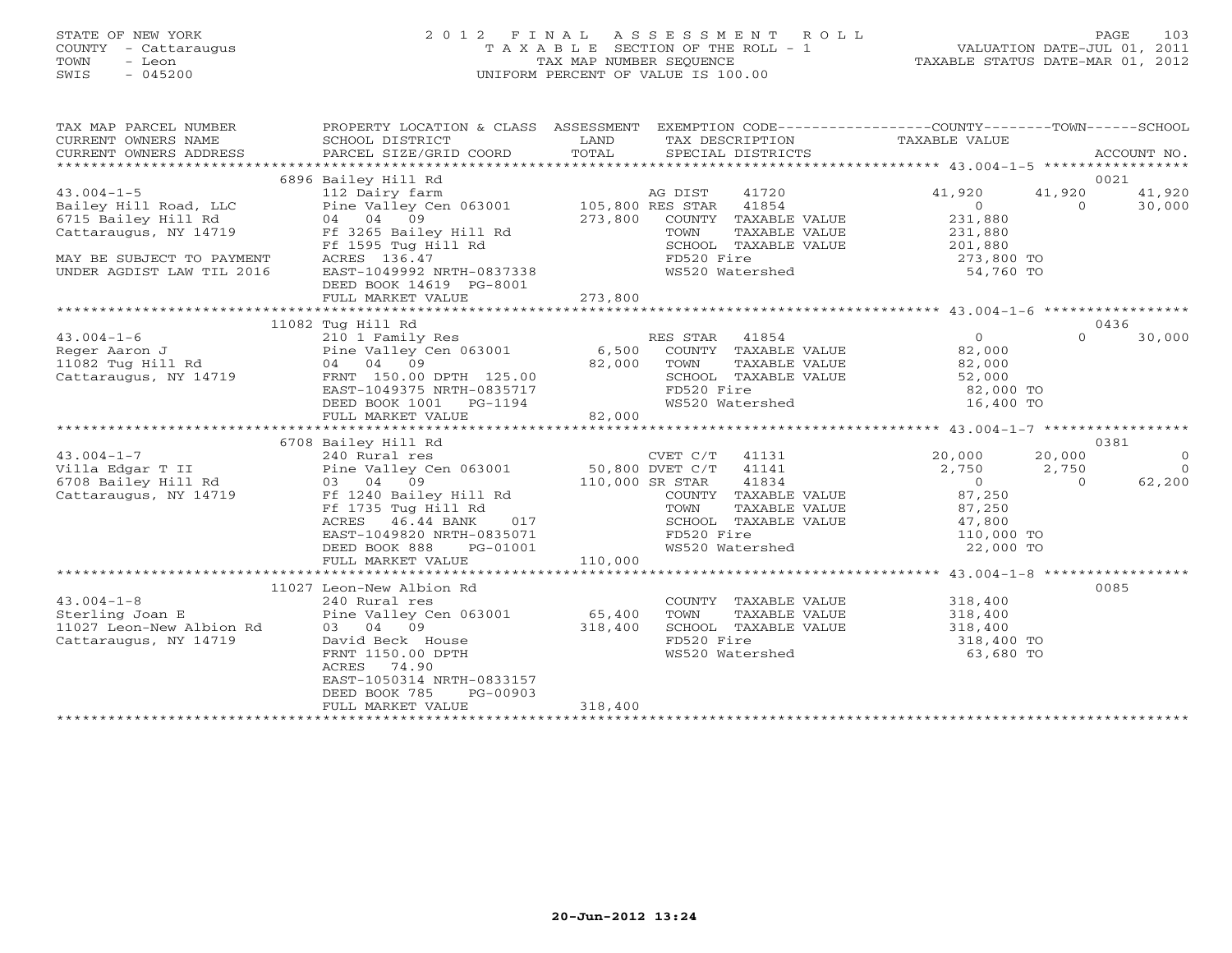# STATE OF NEW YORK 2 0 1 2 F I N A L A S S E S S M E N T R O L L PAGE 104 COUNTY - Cattaraugus T A X A B L E SECTION OF THE ROLL - 1 VALUATION DATE-JUL 01, 2011 TOWN - Leon TAX MAP NUMBER SEQUENCE TAXABLE STATUS DATE-MAR 01, 2012 SWIS - 045200 UNIFORM PERCENT OF VALUE IS 100.00UNIFORM PERCENT OF VALUE IS 100.00

| TAX MAP PARCEL NUMBER<br>CURRENT OWNERS NAME<br>CURRENT OWNERS ADDRESS                                                                                          | PROPERTY LOCATION & CLASS ASSESSMENT<br>SCHOOL DISTRICT                                                                          | LAND    | EXEMPTION CODE-----------------COUNTY-------TOWN------SCHOOL<br>TAX DESCRIPTION TAXABLE VALUE                                                                                                                                           |                  |          |                |
|-----------------------------------------------------------------------------------------------------------------------------------------------------------------|----------------------------------------------------------------------------------------------------------------------------------|---------|-----------------------------------------------------------------------------------------------------------------------------------------------------------------------------------------------------------------------------------------|------------------|----------|----------------|
|                                                                                                                                                                 | 11104 Leon-New Albion Rd                                                                                                         |         |                                                                                                                                                                                                                                         |                  | 0369     |                |
| $43.004 - 1 - 9$                                                                                                                                                | 270 Mfg housing                                                                                                                  |         | RES STAR 41854                                                                                                                                                                                                                          | $\Omega$         | $\Omega$ | 30,000         |
| Cullen Linda                                                                                                                                                    | Pine Valley Cen 063001 17,400                                                                                                    |         | COUNTY TAXABLE VALUE 57,900                                                                                                                                                                                                             |                  |          |                |
| PO Box 476                                                                                                                                                      |                                                                                                                                  | 57,900  | TOWN TAXABLE VALUE 57,900<br>SCHOOL TAXABLE VALUE 27,900<br>FD520 Fire 57,900 TO<br>MS520 Material 1                                                                                                                                    |                  |          |                |
| South Dayton, NY 14138                                                                                                                                          | Ff 1035.00                                                                                                                       |         |                                                                                                                                                                                                                                         |                  |          |                |
|                                                                                                                                                                 | ACRES<br>6.53                                                                                                                    |         |                                                                                                                                                                                                                                         |                  |          |                |
|                                                                                                                                                                 | EAST-1049282 NRTH-0832618                                                                                                        |         | WS520 Watershed NS520 WS520                                                                                                                                                                                                             | 11,580 TO        |          |                |
|                                                                                                                                                                 | DEED BOOK 896<br>PG-00485                                                                                                        |         |                                                                                                                                                                                                                                         |                  |          |                |
|                                                                                                                                                                 |                                                                                                                                  |         |                                                                                                                                                                                                                                         |                  |          |                |
|                                                                                                                                                                 |                                                                                                                                  |         |                                                                                                                                                                                                                                         |                  |          |                |
|                                                                                                                                                                 | Leon-New Albion Rd/bailey                                                                                                        |         |                                                                                                                                                                                                                                         |                  | 0259     |                |
| $43.004 - 1 - 10$                                                                                                                                               | 321 Abandoned ag<br>Pine Valley Cen 063001 34,500<br>03 04 09<br>5300 34,500                                                     |         | COUNTY TAXABLE VALUE 34,500                                                                                                                                                                                                             |                  |          |                |
|                                                                                                                                                                 |                                                                                                                                  |         |                                                                                                                                                                                                                                         |                  |          |                |
|                                                                                                                                                                 |                                                                                                                                  |         | TOWN TAXABLE VALUE 34,500<br>SCHOOL TAXABLE VALUE 34,500                                                                                                                                                                                |                  |          |                |
|                                                                                                                                                                 |                                                                                                                                  |         | FD520 Fire                                                                                                                                                                                                                              | 34,500 TO        |          |                |
| West Daniel E Pine Valley Cen 063001<br>West Stephanie 03 04 09<br>6588 Bailey Hill Rd Ff 700 Leon-New Albion Rd<br>Cattaraugus, NY 14719 Ff 350 Bailey Hill Rd |                                                                                                                                  |         | WS520 Watershed                                                                                                                                                                                                                         | 6,900 TO         |          |                |
|                                                                                                                                                                 | ACRES 68.54                                                                                                                      |         |                                                                                                                                                                                                                                         |                  |          |                |
|                                                                                                                                                                 | EAST-1048961 NRTH-0833713                                                                                                        |         |                                                                                                                                                                                                                                         |                  |          |                |
|                                                                                                                                                                 | DEED BOOK 16305 PG-7001                                                                                                          |         |                                                                                                                                                                                                                                         |                  |          |                |
|                                                                                                                                                                 | FULL MARKET VALUE                                                                                                                | 34,500  |                                                                                                                                                                                                                                         |                  |          |                |
|                                                                                                                                                                 |                                                                                                                                  |         |                                                                                                                                                                                                                                         |                  |          |                |
|                                                                                                                                                                 | 11156 Leon-New Albion Rd                                                                                                         |         |                                                                                                                                                                                                                                         |                  | 0258     |                |
| $43.004 - 1 - 11$                                                                                                                                               | 240 Rural res                                                                                                                    |         | RES STAR 41854                                                                                                                                                                                                                          | $\overline{0}$   | $\Omega$ | 30,000         |
|                                                                                                                                                                 |                                                                                                                                  |         | $\begin{tabular}{lllllllll} \texttt{ES STAR} & 41854 \\ \texttt{COUNTY} & \texttt{TAXABLE VALUE} & & 37,800 \\ \texttt{TOWN} & \texttt{TAXABLE VALUE} & & 37,800 \\ \texttt{SATION} & \texttt{maxair Value} & & 7,800 \\ \end{tabular}$ |                  |          |                |
|                                                                                                                                                                 |                                                                                                                                  |         | TOWN                                                                                                                                                                                                                                    |                  |          |                |
|                                                                                                                                                                 |                                                                                                                                  |         |                                                                                                                                                                                                                                         |                  |          |                |
| Criss Monet L<br>Criss Mary S<br>Criss Mary S<br>11,800<br>1156 Leon-New Albion Rd<br>Cattaraugus, NY 14719<br>Cattaraugus, NY 14719<br>CACRES<br>2.42<br>2.42  |                                                                                                                                  |         |                                                                                                                                                                                                                                         |                  |          |                |
|                                                                                                                                                                 |                                                                                                                                  |         | COUNTY TAXABLE VALUE<br>TOWN TAXABLE VALUE 31, 800<br>SCHOOL TAXABLE VALUE 7, 800 TO<br>17, 800 TO<br>7, 560 TO<br>WS520 Watershed                                                                                                      | 7,560 TO         |          |                |
|                                                                                                                                                                 | ACRES 3.42<br>EAST-1048069 NRTH-0833285<br>FULL MARKET VALUE 37,800                                                              |         |                                                                                                                                                                                                                                         |                  |          |                |
|                                                                                                                                                                 |                                                                                                                                  |         |                                                                                                                                                                                                                                         |                  |          |                |
|                                                                                                                                                                 | 6715 Bailey Hill Rd $\begin{array}{c} 80 \text{ PCT OF VALUE USED FOR EXEMENTION PURPOSES} \\ 240 \text{ Rural res} \end{array}$ |         |                                                                                                                                                                                                                                         |                  | 0029     |                |
|                                                                                                                                                                 |                                                                                                                                  |         |                                                                                                                                                                                                                                         | 46,960           | 46,960   | $\overline{0}$ |
|                                                                                                                                                                 |                                                                                                                                  |         | 41834                                                                                                                                                                                                                                   | $\overline{0}$   | $\Omega$ | 62,200         |
|                                                                                                                                                                 |                                                                                                                                  |         | 117,400 COUNTY TAXABLE VALUE                                                                                                                                                                                                            | 70,440<br>70,440 |          |                |
|                                                                                                                                                                 |                                                                                                                                  |         | TAXABLE VALUE                                                                                                                                                                                                                           |                  |          |                |
|                                                                                                                                                                 |                                                                                                                                  |         |                                                                                                                                                                                                                                         |                  |          |                |
|                                                                                                                                                                 | ACRES 17.82                                                                                                                      |         |                                                                                                                                                                                                                                         |                  |          |                |
|                                                                                                                                                                 | EAST-1048417 NRTH-0835205                                                                                                        |         | SCHOOL TAXABLE VALUE 65,200<br>FD520 Fire 55,200<br>WS520 Watershed 65,23,480 TO                                                                                                                                                        |                  |          |                |
|                                                                                                                                                                 | DEED BOOK 1481<br>PG-8001                                                                                                        |         |                                                                                                                                                                                                                                         |                  |          |                |
|                                                                                                                                                                 | FULL MARKET VALUE                                                                                                                | 117,400 |                                                                                                                                                                                                                                         |                  |          |                |
|                                                                                                                                                                 |                                                                                                                                  |         |                                                                                                                                                                                                                                         |                  |          |                |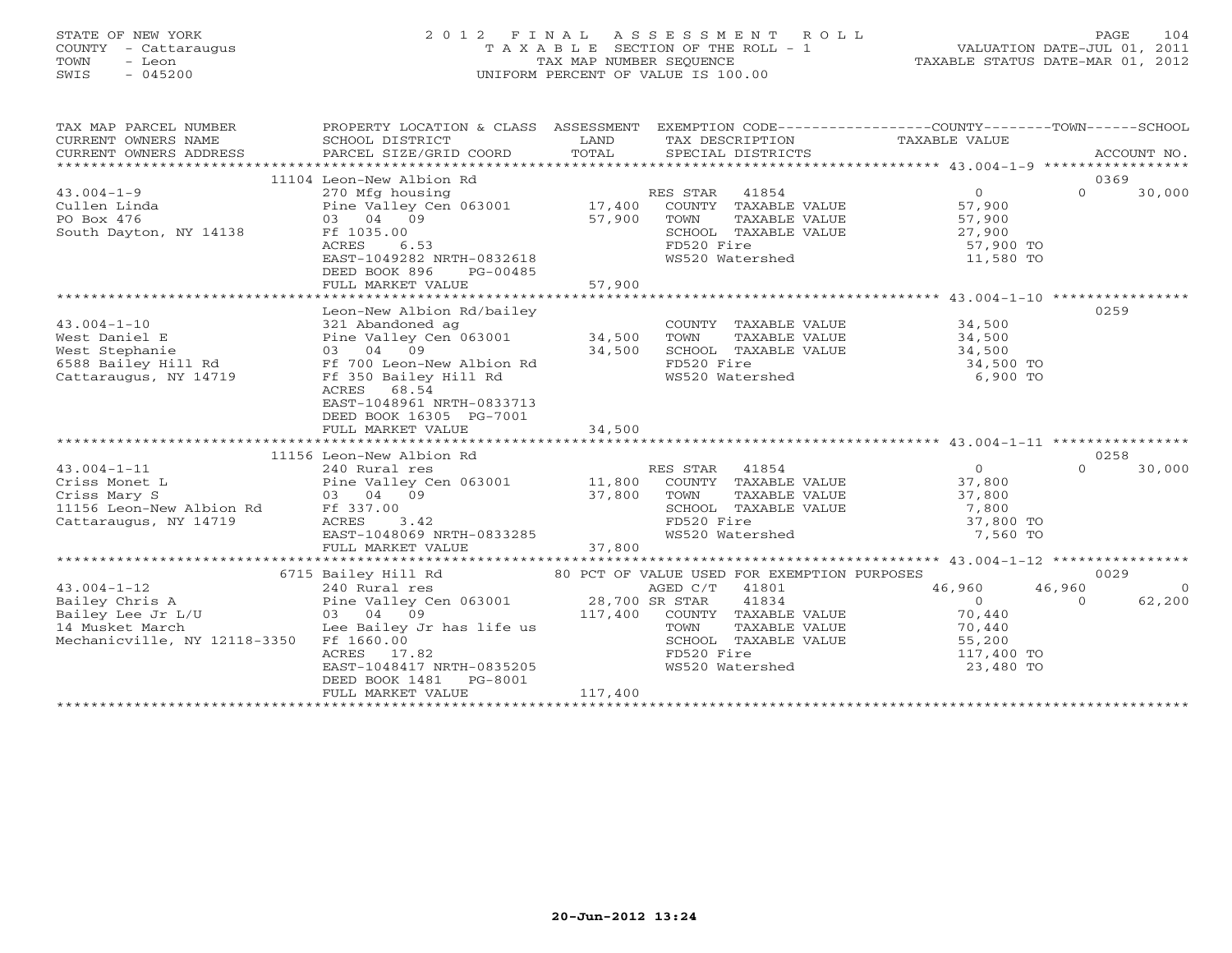# STATE OF NEW YORK 2 0 1 2 F I N A L A S S E S S M E N T R O L L PAGE 105 COUNTY - Cattaraugus T A X A B L E SECTION OF THE ROLL - 1 VALUATION DATE-JUL 01, 2011 TOWN - Leon TAX MAP NUMBER SEQUENCE TAXABLE STATUS DATE-MAR 01, 2012 SWIS - 045200 UNIFORM PERCENT OF VALUE IS 100.00UNIFORM PERCENT OF VALUE IS 100.00

| TAX MAP PARCEL NUMBER<br>CURRENT OWNERS NAME<br>CURRENT OWNERS ADDRESS                                      | PROPERTY LOCATION & CLASS ASSESSMENT<br>SCHOOL DISTRICT<br>PARCEL SIZE/GRID COORD                                                                                                                                                                 | LAND<br>TOTAL                | EXEMPTION CODE-----------------COUNTY-------TOWN------SCHOOL<br>TAX DESCRIPTION<br>SPECIAL DISTRICTS                        | TAXABLE VALUE                                                             | ACCOUNT NO.                |
|-------------------------------------------------------------------------------------------------------------|---------------------------------------------------------------------------------------------------------------------------------------------------------------------------------------------------------------------------------------------------|------------------------------|-----------------------------------------------------------------------------------------------------------------------------|---------------------------------------------------------------------------|----------------------------|
| $43.004 - 1 - 12.71$<br>Tower Associates, LLC<br>700 Universe Blvd<br>Juno Beach, FL 33408                  | 6715 Bailey Hill Rd<br>871 Elec-Gas Fac<br>Pine Valley Cen 063001<br>03 04 09<br>ACRES<br>0.01                                                                                                                                                    | $\Omega$<br>29,500           | COUNTY TAXABLE VALUE<br>TOWN<br>TAXABLE VALUE<br>SCHOOL TAXABLE VALUE<br>FD520 Fire                                         | 29,500<br>29,500<br>29,500<br>29,500 TO                                   | 0935                       |
|                                                                                                             | EAST-1048417 NRTH-0835205<br>DEED BOOK 1481<br>PG-8001<br>FULL MARKET VALUE                                                                                                                                                                       | 29,500                       | WS520 Watershed                                                                                                             | 5,900 TO                                                                  |                            |
|                                                                                                             |                                                                                                                                                                                                                                                   |                              |                                                                                                                             |                                                                           |                            |
| $43.004 - 1 - 13.1$<br>West Daniel E<br>West Stephanie<br>Cattaraugus, NY 14719                             | 6588 Bailey Hill Rd<br>210 1 Family Res<br>Pine Valley Cen 063001<br>03 04 09<br>6588 Bailey Hill Rd bife Use Ff 240 Co Rd 6<br>Ff 443.00 Bailey Rd<br>2.44<br>ACRES<br>EAST-1047591 NRTH-0833330<br>DEED BOOK 16303 PG-2001<br>FULL MARKET VALUE | 9,900<br>120,000<br>120,000  | RES STAR<br>41854<br>COUNTY TAXABLE VALUE<br>TAXABLE VALUE<br>TOWN<br>SCHOOL TAXABLE VALUE<br>FD520 Fire<br>WS520 Watershed | $\overline{O}$<br>120,000<br>120,000<br>90,000<br>120,000 TO<br>24,000 TO | 0319<br>$\Omega$<br>30,000 |
|                                                                                                             |                                                                                                                                                                                                                                                   |                              |                                                                                                                             |                                                                           |                            |
| $43.004 - 1 - 13.2$<br>West Randall R<br>West Diane E<br>6606 Bailey Hill Rd<br>Cattaraugus, NY 14719       | 6606 Bailey Hill Rd<br>210 1 Family Res<br>Pine Valley Cen 063001<br>03 04 09<br>Ff 1070.00<br>ACRES<br>6.04<br>EAST-1047811 NRTH-0833881<br>DEED BOOK 794<br>PG-01121<br>FULL MARKET VALUE                                                       | 16,700<br>113,300<br>113,300 | RES STAR 41854<br>COUNTY TAXABLE VALUE<br>TOWN<br>TAXABLE VALUE<br>SCHOOL TAXABLE VALUE<br>FD520 Fire<br>WS520 Watershed    | $\circ$<br>113,300<br>113,300<br>83,300<br>113,300 TO<br>22,660 TO        | 0500<br>$\Omega$<br>30,000 |
|                                                                                                             |                                                                                                                                                                                                                                                   |                              |                                                                                                                             |                                                                           |                            |
|                                                                                                             | 11172 Leon-New Albion Rd                                                                                                                                                                                                                          |                              |                                                                                                                             |                                                                           | 0024                       |
| $43.004 - 1 - 14$<br>Carter Michael Sr<br>Carter Susan<br>11172 Leon-New Albion Rd<br>Cattaraugus, NY 14719 | 210 1 Family Res<br>Pine Valley Cen 063001<br>03 04 09<br>Ff 203.00<br>2.36<br>ACRES<br>EAST-1047814 NRTH-0833334<br>DEED BOOK 795<br>PG-00269<br>FULL MARKET VALUE                                                                               | 9,700<br>95,000<br>95,000    | 41854<br>RES STAR<br>COUNTY TAXABLE VALUE<br>TOWN<br>TAXABLE VALUE<br>SCHOOL TAXABLE VALUE<br>FD520 Fire<br>WS520 Watershed | $\overline{0}$<br>95,000<br>95,000<br>65,000<br>95,000 TO<br>9,500 TO     | $\Omega$<br>30,000         |
|                                                                                                             |                                                                                                                                                                                                                                                   |                              |                                                                                                                             |                                                                           |                            |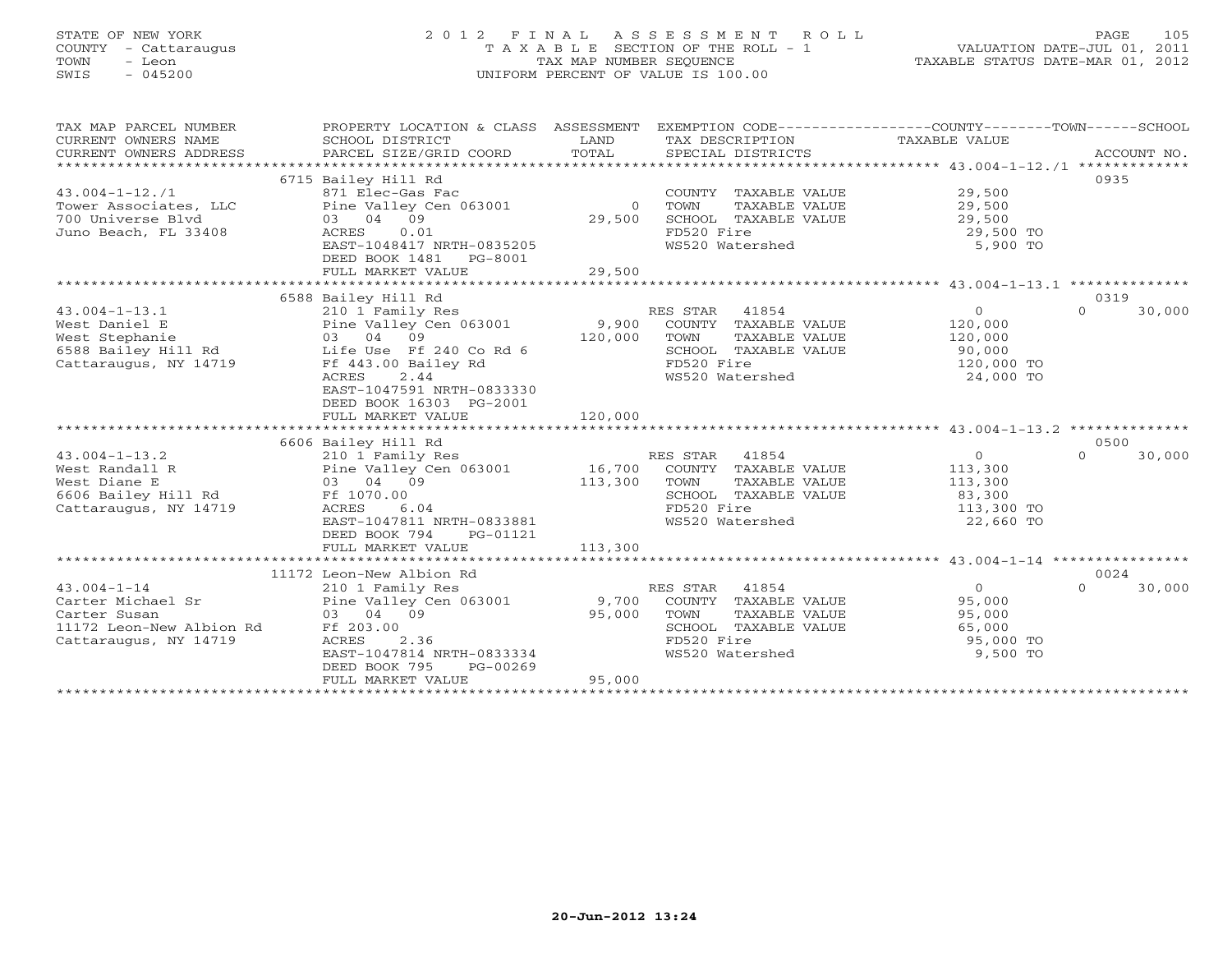# STATE OF NEW YORK 2 0 1 2 F I N A L A S S E S S M E N T R O L L PAGE 106 COUNTY - Cattaraugus T A X A B L E SECTION OF THE ROLL - 1 VALUATION DATE-JUL 01, 2011 TOWN - Leon TAX MAP NUMBER SEQUENCE TAXABLE STATUS DATE-MAR 01, 2012 SWIS - 045200 UNIFORM PERCENT OF VALUE IS 100.00

| TAX MAP PARCEL NUMBER<br>CURRENT OWNERS NAME<br>CURRENT OWNERS ADDRESS                                                                                                             | PROPERTY LOCATION & CLASS ASSESSMENT<br>SCHOOL DISTRICT<br>PARCEL SIZE/GRID COORD                                                                                                                                                                                                                                                                                                                                                    | LAND<br>TOTAL                                           | EXEMPTION CODE-----------------COUNTY-------TOWN------SCHOOL<br>TAX DESCRIPTION<br>SPECIAL DISTRICTS                                                                                                                                 | TAXABLE VALUE                                                                                                           | ACCOUNT NO.                                                             |
|------------------------------------------------------------------------------------------------------------------------------------------------------------------------------------|--------------------------------------------------------------------------------------------------------------------------------------------------------------------------------------------------------------------------------------------------------------------------------------------------------------------------------------------------------------------------------------------------------------------------------------|---------------------------------------------------------|--------------------------------------------------------------------------------------------------------------------------------------------------------------------------------------------------------------------------------------|-------------------------------------------------------------------------------------------------------------------------|-------------------------------------------------------------------------|
|                                                                                                                                                                                    |                                                                                                                                                                                                                                                                                                                                                                                                                                      |                                                         |                                                                                                                                                                                                                                      |                                                                                                                         |                                                                         |
| $43.004 - 1 - 15$<br>Dorman David<br>6583 Bailey Hill Rd<br>Cattaraugus, NY 14719                                                                                                  | 11194 Leon-New Albion & Bailey<br>210 1 Family Res<br>Pine Valley Cen 063001<br>03 04<br>09<br>FRNT 100.00 DPTH 440.00<br>EAST-1047380 NRTH-0833298<br>DEED BOOK 1020 PG-1160<br>FULL MARKET VALUE                                                                                                                                                                                                                                   | 7,000<br>35,000<br>35,000                               | RES STAR<br>41854<br>COUNTY TAXABLE VALUE<br>TOWN<br>TAXABLE VALUE<br>SCHOOL TAXABLE VALUE<br>FD520 Fire<br>WS520 Watershed                                                                                                          | $\overline{O}$<br>35,000<br>35,000<br>5,000<br>35,000 TO<br>7,000 TO                                                    | 0231<br>$\Omega$<br>30,000                                              |
|                                                                                                                                                                                    |                                                                                                                                                                                                                                                                                                                                                                                                                                      |                                                         |                                                                                                                                                                                                                                      |                                                                                                                         |                                                                         |
| $43.004 - 1 - 16$<br>Burkhardt Margaret<br>11210 Leon-New Albion Rd<br>Cattaraugus, NY 14719<br>$43.004 - 1 - 17$<br>West Daniel E<br>6588 Bailey Hill Rd<br>Cattaraugus, NY 14719 | 11210 Leon-New Albion Rd Rd<br>210 1 Family Res<br>Pine Valley Cen 063001<br>03 04 09<br>FRNT 124.99 DPTH 200.00<br>EAST-1047243 NRTH-0833228<br>DEED BOOK 1011 PG-926<br>FULL MARKET VALUE<br>Leon-New Albion Rd<br>321 Abandoned ag<br>Pine Valley Cen 063001<br>03 04 09<br>Ff 230 Leon-New Albion Rd<br>Ff 1030 Bailey Hill Rd<br>53.60<br>ACRES<br>EAST-1047356 NRTH-0834612<br>DEED BOOK 1012<br>$PG-452$<br>FULL MARKET VALUE | 6,700<br>62,100<br>62,100<br>24,700<br>24,700<br>24,700 | SR STAR<br>41834<br>COUNTY TAXABLE VALUE<br>TOWN<br>TAXABLE VALUE<br>SCHOOL TAXABLE VALUE<br>FD520 Fire<br>WS520 Watershed<br>COUNTY TAXABLE VALUE<br>TOWN<br>TAXABLE VALUE<br>SCHOOL TAXABLE VALUE<br>FD520 Fire<br>WS520 Watershed | $\circ$<br>62,100<br>62,100<br>$\circ$<br>62,100 TO<br>12,420 TO<br>24,700<br>24,700<br>24,700<br>24,700 TO<br>4,940 TO | 0055<br>$\Omega$<br>62,100<br>0232                                      |
|                                                                                                                                                                                    |                                                                                                                                                                                                                                                                                                                                                                                                                                      |                                                         |                                                                                                                                                                                                                                      |                                                                                                                         |                                                                         |
| $43.004 - 1 - 18$<br>Brundage Melvin F<br>Brundage Jean M<br>181 Frederick Rd<br>Tonawanda, NY 14150                                                                               | 11224 Leon-New Albion Rd<br>260 Seasonal res<br>Pine Valley Cen 063001<br>04 09<br>03<br>99.00 DPTH 260.00<br>FRNT<br>EAST-1046882 NRTH-0833253<br>DEED BOOK 00930 PG-00735<br>FULL MARKET VALUE                                                                                                                                                                                                                                     | 6,700<br>21,900<br>21,900                               | COUNTY TAXABLE VALUE<br>TOWN<br>TAXABLE VALUE<br>SCHOOL TAXABLE VALUE<br>FD520 Fire<br>WS520 Watershed                                                                                                                               | 21,900<br>21,900<br>21,900<br>21,900 TO<br>4,380 TO                                                                     | 0178                                                                    |
|                                                                                                                                                                                    |                                                                                                                                                                                                                                                                                                                                                                                                                                      |                                                         |                                                                                                                                                                                                                                      |                                                                                                                         |                                                                         |
| $43.004 - 1 - 19$<br>Dorman Leo G<br>Dorman Louise B<br>11232 Leon-New Albion Rd<br>Cattaraugus, NY 14719                                                                          | 11232 Leon-New Albion Rd<br>210 1 Family Res<br>Pine Valley Cen 063001<br>11 04 09<br>FRNT 200.00 DPTH 375.00<br>EAST-1046761 NRTH-0833229<br>DEED BOOK 17285 PG-2002<br>FULL MARKET VALUE                                                                                                                                                                                                                                           | 8,400 AGED C<br>55,700                                  | CVET C/T<br>41131<br>41802<br>55,700 SR STAR<br>41834<br>COUNTY TAXABLE VALUE<br>TOWN<br>TAXABLE VALUE<br>SCHOOL TAXABLE VALUE<br>FD520 Fire<br>WS520 Watershed                                                                      | 13,925<br>16,710<br>$\Omega$<br>25,065<br>41,775<br>$\circ$<br>55,700 TO<br>5,570 TO                                    | 0102<br>13,925<br>$\Omega$<br>$\Omega$<br>$\circ$<br>$\Omega$<br>55,700 |
|                                                                                                                                                                                    |                                                                                                                                                                                                                                                                                                                                                                                                                                      |                                                         |                                                                                                                                                                                                                                      |                                                                                                                         |                                                                         |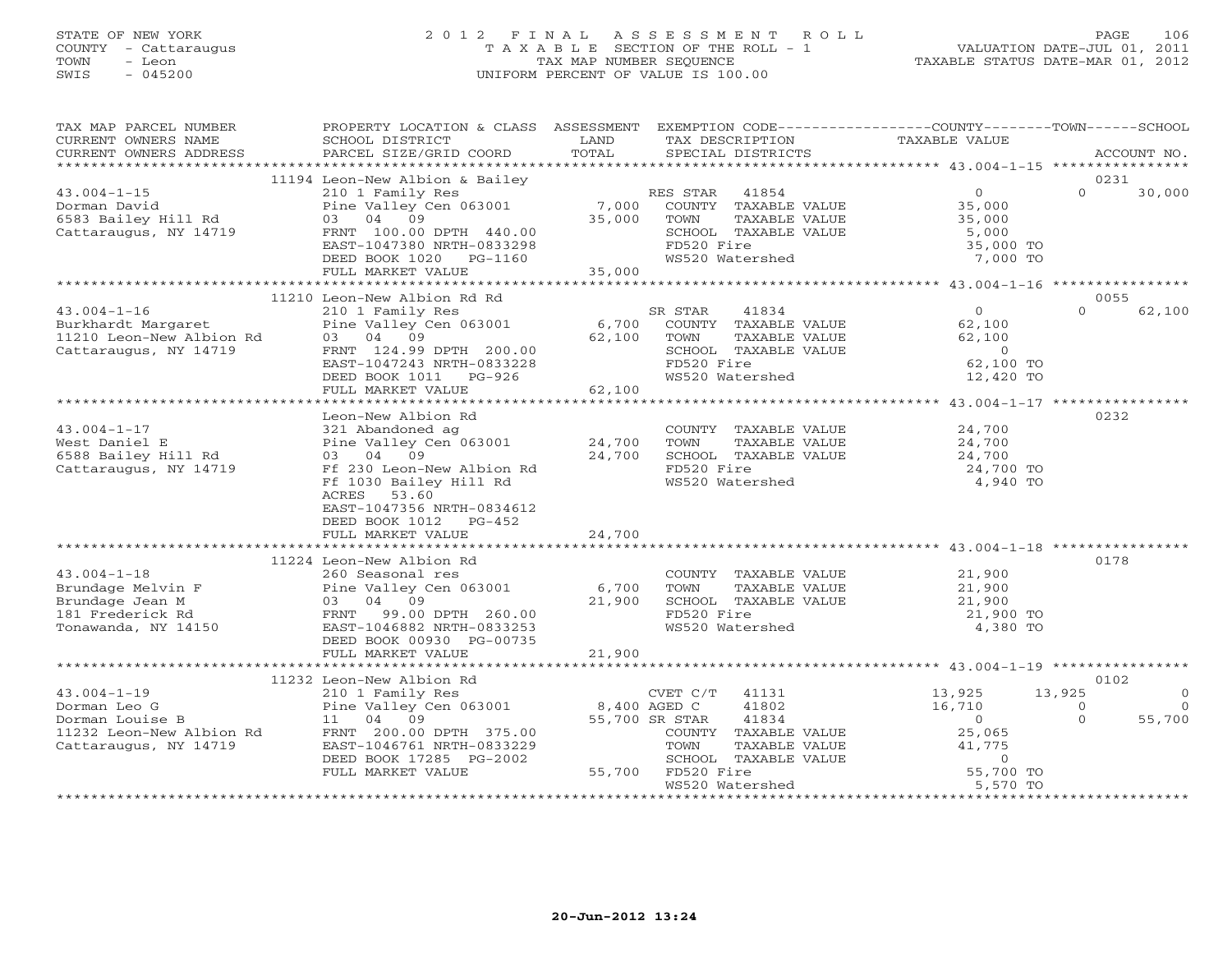# STATE OF NEW YORK 2 0 1 2 F I N A L A S S E S S M E N T R O L L PAGE 107 COUNTY - Cattaraugus T A X A B L E SECTION OF THE ROLL - 1 VALUATION DATE-JUL 01, 2011 TOWN - Leon TAX MAP NUMBER SEQUENCE TAXABLE STATUS DATE-MAR 01, 2012 SWIS - 045200 UNIFORM PERCENT OF VALUE IS 100.00UNIFORM PERCENT OF VALUE IS 100.00

| TAX MAP PARCEL NUMBER                                                                                                                                                                                         | PROPERTY LOCATION & CLASS ASSESSMENT EXEMPTION CODE----------------COUNTY-------TOWN------SCHOOL<br>PROPERTY LOCATION<br>SCHOOL DISTRICT |         |                                                                          |                                            |                |                |
|---------------------------------------------------------------------------------------------------------------------------------------------------------------------------------------------------------------|------------------------------------------------------------------------------------------------------------------------------------------|---------|--------------------------------------------------------------------------|--------------------------------------------|----------------|----------------|
|                                                                                                                                                                                                               | 11276 Leon-New Albion Rd                                                                                                                 |         |                                                                          |                                            |                | 0355           |
|                                                                                                                                                                                                               |                                                                                                                                          |         |                                                                          |                                            | 15,775         |                |
| $43.004 - 1 - 20$<br>43.004-1-20 210 1 Family Res CVET C/T<br>Schultz Lloyd Pine Valley Cen 063001 7,700 SR STAR<br>11276 Leon-New Albion Rd 11 04 09 63,100 COUNTY<br>Cattaraugus, NY 14719 Ff 480.00 TOWN 5 | 210 1 Family Res                                                                                                                         |         | CVET C/T 41131<br>41834                                                  | 15,775                                     |                | $\overline{0}$ |
|                                                                                                                                                                                                               |                                                                                                                                          |         |                                                                          | $\begin{array}{c} 0 \\ 47,325 \end{array}$ | $\overline{0}$ | 62,200         |
|                                                                                                                                                                                                               |                                                                                                                                          |         | COUNTY TAXABLE VALUE                                                     |                                            |                |                |
|                                                                                                                                                                                                               |                                                                                                                                          |         | TAXABLE VALUE                                                            | 47,325                                     |                |                |
|                                                                                                                                                                                                               | -- 400.00<br>ACRES 1.35<br>EAST-1046167 NRTH-0832982<br>DEED BOOK 2204 PO 6001                                                           |         | SCHOOL TAXABLE VALUE<br>FD520 Fire 63,100 TO<br>WS520 Watershed 6,310 TO |                                            |                |                |
|                                                                                                                                                                                                               |                                                                                                                                          |         |                                                                          |                                            |                |                |
|                                                                                                                                                                                                               | DEED BOOK 2204 PG-6001                                                                                                                   |         |                                                                          |                                            |                |                |
|                                                                                                                                                                                                               |                                                                                                                                          |         |                                                                          |                                            |                |                |
|                                                                                                                                                                                                               | 11356 Leon-New Albion Rd                                                                                                                 |         |                                                                          |                                            |                | 0360           |
| 43.004-1-21 260 Seasonal res COUNT<br>Sloan Family Trust Pine Valley Cen 063001 45,500 TOWN<br>55 W Royal Pky 11 04 09 57,000 SCHOO:<br>Williamsville, NY 14221 Ff 820.00 FD520                               |                                                                                                                                          |         |                                                                          |                                            |                |                |
|                                                                                                                                                                                                               |                                                                                                                                          |         | COUNTY TAXABLE VALUE 57,000<br>TOWN TAXABLE VALUE 57,000                 |                                            |                |                |
|                                                                                                                                                                                                               |                                                                                                                                          |         | SCHOOL TAXABLE VALUE                                                     | 57,000                                     |                |                |
|                                                                                                                                                                                                               |                                                                                                                                          |         | FD520 Fire                                                               |                                            |                |                |
|                                                                                                                                                                                                               | ACRES 48.86                                                                                                                              |         | WS520 Watershed                                                          | 57,000 TO<br>11,400 TO                     |                |                |
|                                                                                                                                                                                                               | EAST-1045370 NRTH-0834330                                                                                                                |         |                                                                          |                                            |                |                |
|                                                                                                                                                                                                               | DEED BOOK 6180 PG-5001                                                                                                                   |         |                                                                          |                                            |                |                |
|                                                                                                                                                                                                               | FULL MARKET VALUE                                                                                                                        | 57,000  |                                                                          |                                            |                |                |
|                                                                                                                                                                                                               |                                                                                                                                          |         |                                                                          |                                            |                |                |
|                                                                                                                                                                                                               | 11484 Leon-New Albion Rd                                                                                                                 |         |                                                                          |                                            |                | 0215           |
| $43.004 - 1 - 22.1$                                                                                                                                                                                           | 260 Seasonal res                                                                                                                         |         | COUNTY TAXABLE VALUE 92,300                                              |                                            |                |                |
|                                                                                                                                                                                                               |                                                                                                                                          |         | TOWN<br>TAXABLE VALUE                                                    | 92,300                                     |                |                |
|                                                                                                                                                                                                               |                                                                                                                                          |         | IOWN 111111-1-<br>SCHOOL TAXABLE VALUE                                   |                                            |                |                |
|                                                                                                                                                                                                               |                                                                                                                                          |         | FD520 Fire                                                               | 92,300<br>92,300 TO                        |                |                |
| Exposite Eddiey J<br>Exposite Rodney J<br>Exposite Cynthia 11/19 04 09 92,300<br>1841 N Forest Rd Ff 2875 Leon-New Albion<br>Williamsville, NY 14221 Ff 1580 Kysor Hill Rd                                    |                                                                                                                                          |         | FD520 Fire<br>WS520 Watershed 18,460 TO                                  |                                            |                |                |
|                                                                                                                                                                                                               | ACRES 119.90                                                                                                                             |         |                                                                          |                                            |                |                |
|                                                                                                                                                                                                               | EAST-1043878 NRTH-0834235                                                                                                                |         |                                                                          |                                            |                |                |
|                                                                                                                                                                                                               | DEED BOOK 804<br>PG-01050                                                                                                                |         |                                                                          |                                            |                |                |
|                                                                                                                                                                                                               | FULL MARKET VALUE                                                                                                                        | 92,300  |                                                                          |                                            |                |                |
|                                                                                                                                                                                                               |                                                                                                                                          |         |                                                                          |                                            |                |                |
|                                                                                                                                                                                                               | Kysor Hill Rd                                                                                                                            |         |                                                                          |                                            |                | 0383           |
| $43.004 - 1 - 23$                                                                                                                                                                                             | 910 Priv forest                                                                                                                          |         | FOREST/A74 47460                                                         | 129,440                                    | 129,440        | 129,440        |
| Ro Von Ltd                                                                                                                                                                                                    | Pine Valley Cen 063001 161,800                                                                                                           |         | COUNTY TAXABLE VALUE                                                     | 32,360                                     |                |                |
| R Volgenau                                                                                                                                                                                                    | 12 04 09                                                                                                                                 | 161,800 | TOWN TAXABLE VALUE 32,360                                                |                                            |                |                |
| 2867 Five Mile Rd                                                                                                                                                                                             | 12 $04 - 0$<br>FRNT 4805.00 DPTH                                                                                                         |         | SCHOOL TAXABLE VALUE                                                     | 32,360<br>161,800 TO                       |                |                |
| Allegany, NY 14706                                                                                                                                                                                            |                                                                                                                                          |         | FD520 Fire<br>FD520 Fire<br>WS520 Watershed                              |                                            |                |                |
|                                                                                                                                                                                                               | EAST-1043941 NRTH-0837572                                                                                                                |         |                                                                          | 32,360 TO                                  |                |                |
| MAY BE SUBJECT TO PAYMENT<br>UNDER RPTL480A UNTIL 2021                                                                                                                                                        | DEED BOOK 859<br>PG-00605                                                                                                                |         |                                                                          |                                            |                |                |
|                                                                                                                                                                                                               | FULL MARKET VALUE                                                                                                                        | 161,800 |                                                                          |                                            |                |                |
|                                                                                                                                                                                                               |                                                                                                                                          |         |                                                                          |                                            |                |                |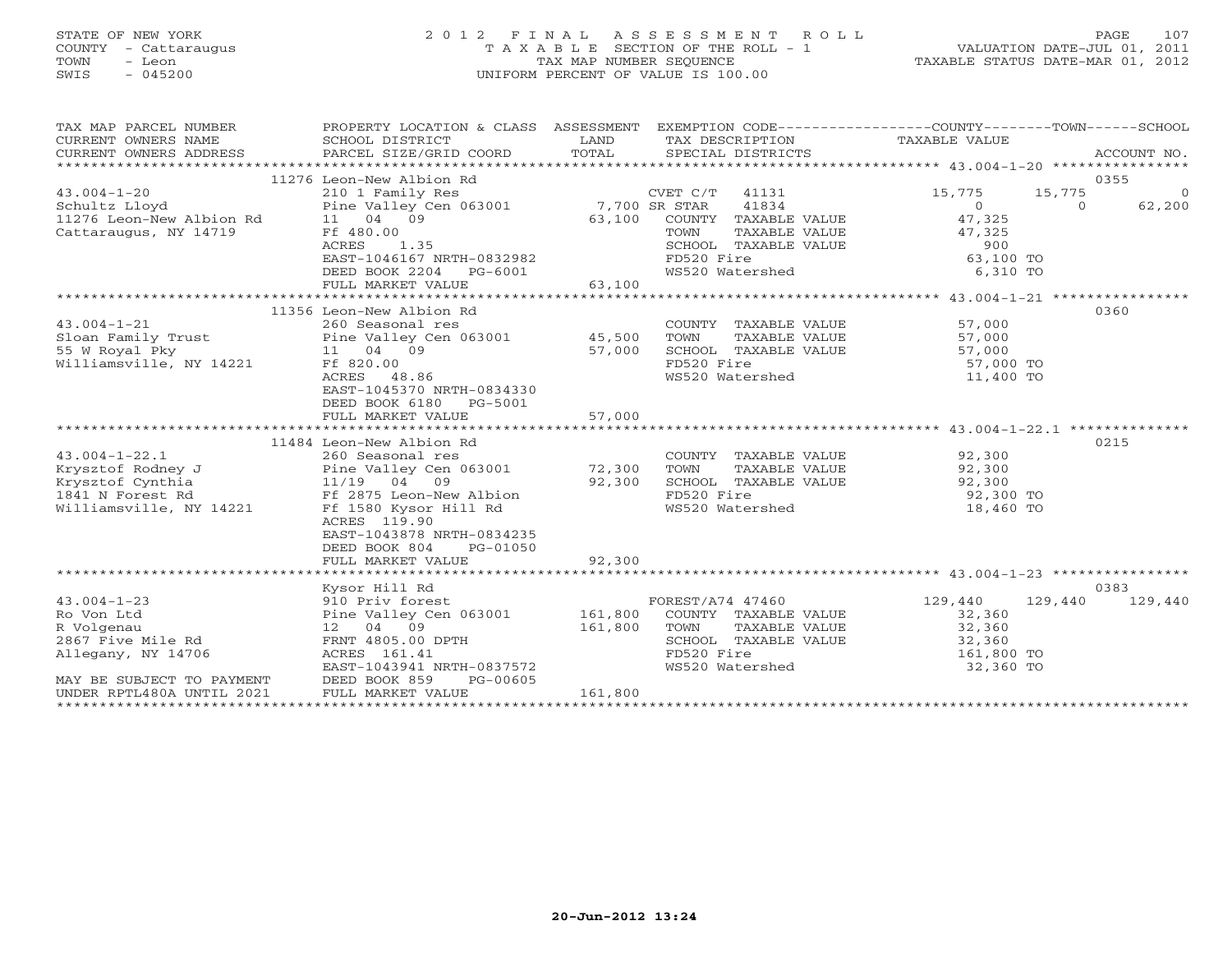# STATE OF NEW YORK 2 0 1 2 F I N A L A S S E S S M E N T R O L L PAGE 108 COUNTY - Cattaraugus T A X A B L E SECTION OF THE ROLL - 1 VALUATION DATE-JUL 01, 2011 TOWN - Leon TAX MAP NUMBER SEQUENCE TAXABLE STATUS DATE-MAR 01, 2012 SWIS - 045200 UNIFORM PERCENT OF VALUE IS 100.00

| $\begin{tabular}{lllllllllll} \textsc{rank} & & & & & & & \textsc{PROPERTY LOCATION & & & & & \textsc{SSESSMENT} & & & \textsc{EXEMPITION} & & & \textsc{CODE--------------------COUNTY--------TOWN------SCHOOL} \\ \textsc{CURERNT} & & & & & & & \textsc{SCHOOL DISTRICT} & & & & \textsc{LAND} & & \textsc{TSCRIPITION} & & & \textsc{TAXABLE VALUE} \\ & & & & & & & \textsc{CURERNT} & & \textsc{NLUE} & & \textsc{PACCOUNT NO} & & \textsc{CCONPT NO} \\ & & & & & & \textsc{PANCE$ |                                                                                                                 |         |         |                               |                                                                                                                 |                |        |
|-------------------------------------------------------------------------------------------------------------------------------------------------------------------------------------------------------------------------------------------------------------------------------------------------------------------------------------------------------------------------------------------------------------------------------------------------------------------------------------------|-----------------------------------------------------------------------------------------------------------------|---------|---------|-------------------------------|-----------------------------------------------------------------------------------------------------------------|----------------|--------|
|                                                                                                                                                                                                                                                                                                                                                                                                                                                                                           |                                                                                                                 |         |         |                               |                                                                                                                 |                |        |
|                                                                                                                                                                                                                                                                                                                                                                                                                                                                                           | 6491 West Rd                                                                                                    |         |         |                               |                                                                                                                 |                | 0282   |
| $51.002 - 1 - 1.1$                                                                                                                                                                                                                                                                                                                                                                                                                                                                        |                                                                                                                 |         |         |                               | 25,000                                                                                                          | 25,000         | 25,000 |
|                                                                                                                                                                                                                                                                                                                                                                                                                                                                                           |                                                                                                                 |         |         |                               | $\overline{0}$                                                                                                  | $\Omega$       | 30,000 |
|                                                                                                                                                                                                                                                                                                                                                                                                                                                                                           |                                                                                                                 |         |         | COUNTY TAXABLE VALUE          | 95,600                                                                                                          |                |        |
|                                                                                                                                                                                                                                                                                                                                                                                                                                                                                           |                                                                                                                 |         |         |                               |                                                                                                                 |                |        |
|                                                                                                                                                                                                                                                                                                                                                                                                                                                                                           |                                                                                                                 |         |         |                               |                                                                                                                 |                |        |
|                                                                                                                                                                                                                                                                                                                                                                                                                                                                                           |                                                                                                                 |         |         |                               | TOWN TAXABLE VALUE 95,600<br>SCHOOL TAXABLE VALUE 65,600<br>FD520 Fire 120,600 TO<br>WS520 Watershed 120,600 TO |                |        |
|                                                                                                                                                                                                                                                                                                                                                                                                                                                                                           |                                                                                                                 |         |         |                               |                                                                                                                 |                |        |
| $\begin{tabular}{lllllllllllllllllllll} \multicolumn{2}{c}{\textbf{6491 West Rd}} & $\textbf{Ff 500.00} \nonumber \textbf{Conewango Valley, NY 14726} & $\textbf{RCFES} & 49.15$ \nonumber \textbf{EAST-1021112 NRTH-0831893} & $\textbf{KAY BE SUBJECT TO PAYMENT} & $\textbf{DEED BOK 00939 PG-00168}$ \nonumber \textbf{UDER RPTL483 UVTIL 2019} & $\textbf{FULL MARKET VALUE} & $\textbf{120,600} \nonumber \end{tabular}$                                                            |                                                                                                                 |         |         |                               |                                                                                                                 |                |        |
|                                                                                                                                                                                                                                                                                                                                                                                                                                                                                           |                                                                                                                 |         |         |                               |                                                                                                                 |                |        |
|                                                                                                                                                                                                                                                                                                                                                                                                                                                                                           | 6455 West Rd                                                                                                    |         |         |                               |                                                                                                                 |                | 0606   |
| $51.002 - 1 - 1.2$                                                                                                                                                                                                                                                                                                                                                                                                                                                                        | 112 Dairy farm                                                                                                  |         | AG DIST | 41720                         | 12,057                                                                                                          | 12,057         | 12,057 |
|                                                                                                                                                                                                                                                                                                                                                                                                                                                                                           |                                                                                                                 |         |         |                               | $\overline{0}$                                                                                                  | $\Omega$       | 30,000 |
|                                                                                                                                                                                                                                                                                                                                                                                                                                                                                           |                                                                                                                 |         |         |                               | COUNTY TAXABLE VALUE 87,243                                                                                     |                |        |
|                                                                                                                                                                                                                                                                                                                                                                                                                                                                                           |                                                                                                                 |         |         |                               |                                                                                                                 |                |        |
| 112 Dairy tarm and the Miller Samuel D Pine Valley Cen 063001 Miller Samuel D Pine Valley Cen 063001 Miller Samuel D Pine Valley Cen 063001 42,500 RES STAR 41854<br>Miller Naomi C 57 04 09 99,300 COUNTY TAXABLE<br>12654 Youngs                                                                                                                                                                                                                                                        |                                                                                                                 |         |         |                               | TOWN TAXABLE VALUE 87,243<br>SCHOOL TAXABLE VALUE 57,243<br>FD520 Fire 99,300 TO                                |                |        |
|                                                                                                                                                                                                                                                                                                                                                                                                                                                                                           |                                                                                                                 |         |         |                               |                                                                                                                 |                |        |
|                                                                                                                                                                                                                                                                                                                                                                                                                                                                                           |                                                                                                                 |         |         |                               |                                                                                                                 |                |        |
| 12654 Youngs Rd<br>Conewango Valley, NY 14726 RCRES 55.50<br>EAST-1021148 RCRES 55.50<br>EAST-1021148 RCRES 55.50<br>EAST-1020 RTM CHOOL TAXABLE VALUE 57,243<br>EAST-1020 RTM CHOOL TAXABLE VALUE 57,243<br>ENSEMINER AGDIST LAW TIL 2016                                                                                                                                                                                                                                                |                                                                                                                 |         |         |                               |                                                                                                                 |                |        |
|                                                                                                                                                                                                                                                                                                                                                                                                                                                                                           |                                                                                                                 |         |         |                               |                                                                                                                 |                |        |
|                                                                                                                                                                                                                                                                                                                                                                                                                                                                                           | 6427 West Rd                                                                                                    |         |         |                               |                                                                                                                 |                | 0607   |
|                                                                                                                                                                                                                                                                                                                                                                                                                                                                                           |                                                                                                                 |         |         |                               | 17,530 17,530 17,530                                                                                            |                |        |
| 112 Dairy farm<br>Hostetler Bennie B<br>Hostetler Sarah 57 04 09<br>Example 112 Dairy farm and the Valley Cen 063001<br>Hostetler Sarah 57 04 09<br>Frack 575.00<br>Conewango Valley, NY 14726<br>Conewango Valley, NY 14726<br>Conewango Vall                                                                                                                                                                                                                                            |                                                                                                                 |         |         |                               | $\overline{0}$                                                                                                  | $\Omega$       | 30,000 |
|                                                                                                                                                                                                                                                                                                                                                                                                                                                                                           |                                                                                                                 |         |         |                               | COUNTY TAXABLE VALUE 120,570                                                                                    |                |        |
|                                                                                                                                                                                                                                                                                                                                                                                                                                                                                           |                                                                                                                 |         |         |                               |                                                                                                                 |                |        |
|                                                                                                                                                                                                                                                                                                                                                                                                                                                                                           |                                                                                                                 |         |         |                               | TOWN TAXABLE VALUE 120,570<br>SCHOOL TAXABLE VALUE 90,570<br>FD520 Fire 138,100 TO                              |                |        |
|                                                                                                                                                                                                                                                                                                                                                                                                                                                                                           |                                                                                                                 |         |         |                               |                                                                                                                 |                |        |
| EAST-1021840 NRTH-0830585<br>MAY BE SUBJECT TO PAYMENT DEED BOOK 903 PG-00443<br>UNDER AGDIST LAW TIL 2016 FULL MARKET VALUE 138,100                                                                                                                                                                                                                                                                                                                                                      |                                                                                                                 |         |         | WS520 Watershed               | 138,100 TO                                                                                                      |                |        |
|                                                                                                                                                                                                                                                                                                                                                                                                                                                                                           |                                                                                                                 |         |         |                               |                                                                                                                 |                |        |
|                                                                                                                                                                                                                                                                                                                                                                                                                                                                                           |                                                                                                                 |         |         |                               |                                                                                                                 |                |        |
|                                                                                                                                                                                                                                                                                                                                                                                                                                                                                           | 6514 West Rd                                                                                                    |         |         |                               |                                                                                                                 |                | 0376   |
| $51.002 - 1 - 2$                                                                                                                                                                                                                                                                                                                                                                                                                                                                          | 112 Dairy tarm<br>Pine Valley Cen 063001 67,200 RES STAR 41854<br>120 000 COUNTY TAXABLE                        |         |         |                               | $25,942$<br>0                                                                                                   | 25,942         | 25,942 |
| Hostetler John                                                                                                                                                                                                                                                                                                                                                                                                                                                                            |                                                                                                                 |         |         |                               |                                                                                                                 | $\overline{0}$ | 30,000 |
| Hostetler Elizabeth $50/51$ 04 09                                                                                                                                                                                                                                                                                                                                                                                                                                                         |                                                                                                                 | 120,000 |         |                               | COUNTY TAXABLE VALUE 94,058                                                                                     |                |        |
| 6514 West Rd                                                                                                                                                                                                                                                                                                                                                                                                                                                                              | Ff 1790.00                                                                                                      |         |         |                               |                                                                                                                 |                |        |
| Conewango Valley, NY 14726                                                                                                                                                                                                                                                                                                                                                                                                                                                                | Ff 1790.00<br>ACRES 79.28<br>EAST-1024163 NRTH-0831193<br>DEED BOOK 00965 PG-00073<br>FULL MARKET VALUE 120,000 |         |         |                               | TOWN TAXABLE VALUE<br>SCHOOL TAXABLE VALUE<br>FD520 Fire 120,000 TO                                             |                |        |
|                                                                                                                                                                                                                                                                                                                                                                                                                                                                                           |                                                                                                                 |         |         | FD520 Fire<br>WS520 Watershed |                                                                                                                 |                |        |
| MAY BE SUBJECT TO PAYMENT                                                                                                                                                                                                                                                                                                                                                                                                                                                                 |                                                                                                                 |         |         |                               | 24,000 TO                                                                                                       |                |        |
| UNDER AGDIST LAW TIL 2016                                                                                                                                                                                                                                                                                                                                                                                                                                                                 |                                                                                                                 |         |         |                               |                                                                                                                 |                |        |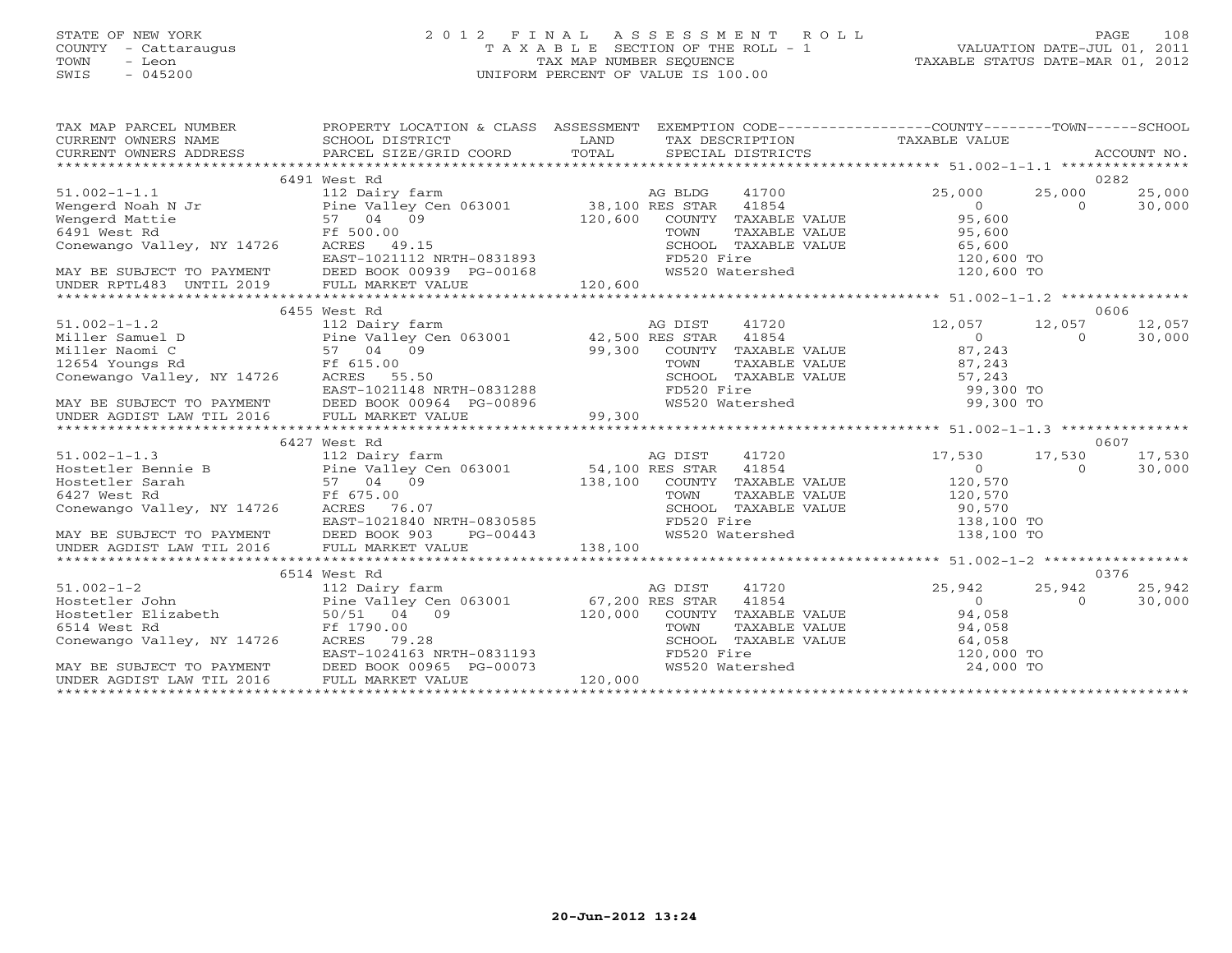## STATE OF NEW YORK 2 0 1 2 F I N A L A S S E S S M E N T R O L L PAGE 109 COUNTY - Cattaraugus T A X A B L E SECTION OF THE ROLL - 1 VALUATION DATE-JUL 01, 2011 TOWN - Leon TAX MAP NUMBER SEQUENCE TAXABLE STATUS DATE-MAR 01, 2012 SWIS - 045200 UNIFORM PERCENT OF VALUE IS 100.00

| TAX MAP PARCEL NUMBER                                                                                                                                                                                                                                                                                                                                                                     | PROPERTY LOCATION & CLASS ASSESSMENT EXEMPTION CODE----------------COUNTY-------TOWN------SCHOOL |         |                                                                                                   |                             |          |               |
|-------------------------------------------------------------------------------------------------------------------------------------------------------------------------------------------------------------------------------------------------------------------------------------------------------------------------------------------------------------------------------------------|--------------------------------------------------------------------------------------------------|---------|---------------------------------------------------------------------------------------------------|-----------------------------|----------|---------------|
| CURRENT OWNERS NAME<br>CURRENT OWNERS ADDRESS PARCEL SIZE/GRID COORD                                                                                                                                                                                                                                                                                                                      | SCHOOL DISTRICT                                                                                  |         | LAND TAX DESCRIPTION TAXABLE VALUE COORD TOTAL SPECIAL DISTRICTS                                  |                             |          | ACCOUNT NO.   |
|                                                                                                                                                                                                                                                                                                                                                                                           |                                                                                                  |         |                                                                                                   |                             |          |               |
|                                                                                                                                                                                                                                                                                                                                                                                           | 6544 West Rd                                                                                     |         |                                                                                                   |                             |          | 0910          |
|                                                                                                                                                                                                                                                                                                                                                                                           |                                                                                                  |         |                                                                                                   |                             |          |               |
|                                                                                                                                                                                                                                                                                                                                                                                           |                                                                                                  |         |                                                                                                   |                             |          |               |
|                                                                                                                                                                                                                                                                                                                                                                                           |                                                                                                  |         |                                                                                                   |                             |          |               |
| 51.002-1-2./2<br>Swartzentruber Joseph E Pine Valley Cen 063001<br>Swartzentruber Joseph E Pine Valley Cen 063001<br>ACRES 0.50 11,800 COUNTY TAXABLE VALUE 20,900 0 41,800<br>Conewango Valley, NY 14726 FULL MARKET VALUE 41,800 TOW                                                                                                                                                    |                                                                                                  |         | TOWN TAXABLE VALUE 20,900<br>SCHOOL TAXABLE VALUE 0<br>FD520 Fire 41,800 TO                       |                             |          |               |
|                                                                                                                                                                                                                                                                                                                                                                                           |                                                                                                  |         |                                                                                                   |                             |          |               |
|                                                                                                                                                                                                                                                                                                                                                                                           |                                                                                                  |         |                                                                                                   |                             |          |               |
|                                                                                                                                                                                                                                                                                                                                                                                           |                                                                                                  |         |                                                                                                   |                             |          |               |
|                                                                                                                                                                                                                                                                                                                                                                                           | 6312 West Rd                                                                                     |         |                                                                                                   |                             |          | 0221          |
|                                                                                                                                                                                                                                                                                                                                                                                           |                                                                                                  |         |                                                                                                   |                             |          | $0 \t 30,000$ |
|                                                                                                                                                                                                                                                                                                                                                                                           |                                                                                                  |         |                                                                                                   |                             |          |               |
|                                                                                                                                                                                                                                                                                                                                                                                           |                                                                                                  |         |                                                                                                   |                             |          |               |
|                                                                                                                                                                                                                                                                                                                                                                                           |                                                                                                  |         |                                                                                                   |                             |          |               |
|                                                                                                                                                                                                                                                                                                                                                                                           |                                                                                                  |         |                                                                                                   |                             |          |               |
|                                                                                                                                                                                                                                                                                                                                                                                           |                                                                                                  |         |                                                                                                   |                             |          |               |
|                                                                                                                                                                                                                                                                                                                                                                                           | DEED BOOK 9615 PG-2001<br>FULL MARKET VALUE                                                      | 132,300 |                                                                                                   |                             |          |               |
|                                                                                                                                                                                                                                                                                                                                                                                           |                                                                                                  |         |                                                                                                   |                             |          |               |
|                                                                                                                                                                                                                                                                                                                                                                                           | 6204 West Rd                                                                                     |         |                                                                                                   |                             |          | 0128          |
|                                                                                                                                                                                                                                                                                                                                                                                           |                                                                                                  |         |                                                                                                   |                             | 80,100   | 80,100        |
|                                                                                                                                                                                                                                                                                                                                                                                           |                                                                                                  |         |                                                                                                   |                             |          |               |
|                                                                                                                                                                                                                                                                                                                                                                                           |                                                                                                  |         |                                                                                                   |                             |          |               |
|                                                                                                                                                                                                                                                                                                                                                                                           |                                                                                                  |         |                                                                                                   |                             |          |               |
|                                                                                                                                                                                                                                                                                                                                                                                           |                                                                                                  |         |                                                                                                   |                             |          |               |
|                                                                                                                                                                                                                                                                                                                                                                                           |                                                                                                  |         |                                                                                                   |                             |          |               |
|                                                                                                                                                                                                                                                                                                                                                                                           |                                                                                                  |         |                                                                                                   |                             |          |               |
|                                                                                                                                                                                                                                                                                                                                                                                           |                                                                                                  |         |                                                                                                   |                             |          |               |
|                                                                                                                                                                                                                                                                                                                                                                                           |                                                                                                  |         |                                                                                                   |                             |          |               |
|                                                                                                                                                                                                                                                                                                                                                                                           |                                                                                                  |         |                                                                                                   |                             |          |               |
|                                                                                                                                                                                                                                                                                                                                                                                           |                                                                                                  |         |                                                                                                   |                             |          |               |
| 51.002-1-5.2<br>Pimm Adelia 240 Rural res<br>Pimm Adelia Pine Valley Cen 063001 6,500 COUNTY TAXABLE VALUE 44,900<br>6266 West Rd 50-4-9<br>Conewango Valley, NY 14726 FRNT 55.00 DPTH 313.20<br>EAST-0374983 NRTH-0828259<br>EAST-0374983                                                                                                                                                | 6266 West Rd                                                                                     |         |                                                                                                   |                             |          | 0838          |
|                                                                                                                                                                                                                                                                                                                                                                                           |                                                                                                  |         |                                                                                                   |                             | $\Omega$ | 30,000        |
|                                                                                                                                                                                                                                                                                                                                                                                           |                                                                                                  |         |                                                                                                   |                             |          |               |
|                                                                                                                                                                                                                                                                                                                                                                                           |                                                                                                  |         |                                                                                                   |                             |          |               |
|                                                                                                                                                                                                                                                                                                                                                                                           |                                                                                                  |         | SCHOOL TAXABLE VALUE 14,900<br>FD520 Fire 14,900 TO                                               |                             |          |               |
|                                                                                                                                                                                                                                                                                                                                                                                           |                                                                                                  |         |                                                                                                   |                             |          |               |
|                                                                                                                                                                                                                                                                                                                                                                                           | DEED BOOK 9427 PG-8001<br>FULL MARKET VALUE 44,900                                               |         |                                                                                                   |                             |          |               |
|                                                                                                                                                                                                                                                                                                                                                                                           |                                                                                                  |         |                                                                                                   |                             |          |               |
|                                                                                                                                                                                                                                                                                                                                                                                           | 6309 West Rd                                                                                     |         |                                                                                                   |                             |          | 0762          |
|                                                                                                                                                                                                                                                                                                                                                                                           |                                                                                                  |         |                                                                                                   |                             |          | 394 394       |
|                                                                                                                                                                                                                                                                                                                                                                                           |                                                                                                  |         |                                                                                                   | $1 \text{LUE}$ 394<br>3,406 |          |               |
|                                                                                                                                                                                                                                                                                                                                                                                           |                                                                                                  |         |                                                                                                   |                             |          |               |
|                                                                                                                                                                                                                                                                                                                                                                                           |                                                                                                  |         |                                                                                                   |                             |          |               |
| $\begin{array}{lllllllllll} \text{51.002--1-6.2} & \text{6309} & \text{west K} \text{cm} & \text{105 Vac farmland} & \text{266 West Rd} & \text{266 West Rd} & \text{57 04 09} & \text{6266 West Rd} & \text{6266 West Rd} & \text{63001} & \text{63001} & \text{63001} & \text{63001} & \text{63001} & \text{63001} & \text{63001} & \text{63001} & \text{63001} & \text{63001} & \text$ |                                                                                                  |         | TOWN TAXABLE VALUE 3,406<br>SCHOOL TAXABLE VALUE 3,406<br>FD520 Fire 3,800<br>WS520 Watershed 760 | 3,800 TO                    |          |               |
| MAY BE SUBJECT TO PAYMENT<br>UNDER AGDIST LAW TIL 2016 DEED BOOK 2969 PG-7001                                                                                                                                                                                                                                                                                                             |                                                                                                  |         |                                                                                                   | 760 TO                      |          |               |
|                                                                                                                                                                                                                                                                                                                                                                                           |                                                                                                  |         |                                                                                                   |                             |          |               |
|                                                                                                                                                                                                                                                                                                                                                                                           | FULL MARKET VALUE                                                                                | 3,800   |                                                                                                   |                             |          |               |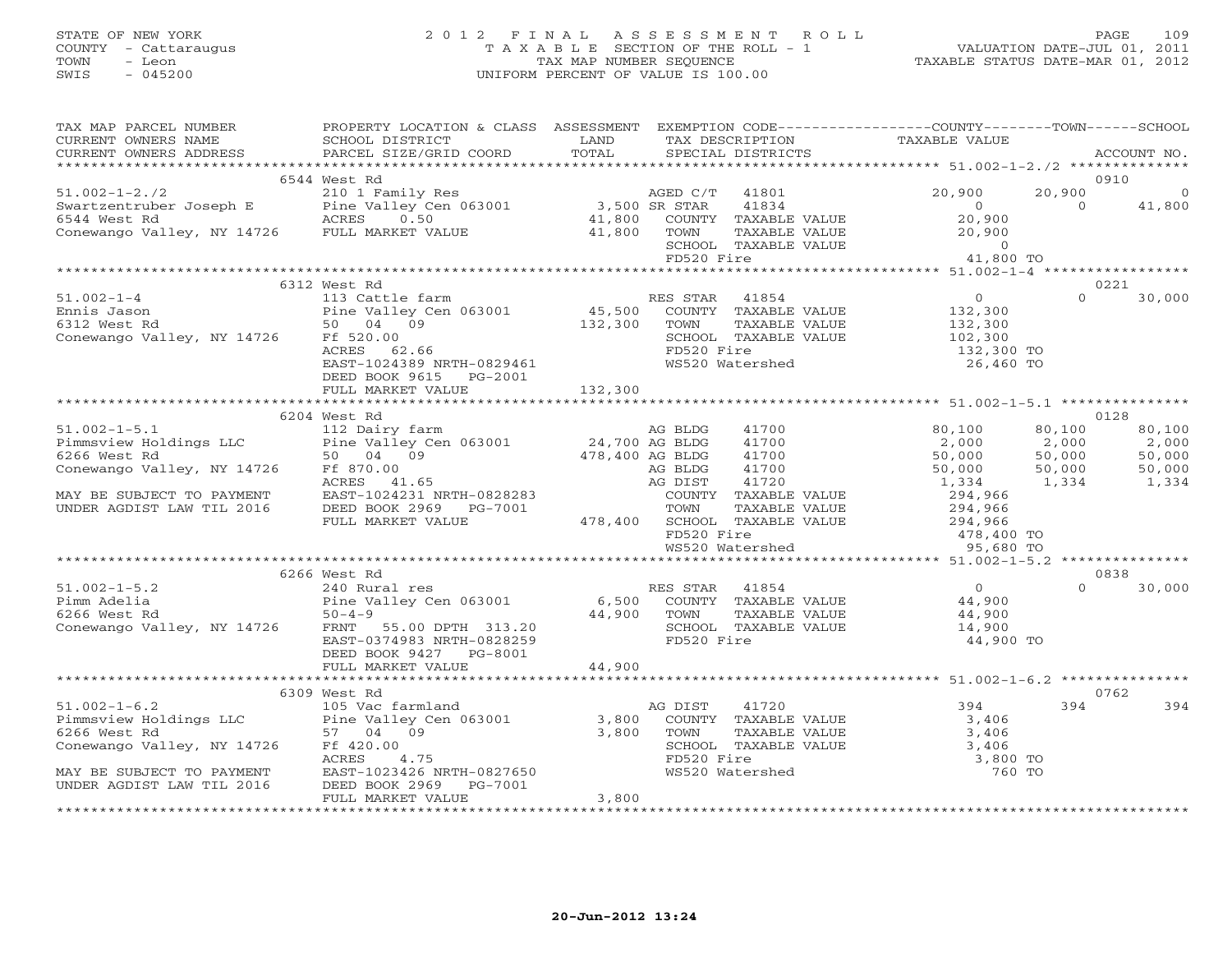# STATE OF NEW YORK 2 0 1 2 F I N A L A S S E S S M E N T R O L L PAGE 110 COUNTY - Cattaraugus T A X A B L E SECTION OF THE ROLL - 1 VALUATION DATE-JUL 01, 2011 TOWN - Leon TAX MAP NUMBER SEQUENCE TAXABLE STATUS DATE-MAR 01, 2012 SWIS - 045200 UNIFORM PERCENT OF VALUE IS 100.00UNIFORM PERCENT OF VALUE IS 100.00

| 12722 Flat Iron Rd<br>0130<br>$\Omega$<br>30,000<br>TOWN TAXABLE VALUE 65,000<br>SCHOOL TAXABLE VALUE 35,000<br>FD520 Fire 65,000 TO<br>$\begin{aligned} \mathcal{L}_{\text{max}}(\mathcal{L}_{\text{max}}) = \mathcal{L}_{\text{max}}(\mathcal{L}_{\text{max}}) \end{aligned}$<br>FD520 Fire<br>ACRES<br>3.15<br>WS520 Watershed 13,000 TO<br>EAST-1023666 NRTH-0827492<br>DEED BOOK 9615 PG-4001<br>0329<br>12692 Flat Iron Rd<br>12620 Flat Iron Rd<br>0388<br>51.002-1-10<br>Hershberger John R<br>Hershberger Edna 50 04 09 6,900<br>12620 Flat Iron Rd<br>Conewango Valley, NY 14726 EAST-1025239 NRTH-0827114<br>COUNTY TAXABLE VALUE 6,900<br>TOWN TAXABLE VALUE 6,900<br>SCHOOL TAXABLE VALUE 6,900<br>FD520 Fire 6,900 TO<br>WS520 Watershed 1,380 TO<br>DEED BOOK 00928 PG-00813<br>6,900<br>FULL MARKET VALUE<br>12745 Flat Iron Rd<br>0421<br>$\begin{tabular}{lllllllllllll} \text{51.002--1-11.1} & & & & & & & & & & 12745 \text{ Flat} \text{ from }\mathbb{R} & & & & \text{AG BLDG} & 41700 & & & & & 75,000 & 75,000 & 75,000 & 75,000 & 75,000 & 75,000 & 75,000 & 75,000 & 75,000 & 75,000 & 75,000 & 75,000 & 75,000 & 75,000 & 75,000 & 75,000 & 75,00$<br>41700 75,000 75,000<br>75,000<br>35,000 35,000 35,000<br>9,860 9,860 9,860<br>0 0 30,000 | $\begin{tabular}{lllllllll} \textsc{rank} & \textsc{rank} & \textsc{rank} & \textsc{rank} & \textsc{rank} & \textsc{rank} & \textsc{rank} & \textsc{rank} & \textsc{rank} & \textsc{rank} & \textsc{rank} & \textsc{rank} & \textsc{rank} & \textsc{rank} & \textsc{rank} & \textsc{rank} & \textsc{rank} & \textsc{rank} & \textsc{rank} & \textsc{rank} & \textsc{rank} & \textsc{rank} & \textsc{rank} & \textsc{rank} & \textsc{rank} & \textsc{rank} & \textsc{rank} & \textsc{rank} & \textsc{rank} & \textsc{rank$ |  |  |  |  |
|-----------------------------------------------------------------------------------------------------------------------------------------------------------------------------------------------------------------------------------------------------------------------------------------------------------------------------------------------------------------------------------------------------------------------------------------------------------------------------------------------------------------------------------------------------------------------------------------------------------------------------------------------------------------------------------------------------------------------------------------------------------------------------------------------------------------------------------------------------------------------------------------------------------------------------------------------------------------------------------------------------------------------------------------------------------------------------------------------------------------------------------------------------------------------------------------------------------------------------------------------------------------------------|---------------------------------------------------------------------------------------------------------------------------------------------------------------------------------------------------------------------------------------------------------------------------------------------------------------------------------------------------------------------------------------------------------------------------------------------------------------------------------------------------------------------------|--|--|--|--|
|                                                                                                                                                                                                                                                                                                                                                                                                                                                                                                                                                                                                                                                                                                                                                                                                                                                                                                                                                                                                                                                                                                                                                                                                                                                                             |                                                                                                                                                                                                                                                                                                                                                                                                                                                                                                                           |  |  |  |  |
|                                                                                                                                                                                                                                                                                                                                                                                                                                                                                                                                                                                                                                                                                                                                                                                                                                                                                                                                                                                                                                                                                                                                                                                                                                                                             |                                                                                                                                                                                                                                                                                                                                                                                                                                                                                                                           |  |  |  |  |
|                                                                                                                                                                                                                                                                                                                                                                                                                                                                                                                                                                                                                                                                                                                                                                                                                                                                                                                                                                                                                                                                                                                                                                                                                                                                             |                                                                                                                                                                                                                                                                                                                                                                                                                                                                                                                           |  |  |  |  |
|                                                                                                                                                                                                                                                                                                                                                                                                                                                                                                                                                                                                                                                                                                                                                                                                                                                                                                                                                                                                                                                                                                                                                                                                                                                                             |                                                                                                                                                                                                                                                                                                                                                                                                                                                                                                                           |  |  |  |  |
|                                                                                                                                                                                                                                                                                                                                                                                                                                                                                                                                                                                                                                                                                                                                                                                                                                                                                                                                                                                                                                                                                                                                                                                                                                                                             |                                                                                                                                                                                                                                                                                                                                                                                                                                                                                                                           |  |  |  |  |
|                                                                                                                                                                                                                                                                                                                                                                                                                                                                                                                                                                                                                                                                                                                                                                                                                                                                                                                                                                                                                                                                                                                                                                                                                                                                             |                                                                                                                                                                                                                                                                                                                                                                                                                                                                                                                           |  |  |  |  |
|                                                                                                                                                                                                                                                                                                                                                                                                                                                                                                                                                                                                                                                                                                                                                                                                                                                                                                                                                                                                                                                                                                                                                                                                                                                                             |                                                                                                                                                                                                                                                                                                                                                                                                                                                                                                                           |  |  |  |  |
|                                                                                                                                                                                                                                                                                                                                                                                                                                                                                                                                                                                                                                                                                                                                                                                                                                                                                                                                                                                                                                                                                                                                                                                                                                                                             |                                                                                                                                                                                                                                                                                                                                                                                                                                                                                                                           |  |  |  |  |
|                                                                                                                                                                                                                                                                                                                                                                                                                                                                                                                                                                                                                                                                                                                                                                                                                                                                                                                                                                                                                                                                                                                                                                                                                                                                             |                                                                                                                                                                                                                                                                                                                                                                                                                                                                                                                           |  |  |  |  |
|                                                                                                                                                                                                                                                                                                                                                                                                                                                                                                                                                                                                                                                                                                                                                                                                                                                                                                                                                                                                                                                                                                                                                                                                                                                                             |                                                                                                                                                                                                                                                                                                                                                                                                                                                                                                                           |  |  |  |  |
|                                                                                                                                                                                                                                                                                                                                                                                                                                                                                                                                                                                                                                                                                                                                                                                                                                                                                                                                                                                                                                                                                                                                                                                                                                                                             |                                                                                                                                                                                                                                                                                                                                                                                                                                                                                                                           |  |  |  |  |
|                                                                                                                                                                                                                                                                                                                                                                                                                                                                                                                                                                                                                                                                                                                                                                                                                                                                                                                                                                                                                                                                                                                                                                                                                                                                             |                                                                                                                                                                                                                                                                                                                                                                                                                                                                                                                           |  |  |  |  |
|                                                                                                                                                                                                                                                                                                                                                                                                                                                                                                                                                                                                                                                                                                                                                                                                                                                                                                                                                                                                                                                                                                                                                                                                                                                                             |                                                                                                                                                                                                                                                                                                                                                                                                                                                                                                                           |  |  |  |  |
|                                                                                                                                                                                                                                                                                                                                                                                                                                                                                                                                                                                                                                                                                                                                                                                                                                                                                                                                                                                                                                                                                                                                                                                                                                                                             |                                                                                                                                                                                                                                                                                                                                                                                                                                                                                                                           |  |  |  |  |
|                                                                                                                                                                                                                                                                                                                                                                                                                                                                                                                                                                                                                                                                                                                                                                                                                                                                                                                                                                                                                                                                                                                                                                                                                                                                             |                                                                                                                                                                                                                                                                                                                                                                                                                                                                                                                           |  |  |  |  |
|                                                                                                                                                                                                                                                                                                                                                                                                                                                                                                                                                                                                                                                                                                                                                                                                                                                                                                                                                                                                                                                                                                                                                                                                                                                                             |                                                                                                                                                                                                                                                                                                                                                                                                                                                                                                                           |  |  |  |  |
|                                                                                                                                                                                                                                                                                                                                                                                                                                                                                                                                                                                                                                                                                                                                                                                                                                                                                                                                                                                                                                                                                                                                                                                                                                                                             |                                                                                                                                                                                                                                                                                                                                                                                                                                                                                                                           |  |  |  |  |
|                                                                                                                                                                                                                                                                                                                                                                                                                                                                                                                                                                                                                                                                                                                                                                                                                                                                                                                                                                                                                                                                                                                                                                                                                                                                             |                                                                                                                                                                                                                                                                                                                                                                                                                                                                                                                           |  |  |  |  |
|                                                                                                                                                                                                                                                                                                                                                                                                                                                                                                                                                                                                                                                                                                                                                                                                                                                                                                                                                                                                                                                                                                                                                                                                                                                                             |                                                                                                                                                                                                                                                                                                                                                                                                                                                                                                                           |  |  |  |  |
|                                                                                                                                                                                                                                                                                                                                                                                                                                                                                                                                                                                                                                                                                                                                                                                                                                                                                                                                                                                                                                                                                                                                                                                                                                                                             |                                                                                                                                                                                                                                                                                                                                                                                                                                                                                                                           |  |  |  |  |
|                                                                                                                                                                                                                                                                                                                                                                                                                                                                                                                                                                                                                                                                                                                                                                                                                                                                                                                                                                                                                                                                                                                                                                                                                                                                             |                                                                                                                                                                                                                                                                                                                                                                                                                                                                                                                           |  |  |  |  |
|                                                                                                                                                                                                                                                                                                                                                                                                                                                                                                                                                                                                                                                                                                                                                                                                                                                                                                                                                                                                                                                                                                                                                                                                                                                                             |                                                                                                                                                                                                                                                                                                                                                                                                                                                                                                                           |  |  |  |  |
|                                                                                                                                                                                                                                                                                                                                                                                                                                                                                                                                                                                                                                                                                                                                                                                                                                                                                                                                                                                                                                                                                                                                                                                                                                                                             |                                                                                                                                                                                                                                                                                                                                                                                                                                                                                                                           |  |  |  |  |
|                                                                                                                                                                                                                                                                                                                                                                                                                                                                                                                                                                                                                                                                                                                                                                                                                                                                                                                                                                                                                                                                                                                                                                                                                                                                             |                                                                                                                                                                                                                                                                                                                                                                                                                                                                                                                           |  |  |  |  |
|                                                                                                                                                                                                                                                                                                                                                                                                                                                                                                                                                                                                                                                                                                                                                                                                                                                                                                                                                                                                                                                                                                                                                                                                                                                                             |                                                                                                                                                                                                                                                                                                                                                                                                                                                                                                                           |  |  |  |  |
|                                                                                                                                                                                                                                                                                                                                                                                                                                                                                                                                                                                                                                                                                                                                                                                                                                                                                                                                                                                                                                                                                                                                                                                                                                                                             |                                                                                                                                                                                                                                                                                                                                                                                                                                                                                                                           |  |  |  |  |
|                                                                                                                                                                                                                                                                                                                                                                                                                                                                                                                                                                                                                                                                                                                                                                                                                                                                                                                                                                                                                                                                                                                                                                                                                                                                             |                                                                                                                                                                                                                                                                                                                                                                                                                                                                                                                           |  |  |  |  |
|                                                                                                                                                                                                                                                                                                                                                                                                                                                                                                                                                                                                                                                                                                                                                                                                                                                                                                                                                                                                                                                                                                                                                                                                                                                                             |                                                                                                                                                                                                                                                                                                                                                                                                                                                                                                                           |  |  |  |  |
|                                                                                                                                                                                                                                                                                                                                                                                                                                                                                                                                                                                                                                                                                                                                                                                                                                                                                                                                                                                                                                                                                                                                                                                                                                                                             |                                                                                                                                                                                                                                                                                                                                                                                                                                                                                                                           |  |  |  |  |
|                                                                                                                                                                                                                                                                                                                                                                                                                                                                                                                                                                                                                                                                                                                                                                                                                                                                                                                                                                                                                                                                                                                                                                                                                                                                             |                                                                                                                                                                                                                                                                                                                                                                                                                                                                                                                           |  |  |  |  |
|                                                                                                                                                                                                                                                                                                                                                                                                                                                                                                                                                                                                                                                                                                                                                                                                                                                                                                                                                                                                                                                                                                                                                                                                                                                                             |                                                                                                                                                                                                                                                                                                                                                                                                                                                                                                                           |  |  |  |  |
|                                                                                                                                                                                                                                                                                                                                                                                                                                                                                                                                                                                                                                                                                                                                                                                                                                                                                                                                                                                                                                                                                                                                                                                                                                                                             |                                                                                                                                                                                                                                                                                                                                                                                                                                                                                                                           |  |  |  |  |
|                                                                                                                                                                                                                                                                                                                                                                                                                                                                                                                                                                                                                                                                                                                                                                                                                                                                                                                                                                                                                                                                                                                                                                                                                                                                             |                                                                                                                                                                                                                                                                                                                                                                                                                                                                                                                           |  |  |  |  |
|                                                                                                                                                                                                                                                                                                                                                                                                                                                                                                                                                                                                                                                                                                                                                                                                                                                                                                                                                                                                                                                                                                                                                                                                                                                                             |                                                                                                                                                                                                                                                                                                                                                                                                                                                                                                                           |  |  |  |  |
|                                                                                                                                                                                                                                                                                                                                                                                                                                                                                                                                                                                                                                                                                                                                                                                                                                                                                                                                                                                                                                                                                                                                                                                                                                                                             |                                                                                                                                                                                                                                                                                                                                                                                                                                                                                                                           |  |  |  |  |
|                                                                                                                                                                                                                                                                                                                                                                                                                                                                                                                                                                                                                                                                                                                                                                                                                                                                                                                                                                                                                                                                                                                                                                                                                                                                             |                                                                                                                                                                                                                                                                                                                                                                                                                                                                                                                           |  |  |  |  |
|                                                                                                                                                                                                                                                                                                                                                                                                                                                                                                                                                                                                                                                                                                                                                                                                                                                                                                                                                                                                                                                                                                                                                                                                                                                                             |                                                                                                                                                                                                                                                                                                                                                                                                                                                                                                                           |  |  |  |  |
|                                                                                                                                                                                                                                                                                                                                                                                                                                                                                                                                                                                                                                                                                                                                                                                                                                                                                                                                                                                                                                                                                                                                                                                                                                                                             |                                                                                                                                                                                                                                                                                                                                                                                                                                                                                                                           |  |  |  |  |
|                                                                                                                                                                                                                                                                                                                                                                                                                                                                                                                                                                                                                                                                                                                                                                                                                                                                                                                                                                                                                                                                                                                                                                                                                                                                             |                                                                                                                                                                                                                                                                                                                                                                                                                                                                                                                           |  |  |  |  |
|                                                                                                                                                                                                                                                                                                                                                                                                                                                                                                                                                                                                                                                                                                                                                                                                                                                                                                                                                                                                                                                                                                                                                                                                                                                                             |                                                                                                                                                                                                                                                                                                                                                                                                                                                                                                                           |  |  |  |  |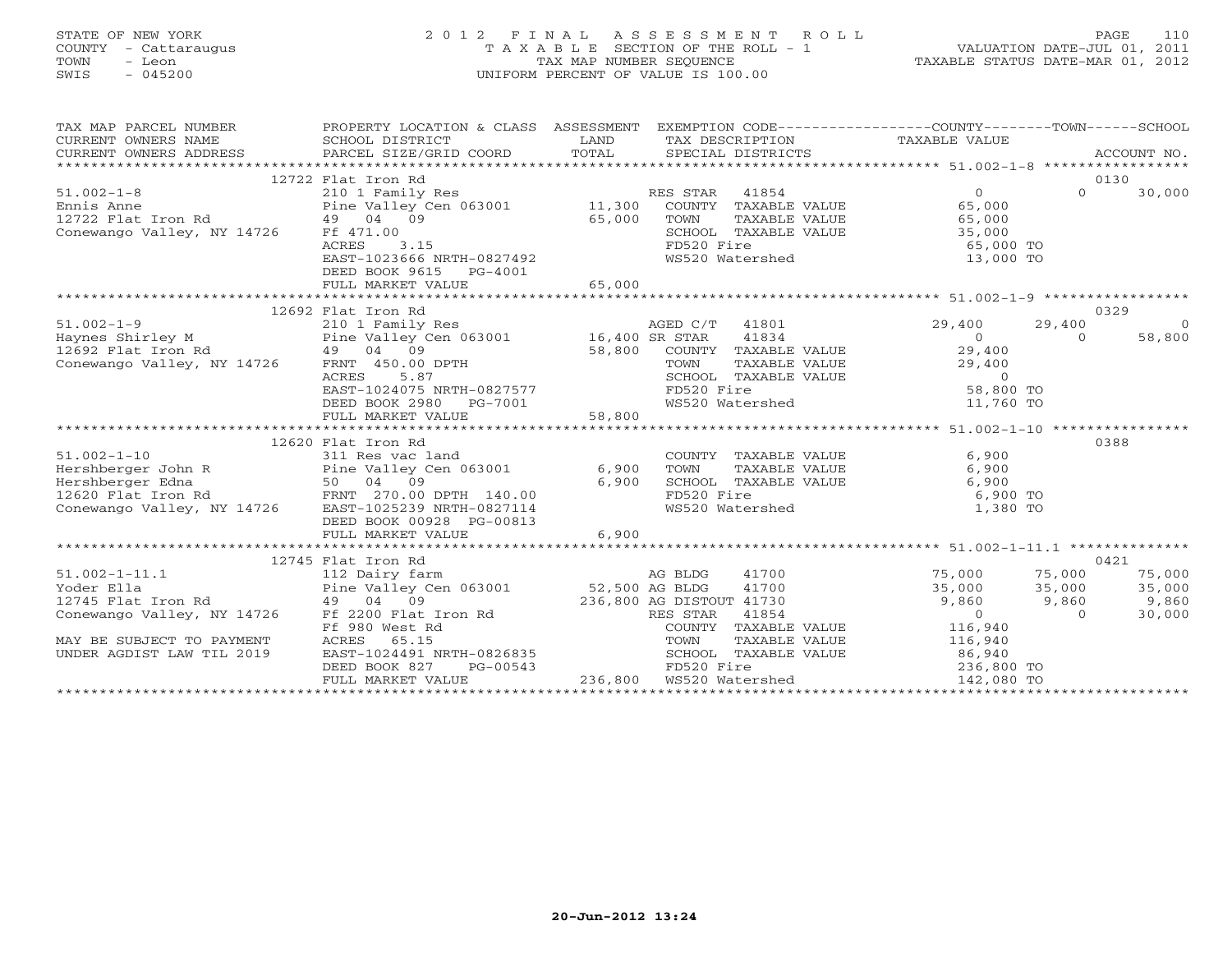# STATE OF NEW YORK 2 0 1 2 F I N A L A S S E S S M E N T R O L L PAGE 111 COUNTY - Cattaraugus T A X A B L E SECTION OF THE ROLL - 1 VALUATION DATE-JUL 01, 2011 TOWN - Leon TAX MAP NUMBER SEQUENCE TAXABLE STATUS DATE-MAR 01, 2012 SWIS - 045200 UNIFORM PERCENT OF VALUE IS 100.00UNIFORM PERCENT OF VALUE IS 100.00

| TAX MAP PARCEL NUMBER<br>CURRENT OWNERS NAME<br>CURRENT OWNERS ADDRESS | PROPERTY LOCATION & CLASS ASSESSMENT EXEMPTION CODE---------------COUNTY-------TOWN------SCHOOL<br>SCHOOL DISTRICT<br>PARCEL SIZE/GRID COORD | LAND<br>TOTAL               | TAX DESCRIPTION TAXABLE VALUE<br>SPECIAL DISTRICTS                                 |                                                 |          | ACCOUNT NO. |
|------------------------------------------------------------------------|----------------------------------------------------------------------------------------------------------------------------------------------|-----------------------------|------------------------------------------------------------------------------------|-------------------------------------------------|----------|-------------|
|                                                                        | 12636 Flat Iron Rd                                                                                                                           |                             |                                                                                    |                                                 |          | 0475        |
| $51.002 - 1 - 11.2$                                                    | 210 1 Family Res                                                                                                                             |                             | RES STAR<br>41854                                                                  | $\Omega$                                        | $\Omega$ | 30,000      |
| Hershberger John R                                                     | Pine Valley Cen 063001 9,200                                                                                                                 |                             | COUNTY TAXABLE VALUE                                                               | 49,300                                          |          |             |
| Hershberger Edna                                                       | 49 04 09                                                                                                                                     | 49,300                      | TOWN<br>TAXABLE VALUE                                                              | 49,300                                          |          |             |
| Ff 105.00<br>12636 Flat Iron Rd                                        |                                                                                                                                              |                             | SCHOOL TAXABLE VALUE                                                               | 19,300                                          |          |             |
| Conewango Valley, NY 14726                                             | ACRES<br>2.11                                                                                                                                |                             | FD520 Fire                                                                         | 49,300 TO                                       |          |             |
|                                                                        | EAST-1025183 NRTH-0827269                                                                                                                    |                             | WS520 Watershed                                                                    | 9,860 TO                                        |          |             |
|                                                                        | DEED BOOK 891<br>PG-01199                                                                                                                    |                             |                                                                                    |                                                 |          |             |
|                                                                        | FULL MARKET VALUE                                                                                                                            | 49,300                      |                                                                                    |                                                 |          |             |
|                                                                        |                                                                                                                                              |                             |                                                                                    |                                                 |          |             |
|                                                                        | 12654 Youngs Rd                                                                                                                              |                             | 40 PCT OF VALUE USED FOR EXEMPTION PURPOSES                                        |                                                 |          | 0200        |
| $51.002 - 1 - 12.1$                                                    | 112 Dairy farm                                                                                                                               |                             | AG DIST<br>41720                                                                   | 7,220                                           | 7,220    | 7,220       |
| Miller Samuel D                                                        | Pine Valley Cen 063001 55,300 AGED C/T/S 41800                                                                                               |                             |                                                                                    | 41,960                                          | 41,960   | 41,960      |
| Miller Naomi                                                           |                                                                                                                                              |                             |                                                                                    | $\overline{0}$                                  | $\circ$  | 62,200      |
| $49$ 04 09<br>Ff 3200.00<br>12654 Youngs Rd                            |                                                                                                                                              | 209,800 SR STAR<br>RES ST N | RES ST MH 41864                                                                    | $\circ$                                         | $\Omega$ | 19,200      |
| Conewango Valley, NY 14726                                             | ACRES<br>61.45                                                                                                                               |                             | RES ST MH 41864                                                                    | $\overline{0}$                                  | $\Omega$ | 19,200      |
|                                                                        | EAST-1024755 NRTH-0824847                                                                                                                    |                             | R STAR     41834<br>ES ST MH   41864<br>ES ST MH   41864<br>COUNTY   TAXABLE VALUE | 160,620                                         |          |             |
| MAY BE SUBJECT TO PAYMENT                                              | DEED BOOK 1011    PG-1041                                                                                                                    |                             | TAXABLE VALUE<br>TOWN                                                              | 160,620                                         |          |             |
| UNDER AGDIST LAW TIL 2016                                              | FULL MARKET VALUE                                                                                                                            | 209,800                     | SCHOOL TAXABLE VALUE                                                               |                                                 |          |             |
|                                                                        |                                                                                                                                              |                             | FD520 Fire                                                                         |                                                 |          |             |
|                                                                        |                                                                                                                                              |                             | WS520 Watershed                                                                    | 60,020<br>209,800 TO<br>-- 200 TO<br>125,880 TO |          |             |
|                                                                        |                                                                                                                                              |                             |                                                                                    |                                                 |          |             |
|                                                                        | 12539 Youngs Rd                                                                                                                              |                             |                                                                                    |                                                 |          | 0808        |
| $51.002 - 1 - 12.3$                                                    | 314 Rural vac<10                                                                                                                             |                             | COUNTY TAXABLE VALUE                                                               | 1,000                                           |          |             |
| Gingerich Eli D                                                        | Pine Valley Cen 063001                                                                                                                       | 1,000                       | TOWN<br>TAXABLE VALUE                                                              | 1,000                                           |          |             |
| Gingerich Esther                                                       | 49/4/9                                                                                                                                       | 1,000                       | SCHOOL TAXABLE VALUE                                                               | 1,000                                           |          |             |
| 12539 Youngs Rd                                                        | ACRES<br>2.45                                                                                                                                |                             | FD520 Fire                                                                         | 1,000 TO                                        |          |             |
| Conewango Valley, NY 14726                                             | EAST-1025965 NRTH-0823991                                                                                                                    |                             |                                                                                    |                                                 |          |             |
|                                                                        | DEED BOOK 1011    PG-1041                                                                                                                    |                             |                                                                                    |                                                 |          |             |
|                                                                        | FULL MARKET VALUE                                                                                                                            | 1,000                       |                                                                                    |                                                 |          |             |
|                                                                        |                                                                                                                                              |                             |                                                                                    |                                                 |          |             |
|                                                                        | Flat Iron Rd                                                                                                                                 |                             |                                                                                    |                                                 |          | 0192        |
| $51.002 - 1 - 13$                                                      | 105 Vac farmland                                                                                                                             |                             | AG DISTOUT 41730                                                                   | 1,634                                           | 1,634    | 1,634       |
| Hostetler Eli Y                                                        | Pine Valley Cen 063001 11,100                                                                                                                |                             | COUNTY TAXABLE VALUE                                                               | 9,466                                           |          |             |
| Hostetler Martha                                                       | 49 04 09                                                                                                                                     | 11,100                      | TOWN<br>TAXABLE VALUE                                                              |                                                 |          |             |
| Flat Iron Rd                                                           | Life Use                                                                                                                                     |                             | SCHOOL TAXABLE VALUE                                                               |                                                 |          |             |
| Conewango Valley, NY 14726                                             | Ff 950.00                                                                                                                                    |                             | FD520 Fire                                                                         |                                                 |          |             |
|                                                                        | ACRES<br>22.15                                                                                                                               |                             | WS520 Watershed                                                                    |                                                 |          |             |
| MAY BE SUBJECT TO PAYMENT                                              | EAST-1023699 NRTH-0824366                                                                                                                    |                             |                                                                                    | 9,466<br>11,100 TO<br>2,220 TC                  |          |             |
| UNDER AGDIST LAW TIL 2019                                              | DEED BOOK 00926 PG-00518                                                                                                                     |                             |                                                                                    |                                                 |          |             |
|                                                                        | FULL MARKET VALUE                                                                                                                            | 11,100                      |                                                                                    |                                                 |          |             |
|                                                                        |                                                                                                                                              |                             |                                                                                    |                                                 |          |             |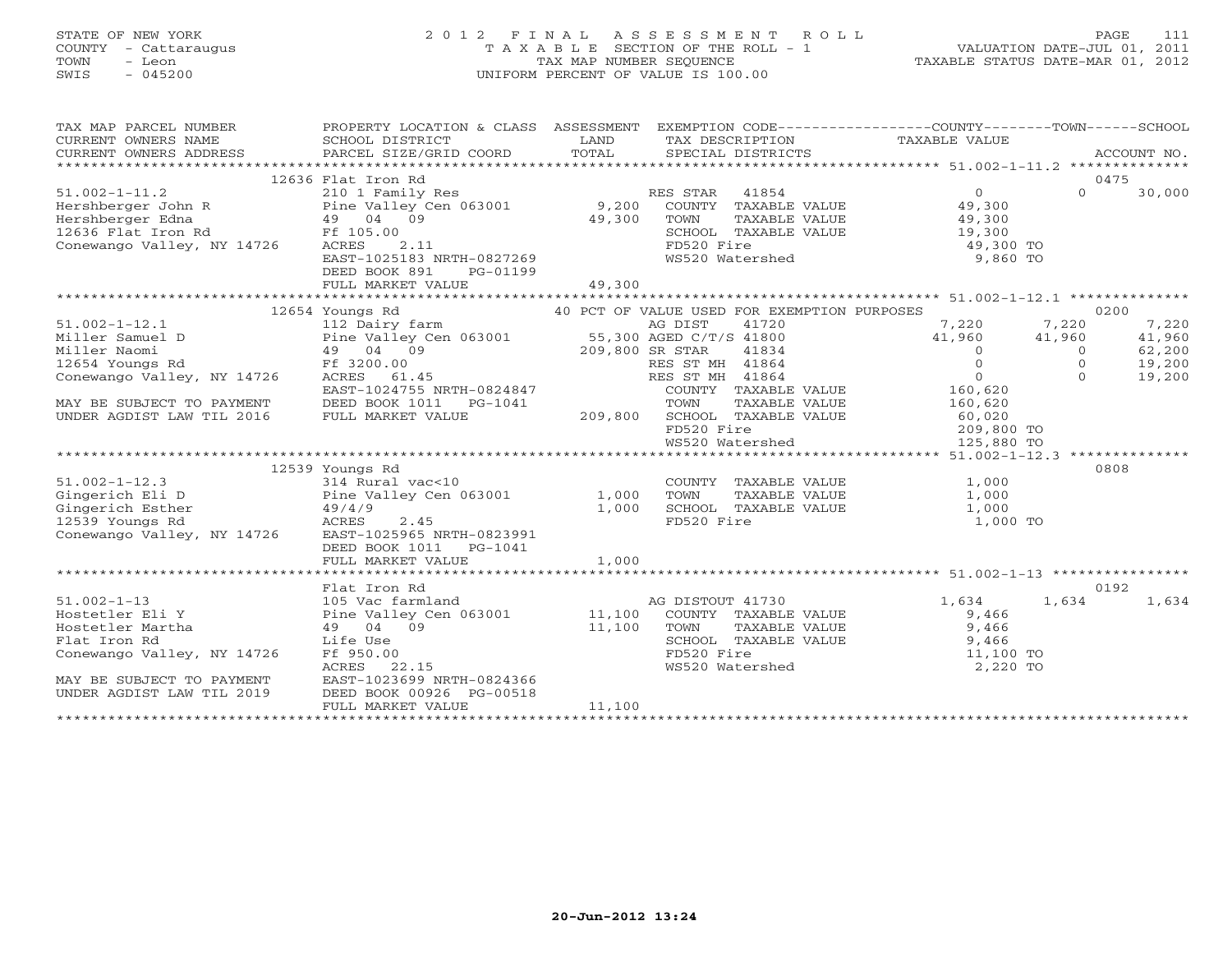# STATE OF NEW YORK 2 0 1 2 F I N A L A S S E S S M E N T R O L L PAGE 112 COUNTY - Cattaraugus T A X A B L E SECTION OF THE ROLL - 1 VALUATION DATE-JUL 01, 2011 TOWN - Leon TAX MAP NUMBER SEQUENCE TAXABLE STATUS DATE-MAR 01, 2012 SWIS - 045200 UNIFORM PERCENT OF VALUE IS 100.00UNIFORM PERCENT OF VALUE IS 100.00

| TAX MAP PARCEL NUMBER<br>CURRENT OWNERS NAME<br>CURRENT OWNERS ADDRESS | PROPERTY LOCATION & CLASS ASSESSMENT<br>SCHOOL DISTRICT<br>PARCEL SIZE/GRID COORD                                | LAND<br>TOTAL | TAX DESCRIPTION TAXABLE VALUE<br>SPECIAL DISTRICTS | EXEMPTION CODE-----------------COUNTY-------TOWN------SCHOOL | ACCOUNT NO.        |
|------------------------------------------------------------------------|------------------------------------------------------------------------------------------------------------------|---------------|----------------------------------------------------|--------------------------------------------------------------|--------------------|
|                                                                        |                                                                                                                  |               |                                                    |                                                              |                    |
|                                                                        | 12684 Flat Iron Rd                                                                                               |               |                                                    |                                                              | 0402               |
| $51.002 - 1 - 14$                                                      | 105 Vac farmland                                                                                                 |               | COUNTY TAXABLE VALUE                               | 4,600                                                        |                    |
| Miller Emanuel D                                                       | Pine Valley Cen 063001                                                                                           | 4,600         | TOWN<br>TAXABLE VALUE                              | 4,600                                                        |                    |
| Miller Ada E                                                           | 49 04 09                                                                                                         | 4,600         | SCHOOL TAXABLE VALUE                               | 4,600                                                        |                    |
| 6063 Flatiron Rd                                                       | Ff 510.00 Youngs Rd                                                                                              |               | FD520 Fire                                         | 4,600 TO                                                     |                    |
| Conewango Valley, NY 14726                                             | Ff 1000.00 West Rd<br>9.15<br>ACRES<br>EAST-1023393 NRTH-0825312<br>DEED BOOK 11498 PG-6001<br>FULL MARKET VALUE | 4,600         | WS520 Watershed                                    | 920 TO                                                       |                    |
|                                                                        |                                                                                                                  |               |                                                    |                                                              |                    |
|                                                                        | 12684 Youngs Rd                                                                                                  |               |                                                    |                                                              | 0401               |
| $51.002 - 1 - 15.1$                                                    | 112 Dairy farm                                                                                                   |               | COUNTY TAXABLE VALUE                               | 87,200                                                       |                    |
| Miller Emanuel D                                                       | Pine Valley Cen 063001                                                                                           | 26,000        | TOWN<br>TAXABLE VALUE                              | 87,200                                                       |                    |
| Miller Ada E                                                           | 49 04 09                                                                                                         | 87,200        | SCHOOL TAXABLE VALUE                               | 87,200                                                       |                    |
| 6063 Flatiron Rd                                                       | Ff 215.00 West Rd                                                                                                |               | FD520 Fire                                         | 87,200 TO                                                    |                    |
| Conewango Valley, NY 14726                                             | FRNT 1270.00 DPTH                                                                                                |               | WS520 Watershed                                    | 17,440 TO                                                    |                    |
|                                                                        | ACRES<br>22.15<br>EAST-1023846 NRTH-0826018<br>DEED BOOK 11498 PG-6001<br>FULL MARKET VALUE                      | 87,200        |                                                    |                                                              |                    |
|                                                                        |                                                                                                                  |               |                                                    |                                                              |                    |
|                                                                        | 6124 Flat Iron Rd                                                                                                |               |                                                    |                                                              | 0523               |
| $51.002 - 1 - 15.3$                                                    | 210 1 Family Res                                                                                                 |               | CLERGY<br>41400                                    | 1,500<br>1,500                                               | 1,500              |
| Miller John M                                                          | Pine Valley Cen 063001                                                                                           |               | 7,300 RES STAR 41854                               | $\circ$                                                      | 30,000<br>$\Omega$ |
| Miller Gertrude J                                                      | 49 04 09                                                                                                         | 46,000        | COUNTY TAXABLE VALUE                               | 44,500                                                       |                    |
| 6124 Flat Iron Rd                                                      | Ff 140.00                                                                                                        |               | TOWN<br>TAXABLE VALUE                              | 44,500                                                       |                    |
| Conewango Valley, NY 14726                                             | ACRES<br>1.15                                                                                                    |               | SCHOOL TAXABLE VALUE                               | 14,500                                                       |                    |
|                                                                        | EAST-1023306 NRTH-0826253                                                                                        |               | FD520 Fire                                         | 46,000 TO                                                    |                    |
|                                                                        | DEED BOOK 00956 PG-00733                                                                                         |               | WS520 Watershed                                    | 46,000 TO                                                    |                    |
|                                                                        | FULL MARKET VALUE                                                                                                | 46,000        |                                                    |                                                              |                    |
|                                                                        | ******************************                                                                                   |               |                                                    |                                                              |                    |
|                                                                        | 6063 Flat Iron Rd                                                                                                |               |                                                    |                                                              | 0286               |
| $51.002 - 1 - 16$                                                      | 112 Dairy farm                                                                                                   |               | COUNTY TAXABLE VALUE                               | 177,800                                                      |                    |
| Hoelscher Gary J                                                       | Pine Valley Cen 063001                                                                                           | 111,600       | TOWN<br>TAXABLE VALUE                              | 177,800                                                      |                    |
| 4465 N Boston Rd                                                       | 56 04 09                                                                                                         | 177,800       | SCHOOL TAXABLE VALUE                               | 177,800                                                      |                    |
| Eden, NY 14057                                                         | Ff 1975.00                                                                                                       |               | FD520 Fire                                         | 177,800 TO                                                   |                    |
|                                                                        | ACRES 188.46<br>EAST-1021129 NRTH-0824948<br>DEED BOOK 00928 PG-01073<br>FULL MARKET VALUE                       | 177,800       | WS520 Watershed                                    | 177,800 TO                                                   |                    |
|                                                                        |                                                                                                                  |               |                                                    |                                                              |                    |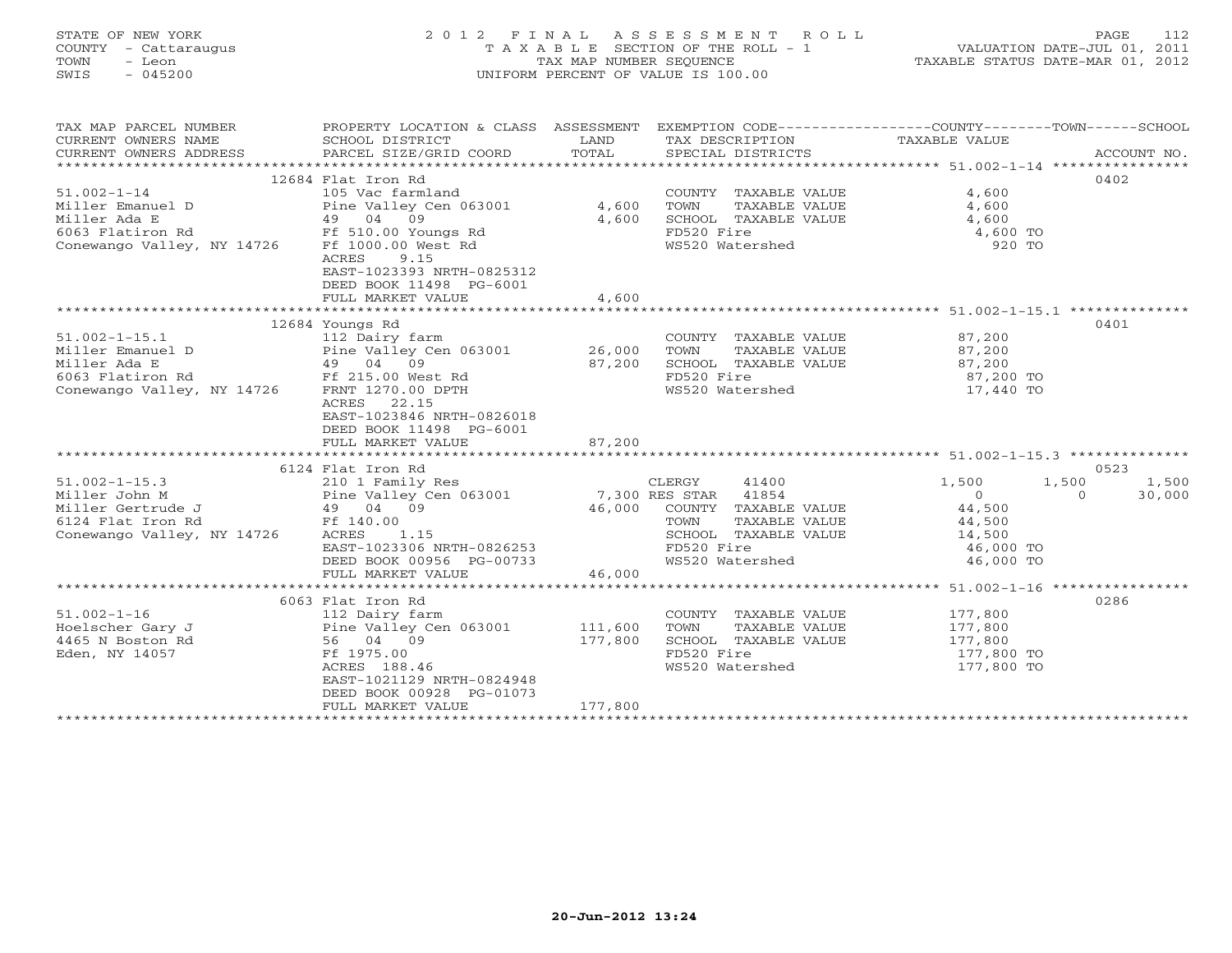# STATE OF NEW YORK 2 0 1 2 F I N A L A S S E S S M E N T R O L L PAGE 113 COUNTY - Cattaraugus T A X A B L E SECTION OF THE ROLL - 1 VALUATION DATE-JUL 01, 2011 TOWN - Leon TAX MAP NUMBER SEQUENCE TAXABLE STATUS DATE-MAR 01, 2012 SWIS - 045200 UNIFORM PERCENT OF VALUE IS 100.00UNIFORM PERCENT OF VALUE IS 100.00

| TAX MAP PARCEL NUMBER<br>CURRENT OWNERS NAME<br>CURRENT OWNERS ADDRESS                                                       | PROPERTY LOCATION & CLASS ASSESSMENT<br><b>Example 12</b> LAND<br>SCHOOL DISTRICT<br>PARCEL SIZE/GRID COORD | TOTAL   | EXEMPTION CODE-----------------COUNTY-------TOWN------SCHOOL<br>TAX DESCRIPTION TAXABLE VALUE<br>SPECIAL DISTRICTS<br>SPECIAL DISTRICTS |                           | ACCOUNT NO.        |
|------------------------------------------------------------------------------------------------------------------------------|-------------------------------------------------------------------------------------------------------------|---------|-----------------------------------------------------------------------------------------------------------------------------------------|---------------------------|--------------------|
|                                                                                                                              |                                                                                                             |         |                                                                                                                                         |                           |                    |
|                                                                                                                              | 6167 Flat Iron Rd                                                                                           |         |                                                                                                                                         |                           | 0225               |
| $51.002 - 1 - 17.1$<br>Pimmsview Holdings LLC<br>6266 West Rd<br>6266 West Rd                                                | 270 Mfg housing<br>Pine Valley Cen 063001 10,900<br>っo-∪4-∪9<br>ACRES 5.85                                  | 35,900  | AG DIST<br>41720<br>COUNTY TAXABLE VALUE<br>TOWN<br>TAXABLE VALUE                                                                       | 2,085<br>33,815<br>33,815 | 2,085<br>2,085     |
| Conewango Valley, NY 14726                                                                                                   | EAST-1023001 NRTH-0826351                                                                                   |         | SCHOOL TAXABLE VALUE<br>FD520 Fire                                                                                                      | 33,815<br>35,900 TO       |                    |
| EAST-1023001 NRTH-0826351<br>MAY BE SUBJECT TO PAYMENT DEED BOOK 2969 PG-7001<br>UNDER AGDIST LAW TIL 2016 FULL MARKET VALUE |                                                                                                             | 35,900  |                                                                                                                                         |                           |                    |
|                                                                                                                              |                                                                                                             |         |                                                                                                                                         |                           |                    |
|                                                                                                                              | 6167 Flat Iron Rd                                                                                           |         |                                                                                                                                         |                           | 0772               |
| $51.002 - 1 - 17.2$                                                                                                          | Pine Valley Cen 063001<br>ACRES 68.50                                                                       |         | AG DIST<br>41720                                                                                                                        | 16,274                    | 16,274<br>16,274   |
| Pimmsview Holdings LLC                                                                                                       |                                                                                                             | 50,300  | COUNTY TAXABLE VALUE                                                                                                                    | 34,026                    |                    |
| 6266 West Rd<br>6266 West Kd<br>Conewango Valley, NY 14726                                                                   |                                                                                                             | 50,300  | TOWN<br>TAXABLE VALUE                                                                                                                   | 34,026                    |                    |
|                                                                                                                              | EAST-1021171 NRTH-0826386<br>DEED BOOK 2969 PG-7001                                                         |         | SCHOOL TAXABLE VALUE<br>FD520 Fire                                                                                                      | 34,026<br>50,300 TO       |                    |
| MAY BE SUBJECT TO PAYMENT<br>UNDER AGDIST LAW TIL 2016                                                                       | FULL MARKET VALUE                                                                                           | 50,300  |                                                                                                                                         |                           |                    |
|                                                                                                                              |                                                                                                             |         |                                                                                                                                         |                           |                    |
|                                                                                                                              | 6173 Flat Iron Rd                                                                                           |         | RES STAR 41854 0<br>---- 2120000 12120 12120 30,000                                                                                     |                           | 0280               |
| $51.002 - 1 - 18$                                                                                                            | 112 Dairy farm<br>Pine Valley Cen 063001<br>56 04 09 124,200 BUS C/T/S 47610                                |         |                                                                                                                                         |                           | 30,000<br>$\Omega$ |
|                                                                                                                              |                                                                                                             |         |                                                                                                                                         |                           | 30,000<br>30,000   |
|                                                                                                                              |                                                                                                             |         |                                                                                                                                         | 4,000                     | 4,000<br>4,000     |
|                                                                                                                              |                                                                                                             |         | COUNTY TAXABLE VALUE                                                                                                                    | 90,200                    |                    |
|                                                                                                                              |                                                                                                             |         | TOWN<br>TAXABLE VALUE                                                                                                                   | 90,200<br>60,200          |                    |
|                                                                                                                              | ACRES 60.53                                                                                                 |         | SCHOOL TAXABLE VALUE                                                                                                                    |                           |                    |
|                                                                                                                              |                                                                                                             |         |                                                                                                                                         | 124,200 TO<br>120,200 TO  |                    |
|                                                                                                                              | FULL MARKET VALUE                                                                                           | 124,200 | 4,000 EX                                                                                                                                |                           |                    |
|                                                                                                                              |                                                                                                             |         |                                                                                                                                         |                           |                    |
|                                                                                                                              | 6204 West Rd                                                                                                |         |                                                                                                                                         |                           | 0224               |
|                                                                                                                              |                                                                                                             |         | AG DIST<br>41720                                                                                                                        | 3,971                     | 3,971<br>3,971     |
|                                                                                                                              |                                                                                                             |         | COUNTY TAXABLE VALUE                                                                                                                    | 10,529                    |                    |
|                                                                                                                              |                                                                                                             |         | TOWN<br>TAXABLE VALUE                                                                                                                   | 10,529                    |                    |
| Conewango Valley, NY 14726                                                                                                   | Ff 365.00                                                                                                   |         | SCHOOL TAXABLE VALUE                                                                                                                    | 10,529                    |                    |
|                                                                                                                              | ACRES 19.18                                                                                                 |         | FD520 Fire<br>WS520 Watershed                                                                                                           | 14,500 TO                 |                    |
| MAY BE SUBJECT TO PAYMENT                                                                                                    | EAST-1022051 NRTH-0827651                                                                                   |         |                                                                                                                                         | 14,500 TO                 |                    |
| UNDER AGDIST LAW TIL 2016                                                                                                    | DEED BOOK 2969 PG-7001                                                                                      |         |                                                                                                                                         |                           |                    |
|                                                                                                                              | FULL MARKET VALUE                                                                                           | 14,500  |                                                                                                                                         |                           |                    |
|                                                                                                                              |                                                                                                             |         |                                                                                                                                         |                           |                    |
|                                                                                                                              |                                                                                                             |         |                                                                                                                                         |                           | 0127               |
| $51.002 - 1 - 20$<br>Pimmsview Holdings LLC                                                                                  |                                                                                                             |         |                                                                                                                                         | 5,632<br>5,768            | 5,632<br>5,632     |
| 6266 West Rd                                                                                                                 |                                                                                                             |         |                                                                                                                                         | 5,768                     |                    |
| Conewango Valley, NY 14726                                                                                                   |                                                                                                             |         |                                                                                                                                         | 5,768                     |                    |
|                                                                                                                              | EAST-1020082 NRTH-0827655                                                                                   |         | FD520 Fire                                                                                                                              | 11,400 TO                 |                    |
| MAY BE SUBJECT TO PAYMENT                                                                                                    | PG-7001<br>DEED BOOK 2969                                                                                   |         | WS520 Watershed                                                                                                                         | 11,400 TO                 |                    |
| UNDER AGDIST LAW TIL 2016                                                                                                    | FULL MARKET VALUE                                                                                           | 11,400  |                                                                                                                                         |                           |                    |
|                                                                                                                              |                                                                                                             |         |                                                                                                                                         |                           |                    |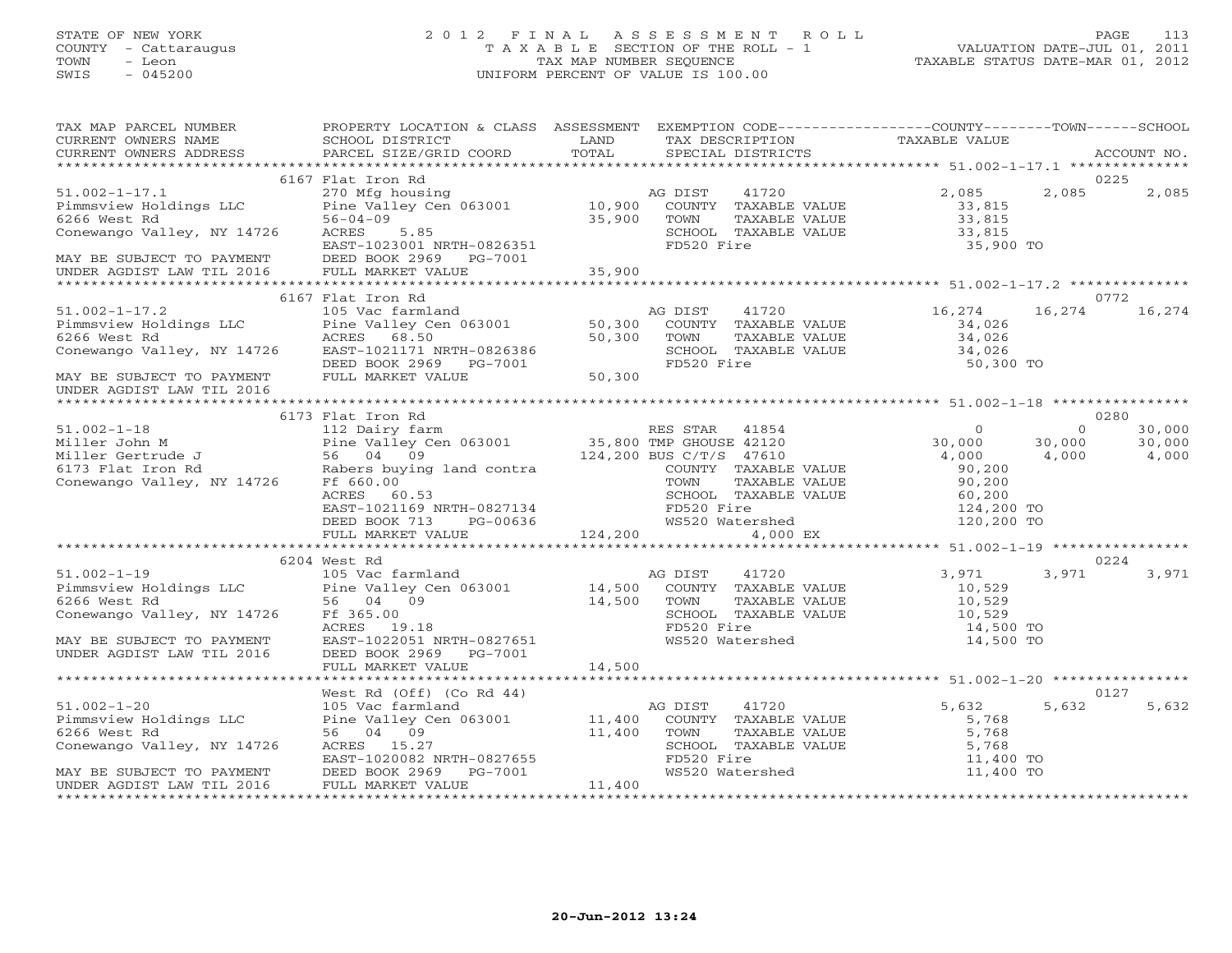# STATE OF NEW YORK 2 0 1 2 F I N A L A S S E S S M E N T R O L L PAGE 114 COUNTY - Cattaraugus T A X A B L E SECTION OF THE ROLL - 1 VALUATION DATE-JUL 01, 2011 TOWN - Leon TAX MAP NUMBER SEQUENCE TAXABLE STATUS DATE-MAR 01, 2012 SWIS - 045200 UNIFORM PERCENT OF VALUE IS 100.00UNIFORM PERCENT OF VALUE IS 100.00

| TAX MAP PARCEL NUMBER PROPERTY LOCATION & CLASS ASSESSMENT EXEMPTION CODE--------------COUNTY-------TOWN------SCHOOL                                                                                                                                                                                                                                                                                                                                                                                                                                                               |              |  |                            |      |
|------------------------------------------------------------------------------------------------------------------------------------------------------------------------------------------------------------------------------------------------------------------------------------------------------------------------------------------------------------------------------------------------------------------------------------------------------------------------------------------------------------------------------------------------------------------------------------|--------------|--|----------------------------|------|
|                                                                                                                                                                                                                                                                                                                                                                                                                                                                                                                                                                                    |              |  |                            |      |
| TAX MAP PARCEL NOTICES FOURDLE INCOLL IN A CONSIDERT MAP ARE CONTRICTS TRANSFORM OWNERS SCHOOL DISTRICT AND TOTAL THAN DESCRIPTION TAXABLE VALUE<br>CURRENT OWNERS ADDRESS FARCEL SIZE/GRID COORD IAND TOTAL SPECIAL DISTRICTS AC                                                                                                                                                                                                                                                                                                                                                  |              |  |                            |      |
|                                                                                                                                                                                                                                                                                                                                                                                                                                                                                                                                                                                    |              |  |                            |      |
|                                                                                                                                                                                                                                                                                                                                                                                                                                                                                                                                                                                    | 6309 West Rd |  |                            | 0129 |
|                                                                                                                                                                                                                                                                                                                                                                                                                                                                                                                                                                                    |              |  |                            |      |
|                                                                                                                                                                                                                                                                                                                                                                                                                                                                                                                                                                                    |              |  |                            |      |
|                                                                                                                                                                                                                                                                                                                                                                                                                                                                                                                                                                                    |              |  |                            |      |
|                                                                                                                                                                                                                                                                                                                                                                                                                                                                                                                                                                                    |              |  |                            |      |
|                                                                                                                                                                                                                                                                                                                                                                                                                                                                                                                                                                                    |              |  |                            |      |
|                                                                                                                                                                                                                                                                                                                                                                                                                                                                                                                                                                                    |              |  |                            |      |
|                                                                                                                                                                                                                                                                                                                                                                                                                                                                                                                                                                                    |              |  |                            |      |
|                                                                                                                                                                                                                                                                                                                                                                                                                                                                                                                                                                                    |              |  |                            |      |
| $\begin{tabular}{lllllllllll} 51.002-1-21.1 & 6309\text{ West }\&$105\text{Vect }\&$1002$-1$-21.1 & 6309\text{ West }\&$105\text{Vec farmland}&$26\text{ DISTT}$&$41720\&$29,655$&$39,655$&$39,655$&$39,655$&$39,655$&$39,655$&$39,655$&$39,655$&$39,655$&$39,655$&$39,655$&$39,655$&$39,65$                                                                                                                                                                                                                                                                                       |              |  |                            |      |
|                                                                                                                                                                                                                                                                                                                                                                                                                                                                                                                                                                                    | 6309 West Rd |  |                            | 0839 |
| $\begin{tabular}{lllllllllllll} \text{51.002--1-21.2} & \text{6309 West Rad} & \text{6309 West Rad} & \text{6309 West Rad} & \text{71.700} & \text{71.700} & \text{71.700} & \text{71.700} & \text{71.700} & \text{71.700} & \text{71.700} & \text{71.700} & \text{71.700} & \text{71.700} & \text{71.700} & \text{71.700} & \text{71.700} & \text{71.700} & \$                                                                                                                                                                                                                    |              |  |                            |      |
|                                                                                                                                                                                                                                                                                                                                                                                                                                                                                                                                                                                    |              |  |                            |      |
|                                                                                                                                                                                                                                                                                                                                                                                                                                                                                                                                                                                    |              |  |                            |      |
|                                                                                                                                                                                                                                                                                                                                                                                                                                                                                                                                                                                    |              |  |                            |      |
|                                                                                                                                                                                                                                                                                                                                                                                                                                                                                                                                                                                    |              |  |                            |      |
|                                                                                                                                                                                                                                                                                                                                                                                                                                                                                                                                                                                    |              |  |                            |      |
|                                                                                                                                                                                                                                                                                                                                                                                                                                                                                                                                                                                    |              |  |                            |      |
|                                                                                                                                                                                                                                                                                                                                                                                                                                                                                                                                                                                    |              |  |                            |      |
|                                                                                                                                                                                                                                                                                                                                                                                                                                                                                                                                                                                    |              |  |                            |      |
| $\begin{tabular}{lllllllllllll} \text{\small $**$}\text{\small $**$}\text{\small $**$}\text{\small $**$}\text{\small $**$}\text{\small $**$}\text{\small $**$}\text{\small $**$}\text{\small $**$}\text{\small $**$}\text{\small $**$}\text{\small $**$}\text{\small $**$}\text{\small $**$}\text{\small $**$}\text{\small $**$}\text{\small $**$}\text{\small $**$}\text{\small $**$}\text{\small $**$}\text{\small $**$}\text{\small $**$}\text{\small $**$}\text{\small $**$}\text{\small $**$}\text{\small $**$}\text{\small $**$}\text{\small $**$}\text{\small $**$}\text{\$ |              |  |                            | 0223 |
|                                                                                                                                                                                                                                                                                                                                                                                                                                                                                                                                                                                    |              |  | 41720 11,913 11,913 11,913 |      |
|                                                                                                                                                                                                                                                                                                                                                                                                                                                                                                                                                                                    |              |  |                            |      |
|                                                                                                                                                                                                                                                                                                                                                                                                                                                                                                                                                                                    |              |  |                            |      |
|                                                                                                                                                                                                                                                                                                                                                                                                                                                                                                                                                                                    |              |  |                            |      |
|                                                                                                                                                                                                                                                                                                                                                                                                                                                                                                                                                                                    |              |  |                            |      |
|                                                                                                                                                                                                                                                                                                                                                                                                                                                                                                                                                                                    |              |  |                            |      |
|                                                                                                                                                                                                                                                                                                                                                                                                                                                                                                                                                                                    |              |  |                            |      |
|                                                                                                                                                                                                                                                                                                                                                                                                                                                                                                                                                                                    |              |  |                            |      |
|                                                                                                                                                                                                                                                                                                                                                                                                                                                                                                                                                                                    |              |  |                            |      |
|                                                                                                                                                                                                                                                                                                                                                                                                                                                                                                                                                                                    |              |  |                            |      |
|                                                                                                                                                                                                                                                                                                                                                                                                                                                                                                                                                                                    | 6413 Riga Rd |  |                            | 0003 |
|                                                                                                                                                                                                                                                                                                                                                                                                                                                                                                                                                                                    |              |  |                            |      |
|                                                                                                                                                                                                                                                                                                                                                                                                                                                                                                                                                                                    |              |  |                            |      |
|                                                                                                                                                                                                                                                                                                                                                                                                                                                                                                                                                                                    |              |  |                            |      |
|                                                                                                                                                                                                                                                                                                                                                                                                                                                                                                                                                                                    |              |  |                            |      |
|                                                                                                                                                                                                                                                                                                                                                                                                                                                                                                                                                                                    |              |  |                            |      |
|                                                                                                                                                                                                                                                                                                                                                                                                                                                                                                                                                                                    |              |  |                            |      |
|                                                                                                                                                                                                                                                                                                                                                                                                                                                                                                                                                                                    |              |  |                            |      |
|                                                                                                                                                                                                                                                                                                                                                                                                                                                                                                                                                                                    |              |  |                            |      |
|                                                                                                                                                                                                                                                                                                                                                                                                                                                                                                                                                                                    |              |  |                            |      |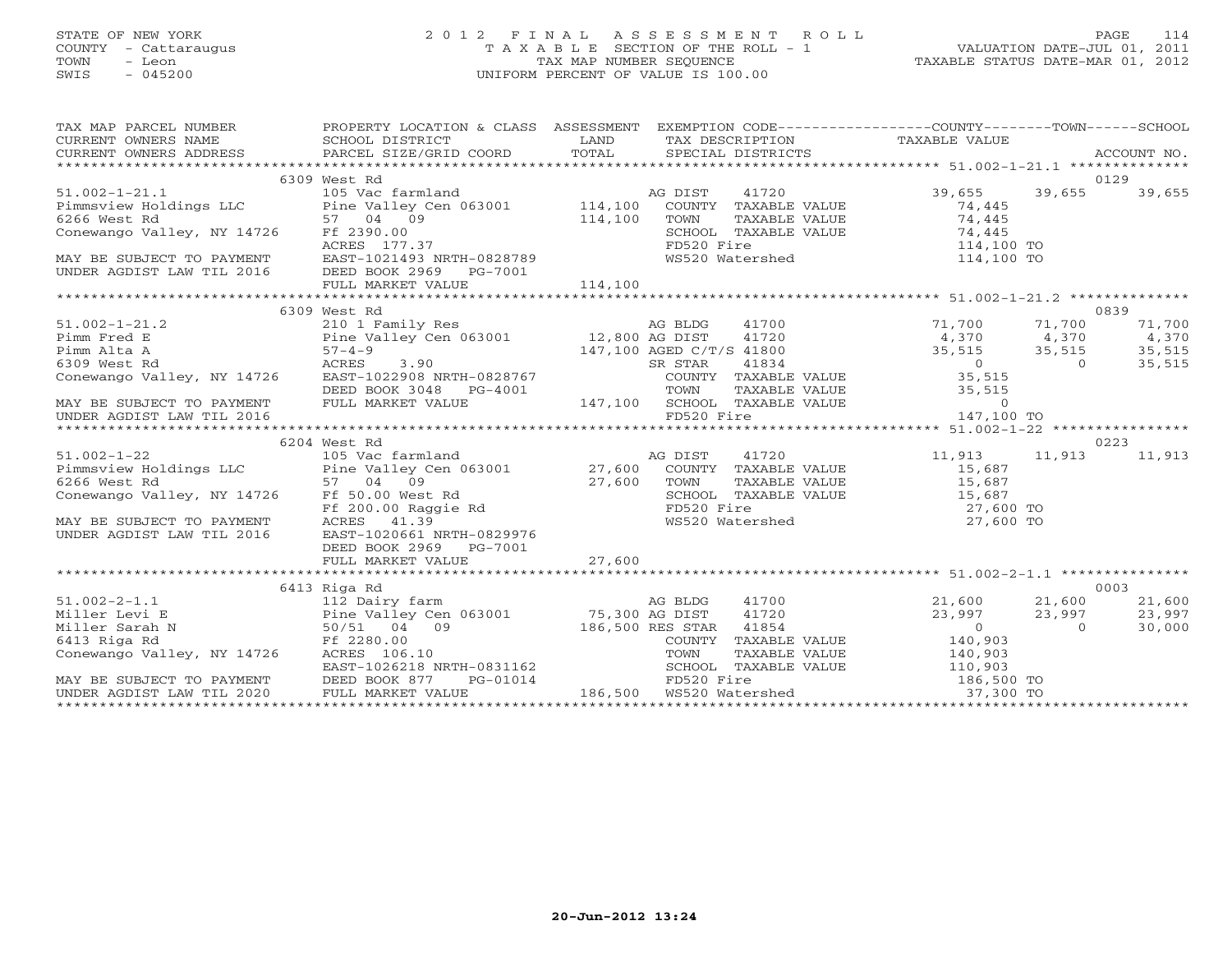# STATE OF NEW YORK 2 0 1 2 F I N A L A S S E S S M E N T R O L L PAGE 115 COUNTY - Cattaraugus T A X A B L E SECTION OF THE ROLL - 1 VALUATION DATE-JUL 01, 2011 TOWN - Leon TAX MAP NUMBER SEQUENCE TAXABLE STATUS DATE-MAR 01, 2012 SWIS - 045200 UNIFORM PERCENT OF VALUE IS 100.00UNIFORM PERCENT OF VALUE IS 100.00

| TAX MAP PARCEL NUMBER      | PROPERTY LOCATION & CLASS ASSESSMENT               |        | EXEMPTION CODE-----------------COUNTY-------TOWN------SCHOOL               |                     |          |        |
|----------------------------|----------------------------------------------------|--------|----------------------------------------------------------------------------|---------------------|----------|--------|
|                            | 6531 Riga Rd                                       |        |                                                                            |                     | 0572     |        |
| $51.002 - 2 - 1.2$         | 210 1 Family Res                                   |        | AGED C/T 41801                                                             | 34,850              | 34,850   |        |
|                            |                                                    |        | 41834                                                                      | $\Omega$            | $\Omega$ |        |
| Lengerich Alta             |                                                    |        |                                                                            | 34,850              |          | 62,200 |
| 6531 Riga Rd               |                                                    |        | COUNTY TAXABLE VALUE                                                       |                     |          |        |
| Conewango Valley, NY 14726 | Ff 250.00                                          |        | TAXABLE VALUE<br>TOWN                                                      | 34,850              |          |        |
|                            | ACRES<br>1.85<br>EAST-1026978 NRTH-0832375         |        | SCHOOL TAXABLE VALUE                                                       | 7,500               |          |        |
|                            |                                                    |        | FD520 Fire                                                                 | 69,700 TO           |          |        |
|                            | DEED BOOK 869 PG-00417<br>FULL MARKET VALUE 69,700 |        | WS520 Watershed                                                            | 23,001 TO           |          |        |
|                            |                                                    |        |                                                                            |                     |          |        |
|                            | Riga Rd                                            |        |                                                                            |                     | 0365     |        |
| $51.002 - 2 - 2$           | 240 Rural res                                      |        | COUNTY TAXABLE VALUE                                                       | 98,300              |          |        |
| Sobieraj Edward            |                                                    |        | TOWN<br>TAXABLE VALUE                                                      | 98,300              |          |        |
| Sobieraj Leona             |                                                    |        | SCHOOL TAXABLE VALUE                                                       |                     |          |        |
| 127 Fieldcrest Ct          |                                                    | 98,300 | FD520 Fire                                                                 | 98,300<br>98,300 TO |          |        |
| West Seneca, NY 14224      | Ff 2650 Us Rte 62                                  |        | WS520 Watershed                                                            | $19,660$ TO         |          |        |
|                            | ACRES<br>71.56                                     |        |                                                                            |                     |          |        |
|                            | EAST-1027870 NRTH-0831138                          |        |                                                                            |                     |          |        |
|                            | DEED BOOK 14236 PG-7001                            |        |                                                                            |                     |          |        |
|                            | FULL MARKET VALUE                                  | 98,300 |                                                                            |                     |          |        |
|                            |                                                    |        |                                                                            |                     |          |        |
|                            | 6370 Rte 62 S Rd                                   |        |                                                                            |                     | 0469     |        |
| $51.002 - 2 - 6$           | 240 Rural res                                      |        | RES STAR 41854                                                             | $\overline{0}$      | $\Omega$ | 30,000 |
| Raber Adam                 | Pine Valley Cen 063001 35,700                      |        | COUNTY TAXABLE VALUE                                                       | 98,000              |          |        |
| Raber Sarah H              | 42 04 09                                           | 98,000 | TOWN<br>TAXABLE VALUE                                                      | 98,000              |          |        |
| 6370 Rte 62                | Cp 240-Blacksmith Shop                             |        | SCHOOL TAXABLE VALUE                                                       | 68,000              |          |        |
| Conewango Valley, NY 14726 | Ff 820.00                                          |        | FD520 Fire                                                                 | 98,000 TO           |          |        |
|                            | 58.35<br>ACRES                                     |        | WS520 Watershed                                                            | 98,000 TO           |          |        |
|                            | EAST-1028693 NRTH-0829326                          |        |                                                                            |                     |          |        |
|                            | DEED BOOK 970<br>PG-1044                           |        |                                                                            |                     |          |        |
|                            | FULL MARKET VALUE                                  | 98,000 |                                                                            |                     |          |        |
|                            |                                                    |        |                                                                            |                     |          |        |
|                            | 11883 Eldredge Rd                                  |        |                                                                            |                     | 0255     |        |
| $51.002 - 2 - 7$           | 105 Vac farmland                                   |        | AG DIST<br>41720                                                           | 25,805              | 25,805   | 25,805 |
| Pimmsview Holdings LLC     | Pine Valley Cen 063001 53,500                      |        | COUNTY TAXABLE VALUE                                                       | 27,695              |          |        |
| 6266 West Rd               | 34/42 04 09                                        | 53,500 | TAXABLE VALUE<br>TOWN                                                      | 27,695              |          |        |
| Conewango Valley, NY 14726 | Ff 1610.00                                         |        |                                                                            |                     |          |        |
|                            | ACRES<br>73.10                                     |        | SCHOOL TAXABLE VALUE 27,695<br>FD520 Fire 53,500<br>WS520 Watershed 10.700 | 53,500 TO           |          |        |
| MAY BE SUBJECT TO PAYMENT  | EAST-1030832 NRTH-0828895                          |        |                                                                            | 10,700 TO           |          |        |
| UNDER AGDIST LAW TIL 2016  | DEED BOOK 2969<br>PG-7001                          |        |                                                                            |                     |          |        |
|                            | FULL MARKET VALUE                                  | 53,500 |                                                                            |                     |          |        |
|                            |                                                    |        |                                                                            |                     |          |        |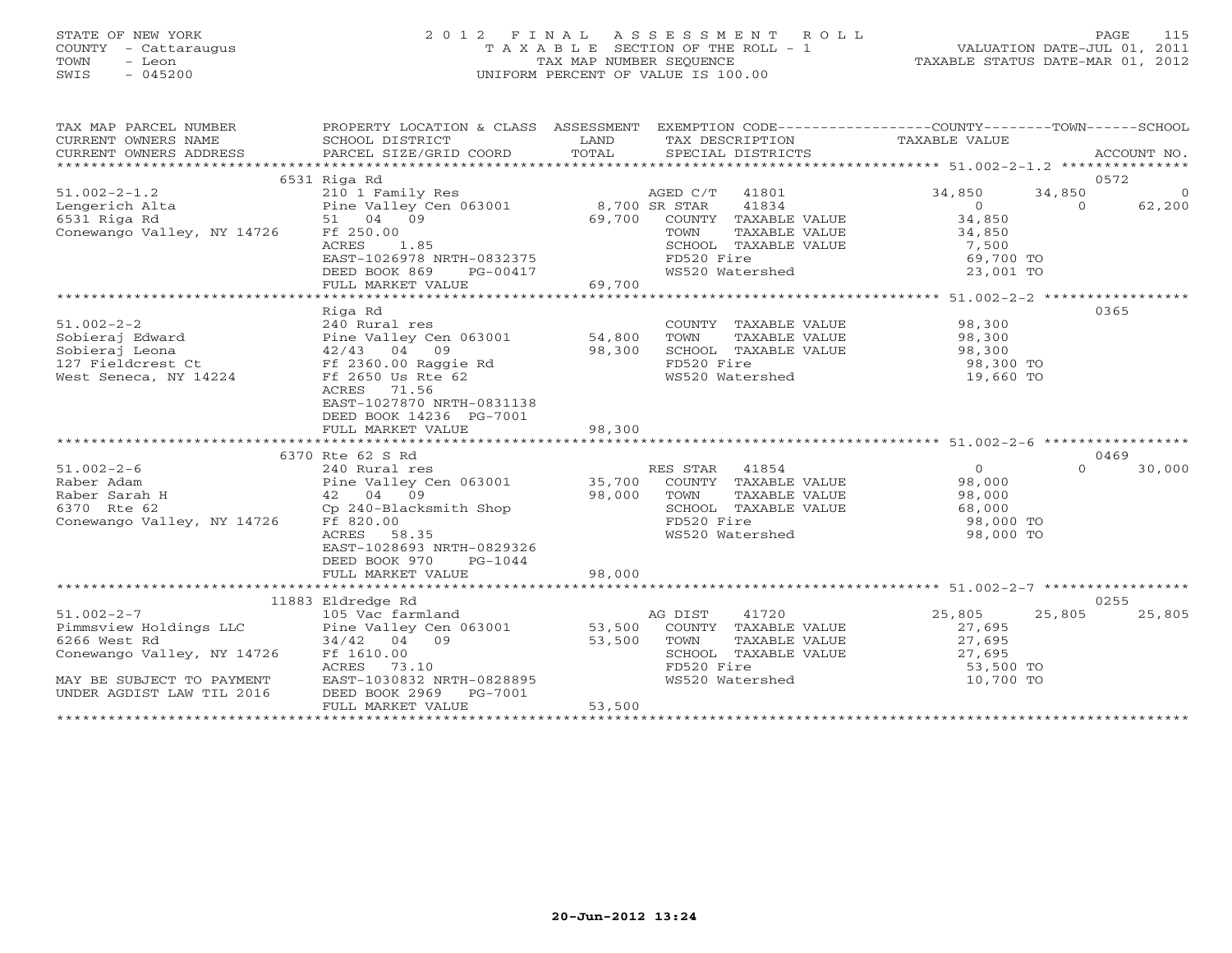# STATE OF NEW YORK 2 0 1 2 F I N A L A S S E S S M E N T R O L L PAGE 116 COUNTY - Cattaraugus T A X A B L E SECTION OF THE ROLL - 1 VALUATION DATE-JUL 01, 2011 TOWN - Leon TAX MAP NUMBER SEQUENCE TAXABLE STATUS DATE-MAR 01, 2012 SWIS - 045200 UNIFORM PERCENT OF VALUE IS 100.00UNIFORM PERCENT OF VALUE IS 100.00

| TAXABLE VALUE<br>CURRENT OWNERS NAME<br>SCHOOL DISTRICT<br>LAND<br>TAX DESCRIPTION<br>CURRENT OWNERS ADDRESS<br>Eldredge Rd<br>0002<br>$51.002 - 2 - 8.1$<br>314 Rural vac<10<br>8,000<br>COUNTY TAXABLE VALUE<br>Pine Valley (<br>42 04 09<br>Pine Valley Cen 063001 8,000<br>42 04 09 8,000<br>8,000<br>Lampson Louise H<br>TOWN<br>TAXABLE VALUE<br>12346 Eldridge Rd<br>8,000<br>SCHOOL TAXABLE VALUE<br>8,000<br>FD520 Fire<br>8,000 TO<br>Conewango Valley, NY 14726<br>Life Use<br>FD520 Fire<br>WS520 Watershed<br>Ff 600.00<br>8,000 TO<br>3.50<br>ACRES<br>EAST-1029379 NRTH-0827981<br>DEED BOOK 843<br>PG-00398<br>FULL MARKET VALUE<br>8,000<br>12451 Eldredge Rd<br>0575<br>41700<br>24,000<br>$51.002 - 2 - 8.2$<br>114 Sheep farm<br>AG BLDG<br>24,000<br>24,000<br>Ouellette Evelyn M M Pine Valley Cen 063001 30,400 RES STAR 41854<br>Ouellette Leonard 42/41/49 04 09 250,000 COUNTY TAXABLE<br>12451 Eldredge Rd Ff 1660.00 Eldredge TOWN TAXABLE<br>$\overline{0}$<br>$\overline{0}$<br>30,000<br>226,000<br>COUNTY TAXABLE VALUE<br>226,000<br>TAXABLE VALUE<br>Conewango Valley, NY 14726 Ff 2370.00 Us Rte 62<br>196,000<br>SCHOOL TAXABLE VALUE<br>FD520 Fire<br>WS520 Watershed<br>ACRES 36.85 BANK<br>017<br>250,000 TO<br>250,000 TO<br>EAST-1027909 NRTH-0827928<br>MAY BE SUBJECT TO PAYMENT<br>UNDER RPTL483 UNTIL 2023<br>DEED BOOK 5251 PG-5001<br>FULL MARKET VALUE<br>250,000<br>12346 Eldredge Rd<br>0583<br>$0 \qquad \qquad$<br>$51.002 - 2 - 8.6$<br>41834<br>$\cap$<br>62,200<br>SR STAR<br>1.002-2-8.6<br>Lampson Louise H Pine Valley Cen 063001 20,200<br>Lampson Edmon D 42 04 09 116,300<br>12346 Eldredge Rd Ff 1100.00<br>116,300<br>COUNTY TAXABLE VALUE<br>TOWN<br>TAXABLE VALUE<br>116,300<br>SCHOOL TAXABLE VALUE<br>54,100<br>116,300 TO<br>Conewango Valley, NY 14726<br>FD520 Fire<br>ACRES 27.33<br>EAST-1029583 NRTH-0828716<br>WS520 Watershed<br>116,300 TO<br>DEED BOOK 00962 PG-00918<br>FULL MARKET VALUE<br>116,300<br>12367 Eldredge Rd<br>0859<br>210 1 Family Res<br>$\overline{0}$<br>$51.002 - 2 - 8.7$<br>RES STAR<br>41854<br>30,000<br>$\Omega$<br>87,700<br>COUNTY TAXABLE VALUE<br>TOWN<br>TAXABLE VALUE<br>87,700<br>57,700<br>ACRES 3.15<br>Conewango Valley, NY 14726<br>SCHOOL TAXABLE VALUE<br>FD520 Fire<br>EAST-1028967 NRTH-0828097<br>87,700 TO<br>DEED BOOK 15233 PG-6001<br>WS520 Watershed<br>87,700 TO<br>87,700<br>FULL MARKET VALUE | TAX MAP PARCEL NUMBER | PROPERTY LOCATION & CLASS ASSESSMENT EXEMPTION CODE----------------COUNTY-------TOWN------SCHOOL |  |  |  |
|-----------------------------------------------------------------------------------------------------------------------------------------------------------------------------------------------------------------------------------------------------------------------------------------------------------------------------------------------------------------------------------------------------------------------------------------------------------------------------------------------------------------------------------------------------------------------------------------------------------------------------------------------------------------------------------------------------------------------------------------------------------------------------------------------------------------------------------------------------------------------------------------------------------------------------------------------------------------------------------------------------------------------------------------------------------------------------------------------------------------------------------------------------------------------------------------------------------------------------------------------------------------------------------------------------------------------------------------------------------------------------------------------------------------------------------------------------------------------------------------------------------------------------------------------------------------------------------------------------------------------------------------------------------------------------------------------------------------------------------------------------------------------------------------------------------------------------------------------------------------------------------------------------------------------------------------------------------------------------------------------------------------------------------------------------------------------------------------------------------------------------------------------------------------------------------------------------------------------------------------------------------------------------------------------------------------------------------------------------------------------------------------------------------------------------|-----------------------|--------------------------------------------------------------------------------------------------|--|--|--|
|                                                                                                                                                                                                                                                                                                                                                                                                                                                                                                                                                                                                                                                                                                                                                                                                                                                                                                                                                                                                                                                                                                                                                                                                                                                                                                                                                                                                                                                                                                                                                                                                                                                                                                                                                                                                                                                                                                                                                                                                                                                                                                                                                                                                                                                                                                                                                                                                                             |                       |                                                                                                  |  |  |  |
|                                                                                                                                                                                                                                                                                                                                                                                                                                                                                                                                                                                                                                                                                                                                                                                                                                                                                                                                                                                                                                                                                                                                                                                                                                                                                                                                                                                                                                                                                                                                                                                                                                                                                                                                                                                                                                                                                                                                                                                                                                                                                                                                                                                                                                                                                                                                                                                                                             |                       |                                                                                                  |  |  |  |
|                                                                                                                                                                                                                                                                                                                                                                                                                                                                                                                                                                                                                                                                                                                                                                                                                                                                                                                                                                                                                                                                                                                                                                                                                                                                                                                                                                                                                                                                                                                                                                                                                                                                                                                                                                                                                                                                                                                                                                                                                                                                                                                                                                                                                                                                                                                                                                                                                             |                       |                                                                                                  |  |  |  |
|                                                                                                                                                                                                                                                                                                                                                                                                                                                                                                                                                                                                                                                                                                                                                                                                                                                                                                                                                                                                                                                                                                                                                                                                                                                                                                                                                                                                                                                                                                                                                                                                                                                                                                                                                                                                                                                                                                                                                                                                                                                                                                                                                                                                                                                                                                                                                                                                                             |                       |                                                                                                  |  |  |  |
|                                                                                                                                                                                                                                                                                                                                                                                                                                                                                                                                                                                                                                                                                                                                                                                                                                                                                                                                                                                                                                                                                                                                                                                                                                                                                                                                                                                                                                                                                                                                                                                                                                                                                                                                                                                                                                                                                                                                                                                                                                                                                                                                                                                                                                                                                                                                                                                                                             |                       |                                                                                                  |  |  |  |
|                                                                                                                                                                                                                                                                                                                                                                                                                                                                                                                                                                                                                                                                                                                                                                                                                                                                                                                                                                                                                                                                                                                                                                                                                                                                                                                                                                                                                                                                                                                                                                                                                                                                                                                                                                                                                                                                                                                                                                                                                                                                                                                                                                                                                                                                                                                                                                                                                             |                       |                                                                                                  |  |  |  |
|                                                                                                                                                                                                                                                                                                                                                                                                                                                                                                                                                                                                                                                                                                                                                                                                                                                                                                                                                                                                                                                                                                                                                                                                                                                                                                                                                                                                                                                                                                                                                                                                                                                                                                                                                                                                                                                                                                                                                                                                                                                                                                                                                                                                                                                                                                                                                                                                                             |                       |                                                                                                  |  |  |  |
|                                                                                                                                                                                                                                                                                                                                                                                                                                                                                                                                                                                                                                                                                                                                                                                                                                                                                                                                                                                                                                                                                                                                                                                                                                                                                                                                                                                                                                                                                                                                                                                                                                                                                                                                                                                                                                                                                                                                                                                                                                                                                                                                                                                                                                                                                                                                                                                                                             |                       |                                                                                                  |  |  |  |
|                                                                                                                                                                                                                                                                                                                                                                                                                                                                                                                                                                                                                                                                                                                                                                                                                                                                                                                                                                                                                                                                                                                                                                                                                                                                                                                                                                                                                                                                                                                                                                                                                                                                                                                                                                                                                                                                                                                                                                                                                                                                                                                                                                                                                                                                                                                                                                                                                             |                       |                                                                                                  |  |  |  |
|                                                                                                                                                                                                                                                                                                                                                                                                                                                                                                                                                                                                                                                                                                                                                                                                                                                                                                                                                                                                                                                                                                                                                                                                                                                                                                                                                                                                                                                                                                                                                                                                                                                                                                                                                                                                                                                                                                                                                                                                                                                                                                                                                                                                                                                                                                                                                                                                                             |                       |                                                                                                  |  |  |  |
|                                                                                                                                                                                                                                                                                                                                                                                                                                                                                                                                                                                                                                                                                                                                                                                                                                                                                                                                                                                                                                                                                                                                                                                                                                                                                                                                                                                                                                                                                                                                                                                                                                                                                                                                                                                                                                                                                                                                                                                                                                                                                                                                                                                                                                                                                                                                                                                                                             |                       |                                                                                                  |  |  |  |
|                                                                                                                                                                                                                                                                                                                                                                                                                                                                                                                                                                                                                                                                                                                                                                                                                                                                                                                                                                                                                                                                                                                                                                                                                                                                                                                                                                                                                                                                                                                                                                                                                                                                                                                                                                                                                                                                                                                                                                                                                                                                                                                                                                                                                                                                                                                                                                                                                             |                       |                                                                                                  |  |  |  |
|                                                                                                                                                                                                                                                                                                                                                                                                                                                                                                                                                                                                                                                                                                                                                                                                                                                                                                                                                                                                                                                                                                                                                                                                                                                                                                                                                                                                                                                                                                                                                                                                                                                                                                                                                                                                                                                                                                                                                                                                                                                                                                                                                                                                                                                                                                                                                                                                                             |                       |                                                                                                  |  |  |  |
|                                                                                                                                                                                                                                                                                                                                                                                                                                                                                                                                                                                                                                                                                                                                                                                                                                                                                                                                                                                                                                                                                                                                                                                                                                                                                                                                                                                                                                                                                                                                                                                                                                                                                                                                                                                                                                                                                                                                                                                                                                                                                                                                                                                                                                                                                                                                                                                                                             |                       |                                                                                                  |  |  |  |
|                                                                                                                                                                                                                                                                                                                                                                                                                                                                                                                                                                                                                                                                                                                                                                                                                                                                                                                                                                                                                                                                                                                                                                                                                                                                                                                                                                                                                                                                                                                                                                                                                                                                                                                                                                                                                                                                                                                                                                                                                                                                                                                                                                                                                                                                                                                                                                                                                             |                       |                                                                                                  |  |  |  |
|                                                                                                                                                                                                                                                                                                                                                                                                                                                                                                                                                                                                                                                                                                                                                                                                                                                                                                                                                                                                                                                                                                                                                                                                                                                                                                                                                                                                                                                                                                                                                                                                                                                                                                                                                                                                                                                                                                                                                                                                                                                                                                                                                                                                                                                                                                                                                                                                                             |                       |                                                                                                  |  |  |  |
|                                                                                                                                                                                                                                                                                                                                                                                                                                                                                                                                                                                                                                                                                                                                                                                                                                                                                                                                                                                                                                                                                                                                                                                                                                                                                                                                                                                                                                                                                                                                                                                                                                                                                                                                                                                                                                                                                                                                                                                                                                                                                                                                                                                                                                                                                                                                                                                                                             |                       |                                                                                                  |  |  |  |
|                                                                                                                                                                                                                                                                                                                                                                                                                                                                                                                                                                                                                                                                                                                                                                                                                                                                                                                                                                                                                                                                                                                                                                                                                                                                                                                                                                                                                                                                                                                                                                                                                                                                                                                                                                                                                                                                                                                                                                                                                                                                                                                                                                                                                                                                                                                                                                                                                             |                       |                                                                                                  |  |  |  |
|                                                                                                                                                                                                                                                                                                                                                                                                                                                                                                                                                                                                                                                                                                                                                                                                                                                                                                                                                                                                                                                                                                                                                                                                                                                                                                                                                                                                                                                                                                                                                                                                                                                                                                                                                                                                                                                                                                                                                                                                                                                                                                                                                                                                                                                                                                                                                                                                                             |                       |                                                                                                  |  |  |  |
|                                                                                                                                                                                                                                                                                                                                                                                                                                                                                                                                                                                                                                                                                                                                                                                                                                                                                                                                                                                                                                                                                                                                                                                                                                                                                                                                                                                                                                                                                                                                                                                                                                                                                                                                                                                                                                                                                                                                                                                                                                                                                                                                                                                                                                                                                                                                                                                                                             |                       |                                                                                                  |  |  |  |
|                                                                                                                                                                                                                                                                                                                                                                                                                                                                                                                                                                                                                                                                                                                                                                                                                                                                                                                                                                                                                                                                                                                                                                                                                                                                                                                                                                                                                                                                                                                                                                                                                                                                                                                                                                                                                                                                                                                                                                                                                                                                                                                                                                                                                                                                                                                                                                                                                             |                       |                                                                                                  |  |  |  |
|                                                                                                                                                                                                                                                                                                                                                                                                                                                                                                                                                                                                                                                                                                                                                                                                                                                                                                                                                                                                                                                                                                                                                                                                                                                                                                                                                                                                                                                                                                                                                                                                                                                                                                                                                                                                                                                                                                                                                                                                                                                                                                                                                                                                                                                                                                                                                                                                                             |                       |                                                                                                  |  |  |  |
|                                                                                                                                                                                                                                                                                                                                                                                                                                                                                                                                                                                                                                                                                                                                                                                                                                                                                                                                                                                                                                                                                                                                                                                                                                                                                                                                                                                                                                                                                                                                                                                                                                                                                                                                                                                                                                                                                                                                                                                                                                                                                                                                                                                                                                                                                                                                                                                                                             |                       |                                                                                                  |  |  |  |
|                                                                                                                                                                                                                                                                                                                                                                                                                                                                                                                                                                                                                                                                                                                                                                                                                                                                                                                                                                                                                                                                                                                                                                                                                                                                                                                                                                                                                                                                                                                                                                                                                                                                                                                                                                                                                                                                                                                                                                                                                                                                                                                                                                                                                                                                                                                                                                                                                             |                       |                                                                                                  |  |  |  |
|                                                                                                                                                                                                                                                                                                                                                                                                                                                                                                                                                                                                                                                                                                                                                                                                                                                                                                                                                                                                                                                                                                                                                                                                                                                                                                                                                                                                                                                                                                                                                                                                                                                                                                                                                                                                                                                                                                                                                                                                                                                                                                                                                                                                                                                                                                                                                                                                                             |                       |                                                                                                  |  |  |  |
|                                                                                                                                                                                                                                                                                                                                                                                                                                                                                                                                                                                                                                                                                                                                                                                                                                                                                                                                                                                                                                                                                                                                                                                                                                                                                                                                                                                                                                                                                                                                                                                                                                                                                                                                                                                                                                                                                                                                                                                                                                                                                                                                                                                                                                                                                                                                                                                                                             |                       |                                                                                                  |  |  |  |
|                                                                                                                                                                                                                                                                                                                                                                                                                                                                                                                                                                                                                                                                                                                                                                                                                                                                                                                                                                                                                                                                                                                                                                                                                                                                                                                                                                                                                                                                                                                                                                                                                                                                                                                                                                                                                                                                                                                                                                                                                                                                                                                                                                                                                                                                                                                                                                                                                             |                       |                                                                                                  |  |  |  |
|                                                                                                                                                                                                                                                                                                                                                                                                                                                                                                                                                                                                                                                                                                                                                                                                                                                                                                                                                                                                                                                                                                                                                                                                                                                                                                                                                                                                                                                                                                                                                                                                                                                                                                                                                                                                                                                                                                                                                                                                                                                                                                                                                                                                                                                                                                                                                                                                                             |                       |                                                                                                  |  |  |  |
|                                                                                                                                                                                                                                                                                                                                                                                                                                                                                                                                                                                                                                                                                                                                                                                                                                                                                                                                                                                                                                                                                                                                                                                                                                                                                                                                                                                                                                                                                                                                                                                                                                                                                                                                                                                                                                                                                                                                                                                                                                                                                                                                                                                                                                                                                                                                                                                                                             |                       |                                                                                                  |  |  |  |
|                                                                                                                                                                                                                                                                                                                                                                                                                                                                                                                                                                                                                                                                                                                                                                                                                                                                                                                                                                                                                                                                                                                                                                                                                                                                                                                                                                                                                                                                                                                                                                                                                                                                                                                                                                                                                                                                                                                                                                                                                                                                                                                                                                                                                                                                                                                                                                                                                             |                       |                                                                                                  |  |  |  |
|                                                                                                                                                                                                                                                                                                                                                                                                                                                                                                                                                                                                                                                                                                                                                                                                                                                                                                                                                                                                                                                                                                                                                                                                                                                                                                                                                                                                                                                                                                                                                                                                                                                                                                                                                                                                                                                                                                                                                                                                                                                                                                                                                                                                                                                                                                                                                                                                                             |                       |                                                                                                  |  |  |  |
|                                                                                                                                                                                                                                                                                                                                                                                                                                                                                                                                                                                                                                                                                                                                                                                                                                                                                                                                                                                                                                                                                                                                                                                                                                                                                                                                                                                                                                                                                                                                                                                                                                                                                                                                                                                                                                                                                                                                                                                                                                                                                                                                                                                                                                                                                                                                                                                                                             |                       |                                                                                                  |  |  |  |
|                                                                                                                                                                                                                                                                                                                                                                                                                                                                                                                                                                                                                                                                                                                                                                                                                                                                                                                                                                                                                                                                                                                                                                                                                                                                                                                                                                                                                                                                                                                                                                                                                                                                                                                                                                                                                                                                                                                                                                                                                                                                                                                                                                                                                                                                                                                                                                                                                             |                       |                                                                                                  |  |  |  |
|                                                                                                                                                                                                                                                                                                                                                                                                                                                                                                                                                                                                                                                                                                                                                                                                                                                                                                                                                                                                                                                                                                                                                                                                                                                                                                                                                                                                                                                                                                                                                                                                                                                                                                                                                                                                                                                                                                                                                                                                                                                                                                                                                                                                                                                                                                                                                                                                                             |                       |                                                                                                  |  |  |  |
|                                                                                                                                                                                                                                                                                                                                                                                                                                                                                                                                                                                                                                                                                                                                                                                                                                                                                                                                                                                                                                                                                                                                                                                                                                                                                                                                                                                                                                                                                                                                                                                                                                                                                                                                                                                                                                                                                                                                                                                                                                                                                                                                                                                                                                                                                                                                                                                                                             |                       |                                                                                                  |  |  |  |
|                                                                                                                                                                                                                                                                                                                                                                                                                                                                                                                                                                                                                                                                                                                                                                                                                                                                                                                                                                                                                                                                                                                                                                                                                                                                                                                                                                                                                                                                                                                                                                                                                                                                                                                                                                                                                                                                                                                                                                                                                                                                                                                                                                                                                                                                                                                                                                                                                             |                       |                                                                                                  |  |  |  |
|                                                                                                                                                                                                                                                                                                                                                                                                                                                                                                                                                                                                                                                                                                                                                                                                                                                                                                                                                                                                                                                                                                                                                                                                                                                                                                                                                                                                                                                                                                                                                                                                                                                                                                                                                                                                                                                                                                                                                                                                                                                                                                                                                                                                                                                                                                                                                                                                                             |                       |                                                                                                  |  |  |  |
|                                                                                                                                                                                                                                                                                                                                                                                                                                                                                                                                                                                                                                                                                                                                                                                                                                                                                                                                                                                                                                                                                                                                                                                                                                                                                                                                                                                                                                                                                                                                                                                                                                                                                                                                                                                                                                                                                                                                                                                                                                                                                                                                                                                                                                                                                                                                                                                                                             |                       |                                                                                                  |  |  |  |
|                                                                                                                                                                                                                                                                                                                                                                                                                                                                                                                                                                                                                                                                                                                                                                                                                                                                                                                                                                                                                                                                                                                                                                                                                                                                                                                                                                                                                                                                                                                                                                                                                                                                                                                                                                                                                                                                                                                                                                                                                                                                                                                                                                                                                                                                                                                                                                                                                             |                       |                                                                                                  |  |  |  |
|                                                                                                                                                                                                                                                                                                                                                                                                                                                                                                                                                                                                                                                                                                                                                                                                                                                                                                                                                                                                                                                                                                                                                                                                                                                                                                                                                                                                                                                                                                                                                                                                                                                                                                                                                                                                                                                                                                                                                                                                                                                                                                                                                                                                                                                                                                                                                                                                                             |                       |                                                                                                  |  |  |  |
|                                                                                                                                                                                                                                                                                                                                                                                                                                                                                                                                                                                                                                                                                                                                                                                                                                                                                                                                                                                                                                                                                                                                                                                                                                                                                                                                                                                                                                                                                                                                                                                                                                                                                                                                                                                                                                                                                                                                                                                                                                                                                                                                                                                                                                                                                                                                                                                                                             |                       |                                                                                                  |  |  |  |
|                                                                                                                                                                                                                                                                                                                                                                                                                                                                                                                                                                                                                                                                                                                                                                                                                                                                                                                                                                                                                                                                                                                                                                                                                                                                                                                                                                                                                                                                                                                                                                                                                                                                                                                                                                                                                                                                                                                                                                                                                                                                                                                                                                                                                                                                                                                                                                                                                             |                       |                                                                                                  |  |  |  |
|                                                                                                                                                                                                                                                                                                                                                                                                                                                                                                                                                                                                                                                                                                                                                                                                                                                                                                                                                                                                                                                                                                                                                                                                                                                                                                                                                                                                                                                                                                                                                                                                                                                                                                                                                                                                                                                                                                                                                                                                                                                                                                                                                                                                                                                                                                                                                                                                                             |                       |                                                                                                  |  |  |  |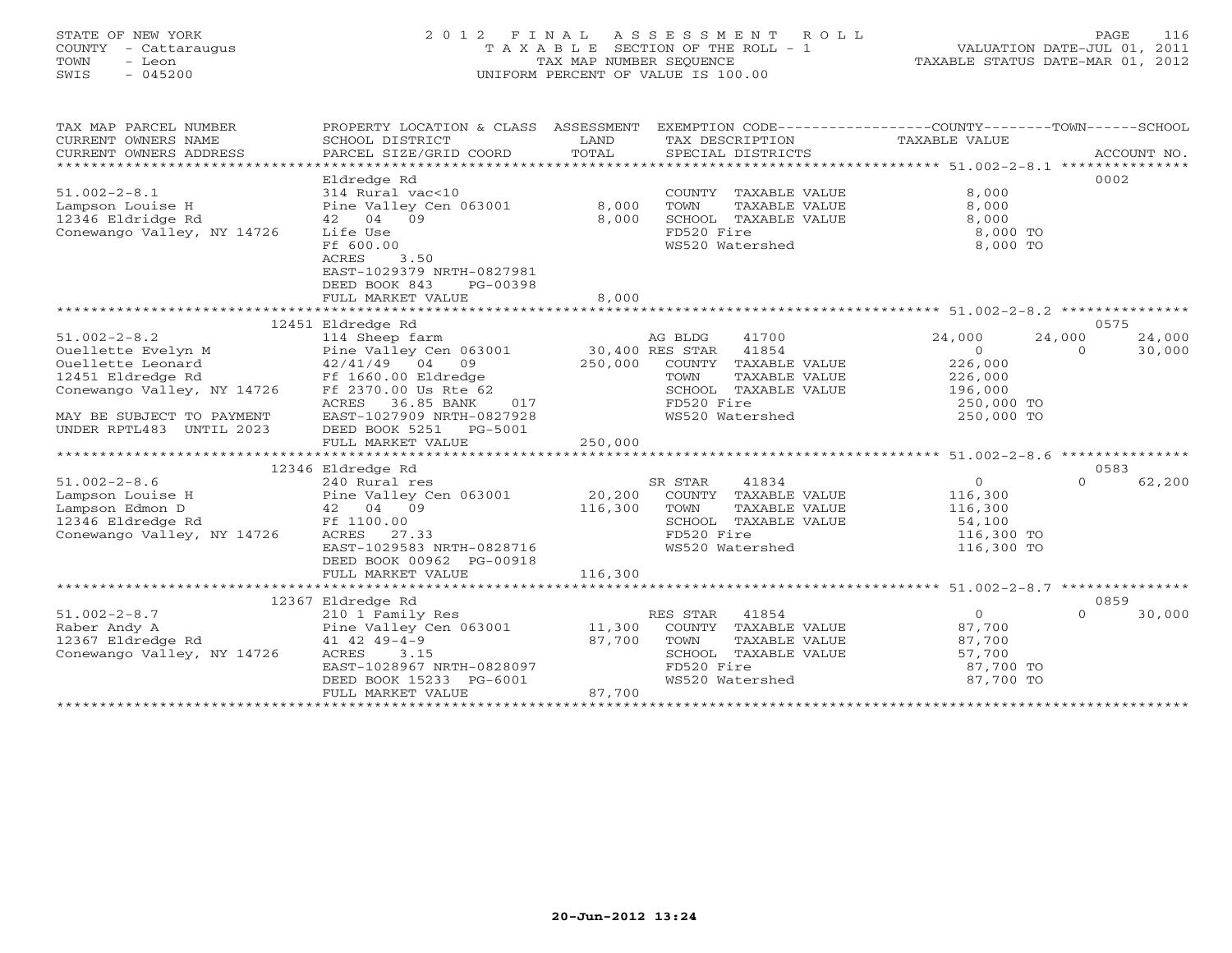# STATE OF NEW YORK 2 0 1 2 F I N A L A S S E S S M E N T R O L L PAGE 117 COUNTY - Cattaraugus T A X A B L E SECTION OF THE ROLL - 1 VALUATION DATE-JUL 01, 2011 TOWN - Leon TAX MAP NUMBER SEQUENCE TAXABLE STATUS DATE-MAR 01, 2012 SWIS - 045200 UNIFORM PERCENT OF VALUE IS 100.00UNIFORM PERCENT OF VALUE IS 100.00

| TAX MAP PARCEL NUMBER<br>CURRENT OWNERS NAME<br>CURRENT OWNERS ADDRESS                                     | PROPERTY LOCATION & CLASS ASSESSMENT<br>SCHOOL DISTRICT<br>PARCEL SIZE/GRID COORD                                                                                              | LAND<br>TOTAL                | TAX DESCRIPTION<br>SPECIAL DISTRICTS                                                                                        | EXEMPTION CODE-----------------COUNTY-------TOWN-----SCHOOL<br>TAXABLE VALUE           | ACCOUNT NO.    |
|------------------------------------------------------------------------------------------------------------|--------------------------------------------------------------------------------------------------------------------------------------------------------------------------------|------------------------------|-----------------------------------------------------------------------------------------------------------------------------|----------------------------------------------------------------------------------------|----------------|
| ***********************                                                                                    |                                                                                                                                                                                |                              |                                                                                                                             |                                                                                        |                |
| $51.002 - 2 - 9.1$<br>Raber Crist A<br>Raber Mattie L<br>6156 Route 62<br>Conewango Valley, NY 14726       | 6156 Rte 62<br>112 Dairy farm<br>Pine Valley Cen 063001<br>41/49 04 09<br>Ff 80.00<br>ACRES 62.50<br>EAST-1028012 NRTH-0826581<br>DEED BOOK 15461 PG-5001<br>FULL MARKET VALUE | 44,500<br>118,100<br>118,100 | 41854<br>RES STAR<br>COUNTY TAXABLE VALUE<br>TAXABLE VALUE<br>TOWN<br>SCHOOL TAXABLE VALUE<br>FD520 Fire<br>WS520 Watershed | $\circ$<br>$\Omega$<br>118,100<br>118,100<br>88,100<br>118,100 TO<br>23,620 TO         | 0201<br>30,000 |
|                                                                                                            |                                                                                                                                                                                |                              |                                                                                                                             |                                                                                        |                |
| $51.002 - 2 - 9.2$<br>Hershberger John S<br>Hershberger Sarah<br>6143 Rte 62<br>Conewango Valley, NY 14726 | Rte 62<br>105 Vac farmland<br>Pine Valley Cen 063001<br>41 49 4 9<br>ACRES 34.00<br>EAST-1029127 NRTH-9284130<br>DEED BOOK 4866<br>PG-3001                                     | 22,200<br>22,200             | COUNTY TAXABLE VALUE<br>TOWN<br>TAXABLE VALUE<br>SCHOOL TAXABLE VALUE<br>FD520 Fire                                         | 22,200<br>22,200<br>22,200<br>22,200 TO                                                | 0848           |
|                                                                                                            | FULL MARKET VALUE                                                                                                                                                              | 22,200                       |                                                                                                                             |                                                                                        |                |
|                                                                                                            |                                                                                                                                                                                |                              |                                                                                                                             |                                                                                        |                |
| $51.002 - 2 - 9.3$<br>Stankey Randy<br>12293 Eldredge Rd<br>Conewango Valley, NY 14726                     | Rte 62<br>105 Vac farmland<br>Pine Valley Cen 063001<br>41 49 4 9<br>ACRES<br>1.50<br>EAST-1029861 NRTH-0827740<br>DEED BOOK 14613 PG-2001<br>FULL MARKET VALUE                | 1,200<br>1,200<br>1,200      | COUNTY TAXABLE VALUE<br>TOWN<br>TAXABLE VALUE<br>SCHOOL TAXABLE VALUE<br>FD520 Fire                                         | 1,200<br>1,200<br>1,200<br>1,200 TO                                                    | 0940           |
|                                                                                                            |                                                                                                                                                                                |                              |                                                                                                                             |                                                                                        |                |
| $51.002 - 2 - 10$<br>Stankey Randy<br>12293 Eldredge Rd<br>Conewango Valley, NY 14726                      | 12293 Eldredge Rd<br>240 Rural res<br>Pine Valley Cen 063001<br>09<br>33/41/42<br>04<br>Ff 1400.00<br>ACRES 44.33<br>EAST-1030815 NRTH-0827277<br>DEED BOOK 764<br>PG-00541    | 43,300<br>153,600            | RES STAR 41854<br>COUNTY TAXABLE VALUE<br>TOWN<br>TAXABLE VALUE<br>SCHOOL TAXABLE VALUE<br>FD520 Fire<br>WS520 Watershed    | $\overline{O}$<br>$\Omega$<br>153,600<br>153,600<br>123,600<br>153,600 TO<br>30,720 TO | 0287<br>30,000 |
|                                                                                                            | FULL MARKET VALUE                                                                                                                                                              | 153,600                      |                                                                                                                             |                                                                                        |                |
| $51.002 - 2 - 11$<br>Wawrzyniak Thomas J<br>Wawrzyniak Mary<br>145 Robert Dr<br>Lancaster, NY 14086        | Youngs Rd<br>105 Vac farmland<br>Pine Valley Cen 063001<br>41 04 09<br>Ff 600.00<br>ACRES<br>30.10<br>EAST-1030813 NRTH-0824999<br>DEED BOOK 870<br>PG-01005                   | 19,600<br>19,600             | COUNTY TAXABLE VALUE<br>TOWN<br>TAXABLE VALUE<br>SCHOOL TAXABLE VALUE<br>FD520 Fire<br>WS520 Watershed                      | 19,600<br>19,600<br>19,600<br>19,600 TO<br>3,920 TO                                    | 0392           |
|                                                                                                            | FULL MARKET VALUE                                                                                                                                                              | 19,600                       |                                                                                                                             |                                                                                        |                |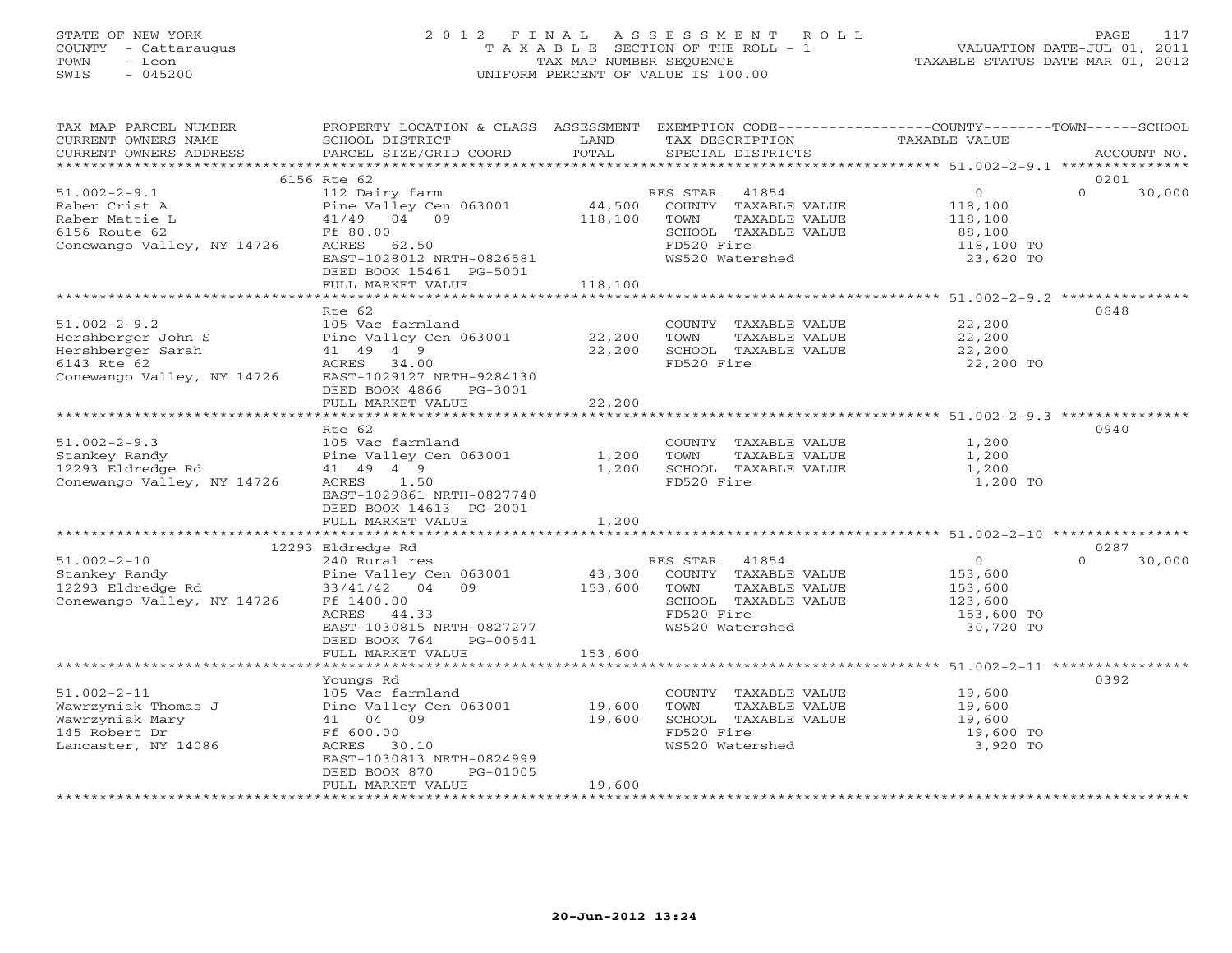# STATE OF NEW YORK 2 0 1 2 F I N A L A S S E S S M E N T R O L L PAGE 118 COUNTY - Cattaraugus T A X A B L E SECTION OF THE ROLL - 1 VALUATION DATE-JUL 01, 2011 TOWN - Leon TAX MAP NUMBER SEQUENCE TAXABLE STATUS DATE-MAR 01, 2012 SWIS - 045200 UNIFORM PERCENT OF VALUE IS 100.00UNIFORM PERCENT OF VALUE IS 100.00

| TAX MAP PARCEL NUMBER<br>CURRENT OWNERS NAME | PROPERTY LOCATION & CLASS ASSESSMENT<br>SCHOOL DISTRICT | LAND    | TAX DESCRIPTION         | EXEMPTION CODE----------------COUNTY-------TOWN------SCHOOL<br>TAXABLE VALUE |        |
|----------------------------------------------|---------------------------------------------------------|---------|-------------------------|------------------------------------------------------------------------------|--------|
| CURRENT OWNERS ADDRESS                       | PARCEL SIZE/GRID COORD                                  | TOTAL   | SPECIAL DISTRICTS       | ACCOUNT NO.                                                                  |        |
|                                              |                                                         |         |                         |                                                                              |        |
|                                              | Youngs Rd                                               |         |                         | 0264                                                                         |        |
| $51.002 - 2 - 12.1$                          | 105 Vac farmland                                        |         | COUNTY TAXABLE VALUE    | 2,600                                                                        |        |
| Wengerd Levi N                               | Pine Valley Cen 063001                                  | 2,600   | TOWN<br>TAXABLE VALUE   | 2,600                                                                        |        |
| Wengerd Amanda L                             | 41 04 09                                                | 2,600   | SCHOOL TAXABLE VALUE    | 2,600                                                                        |        |
| Youngs Rd                                    | Ff 680.50                                               |         | FD520 Fire              | 2,600 TO                                                                     |        |
| Conewango Valley, NY 14726                   | ACRES<br>3.30                                           |         | WS520 Watershed         | 520 TO                                                                       |        |
|                                              | EAST-1028838 NRTH-0824383                               |         |                         |                                                                              |        |
|                                              | DEED BOOK 820<br>$PG-71$                                |         |                         |                                                                              |        |
|                                              | FULL MARKET VALUE                                       | 2,600   |                         |                                                                              |        |
|                                              |                                                         |         |                         |                                                                              |        |
|                                              | 12468 Youngs Rd                                         |         |                         | 0270                                                                         |        |
| $51.002 - 2 - 13.1$                          | 105 Vac farmland                                        |         | AG DIST<br>41720        | 47,681<br>47,681                                                             | 47,681 |
| Adams Kenneth L                              | Pine Valley Cen 063001                                  | 119,200 | COUNTY TAXABLE VALUE    | 71,519                                                                       |        |
| Adams Stephen L                              | 41 04 09                                                | 119,200 | TOWN<br>TAXABLE VALUE   | 71,519                                                                       |        |
| 11292 Youngs Rd                              | Ff 2598.00                                              |         | SCHOOL TAXABLE VALUE    | 71,519                                                                       |        |
| Cattaraugus, NY 14719                        | ACRES 176.40                                            |         | FD520 Fire              | 119,200 TO                                                                   |        |
|                                              | EAST-1029218 NRTH-0825426                               |         | WS520 Watershed         | 23,840 TO                                                                    |        |
| MAY BE SUBJECT TO PAYMENT                    | DEED BOOK 00970 PG-01017                                |         |                         |                                                                              |        |
| UNDER AGDIST LAW TIL 2016                    | FULL MARKET VALUE                                       | 119,200 |                         |                                                                              |        |
|                                              |                                                         |         |                         |                                                                              |        |
|                                              | Youngs Rd                                               |         |                         | 0817                                                                         |        |
| $51.002 - 2 - 13.2$                          | 105 Vac farmland                                        |         | COUNTY TAXABLE VALUE    | 14,200                                                                       |        |
| Wengerd Levi                                 | Pine Valley Cen 063001                                  | 14,200  | TOWN<br>TAXABLE VALUE   | 14,200                                                                       |        |
| 12449 Youngs Rd                              | ACRES 17.75                                             | 14,200  | SCHOOL TAXABLE VALUE    | 14,200                                                                       |        |
| Conewango Ny, NY 14726                       | FULL MARKET VALUE                                       | 14,200  | FD520 Fire              | 14,200 TO                                                                    |        |
|                                              |                                                         |         |                         |                                                                              |        |
|                                              | 12468 Youngs Rd                                         |         |                         | 0818                                                                         |        |
| $51.002 - 2 - 13.4$                          | 210 1 Family Res                                        |         | 41854<br>RES STAR       | $\overline{0}$<br>$\Omega$                                                   | 30,000 |
| Wengerd Noah L                               | Pine Valley Cen 063001                                  | 8,700   | COUNTY<br>TAXABLE VALUE | 64,600                                                                       |        |
| Wengerd Katie R                              | ACRES<br>1.85                                           | 64,600  | TOWN<br>TAXABLE VALUE   | 64,600                                                                       |        |
| 12468 Youngs Rd                              | EAST-1027639 NRTH-0824061                               |         | SCHOOL TAXABLE VALUE    | 34,600                                                                       |        |
| Conewango Valley, NY 14726                   | DEED BOOK 5966 PG-9001                                  |         | FD520 Fire              | 64,600 TO                                                                    |        |
|                                              | FULL MARKET VALUE                                       | 64,600  |                         |                                                                              |        |
|                                              | **********************                                  |         |                         |                                                                              |        |
|                                              | 6016 Rte 62                                             |         |                         | 0312                                                                         |        |
| $51.002 - 2 - 14.1$                          | 210 1 Family Res                                        |         | COUNTY<br>TAXABLE VALUE | 75,000                                                                       |        |
| Valley View Cheese Fund                      | Pine Valley Cen 063001                                  | 6,300   | TOWN<br>TAXABLE VALUE   | 75,000                                                                       |        |
| 6028 Rte 62                                  | 49 04 09                                                | 75,000  | SCHOOL TAXABLE VALUE    | 75,000                                                                       |        |
| Conewango Valley, NY 14726                   | FRNT 410.00 DPTH 30.00                                  |         | FD520 Fire              | 75,000 TO                                                                    |        |
|                                              | EAST-1027090 NRTH-0824162                               |         | WS520 Watershed         | 15,000 TO                                                                    |        |
|                                              | DEED BOOK 738<br>PG-00362                               |         |                         |                                                                              |        |
|                                              | FULL MARKET VALUE                                       | 75,000  |                         |                                                                              |        |
|                                              | *********************                                   |         |                         |                                                                              |        |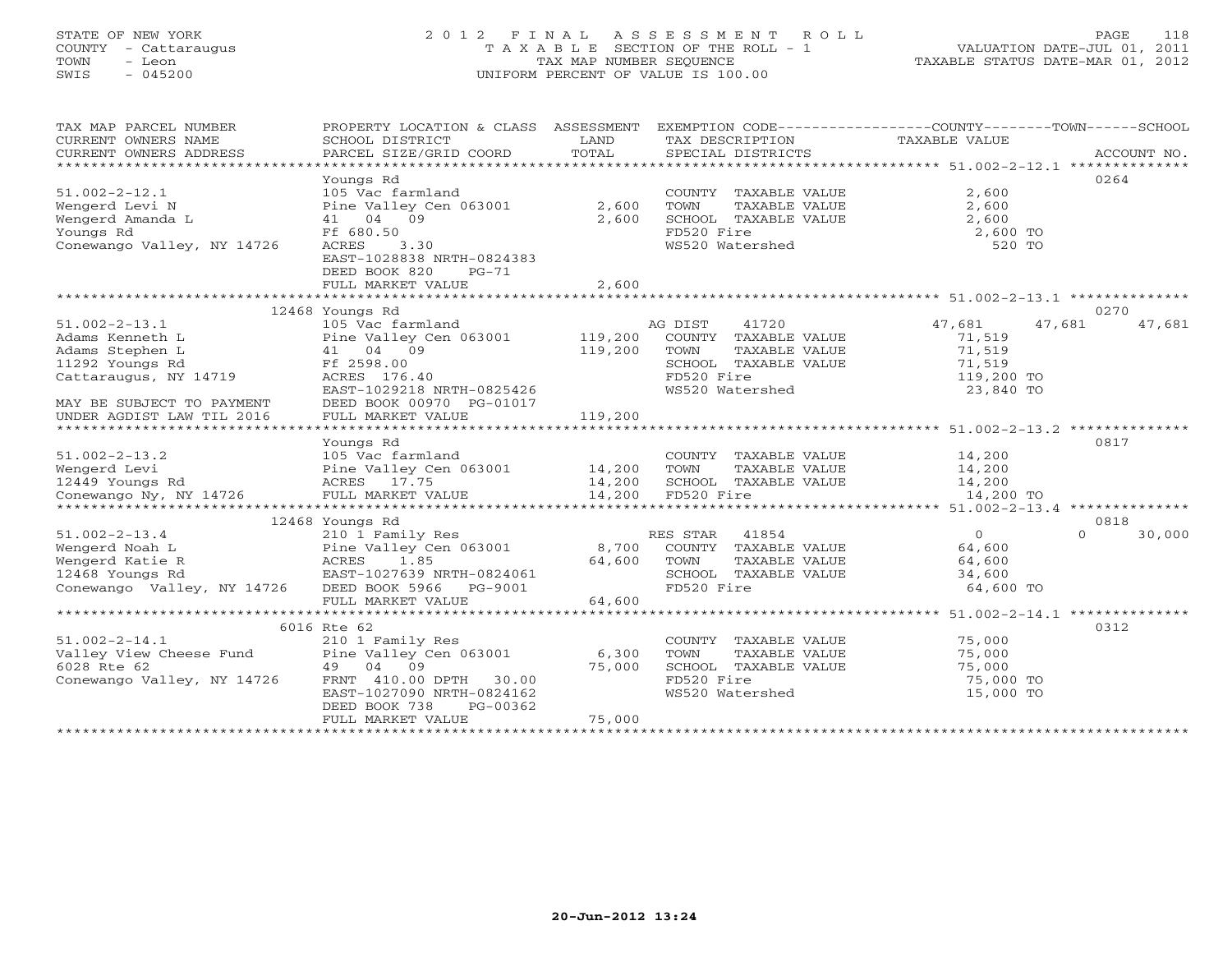# STATE OF NEW YORK 2 0 1 2 F I N A L A S S E S S M E N T R O L L PAGE 119 COUNTY - Cattaraugus T A X A B L E SECTION OF THE ROLL - 1 VALUATION DATE-JUL 01, 2011 TOWN - Leon TAX MAP NUMBER SEQUENCE TAXABLE STATUS DATE-MAR 01, 2012 SWIS - 045200 UNIFORM PERCENT OF VALUE IS 100.00

TAX MAP PARCEL NUMBER PROPERTY LOCATION & CLASS ASSESSMENT EXEMPTION CODE------------------COUNTY--------TOWN------SCHOOL CURRENT OWNERS NAME SCHOOL DISTRICT LAND TAX DESCRIPTION TAXABLE VALUE

| CURRENI UWNERS NAME                                          | PCHOOT DIPIKICI                                              | <b>LAIVI</b> | IAV DEPOLITIJOM                             | IAAADLL VALUL              |                    |
|--------------------------------------------------------------|--------------------------------------------------------------|--------------|---------------------------------------------|----------------------------|--------------------|
| CURRENT OWNERS ADDRESS                                       | PARCEL SIZE/GRID COORD                                       | TOTAL        | SPECIAL DISTRICTS                           |                            | ACCOUNT NO.        |
| ************************                                     |                                                              |              |                                             |                            |                    |
|                                                              | 6028 Rte 62                                                  |              |                                             |                            | 0517               |
| $51.002 - 2 - 14.2$                                          | 710 Manufacture                                              |              | COUNTY TAXABLE VALUE                        | 423,900                    |                    |
| Valley View Cheese Fund Pine Valley Cen 063001               |                                                              | 20,800       | TAXABLE VALUE<br>TOWN                       | 423,900                    |                    |
| 6016 Rte 62                                                  | 49 04 09                                                     | 423,900      | SCHOOL TAXABLE VALUE                        | 423,900                    |                    |
| Conewango Valley, NY 14726                                   | Ff 1080.00                                                   |              | FD520 Fire                                  | 423,900 TO                 |                    |
|                                                              | 8.65<br>ACRES                                                |              | WS520 Watershed                             | 84,780 TO                  |                    |
|                                                              | EAST-1026958 NRTH-0825031                                    |              |                                             |                            |                    |
|                                                              | DEED BOOK 00978 PG-00799                                     |              |                                             |                            |                    |
|                                                              | FULL MARKET VALUE                                            | 423,900      |                                             |                            |                    |
|                                                              |                                                              |              |                                             |                            |                    |
|                                                              | 6143 Cooper Rd                                               |              | 50 PCT OF VALUE USED FOR EXEMPTION PURPOSES |                            | 0179               |
| $51.002 - 2 - 16.1$                                          | 112 Dairy farm                                               |              | AGED C/T/S 41800                            | 39,700                     | 39,700<br>39,700   |
| Hershberger John                                             | 112 Dairy farm<br>Pine Valley Cen 063001      38,100 SR STAR |              | 41834                                       | $\overline{O}$             | $\Omega$<br>62,200 |
|                                                              |                                                              |              | 158,800 COUNTY TAXABLE VALUE                | 119,100                    |                    |
| 6143 Cooper Rd                                               | Ff 1160.00 Cooper Rd                                         |              | TOWN                                        | TAXABLE VALUE 119,100      |                    |
| Conewango Valley, NY 14726                                   | ACRES 41.30                                                  |              | SCHOOL TAXABLE VALUE                        |                            |                    |
|                                                              | EAST-1026155 NRTH-0825951                                    |              | FD520 Fire                                  | 56,900<br>158,800 TO       |                    |
|                                                              | DEED BOOK 687<br>PG-00480                                    |              | WS520 Watershed                             | 95,280 TO                  |                    |
|                                                              | FULL MARKET VALUE                                            | 158,800      |                                             |                            |                    |
|                                                              |                                                              |              |                                             |                            |                    |
|                                                              | Rte 62 & Youngs Rd                                           |              |                                             |                            | 0719               |
| $51.002 - 2 - 16.2$                                          | 105 Vac farmland                                             |              | 41720<br>AG DIST                            | 2,483                      | 2,483<br>2,483     |
| Country Side Sand & Gravel Inc Pine Valley Cen 063001 42,100 |                                                              |              | COUNTY TAXABLE VALUE                        | 39,617                     |                    |
| 13870 Taylor Hollow Rd                                       | 49 04 09                                                     | 42,100       | TAXABLE VALUE<br>TOWN                       | 39,617                     |                    |
| PO Box 400                                                   | Ff 1665.00 Us Rte 62                                         |              | SCHOOL TAXABLE VALUE                        | 39,617                     |                    |
| Collins, NY 14034                                            | $Ff$ 1470.00 Youngs Rd                                       |              | FD520 Fire                                  | 42,100 TO                  |                    |
|                                                              | ACRES 39.00                                                  |              | WS520 Watershed                             | 25,260 TO                  |                    |
| MAY BE SUBJECT TO PAYMENT                                    | EAST-1026172 NRTH-0824695                                    |              |                                             |                            |                    |
| UNDER AGDIST LAW TIL 2016                                    | DEED BOOK 00950 PG-00283                                     |              |                                             |                            |                    |
|                                                              | FULL MARKET VALUE                                            | 42,100       |                                             |                            |                    |
|                                                              |                                                              |              |                                             |                            |                    |
|                                                              | 6092 Rte 62                                                  |              |                                             |                            | 0438               |
| $51.002 - 2 - 17$                                            | 210 1 Family Res                                             |              | RES STAR<br>41854                           | $\overline{0}$             | 30,000<br>$\Omega$ |
| Yoder Lewis A                                                | Pine Valley Cen 063001                                       | 15,500       | COUNTY TAXABLE VALUE                        |                            |                    |
| Yoder Emma E                                                 | 49 04 09                                                     | 85,500       | TOWN<br>TAXABLE VALUE                       |                            |                    |
| 6092 Route 62                                                | Ff 440.00                                                    |              | SCHOOL TAXABLE VALUE                        | 85,500<br>85,500<br>55,500 |                    |
| Conewango Valley, NY 14726                                   | ACRES<br>4.00                                                |              | FD520 Fire                                  | 85,500 TO                  |                    |
|                                                              | EAST-1026796 NRTH-0825678                                    |              | WS520 Watershed                             | 51,300 TO                  |                    |
|                                                              | DEED BOOK 15742 PG-8001                                      |              |                                             |                            |                    |
|                                                              | FULL MARKET VALUE                                            | 85,500       |                                             |                            |                    |
|                                                              |                                                              |              |                                             |                            |                    |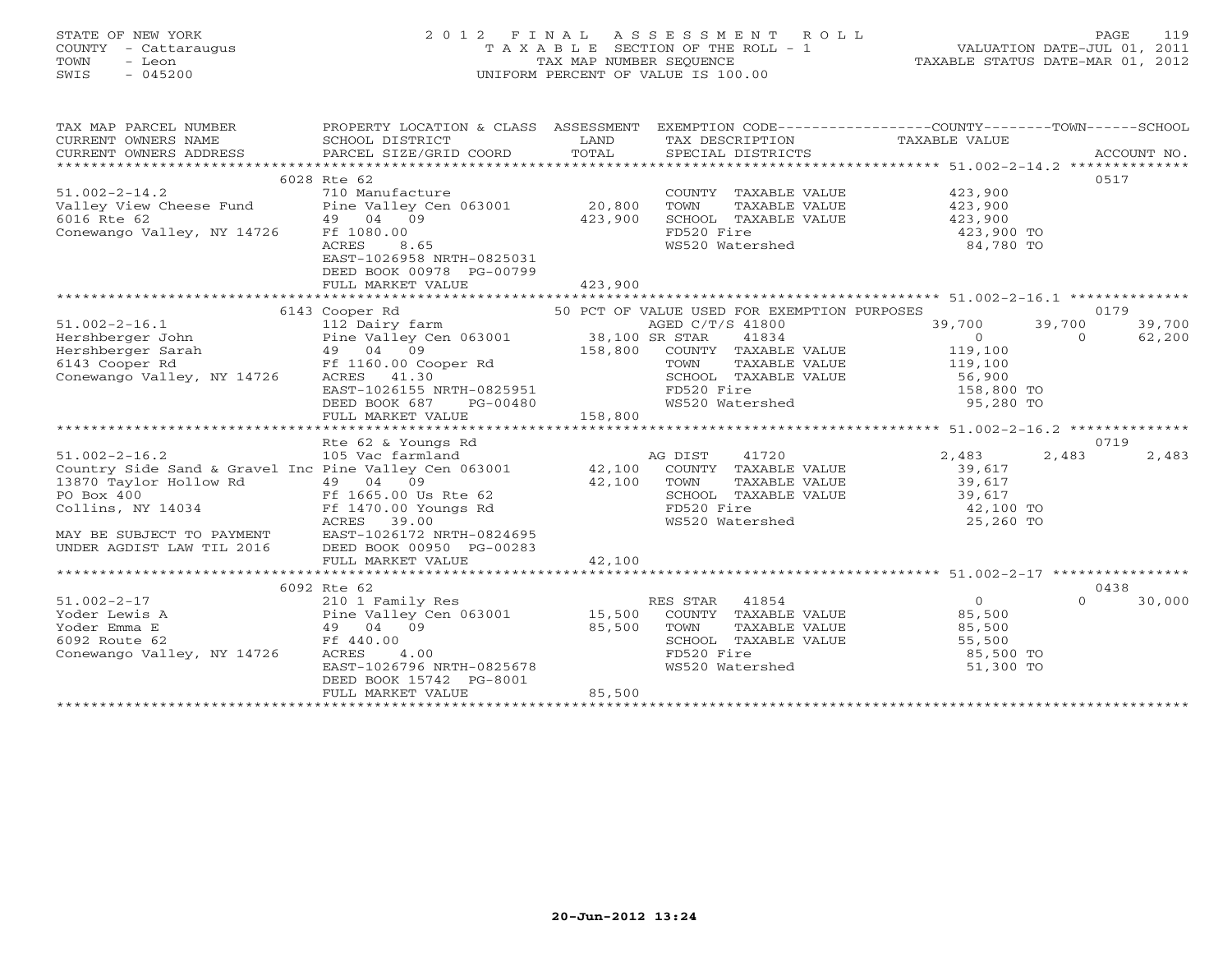# STATE OF NEW YORK 2 0 1 2 F I N A L A S S E S S M E N T R O L L PAGE 120 COUNTY - Cattaraugus T A X A B L E SECTION OF THE ROLL - 1 VALUATION DATE-JUL 01, 2011 TOWN - Leon TAX MAP NUMBER SEQUENCE TAXABLE STATUS DATE-MAR 01, 2012 SWIS - 045200 UNIFORM PERCENT OF VALUE IS 100.00UNIFORM PERCENT OF VALUE IS 100.00

| TAX DESCRIPTION TAXABLE VALUE SPECIAL DISTRICTS<br>TOTAL<br>CURRENT OWNERS ADDRESS<br>PARCEL SIZE/GRID COORD                                                                                        | ACCOUNT NO. |
|-----------------------------------------------------------------------------------------------------------------------------------------------------------------------------------------------------|-------------|
|                                                                                                                                                                                                     |             |
| 12546 Flat Iron Rd<br>0207                                                                                                                                                                          |             |
| $51.002 - 2 - 18.1$<br>240 Rural res<br>103,400<br>COUNTY TAXABLE VALUE                                                                                                                             |             |
| Pine Valley Cen 063001<br>39,800<br>Kickbush Stacy L<br>TOWN<br>TAXABLE VALUE<br>103,400                                                                                                            |             |
| Kickbush Andrea<br>49 04 09<br>103,400<br>SCHOOL TAXABLE VALUE<br>103,400                                                                                                                           |             |
| 12546 Flat Iron Rd Life Use<br>FD520 Fire<br>103,400 TO                                                                                                                                             |             |
| Conewango Valley, NY 14726<br>Ff 1800 Flat Iron; 1260 Us<br>WS520 Watershed<br>62,040 TO<br>31.54<br>ACRES<br>EAST-1026209 NRTH-0827033<br>DEED BOOK 00921 PG-00173<br>103,400<br>FULL MARKET VALUE |             |
|                                                                                                                                                                                                     |             |
|                                                                                                                                                                                                     |             |
| 12532 Flat Iron Rd<br>0467<br>$\Omega$<br>$51.002 - 2 - 18.2$<br>RES STAR 41854<br>$\circ$<br>210 1 Family Res                                                                                      | 30,000      |
| Pine Valley Cen 063001 7,100                                                                                                                                                                        |             |
| Kickbush Stacy L<br>COUNTY TAXABLE VALUE<br>93,800                                                                                                                                                  |             |
| Xickbush Andrea<br>12532 Flat Iron Rd<br>Conewango Valley, NY 14726 EAST-1026642 NRTH-0827666<br>93,800<br>TOWN<br>TAXABLE VALUE<br>93,800                                                          |             |
| SCHOOL TAXABLE VALUE<br>63,800                                                                                                                                                                      |             |
| FD520 Fire<br>93,800 TO                                                                                                                                                                             |             |
| WS520 Watershed<br>56,280 TO<br>DEED BOOK 760<br>PG-01067                                                                                                                                           |             |
| 93,800<br>FULL MARKET VALUE                                                                                                                                                                         |             |
|                                                                                                                                                                                                     |             |
| 0189<br>12570 Flat Iron Rd                                                                                                                                                                          |             |
| $51.002 - 2 - 19$<br>SR STAR<br>41834<br>$\Omega$<br>240 Rural res<br>$\overline{0}$                                                                                                                | 62,200      |
| Pine Valley Cen 063001 25,100<br>Hills Roy N<br>COUNTY TAXABLE VALUE<br>99,600<br>Pine Valley (<br>49    04    09                                                                                   |             |
| 99,600<br>Hills Audrey<br>TOWN<br>TAXABLE VALUE<br>99,600                                                                                                                                           |             |
| FRNT 870.00 DPTH<br>37,400<br>12570 Flat Iron Rd<br>SCHOOL TAXABLE VALUE                                                                                                                            |             |
| Conewango Valley, NY 14726<br>ACRES 11.87<br>FD520 Fire<br>99,600 TO                                                                                                                                |             |
| EAST-1025745 NRTH-0827504<br>WS520 Watershed<br>19,920 TO                                                                                                                                           |             |
| DEED BOOK 700<br>PG-00471                                                                                                                                                                           |             |
| 99,600<br>FULL MARKET VALUE                                                                                                                                                                         |             |
|                                                                                                                                                                                                     |             |
| 0015<br>12512 Flat Iron Rd                                                                                                                                                                          |             |
| $51.002 - 2 - 21$<br>9,000<br>312 Vac w/imprv<br>COUNTY TAXABLE VALUE                                                                                                                               |             |
| 4,200<br>Raber Adam N<br>Pine Valley Cen 063001<br>TOWN<br>TAXABLE VALUE<br>9,000                                                                                                                   |             |
| 49 04 09<br>9,000<br>SCHOOL TAXABLE VALUE<br>9,000<br>Raber Sarah H                                                                                                                                 |             |
| 6370 Rte 62<br>Conewango Valley Plant<br>FD520 Fire<br>9,000 TO                                                                                                                                     |             |
| FD520 Fire<br>WS520 Watershed<br>Conewango Valley, NY 14726<br>Ff 440.00<br>1,800 TO                                                                                                                |             |
| 1.34<br>ACRES                                                                                                                                                                                       |             |
| EAST-1026841 NRTH-0827757                                                                                                                                                                           |             |
| DEED BOOK 717<br>PG-00504                                                                                                                                                                           |             |
| 9,000<br>FULL MARKET VALUE                                                                                                                                                                          |             |
|                                                                                                                                                                                                     |             |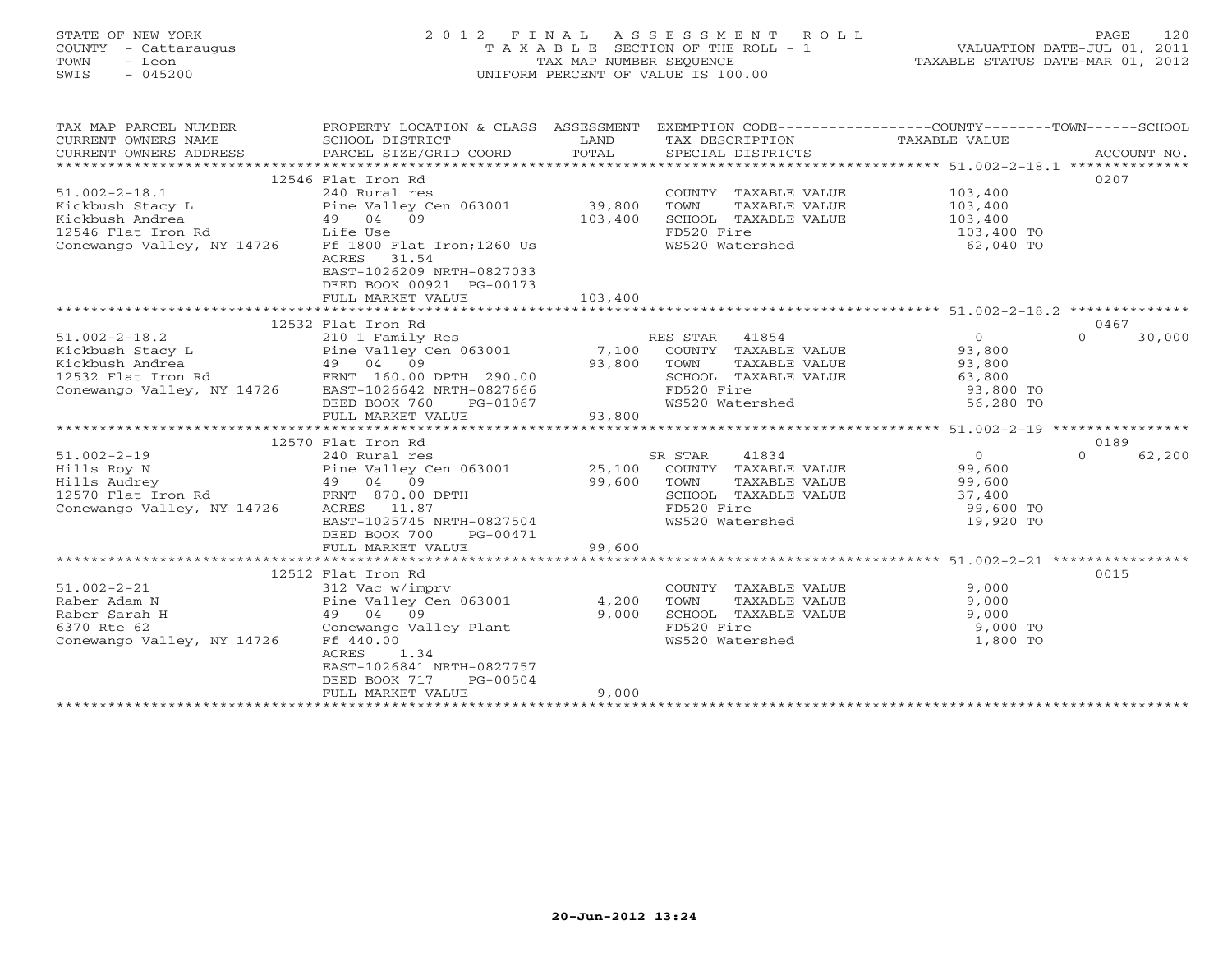# STATE OF NEW YORK 2 0 1 2 F I N A L A S S E S S M E N T R O L L PAGE 121 COUNTY - Cattaraugus T A X A B L E SECTION OF THE ROLL - 1 VALUATION DATE-JUL 01, 2011 TOWN - Leon TAX MAP NUMBER SEQUENCE TAXABLE STATUS DATE-MAR 01, 2012 SWIS - 045200 UNIFORM PERCENT OF VALUE IS 100.00UNIFORM PERCENT OF VALUE IS 100.00

| TAX MAP PARCEL NUMBER<br>CURRENT OWNERS NAME    | PROPERTY LOCATION & CLASS ASSESSMENT<br>SCHOOL DISTRICT                                                                             | LAND    | TAX DESCRIPTION                                  | EXEMPTION CODE-----------------COUNTY-------TOWN------SCHOOL<br>TAXABLE VALUE |                    |
|-------------------------------------------------|-------------------------------------------------------------------------------------------------------------------------------------|---------|--------------------------------------------------|-------------------------------------------------------------------------------|--------------------|
| CURRENT OWNERS ADDRESS<br>********************* | PARCEL SIZE/GRID COORD<br>***************************                                                                               | TOTAL   | SPECIAL DISTRICTS                                |                                                                               | ACCOUNT NO.        |
|                                                 |                                                                                                                                     |         |                                                  |                                                                               | 0285               |
| $51.002 - 2 - 22$                               | 6227 Riga Rd<br>210 1 Family Res                                                                                                    |         | 41700                                            | 65,000<br>65,000                                                              |                    |
|                                                 |                                                                                                                                     |         | AG BLDG                                          | $\circ$                                                                       | 65,000<br>$\Omega$ |
| Miller Ervin J<br>Wengerd Polly D               | Pine Valley Cen 063001<br>50 04 09                                                                                                  | 128,100 | 10,100 RES STAR<br>41854<br>COUNTY TAXABLE VALUE | 63,100                                                                        | 30,000             |
| 6227 Riga Rd                                    | Ff 200.00                                                                                                                           |         | TAXABLE VALUE<br>TOWN                            | 63,100                                                                        |                    |
| Conewango Valley, NY 14726                      | ACRES<br>2.57                                                                                                                       |         | SCHOOL TAXABLE VALUE                             | 33,100                                                                        |                    |
|                                                 | EAST-1026898 NRTH-0827952                                                                                                           |         | FD520 Fire                                       | 128,100 TO                                                                    |                    |
| MAY BE SUBJECT TO PAYMENT                       | DEED BOOK 875<br>PG-00877                                                                                                           |         | WS520 Watershed                                  | 25,620 TO                                                                     |                    |
| UNDER RPTL483 UNTIL 2017                        | FULL MARKET VALUE                                                                                                                   | 128,100 |                                                  |                                                                               |                    |
| **************************                      | ***********************                                                                                                             |         |                                                  |                                                                               |                    |
|                                                 | Riga Rd                                                                                                                             |         |                                                  |                                                                               | 0222               |
| $51.002 - 2 - 23$                               | 105 Vac farmland                                                                                                                    |         | COUNTY TAXABLE VALUE                             | 28,400                                                                        |                    |
| Lampson Louise H                                | Pine Valley Cen 063001                                                                                                              | 28,400  | TOWN<br>TAXABLE VALUE                            | 28,400                                                                        |                    |
| 12346 Eldredge Rd                               | 50 04<br>09                                                                                                                         | 28,400  | SCHOOL TAXABLE VALUE                             | 28,400                                                                        |                    |
| Conewango Valley, NY 14726                      | Ff 680.00                                                                                                                           |         | FD520 Fire                                       | 28,400 TO                                                                     |                    |
|                                                 | ACRES 37.60                                                                                                                         |         | WS520 Watershed                                  | 5,680 TO                                                                      |                    |
|                                                 | EAST-1026148 NRTH-0828318                                                                                                           |         |                                                  |                                                                               |                    |
|                                                 | DEED BOOK 00962 PG-00918                                                                                                            |         |                                                  |                                                                               |                    |
|                                                 | FULL MARKET VALUE                                                                                                                   | 28,400  |                                                  |                                                                               |                    |
|                                                 |                                                                                                                                     |         |                                                  |                                                                               |                    |
|                                                 | 6241 Kelly Rd                                                                                                                       |         |                                                  |                                                                               | 0081               |
| $51.002 - 2 - 24.1$                             | 210 1 Family Res                                                                                                                    |         | RES STAR<br>41854                                | $\circ$                                                                       | $\Omega$<br>30,000 |
| Wengerd Noah J                                  | Pine Valley Cen 063001                                                                                                              |         | 21,100 BUS C/T/S 47610                           | 9,600<br>9,600                                                                | 9,600              |
| 6241 Kelly Rd                                   | 09<br>42 04                                                                                                                         | 61,700  | COUNTY TAXABLE VALUE                             | 52,100                                                                        |                    |
| Conewango Valley, NY 14726                      | Ff 290.00 Us Rte 62                                                                                                                 |         | TOWN<br>TAXABLE VALUE                            | 52,100                                                                        |                    |
|                                                 | Ff 1260 Raggie Rd                                                                                                                   |         | SCHOOL TAXABLE VALUE                             | 22,100                                                                        |                    |
|                                                 | ACRES<br>8.80                                                                                                                       |         | FD520 Fire                                       | 61,700 TO                                                                     |                    |
|                                                 | EAST-1027391 NRTH-0828800                                                                                                           |         | WS520 Watershed                                  | 10,420 TO                                                                     |                    |
|                                                 | DEED BOOK 11282 PG-3002                                                                                                             |         | 1,920 EX                                         |                                                                               |                    |
|                                                 | FULL MARKET VALUE                                                                                                                   | 61,700  |                                                  |                                                                               |                    |
|                                                 |                                                                                                                                     |         |                                                  |                                                                               |                    |
|                                                 | 6304 Riga Rd                                                                                                                        |         |                                                  |                                                                               | 0473               |
| $51.002 - 2 - 24.2$                             | 270 Mfg housing                                                                                                                     |         | RES STAR 41854                                   | $\circ$                                                                       | $\Omega$<br>30,000 |
| Bradigan David B                                | Pine Valley Cen 063001                                                                                                              | 7,200   | COUNTY TAXABLE VALUE                             | 72,400                                                                        |                    |
| Bradigan Tammy M                                | 42 04 09                                                                                                                            | 72,400  | TOWN<br>TAXABLE VALUE                            | 72,400                                                                        |                    |
| 6304 Riga Rd                                    | FRNT 196.80 DPTH 255.00                                                                                                             |         | SCHOOL TAXABLE VALUE                             | 42,400                                                                        |                    |
| Conewango Valley, NY 14726                      | EAST-1027281 NRTH-0829242                                                                                                           |         | FD520 Fire                                       | 72,400 TO                                                                     |                    |
|                                                 | DEED BOOK 00948 PG-00873                                                                                                            |         | WS520 Watershed                                  | 14,480 TO                                                                     |                    |
|                                                 | FULL MARKET VALUE<br>*********************                                                                                          | 72,400  |                                                  |                                                                               |                    |
|                                                 |                                                                                                                                     |         |                                                  |                                                                               |                    |
|                                                 | 6358 Riga Rd                                                                                                                        |         |                                                  |                                                                               | 0739               |
| $51.002 - 2 - 24.3$                             | 312 Vac w/imprv                                                                                                                     |         | COUNTY TAXABLE VALUE                             | 20,900                                                                        |                    |
| Cullen Glenn E                                  | $\begin{array}{cccc}\n & \text{} & \text{} & \text{} & \text{} \\ \text{Plane Valley Cen} & 063001 \\  & 42 & 04 & 09\n\end{array}$ | 12,900  | TOWN<br>TAXABLE VALUE                            | 20,900                                                                        |                    |
| 6358 Riga Rd                                    |                                                                                                                                     | 20,900  | SCHOOL TAXABLE VALUE<br>FD520 Fire               | 20,900                                                                        |                    |
| Conewango Valley, NY 14726                      | FRNT 730.00 DPTH<br>ACRES<br>6.20                                                                                                   |         |                                                  | 20,900 TO                                                                     |                    |
|                                                 | EAST-0037923 NRTH-0082949                                                                                                           |         | WS520 Watershed                                  | 4,180 TO                                                                      |                    |
|                                                 | DEED BOOK 00975 PG-00562                                                                                                            |         |                                                  |                                                                               |                    |
|                                                 | FULL MARKET VALUE                                                                                                                   | 20,900  |                                                  |                                                                               |                    |
|                                                 |                                                                                                                                     |         |                                                  |                                                                               |                    |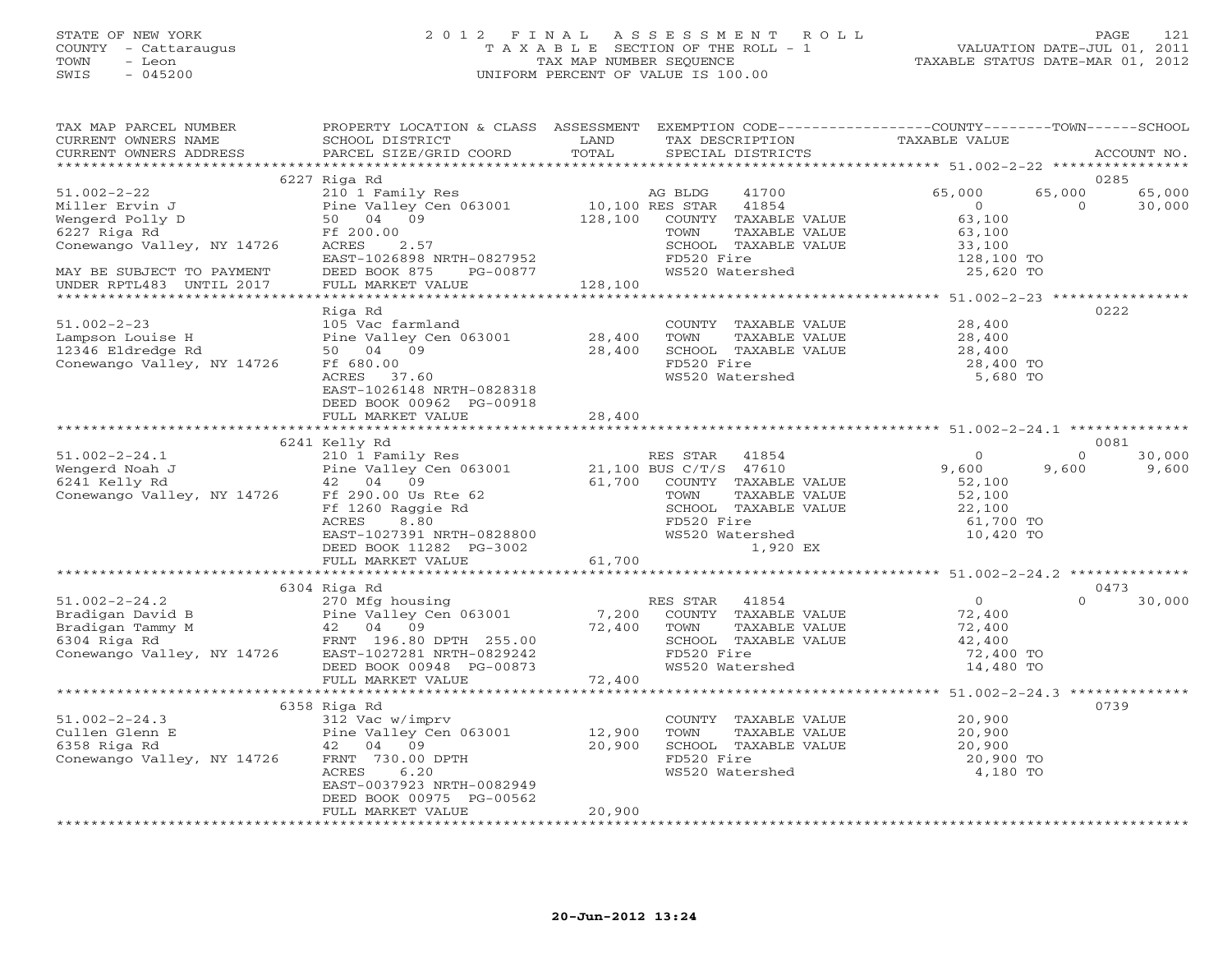## STATE OF NEW YORK 2 0 1 2 F I N A L A S S E S S M E N T R O L L PAGE 122 COUNTY - Cattaraugus T A X A B L E SECTION OF THE ROLL - 1 VALUATION DATE-JUL 01, 2011 TOWN - Leon TAX MAP NUMBER SEQUENCE TAXABLE STATUS DATE-MAR 01, 2012 SWIS - 045200 UNIFORM PERCENT OF VALUE IS 100.00UNIFORM PERCENT OF VALUE IS 100.00

| TAX MAP PARCEL NUMBER<br>CURRENT OWNERS NAME<br>CURRENT OWNERS ADDRESS                                                                                                    | PROPERTY LOCATION & CLASS ASSESSMENT<br>SCHOOL DISTRICT<br>PARCEL SIZE/GRID COORD | LAND<br>TOTAL | TAX DESCRIPTION TAXABLE VALUE SPECIAL DISTRICTS<br>SPECIAL DISTRICTS | EXEMPTION CODE-----------------COUNTY-------TOWN------SCHOOL | ACCOUNT NO.        |
|---------------------------------------------------------------------------------------------------------------------------------------------------------------------------|-----------------------------------------------------------------------------------|---------------|----------------------------------------------------------------------|--------------------------------------------------------------|--------------------|
|                                                                                                                                                                           |                                                                                   |               |                                                                      |                                                              |                    |
|                                                                                                                                                                           | 6345 Riga Rd                                                                      |               |                                                                      |                                                              | 0206               |
| $51.002 - 2 - 25.1$                                                                                                                                                       | 322 Rural vac>10                                                                  |               | COUNTY TAXABLE VALUE                                                 | 42,400                                                       |                    |
| Kickbush Randal B                                                                                                                                                         | Pine Valley Cen 063001 42,400                                                     |               | TOWN<br>TAXABLE VALUE                                                | 42,400                                                       |                    |
| Kickbush Jean                                                                                                                                                             | 50 04 09                                                                          | 42,400        | SCHOOL TAXABLE VALUE                                                 | 42,400                                                       |                    |
|                                                                                                                                                                           |                                                                                   |               | FD520 Fire                                                           | 42,400 TO                                                    |                    |
|                                                                                                                                                                           |                                                                                   |               | WS520 Watershed                                                      | 8,480 TO                                                     |                    |
|                                                                                                                                                                           | EAST-1026147 NRTH-0829350                                                         |               |                                                                      |                                                              |                    |
|                                                                                                                                                                           | DEED BOOK 00921 PG-00171                                                          |               |                                                                      |                                                              |                    |
|                                                                                                                                                                           | FULL MARKET VALUE                                                                 | 42,400        |                                                                      |                                                              |                    |
|                                                                                                                                                                           |                                                                                   |               |                                                                      |                                                              |                    |
|                                                                                                                                                                           | 6281 Riga Rd                                                                      |               |                                                                      |                                                              | 0480               |
| $51.002 - 2 - 25.2$                                                                                                                                                       | 314 Rural vac<10                                                                  |               | COUNTY TAXABLE VALUE                                                 | 4,000                                                        |                    |
| Niedbalski Carol                                                                                                                                                          |                                                                                   |               | TOWN<br>TAXABLE VALUE                                                | 4,000                                                        |                    |
| 662 Taunton Pl                                                                                                                                                            | Pine Valley Cen 063001 4,000<br>50 04 09 4,000                                    |               | SCHOOL TAXABLE VALUE                                                 | 4,000                                                        |                    |
| Buffalo, NY 14216                                                                                                                                                         | Ff 270.00                                                                         |               |                                                                      | 4,000 TO                                                     |                    |
|                                                                                                                                                                           | ACRES<br>1.52                                                                     |               | FD520 Fire<br>WS520 Watershed                                        | 800 TO                                                       |                    |
|                                                                                                                                                                           | EAST-1027022 NRTH-0828893                                                         |               |                                                                      |                                                              |                    |
|                                                                                                                                                                           | DEED BOOK 767<br>PG-01041                                                         |               |                                                                      |                                                              |                    |
|                                                                                                                                                                           | FULL MARKET VALUE                                                                 | 4,000         |                                                                      |                                                              |                    |
|                                                                                                                                                                           |                                                                                   |               |                                                                      |                                                              |                    |
|                                                                                                                                                                           | 6345 Riga Rd                                                                      |               |                                                                      |                                                              | 0491               |
| $51.002 - 2 - 25.3$                                                                                                                                                       |                                                                                   |               | RES STAR 41854                                                       | $\overline{0}$                                               | $\Omega$<br>30,000 |
|                                                                                                                                                                           |                                                                                   |               |                                                                      |                                                              |                    |
|                                                                                                                                                                           |                                                                                   |               | 7,800 COUNTY TAXABLE VALUE<br>31,000 TOWN TAXABLE VALUE              | 31,000<br>31,000                                             |                    |
|                                                                                                                                                                           |                                                                                   |               | SCHOOL TAXABLE VALUE                                                 | 1,000                                                        |                    |
| 51.002-2-25.3 210 1 Family Res<br>Kickbush Randal B Pine Valley Cen 063001<br>Kickbush Jean M 50 04 09<br>6345 Riga Rd Ff 250.00<br>Conewango Valley, NY 14726 ACRES 1.40 |                                                                                   |               | FD520 Fire                                                           | 31,000 TO                                                    |                    |
|                                                                                                                                                                           | EAST-1027028 NRTH-0829827                                                         |               | WS520 Watershed                                                      | 6,200 TO                                                     |                    |
|                                                                                                                                                                           | DEED BOOK 789<br>PG-00927                                                         |               |                                                                      |                                                              |                    |
|                                                                                                                                                                           | FULL MARKET VALUE                                                                 | 31,000        |                                                                      |                                                              |                    |
|                                                                                                                                                                           |                                                                                   |               |                                                                      |                                                              |                    |
|                                                                                                                                                                           | 12326 Marsh Rd                                                                    |               |                                                                      |                                                              | 0276               |
| $52.001 - 1 - 1$                                                                                                                                                          | 112 Dairy farm                                                                    |               | AG DISTOUT 41730<br>RES STAR - 41854                                 | 32,578<br>32,578                                             | 32,578             |
| Yoder Amos J                                                                                                                                                              | Pine Valley Cen 063001                                                            |               | 108,300 RES STAR 41854                                               | $\overline{0}$                                               | 30,000<br>$\Omega$ |
| Yoder Anna A                                                                                                                                                              |                                                                                   |               | 199,000 COUNTY TAXABLE VALUE                                         | 166,422                                                      |                    |
| 12326 Marsh Rd                                                                                                                                                            |                                                                                   |               | TOWN<br>TAXABLE VALUE                                                | 166,422                                                      |                    |
| Conewango Valley, NY 14726                                                                                                                                                | ACRES 195.43                                                                      |               | SCHOOL TAXABLE VALUE                                                 | 136,422<br>199,000 TO                                        |                    |
|                                                                                                                                                                           | EAST-1030718 NRTH-0830835                                                         |               | FD520 Fire                                                           |                                                              |                    |
| MAY BE SUBJECT TO PAYMENT                                                                                                                                                 | DEED BOOK 902<br>$PG-541$                                                         |               | WS520 Watershed                                                      | 119,400 TO                                                   |                    |
| UNDER AGDIST LAW TIL 2019                                                                                                                                                 | FULL MARKET VALUE                                                                 | 199,000       |                                                                      |                                                              |                    |
|                                                                                                                                                                           |                                                                                   |               |                                                                      |                                                              |                    |
|                                                                                                                                                                           | Town Hill Rd                                                                      |               |                                                                      |                                                              | 0009               |
| $52.001 - 1 - 2$                                                                                                                                                          | 322 Rural vac>10                                                                  |               | COUNTY TAXABLE VALUE                                                 | 57,800<br>57,800                                             |                    |
| Adams Kenneth L                                                                                                                                                           | Pine Valley Cen 063001                                                            | 57,800        | TAXABLE VALUE<br>TOWN                                                |                                                              |                    |
| Adams Catherine E                                                                                                                                                         | 34 04 09                                                                          | 57,800        | SCHOOL TAXABLE VALUE                                                 | 57,800                                                       |                    |
| 11292 Youngs Rd                                                                                                                                                           | Ff 700.00                                                                         |               | FD520 Fire                                                           | 57,800 TO                                                    |                    |
| Cattaraugus, NY 14719                                                                                                                                                     | ACRES 88.95                                                                       |               | WS520 Watershed                                                      | 11,560 TO                                                    |                    |
|                                                                                                                                                                           | EAST-1033798 NRTH-0830779                                                         |               |                                                                      |                                                              |                    |
|                                                                                                                                                                           | DEED BOOK 13850 PG-3003<br>FULL MARKET VALUE                                      | 57,800        |                                                                      |                                                              |                    |
|                                                                                                                                                                           |                                                                                   |               |                                                                      |                                                              |                    |
|                                                                                                                                                                           |                                                                                   |               |                                                                      |                                                              |                    |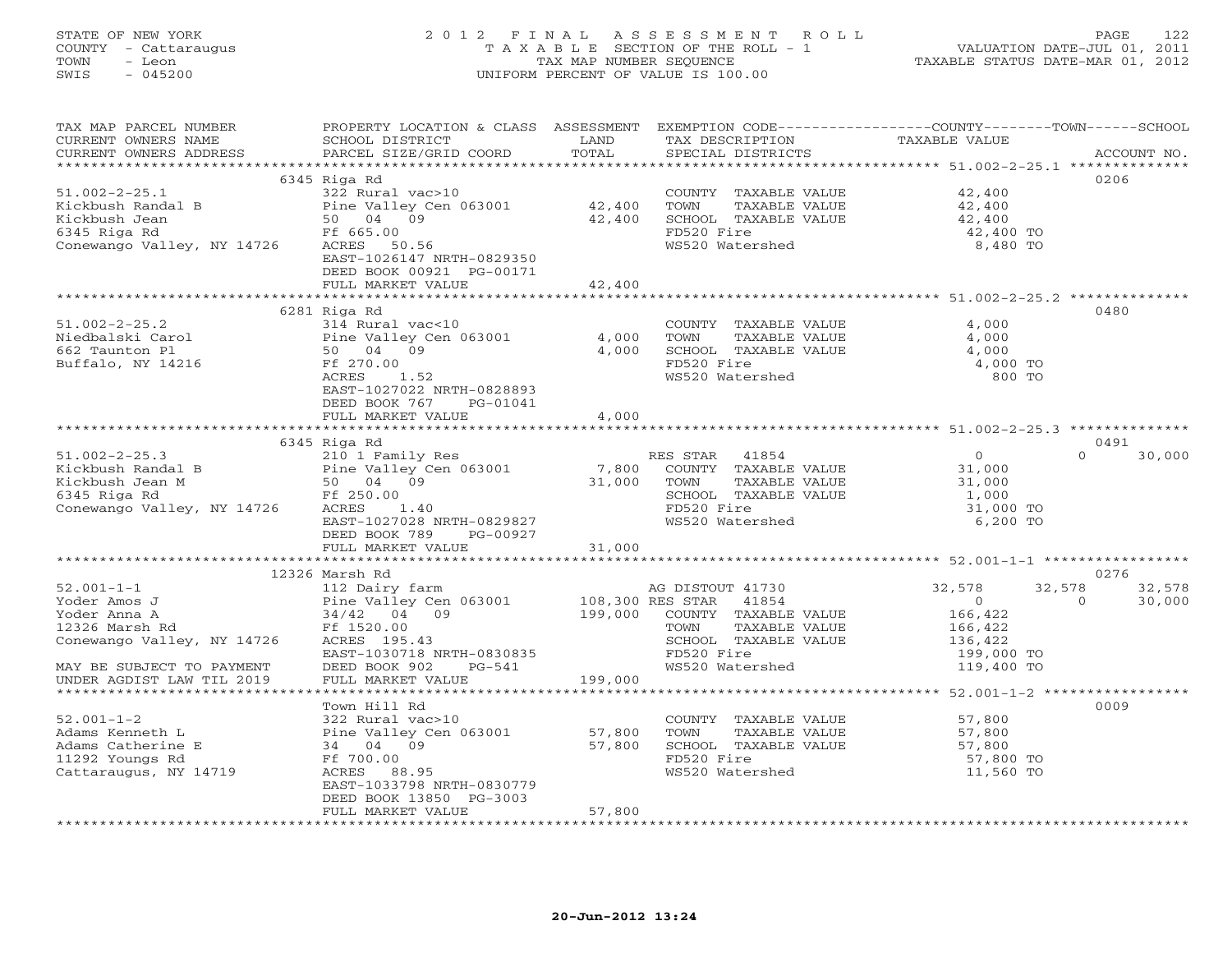# STATE OF NEW YORK 2 0 1 2 F I N A L A S S E S S M E N T R O L L PAGE 123 COUNTY - Cattaraugus T A X A B L E SECTION OF THE ROLL - 1 VALUATION DATE-JUL 01, 2011 TOWN - Leon TAX MAP NUMBER SEQUENCE TAXABLE STATUS DATE-MAR 01, 2012 SWIS - 045200 UNIFORM PERCENT OF VALUE IS 100.00UNIFORM PERCENT OF VALUE IS 100.00

| TAX MAP PARCEL NUMBER<br>CURRENT OWNERS NAME<br>CURRENT OWNERS ADDRESS                                                                                                | PROPERTY LOCATION & CLASS ASSESSMENT<br>SCHOOL DISTRICT<br>PARCEL SIZE/GRID COORD                                                                                                                                                                                         | LAND<br>TOTAL           | TAX DESCRIPTION<br>SPECIAL DISTRICTS                                                                                                                         | EXEMPTION CODE-----------------COUNTY-------TOWN------SCHOOL<br>TAXABLE VALUE                                        | ACCOUNT NO.              |
|-----------------------------------------------------------------------------------------------------------------------------------------------------------------------|---------------------------------------------------------------------------------------------------------------------------------------------------------------------------------------------------------------------------------------------------------------------------|-------------------------|--------------------------------------------------------------------------------------------------------------------------------------------------------------|----------------------------------------------------------------------------------------------------------------------|--------------------------|
|                                                                                                                                                                       |                                                                                                                                                                                                                                                                           |                         |                                                                                                                                                              |                                                                                                                      |                          |
| $52.001 - 1 - 3$<br>Gent Michael J<br>Buffalo, NY 14214                                                                                                               | 6435 Town Hill Rd<br>210 1 Family Res<br>Pine Valley Cen 063001 22,800<br>ACRES<br>9.90<br>EAST-1034797 NRTH-0831251<br>DEED BOOK 00988 PG-00870                                                                                                                          | 95,500                  | COUNTY TAXABLE VALUE<br>TOWN<br>TAXABLE VALUE<br>SCHOOL TAXABLE VALUE<br>FD520 Fire<br>WS520 Watershed                                                       | 95,500<br>95,500<br>95,500<br>95,500 TO<br>19,100 TO                                                                 | 0071                     |
|                                                                                                                                                                       | FULL MARKET VALUE                                                                                                                                                                                                                                                         | 95,500                  |                                                                                                                                                              |                                                                                                                      |                          |
|                                                                                                                                                                       |                                                                                                                                                                                                                                                                           |                         |                                                                                                                                                              |                                                                                                                      |                          |
| $52.001 - 1 - 4$<br>Dumond Janine L<br>Hintermeier Ann L<br>6317 Town Hill Rd<br>Conewango Valley, NY 14726<br>MAY BE SUBJECT TO PAYMENT                              | 6317 Town Hill Rd<br>AG BLDG 41700<br>Pine Valley Cen 063001 10,300 RES STAR 41854<br>34 04 09 133,000 COUNTY TAXARLE<br>FC 830.00<br>Pine Valley O<br>34 04 09<br>Ff 830.00<br>ACRES 2.65<br>EAST-1034807 NRTH-0829480<br>DEED BOOK 994<br>$PG-369$<br>FULL MARKET VALUE | 133,000                 | COUNTY TAXABLE VALUE<br>TAXABLE VALUE<br>SCHOOL TAXABLE VALUE<br>FD520 Fire<br>WS520 Watershed                                                               | 30,000<br>30,000<br>$\overline{0}$<br>$\Omega$<br>103,000<br>103,000<br>73,000<br>טטט, כי<br>133,000 TO<br>26,600 TO | 0316<br>30,000<br>30,000 |
| UNDER RPTL483 UNTIL 2019                                                                                                                                              |                                                                                                                                                                                                                                                                           |                         |                                                                                                                                                              |                                                                                                                      |                          |
| $52.001 - 1 - 6$<br>Miller Alvin J<br>Miller Rebecca J<br>6370 Town Hill Rd<br>6370 Town Hill Rd<br>74726 EAST-1035085 NRTH-0830756                                   | Town Hill Rd<br>311 Res vac land<br>DEED BOOK 13949 PG-3001<br>FULL MARKET VALUE                                                                                                                                                                                          | 2,700<br>2,700<br>2,700 | COUNTY TAXABLE VALUE<br>TOWN<br>TAXABLE VALUE<br>SCHOOL TAXABLE VALUE<br>FD520 Fire<br>WS520 Watershed                                                       | 2,700<br>2,700<br>2,700<br>2,700 TO<br>540 TO                                                                        | 0358                     |
|                                                                                                                                                                       |                                                                                                                                                                                                                                                                           |                         |                                                                                                                                                              |                                                                                                                      |                          |
| $52.001 - 1 - 7.1$<br>Miller Alvin J<br>Miller Rebecca J<br>6370 Town Hill Rd<br>Conewango Valley, NY 14726<br>MAY BE SUBJECT TO PAYMENT<br>UNDER AGDIST LAW TIL 2019 | 6440 Town Hill Rd<br>112 Dairy farm<br>Pine Valley Cen 063001<br>26 04 09<br>Ff 975.00<br>ACRES 48.80<br>EAST-1036408 NRTH-0831233<br>DEED BOOK 13949 PG-3001                                                                                                             |                         | AG BLDG<br>41700<br>30,800 AG DISTOUT 41730<br>53,800 COUNTY TAXABLE VALUE<br>TOWN<br>TAXABLE VALUE<br>SCHOOL TAXABLE VALUE<br>FD520 Fire<br>WS520 Watershed | 23,000<br>10,889<br>23,000<br>10,889<br>19,911<br>19,911<br>19,911<br>53,800 TO<br>10,760 TO                         | 0281<br>23,000<br>10,889 |
|                                                                                                                                                                       | FULL MARKET VALUE                                                                                                                                                                                                                                                         | 53,800                  |                                                                                                                                                              |                                                                                                                      |                          |
| $52.001 - 1 - 7.2$<br>Dargas Angela<br>70 Oriloe St<br>Rochester, NY 14616<br>MAY BE SUBJECT TO PAYMENT                                                               | 6440 Town Hill Rd<br>112 Dairy farm<br>Pine Valley Cen 063001<br>26 04 09<br>Ff 975.00<br>ACRES 14.55<br>EAST-1036408 NRTH-0831233                                                                                                                                        | 14,200<br>81,000        | COUNTY TAXABLE VALUE<br>TOWN<br>TAXABLE VALUE<br>SCHOOL TAXABLE VALUE<br>FD520 Fire<br>WS520 Watershed                                                       | 81,000<br>81,000<br>81,000<br>81,000 TO<br>16,200 TO                                                                 | 0950                     |
| UNDER AGDIST LAW TIL 2019                                                                                                                                             | DEED BOOK 16614 PG-5001<br>FULL MARKET VALUE                                                                                                                                                                                                                              | 81,000                  |                                                                                                                                                              |                                                                                                                      |                          |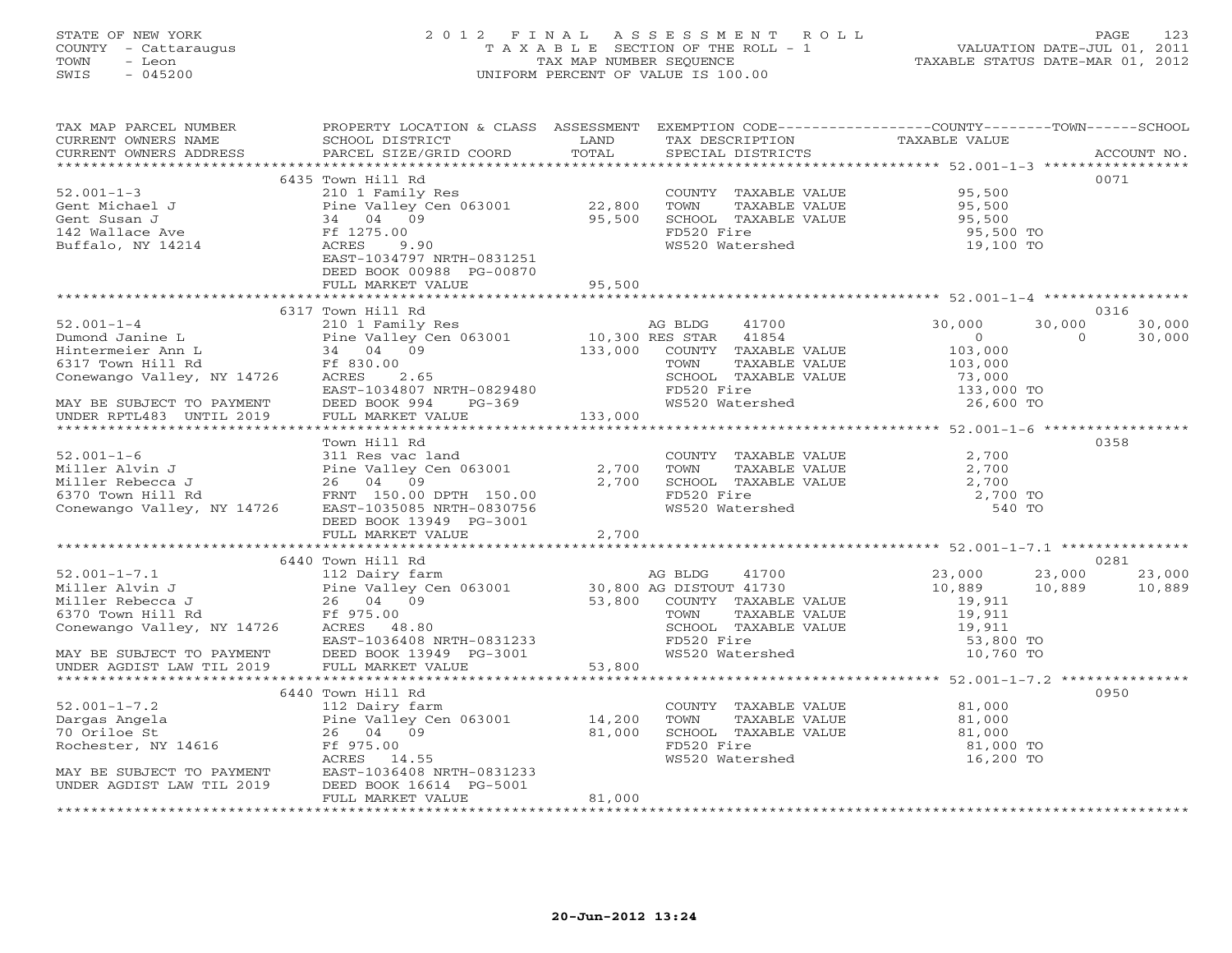## STATE OF NEW YORK 2 0 1 2 F I N A L A S S E S S M E N T R O L L PAGE 124 COUNTY - Cattaraugus T A X A B L E SECTION OF THE ROLL - 1 VALUATION DATE-JUL 01, 2011 TOWN - Leon TAX MAP NUMBER SEQUENCE TAXABLE STATUS DATE-MAR 01, 2012 SWIS - 045200 UNIFORM PERCENT OF VALUE IS 100.00UNIFORM PERCENT OF VALUE IS 100.00

| TAX MAP PARCEL NUMBER<br>CURRENT OWNERS NAME                                                                                                                                                                                                                                                                                                                          | PROPERTY LOCATION & CLASS ASSESSMENT EXEMPTION CODE---------------COUNTY-------TOWN-----SCHOOL<br><b>Example 12 The LAND</b><br>SCHOOL DISTRICT                                                                                                     |         | TAX DESCRIPTION TAXABLE VALUE SPECIAL DISTRICTS                                                                                                                                    |                                                                                    |                            |
|-----------------------------------------------------------------------------------------------------------------------------------------------------------------------------------------------------------------------------------------------------------------------------------------------------------------------------------------------------------------------|-----------------------------------------------------------------------------------------------------------------------------------------------------------------------------------------------------------------------------------------------------|---------|------------------------------------------------------------------------------------------------------------------------------------------------------------------------------------|------------------------------------------------------------------------------------|----------------------------|
|                                                                                                                                                                                                                                                                                                                                                                       |                                                                                                                                                                                                                                                     |         |                                                                                                                                                                                    |                                                                                    |                            |
| $52.001 - 1 - 8$<br>King Timberlands, LLC<br>1885 Lyndon Blvd<br>Falconer, NY 14733                                                                                                                                                                                                                                                                                   | Town Hill Rd (Off)<br>10 Priv forest<br>910 Priv forest<br>Pine Valley Cen 063001 22,000<br>26 04 09<br>ACRES 29.06<br>EAST-1038205 NRTH-0831237<br>DEED BOOK 1026 PG-35                                                                            | 22,000  | COUNTY TAXABLE VALUE 22,000<br>FD520 Fire<br>WS520 Watershed                                                                                                                       | 22,000 TO<br>4,400 TO                                                              | 0139                       |
|                                                                                                                                                                                                                                                                                                                                                                       |                                                                                                                                                                                                                                                     |         |                                                                                                                                                                                    |                                                                                    |                            |
|                                                                                                                                                                                                                                                                                                                                                                       | 6370 Town Hill Rd                                                                                                                                                                                                                                   |         |                                                                                                                                                                                    |                                                                                    | 0279                       |
| 112 Dairy farm and the Miller Alvin J<br>Miller Rebecca J<br>112 Dairy farm and Research Miller Rebecca J<br>110,400 AG DIST<br>110,400 AG DIST<br>110,400 AG DIST<br>110,400 AG DIST<br>110,400 AG DIST<br>110,400 AG DIST<br>206,800 RES STAR<br><br>EAST-1036173 NRTH-<br>MAY BE SUBJECT TO PAYMENT DEED BOOK 852 F<br>UNDER AGDIST LAW TIL 2020 FULL MARKET VALUE | FRNT 4170.00 DPTH<br>ACRES 135.85<br>EAST-1036173 NRTH-0830125<br>DEED BOOK 852 PG-01116<br>FULL MARKET VALUE<br>PULL MARKET VALUE<br>PULL MARKET VALUE<br>PULL MARKET VALUE<br>PULL MARKET VALUE<br>PULL MARKET VALUE<br>PULL MARKET VALUE<br>PULL |         | 41700<br>41720<br>206,800 RES STAR 41854                                                                                                                                           | 20,000<br>20,000<br>57,005<br>57,005<br>57,005<br>0<br>129,795<br>$\overline{0}$   | 20,000<br>57,005<br>30,000 |
|                                                                                                                                                                                                                                                                                                                                                                       |                                                                                                                                                                                                                                                     |         |                                                                                                                                                                                    |                                                                                    |                            |
|                                                                                                                                                                                                                                                                                                                                                                       |                                                                                                                                                                                                                                                     |         |                                                                                                                                                                                    |                                                                                    |                            |
|                                                                                                                                                                                                                                                                                                                                                                       | 11883 Eldredge Rd                                                                                                                                                                                                                                   |         |                                                                                                                                                                                    |                                                                                    | 0253                       |
| 52.001-1-10<br>Miller Enos E.E. Pine Valley Cen 063001 33,000<br>Miller Jemima D 26 04 09 33,000<br>6257 Town Hill Rd Ff 1235.00<br>Conewango Valley, NY 14726 ACRES 52.25<br>EAST-1037021 NRTH-0828843                                                                                                                                                               | EAST-1037021 NRTH-0828843                                                                                                                                                                                                                           | AG DIST | 41720<br>COUNTY TAXABLE VALUE<br>COUNTY TAXABLE VALUE<br>TOWN TAXABLE VALUE<br>SCHOOL TAXABLE VALUE<br>23,618<br>33,000 TO<br>36,000 TO<br>200 TO<br>FD520 Fire<br>WS520 Watershed | 9,382<br>9,382<br>23,618<br>6,600 TO                                               | 9,382                      |
|                                                                                                                                                                                                                                                                                                                                                                       |                                                                                                                                                                                                                                                     |         |                                                                                                                                                                                    |                                                                                    |                            |
|                                                                                                                                                                                                                                                                                                                                                                       | 11792 Eldredge Rd                                                                                                                                                                                                                                   |         |                                                                                                                                                                                    |                                                                                    | 0096                       |
| 11/2 Example 2018 A<br>Byler David A<br>Byler David A<br>Byler Lizzie J<br>26 04 09<br>11792 Eldredge Rd<br>Conewango Valley, NY 14726<br>26 04 09<br>26 04 09<br>26 04 09<br>26 04 09<br>26 04 09<br>26 04 09<br>26 04 09<br>26 04 09<br>26 04 09<br>26 04 09                                                                                                        | EAST-1038969 NRTH-0829000<br>DEED BOOK 781 PG-00803                                                                                                                                                                                                 |         | TOWN TAXABLE VALUE<br>SCHOOL TAXABLE VALUE 71,304<br>181,200 TO                                                                                                                    | 35,400<br>35,400<br>44,496<br>44,496<br>$44,496$<br>0<br>$\overline{0}$<br>101,304 | 35,400<br>44,496<br>30,000 |
| MAY BE SUBJECT TO PAYMENT                                                                                                                                                                                                                                                                                                                                             | DEED BOOK 781 PG-00803                                                                                                                                                                                                                              |         |                                                                                                                                                                                    |                                                                                    |                            |
| UNDER AGDIST LAW TIL 2019                                                                                                                                                                                                                                                                                                                                             | FULL MARKET VALUE                                                                                                                                                                                                                                   |         | $181,200$ Watershed                                                                                                                                                                | 36,240 TO                                                                          |                            |
|                                                                                                                                                                                                                                                                                                                                                                       |                                                                                                                                                                                                                                                     |         |                                                                                                                                                                                    |                                                                                    |                            |
| Adams Lumber Co Inc<br>6052 Adams Rd<br>Cattaraucus Anti-Contrate<br>Cattaraugus, NY 14719                                                                                                                                                                                                                                                                            | Eldredge Rd (Off)<br>910 Priv forest<br>910 Priv torest<br>Pine Valley Cen 063001 21,000<br>18/26 04 09 21,000<br>21,000<br>ACRES 27.00<br>EAST-1039236 NRTH-0831029<br>DEED BOOK 767<br>PG-00775<br>FULL MARKET VALUE                              | 21,000  | COUNTY TAXABLE VALUE 21,000<br>FD520 Fire<br>WS520 Watershed                                                                                                                       | 21,000 TO<br>4,200 TO                                                              | 0188                       |
|                                                                                                                                                                                                                                                                                                                                                                       |                                                                                                                                                                                                                                                     |         |                                                                                                                                                                                    |                                                                                    |                            |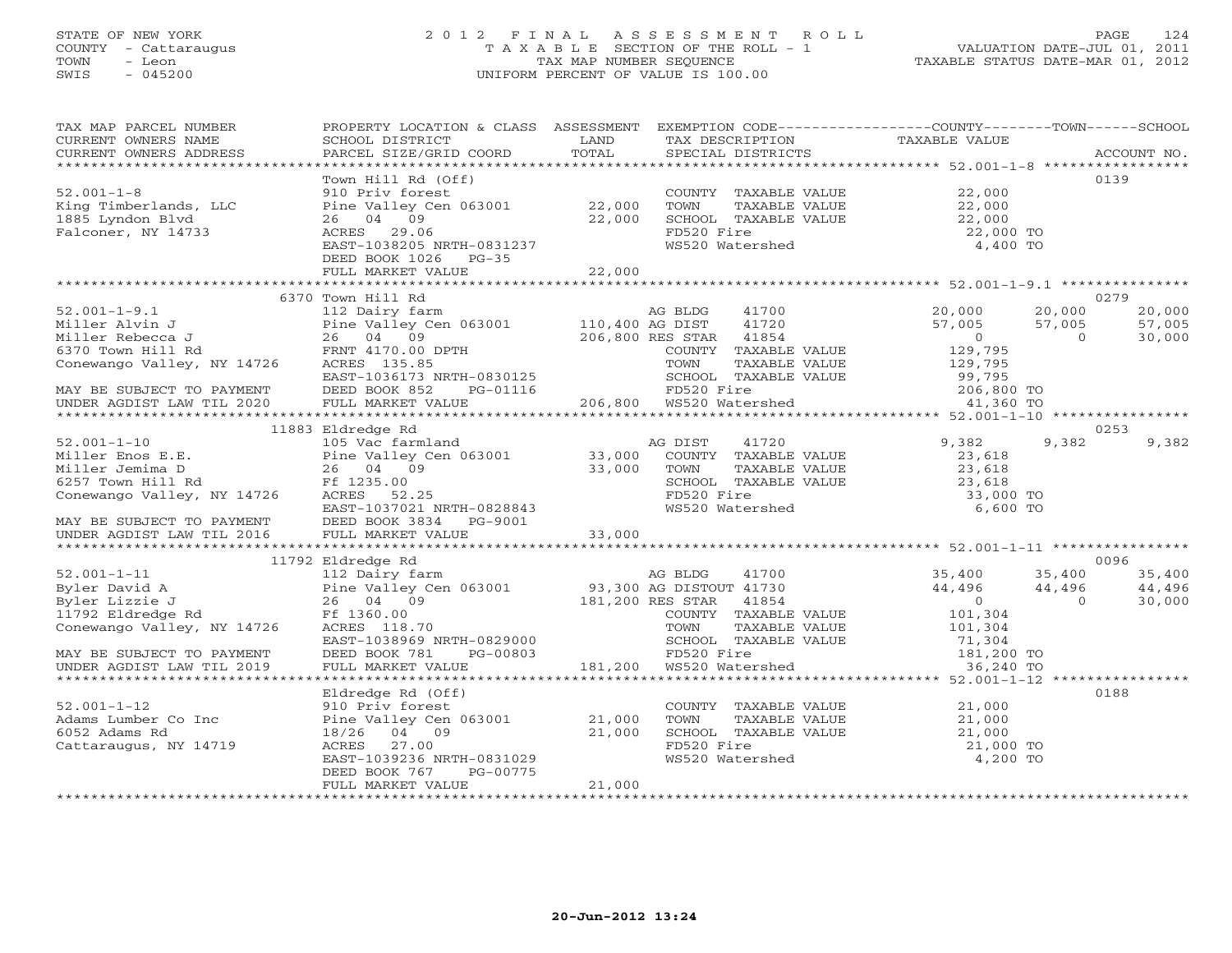# STATE OF NEW YORK 2 0 1 2 F I N A L A S S E S S M E N T R O L L PAGE 125 COUNTY - Cattaraugus T A X A B L E SECTION OF THE ROLL - 1 VALUATION DATE-JUL 01, 2011 TOWN - Leon TAX MAP NUMBER SEQUENCE TAXABLE STATUS DATE-MAR 01, 2012 SWIS - 045200 UNIFORM PERCENT OF VALUE IS 100.00UNIFORM PERCENT OF VALUE IS 100.00

| TAX MAP PARCEL NUMBER                                                                                                                                                                                                                                                                                     | PROPERTY LOCATION & CLASS ASSESSMENT EXEMPTION CODE----------------COUNTY-------TOWN------SCHOOL |         |                                                                                                                     |                    |
|-----------------------------------------------------------------------------------------------------------------------------------------------------------------------------------------------------------------------------------------------------------------------------------------------------------|--------------------------------------------------------------------------------------------------|---------|---------------------------------------------------------------------------------------------------------------------|--------------------|
|                                                                                                                                                                                                                                                                                                           |                                                                                                  |         |                                                                                                                     |                    |
|                                                                                                                                                                                                                                                                                                           |                                                                                                  |         |                                                                                                                     |                    |
|                                                                                                                                                                                                                                                                                                           |                                                                                                  |         |                                                                                                                     |                    |
|                                                                                                                                                                                                                                                                                                           | 11583 Fancher Rd                                                                                 |         |                                                                                                                     | 0321               |
| $52.001 - 1 - 13$                                                                                                                                                                                                                                                                                         | 210 1 Family Res                                                                                 |         |                                                                                                                     |                    |
|                                                                                                                                                                                                                                                                                                           |                                                                                                  |         |                                                                                                                     |                    |
|                                                                                                                                                                                                                                                                                                           |                                                                                                  |         |                                                                                                                     |                    |
|                                                                                                                                                                                                                                                                                                           |                                                                                                  |         | COUNTY TAXABLE VALUE 111,300<br>TOWN TAXABLE VALUE 111,300<br>SCHOOL TAXABLE VALUE 111,300<br>FD520 Fire 111,300 TO |                    |
|                                                                                                                                                                                                                                                                                                           |                                                                                                  |         |                                                                                                                     |                    |
|                                                                                                                                                                                                                                                                                                           | EAST-1041491 NRTH-0831812                                                                        |         |                                                                                                                     |                    |
|                                                                                                                                                                                                                                                                                                           | DEED BOOK 6536 PG-7002                                                                           |         |                                                                                                                     |                    |
|                                                                                                                                                                                                                                                                                                           | FULL MARKET VALUE                                                                                | 111,300 |                                                                                                                     |                    |
|                                                                                                                                                                                                                                                                                                           |                                                                                                  |         |                                                                                                                     |                    |
|                                                                                                                                                                                                                                                                                                           | Fancher Rd                                                                                       |         |                                                                                                                     | 0112               |
|                                                                                                                                                                                                                                                                                                           |                                                                                                  |         |                                                                                                                     |                    |
|                                                                                                                                                                                                                                                                                                           |                                                                                                  |         |                                                                                                                     |                    |
|                                                                                                                                                                                                                                                                                                           |                                                                                                  |         |                                                                                                                     |                    |
|                                                                                                                                                                                                                                                                                                           |                                                                                                  |         |                                                                                                                     |                    |
| 314 Rural vac<10<br>Hershberger Adam R<br>Hershberger Ella M<br>19 04 09<br>11884 Leon-New Albion Rd<br>Conewango Valley, NY 14726<br>Conewango Valley, NY 14726<br>Conewango Valley, NY 14726<br>2,400<br>2,400<br>Conewango Valley, NY 14726<br>2,                                                      |                                                                                                  |         | 2,400 SCHOOL TAXABLE VALUE 2,400<br>FD520 Fire 2,400 TO<br>WS520 Watershed 480 TO                                   |                    |
|                                                                                                                                                                                                                                                                                                           | EAST-1042349 NRTH-0832768                                                                        |         |                                                                                                                     |                    |
|                                                                                                                                                                                                                                                                                                           | DEED BOOK 14321 PG-7001                                                                          |         |                                                                                                                     |                    |
|                                                                                                                                                                                                                                                                                                           | FULL MARKET VALUE 2,400                                                                          |         |                                                                                                                     |                    |
|                                                                                                                                                                                                                                                                                                           |                                                                                                  |         |                                                                                                                     |                    |
| 52.001-1-14.2<br>CoUNTY TAXABLE VALUE<br>Carnrite Walter<br>Carnrite Donna<br>Carnrite Donna<br>Carnrite Donna<br>Carnrite Donna<br>CoUNTY TAXABLE VALUE<br>COUNTY TAXABLE VALUE<br>COUNTY TAXABLE VALUE<br>COUNTY TAXABLE VALUE<br>COUNTY TAXABLE V                                                      |                                                                                                  |         |                                                                                                                     | 0605               |
|                                                                                                                                                                                                                                                                                                           |                                                                                                  |         |                                                                                                                     |                    |
|                                                                                                                                                                                                                                                                                                           |                                                                                                  |         |                                                                                                                     |                    |
|                                                                                                                                                                                                                                                                                                           |                                                                                                  |         |                                                                                                                     |                    |
|                                                                                                                                                                                                                                                                                                           |                                                                                                  |         |                                                                                                                     |                    |
|                                                                                                                                                                                                                                                                                                           |                                                                                                  |         |                                                                                                                     |                    |
|                                                                                                                                                                                                                                                                                                           | EAST-1043441 NRTH-0830720                                                                        |         |                                                                                                                     |                    |
|                                                                                                                                                                                                                                                                                                           | DEED BOOK 1984 PG-4005                                                                           |         |                                                                                                                     |                    |
|                                                                                                                                                                                                                                                                                                           | FULL MARKET VALUE                                                                                | 619,300 |                                                                                                                     |                    |
|                                                                                                                                                                                                                                                                                                           |                                                                                                  |         |                                                                                                                     |                    |
|                                                                                                                                                                                                                                                                                                           | 11598 Eldredge Rd                                                                                |         |                                                                                                                     | 0608               |
|                                                                                                                                                                                                                                                                                                           |                                                                                                  |         |                                                                                                                     | 20,500<br>20,500   |
|                                                                                                                                                                                                                                                                                                           |                                                                                                  |         |                                                                                                                     | $\Omega$<br>30,000 |
|                                                                                                                                                                                                                                                                                                           |                                                                                                  |         |                                                                                                                     |                    |
|                                                                                                                                                                                                                                                                                                           |                                                                                                  |         |                                                                                                                     |                    |
|                                                                                                                                                                                                                                                                                                           |                                                                                                  |         |                                                                                                                     |                    |
|                                                                                                                                                                                                                                                                                                           |                                                                                                  |         |                                                                                                                     |                    |
| MAY BE SUBJECT TO PAYMENT DEED BOOK 903 F<br>UNDER RPTL483 UNTIL 2019 FULL MARKET VALUE                                                                                                                                                                                                                   |                                                                                                  |         |                                                                                                                     |                    |
| $\frac{1}{100}$ $\frac{1}{100}$ $\frac{1}{100}$ $\frac{1}{100}$ $\frac{1}{100}$ $\frac{1}{100}$ $\frac{1}{100}$ $\frac{1}{100}$ $\frac{1}{100}$ $\frac{1}{100}$ $\frac{1}{100}$ $\frac{1}{100}$ $\frac{1}{100}$ $\frac{1}{100}$ $\frac{1}{100}$ $\frac{1}{100}$ $\frac{1}{100}$ $\frac{1}{100}$ $\frac{1$ |                                                                                                  |         |                                                                                                                     |                    |
|                                                                                                                                                                                                                                                                                                           |                                                                                                  |         |                                                                                                                     |                    |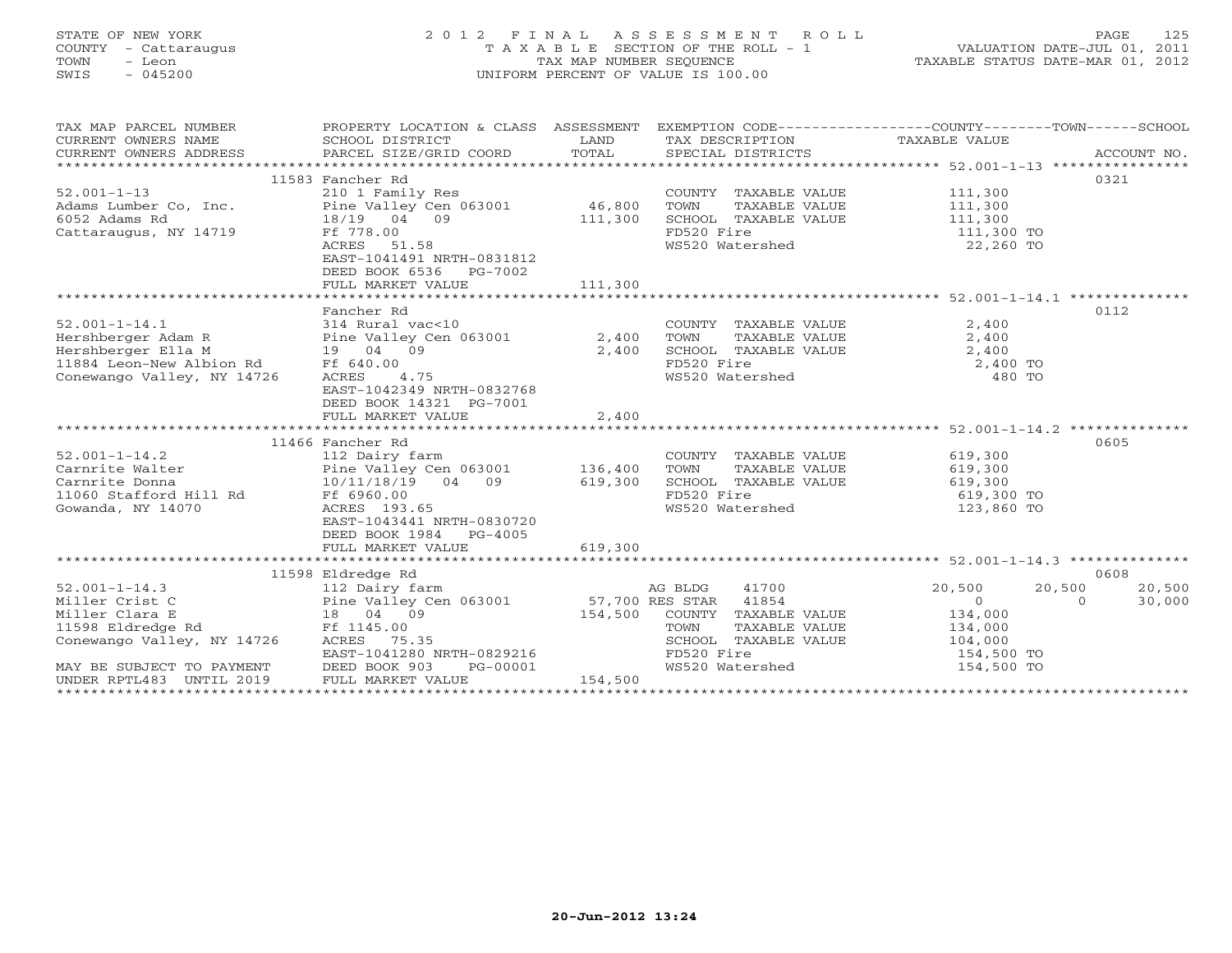## STATE OF NEW YORK 2 0 1 2 F I N A L A S S E S S M E N T R O L L PAGE 126 COUNTY - Cattaraugus T A X A B L E SECTION OF THE ROLL - 1 VALUATION DATE-JUL 01, 2011 TOWN - Leon TAX MAP NUMBER SEQUENCE TAXABLE STATUS DATE-MAR 01, 2012 SWIS - 045200 UNIFORM PERCENT OF VALUE IS 100.00UNIFORM PERCENT OF VALUE IS 100.00

| TAX MAP PARCEL NUMBER                                                                                                                                                | PROPERTY LOCATION & CLASS ASSESSMENT                     |                                    | EXEMPTION CODE-----------------COUNTY-------TOWN------SCHOOL |                                                          |                |        |
|----------------------------------------------------------------------------------------------------------------------------------------------------------------------|----------------------------------------------------------|------------------------------------|--------------------------------------------------------------|----------------------------------------------------------|----------------|--------|
| CURRENT OWNERS NAME                                                                                                                                                  | SCHOOL DISTRICT                                          | LAND                               | TAX DESCRIPTION                                              | TAXABLE VALUE                                            |                |        |
| CURRENT OWNERS ADDRESS                                                                                                                                               | PARCEL SIZE/GRID COORD                                   | TOTAL                              | SPECIAL DISTRICTS                                            |                                                          | ACCOUNT NO.    |        |
|                                                                                                                                                                      |                                                          |                                    |                                                              |                                                          |                |        |
|                                                                                                                                                                      | 11670 Eldredge Rd                                        |                                    |                                                              |                                                          | 0827           |        |
| $52.001 - 1 - 14.5$                                                                                                                                                  | 112 Dairy farm                                           |                                    | AG BLDG<br>41700                                             | 46,500                                                   | 46,500         | 46,500 |
| Miller Danny A<br>Miller Danny A Pine Valley Consider Edne L<br>18 04 09<br>11670 Elredge Rd Ff 1250.00<br>Conewango Valley, NY 14726 ACRES 14.85                    | Pine Valley Cen 063001 18,100 AG DIST                    |                                    | 41720                                                        | 6,291                                                    | 6,291          | 6,291  |
|                                                                                                                                                                      |                                                          |                                    | 117,700 RES STAR 41854                                       | $\overline{0}$                                           | $\overline{0}$ | 30,000 |
|                                                                                                                                                                      |                                                          |                                    | COUNTY TAXABLE VALUE                                         | 64,909                                                   |                |        |
|                                                                                                                                                                      |                                                          |                                    | TOWN<br>TAXABLE VALUE                                        | 64,909                                                   |                |        |
|                                                                                                                                                                      | EAST-1040182 NRTH-0828370                                |                                    | SCHOOL TAXABLE VALUE                                         |                                                          |                |        |
| MAY BE SUBJECT TO PAYMENT<br>UNDER AGDIST LAW TIL 2016                                                                                                               | DEED BOOK 12585 PG-7001                                  |                                    | FD520 Fire                                                   | 34,909<br>117,700 TO                                     |                |        |
|                                                                                                                                                                      | FULL MARKET VALUE                                        |                                    |                                                              | 117,700 TO                                               |                |        |
|                                                                                                                                                                      |                                                          |                                    |                                                              |                                                          |                |        |
|                                                                                                                                                                      | 11644 Eldredge Rd                                        |                                    |                                                              |                                                          | 0828           |        |
| $52.001 - 1 - 14.6$                                                                                                                                                  | 210 1 Family Res<br>Pine Valley Cen 063001 13,400 COUNTY |                                    | 41700                                                        | 12,900                                                   | 12,900         | 12,900 |
| Miller Crist C                                                                                                                                                       |                                                          |                                    | COUNTY TAXABLE VALUE                                         | 74,700                                                   |                |        |
|                                                                                                                                                                      |                                                          | 87,600                             | TOWN<br>TAXABLE VALUE                                        | 74,700                                                   |                |        |
|                                                                                                                                                                      |                                                          |                                    | SCHOOL TAXABLE VALUE                                         | 74,700                                                   |                |        |
| Miller Crist C Pine Valley Consider Crist C Pine Valley Consider the Calley Consider Crist Crist Consider Cris<br>18 04 09<br>Conewango Valley, NY 14726 ACRES 13.85 |                                                          |                                    | FD520 Fire                                                   | 87,600 TO                                                |                |        |
|                                                                                                                                                                      |                                                          |                                    | WS520 Watershed                                              | 87,600 TO                                                |                |        |
|                                                                                                                                                                      | EAST-1040564 NRTH-0828895                                |                                    |                                                              |                                                          |                |        |
| MAY BE SUBJECT TO PAYMENT DEED BOOK 13412 PG-2001<br>UNDER RPTL483 UNTIL 2017 FULL MARKET VALUE                                                                      |                                                          |                                    |                                                              |                                                          |                |        |
|                                                                                                                                                                      |                                                          | 87,600                             |                                                              |                                                          |                |        |
|                                                                                                                                                                      |                                                          |                                    |                                                              |                                                          |                |        |
|                                                                                                                                                                      | 11490 Eldredge Rd                                        |                                    |                                                              |                                                          | 0853           |        |
| $52.001 - 1 - 14.7$                                                                                                                                                  | 112 Dairy farm                                           |                                    | AG BLDG<br>41700                                             | 83,000                                                   | 83,000         | 83,000 |
| Gingerich Dannie D Jr                                                                                                                                                | Pine Valley Cen 063001                                   | 81,900 AG DIST<br>220,000 RES STAR | 41720                                                        | 36,319                                                   | 36,319         | 36,319 |
| Gingerich Fannie S                                                                                                                                                   | $10 - 11 - 18$ , $19 - 4 - 9$                            |                                    | 220,000 RES STAR<br>41854                                    | $\overline{0}$                                           | $\Omega$       | 30,000 |
| 11490 Eldredge Rd                                                                                                                                                    | ACRES 109.80                                             |                                    | COUNTY TAXABLE VALUE                                         | 100,681                                                  |                |        |
| Conewango Valley, NY 14726                                                                                                                                           | EAST-1042735 NRTH-0829263                                |                                    | TAXABLE VALUE<br>TOWN                                        | 100,681                                                  |                |        |
|                                                                                                                                                                      | DEED BOOK 7381 PG-6001                                   |                                    | SCHOOL TAXABLE VALUE                                         | 70,681                                                   |                |        |
| MAY BE SUBJECT TO PAYMENT                                                                                                                                            | FULL MARKET VALUE                                        |                                    | 220,000 FD520 Fire                                           | 220,000 TO                                               |                |        |
| UNDER AGDIST LAW TIL 2017                                                                                                                                            |                                                          |                                    |                                                              |                                                          |                |        |
|                                                                                                                                                                      |                                                          |                                    |                                                              |                                                          |                |        |
|                                                                                                                                                                      | 11545 Eldredge Rd                                        |                                    |                                                              |                                                          | 0196           |        |
| $52.001 - 1 - 15.1$                                                                                                                                                  | 210 1 Family Res                                         |                                    | RES STAR<br>41854                                            | $\overline{0}$                                           | $\Omega$       | 30,000 |
| Miller Joseph C                                                                                                                                                      | Pine Valley Cen 063001                                   | 7,400                              | COUNTY TAXABLE VALUE                                         | 84,400                                                   |                |        |
| Miller Sarah H                                                                                                                                                       | Pine Valley v<br>17 04 09<br>Ff 166.00                   | 84,400                             | TOWN<br>TAXABLE VALUE                                        | 84,400                                                   |                |        |
| 11545 Eldredge Rd                                                                                                                                                    |                                                          |                                    | SCHOOL TAXABLE VALUE                                         | 54,400                                                   |                |        |
| Conewango Valley, NY 14726                                                                                                                                           | ACRES<br>1.20                                            |                                    | FD520 Fire                                                   | 84,400 TO                                                |                |        |
|                                                                                                                                                                      | EAST-1042255 NRTH-0827625                                |                                    | WS520 Watershed                                              | 27,852 TO                                                |                |        |
|                                                                                                                                                                      | DEED BOOK 11280 PG-6002                                  |                                    |                                                              |                                                          |                |        |
|                                                                                                                                                                      | FULL MARKET VALUE                                        | 84,400                             |                                                              |                                                          |                |        |
|                                                                                                                                                                      | ***************************                              |                                    |                                                              | ******************************** 52.001-1-15.2 ********* |                |        |
|                                                                                                                                                                      | 11529 Youngs Rd                                          |                                    |                                                              |                                                          | 0589           |        |
| $52.001 - 1 - 15.2$                                                                                                                                                  | 322 Rural vac>10                                         |                                    |                                                              | 87,100                                                   |                |        |
|                                                                                                                                                                      |                                                          |                                    | COUNTY TAXABLE VALUE                                         |                                                          |                |        |
| Mccroskey George<br>Mccroskey Barbara<br>6 Parkway                                                                                                                   | Pine Valley Cen 063001                                   | 87,100                             | TAXABLE VALUE<br>TOWN                                        | 87,100                                                   |                |        |
|                                                                                                                                                                      | 09/17 04 09                                              | 87,100                             | SCHOOL TAXABLE VALUE                                         | 87,100                                                   |                |        |
|                                                                                                                                                                      | FRNT 115.00 DPTH                                         |                                    | FD520 Fire                                                   | 87,100 TO                                                |                |        |
| Silver Creek, NY 14136                                                                                                                                               | ACRES 182.60                                             |                                    | WS520 Watershed                                              | 17,420 TO                                                |                |        |
|                                                                                                                                                                      | EAST-1042916 NRTH-0826070                                |                                    |                                                              |                                                          |                |        |
|                                                                                                                                                                      | DEED BOOK 880<br>$PG-00407$                              |                                    |                                                              |                                                          |                |        |
|                                                                                                                                                                      | FULL MARKET VALUE                                        | 87,100                             |                                                              |                                                          |                |        |
|                                                                                                                                                                      |                                                          |                                    |                                                              |                                                          |                |        |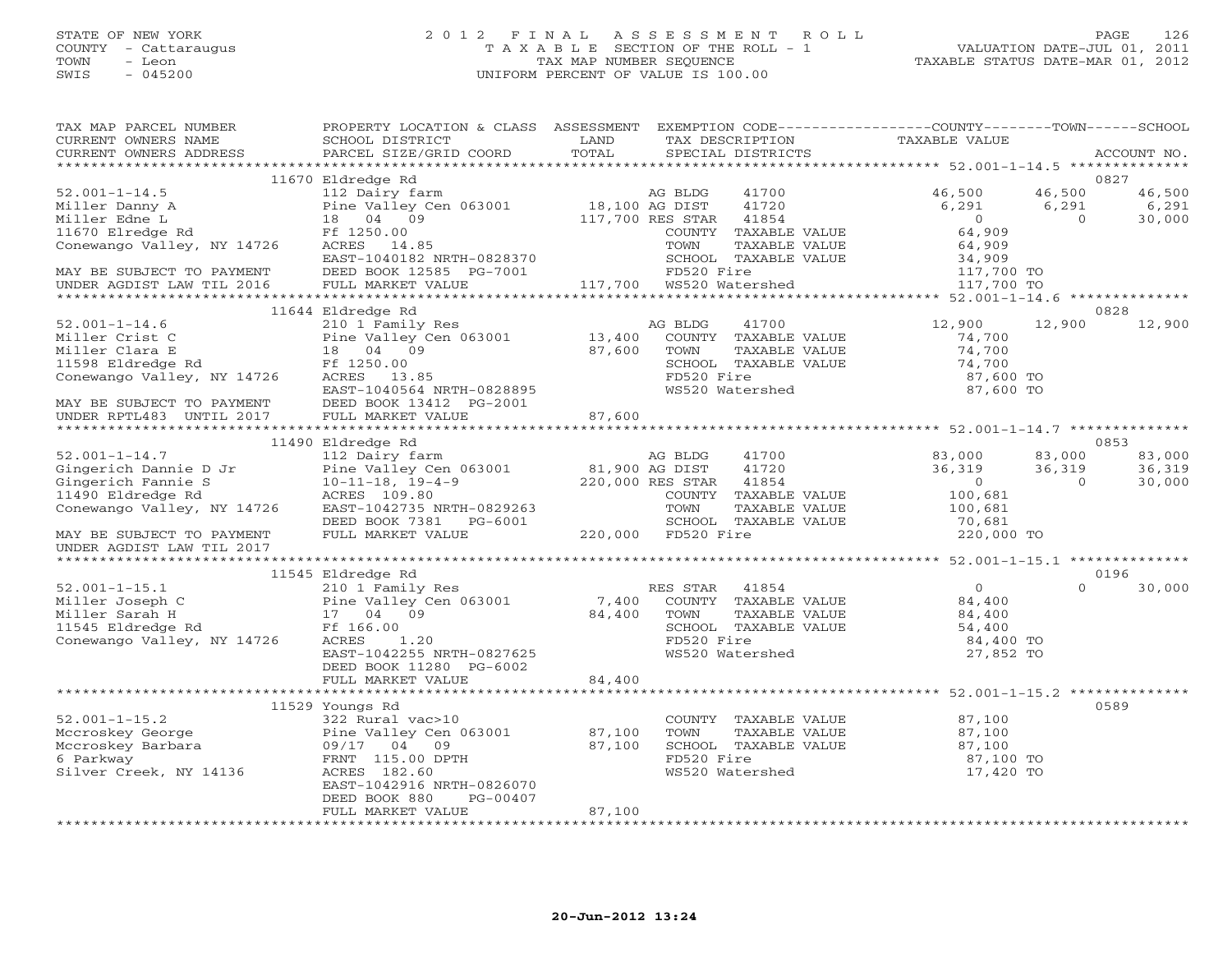## STATE OF NEW YORK 2 0 1 2 F I N A L A S S E S S M E N T R O L L PAGE 127 COUNTY - Cattaraugus T A X A B L E SECTION OF THE ROLL - 1 VALUATION DATE-JUL 01, 2011 TOWN - Leon TAX MAP NUMBER SEQUENCE TAXABLE STATUS DATE-MAR 01, 2012 SWIS - 045200 UNIFORM PERCENT OF VALUE IS 100.00UNIFORM PERCENT OF VALUE IS 100.00

| TAX MAP PARCEL NUMBER<br>CURRENT OWNERS NAME<br>CURRENT OWNERS ADDRESS<br>*************************                                                                                                                                                                     | PROPERTY LOCATION & CLASS ASSESSMENT EXEMPTION CODE---------------COUNTY-------TOWN------SCHOOL<br>SCHOOL DISTRICT<br>PARCEL SIZE/GRID COORD                                                                                                                                                                                                | LAND<br>TOTAL              | TAX DESCRIPTION TAXABLE VALUE<br>SPECIAL DISTRICTS                                                                       |                                                                        | ACCOUNT NO.      |
|-------------------------------------------------------------------------------------------------------------------------------------------------------------------------------------------------------------------------------------------------------------------------|---------------------------------------------------------------------------------------------------------------------------------------------------------------------------------------------------------------------------------------------------------------------------------------------------------------------------------------------|----------------------------|--------------------------------------------------------------------------------------------------------------------------|------------------------------------------------------------------------|------------------|
| $52.001 - 1 - 15.3$<br>Jennal John<br>Jennal Pamela J<br>6440 Stevens<br>Hamburg, NY 14075                                                                                                                                                                              | Eldredge Rd<br>314 Rural vac<10<br>Pine Valley Cen 063001<br>17 04 09<br>Ff 582.00<br>ACRES<br>2.45<br>EAST-1042758 NRTH-0827635<br>DEED BOOK 00974 PG-00657<br>FULL MARKET VALUE                                                                                                                                                           | 5,900<br>5,900<br>5,900    | COUNTY TAXABLE VALUE<br>TOWN<br>TAXABLE VALUE<br>SCHOOL TAXABLE VALUE<br>FD520 Fire<br>WS520 Watershed                   | 5,900<br>5,900<br>5,900<br>5,900 TO<br>1,180 TO                        | 0736             |
| $52.001 - 1 - 15.4$<br>Conewango Valley, NY 14726                                                                                                                                                                                                                       | Eldredge Rd<br>314 Rural vac<10<br>Pine Valley Cen 063001<br>17 04 09<br>ACRES 3.70<br>EAST-1041915 NRTH-0827626<br>DEED BOOK 11280 PG-6002<br>FULL MARKET VALUE                                                                                                                                                                            | 7,400<br>7,400<br>7,400    | COUNTY TAXABLE VALUE 7,400<br>TOWN<br>TAXABLE VALUE<br>SCHOOL TAXABLE VALUE<br>FD520 Fire<br>WS520 Watershed             | 7,400<br>7,400<br>7,400 TO<br>1,480 TO                                 | 0737             |
| $52.001 - 1 - 15.5$<br>Miller Joseph C<br>Miller Sarah H<br>11545 Eldredge Rd<br>2011 - Eldredge Rd<br>2011 - ELS English BAST-1042788<br>2011 - ELS ENGLISH BOOK 11280<br>2012 - ELS BOOK 11280<br>2012 - ELS BOOK 11280<br>2012 - ELS BOOK 11280<br>2012 - ELS BOOK 1 | Eldredge Rd<br>311 Res vac land<br>FULL MARKET VALUE                                                                                                                                                                                                                                                                                        | 3,500<br>3,500<br>3,500    | COUNTY TAXABLE VALUE 3,500<br>TOWN<br>TAXABLE VALUE<br>SCHOOL TAXABLE VALUE 3,500<br>FD520 Fire                          | 3,500<br>3,500 TO                                                      | 0900             |
|                                                                                                                                                                                                                                                                         | 11554 Youngs Rd                                                                                                                                                                                                                                                                                                                             |                            |                                                                                                                          |                                                                        | 0106             |
| $52.001 - 1 - 16$<br>Adams Kenneth L<br>11292 Youngs Rd<br>Cattaraugus, NY 14719<br>MAY BE SUBJECT TO PAYMENT<br>UNDER AGDIST LARL THE SALE<br>UNDER AGDIST LAW TIL 2016                                                                                                | 11534 Find The Valley Cen 063001<br>120 Field crops<br>Pine Valley Cen 063001<br>17 04 09<br>14719<br>14719<br>14719<br>14719<br>14719<br>14719<br>14719<br>14719<br>14719<br>14719<br>14719<br>14719<br>1489<br>1489<br>1489<br>1489<br>1489<br>1489<br>1489<br>1489<br>1489<br><br>EAST-1042154 NRTH-0824530<br>DEED BOOK 821<br>PG-00256 |                            | SCHOOL TAXABLE VALUE<br>WS520 Watershed                                                                                  | 19,991<br>8,509<br>8,509<br>8,509<br>28,500 TO<br>5,700 TO             | 19,991 19,991    |
|                                                                                                                                                                                                                                                                         | FULL MARKET VALUE                                                                                                                                                                                                                                                                                                                           | 28,500                     |                                                                                                                          |                                                                        |                  |
|                                                                                                                                                                                                                                                                         | 11642 Youngs Rd                                                                                                                                                                                                                                                                                                                             |                            |                                                                                                                          |                                                                        | 0016             |
| $52.001 - 1 - 17$<br>Conewango Valley, NY 14726                                                                                                                                                                                                                         | 240 Rural res<br>Life Use<br>Ff 1120 Youngs;1750 Eldre<br>ACRES 137.03<br>EAST-1040757 NRTH-0825988<br>DEED BOOK 00940 PG-00473<br>FULL MARKET VALUE                                                                                                                                                                                        | 77,400<br>87,400<br>87,400 | RES STAR 41854<br>COUNTY TAXABLE VALUE<br>TOWN<br>TAXABLE VALUE<br>SCHOOL TAXABLE VALUE<br>FD520 Fire<br>WS520 Watershed | $\overline{0}$<br>87,400<br>87,400<br>57,400<br>87,400 TO<br>17,480 TO | $\cap$<br>30,000 |
|                                                                                                                                                                                                                                                                         |                                                                                                                                                                                                                                                                                                                                             |                            |                                                                                                                          |                                                                        |                  |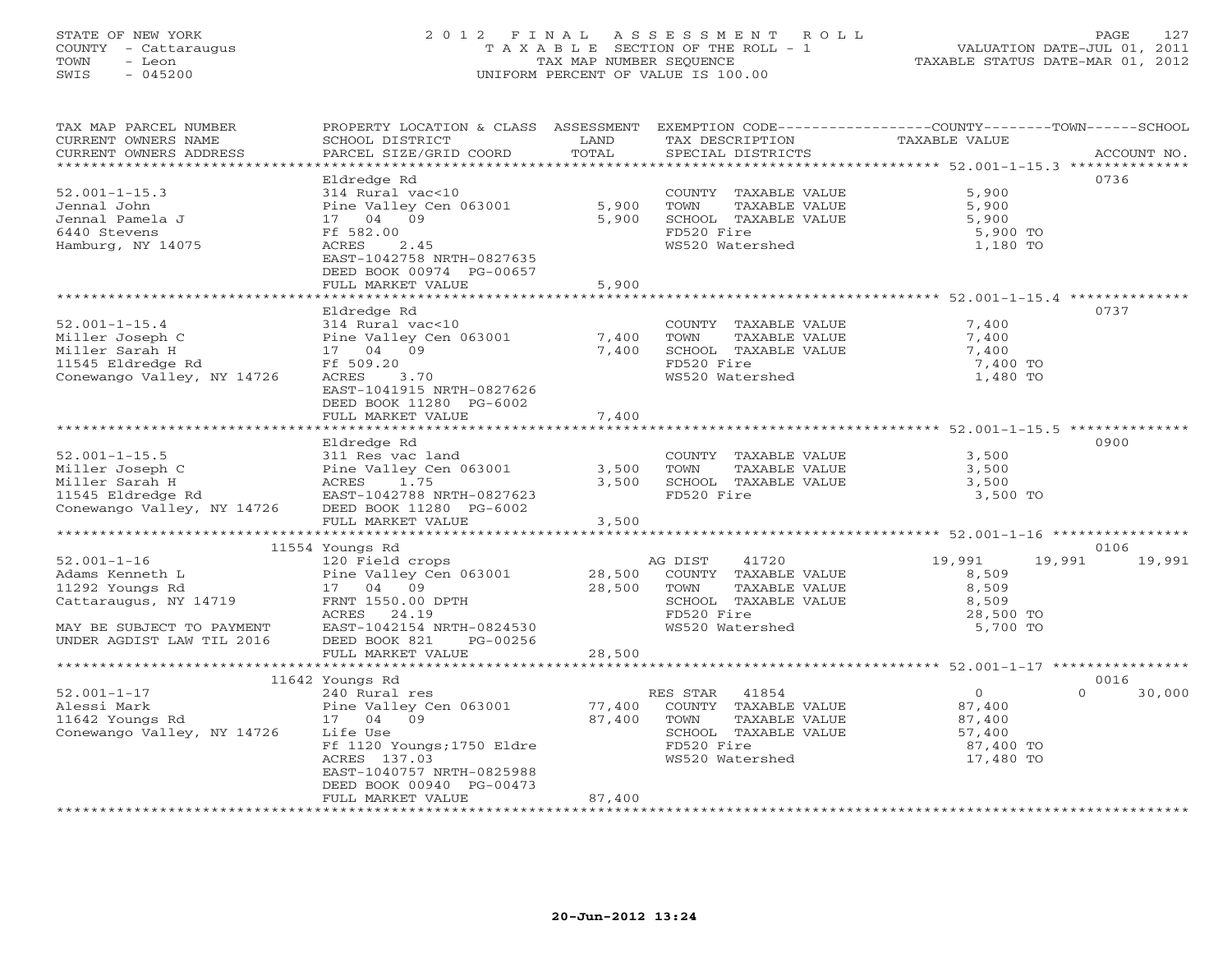## STATE OF NEW YORK 2 0 1 2 F I N A L A S S E S S M E N T R O L L PAGE 128 COUNTY - Cattaraugus T A X A B L E SECTION OF THE ROLL - 1 VALUATION DATE-JUL 01, 2011 TOWN - Leon TAX MAP NUMBER SEQUENCE TAXABLE STATUS DATE-MAR 01, 2012 SWIS - 045200 UNIFORM PERCENT OF VALUE IS 100.00UNIFORM PERCENT OF VALUE IS 100.00

| TAX MAP PARCEL NUMBER<br>CURRENT OWNERS NAME                                                                                                                                                                                                       | PROPERTY LOCATION & CLASS ASSESSMENT EXEMPTION CODE----------------COUNTY-------TOWN------SCHOOL<br>SCHOOL DISTRICT | LAND             | TAX DESCRIPTION                                           | TAXABLE VALUE      |                    |
|----------------------------------------------------------------------------------------------------------------------------------------------------------------------------------------------------------------------------------------------------|---------------------------------------------------------------------------------------------------------------------|------------------|-----------------------------------------------------------|--------------------|--------------------|
| CURRENT OWNERS ADDRESS                                                                                                                                                                                                                             | PARCEL SIZE/GRID COORD                                                                                              | TOTAL            | SPECIAL DISTRICTS                                         |                    | ACCOUNT NO.        |
|                                                                                                                                                                                                                                                    |                                                                                                                     |                  |                                                           |                    |                    |
|                                                                                                                                                                                                                                                    | 11753 Eldredge Rd                                                                                                   |                  |                                                           |                    | 0254               |
| $52.001 - 1 - 18.1$                                                                                                                                                                                                                                | 210 1 Family Res                                                                                                    |                  | RES STAR 41854                                            | $\overline{0}$     | $\Omega$<br>30,000 |
|                                                                                                                                                                                                                                                    |                                                                                                                     |                  |                                                           | 58,400             |                    |
|                                                                                                                                                                                                                                                    |                                                                                                                     |                  |                                                           | 58,400<br>58,400   |                    |
|                                                                                                                                                                                                                                                    |                                                                                                                     |                  |                                                           | 28,400             |                    |
|                                                                                                                                                                                                                                                    |                                                                                                                     |                  |                                                           | 58,400 TO          |                    |
|                                                                                                                                                                                                                                                    | EAST-1039370 NRTH-0826609                                                                                           |                  | WS520 Watershed                                           | 11,680 TO          |                    |
|                                                                                                                                                                                                                                                    | DEED BOOK 426<br>PG-8002                                                                                            |                  |                                                           |                    |                    |
|                                                                                                                                                                                                                                                    | FULL MARKET VALUE                                                                                                   | 58,400           |                                                           |                    |                    |
|                                                                                                                                                                                                                                                    |                                                                                                                     |                  |                                                           |                    |                    |
|                                                                                                                                                                                                                                                    | 11670 Eldredge Rd                                                                                                   |                  |                                                           |                    | 0826               |
|                                                                                                                                                                                                                                                    |                                                                                                                     |                  |                                                           | 13,822             | 13,822 13,822      |
|                                                                                                                                                                                                                                                    |                                                                                                                     |                  |                                                           | 22,478             |                    |
|                                                                                                                                                                                                                                                    |                                                                                                                     |                  |                                                           | 22,478             |                    |
|                                                                                                                                                                                                                                                    |                                                                                                                     |                  |                                                           | 22,478             |                    |
|                                                                                                                                                                                                                                                    |                                                                                                                     |                  |                                                           | 36,300 TO          |                    |
| %1001-1-18.3<br>Miller Danny A<br>Miller Danny A<br>Miller Edne L<br>17 18/4/9<br>26,300 COUNTY TAXABLE VALUE<br>26,300 TOWN TAXABLE VALUE<br>26,300 TOWN TAXABLE VALUE<br>26,300 TOWN TAXABLE VALUE<br>26,300 TOWN TAXABLE VALUE<br>26,300 TOWN T |                                                                                                                     |                  |                                                           |                    |                    |
| MAY BE SUBJECT TO PAYMENT                                                                                                                                                                                                                          | FULL MARKET VALUE                                                                                                   | 36,300           |                                                           |                    |                    |
| UNDER AGDIST LAW TIL 2019                                                                                                                                                                                                                          |                                                                                                                     |                  |                                                           |                    |                    |
|                                                                                                                                                                                                                                                    |                                                                                                                     |                  |                                                           |                    |                    |
|                                                                                                                                                                                                                                                    |                                                                                                                     |                  |                                                           |                    | 0059               |
| $52.001 - 1 - 19$                                                                                                                                                                                                                                  | 11672 Youngs Rd<br>260 Seasonal res                                                                                 |                  |                                                           | 73,000             |                    |
| Carlin David                                                                                                                                                                                                                                       |                                                                                                                     |                  | COUNTY TAXABLE VALUE                                      | 73,000             |                    |
|                                                                                                                                                                                                                                                    | Randolph Centra 047601 50,000 TOWN 17 04 09 73,000 SCHOC                                                            |                  | TAXABLE VALUE                                             | 73,000             |                    |
| 160 Hillside Dr                                                                                                                                                                                                                                    |                                                                                                                     |                  | SCHOOL TAXABLE VALUE                                      |                    |                    |
| Elma, NY 14059                                                                                                                                                                                                                                     | Ft 1155.66<br>ACRES 39.80                                                                                           |                  | FD520 Fire                                                | 73,000 TO          |                    |
|                                                                                                                                                                                                                                                    |                                                                                                                     |                  | WS520 Watershed                                           | 18,250 TO          |                    |
|                                                                                                                                                                                                                                                    | EAST-1039837 NRTH-0824576                                                                                           |                  |                                                           |                    |                    |
|                                                                                                                                                                                                                                                    | DEED BOOK 00983 PG-01016                                                                                            |                  |                                                           |                    |                    |
|                                                                                                                                                                                                                                                    | FULL MARKET VALUE                                                                                                   | 73,000           |                                                           |                    |                    |
|                                                                                                                                                                                                                                                    |                                                                                                                     |                  |                                                           |                    |                    |
|                                                                                                                                                                                                                                                    | 11740 Youngs Rd                                                                                                     |                  |                                                           |                    | 0209               |
| $52.001 - 1 - 20$<br>52.001-1-20 210 1 Family<br>Burchalewski Arnold Randolph Cent<br>Burchalewski Christine 17 04 09<br>11740 Youngs Rd Ff 278.52                                                                                                 | 210 1 Family Res                                                                                                    |                  | RES STAR 41854                                            | $\overline{O}$     | $\Omega$<br>30,000 |
|                                                                                                                                                                                                                                                    | Randolph Centra 047601<br>17 04 09                                                                                  |                  | 22,600 COUNTY TAXABLE VALUE<br>186,000 TOWN TAXABLE VALUE | 186,000<br>186,000 |                    |
|                                                                                                                                                                                                                                                    |                                                                                                                     |                  |                                                           |                    |                    |
|                                                                                                                                                                                                                                                    |                                                                                                                     |                  | SCHOOL TAXABLE VALUE                                      | 156,000            |                    |
| Conewango Valley, NY 14726                                                                                                                                                                                                                         | ACRES<br>9.75                                                                                                       |                  | FD520 Fire                                                | 186,000 TO         |                    |
|                                                                                                                                                                                                                                                    | EAST-1039123 NRTH-0824583                                                                                           |                  | WS520 Watershed                                           | 37,200 TO          |                    |
|                                                                                                                                                                                                                                                    | DEED BOOK 909<br>PG-00716                                                                                           |                  |                                                           |                    |                    |
|                                                                                                                                                                                                                                                    | FULL MARKET VALUE                                                                                                   | 186,000          |                                                           |                    |                    |
|                                                                                                                                                                                                                                                    |                                                                                                                     |                  |                                                           |                    |                    |
|                                                                                                                                                                                                                                                    |                                                                                                                     |                  |                                                           |                    | 0210               |
| $52.001 - 1 - 21$                                                                                                                                                                                                                                  |                                                                                                                     |                  | COUNTY TAXABLE VALUE                                      | 71,400             |                    |
| Kosmoski David J                                                                                                                                                                                                                                   |                                                                                                                     |                  | TOWN<br>TAXABLE VALUE                                     | 71,400             |                    |
| Kosmoski Sharon                                                                                                                                                                                                                                    |                                                                                                                     | 25,800<br>71,400 | SCHOOL TAXABLE VALUE                                      | 71,400             |                    |
| 121 Miller Ave                                                                                                                                                                                                                                     | 210 1 Family Res<br>Randolph Centra 047601<br>17/25 04 09<br>11700 11700                                            |                  | FD520 Fire                                                | 71,400 TO          |                    |
| Buffalo, NY 14212                                                                                                                                                                                                                                  | 11782 addit 911#<br>Ff 350.46<br>CODDC 112.05                                                                       |                  | WS520 Watershed                                           | 14,280 TO          |                    |
|                                                                                                                                                                                                                                                    | ACRES 13.05                                                                                                         |                  |                                                           |                    |                    |
|                                                                                                                                                                                                                                                    | EAST-1038811 NRTH-0824654                                                                                           |                  |                                                           |                    |                    |
|                                                                                                                                                                                                                                                    | DEED BOOK 00939 PG-00753                                                                                            |                  |                                                           |                    |                    |
|                                                                                                                                                                                                                                                    | FULL MARKET VALUE                                                                                                   | 71,400           |                                                           |                    |                    |
|                                                                                                                                                                                                                                                    | ************************                                                                                            |                  |                                                           |                    |                    |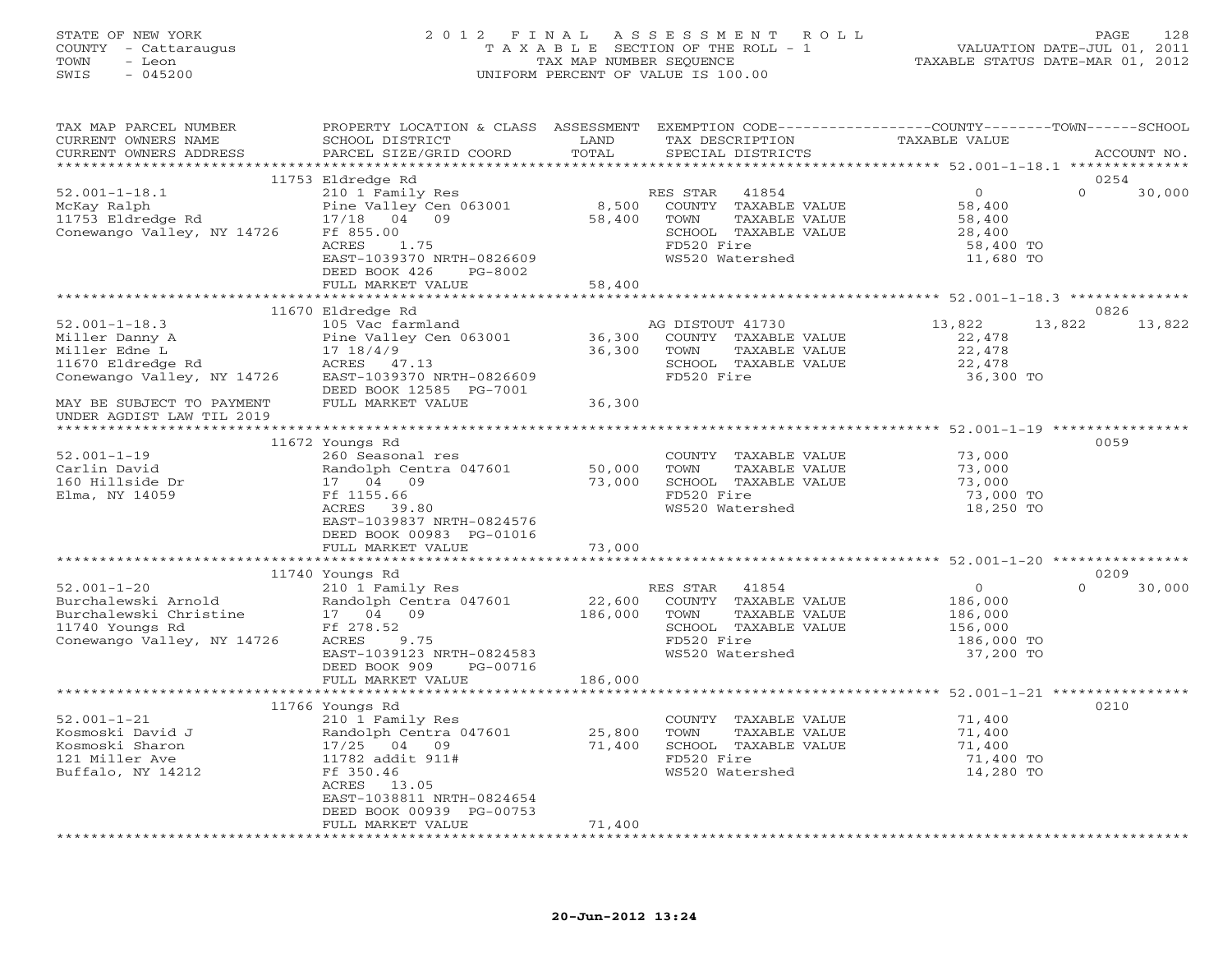## STATE OF NEW YORK 2 0 1 2 F I N A L A S S E S S M E N T R O L L PAGE 129 COUNTY - Cattaraugus T A X A B L E SECTION OF THE ROLL - 1 VALUATION DATE-JUL 01, 2011 TOWN - Leon TAX MAP NUMBER SEQUENCE TAXABLE STATUS DATE-MAR 01, 2012 SWIS - 045200 UNIFORM PERCENT OF VALUE IS 100.00UNIFORM PERCENT OF VALUE IS 100.00

| TAX MAP PARCEL NUMBER<br>CURRENT OWNERS NAME | PROPERTY LOCATION & CLASS ASSESSMENT<br>SCHOOL DISTRICT | LAND                         | EXEMPTION CODE-----------------COUNTY-------TOWN------SCHOOL<br>TAX DESCRIPTION | TAXABLE VALUE                                          |                    |
|----------------------------------------------|---------------------------------------------------------|------------------------------|---------------------------------------------------------------------------------|--------------------------------------------------------|--------------------|
| CURRENT OWNERS ADDRESS                       | PARCEL SIZE/GRID COORD                                  | TOTAL                        | SPECIAL DISTRICTS                                                               |                                                        | ACCOUNT NO.        |
|                                              |                                                         |                              |                                                                                 |                                                        |                    |
|                                              | 11792 Youngs Rd                                         |                              |                                                                                 |                                                        | 0213               |
| $52.001 - 1 - 22$                            | 312 Vac w/imprv                                         |                              | COUNTY TAXABLE VALUE                                                            | 35,900                                                 |                    |
| Krajewski Richard                            | Randolph Centra 047601                                  | 26,000                       | TOWN<br>TAXABLE VALUE                                                           | 35,900                                                 |                    |
| 9833 Jolls Rd                                | 25 04 09                                                | 35,900                       | SCHOOL TAXABLE VALUE                                                            | 35,900                                                 |                    |
| Perrysburg, NY 14129                         | Ff 350.46                                               |                              | FD520 Fire                                                                      | 35,900 TO                                              |                    |
|                                              | ACRES 13.40                                             |                              | WS520 Watershed                                                                 | 7,180 TO                                               |                    |
|                                              | EAST-1038468 NRTH-0824673                               |                              |                                                                                 |                                                        |                    |
|                                              | DEED BOOK 8887<br>PG-7001                               |                              |                                                                                 |                                                        |                    |
|                                              | FULL MARKET VALUE                                       | 35,900                       |                                                                                 |                                                        |                    |
|                                              |                                                         |                              |                                                                                 |                                                        |                    |
|                                              | 11812 Youngs Rd                                         |                              |                                                                                 |                                                        | 0212               |
| $52.001 - 1 - 23$                            | 260 Seasonal res                                        |                              | RES STAR 41854                                                                  | $\circ$                                                | $\Omega$<br>30,000 |
| Schumaker Thomas A                           | Randolph Centra 047601                                  | 26,000                       | COUNTY TAXABLE VALUE                                                            | 68,100                                                 |                    |
| Schumaker Taffy J                            |                                                         | 68,100                       | TOWN<br>TAXABLE VALUE                                                           | 68,100                                                 |                    |
| 11812 Youngs Rd                              | 25 04 09<br>FRNT 350.13<br>FRNT 350.13 DPTH             |                              | SCHOOL TAXABLE VALUE                                                            | 38,100                                                 |                    |
| Conewango Valley, NY 14726                   | ACRES 13.40 BANK<br>017                                 |                              | FD520 Fire                                                                      | 68,100 TO                                              |                    |
|                                              | EAST-1038122 NRTH-0824677                               |                              | WS520 Watershed                                                                 | 13,620 TO                                              |                    |
|                                              | DEED BOOK 4462<br>PG-3001                               |                              |                                                                                 |                                                        |                    |
|                                              | FULL MARKET VALUE                                       | 68,100                       |                                                                                 |                                                        |                    |
|                                              |                                                         |                              |                                                                                 |                                                        |                    |
|                                              | 11828 Youngs Rd                                         |                              |                                                                                 |                                                        | 0211               |
| $52.001 - 1 - 24$                            | 210 1 Family Res                                        |                              | RES STAR 41854                                                                  | $\circ$                                                | $\cap$<br>30,000   |
| Draty Carla Sue                              | Randolph Centra 047601                                  | 26,000                       | COUNTY TAXABLE VALUE                                                            | 84,300                                                 |                    |
| Hartman Chris                                | 25 04 09                                                | 84,300                       | TAXABLE VALUE<br>TOWN                                                           | 84,300                                                 |                    |
| 11828 Youngs Rd                              | Ff 350.13                                               |                              | SCHOOL TAXABLE VALUE                                                            | 54,300                                                 |                    |
| Conewango Valley, NY 14726                   | ACRES 13.40 BANK 065                                    |                              | FD520 Fire                                                                      | 84,300 TO                                              |                    |
|                                              | EAST-1037770 NRTH-0824678                               |                              | WS520 Watershed                                                                 | 16,860 TO                                              |                    |
|                                              | DEED BOOK 11549 PG-5002                                 |                              |                                                                                 |                                                        |                    |
|                                              | FULL MARKET VALUE                                       | 84,300                       |                                                                                 |                                                        |                    |
|                                              | **************************                              | *********************        |                                                                                 | ****************************** 52.001-1-25 *********** |                    |
|                                              | 11867 Eldredge Rd                                       |                              |                                                                                 |                                                        | 0205               |
| $52.001 - 1 - 25$                            | 910 Priv forest                                         |                              | COUNTY TAXABLE VALUE                                                            | 68,000                                                 |                    |
| Adams Lumber Co Inc                          | Pine Valley Cen 063001                                  | 68,000                       | TOWN<br>TAXABLE VALUE                                                           | 68,000                                                 |                    |
| 6052 Adams Rd                                | 25 04 09                                                | 68,000                       | SCHOOL TAXABLE VALUE                                                            | 68,000                                                 |                    |
| Cattaraugus, NY 14719                        | FRNT 1317.36 DPTH                                       |                              | FD520 Fire                                                                      | 68,000 TO                                              |                    |
|                                              | ACRES 68.25                                             |                              | WS520 Watershed                                                                 | 13,600 TO                                              |                    |
|                                              | EAST-1038261 NRTH-0826659                               |                              |                                                                                 |                                                        |                    |
|                                              | DEED BOOK 00908 PG-01078                                |                              |                                                                                 |                                                        |                    |
|                                              | FULL MARKET VALUE<br>**********************             | 68,000<br>****************** |                                                                                 |                                                        |                    |
|                                              |                                                         |                              | ********************************** 52.001-1-26.1 **************                 |                                                        |                    |
|                                              | 11883 Eldredge Rd                                       |                              |                                                                                 |                                                        | 0252               |
| $52.001 - 1 - 26.1$                          | 270 Mfg housing                                         |                              | COUNTY TAXABLE VALUE                                                            | 57,000                                                 |                    |
| McKay Ralph E                                | Pine Valley Cen 063001                                  | 23,000                       | TAXABLE VALUE<br>TOWN                                                           | 57,000                                                 |                    |
| 11883 Eldredge Rd                            | 25 04 09                                                | 57,000                       | SCHOOL TAXABLE VALUE                                                            | 57,000                                                 |                    |
| Conewango Valley, NY 14726                   | Ff 960.00                                               |                              | FD520 Fire                                                                      | 57,000 TO                                              |                    |
|                                              | ACRES 10.00                                             |                              | WS520 Watershed                                                                 | 11,400 TO                                              |                    |
|                                              | EAST-1037122 NRTH-0826545                               |                              |                                                                                 |                                                        |                    |
|                                              | DEED BOOK 9010<br>$PG-2004$                             |                              |                                                                                 |                                                        |                    |
|                                              | FULL MARKET VALUE                                       | 57,000                       |                                                                                 |                                                        |                    |
|                                              |                                                         |                              |                                                                                 |                                                        |                    |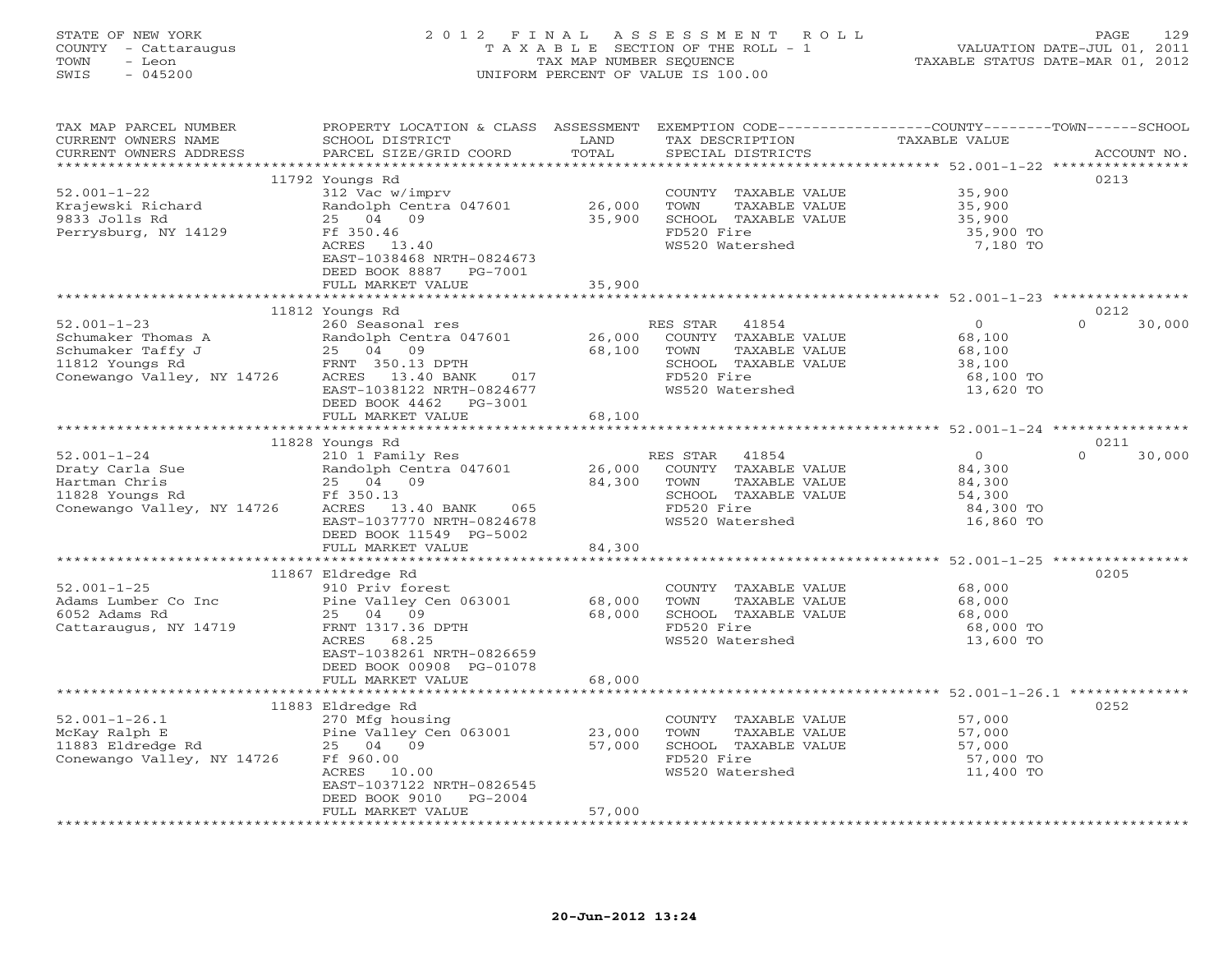# STATE OF NEW YORK 2 0 1 2 F I N A L A S S E S S M E N T R O L L PAGE 130 COUNTY - Cattaraugus T A X A B L E SECTION OF THE ROLL - 1 VALUATION DATE-JUL 01, 2011 TOWN - Leon TAX MAP NUMBER SEQUENCE TAXABLE STATUS DATE-MAR 01, 2012 SWIS - 045200 UNIFORM PERCENT OF VALUE IS 100.00UNIFORM PERCENT OF VALUE IS 100.00

| TAX MAP PARCEL NUMBER                                                                                                                                      | PROPERTY LOCATION & CLASS ASSESSMENT EXEMPTION CODE----------------COUNTY-------TOWN------SCHOOL     |         |                                                                                                           |                                               |                |               |
|------------------------------------------------------------------------------------------------------------------------------------------------------------|------------------------------------------------------------------------------------------------------|---------|-----------------------------------------------------------------------------------------------------------|-----------------------------------------------|----------------|---------------|
|                                                                                                                                                            |                                                                                                      |         |                                                                                                           |                                               |                |               |
|                                                                                                                                                            |                                                                                                      |         |                                                                                                           |                                               |                |               |
|                                                                                                                                                            | 11883 Eldredge Rd                                                                                    |         |                                                                                                           |                                               |                | 0858          |
| $52.001 - 1 - 26.2$<br>Byler Eli D                                                                                                                         | 112 Dairy farm<br>112 Dairy farm<br>Pine Valley Cen 063001<br>25-4-9<br>127,600 COUNTY TAXABLE VALUE |         |                                                                                                           | 10,912<br>$\overline{O}$                      | 10,912         | 10,912        |
| Byler Mattie                                                                                                                                               |                                                                                                      |         |                                                                                                           | 116,688                                       | $0 \t 30,000$  |               |
|                                                                                                                                                            |                                                                                                      |         | TOWN                                                                                                      |                                               |                |               |
|                                                                                                                                                            |                                                                                                      |         |                                                                                                           | TAXABLE VALUE 116,688<br>TAXABLE VALUE 86,688 |                |               |
|                                                                                                                                                            |                                                                                                      |         | SCHOOL TAXABLE VALUE 86,688<br>FD520 Fire 127,600 TO                                                      |                                               |                |               |
|                                                                                                                                                            | DEED BOOK 10155 PG-4001<br>FULL MARKET VALUE 127,600                                                 |         |                                                                                                           |                                               |                |               |
| MAY BE SUBJECT TO PAYMENT FULL MARKET VALUE<br>UNDER AGDIST LAW TIL 2016                                                                                   |                                                                                                      |         |                                                                                                           |                                               |                |               |
|                                                                                                                                                            |                                                                                                      |         |                                                                                                           |                                               |                |               |
|                                                                                                                                                            | 6257 Town Hill Rd                                                                                    |         |                                                                                                           |                                               |                | 0268          |
|                                                                                                                                                            |                                                                                                      |         |                                                                                                           | 3,849                                         | 3,849          | 3,849         |
|                                                                                                                                                            |                                                                                                      |         |                                                                                                           | 5,751                                         |                |               |
|                                                                                                                                                            |                                                                                                      |         |                                                                                                           |                                               |                |               |
|                                                                                                                                                            |                                                                                                      |         |                                                                                                           |                                               |                |               |
| Conewango Valley, NY 14726                                                                                                                                 | ACRES 12.00                                                                                          |         |                                                                                                           |                                               |                |               |
|                                                                                                                                                            | F1 1462.00<br>ACRES 12.00<br>EAST-1035186 NRTH-0825694                                               |         | TOWN TAXABLE VALUE 5,751<br>SCHOOL TAXABLE VALUE 5,751<br>FD520 Fire 9,600 TO<br>WS520 Watershed 1,920 TO |                                               |                |               |
|                                                                                                                                                            |                                                                                                      |         |                                                                                                           |                                               |                |               |
| MAY BE SUBJECT TO PAYMENT DEED BOOK 00919 PG-00504 $\,$ 9,600 UNDER AGDIST LAW TIL 2016 FULL MARKET VALUE                                                  |                                                                                                      |         |                                                                                                           |                                               |                |               |
|                                                                                                                                                            |                                                                                                      |         |                                                                                                           |                                               |                |               |
|                                                                                                                                                            | 11935 Eldredge Rd                                                                                    |         |                                                                                                           |                                               |                | 0643          |
|                                                                                                                                                            |                                                                                                      |         |                                                                                                           | 31,044                                        |                | 31,044 31,044 |
|                                                                                                                                                            |                                                                                                      |         |                                                                                                           |                                               | $\overline{0}$ | 30,000        |
|                                                                                                                                                            |                                                                                                      |         |                                                                                                           |                                               |                |               |
|                                                                                                                                                            |                                                                                                      |         |                                                                                                           |                                               |                |               |
|                                                                                                                                                            |                                                                                                      |         |                                                                                                           |                                               |                |               |
|                                                                                                                                                            |                                                                                                      |         |                                                                                                           | 174,900 TO                                    |                |               |
|                                                                                                                                                            |                                                                                                      |         |                                                                                                           | 34,980 TO                                     |                |               |
|                                                                                                                                                            |                                                                                                      |         |                                                                                                           |                                               |                |               |
|                                                                                                                                                            |                                                                                                      |         |                                                                                                           |                                               |                |               |
|                                                                                                                                                            |                                                                                                      |         |                                                                                                           |                                               |                |               |
|                                                                                                                                                            | 11918 Youngs Rd                                                                                      |         |                                                                                                           | $\overline{0}$                                | $\Omega$       | 0202          |
|                                                                                                                                                            |                                                                                                      |         | RES STAR 41854<br>COUNTY TAXABLE VALUE 104,300                                                            |                                               |                | 30,000        |
|                                                                                                                                                            |                                                                                                      |         |                                                                                                           |                                               |                |               |
| 52.001-1-28 112 Dairy farm R<br>Wengerd Levi E Randolph Centra 047601 48,400<br>Wengerd Elizabeth 25 04 09 104,300<br>12641 Dredge Rd Ff 2550.00 Youngs Rd |                                                                                                      |         | TOWN                                                                                                      | TAXABLE VALUE 104,300<br>TAXABLE VALUE 74,300 |                |               |
| South Dayton, NY 14138                                                                                                                                     |                                                                                                      |         | SCHOOL TAXABLE VALUE<br>FD520 Fire                                                                        |                                               |                |               |
|                                                                                                                                                            | Ff 1060.00 Town Hill Rd<br>ACRES 75.26                                                               |         | FD520 Fire<br>WS520 Watershed                                                                             | 104,300 TO<br>10,430 TO                       |                |               |
|                                                                                                                                                            | EAST-1036372 NRTH-0824493                                                                            |         |                                                                                                           |                                               |                |               |
|                                                                                                                                                            | DEED BOOK 1017 PG-442                                                                                |         |                                                                                                           |                                               |                |               |
|                                                                                                                                                            | FULL MARKET VALUE                                                                                    | 104,300 |                                                                                                           |                                               |                |               |
|                                                                                                                                                            |                                                                                                      |         |                                                                                                           |                                               |                |               |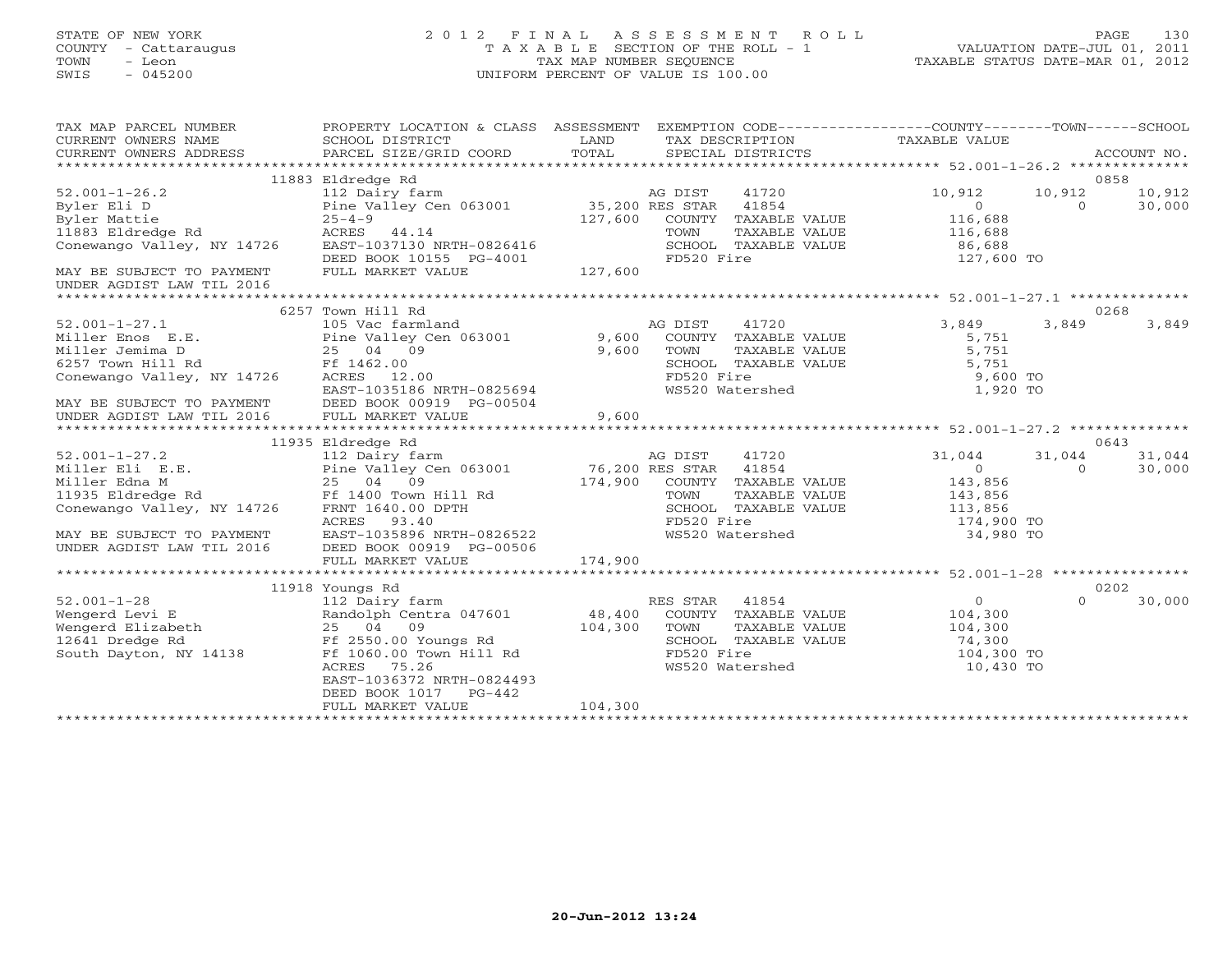## STATE OF NEW YORK 2 0 1 2 F I N A L A S S E S S M E N T R O L L PAGE 131 COUNTY - Cattaraugus T A X A B L E SECTION OF THE ROLL - 1 VALUATION DATE-JUL 01, 2011 TOWN - Leon TAX MAP NUMBER SEQUENCE TAXABLE STATUS DATE-MAR 01, 2012 SWIS - 045200 UNIFORM PERCENT OF VALUE IS 100.00UNIFORM PERCENT OF VALUE IS 100.00

| TAX MAP PARCEL NUMBER<br>CURRENT OWNERS NAME<br>CURRENT OWNERS ADDRESS | PROPERTY LOCATION & CLASS ASSESSMENT EXEMPTION CODE---------------COUNTY-------TOWN------SCHOOL<br>SCHOOL DISTRICT<br>PARCEL SIZE/GRID COORD | LAND<br>TOTAL | TAX DESCRIPTION<br>SPECIAL DISTRICTS        | TAXABLE VALUE  |          | ACCOUNT NO. |
|------------------------------------------------------------------------|----------------------------------------------------------------------------------------------------------------------------------------------|---------------|---------------------------------------------|----------------|----------|-------------|
|                                                                        | 12060 Youngs Rd                                                                                                                              |               |                                             |                |          | 0271        |
| $52.001 - 1 - 29$                                                      | 112 Dairy farm                                                                                                                               |               | 41854<br>RES STAR                           | $\mathbf{0}$   | $\Omega$ | 30,000      |
| Yoder John J                                                           | Randolph Centra 047601                                                                                                                       | 40,100        | COUNTY TAXABLE VALUE                        | 110,600        |          |             |
| Yoder Elizabeth E                                                      | 33 04<br>09                                                                                                                                  | 110,600       | TOWN<br>TAXABLE VALUE                       | 110,600        |          |             |
| 12060 Youngs Rd                                                        | Ff 1850.00 Youngs Rd                                                                                                                         |               | SCHOOL TAXABLE VALUE                        | 80,600         |          |             |
| Conewango Valley, NY 14726                                             | Ff 1060.00 Town Hill Rd                                                                                                                      |               | FD520 Fire                                  | 110,600 TO     |          |             |
|                                                                        | 47.68<br>ACRES                                                                                                                               |               | WS520 Watershed                             | 22,120 TO      |          |             |
|                                                                        | EAST-1034008 NRTH-0824418                                                                                                                    |               |                                             |                |          |             |
|                                                                        | DEED BOOK 873<br>PG-00661                                                                                                                    |               |                                             |                |          |             |
|                                                                        | FULL MARKET VALUE                                                                                                                            | 110,600       |                                             |                |          |             |
|                                                                        |                                                                                                                                              |               |                                             |                |          |             |
|                                                                        | 6151 Town Hill Rd                                                                                                                            |               | 55 PCT OF VALUE USED FOR EXEMPTION PURPOSES |                |          | 0273        |
| $52.001 - 1 - 30.1$                                                    | 280 Res Multiple                                                                                                                             |               | CVET C/T<br>41131                           | 19,250         | 19,250   | $\Omega$    |
| Wagner Joanne Madonia                                                  | Pine Valley Cen 063001                                                                                                                       |               | 36,700 AG DISTOUT 41730                     | 4,640          | 4,640    | 4,640       |
| 6151 Town Hill Rd                                                      | 33 04 09                                                                                                                                     |               | 140,000 AGED C/T<br>41801                   | 28,875         | 28,875   | $\Omega$    |
| Conewango Valley, NY 14726                                             | Ff 1400.00 Town Hill Rd                                                                                                                      |               | 41834<br>SR STAR                            | $\overline{0}$ | $\Omega$ | 62,200      |
|                                                                        | Ff 425.00 Eldredge Rd                                                                                                                        |               | COUNTY TAXABLE VALUE                        | 87,235         |          |             |
| MAY BE SUBJECT TO PAYMENT                                              | 20.95<br>ACRES                                                                                                                               |               | TOWN<br>TAXABLE VALUE                       | 87,235         |          |             |
| UNDER AGDIST LAW TIL 2019                                              | EAST-1034615 NRTH-0827049                                                                                                                    |               | SCHOOL TAXABLE VALUE                        | 73,160         |          |             |
|                                                                        | DEED BOOK 00915 PG-00559                                                                                                                     |               | FD520 Fire                                  | 140,000 TO     |          |             |
|                                                                        | FULL MARKET VALUE                                                                                                                            | 140,000       | WS520 Watershed                             | 46,200 TO      |          |             |
|                                                                        |                                                                                                                                              |               |                                             |                |          |             |
|                                                                        | Town Hill Rd                                                                                                                                 |               |                                             |                |          | 0577        |
| $52.001 - 1 - 30.2$                                                    | 105 Vac farmland                                                                                                                             |               | COUNTY TAXABLE VALUE                        | 16,700         |          |             |
| Yoder John J                                                           | Pine Valley Cen 063001                                                                                                                       | 16,700        | TAXABLE VALUE<br>TOWN                       | 16,700         |          |             |
| Yoder Elizabeth E                                                      | 33 04 09                                                                                                                                     | 16,700        | SCHOOL TAXABLE VALUE                        | 16,700         |          |             |
| 12060 Youngs Rd                                                        | Ff 1428.00                                                                                                                                   |               | FD520 Fire                                  | 16,700 TO      |          |             |
| Conewango Valley, NY 14726                                             | ACRES<br>24.20                                                                                                                               |               | WS520 Watershed                             | 5,511 TO       |          |             |
|                                                                        | EAST-1034586 NRTH-0825686                                                                                                                    |               |                                             |                |          |             |
|                                                                        | DEED BOOK 873<br>PG-00661                                                                                                                    |               |                                             |                |          |             |
|                                                                        | FULL MARKET VALUE                                                                                                                            | 16,700        |                                             |                |          |             |
|                                                                        |                                                                                                                                              |               |                                             |                |          |             |
|                                                                        | 11850 Eldredge Rd                                                                                                                            |               |                                             |                |          | 0624        |
| $52.001 - 1 - 30.3$                                                    | 210 1 Family Res                                                                                                                             |               | RES STAR<br>41854                           | $\circ$        | $\Omega$ | 30,000      |
| Hershberger Sarah E                                                    | Pine Valley Cen 063001                                                                                                                       | 10,600        | COUNTY TAXABLE VALUE                        | 38,600         |          |             |
| Hershberber Anna M                                                     | 33 04 09                                                                                                                                     | 38,600        | TOWN<br>TAXABLE VALUE                       | 38,600         |          |             |
| 11850 Eldredge Rd                                                      | Ff 314.00                                                                                                                                    |               | SCHOOL TAXABLE VALUE                        | 8,600          |          |             |
| Conewango Valley, NY 14726                                             | ACRES<br>2.80                                                                                                                                |               | FD520 Fire                                  | 38,600 TO      |          |             |
|                                                                        | EAST-1034373 NRTH-0827631                                                                                                                    |               | WS520 Watershed                             | 38,600 TO      |          |             |
|                                                                        | DEED BOOK 11744 PG-8001                                                                                                                      | 38,600        |                                             |                |          |             |
|                                                                        | FULL MARKET VALUE                                                                                                                            |               |                                             |                |          |             |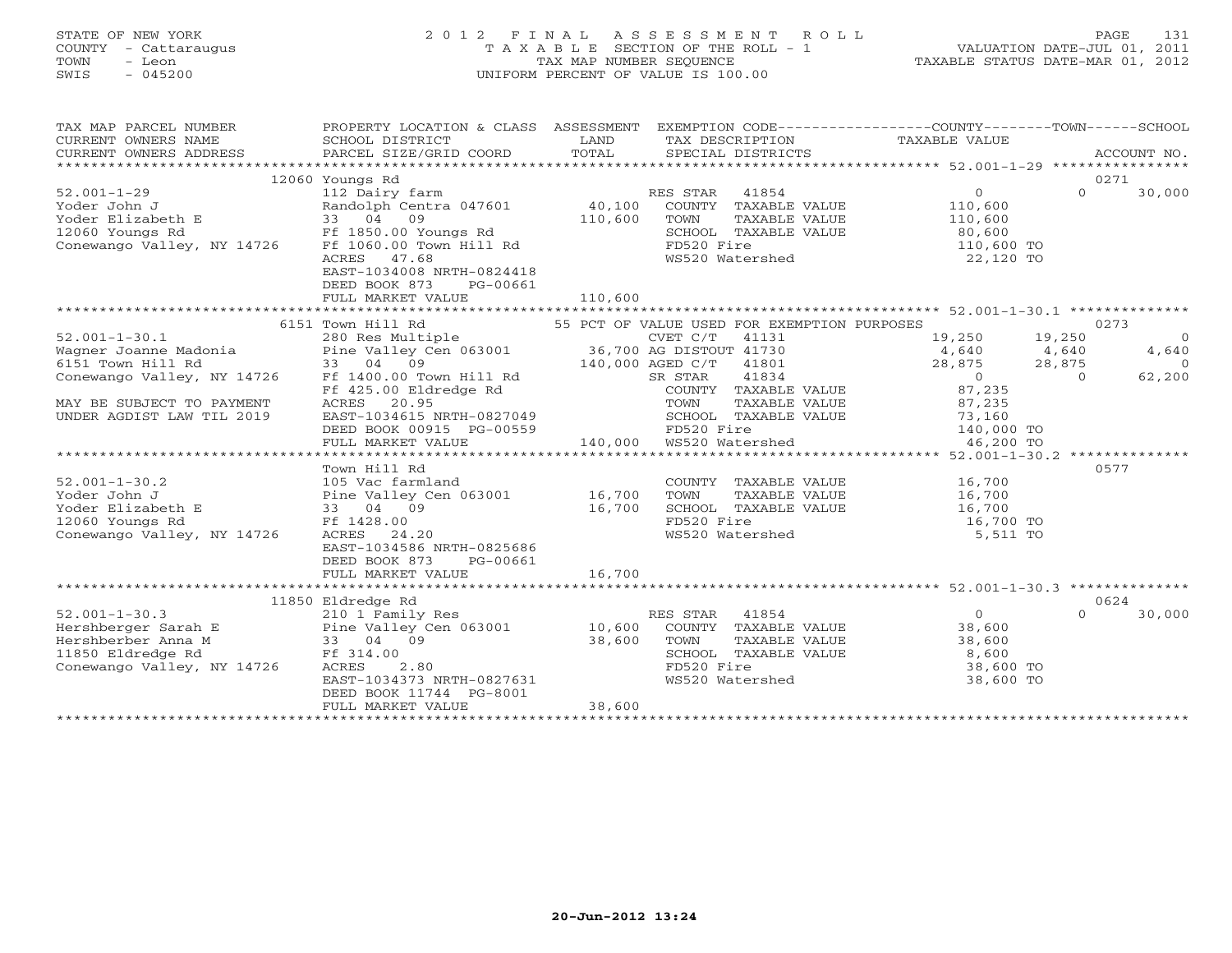## STATE OF NEW YORK 2 0 1 2 F I N A L A S S E S S M E N T R O L L PAGE 132 COUNTY - Cattaraugus T A X A B L E SECTION OF THE ROLL - 1 VALUATION DATE-JUL 01, 2011 TOWN - Leon TAX MAP NUMBER SEQUENCE TAXABLE STATUS DATE-MAR 01, 2012 SWIS - 045200 UNIFORM PERCENT OF VALUE IS 100.00UNIFORM PERCENT OF VALUE IS 100.00

| TAX MAP PARCEL NUMBER<br>CURRENT OWNERS NAME<br>CURRENT OWNERS ADDRESS                                                                                             | PROPERTY LOCATION & CLASS ASSESSMENT EXEMPTION CODE---------------COUNTY-------TOWN-----SCHOOL<br>SCHOOL DISTRICT<br>PARCEL SIZE/GRID COORD                                                | LAND<br>TOTAL                | TAX DESCRIPTION<br>SPECIAL DISTRICTS                                                                                        | TAXABLE VALUE                                                              | ACCOUNT NO.                |
|--------------------------------------------------------------------------------------------------------------------------------------------------------------------|--------------------------------------------------------------------------------------------------------------------------------------------------------------------------------------------|------------------------------|-----------------------------------------------------------------------------------------------------------------------------|----------------------------------------------------------------------------|----------------------------|
|                                                                                                                                                                    |                                                                                                                                                                                            |                              |                                                                                                                             |                                                                            |                            |
| $52.001 - 1 - 31$<br>Hershberger Henry<br>Hershberger Malinda<br>12083 Eldredge Rd<br>Conewango Valley, NY 14726                                                   | 12083 Eldredge Rd<br>112 Dairy farm<br>Pine Valley Cen 063001<br>33 04 09<br>Ff 1520.00<br>ACRES 99.97<br>EAST-1033459 NRTH-0826404<br>DEED BOOK 00956 PG-00032<br>FULL MARKET VALUE       | 66,500<br>164,900<br>164,900 | RES STAR<br>41854<br>COUNTY TAXABLE VALUE<br>TOWN<br>TAXABLE VALUE<br>SCHOOL TAXABLE VALUE<br>FD520 Fire<br>WS520 Watershed | $\overline{O}$<br>164,900<br>164,900<br>134,900<br>164,900 TO<br>32,980 TO | 0284<br>$\Omega$<br>30,000 |
|                                                                                                                                                                    |                                                                                                                                                                                            |                              |                                                                                                                             |                                                                            |                            |
| $52.001 - 1 - 32$<br>Randolph Cent<br>33 04 09<br>Zakowicz Lynn M<br>12150 Youngs Rd<br>Conewango Valley, NY 14726                                                 | 12155 Youngs Rd<br>314 Rural vac<10<br>Randolph Centra 047601 18,600<br>Ff 391.00<br>ACRES<br>9.73<br>EAST-1032868 NRTH-0824427<br>DEED BOOK 1016 PG-207                                   | 18,600                       | COUNTY TAXABLE VALUE<br>TAXABLE VALUE<br>TOWN<br>SCHOOL TAXABLE VALUE<br>FD520 Fire<br>WS520 Watershed                      | 18,600<br>18,600<br>18,600<br>18,600 TO<br>3,720 TO                        | 0060                       |
|                                                                                                                                                                    | FULL MARKET VALUE                                                                                                                                                                          | 18,600                       |                                                                                                                             |                                                                            |                            |
|                                                                                                                                                                    |                                                                                                                                                                                            |                              |                                                                                                                             |                                                                            |                            |
|                                                                                                                                                                    | 12150 Youngs Rd                                                                                                                                                                            |                              |                                                                                                                             |                                                                            | 0422                       |
| $52.001 - 1 - 33$<br>Xakowicz Lynn M Randolph Centra 04<br>Xakowicz Harry E 33 04 09<br>12150 Youngs Rd FRNT 400.00 DPTH<br>Conewango Valley, NY 14726 ACRES 10.01 | 210 1 Family Res<br>Randolph Centra 047601<br>EAST-1032475 NRTH-0824431<br>DEED BOOK 5537<br>PG-4001                                                                                       | 23,000<br>119,300            | RES STAR 41854<br>COUNTY TAXABLE VALUE<br>TOWN<br>TAXABLE VALUE<br>SCHOOL TAXABLE VALUE<br>FD520 Fire<br>WS520 Watershed    | $\overline{0}$<br>119,300<br>119,300<br>89,300<br>119,300 TO<br>23,860 TO  | 30,000<br>$\cap$           |
|                                                                                                                                                                    | FULL MARKET VALUE                                                                                                                                                                          | 119,300                      |                                                                                                                             |                                                                            |                            |
|                                                                                                                                                                    |                                                                                                                                                                                            |                              |                                                                                                                             |                                                                            |                            |
| $52.001 - 1 - 34$<br>Zakowicz Lynn M<br>12150 Youngs Rd<br>Conewango Valley, NY 14726                                                                              | 12214 Youngs Rd<br>314 Rural vac<10<br>Randolph Centra 047601<br>33 04 09<br>Ff 400.00<br>ACRES<br>9.96<br>EAST-1032073 NRTH-0824430<br>DEED BOOK 00987 PG-00023                           | 18,900<br>18,900             | COUNTY TAXABLE VALUE 18,900<br>TOWN<br>TAXABLE VALUE<br>SCHOOL TAXABLE VALUE<br>FD520 Fire<br>WS520 Watershed               | 18,900<br>18,900<br>18,900 TO<br>3,780 TO                                  | 0318                       |
|                                                                                                                                                                    | FULL MARKET VALUE                                                                                                                                                                          | 18,900                       |                                                                                                                             |                                                                            |                            |
| $52.001 - 1 - 36$<br>Hirschman Kurt R<br>Hirschman Cynthia M<br>2661 Vail Rd<br>Gowanda, NY 14070                                                                  | *************************<br>12274 Youngs Rd<br>105 Vac farmland<br>Randolph Centra 047601<br>33 04 09<br>Ff 382.00<br>ACRES 19.28<br>EAST-1031479 NRTH-0824427<br>DEED BOOK 16964 PG-2001 | 9,600<br>9,600               | COUNTY TAXABLE VALUE<br>TAXABLE VALUE<br>TOWN<br>SCHOOL TAXABLE VALUE<br>FD520 Fire<br>WS520 Watershed                      | 9,600<br>9,600<br>9,600<br>9,600 TO<br>1,920 TO                            | 0061                       |
|                                                                                                                                                                    | FULL MARKET VALUE                                                                                                                                                                          | 9,600                        |                                                                                                                             |                                                                            |                            |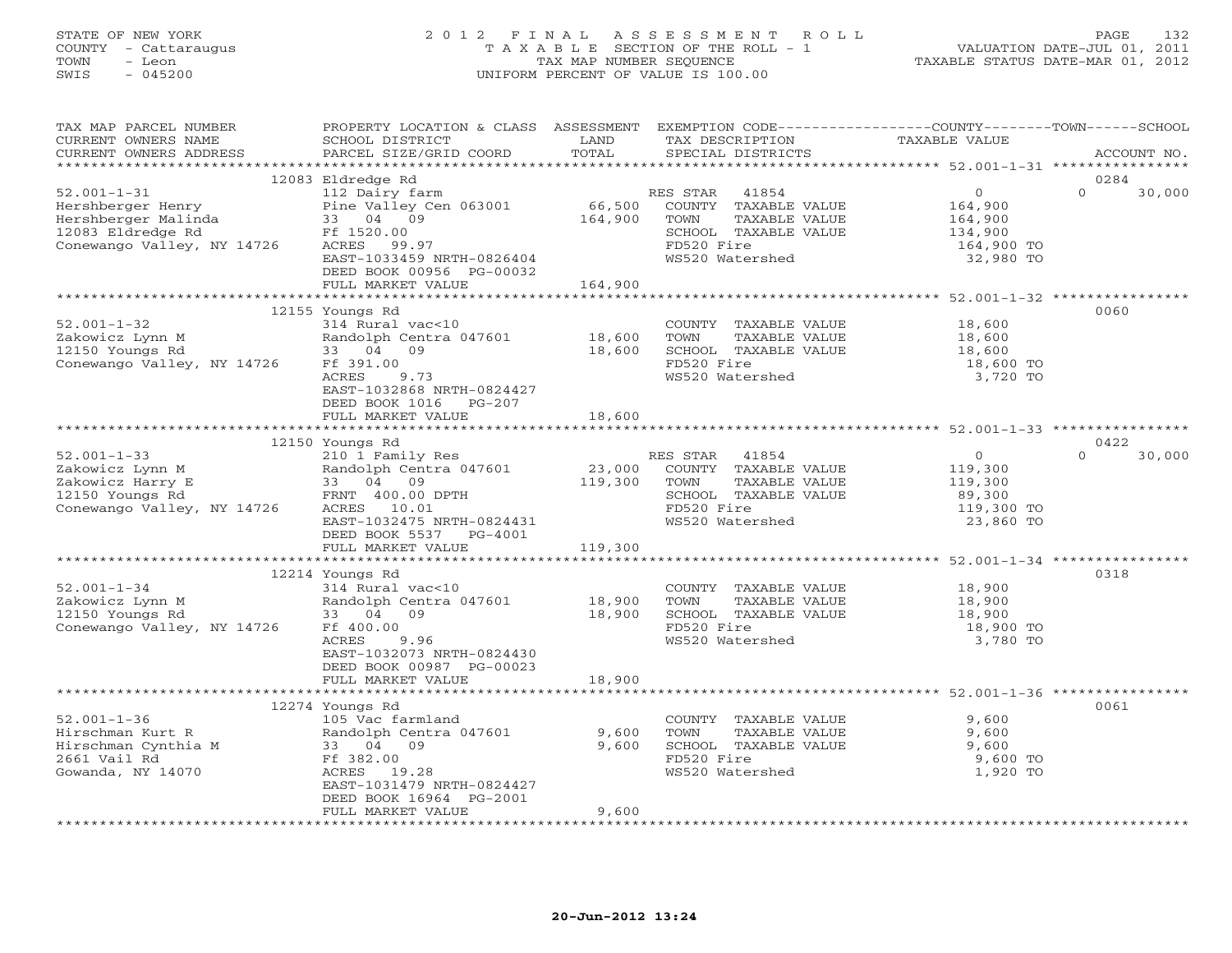## STATE OF NEW YORK 2 0 1 2 F I N A L A S S E S S M E N T R O L L PAGE 133 COUNTY - Cattaraugus T A X A B L E SECTION OF THE ROLL - 1 VALUATION DATE-JUL 01, 2011 TOWN - Leon TAX MAP NUMBER SEQUENCE TAXABLE STATUS DATE-MAR 01, 2012 SWIS - 045200 UNIFORM PERCENT OF VALUE IS 100.00UNIFORM PERCENT OF VALUE IS 100.00

| 12163 Eldredge Rd<br>0403<br>18, 344 18, 344<br>$52.001 - 1 - 37$<br>112 Dairy farm<br>18,344<br>41720<br>AG DIST<br>52.001-1-37<br>Hosteler John B Pine Valley Cen 063001 61,900<br>8525 Farrington Hollow Rd Ff 1130.00<br>Forestville, NY 14062 ACRES 92.42<br>MAY BE SUBJECT TO PAYMENT DEED BOOK 15698 PG-2001<br>THE NATE SUBJECT TO PAYMENT DEED BOOK<br>COUNTY TAXABLE VALUE<br>108,056<br>108,056<br>TOWN<br>TAXABLE VALUE<br>SCHOOL TAXABLE VALUE $108,056$<br>FD520 Fire 126,400 TO<br>FD520 Fire<br>WS520 Watershed<br>25,280 TO<br>12166 Eldredge Rd<br>0404<br>$52.001 - 1 - 38$<br>20,208<br>20,208<br>20,208<br>112 Dairy farm<br>AG DIST<br>41720<br>Hostetler John B<br>Hostetler Elizabeth M<br>12166 Eldredge Rd<br>2166 Eldredge Rd<br>2166 Eldredge Rd<br>2166 Eldredge Rd<br>2166 Eldredge Rd<br>2166 Eldredge Rd<br>2166 Eldredge Rd<br>2166 Eldredge Rd<br>2166 Eldredge Rd<br>2166 Eldredge Rd<br><br>$\sim$ 0<br>$\overline{0}$<br>30,000<br>96,392<br>96,392<br>A THE 2140.00<br>Conewango Valley, NY 14726<br>MAY BE SUBJECT TO PAYMENT<br>UNDER AGDIST LAW TIL 2016<br>FULL MARKET VALUE 116,600<br>WAY ARE SUBJECT TO PAYMENT<br>UNDER AGDIST LAW TIL 2016<br>FULL MARKET VALUE 116,600<br>****************<br>SCHOOL TAXABLE VALUE<br>FO520 Fire 116,600 TO FO520 Fire 116,600 TO<br>FD520 Fire<br>WS520 Watershed<br>23,320 TO<br>6257 Town Hill Rd<br>0269<br>41720 10,390<br>10,390 10,390<br>$\overline{0}$<br>30,000<br>$\sim$ 0<br>117,510<br>117,510<br>SCHOOL TAXABLE VALUE<br>FD520 Fire<br>WG520 Fire<br>87,510<br>127,900 TO<br>MAY BE SUBJECT TO PAYMENT<br>MAY BE SUBJECT TO PAYMENT<br>UNDER AGDIST LAW TIL 2016<br>THE BOOK 00919 PG-00504<br>WS520 Watershed<br>25,580 TO<br>0010<br>Eldredge Rd<br>910 Priv forest<br>COUNTY TAXABLE VALUE 18,500<br>$52.001 - 1 - 40$<br>910 Priv forest<br>Pine Valley Cen 063001 18,500<br>34 04 09 18,500<br>ACRES 22.07<br>Adams Kenneth L<br>TOWN<br>TAXABLE VALUE<br>18,500<br>18,500<br>Adams Catherine E<br>SCHOOL TAXABLE VALUE<br>FD520 Fire<br>11292 Youngs Rd<br>18,500 TO<br>Cattaraugus, NY 14719<br>WS520 Watershed<br>EAST-1033250 NRTH-0829403<br>3,700 TO<br>DEED BOOK 13850 PG-3003<br>FULL MARKET VALUE<br>18,500<br>0089<br>Dugway Rd<br>$52.002 - 1 - 1$<br>322 Rural vac>10<br>$30,500$<br>$30,500$<br>COUNTY TAXABLE VALUE<br>Townline Properties LLC Pine Valley Cen 063001 30,500<br>TOWN<br>TAXABLE VALUE<br>30,500<br>4874 Route 353<br>11 04 09<br>SCHOOL TAXABLE VALUE<br>30,500<br>Salamanca, NY 14779<br>Ff 970.00<br>FD520 Fire<br>WS520 Watershed<br>30,500 TO<br>3,050 TO<br>ACRES 27.50<br>EAST-1046282 NRTH-0832277<br>DEED BOOK 4685<br>PG-7001<br>30,500<br>FULL MARKET VALUE<br>*********************** | TAX MAP PARCEL NUMBER<br>CURRENT OWNERS NAME | PROPERTY LOCATION & CLASS ASSESSMENT EXEMPTION CODE----------------COUNTY-------TOWN------SCHOOL<br>SCHOOL DISTRICT<br>SCHOOL DISTRICT<br>PARCEL SIZE/GRID COORD | LAND  | TAX DESCRIPTION TAXABLE VALUE |             |
|-----------------------------------------------------------------------------------------------------------------------------------------------------------------------------------------------------------------------------------------------------------------------------------------------------------------------------------------------------------------------------------------------------------------------------------------------------------------------------------------------------------------------------------------------------------------------------------------------------------------------------------------------------------------------------------------------------------------------------------------------------------------------------------------------------------------------------------------------------------------------------------------------------------------------------------------------------------------------------------------------------------------------------------------------------------------------------------------------------------------------------------------------------------------------------------------------------------------------------------------------------------------------------------------------------------------------------------------------------------------------------------------------------------------------------------------------------------------------------------------------------------------------------------------------------------------------------------------------------------------------------------------------------------------------------------------------------------------------------------------------------------------------------------------------------------------------------------------------------------------------------------------------------------------------------------------------------------------------------------------------------------------------------------------------------------------------------------------------------------------------------------------------------------------------------------------------------------------------------------------------------------------------------------------------------------------------------------------------------------------------------------------------------------------------------------------------------------------------------------------------------------------------------------------------------------------------------------------------------------------------------------------------------------------------------------------------------------------------------------|----------------------------------------------|------------------------------------------------------------------------------------------------------------------------------------------------------------------|-------|-------------------------------|-------------|
|                                                                                                                                                                                                                                                                                                                                                                                                                                                                                                                                                                                                                                                                                                                                                                                                                                                                                                                                                                                                                                                                                                                                                                                                                                                                                                                                                                                                                                                                                                                                                                                                                                                                                                                                                                                                                                                                                                                                                                                                                                                                                                                                                                                                                                                                                                                                                                                                                                                                                                                                                                                                                                                                                                                                   | CURRENT OWNERS ADDRESS                       |                                                                                                                                                                  | TOTAL | SPECIAL DISTRICTS             | ACCOUNT NO. |
|                                                                                                                                                                                                                                                                                                                                                                                                                                                                                                                                                                                                                                                                                                                                                                                                                                                                                                                                                                                                                                                                                                                                                                                                                                                                                                                                                                                                                                                                                                                                                                                                                                                                                                                                                                                                                                                                                                                                                                                                                                                                                                                                                                                                                                                                                                                                                                                                                                                                                                                                                                                                                                                                                                                                   |                                              |                                                                                                                                                                  |       |                               |             |
|                                                                                                                                                                                                                                                                                                                                                                                                                                                                                                                                                                                                                                                                                                                                                                                                                                                                                                                                                                                                                                                                                                                                                                                                                                                                                                                                                                                                                                                                                                                                                                                                                                                                                                                                                                                                                                                                                                                                                                                                                                                                                                                                                                                                                                                                                                                                                                                                                                                                                                                                                                                                                                                                                                                                   |                                              |                                                                                                                                                                  |       |                               |             |
|                                                                                                                                                                                                                                                                                                                                                                                                                                                                                                                                                                                                                                                                                                                                                                                                                                                                                                                                                                                                                                                                                                                                                                                                                                                                                                                                                                                                                                                                                                                                                                                                                                                                                                                                                                                                                                                                                                                                                                                                                                                                                                                                                                                                                                                                                                                                                                                                                                                                                                                                                                                                                                                                                                                                   |                                              |                                                                                                                                                                  |       |                               |             |
|                                                                                                                                                                                                                                                                                                                                                                                                                                                                                                                                                                                                                                                                                                                                                                                                                                                                                                                                                                                                                                                                                                                                                                                                                                                                                                                                                                                                                                                                                                                                                                                                                                                                                                                                                                                                                                                                                                                                                                                                                                                                                                                                                                                                                                                                                                                                                                                                                                                                                                                                                                                                                                                                                                                                   |                                              |                                                                                                                                                                  |       |                               |             |
|                                                                                                                                                                                                                                                                                                                                                                                                                                                                                                                                                                                                                                                                                                                                                                                                                                                                                                                                                                                                                                                                                                                                                                                                                                                                                                                                                                                                                                                                                                                                                                                                                                                                                                                                                                                                                                                                                                                                                                                                                                                                                                                                                                                                                                                                                                                                                                                                                                                                                                                                                                                                                                                                                                                                   |                                              |                                                                                                                                                                  |       |                               |             |
|                                                                                                                                                                                                                                                                                                                                                                                                                                                                                                                                                                                                                                                                                                                                                                                                                                                                                                                                                                                                                                                                                                                                                                                                                                                                                                                                                                                                                                                                                                                                                                                                                                                                                                                                                                                                                                                                                                                                                                                                                                                                                                                                                                                                                                                                                                                                                                                                                                                                                                                                                                                                                                                                                                                                   |                                              |                                                                                                                                                                  |       |                               |             |
|                                                                                                                                                                                                                                                                                                                                                                                                                                                                                                                                                                                                                                                                                                                                                                                                                                                                                                                                                                                                                                                                                                                                                                                                                                                                                                                                                                                                                                                                                                                                                                                                                                                                                                                                                                                                                                                                                                                                                                                                                                                                                                                                                                                                                                                                                                                                                                                                                                                                                                                                                                                                                                                                                                                                   |                                              |                                                                                                                                                                  |       |                               |             |
|                                                                                                                                                                                                                                                                                                                                                                                                                                                                                                                                                                                                                                                                                                                                                                                                                                                                                                                                                                                                                                                                                                                                                                                                                                                                                                                                                                                                                                                                                                                                                                                                                                                                                                                                                                                                                                                                                                                                                                                                                                                                                                                                                                                                                                                                                                                                                                                                                                                                                                                                                                                                                                                                                                                                   |                                              |                                                                                                                                                                  |       |                               |             |
|                                                                                                                                                                                                                                                                                                                                                                                                                                                                                                                                                                                                                                                                                                                                                                                                                                                                                                                                                                                                                                                                                                                                                                                                                                                                                                                                                                                                                                                                                                                                                                                                                                                                                                                                                                                                                                                                                                                                                                                                                                                                                                                                                                                                                                                                                                                                                                                                                                                                                                                                                                                                                                                                                                                                   |                                              |                                                                                                                                                                  |       |                               |             |
|                                                                                                                                                                                                                                                                                                                                                                                                                                                                                                                                                                                                                                                                                                                                                                                                                                                                                                                                                                                                                                                                                                                                                                                                                                                                                                                                                                                                                                                                                                                                                                                                                                                                                                                                                                                                                                                                                                                                                                                                                                                                                                                                                                                                                                                                                                                                                                                                                                                                                                                                                                                                                                                                                                                                   |                                              |                                                                                                                                                                  |       |                               |             |
|                                                                                                                                                                                                                                                                                                                                                                                                                                                                                                                                                                                                                                                                                                                                                                                                                                                                                                                                                                                                                                                                                                                                                                                                                                                                                                                                                                                                                                                                                                                                                                                                                                                                                                                                                                                                                                                                                                                                                                                                                                                                                                                                                                                                                                                                                                                                                                                                                                                                                                                                                                                                                                                                                                                                   |                                              |                                                                                                                                                                  |       |                               |             |
|                                                                                                                                                                                                                                                                                                                                                                                                                                                                                                                                                                                                                                                                                                                                                                                                                                                                                                                                                                                                                                                                                                                                                                                                                                                                                                                                                                                                                                                                                                                                                                                                                                                                                                                                                                                                                                                                                                                                                                                                                                                                                                                                                                                                                                                                                                                                                                                                                                                                                                                                                                                                                                                                                                                                   |                                              |                                                                                                                                                                  |       |                               |             |
|                                                                                                                                                                                                                                                                                                                                                                                                                                                                                                                                                                                                                                                                                                                                                                                                                                                                                                                                                                                                                                                                                                                                                                                                                                                                                                                                                                                                                                                                                                                                                                                                                                                                                                                                                                                                                                                                                                                                                                                                                                                                                                                                                                                                                                                                                                                                                                                                                                                                                                                                                                                                                                                                                                                                   |                                              |                                                                                                                                                                  |       |                               |             |
|                                                                                                                                                                                                                                                                                                                                                                                                                                                                                                                                                                                                                                                                                                                                                                                                                                                                                                                                                                                                                                                                                                                                                                                                                                                                                                                                                                                                                                                                                                                                                                                                                                                                                                                                                                                                                                                                                                                                                                                                                                                                                                                                                                                                                                                                                                                                                                                                                                                                                                                                                                                                                                                                                                                                   |                                              |                                                                                                                                                                  |       |                               |             |
|                                                                                                                                                                                                                                                                                                                                                                                                                                                                                                                                                                                                                                                                                                                                                                                                                                                                                                                                                                                                                                                                                                                                                                                                                                                                                                                                                                                                                                                                                                                                                                                                                                                                                                                                                                                                                                                                                                                                                                                                                                                                                                                                                                                                                                                                                                                                                                                                                                                                                                                                                                                                                                                                                                                                   |                                              |                                                                                                                                                                  |       |                               |             |
|                                                                                                                                                                                                                                                                                                                                                                                                                                                                                                                                                                                                                                                                                                                                                                                                                                                                                                                                                                                                                                                                                                                                                                                                                                                                                                                                                                                                                                                                                                                                                                                                                                                                                                                                                                                                                                                                                                                                                                                                                                                                                                                                                                                                                                                                                                                                                                                                                                                                                                                                                                                                                                                                                                                                   |                                              |                                                                                                                                                                  |       |                               |             |
|                                                                                                                                                                                                                                                                                                                                                                                                                                                                                                                                                                                                                                                                                                                                                                                                                                                                                                                                                                                                                                                                                                                                                                                                                                                                                                                                                                                                                                                                                                                                                                                                                                                                                                                                                                                                                                                                                                                                                                                                                                                                                                                                                                                                                                                                                                                                                                                                                                                                                                                                                                                                                                                                                                                                   |                                              |                                                                                                                                                                  |       |                               |             |
|                                                                                                                                                                                                                                                                                                                                                                                                                                                                                                                                                                                                                                                                                                                                                                                                                                                                                                                                                                                                                                                                                                                                                                                                                                                                                                                                                                                                                                                                                                                                                                                                                                                                                                                                                                                                                                                                                                                                                                                                                                                                                                                                                                                                                                                                                                                                                                                                                                                                                                                                                                                                                                                                                                                                   |                                              |                                                                                                                                                                  |       |                               |             |
|                                                                                                                                                                                                                                                                                                                                                                                                                                                                                                                                                                                                                                                                                                                                                                                                                                                                                                                                                                                                                                                                                                                                                                                                                                                                                                                                                                                                                                                                                                                                                                                                                                                                                                                                                                                                                                                                                                                                                                                                                                                                                                                                                                                                                                                                                                                                                                                                                                                                                                                                                                                                                                                                                                                                   |                                              |                                                                                                                                                                  |       |                               |             |
|                                                                                                                                                                                                                                                                                                                                                                                                                                                                                                                                                                                                                                                                                                                                                                                                                                                                                                                                                                                                                                                                                                                                                                                                                                                                                                                                                                                                                                                                                                                                                                                                                                                                                                                                                                                                                                                                                                                                                                                                                                                                                                                                                                                                                                                                                                                                                                                                                                                                                                                                                                                                                                                                                                                                   |                                              |                                                                                                                                                                  |       |                               |             |
|                                                                                                                                                                                                                                                                                                                                                                                                                                                                                                                                                                                                                                                                                                                                                                                                                                                                                                                                                                                                                                                                                                                                                                                                                                                                                                                                                                                                                                                                                                                                                                                                                                                                                                                                                                                                                                                                                                                                                                                                                                                                                                                                                                                                                                                                                                                                                                                                                                                                                                                                                                                                                                                                                                                                   |                                              |                                                                                                                                                                  |       |                               |             |
|                                                                                                                                                                                                                                                                                                                                                                                                                                                                                                                                                                                                                                                                                                                                                                                                                                                                                                                                                                                                                                                                                                                                                                                                                                                                                                                                                                                                                                                                                                                                                                                                                                                                                                                                                                                                                                                                                                                                                                                                                                                                                                                                                                                                                                                                                                                                                                                                                                                                                                                                                                                                                                                                                                                                   |                                              |                                                                                                                                                                  |       |                               |             |
|                                                                                                                                                                                                                                                                                                                                                                                                                                                                                                                                                                                                                                                                                                                                                                                                                                                                                                                                                                                                                                                                                                                                                                                                                                                                                                                                                                                                                                                                                                                                                                                                                                                                                                                                                                                                                                                                                                                                                                                                                                                                                                                                                                                                                                                                                                                                                                                                                                                                                                                                                                                                                                                                                                                                   |                                              |                                                                                                                                                                  |       |                               |             |
|                                                                                                                                                                                                                                                                                                                                                                                                                                                                                                                                                                                                                                                                                                                                                                                                                                                                                                                                                                                                                                                                                                                                                                                                                                                                                                                                                                                                                                                                                                                                                                                                                                                                                                                                                                                                                                                                                                                                                                                                                                                                                                                                                                                                                                                                                                                                                                                                                                                                                                                                                                                                                                                                                                                                   |                                              |                                                                                                                                                                  |       |                               |             |
|                                                                                                                                                                                                                                                                                                                                                                                                                                                                                                                                                                                                                                                                                                                                                                                                                                                                                                                                                                                                                                                                                                                                                                                                                                                                                                                                                                                                                                                                                                                                                                                                                                                                                                                                                                                                                                                                                                                                                                                                                                                                                                                                                                                                                                                                                                                                                                                                                                                                                                                                                                                                                                                                                                                                   |                                              |                                                                                                                                                                  |       |                               |             |
|                                                                                                                                                                                                                                                                                                                                                                                                                                                                                                                                                                                                                                                                                                                                                                                                                                                                                                                                                                                                                                                                                                                                                                                                                                                                                                                                                                                                                                                                                                                                                                                                                                                                                                                                                                                                                                                                                                                                                                                                                                                                                                                                                                                                                                                                                                                                                                                                                                                                                                                                                                                                                                                                                                                                   |                                              |                                                                                                                                                                  |       |                               |             |
|                                                                                                                                                                                                                                                                                                                                                                                                                                                                                                                                                                                                                                                                                                                                                                                                                                                                                                                                                                                                                                                                                                                                                                                                                                                                                                                                                                                                                                                                                                                                                                                                                                                                                                                                                                                                                                                                                                                                                                                                                                                                                                                                                                                                                                                                                                                                                                                                                                                                                                                                                                                                                                                                                                                                   |                                              |                                                                                                                                                                  |       |                               |             |
|                                                                                                                                                                                                                                                                                                                                                                                                                                                                                                                                                                                                                                                                                                                                                                                                                                                                                                                                                                                                                                                                                                                                                                                                                                                                                                                                                                                                                                                                                                                                                                                                                                                                                                                                                                                                                                                                                                                                                                                                                                                                                                                                                                                                                                                                                                                                                                                                                                                                                                                                                                                                                                                                                                                                   |                                              |                                                                                                                                                                  |       |                               |             |
|                                                                                                                                                                                                                                                                                                                                                                                                                                                                                                                                                                                                                                                                                                                                                                                                                                                                                                                                                                                                                                                                                                                                                                                                                                                                                                                                                                                                                                                                                                                                                                                                                                                                                                                                                                                                                                                                                                                                                                                                                                                                                                                                                                                                                                                                                                                                                                                                                                                                                                                                                                                                                                                                                                                                   |                                              |                                                                                                                                                                  |       |                               |             |
|                                                                                                                                                                                                                                                                                                                                                                                                                                                                                                                                                                                                                                                                                                                                                                                                                                                                                                                                                                                                                                                                                                                                                                                                                                                                                                                                                                                                                                                                                                                                                                                                                                                                                                                                                                                                                                                                                                                                                                                                                                                                                                                                                                                                                                                                                                                                                                                                                                                                                                                                                                                                                                                                                                                                   |                                              |                                                                                                                                                                  |       |                               |             |
|                                                                                                                                                                                                                                                                                                                                                                                                                                                                                                                                                                                                                                                                                                                                                                                                                                                                                                                                                                                                                                                                                                                                                                                                                                                                                                                                                                                                                                                                                                                                                                                                                                                                                                                                                                                                                                                                                                                                                                                                                                                                                                                                                                                                                                                                                                                                                                                                                                                                                                                                                                                                                                                                                                                                   |                                              |                                                                                                                                                                  |       |                               |             |
|                                                                                                                                                                                                                                                                                                                                                                                                                                                                                                                                                                                                                                                                                                                                                                                                                                                                                                                                                                                                                                                                                                                                                                                                                                                                                                                                                                                                                                                                                                                                                                                                                                                                                                                                                                                                                                                                                                                                                                                                                                                                                                                                                                                                                                                                                                                                                                                                                                                                                                                                                                                                                                                                                                                                   |                                              |                                                                                                                                                                  |       |                               |             |
|                                                                                                                                                                                                                                                                                                                                                                                                                                                                                                                                                                                                                                                                                                                                                                                                                                                                                                                                                                                                                                                                                                                                                                                                                                                                                                                                                                                                                                                                                                                                                                                                                                                                                                                                                                                                                                                                                                                                                                                                                                                                                                                                                                                                                                                                                                                                                                                                                                                                                                                                                                                                                                                                                                                                   |                                              |                                                                                                                                                                  |       |                               |             |
|                                                                                                                                                                                                                                                                                                                                                                                                                                                                                                                                                                                                                                                                                                                                                                                                                                                                                                                                                                                                                                                                                                                                                                                                                                                                                                                                                                                                                                                                                                                                                                                                                                                                                                                                                                                                                                                                                                                                                                                                                                                                                                                                                                                                                                                                                                                                                                                                                                                                                                                                                                                                                                                                                                                                   |                                              |                                                                                                                                                                  |       |                               |             |
|                                                                                                                                                                                                                                                                                                                                                                                                                                                                                                                                                                                                                                                                                                                                                                                                                                                                                                                                                                                                                                                                                                                                                                                                                                                                                                                                                                                                                                                                                                                                                                                                                                                                                                                                                                                                                                                                                                                                                                                                                                                                                                                                                                                                                                                                                                                                                                                                                                                                                                                                                                                                                                                                                                                                   |                                              |                                                                                                                                                                  |       |                               |             |
|                                                                                                                                                                                                                                                                                                                                                                                                                                                                                                                                                                                                                                                                                                                                                                                                                                                                                                                                                                                                                                                                                                                                                                                                                                                                                                                                                                                                                                                                                                                                                                                                                                                                                                                                                                                                                                                                                                                                                                                                                                                                                                                                                                                                                                                                                                                                                                                                                                                                                                                                                                                                                                                                                                                                   |                                              |                                                                                                                                                                  |       |                               |             |
|                                                                                                                                                                                                                                                                                                                                                                                                                                                                                                                                                                                                                                                                                                                                                                                                                                                                                                                                                                                                                                                                                                                                                                                                                                                                                                                                                                                                                                                                                                                                                                                                                                                                                                                                                                                                                                                                                                                                                                                                                                                                                                                                                                                                                                                                                                                                                                                                                                                                                                                                                                                                                                                                                                                                   |                                              |                                                                                                                                                                  |       |                               |             |
|                                                                                                                                                                                                                                                                                                                                                                                                                                                                                                                                                                                                                                                                                                                                                                                                                                                                                                                                                                                                                                                                                                                                                                                                                                                                                                                                                                                                                                                                                                                                                                                                                                                                                                                                                                                                                                                                                                                                                                                                                                                                                                                                                                                                                                                                                                                                                                                                                                                                                                                                                                                                                                                                                                                                   |                                              |                                                                                                                                                                  |       |                               |             |
|                                                                                                                                                                                                                                                                                                                                                                                                                                                                                                                                                                                                                                                                                                                                                                                                                                                                                                                                                                                                                                                                                                                                                                                                                                                                                                                                                                                                                                                                                                                                                                                                                                                                                                                                                                                                                                                                                                                                                                                                                                                                                                                                                                                                                                                                                                                                                                                                                                                                                                                                                                                                                                                                                                                                   |                                              |                                                                                                                                                                  |       |                               |             |
|                                                                                                                                                                                                                                                                                                                                                                                                                                                                                                                                                                                                                                                                                                                                                                                                                                                                                                                                                                                                                                                                                                                                                                                                                                                                                                                                                                                                                                                                                                                                                                                                                                                                                                                                                                                                                                                                                                                                                                                                                                                                                                                                                                                                                                                                                                                                                                                                                                                                                                                                                                                                                                                                                                                                   |                                              |                                                                                                                                                                  |       |                               |             |
|                                                                                                                                                                                                                                                                                                                                                                                                                                                                                                                                                                                                                                                                                                                                                                                                                                                                                                                                                                                                                                                                                                                                                                                                                                                                                                                                                                                                                                                                                                                                                                                                                                                                                                                                                                                                                                                                                                                                                                                                                                                                                                                                                                                                                                                                                                                                                                                                                                                                                                                                                                                                                                                                                                                                   |                                              |                                                                                                                                                                  |       |                               |             |
|                                                                                                                                                                                                                                                                                                                                                                                                                                                                                                                                                                                                                                                                                                                                                                                                                                                                                                                                                                                                                                                                                                                                                                                                                                                                                                                                                                                                                                                                                                                                                                                                                                                                                                                                                                                                                                                                                                                                                                                                                                                                                                                                                                                                                                                                                                                                                                                                                                                                                                                                                                                                                                                                                                                                   |                                              |                                                                                                                                                                  |       |                               |             |
|                                                                                                                                                                                                                                                                                                                                                                                                                                                                                                                                                                                                                                                                                                                                                                                                                                                                                                                                                                                                                                                                                                                                                                                                                                                                                                                                                                                                                                                                                                                                                                                                                                                                                                                                                                                                                                                                                                                                                                                                                                                                                                                                                                                                                                                                                                                                                                                                                                                                                                                                                                                                                                                                                                                                   |                                              |                                                                                                                                                                  |       |                               |             |
|                                                                                                                                                                                                                                                                                                                                                                                                                                                                                                                                                                                                                                                                                                                                                                                                                                                                                                                                                                                                                                                                                                                                                                                                                                                                                                                                                                                                                                                                                                                                                                                                                                                                                                                                                                                                                                                                                                                                                                                                                                                                                                                                                                                                                                                                                                                                                                                                                                                                                                                                                                                                                                                                                                                                   |                                              |                                                                                                                                                                  |       |                               |             |
|                                                                                                                                                                                                                                                                                                                                                                                                                                                                                                                                                                                                                                                                                                                                                                                                                                                                                                                                                                                                                                                                                                                                                                                                                                                                                                                                                                                                                                                                                                                                                                                                                                                                                                                                                                                                                                                                                                                                                                                                                                                                                                                                                                                                                                                                                                                                                                                                                                                                                                                                                                                                                                                                                                                                   |                                              |                                                                                                                                                                  |       |                               |             |
|                                                                                                                                                                                                                                                                                                                                                                                                                                                                                                                                                                                                                                                                                                                                                                                                                                                                                                                                                                                                                                                                                                                                                                                                                                                                                                                                                                                                                                                                                                                                                                                                                                                                                                                                                                                                                                                                                                                                                                                                                                                                                                                                                                                                                                                                                                                                                                                                                                                                                                                                                                                                                                                                                                                                   |                                              |                                                                                                                                                                  |       |                               |             |
|                                                                                                                                                                                                                                                                                                                                                                                                                                                                                                                                                                                                                                                                                                                                                                                                                                                                                                                                                                                                                                                                                                                                                                                                                                                                                                                                                                                                                                                                                                                                                                                                                                                                                                                                                                                                                                                                                                                                                                                                                                                                                                                                                                                                                                                                                                                                                                                                                                                                                                                                                                                                                                                                                                                                   |                                              |                                                                                                                                                                  |       |                               |             |
|                                                                                                                                                                                                                                                                                                                                                                                                                                                                                                                                                                                                                                                                                                                                                                                                                                                                                                                                                                                                                                                                                                                                                                                                                                                                                                                                                                                                                                                                                                                                                                                                                                                                                                                                                                                                                                                                                                                                                                                                                                                                                                                                                                                                                                                                                                                                                                                                                                                                                                                                                                                                                                                                                                                                   |                                              |                                                                                                                                                                  |       |                               |             |
|                                                                                                                                                                                                                                                                                                                                                                                                                                                                                                                                                                                                                                                                                                                                                                                                                                                                                                                                                                                                                                                                                                                                                                                                                                                                                                                                                                                                                                                                                                                                                                                                                                                                                                                                                                                                                                                                                                                                                                                                                                                                                                                                                                                                                                                                                                                                                                                                                                                                                                                                                                                                                                                                                                                                   |                                              |                                                                                                                                                                  |       |                               |             |
|                                                                                                                                                                                                                                                                                                                                                                                                                                                                                                                                                                                                                                                                                                                                                                                                                                                                                                                                                                                                                                                                                                                                                                                                                                                                                                                                                                                                                                                                                                                                                                                                                                                                                                                                                                                                                                                                                                                                                                                                                                                                                                                                                                                                                                                                                                                                                                                                                                                                                                                                                                                                                                                                                                                                   |                                              |                                                                                                                                                                  |       |                               |             |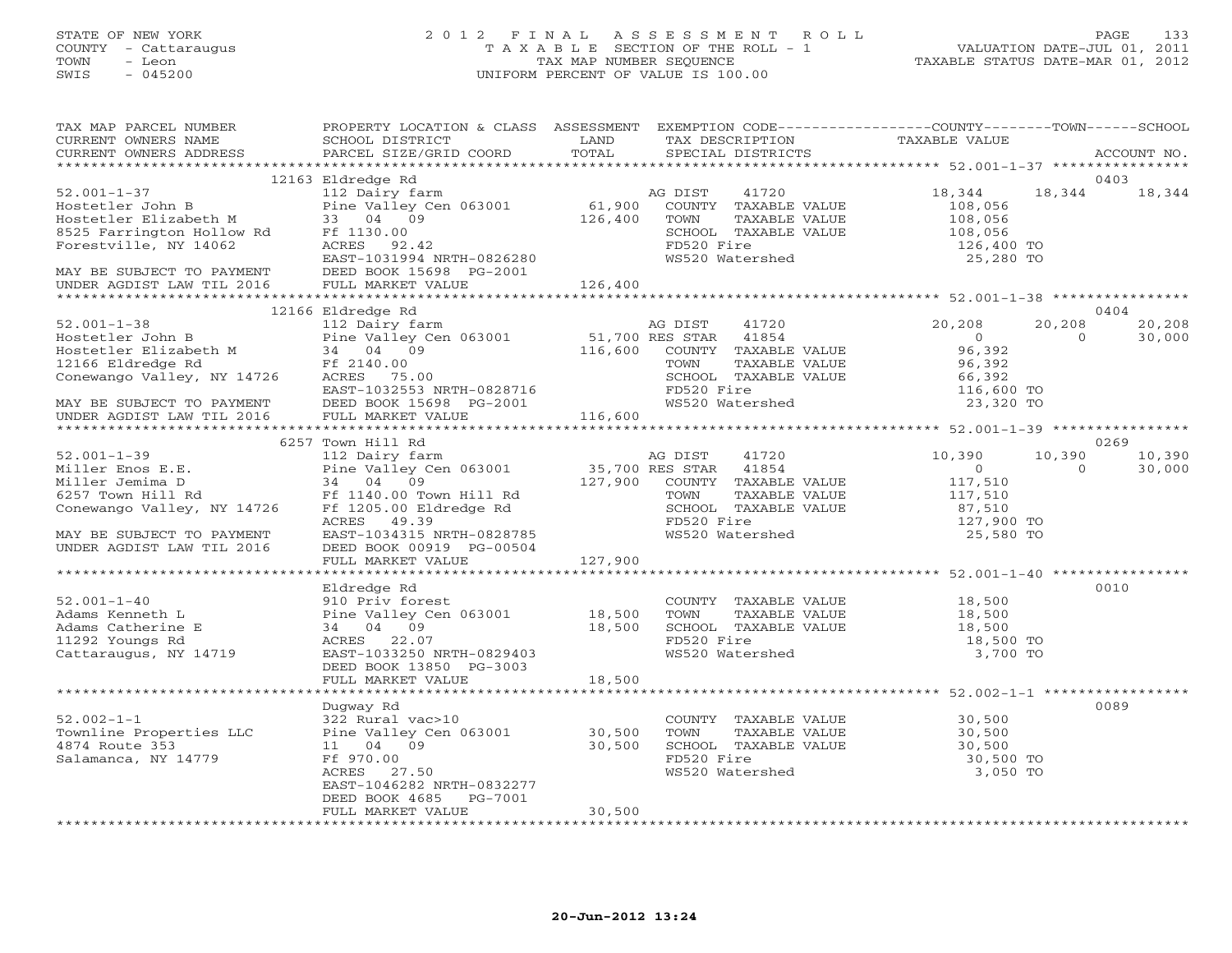# STATE OF NEW YORK 2 0 1 2 F I N A L A S S E S S M E N T R O L L PAGE 134 COUNTY - Cattaraugus T A X A B L E SECTION OF THE ROLL - 1 VALUATION DATE-JUL 01, 2011 TOWN - Leon TAX MAP NUMBER SEQUENCE TAXABLE STATUS DATE-MAR 01, 2012 SWIS - 045200 UNIFORM PERCENT OF VALUE IS 100.00UNIFORM PERCENT OF VALUE IS 100.00

| TAX MAP PARCEL NUMBER<br>CURRENT OWNERS NAME<br>CURRENT OWNERS ADDRESS | PROPERTY LOCATION & CLASS ASSESSMENT<br>SCHOOL DISTRICT<br>PARCEL SIZE/GRID COORD | LAND<br>TOTAL | EXEMPTION CODE-----------------COUNTY-------TOWN------SCHOOL<br>TAX DESCRIPTION TAXABLE VALUE<br>SPECIAL DISTRICTS |                          | ACCOUNT NO.        |
|------------------------------------------------------------------------|-----------------------------------------------------------------------------------|---------------|--------------------------------------------------------------------------------------------------------------------|--------------------------|--------------------|
|                                                                        | 11201 Leon-New Albion Rd                                                          |               |                                                                                                                    |                          | 0345               |
| $52.002 - 1 - 3$                                                       | 210 1 Family Res                                                                  |               | RES STAR 41854                                                                                                     | $\Omega$                 | $\Omega$<br>30,000 |
| Miller Michelle                                                        | Pine Valley Cen 063001 18,800                                                     |               | COUNTY TAXABLE VALUE                                                                                               | 58,000                   |                    |
| Rowland Genevieve                                                      | 03 04 09                                                                          | 58,000        | TOWN<br>TAXABLE VALUE                                                                                              | 58,000                   |                    |
| 11201 Leon-New Albion Rd                                               | Life Use                                                                          |               | SCHOOL TAXABLE VALUE                                                                                               | 28,000                   |                    |
| Cattaraugus, NY 14719                                                  | ACRES 7.35                                                                        |               | FD520 Fire                                                                                                         | 58,000 TO                |                    |
|                                                                        | EAST-1047005 NRTH-0832817                                                         |               | WS520 Watershed                                                                                                    | 11,600 TO                |                    |
|                                                                        | DEED BOOK 1984 PG-4002                                                            |               |                                                                                                                    |                          |                    |
|                                                                        | FULL MARKET VALUE                                                                 | 58,000        |                                                                                                                    |                          |                    |
|                                                                        |                                                                                   |               |                                                                                                                    |                          |                    |
|                                                                        | Dugway Rd                                                                         |               |                                                                                                                    |                          | 0233               |
| $52.002 - 1 - 4$                                                       | 105 Vac farmland                                                                  |               | COUNTY TAXABLE VALUE                                                                                               | 85,800                   |                    |
| Adams Kenneth L                                                        | Pine Valley Cen 063001 85,800                                                     |               | TAXABLE VALUE<br>TOWN                                                                                              | 85,800                   |                    |
| Adams Stephen L                                                        | 02/03 04 09                                                                       | 85,800        | SCHOOL TAXABLE VALUE                                                                                               | 85,800                   |                    |
| 11292 Youngs Rd                                                        | Ff 4675.00 Duqway                                                                 |               | FD520 Fire                                                                                                         | 85,800 TO                |                    |
| Cattaraugus, NY 14719                                                  | Ff 1750.00 Co Rd 6                                                                |               | WS520 Watershed                                                                                                    | 17,160 TO                |                    |
|                                                                        | ACRES 212.70                                                                      |               |                                                                                                                    |                          |                    |
|                                                                        | EAST-1047747 NRTH-0830375                                                         |               |                                                                                                                    |                          |                    |
|                                                                        | DEED BOOK 4013 PG-952                                                             |               |                                                                                                                    |                          |                    |
|                                                                        | FULL MARKET VALUE                                                                 | 85,800        |                                                                                                                    |                          |                    |
|                                                                        |                                                                                   |               |                                                                                                                    |                          |                    |
|                                                                        | 11077 Leon-New Albion Rd                                                          |               |                                                                                                                    |                          | 0323               |
| $52.002 - 1 - 5$                                                       | 270 Mfg housing                                                                   |               | COUNTY TAXABLE VALUE                                                                                               | 77,000                   |                    |
| Kashuba Daniel R                                                       | % 270 Mrg nousing<br>Pine Valley Cen 063001 50,700                                |               | TOWN<br>TAXABLE VALUE                                                                                              | 77,000                   |                    |
| 69 Cheekwood Dr                                                        | 02/03 04 09                                                                       | 77,000        | SCHOOL TAXABLE VALUE                                                                                               | $77,000$ TO<br>77,000 TO |                    |
| Cheektowaga, NY 14227                                                  | Ff 770.00 Co Rd 6                                                                 |               | FD520 Fire                                                                                                         |                          |                    |
|                                                                        | ACRES 100.51                                                                      |               | WS520 Watershed                                                                                                    | 15,400 TO                |                    |
|                                                                        | EAST-1049750 NRTH-0831122                                                         |               |                                                                                                                    |                          |                    |
|                                                                        | DEED BOOK 15094 PG-3001                                                           |               |                                                                                                                    |                          |                    |
|                                                                        |                                                                                   |               |                                                                                                                    |                          |                    |
|                                                                        |                                                                                   |               |                                                                                                                    |                          |                    |
|                                                                        | 11055 Leon-New Albion Rd (Co 6)                                                   |               |                                                                                                                    |                          | 0203               |
| $52.002 - 1 - 6$                                                       | 210 1 Family Res                                                                  |               | RES STAR<br>41854                                                                                                  | $0 \qquad \qquad$        | $\Omega$<br>30,000 |
| Anderson Christine                                                     | Pine Valley Cen 063001                                                            | 12,500        | COUNTY TAXABLE VALUE                                                                                               | 51,700                   |                    |
| 11055 Leon-New Albion Rd                                               | 02/03 04 09                                                                       | 51,700        | TOWN<br>TAXABLE VALUE                                                                                              | 51,700                   |                    |
| Cattaraugus, NY 14719                                                  | $L/u$ - Thomas Kelly                                                              |               | SCHOOL TAXABLE VALUE                                                                                               | 21,700                   |                    |
|                                                                        | Ff 100.00                                                                         |               | FD520 Fire                                                                                                         | 51,700 TO                |                    |
|                                                                        | ACRES<br>3.75                                                                     |               | WS520 Watershed                                                                                                    | 10,340 TO                |                    |
|                                                                        | EAST-1049761 NRTH-0831627                                                         |               |                                                                                                                    |                          |                    |
|                                                                        | DEED BOOK 00993 PG-00731                                                          |               |                                                                                                                    |                          |                    |
|                                                                        | FULL MARKET VALUE                                                                 | 51,700        |                                                                                                                    |                          |                    |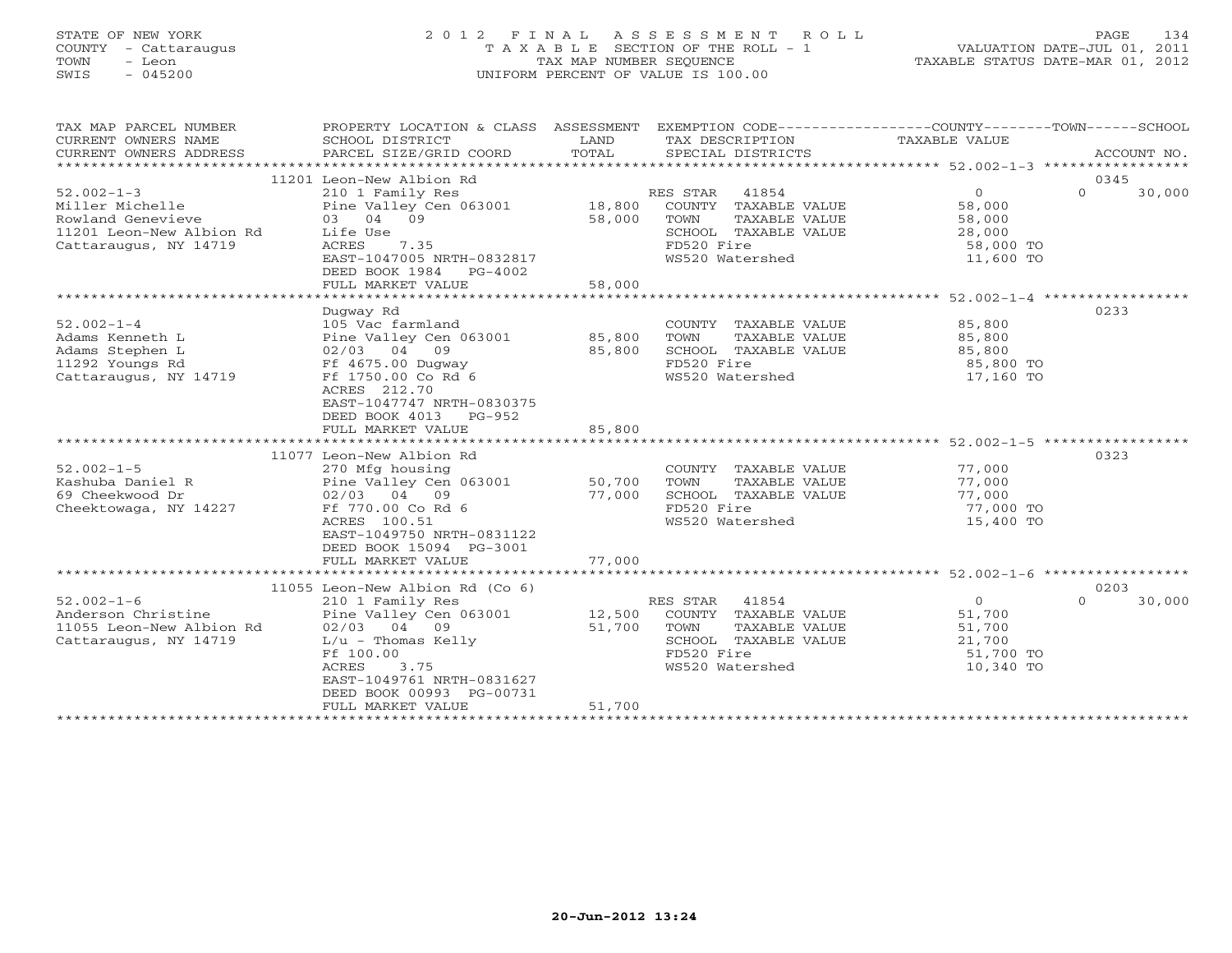# STATE OF NEW YORK 2 0 1 2 F I N A L A S S E S S M E N T R O L L PAGE 135 COUNTY - Cattaraugus T A X A B L E SECTION OF THE ROLL - 1 VALUATION DATE-JUL 01, 2011 TOWN - Leon TAX MAP NUMBER SEQUENCE TAXABLE STATUS DATE-MAR 01, 2012 SWIS - 045200 UNIFORM PERCENT OF VALUE IS 100.00UNIFORM PERCENT OF VALUE IS 100.00

| TAX MAP PARCEL NUMBER<br>CURRENT OWNERS NAME<br>CURRENT OWNERS ADDRESS                         | SCHOOL DISTRICT<br>PARCEL SIZE/GRID COORD                                                                                                                                                                | LAND<br>TOTAL              | TAX DESCRIPTION TAXABLE VALUE<br>SPECIAL DISTRICTS<br>SPECIAL DISTRICTS                                | PROPERTY LOCATION & CLASS ASSESSMENT EXEMPTION CODE----------------COUNTY-------TOWN------SCHOOL<br>ACCOUNT NO. |
|------------------------------------------------------------------------------------------------|----------------------------------------------------------------------------------------------------------------------------------------------------------------------------------------------------------|----------------------------|--------------------------------------------------------------------------------------------------------|-----------------------------------------------------------------------------------------------------------------|
| $52.002 - 1 - 7.1$<br>Brown Gary P<br>12 Green St<br>Randolph, NY 14772                        | 6369 Canyon Dr<br>314 Rural vac<10<br>Pine Valley Cen 063001 5,300<br>02 04 09<br>$Lot-17$<br>Ff 304.00<br>ACRES<br>2.16<br>EAST-1048791 NRTH-0830049<br>DEED BOOK 00963 PG-00199                        | 5,300                      | COUNTY TAXABLE VALUE<br>TAXABLE VALUE<br>TOWN<br>SCHOOL TAXABLE VALUE<br>FD520 Fire<br>WS520 Watershed | 0457<br>5,300<br>5,300<br>5,300<br>5,300 TO<br>1,060 TO                                                         |
|                                                                                                | FULL MARKET VALUE                                                                                                                                                                                        | 5,300                      |                                                                                                        |                                                                                                                 |
| $52.002 - 1 - 7.2$<br>Brown Gary P<br>12 Green St<br>Randolph, NY 14772                        | 6369 Canyon Dr<br>312 Vac w/imprv<br>Pine Valley Cen 063001 11,200<br>02 04 09<br>Ff 304.00<br>ACRES<br>3.08<br>EAST-1048780 NRTH-0829822<br>DEED BOOK 00963 PG-00199<br>FULL MARKET VALUE               | 20,000<br>20,000           | COUNTY TAXABLE VALUE<br>TOWN<br>TAXABLE VALUE<br>SCHOOL TAXABLE VALUE<br>FD520 Fire<br>WS520 Watershed | 0569<br>20,000<br>20,000<br>20,000<br>20,000 TO<br>4,000 TO                                                     |
|                                                                                                |                                                                                                                                                                                                          |                            |                                                                                                        |                                                                                                                 |
| $52.002 - 1 - 8$<br>Kiendl Stephen R<br>Box 503<br>Ellington, NY 14732                         | 6360 Canyon Dr<br>314 Rural vac<10<br>Pine Valley Cen 063001 10,700<br>02 04 09<br>Lot-13<br>Ff360 Canyon; 80 Blue Bird<br>ACRES<br>4.86<br>EAST-1049190 NRTH-0829993<br>DEED BOOK 1016 PG-634           | 10,700                     | COUNTY TAXABLE VALUE<br>TOWN<br>TAXABLE VALUE<br>SCHOOL TAXABLE VALUE<br>FD520 Fire<br>WS520 Watershed | 0448<br>10,700<br>10,700<br>10,700<br>10,700 TO<br>2,140 TO                                                     |
|                                                                                                | FULL MARKET VALUE                                                                                                                                                                                        | 10,700                     |                                                                                                        |                                                                                                                 |
| $52.002 - 1 - 10$<br>Reagle Stephen Lee<br>1532 Brant-N.Collins Rd<br>North Colllins, NY 14111 | $11024$ Pine Dr<br>314 Rural vac<10<br>Pine Valley Cen 063001<br>02 04 09<br>$Lot-10$<br>FRNT 200.00 DPTH<br>ACRES<br>6.04<br>EAST-1050157 NRTH-0829593<br>DEED BOOK 00979 PG-00955<br>FULL MARKET VALUE | 12,700<br>12,700<br>12,700 | COUNTY TAXABLE VALUE<br>TOWN<br>TAXABLE VALUE<br>SCHOOL TAXABLE VALUE<br>FD520 Fire<br>WS520 Watershed | 0451<br>12,700<br>12,700<br>12,700<br>12,700 TO<br>2,540 TO                                                     |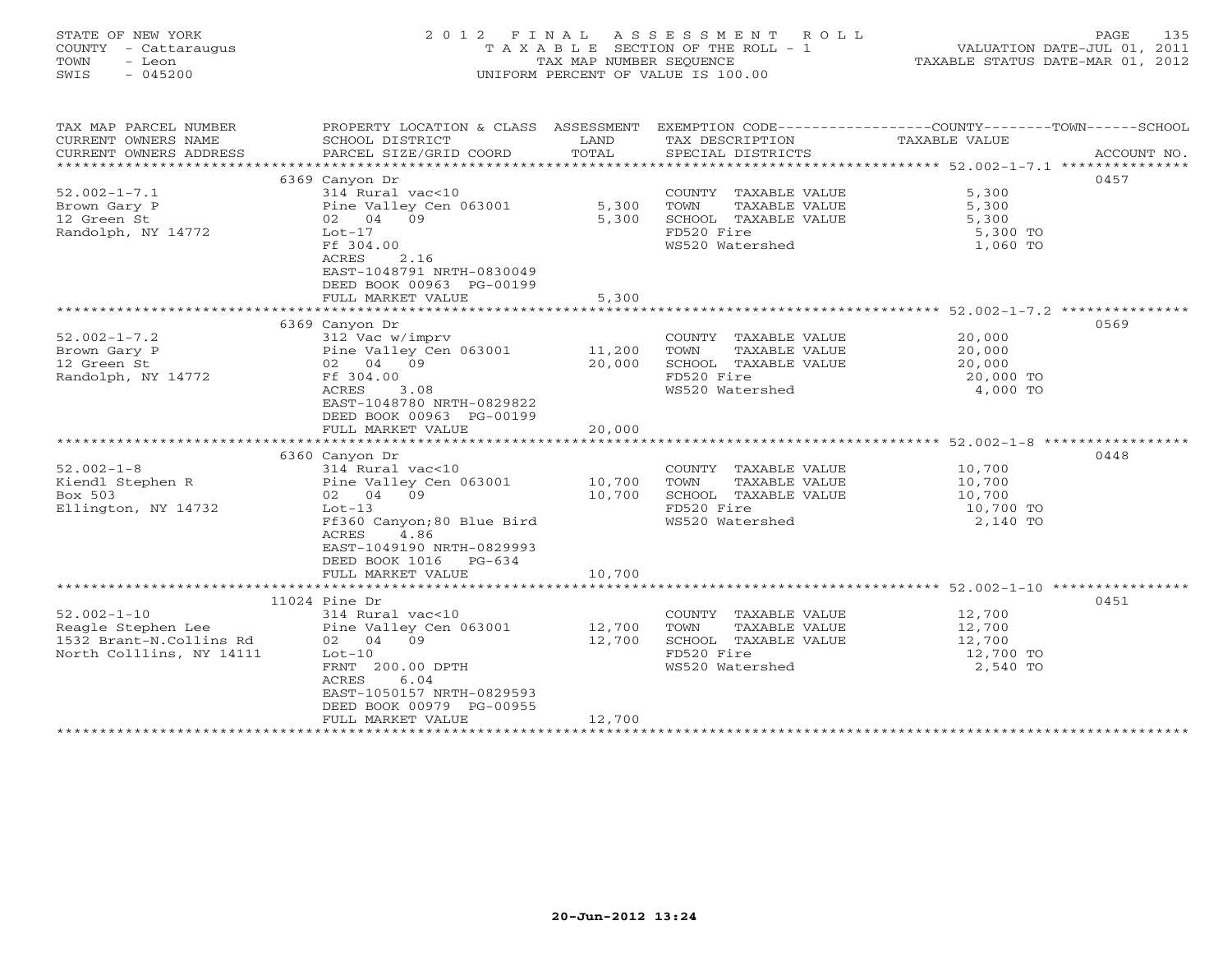# STATE OF NEW YORK 2 0 1 2 F I N A L A S S E S S M E N T R O L L PAGE 136 COUNTY - Cattaraugus T A X A B L E SECTION OF THE ROLL - 1 VALUATION DATE-JUL 01, 2011 TOWN - Leon TAX MAP NUMBER SEQUENCE TAXABLE STATUS DATE-MAR 01, 2012 SWIS - 045200 UNIFORM PERCENT OF VALUE IS 100.00UNIFORM PERCENT OF VALUE IS 100.00

| TAX MAP PARCEL NUMBER  | PROPERTY LOCATION & CLASS ASSESSMENT EXEMPTION CODE----------------COUNTY-------TOWN------SCHOOL |         |                              |                                                        |                    |
|------------------------|--------------------------------------------------------------------------------------------------|---------|------------------------------|--------------------------------------------------------|--------------------|
| CURRENT OWNERS NAME    | SCHOOL DISTRICT                                                                                  | LAND    | TAX DESCRIPTION              | TAXABLE VALUE                                          |                    |
| CURRENT OWNERS ADDRESS | PARCEL SIZE/GRID COORD                                                                           | TOTAL   | SPECIAL DISTRICTS            |                                                        | ACCOUNT NO.        |
|                        |                                                                                                  |         |                              |                                                        |                    |
|                        | $11016$ Pine Dr                                                                                  |         |                              |                                                        | 0452               |
| $52.002 - 1 - 11$      | 311 Res vac land                                                                                 |         | COUNTY TAXABLE VALUE         | 12,600                                                 |                    |
| Milliman Lyle Robert L | Pine Valley Cen 063001                                                                           | 12,600  | TOWN<br>TAXABLE VALUE        | 12,600                                                 |                    |
| 11720 Leon Rd          | 02 04 09                                                                                         | 12,600  | SCHOOL TAXABLE VALUE         | 12,600                                                 |                    |
| Cattaraugus, NY 14719  | Ff 200.00                                                                                        |         | FD520 Fire                   | 12,600 TO                                              |                    |
|                        | ACRES<br>6.03                                                                                    |         | WS520 Watershed              | 2,520 TO                                               |                    |
|                        | EAST-1050358 NRTH-0829591                                                                        |         |                              |                                                        |                    |
|                        | DEED BOOK 15313 PG-3001                                                                          |         |                              |                                                        |                    |
|                        | FULL MARKET VALUE                                                                                | 12,600  |                              |                                                        |                    |
|                        |                                                                                                  |         |                              |                                                        |                    |
|                        | $11018$ Pine Dr                                                                                  |         |                              |                                                        | 0453               |
| $52.002 - 1 - 12$      | 210 1 Family Res                                                                                 |         | CVET C/T 41131               | 20,000<br>20,000                                       | $\Omega$           |
| Fronczak David C       | Pine Valley Cen 063001 16,000 RES STAR 41854                                                     |         |                              | $\overline{0}$                                         | 30,000<br>$\Omega$ |
| Fronczak Margaret A    | 02 04 09                                                                                         |         | 120,200 COUNTY TAXABLE VALUE | 100,200                                                |                    |
| $11018$ Pine Dr        | $Lot-8$                                                                                          |         | TOWN<br>TAXABLE VALUE        | 100,200                                                |                    |
| Cattaraugus, NY 14719  | FRNT 204.00 DPTH                                                                                 |         | SCHOOL TAXABLE VALUE         | 90,200                                                 |                    |
|                        | ACRES<br>5.60                                                                                    |         | FD520 Fire                   | 120,200 TO                                             |                    |
|                        | EAST-1050556 NRTH-0829586                                                                        |         | WS520 Watershed              | 24,040 TO                                              |                    |
|                        | DEED BOOK 7957 PG-7001                                                                           |         |                              |                                                        |                    |
|                        | FULL MARKET VALUE                                                                                | 120,200 |                              |                                                        |                    |
|                        |                                                                                                  |         |                              | ************************ 52.002-1-14 ***************** |                    |
|                        | 6295 Canyon Dr                                                                                   |         |                              |                                                        | 0456               |
| $52.002 - 1 - 14$      | 270 Mfg housing                                                                                  |         | COUNTY TAXABLE VALUE         | 19,700                                                 |                    |
| Probst Mark D          | Pine Valley Cen 063001                                                                           | 17,700  | TOWN<br>TAXABLE VALUE        | 19,700<br>19,700                                       |                    |
| Probst Sarah R         | 02 04 09                                                                                         | 19,700  | SCHOOL TAXABLE VALUE         |                                                        |                    |
| 240 Ridgewood Dr       | Lot-16                                                                                           |         | FD520 Fire                   | 19,700 TO                                              |                    |
| Amherst, NY 14226      | Ff 426.00                                                                                        |         | WS520 Watershed              | 3,940 TO                                               |                    |
|                        | ACRES<br>5.61                                                                                    |         |                              |                                                        |                    |
|                        | EAST-1048863 NRTH-0829172                                                                        |         |                              |                                                        |                    |
|                        | DEED BOOK 16014 PG-7001                                                                          |         |                              |                                                        |                    |
|                        | FULL MARKET VALUE                                                                                | 19,700  |                              |                                                        |                    |
|                        |                                                                                                  |         |                              |                                                        |                    |
|                        | 6329 Canyon Dr                                                                                   |         |                              |                                                        | 0454               |
| $52.002 - 1 - 15.1$    | 260 Seasonal res                                                                                 |         | COUNTY TAXABLE VALUE         | 46,500                                                 |                    |
| Lewis William          | Pine Valley Cen 063001                                                                           | 12,300  | TOWN<br>TAXABLE VALUE        | 46,500                                                 |                    |
| Lewis Joseph           | 02 04 09                                                                                         | 46,500  | SCHOOL TAXABLE VALUE         | 46,500                                                 |                    |
| 97 Elaine Court        | $Lot-14$                                                                                         |         | FD520 Fire                   | 46,500 TO                                              |                    |
| Cheektowaga, NY 14225  | Ff 675.00                                                                                        |         | WS520 Watershed              | 9,300 TO                                               |                    |
|                        | ACRES<br>2.88                                                                                    |         |                              |                                                        |                    |
|                        | EAST-1049065 NRTH-0829565                                                                        |         |                              |                                                        |                    |
|                        | DEED BOOK 997<br>$PG-99$                                                                         |         |                              |                                                        |                    |
|                        | FULL MARKET VALUE                                                                                | 46,500  |                              |                                                        |                    |
|                        |                                                                                                  |         |                              |                                                        |                    |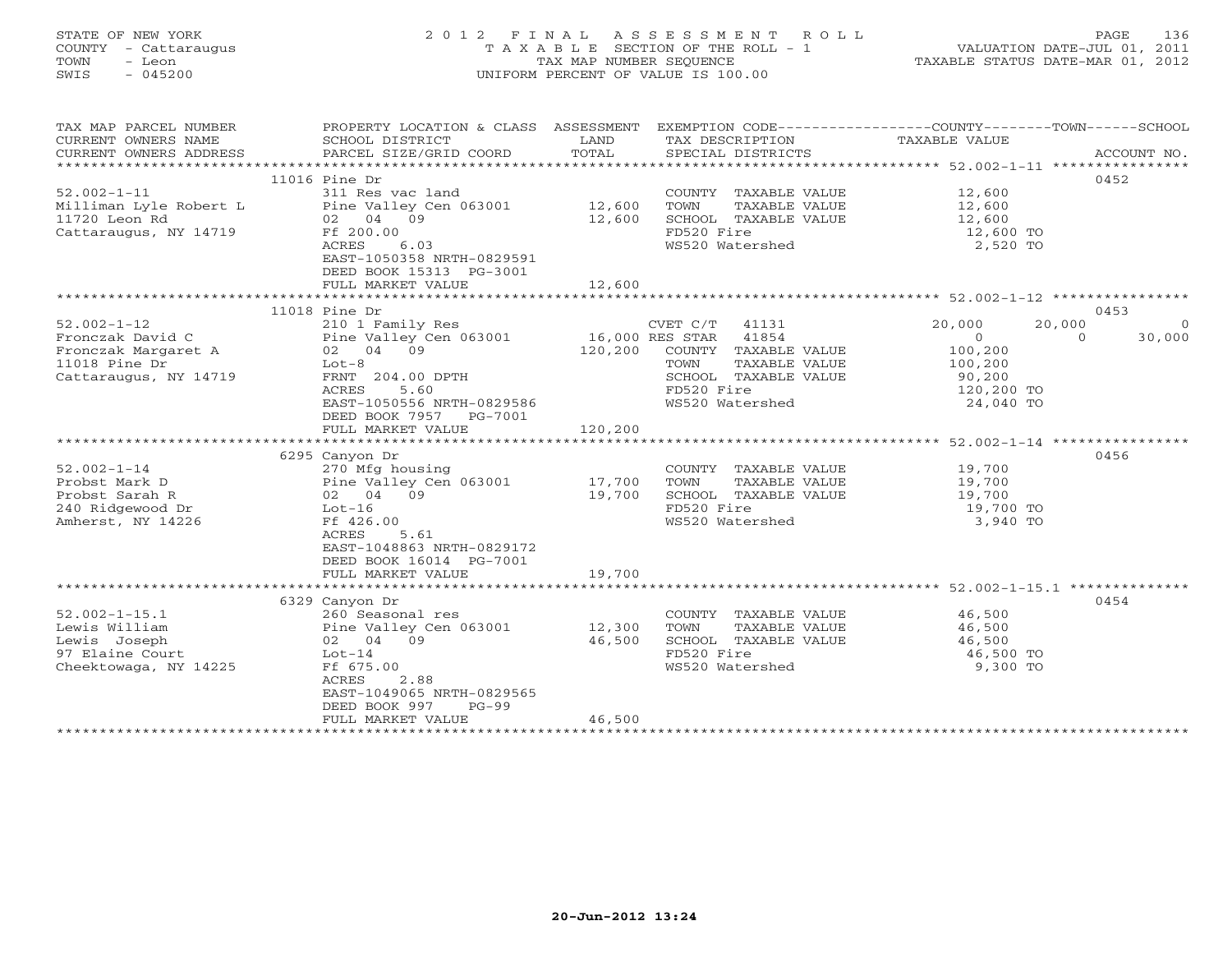# STATE OF NEW YORK 2 0 1 2 F I N A L A S S E S S M E N T R O L L PAGE 137 COUNTY - Cattaraugus T A X A B L E SECTION OF THE ROLL - 1 VALUATION DATE-JUL 01, 2011 TOWN - Leon TAX MAP NUMBER SEQUENCE TAXABLE STATUS DATE-MAR 01, 2012 SWIS - 045200 UNIFORM PERCENT OF VALUE IS 100.00UNIFORM PERCENT OF VALUE IS 100.00

| TAX MAP PARCEL NUMBER<br>CURRENT OWNERS NAME<br>CURRENT OWNERS ADDRESS | PROPERTY LOCATION & CLASS ASSESSMENT<br>SCHOOL DISTRICT<br>PARCEL SIZE/GRID COORD                    | LAND<br>TOTAL  | TAX DESCRIPTION<br>SPECIAL DISTRICTS | EXEMPTION CODE-----------------COUNTY-------TOWN------SCHOOL<br>TAXABLE VALUE<br>ACCOUNT NO. |
|------------------------------------------------------------------------|------------------------------------------------------------------------------------------------------|----------------|--------------------------------------|----------------------------------------------------------------------------------------------|
|                                                                        |                                                                                                      |                |                                      |                                                                                              |
|                                                                        | 6328 Canyon Dr                                                                                       |                |                                      | 0485                                                                                         |
| $52.002 - 1 - 15.2$                                                    | 260 Seasonal res                                                                                     |                | COUNTY TAXABLE VALUE                 | 40,600                                                                                       |
| Durrett Albert                                                         | Pine Valley Cen 063001                                                                               | 9,300          | TOWN<br>TAXABLE VALUE                | 40,600                                                                                       |
| Durrett Diane                                                          | 02 04 09                                                                                             | 40,600         | SCHOOL TAXABLE VALUE                 | 40,600                                                                                       |
| 4385 Robin Ln                                                          | Larchmont<br>East-Lot 14                                                                             |                | FD520 Fire                           | 40,600 TO                                                                                    |
| Hamburg, NY 14075                                                      | Ff 425 Canyon; bb Ln 520'<br>2.14<br>ACRES<br>EAST-1049393 NRTH-0829479<br>DEED BOOK 804<br>PG-00824 |                | WS520 Watershed                      | 8,120 TO                                                                                     |
|                                                                        | FULL MARKET VALUE                                                                                    | 40,600         |                                      |                                                                                              |
|                                                                        | ***********************                                                                              |                |                                      |                                                                                              |
|                                                                        | Bluebird Ln                                                                                          |                |                                      | 0450                                                                                         |
| $52.002 - 1 - 16$                                                      | 314 Rural vac<10                                                                                     |                | COUNTY TAXABLE VALUE                 | 13,700                                                                                       |
| Lewis Lale                                                             | Pine Valley Cen 063001                                                                               | 13,700         | TOWN<br>TAXABLE VALUE                | 13,700                                                                                       |
| 97 Elaine Court                                                        | 02 04 09                                                                                             | 13,700         | SCHOOL TAXABLE VALUE                 | 13,700                                                                                       |
| Cheektowaga, NY 14225                                                  | $Lot-11$                                                                                             |                | FD520 Fire                           | 13,700 TO                                                                                    |
|                                                                        | Ff 800 Bb Ln; 227 Pike Dr<br>6.68<br>ACRES<br>EAST-1049845 NRTH-0829400<br>DEED BOOK 00930 PG-00001  |                | WS520 Watershed                      | 2,740 TO                                                                                     |
|                                                                        | FULL MARKET VALUE                                                                                    | 13,700         |                                      |                                                                                              |
|                                                                        | 11116 Eldredge Rd & Canyon Dr                                                                        |                |                                      | 0444                                                                                         |
| $52.002 - 1 - 17.1$                                                    | 210 1 Family Res                                                                                     |                | CVET C/T<br>41131                    | 18,025<br>18,025<br>$\Omega$                                                                 |
| Smith Ralph                                                            | Pine Valley Cen 063001                                                                               | 12,100 SR STAR | 41834                                | $\overline{0}$<br>62,200<br>$\circ$                                                          |
| Smith Anne E                                                           | 02 04 09                                                                                             | 72,100         | COUNTY TAXABLE VALUE                 | 54,075                                                                                       |
| 11116 Eldredge Rd                                                      | Ff 240.00 Eldredge Rd                                                                                |                | TAXABLE VALUE<br>TOWN                | 54,075                                                                                       |
| Cattaraugus, NY 14719                                                  | Ff 840.00 Canyon Dr                                                                                  |                | SCHOOL TAXABLE VALUE                 | 9,900                                                                                        |
|                                                                        | ACRES<br>3.55                                                                                        |                | FD520 Fire                           | 72,100 TO                                                                                    |
|                                                                        | EAST-1048826 NRTH-0828225                                                                            |                | WS520 Watershed                      | 23,793 TO                                                                                    |
|                                                                        | DEED BOOK 864<br>PG-01095                                                                            |                |                                      |                                                                                              |
|                                                                        | FULL MARKET VALUE                                                                                    | 72,100         |                                      |                                                                                              |
|                                                                        |                                                                                                      |                |                                      |                                                                                              |
|                                                                        | 6277 Canyon Dr                                                                                       |                |                                      | 0541                                                                                         |
| $52.002 - 1 - 17.2$                                                    | 260 Seasonal res                                                                                     |                | COUNTY TAXABLE VALUE                 | 27,900                                                                                       |
| Dziengielewski David F                                                 | Pine Valley Cen 063001                                                                               | 20,900         | TOWN<br>TAXABLE VALUE                | 27,900                                                                                       |
| 260 Canton St                                                          | 02 04 09                                                                                             | 27,900         | SCHOOL TAXABLE VALUE                 | 27,900                                                                                       |
| Depew, NY 14043                                                        | Larchmont                                                                                            |                | FD520 Fire                           | 27,900 TO                                                                                    |
|                                                                        | Ff 360.00<br>ACRES<br>2.90                                                                           |                | WS520 Watershed                      | 27,900 TO                                                                                    |
|                                                                        | EAST-1048798 NRTH-0828733                                                                            |                |                                      |                                                                                              |
|                                                                        | DEED BOOK 00982 PG-00790                                                                             |                |                                      |                                                                                              |
|                                                                        | FULL MARKET VALUE                                                                                    | 27,900         |                                      |                                                                                              |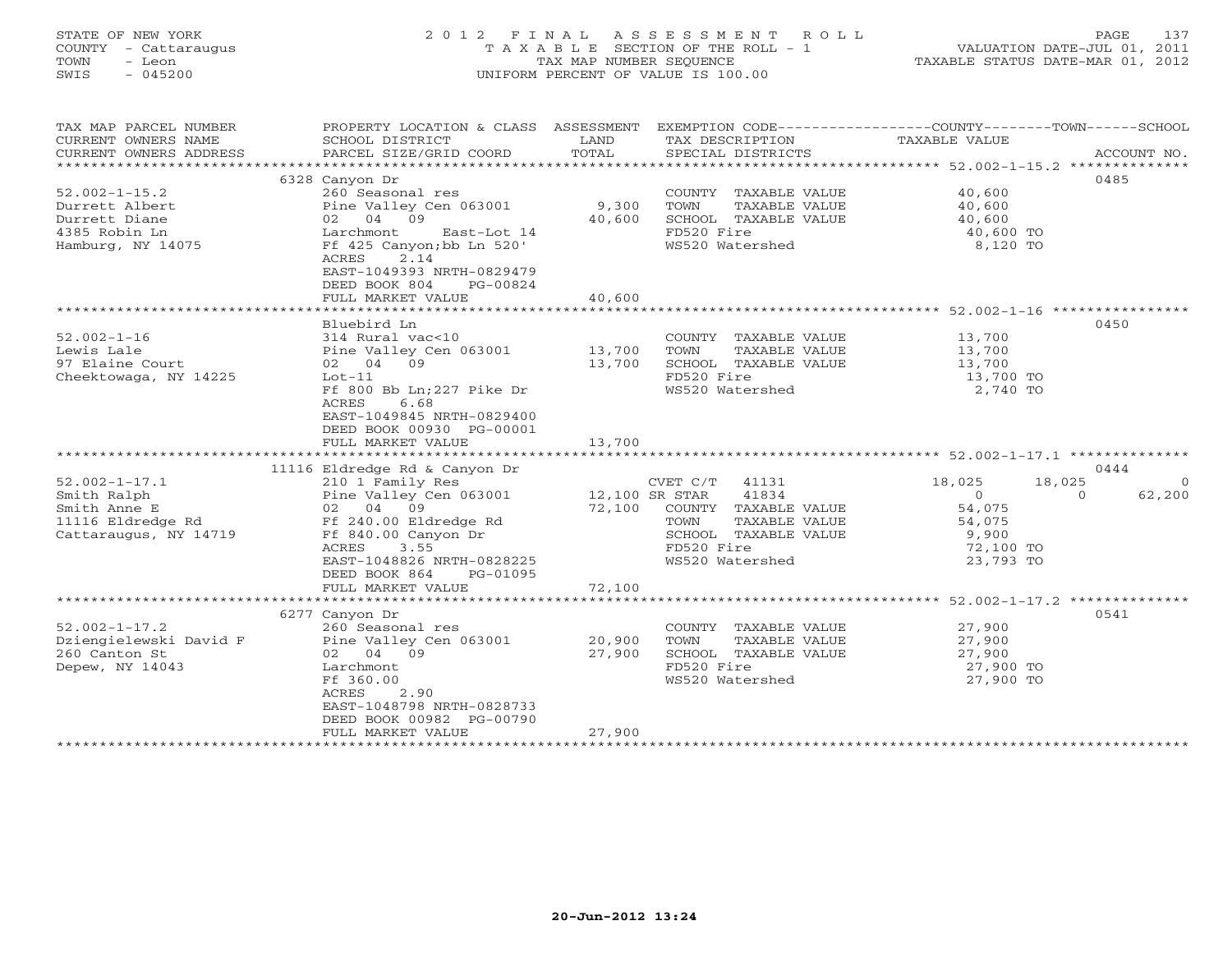## STATE OF NEW YORK 2 0 1 2 F I N A L A S S E S S M E N T R O L L PAGE 138 COUNTY - Cattaraugus T A X A B L E SECTION OF THE ROLL - 1 VALUATION DATE-JUL 01, 2011 TOWN - Leon TAX MAP NUMBER SEQUENCE TAXABLE STATUS DATE-MAR 01, 2012 SWIS - 045200 UNIFORM PERCENT OF VALUE IS 100.00UNIFORM PERCENT OF VALUE IS 100.00

| TAX MAP PARCEL NUMBER<br>CURRENT OWNERS NAME | PROPERTY LOCATION & CLASS ASSESSMENT EXEMPTION CODE---------------COUNTY-------TOWN------SCHOOL<br>SCHOOL DISTRICT | LAND          | TAX DESCRIPTION                    | TAXABLE VALUE                                                    |                    |
|----------------------------------------------|--------------------------------------------------------------------------------------------------------------------|---------------|------------------------------------|------------------------------------------------------------------|--------------------|
| CURRENT OWNERS ADDRESS                       | PARCEL SIZE/GRID COORD                                                                                             | TOTAL         | SPECIAL DISTRICTS                  |                                                                  | ACCOUNT NO.        |
|                                              |                                                                                                                    |               |                                    |                                                                  |                    |
|                                              | 11130 Eldredge Rd                                                                                                  |               |                                    |                                                                  | 0557               |
| $52.002 - 1 - 17.3$                          | 210 1 Family Res<br>ZIO I Family Res<br>Pine Valley Cen 063001                                                     |               | CVET C/T<br>41131                  | 17,675<br>17,675                                                 | $\mathbf{0}$       |
|                                              |                                                                                                                    | 8,900 SR STAR | 41834                              | $\overline{0}$                                                   | $\Omega$<br>62,200 |
|                                              |                                                                                                                    | 70,700        | COUNTY TAXABLE VALUE               | 53,025                                                           |                    |
|                                              |                                                                                                                    |               | TOWN<br>TAXABLE VALUE              | 53,025                                                           |                    |
| Cattaraugus, NY 14719                        | ACRES 1.95                                                                                                         |               | SCHOOL TAXABLE VALUE<br>FD520 Fire | 8,500                                                            |                    |
|                                              | EAST-1048719 NRTH-0828038<br>DEED BOOK 848                                                                         | $PG-00099$    | WS520 Watershed                    | 70,700 TO<br>23,331 TO                                           |                    |
|                                              | FULL MARKET VALUE                                                                                                  | 70,700        |                                    |                                                                  |                    |
|                                              |                                                                                                                    |               |                                    |                                                                  |                    |
|                                              | 6284 Canyon Dr                                                                                                     |               |                                    |                                                                  | 0455               |
| $52.002 - 1 - 18$                            | Pine Valley Cen 063001 22,500<br>02 04 09 22,500                                                                   |               | RES STAR<br>41854                  | $\overline{0}$                                                   | $\Omega$<br>30,000 |
| Wilson Leo E                                 |                                                                                                                    |               | COUNTY TAXABLE VALUE               |                                                                  |                    |
| PO Box 245                                   |                                                                                                                    |               | TOWN<br>TAXABLE VALUE              | 61,500<br>61,500                                                 |                    |
| CATTARAUGUS, NY 14719                        |                                                                                                                    |               | SCHOOL TAXABLE VALUE               | 31,500                                                           |                    |
|                                              |                                                                                                                    |               | FD520 Fire                         | 61,500 TO                                                        |                    |
|                                              | Ff 750 Canyon; 1050 Bb Ln<br>ACRES 9.71 BANK 017<br>EAST-1049414 NDEY 0000                                         |               | WS520 Watershed                    | 12,300 TO                                                        |                    |
|                                              | EAST-1049414 NRTH-0828953                                                                                          |               |                                    |                                                                  |                    |
|                                              | DEED BOOK 1017 PG-812                                                                                              |               |                                    |                                                                  |                    |
|                                              | FULL MARKET VALUE                                                                                                  | 61,500        |                                    |                                                                  |                    |
|                                              |                                                                                                                    |               |                                    | ************************************52.002-1-19 **************** |                    |
|                                              | 6268 Canyon Dr & Blue Bird Ln                                                                                      |               |                                    |                                                                  | 0440               |
| $52.002 - 1 - 19$                            | 260 Seasonal res                                                                                                   |               | COUNTY TAXABLE VALUE               |                                                                  |                    |
| Martin Robert                                | Pine Valley Cen 063001 13,800<br>02 04 09 39,900                                                                   |               | TAXABLE VALUE<br>TOWN              | 39,900<br>39,900<br>39,900                                       |                    |
| 6502 Omphalius Rd<br>Colden NY 14033         | 02 04 09                                                                                                           |               | SCHOOL TAXABLE VALUE               |                                                                  |                    |
|                                              | Ff 720 Canyon;760 Bb Lane                                                                                          |               | FD520 Fire                         | 39,900 TO                                                        |                    |
|                                              | ACRES<br>4.38                                                                                                      |               | WS520 Watershed                    | 7,980 TO                                                         |                    |
|                                              | EAST-1049140 NRTH-0828373                                                                                          |               |                                    |                                                                  |                    |
|                                              | DEED BOOK 801<br>PG-01018                                                                                          |               |                                    |                                                                  |                    |
|                                              | FULL MARKET VALUE                                                                                                  | 39,900        |                                    |                                                                  |                    |
|                                              | 6266 Bluebird Ln                                                                                                   |               |                                    |                                                                  | 0458               |
| $52.002 - 1 - 20.1$                          | 260 Seasonal res                                                                                                   |               | COUNTY TAXABLE VALUE               | 23,900                                                           |                    |
| Gaglani Rainy                                |                                                                                                                    |               | TOWN<br>TAXABLE VALUE              |                                                                  |                    |
| Gaglani Judith                               | Pine Valley Cen 063001 6,900<br>02 04 09 23,900                                                                    |               | SCHOOL TAXABLE VALUE               | 23,900<br>23,900                                                 |                    |
| RR 5 Hagersville Ont Can                     | FRNT 200.00 DPTH 190.00                                                                                            |               | FD520 Fire                         | 23,900 TO                                                        |                    |
| NOA 1H0,                                     | EAST-1049401 NRTH-0828317                                                                                          |               | WS520 Watershed                    | 4,780 TO                                                         |                    |
|                                              | DEED BOOK 00917 PG-00224                                                                                           |               |                                    |                                                                  |                    |
|                                              | FULL MARKET VALUE                                                                                                  | 23,900        |                                    |                                                                  |                    |
|                                              |                                                                                                                    |               |                                    |                                                                  |                    |
|                                              | Bluebird Ln                                                                                                        |               |                                    |                                                                  | 0591               |
| $52.002 - 1 - 20.2$                          | 314 Rural vac<10                                                                                                   |               | COUNTY TAXABLE VALUE               | 8,900                                                            |                    |
| Cox Timothy L                                | 314 Rural vac<10<br>Pine Valley Cen 063001                                                                         | 8,900         | TOWN<br>TAXABLE VALUE              | 8,900                                                            |                    |
| Cox Susan L                                  | 02 04 09                                                                                                           | 8,900         | SCHOOL TAXABLE VALUE               | 8,900                                                            |                    |
| 11068 Eldredge Rd                            | Ff 500.00                                                                                                          |               | FD520 Fire                         | 8,900 TO                                                         |                    |
| Cattaraugus, NY 14719                        | ACRES<br>3.95                                                                                                      |               | WS520 Watershed                    | 1,780 TO                                                         |                    |
|                                              | EAST-1049705 NRTH-0828392                                                                                          |               |                                    |                                                                  |                    |
|                                              | DEED BOOK 880<br>PG-01147                                                                                          |               |                                    |                                                                  |                    |
|                                              | FULL MARKET VALUE                                                                                                  | 8,900         |                                    |                                                                  |                    |
|                                              |                                                                                                                    |               |                                    |                                                                  |                    |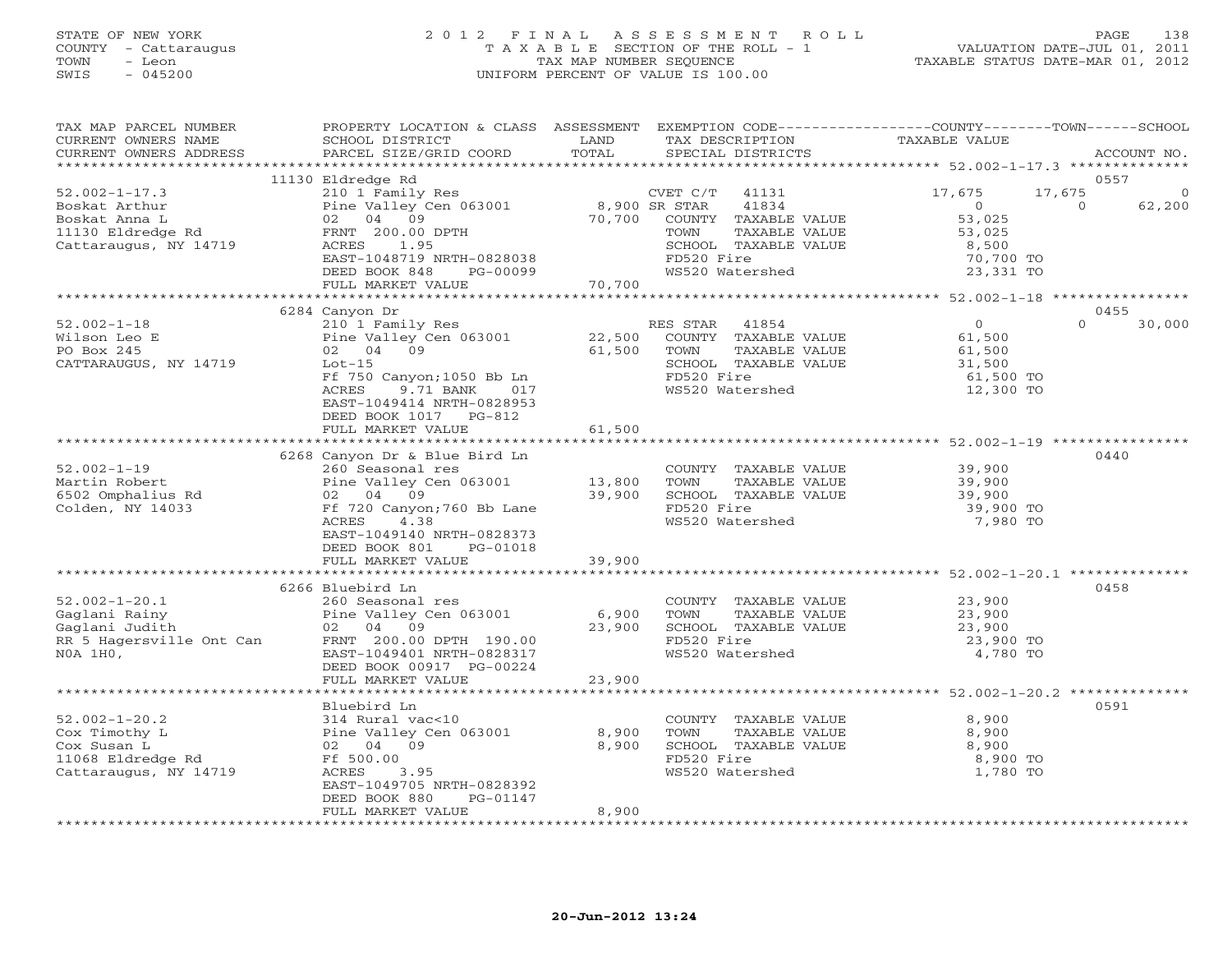# STATE OF NEW YORK 2 0 1 2 F I N A L A S S E S S M E N T R O L L PAGE 139 COUNTY - Cattaraugus T A X A B L E SECTION OF THE ROLL - 1 VALUATION DATE-JUL 01, 2011 TOWN - Leon TAX MAP NUMBER SEQUENCE TAXABLE STATUS DATE-MAR 01, 2012 SWIS - 045200 UNIFORM PERCENT OF VALUE IS 100.00UNIFORM PERCENT OF VALUE IS 100.00

| TAX MAP PARCEL NUMBER<br>CURRENT OWNERS NAME<br>CURRENT OWNERS ADDRESS | PROPERTY LOCATION & CLASS ASSESSMENT<br>SCHOOL DISTRICT<br>PARCEL SIZE/GRID COORD | LAND<br>TOTAL | EXEMPTION CODE-----------------COUNTY-------TOWN------SCHOOL<br>TAX DESCRIPTION<br>SPECIAL DISTRICTS | TAXABLE VALUE    | ACCOUNT NO.        |
|------------------------------------------------------------------------|-----------------------------------------------------------------------------------|---------------|------------------------------------------------------------------------------------------------------|------------------|--------------------|
|                                                                        | 11100 Eldredge Rd &Blue Bird Ln                                                   |               |                                                                                                      |                  | 0001               |
| $52.002 - 1 - 21.1$                                                    | 270 Mfg housing                                                                   |               | RES STAR<br>41854                                                                                    | $\circ$          | $\Omega$<br>30,000 |
| Cox Theresa                                                            | Pine Valley Cen 063001                                                            | 11,900        | COUNTY TAXABLE VALUE                                                                                 | 53,100           |                    |
| 11100 Eldredge Rd                                                      | 02 04 09                                                                          | 53,100        | TOWN<br>TAXABLE VALUE                                                                                | 53,100           |                    |
| Cattaraugus, NY 14719                                                  | Ff 370 Blue Bird Lane                                                             |               | SCHOOL TAXABLE VALUE                                                                                 | 23,100           |                    |
|                                                                        | Ff 380 Eldredge Rd                                                                |               | FD520 Fire                                                                                           | 53,100 TO        |                    |
|                                                                        | ACRES<br>3.45                                                                     |               | WS520 Watershed                                                                                      | 10,620 TO        |                    |
|                                                                        | EAST-1049335 NRTH-0828004                                                         |               |                                                                                                      |                  |                    |
|                                                                        | DEED BOOK 1017 PG-1109                                                            |               |                                                                                                      |                  |                    |
|                                                                        | FULL MARKET VALUE                                                                 | 53,100        |                                                                                                      |                  |                    |
|                                                                        |                                                                                   |               |                                                                                                      |                  |                    |
|                                                                        | 11046 Eldredge Rd                                                                 |               |                                                                                                      |                  | 0584               |
| $52.002 - 1 - 21.2$                                                    | 210 1 Family Res                                                                  |               | COUNTY TAXABLE VALUE                                                                                 | 94,400           |                    |
| Korzen David R                                                         | Pine Valley Cen 063001 11,000                                                     |               | TOWN<br>TAXABLE VALUE                                                                                | 94,400           |                    |
| 11046 Eldredge Rd                                                      | 02 04 09                                                                          | 94,400        | SCHOOL TAXABLE VALUE                                                                                 | 94,400           |                    |
| Cattaraugus, NY 14719                                                  | Ff 350.00                                                                         |               | FD520 Fire                                                                                           | 94,400 TO        |                    |
|                                                                        | <b>ACRES</b><br>3.00                                                              |               | WS520 Watershed                                                                                      | 18,880 TO        |                    |
|                                                                        | EAST-1050008 NRTH-0828018                                                         |               |                                                                                                      |                  |                    |
|                                                                        | DEED BOOK 883<br>PG-00514                                                         |               |                                                                                                      |                  |                    |
|                                                                        | FULL MARKET VALUE                                                                 | 94,400        |                                                                                                      |                  |                    |
|                                                                        |                                                                                   |               |                                                                                                      |                  |                    |
|                                                                        | 11078 Eldredge Rd                                                                 |               |                                                                                                      |                  | 0664               |
| $52.002 - 1 - 21.4$                                                    | 210 1 Family Res                                                                  |               | COUNTY TAXABLE VALUE 37,600                                                                          |                  |                    |
| Cox Robert L                                                           | Pine Valley Cen 063001                                                            | 7,800         | TOWN<br>TAXABLE VALUE                                                                                | 37,600<br>37,600 |                    |
| Cox Donna L                                                            | 02 04 09                                                                          | 37,600        | SCHOOL TAXABLE VALUE                                                                                 |                  |                    |
| 11078 Eldredge Rd                                                      | Ff 163.30                                                                         |               | FD520 Fire                                                                                           | 37,600 TO        |                    |
| Cattaraugus, NY 14719                                                  | ACRES<br>1.40                                                                     |               | WS520 Watershed                                                                                      | 7,520 TO         |                    |
|                                                                        | EAST-1049581 NRTH-0828022                                                         |               |                                                                                                      |                  |                    |
|                                                                        | DEED BOOK 00929 PG-00592                                                          |               |                                                                                                      |                  |                    |
|                                                                        | FULL MARKET VALUE                                                                 | 37,600        |                                                                                                      |                  |                    |
|                                                                        |                                                                                   |               |                                                                                                      |                  |                    |
|                                                                        | 11068 Eldredge Rd                                                                 |               |                                                                                                      |                  | 0665               |
| $52.002 - 1 - 21.5$                                                    | 210 1 Family Res                                                                  |               | RES STAR 41854                                                                                       | $\Omega$         | $\Omega$<br>30,000 |
| Cox Timothy L                                                          | Pine Valley Cen 063001                                                            | 7,800         | COUNTY TAXABLE VALUE                                                                                 | 35,400           |                    |
| Cox Susan L                                                            | 02 04 09                                                                          | 35,400        | TOWN<br>TAXABLE VALUE                                                                                | 35,400           |                    |
| 11068 Eldredge Rd                                                      | Ff 163.30                                                                         |               | SCHOOL TAXABLE VALUE                                                                                 | 5,400            |                    |
| Cattaraugus, NY 14719                                                  | ACRES<br>1.40                                                                     |               | FD520 Fire                                                                                           | 35,400 TO        |                    |
|                                                                        | EAST-1049747 NRTH-0828020                                                         |               | WS520 Watershed                                                                                      | 7,080 TO         |                    |
|                                                                        | DEED BOOK 00929 PG-00594                                                          |               |                                                                                                      |                  |                    |
|                                                                        | FULL MARKET VALUE                                                                 | 35,400        |                                                                                                      |                  |                    |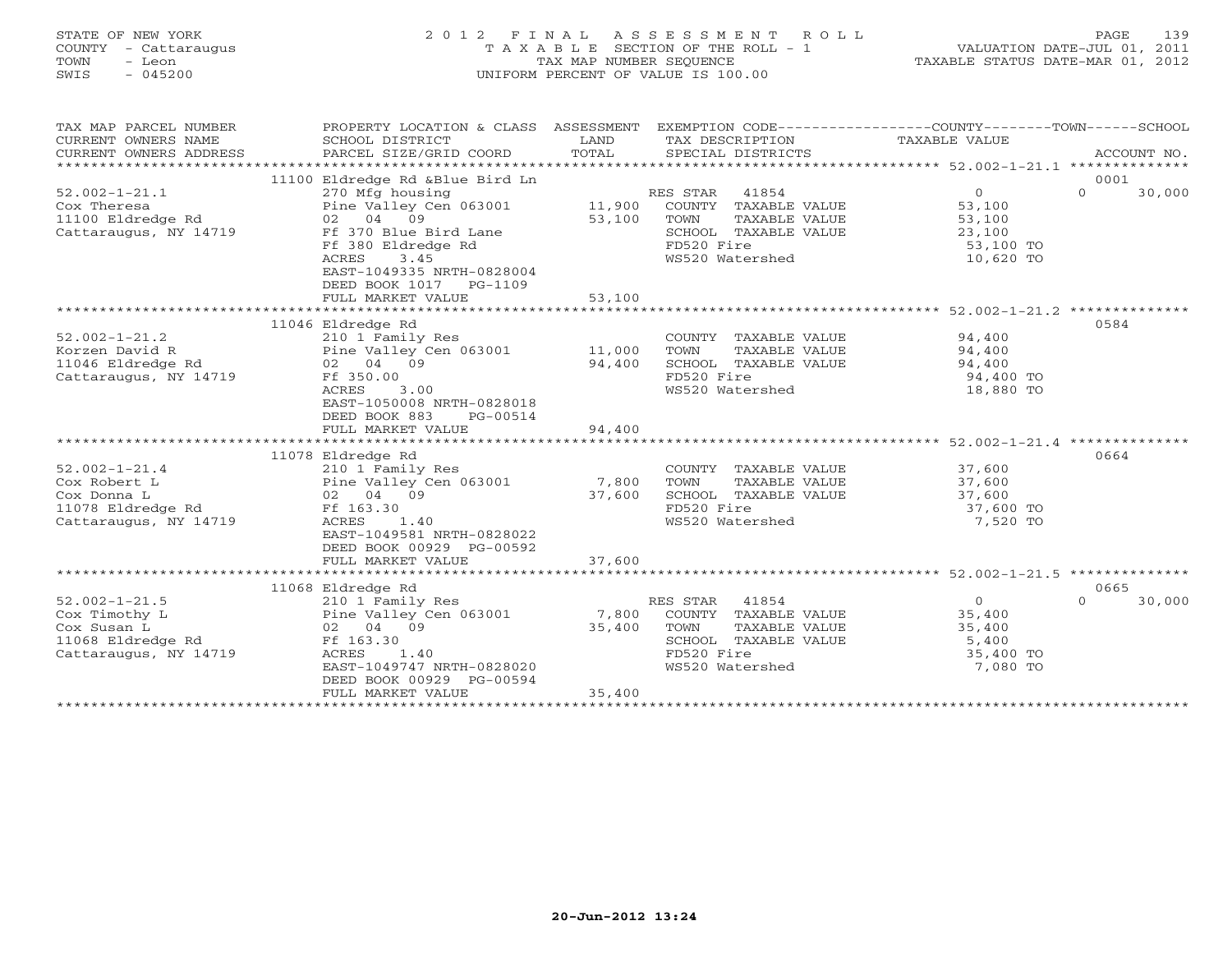# STATE OF NEW YORK 2 0 1 2 F I N A L A S S E S S M E N T R O L L PAGE 140 COUNTY - Cattaraugus T A X A B L E SECTION OF THE ROLL - 1 VALUATION DATE-JUL 01, 2011 TOWN - Leon TAX MAP NUMBER SEQUENCE TAXABLE STATUS DATE-MAR 01, 2012 SWIS - 045200 UNIFORM PERCENT OF VALUE IS 100.00UNIFORM PERCENT OF VALUE IS 100.00

| TAX MAP PARCEL NUMBER<br>CURRENT OWNERS NAME<br>CURRENT OWNERS ADDRESS      | PROPERTY LOCATION & CLASS ASSESSMENT<br>SCHOOL DISTRICT<br>PARCEL SIZE/GRID COORD                  | LAND<br>TOTAL | TAX DESCRIPTION<br>SPECIAL DISTRICTS          | EXEMPTION CODE-----------------COUNTY-------TOWN------SCHOOL<br>TAXABLE VALUE | ACCOUNT NO. |
|-----------------------------------------------------------------------------|----------------------------------------------------------------------------------------------------|---------------|-----------------------------------------------|-------------------------------------------------------------------------------|-------------|
|                                                                             |                                                                                                    |               |                                               |                                                                               |             |
| $52.002 - 1 - 22$<br>Slavinski Charles F                                    | 11022 Eldredge /Larch Lane Dr R<br>260 Seasonal res<br>Pine Valley Cen 063001                      | 16,700        | COUNTY TAXABLE VALUE<br>TOWN<br>TAXABLE VALUE | 45,000<br>45,000                                                              | 0460        |
| Slavinski Sharon L                                                          | 02 04 09                                                                                           | 45,000        | SCHOOL TAXABLE VALUE                          | 45,000                                                                        |             |
| 11022 Eldredge Rd/Larch Lane Lot-5 Ff 370 Larch Ln<br>Cattaraugus, NY 14719 | Ff 550 Pike;350 Bb Lane<br>ACRES<br>6.09<br>EAST-1050092 NRTH-0828686<br>DEED BOOK 4516<br>PG-5001 |               | FD520 Fire<br>WS520 Watershed                 | 45,000 TO<br>4,500 TO                                                         |             |
|                                                                             | FULL MARKET VALUE                                                                                  | 45,000        |                                               |                                                                               |             |
|                                                                             |                                                                                                    |               |                                               |                                                                               |             |
|                                                                             | 6257 Larch Ln                                                                                      |               |                                               |                                                                               | 0441        |
| $52.002 - 1 - 23$                                                           | 210 1 Family Res                                                                                   |               | COUNTY TAXABLE VALUE                          | 76,600                                                                        |             |
| Aughey Steve                                                                | Pine Valley Cen 063001                                                                             | 10,500        | TOWN<br>TAXABLE VALUE                         | 76,600                                                                        |             |
| 4530 Lake Shore Rd                                                          | 02 04 09                                                                                           | 76,600        | SCHOOL TAXABLE VALUE                          | 76,600                                                                        |             |
| Hamburg, NY 14075                                                           | $Lot-E18$                                                                                          |               | FD520 Fire                                    | 76,600 TO                                                                     |             |
|                                                                             | FRNT 340.00 DPTH<br>2.76<br>ACRES<br>EAST-1050280 NRTH-0828387<br>DEED BOOK 16996 PG-8001          |               | WS520 Watershed                               | 7,660 TO                                                                      |             |
|                                                                             | FULL MARKET VALUE                                                                                  | 76,600        |                                               |                                                                               |             |
|                                                                             |                                                                                                    |               |                                               |                                                                               |             |
|                                                                             | Pine Dr                                                                                            |               |                                               |                                                                               | 0443        |
| $52.002 - 1 - 24.1$                                                         | 314 Rural vac<10                                                                                   |               | COUNTY TAXABLE VALUE                          | 11,700                                                                        |             |
| Holevinski Richard A                                                        | Pine Valley Cen 063001                                                                             | 11,700        | TOWN<br>TAXABLE VALUE                         | 11,700                                                                        |             |
| Holevinski Steven                                                           | 02 04 09                                                                                           | 11,700        | SCHOOL TAXABLE VALUE                          | 11,700                                                                        |             |
| 174 Delaware St                                                             | Lot 6                                                                                              |               | FD520 Fire                                    | 11,700 TO                                                                     |             |
| Tonawanda, NY 14150                                                         | Ff 290 Larch; 410 Pike<br>ACRES<br>5.45<br>EAST-1050754 NRTH-0829577<br>DEED BOOK 00951 PG-00407   |               | WS520 Watershed                               | 2,340 TO                                                                      |             |
|                                                                             | FULL MARKET VALUE                                                                                  | 11,700        |                                               |                                                                               |             |
|                                                                             |                                                                                                    |               |                                               |                                                                               |             |
|                                                                             | Larch Ln                                                                                           |               |                                               |                                                                               | 0525        |
|                                                                             |                                                                                                    |               |                                               |                                                                               |             |
| $52.002 - 1 - 24.2$                                                         | 314 Rural vac<10                                                                                   |               | COUNTY TAXABLE VALUE                          | 7,100                                                                         |             |
| Vicaretti Dominic G Sr                                                      | Pine Valley Cen 063001                                                                             | 7,100         | TOWN<br>TAXABLE VALUE                         | 7,100                                                                         |             |
| 4222 Abbott Pkwy                                                            | 02 04 09                                                                                           | 7,100         | SCHOOL TAXABLE VALUE                          | 7,100                                                                         |             |
| Blasdell, NY 14219                                                          | Ff 370.00                                                                                          |               | FD520 Fire                                    | 7,100 TO                                                                      |             |
|                                                                             | ACRES<br>3.05<br>EAST-1050678 NRTH-0828457<br>DEED BOOK 16975 PG-7001                              |               | WS520 Watershed                               | 7,100 TO                                                                      |             |
|                                                                             | FULL MARKET VALUE                                                                                  | 7,100         |                                               |                                                                               |             |
| *******************                                                         |                                                                                                    |               |                                               |                                                                               |             |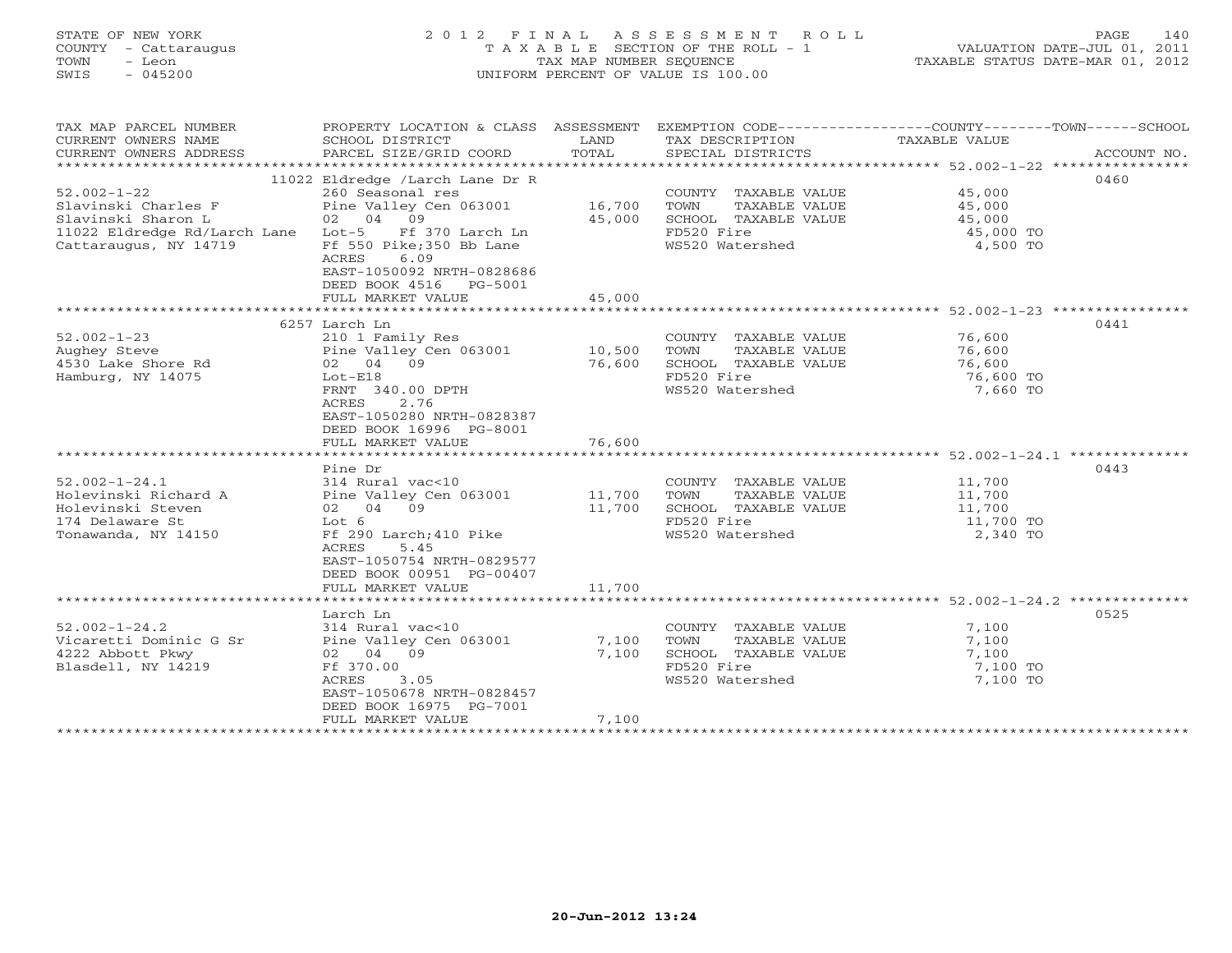## STATE OF NEW YORK 2 0 1 2 F I N A L A S S E S S M E N T R O L L PAGE 141 COUNTY - Cattaraugus T A X A B L E SECTION OF THE ROLL - 1 VALUATION DATE-JUL 01, 2011 TOWN - Leon TAX MAP NUMBER SEQUENCE TAXABLE STATUS DATE-MAR 01, 2012 SWIS - 045200 UNIFORM PERCENT OF VALUE IS 100.00UNIFORM PERCENT OF VALUE IS 100.00

| TAX MAP PARCEL NUMBER<br>CURRENT OWNERS NAME<br>CURRENT OWNERS ADDRESS                                                        | PROPERTY LOCATION & CLASS ASSESSMENT<br>SCHOOL DISTRICT<br>PARCEL SIZE/GRID COORD                                                                                                                                                                              | LAND<br>TOTAL                      | TAX DESCRIPTION<br>SPECIAL DISTRICTS                                                                                                                         | EXEMPTION CODE-----------------COUNTY-------TOWN------SCHOOL<br>TAXABLE VALUE<br>ACCOUNT NO.                                                   |
|-------------------------------------------------------------------------------------------------------------------------------|----------------------------------------------------------------------------------------------------------------------------------------------------------------------------------------------------------------------------------------------------------------|------------------------------------|--------------------------------------------------------------------------------------------------------------------------------------------------------------|------------------------------------------------------------------------------------------------------------------------------------------------|
| $52.002 - 1 - 24.3$<br>Vicaretti Dominic G Sr<br>4222 Abbott Pkwy<br>Blasell, NY 14219                                        | Pine Dr<br>314 Rural vac<10<br>Pine Valley Cen 063001<br>02 04 09<br>Lot 6<br>Ff 290 Larch; 410 Pike<br><b>ACRES</b><br>3.00<br>EAST-1050643 NRTH-0828777<br>DEED BOOK 16975 PG-7001<br>FULL MARKET VALUE                                                      | 7,000<br>7,000<br>7,000            | COUNTY TAXABLE VALUE<br>TOWN<br>TAXABLE VALUE<br>SCHOOL TAXABLE VALUE<br>FD520 Fire<br>WS520 Watershed                                                       | 0952<br>7,000<br>7,000<br>7,000<br>7,000 TO<br>1,400 TO                                                                                        |
|                                                                                                                               |                                                                                                                                                                                                                                                                |                                    |                                                                                                                                                              |                                                                                                                                                |
| $52.002 - 1 - 25$<br>Mazauski Stephen J<br>Mazauski Anne E<br>11032 Eldredge Rd<br>Cattaraugus, NY 14719<br>$52.002 - 1 - 26$ | 11032 Eldredge Rd<br>210 1 Family Res<br>Pine Valley Cen 063001<br>02 04 09<br>$Lot-E19$<br>Ff 320 Eldredge; 415 Larch<br>ACRES<br>8.04<br>EAST-1050442 NRTH-0827670<br>DEED BOOK 00931 PG-00822<br>FULL MARKET VALUE<br>11004 Eldredge Rd<br>260 Seasonal res | 19,900 SR STAR<br>60,000<br>60,000 | WVET C/T<br>41121<br>41834<br>COUNTY TAXABLE VALUE<br>TOWN<br>TAXABLE VALUE<br>SCHOOL TAXABLE VALUE<br>FD520 Fire<br>WS520 Watershed<br>COUNTY TAXABLE VALUE | 0461<br>9,000<br>9,000<br>$\Omega$<br>60,000<br>$\Omega$<br>$\Omega$<br>51,000<br>51,000<br>$\circ$<br>60,000 TO<br>6,000 TO<br>0462<br>12,700 |
| Vicaretti Dominic G Sr<br>4222 Abbott Pkwy<br>Blasdell, NY 14219                                                              | Pine Valley Cen 063001<br>02 04 09<br>$Lot-E20$<br>Ff 270 Eldredge; 460 Larch<br>ACRES<br>2.87<br>EAST-1050708 NRTH-0828042<br>DEED BOOK 16975 PG-7001<br>FULL MARKET VALUE                                                                                    | 10,700<br>12,700<br>12,700         | TOWN<br>TAXABLE VALUE<br>SCHOOL TAXABLE VALUE<br>FD520 Fire<br>WS520 Watershed                                                                               | 12,700<br>12,700<br>12,700 TO<br>2,540 TO                                                                                                      |
|                                                                                                                               | Peters Rd                                                                                                                                                                                                                                                      |                                    |                                                                                                                                                              | 0417                                                                                                                                           |
| $52.002 - 1 - 27.1$<br>Adams Lumber Co Inc<br>6052 Adams Rd<br>Cattaraugus, NY 14719                                          | 322 Rural vac>10<br>Pine Valley Cen 063001<br>01 04 09<br>Ff 350.00 Peters Rd<br>Ff 2885 Eldredge Rd<br>ACRES 107.75<br>EAST-1049000 NRTH-0826060<br>DEED BOOK 00962 PG-00448<br>FULL MARKET VALUE                                                             | 64,600<br>64,600<br>64,600         | COUNTY TAXABLE VALUE<br>TAXABLE VALUE<br>TOWN<br>SCHOOL TAXABLE VALUE<br>FD520 Fire<br>WS520 Watershed                                                       | 64,600<br>64,600<br>64,600<br>64,600 TO<br>12,920 TO                                                                                           |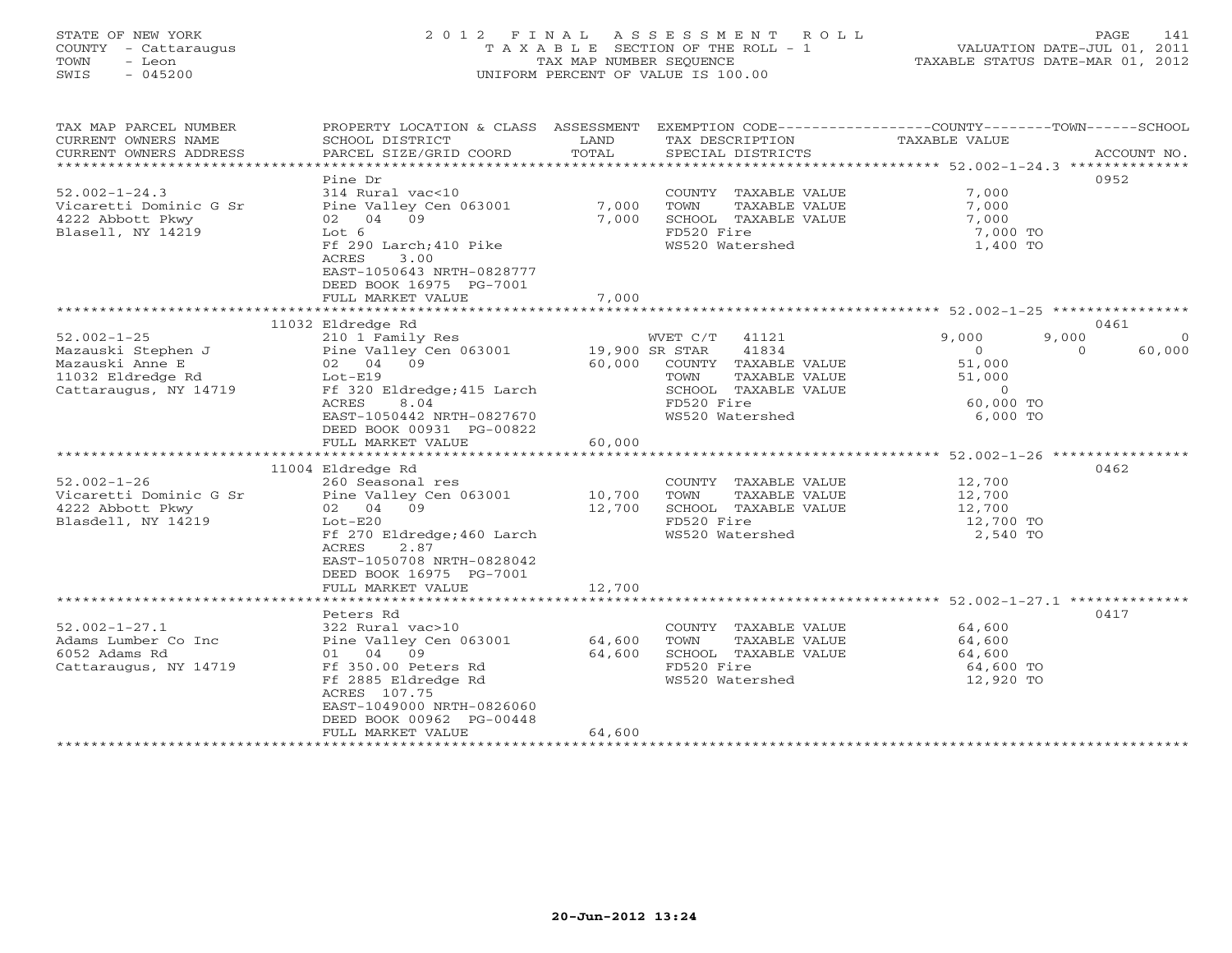# STATE OF NEW YORK 2 0 1 2 F I N A L A S S E S S M E N T R O L L PAGE 142 COUNTY - Cattaraugus T A X A B L E SECTION OF THE ROLL - 1 VALUATION DATE-JUL 01, 2011 TOWN - Leon TAX MAP NUMBER SEQUENCE TAXABLE STATUS DATE-MAR 01, 2012 SWIS - 045200 UNIFORM PERCENT OF VALUE IS 100.00UNIFORM PERCENT OF VALUE IS 100.00

| TAX MAP PARCEL NUMBER              | PROPERTY LOCATION & CLASS ASSESSMENT          |        | EXEMPTION CODE-----------------COUNTY-------TOWN------SCHOOL |               |             |
|------------------------------------|-----------------------------------------------|--------|--------------------------------------------------------------|---------------|-------------|
| CURRENT OWNERS NAME                | SCHOOL DISTRICT                               | LAND   | TAX DESCRIPTION                                              | TAXABLE VALUE |             |
| CURRENT OWNERS ADDRESS             | PARCEL SIZE/GRID COORD                        | TOTAL  | SPECIAL DISTRICTS                                            |               | ACCOUNT NO. |
| ********************************** |                                               |        |                                                              |               |             |
|                                    | Peters Rd                                     |        |                                                              |               | 0724        |
| $52.002 - 1 - 27.3$                | 312 Vac w/imprv                               |        | COUNTY TAXABLE VALUE                                         | 11,400        |             |
| Emke Wendy                         | Pine Valley Cen 063001                        | 11,000 | TOWN<br>TAXABLE VALUE                                        | 11,400        |             |
| 301 Allen St                       | 01 04 09                                      | 11,400 | SCHOOL TAXABLE VALUE                                         | 11,400        |             |
| Jamestown, NY 14701                | lot #7                                        |        | FD520 Fire                                                   | 11,400 TO     |             |
|                                    | Ff 440.00                                     |        | WS520 Watershed                                              | 2,280 TO      |             |
|                                    | ACRES<br>3.00                                 |        |                                                              |               |             |
|                                    | EAST-1048389 NRTH-0827615                     |        |                                                              |               |             |
|                                    | DEED BOOK 14423 PG-2001                       |        |                                                              |               |             |
|                                    | FULL MARKET VALUE                             | 11,400 |                                                              |               |             |
|                                    |                                               |        |                                                              |               |             |
|                                    | Peters Rd (Off)                               |        |                                                              |               | 0725        |
| $52.002 - 1 - 27.4$                | 322 Rural vac>10                              |        | COUNTY TAXABLE VALUE                                         | 62,000        |             |
| Adams Lumber Co Inc                | Pine Valley Cen 063001                        | 62,000 | TOWN<br>TAXABLE VALUE                                        | 62,000        |             |
| 6052 Adams Rd                      | 01 04 09                                      | 62,000 | SCHOOL TAXABLE VALUE                                         | 62,000        |             |
| Cattaraugus, NY 14719              | ACRES 99.50                                   |        | FD520 Fire                                                   | 62,000 TO     |             |
|                                    | EAST-1049319 NRTH-0824482                     |        | WS520 Watershed                                              | 12,400 TO     |             |
|                                    | DEED BOOK 00958 PG-00953                      |        |                                                              |               |             |
|                                    | FULL MARKET VALUE                             | 62,000 |                                                              |               |             |
|                                    |                                               |        |                                                              |               |             |
|                                    | 11133 Eldredge Rd                             |        |                                                              |               | 0745        |
| $52.002 - 1 - 27.5$                | 260 Seasonal res                              |        | COUNTY TAXABLE VALUE                                         | 40,700        |             |
| Maciuba Rodney R                   | Pine Valley Cen 063001                        | 11,600 | TOWN<br>TAXABLE VALUE                                        | 40,700        |             |
| Maciuba Colleen M                  | 01 04 09                                      | 40,700 | SCHOOL TAXABLE VALUE                                         | 40,700        |             |
| 190 Broadway St                    | Lot #6                                        |        | FD520 Fire                                                   | 40,700 TO     |             |
| West Seneca, NY 14224              | Ff 455.00                                     |        | WS520 Watershed                                              | 8,140 TO      |             |
|                                    | 3.30<br>ACRES                                 |        |                                                              |               |             |
|                                    | EAST-1048793 NRTH-0827620                     |        |                                                              |               |             |
|                                    | DEED BOOK 1007 PG-643                         |        |                                                              |               |             |
|                                    |                                               |        |                                                              |               |             |
|                                    | FULL MARKET VALUE                             | 40,700 |                                                              |               |             |
|                                    | 11101 Eldredge Rd                             |        |                                                              |               | 0746        |
| $52.002 - 1 - 27.6$                | 260 Seasonal res                              |        | COUNTY TAXABLE VALUE                                         | 32,000        |             |
|                                    |                                               | 14,400 |                                                              |               |             |
| JRS Corp                           | Pine Valley Cen 063001                        |        | TOWN<br>TAXABLE VALUE                                        | 32,000        |             |
| 5225 Brookfield Ln                 | 01 04 09                                      | 32,000 | SCHOOL TAXABLE VALUE                                         | 32,000        |             |
| Clarence, NY 14031                 | $1$ ot #5                                     |        | FD520 Fire                                                   | 32,000 TO     |             |
|                                    | Ff 515.00                                     |        | WS520 Watershed                                              | 6,400 TO      |             |
|                                    | 4.70<br>ACRES                                 |        |                                                              |               |             |
|                                    | EAST-1049303 NRTH-0827574                     |        |                                                              |               |             |
|                                    | DEED BOOK 982<br>PG-1197                      |        |                                                              |               |             |
|                                    | FULL MARKET VALUE<br>************************ | 32,000 |                                                              |               |             |
|                                    |                                               |        |                                                              |               |             |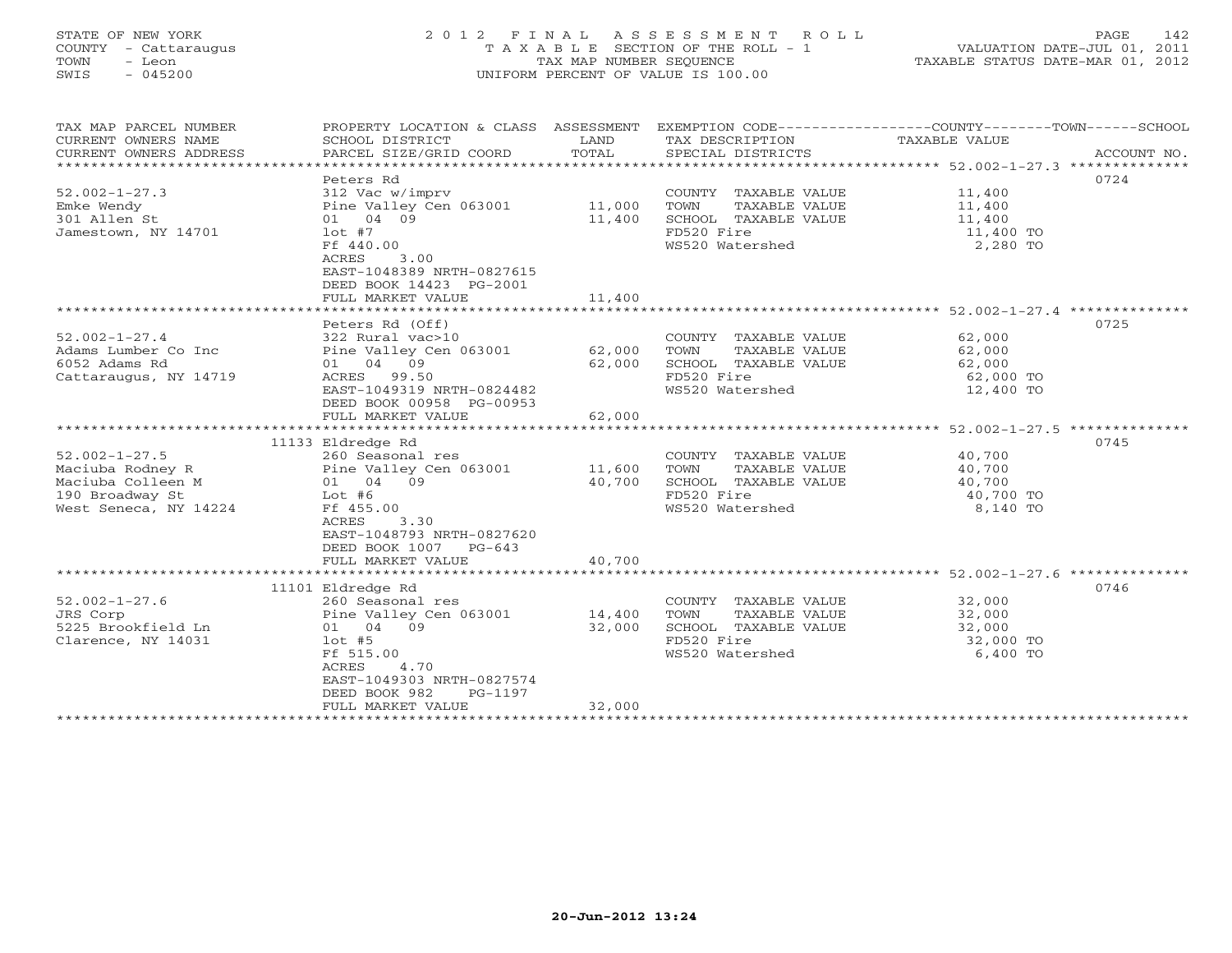# STATE OF NEW YORK 2 0 1 2 F I N A L A S S E S S M E N T R O L L PAGE 143 COUNTY - Cattaraugus T A X A B L E SECTION OF THE ROLL - 1 VALUATION DATE-JUL 01, 2011 TOWN - Leon TAX MAP NUMBER SEQUENCE TAXABLE STATUS DATE-MAR 01, 2012 SWIS - 045200 UNIFORM PERCENT OF VALUE IS 100.00UNIFORM PERCENT OF VALUE IS 100.00

| SCHOOL DISTRICT<br>PARCEL SIZE/GRID COORD                                                                                                                                     | LAND<br>TOTAL                                                          | SPECIAL DISTRICTS                                                                                                        |                                                                                                                    |                                                                                                                                                                |
|-------------------------------------------------------------------------------------------------------------------------------------------------------------------------------|------------------------------------------------------------------------|--------------------------------------------------------------------------------------------------------------------------|--------------------------------------------------------------------------------------------------------------------|----------------------------------------------------------------------------------------------------------------------------------------------------------------|
| Eldredge Rd<br>314 Rural vac<10<br>Pine Valley Cen 063001<br>01 04 09<br>$1$ ot #4<br>Ff 425.00<br>ACRES<br>4.75<br>EAST-1049788 NRTH-0827516<br>DEED BOOK 982<br>PG-1197     | 10,500<br>10,500                                                       | COUNTY TAXABLE VALUE<br>TOWN<br>TAXABLE VALUE<br>SCHOOL TAXABLE VALUE<br>FD520 Fire<br>WS520 Watershed                   | 0747<br>10,500<br>10,500<br>10,500<br>10,500 TO<br>2,100 TO                                                        |                                                                                                                                                                |
| Eldredge Rd<br>312 Vac w/imprv<br>Pine Valley Cen 063001<br>01 04 09<br>Lot #3                                                                                                | 10,600<br>14,500                                                       | COUNTY TAXABLE VALUE<br>TOWN<br>TAXABLE VALUE<br>SCHOOL TAXABLE VALUE<br>FD520 Fire                                      | 0748<br>14,500<br>14,500<br>14,500<br>14,500 TO                                                                    |                                                                                                                                                                |
| 4.80<br>ACRES<br>EAST-1050148 NRTH-0827446<br>DEED BOOK 12390 PG-8001<br>FULL MARKET VALUE                                                                                    | 14,500                                                                 |                                                                                                                          |                                                                                                                    |                                                                                                                                                                |
| 11003 Eldredge Rd<br>210 1 Family Res<br>Pine Valley Cen 063001<br>01 04 09<br>$Lot$ #1<br>Ff 250.00<br>4.85<br>ACRES<br>EAST-1050715 NRTH-0827334<br>DEED BOOK 17434 PG-3001 | 14,700<br>65,500                                                       | COUNTY TAXABLE VALUE<br>TOWN<br>TAXABLE VALUE<br>SCHOOL TAXABLE VALUE<br>FD520 Fire<br>WS520 Watershed                   | 0750<br>$\circ$<br>$\Omega$<br>65,500<br>65,500<br>35,500<br>65,500 TO<br>13,100 TO                                |                                                                                                                                                                |
| FULL MARKET VALUE                                                                                                                                                             |                                                                        |                                                                                                                          |                                                                                                                    |                                                                                                                                                                |
| 210 1 Family Res<br>Pine Valley Cen 063001<br>01 04 09<br>Lot #14<br>Ff 340.00<br>ACRES 18.25<br>EAST-1050376 NRTH-0826592<br>DEED BOOK 11260 PG-3001                         |                                                                        | 41700<br>41854<br>COUNTY TAXABLE VALUE<br>TOWN<br>TAXABLE VALUE<br>SCHOOL TAXABLE VALUE<br>FD520 Fire<br>WS520 Watershed | 23,000<br>23,000<br>$\circ$<br>$\Omega$<br>98,200<br>98,200<br>68,200<br>121,200 TO<br>24,240 TO                   |                                                                                                                                                                |
|                                                                                                                                                                               | FULL MARKET VALUE<br>Ff 330.00<br>11030 Peters Rd<br>FULL MARKET VALUE | 10,500<br>65,500<br>121,200                                                                                              | PROPERTY LOCATION & CLASS ASSESSMENT<br>WS520 Watershed<br>RES STAR 41854<br>AG BLDG<br>29,000 RES STAR<br>121,200 | EXEMPTION CODE-----------------COUNTY-------TOWN------SCHOOL<br>TAX DESCRIPTION TAXABLE VALUE<br>ACCOUNT NO.<br>2,900 TO<br>30,000<br>0752<br>23,000<br>30,000 |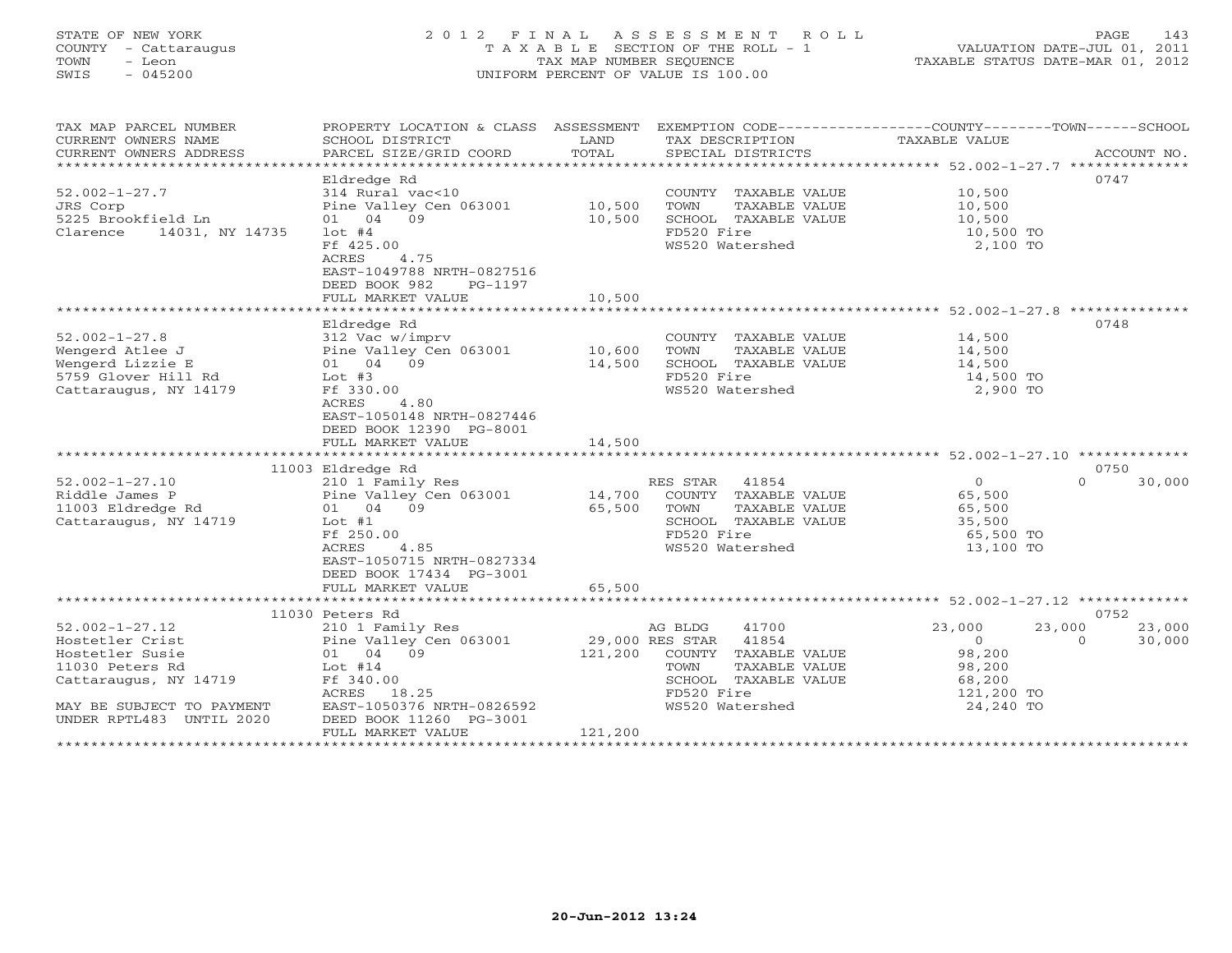# STATE OF NEW YORK 2 0 1 2 F I N A L A S S E S S M E N T R O L L PAGE 144 COUNTY - Cattaraugus T A X A B L E SECTION OF THE ROLL - 1 VALUATION DATE-JUL 01, 2011 TOWN - Leon TAX MAP NUMBER SEQUENCE TAXABLE STATUS DATE-MAR 01, 2012 SWIS - 045200 UNIFORM PERCENT OF VALUE IS 100.00UNIFORM PERCENT OF VALUE IS 100.00

| 0754<br>11062 Peters Rd<br>$52.002 - 1 - 27.14$<br>39,200<br>270 Mfg housing<br>COUNTY TAXABLE VALUE<br>Olrogg Matthew W<br>Pine Valley Cen 063001<br>15,200<br>TOWN<br>TAXABLE VALUE<br>39,200<br>39,200<br>SCHOOL TAXABLE VALUE<br>39,200<br>Dexter Michelle E<br>01 04 09<br>FD520 Fire<br>39,200 TO<br>11062 Peters Rd<br>Olrogg buying on cont fr<br>WS520 Watershed<br>7,840 TO<br>Cattaraugus, NY 14719<br>Ff 300.00<br>ACRES<br>5.10<br>EAST-1049825 NRTH-0826809<br>DEED BOOK 10489 PG-3001<br>39,200<br>FULL MARKET VALUE<br>11078 Peters Rd<br>0755<br>$52.002 - 1 - 27.15$<br>CVET C/T 41131<br>20,000<br>20,000<br>210 1 Family Res<br>$\overline{O}$<br>Bradigan Thomas R<br>Pine Valley Cen $063001$ 14,800 DVET C/T<br>41141<br>28,910<br>$\overline{0}$<br>$-0.000$<br>0<br>33, Fr<br>41700<br>01 04 09<br>97,600 AG BLDG<br>15,000<br>15,000<br>30,000<br>Cattaraugus, NY 14719<br>41854<br>Lot #11<br>RES STAR<br>$\Omega$<br>Ff 315.00<br>COUNTY TAXABLE VALUE<br>ACRES<br>4.90 BANK<br>017<br>MAY BE SUBJECT TO PAYMENT<br>TOWN<br>TAXABLE VALUE<br>33,690<br>UNDER RPTL483 UNTIL 2020<br>EAST-1049571 NRTH-0826939<br>SCHOOL TAXABLE VALUE<br>52,600<br>DEED BOOK 2720 PG-8005<br>FD520 Fire<br>97,600 TO<br>97,600 WS520 Watershed<br>FULL MARKET VALUE<br>19,520 TO<br>0756<br>11098 Peters Rd<br>$\overline{0}$<br>$52.002 - 1 - 27.16$<br>RES STAR<br>41854<br>30,000<br>210 1 Family Res<br>$\Omega$<br>14,600<br>Slavey Sherry<br>Pine Valley Cen 063001<br>COUNTY TAXABLE VALUE<br>61,600<br>61,600<br>11098 Peters Rd<br>01 04 09<br>TOWN<br>TAXABLE VALUE<br>61,600<br>Cattaraugus, NY 14719<br>Lot $#10$<br>SCHOOL TAXABLE VALUE<br>31,600<br>FD520 Fire<br>61,600 TO<br>Ff 400.00<br>ACRES<br>4.80<br>WS520 Watershed<br>12,320 TO<br>EAST-1049285 NRTH-0827082<br>DEED BOOK 998<br>$PG-103$<br>61,600<br>FULL MARKET VALUE<br>Peters Rd<br>0757<br>$52.002 - 1 - 27.17$<br>314 Rural vac<10<br>COUNTY TAXABLE VALUE<br>7,100<br>JRS Corp<br>Pine Valley Cen 063001<br>7,100<br>TOWN<br>TAXABLE VALUE<br>7,100<br>5225 Brookfield Ln<br>01 04 09<br>7,100<br>SCHOOL TAXABLE VALUE<br>7,100<br>Ff 340.00<br>FD520 Fire<br>Clarence, NY 14031<br>7,100 TO<br>ACRES<br>3.05<br>WS520 Watershed<br>1,420 TO<br>EAST-1048984 NRTH-0827215<br>DEED BOOK 982<br>PG-1197<br>7,100<br>FULL MARKET VALUE | TAX MAP PARCEL NUMBER<br>CURRENT OWNERS NAME<br>CURRENT OWNERS ADDRESS | PROPERTY LOCATION & CLASS ASSESSMENT<br>SCHOOL DISTRICT<br>PARCEL SIZE/GRID COORD | LAND<br>TOTAL | EXEMPTION CODE-----------------COUNTY-------TOWN-----SCHOOL<br>TAX DESCRIPTION<br>SPECIAL DISTRICTS | TAXABLE VALUE | ACCOUNT NO. |
|---------------------------------------------------------------------------------------------------------------------------------------------------------------------------------------------------------------------------------------------------------------------------------------------------------------------------------------------------------------------------------------------------------------------------------------------------------------------------------------------------------------------------------------------------------------------------------------------------------------------------------------------------------------------------------------------------------------------------------------------------------------------------------------------------------------------------------------------------------------------------------------------------------------------------------------------------------------------------------------------------------------------------------------------------------------------------------------------------------------------------------------------------------------------------------------------------------------------------------------------------------------------------------------------------------------------------------------------------------------------------------------------------------------------------------------------------------------------------------------------------------------------------------------------------------------------------------------------------------------------------------------------------------------------------------------------------------------------------------------------------------------------------------------------------------------------------------------------------------------------------------------------------------------------------------------------------------------------------------------------------------------------------------------------------------------------------------------------------------------------------------------------------------------------------------------------------------------------------------------------------------------------------------------------------------------------------------|------------------------------------------------------------------------|-----------------------------------------------------------------------------------|---------------|-----------------------------------------------------------------------------------------------------|---------------|-------------|
|                                                                                                                                                                                                                                                                                                                                                                                                                                                                                                                                                                                                                                                                                                                                                                                                                                                                                                                                                                                                                                                                                                                                                                                                                                                                                                                                                                                                                                                                                                                                                                                                                                                                                                                                                                                                                                                                                                                                                                                                                                                                                                                                                                                                                                                                                                                                 |                                                                        |                                                                                   |               |                                                                                                     |               |             |
|                                                                                                                                                                                                                                                                                                                                                                                                                                                                                                                                                                                                                                                                                                                                                                                                                                                                                                                                                                                                                                                                                                                                                                                                                                                                                                                                                                                                                                                                                                                                                                                                                                                                                                                                                                                                                                                                                                                                                                                                                                                                                                                                                                                                                                                                                                                                 |                                                                        |                                                                                   |               |                                                                                                     |               |             |
|                                                                                                                                                                                                                                                                                                                                                                                                                                                                                                                                                                                                                                                                                                                                                                                                                                                                                                                                                                                                                                                                                                                                                                                                                                                                                                                                                                                                                                                                                                                                                                                                                                                                                                                                                                                                                                                                                                                                                                                                                                                                                                                                                                                                                                                                                                                                 |                                                                        |                                                                                   |               |                                                                                                     |               |             |
|                                                                                                                                                                                                                                                                                                                                                                                                                                                                                                                                                                                                                                                                                                                                                                                                                                                                                                                                                                                                                                                                                                                                                                                                                                                                                                                                                                                                                                                                                                                                                                                                                                                                                                                                                                                                                                                                                                                                                                                                                                                                                                                                                                                                                                                                                                                                 |                                                                        |                                                                                   |               |                                                                                                     |               |             |
|                                                                                                                                                                                                                                                                                                                                                                                                                                                                                                                                                                                                                                                                                                                                                                                                                                                                                                                                                                                                                                                                                                                                                                                                                                                                                                                                                                                                                                                                                                                                                                                                                                                                                                                                                                                                                                                                                                                                                                                                                                                                                                                                                                                                                                                                                                                                 |                                                                        |                                                                                   |               |                                                                                                     |               |             |
|                                                                                                                                                                                                                                                                                                                                                                                                                                                                                                                                                                                                                                                                                                                                                                                                                                                                                                                                                                                                                                                                                                                                                                                                                                                                                                                                                                                                                                                                                                                                                                                                                                                                                                                                                                                                                                                                                                                                                                                                                                                                                                                                                                                                                                                                                                                                 |                                                                        |                                                                                   |               |                                                                                                     |               |             |
|                                                                                                                                                                                                                                                                                                                                                                                                                                                                                                                                                                                                                                                                                                                                                                                                                                                                                                                                                                                                                                                                                                                                                                                                                                                                                                                                                                                                                                                                                                                                                                                                                                                                                                                                                                                                                                                                                                                                                                                                                                                                                                                                                                                                                                                                                                                                 |                                                                        |                                                                                   |               |                                                                                                     |               |             |
|                                                                                                                                                                                                                                                                                                                                                                                                                                                                                                                                                                                                                                                                                                                                                                                                                                                                                                                                                                                                                                                                                                                                                                                                                                                                                                                                                                                                                                                                                                                                                                                                                                                                                                                                                                                                                                                                                                                                                                                                                                                                                                                                                                                                                                                                                                                                 |                                                                        |                                                                                   |               |                                                                                                     |               |             |
|                                                                                                                                                                                                                                                                                                                                                                                                                                                                                                                                                                                                                                                                                                                                                                                                                                                                                                                                                                                                                                                                                                                                                                                                                                                                                                                                                                                                                                                                                                                                                                                                                                                                                                                                                                                                                                                                                                                                                                                                                                                                                                                                                                                                                                                                                                                                 |                                                                        |                                                                                   |               |                                                                                                     |               |             |
|                                                                                                                                                                                                                                                                                                                                                                                                                                                                                                                                                                                                                                                                                                                                                                                                                                                                                                                                                                                                                                                                                                                                                                                                                                                                                                                                                                                                                                                                                                                                                                                                                                                                                                                                                                                                                                                                                                                                                                                                                                                                                                                                                                                                                                                                                                                                 |                                                                        |                                                                                   |               |                                                                                                     |               |             |
|                                                                                                                                                                                                                                                                                                                                                                                                                                                                                                                                                                                                                                                                                                                                                                                                                                                                                                                                                                                                                                                                                                                                                                                                                                                                                                                                                                                                                                                                                                                                                                                                                                                                                                                                                                                                                                                                                                                                                                                                                                                                                                                                                                                                                                                                                                                                 |                                                                        |                                                                                   |               |                                                                                                     |               |             |
|                                                                                                                                                                                                                                                                                                                                                                                                                                                                                                                                                                                                                                                                                                                                                                                                                                                                                                                                                                                                                                                                                                                                                                                                                                                                                                                                                                                                                                                                                                                                                                                                                                                                                                                                                                                                                                                                                                                                                                                                                                                                                                                                                                                                                                                                                                                                 |                                                                        |                                                                                   |               |                                                                                                     |               |             |
|                                                                                                                                                                                                                                                                                                                                                                                                                                                                                                                                                                                                                                                                                                                                                                                                                                                                                                                                                                                                                                                                                                                                                                                                                                                                                                                                                                                                                                                                                                                                                                                                                                                                                                                                                                                                                                                                                                                                                                                                                                                                                                                                                                                                                                                                                                                                 |                                                                        |                                                                                   |               |                                                                                                     |               |             |
|                                                                                                                                                                                                                                                                                                                                                                                                                                                                                                                                                                                                                                                                                                                                                                                                                                                                                                                                                                                                                                                                                                                                                                                                                                                                                                                                                                                                                                                                                                                                                                                                                                                                                                                                                                                                                                                                                                                                                                                                                                                                                                                                                                                                                                                                                                                                 |                                                                        |                                                                                   |               |                                                                                                     |               |             |
|                                                                                                                                                                                                                                                                                                                                                                                                                                                                                                                                                                                                                                                                                                                                                                                                                                                                                                                                                                                                                                                                                                                                                                                                                                                                                                                                                                                                                                                                                                                                                                                                                                                                                                                                                                                                                                                                                                                                                                                                                                                                                                                                                                                                                                                                                                                                 |                                                                        |                                                                                   |               |                                                                                                     |               |             |
|                                                                                                                                                                                                                                                                                                                                                                                                                                                                                                                                                                                                                                                                                                                                                                                                                                                                                                                                                                                                                                                                                                                                                                                                                                                                                                                                                                                                                                                                                                                                                                                                                                                                                                                                                                                                                                                                                                                                                                                                                                                                                                                                                                                                                                                                                                                                 |                                                                        |                                                                                   |               |                                                                                                     |               |             |
|                                                                                                                                                                                                                                                                                                                                                                                                                                                                                                                                                                                                                                                                                                                                                                                                                                                                                                                                                                                                                                                                                                                                                                                                                                                                                                                                                                                                                                                                                                                                                                                                                                                                                                                                                                                                                                                                                                                                                                                                                                                                                                                                                                                                                                                                                                                                 | 11078 Peters Rd                                                        |                                                                                   |               |                                                                                                     |               |             |
|                                                                                                                                                                                                                                                                                                                                                                                                                                                                                                                                                                                                                                                                                                                                                                                                                                                                                                                                                                                                                                                                                                                                                                                                                                                                                                                                                                                                                                                                                                                                                                                                                                                                                                                                                                                                                                                                                                                                                                                                                                                                                                                                                                                                                                                                                                                                 |                                                                        |                                                                                   |               |                                                                                                     |               |             |
|                                                                                                                                                                                                                                                                                                                                                                                                                                                                                                                                                                                                                                                                                                                                                                                                                                                                                                                                                                                                                                                                                                                                                                                                                                                                                                                                                                                                                                                                                                                                                                                                                                                                                                                                                                                                                                                                                                                                                                                                                                                                                                                                                                                                                                                                                                                                 |                                                                        |                                                                                   |               |                                                                                                     |               |             |
|                                                                                                                                                                                                                                                                                                                                                                                                                                                                                                                                                                                                                                                                                                                                                                                                                                                                                                                                                                                                                                                                                                                                                                                                                                                                                                                                                                                                                                                                                                                                                                                                                                                                                                                                                                                                                                                                                                                                                                                                                                                                                                                                                                                                                                                                                                                                 |                                                                        |                                                                                   |               |                                                                                                     |               |             |
|                                                                                                                                                                                                                                                                                                                                                                                                                                                                                                                                                                                                                                                                                                                                                                                                                                                                                                                                                                                                                                                                                                                                                                                                                                                                                                                                                                                                                                                                                                                                                                                                                                                                                                                                                                                                                                                                                                                                                                                                                                                                                                                                                                                                                                                                                                                                 |                                                                        |                                                                                   |               |                                                                                                     |               |             |
|                                                                                                                                                                                                                                                                                                                                                                                                                                                                                                                                                                                                                                                                                                                                                                                                                                                                                                                                                                                                                                                                                                                                                                                                                                                                                                                                                                                                                                                                                                                                                                                                                                                                                                                                                                                                                                                                                                                                                                                                                                                                                                                                                                                                                                                                                                                                 |                                                                        |                                                                                   |               |                                                                                                     |               |             |
|                                                                                                                                                                                                                                                                                                                                                                                                                                                                                                                                                                                                                                                                                                                                                                                                                                                                                                                                                                                                                                                                                                                                                                                                                                                                                                                                                                                                                                                                                                                                                                                                                                                                                                                                                                                                                                                                                                                                                                                                                                                                                                                                                                                                                                                                                                                                 |                                                                        |                                                                                   |               |                                                                                                     |               |             |
|                                                                                                                                                                                                                                                                                                                                                                                                                                                                                                                                                                                                                                                                                                                                                                                                                                                                                                                                                                                                                                                                                                                                                                                                                                                                                                                                                                                                                                                                                                                                                                                                                                                                                                                                                                                                                                                                                                                                                                                                                                                                                                                                                                                                                                                                                                                                 |                                                                        |                                                                                   |               |                                                                                                     |               |             |
|                                                                                                                                                                                                                                                                                                                                                                                                                                                                                                                                                                                                                                                                                                                                                                                                                                                                                                                                                                                                                                                                                                                                                                                                                                                                                                                                                                                                                                                                                                                                                                                                                                                                                                                                                                                                                                                                                                                                                                                                                                                                                                                                                                                                                                                                                                                                 |                                                                        |                                                                                   |               |                                                                                                     |               |             |
|                                                                                                                                                                                                                                                                                                                                                                                                                                                                                                                                                                                                                                                                                                                                                                                                                                                                                                                                                                                                                                                                                                                                                                                                                                                                                                                                                                                                                                                                                                                                                                                                                                                                                                                                                                                                                                                                                                                                                                                                                                                                                                                                                                                                                                                                                                                                 |                                                                        |                                                                                   |               |                                                                                                     |               |             |
|                                                                                                                                                                                                                                                                                                                                                                                                                                                                                                                                                                                                                                                                                                                                                                                                                                                                                                                                                                                                                                                                                                                                                                                                                                                                                                                                                                                                                                                                                                                                                                                                                                                                                                                                                                                                                                                                                                                                                                                                                                                                                                                                                                                                                                                                                                                                 |                                                                        |                                                                                   |               |                                                                                                     |               |             |
|                                                                                                                                                                                                                                                                                                                                                                                                                                                                                                                                                                                                                                                                                                                                                                                                                                                                                                                                                                                                                                                                                                                                                                                                                                                                                                                                                                                                                                                                                                                                                                                                                                                                                                                                                                                                                                                                                                                                                                                                                                                                                                                                                                                                                                                                                                                                 |                                                                        |                                                                                   |               |                                                                                                     |               |             |
|                                                                                                                                                                                                                                                                                                                                                                                                                                                                                                                                                                                                                                                                                                                                                                                                                                                                                                                                                                                                                                                                                                                                                                                                                                                                                                                                                                                                                                                                                                                                                                                                                                                                                                                                                                                                                                                                                                                                                                                                                                                                                                                                                                                                                                                                                                                                 |                                                                        |                                                                                   |               |                                                                                                     |               |             |
|                                                                                                                                                                                                                                                                                                                                                                                                                                                                                                                                                                                                                                                                                                                                                                                                                                                                                                                                                                                                                                                                                                                                                                                                                                                                                                                                                                                                                                                                                                                                                                                                                                                                                                                                                                                                                                                                                                                                                                                                                                                                                                                                                                                                                                                                                                                                 |                                                                        |                                                                                   |               |                                                                                                     |               |             |
|                                                                                                                                                                                                                                                                                                                                                                                                                                                                                                                                                                                                                                                                                                                                                                                                                                                                                                                                                                                                                                                                                                                                                                                                                                                                                                                                                                                                                                                                                                                                                                                                                                                                                                                                                                                                                                                                                                                                                                                                                                                                                                                                                                                                                                                                                                                                 |                                                                        |                                                                                   |               |                                                                                                     |               |             |
|                                                                                                                                                                                                                                                                                                                                                                                                                                                                                                                                                                                                                                                                                                                                                                                                                                                                                                                                                                                                                                                                                                                                                                                                                                                                                                                                                                                                                                                                                                                                                                                                                                                                                                                                                                                                                                                                                                                                                                                                                                                                                                                                                                                                                                                                                                                                 |                                                                        |                                                                                   |               |                                                                                                     |               |             |
|                                                                                                                                                                                                                                                                                                                                                                                                                                                                                                                                                                                                                                                                                                                                                                                                                                                                                                                                                                                                                                                                                                                                                                                                                                                                                                                                                                                                                                                                                                                                                                                                                                                                                                                                                                                                                                                                                                                                                                                                                                                                                                                                                                                                                                                                                                                                 |                                                                        |                                                                                   |               |                                                                                                     |               |             |
|                                                                                                                                                                                                                                                                                                                                                                                                                                                                                                                                                                                                                                                                                                                                                                                                                                                                                                                                                                                                                                                                                                                                                                                                                                                                                                                                                                                                                                                                                                                                                                                                                                                                                                                                                                                                                                                                                                                                                                                                                                                                                                                                                                                                                                                                                                                                 |                                                                        |                                                                                   |               |                                                                                                     |               |             |
|                                                                                                                                                                                                                                                                                                                                                                                                                                                                                                                                                                                                                                                                                                                                                                                                                                                                                                                                                                                                                                                                                                                                                                                                                                                                                                                                                                                                                                                                                                                                                                                                                                                                                                                                                                                                                                                                                                                                                                                                                                                                                                                                                                                                                                                                                                                                 |                                                                        |                                                                                   |               |                                                                                                     |               |             |
|                                                                                                                                                                                                                                                                                                                                                                                                                                                                                                                                                                                                                                                                                                                                                                                                                                                                                                                                                                                                                                                                                                                                                                                                                                                                                                                                                                                                                                                                                                                                                                                                                                                                                                                                                                                                                                                                                                                                                                                                                                                                                                                                                                                                                                                                                                                                 |                                                                        |                                                                                   |               |                                                                                                     |               |             |
|                                                                                                                                                                                                                                                                                                                                                                                                                                                                                                                                                                                                                                                                                                                                                                                                                                                                                                                                                                                                                                                                                                                                                                                                                                                                                                                                                                                                                                                                                                                                                                                                                                                                                                                                                                                                                                                                                                                                                                                                                                                                                                                                                                                                                                                                                                                                 |                                                                        |                                                                                   |               |                                                                                                     |               |             |
|                                                                                                                                                                                                                                                                                                                                                                                                                                                                                                                                                                                                                                                                                                                                                                                                                                                                                                                                                                                                                                                                                                                                                                                                                                                                                                                                                                                                                                                                                                                                                                                                                                                                                                                                                                                                                                                                                                                                                                                                                                                                                                                                                                                                                                                                                                                                 |                                                                        |                                                                                   |               |                                                                                                     |               |             |
|                                                                                                                                                                                                                                                                                                                                                                                                                                                                                                                                                                                                                                                                                                                                                                                                                                                                                                                                                                                                                                                                                                                                                                                                                                                                                                                                                                                                                                                                                                                                                                                                                                                                                                                                                                                                                                                                                                                                                                                                                                                                                                                                                                                                                                                                                                                                 |                                                                        |                                                                                   |               |                                                                                                     |               |             |
|                                                                                                                                                                                                                                                                                                                                                                                                                                                                                                                                                                                                                                                                                                                                                                                                                                                                                                                                                                                                                                                                                                                                                                                                                                                                                                                                                                                                                                                                                                                                                                                                                                                                                                                                                                                                                                                                                                                                                                                                                                                                                                                                                                                                                                                                                                                                 |                                                                        |                                                                                   |               |                                                                                                     |               |             |
|                                                                                                                                                                                                                                                                                                                                                                                                                                                                                                                                                                                                                                                                                                                                                                                                                                                                                                                                                                                                                                                                                                                                                                                                                                                                                                                                                                                                                                                                                                                                                                                                                                                                                                                                                                                                                                                                                                                                                                                                                                                                                                                                                                                                                                                                                                                                 |                                                                        |                                                                                   |               |                                                                                                     |               |             |
|                                                                                                                                                                                                                                                                                                                                                                                                                                                                                                                                                                                                                                                                                                                                                                                                                                                                                                                                                                                                                                                                                                                                                                                                                                                                                                                                                                                                                                                                                                                                                                                                                                                                                                                                                                                                                                                                                                                                                                                                                                                                                                                                                                                                                                                                                                                                 |                                                                        |                                                                                   |               |                                                                                                     |               |             |
|                                                                                                                                                                                                                                                                                                                                                                                                                                                                                                                                                                                                                                                                                                                                                                                                                                                                                                                                                                                                                                                                                                                                                                                                                                                                                                                                                                                                                                                                                                                                                                                                                                                                                                                                                                                                                                                                                                                                                                                                                                                                                                                                                                                                                                                                                                                                 |                                                                        |                                                                                   |               |                                                                                                     |               |             |
|                                                                                                                                                                                                                                                                                                                                                                                                                                                                                                                                                                                                                                                                                                                                                                                                                                                                                                                                                                                                                                                                                                                                                                                                                                                                                                                                                                                                                                                                                                                                                                                                                                                                                                                                                                                                                                                                                                                                                                                                                                                                                                                                                                                                                                                                                                                                 |                                                                        |                                                                                   |               |                                                                                                     |               |             |
|                                                                                                                                                                                                                                                                                                                                                                                                                                                                                                                                                                                                                                                                                                                                                                                                                                                                                                                                                                                                                                                                                                                                                                                                                                                                                                                                                                                                                                                                                                                                                                                                                                                                                                                                                                                                                                                                                                                                                                                                                                                                                                                                                                                                                                                                                                                                 |                                                                        |                                                                                   |               |                                                                                                     |               |             |
|                                                                                                                                                                                                                                                                                                                                                                                                                                                                                                                                                                                                                                                                                                                                                                                                                                                                                                                                                                                                                                                                                                                                                                                                                                                                                                                                                                                                                                                                                                                                                                                                                                                                                                                                                                                                                                                                                                                                                                                                                                                                                                                                                                                                                                                                                                                                 |                                                                        |                                                                                   |               |                                                                                                     |               |             |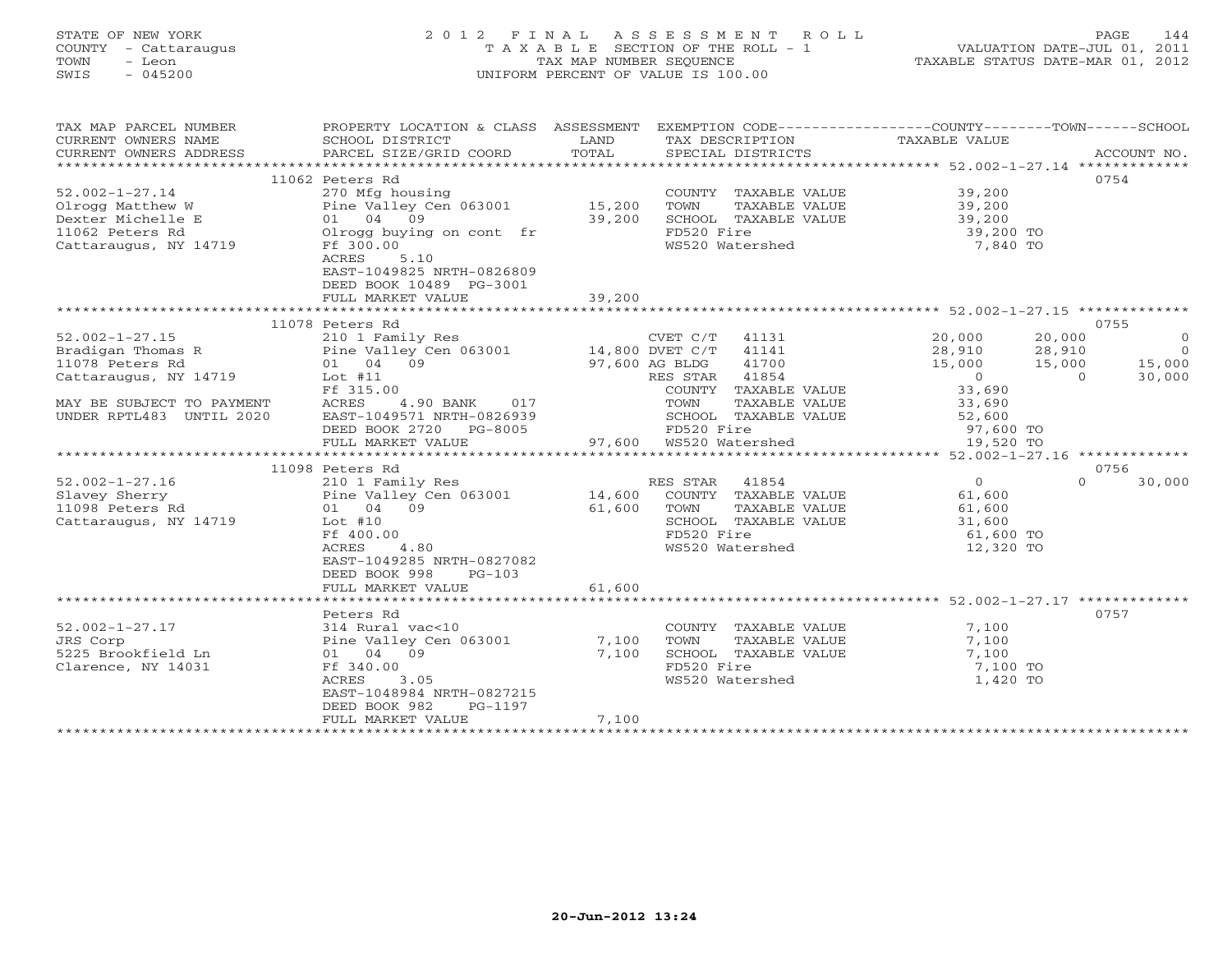# STATE OF NEW YORK 2 0 1 2 F I N A L A S S E S S M E N T R O L L PAGE 145 COUNTY - Cattaraugus T A X A B L E SECTION OF THE ROLL - 1 VALUATION DATE-JUL 01, 2011 TOWN - Leon TAX MAP NUMBER SEQUENCE TAXABLE STATUS DATE-MAR 01, 2012 SWIS - 045200 UNIFORM PERCENT OF VALUE IS 100.00

| SCHOOL DISTRICT<br>PARCEL SIZE/GRID COORD                                                                                                                        | LAND<br>TOTAL                                           | SPECIAL DISTRICTS                                                                                                                                           |                                                                         | ACCOUNT NO.                                                                                                                                                                                                                                                                                     |
|------------------------------------------------------------------------------------------------------------------------------------------------------------------|---------------------------------------------------------|-------------------------------------------------------------------------------------------------------------------------------------------------------------|-------------------------------------------------------------------------|-------------------------------------------------------------------------------------------------------------------------------------------------------------------------------------------------------------------------------------------------------------------------------------------------|
| Peters Rd<br>270 Mfg housing<br>01 04 09<br>$1$ ot #8<br>Ff 340.00<br>2.45<br>ACRES<br>EAST-1048701 NRTH-0827357<br>DEED BOOK 14186 PG-4001<br>FULL MARKET VALUE | 9,900<br>9,900                                          | TOWN<br>TAXABLE VALUE<br>SCHOOL TAXABLE VALUE<br>FD520 Fire<br>WS520 Watershed                                                                              | 9,900<br>9,900<br>9,900<br>$9,900$ TO<br>1,980 TO                       | 0758                                                                                                                                                                                                                                                                                            |
| Adams Rd<br>910 Priv forest<br>01 04 09<br>FRNT 1500.00 DPTH<br>ACRES<br>52.65<br>EAST-1047367 NRTH-0825420<br>DEED BOOK 894<br>PG-00207                         | 52,650                                                  | TOWN<br>TAXABLE VALUE<br>SCHOOL TAXABLE VALUE<br>FD520 Fire<br>WS520 Watershed                                                                              | 52,650<br>52,650 TO<br>10,530 TO                                        | 0011                                                                                                                                                                                                                                                                                            |
|                                                                                                                                                                  |                                                         |                                                                                                                                                             |                                                                         |                                                                                                                                                                                                                                                                                                 |
| 444 Lumber yd/ml<br>01 04 09<br>Ff 200.00 Adams<br>Ff 910 Dugway Rd<br>19.50<br>ACRES<br>EAST-1047026 NRTH-0824416<br>DEED BOOK 737<br>PG-00515                  |                                                         | TOWN<br>TAXABLE VALUE<br>SCHOOL TAXABLE VALUE<br>FD520 Fire<br>WS520 Watershed                                                                              | 289,800<br>289,800<br>289,800<br>289,800 TO<br>57,960 TO                | 0014                                                                                                                                                                                                                                                                                            |
|                                                                                                                                                                  |                                                         |                                                                                                                                                             |                                                                         |                                                                                                                                                                                                                                                                                                 |
| Youngs Rd<br>120 Field crops<br>09 04 09<br>Ff 3835.00<br>ACRES 40.94<br>DEED BOOK 766<br>PG-00591<br>FULL MARKET VALUE                                          | 81,400                                                  | 41700<br>41720<br>TAXABLE VALUE<br>TOWN<br>SCHOOL TAXABLE VALUE                                                                                             | 46,900<br>12,240<br>22,260<br>22,260<br>22,260<br>81,400 TO<br>8,140 TO | 0008<br>46,900<br>46,900<br>12,240                                                                                                                                                                                                                                                              |
|                                                                                                                                                                  | FULL MARKET VALUE<br>6052 Adams Rd<br>FULL MARKET VALUE | Pine Valley Cen 063001 9,900<br>Pine Valley Cen 063001 52,650<br>52,650<br>Pine Valley Cen 063001 29,700<br>289,800<br>289,800<br>EAST-1044343 NRTH-0824050 | AG BLDG<br>Pine Valley Cen 063001 34,500 AG DIST<br>81,400              | PROPERTY LOCATION & CLASS ASSESSMENT EXEMPTION CODE---------------COUNTY-------TOWN------SCHOOL<br>TAX DESCRIPTION TAXABLE VALUE<br>COUNTY TAXABLE VALUE<br>COUNTY TAXABLE VALUE<br>52,650<br>52,650<br>COUNTY TAXABLE VALUE<br>12,240<br>COUNTY TAXABLE VALUE<br>FD520 Fire<br>WS520 Watershed |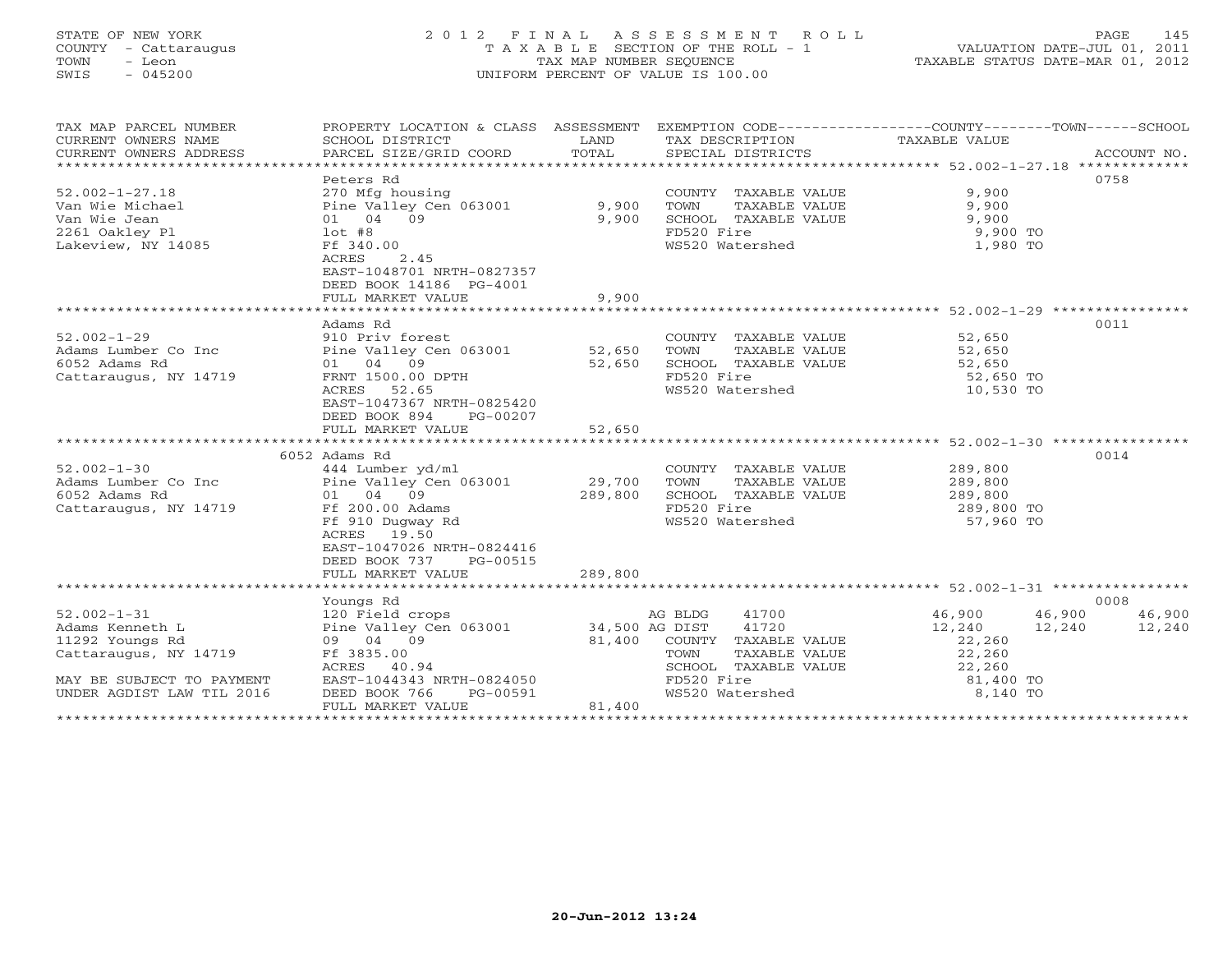# STATE OF NEW YORK 2 0 1 2 F I N A L A S S E S S M E N T R O L L PAGE 146 COUNTY - Cattaraugus T A X A B L E SECTION OF THE ROLL - 1 VALUATION DATE-JUL 01, 2011 TOWN - Leon TAX MAP NUMBER SEQUENCE TAXABLE STATUS DATE-MAR 01, 2012 SWIS - 045200 UNIFORM PERCENT OF VALUE IS 100.00UNIFORM PERCENT OF VALUE IS 100.00

| TAX MAP PARCEL NUMBER<br>CURRENT OWNERS NAME<br>CURRENT OWNERS ADDRESS                                                                                                                                                                                 | PROPERTY LOCATION & CLASS ASSESSMENT<br>SCHOOL DISTRICT<br>PARCEL SIZE/GRID COORD  | LAND<br>TOTAL | EXEMPTION CODE-----------------COUNTY-------TOWN------SCHOOL<br>TAX DESCRIPTION TAXABLE VALUE<br>SPECIAL DISTRICTS<br>SPECIAL DISTRICTS |                  | ACCOUNT NO.              |
|--------------------------------------------------------------------------------------------------------------------------------------------------------------------------------------------------------------------------------------------------------|------------------------------------------------------------------------------------|---------------|-----------------------------------------------------------------------------------------------------------------------------------------|------------------|--------------------------|
|                                                                                                                                                                                                                                                        |                                                                                    |               |                                                                                                                                         |                  |                          |
|                                                                                                                                                                                                                                                        | 11292 Youngs Rd                                                                    |               |                                                                                                                                         |                  | 0013                     |
| $52.002 - 1 - 32$                                                                                                                                                                                                                                      | 112 Dairy farm                                                                     |               | AG BLDG                                                                                                                                 | 41700 47,800     | 47,800<br>47,800         |
| Adams Kenneth L                                                                                                                                                                                                                                        | Randolph Centra 047601 $162,700$ AG DIST                                           |               | 41720<br>41834                                                                                                                          | 65,571           | 65,571<br>65,571         |
| 11292 Younds Rd                                                                                                                                                                                                                                        | 09 04 09                                                                           |               | 783,500 SR STAR                                                                                                                         | $\overline{0}$   | $\overline{0}$<br>62,200 |
| Cattaraugus, NY 14719                                                                                                                                                                                                                                  |                                                                                    |               | COUNTY TAXABLE VALUE                                                                                                                    | 670,129          |                          |
|                                                                                                                                                                                                                                                        |                                                                                    |               | TOWN<br>TAXABLE VALUE                                                                                                                   | 670,129          |                          |
| MAY BE SUBJECT TO PAYMENT                                                                                                                                                                                                                              | ACRES 212.58                                                                       |               | SCHOOL TAXABLE VALUE 607,929                                                                                                            |                  |                          |
| UNDER AGDIST LAW TIL 2016                                                                                                                                                                                                                              | EAST-1045462 NRTH-0825957                                                          |               | FD520 Fire<br>FD520 Fire<br>WS520 Watershed                                                                                             | 783,500 TO       |                          |
|                                                                                                                                                                                                                                                        | DEED BOOK 766<br>PG-00591                                                          |               |                                                                                                                                         | $156,700$ TO     |                          |
|                                                                                                                                                                                                                                                        | FULL MARKET VALUE                                                                  | 783,500       |                                                                                                                                         |                  |                          |
|                                                                                                                                                                                                                                                        |                                                                                    |               |                                                                                                                                         |                  |                          |
|                                                                                                                                                                                                                                                        | Adams Rd                                                                           |               |                                                                                                                                         |                  | 0012                     |
| $52.002 - 1 - 33$                                                                                                                                                                                                                                      | Adams Ru<br>105 Vac farmland 105 Vac 1980<br>Pine Valley Cen 063001 23,000         |               | 41720<br>AG DIST                                                                                                                        | 12,674           | 12,674<br>12,674         |
| Adams Kenneth L                                                                                                                                                                                                                                        |                                                                                    |               | COUNTY TAXABLE VALUE                                                                                                                    | 10,326           |                          |
| 11292 Youngs Rd<br>Cattaraugus, NY 14719                                                                                                                                                                                                               |                                                                                    |               |                                                                                                                                         | 10,326<br>10,326 |                          |
|                                                                                                                                                                                                                                                        | 01 04 09<br>Ff 1200.00 Dugway Rd<br>Ff 1050.00 Eldredge Rd<br>ACRES 29.86<br>MS520 |               | TOWN TAXABLE VALUE<br>SCHOOL TAXABLE VALUE                                                                                              |                  |                          |
|                                                                                                                                                                                                                                                        |                                                                                    |               | FD520 Fire                                                                                                                              | 23,000 TO        |                          |
| MAY BE SUBJECT TO PAYMENT                                                                                                                                                                                                                              |                                                                                    |               | FD520 Fire<br>WS520 Watershed                                                                                                           | 4,600 TO         |                          |
| UNDER AGDIST LAW TIL 2016                                                                                                                                                                                                                              | EAST-1047301 NRTH-0827170                                                          |               |                                                                                                                                         |                  |                          |
|                                                                                                                                                                                                                                                        | DEED BOOK 766 PG-00591                                                             |               |                                                                                                                                         |                  |                          |
|                                                                                                                                                                                                                                                        | FULL MARKET VALUE                                                                  | 23,000        |                                                                                                                                         |                  |                          |
|                                                                                                                                                                                                                                                        |                                                                                    |               |                                                                                                                                         |                  |                          |
|                                                                                                                                                                                                                                                        | Eldredge Rd                                                                        |               |                                                                                                                                         |                  | 0372                     |
|                                                                                                                                                                                                                                                        |                                                                                    |               | COUNTY TAXABLE VALUE 6,700                                                                                                              |                  |                          |
|                                                                                                                                                                                                                                                        |                                                                                    |               | TOWN      TAXABLE VALUE<br>SCHOOL   TAXABLE VALUE                                                                                       | 6,700            |                          |
|                                                                                                                                                                                                                                                        |                                                                                    |               |                                                                                                                                         | 6,700            |                          |
| Derby, NY 14047                                                                                                                                                                                                                                        | Ff 409.50                                                                          |               | FD520 Fire<br>FD520 Fire<br>WS520 Watershed                                                                                             | 6,700 TO         |                          |
|                                                                                                                                                                                                                                                        | ACRES<br>2.86                                                                      |               |                                                                                                                                         | 6,700 TO         |                          |
|                                                                                                                                                                                                                                                        | EAST-1046128 NRTH-0827976                                                          |               |                                                                                                                                         |                  |                          |
|                                                                                                                                                                                                                                                        | DEED BOOK 910<br>PG-00142                                                          |               |                                                                                                                                         |                  |                          |
|                                                                                                                                                                                                                                                        | FULL MARKET VALUE                                                                  | 6,700         |                                                                                                                                         |                  |                          |
|                                                                                                                                                                                                                                                        |                                                                                    |               |                                                                                                                                         |                  |                          |
|                                                                                                                                                                                                                                                        | 11268 Fancher Rd                                                                   |               |                                                                                                                                         |                  | 0226                     |
|                                                                                                                                                                                                                                                        |                                                                                    |               | COUNTY TAXABLE VALUE 38,800<br>TOWN TAXABLE VALUE 38,800                                                                                |                  |                          |
|                                                                                                                                                                                                                                                        |                                                                                    |               |                                                                                                                                         |                  |                          |
|                                                                                                                                                                                                                                                        |                                                                                    |               | SCHOOL TAXABLE VALUE 38,800                                                                                                             |                  |                          |
|                                                                                                                                                                                                                                                        |                                                                                    |               | FD520 Fire                                                                                                                              | 38,800 TO        |                          |
| 52.002-1-35<br>Senn Michael P<br>Senn Mary E<br>5676 Ellis Rd<br>Orchard Park, NY 14127<br>The Valley Cen 063001<br>Ff 410.00 Eldredge Rd<br>The Dugway;1000 Fanche<br>21.000 Fanche<br>21.000 Fanche<br>21.000 Fanche<br>21.000 Fanche<br>21.000 Fanc |                                                                                    |               | WS520 Watershed                                                                                                                         | 7,760 TO         |                          |
|                                                                                                                                                                                                                                                        | ACRES 21.85                                                                        |               |                                                                                                                                         |                  |                          |
|                                                                                                                                                                                                                                                        | EAST-1046334 NRTH-0828554                                                          |               |                                                                                                                                         |                  |                          |
|                                                                                                                                                                                                                                                        | DEED BOOK 00960 PG-01179                                                           |               |                                                                                                                                         |                  |                          |
|                                                                                                                                                                                                                                                        | FULL MARKET VALUE                                                                  | 38,800        |                                                                                                                                         |                  |                          |
|                                                                                                                                                                                                                                                        |                                                                                    |               |                                                                                                                                         |                  |                          |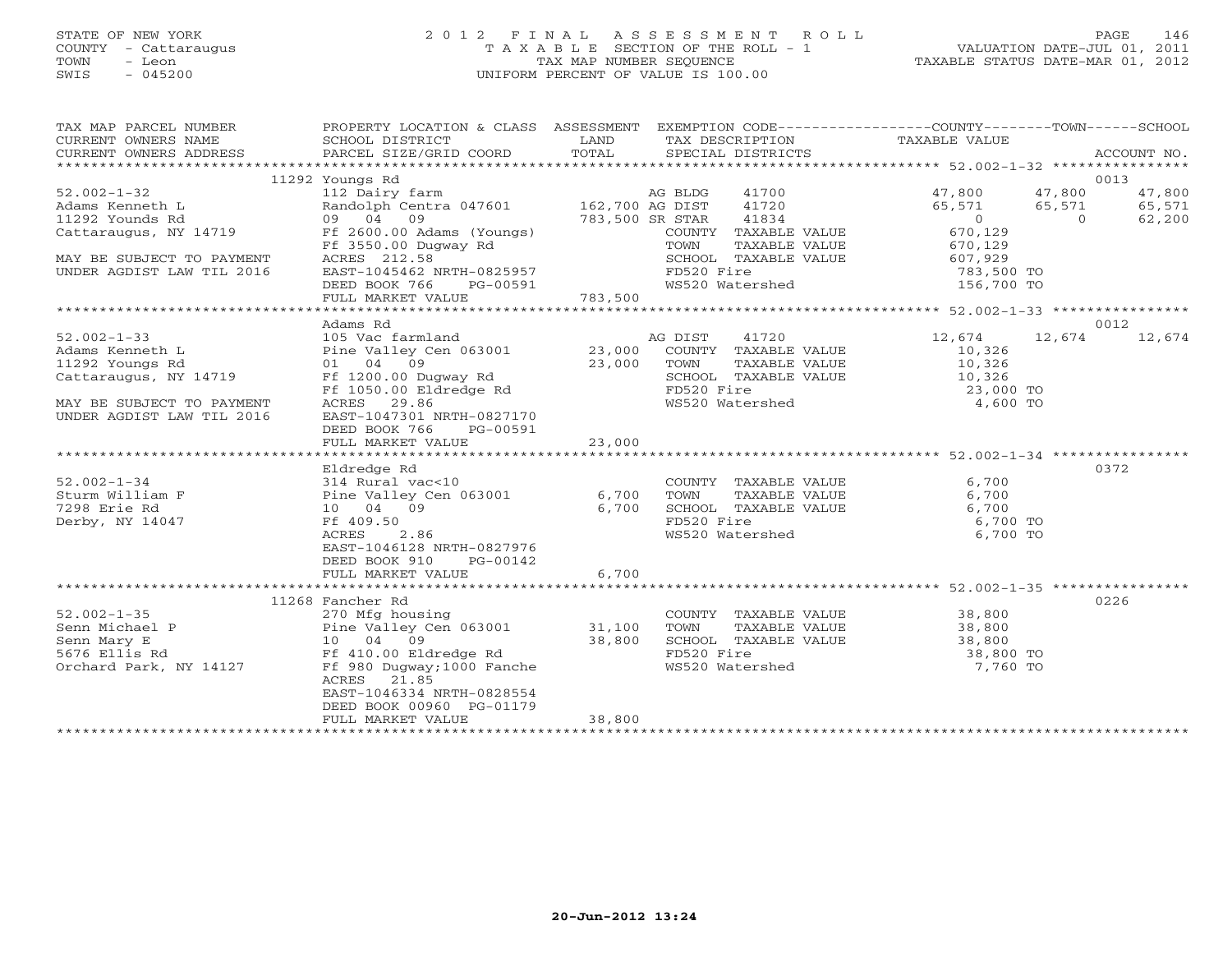# STATE OF NEW YORK 2 0 1 2 F I N A L A S S E S S M E N T R O L L PAGE 147 COUNTY - Cattaraugus T A X A B L E SECTION OF THE ROLL - 1 VALUATION DATE-JUL 01, 2011 TOWN - Leon TAX MAP NUMBER SEQUENCE TAXABLE STATUS DATE-MAR 01, 2012 SWIS - 045200 UNIFORM PERCENT OF VALUE IS 100.00UNIFORM PERCENT OF VALUE IS 100.00

| TAX MAP PARCEL NUMBER<br>CURRENT OWNERS NAME<br>CURRENT OWNERS ADDRESS | PROPERTY LOCATION & CLASS ASSESSMENT<br>SCHOOL DISTRICT<br>PARCEL SIZE/GRID COORD | LAND<br>TOTAL | EXEMPTION CODE-----------------COUNTY-------TOWN------SCHOOL<br>TAX DESCRIPTION<br>SPECIAL DISTRICTS | TAXABLE VALUE                                               | ACCOUNT NO.      |
|------------------------------------------------------------------------|-----------------------------------------------------------------------------------|---------------|------------------------------------------------------------------------------------------------------|-------------------------------------------------------------|------------------|
|                                                                        |                                                                                   |               |                                                                                                      |                                                             |                  |
|                                                                        | 11343 Fancher Rd                                                                  |               |                                                                                                      |                                                             | 0028             |
| $52.002 - 1 - 36$                                                      | 240 Rural res                                                                     |               | COUNTY TAXABLE VALUE                                                                                 | 74,500                                                      |                  |
| Adams Kenneth L                                                        | Pine Valley Cen 063001                                                            | 25,700        | TOWN<br>TAXABLE VALUE                                                                                | 74,500                                                      |                  |
| Adams Stephen L                                                        | 10 04 09                                                                          | 74,500        | SCHOOL TAXABLE VALUE                                                                                 | 74,500                                                      |                  |
| 11292 Youngs Rd                                                        | Ff 531.00 Eldredge Rd                                                             |               | FD520 Fire                                                                                           | 74,500 TO                                                   |                  |
| Cattaraugus, NY 14719                                                  | FRNT 880.00 DPTH                                                                  |               | WS520 Watershed                                                                                      | 14,900 TO                                                   |                  |
|                                                                        | ACRES<br>24.32                                                                    |               |                                                                                                      |                                                             |                  |
|                                                                        | EAST-1045661 NRTH-0828811                                                         |               |                                                                                                      |                                                             |                  |
|                                                                        | DEED BOOK 1021<br>$PG-100$                                                        |               |                                                                                                      |                                                             |                  |
|                                                                        | FULL MARKET VALUE                                                                 | 74,500        |                                                                                                      |                                                             |                  |
|                                                                        | ***********************                                                           | ************  |                                                                                                      | ****************************** 52.002-1-37 **************** |                  |
|                                                                        | Dugway Rd                                                                         |               |                                                                                                      |                                                             | 0470             |
| $52.002 - 1 - 37$                                                      | 314 Rural vac<10                                                                  |               | COUNTY TAXABLE VALUE                                                                                 | 6,700                                                       |                  |
| Sturm Frank                                                            | Pine Valley Cen 063001                                                            | 6,700         | TOWN<br>TAXABLE VALUE                                                                                | 6,700                                                       |                  |
| Sturm Elizabeth                                                        | 09<br>10 04                                                                       | 6,700         | SCHOOL TAXABLE VALUE                                                                                 | 6,700                                                       |                  |
| 9012 Gowanda State Rd                                                  | Ff 535.00 Fancher Rd                                                              |               | FD520 Fire                                                                                           | 6,700 TO                                                    |                  |
| Eden, NY 14057                                                         | Ff 500.00 Dugway Rd                                                               |               | WS520 Watershed                                                                                      | 4,020 TO                                                    |                  |
|                                                                        | ACRES<br>2.83                                                                     |               |                                                                                                      |                                                             |                  |
|                                                                        | EAST-1046603 NRTH-0829174                                                         |               |                                                                                                      |                                                             |                  |
|                                                                        | DEED BOOK 752<br>PG-00603                                                         |               |                                                                                                      |                                                             |                  |
|                                                                        | FULL MARKET VALUE                                                                 | 6,700         |                                                                                                      |                                                             |                  |
|                                                                        |                                                                                   |               |                                                                                                      |                                                             |                  |
|                                                                        | Duqway Rd                                                                         |               |                                                                                                      |                                                             | 0227             |
| $52.002 - 1 - 38$                                                      | 312 Vac w/imprv                                                                   |               | COUNTY TAXABLE VALUE                                                                                 | 52,600                                                      |                  |
| Sturm Frank J                                                          | Pine Valley Cen 063001                                                            | 48,300        | TAXABLE VALUE<br>TOWN                                                                                | 52,600                                                      |                  |
| Sturm Elizabeth                                                        | 10 04 09                                                                          | 52,600        | SCHOOL TAXABLE VALUE                                                                                 | 52,600                                                      |                  |
| 9012 Gowanda St                                                        | Ff 1425.00 Fancher Rd                                                             |               | FD520 Fire                                                                                           | 52,600 TO                                                   |                  |
| Eden, NY 14057                                                         | Ff 2350.00 Dugway Rd                                                              |               | WS520 Watershed                                                                                      | 10,520 TO                                                   |                  |
|                                                                        | ACRES<br>65.20                                                                    |               |                                                                                                      |                                                             |                  |
|                                                                        | EAST-1046157 NRTH-0830616                                                         |               |                                                                                                      |                                                             |                  |
|                                                                        | DEED BOOK 00917 PG-00802                                                          |               |                                                                                                      |                                                             |                  |
|                                                                        | FULL MARKET VALUE                                                                 | 52,600        |                                                                                                      |                                                             |                  |
|                                                                        |                                                                                   |               |                                                                                                      |                                                             |                  |
|                                                                        | Fancher Rd                                                                        |               |                                                                                                      |                                                             | 0610             |
| $52.002 - 1 - 39$                                                      | 105 Vac farmland                                                                  |               | 41720<br>AG DIST                                                                                     | 28,883                                                      | 28,883<br>28,883 |
| Adams Kenneth L                                                        | Pine Valley Cen 063001                                                            | 61,300        | COUNTY TAXABLE VALUE                                                                                 | 32,417                                                      |                  |
| 11292 Youngs Rd                                                        | 10 04 09                                                                          | 61,300        | TOWN<br>TAXABLE VALUE                                                                                | 32,417                                                      |                  |
| Cattaraugus, NY 14719                                                  | Ff 1400.30 Eldredge Rd                                                            |               | SCHOOL TAXABLE VALUE                                                                                 | 32,417                                                      |                  |
|                                                                        | Ff 1590.00 Fancher Rd                                                             |               | FD520 Fire                                                                                           | 61,300 TO                                                   |                  |
| MAY BE SUBJECT TO PAYMENT                                              | ACRES<br>86.30                                                                    |               | WS520 Watershed                                                                                      | 61,300 TO                                                   |                  |
| UNDER AGDIST LAW TIL 2016                                              | EAST-1044683 NRTH-0829199                                                         |               |                                                                                                      |                                                             |                  |
|                                                                        | DEED BOOK 902<br>PG-01199                                                         |               |                                                                                                      |                                                             |                  |
|                                                                        | FULL MARKET VALUE                                                                 | 61,300        |                                                                                                      |                                                             |                  |
|                                                                        |                                                                                   |               |                                                                                                      |                                                             |                  |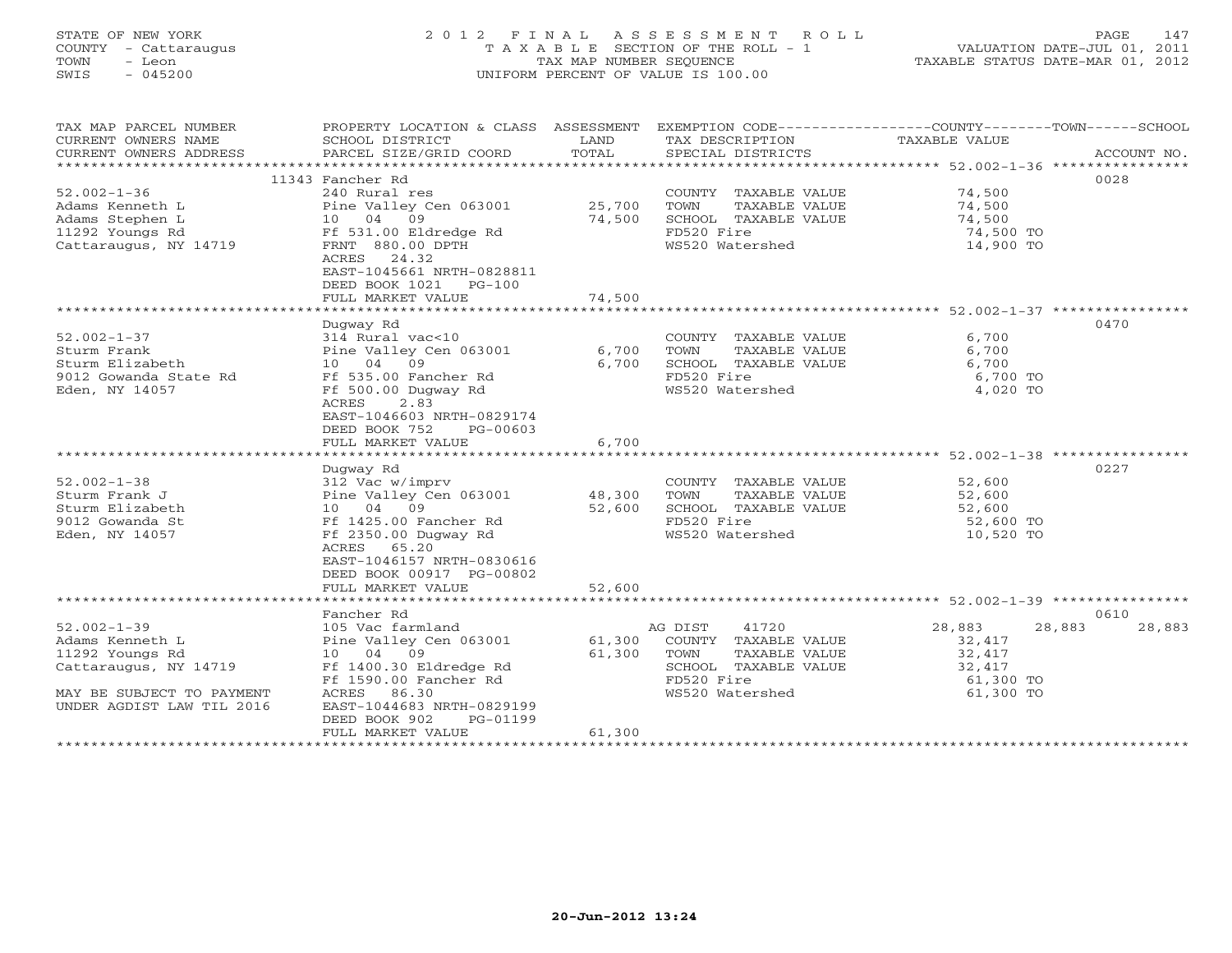| STATE OF NEW YORK<br>COUNTY<br>- Cattaraugus<br>TOWN<br>- Leon<br>$-045200$<br>SWIS | 2 0 1 2<br>FINAL<br>TAXABLE<br>TAX MAP NUMBER SEOUENCE<br>UNIFORM PERCENT OF VALUE IS 100.00 | ASSESSMENT ROLL<br>SECTION OF THE ROLL - 1<br>TAXABLE STATUS DATE-MAR 01, 2012 | VALUATION DATE-JUL 01,  | 148<br>PAGE<br>2011                                        |        |             |
|-------------------------------------------------------------------------------------|----------------------------------------------------------------------------------------------|--------------------------------------------------------------------------------|-------------------------|------------------------------------------------------------|--------|-------------|
|                                                                                     |                                                                                              |                                                                                |                         |                                                            |        |             |
| TAX MAP PARCEL NUMBER                                                               | PROPERTY LOCATION & CLASS                                                                    | ASSESSMENT                                                                     |                         | EXEMPTION CODE----------------COUNTY-------TOWN-----SCHOOL |        |             |
| CURRENT OWNERS NAME                                                                 | SCHOOL DISTRICT                                                                              | LAND                                                                           | TAX DESCRIPTION         | TAXABLE VALUE                                              |        |             |
| CURRENT OWNERS ADDRESS                                                              | PARCEL SIZE/GRID COORD TOTAL                                                                 |                                                                                | SPECIAL DISTRICTS       |                                                            |        | ACCOUNT NO. |
|                                                                                     |                                                                                              |                                                                                |                         |                                                            |        |             |
|                                                                                     | Fancher Rd                                                                                   |                                                                                |                         |                                                            |        | 0854        |
| $52.002 - 1 - 40$                                                                   | 105 Vac farmland                                                                             |                                                                                | 41720<br>AG DIST        | 13,373                                                     | 13,373 | 13,373      |
| Adams Kenneth L                                                                     | Pine Valley Cen 063001                                                                       | 24,400                                                                         | COUNTY<br>TAXABLE VALUE | 11,027                                                     |        |             |
| Adams Steven L                                                                      | $10 - 4 - 9$                                                                                 | 24,400                                                                         | TOWN<br>TAXABLE VALUE   | 11,027                                                     |        |             |
| 11292` Youngs Rd                                                                    | 30.45<br>ACRES                                                                               |                                                                                | TAXABLE VALUE<br>SCHOOL | 11,027                                                     |        |             |
| Cattaraugus, NY 14719                                                               | EAST-1043735 NRTH-0829442                                                                    |                                                                                | FD520 Fire              | 24,400 TO                                                  |        |             |
|                                                                                     | DEED BOOK 7381<br>PG-6003                                                                    |                                                                                |                         |                                                            |        |             |
| MAY BE SUBJECT TO PAYMENT                                                           | FULL MARKET VALUE                                                                            | 24,400                                                                         |                         |                                                            |        |             |
| UNDER AGDIST LAW TIL 2016                                                           |                                                                                              |                                                                                |                         |                                                            |        |             |
|                                                                                     |                                                                                              |                                                                                |                         |                                                            |        |             |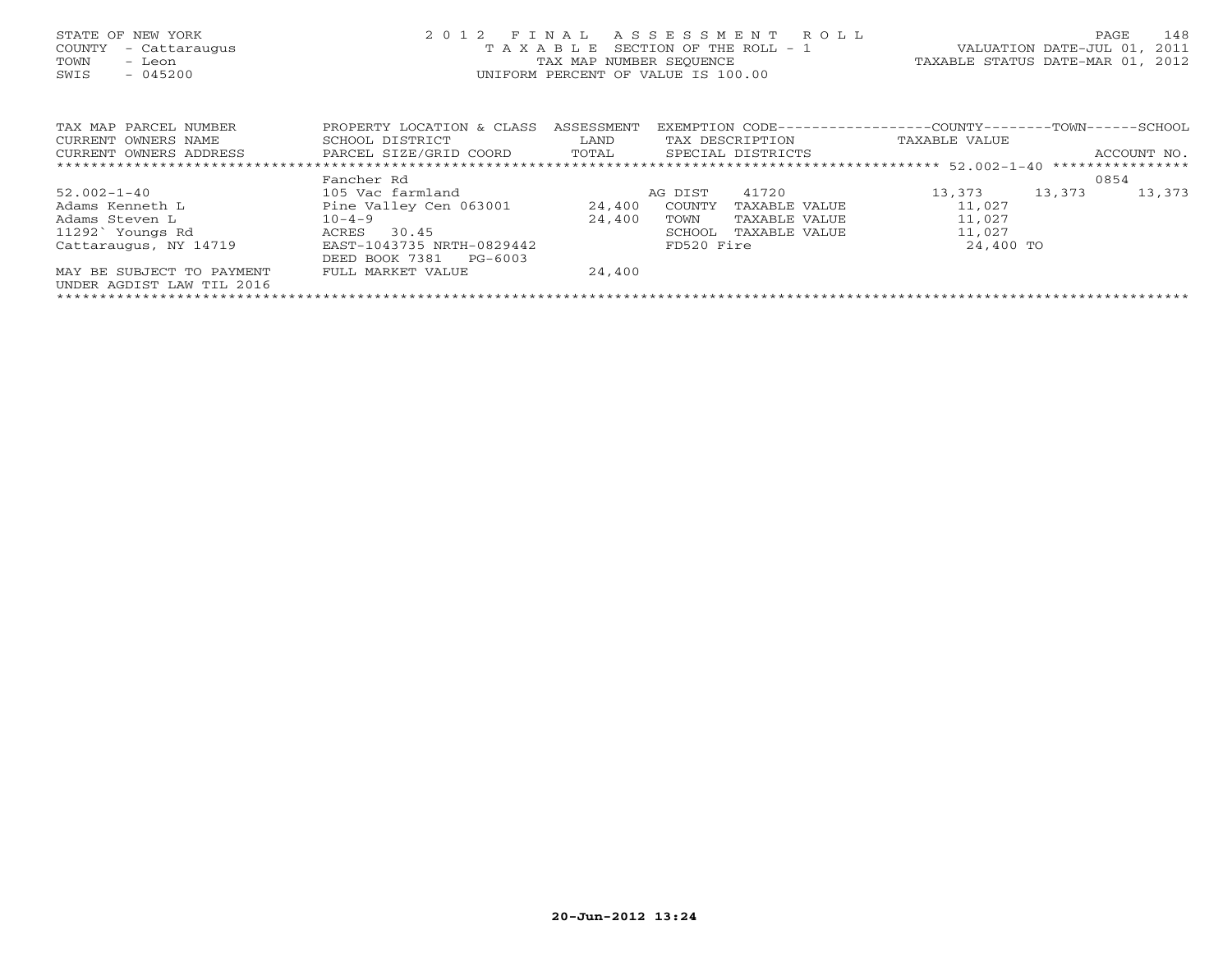|      | STATE OF NEW YORK    | 2012 FINAL ASSESSMENT ROLL            |                                  | PAGE | 149 |
|------|----------------------|---------------------------------------|----------------------------------|------|-----|
|      | COUNTY - Cattaraugus | T A X A B L E SECTION OF THE ROLL - 1 | VALUATION DATE-JUL 01, 2011      |      |     |
| TOWN | - Leon               |                                       | TAXABLE STATUS DATE-MAR 01, 2012 |      |     |
| SWIS | $-045200$            |                                       | RPS150/V04/L015                  |      |     |
|      |                      | UNIFORM PERCENT OF VALUE IS 100.00    | CURRENT DATE 6/20/2012           |      |     |
|      |                      |                                       |                                  |      |     |

#### R O L L S U B S E C T I O N - - T O T A L S

#### \*\*\* S P E C I A L D I S T R I C T S U M M A R Y \*\*\*

| CODE       | DISTRICT NAME   | TOTAL<br>PARCELS | <b>EXTENSION</b><br>TYPE | <b>EXTENSION</b><br><b>VALUE</b> | AD VALOREM<br>VALUE | <b>EXEMPT</b><br><b>AMOUNT</b> | TAXABLE<br><b>VALUE</b> |
|------------|-----------------|------------------|--------------------------|----------------------------------|---------------------|--------------------------------|-------------------------|
| FD520 Fire |                 |                  | 657 TOTAL                |                                  | 50256,010           |                                | 50256,010               |
|            | LD520 Light     |                  | 80 TOTAL                 |                                  | 3943,614            |                                | 3943,614                |
|            | WS520 Watershed |                  | 610 TOTAL                |                                  | 17801,769           | 19,940                         | 17781,829               |

### \*\*\* S C H O O L D I S T R I C T S U M M A R Y \*\*\*

| CODE                       | DISTRICT NAME                                              | TOTAL<br>PARCELS | ASSESSED<br>LAND                 | ASSESSED<br>TOTAL                 | EXEMPT<br>AMOUNT               | TOTAL<br>TAXABLE                  | STAR<br>AMOUNT                 | STAR<br>TAXABLE                   |
|----------------------------|------------------------------------------------------------|------------------|----------------------------------|-----------------------------------|--------------------------------|-----------------------------------|--------------------------------|-----------------------------------|
| 046402<br>047601<br>063001 | Catt-LV Central<br>Randolph Central<br>Pine Valley Central | 60<br>13<br>584  | 1938,400<br>497,700<br>16665,230 | 4798,400<br>1683,500<br>43774,110 | 443,087<br>113,371<br>4665,719 | 4355,313<br>1570,129<br>39108,391 | 929,168<br>242,200<br>9700,465 | 3426,145<br>1327,929<br>29407,926 |
|                            | $S \cup B - T \cup T A$                                    | 657              | 19101,330                        | 50256,010                         | 5222,177                       | 45033,833                         | 10871,833                      | 34162,000                         |
|                            | TOTAL                                                      | 657              | 19101,330                        | 50256,010                         | 5222,177                       | 45033,833                         | 10871,833                      | 34162,000                         |

# \*\*\* S Y S T E M C O D E S S U M M A R Y \*\*\*

#### NO SYSTEM EXEMPTIONS AT THIS LEVEL

# \*\*\* E X E M P T I O N S U M M A R Y \*\*\*

|       |             | TOTAL   |               |           |          |
|-------|-------------|---------|---------------|-----------|----------|
| CODE  | DESCRIPTION | PARCELS | <b>COUNTY</b> | TOWN      | SCHOOL   |
| 41101 | VET C/T     |         | 400           | 400       |          |
| 41121 | WVET C/T    | Q       | 95,475        | 95,475    |          |
| 41131 | CVET C/T    | 26      | 474,075       | 474,075   |          |
| 41141 | DVET C/T    |         | 95,963        | 95,963    |          |
| 41400 | CLERGY      |         | 1,500         | 1,500     | 1,500    |
| 41700 | AG BLDG     | 41      | 1927,475      | 1927, 475 | 1927,475 |
| 41720 | AG DIST     | 89      | 1767,852      | 1767,852  | 1767,852 |
| 41730 | AG DISTOUT  | 17      | 277,292       | 277,292   | 277,292  |
| 41800 | AGED C/T/S  | 6       | 211,800       | 211,800   | 217,800  |
| 41801 | AGED C/T    | 13      | 338,435       | 338,435   |          |
|       |             |         |               |           |          |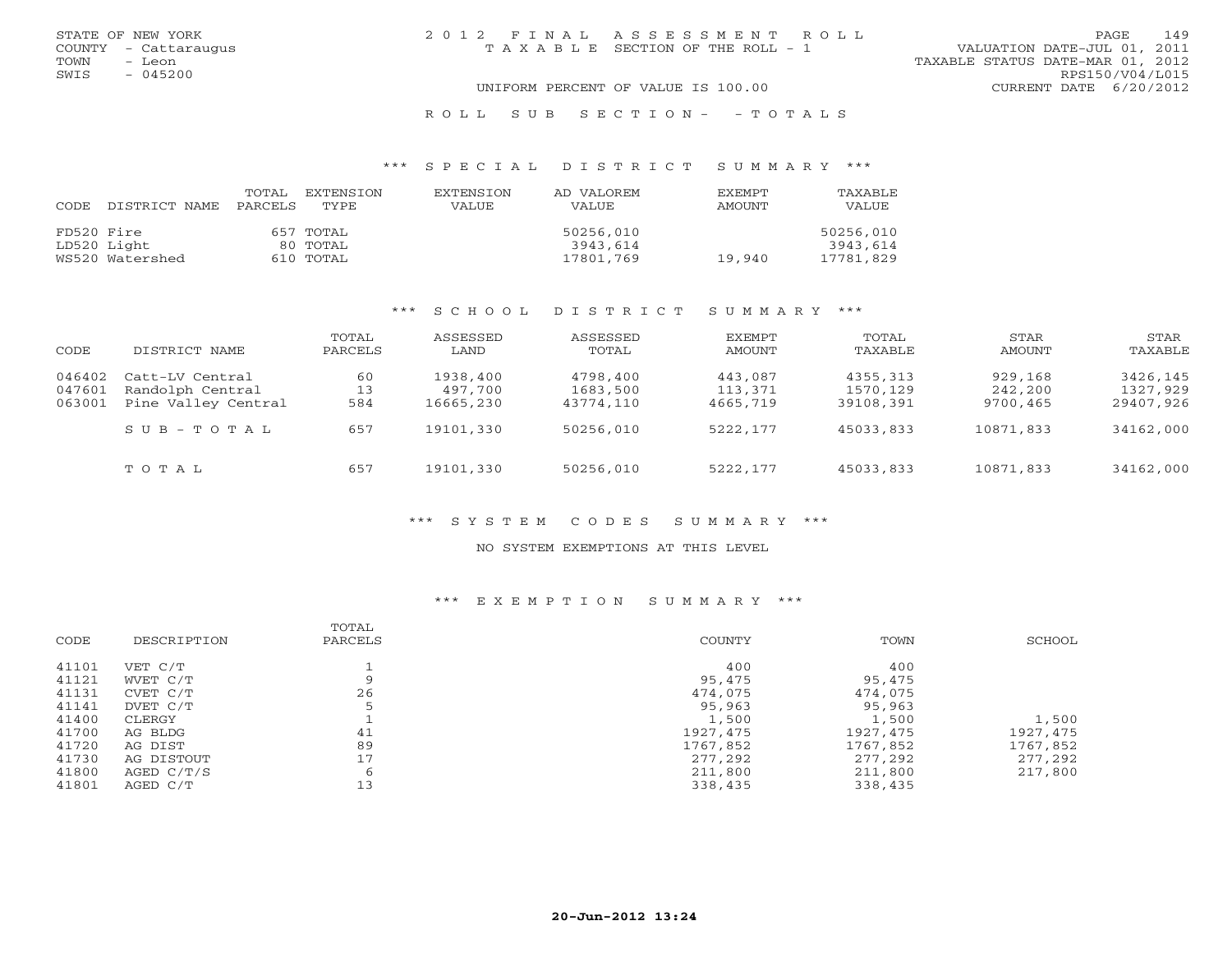|      | STATE OF NEW YORK    | 2012 FINAL ASSESSMENT ROLL         |                                  | PAGE. | 150 |
|------|----------------------|------------------------------------|----------------------------------|-------|-----|
|      | COUNTY - Cattaraugus | TAXABLE SECTION OF THE ROLL - 1    | VALUATION DATE-JUL 01, 2011      |       |     |
| TOWN | - Leon               |                                    | TAXABLE STATUS DATE-MAR 01, 2012 |       |     |
| SWIS | $-045200$            |                                    | RPS150/V04/L015                  |       |     |
|      |                      | UNIFORM PERCENT OF VALUE IS 100.00 | CURRENT DATE 6/20/2012           |       |     |
|      |                      | ROLL SUB SECTION- - TOTALS         |                                  |       |     |

### \*\*\* E X E M P T I O N S U M M A R Y \*\*\*

| CODE  | DESCRIPTION | TOTAL<br>PARCELS | COUNTY   | TOWN     | SCHOOL    |
|-------|-------------|------------------|----------|----------|-----------|
| 41802 | AGED C      | 4                | 53,900   |          |           |
| 41805 | AGED C/S    |                  | 31,982   |          | 31,982    |
| 41834 | SR STAR     | 70               |          |          | 3977,033  |
| 41844 | SR ST MH    |                  |          |          | 70,000    |
| 41854 | RES STAR    | 226              |          |          | 6726,400  |
| 41864 | RES ST MH   |                  |          |          | 98,400    |
| 42120 | TMP GHOUSE  | 5                | 116,000  | 116,000  | 116,000   |
| 47460 | FOREST/A74  |                  | 789,520  | 789,520  | 789,520   |
| 47610 | BUS C/T/S   |                  | 92,756   | 92,756   | 92,756    |
|       | TOTAL       | 532              | 6274,425 | 6188,543 | 16094,010 |

### \*\*\* G R A N D T O T A L S \*\*\*

| <b>ROLL</b> |          | TOTAL |              |       |                | ABLF          | <sup>7</sup> AXABLL | <b>STAR</b>   |
|-------------|----------|-------|--------------|-------|----------------|---------------|---------------------|---------------|
| SEC         |          |       | LAND         | TOTAL | C <sub>0</sub> | TOWN          | SCHOOT              |               |
|             | ו דם היצ | 657   | חימי<br>Q101 |       | 2001           | .467<br>44067 |                     | ,000<br>2 A 1 |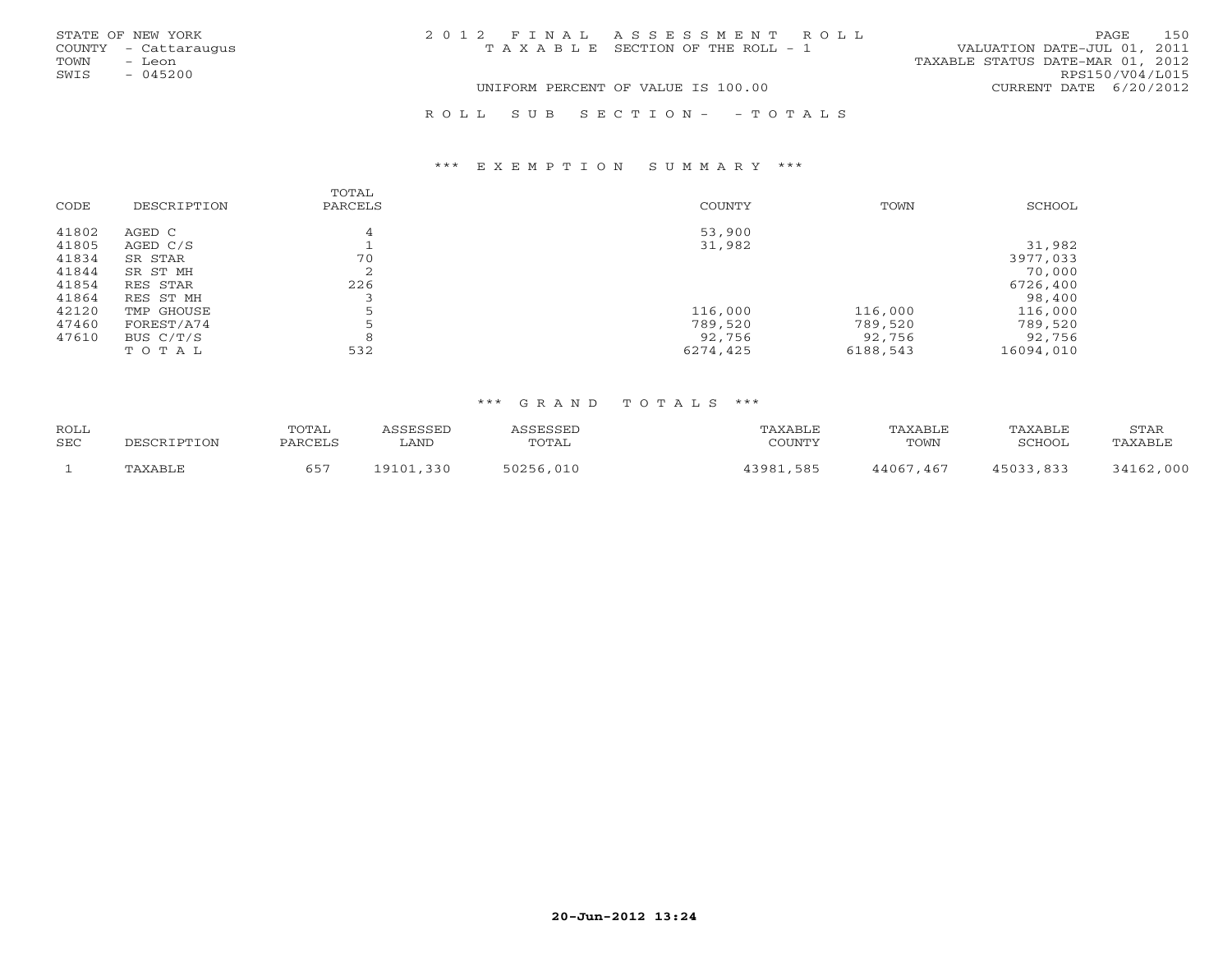## STATE OF NEW YORK 2 0 1 2 F I N A L A S S E S S M E N T R O L L PAGE 151 COUNTY - Cattaraugus T A X A B L E SECTION OF THE ROLL - 1 SUB-SECT - 1 VALUATION DATE-JUL 01, 2011 TOWN - Leon  $\overline{2}$  - TAX MAP NUMBER SEQUENCE TAXABLE STATUS DATE-MAR 01, 2012<br>TRIS - 045200 SWIS - 045200 UNIFORM PERCENT OF VALUE IS 100.00

| TAX MAP PARCEL NUMBER                                                                                                                                                                                                                                                                                                                                                                                                                                                                                                                            | PROPERTY LOCATION & CLASS ASSESSMENT EXEMPTION CODE---------------COUNTY-------TOWN------SCHOOL |                                                                                                                        |                                                                                                                                 |               |      |
|--------------------------------------------------------------------------------------------------------------------------------------------------------------------------------------------------------------------------------------------------------------------------------------------------------------------------------------------------------------------------------------------------------------------------------------------------------------------------------------------------------------------------------------------------|-------------------------------------------------------------------------------------------------|------------------------------------------------------------------------------------------------------------------------|---------------------------------------------------------------------------------------------------------------------------------|---------------|------|
| CURRENT OWNERS NAME                                                                                                                                                                                                                                                                                                                                                                                                                                                                                                                              | SCHOOL DISTRICT                                                                                 | <b>EXAMPLE SERVICE SERVICE SERVICE SERVICE SERVICE SERVICE SERVICE SERVICE SERVICE SERVICE SERVICE SERVICE SERVICE</b> | TAX DESCRIPTION                                                                                                                 | TAXABLE VALUE |      |
| $\begin{minipage}{.45\textwidth} \begin{minipage}{.45\textwidth} \begin{minipage}{.45\textwidth} \begin{minipage}{.45\textwidth} \begin{minipage}{.45\textwidth} \begin{minipage}{.45\textwidth} \begin{minipage}{.45\textwidth} \begin{minipage}{.45\textwidth} \begin{minipage}{.45\textwidth} \begin{minipage}{.45\textwidth} \begin{minipage}{.45\textwidth} \begin{minipage}{.45\textwidth} \begin{minipage}{.45\textwidth} \begin{minipage}{.45\textwidth} \begin{minipage}{.45\textwidth} \begin{minipage}{.45$<br>CURRENT OWNERS ADDRESS |                                                                                                 |                                                                                                                        |                                                                                                                                 |               |      |
|                                                                                                                                                                                                                                                                                                                                                                                                                                                                                                                                                  |                                                                                                 |                                                                                                                        |                                                                                                                                 |               |      |
|                                                                                                                                                                                                                                                                                                                                                                                                                                                                                                                                                  | $16850$ Grapka E #1                                                                             |                                                                                                                        |                                                                                                                                 |               | 0527 |
| 33.004-1-11./1 733 Gas well COUNTY<br>Range Resources- Appalachia Pine Valley Cen 063001 0 TOWN                                                                                                                                                                                                                                                                                                                                                                                                                                                  |                                                                                                 |                                                                                                                        |                                                                                                                                 |               |      |
|                                                                                                                                                                                                                                                                                                                                                                                                                                                                                                                                                  |                                                                                                 |                                                                                                                        |                                                                                                                                 |               |      |
|                                                                                                                                                                                                                                                                                                                                                                                                                                                                                                                                                  | 4797 Mcf                                                                                        | 10,837                                                                                                                 |                                                                                                                                 |               |      |
|                                                                                                                                                                                                                                                                                                                                                                                                                                                                                                                                                  | $31 - 009$                                                                                      |                                                                                                                        |                                                                                                                                 |               |      |
| K.E. Andrews<br>PO Box 870849<br>Msequite, TX 44632                                                                                                                                                                                                                                                                                                                                                                                                                                                                                              | 0.01<br>ACRES                                                                                   |                                                                                                                        | WS520 Watershed                                                                                                                 | 2,167 TO      |      |
|                                                                                                                                                                                                                                                                                                                                                                                                                                                                                                                                                  | EAST-1022410 NRTH-0852825                                                                       |                                                                                                                        |                                                                                                                                 |               |      |
|                                                                                                                                                                                                                                                                                                                                                                                                                                                                                                                                                  | FULL MARKET VALUE 10,837                                                                        |                                                                                                                        |                                                                                                                                 |               |      |
|                                                                                                                                                                                                                                                                                                                                                                                                                                                                                                                                                  |                                                                                                 |                                                                                                                        |                                                                                                                                 |               |      |
|                                                                                                                                                                                                                                                                                                                                                                                                                                                                                                                                                  | 23376 Grapka E #2                                                                               |                                                                                                                        |                                                                                                                                 |               | 0857 |
|                                                                                                                                                                                                                                                                                                                                                                                                                                                                                                                                                  |                                                                                                 |                                                                                                                        |                                                                                                                                 |               |      |
|                                                                                                                                                                                                                                                                                                                                                                                                                                                                                                                                                  |                                                                                                 |                                                                                                                        |                                                                                                                                 |               |      |
|                                                                                                                                                                                                                                                                                                                                                                                                                                                                                                                                                  |                                                                                                 |                                                                                                                        |                                                                                                                                 |               |      |
|                                                                                                                                                                                                                                                                                                                                                                                                                                                                                                                                                  |                                                                                                 |                                                                                                                        |                                                                                                                                 | 15,493 TO     |      |
| 33.004-1-11./2<br>Range Resources-Appalachia Pine Valley Cen 063001 0 TOWN TAXABLE VALUE 15,493<br>K.E. Andrews 23376 Grapka E. #2 15,493 SCHOOL TAXABLE VALUE 15,493<br>PO Box 870849 ACRES 0.01 FD520 Fire 15,493<br>Mesquite, TX 75                                                                                                                                                                                                                                                                                                           |                                                                                                 |                                                                                                                        |                                                                                                                                 |               |      |
|                                                                                                                                                                                                                                                                                                                                                                                                                                                                                                                                                  | FULL MARKET VALUE                                                                               | 15,493                                                                                                                 |                                                                                                                                 |               |      |
|                                                                                                                                                                                                                                                                                                                                                                                                                                                                                                                                                  |                                                                                                 |                                                                                                                        |                                                                                                                                 |               |      |
|                                                                                                                                                                                                                                                                                                                                                                                                                                                                                                                                                  | 16716 Meyers B #1                                                                               |                                                                                                                        |                                                                                                                                 |               | 0528 |
| $33.004 - 1 - 16.71$                                                                                                                                                                                                                                                                                                                                                                                                                                                                                                                             | 733 Gas well                                                                                    |                                                                                                                        | COUNTY TAXABLE VALUE<br>TOWN TAXABLE VALUE                                                                                      | 5,447         |      |
| 33.004-1-16./1<br>Range Resources Appalachia Pine Valley Cen 063001<br>Range Resources Appalachia Pine Valley Cen 063001                                                                                                                                                                                                                                                                                                                                                                                                                         |                                                                                                 |                                                                                                                        | 0 TOWN                                                                                                                          | 5,447         |      |
| KE Andrews<br>PO Box 870849                                                                                                                                                                                                                                                                                                                                                                                                                                                                                                                      | rine Val.<br>1856 Mcf<br>31-000                                                                 | 5,447                                                                                                                  | SCHOOL TAXABLE VALUE $5,447$                                                                                                    |               |      |
|                                                                                                                                                                                                                                                                                                                                                                                                                                                                                                                                                  |                                                                                                 |                                                                                                                        | FD520 Fire                                                                                                                      | 5,447 TO      |      |
| Mesquite, TX 75187                                                                                                                                                                                                                                                                                                                                                                                                                                                                                                                               | ACRES 0.01                                                                                      |                                                                                                                        | WS520 Watershed                                                                                                                 | 1,089 TO      |      |
|                                                                                                                                                                                                                                                                                                                                                                                                                                                                                                                                                  | EAST-1025010 NRTH-0848375                                                                       |                                                                                                                        |                                                                                                                                 |               |      |
|                                                                                                                                                                                                                                                                                                                                                                                                                                                                                                                                                  | FULL MARKET VALUE                                                                               | 5,447                                                                                                                  |                                                                                                                                 |               |      |
|                                                                                                                                                                                                                                                                                                                                                                                                                                                                                                                                                  |                                                                                                 |                                                                                                                        |                                                                                                                                 |               |      |
|                                                                                                                                                                                                                                                                                                                                                                                                                                                                                                                                                  | $22675$ Shetler, m #1                                                                           |                                                                                                                        |                                                                                                                                 |               | 0765 |
|                                                                                                                                                                                                                                                                                                                                                                                                                                                                                                                                                  |                                                                                                 |                                                                                                                        | COUNTY TAXABLE VALUE 44,323                                                                                                     |               |      |
|                                                                                                                                                                                                                                                                                                                                                                                                                                                                                                                                                  |                                                                                                 |                                                                                                                        | 0 TOWN                                                                                                                          |               |      |
|                                                                                                                                                                                                                                                                                                                                                                                                                                                                                                                                                  |                                                                                                 |                                                                                                                        | $\begin{tabular}{cccc} 0 & Town & TAXABLE VALUE & & & & 44,323 \\ 44,323 & SCHOOL & TAXABLE VALUE & & & & 44,323 \end{tabular}$ |               |      |
| Charleston, WV 25301                                                                                                                                                                                                                                                                                                                                                                                                                                                                                                                             | $31 - 009$                                                                                      |                                                                                                                        | FD520 Fire                                                                                                                      | 44,323 TO     |      |
|                                                                                                                                                                                                                                                                                                                                                                                                                                                                                                                                                  | ACRES<br>0.01                                                                                   |                                                                                                                        |                                                                                                                                 |               |      |
|                                                                                                                                                                                                                                                                                                                                                                                                                                                                                                                                                  | FULL MARKET VALUE 44,323                                                                        |                                                                                                                        |                                                                                                                                 |               |      |
|                                                                                                                                                                                                                                                                                                                                                                                                                                                                                                                                                  |                                                                                                 |                                                                                                                        |                                                                                                                                 |               |      |
|                                                                                                                                                                                                                                                                                                                                                                                                                                                                                                                                                  | 23320 Shetler, m #2A                                                                            |                                                                                                                        |                                                                                                                                 |               | 0769 |
| $33.004 - 1 - 24.1/2$                                                                                                                                                                                                                                                                                                                                                                                                                                                                                                                            | 2 733 Gas well<br>Pine Valley Cen 063001                                                        |                                                                                                                        | COUNTY TAXABLE VALUE 22,581<br>TOWN TAXABLE VALUE 22,581<br>COUNCIL TAXABLE VALUE 22,581                                        |               |      |
| Nornew Inc                                                                                                                                                                                                                                                                                                                                                                                                                                                                                                                                       |                                                                                                 |                                                                                                                        | 0 TOWN                                                                                                                          |               |      |
| 300 Capital St Ste 200 6775 Mcf                                                                                                                                                                                                                                                                                                                                                                                                                                                                                                                  |                                                                                                 |                                                                                                                        | $22,581$ SCHOOL TAXABLE VALUE $22,581$                                                                                          |               |      |
| Charleston, WV 25301                                                                                                                                                                                                                                                                                                                                                                                                                                                                                                                             | $31 - 009$                                                                                      |                                                                                                                        | FD520 Fire                                                                                                                      | 22,581 TO     |      |
|                                                                                                                                                                                                                                                                                                                                                                                                                                                                                                                                                  | ACRES<br>0.01                                                                                   |                                                                                                                        |                                                                                                                                 |               |      |
|                                                                                                                                                                                                                                                                                                                                                                                                                                                                                                                                                  | EAST-1021541 NRTH-0853163                                                                       |                                                                                                                        |                                                                                                                                 |               |      |
|                                                                                                                                                                                                                                                                                                                                                                                                                                                                                                                                                  | FULL MARKET VALUE                                                                               | 22,581                                                                                                                 |                                                                                                                                 |               |      |
|                                                                                                                                                                                                                                                                                                                                                                                                                                                                                                                                                  |                                                                                                 |                                                                                                                        |                                                                                                                                 |               |      |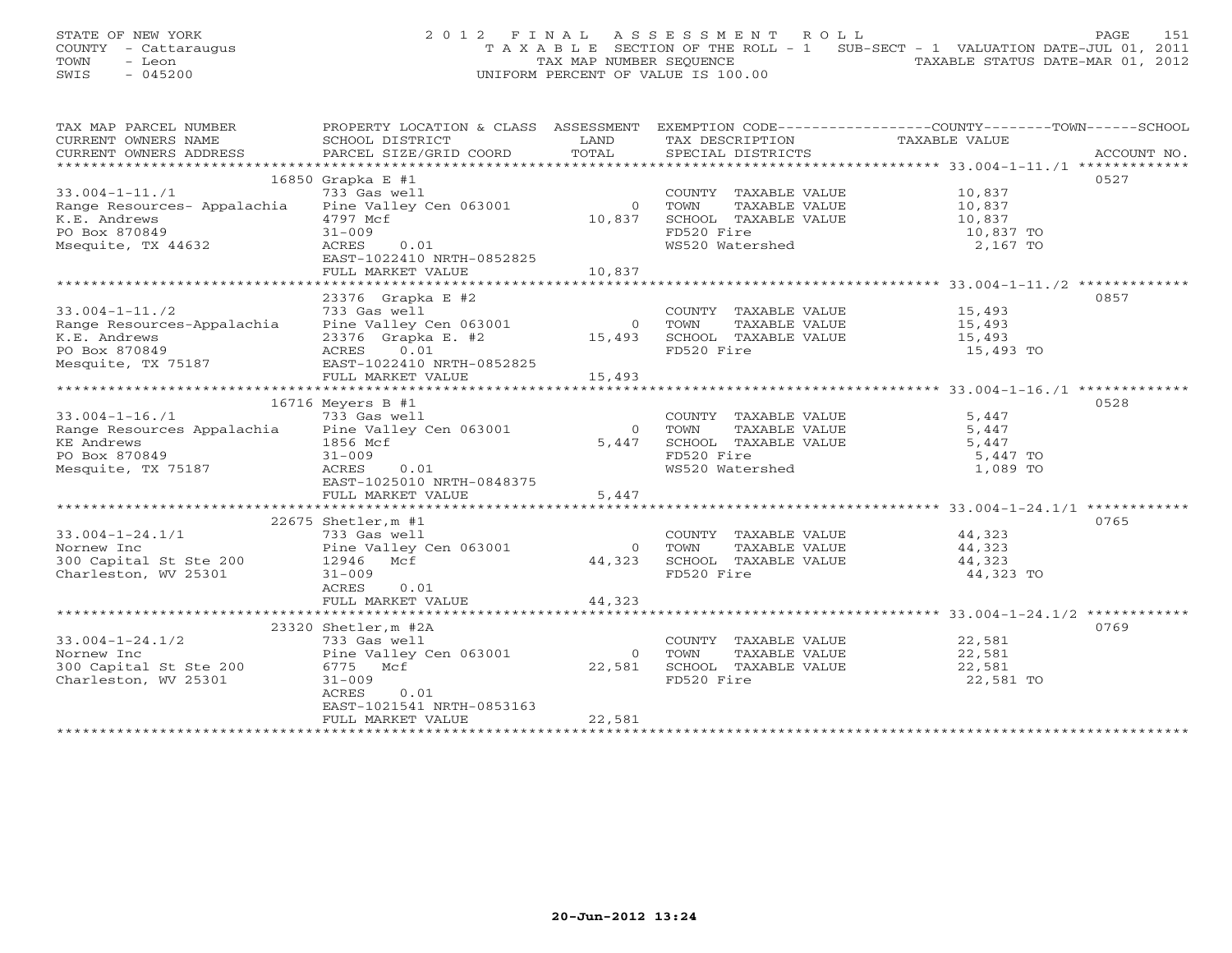STATE OF NEW YORK 2012 FINAL ASSESSMENT ROLL PAGE 152 COUNTY - Cattaraugus T A X A B L E SECTION OF THE ROLL - 1 SUB-SECT - 1 VALUATION DATE-JUL 01, 2011 TOWN - Leon  $\overline{2}$  - TAX MAP NUMBER SEQUENCE TAXABLE STATUS DATE-MAR 01, 2012<br>TRIS - 045200 SWIS - 045200 UNIFORM PERCENT OF VALUE IS 100.00

| CURRENT OWNERS NAME<br>SCHOOL DISTRICT<br>LAND<br>TAX DESCRIPTION<br>TAXABLE VALUE<br>CURRENT OWNERS ADDRESS<br>PARCEL SIZE/GRID COORD TOTAL<br>SPECIAL DISTRICTS<br>ACCOUNT NO.<br>21935 Bell F<br>0635<br>$33.004 - 2 - 6.71$<br>733 Gas well<br>16,161<br>16,161<br>COUNTY TAXABLE VALUE<br>Range Resources Appalachia Pine Valley Cen 063001<br>$\overline{0}$<br>TAXABLE VALUE<br>TOWN<br>16,161<br>SCHOOL TAXABLE VALUE 16,161<br>KE Andrews<br>1243 Mcf<br>PO Box 870849<br>$31 - 009$<br>FD520 Fire<br>16,161 TO<br>WS520 Watershed<br>Mesquite, TX 75187<br>ACRES<br>0.01<br>16,161 TO<br>EAST-1027790 NRTH-0852695<br>16,161<br>FULL MARKET VALUE<br>21919 Bromley/lux #1<br>0636<br>$33.004 - 2 - 14.71$<br>733 Gas well<br>COUNTY TAXABLE VALUE<br>TOWN     TAXABLE VALUE<br>6,115<br>Range Resources Appalachia Pine Valley Cen 063001<br>$\overline{0}$<br>6,115<br>6,115 SCHOOL TAXABLE VALUE<br>6,115<br>KE Andrews<br>2070 Mcf<br>PO Box 870849<br>FD520 Fire<br>$31 - 009$<br>6,115 TO<br>Mesquite, TX 75187<br>WS520 Watershed<br>ACRES<br>0.01<br>6,115 TO<br>EAST-1026680 NRTH-0850605<br>FULL MARKET VALUE<br>6,115<br>23331 Panella, giorgio<br>0836<br>733 Gas well<br>$33.004 - 2 - 22.3/1$<br>COUNTY TAXABLE VALUE<br>65,616<br>$33.004-2-22.3/1$<br>Seneca Resources Corp<br>5800 Corporate Dr Ste 300<br>$300\sqrt{28973}$ Mcf<br>$31-009$<br>65,616<br>TAXABLE VALUE<br>$\Omega$<br>TOWN<br>65,616 SCHOOL TAXABLE VALUE<br>65,616<br>FD520 Fire<br>65,616 TO<br>ACRES<br>0.01<br>EAST-1023730 NRTH-0850755<br>FULL MARKET VALUE<br>65,616<br>0634<br>21926 Mosher<br>COUNTY TAXABLE VALUE<br>TOWN      TAXABLE VALUE<br>1,145<br>Pan Energy Co.<br>The Valley Cen 063001<br>T301 Mile Strip Rd <sup>7301</sup><br>Orchard Paul II Continued Public Cen 063001<br>1,145<br>$\bigcirc$<br>1,145<br>SCHOOL TAXABLE VALUE 1,145<br>Orchard Park, NY 14127<br>FD520 Fire<br>$31 - 009$<br>1,145 TO<br>WS520 Watershed<br>ACRES<br>0.01<br>458 TO<br>EAST-1030110 NRTH-0852675<br>FULL MARKET VALUE<br>1,145<br>0905<br>25501 Rte 62<br>COUNTY TAXABLE VALUE 39,734<br>$34.003 - 1 - 2.72$<br>733 Gas well<br>Pan Energy Company Inc. Pine Valley Cen 063001<br>TAXABLE VALUE 39,734<br>$\Omega$<br>TOWN<br>7301 Mile Strip Rd<br>Orchard, NY 14127<br>31-009-25501<br>39,734<br>SCHOOL TAXABLE VALUE 39,734<br>FD520 Fire<br>Adams #3<br>39,734 TO<br>WS520 Watershed<br>39,734 TO<br>ACRES<br>0.01<br>EAST-1033983 NRTH-0852373<br>39,734<br>FULL MARKET VALUE | TAX MAP PARCEL NUMBER | PROPERTY LOCATION & CLASS ASSESSMENT EXEMPTION CODE----------------COUNTY-------TOWN------SCHOOL |  |  |
|-----------------------------------------------------------------------------------------------------------------------------------------------------------------------------------------------------------------------------------------------------------------------------------------------------------------------------------------------------------------------------------------------------------------------------------------------------------------------------------------------------------------------------------------------------------------------------------------------------------------------------------------------------------------------------------------------------------------------------------------------------------------------------------------------------------------------------------------------------------------------------------------------------------------------------------------------------------------------------------------------------------------------------------------------------------------------------------------------------------------------------------------------------------------------------------------------------------------------------------------------------------------------------------------------------------------------------------------------------------------------------------------------------------------------------------------------------------------------------------------------------------------------------------------------------------------------------------------------------------------------------------------------------------------------------------------------------------------------------------------------------------------------------------------------------------------------------------------------------------------------------------------------------------------------------------------------------------------------------------------------------------------------------------------------------------------------------------------------------------------------------------------------------------------------------------------------------------------------------------------------------------------------------------------------------------------------------------------------------------------------------------------------------------------------------------------------------------------------------------------|-----------------------|--------------------------------------------------------------------------------------------------|--|--|
|                                                                                                                                                                                                                                                                                                                                                                                                                                                                                                                                                                                                                                                                                                                                                                                                                                                                                                                                                                                                                                                                                                                                                                                                                                                                                                                                                                                                                                                                                                                                                                                                                                                                                                                                                                                                                                                                                                                                                                                                                                                                                                                                                                                                                                                                                                                                                                                                                                                                                         |                       |                                                                                                  |  |  |
|                                                                                                                                                                                                                                                                                                                                                                                                                                                                                                                                                                                                                                                                                                                                                                                                                                                                                                                                                                                                                                                                                                                                                                                                                                                                                                                                                                                                                                                                                                                                                                                                                                                                                                                                                                                                                                                                                                                                                                                                                                                                                                                                                                                                                                                                                                                                                                                                                                                                                         |                       |                                                                                                  |  |  |
|                                                                                                                                                                                                                                                                                                                                                                                                                                                                                                                                                                                                                                                                                                                                                                                                                                                                                                                                                                                                                                                                                                                                                                                                                                                                                                                                                                                                                                                                                                                                                                                                                                                                                                                                                                                                                                                                                                                                                                                                                                                                                                                                                                                                                                                                                                                                                                                                                                                                                         |                       |                                                                                                  |  |  |
|                                                                                                                                                                                                                                                                                                                                                                                                                                                                                                                                                                                                                                                                                                                                                                                                                                                                                                                                                                                                                                                                                                                                                                                                                                                                                                                                                                                                                                                                                                                                                                                                                                                                                                                                                                                                                                                                                                                                                                                                                                                                                                                                                                                                                                                                                                                                                                                                                                                                                         |                       |                                                                                                  |  |  |
|                                                                                                                                                                                                                                                                                                                                                                                                                                                                                                                                                                                                                                                                                                                                                                                                                                                                                                                                                                                                                                                                                                                                                                                                                                                                                                                                                                                                                                                                                                                                                                                                                                                                                                                                                                                                                                                                                                                                                                                                                                                                                                                                                                                                                                                                                                                                                                                                                                                                                         |                       |                                                                                                  |  |  |
|                                                                                                                                                                                                                                                                                                                                                                                                                                                                                                                                                                                                                                                                                                                                                                                                                                                                                                                                                                                                                                                                                                                                                                                                                                                                                                                                                                                                                                                                                                                                                                                                                                                                                                                                                                                                                                                                                                                                                                                                                                                                                                                                                                                                                                                                                                                                                                                                                                                                                         |                       |                                                                                                  |  |  |
|                                                                                                                                                                                                                                                                                                                                                                                                                                                                                                                                                                                                                                                                                                                                                                                                                                                                                                                                                                                                                                                                                                                                                                                                                                                                                                                                                                                                                                                                                                                                                                                                                                                                                                                                                                                                                                                                                                                                                                                                                                                                                                                                                                                                                                                                                                                                                                                                                                                                                         |                       |                                                                                                  |  |  |
|                                                                                                                                                                                                                                                                                                                                                                                                                                                                                                                                                                                                                                                                                                                                                                                                                                                                                                                                                                                                                                                                                                                                                                                                                                                                                                                                                                                                                                                                                                                                                                                                                                                                                                                                                                                                                                                                                                                                                                                                                                                                                                                                                                                                                                                                                                                                                                                                                                                                                         |                       |                                                                                                  |  |  |
|                                                                                                                                                                                                                                                                                                                                                                                                                                                                                                                                                                                                                                                                                                                                                                                                                                                                                                                                                                                                                                                                                                                                                                                                                                                                                                                                                                                                                                                                                                                                                                                                                                                                                                                                                                                                                                                                                                                                                                                                                                                                                                                                                                                                                                                                                                                                                                                                                                                                                         |                       |                                                                                                  |  |  |
|                                                                                                                                                                                                                                                                                                                                                                                                                                                                                                                                                                                                                                                                                                                                                                                                                                                                                                                                                                                                                                                                                                                                                                                                                                                                                                                                                                                                                                                                                                                                                                                                                                                                                                                                                                                                                                                                                                                                                                                                                                                                                                                                                                                                                                                                                                                                                                                                                                                                                         |                       |                                                                                                  |  |  |
|                                                                                                                                                                                                                                                                                                                                                                                                                                                                                                                                                                                                                                                                                                                                                                                                                                                                                                                                                                                                                                                                                                                                                                                                                                                                                                                                                                                                                                                                                                                                                                                                                                                                                                                                                                                                                                                                                                                                                                                                                                                                                                                                                                                                                                                                                                                                                                                                                                                                                         |                       |                                                                                                  |  |  |
|                                                                                                                                                                                                                                                                                                                                                                                                                                                                                                                                                                                                                                                                                                                                                                                                                                                                                                                                                                                                                                                                                                                                                                                                                                                                                                                                                                                                                                                                                                                                                                                                                                                                                                                                                                                                                                                                                                                                                                                                                                                                                                                                                                                                                                                                                                                                                                                                                                                                                         |                       |                                                                                                  |  |  |
|                                                                                                                                                                                                                                                                                                                                                                                                                                                                                                                                                                                                                                                                                                                                                                                                                                                                                                                                                                                                                                                                                                                                                                                                                                                                                                                                                                                                                                                                                                                                                                                                                                                                                                                                                                                                                                                                                                                                                                                                                                                                                                                                                                                                                                                                                                                                                                                                                                                                                         |                       |                                                                                                  |  |  |
|                                                                                                                                                                                                                                                                                                                                                                                                                                                                                                                                                                                                                                                                                                                                                                                                                                                                                                                                                                                                                                                                                                                                                                                                                                                                                                                                                                                                                                                                                                                                                                                                                                                                                                                                                                                                                                                                                                                                                                                                                                                                                                                                                                                                                                                                                                                                                                                                                                                                                         |                       |                                                                                                  |  |  |
|                                                                                                                                                                                                                                                                                                                                                                                                                                                                                                                                                                                                                                                                                                                                                                                                                                                                                                                                                                                                                                                                                                                                                                                                                                                                                                                                                                                                                                                                                                                                                                                                                                                                                                                                                                                                                                                                                                                                                                                                                                                                                                                                                                                                                                                                                                                                                                                                                                                                                         |                       |                                                                                                  |  |  |
|                                                                                                                                                                                                                                                                                                                                                                                                                                                                                                                                                                                                                                                                                                                                                                                                                                                                                                                                                                                                                                                                                                                                                                                                                                                                                                                                                                                                                                                                                                                                                                                                                                                                                                                                                                                                                                                                                                                                                                                                                                                                                                                                                                                                                                                                                                                                                                                                                                                                                         |                       |                                                                                                  |  |  |
|                                                                                                                                                                                                                                                                                                                                                                                                                                                                                                                                                                                                                                                                                                                                                                                                                                                                                                                                                                                                                                                                                                                                                                                                                                                                                                                                                                                                                                                                                                                                                                                                                                                                                                                                                                                                                                                                                                                                                                                                                                                                                                                                                                                                                                                                                                                                                                                                                                                                                         |                       |                                                                                                  |  |  |
|                                                                                                                                                                                                                                                                                                                                                                                                                                                                                                                                                                                                                                                                                                                                                                                                                                                                                                                                                                                                                                                                                                                                                                                                                                                                                                                                                                                                                                                                                                                                                                                                                                                                                                                                                                                                                                                                                                                                                                                                                                                                                                                                                                                                                                                                                                                                                                                                                                                                                         |                       |                                                                                                  |  |  |
|                                                                                                                                                                                                                                                                                                                                                                                                                                                                                                                                                                                                                                                                                                                                                                                                                                                                                                                                                                                                                                                                                                                                                                                                                                                                                                                                                                                                                                                                                                                                                                                                                                                                                                                                                                                                                                                                                                                                                                                                                                                                                                                                                                                                                                                                                                                                                                                                                                                                                         |                       |                                                                                                  |  |  |
|                                                                                                                                                                                                                                                                                                                                                                                                                                                                                                                                                                                                                                                                                                                                                                                                                                                                                                                                                                                                                                                                                                                                                                                                                                                                                                                                                                                                                                                                                                                                                                                                                                                                                                                                                                                                                                                                                                                                                                                                                                                                                                                                                                                                                                                                                                                                                                                                                                                                                         |                       |                                                                                                  |  |  |
|                                                                                                                                                                                                                                                                                                                                                                                                                                                                                                                                                                                                                                                                                                                                                                                                                                                                                                                                                                                                                                                                                                                                                                                                                                                                                                                                                                                                                                                                                                                                                                                                                                                                                                                                                                                                                                                                                                                                                                                                                                                                                                                                                                                                                                                                                                                                                                                                                                                                                         |                       |                                                                                                  |  |  |
|                                                                                                                                                                                                                                                                                                                                                                                                                                                                                                                                                                                                                                                                                                                                                                                                                                                                                                                                                                                                                                                                                                                                                                                                                                                                                                                                                                                                                                                                                                                                                                                                                                                                                                                                                                                                                                                                                                                                                                                                                                                                                                                                                                                                                                                                                                                                                                                                                                                                                         |                       |                                                                                                  |  |  |
|                                                                                                                                                                                                                                                                                                                                                                                                                                                                                                                                                                                                                                                                                                                                                                                                                                                                                                                                                                                                                                                                                                                                                                                                                                                                                                                                                                                                                                                                                                                                                                                                                                                                                                                                                                                                                                                                                                                                                                                                                                                                                                                                                                                                                                                                                                                                                                                                                                                                                         |                       |                                                                                                  |  |  |
|                                                                                                                                                                                                                                                                                                                                                                                                                                                                                                                                                                                                                                                                                                                                                                                                                                                                                                                                                                                                                                                                                                                                                                                                                                                                                                                                                                                                                                                                                                                                                                                                                                                                                                                                                                                                                                                                                                                                                                                                                                                                                                                                                                                                                                                                                                                                                                                                                                                                                         |                       |                                                                                                  |  |  |
|                                                                                                                                                                                                                                                                                                                                                                                                                                                                                                                                                                                                                                                                                                                                                                                                                                                                                                                                                                                                                                                                                                                                                                                                                                                                                                                                                                                                                                                                                                                                                                                                                                                                                                                                                                                                                                                                                                                                                                                                                                                                                                                                                                                                                                                                                                                                                                                                                                                                                         |                       |                                                                                                  |  |  |
|                                                                                                                                                                                                                                                                                                                                                                                                                                                                                                                                                                                                                                                                                                                                                                                                                                                                                                                                                                                                                                                                                                                                                                                                                                                                                                                                                                                                                                                                                                                                                                                                                                                                                                                                                                                                                                                                                                                                                                                                                                                                                                                                                                                                                                                                                                                                                                                                                                                                                         |                       |                                                                                                  |  |  |
|                                                                                                                                                                                                                                                                                                                                                                                                                                                                                                                                                                                                                                                                                                                                                                                                                                                                                                                                                                                                                                                                                                                                                                                                                                                                                                                                                                                                                                                                                                                                                                                                                                                                                                                                                                                                                                                                                                                                                                                                                                                                                                                                                                                                                                                                                                                                                                                                                                                                                         |                       |                                                                                                  |  |  |
|                                                                                                                                                                                                                                                                                                                                                                                                                                                                                                                                                                                                                                                                                                                                                                                                                                                                                                                                                                                                                                                                                                                                                                                                                                                                                                                                                                                                                                                                                                                                                                                                                                                                                                                                                                                                                                                                                                                                                                                                                                                                                                                                                                                                                                                                                                                                                                                                                                                                                         |                       |                                                                                                  |  |  |
|                                                                                                                                                                                                                                                                                                                                                                                                                                                                                                                                                                                                                                                                                                                                                                                                                                                                                                                                                                                                                                                                                                                                                                                                                                                                                                                                                                                                                                                                                                                                                                                                                                                                                                                                                                                                                                                                                                                                                                                                                                                                                                                                                                                                                                                                                                                                                                                                                                                                                         |                       |                                                                                                  |  |  |
|                                                                                                                                                                                                                                                                                                                                                                                                                                                                                                                                                                                                                                                                                                                                                                                                                                                                                                                                                                                                                                                                                                                                                                                                                                                                                                                                                                                                                                                                                                                                                                                                                                                                                                                                                                                                                                                                                                                                                                                                                                                                                                                                                                                                                                                                                                                                                                                                                                                                                         |                       |                                                                                                  |  |  |
|                                                                                                                                                                                                                                                                                                                                                                                                                                                                                                                                                                                                                                                                                                                                                                                                                                                                                                                                                                                                                                                                                                                                                                                                                                                                                                                                                                                                                                                                                                                                                                                                                                                                                                                                                                                                                                                                                                                                                                                                                                                                                                                                                                                                                                                                                                                                                                                                                                                                                         |                       |                                                                                                  |  |  |
|                                                                                                                                                                                                                                                                                                                                                                                                                                                                                                                                                                                                                                                                                                                                                                                                                                                                                                                                                                                                                                                                                                                                                                                                                                                                                                                                                                                                                                                                                                                                                                                                                                                                                                                                                                                                                                                                                                                                                                                                                                                                                                                                                                                                                                                                                                                                                                                                                                                                                         |                       |                                                                                                  |  |  |
|                                                                                                                                                                                                                                                                                                                                                                                                                                                                                                                                                                                                                                                                                                                                                                                                                                                                                                                                                                                                                                                                                                                                                                                                                                                                                                                                                                                                                                                                                                                                                                                                                                                                                                                                                                                                                                                                                                                                                                                                                                                                                                                                                                                                                                                                                                                                                                                                                                                                                         |                       |                                                                                                  |  |  |
|                                                                                                                                                                                                                                                                                                                                                                                                                                                                                                                                                                                                                                                                                                                                                                                                                                                                                                                                                                                                                                                                                                                                                                                                                                                                                                                                                                                                                                                                                                                                                                                                                                                                                                                                                                                                                                                                                                                                                                                                                                                                                                                                                                                                                                                                                                                                                                                                                                                                                         |                       |                                                                                                  |  |  |
|                                                                                                                                                                                                                                                                                                                                                                                                                                                                                                                                                                                                                                                                                                                                                                                                                                                                                                                                                                                                                                                                                                                                                                                                                                                                                                                                                                                                                                                                                                                                                                                                                                                                                                                                                                                                                                                                                                                                                                                                                                                                                                                                                                                                                                                                                                                                                                                                                                                                                         |                       |                                                                                                  |  |  |
|                                                                                                                                                                                                                                                                                                                                                                                                                                                                                                                                                                                                                                                                                                                                                                                                                                                                                                                                                                                                                                                                                                                                                                                                                                                                                                                                                                                                                                                                                                                                                                                                                                                                                                                                                                                                                                                                                                                                                                                                                                                                                                                                                                                                                                                                                                                                                                                                                                                                                         |                       |                                                                                                  |  |  |
|                                                                                                                                                                                                                                                                                                                                                                                                                                                                                                                                                                                                                                                                                                                                                                                                                                                                                                                                                                                                                                                                                                                                                                                                                                                                                                                                                                                                                                                                                                                                                                                                                                                                                                                                                                                                                                                                                                                                                                                                                                                                                                                                                                                                                                                                                                                                                                                                                                                                                         |                       |                                                                                                  |  |  |
|                                                                                                                                                                                                                                                                                                                                                                                                                                                                                                                                                                                                                                                                                                                                                                                                                                                                                                                                                                                                                                                                                                                                                                                                                                                                                                                                                                                                                                                                                                                                                                                                                                                                                                                                                                                                                                                                                                                                                                                                                                                                                                                                                                                                                                                                                                                                                                                                                                                                                         |                       |                                                                                                  |  |  |
|                                                                                                                                                                                                                                                                                                                                                                                                                                                                                                                                                                                                                                                                                                                                                                                                                                                                                                                                                                                                                                                                                                                                                                                                                                                                                                                                                                                                                                                                                                                                                                                                                                                                                                                                                                                                                                                                                                                                                                                                                                                                                                                                                                                                                                                                                                                                                                                                                                                                                         |                       |                                                                                                  |  |  |
|                                                                                                                                                                                                                                                                                                                                                                                                                                                                                                                                                                                                                                                                                                                                                                                                                                                                                                                                                                                                                                                                                                                                                                                                                                                                                                                                                                                                                                                                                                                                                                                                                                                                                                                                                                                                                                                                                                                                                                                                                                                                                                                                                                                                                                                                                                                                                                                                                                                                                         |                       |                                                                                                  |  |  |
|                                                                                                                                                                                                                                                                                                                                                                                                                                                                                                                                                                                                                                                                                                                                                                                                                                                                                                                                                                                                                                                                                                                                                                                                                                                                                                                                                                                                                                                                                                                                                                                                                                                                                                                                                                                                                                                                                                                                                                                                                                                                                                                                                                                                                                                                                                                                                                                                                                                                                         |                       |                                                                                                  |  |  |
|                                                                                                                                                                                                                                                                                                                                                                                                                                                                                                                                                                                                                                                                                                                                                                                                                                                                                                                                                                                                                                                                                                                                                                                                                                                                                                                                                                                                                                                                                                                                                                                                                                                                                                                                                                                                                                                                                                                                                                                                                                                                                                                                                                                                                                                                                                                                                                                                                                                                                         |                       |                                                                                                  |  |  |
|                                                                                                                                                                                                                                                                                                                                                                                                                                                                                                                                                                                                                                                                                                                                                                                                                                                                                                                                                                                                                                                                                                                                                                                                                                                                                                                                                                                                                                                                                                                                                                                                                                                                                                                                                                                                                                                                                                                                                                                                                                                                                                                                                                                                                                                                                                                                                                                                                                                                                         |                       |                                                                                                  |  |  |
|                                                                                                                                                                                                                                                                                                                                                                                                                                                                                                                                                                                                                                                                                                                                                                                                                                                                                                                                                                                                                                                                                                                                                                                                                                                                                                                                                                                                                                                                                                                                                                                                                                                                                                                                                                                                                                                                                                                                                                                                                                                                                                                                                                                                                                                                                                                                                                                                                                                                                         |                       |                                                                                                  |  |  |
|                                                                                                                                                                                                                                                                                                                                                                                                                                                                                                                                                                                                                                                                                                                                                                                                                                                                                                                                                                                                                                                                                                                                                                                                                                                                                                                                                                                                                                                                                                                                                                                                                                                                                                                                                                                                                                                                                                                                                                                                                                                                                                                                                                                                                                                                                                                                                                                                                                                                                         |                       |                                                                                                  |  |  |
|                                                                                                                                                                                                                                                                                                                                                                                                                                                                                                                                                                                                                                                                                                                                                                                                                                                                                                                                                                                                                                                                                                                                                                                                                                                                                                                                                                                                                                                                                                                                                                                                                                                                                                                                                                                                                                                                                                                                                                                                                                                                                                                                                                                                                                                                                                                                                                                                                                                                                         |                       |                                                                                                  |  |  |
|                                                                                                                                                                                                                                                                                                                                                                                                                                                                                                                                                                                                                                                                                                                                                                                                                                                                                                                                                                                                                                                                                                                                                                                                                                                                                                                                                                                                                                                                                                                                                                                                                                                                                                                                                                                                                                                                                                                                                                                                                                                                                                                                                                                                                                                                                                                                                                                                                                                                                         |                       |                                                                                                  |  |  |
|                                                                                                                                                                                                                                                                                                                                                                                                                                                                                                                                                                                                                                                                                                                                                                                                                                                                                                                                                                                                                                                                                                                                                                                                                                                                                                                                                                                                                                                                                                                                                                                                                                                                                                                                                                                                                                                                                                                                                                                                                                                                                                                                                                                                                                                                                                                                                                                                                                                                                         |                       |                                                                                                  |  |  |
|                                                                                                                                                                                                                                                                                                                                                                                                                                                                                                                                                                                                                                                                                                                                                                                                                                                                                                                                                                                                                                                                                                                                                                                                                                                                                                                                                                                                                                                                                                                                                                                                                                                                                                                                                                                                                                                                                                                                                                                                                                                                                                                                                                                                                                                                                                                                                                                                                                                                                         |                       |                                                                                                  |  |  |
|                                                                                                                                                                                                                                                                                                                                                                                                                                                                                                                                                                                                                                                                                                                                                                                                                                                                                                                                                                                                                                                                                                                                                                                                                                                                                                                                                                                                                                                                                                                                                                                                                                                                                                                                                                                                                                                                                                                                                                                                                                                                                                                                                                                                                                                                                                                                                                                                                                                                                         |                       |                                                                                                  |  |  |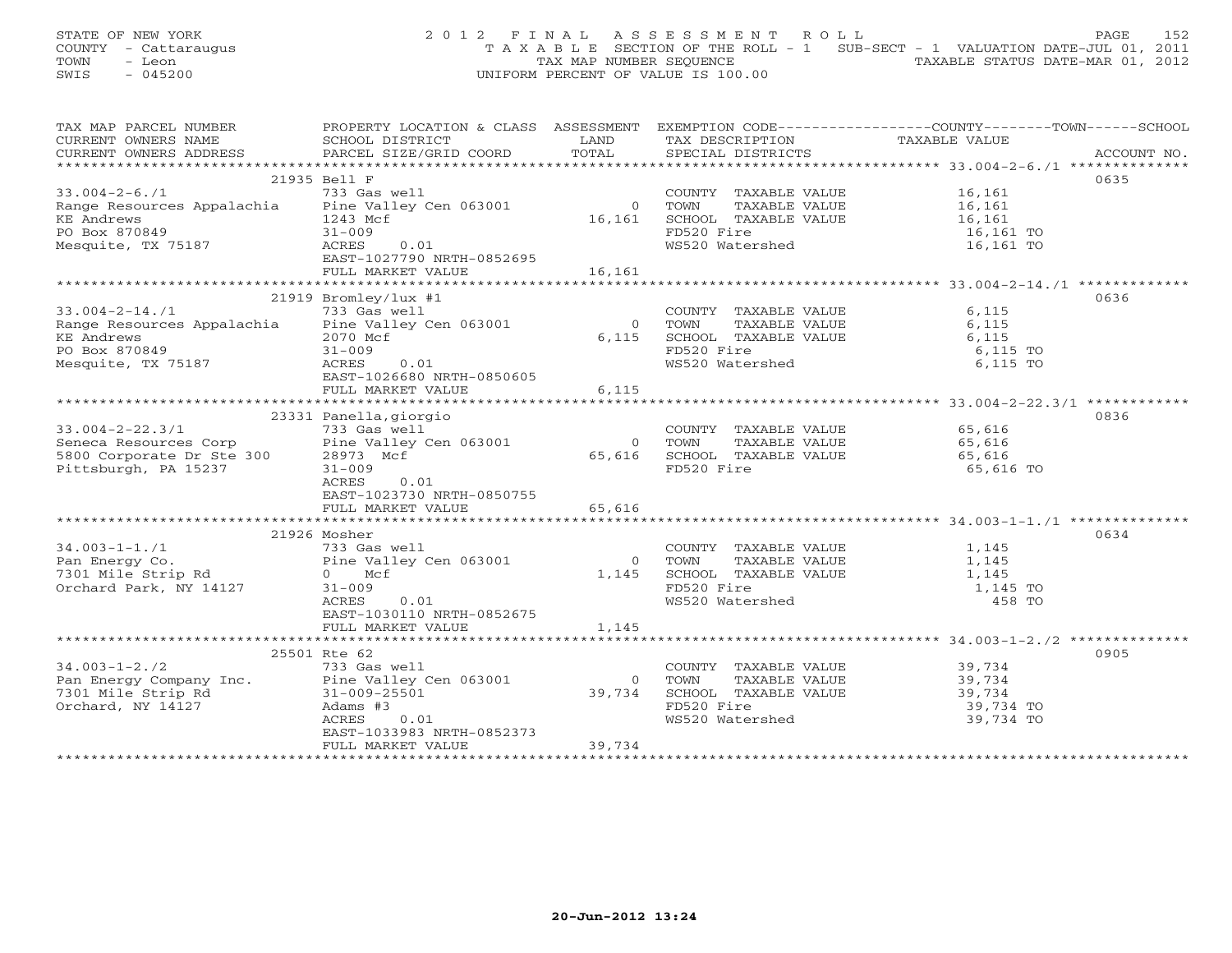STATE OF NEW YORK 2 0 1 2 F I N A L A S S E S S M E N T R O L L PAGE 153 COUNTY - Cattaraugus T A X A B L E SECTION OF THE ROLL - 1 SUB-SECT - 1 VALUATION DATE-JUL 01, 2011 TOWN - Leon  $\overline{2}$  - TAX MAP NUMBER SEQUENCE TAXABLE STATUS DATE-MAR 01, 2012<br>TRIS - 045200 SWIS - 045200 UNIFORM PERCENT OF VALUE IS 100.00

| TAX MAP PARCEL NUMBER                                                                  | PROPERTY LOCATION & CLASS ASSESSMENT EXEMPTION CODE---------------COUNTY-------TOWN------SCHOOL                                                               |                |                                                   |                     |             |
|----------------------------------------------------------------------------------------|---------------------------------------------------------------------------------------------------------------------------------------------------------------|----------------|---------------------------------------------------|---------------------|-------------|
| CURRENT OWNERS NAME                                                                    | SCHOOL DISTRICT                                                                                                                                               | LAND           | TAX DESCRIPTION                                   | TAXABLE VALUE       |             |
| CURRENT OWNERS ADDRESS                                                                 | PARCEL SIZE/GRID COORD TOTAL                                                                                                                                  |                | SPECIAL DISTRICTS                                 |                     | ACCOUNT NO. |
|                                                                                        |                                                                                                                                                               |                |                                                   |                     |             |
|                                                                                        | 21777 Silleman #1                                                                                                                                             |                |                                                   |                     | 0598        |
| $34.003 - 1 - 8.2/1$                                                                   | 733 Gas well                                                                                                                                                  |                | COUNTY TAXABLE VALUE                              |                     |             |
| Seneca Resources Corp<br>5800 Corporate Dr Ste 300 2689<br>Pittsburgh, PA 15237 31-009 | Pine Valley Cen 063001                                                                                                                                        | $\overline{0}$ | TOWN<br>TAXABLE VALUE                             | 25,739<br>25,739    |             |
|                                                                                        | Mcf                                                                                                                                                           |                | 25,739 SCHOOL TAXABLE VALUE 25,739                |                     |             |
|                                                                                        | $31 - 009$                                                                                                                                                    |                | FD520 Fire                                        | 25,739 TO           |             |
|                                                                                        | ACRES<br>0.01                                                                                                                                                 |                | WS520 Watershed                                   | 5,148 TO            |             |
|                                                                                        | EAST-1035930 NRTH-0854685                                                                                                                                     |                |                                                   |                     |             |
|                                                                                        | FULL MARKET VALUE                                                                                                                                             | 25,739         |                                                   |                     |             |
|                                                                                        |                                                                                                                                                               |                |                                                   |                     |             |
|                                                                                        | 21193 Shetler E #1                                                                                                                                            |                |                                                   |                     | 0590        |
|                                                                                        | 733 Gas well                                                                                                                                                  |                |                                                   |                     |             |
| $34.003 - 1 - 8.3/1$                                                                   | 34.003-1-8.3/1<br>Seneca Resources Corp<br>5800 Corporate Dr Ste 300 1327 mcf<br>71.1-2009 31-009                                                             |                | COUNTY TAXABLE VALUE<br>TOWN      TAXABLE VALUE   | 3,043               |             |
|                                                                                        |                                                                                                                                                               |                | 0 TOWN                                            | 3,043               |             |
|                                                                                        |                                                                                                                                                               |                | 3,043 SCHOOL TAXABLE VALUE $3,043$                |                     |             |
|                                                                                        |                                                                                                                                                               |                | FD520 Fire                                        | 3,043 TO            |             |
|                                                                                        | 0.01<br>ACRES                                                                                                                                                 |                | WS520 Watershed                                   | 609 TO              |             |
|                                                                                        | EAST-1038380 NRTH-0854705                                                                                                                                     |                |                                                   |                     |             |
|                                                                                        | FULL MARKET VALUE                                                                                                                                             | 3,043          |                                                   |                     |             |
|                                                                                        |                                                                                                                                                               |                |                                                   |                     |             |
|                                                                                        | 21138 Shelter E #2                                                                                                                                            |                |                                                   |                     | 0618        |
| $34.003 - 1 - 8.3/2$                                                                   | 733 Gas well                                                                                                                                                  |                | COUNTY TAXABLE VALUE                              | 3,062               |             |
|                                                                                        | $34.003-1-8.3/2$<br>Seneca Resources Corp<br>5800 Corporate Dr Ste 300 863 Mcf<br>Pittsburgh, PA 15237 31-009                                                 | $\bigcirc$     | TOWN                                              | TAXABLE VALUE 3,062 |             |
|                                                                                        |                                                                                                                                                               | 3,062          |                                                   |                     |             |
|                                                                                        |                                                                                                                                                               |                | SCHOOL TAXABLE VALUE 3,062<br>FD520 Fire 3,062 TO |                     |             |
|                                                                                        | ACRES<br>0.01                                                                                                                                                 |                | WS520 Watershed                                   | 612 TO              |             |
|                                                                                        | EAST-1038380 NRTH-0854705                                                                                                                                     |                |                                                   |                     |             |
|                                                                                        | FULL MARKET VALUE                                                                                                                                             | 3,062          |                                                   |                     |             |
|                                                                                        |                                                                                                                                                               |                |                                                   |                     |             |
|                                                                                        | 21839 Shetler D #1                                                                                                                                            |                |                                                   |                     | 0640        |
| $34.003 - 1 - 11.71$                                                                   | 733 Gas well                                                                                                                                                  |                | COUNTY TAXABLE VALUE                              | $\overline{O}$      |             |
|                                                                                        |                                                                                                                                                               |                |                                                   | $\Omega$            |             |
|                                                                                        |                                                                                                                                                               |                | TAXABLE VALUE                                     | $\Omega$            |             |
|                                                                                        |                                                                                                                                                               |                | 0 SCHOOL TAXABLE VALUE                            |                     |             |
|                                                                                        |                                                                                                                                                               |                | FD520 Fire                                        | $0$ TO              |             |
|                                                                                        | ACRES<br>0.01                                                                                                                                                 |                | WS520 Watershed                                   | $0$ TO              |             |
|                                                                                        | EAST-1042030 NRTH-0854135                                                                                                                                     |                |                                                   |                     |             |
|                                                                                        | FULL MARKET VALUE                                                                                                                                             | $\circ$        |                                                   |                     |             |
|                                                                                        |                                                                                                                                                               |                |                                                   |                     |             |
|                                                                                        | 21194 Shetler E #4                                                                                                                                            |                |                                                   |                     | 0599        |
| $34.003 - 1 - 12.71$                                                                   | 733 Gas well                                                                                                                                                  |                | COUNTY TAXABLE VALUE                              | 1,345               |             |
|                                                                                        | Seneca Resources Corp<br>Pine Valley Cen 063001<br>Centerpointe Corp. Park<br>300 Essjay Rd., Suite 150<br>31-009<br>Williamsville, NY 14221<br>ACRES<br>0.01 | $\Omega$       | TOWN<br>TAXABLE VALUE                             | 1,345               |             |
|                                                                                        |                                                                                                                                                               | 1,345          | TOWN TAAADDD VILLE SCHOOL TAXABLE VALUE           | 1,345               |             |
|                                                                                        |                                                                                                                                                               |                | FD520 Fire<br>WS520 Watershed                     | 1,345 TO            |             |
|                                                                                        |                                                                                                                                                               |                |                                                   | 269 TO              |             |
|                                                                                        | EAST-1039070 NRTH-0852705                                                                                                                                     |                |                                                   |                     |             |
|                                                                                        | FULL MARKET VALUE                                                                                                                                             | 1,345          |                                                   |                     |             |
|                                                                                        |                                                                                                                                                               |                |                                                   |                     |             |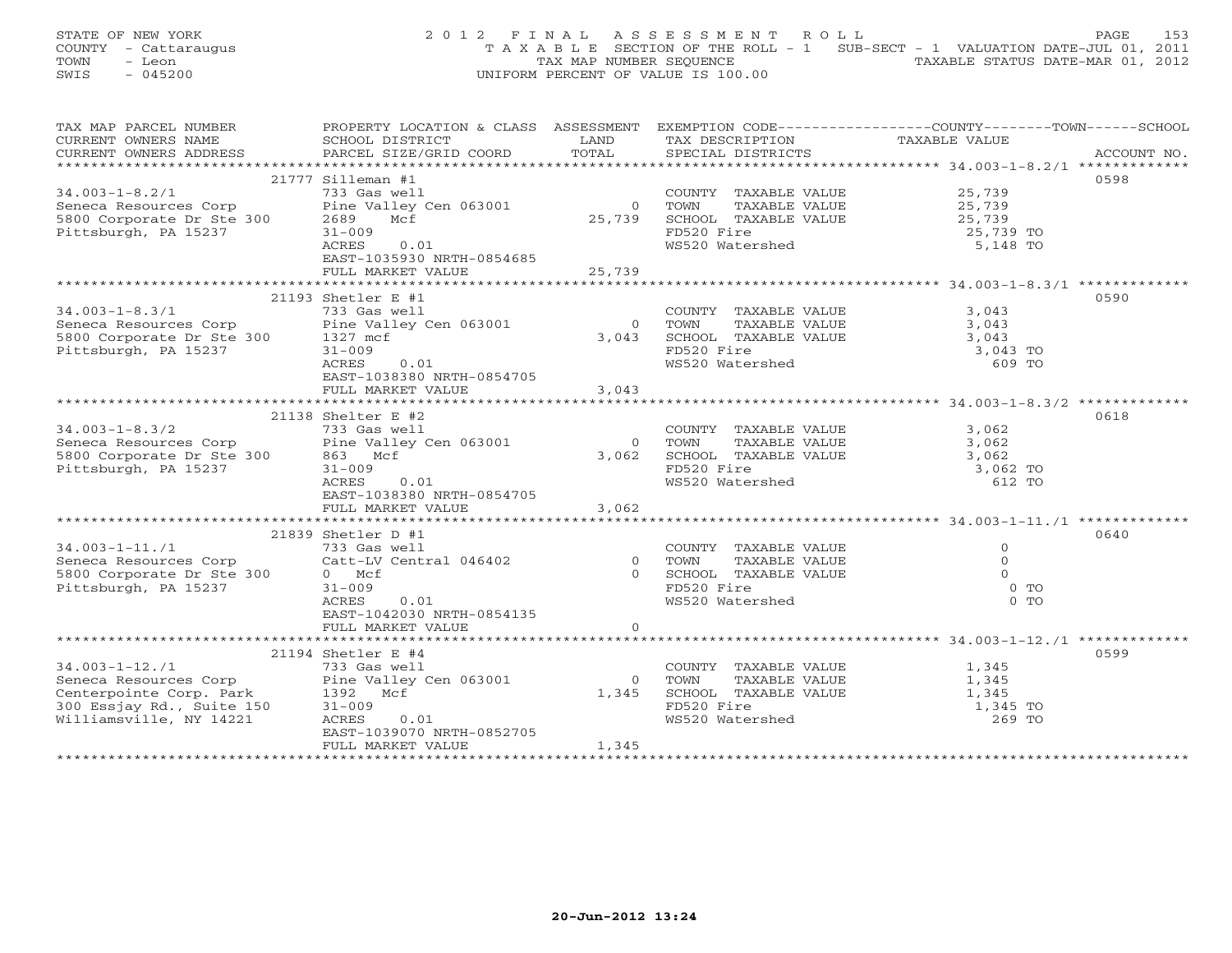STATE OF NEW YORK 2 0 1 2 F I N A L A S S E S S M E N T R O L L PAGE 154 COUNTY - Cattaraugus T A X A B L E SECTION OF THE ROLL - 1 SUB-SECT - 1 VALUATION DATE-JUL 01, 2011 TOWN - Leon TAX MAP NUMBER SEQUENCE TAXABLE STATUS DATE-MAR 01, 2012 SWIS - 045200 UNIFORM PERCENT OF VALUE IS 100.00

| TAX MAP PARCEL NUMBER                                                                                                                                                           | PROPERTY LOCATION & CLASS ASSESSMENT EXEMPTION CODE----------------COUNTY-------TOWN------SCHOOL |          |                                                                                                                                          |                  |             |
|---------------------------------------------------------------------------------------------------------------------------------------------------------------------------------|--------------------------------------------------------------------------------------------------|----------|------------------------------------------------------------------------------------------------------------------------------------------|------------------|-------------|
| CURRENT OWNERS NAME                                                                                                                                                             | SCHOOL DISTRICT                                                                                  | LAND     | TAX DESCRIPTION TAXABLE VALUE                                                                                                            |                  |             |
| - CONNERT OWNERS ADDRESS PARCEL SIZE/GRID COORD TOTAL SPECIAL DISTRICTS ACCOUNT NO.<br>- TERRET SIZE/GRID COORD TOTAL SPECIAL DISTRICTS ACCOUNT NO.                             |                                                                                                  |          |                                                                                                                                          |                  | ACCOUNT NO. |
|                                                                                                                                                                                 |                                                                                                  |          |                                                                                                                                          |                  |             |
|                                                                                                                                                                                 | 21173 Pagett #1                                                                                  |          |                                                                                                                                          |                  | 0600        |
| $34.003-1-12.72$<br>Seneca Resources Corp<br>$5800$ Corporate Dr. Stee 300<br>$1729$ Mcf<br>$1729$ Mcf                                                                          |                                                                                                  |          | COUNTY TAXABLE VALUE 3,415                                                                                                               |                  |             |
|                                                                                                                                                                                 |                                                                                                  |          | 0 TOWN<br>$\begin{tabular}{cccccc} 0 & TOWN & TAXABLE VALUE & & & & 3,415 \\ 3,415 & SCHOOL & TAXABLE VALUE & & & & 3,415 \end{tabular}$ |                  |             |
|                                                                                                                                                                                 |                                                                                                  |          |                                                                                                                                          |                  |             |
| Pittsburgh, PA 15237                                                                                                                                                            | $31 - 009$                                                                                       |          | FD520 Fire<br>FD520 Fire<br>WS520 Watershed                                                                                              | 3,415 TO         |             |
|                                                                                                                                                                                 | ACRES<br>0.01                                                                                    |          |                                                                                                                                          | 683 TO           |             |
|                                                                                                                                                                                 | EAST-1039070 NRTH-0852705                                                                        |          |                                                                                                                                          |                  |             |
|                                                                                                                                                                                 | FULL MARKET VALUE                                                                                | 3,415    |                                                                                                                                          |                  |             |
|                                                                                                                                                                                 |                                                                                                  |          |                                                                                                                                          |                  |             |
|                                                                                                                                                                                 | 22653 Moffitt #1                                                                                 |          |                                                                                                                                          |                  | 0734        |
| 34.003-1-18./1<br>Wilkes Energy Inc<br>17 S Main St 101A<br>17 S Main St 101A<br>17 S Main St 101A<br>18 2395mcf                                                                |                                                                                                  |          | COUNTY TAXABLE VALUE 5,533<br>0 TOWN TAXABLE VALUE 5,533<br>5,533 SCHOOL TAXABLE VALUE 5,533                                             |                  |             |
|                                                                                                                                                                                 |                                                                                                  |          |                                                                                                                                          |                  |             |
|                                                                                                                                                                                 |                                                                                                  |          |                                                                                                                                          |                  |             |
| Akron, OH 44308                                                                                                                                                                 | $31 - 009$                                                                                       |          | FD520 Fire                                                                                                                               | 5,533 TO         |             |
|                                                                                                                                                                                 | ACRES<br>0.01                                                                                    |          | WS520 Watershed 5,533 TO                                                                                                                 |                  |             |
|                                                                                                                                                                                 | EAST-1038590 NRTH-0850195                                                                        |          |                                                                                                                                          |                  |             |
|                                                                                                                                                                                 | FULL MARKET VALUE                                                                                | 5,533    |                                                                                                                                          |                  |             |
|                                                                                                                                                                                 |                                                                                                  |          |                                                                                                                                          |                  |             |
|                                                                                                                                                                                 | 22301 Lamprecht #1                                                                               |          |                                                                                                                                          |                  | 0670        |
| $34.003 - 1 - 19.71$                                                                                                                                                            | 733 Gas well                                                                                     |          | COUNTY TAXABLE VALUE 5,590<br>TOWN TAXABLE VALUE 5,590                                                                                   |                  |             |
|                                                                                                                                                                                 |                                                                                                  |          | $0$ TOWN                                                                                                                                 |                  |             |
| Masoodi Mini Ventures Inc (2018) Mass Well<br>Masoodi Mini Ventures Inc (2018) Mini Ventures (2018) Mini Ventures (2018) Mini 1139 Mini 2019<br>Buffalo, NY 14240 (2018) 21-009 |                                                                                                  |          |                                                                                                                                          |                  |             |
| Buffalo, NY 14240                                                                                                                                                               | $31 - 009$                                                                                       |          | FD520 Fire<br>WS520 Watershed                                                                                                            |                  |             |
|                                                                                                                                                                                 | ACRES<br>0.01                                                                                    |          |                                                                                                                                          | 1,118 TO         |             |
|                                                                                                                                                                                 | EAST-1037680 NRTH-0849145                                                                        |          |                                                                                                                                          |                  |             |
|                                                                                                                                                                                 | FULL MARKET VALUE                                                                                | 5,590    |                                                                                                                                          |                  |             |
|                                                                                                                                                                                 |                                                                                                  |          |                                                                                                                                          |                  |             |
|                                                                                                                                                                                 | 22336 Lamprecht #3                                                                               |          |                                                                                                                                          |                  | 0671        |
| $34.003 - 1 - 19.72$                                                                                                                                                            | 733 Gas well                                                                                     |          | COUNTY TAXABLE VALUE 17,010                                                                                                              |                  |             |
| Masoodi Mini Ventures Inc Pine Valley Cen 063001                                                                                                                                |                                                                                                  |          |                                                                                                                                          |                  |             |
| PO Box 2136                                                                                                                                                                     | 6782 Mcf                                                                                         |          |                                                                                                                                          |                  |             |
| Buffalo, NY 14240                                                                                                                                                               | $31 - 009$                                                                                       |          |                                                                                                                                          |                  |             |
|                                                                                                                                                                                 | ACRES<br>0.01                                                                                    |          | 0 TOWN TAXABLE VALUE 17,010<br>17,010 SCHOOL TAXABLE VALUE 17,010<br>FD520 Fire 17,010 TO FD520 Watershed 3,402 TO                       |                  |             |
|                                                                                                                                                                                 | EAST-1037680 NRTH-0849145                                                                        |          |                                                                                                                                          |                  |             |
|                                                                                                                                                                                 | FULL MARKET VALUE                                                                                | 17,010   |                                                                                                                                          |                  |             |
|                                                                                                                                                                                 |                                                                                                  |          |                                                                                                                                          |                  |             |
|                                                                                                                                                                                 | 22335 Lamprecht #2                                                                               |          |                                                                                                                                          |                  | 0672        |
| $34.003 - 1 - 25.71$                                                                                                                                                            | 733 Gas well                                                                                     |          | COUNTY TAXABLE VALUE 14,730                                                                                                              |                  |             |
| Masoodi Mini Ventures Inc Pine Valley Cen 063001                                                                                                                                |                                                                                                  | $\Omega$ | TOWN TAXABLE VALUE<br>SCHOOL TAXABLE VALUE<br>FD520 Fire<br>WS520 Watershed                                                              | 14,730<br>14,730 |             |
| PO Box 2136                                                                                                                                                                     | 3428 Mcf                                                                                         | 14,730   |                                                                                                                                          |                  |             |
| Buffalo, NY 14240                                                                                                                                                               | $31 - 009$                                                                                       |          |                                                                                                                                          | 14,730 TO        |             |
|                                                                                                                                                                                 | ACRES<br>0.01                                                                                    |          |                                                                                                                                          | 2,946 TO         |             |
|                                                                                                                                                                                 | EAST-1036210 NRTH-0849205                                                                        |          |                                                                                                                                          |                  |             |
|                                                                                                                                                                                 | FULL MARKET VALUE                                                                                | 14,730   |                                                                                                                                          |                  |             |
|                                                                                                                                                                                 |                                                                                                  |          |                                                                                                                                          |                  |             |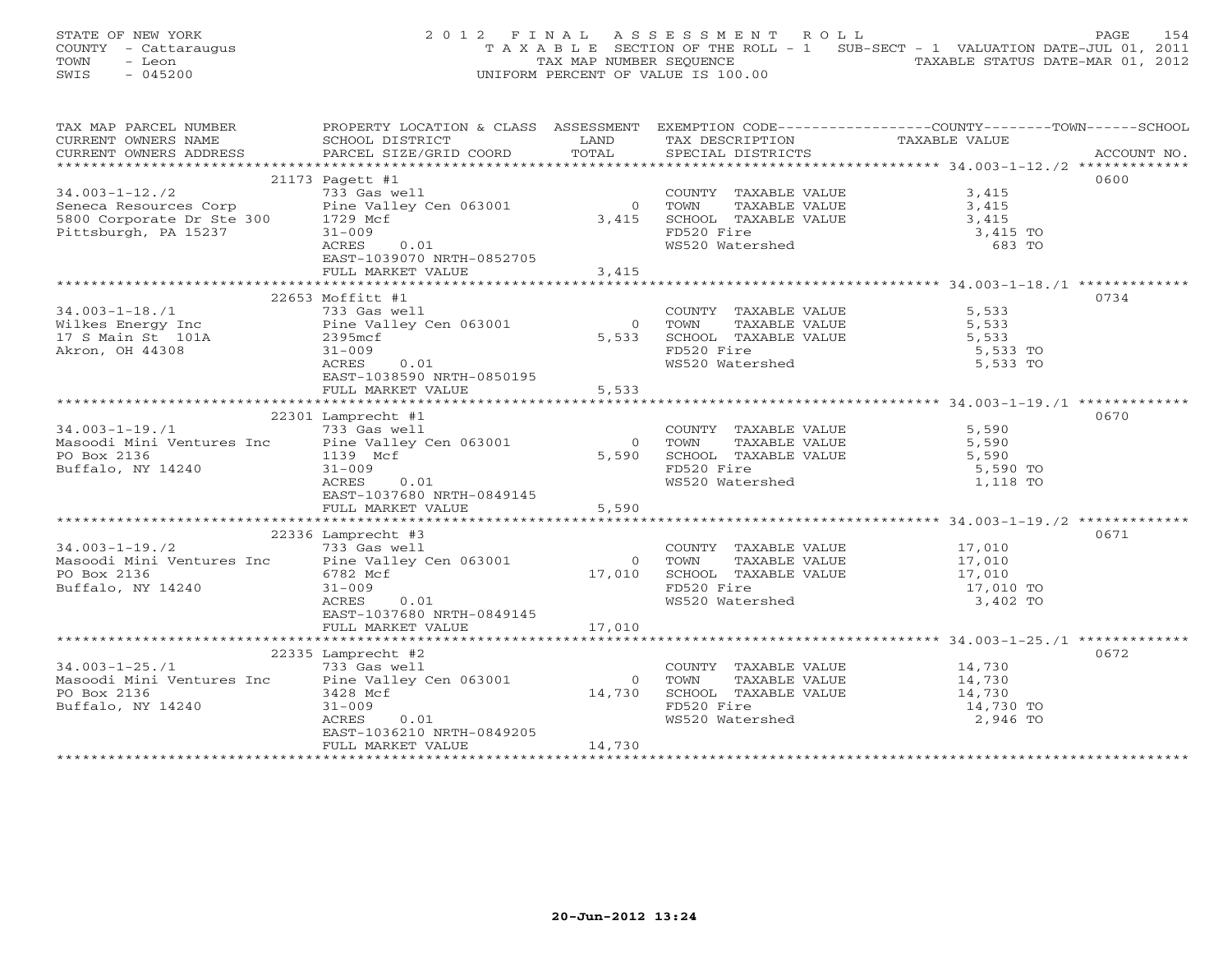STATE OF NEW YORK 2 0 1 2 F I N A L A S S E S S M E N T R O L L PAGE 155 COUNTY - Cattaraugus T A X A B L E SECTION OF THE ROLL - 1 SUB-SECT - 1 VALUATION DATE-JUL 01, 2011 TOWN - Leon  $\overline{2}$  - TAX MAP NUMBER SEQUENCE TAXABLE STATUS DATE-MAR 01, 2012<br>TRIS - 045200 SWIS - 045200 UNIFORM PERCENT OF VALUE IS 100.00

| TAX MAP PARCEL NUMBER                                                         | PROPERTY LOCATION & CLASS ASSESSMENT EXEMPTION CODE---------------COUNTY-------TOWN------SCHOOL |                |                                                                        |                |      |
|-------------------------------------------------------------------------------|-------------------------------------------------------------------------------------------------|----------------|------------------------------------------------------------------------|----------------|------|
| CURRENT OWNERS NAME                                                           | SCHOOL DISTRICT                                                                                 | LAND           | TAX DESCRIPTION                                                        | TAXABLE VALUE  |      |
| CURRENT OWNERS ADDRESS                                                        |                                                                                                 |                |                                                                        |                |      |
|                                                                               |                                                                                                 |                |                                                                        |                |      |
|                                                                               | 22315 Dustin #1                                                                                 |                |                                                                        |                | 0673 |
| $34.003 - 1 - 27.1/1$                                                         | 733 Gas well                                                                                    |                |                                                                        | 4,035<br>4.035 |      |
| Masoodi Mini Ventures Inc Pine Valley Cen 063001                              |                                                                                                 | $\overline{0}$ | COUNTY TAXABLE VALUE<br>TOWN      TAXABLE VALUE                        | 4,035          |      |
| PO Box 2136                                                                   | 625 Mcf                                                                                         | 4,035          | SCHOOL TAXABLE VALUE 4,035                                             |                |      |
| Buffalo, NY 14240                                                             | $31 - 009$                                                                                      |                | FD520 Fire                                                             | 4,035 TO       |      |
|                                                                               | ACRES<br>0.01                                                                                   |                | FD520 Fire<br>WS520 Watershed                                          | 807 TO         |      |
|                                                                               | EAST-1034310 NRTH-0848185                                                                       |                |                                                                        |                |      |
|                                                                               | FULL MARKET VALUE                                                                               | 4,035          |                                                                        |                |      |
|                                                                               |                                                                                                 |                |                                                                        |                |      |
|                                                                               | 22316 Seeloff #1                                                                                |                |                                                                        |                | 0674 |
| $34.003 - 1 - 29.1/1$                                                         | 733 Gas well                                                                                    |                | COUNTY TAXABLE VALUE                                                   | 4,760          |      |
| Masoodi Mini Ventures Inc Pine Valley Cen 063001                              |                                                                                                 | $\overline{0}$ | TAXABLE VALUE<br>TOWN                                                  | 4,760          |      |
| PO Box 2136                                                                   | 997 Mcf                                                                                         | 4,760          | SCHOOL TAXABLE VALUE 4,760                                             |                |      |
| Buffalo, NY 14240                                                             | $31 - 009$                                                                                      |                | FD520 Fire                                                             | 4,760 TO       |      |
|                                                                               | ACRES<br>0.01                                                                                   |                | WS520 Watershed                                                        | 952 TO         |      |
|                                                                               | EAST-1032740 NRTH-0848055                                                                       |                |                                                                        |                |      |
|                                                                               | FULL MARKET VALUE                                                                               | 4,760          |                                                                        |                |      |
|                                                                               |                                                                                                 |                |                                                                        |                |      |
|                                                                               | Rte 62                                                                                          |                |                                                                        |                | 0906 |
| $34.003 - 1 - 33.1/1$                                                         | 733 Gas well                                                                                    |                | COUNTY TAXABLE VALUE                                                   | 8,672          |      |
|                                                                               |                                                                                                 | $\overline{0}$ | TOWN                                                                   |                |      |
| Pan Energy Company Inc. Pine Valley Cen 063001<br>7301 Mile Strip Rd David #1 |                                                                                                 |                | 8,672 SCHOOL TAXABLE VALUE                                             |                |      |
| Orchard Park, NY 14127                                                        | 31-009-25499                                                                                    |                | FD520 Fire                                                             | 8,672 TO       |      |
|                                                                               | ACRES 0.01                                                                                      |                |                                                                        |                |      |
|                                                                               | EAST-0006794 NRTH-0003003                                                                       |                |                                                                        |                |      |
|                                                                               | FULL MARKET VALUE                                                                               | 8,672          |                                                                        |                |      |
|                                                                               |                                                                                                 |                |                                                                        |                |      |
|                                                                               | 23452 Mosher H. #3                                                                              |                |                                                                        |                | 0851 |
| $34.004 - 1 - 3.71$                                                           | 733 Gas well                                                                                    |                | COUNTY TAXABLE VALUE                                                   | 8,281          |      |
| Texas Keystone                                                                | Catt-LV Central 046402                                                                          |                |                                                                        | 8,281          |      |
| 560 Epsilon Dr                                                                |                                                                                                 |                |                                                                        | 8,281          |      |
| Pittsburgh, PA 15238-2837 FULL MARKET VALUE                                   |                                                                                                 |                | 0 TOWN TAXABLE VALUE<br>8,281 SCHOOL TAXABLE VALUE<br>8,281 FD520 Fire | 8,281 TO       |      |
|                                                                               |                                                                                                 |                |                                                                        |                |      |
|                                                                               | 17250 H Shetler #1                                                                              |                |                                                                        |                | 0529 |
|                                                                               |                                                                                                 |                | COUNTY TAXABLE VALUE                                                   | $\circ$        |      |
|                                                                               |                                                                                                 |                | TAXABLE VALUE                                                          | $\circ$        |      |
|                                                                               |                                                                                                 |                | SCHOOL TAXABLE VALUE                                                   | $\Omega$       |      |
| South Dayton, NY 14138                                                        | $31 - 009$                                                                                      |                | FD520 Fire                                                             | $0$ TO         |      |
|                                                                               | ACRES<br>0.01                                                                                   |                | WS520 Watershed                                                        | $0$ TO         |      |
|                                                                               | EAST-1047090 NRTH-0848505                                                                       |                |                                                                        |                |      |
|                                                                               | FULL MARKET VALUE                                                                               | $\circ$        |                                                                        |                |      |
|                                                                               |                                                                                                 |                |                                                                        |                |      |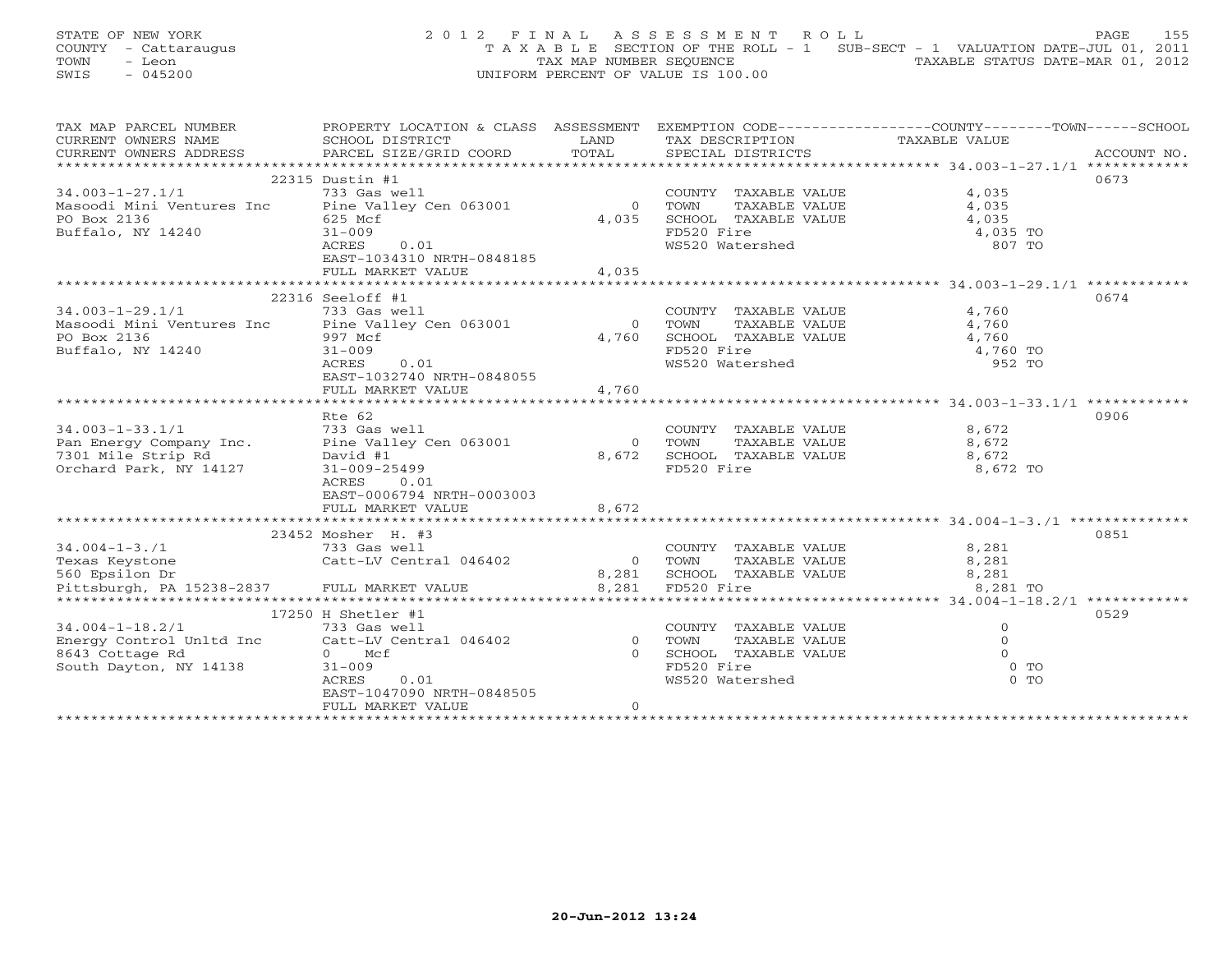## STATE OF NEW YORK 2 0 1 2 F I N A L A S S E S S M E N T R O L L PAGE 156 COUNTY - Cattaraugus T A X A B L E SECTION OF THE ROLL - 1 SUB-SECT - 1 VALUATION DATE-JUL 01, 2011 TOWN - Leon  $\overline{2}$  - TAX MAP NUMBER SEQUENCE TAXABLE STATUS DATE-MAR 01, 2012<br>TRIS - 045200 SWIS - 045200 UNIFORM PERCENT OF VALUE IS 100.00

| TAX MAP PARCEL NUMBER                                                                                                                                                                                                                                                                                                                                                                                                                                  | PROPERTY LOCATION & CLASS ASSESSMENT |                |                                                     | EXEMPTION CODE----------------COUNTY-------TOWN------SCHOOL                                                                                                                                                                                                                                                                                                                                                                                                                    |
|--------------------------------------------------------------------------------------------------------------------------------------------------------------------------------------------------------------------------------------------------------------------------------------------------------------------------------------------------------------------------------------------------------------------------------------------------------|--------------------------------------|----------------|-----------------------------------------------------|--------------------------------------------------------------------------------------------------------------------------------------------------------------------------------------------------------------------------------------------------------------------------------------------------------------------------------------------------------------------------------------------------------------------------------------------------------------------------------|
|                                                                                                                                                                                                                                                                                                                                                                                                                                                        |                                      |                |                                                     | $\begin{tabular}{lllllll} \multicolumn{2}{c}{\textbf{CURRENT}} & \multicolumn{2}{c}{\textbf{WWERS}} & \multicolumn{2}{c}{\textbf{NAME}} & \multicolumn{2}{c}{\textbf{SCHOOL}} & \multicolumn{2}{c}{\textbf{IISTRICT}} & \multicolumn{2}{c}{\textbf{LAND}} & \multicolumn{2}{c}{\textbf{TAX} \textbf{DESCRIFTION}} & \multicolumn{2}{c}{\textbf{TAXABLE} \textbf{ VALUE}} & \multicolumn{2}{c}{\textbf{NALUE}} \\ & & & & & & & \multicolumn{2}{c}{\textbf{CURRENT}} & \multic$ |
|                                                                                                                                                                                                                                                                                                                                                                                                                                                        |                                      |                |                                                     |                                                                                                                                                                                                                                                                                                                                                                                                                                                                                |
|                                                                                                                                                                                                                                                                                                                                                                                                                                                        |                                      |                |                                                     |                                                                                                                                                                                                                                                                                                                                                                                                                                                                                |
|                                                                                                                                                                                                                                                                                                                                                                                                                                                        |                                      |                |                                                     | 0922                                                                                                                                                                                                                                                                                                                                                                                                                                                                           |
|                                                                                                                                                                                                                                                                                                                                                                                                                                                        |                                      |                |                                                     |                                                                                                                                                                                                                                                                                                                                                                                                                                                                                |
|                                                                                                                                                                                                                                                                                                                                                                                                                                                        |                                      |                |                                                     |                                                                                                                                                                                                                                                                                                                                                                                                                                                                                |
|                                                                                                                                                                                                                                                                                                                                                                                                                                                        |                                      |                |                                                     |                                                                                                                                                                                                                                                                                                                                                                                                                                                                                |
| $\begin{array}{cccccc} \text{34.004--2-8./1} & \text{92530 Borda} & \text{COUNTY} & \text{TAXABLE VALUE} & \text{13,366} \\ \text{US Energy Development Corp} & \text{Pine Valley Cen 063001} & \text{0} & \text{TOWN} & \text{TAXABLE VALUE} & \text{13,366} \\ \text{2350 Forest Rd} & \text{ACRES} & 0.01 & 13,366 & \text{SCHOOL TAXABLE VALUE} & \text{13,366} \\ \text{Getzville, NY 14068} & \text{FULL MARKET VALUE} & \text{13,366} & \text{$ |                                      |                |                                                     |                                                                                                                                                                                                                                                                                                                                                                                                                                                                                |
|                                                                                                                                                                                                                                                                                                                                                                                                                                                        |                                      |                |                                                     |                                                                                                                                                                                                                                                                                                                                                                                                                                                                                |
|                                                                                                                                                                                                                                                                                                                                                                                                                                                        |                                      |                |                                                     |                                                                                                                                                                                                                                                                                                                                                                                                                                                                                |
|                                                                                                                                                                                                                                                                                                                                                                                                                                                        |                                      |                |                                                     | 0919                                                                                                                                                                                                                                                                                                                                                                                                                                                                           |
|                                                                                                                                                                                                                                                                                                                                                                                                                                                        |                                      |                |                                                     |                                                                                                                                                                                                                                                                                                                                                                                                                                                                                |
|                                                                                                                                                                                                                                                                                                                                                                                                                                                        |                                      |                |                                                     |                                                                                                                                                                                                                                                                                                                                                                                                                                                                                |
|                                                                                                                                                                                                                                                                                                                                                                                                                                                        |                                      |                |                                                     |                                                                                                                                                                                                                                                                                                                                                                                                                                                                                |
|                                                                                                                                                                                                                                                                                                                                                                                                                                                        |                                      |                |                                                     |                                                                                                                                                                                                                                                                                                                                                                                                                                                                                |
|                                                                                                                                                                                                                                                                                                                                                                                                                                                        |                                      |                |                                                     |                                                                                                                                                                                                                                                                                                                                                                                                                                                                                |
|                                                                                                                                                                                                                                                                                                                                                                                                                                                        |                                      |                |                                                     | $\mathrm{WS520\text{\hspace{1.5cm}Water} \hspace{1.5cm} \hspace{1.5cm} \textbf{0.90\hspace{1.5cm} TO} \hspace{1.5cm} \hspace{1.5cm} \hspace{1.5cm} \textbf{14,300\hspace{1.5cm} TO} \hspace{1.5cm} \textbf{0.90\hspace{1.5cm} TO}$                                                                                                                                                                                                                                             |
|                                                                                                                                                                                                                                                                                                                                                                                                                                                        | 27740 Smith 9                        |                |                                                     | 0943                                                                                                                                                                                                                                                                                                                                                                                                                                                                           |
|                                                                                                                                                                                                                                                                                                                                                                                                                                                        |                                      |                |                                                     |                                                                                                                                                                                                                                                                                                                                                                                                                                                                                |
|                                                                                                                                                                                                                                                                                                                                                                                                                                                        |                                      |                |                                                     |                                                                                                                                                                                                                                                                                                                                                                                                                                                                                |
|                                                                                                                                                                                                                                                                                                                                                                                                                                                        |                                      |                |                                                     |                                                                                                                                                                                                                                                                                                                                                                                                                                                                                |
|                                                                                                                                                                                                                                                                                                                                                                                                                                                        |                                      |                |                                                     |                                                                                                                                                                                                                                                                                                                                                                                                                                                                                |
|                                                                                                                                                                                                                                                                                                                                                                                                                                                        |                                      |                |                                                     |                                                                                                                                                                                                                                                                                                                                                                                                                                                                                |
|                                                                                                                                                                                                                                                                                                                                                                                                                                                        | 23388 Mosher #1                      |                |                                                     | 0770                                                                                                                                                                                                                                                                                                                                                                                                                                                                           |
| 42.002-1-1.2/1<br>Nornew Inc<br>300 Capital St Ste 200<br>The Valley Cen 063001<br>898 Mcf                                                                                                                                                                                                                                                                                                                                                             |                                      |                | COUNTY TAXABLE VALUE 28,773                         |                                                                                                                                                                                                                                                                                                                                                                                                                                                                                |
|                                                                                                                                                                                                                                                                                                                                                                                                                                                        |                                      |                | 0 TOWN<br>TAXABLE VALUE                             | 28,773                                                                                                                                                                                                                                                                                                                                                                                                                                                                         |
|                                                                                                                                                                                                                                                                                                                                                                                                                                                        |                                      | 28,773         | SCHOOL TAXABLE VALUE 28,773                         |                                                                                                                                                                                                                                                                                                                                                                                                                                                                                |
| Charleston, WV 25301                                                                                                                                                                                                                                                                                                                                                                                                                                   | $31 - 009$                           |                | FD520 Fire                                          | 28,773 TO                                                                                                                                                                                                                                                                                                                                                                                                                                                                      |
|                                                                                                                                                                                                                                                                                                                                                                                                                                                        | ACRES<br>0.01                        |                |                                                     |                                                                                                                                                                                                                                                                                                                                                                                                                                                                                |
|                                                                                                                                                                                                                                                                                                                                                                                                                                                        | EAST-1020560 NRTH-0848675            |                |                                                     |                                                                                                                                                                                                                                                                                                                                                                                                                                                                                |
|                                                                                                                                                                                                                                                                                                                                                                                                                                                        | FULL MARKET VALUE                    | 28,773         |                                                     |                                                                                                                                                                                                                                                                                                                                                                                                                                                                                |
|                                                                                                                                                                                                                                                                                                                                                                                                                                                        |                                      |                |                                                     |                                                                                                                                                                                                                                                                                                                                                                                                                                                                                |
|                                                                                                                                                                                                                                                                                                                                                                                                                                                        | $16849$ Meyers B #2                  |                |                                                     | 0530                                                                                                                                                                                                                                                                                                                                                                                                                                                                           |
| $42.002 - 1 - 3.1/1$                                                                                                                                                                                                                                                                                                                                                                                                                                   | 733 Gas well                         |                | COUNTY TAXABLE VALUE 10,723                         |                                                                                                                                                                                                                                                                                                                                                                                                                                                                                |
| Range Resources Appalachia Pine Valley Cen 063001                                                                                                                                                                                                                                                                                                                                                                                                      |                                      | $\overline{O}$ | TOWN                                                | TAXABLE VALUE 10,723                                                                                                                                                                                                                                                                                                                                                                                                                                                           |
| <b>KE Andrews</b>                                                                                                                                                                                                                                                                                                                                                                                                                                      | 3383 Mcf                             | 10,723         |                                                     |                                                                                                                                                                                                                                                                                                                                                                                                                                                                                |
| PO Box 870849                                                                                                                                                                                                                                                                                                                                                                                                                                          | $31 - 009$                           |                | SCHOOL TAXABLE VALUE 10,723<br>FD520 Fire 10,723 TO |                                                                                                                                                                                                                                                                                                                                                                                                                                                                                |
| Mesquite, TX 75187                                                                                                                                                                                                                                                                                                                                                                                                                                     | ACRES<br>0.01                        |                | WS520 Watershed                                     | 2,145 TO                                                                                                                                                                                                                                                                                                                                                                                                                                                                       |
|                                                                                                                                                                                                                                                                                                                                                                                                                                                        | EAST-1022990 NRTH-0845345            |                |                                                     |                                                                                                                                                                                                                                                                                                                                                                                                                                                                                |
|                                                                                                                                                                                                                                                                                                                                                                                                                                                        | FULL MARKET VALUE                    | 10,723         |                                                     |                                                                                                                                                                                                                                                                                                                                                                                                                                                                                |
|                                                                                                                                                                                                                                                                                                                                                                                                                                                        |                                      |                |                                                     |                                                                                                                                                                                                                                                                                                                                                                                                                                                                                |
|                                                                                                                                                                                                                                                                                                                                                                                                                                                        | 25079 wengard#1                      |                |                                                     | 0907                                                                                                                                                                                                                                                                                                                                                                                                                                                                           |
| $42.002 - 1 - 13.1/1$                                                                                                                                                                                                                                                                                                                                                                                                                                  | 733 Gas well                         |                | COUNTY TAXABLE VALUE 29,870                         |                                                                                                                                                                                                                                                                                                                                                                                                                                                                                |
| US Energy Development Corp. Pine Valley Cen 063001                                                                                                                                                                                                                                                                                                                                                                                                     |                                      | $\Omega$       |                                                     |                                                                                                                                                                                                                                                                                                                                                                                                                                                                                |
| 2350 N Forest Rd                                                                                                                                                                                                                                                                                                                                                                                                                                       | 31009250790000                       | 29,870         |                                                     |                                                                                                                                                                                                                                                                                                                                                                                                                                                                                |
| Getzville, NY 14068                                                                                                                                                                                                                                                                                                                                                                                                                                    | ACRES<br>0.01                        |                | FD520 Fire                                          | 29,870 TO                                                                                                                                                                                                                                                                                                                                                                                                                                                                      |
|                                                                                                                                                                                                                                                                                                                                                                                                                                                        | EAST-1030517 NRTH-0845765            |                |                                                     |                                                                                                                                                                                                                                                                                                                                                                                                                                                                                |
|                                                                                                                                                                                                                                                                                                                                                                                                                                                        | FULL MARKET VALUE                    | 29,870         |                                                     |                                                                                                                                                                                                                                                                                                                                                                                                                                                                                |
|                                                                                                                                                                                                                                                                                                                                                                                                                                                        |                                      |                |                                                     |                                                                                                                                                                                                                                                                                                                                                                                                                                                                                |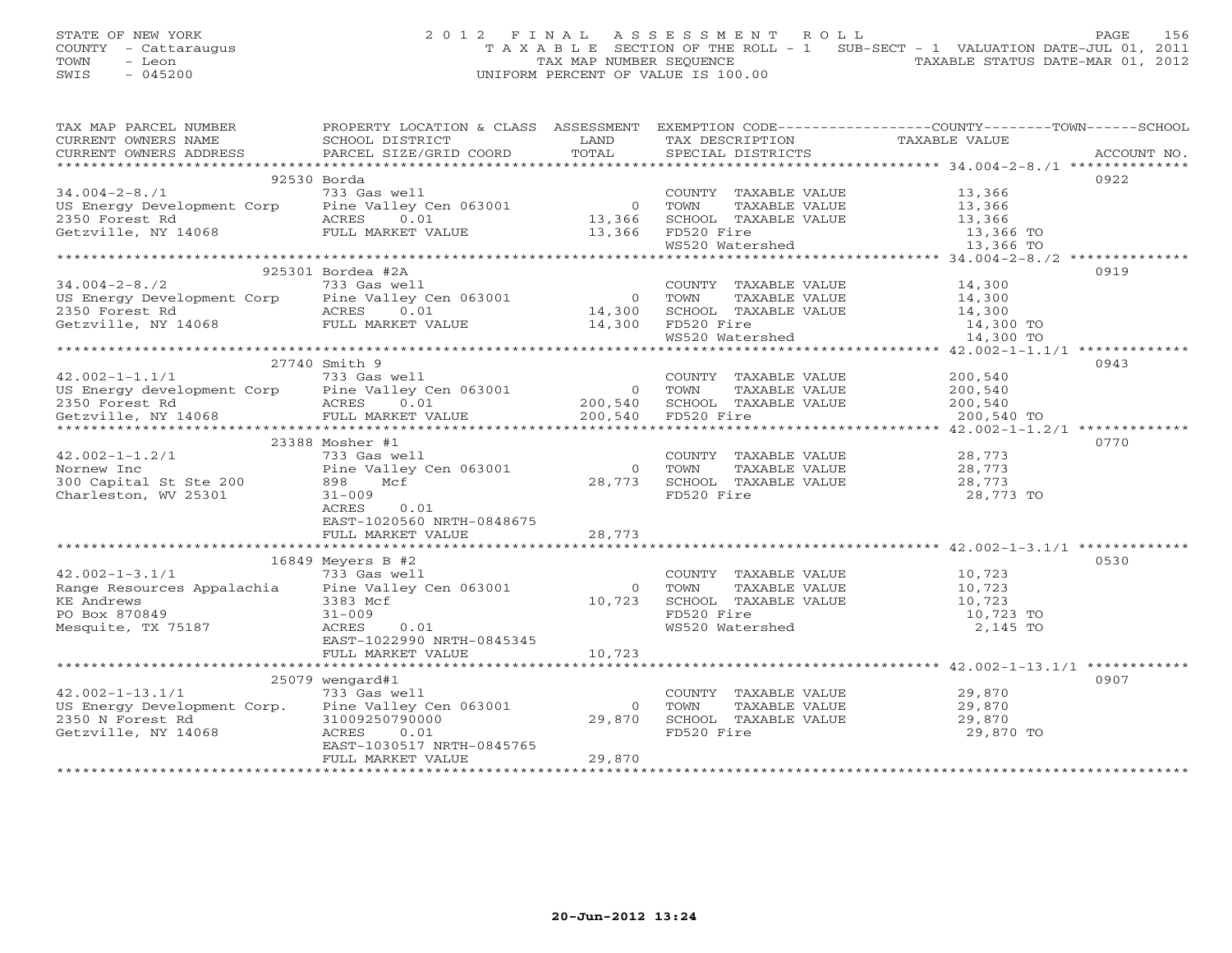# STATE OF NEW YORK 2 0 1 2 F I N A L A S S E S S M E N T R O L L PAGE 157 COUNTY - Cattaraugus T A X A B L E SECTION OF THE ROLL - 1 SUB-SECT - 1 VALUATION DATE-JUL 01, 2011 TOWN - Leon TAX MAP NUMBER SEQUENCE TAXABLE STATUS DATE-MAR 01, 2012 SWIS - 045200 UNIFORM PERCENT OF VALUE IS 100.00

| TAX MAP PARCEL NUMBER                                                                                                                                                                                                                                                                                                                              | PROPERTY LOCATION & CLASS ASSESSMENT EXEMPTION CODE---------------COUNTY-------TOWN------SCHOOL |                  |                                                                                                                                                            |                       |             |
|----------------------------------------------------------------------------------------------------------------------------------------------------------------------------------------------------------------------------------------------------------------------------------------------------------------------------------------------------|-------------------------------------------------------------------------------------------------|------------------|------------------------------------------------------------------------------------------------------------------------------------------------------------|-----------------------|-------------|
| CURRENT OWNERS NAME                                                                                                                                                                                                                                                                                                                                |                                                                                                 |                  | TAX DESCRIPTION TAXABLE VALUE                                                                                                                              |                       |             |
| CURRENT OWNERS ADDRESS                                                                                                                                                                                                                                                                                                                             |                                                                                                 |                  | SPECIAL DISTRICTS                                                                                                                                          |                       | ACCOUNT NO. |
|                                                                                                                                                                                                                                                                                                                                                    |                                                                                                 |                  |                                                                                                                                                            |                       |             |
|                                                                                                                                                                                                                                                                                                                                                    | 25075 hershberger #1                                                                            |                  |                                                                                                                                                            |                       | 0908        |
| $42.002 - 1 - 15.1/1$                                                                                                                                                                                                                                                                                                                              | 733 Gas well                                                                                    |                  | COUNTY TAXABLE VALUE                                                                                                                                       | 44,914                |             |
| US Energy Development Corp. Pine Valley Cen 063001                                                                                                                                                                                                                                                                                                 |                                                                                                 | $0$ $44$ , $914$ | $\begin{tabular}{lllllll} \textbf{TOWN} & \textbf{TAXABLE VALUE} & & & & 44,914 \\ \textbf{SCHOOL} & \textbf{TAXABLE VALUE} & & & 44,914 \\ \end{tabular}$ |                       |             |
| 2350 N Forest Rd<br>Getzville, NY 14068 (2008) ACRES 10.01                                                                                                                                                                                                                                                                                         |                                                                                                 |                  |                                                                                                                                                            |                       |             |
|                                                                                                                                                                                                                                                                                                                                                    | EAST-1030269 NRTH-0844362                                                                       |                  | FD520 Fire                                                                                                                                                 | 44,914 TO             |             |
|                                                                                                                                                                                                                                                                                                                                                    | FULL MARKET VALUE                                                                               | 44,914           |                                                                                                                                                            |                       |             |
|                                                                                                                                                                                                                                                                                                                                                    |                                                                                                 |                  |                                                                                                                                                            |                       |             |
|                                                                                                                                                                                                                                                                                                                                                    | 25074 Detweiler #2                                                                              |                  |                                                                                                                                                            |                       | 0917        |
|                                                                                                                                                                                                                                                                                                                                                    |                                                                                                 |                  |                                                                                                                                                            |                       |             |
| 42.002-1-16.2/1 2337 2337 2338 Well<br>US Energy Development Corp Pine Valley Cen 063001 0 TOWN TAXABLE VALUE 16,934<br>2350 N Forest Rd ACRES 0.01 16,934 SCHOOL TAXABLE VALUE 16,934<br>Getzville, NY 14060 FULL MARKET VALUE 16,9                                                                                                               |                                                                                                 |                  |                                                                                                                                                            | 16,934<br>16,934      |             |
|                                                                                                                                                                                                                                                                                                                                                    |                                                                                                 |                  |                                                                                                                                                            |                       |             |
|                                                                                                                                                                                                                                                                                                                                                    |                                                                                                 |                  |                                                                                                                                                            | 16,934 TO             |             |
|                                                                                                                                                                                                                                                                                                                                                    |                                                                                                 |                  |                                                                                                                                                            |                       |             |
|                                                                                                                                                                                                                                                                                                                                                    |                                                                                                 |                  |                                                                                                                                                            |                       |             |
|                                                                                                                                                                                                                                                                                                                                                    | 25090 Detweiler #1                                                                              |                  |                                                                                                                                                            |                       | 0923        |
|                                                                                                                                                                                                                                                                                                                                                    |                                                                                                 |                  |                                                                                                                                                            |                       |             |
| $\begin{tabular}{lllllllllllll} \hline 42.002-1-16.2/2 & 733 Gas well & 25,021US Energy Development Corp & Pine Valley Cen 063001 & 0 & TONN & TAXABLE VALUE & 35,0212350 N Forest Rd & 2350 N & 14060 & FULL MARKET VALUE & 35,021Getzville, NY 14060 & FULL MARKET VALUE & 35,02115,021 T015,021 T015,021 T015,021 T015,021 T015,021 T015,021 T$ |                                                                                                 |                  |                                                                                                                                                            |                       |             |
|                                                                                                                                                                                                                                                                                                                                                    |                                                                                                 |                  |                                                                                                                                                            |                       |             |
|                                                                                                                                                                                                                                                                                                                                                    |                                                                                                 |                  |                                                                                                                                                            |                       |             |
|                                                                                                                                                                                                                                                                                                                                                    |                                                                                                 |                  |                                                                                                                                                            |                       |             |
|                                                                                                                                                                                                                                                                                                                                                    |                                                                                                 |                  |                                                                                                                                                            |                       |             |
|                                                                                                                                                                                                                                                                                                                                                    | 22322-23 Countryside S&g #1 & #2                                                                |                  |                                                                                                                                                            |                       | 0675        |
| $\begin{array}{lll} \texttt{42.002--1-23.1/1} & \texttt{733 Gas well} & \texttt{15,006} & \texttt{TONN} & \texttt{TAXABLE VALUE} \\ \texttt{Range Resources Applied} & \texttt{Pine Valley Cen 063001} & \texttt{15,006} & \texttt{SCHOOL TAXABLE VALUE} \\ & \texttt{15,006} & \texttt{SCHOOL TAXABLE VALUE} \\ \end{array}$                      |                                                                                                 |                  | COUNTY TAXABLE VALUE 15,006<br>TOWN TAXABLE VALUE 15,006<br>SCHOOL TAXABLE VALUE 15,006                                                                    |                       |             |
|                                                                                                                                                                                                                                                                                                                                                    |                                                                                                 |                  |                                                                                                                                                            |                       |             |
|                                                                                                                                                                                                                                                                                                                                                    |                                                                                                 |                  | FD520 Fire                                                                                                                                                 |                       |             |
|                                                                                                                                                                                                                                                                                                                                                    | 0.01                                                                                            |                  | WS520 Watershed                                                                                                                                            | 15,006 TO<br>3,001 TO |             |
| KE Andrews<br>PO Box 870849<br>Mesquite, TX 75187<br>Mesquite, TX 75187<br>EAST-10282                                                                                                                                                                                                                                                              | EAST-1028260 NRTH-0840675                                                                       |                  |                                                                                                                                                            |                       |             |
|                                                                                                                                                                                                                                                                                                                                                    | FULL MARKET VALUE                                                                               | 15,006           |                                                                                                                                                            |                       |             |
|                                                                                                                                                                                                                                                                                                                                                    |                                                                                                 |                  |                                                                                                                                                            |                       |             |
|                                                                                                                                                                                                                                                                                                                                                    | $16782$ Bromley J #1                                                                            |                  |                                                                                                                                                            |                       | 0531        |
| $42.002-1-24.$ /1<br>Range Resources Appalachia Pine Valley Cen 063001<br>$\frac{1}{200}$                                                                                                                                                                                                                                                          |                                                                                                 |                  |                                                                                                                                                            |                       |             |
|                                                                                                                                                                                                                                                                                                                                                    |                                                                                                 | $\bigcirc$       |                                                                                                                                                            |                       |             |
|                                                                                                                                                                                                                                                                                                                                                    |                                                                                                 | 9,101            | COUNTY TAXABLE VALUE<br>TOWN TAXABLE VALUE 9,101<br>SCHOOL TAXABLE VALUE 9,101<br>PD520 Fixe 0,101                                                         |                       |             |
| EXE Andrews<br>PO Box 870849<br>Mesquite, TX 75187<br>Mesquite, TX 75187<br>EACRES                                                                                                                                                                                                                                                                 |                                                                                                 |                  | FD520 Fire<br>WS520 Watershed                                                                                                                              | 9,101 TO              |             |
|                                                                                                                                                                                                                                                                                                                                                    | 0.01                                                                                            |                  |                                                                                                                                                            | 1,820 TO              |             |
|                                                                                                                                                                                                                                                                                                                                                    | EAST-1030370 NRTH-0842985                                                                       |                  |                                                                                                                                                            |                       |             |
|                                                                                                                                                                                                                                                                                                                                                    | FULL MARKET VALUE                                                                               | 9,101            |                                                                                                                                                            |                       |             |
|                                                                                                                                                                                                                                                                                                                                                    |                                                                                                 |                  |                                                                                                                                                            |                       |             |
|                                                                                                                                                                                                                                                                                                                                                    | 22228 Wengerd #1                                                                                |                  |                                                                                                                                                            |                       | 0647        |
| $42.002 - 1 - 26.71$                                                                                                                                                                                                                                                                                                                               | 733 Gas well                                                                                    |                  | COUNTY TAXABLE VALUE 24,556                                                                                                                                |                       |             |
| Range Resources Appalachia Pine Valley Cen 063001<br>KE Andrews 16353Mcf<br><b>KE</b> Andrews                                                                                                                                                                                                                                                      | 16353Mcf                                                                                        |                  | $\begin{tabular}{lllllllll} 0 & TOWN & TAXABLE VALUE & & & & 24,556 \\ 24,556 & SCHOOL & TAXABLE VALUE & & & & 24,556 \\ \end{tabular}$                    |                       |             |
| PO Box 870849                                                                                                                                                                                                                                                                                                                                      | $31 - 009$                                                                                      |                  | FD520 Fire                                                                                                                                                 | 24,556 TO             |             |
|                                                                                                                                                                                                                                                                                                                                                    | ACRES<br>0.01                                                                                   |                  | WS520 Watershed                                                                                                                                            | 3,683 TO              |             |
| Mesquite, TX 75187                                                                                                                                                                                                                                                                                                                                 | EAST-1026490 NRTH-0841225                                                                       |                  |                                                                                                                                                            |                       |             |
|                                                                                                                                                                                                                                                                                                                                                    | FULL MARKET VALUE                                                                               | 24,556           |                                                                                                                                                            |                       |             |
|                                                                                                                                                                                                                                                                                                                                                    |                                                                                                 |                  |                                                                                                                                                            |                       |             |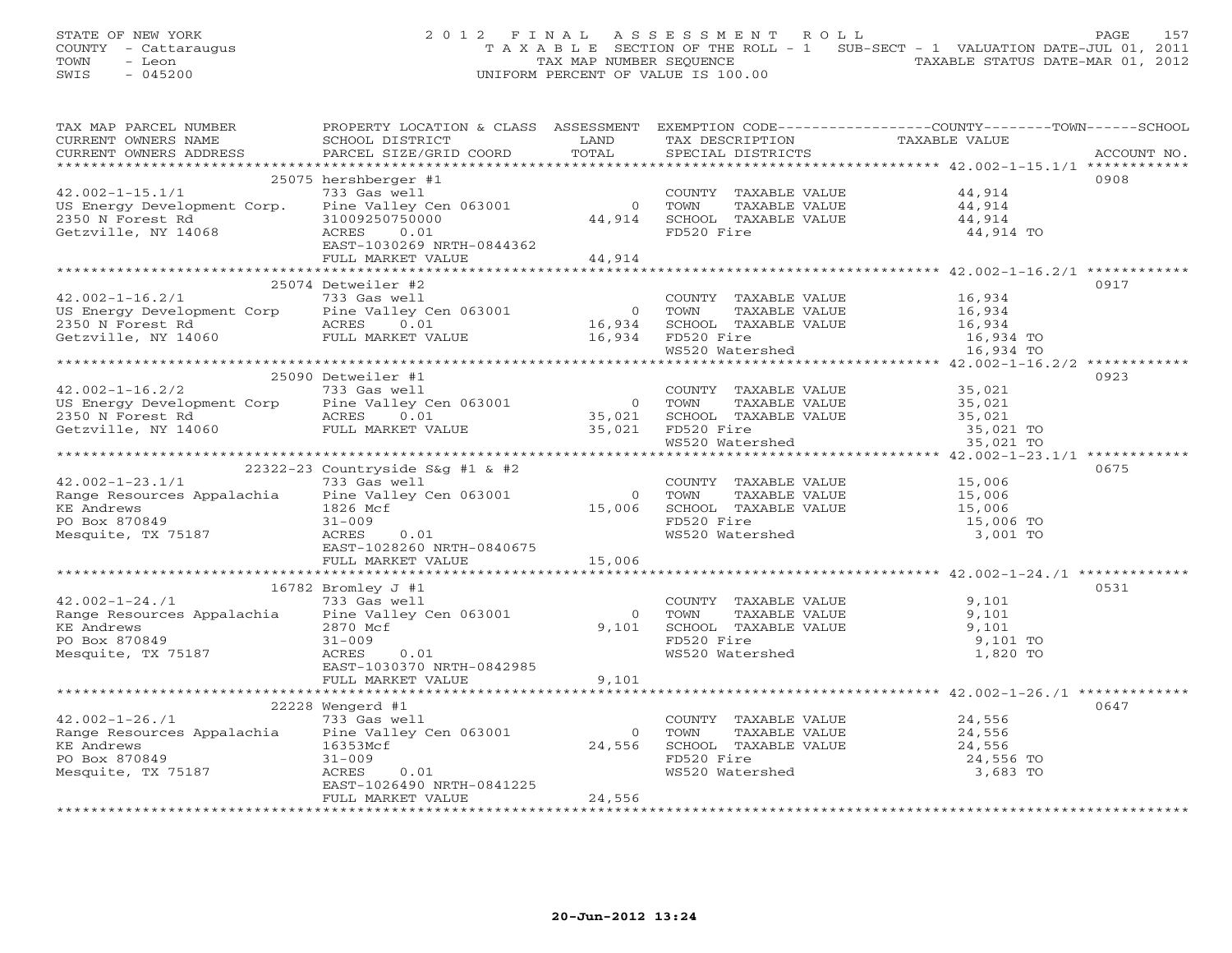## STATE OF NEW YORK 2 0 1 2 F I N A L A S S E S S M E N T R O L L PAGE 158 COUNTY - Cattaraugus T A X A B L E SECTION OF THE ROLL - 1 SUB-SECT - 1 VALUATION DATE-JUL 01, 2011 TOWN - Leon  $\overline{2}$  - TAX MAP NUMBER SEQUENCE TAXABLE STATUS DATE-MAR 01, 2012<br>TRIS - 045200 SWIS - 045200 UNIFORM PERCENT OF VALUE IS 100.00

| TAX MAP PARCEL NUMBER                                                                                                                                                                                                                                                                                                                                                                                                |                     |                                                                                                                                             | PROPERTY LOCATION & CLASS ASSESSMENT EXEMPTION CODE----------------COUNTY-------TOWN------SCHOOL                                                                                                                                     |  |
|----------------------------------------------------------------------------------------------------------------------------------------------------------------------------------------------------------------------------------------------------------------------------------------------------------------------------------------------------------------------------------------------------------------------|---------------------|---------------------------------------------------------------------------------------------------------------------------------------------|--------------------------------------------------------------------------------------------------------------------------------------------------------------------------------------------------------------------------------------|--|
|                                                                                                                                                                                                                                                                                                                                                                                                                      |                     |                                                                                                                                             | ENGLES NAMEL NOTIFIES ACCOUNT NO ANNO EXAMPLE AND THE TAXABLE VALUE<br>CURRENT OWNERS ADDRESS BORIOOL DISTRICT TO DEAND TAXABLE TRANSPORT TAXABLE VALUE<br>CURRENT OWNERS ADDRESS PARCEL SIZE/GRID COORD TOTAL SPECIAL DISTRICTS ACC |  |
|                                                                                                                                                                                                                                                                                                                                                                                                                      |                     |                                                                                                                                             |                                                                                                                                                                                                                                      |  |
|                                                                                                                                                                                                                                                                                                                                                                                                                      |                     |                                                                                                                                             |                                                                                                                                                                                                                                      |  |
|                                                                                                                                                                                                                                                                                                                                                                                                                      | 27681 Wengerd 2     |                                                                                                                                             | 0953                                                                                                                                                                                                                                 |  |
|                                                                                                                                                                                                                                                                                                                                                                                                                      |                     |                                                                                                                                             |                                                                                                                                                                                                                                      |  |
|                                                                                                                                                                                                                                                                                                                                                                                                                      |                     |                                                                                                                                             |                                                                                                                                                                                                                                      |  |
|                                                                                                                                                                                                                                                                                                                                                                                                                      |                     |                                                                                                                                             |                                                                                                                                                                                                                                      |  |
|                                                                                                                                                                                                                                                                                                                                                                                                                      |                     |                                                                                                                                             |                                                                                                                                                                                                                                      |  |
|                                                                                                                                                                                                                                                                                                                                                                                                                      |                     |                                                                                                                                             |                                                                                                                                                                                                                                      |  |
|                                                                                                                                                                                                                                                                                                                                                                                                                      | $25076$ Slabaugh #1 |                                                                                                                                             | 0918                                                                                                                                                                                                                                 |  |
|                                                                                                                                                                                                                                                                                                                                                                                                                      |                     | COUNTY TAXABLE VALUE 68,020                                                                                                                 |                                                                                                                                                                                                                                      |  |
|                                                                                                                                                                                                                                                                                                                                                                                                                      |                     | TOWN                                                                                                                                        |                                                                                                                                                                                                                                      |  |
|                                                                                                                                                                                                                                                                                                                                                                                                                      |                     |                                                                                                                                             |                                                                                                                                                                                                                                      |  |
|                                                                                                                                                                                                                                                                                                                                                                                                                      |                     | FD520 Fire                                                                                                                                  |                                                                                                                                                                                                                                      |  |
|                                                                                                                                                                                                                                                                                                                                                                                                                      |                     | TOWN TAXABLE VALUE 68,020<br>SCHOOL TAXABLE VALUE 68,020<br>FD520 Fire 68,020<br>WS520 Watershed 68,020 TO<br>68,020 TO                     |                                                                                                                                                                                                                                      |  |
|                                                                                                                                                                                                                                                                                                                                                                                                                      |                     |                                                                                                                                             |                                                                                                                                                                                                                                      |  |
|                                                                                                                                                                                                                                                                                                                                                                                                                      | $25077$ Slabaugh #2 |                                                                                                                                             | 0920                                                                                                                                                                                                                                 |  |
|                                                                                                                                                                                                                                                                                                                                                                                                                      |                     |                                                                                                                                             |                                                                                                                                                                                                                                      |  |
|                                                                                                                                                                                                                                                                                                                                                                                                                      |                     |                                                                                                                                             |                                                                                                                                                                                                                                      |  |
|                                                                                                                                                                                                                                                                                                                                                                                                                      |                     |                                                                                                                                             |                                                                                                                                                                                                                                      |  |
| $\begin{array}{cccc}\n & 25077 & 5140a \text{kg} & \text{m} & \text{2001} & \text{2000} \\  & 733 & \text{Gas well} & 733 & \text{Gas well} & 0 \\ \text{US Energy Development Corp} & \text{Pine Valley Cen 063001} & 0 & \text{TOWN} & \text{TAX} \\  & & \text{ACRES} & 0.01 & 66,217 & \text{SCHOOL TAX} \\ \text{Getzville, NY 14068} & \text{FULL MARKET VALUE} & 66,217 & \text{FD520 Filter} \\ \end{array}$ |                     |                                                                                                                                             |                                                                                                                                                                                                                                      |  |
|                                                                                                                                                                                                                                                                                                                                                                                                                      |                     | COUNTY TAXABLE VALUE 66,217<br>TOWN TAXABLE VALUE 66,217<br>SCHOOL TAXABLE VALUE 66,217<br>FD520 Fire 66,217<br>WS520 Watershed 66,217 TO   |                                                                                                                                                                                                                                      |  |
|                                                                                                                                                                                                                                                                                                                                                                                                                      |                     |                                                                                                                                             |                                                                                                                                                                                                                                      |  |
|                                                                                                                                                                                                                                                                                                                                                                                                                      | $25078$ Slabaugh #3 |                                                                                                                                             | 0921                                                                                                                                                                                                                                 |  |
| 42.002-1-28./3<br>US Energy Development Corp 733 Gas well<br>2350 Forest Rd 250 ACRES 0.01 2170,308 SCHOOL TAX<br>Getzville, NY 14068 FULL MARKET VALUE 170,308 FD520 Fire                                                                                                                                                                                                                                           |                     | COUNTY TAXABLE VALUE 170,308                                                                                                                |                                                                                                                                                                                                                                      |  |
|                                                                                                                                                                                                                                                                                                                                                                                                                      |                     |                                                                                                                                             |                                                                                                                                                                                                                                      |  |
|                                                                                                                                                                                                                                                                                                                                                                                                                      |                     |                                                                                                                                             |                                                                                                                                                                                                                                      |  |
|                                                                                                                                                                                                                                                                                                                                                                                                                      |                     | FOWN TAXABLE VALUE<br>TOWN TAXABLE VALUE<br>SCHOOL TAXABLE VALUE<br>FD520 Fire<br>WS520 Watershed<br>170,308 TO<br>170,308 TO<br>170,308 TO |                                                                                                                                                                                                                                      |  |
|                                                                                                                                                                                                                                                                                                                                                                                                                      |                     |                                                                                                                                             |                                                                                                                                                                                                                                      |  |
|                                                                                                                                                                                                                                                                                                                                                                                                                      |                     |                                                                                                                                             |                                                                                                                                                                                                                                      |  |
|                                                                                                                                                                                                                                                                                                                                                                                                                      | 25015 Hackney #1    |                                                                                                                                             | 0926                                                                                                                                                                                                                                 |  |
|                                                                                                                                                                                                                                                                                                                                                                                                                      |                     | COUNTY TAXABLE VALUE 124,096                                                                                                                |                                                                                                                                                                                                                                      |  |
|                                                                                                                                                                                                                                                                                                                                                                                                                      |                     |                                                                                                                                             |                                                                                                                                                                                                                                      |  |
|                                                                                                                                                                                                                                                                                                                                                                                                                      |                     |                                                                                                                                             |                                                                                                                                                                                                                                      |  |
| 42.004-1-2./1<br>US Energy Development Corp 733 Gas well<br>2350 Forest Rd 733 Gas well<br>2350 Forest Rd RCRES 0.01 124,096 SCHOOL TAX<br>Getzville, NY 14068 FULL MARKET VALUE 124,096 FD520 Fire                                                                                                                                                                                                                  |                     | TOWN TAXABLE VALUE 124,096<br>SCHOOL TAXABLE VALUE 124,096<br>FD520 Fire 124,096 TO<br>WS520 Watershed 124,096 TO                           |                                                                                                                                                                                                                                      |  |
|                                                                                                                                                                                                                                                                                                                                                                                                                      |                     |                                                                                                                                             |                                                                                                                                                                                                                                      |  |
|                                                                                                                                                                                                                                                                                                                                                                                                                      |                     |                                                                                                                                             |                                                                                                                                                                                                                                      |  |
|                                                                                                                                                                                                                                                                                                                                                                                                                      | 25092 Miller #1     |                                                                                                                                             | 0925                                                                                                                                                                                                                                 |  |
|                                                                                                                                                                                                                                                                                                                                                                                                                      |                     | COUNTY TAXABLE VALUE 75,547<br>TOWN TAXABLE VALUE 75,547                                                                                    |                                                                                                                                                                                                                                      |  |
|                                                                                                                                                                                                                                                                                                                                                                                                                      |                     |                                                                                                                                             |                                                                                                                                                                                                                                      |  |
|                                                                                                                                                                                                                                                                                                                                                                                                                      |                     | SCHOOL TAXABLE VALUE 75,547                                                                                                                 |                                                                                                                                                                                                                                      |  |
| 42.004-1-5./1<br>US Energy Development Corp<br>2350 Forest Rd<br>Getzville, NY 14068<br>COUNT<br>2350 Forest Rd<br>2350 Forest Rd<br>2350 Forest Rd<br>2350 Forest Rd<br>2350 Forest Rd<br>256.001<br>256.2000<br>256.2011<br>256.2011<br>256.2011<br>256.20                                                                                                                                                         |                     | FD520 Fire<br>WS520 Watershed 75,547 TO                                                                                                     |                                                                                                                                                                                                                                      |  |
|                                                                                                                                                                                                                                                                                                                                                                                                                      |                     |                                                                                                                                             |                                                                                                                                                                                                                                      |  |
|                                                                                                                                                                                                                                                                                                                                                                                                                      |                     |                                                                                                                                             |                                                                                                                                                                                                                                      |  |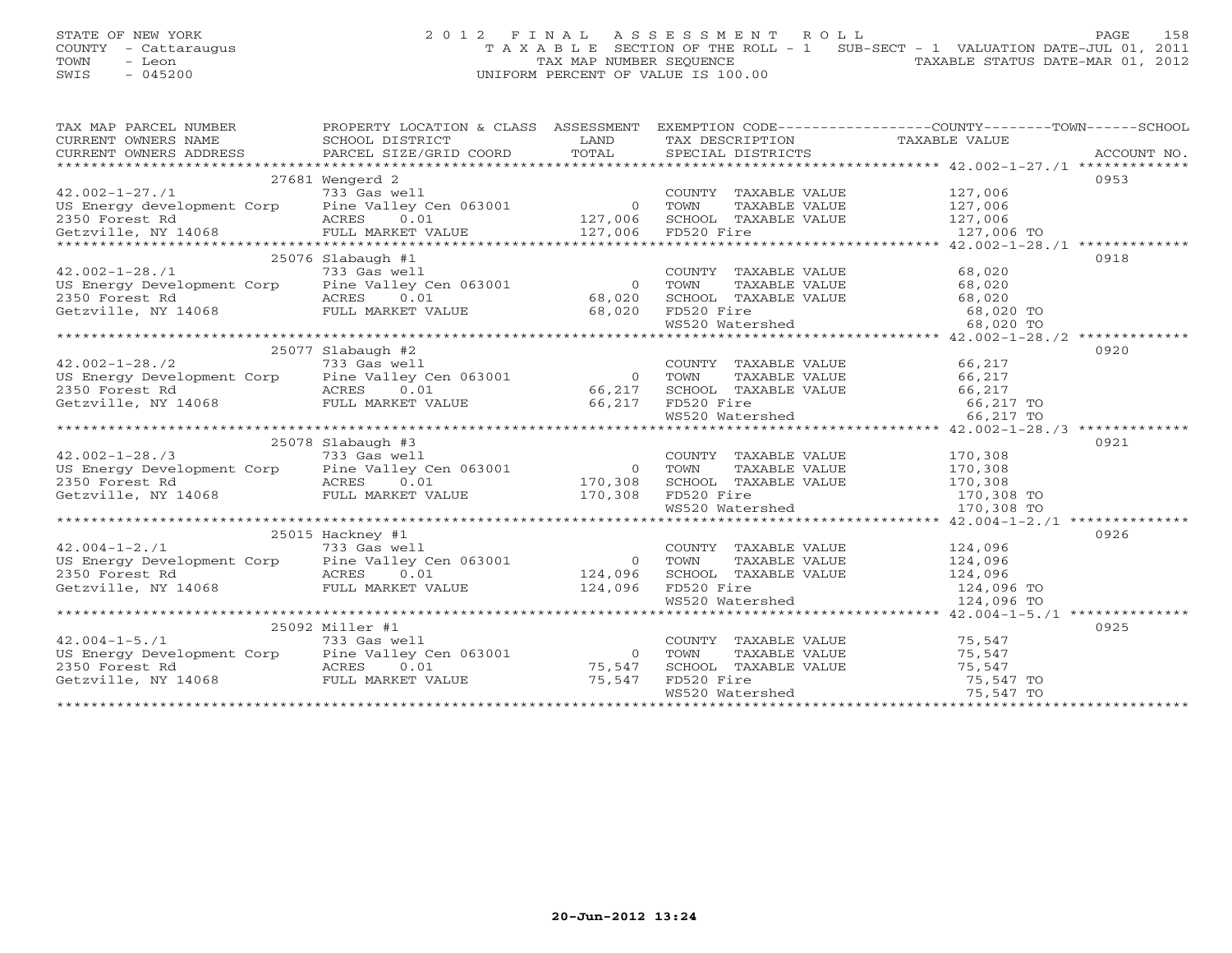STATE OF NEW YORK 2 0 1 2 F I N A L A S S E S S M E N T R O L L PAGE 159 COUNTY - Cattaraugus T A X A B L E SECTION OF THE ROLL - 1 SUB-SECT - 1 VALUATION DATE-JUL 01, 2011 TOWN - Leon  $\overline{2}$  - TAX MAP NUMBER SEQUENCE TAXABLE STATUS DATE-MAR 01, 2012<br>TRIS - 045200 SWIS - 045200 UNIFORM PERCENT OF VALUE IS 100.00

| TAX MAP PARCEL NUMBER                                                                                                                                                                       | PROPERTY LOCATION & CLASS ASSESSMENT                 |                |                                                                                                                              | EXEMPTION CODE-----------------COUNTY-------TOWN------SCHOOL                                                                                                                                                                                    |
|---------------------------------------------------------------------------------------------------------------------------------------------------------------------------------------------|------------------------------------------------------|----------------|------------------------------------------------------------------------------------------------------------------------------|-------------------------------------------------------------------------------------------------------------------------------------------------------------------------------------------------------------------------------------------------|
|                                                                                                                                                                                             |                                                      |                |                                                                                                                              |                                                                                                                                                                                                                                                 |
|                                                                                                                                                                                             |                                                      |                |                                                                                                                              |                                                                                                                                                                                                                                                 |
|                                                                                                                                                                                             |                                                      |                |                                                                                                                              |                                                                                                                                                                                                                                                 |
|                                                                                                                                                                                             |                                                      |                |                                                                                                                              | 0677                                                                                                                                                                                                                                            |
| ${\small \begin{array}{c} \text{22319 Detweeniler N#1}\\ \text{42.004--1--6.1/1} \end{array}} {\small \begin{array}{c} \text{COUNT}\\ \text{Range Resources Appalachia} \end{array}}$       |                                                      |                | COUNTY TAXABLE VALUE 4,503                                                                                                   |                                                                                                                                                                                                                                                 |
|                                                                                                                                                                                             |                                                      |                |                                                                                                                              | TAXABLE VALUE 4,503                                                                                                                                                                                                                             |
| KE Andrews                                                                                                                                                                                  | 2436 Mcf                                             | 4,503          |                                                                                                                              |                                                                                                                                                                                                                                                 |
| $2436$ Mo<br>$31-009$<br>PO Box 870849                                                                                                                                                      |                                                      |                |                                                                                                                              | 4,503 TO                                                                                                                                                                                                                                        |
| Mesquite, TX 75187                                                                                                                                                                          |                                                      |                | SCHOOL TAXABLE VALUE $4,503$<br>FD520 Fire $4,503$<br>WS520 Watershed 901                                                    |                                                                                                                                                                                                                                                 |
|                                                                                                                                                                                             | 0.01<br>ACRES                                        |                |                                                                                                                              | 901 TO                                                                                                                                                                                                                                          |
|                                                                                                                                                                                             | EAST-1024950 NRTH-0838665                            |                |                                                                                                                              |                                                                                                                                                                                                                                                 |
|                                                                                                                                                                                             |                                                      |                |                                                                                                                              |                                                                                                                                                                                                                                                 |
|                                                                                                                                                                                             |                                                      |                |                                                                                                                              |                                                                                                                                                                                                                                                 |
|                                                                                                                                                                                             | 16784 Miller I #1                                    |                |                                                                                                                              | 0532                                                                                                                                                                                                                                            |
| $42.004 - 1 - 10.71$                                                                                                                                                                        | 733 Gas well                                         |                | COUNTY TAXABLE VALUE 12,783                                                                                                  |                                                                                                                                                                                                                                                 |
| Range Resources Appalachia Pine Valley Cen 063001                                                                                                                                           |                                                      | $\overline{0}$ | TOWN                                                                                                                         |                                                                                                                                                                                                                                                 |
|                                                                                                                                                                                             |                                                      |                |                                                                                                                              | TAXABLE VALUE 12,783<br>TAXABLE VALUE 12,783                                                                                                                                                                                                    |
|                                                                                                                                                                                             |                                                      |                |                                                                                                                              |                                                                                                                                                                                                                                                 |
|                                                                                                                                                                                             |                                                      |                |                                                                                                                              |                                                                                                                                                                                                                                                 |
|                                                                                                                                                                                             |                                                      |                |                                                                                                                              |                                                                                                                                                                                                                                                 |
|                                                                                                                                                                                             |                                                      |                |                                                                                                                              | XE Andrews<br>Net Andrews<br>Mesquite, TX 75187 acres 0.01<br>Mesquite, TX 75187 acres 0.01<br>FULL MARKET VALUE 12,783<br>FULL MARKET VALUE 12,783<br>FULL MARKET VALUE 12,783<br>FULL MARKET VALUE 12,783<br>FULL MARKET VALUE 12,783<br>FULL |
|                                                                                                                                                                                             | 22160 Richter #1                                     |                |                                                                                                                              | 0648                                                                                                                                                                                                                                            |
| $42.004 - 1 - 11.71$                                                                                                                                                                        | 733 Gas well                                         |                | COUNTY TAXABLE VALUE                                                                                                         | 6,258                                                                                                                                                                                                                                           |
|                                                                                                                                                                                             |                                                      | $\overline{0}$ | TAXABLE VALUE<br>TOWN                                                                                                        | 6,258                                                                                                                                                                                                                                           |
| Masoodi Mini Ventures Inc Pine Valley Cen 063001<br>PO Box 2136 1494 Mcf<br>Buffalo, NY 14240 31-009 31                                                                                     |                                                      |                |                                                                                                                              |                                                                                                                                                                                                                                                 |
|                                                                                                                                                                                             |                                                      | 6,258          | SCHOOL TAXABLE VALUE                                                                                                         | 6,258                                                                                                                                                                                                                                           |
|                                                                                                                                                                                             |                                                      |                | FD520 Fire<br>FD520 Fire<br>LD520 Light<br>WS520 Watershed                                                                   | 6,258 TO                                                                                                                                                                                                                                        |
|                                                                                                                                                                                             | ACRES<br>0.01                                        |                |                                                                                                                              | 4,381 TO                                                                                                                                                                                                                                        |
|                                                                                                                                                                                             | EAST-1029700_NRTH-0838645<br>FULL MARKET VALUE 6,258 |                |                                                                                                                              | 1,252 TO                                                                                                                                                                                                                                        |
|                                                                                                                                                                                             |                                                      |                |                                                                                                                              |                                                                                                                                                                                                                                                 |
|                                                                                                                                                                                             |                                                      |                |                                                                                                                              |                                                                                                                                                                                                                                                 |
|                                                                                                                                                                                             | 22452 Miller Eli #2                                  |                |                                                                                                                              | 0704                                                                                                                                                                                                                                            |
| 42.004-1-21./1 733 Gas well<br>Range Resources Appalachia Pine Valley Cen 063001                                                                                                            |                                                      |                | COUNTY TAXABLE VALUE 3,644<br>TOWN TAXABLE VALUE 3,644                                                                       |                                                                                                                                                                                                                                                 |
|                                                                                                                                                                                             |                                                      | $\overline{0}$ |                                                                                                                              |                                                                                                                                                                                                                                                 |
| <b>KE</b> Andrews                                                                                                                                                                           |                                                      | 3,644          |                                                                                                                              | 3,644                                                                                                                                                                                                                                           |
| PO Box 870849                                                                                                                                                                               | 1715 Mcf<br>31-009                                   |                | SCHOOL TAXABLE VALUE<br>FD520 Fire                                                                                           | 3,644 TO                                                                                                                                                                                                                                        |
| Mesquite, TX 75187                                                                                                                                                                          | ACRES<br>0.01                                        |                | WS520 Watershed                                                                                                              | 729 TO                                                                                                                                                                                                                                          |
|                                                                                                                                                                                             | EAST-1025890 NRTH-0836085                            |                |                                                                                                                              |                                                                                                                                                                                                                                                 |
|                                                                                                                                                                                             | FULL MARKET VALUE                                    | 3,644          |                                                                                                                              |                                                                                                                                                                                                                                                 |
|                                                                                                                                                                                             |                                                      |                |                                                                                                                              |                                                                                                                                                                                                                                                 |
|                                                                                                                                                                                             | 25091 Yoder #!                                       |                |                                                                                                                              | 0924                                                                                                                                                                                                                                            |
|                                                                                                                                                                                             |                                                      |                |                                                                                                                              |                                                                                                                                                                                                                                                 |
|                                                                                                                                                                                             |                                                      |                | COUNTY TAXABLE VALUE 123,495                                                                                                 |                                                                                                                                                                                                                                                 |
|                                                                                                                                                                                             |                                                      |                |                                                                                                                              |                                                                                                                                                                                                                                                 |
|                                                                                                                                                                                             |                                                      |                |                                                                                                                              |                                                                                                                                                                                                                                                 |
| 42.004-2-3.1/1 1333 Gas well<br>US Energy Development Corp Pine Valley Cen 063001 0 TOWN<br>2350 Forest Rd ACRES 0.01 123,495 SCHOOL<br>Getzville, NY 14068 FULL MARKET VALUE 123,495 FD520 |                                                      |                | TOWN TAXABLE VALUE 123,495<br>SCHOOL TAXABLE VALUE 123,495<br>FD520 Fire 123,495<br>WS520 Watershed 123,495 TO<br>123,495 TO |                                                                                                                                                                                                                                                 |
|                                                                                                                                                                                             |                                                      |                |                                                                                                                              |                                                                                                                                                                                                                                                 |
|                                                                                                                                                                                             |                                                      |                |                                                                                                                              |                                                                                                                                                                                                                                                 |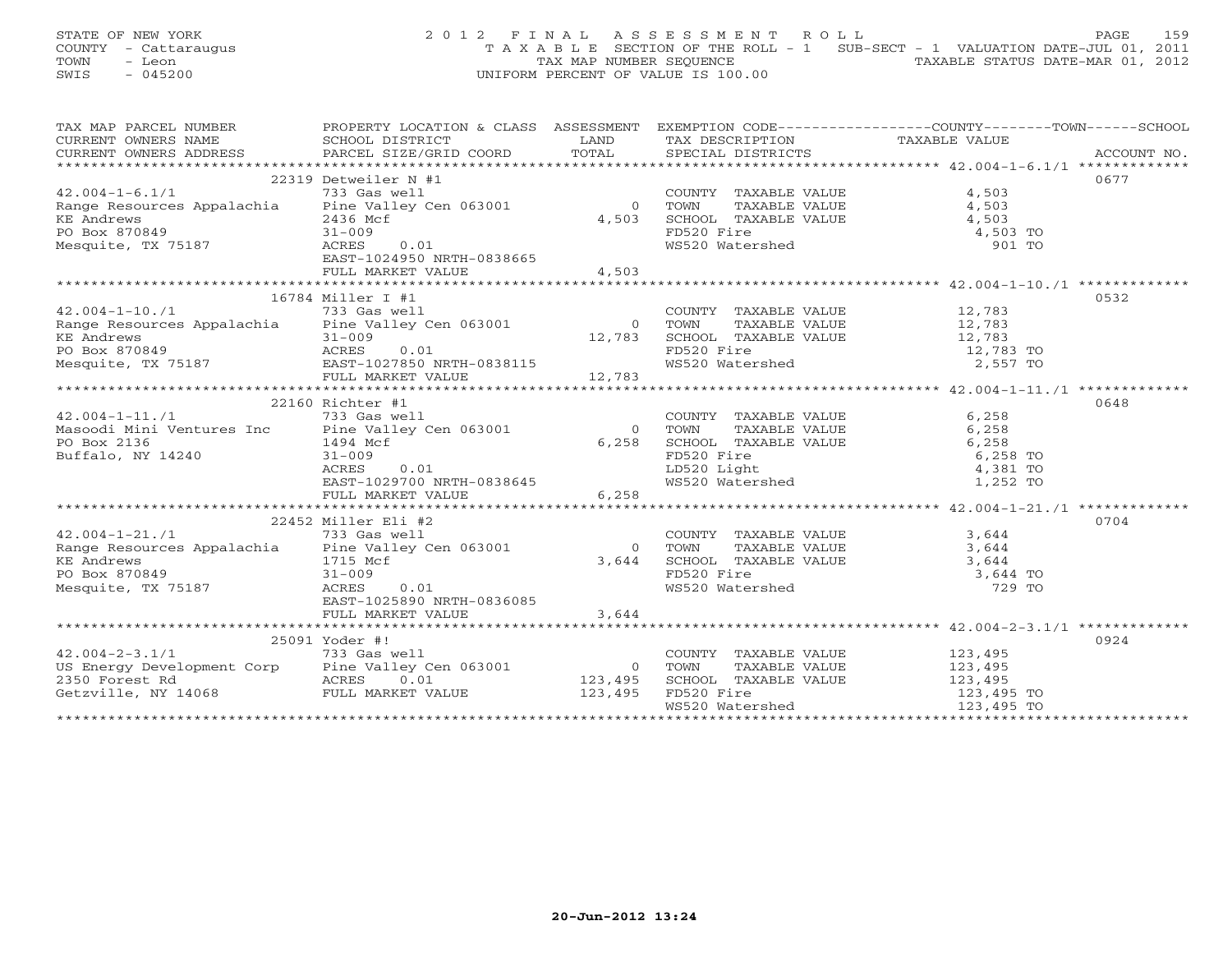STATE OF NEW YORK 2 0 1 2 F I N A L A S S E S S M E N T R O L L PAGE 160 COUNTY - Cattaraugus T A X A B L E SECTION OF THE ROLL - 1 SUB-SECT - 1 VALUATION DATE-JUL 01, 2011 TOWN - Leon  $\overline{2}$  - TAX MAP NUMBER SEQUENCE TAXABLE STATUS DATE-MAR 01, 2012<br>TRIS - 045200 SWIS - 045200 UNIFORM PERCENT OF VALUE IS 100.00

| TAX MAP PARCEL NUMBER                                                                                                                                                                                                                                                  | PROPERTY LOCATION & CLASS ASSESSMENT EXEMPTION CODE---------------COUNTY-------TOWN-----SCHOOL |                |                                                                                                        |               |             |
|------------------------------------------------------------------------------------------------------------------------------------------------------------------------------------------------------------------------------------------------------------------------|------------------------------------------------------------------------------------------------|----------------|--------------------------------------------------------------------------------------------------------|---------------|-------------|
|                                                                                                                                                                                                                                                                        |                                                                                                |                |                                                                                                        | TAXABLE VALUE |             |
|                                                                                                                                                                                                                                                                        |                                                                                                |                |                                                                                                        |               | ACCOUNT NO. |
|                                                                                                                                                                                                                                                                        |                                                                                                |                |                                                                                                        |               |             |
|                                                                                                                                                                                                                                                                        | 22449 Miller Eli #1                                                                            |                |                                                                                                        |               | 0705        |
| 42.004-2-8.1/1 733 Gas well<br>Range Resources Appalachia Pine Valley Cen 063001                                                                                                                                                                                       |                                                                                                |                | COUNTY TAXABLE VALUE 5,505<br>0 TOWN TAXABLE VALUE 5,505<br>5,505 SCHOOL TAXABLE VALUE 5,505           |               |             |
|                                                                                                                                                                                                                                                                        |                                                                                                |                |                                                                                                        |               |             |
|                                                                                                                                                                                                                                                                        |                                                                                                |                |                                                                                                        |               |             |
| KE Andrews<br>PO Box 870849                                                                                                                                                                                                                                            | $4787$ Mcf<br>$31 - 000$                                                                       |                |                                                                                                        |               |             |
| Mesquite, TX 75187                                                                                                                                                                                                                                                     | ACRES<br>0.01                                                                                  |                |                                                                                                        |               |             |
|                                                                                                                                                                                                                                                                        | EAST-1025880 NRTH-0835325                                                                      |                |                                                                                                        |               |             |
|                                                                                                                                                                                                                                                                        | FULL MARKET VALUE                                                                              | 5,505          |                                                                                                        |               |             |
|                                                                                                                                                                                                                                                                        |                                                                                                |                |                                                                                                        |               |             |
|                                                                                                                                                                                                                                                                        | $22433-34$ Moffitt/stankey #1 & #2                                                             |                |                                                                                                        |               | 0706        |
|                                                                                                                                                                                                                                                                        |                                                                                                |                |                                                                                                        |               |             |
|                                                                                                                                                                                                                                                                        |                                                                                                |                |                                                                                                        |               |             |
|                                                                                                                                                                                                                                                                        |                                                                                                |                |                                                                                                        |               |             |
|                                                                                                                                                                                                                                                                        |                                                                                                |                |                                                                                                        |               |             |
|                                                                                                                                                                                                                                                                        |                                                                                                |                |                                                                                                        |               |             |
|                                                                                                                                                                                                                                                                        | EAST-1030769 NRTH-0832925                                                                      |                |                                                                                                        |               |             |
|                                                                                                                                                                                                                                                                        |                                                                                                |                |                                                                                                        |               |             |
|                                                                                                                                                                                                                                                                        |                                                                                                |                |                                                                                                        |               |             |
|                                                                                                                                                                                                                                                                        | 16718 Miller, dan #1                                                                           |                |                                                                                                        |               | 0533        |
| $42.004 - 2 - 29.71$                                                                                                                                                                                                                                                   | 733 Gas well                                                                                   |                |                                                                                                        |               |             |
| 42.004-2-29./1 733 Gas well<br>Range Resources- Appalachia Pine Valley Cen 063001                                                                                                                                                                                      |                                                                                                | $\overline{0}$ | COUNTY TAXABLE VALUE 5,815<br>TOWN TAXABLE VALUE 5,815                                                 |               |             |
|                                                                                                                                                                                                                                                                        |                                                                                                | 5,815          |                                                                                                        |               |             |
|                                                                                                                                                                                                                                                                        |                                                                                                |                | SCHOOL TAXABLE VALUE 5,815<br>FD520 Fire 5,815 TO<br>WS520 Watershed 1,163 TO                          |               |             |
|                                                                                                                                                                                                                                                                        |                                                                                                |                |                                                                                                        |               |             |
|                                                                                                                                                                                                                                                                        |                                                                                                |                |                                                                                                        |               |             |
| Range Resources- Appurenting 3827 Mcf<br>KE Andrews 31-009<br>PO Box 870849 31-009<br>Mesquite, TX 75187 2007<br>Mesquite, TX 75187 2007<br>2007<br>2007<br>2007<br>2007<br>2007<br>2007<br>2007<br>2007<br>2008<br>2007<br>2008<br>2007<br>2008<br>2007<br>2008<br>20 |                                                                                                | 5,815          |                                                                                                        |               |             |
|                                                                                                                                                                                                                                                                        |                                                                                                |                |                                                                                                        |               |             |
|                                                                                                                                                                                                                                                                        | 22269 Levi Yoder #1                                                                            |                |                                                                                                        |               | 0678        |
| $42.004 - 2 - 30.71$                                                                                                                                                                                                                                                   | 733 Gas well                                                                                   |                | COUNTY TAXABLE VALUE 14,835                                                                            |               |             |
|                                                                                                                                                                                                                                                                        |                                                                                                | $\Omega$       |                                                                                                        |               |             |
| Range Resources Appalachia Pine Valley Cen 063001                                                                                                                                                                                                                      |                                                                                                | $0$<br>14,835  |                                                                                                        |               |             |
|                                                                                                                                                                                                                                                                        | 6096 Mcf                                                                                       |                |                                                                                                        |               |             |
| KE Andrews<br>PO Box 870849<br>Mesquite, TX 75187                                                                                                                                                                                                                      | $31 - 009$                                                                                     |                | TOWN TAXABLE VALUE<br>SCHOOL TAXABLE VALUE<br>FD520 Fire<br>WS520 Watershed<br>2,967 TO                |               |             |
|                                                                                                                                                                                                                                                                        | ACRES<br>0.01                                                                                  |                |                                                                                                        |               |             |
|                                                                                                                                                                                                                                                                        | EAST-1024500 NRTH-0832945<br>FULL MARKET VALUE 14,835                                          |                |                                                                                                        |               |             |
|                                                                                                                                                                                                                                                                        |                                                                                                |                |                                                                                                        |               |             |
|                                                                                                                                                                                                                                                                        |                                                                                                |                |                                                                                                        |               |             |
|                                                                                                                                                                                                                                                                        | 22166 Bromley K Unit #1                                                                        |                |                                                                                                        |               | 0649        |
|                                                                                                                                                                                                                                                                        |                                                                                                |                | COUNTY TAXABLE VALUE 21,436                                                                            |               |             |
| $43.001-1-1.1/1$ 733 Gas well<br>Masoodi Mini Ventures Inc Pine Valley Cen 063001<br>PO Box 2136 2124Mcf                                                                                                                                                               |                                                                                                | $\overline{0}$ | TOWN TAXABLE VALUE 21,436<br>SCHOOL TAXABLE VALUE 21,436<br>FD520 Fire 21,436<br>WS520 Watershed 4,287 |               |             |
|                                                                                                                                                                                                                                                                        |                                                                                                | 21,436         |                                                                                                        |               |             |
| Buffalo, NY 14240                                                                                                                                                                                                                                                      | $31 - 009$                                                                                     |                |                                                                                                        | 21,436 TO     |             |
|                                                                                                                                                                                                                                                                        | ACRES<br>0.01                                                                                  |                |                                                                                                        | 4,287 TO      |             |
|                                                                                                                                                                                                                                                                        | EAST-1033480 NRTH-0847115                                                                      |                |                                                                                                        |               |             |
|                                                                                                                                                                                                                                                                        | FULL MARKET VALUE                                                                              | 21,436         |                                                                                                        |               |             |
|                                                                                                                                                                                                                                                                        |                                                                                                |                |                                                                                                        |               |             |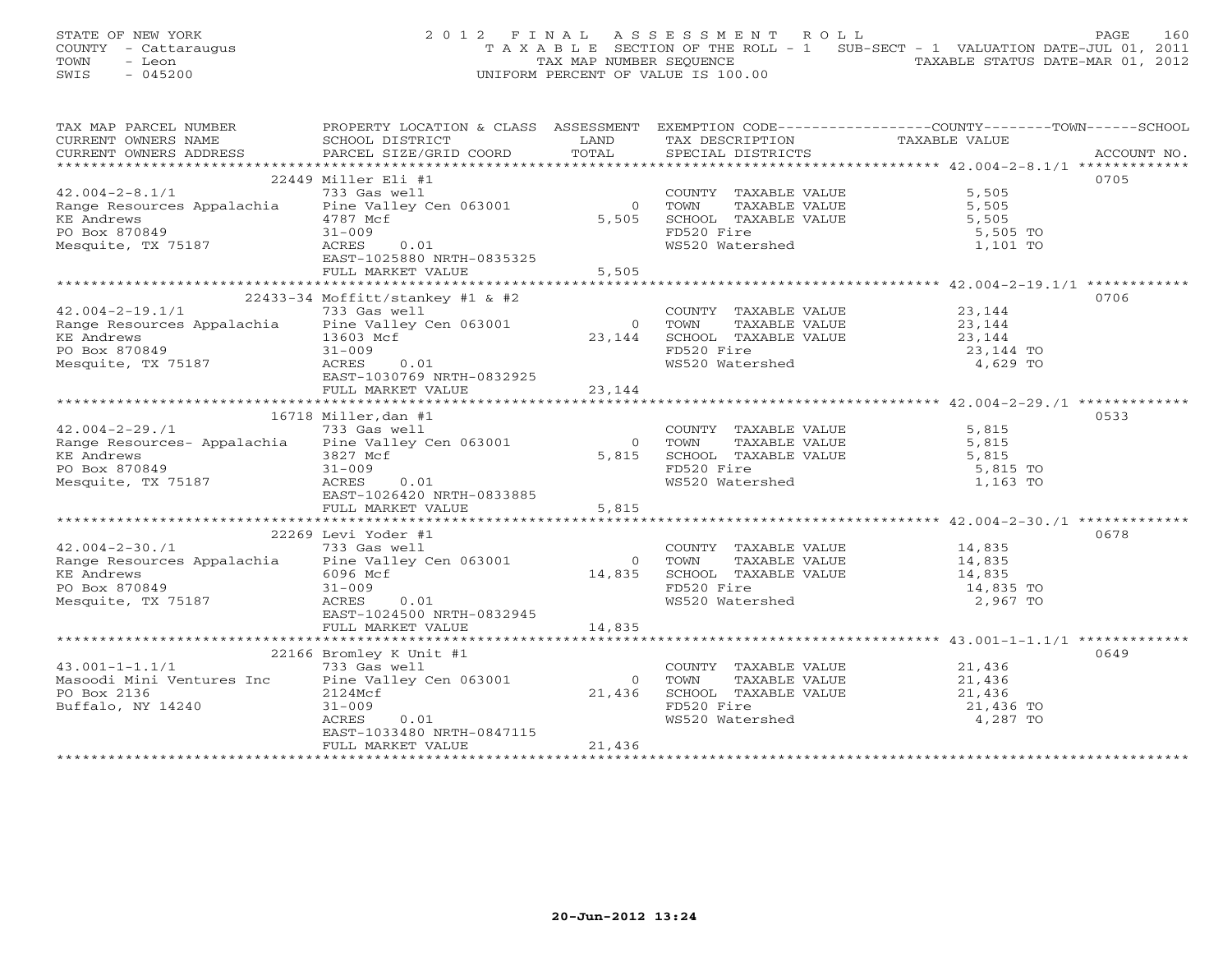STATE OF NEW YORK 2 0 1 2 F I N A L A S S E S S M E N T R O L L PAGE 161 COUNTY - Cattaraugus T A X A B L E SECTION OF THE ROLL - 1 SUB-SECT - 1 VALUATION DATE-JUL 01, 2011 TOWN - Leon  $\overline{2}$  - TAX MAP NUMBER SEQUENCE TAXABLE STATUS DATE-MAR 01, 2012<br>TRIS - 045200 SWIS - 045200 UNIFORM PERCENT OF VALUE IS 100.00

| TAX MAP PARCEL NUMBER                                                                                        |                             |            |                                                                                                                                                                                                                                                                                                                                                                                                                                                                                 | PROPERTY LOCATION & CLASS ASSESSMENT EXEMPTION CODE---------------COUNTY-------TOWN------SCHOOL |
|--------------------------------------------------------------------------------------------------------------|-----------------------------|------------|---------------------------------------------------------------------------------------------------------------------------------------------------------------------------------------------------------------------------------------------------------------------------------------------------------------------------------------------------------------------------------------------------------------------------------------------------------------------------------|-------------------------------------------------------------------------------------------------|
|                                                                                                              |                             |            |                                                                                                                                                                                                                                                                                                                                                                                                                                                                                 |                                                                                                 |
|                                                                                                              | 22229 Milliman #1           |            |                                                                                                                                                                                                                                                                                                                                                                                                                                                                                 | 0650                                                                                            |
| $\frac{2222}{133}$ $\frac{1111}{181}$ $\frac{122}{133}$ Gas well<br>Masoodi Mini Ventures Inc<br>DO Box 2136 |                             |            | COUNTY TAXABLE VALUE 5,447                                                                                                                                                                                                                                                                                                                                                                                                                                                      |                                                                                                 |
|                                                                                                              |                             | 0 TOWN     | $5,447$<br>$5,447$<br>$5,447$<br>$5,447$<br>$5,447$<br>$5,447$<br>$5,447$<br>$5,447$<br>$5,447$<br>$5,447$<br>$5,447$<br>$5,447$                                                                                                                                                                                                                                                                                                                                                |                                                                                                 |
| PO Box 2136                                                                                                  | 23 Mcf                      |            |                                                                                                                                                                                                                                                                                                                                                                                                                                                                                 |                                                                                                 |
| Buffalo, NY 14240 31-009                                                                                     |                             |            |                                                                                                                                                                                                                                                                                                                                                                                                                                                                                 | 5,447 TO                                                                                        |
|                                                                                                              | 0.01<br>ACRES               |            | WS520 Watershed                                                                                                                                                                                                                                                                                                                                                                                                                                                                 | 1,089 TO                                                                                        |
|                                                                                                              | EAST-1031780 NRTH-0847135   |            |                                                                                                                                                                                                                                                                                                                                                                                                                                                                                 |                                                                                                 |
|                                                                                                              | FULL MARKET VALUE           | 5,447      |                                                                                                                                                                                                                                                                                                                                                                                                                                                                                 |                                                                                                 |
|                                                                                                              | 22230 Ellis Unit #1         |            |                                                                                                                                                                                                                                                                                                                                                                                                                                                                                 | 0651                                                                                            |
| $43.001 - 1 - 2.71$                                                                                          | 733 Gas well                |            |                                                                                                                                                                                                                                                                                                                                                                                                                                                                                 |                                                                                                 |
|                                                                                                              |                             |            | COUNTY TAXABLE VALUE 8,958                                                                                                                                                                                                                                                                                                                                                                                                                                                      |                                                                                                 |
| Masoodi Mini Ventures Inc Pine Valley Cen 063001<br>PO Box 2136                                              | 1941Mcf                     |            | 0 TOWN TAXABLE VALUE $8,958$ SCHOOL TAXABLE VALUE $8,958$                                                                                                                                                                                                                                                                                                                                                                                                                       |                                                                                                 |
| Buffalo, NY 14240                                                                                            | $31 - 009$                  |            |                                                                                                                                                                                                                                                                                                                                                                                                                                                                                 | 8,958 TO                                                                                        |
|                                                                                                              | 0.01<br>ACRES               |            | FD520 Fire<br>WS520 Watershed                                                                                                                                                                                                                                                                                                                                                                                                                                                   | 1,792 TO                                                                                        |
|                                                                                                              | EAST-1035680 NRTH-0845215   |            |                                                                                                                                                                                                                                                                                                                                                                                                                                                                                 |                                                                                                 |
|                                                                                                              | FULL MARKET VALUE           | 8,958      |                                                                                                                                                                                                                                                                                                                                                                                                                                                                                 |                                                                                                 |
|                                                                                                              |                             |            |                                                                                                                                                                                                                                                                                                                                                                                                                                                                                 |                                                                                                 |
|                                                                                                              | 22237 Ellis #2              |            |                                                                                                                                                                                                                                                                                                                                                                                                                                                                                 | 0652                                                                                            |
|                                                                                                              |                             |            |                                                                                                                                                                                                                                                                                                                                                                                                                                                                                 |                                                                                                 |
|                                                                                                              |                             |            |                                                                                                                                                                                                                                                                                                                                                                                                                                                                                 |                                                                                                 |
| Masoodi Mini Ventures Inc 733 Gas well<br>Po Box 2136 1393 Mcf<br>Buffalo, NY 14240                          |                             |            | COUNTY TAXABLE VALUE 7,432<br>0 TOWN TAXABLE VALUE 7,432<br>7,432 SCHOOL TAXABLE VALUE 7,432<br>FD520 Fire 7,432 TO                                                                                                                                                                                                                                                                                                                                                             |                                                                                                 |
| Buffalo, NY 14240                                                                                            | $31 - 009$                  |            |                                                                                                                                                                                                                                                                                                                                                                                                                                                                                 |                                                                                                 |
|                                                                                                              | ACRES<br>0.01               |            | FD520 Fire<br>WS520 Watershed                                                                                                                                                                                                                                                                                                                                                                                                                                                   | 1,486 TO                                                                                        |
|                                                                                                              | EAST-1035680 NRTH-0845215   |            |                                                                                                                                                                                                                                                                                                                                                                                                                                                                                 |                                                                                                 |
|                                                                                                              | FULL MARKET VALUE           | 7,432      |                                                                                                                                                                                                                                                                                                                                                                                                                                                                                 |                                                                                                 |
|                                                                                                              |                             |            |                                                                                                                                                                                                                                                                                                                                                                                                                                                                                 |                                                                                                 |
|                                                                                                              | 22303 Flagg #1              |            |                                                                                                                                                                                                                                                                                                                                                                                                                                                                                 | 0697                                                                                            |
| 733 Gas well                                                                                                 |                             |            |                                                                                                                                                                                                                                                                                                                                                                                                                                                                                 |                                                                                                 |
| $43.001-1-3.71$<br>Masoodi Mini Ventures Inc<br>Pine Valley Cen 063001<br>Po Box 2136                        |                             | 0 TOWN     | $\begin{tabular}{llllll} \multicolumn{2}{c}{\textbf{COUNTY}} & \multicolumn{2}{c}{\textbf{TAXABLE VALUE}} & \multicolumn{2}{c}{\textbf{S4,659}} \\ \multicolumn{2}{c}{\textbf{TOWN}} & \multicolumn{2}{c}{\textbf{TAXABLE VALUE}} & \multicolumn{2}{c}{\textbf{S4,659}} \\ \multicolumn{2}{c}{\textbf{TOWN}} & \multicolumn{2}{c}{\textbf{TAXABLE VALUE}} & \multicolumn{2}{c}{\textbf{S4,659}} \\ \multicolumn{2}{c}{\textbf{S1}} & \multicolumn{2}{c}{\textbf{S2}} & \multic$ |                                                                                                 |
| PO Box 2136                                                                                                  | 4466 Mcf                    |            |                                                                                                                                                                                                                                                                                                                                                                                                                                                                                 |                                                                                                 |
| Buffalo, NY 14227                                                                                            | $31 - 009$                  |            | 34,659 SCHOOL TAXABLE VALUE 34,659<br>FD520 Fire 34,659 TO 7520 Fire 34,659 TO<br>WS520 Watershed 6,932 TO                                                                                                                                                                                                                                                                                                                                                                      |                                                                                                 |
|                                                                                                              | ACRES<br>0.01               |            |                                                                                                                                                                                                                                                                                                                                                                                                                                                                                 |                                                                                                 |
|                                                                                                              | EAST-1036630 NRTH-0845565   |            |                                                                                                                                                                                                                                                                                                                                                                                                                                                                                 |                                                                                                 |
|                                                                                                              |                             |            |                                                                                                                                                                                                                                                                                                                                                                                                                                                                                 |                                                                                                 |
|                                                                                                              |                             |            |                                                                                                                                                                                                                                                                                                                                                                                                                                                                                 |                                                                                                 |
|                                                                                                              | 22309 Flagg #2              |            |                                                                                                                                                                                                                                                                                                                                                                                                                                                                                 | 0679                                                                                            |
| $43.001 - 1 - 3.72$                                                                                          | 733 Gas well                |            | COUNTY TAXABLE VALUE                                                                                                                                                                                                                                                                                                                                                                                                                                                            | 2,852                                                                                           |
| Masoodi Mini Ventures Inc Pine Valley Cen 063001                                                             |                             | $\bigcirc$ |                                                                                                                                                                                                                                                                                                                                                                                                                                                                                 |                                                                                                 |
| PO Box 2136                                                                                                  | 504 Mcf                     | 2,852      | TOWN TAXABLE VALUE<br>SCHOOL TAXABLE VALUE<br>FD520 Fire<br>WS520 Watershed<br>TOWS520 Watershed<br>TOWS520 Watershed<br>TOWS520 Watershed<br>TOWS520 Watershed<br>TOWS520 Watershed<br>TOWS520 Watershed<br>TOWS620 2,852 TOWS620 2010                                                                                                                                                                                                                                         |                                                                                                 |
| Buffalo, NY 14240                                                                                            | $31 - 009$<br>ACRES<br>0.01 |            |                                                                                                                                                                                                                                                                                                                                                                                                                                                                                 |                                                                                                 |
|                                                                                                              | EAST-1036630 NRTH-0845565   |            |                                                                                                                                                                                                                                                                                                                                                                                                                                                                                 |                                                                                                 |
|                                                                                                              | FULL MARKET VALUE           | 2,852      |                                                                                                                                                                                                                                                                                                                                                                                                                                                                                 |                                                                                                 |
|                                                                                                              |                             |            |                                                                                                                                                                                                                                                                                                                                                                                                                                                                                 |                                                                                                 |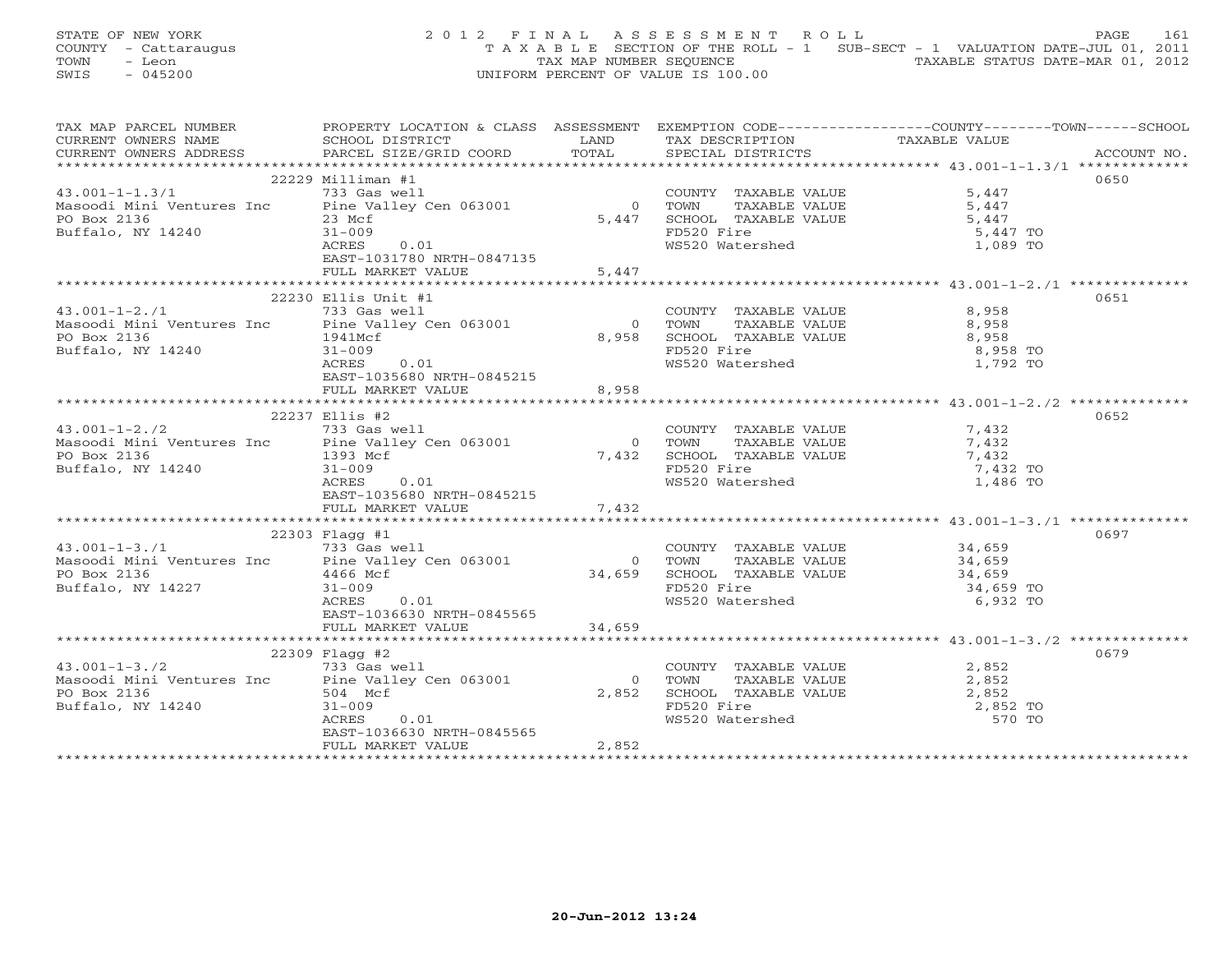STATE OF NEW YORK 2012 FINAL ASSESSMENT ROLL PAGE 162 COUNTY - Cattaraugus T A X A B L E SECTION OF THE ROLL - 1 SUB-SECT - 1 VALUATION DATE-JUL 01, 2011 TOWN - Leon  $\overline{2}$  - TAX MAP NUMBER SEQUENCE TAXABLE STATUS DATE-MAR 01, 2012<br>TRIS - 045200 SWIS - 045200 UNIFORM PERCENT OF VALUE IS 100.00

| TAX MAP PARCEL NUMBER                                                                                                                                                                                                                                                  | PROPERTY LOCATION & CLASS ASSESSMENT EXEMPTION CODE-----------------COUNTY-------TOWN------SCHOOL |                |                                                                                                                                                                                                                                                                                                                                                                      |                     |      |
|------------------------------------------------------------------------------------------------------------------------------------------------------------------------------------------------------------------------------------------------------------------------|---------------------------------------------------------------------------------------------------|----------------|----------------------------------------------------------------------------------------------------------------------------------------------------------------------------------------------------------------------------------------------------------------------------------------------------------------------------------------------------------------------|---------------------|------|
|                                                                                                                                                                                                                                                                        |                                                                                                   |                |                                                                                                                                                                                                                                                                                                                                                                      | TAXABLE VALUE       |      |
|                                                                                                                                                                                                                                                                        |                                                                                                   |                |                                                                                                                                                                                                                                                                                                                                                                      |                     |      |
|                                                                                                                                                                                                                                                                        |                                                                                                   |                |                                                                                                                                                                                                                                                                                                                                                                      |                     |      |
|                                                                                                                                                                                                                                                                        | 22334 Osswald #1                                                                                  |                |                                                                                                                                                                                                                                                                                                                                                                      |                     | 0680 |
| $\begin{tabular}{ll} \texttt{1} & \texttt{2} & \texttt{2} & \texttt{3} & \texttt{4} & \texttt{4} \\ \texttt{Masoodi Mini Ventures Inc} & 733 Gas well \\ \texttt{PO Box 2136} & \texttt{P0 Box 2136} & 755 Mcf \\ \texttt{Buffalo, NY 14240} & 31-009 & \end{tabular}$ |                                                                                                   |                | COUNTY TAXABLE VALUE 3,310<br>0 TOWN TAXABLE VALUE 3,310<br>3,310 SCHOOL TAXABLE VALUE 3,310                                                                                                                                                                                                                                                                         |                     |      |
|                                                                                                                                                                                                                                                                        |                                                                                                   |                |                                                                                                                                                                                                                                                                                                                                                                      |                     |      |
|                                                                                                                                                                                                                                                                        |                                                                                                   |                |                                                                                                                                                                                                                                                                                                                                                                      |                     |      |
|                                                                                                                                                                                                                                                                        |                                                                                                   |                |                                                                                                                                                                                                                                                                                                                                                                      | 3,310 TO            |      |
|                                                                                                                                                                                                                                                                        |                                                                                                   |                | FD520 Fire<br>WS520 Watershed                                                                                                                                                                                                                                                                                                                                        | 662 TO              |      |
|                                                                                                                                                                                                                                                                        | EAST-1037660 NRTH-0845255                                                                         |                |                                                                                                                                                                                                                                                                                                                                                                      |                     |      |
|                                                                                                                                                                                                                                                                        | FULL MARKET VALUE                                                                                 | 3,310          |                                                                                                                                                                                                                                                                                                                                                                      |                     |      |
|                                                                                                                                                                                                                                                                        |                                                                                                   |                |                                                                                                                                                                                                                                                                                                                                                                      |                     |      |
|                                                                                                                                                                                                                                                                        | $22612$ Gardner #1                                                                                |                |                                                                                                                                                                                                                                                                                                                                                                      |                     | 0732 |
|                                                                                                                                                                                                                                                                        |                                                                                                   |                |                                                                                                                                                                                                                                                                                                                                                                      |                     |      |
|                                                                                                                                                                                                                                                                        |                                                                                                   |                | COUNTY TAXABLE VALUE 7,680<br>0 TOWN TAXABLE VALUE 7,680<br>7,680 SCHOOL TAXABLE VALUE 7,680<br>FD520 Fire 7,680 TO                                                                                                                                                                                                                                                  |                     |      |
|                                                                                                                                                                                                                                                                        |                                                                                                   |                |                                                                                                                                                                                                                                                                                                                                                                      |                     |      |
|                                                                                                                                                                                                                                                                        |                                                                                                   |                |                                                                                                                                                                                                                                                                                                                                                                      |                     |      |
|                                                                                                                                                                                                                                                                        |                                                                                                   |                | FD520 Fire<br>WS520 Watershed 1,680 TO 7,680 TO                                                                                                                                                                                                                                                                                                                      |                     |      |
|                                                                                                                                                                                                                                                                        | 0.01<br>ACRES                                                                                     |                |                                                                                                                                                                                                                                                                                                                                                                      |                     |      |
|                                                                                                                                                                                                                                                                        | EAST-1039580 NRTH-0844385                                                                         |                |                                                                                                                                                                                                                                                                                                                                                                      |                     |      |
|                                                                                                                                                                                                                                                                        | FULL MARKET VALUE                                                                                 | 7,680          |                                                                                                                                                                                                                                                                                                                                                                      |                     |      |
|                                                                                                                                                                                                                                                                        |                                                                                                   |                |                                                                                                                                                                                                                                                                                                                                                                      |                     |      |
|                                                                                                                                                                                                                                                                        | $22649$ Gardner #2                                                                                |                |                                                                                                                                                                                                                                                                                                                                                                      |                     | 0733 |
| 43.001-1-8./2 733 Gas well<br>Wilkes Energy Inc 5. Pine Valley Cen 063001                                                                                                                                                                                              |                                                                                                   |                | COUNTY TAXABLE VALUE 23,497                                                                                                                                                                                                                                                                                                                                          |                     |      |
|                                                                                                                                                                                                                                                                        |                                                                                                   |                |                                                                                                                                                                                                                                                                                                                                                                      |                     |      |
|                                                                                                                                                                                                                                                                        |                                                                                                   |                |                                                                                                                                                                                                                                                                                                                                                                      |                     |      |
| 17 S Main St 101A<br>Akron, OH 44308 31-009                                                                                                                                                                                                                            |                                                                                                   |                | 0 TOWN TAXABLE VALUE 23, 497<br>23, 497 SCHOOL TAXABLE VALUE 23, 497<br>FD520 Fire 23, 497<br>WS520 Watershed 23, 497 TO                                                                                                                                                                                                                                             |                     |      |
|                                                                                                                                                                                                                                                                        | 0.01<br>ACRES                                                                                     |                |                                                                                                                                                                                                                                                                                                                                                                      |                     |      |
|                                                                                                                                                                                                                                                                        | EAST-1039580 NRTH-0844385                                                                         |                |                                                                                                                                                                                                                                                                                                                                                                      |                     |      |
|                                                                                                                                                                                                                                                                        | FULL MARKET VALUE 23,497                                                                          |                |                                                                                                                                                                                                                                                                                                                                                                      |                     |      |
|                                                                                                                                                                                                                                                                        |                                                                                                   |                |                                                                                                                                                                                                                                                                                                                                                                      |                     |      |
|                                                                                                                                                                                                                                                                        | $22346$ Charles #1                                                                                |                |                                                                                                                                                                                                                                                                                                                                                                      |                     | 0698 |
| $43.001 - 1 - 25. / 1$ 733 Gas well                                                                                                                                                                                                                                    |                                                                                                   |                | COUNTY TAXABLE VALUE                                                                                                                                                                                                                                                                                                                                                 | 4,055               |      |
|                                                                                                                                                                                                                                                                        |                                                                                                   | $\overline{0}$ | TOWN                                                                                                                                                                                                                                                                                                                                                                 | TAXABLE VALUE 4,055 |      |
| Masoodi Mini Ventures Inc Pine Valley Cen 063001<br>PO Box 2136                                                                                                                                                                                                        | 825 Mcf                                                                                           |                |                                                                                                                                                                                                                                                                                                                                                                      |                     |      |
| Buffalo, NY 14240                                                                                                                                                                                                                                                      | $31 - 009$                                                                                        |                |                                                                                                                                                                                                                                                                                                                                                                      |                     |      |
|                                                                                                                                                                                                                                                                        | ACRES 0.01                                                                                        |                | 4,055 SCHOOL TAXABLE VALUE 4,055<br>FD520 Fire 4,055 TO<br>WS520 Watershed 811 TO                                                                                                                                                                                                                                                                                    |                     |      |
|                                                                                                                                                                                                                                                                        |                                                                                                   |                |                                                                                                                                                                                                                                                                                                                                                                      |                     |      |
|                                                                                                                                                                                                                                                                        | EAST-1031480 NRTH-0836425                                                                         |                |                                                                                                                                                                                                                                                                                                                                                                      |                     |      |
|                                                                                                                                                                                                                                                                        | FULL MARKET VALUE                                                                                 | 4,055          |                                                                                                                                                                                                                                                                                                                                                                      |                     |      |
|                                                                                                                                                                                                                                                                        |                                                                                                   |                |                                                                                                                                                                                                                                                                                                                                                                      |                     |      |
|                                                                                                                                                                                                                                                                        | 22470 Hochstetler, jacob #1                                                                       |                |                                                                                                                                                                                                                                                                                                                                                                      |                     | 0699 |
|                                                                                                                                                                                                                                                                        |                                                                                                   |                | COUNTY TAXABLE VALUE 11,496                                                                                                                                                                                                                                                                                                                                          |                     |      |
| $43.001-1-29.1/1$ $733$ Gas well<br>Masoodi Mini Ventures Inc Pine Valley Cen 063001                                                                                                                                                                                   |                                                                                                   |                |                                                                                                                                                                                                                                                                                                                                                                      |                     |      |
| PO Box 2136                                                                                                                                                                                                                                                            | 2005 Mcf                                                                                          |                |                                                                                                                                                                                                                                                                                                                                                                      |                     |      |
| Buffalo, NY 14240                                                                                                                                                                                                                                                      | $31 - 009$                                                                                        |                | $11,496 \begin{array}{l} \text{TOWN} \end{array} \begin{array}{l} \text{TAXABLE VALUE} \\ \text{SCHOOL} \end{array} \begin{array}{l} \text{TAXABLE VALUE} \\ \text{TLUED} \\ \text{TADE} \\ \text{L1,496} \\ \text{FDS20\tspace R} \end{array} \begin{array}{l} \text{TAXABLE VALUE} \\ \text{TLUED} \\ \text{L1,496} \\ \text{L1,496} \\ \text{L2,299} \end{array}$ |                     |      |
|                                                                                                                                                                                                                                                                        | ACRES<br>0.01                                                                                     |                |                                                                                                                                                                                                                                                                                                                                                                      |                     |      |
|                                                                                                                                                                                                                                                                        | EAST-1031290 NRTH-0837715                                                                         |                |                                                                                                                                                                                                                                                                                                                                                                      |                     |      |
|                                                                                                                                                                                                                                                                        | FULL MARKET VALUE                                                                                 | 11,496         |                                                                                                                                                                                                                                                                                                                                                                      |                     |      |
|                                                                                                                                                                                                                                                                        |                                                                                                   |                |                                                                                                                                                                                                                                                                                                                                                                      |                     |      |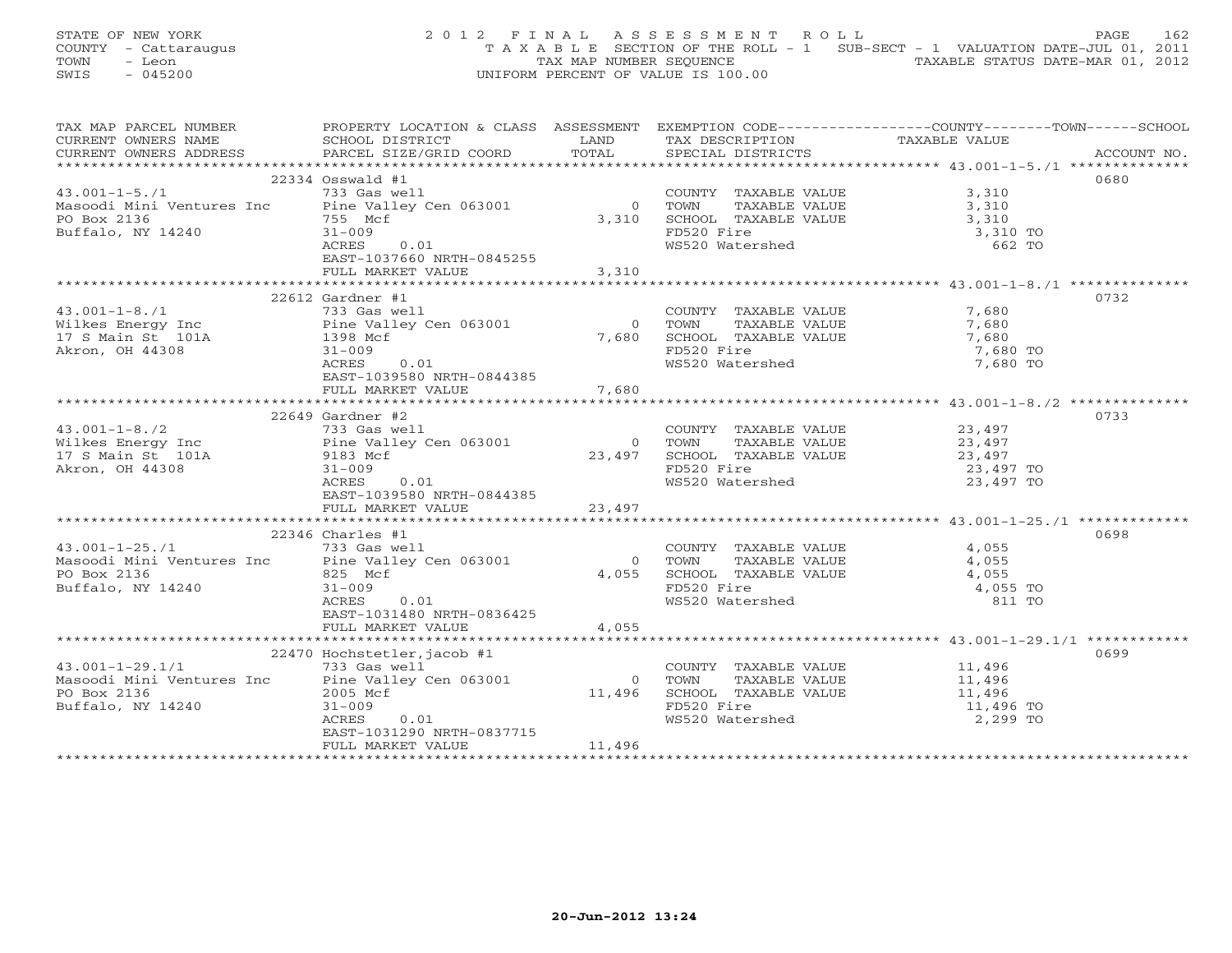STATE OF NEW YORK 2012 FINAL ASSESSMENT ROLL PAGE 163 COUNTY - Cattaraugus T A X A B L E SECTION OF THE ROLL - 1 SUB-SECT - 1 VALUATION DATE-JUL 01, 2011 TOWN - Leon  $\overline{2}$  - TAX MAP NUMBER SEQUENCE TAXABLE STATUS DATE-MAR 01, 2012<br>TRIS - 045200 SWIS - 045200 UNIFORM PERCENT OF VALUE IS 100.00

| TAX MAP PARCEL NUMBER                                                                                                                                                                                                                | PROPERTY LOCATION & CLASS ASSESSMENT EXEMPTION CODE---------------COUNTY-------TOWN------SCHOOL |                |                                                            |                                               |             |
|--------------------------------------------------------------------------------------------------------------------------------------------------------------------------------------------------------------------------------------|-------------------------------------------------------------------------------------------------|----------------|------------------------------------------------------------|-----------------------------------------------|-------------|
| CURRENT OWNERS NAME SCHOOL DISTRICT LAND CURRENT OWNERS ADDRESS PARCEL SIZE/GRID COORD TOTAL                                                                                                                                         |                                                                                                 |                | TAX DESCRIPTION                                            | TAXABLE VALUE                                 |             |
|                                                                                                                                                                                                                                      |                                                                                                 |                | SPECIAL DISTRICTS                                          |                                               | ACCOUNT NO. |
|                                                                                                                                                                                                                                      |                                                                                                 |                |                                                            |                                               |             |
|                                                                                                                                                                                                                                      |                                                                                                 |                |                                                            |                                               | 0700        |
|                                                                                                                                                                                                                                      |                                                                                                 |                | COUNTY TAXABLE VALUE                                       | $\mathbf{0}$                                  |             |
|                                                                                                                                                                                                                                      |                                                                                                 |                | TAXABLE VALUE                                              | $\circ$                                       |             |
|                                                                                                                                                                                                                                      |                                                                                                 |                | 0 SCHOOL TAXABLE VALUE                                     |                                               |             |
|                                                                                                                                                                                                                                      |                                                                                                 |                | FD520 Fire                                                 | $\begin{array}{c} 0 \\ 0 \\ 0 \end{array}$ TO |             |
|                                                                                                                                                                                                                                      | ACRES<br>0.01                                                                                   |                | WS520 Watershed                                            | $0$ TO                                        |             |
|                                                                                                                                                                                                                                      |                                                                                                 |                |                                                            |                                               |             |
|                                                                                                                                                                                                                                      | EAST-1034660 NRTH-0844935<br>FULL MARKET VALUE 60                                               |                |                                                            |                                               |             |
|                                                                                                                                                                                                                                      |                                                                                                 |                |                                                            |                                               |             |
|                                                                                                                                                                                                                                      |                                                                                                 |                |                                                            |                                               |             |
|                                                                                                                                                                                                                                      | 22268 Bell #2                                                                                   |                |                                                            |                                               | 0653        |
|                                                                                                                                                                                                                                      |                                                                                                 |                | COUNTY TAXABLE VALUE                                       | $\mathbf{0}$                                  |             |
|                                                                                                                                                                                                                                      |                                                                                                 |                | TAXABLE VALUE                                              | $\Omega$                                      |             |
| COUNT<br>Masoodi Mini Ventures Inc (211ey Cen 063001)<br>PO Box 2136 Hotel (211ey Cen 063001)<br>Mustum Mustum Mustum Mustum Mustum Mustum Mustum Mustum Mustum Mustum Mustum Mustum Mustum Mustum Mustum Mustum Mustum Mustum Mustu |                                                                                                 |                | 0 SCHOOL TAXABLE VALUE                                     | $\bigcap$                                     |             |
| Buffalo, NY 14240                                                                                                                                                                                                                    | $31 - 009$                                                                                      |                | FD520 Fire                                                 | $\overline{O}$ TO                             |             |
|                                                                                                                                                                                                                                      | 0.01<br>ACRES                                                                                   |                | WS520 Watershed                                            | $0$ TO                                        |             |
|                                                                                                                                                                                                                                      | EAST-1032600 NRTH-0844985                                                                       |                |                                                            |                                               |             |
|                                                                                                                                                                                                                                      | FULL MARKET VALUE                                                                               | $\overline{0}$ |                                                            |                                               |             |
|                                                                                                                                                                                                                                      |                                                                                                 |                |                                                            |                                               |             |
|                                                                                                                                                                                                                                      | 22271 Bell #1                                                                                   |                |                                                            |                                               | 0654        |
| 43.001-1-35./1 733 Gas well                                                                                                                                                                                                          |                                                                                                 |                |                                                            |                                               |             |
|                                                                                                                                                                                                                                      |                                                                                                 | $\bigcirc$     | COUNTY TAXABLE VALUE 9,483<br>TOWN TAXABLE VALUE 9,483     |                                               |             |
| A3.001-1-33.71<br>Masoodi Mini Ventures Inc Pine Valley Cen 063001<br>PO Box 2136 1577 Mcf                                                                                                                                           |                                                                                                 |                |                                                            |                                               |             |
| Buffalo, NY 14240                                                                                                                                                                                                                    | $31 - 009$                                                                                      |                | 9,483 SCHOOL TAXABLE VALUE 9,483 TO<br>FD520 Fire 9,483 TO |                                               |             |
|                                                                                                                                                                                                                                      | ACRES<br>0.01                                                                                   |                | WS520 Watershed                                            | 1,897 TO                                      |             |
|                                                                                                                                                                                                                                      | EAST-1032580 NRTH-0845975                                                                       |                |                                                            |                                               |             |
|                                                                                                                                                                                                                                      |                                                                                                 |                |                                                            |                                               |             |
|                                                                                                                                                                                                                                      | FULL MARKET VALUE                                                                               | 9,483          |                                                            |                                               |             |
|                                                                                                                                                                                                                                      |                                                                                                 |                |                                                            |                                               |             |
|                                                                                                                                                                                                                                      | 22159 Riley #1                                                                                  |                |                                                            |                                               | 0655        |
| 43.003-1-1.1/1 733 Gas well                                                                                                                                                                                                          |                                                                                                 |                | COUNTY TAXABLE VALUE 19,233                                |                                               |             |
| Masoodi Mini Ventures Inc Pine Valley Cen 063001                                                                                                                                                                                     |                                                                                                 | $\overline{0}$ | TAXABLE VALUE 19,233<br>TAXABLE VALUE 19,233<br>TOWN       |                                               |             |
| PO Box 2136                                                                                                                                                                                                                          | 4504 Mcf                                                                                        |                |                                                            |                                               |             |
| Buffalo, NY 14240                                                                                                                                                                                                                    | $31 - 009$                                                                                      |                | 19,233 SCHOOL TAXABLE VALUE<br>FD520 Fire                  | 19,233 TO                                     |             |
|                                                                                                                                                                                                                                      | ACRES<br>0.01                                                                                   |                | WS520 Watershed                                            | 3,847 TO                                      |             |
|                                                                                                                                                                                                                                      | EAST-1032310 NRTH-0838745                                                                       |                |                                                            |                                               |             |
|                                                                                                                                                                                                                                      | FULL MARKET VALUE                                                                               | 19,233         |                                                            |                                               |             |
|                                                                                                                                                                                                                                      |                                                                                                 |                |                                                            |                                               |             |
|                                                                                                                                                                                                                                      | 21949 Hostetler                                                                                 |                |                                                            |                                               | 0637        |
| $43.003 - 1 - 4.2/1$                                                                                                                                                                                                                 | 733 Gas well                                                                                    |                | COUNTY TAXABLE VALUE                                       | 8,414                                         |             |
| Range Resources Appalachia Pine Valley Cen 063001                                                                                                                                                                                    |                                                                                                 | $\bigcirc$     | TAXABLE VALUE<br>TOWN                                      | 8,414                                         |             |
| KE Andrews                                                                                                                                                                                                                           | 5101 Mcf                                                                                        | 8,414          | TUWN 11MARCHOOL TAXABLE VALUE                              | 8,414                                         |             |
|                                                                                                                                                                                                                                      | $31 - 009$                                                                                      |                |                                                            | 8,414 TO                                      |             |
| PO Box 870849<br>Mesquite, TX 75187                                                                                                                                                                                                  | 0.01<br>ACRES                                                                                   |                | FD520 Fire<br>WS520 Watershed                              | 1,683 TO                                      |             |
|                                                                                                                                                                                                                                      | EAST-1034560 NRTH-0837655                                                                       |                |                                                            |                                               |             |
|                                                                                                                                                                                                                                      |                                                                                                 | 8,414          |                                                            |                                               |             |
|                                                                                                                                                                                                                                      | FULL MARKET VALUE                                                                               |                |                                                            |                                               |             |
|                                                                                                                                                                                                                                      |                                                                                                 |                |                                                            |                                               |             |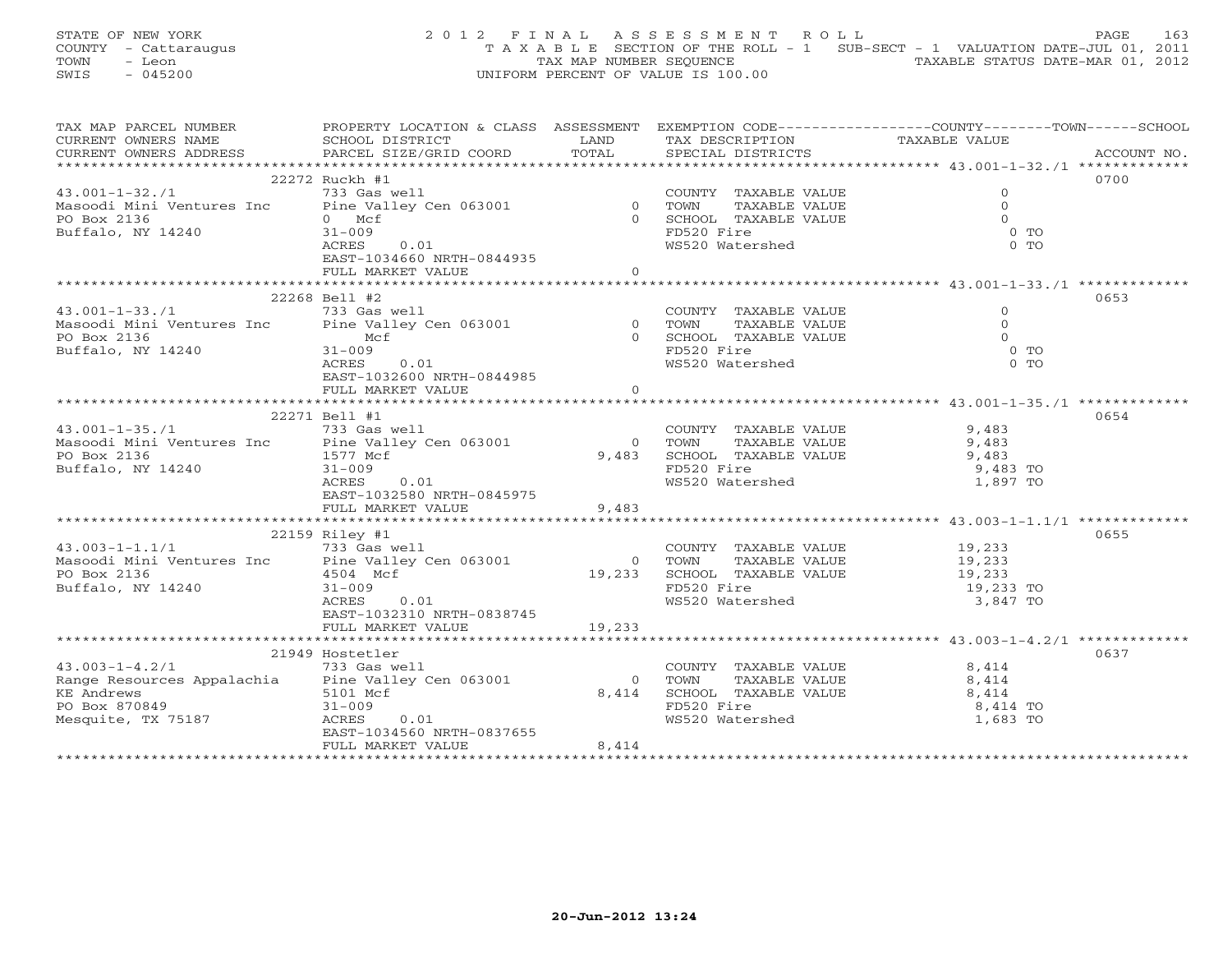STATE OF NEW YORK 2 0 1 2 F I N A L A S S E S S M E N T R O L L PAGE 164 COUNTY - Cattaraugus T A X A B L E SECTION OF THE ROLL - 1 SUB-SECT - 1 VALUATION DATE-JUL 01, 2011 TOWN - Leon TAX MAP NUMBER SEQUENCE TAXABLE STATUS DATE-MAR 01, 2012 SWIS - 045200 UNIFORM PERCENT OF VALUE IS 100.00

| TAX MAP PARCEL NUMBER                                                                                                                                              | PROPERTY LOCATION & CLASS ASSESSMENT EXEMPTION CODE---------------COUNTY-------TOWN------SCHOOL |                |                                                                                   |                     |      |
|--------------------------------------------------------------------------------------------------------------------------------------------------------------------|-------------------------------------------------------------------------------------------------|----------------|-----------------------------------------------------------------------------------|---------------------|------|
| CURRENT OWNERS NAME                                                                                                                                                | SCHOOL DISTRICT                                                                                 | <b>LAND</b>    | TAX DESCRIPTION                                                                   | TAXABLE VALUE       |      |
|                                                                                                                                                                    |                                                                                                 |                |                                                                                   |                     |      |
|                                                                                                                                                                    |                                                                                                 |                |                                                                                   |                     |      |
| $22448 Hostetler J #243.003-1-4.2/2 733 Gas wellRange Resources Appalachia  Pine Valley Cen 063001$                                                                |                                                                                                 |                |                                                                                   |                     | 0707 |
|                                                                                                                                                                    |                                                                                                 |                | COUNTY TAXABLE VALUE 6,239                                                        |                     |      |
|                                                                                                                                                                    |                                                                                                 | $\overline{0}$ | TAXABLE VALUE<br>TOWN                                                             | 6,239               |      |
| KEAndrews                                                                                                                                                          | 2327 Mcf                                                                                        | 6,239          | SCHOOL TAXABLE VALUE                                                              | 6,239               |      |
| PO Box 870849                                                                                                                                                      |                                                                                                 |                | FD520 Fire                                                                        | 6,239 TO            |      |
| Mesquite, TX 75187                                                                                                                                                 | 0.01                                                                                            |                | WS520 Watershed                                                                   | 1,248 TO            |      |
|                                                                                                                                                                    | EAST-1034560 NRTH-0837655                                                                       |                |                                                                                   |                     |      |
|                                                                                                                                                                    |                                                                                                 |                |                                                                                   |                     |      |
|                                                                                                                                                                    |                                                                                                 |                |                                                                                   |                     |      |
|                                                                                                                                                                    | $22308$ Slabaugh A #1                                                                           |                |                                                                                   |                     | 0681 |
| 22308 Slabaugh A #1<br>43.003-1-6./1 733 Gas well<br>Range Resources Appalachia Pine Valley Cen 063001                                                             |                                                                                                 |                | COUNTY TAXABLE VALUE 3,930                                                        |                     |      |
|                                                                                                                                                                    |                                                                                                 |                | 0 TOWN                                                                            | TAXABLE VALUE 3,930 |      |
| KE Andrews<br>PO Box 870849                                                                                                                                        | 1632 Mcf                                                                                        |                |                                                                                   |                     |      |
|                                                                                                                                                                    | $\begin{array}{c} \mathsf{cf} \ \end{array}$ 0.01<br>$31 - 009$                                 |                | 0 TOWN TAXABLE VALUE 3,930 TO 3,930 TO                                            |                     |      |
| Mesquite, TX 75187                                                                                                                                                 | ACRES                                                                                           |                | WS520 Watershed                                                                   | 786 TO              |      |
|                                                                                                                                                                    | EAST-1035929 NRTH-0837655                                                                       |                |                                                                                   |                     |      |
|                                                                                                                                                                    |                                                                                                 |                |                                                                                   |                     |      |
|                                                                                                                                                                    |                                                                                                 |                |                                                                                   |                     |      |
| 22444 Slabaugh A #2<br>43.003-1-6./2 733 Gas well<br>Range Resources Appalachia Pine Valley Cen 063001                                                             | $22444$ Slabaugh A #2                                                                           |                |                                                                                   |                     | 0708 |
|                                                                                                                                                                    |                                                                                                 |                | COUNTY TAXABLE VALUE                                                              | 6,115               |      |
|                                                                                                                                                                    |                                                                                                 |                | 0 TOWN TAXABLE VALUE<br>6,115 SCHOOL TAXABLE VALUE                                | 6,115               |      |
| KE Andrews 1391 Month 1391 Month 1391 Month 1391 Month 1391 Month 1391 Month 1391 Month 1391 Month 1392 Month 1                                                    | 1391 Mcf                                                                                        |                |                                                                                   | 6,115               |      |
|                                                                                                                                                                    |                                                                                                 |                | FD520 Fire<br>FD520 Fire 6,115 TO<br>WS520 Watershed 1,223 TO                     | 6,115 TO            |      |
| Mesquite, TX 75187                                                                                                                                                 | EAST-1035929 NRTH-0837655                                                                       |                |                                                                                   |                     |      |
|                                                                                                                                                                    | FULL MARKET VALUE                                                                               | 6,115          |                                                                                   |                     |      |
|                                                                                                                                                                    |                                                                                                 |                |                                                                                   |                     |      |
|                                                                                                                                                                    | 21965 Miller S Unit #3                                                                          |                |                                                                                   |                     | 0534 |
| $43.003 - 1 - 11.71$                                                                                                                                               | 733 Gas well                                                                                    |                |                                                                                   | $\Omega$            |      |
| COUNT (1991)<br>Great Lakes Energy Partners (1994)<br>PO Box 550 (1994)<br>Hartville, OH 44632 (1994)<br>COUNT PO Box 550 (1994)<br>21-009 (1994)<br>21-009 (1995) |                                                                                                 |                | COUNTY TAXABLE VALUE<br>TOWN TAXABLE VALUE<br>COUOOL TAVABLE VALUE                | $\overline{0}$      |      |
|                                                                                                                                                                    |                                                                                                 |                | 0 SCHOOL TAXABLE VALUE                                                            | $\Omega$            |      |
| Hartville, OH 44632                                                                                                                                                |                                                                                                 |                | FD520 Fire<br>WS520 Watershed                                                     | $0$ TO              |      |
|                                                                                                                                                                    | 0.01<br>ACRES                                                                                   |                |                                                                                   | $0$ TO              |      |
|                                                                                                                                                                    | EAST-1041749 NRTH-0836365                                                                       |                |                                                                                   |                     |      |
|                                                                                                                                                                    |                                                                                                 |                |                                                                                   |                     |      |
|                                                                                                                                                                    |                                                                                                 |                |                                                                                   |                     |      |
|                                                                                                                                                                    | 16717 Hochstetler M #1                                                                          |                |                                                                                   |                     | 0535 |
| $43.003 - 1 - 18.1/1$                                                                                                                                              | 733 Gas well                                                                                    |                | COUNTY TAXABLE VALUE                                                              | 1,741               |      |
| Range Resources Corp Pine Valley Cen 063001                                                                                                                        |                                                                                                 | $\overline{0}$ | TOWN                                                                              | TAXABLE VALUE 1,741 |      |
| 125 St Rt 43                                                                                                                                                       | 587 Mcf                                                                                         | 1,741          | SCHOOL TAXABLE VALUE $1,741$<br>FD520 Fire $1,741$ TO<br>WS520 Watershed $348$ TO |                     |      |
| PO Box 550                                                                                                                                                         | $31 - 009$                                                                                      |                |                                                                                   |                     |      |
| Hartville, OH 44632                                                                                                                                                | ACRES<br>0.01                                                                                   |                |                                                                                   |                     |      |
|                                                                                                                                                                    | EAST-1037639 NRTH-0833575                                                                       |                |                                                                                   |                     |      |
|                                                                                                                                                                    | FULL MARKET VALUE                                                                               | 1,741          |                                                                                   |                     |      |
|                                                                                                                                                                    |                                                                                                 |                |                                                                                   |                     |      |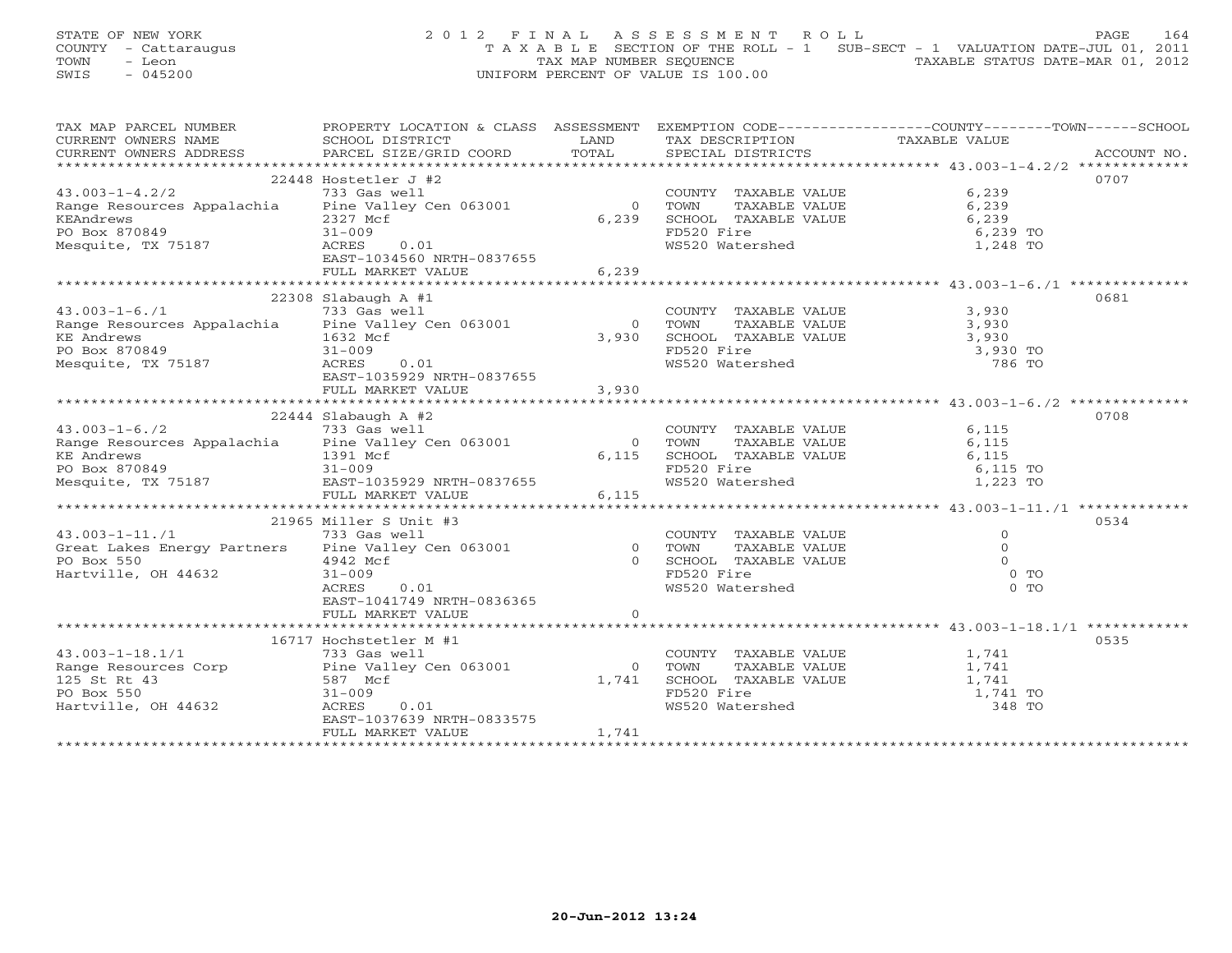STATE OF NEW YORK 2 0 1 2 F I N A L A S S E S S M E N T R O L L PAGE 165 COUNTY - Cattaraugus T A X A B L E SECTION OF THE ROLL - 1 SUB-SECT - 1 VALUATION DATE-JUL 01, 2011 TOWN - Leon  $\overline{2}$  - TAX MAP NUMBER SEQUENCE TAXABLE STATUS DATE-MAR 01, 2012<br>TRIS - 045200 SWIS - 045200 UNIFORM PERCENT OF VALUE IS 100.00

| TAX MAP PARCEL NUMBER                                                                                                                                         | PROPERTY LOCATION & CLASS ASSESSMENT EXEMPTION CODE---------------COUNTY-------TOWN------SCHOOL |                |                                                                                                                     |               |      |
|---------------------------------------------------------------------------------------------------------------------------------------------------------------|-------------------------------------------------------------------------------------------------|----------------|---------------------------------------------------------------------------------------------------------------------|---------------|------|
| CURRENT OWNERS NAME                                                                                                                                           | SCHOOL DISTRICT                                                                                 | LAND           | TAX DESCRIPTION                                                                                                     | TAXABLE VALUE |      |
|                                                                                                                                                               |                                                                                                 |                |                                                                                                                     |               |      |
|                                                                                                                                                               |                                                                                                 |                |                                                                                                                     |               |      |
|                                                                                                                                                               | 16719 Stankey V Lp-9<br>$\overline{a}$                                                          |                |                                                                                                                     |               | 0536 |
| $43.003 - 1 - 22.71$                                                                                                                                          | 733 Gas well                                                                                    |                | COUNTY TAXABLE VALUE 12,526                                                                                         |               |      |
| Range Resources- Appalachia Pine Valley Cen 063001                                                                                                            |                                                                                                 |                | $12,526$ TOWN TAXABLE VALUE 12,526<br>12,526 SCHOOL TAXABLE VALUE 12,526                                            |               |      |
| KE Andrews<br>PO Box 870849                                                                                                                                   | 6903 Mcf                                                                                        |                |                                                                                                                     |               |      |
|                                                                                                                                                               | $31 - 009$                                                                                      |                |                                                                                                                     | 12,526 TO     |      |
| Mesquite, TX 75187                                                                                                                                            | 0.01<br>ACRES                                                                                   |                | FD520 Fire<br>WS520 Watershed                                                                                       | 2,505 TO      |      |
|                                                                                                                                                               | EAST-1034659 NRTH-0834535                                                                       |                |                                                                                                                     |               |      |
|                                                                                                                                                               |                                                                                                 |                |                                                                                                                     |               |      |
|                                                                                                                                                               |                                                                                                 |                |                                                                                                                     |               |      |
|                                                                                                                                                               | 16718 Miller D Lp-1                                                                             |                |                                                                                                                     |               | 0537 |
|                                                                                                                                                               |                                                                                                 |                | COUNTY TAXABLE VALUE 4,379<br>0 TOWN TAXABLE VALUE 4,379<br>4,379 SCHOOL TAXABLE VALUE 4,379                        |               |      |
|                                                                                                                                                               |                                                                                                 |                |                                                                                                                     |               |      |
|                                                                                                                                                               |                                                                                                 |                |                                                                                                                     |               |      |
|                                                                                                                                                               |                                                                                                 |                | FD520 Fire                                                                                                          | 4,379 TO      |      |
|                                                                                                                                                               |                                                                                                 |                | WS520 Watershed                                                                                                     | 876 TO        |      |
| 1997 1997 1997 1998<br>Range Resources Appalachia Pine Valley Cen 063001<br>RE Andrews 1997 1998<br>PO Box 870849<br>Mesquite, TX 75187<br>Mesquite, TX 75187 | EAST-1050309 NRTH-0833235                                                                       |                |                                                                                                                     |               |      |
|                                                                                                                                                               | FULL MARKET VALUE                                                                               | 4,379          |                                                                                                                     |               |      |
|                                                                                                                                                               |                                                                                                 |                |                                                                                                                     |               |      |
|                                                                                                                                                               | 21789 Miller #1                                                                                 |                |                                                                                                                     |               | 0656 |
|                                                                                                                                                               |                                                                                                 |                |                                                                                                                     |               |      |
|                                                                                                                                                               |                                                                                                 |                |                                                                                                                     |               |      |
|                                                                                                                                                               |                                                                                                 |                |                                                                                                                     |               |      |
| 51.002-1-1.1/1 733 Gas well<br>Seneca Resources Corp Pine Valley Cen 063001<br>5800 Corporate Dr 2188 Mcf<br>Pittsburgh, PA 15237 31-009                      |                                                                                                 |                | COUNTY TAXABLE VALUE 7,403<br>0 TOWN TAXABLE VALUE 7,403<br>7,403 SCHOOL TAXABLE VALUE 7,403<br>FD520 Fire 7,403 TO |               |      |
|                                                                                                                                                               | 0.01<br>ACRES                                                                                   |                | WS520 Watershed                                                                                                     | 7,403 TO      |      |
|                                                                                                                                                               | EAST-1021190 NRTH-0831765                                                                       |                |                                                                                                                     |               |      |
|                                                                                                                                                               |                                                                                                 |                |                                                                                                                     |               |      |
|                                                                                                                                                               |                                                                                                 |                |                                                                                                                     |               |      |
|                                                                                                                                                               | 21967 Miller E #3                                                                               |                |                                                                                                                     |               | 0657 |
| $51.002 - 1 - 1.2/1$                                                                                                                                          | 733 Gas well                                                                                    |                |                                                                                                                     | 5,982         |      |
| Range Resources Appalachia Pine Valley Cen 063001                                                                                                             |                                                                                                 | $\bigcirc$     | COUNTY TAXABLE VALUE<br>TOWN      TAXABLE  VALUE                                                                    | 5,982         |      |
| <b>KE</b> Andrews                                                                                                                                             | 2078                                                                                            |                |                                                                                                                     |               |      |
| PO Box 870849<br>PO Box 870849<br>Mesquite, TX 75187                                                                                                          | $31 - 009$                                                                                      |                | 5,982 SCHOOL TAXABLE VALUE 5,982 FD520 Fire 5,982 TO                                                                |               |      |
|                                                                                                                                                               | ACRES<br>0.01                                                                                   |                | WS520 Watershed                                                                                                     | 5,982 TO      |      |
|                                                                                                                                                               | EAST-1021190 NRTH-0831315                                                                       |                |                                                                                                                     |               |      |
|                                                                                                                                                               | FULL MARKET VALUE                                                                               | 5,982          |                                                                                                                     |               |      |
|                                                                                                                                                               |                                                                                                 |                |                                                                                                                     |               |      |
|                                                                                                                                                               | 22270 Swartzentruber #1                                                                         |                |                                                                                                                     |               | 0682 |
| $51.002 - 1 - 2.71$                                                                                                                                           | 733 Gas well                                                                                    |                | COUNTY TAXABLE VALUE                                                                                                | 2,299         |      |
| Range Resources Appalachia Pine Valley Cen 063001<br>KE Andrews 3272 Mcf                                                                                      |                                                                                                 | $\overline{0}$ |                                                                                                                     |               |      |
|                                                                                                                                                               |                                                                                                 | 2,299          |                                                                                                                     |               |      |
| KE Andrews<br>PO Box 870849<br>Mesquite, TX 75187                                                                                                             | $31 - 009$                                                                                      |                | TOWN TAXABLE VALUE<br>SCHOOL TAXABLE VALUE<br>FD520 Fire<br>WS520 Watershed<br>2,299 TO<br>460 TO                   |               |      |
|                                                                                                                                                               | ACRES<br>0.01                                                                                   |                |                                                                                                                     |               |      |
|                                                                                                                                                               | EAST-1024250 NRTH-0831145                                                                       |                |                                                                                                                     |               |      |
|                                                                                                                                                               | FULL MARKET VALUE                                                                               | 2,299          |                                                                                                                     |               |      |
|                                                                                                                                                               |                                                                                                 |                |                                                                                                                     |               |      |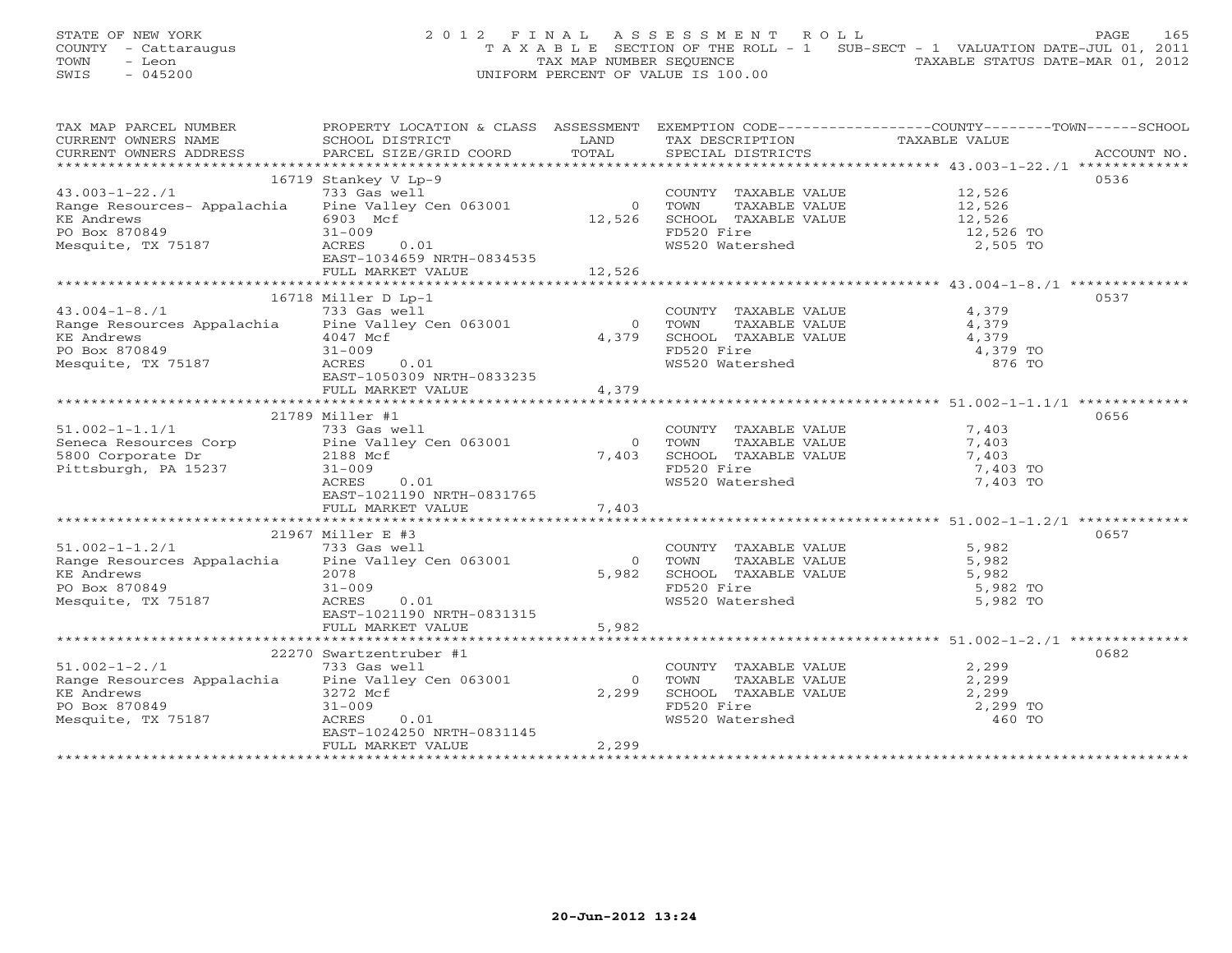## STATE OF NEW YORK 2 0 1 2 F I N A L A S S E S S M E N T R O L L PAGE 166 COUNTY - Cattaraugus T A X A B L E SECTION OF THE ROLL - 1 SUB-SECT - 1 VALUATION DATE-JUL 01, 2011 TOWN - Leon  $\overline{C}$  - TAX MAP NUMBER SEQUENCE TAXABLE STATUS DATE-MAR 01, 2012 SWIS - 045200 UNIFORM PERCENT OF VALUE IS 100.00

| TAX MAP PARCEL NUMBER                                                                                                                                                                                                                                                                                                                                                                                                                                                         | PROPERTY LOCATION & CLASS ASSESSMENT EXEMPTION CODE---------------COUNTY-------TOWN------SCHOOL |                |                                                   |                                              |      |
|-------------------------------------------------------------------------------------------------------------------------------------------------------------------------------------------------------------------------------------------------------------------------------------------------------------------------------------------------------------------------------------------------------------------------------------------------------------------------------|-------------------------------------------------------------------------------------------------|----------------|---------------------------------------------------|----------------------------------------------|------|
| CURRENT OWNERS NAME                                                                                                                                                                                                                                                                                                                                                                                                                                                           | SCHOOL DISTRICT                                                                                 | LAND           | TAX DESCRIPTION                                   | TAXABLE VALUE                                |      |
| $\begin{minipage}{.5cm} \begin{minipage}{.4cm} \begin{minipage}{.4cm} \begin{minipage}{.4cm} \begin{minipage}{.4cm} \begin{minipage}{.4cm} \begin{minipage}{.4cm} \begin{minipage}{.4cm} \begin{minipage}{.4cm} \begin{minipage}{.4cm} \begin{minipage}{.4cm} \begin{minipage}{.4cm} \begin{minipage}{.4cm} \begin{minipage}{.4cm} \begin{minipage}{.4cm} \begin{minipage}{.4cm} \begin{minipage}{.4cm} \begin{minipage}{.4cm} \begin{minipage}{.4cm} \begin{minipage}{.4cm}$ |                                                                                                 | TOTAL          |                                                   |                                              |      |
|                                                                                                                                                                                                                                                                                                                                                                                                                                                                               |                                                                                                 |                |                                                   |                                              |      |
|                                                                                                                                                                                                                                                                                                                                                                                                                                                                               | 22065 Ennis G #1                                                                                |                |                                                   |                                              | 0625 |
| $51.002 - 1 - 5.71$                                                                                                                                                                                                                                                                                                                                                                                                                                                           | 733 Gas well                                                                                    |                | COUNTY TAXABLE VALUE 17,277                       |                                              |      |
| Range Resources Appalachia Pine Valley Cen 063001                                                                                                                                                                                                                                                                                                                                                                                                                             |                                                                                                 | $\overline{0}$ | TOWN      TAXABLE VALUE<br>SCHOOL   TAXABLE VALUE | 17,277<br>17,277                             |      |
| KE Andrews                                                                                                                                                                                                                                                                                                                                                                                                                                                                    | 1948 Mcf                                                                                        | 17,277         |                                                   |                                              |      |
| PO Box 870849                                                                                                                                                                                                                                                                                                                                                                                                                                                                 | $31 - 009$                                                                                      |                | FD520 Fire                                        | 17,277 TO                                    |      |
| Mesquite, TX 75187                                                                                                                                                                                                                                                                                                                                                                                                                                                            | ACRES<br>0.01                                                                                   |                | WS520 Watershed                                   | 3,455 TO                                     |      |
|                                                                                                                                                                                                                                                                                                                                                                                                                                                                               | EAST-1024209 NRTH-0828295                                                                       |                |                                                   |                                              |      |
|                                                                                                                                                                                                                                                                                                                                                                                                                                                                               | FULL MARKET VALUE                                                                               | 17,277         |                                                   |                                              |      |
|                                                                                                                                                                                                                                                                                                                                                                                                                                                                               |                                                                                                 |                |                                                   |                                              |      |
|                                                                                                                                                                                                                                                                                                                                                                                                                                                                               | $22171$ Yoder E Unit #1                                                                         |                |                                                   |                                              | 0658 |
| $51.002 - 1 - 11.1/1$                                                                                                                                                                                                                                                                                                                                                                                                                                                         | 733 Gas well                                                                                    |                | COUNTY TAXABLE VALUE                              | 4,169                                        |      |
| Range Resources Appalachia Pine Valley Cen 063001                                                                                                                                                                                                                                                                                                                                                                                                                             |                                                                                                 | $\overline{0}$ | TOWN<br>TAXABLE VALUE                             | 4,169                                        |      |
| <b>KE Andrews</b>                                                                                                                                                                                                                                                                                                                                                                                                                                                             | 8703 Mcf                                                                                        | 4,169          | SCHOOL TAXABLE VALUE                              | 4,169                                        |      |
| PO Box 870849                                                                                                                                                                                                                                                                                                                                                                                                                                                                 | $31 - 009$                                                                                      |                | FD520 Fire                                        | 4,169 TO                                     |      |
| Mesquite, TX 75187                                                                                                                                                                                                                                                                                                                                                                                                                                                            | ACRES<br>0.01                                                                                   |                | WS520 Watershed                                   | 2,501 TO                                     |      |
|                                                                                                                                                                                                                                                                                                                                                                                                                                                                               | EAST-1024639 NRTH-0826755                                                                       |                |                                                   |                                              |      |
|                                                                                                                                                                                                                                                                                                                                                                                                                                                                               | FULL MARKET VALUE                                                                               | 4,169          |                                                   |                                              |      |
|                                                                                                                                                                                                                                                                                                                                                                                                                                                                               |                                                                                                 |                |                                                   |                                              |      |
|                                                                                                                                                                                                                                                                                                                                                                                                                                                                               | 21953 Miller P #2                                                                               |                |                                                   |                                              | 0631 |
| $51.002 - 1 - 16.71$                                                                                                                                                                                                                                                                                                                                                                                                                                                          | 733 Gas well                                                                                    |                | COUNTY TAXABLE VALUE<br>TOWN      TAXABLE VALUE   | 9,845                                        |      |
| Range Resources Appalachia Pine Valley Cen 063001                                                                                                                                                                                                                                                                                                                                                                                                                             |                                                                                                 | $\overline{0}$ |                                                   | 9,845                                        |      |
| KE Andrews                                                                                                                                                                                                                                                                                                                                                                                                                                                                    | 3889 Mcf                                                                                        | 9,845          |                                                   |                                              |      |
| PO Box 870849                                                                                                                                                                                                                                                                                                                                                                                                                                                                 | $31 - 009$                                                                                      |                |                                                   |                                              |      |
| Mesquite, TX 75187                                                                                                                                                                                                                                                                                                                                                                                                                                                            | ACRES<br>0.01                                                                                   |                | WS520 Watershed                                   | 9,845 TO                                     |      |
|                                                                                                                                                                                                                                                                                                                                                                                                                                                                               | EAST-1021169 NRTH-0824974                                                                       |                |                                                   |                                              |      |
|                                                                                                                                                                                                                                                                                                                                                                                                                                                                               | FULL MARKET VALUE                                                                               | 9,845          |                                                   |                                              |      |
|                                                                                                                                                                                                                                                                                                                                                                                                                                                                               |                                                                                                 |                |                                                   |                                              |      |
|                                                                                                                                                                                                                                                                                                                                                                                                                                                                               | $21940$ Lampson E #1                                                                            |                |                                                   |                                              | 0626 |
| $51.002 - 1 - 17.71$                                                                                                                                                                                                                                                                                                                                                                                                                                                          | 733 Gas well                                                                                    |                | COUNTY TAXABLE VALUE                              | 24,718                                       |      |
| Range Resources Appalachia Pine Valley Cen 063001                                                                                                                                                                                                                                                                                                                                                                                                                             |                                                                                                 | $\circ$        | TOWN                                              | TAXABLE VALUE 24,718<br>TAXABLE VALUE 24,718 |      |
| PO Box 550                                                                                                                                                                                                                                                                                                                                                                                                                                                                    | 6129 Mcf                                                                                        | 24,718         | SCHOOL TAXABLE VALUE<br>FD520 Fire                |                                              |      |
| Hartville, OH 44632                                                                                                                                                                                                                                                                                                                                                                                                                                                           | $31 - 009$                                                                                      |                |                                                   | 24,718 TO                                    |      |
|                                                                                                                                                                                                                                                                                                                                                                                                                                                                               | ACRES<br>0.01                                                                                   |                | WS520 Watershed                                   | 24,718 TO                                    |      |
|                                                                                                                                                                                                                                                                                                                                                                                                                                                                               | EAST-1021249 NRTH-0826404                                                                       |                |                                                   |                                              |      |
|                                                                                                                                                                                                                                                                                                                                                                                                                                                                               | FULL MARKET VALUE                                                                               | 24,718         |                                                   |                                              |      |
|                                                                                                                                                                                                                                                                                                                                                                                                                                                                               |                                                                                                 |                |                                                   |                                              |      |
|                                                                                                                                                                                                                                                                                                                                                                                                                                                                               | 22045 Lampson/empire                                                                            |                |                                                   |                                              | 0627 |
| $51.002 - 1 - 17.72$                                                                                                                                                                                                                                                                                                                                                                                                                                                          | 733 Gas well                                                                                    |                | COUNTY TAXABLE VALUE 17,411                       |                                              |      |
| Range Resources Appalachia Pine Valley Cen 063001                                                                                                                                                                                                                                                                                                                                                                                                                             |                                                                                                 | $\overline{0}$ | TOWN      TAXABLE VALUE<br>SCHOOL   TAXABLE VALUE | 17,411<br>17,411                             |      |
| <b>KE</b> Andrews                                                                                                                                                                                                                                                                                                                                                                                                                                                             | 6277 Mcf                                                                                        | 17,411         |                                                   |                                              |      |
| PO Box 870849                                                                                                                                                                                                                                                                                                                                                                                                                                                                 | $31 - 009$                                                                                      |                | FD520 Fire                                        | 17,411 TO                                    |      |
| Mesquite, TX 75187                                                                                                                                                                                                                                                                                                                                                                                                                                                            | ACRES<br>0.01                                                                                   |                | WS520 Watershed                                   | 17,411 TO                                    |      |
|                                                                                                                                                                                                                                                                                                                                                                                                                                                                               | EAST-1028099 NRTH-0828985                                                                       |                |                                                   |                                              |      |
|                                                                                                                                                                                                                                                                                                                                                                                                                                                                               | FULL MARKET VALUE                                                                               | 17,411         |                                                   |                                              |      |
|                                                                                                                                                                                                                                                                                                                                                                                                                                                                               |                                                                                                 |                |                                                   |                                              |      |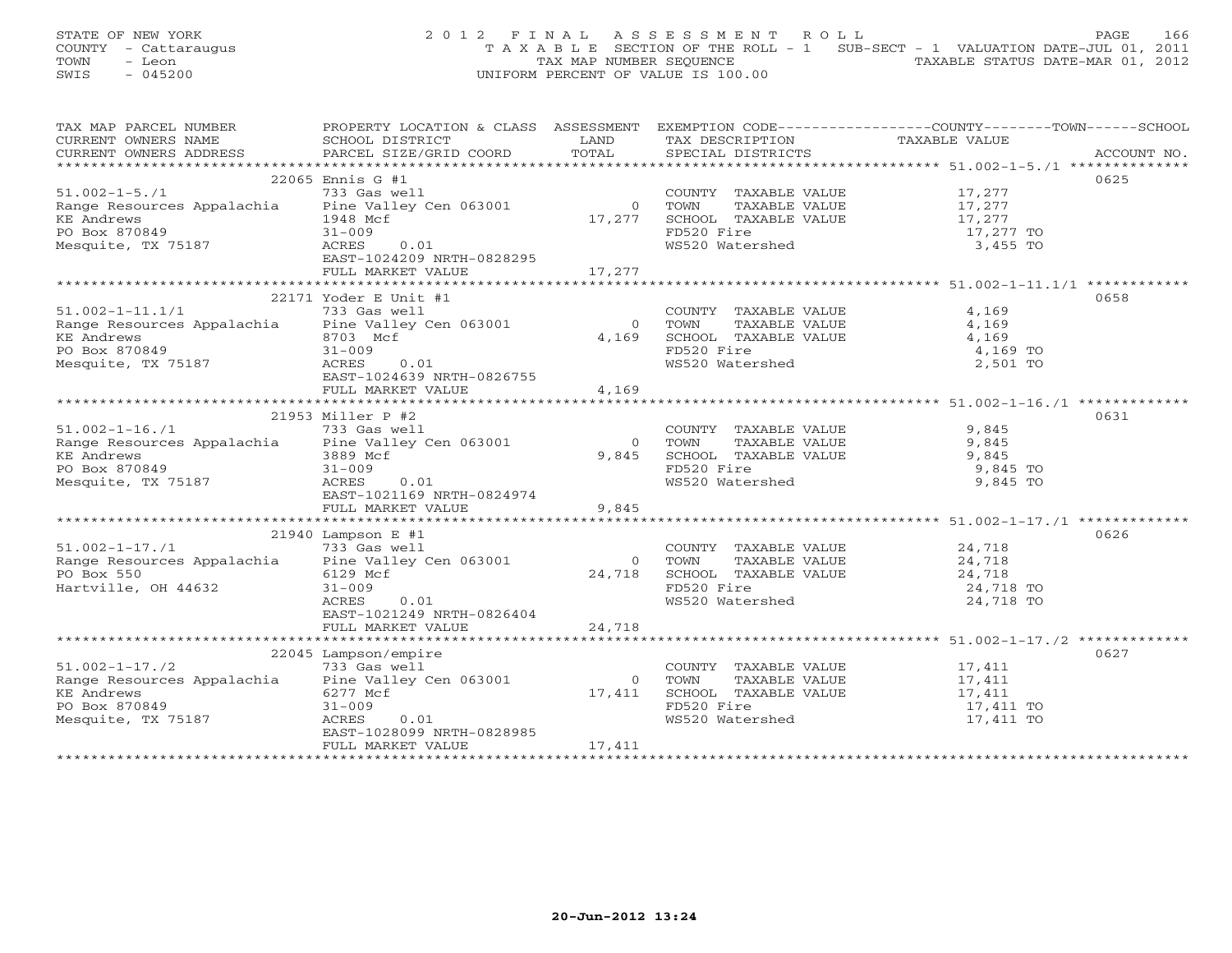STATE OF NEW YORK 2 0 1 2 F I N A L A S S E S S M E N T R O L L PAGE 167 COUNTY - Cattaraugus T A X A B L E SECTION OF THE ROLL - 1 SUB-SECT - 1 VALUATION DATE-JUL 01, 2011 TOWN - Leon  $\overline{2}$  - TAX MAP NUMBER SEQUENCE TAXABLE STATUS DATE-MAR 01, 2012<br>TRIS - 045200 SWIS - 045200 UNIFORM PERCENT OF VALUE IS 100.00

| TAX MAP PARCEL NUMBER                                                                                                                                                                                                                  | PROPERTY LOCATION & CLASS ASSESSMENT EXEMPTION CODE---------------COUNTY-------TOWN------SCHOOL |                                                    |                                                                                                  |                        |      |
|----------------------------------------------------------------------------------------------------------------------------------------------------------------------------------------------------------------------------------------|-------------------------------------------------------------------------------------------------|----------------------------------------------------|--------------------------------------------------------------------------------------------------|------------------------|------|
| CURRENT OWNERS NAME                                                                                                                                                                                                                    | SCHOOL DISTRICT                                                                                 | LAND                                               | TAX DESCRIPTION TAXABLE VALUE                                                                    |                        |      |
|                                                                                                                                                                                                                                        |                                                                                                 |                                                    |                                                                                                  |                        |      |
|                                                                                                                                                                                                                                        |                                                                                                 |                                                    |                                                                                                  |                        |      |
|                                                                                                                                                                                                                                        | 21933 Ennis G #2 & 3                                                                            |                                                    |                                                                                                  |                        | 0630 |
| $51.002 - 1 - 21.71$                                                                                                                                                                                                                   | 733 Gas well                                                                                    |                                                    | COUNTY TAXABLE VALUE 31,856<br>0 TOWN TAXABLE VALUE 21,856<br>21,856 SCHOOL TAXABLE VALUE 21,856 |                        |      |
|                                                                                                                                                                                                                                        |                                                                                                 |                                                    |                                                                                                  |                        |      |
| Pange Resources Appalachia<br>Example Resources Appalachia<br>FRE Andrews<br>PO Box 870849<br>21-009                                                                                                                                   |                                                                                                 | $\begin{smallmatrix}&&&0\&21,856\end{smallmatrix}$ |                                                                                                  |                        |      |
| KE Andrews<br>PO Box 870849                                                                                                                                                                                                            | $31 - 009$                                                                                      |                                                    | FD520 Fire                                                                                       | 21,856 TO<br>21,856 TO |      |
| Mesquite, TX 75187                                                                                                                                                                                                                     | ACRES<br>0.01                                                                                   |                                                    | WS520 Watershed                                                                                  |                        |      |
|                                                                                                                                                                                                                                        | EAST-1021320 NRTH-0828824                                                                       |                                                    |                                                                                                  |                        |      |
|                                                                                                                                                                                                                                        | FULL MARKET VALUE                                                                               | 21,856                                             |                                                                                                  |                        |      |
|                                                                                                                                                                                                                                        |                                                                                                 |                                                    |                                                                                                  |                        |      |
|                                                                                                                                                                                                                                        | 21933 Ennis G #2 & 3                                                                            |                                                    |                                                                                                  |                        | 0941 |
| 1.002-1-21./2 733 Gas well<br>Range Resources Appalachia Pine Valley Cen 063001 0 70WN TAXABLE VALUE 25,198<br>KE Andrews 3196 Mcf 25,198<br>PO Box 870849 31-009 70WH 7AXABLE VALUE 25,198<br>PO Box 870849 31-009 70WH 7AXABLE VALUE |                                                                                                 |                                                    |                                                                                                  |                        |      |
|                                                                                                                                                                                                                                        |                                                                                                 |                                                    |                                                                                                  |                        |      |
|                                                                                                                                                                                                                                        |                                                                                                 |                                                    |                                                                                                  |                        |      |
|                                                                                                                                                                                                                                        |                                                                                                 |                                                    |                                                                                                  |                        |      |
| Mesquite, TX 75187                                                                                                                                                                                                                     | ACRES<br>0.01                                                                                   |                                                    | WS520 Watershed                                                                                  | 25,198 TO              |      |
|                                                                                                                                                                                                                                        | EAST-1021320 NRTH-0828824                                                                       |                                                    |                                                                                                  |                        |      |
|                                                                                                                                                                                                                                        | FULL MARKET VALUE                                                                               | 25,198                                             |                                                                                                  |                        |      |
|                                                                                                                                                                                                                                        |                                                                                                 |                                                    |                                                                                                  |                        |      |
|                                                                                                                                                                                                                                        | 21986 Miller-L #1                                                                               |                                                    |                                                                                                  |                        | 0638 |
| $51.002 - 2 - 1.1/1$                                                                                                                                                                                                                   | 733 Gas well                                                                                    |                                                    | COUNTY TAXABLE VALUE 19,614                                                                      |                        |      |
| Range Resources Appalachia Pine Valley Cen 063001                                                                                                                                                                                      |                                                                                                 | $\overline{0}$                                     | TAXABLE VALUE 19,614<br>TOWN                                                                     |                        |      |
|                                                                                                                                                                                                                                        |                                                                                                 |                                                    |                                                                                                  |                        |      |
|                                                                                                                                                                                                                                        |                                                                                                 |                                                    |                                                                                                  |                        |      |
| EXE Andrews<br>PO Box 870849<br>Mesquite, TX 75187<br>Mesquite, TX 75187<br>EAST-10263                                                                                                                                                 | 0.01                                                                                            |                                                    | 19,614 SCHOOL TAXABLE VALUE 19,614<br>FD520 Fire 19,614 TO WS520 Watershed 1,961 TO              |                        |      |
|                                                                                                                                                                                                                                        | EAST-1026320 NRTH-0830965                                                                       |                                                    |                                                                                                  |                        |      |
|                                                                                                                                                                                                                                        | FULL MARKET VALUE                                                                               | 19,614                                             |                                                                                                  |                        |      |
|                                                                                                                                                                                                                                        |                                                                                                 |                                                    |                                                                                                  |                        |      |
|                                                                                                                                                                                                                                        | $22342$ Sobieraj E #1                                                                           |                                                    |                                                                                                  |                        | 0683 |
|                                                                                                                                                                                                                                        |                                                                                                 |                                                    | COUNTY TAXABLE VALUE                                                                             | 8,037                  |      |
|                                                                                                                                                                                                                                        |                                                                                                 | $\overline{0}$                                     |                                                                                                  | 8,037                  |      |
|                                                                                                                                                                                                                                        |                                                                                                 | 8,037                                              |                                                                                                  | 8,037                  |      |
| 51.002-2-2./1<br>Range Resources Appalachia<br>T33 Gas well<br>Pine Valley Cen 063001<br>RE Andrews<br>PO Box 870849<br>Mesquite, TX 75187<br>Mesquite, TX 75187<br>RES<br>PO ACRES<br>CRES<br>CON EAST-1027849 NRTH-0831135           |                                                                                                 |                                                    | TOWN TAXABLE VALUE<br>SCHOOL TAXABLE VALUE<br>FD520 Fire<br>WS520 Watershed                      | 8,037 TO               |      |
|                                                                                                                                                                                                                                        |                                                                                                 |                                                    |                                                                                                  | 1,607 TO               |      |
|                                                                                                                                                                                                                                        | EAST-1027849 NRTH-0831135                                                                       |                                                    |                                                                                                  |                        |      |
|                                                                                                                                                                                                                                        | FULL MARKET VALUE 8,037                                                                         |                                                    |                                                                                                  |                        |      |
|                                                                                                                                                                                                                                        |                                                                                                 |                                                    |                                                                                                  |                        |      |
|                                                                                                                                                                                                                                        | 22318 Lampson/mckay #1                                                                          |                                                    |                                                                                                  |                        | 0684 |
| $51.002 - 2 - 8.1/1$                                                                                                                                                                                                                   | 733 Gas well                                                                                    |                                                    | COUNTY TAXABLE VALUE                                                                             | 9,683                  |      |
|                                                                                                                                                                                                                                        |                                                                                                 | $\Omega$                                           |                                                                                                  |                        |      |
| Range Resources Appalachia Pine Valley Cen 063001<br>KE Andrews 1876 mcf                                                                                                                                                               |                                                                                                 | 9,683                                              | COUNTY TAXABLE VALUE<br>TOWN TAXABLE VALUE 9,683<br>SCHOOL TAXABLE VALUE 9,683<br>9,68           |                        |      |
|                                                                                                                                                                                                                                        | $31 - 009$                                                                                      |                                                    | FD520 Fire<br>WS520 Watershed                                                                    | 9,683 TO               |      |
| PO Box 870849<br>Mssquite, TX 75187                                                                                                                                                                                                    | ACRES<br>0.01                                                                                   |                                                    |                                                                                                  | 9,683 TO               |      |
|                                                                                                                                                                                                                                        | EAST-1029659 NRTH-0828085                                                                       |                                                    |                                                                                                  |                        |      |
|                                                                                                                                                                                                                                        | FULL MARKET VALUE                                                                               | 9,683                                              |                                                                                                  |                        |      |
|                                                                                                                                                                                                                                        |                                                                                                 |                                                    |                                                                                                  |                        |      |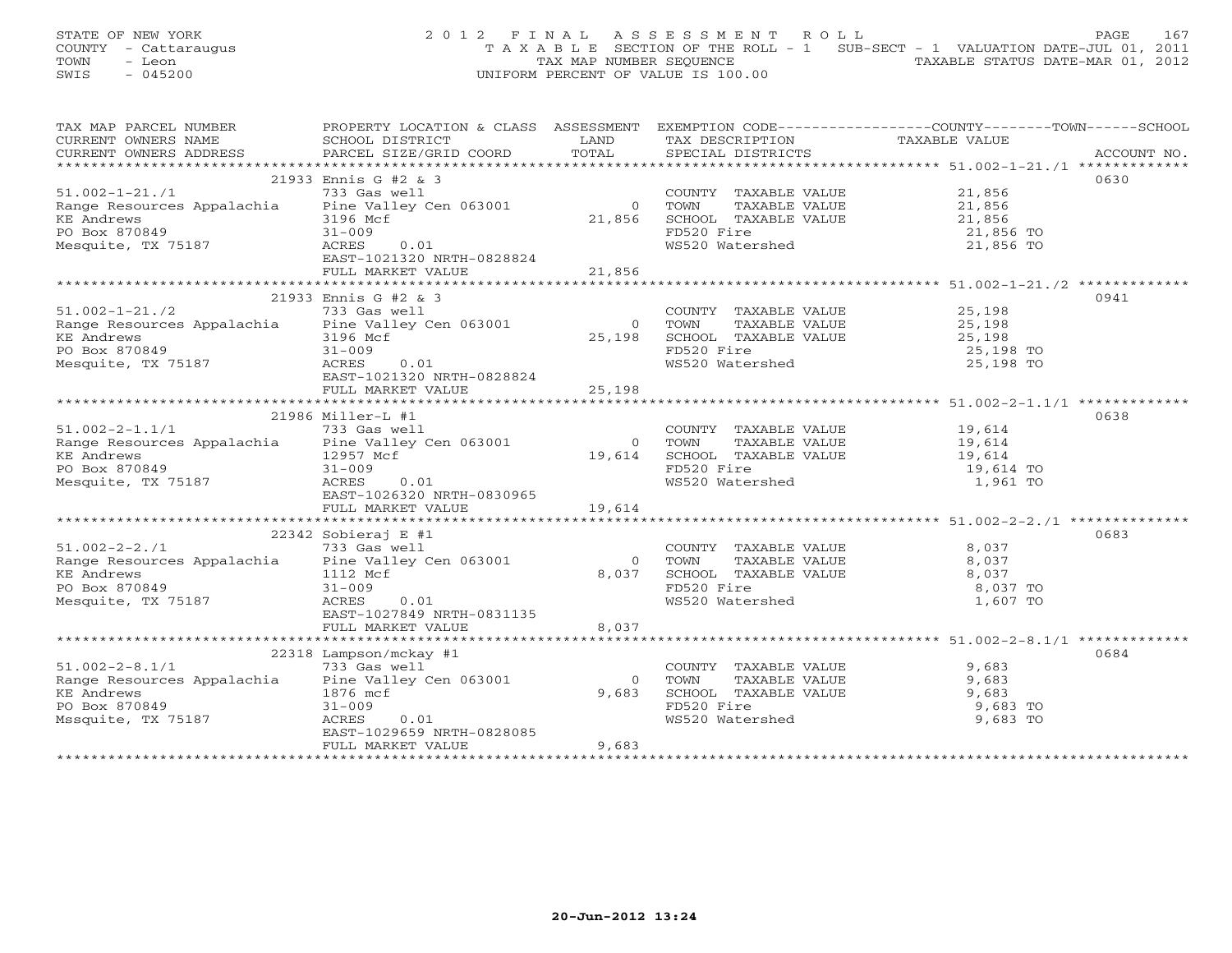## STATE OF NEW YORK 2 0 1 2 F I N A L A S S E S S M E N T R O L L PAGE 168 COUNTY - Cattaraugus T A X A B L E SECTION OF THE ROLL - 1 SUB-SECT - 1 VALUATION DATE-JUL 01, 2011 TOWN - Leon  $\overline{2}$  - TAX MAP NUMBER SEQUENCE TAXABLE STATUS DATE-MAR 01, 2012<br>TRIS - 045200 SWIS - 045200 UNIFORM PERCENT OF VALUE IS 100.00

| TAX MAP PARCEL NUMBER                                                                                                                                                                                                                                                                 | PROPERTY LOCATION & CLASS ASSESSMENT |                | EXEMPTION CODE-----------------COUNTY-------TOWN------SCHOOL                                                     |                                              |      |
|---------------------------------------------------------------------------------------------------------------------------------------------------------------------------------------------------------------------------------------------------------------------------------------|--------------------------------------|----------------|------------------------------------------------------------------------------------------------------------------|----------------------------------------------|------|
| TA PIE TAND TRINITY AND TRINITY IN THE TAND TRINITY OWNERS NOTICE THE CONFERNT OWNERS ADDRESS SCHOOL DISTRICT DAND TOTAL TAX DESCRIPTION TAXABLE VALUE THAT THE MANUSCRIPTION TAXABLE VALUE THAT THE MANUSCRIPTION TO A THAT O                                                        |                                      |                |                                                                                                                  |                                              |      |
|                                                                                                                                                                                                                                                                                       |                                      |                |                                                                                                                  |                                              |      |
|                                                                                                                                                                                                                                                                                       |                                      |                |                                                                                                                  |                                              | 0629 |
| $51.002-2-8.2/1$<br>$733 \text{ Gas well}$<br>Range Resources Appalachia Pine Valley Cen 063001 0 TOWN<br>5565Mcf 20,177 SCROC                                                                                                                                                        |                                      |                | COUNTY TAXABLE VALUE 20,177                                                                                      |                                              |      |
|                                                                                                                                                                                                                                                                                       |                                      |                | COUNTY TAXABLE VALUE<br>TOWN TAXABLE VALUE 20,177<br>SCHOOL TAXABLE VALUE 20,177<br>1990 1990 1990 1991          |                                              |      |
|                                                                                                                                                                                                                                                                                       |                                      |                |                                                                                                                  |                                              |      |
| $5565Mct$<br>$31-009$<br>$3.775G$<br>PO Box 870849                                                                                                                                                                                                                                    |                                      |                |                                                                                                                  |                                              |      |
| Mesquite, TX 75187                                                                                                                                                                                                                                                                    | 0.01<br>ACRES                        |                | WS520 Watershed                                                                                                  | 20,177 TO                                    |      |
|                                                                                                                                                                                                                                                                                       | EAST-1027529 NRTH-0828635            |                |                                                                                                                  |                                              |      |
|                                                                                                                                                                                                                                                                                       |                                      |                |                                                                                                                  |                                              |      |
|                                                                                                                                                                                                                                                                                       |                                      |                |                                                                                                                  |                                              |      |
| $22232$ Lampson E #2<br>$733$ Gas well<br>Range Resources Appalachia<br>$\begin{array}{ccc}\n & 733 & \text{Gas} & \text{Well} \\  & & 733 & \text{Gas} & \text{Well} \\  & & 1 & 1 & 1 \\  & & 1 & 1 & 1 \\  & & 1 & 1 & 1\n\end{array}$                                             | $22232$ Lampson E #2                 |                |                                                                                                                  |                                              | 0660 |
|                                                                                                                                                                                                                                                                                       |                                      |                | COUNTY TAXABLE VALUE 5,237                                                                                       |                                              |      |
|                                                                                                                                                                                                                                                                                       |                                      |                | FORM TAXABLE VALUE<br>TOWN TAXABLE VALUE 5,237<br>SCHOOL TAXABLE VALUE 5,237<br>FD520 Fi ro                      |                                              |      |
| KE Andrews $\overline{4535}$ Mcf<br>PO Box 870849 $\overline{31-009}$                                                                                                                                                                                                                 | $Mcf$ $0.01$                         | 5,237          |                                                                                                                  |                                              |      |
|                                                                                                                                                                                                                                                                                       |                                      |                | FD520 Fire                                                                                                       | 5,237 TO                                     |      |
| Mesquite, TX 75187                                                                                                                                                                                                                                                                    | ACRES                                |                | WS520 Watershed                                                                                                  | 5,237 TO                                     |      |
|                                                                                                                                                                                                                                                                                       | EAST-1029619 NRTH-0828755            |                |                                                                                                                  |                                              |      |
|                                                                                                                                                                                                                                                                                       | FULL MARKET VALUE                    | 5,237          |                                                                                                                  |                                              |      |
|                                                                                                                                                                                                                                                                                       |                                      |                |                                                                                                                  |                                              |      |
|                                                                                                                                                                                                                                                                                       |                                      |                |                                                                                                                  |                                              |      |
|                                                                                                                                                                                                                                                                                       |                                      |                |                                                                                                                  |                                              |      |
|                                                                                                                                                                                                                                                                                       |                                      |                |                                                                                                                  |                                              |      |
|                                                                                                                                                                                                                                                                                       |                                      |                |                                                                                                                  |                                              |      |
|                                                                                                                                                                                                                                                                                       |                                      |                |                                                                                                                  |                                              |      |
|                                                                                                                                                                                                                                                                                       |                                      |                |                                                                                                                  |                                              |      |
|                                                                                                                                                                                                                                                                                       |                                      |                |                                                                                                                  |                                              |      |
|                                                                                                                                                                                                                                                                                       | 22445 Stankey R #1                   |                |                                                                                                                  |                                              | 0709 |
| 51.002-2-10./1<br>Range Resources Appalachia Pine Valley Cen 063001<br>The Valley Cen 063001<br>The More of the 1995 Mcf                                                                                                                                                              |                                      |                | COUNTY TAXABLE VALUE 3,244                                                                                       |                                              |      |
|                                                                                                                                                                                                                                                                                       |                                      | $\overline{0}$ |                                                                                                                  |                                              |      |
|                                                                                                                                                                                                                                                                                       |                                      | 3,244          |                                                                                                                  |                                              |      |
|                                                                                                                                                                                                                                                                                       | $31 - 009$                           |                |                                                                                                                  |                                              |      |
| KE Andrews<br>PO Box 870849<br>Mesquite, TX 75187                                                                                                                                                                                                                                     | ACRES<br>0.01                        |                | TOWN TAXABLE VALUE<br>SCHOOL TAXABLE VALUE<br>SCHOOL TAXABLE VALUE<br>FD520 Fire<br>WS520 Watershed<br>TO 649 TO |                                              |      |
|                                                                                                                                                                                                                                                                                       | EAST-1030809 NRTH-0827415            |                |                                                                                                                  |                                              |      |
|                                                                                                                                                                                                                                                                                       |                                      |                |                                                                                                                  |                                              |      |
|                                                                                                                                                                                                                                                                                       |                                      |                |                                                                                                                  |                                              |      |
|                                                                                                                                                                                                                                                                                       | 21966 Miller E Unit #1               |                |                                                                                                                  |                                              | 0632 |
| $51.002 - 2 - 13.71$                                                                                                                                                                                                                                                                  | 733 Gas well                         |                | COUNTY TAXABLE VALUE 18,517                                                                                      |                                              |      |
| $\frac{1}{100}$ and $\frac{1}{100}$ and $\frac{1}{100}$ and $\frac{1}{100}$ and $\frac{1}{100}$ and $\frac{1}{100}$ and $\frac{1}{100}$ and $\frac{1}{100}$ and $\frac{1}{100}$ and $\frac{1}{100}$ and $\frac{1}{100}$ and $\frac{1}{100}$ and $\frac{1}{100}$ and $\frac{1}{100}$ a |                                      | $\overline{0}$ | TOWN                                                                                                             | TAXABLE VALUE 18,517<br>TAXABLE VALUE 18,517 |      |
| KE Andrews<br>PO Box 870849<br>Mesquite, TX 75187                                                                                                                                                                                                                                     | 2785 Mcf                             | 18,517         | SCHOOL TAXABLE VALUE 18,517<br>FD520 Fire 18,517 TO<br>WS520 Watershed 3,703 TO                                  |                                              |      |
|                                                                                                                                                                                                                                                                                       | $31 - 009$                           |                |                                                                                                                  |                                              |      |
|                                                                                                                                                                                                                                                                                       | ACRES<br>0.01                        |                |                                                                                                                  |                                              |      |
|                                                                                                                                                                                                                                                                                       | EAST-1029099 NRTH-0825695            |                |                                                                                                                  |                                              |      |
|                                                                                                                                                                                                                                                                                       | FULL MARKET VALUE                    | 18,517         |                                                                                                                  |                                              |      |
|                                                                                                                                                                                                                                                                                       |                                      |                |                                                                                                                  |                                              |      |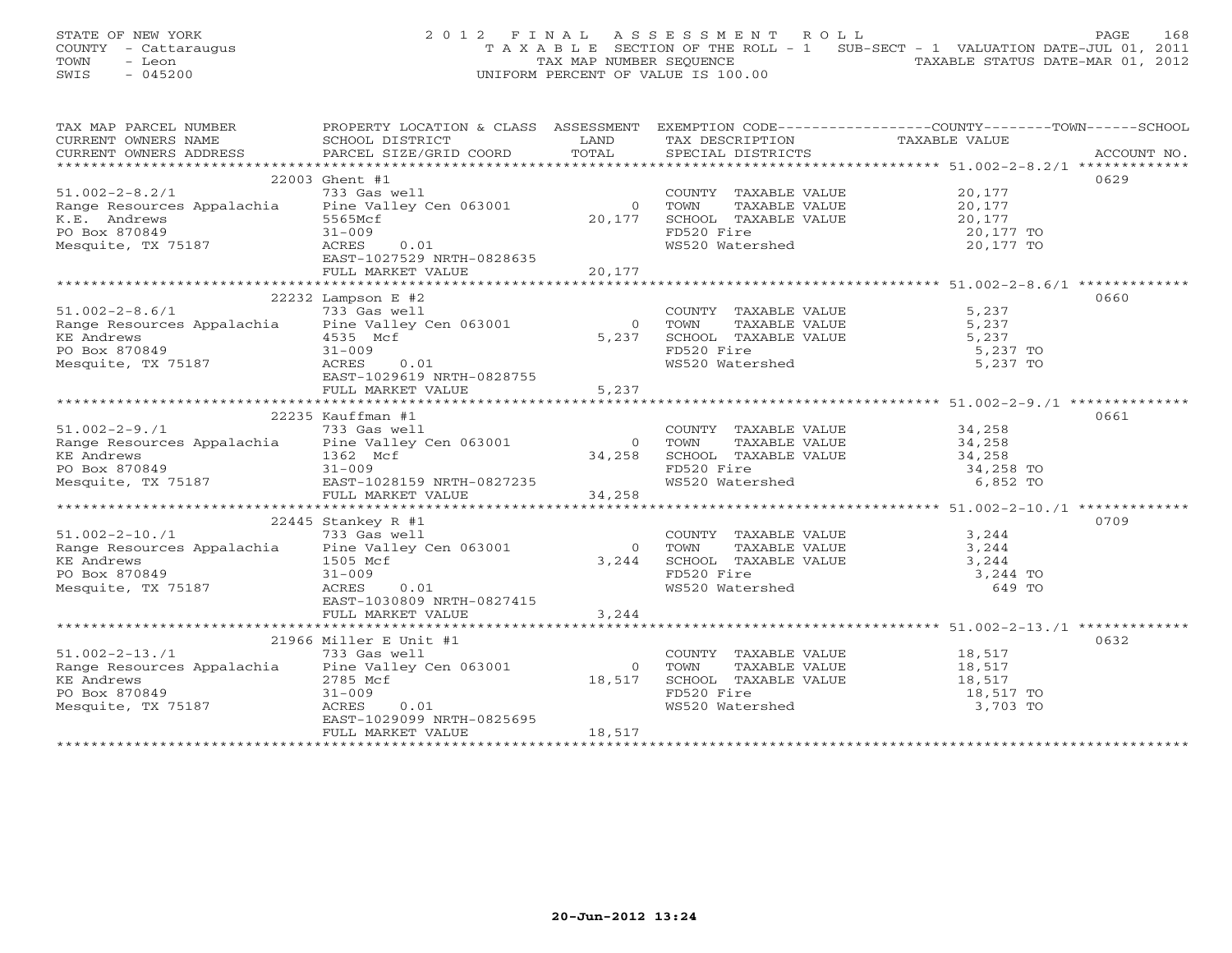## STATE OF NEW YORK 2012 FINAL ASSESSMENT ROLL PAGE 169 COUNTY - Cattaraugus T A X A B L E SECTION OF THE ROLL - 1 SUB-SECT - 1 VALUATION DATE-JUL 01, 2011 TOWN - Leon  $\overline{2}$  - TAX MAP NUMBER SEQUENCE TAXABLE STATUS DATE-MAR 01, 2012<br>TRIS - 045200 SWIS - 045200 UNIFORM PERCENT OF VALUE IS 100.00

| TAX MAP PARCEL NUMBER                                                                                                                                                                                                                                                                                                                                                                                                                      | PROPERTY LOCATION & CLASS ASSESSMENT EXEMPTION CODE---------------COUNTY-------TOWN------SCHOOL |        |                                                                                                                                                                                                                                                                                                                                                                                                                                                                             |                        |      |
|--------------------------------------------------------------------------------------------------------------------------------------------------------------------------------------------------------------------------------------------------------------------------------------------------------------------------------------------------------------------------------------------------------------------------------------------|-------------------------------------------------------------------------------------------------|--------|-----------------------------------------------------------------------------------------------------------------------------------------------------------------------------------------------------------------------------------------------------------------------------------------------------------------------------------------------------------------------------------------------------------------------------------------------------------------------------|------------------------|------|
|                                                                                                                                                                                                                                                                                                                                                                                                                                            |                                                                                                 |        |                                                                                                                                                                                                                                                                                                                                                                                                                                                                             |                        |      |
|                                                                                                                                                                                                                                                                                                                                                                                                                                            |                                                                                                 |        |                                                                                                                                                                                                                                                                                                                                                                                                                                                                             |                        |      |
|                                                                                                                                                                                                                                                                                                                                                                                                                                            |                                                                                                 |        |                                                                                                                                                                                                                                                                                                                                                                                                                                                                             |                        |      |
|                                                                                                                                                                                                                                                                                                                                                                                                                                            | 22278 Miller E #1                                                                               |        |                                                                                                                                                                                                                                                                                                                                                                                                                                                                             |                        | 0685 |
| $\begin{tabular}{lllllllllllllllllll} \text{51.002--2--13.}/2 & \text{733 Gas well} & \text{COUNTY TAXABLE VALUE} & \text{16,732} \\ \text{Range Resources Appalachia} & \text{Pine Valley Cen 063001} & \text{0 & \text{TOWN TAXABLE VALUE} & \text{16,732} \\ \text{KE Andrews} & \text{2381Mcf} & \text{31--009} & \text{16,732} & \text{SCHOOL TAXABLE VALUE} & \text{16,732} & \text{16,732} \\ \text{PO Box 870849} & \text{31--009$ |                                                                                                 |        | $\begin{tabular}{lllllllll} \multicolumn{2}{c}{\textbf{COUNTY}} & \multicolumn{2}{c}{\textbf{TAXABLE VALUE}} & \multicolumn{2}{c}{\textbf{16,732}} \\ \multicolumn{2}{c}{\textbf{TOWN}} & \multicolumn{2}{c}{\textbf{TAXABLE VALUE}} & \multicolumn{2}{c}{\textbf{16,732}} \\ \multicolumn{2}{c}{\textbf{TOWN}} & \multicolumn{2}{c}{\textbf{TAXABLE VALUE}} & \multicolumn{2}{c}{\textbf{16,732}} \\ \multicolumn{2}{c}{\textbf{16,732}} & \multicolumn{2}{c}{\textbf{16,$ |                        |      |
|                                                                                                                                                                                                                                                                                                                                                                                                                                            |                                                                                                 |        |                                                                                                                                                                                                                                                                                                                                                                                                                                                                             |                        |      |
|                                                                                                                                                                                                                                                                                                                                                                                                                                            |                                                                                                 |        |                                                                                                                                                                                                                                                                                                                                                                                                                                                                             |                        |      |
|                                                                                                                                                                                                                                                                                                                                                                                                                                            |                                                                                                 |        |                                                                                                                                                                                                                                                                                                                                                                                                                                                                             |                        |      |
| Mesquite, TX 75187                                                                                                                                                                                                                                                                                                                                                                                                                         | ACRES 0.01                                                                                      |        | WS520 Watershed                                                                                                                                                                                                                                                                                                                                                                                                                                                             | 3,346 TO               |      |
|                                                                                                                                                                                                                                                                                                                                                                                                                                            | EAST-1029099 NRTH-0825695                                                                       |        |                                                                                                                                                                                                                                                                                                                                                                                                                                                                             |                        |      |
|                                                                                                                                                                                                                                                                                                                                                                                                                                            | FULL MARKET VALUE                                                                               | 16,732 |                                                                                                                                                                                                                                                                                                                                                                                                                                                                             |                        |      |
|                                                                                                                                                                                                                                                                                                                                                                                                                                            |                                                                                                 |        |                                                                                                                                                                                                                                                                                                                                                                                                                                                                             |                        |      |
|                                                                                                                                                                                                                                                                                                                                                                                                                                            | 22064 Hershberger #1                                                                            |        |                                                                                                                                                                                                                                                                                                                                                                                                                                                                             |                        | 0633 |
| $51.002 - 2 - 16.71$                                                                                                                                                                                                                                                                                                                                                                                                                       | 733 Gas well                                                                                    |        | COUNTY TAXABLE VALUE 19,605                                                                                                                                                                                                                                                                                                                                                                                                                                                 |                        |      |
| Range Resources Appalachia Pine Valley Cen 063001                                                                                                                                                                                                                                                                                                                                                                                          |                                                                                                 |        |                                                                                                                                                                                                                                                                                                                                                                                                                                                                             |                        |      |
| KE Andrews<br>PO Box 870849<br>Mesquite, TX 75187<br>Mesquite, TX 75187<br>ACRES                                                                                                                                                                                                                                                                                                                                                           |                                                                                                 |        | 0 TOWN TAXABLE VALUE 19,605<br>19,605 SCHOOL TAXABLE VALUE 19,605<br>FD520 Fire 19,605<br>WS520 Watershed 11,763                                                                                                                                                                                                                                                                                                                                                            |                        |      |
|                                                                                                                                                                                                                                                                                                                                                                                                                                            |                                                                                                 |        |                                                                                                                                                                                                                                                                                                                                                                                                                                                                             | 19,605 TO<br>11,763 TO |      |
|                                                                                                                                                                                                                                                                                                                                                                                                                                            | 0.01                                                                                            |        |                                                                                                                                                                                                                                                                                                                                                                                                                                                                             |                        |      |
|                                                                                                                                                                                                                                                                                                                                                                                                                                            | EAST-1025999 NRTH-0825265                                                                       |        |                                                                                                                                                                                                                                                                                                                                                                                                                                                                             |                        |      |
|                                                                                                                                                                                                                                                                                                                                                                                                                                            | FULL MARKET VALUE 19,605                                                                        |        |                                                                                                                                                                                                                                                                                                                                                                                                                                                                             |                        |      |
|                                                                                                                                                                                                                                                                                                                                                                                                                                            |                                                                                                 |        |                                                                                                                                                                                                                                                                                                                                                                                                                                                                             |                        |      |
| 1.002-2-18.1/1<br>Range Resources Appalachia<br>Range Resources Appalachia Pine Valley Cen 063001 0 TOWN TAXABLE VALUE 26,750<br>XE Andrews 4544 Mcf 26,750 SCHOOL TAXABLE VALUE 26,750<br>PO Box 870849 31-009 PD520 Fire 26,750<br>M                                                                                                                                                                                                     | 21932 Kickbush #2                                                                               |        |                                                                                                                                                                                                                                                                                                                                                                                                                                                                             |                        | 0628 |
|                                                                                                                                                                                                                                                                                                                                                                                                                                            |                                                                                                 |        |                                                                                                                                                                                                                                                                                                                                                                                                                                                                             |                        |      |
|                                                                                                                                                                                                                                                                                                                                                                                                                                            |                                                                                                 |        |                                                                                                                                                                                                                                                                                                                                                                                                                                                                             |                        |      |
| KE Andrews 11 1544 Mcf<br>PO Box 870849 31-009<br>Mesquite, TX 75187 12008 2008                                                                                                                                                                                                                                                                                                                                                            |                                                                                                 |        |                                                                                                                                                                                                                                                                                                                                                                                                                                                                             |                        |      |
|                                                                                                                                                                                                                                                                                                                                                                                                                                            |                                                                                                 |        |                                                                                                                                                                                                                                                                                                                                                                                                                                                                             | 26,750 TO              |      |
|                                                                                                                                                                                                                                                                                                                                                                                                                                            |                                                                                                 |        |                                                                                                                                                                                                                                                                                                                                                                                                                                                                             | 18,725 TO              |      |
|                                                                                                                                                                                                                                                                                                                                                                                                                                            | EAST-1026219 NRTH-0829325                                                                       |        |                                                                                                                                                                                                                                                                                                                                                                                                                                                                             |                        |      |
|                                                                                                                                                                                                                                                                                                                                                                                                                                            | FULL MARKET VALUE 26,750                                                                        |        |                                                                                                                                                                                                                                                                                                                                                                                                                                                                             |                        |      |
|                                                                                                                                                                                                                                                                                                                                                                                                                                            |                                                                                                 |        |                                                                                                                                                                                                                                                                                                                                                                                                                                                                             |                        |      |
|                                                                                                                                                                                                                                                                                                                                                                                                                                            | 22172 Kickbush #1                                                                               |        |                                                                                                                                                                                                                                                                                                                                                                                                                                                                             |                        | 0662 |
| $51.002 - 2 - 25.1/1$                                                                                                                                                                                                                                                                                                                                                                                                                      | 733 Gas well                                                                                    |        | COUNTY TAXABLE VALUE 17,630                                                                                                                                                                                                                                                                                                                                                                                                                                                 |                        |      |
| Range Resources Appalachia Pine Valley Cen 063001                                                                                                                                                                                                                                                                                                                                                                                          |                                                                                                 |        | $17,630$ TOWN TAXABLE VALUE $17,630$ SCHOOL TAXABLE VALUE $17,630$                                                                                                                                                                                                                                                                                                                                                                                                          |                        |      |
| KE Andrews<br>e e servizione della contratta di una servizione della contratta di una servizione di una servizione di una se<br>La contratta di una servizione di una servizione di una servizione di una servizione di una servizione di una                                                                                                                                                                                              | 4079 Mcf                                                                                        |        |                                                                                                                                                                                                                                                                                                                                                                                                                                                                             |                        |      |
| PO Box 870849                                                                                                                                                                                                                                                                                                                                                                                                                              | $31 - 009$                                                                                      |        | FD520 Fire                                                                                                                                                                                                                                                                                                                                                                                                                                                                  | 17,630 TO              |      |
| Mesquite, TX 75187                                                                                                                                                                                                                                                                                                                                                                                                                         | ACRES<br>0.01                                                                                   |        | WS520 Watershed                                                                                                                                                                                                                                                                                                                                                                                                                                                             | 2,645 TO               |      |
|                                                                                                                                                                                                                                                                                                                                                                                                                                            | EAST-1026219 NRTH-0829325                                                                       |        |                                                                                                                                                                                                                                                                                                                                                                                                                                                                             |                        |      |
|                                                                                                                                                                                                                                                                                                                                                                                                                                            | FULL MARKET VALUE                                                                               | 17,630 |                                                                                                                                                                                                                                                                                                                                                                                                                                                                             |                        |      |
|                                                                                                                                                                                                                                                                                                                                                                                                                                            |                                                                                                 |        |                                                                                                                                                                                                                                                                                                                                                                                                                                                                             |                        |      |
|                                                                                                                                                                                                                                                                                                                                                                                                                                            | 22443 Yoder, amos #3                                                                            |        |                                                                                                                                                                                                                                                                                                                                                                                                                                                                             |                        | 0701 |
| $52.001 - 1 - 1.71$                                                                                                                                                                                                                                                                                                                                                                                                                        | 733 Gas well<br>Pine Valley Cen 063001                                                          |        | COUNTY TAXABLE VALUE 14,081<br>TOWN TAXABLE VALUE 14,081                                                                                                                                                                                                                                                                                                                                                                                                                    |                        |      |
| Masoodi Ghulam S                                                                                                                                                                                                                                                                                                                                                                                                                           |                                                                                                 |        | 0 TOWN                                                                                                                                                                                                                                                                                                                                                                                                                                                                      |                        |      |
| PO Box 2136                                                                                                                                                                                                                                                                                                                                                                                                                                | 6206 Mcf                                                                                        |        | 14,081 SCHOOL TAXABLE VALUE 14,081<br>FD520 Fire 14,081 TO TAXABLE VALUE 14,081 TO                                                                                                                                                                                                                                                                                                                                                                                          |                        |      |
| Buffalo, NY 14240                                                                                                                                                                                                                                                                                                                                                                                                                          | $31 - 009$                                                                                      |        |                                                                                                                                                                                                                                                                                                                                                                                                                                                                             |                        |      |
|                                                                                                                                                                                                                                                                                                                                                                                                                                            | ACRES<br>0.01                                                                                   |        | WS520 Watershed                                                                                                                                                                                                                                                                                                                                                                                                                                                             | 8,449 TO               |      |
|                                                                                                                                                                                                                                                                                                                                                                                                                                            | EAST-1032199 NRTH-0830835                                                                       |        |                                                                                                                                                                                                                                                                                                                                                                                                                                                                             |                        |      |
|                                                                                                                                                                                                                                                                                                                                                                                                                                            | DEED BOOK 00986 PG-00678                                                                        |        |                                                                                                                                                                                                                                                                                                                                                                                                                                                                             |                        |      |
|                                                                                                                                                                                                                                                                                                                                                                                                                                            | FULL MARKET VALUE                                                                               | 14,081 |                                                                                                                                                                                                                                                                                                                                                                                                                                                                             |                        |      |
|                                                                                                                                                                                                                                                                                                                                                                                                                                            |                                                                                                 |        |                                                                                                                                                                                                                                                                                                                                                                                                                                                                             |                        |      |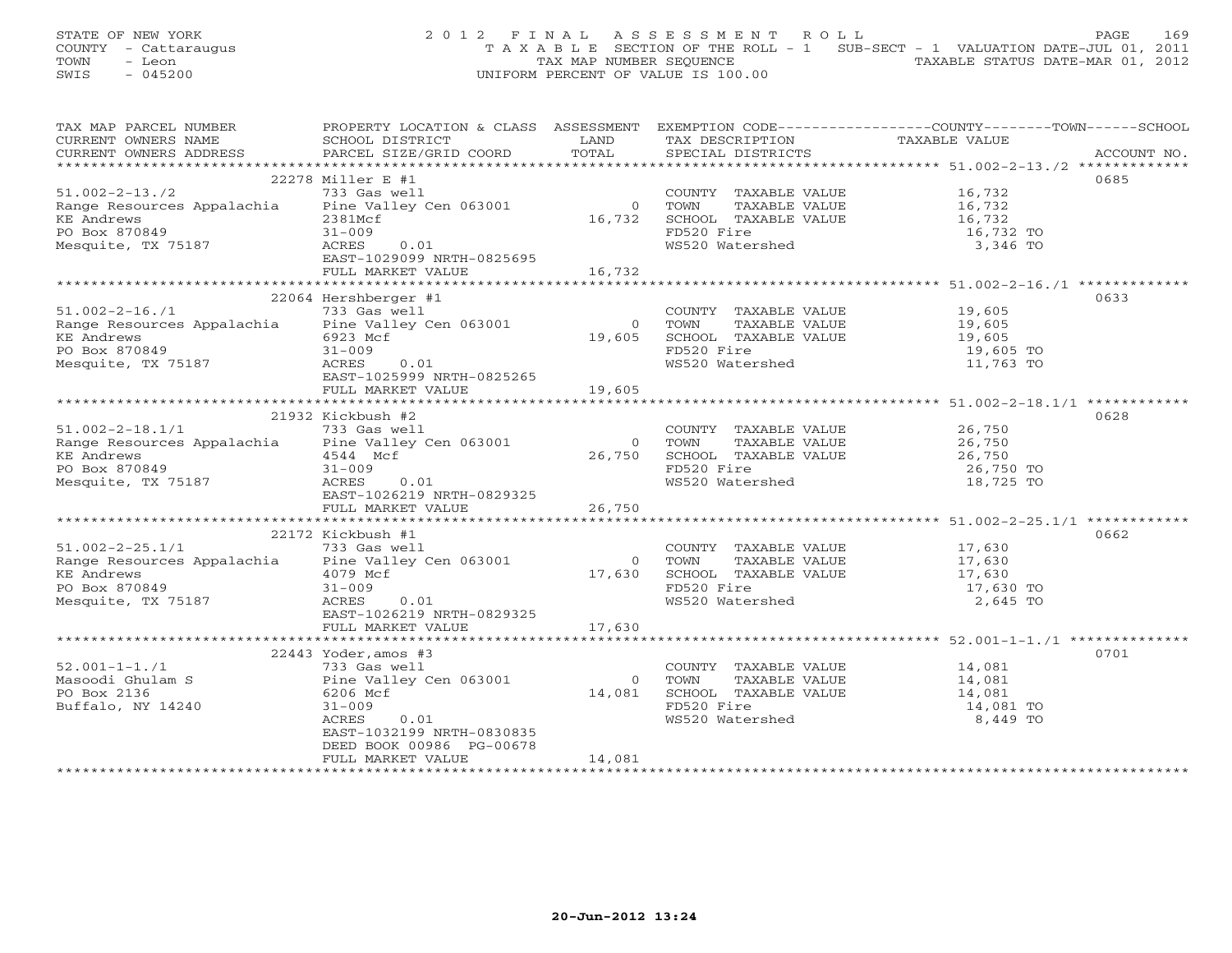STATE OF NEW YORK 2 0 1 2 F I N A L A S S E S S M E N T R O L L PAGE 170 COUNTY - Cattaraugus T A X A B L E SECTION OF THE ROLL - 1 SUB-SECT - 1 VALUATION DATE-JUL 01, 2011 TOWN - Leon  $\overline{2}$  - TAX MAP NUMBER SEQUENCE TAXABLE STATUS DATE-MAR 01, 2012<br>TRIS - 045200 SWIS - 045200 UNIFORM PERCENT OF VALUE IS 100.00

| TAX MAP PARCEL NUMBER                                                                                                                                          |                                     |                |                               | PROPERTY LOCATION & CLASS ASSESSMENT EXEMPTION CODE----------------COUNTY-------TOWN------SCHOOL |
|----------------------------------------------------------------------------------------------------------------------------------------------------------------|-------------------------------------|----------------|-------------------------------|--------------------------------------------------------------------------------------------------|
| CURRENT OWNERS NAME                                                                                                                                            | SCHOOL DISTRICT                     | LAND           | TAX DESCRIPTION               | TAXABLE VALUE                                                                                    |
| CURRENT OWNERS ADDRESS                                                                                                                                         | PARCEL SIZE/GRID COORD              | TOTAL          | SPECIAL DISTRICTS             | ACCOUNT NO.                                                                                      |
| ***********************                                                                                                                                        |                                     |                |                               |                                                                                                  |
|                                                                                                                                                                | $22427$ Yoder, amos #2              |                |                               | 0702                                                                                             |
| $52.001 - 1 - 1.72$                                                                                                                                            | 733 Gas well                        |                | COUNTY TAXABLE VALUE          | 11,687<br>11,687                                                                                 |
| Masoodi Ghulam S                                                                                                                                               | Pine Valley Cen 063001              | $\overline{0}$ | TOWN<br>TAXABLE VALUE         |                                                                                                  |
| PO Box 2136                                                                                                                                                    | 4146 Mcf                            | 11,687         | SCHOOL TAXABLE VALUE          | 11,687<br>11,687 TO                                                                              |
| Buffalo, NY 14240                                                                                                                                              | $31 - 009$<br>0.01<br>ACRES         |                | FD520 Fire<br>WS520 Watershed | 7,012 TO                                                                                         |
|                                                                                                                                                                | EAST-1032199 NRTH-0830835           |                |                               |                                                                                                  |
|                                                                                                                                                                | DEED BOOK 00986 PG-00678            |                |                               |                                                                                                  |
|                                                                                                                                                                | FULL MARKET VALUE                   | 11,687         |                               |                                                                                                  |
|                                                                                                                                                                |                                     |                |                               |                                                                                                  |
|                                                                                                                                                                | 22163 Adams, b #2                   |                |                               | 0669                                                                                             |
| $52.001 - 1 - 2.71$                                                                                                                                            | 733 Gas well                        |                | COUNTY TAXABLE VALUE          | $\Omega$                                                                                         |
|                                                                                                                                                                |                                     |                | 0 TOWN<br>TAXABLE VALUE       | $\Omega$                                                                                         |
|                                                                                                                                                                |                                     |                | 0 SCHOOL TAXABLE VALUE        | $\Omega$                                                                                         |
|                                                                                                                                                                |                                     |                | FD520 Fire                    | $0$ TO                                                                                           |
| Seneca Resources Corp<br>Pine Valley Cen 063001<br>Centerpointe Corp Park<br>300 Essjay Rd., Suite 150<br>31-009 7355<br>Williamsville, NY 14221<br>ACRES 0.01 |                                     |                | WS520 Watershed               | $0$ TO                                                                                           |
|                                                                                                                                                                | EAST-1034079 NRTH-0830805           |                |                               |                                                                                                  |
|                                                                                                                                                                | FULL MARKET VALUE                   | $\Omega$       |                               |                                                                                                  |
|                                                                                                                                                                |                                     |                |                               |                                                                                                  |
|                                                                                                                                                                | $22304$ Miller, alvin #1            |                |                               | 0703                                                                                             |
| $52.001 - 1 - 9.1/1$                                                                                                                                           | 733 Gas well                        |                | COUNTY TAXABLE VALUE          | 4,560                                                                                            |
| Masoodi Ghulam S                                                                                                                                               | Pine Valley Cen 063001              | $\Omega$       | TAXABLE VALUE<br>TOWN         | 4,560                                                                                            |
| PO Box 2136                                                                                                                                                    | 1342 Mcf                            | 4,560          | SCHOOL TAXABLE VALUE          | 4,560                                                                                            |
| Buffalo, NY 14240                                                                                                                                              | $31 - 009$                          |                | FD520 Fire                    | 4,560 TO                                                                                         |
|                                                                                                                                                                | ACRES<br>0.01                       |                | WS520 Watershed               | 912 TO                                                                                           |
|                                                                                                                                                                | EAST-1036289 NRTH-0830125           |                |                               |                                                                                                  |
|                                                                                                                                                                | DEED BOOK 00986 PG-00678            |                |                               |                                                                                                  |
|                                                                                                                                                                | FULL MARKET VALUE                   | 4,560          |                               |                                                                                                  |
|                                                                                                                                                                |                                     |                |                               |                                                                                                  |
| $52.001 - 1 - 27.72$                                                                                                                                           | 21934 Miller E 1241<br>733 Gas well |                | COUNTY TAXABLE VALUE 15,512   | 0639                                                                                             |
|                                                                                                                                                                |                                     | $\overline{O}$ | TOWN<br>TAXABLE VALUE         |                                                                                                  |
| Range Resources Appalachia Pine Valley Cen 063001<br><b>KE Andrews</b>                                                                                         | 3561 Mcf                            | 15,512         | SCHOOL TAXABLE VALUE          | 15,512<br>15,512                                                                                 |
| PO Box 870849                                                                                                                                                  | $31 - 009$                          |                | FD520 Fire                    | 15,512 TO                                                                                        |
| Mesquite, TX 75187                                                                                                                                             | ACRES<br>0.01                       |                | WS520 Watershed               | 3,102 TO                                                                                         |
|                                                                                                                                                                | EAST-1035849 NRTH-0826485           |                |                               |                                                                                                  |
|                                                                                                                                                                | FULL MARKET VALUE                   | 15,512         |                               |                                                                                                  |
|                                                                                                                                                                |                                     |                |                               |                                                                                                  |
|                                                                                                                                                                | 16783 Kauffman N #1                 |                |                               | 0538                                                                                             |
| $52.001 - 1 - 28.71$                                                                                                                                           | 733 Gas well                        |                | COUNTY TAXABLE VALUE          | 15,016                                                                                           |
| Range Resources Appalachia                                                                                                                                     | Randolph Centra 047601              | $\Omega$       | TOWN<br>TAXABLE VALUE         | 15,016                                                                                           |
| <b>KE Andrews</b>                                                                                                                                              | 7350 Mcf                            | 15,016         | SCHOOL TAXABLE VALUE          | 15,016                                                                                           |
| PO Box 870849                                                                                                                                                  | $31 - 009$                          |                | FD520 Fire                    | 15,016 TO                                                                                        |
| Mesquite, TX 75187                                                                                                                                             | ACRES<br>0.01                       |                | WS520 Watershed               | 3,003 TO                                                                                         |
|                                                                                                                                                                | EAST-1036239 NRTH-0824485           |                |                               |                                                                                                  |
|                                                                                                                                                                | FULL MARKET VALUE                   | 15,016         |                               |                                                                                                  |
|                                                                                                                                                                |                                     |                |                               |                                                                                                  |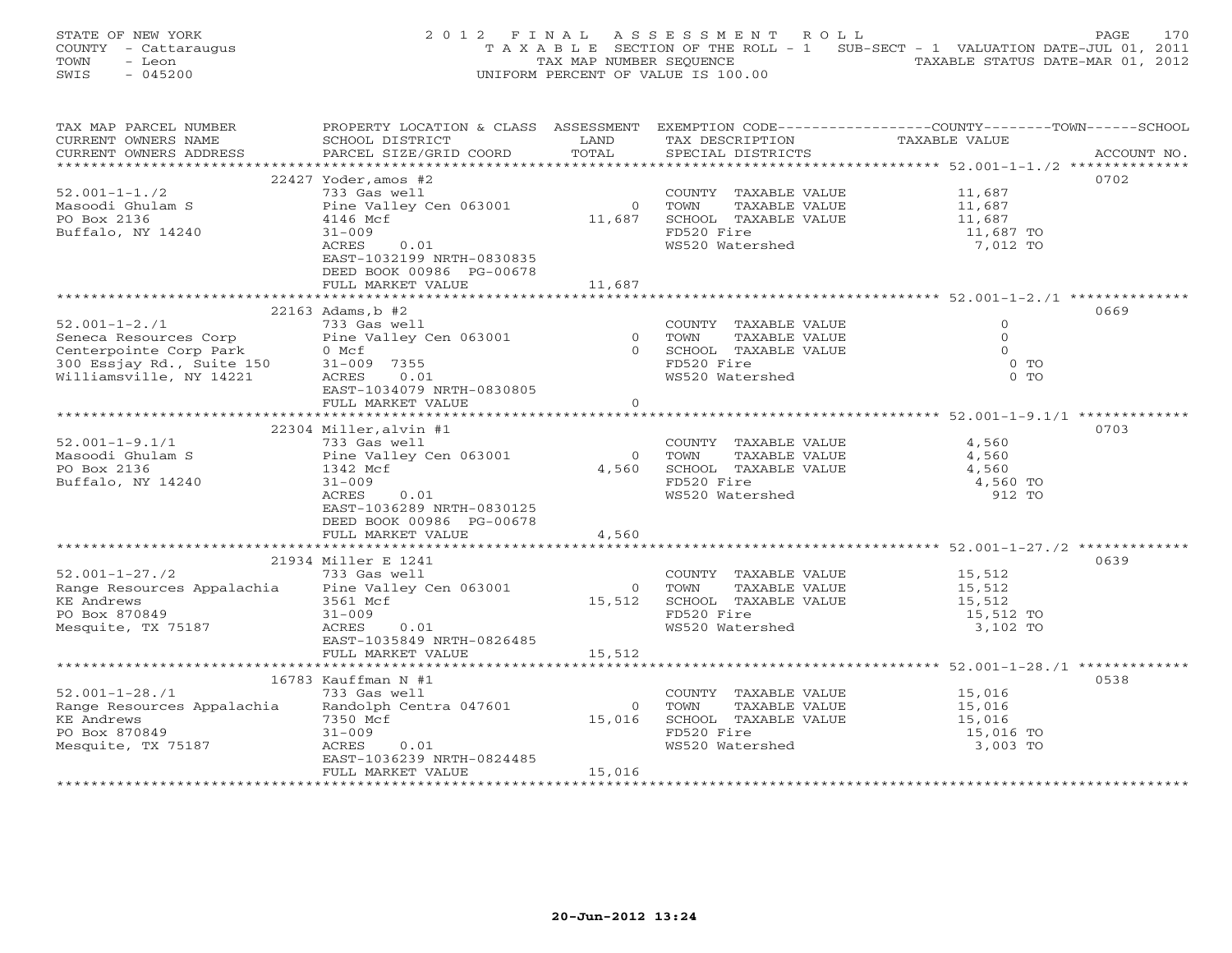| STATE OF NEW YORK    | 2012 FINAL ASSESSMENT ROLL                                                     | 171<br>PAGE                      |  |
|----------------------|--------------------------------------------------------------------------------|----------------------------------|--|
| COUNTY - Cattaraugus | T A X A B L E SECTION OF THE ROLL - 1 SUB-SECT - 1 VALUATION DATE-JUL 01, 2011 |                                  |  |
| TOWN<br>- Leon       | TAX MAP NUMBER SEOUENCE                                                        | TAXABLE STATUS DATE-MAR 01, 2012 |  |
| SWIS<br>- 045200     | UNIFORM PERCENT OF VALUE IS 100.00                                             |                                  |  |
|                      |                                                                                |                                  |  |

| TAX MAP PARCEL NUMBER                                                 | PROPERTY LOCATION & CLASS   | ASSESSMENT     |                 |               | EXEMPTION CODE-----------------COUNTY-------TOWN------SCHOOL |               |
|-----------------------------------------------------------------------|-----------------------------|----------------|-----------------|---------------|--------------------------------------------------------------|---------------|
| CURRENT OWNERS NAME                                                   | SCHOOL DISTRICT             | LAND           | TAX DESCRIPTION |               | TAXABLE VALUE                                                |               |
| CURRENT OWNERS ADDRESS FARCEL SIZE/GRID COORD TOTAL SPECIAL DISTRICTS |                             |                |                 |               |                                                              | ACCOUNT NO.   |
|                                                                       |                             |                |                 |               |                                                              | ************* |
|                                                                       | 22307 Miller M #1           |                |                 |               |                                                              | 0686          |
| 52.001-1-31./1                                                        | 733 Gas well                |                | COUNTY          | TAXABLE VALUE | 14,339                                                       |               |
| Range Resources Appalachia                                            | Pine Valley Cen 063001      | $\overline{0}$ | TOWN            | TAXABLE VALUE | 14,339                                                       |               |
| KE Andrews                                                            | 3687 Mcf                    | 14,339         | SCHOOL          | TAXABLE VALUE | 14,339                                                       |               |
| PO Box 870849                                                         | $31 - 009$                  |                | FD520 Fire      |               | 14,339 TO                                                    |               |
| Mesquite, TX 75187                                                    | 0.01<br>ACRES               |                | WS520 Watershed |               | 2,868 TO                                                     |               |
|                                                                       | EAST-1033489 NRTH-0826405   |                |                 |               |                                                              |               |
|                                                                       | FULL MARKET VALUE           | 14,339         |                 |               |                                                              |               |
|                                                                       |                             |                |                 |               |                                                              | ************* |
|                                                                       | 23381 N.Wengerd Eldredge Rd |                |                 |               |                                                              | 0806          |
| $52.001 - 1 - 38.71$                                                  | 733 Gas well                |                | COUNTY          | TAXABLE VALUE | 67,763                                                       |               |
| Nornew Inc.                                                           | Pine Valley Cen 063001      | $\overline{0}$ | TOWN            | TAXABLE VALUE | 67,763                                                       |               |
| Wengerd N.                                                            | #1                          | 67,763         | SCHOOL          | TAXABLE VALUE | 67,763                                                       |               |
| 300 Capitol St Ste 200                                                | 0.01<br>ACRES               |                | FD520 Fire      |               | 67,763 TO                                                    |               |
| Charleston, WV 25301                                                  | FULL MARKET VALUE           | 67,763         |                 |               |                                                              |               |
|                                                                       |                             |                |                 |               |                                                              |               |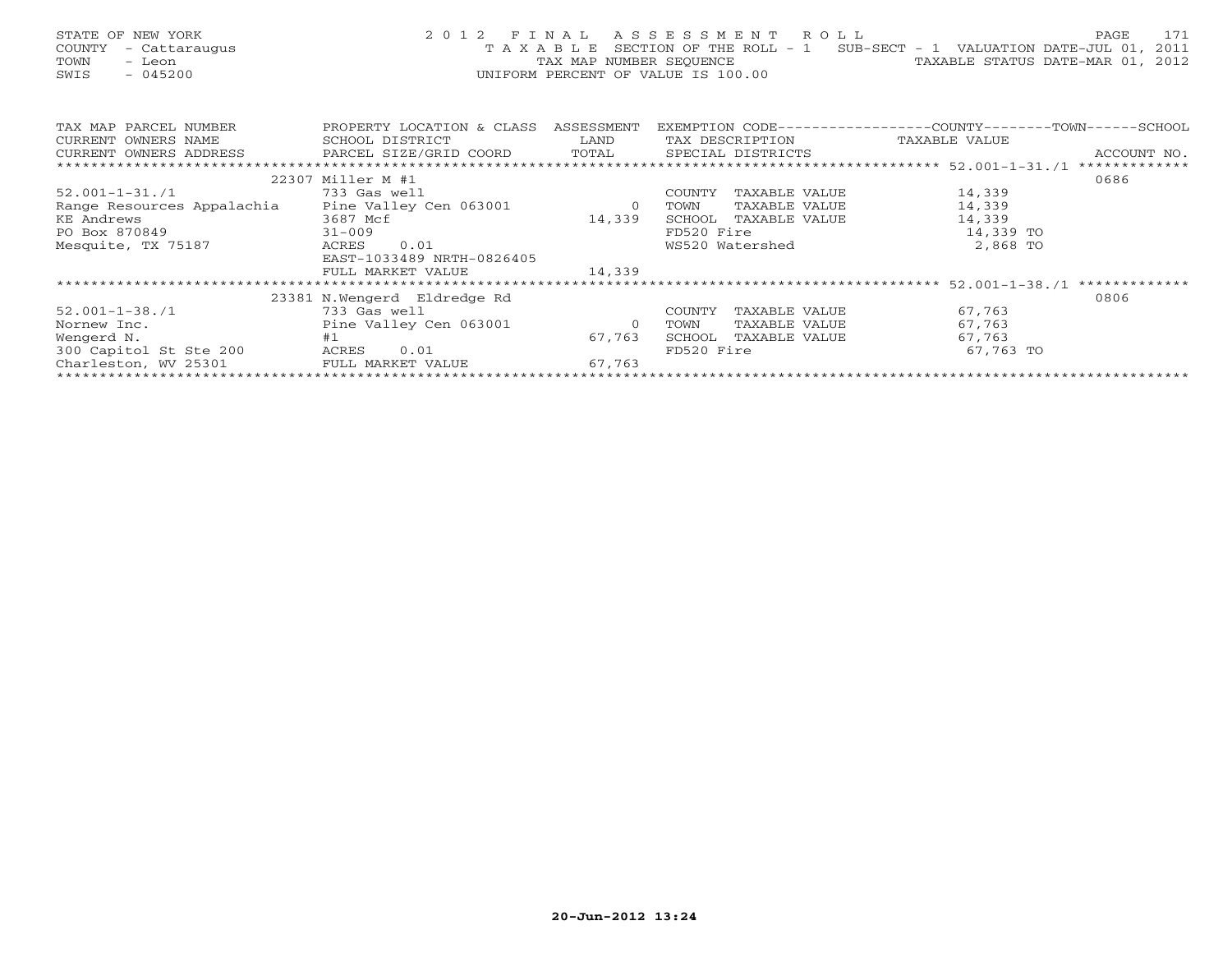|      | STATE OF NEW YORK    | 2012 FINAL ASSESSMENT ROLL |                                                                                |                                  |                        | PAGE | 172 |
|------|----------------------|----------------------------|--------------------------------------------------------------------------------|----------------------------------|------------------------|------|-----|
|      | COUNTY - Cattaraugus |                            | T A X A B L E SECTION OF THE ROLL - 1 SUB-SECT - 1 VALUATION DATE-JUL 01, 2011 |                                  |                        |      |     |
| TOWN | - Leon               |                            |                                                                                | TAXABLE STATUS DATE-MAR 01, 2012 |                        |      |     |
| SWIS | $-045200$            |                            |                                                                                |                                  | RPS150/V04/L015        |      |     |
|      |                      |                            | UNIFORM PERCENT OF VALUE IS 100.00                                             |                                  | CURRENT DATE 6/20/2012 |      |     |
|      |                      |                            |                                                                                |                                  |                        |      |     |

### R O L L S U B S E C T I O N - 1 - T O T A L S

### \*\*\* S P E C I A L D I S T R I C T S U M M A R Y \*\*\*

| CODE       | DISTRICT NAME   | TOTAL<br>PARCELS | EXTENSTON<br>TYPE. | <b>EXTENSION</b><br>VALUE | AD VALOREM<br>VALUE. | EXEMPT<br>AMOUNT | TAXABLE<br><b>VALUE</b> |
|------------|-----------------|------------------|--------------------|---------------------------|----------------------|------------------|-------------------------|
| FD520 Fire |                 |                  | 105 TOTAL          |                           | 2288,429             |                  | 2288,429                |
|            | LD520 Light     |                  | 1 TOTAL            |                           | 4,381                |                  | 4,381                   |
|            | WS520 Watershed |                  | 93 TOTAL           |                           | 1117,096             |                  | 1117,096                |

### \*\*\* S C H O O L D I S T R I C T S U M M A R Y \*\*\*

| CODE   | DISTRICT NAME           | TOTAL<br>PARCELS | ASSESSED<br>LAND | ASSESSED<br>TOTAL | <b>EXEMPT</b><br><b>AMOUNT</b> | TOTAL<br>TAXABLE | STAR<br>AMOUNT | STAR<br>TAXABLE |
|--------|-------------------------|------------------|------------------|-------------------|--------------------------------|------------------|----------------|-----------------|
| 046402 | Catt-LV Central         |                  |                  | 8,281             |                                | 8,281            |                | 8,281           |
| 047601 | Randolph Central        |                  |                  | 15,016            |                                | 15,016           |                | 15,016          |
| 063001 | Pine Valley Central     | 101              |                  | 2265,132          |                                | 2265,132         |                | 2265,132        |
|        | $S \cup B - T \cup T A$ | 105              |                  | 2288,429          |                                | 2288,429         |                | 2288,429        |
|        | TOTAL                   | 105              |                  | 2288,429          |                                | 2288,429         |                | 2288,429        |

# \*\*\* S Y S T E M C O D E S S U M M A R Y \*\*\*

#### NO SYSTEM EXEMPTIONS AT THIS LEVEL

### \*\*\* E X E M P T I O N S U M M A R Y \*\*\*

### NO EXEMPTIONS AT THIS LEVEL

# \*\*\* G R A N D T O T A L S \*\*\*

| <b>ROLL</b><br>SEC |               | TOTAI<br>DA DO FIC          | ∟AND | <b>CCFCCFT</b><br>TOTAL | PAXABL F<br>COUNTY | TAXABLE<br>TOWN | TAXABLE<br><b>SCHOOL</b> | STAR<br>$\sqrt{\Delta}$ X $\Delta$ RT $\sqrt{r}$ |
|--------------------|---------------|-----------------------------|------|-------------------------|--------------------|-----------------|--------------------------|--------------------------------------------------|
|                    | <b>IVARTT</b> | $\cdot$ $\cap$ $\in$<br>⊥∪. |      | 2200<br><u>າລດ</u>      | າາດດ<br>429        | າາດດ<br>429     | າາຊຊ<br>120              | $\bigwedge$ $\bigcap$ $\bigcap$<br>ה ה ה ר       |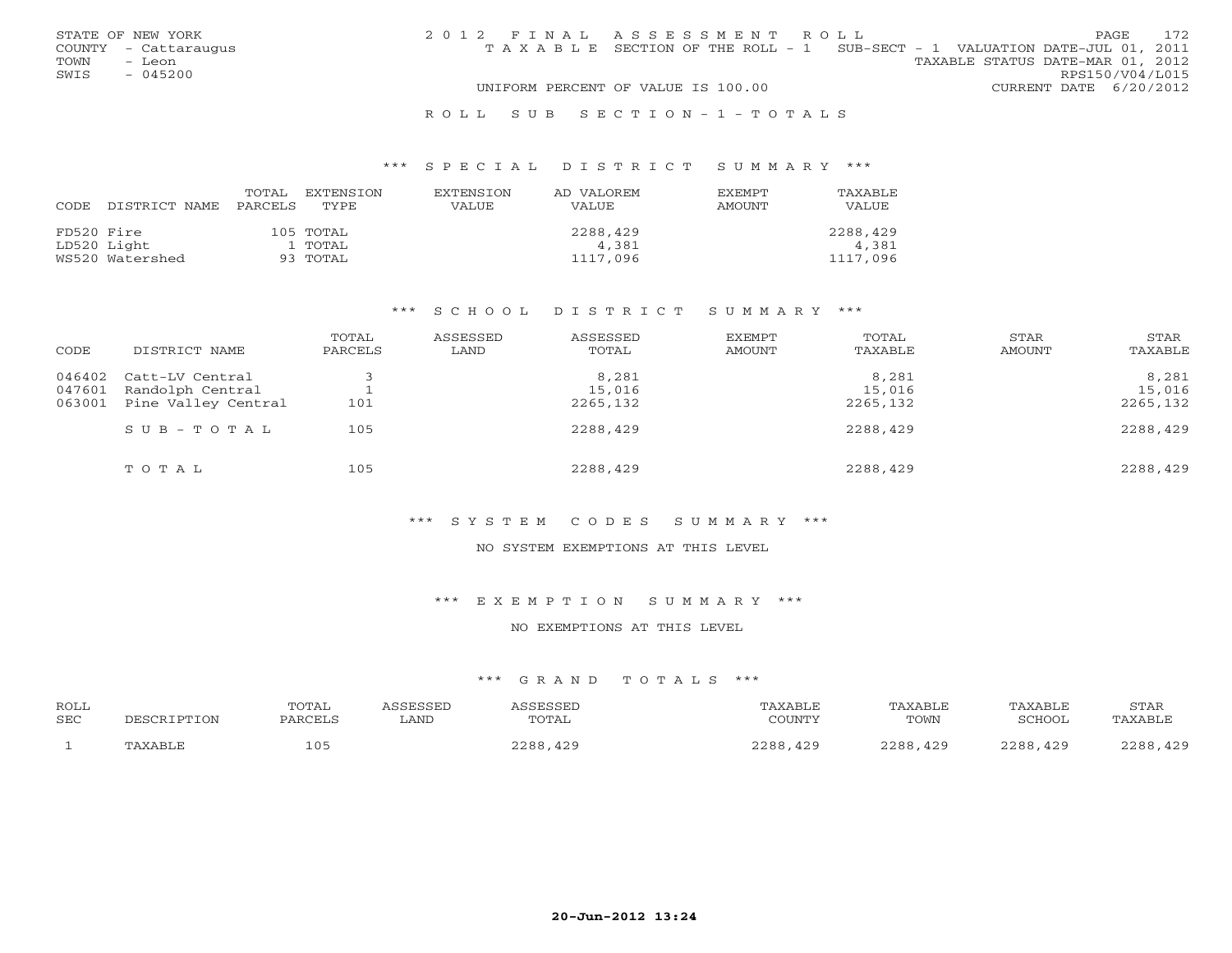| STATE OF NEW YORK    | 2012 FINAL ASSESSMENT ROLL<br>PAGE                                   | 173 |
|----------------------|----------------------------------------------------------------------|-----|
| COUNTY - Cattaraugus | VALUATION DATE-JUL 01, 2011<br>T A X A B L E SECTION OF THE ROLL - 1 |     |
| TOWN<br>- Leon       | TAXABLE STATUS DATE-MAR 01, 2012                                     |     |
| $-045200$<br>SWIS    | RPS150/V04/L015<br>UNIFORM PERCENT OF VALUE IS 100.00                |     |
|                      | CURRENT DATE 6/20/2012                                               |     |
|                      |                                                                      |     |

#### R O L L S E C T I O N T O T A L S

### \*\*\* S P E C I A L D I S T R I C T S U M M A R Y \*\*\*

| CODE       | DISTRICT NAME   | TOTAL<br>PARCELS | EXTENSTON<br>TYPE | <b>EXTENSION</b><br><b>VALUE</b> | AD VALOREM<br>VALUE | <b>EXEMPT</b><br><b>AMOUNT</b> | TAXABLE<br>VALUE |
|------------|-----------------|------------------|-------------------|----------------------------------|---------------------|--------------------------------|------------------|
| FD520 Fire |                 |                  | 762 TOTAL         |                                  | 52544,439           |                                | 52544,439        |
|            | LD520 Light     |                  | 81 TOTAL          |                                  | 3947,995            |                                | 3947,995         |
|            | WS520 Watershed |                  | 703 TOTAL         |                                  | 18918,865           | 19,940                         | 18898,925        |

### \*\*\* S C H O O L D I S T R I C T S U M M A R Y \*\*\*

| CODE             | DISTRICT NAME                       | TOTAL<br>PARCELS | ASSESSED<br>LAND    | ASSESSED<br>TOTAL    | EXEMPT<br>AMOUNT   | TOTAL<br>TAXABLE     | STAR<br>AMOUNT     | STAR<br>TAXABLE      |
|------------------|-------------------------------------|------------------|---------------------|----------------------|--------------------|----------------------|--------------------|----------------------|
| 046402<br>047601 | Catt-LV Central<br>Randolph Central | 63<br>14         | 1938,400<br>497,700 | 4806,681<br>1698,516 | 443,087<br>113,371 | 4363,594<br>1585,145 | 929,168<br>242,200 | 3434,426<br>1342,945 |
| 063001           | Pine Valley Central                 | 685              | 16665,230           | 46039,242            | 4665,719           | 41373,523            | 9700,465           | 31673,058            |
|                  | $S \cup B - T \cup T A$             | 762              | 19101,330           | 52544,439            | 5222,177           | 47322,262            | 10871,833          | 36450,429            |
|                  | TOTAL                               | 762              | 19101,330           | 52544,439            | 5222,177           | 47322,262            | 10871,833          | 36450,429            |

# \*\*\* S Y S T E M C O D E S S U M M A R Y \*\*\*

#### NO SYSTEM EXEMPTIONS AT THIS LEVEL

# \*\*\* E X E M P T I O N S U M M A R Y \*\*\*

|       |             | TOTAL   |               |           |          |
|-------|-------------|---------|---------------|-----------|----------|
| CODE  | DESCRIPTION | PARCELS | <b>COUNTY</b> | TOWN      | SCHOOL   |
| 41101 | VET C/T     |         | 400           | 400       |          |
| 41121 | WVET C/T    | Q       | 95,475        | 95,475    |          |
| 41131 | CVET C/T    | 26      | 474,075       | 474,075   |          |
| 41141 | DVET C/T    |         | 95,963        | 95,963    |          |
| 41400 | CLERGY      |         | 1,500         | 1,500     | 1,500    |
| 41700 | AG BLDG     | 41      | 1927,475      | 1927, 475 | 1927,475 |
| 41720 | AG DIST     | 89      | 1767,852      | 1767,852  | 1767,852 |
| 41730 | AG DISTOUT  | 17      | 277,292       | 277,292   | 277,292  |
| 41800 | AGED C/T/S  | 6       | 211,800       | 211,800   | 217,800  |
| 41801 | AGED C/T    | 13      | 338,435       | 338,435   |          |
|       |             |         |               |           |          |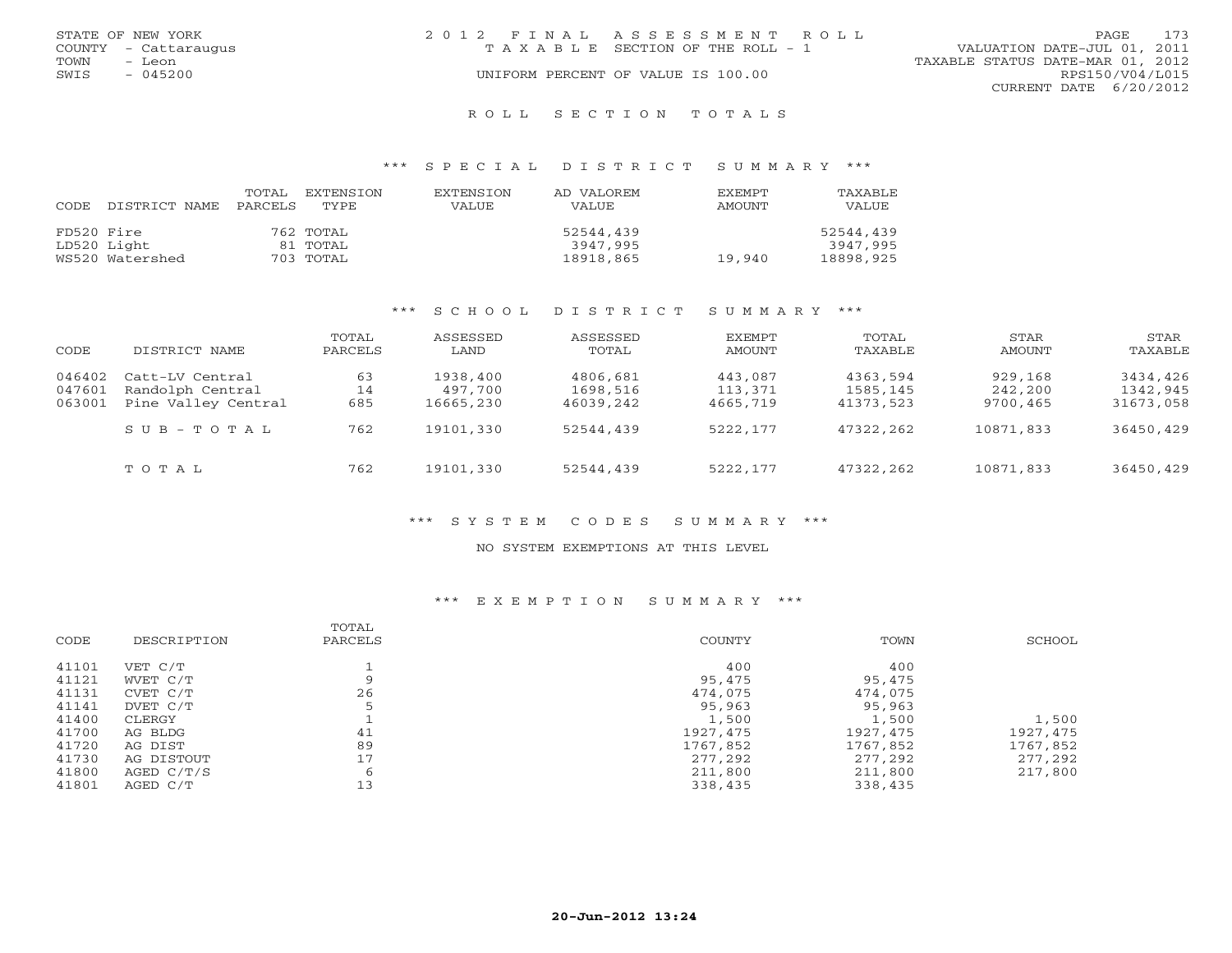|      | STATE OF NEW YORK    | 2012 FINAL ASSESSMENT ROLL |                                       |                                  | PAGE            | 174 |
|------|----------------------|----------------------------|---------------------------------------|----------------------------------|-----------------|-----|
|      | COUNTY - Cattaraugus |                            | T A X A B L E SECTION OF THE ROLL - 1 | VALUATION DATE-JUL 01, 2011      |                 |     |
| TOWN | - Leon               |                            |                                       | TAXABLE STATUS DATE-MAR 01, 2012 |                 |     |
| SWIS | $-045200$            |                            | UNIFORM PERCENT OF VALUE IS 100.00    |                                  | RPS150/V04/L015 |     |
|      |                      |                            |                                       | CURRENT DATE 6/20/2012           |                 |     |
|      |                      |                            |                                       |                                  |                 |     |

#### R O L L S E C T I O N T O T A L S

#### \*\*\* E X E M P T I O N S U M M A R Y \*\*\*

| CODE  | DESCRIPTION | TOTAL<br>PARCELS | COUNTY   | TOWN     | SCHOOL    |
|-------|-------------|------------------|----------|----------|-----------|
| 41802 | AGED C      |                  | 53,900   |          |           |
| 41805 | AGED C/S    |                  | 31,982   |          | 31,982    |
| 41834 | SR STAR     | 70               |          |          | 3977,033  |
| 41844 | SR ST MH    | ∠                |          |          | 70,000    |
| 41854 | RES STAR    | 226              |          |          | 6726,400  |
| 41864 | RES ST MH   |                  |          |          | 98,400    |
| 42120 | TMP GHOUSE  |                  | 116,000  | 116,000  | 116,000   |
| 47460 | FOREST/A74  |                  | 789,520  | 789,520  | 789,520   |
| 47610 | BUS C/T/S   |                  | 92,756   | 92,756   | 92,756    |
|       | TOTAL       | 532              | 6274,425 | 6188,543 | 16094,010 |

### \*\*\* G R A N D T O T A L S \*\*\*

| ROLL       |             | TOTAL   | ASSESSED  | ASSESSED  | TAXABLE   | TAXABLE   | TAXABLE   | STAR      |
|------------|-------------|---------|-----------|-----------|-----------|-----------|-----------|-----------|
| <b>SEC</b> | DESCRIPTION | PARCELS | LAND      | TOTAL     | COUNTY    | TOWN      | SCHOOL    | TAXABLE   |
|            | TAXABLE     | 762     | 19101,330 | 52544,439 | 46270.014 | 46355,896 | 47322,262 | 36450,429 |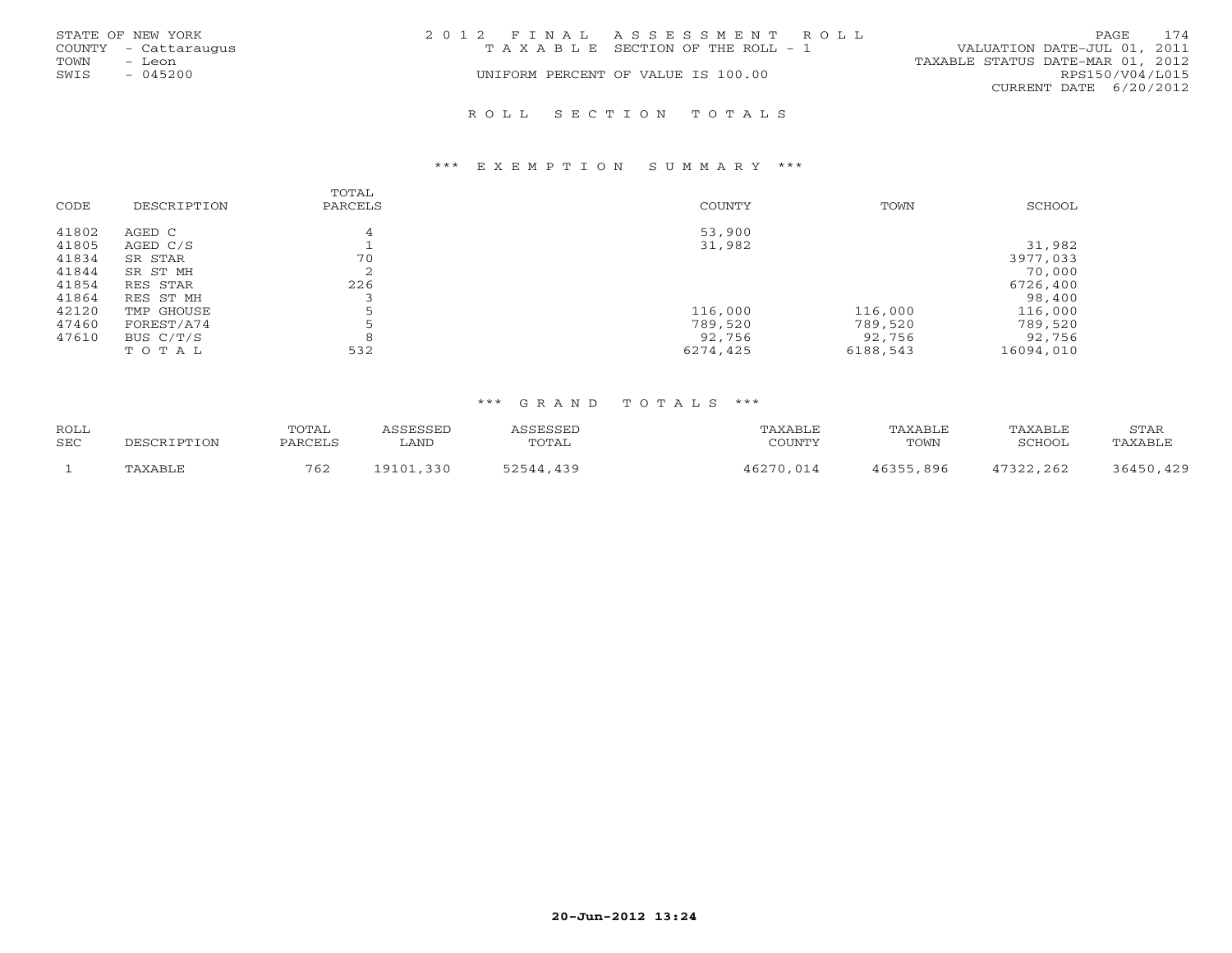# STATE OF NEW YORK 2 0 1 2 F I N A L A S S E S S M E N T R O L L PAGE 175 COUNTY - Cattaraugus SPECIAL FRANCHISE SECTION OF THE ROLL - 5 VALUATION DATE-JUL 01, 2011 TOWN - Leon TAX MAP NUMBER SEQUENCE TAXABLE STATUS DATE-MAR 01, 2012 SWIS - 045200 UNIFORM PERCENT OF VALUE IS 100.00

| TAX MAP PARCEL NUMBER                                                              | PROPERTY LOCATION & CLASS ASSESSMENT                  |                | EXEMPTION CODE-----------------COUNTY-------TOWN------SCHOOL |            |             |  |  |  |  |  |
|------------------------------------------------------------------------------------|-------------------------------------------------------|----------------|--------------------------------------------------------------|------------|-------------|--|--|--|--|--|
| CURRENT OWNERS NAME                                                                | SCHOOL DISTRICT                                       | LAND           | TAX DESCRIPTION TAXABLE VALUE                                |            |             |  |  |  |  |  |
| CURRENT OWNERS ADDRESS      PARCEL SIZE/GRID COORD     TOTAL     SPECIAL DISTRICTS |                                                       |                |                                                              |            | ACCOUNT NO. |  |  |  |  |  |
| **************************                                                         |                                                       |                |                                                              |            |             |  |  |  |  |  |
|                                                                                    | Special Franchise                                     |                |                                                              |            | 0433        |  |  |  |  |  |
| 552.000-9910-131.600/188                                                           |                                                       |                | TAXABLE VALUE<br>COUNTY                                      | 260,457    |             |  |  |  |  |  |
| Nys Electric & Gas Corp                                                            | ool Elec & gas<br>Pine Valley Cen 063001<br>Morm Of I | $\overline{0}$ | TAXABLE VALUE<br>TOWN                                        | 260,457    |             |  |  |  |  |  |
| 70 Farm View Dr                                                                    | Town Of Leon                                          | 260,457        | SCHOOL TAXABLE VALUE                                         | 260,457    |             |  |  |  |  |  |
| New Gloucester, ME 04260                                                           | 1.0000 Pine Valley                                    |                | FD520 Fire                                                   | 260,457 TO |             |  |  |  |  |  |
|                                                                                    | 0.01<br>ACRES                                         |                | WS520 Watershed                                              | 78,137 TO  |             |  |  |  |  |  |
|                                                                                    | FULL MARKET VALUE                                     | 260,457        |                                                              |            |             |  |  |  |  |  |
|                                                                                    |                                                       |                |                                                              |            |             |  |  |  |  |  |
|                                                                                    | Special Franchise                                     |                |                                                              |            | 0431        |  |  |  |  |  |
| 552.000-9910-631.900/188                                                           | 866 Telephone                                         |                | COUNTY<br>TAXABLE VALUE                                      | 88,730     |             |  |  |  |  |  |
| Verizon New York Inc                                                               | Catt-LV Central 046402 0 TOWN                         |                | TAXABLE VALUE                                                | 88,730     |             |  |  |  |  |  |
| 31st Floor                                                                         | Town Of Leon                                          | 88,730         | SCHOOL TAXABLE VALUE                                         | 88,730     |             |  |  |  |  |  |
| PO Box 152206                                                                      | 10wh of Lives<br>0.5900 Catt/1 Valley                 |                | FD520 Fire                                                   | 88,730 TO  |             |  |  |  |  |  |
| Irving, TX 75015-2206                                                              |                                                       |                | WS520 Watershed                                              | 31,056 TO  |             |  |  |  |  |  |
|                                                                                    | FULL MARKET VALUE                                     | 88,730         |                                                              |            |             |  |  |  |  |  |
|                                                                                    |                                                       |                |                                                              |            |             |  |  |  |  |  |
|                                                                                    | Special Franchise                                     |                |                                                              |            | 0502        |  |  |  |  |  |
| 552.000-9916-631.900/188                                                           | 866 Telephone                                         |                | TAXABLE VALUE<br>COUNTY                                      | 61,660     |             |  |  |  |  |  |
| Verizon New York Inc                                                               | Pine Valley Cen 063001                                | $\overline{0}$ | TAXABLE VALUE<br>TOWN                                        | 61,660     |             |  |  |  |  |  |
| PO Box 152206                                                                      | Town Of Leon                                          | 61,660         | SCHOOL TAXABLE VALUE                                         | 61,660     |             |  |  |  |  |  |
| Irving, TX 75015-2206                                                              | 0.4100 Pine Valley                                    |                | FD520 Fire                                                   | 61,660 TO  |             |  |  |  |  |  |
|                                                                                    | 0.01<br>ACRES                                         |                | WS520 Watershed                                              | 18,498 TO  |             |  |  |  |  |  |
|                                                                                    | FULL MARKET VALUE                                     | 61,660         |                                                              |            |             |  |  |  |  |  |
|                                                                                    |                                                       |                |                                                              |            |             |  |  |  |  |  |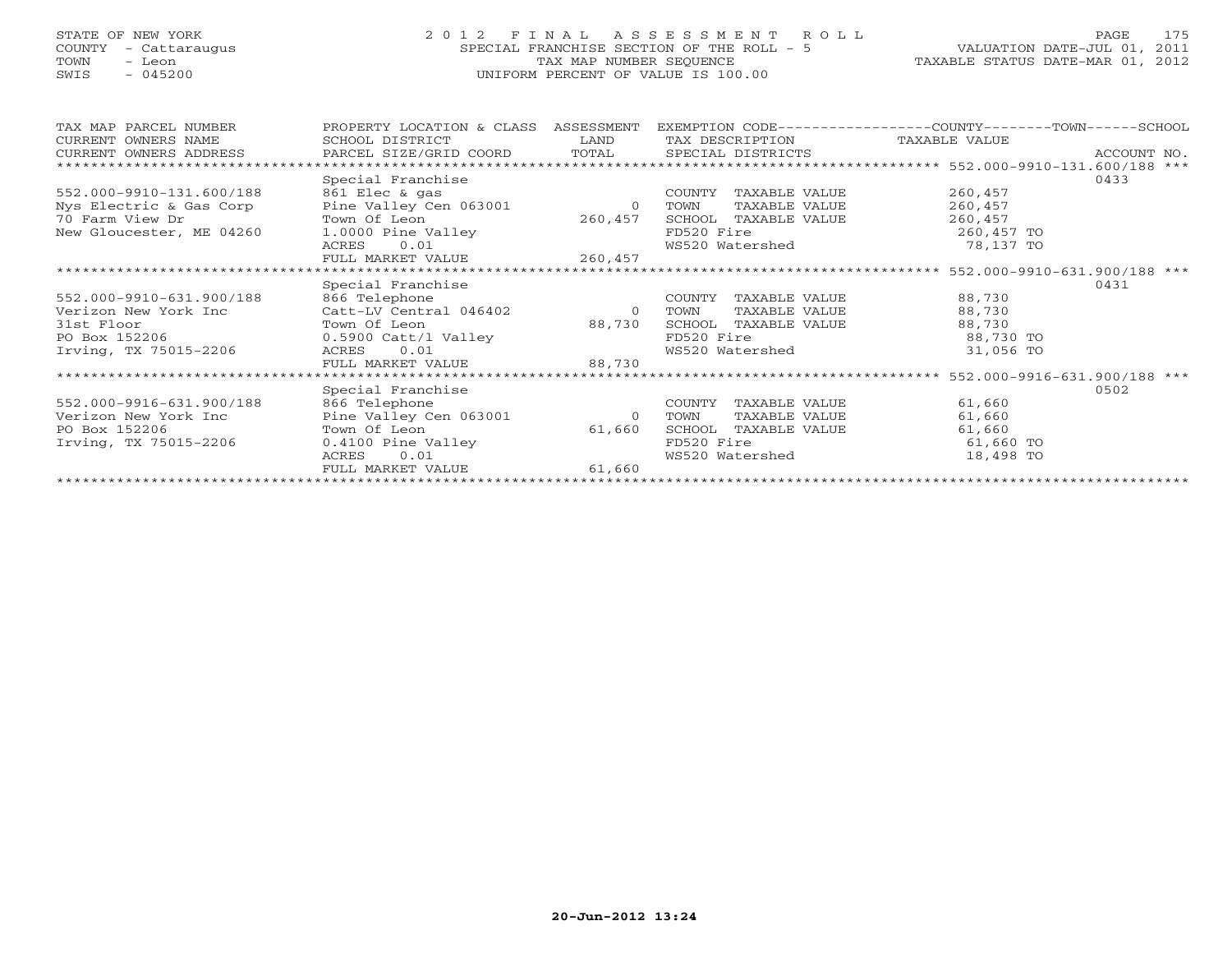|      | STATE OF NEW YORK    | 2012 FINAL ASSESSMENT ROLL                | 176<br><b>PAGE</b>               |
|------|----------------------|-------------------------------------------|----------------------------------|
|      | COUNTY - Cattaraugus | SPECIAL FRANCHISE SECTION OF THE ROLL - 5 | VALUATION DATE-JUL 01, 2011      |
| TOWN | - Leon               |                                           | TAXABLE STATUS DATE-MAR 01, 2012 |
| SWIS | $-045200$            |                                           | RPS150/V04/L015                  |
|      |                      | UNIFORM PERCENT OF VALUE IS 100.00        | CURRENT DATE 6/20/2012           |
|      |                      |                                           |                                  |

### R O L L S U B S E C T I O N - - T O T A L S

### \*\*\* S P E C I A L D I S T R I C T S U M M A R Y \*\*\*

| CODE.      | DISTRICT NAME   | TOTAL<br>PARCELS | EXTENSTON<br>TYPE    | <b>EXTENSION</b><br>VALUE. | AD VALOREM<br>VALUE. | <b>EXEMPT</b><br>AMOUNT | <b>TAXABLE</b><br>VALUE |
|------------|-----------------|------------------|----------------------|----------------------------|----------------------|-------------------------|-------------------------|
| FD520 Fire | WS520 Watershed |                  | 3 ТОТАІ.<br>3 ТОТАІ, |                            | 410,847<br>127,691   |                         | 410,847<br>127,691      |

### \*\*\* S C H O O L D I S T R I C T S U M M A R Y \*\*\*

| CODE             | DISTRICT NAME                          | TOTAL<br>PARCELS | ASSESSED<br>LAND | ASSESSED<br>TOTAL | EXEMPT<br>AMOUNT | TOTAL<br>TAXABLE  | STAR<br>AMOUNT | STAR<br>TAXABLE   |
|------------------|----------------------------------------|------------------|------------------|-------------------|------------------|-------------------|----------------|-------------------|
| 046402<br>063001 | Catt-LV Central<br>Pine Valley Central | ▵                |                  | 88,730<br>322,117 |                  | 88,730<br>322,117 |                | 88,730<br>322,117 |
|                  | SUB-TOTAL                              |                  |                  | 410,847           |                  | 410,847           |                | 410,847           |
|                  | TOTAL                                  |                  |                  | 410,847           |                  | 410,847           |                | 410,847           |

### \*\*\* S Y S T E M C O D E S S U M M A R Y \*\*\*

## NO SYSTEM EXEMPTIONS AT THIS LEVEL

### \*\*\* E X E M P T I O N S U M M A R Y \*\*\*

## NO EXEMPTIONS AT THIS LEVEL

# \*\*\* G R A N D T O T A L S \*\*\*

| <b>ROLL</b><br><b>SEC</b> | DESCRIPTION       | TOTAL<br>PARCELS | SSESSED<br>∟AND | ASSESSED<br>TOTAL | TAXABLE<br>COUNTY | TAXABLE<br>TOWN | TAXABLE<br>SCHOOL | <b>STAR</b><br>TAXABLE |
|---------------------------|-------------------|------------------|-----------------|-------------------|-------------------|-----------------|-------------------|------------------------|
|                           | SPECIAL FRANCHISE |                  |                 | 110.847           | 410,847           | 410,847         | 410,847           | 110,847                |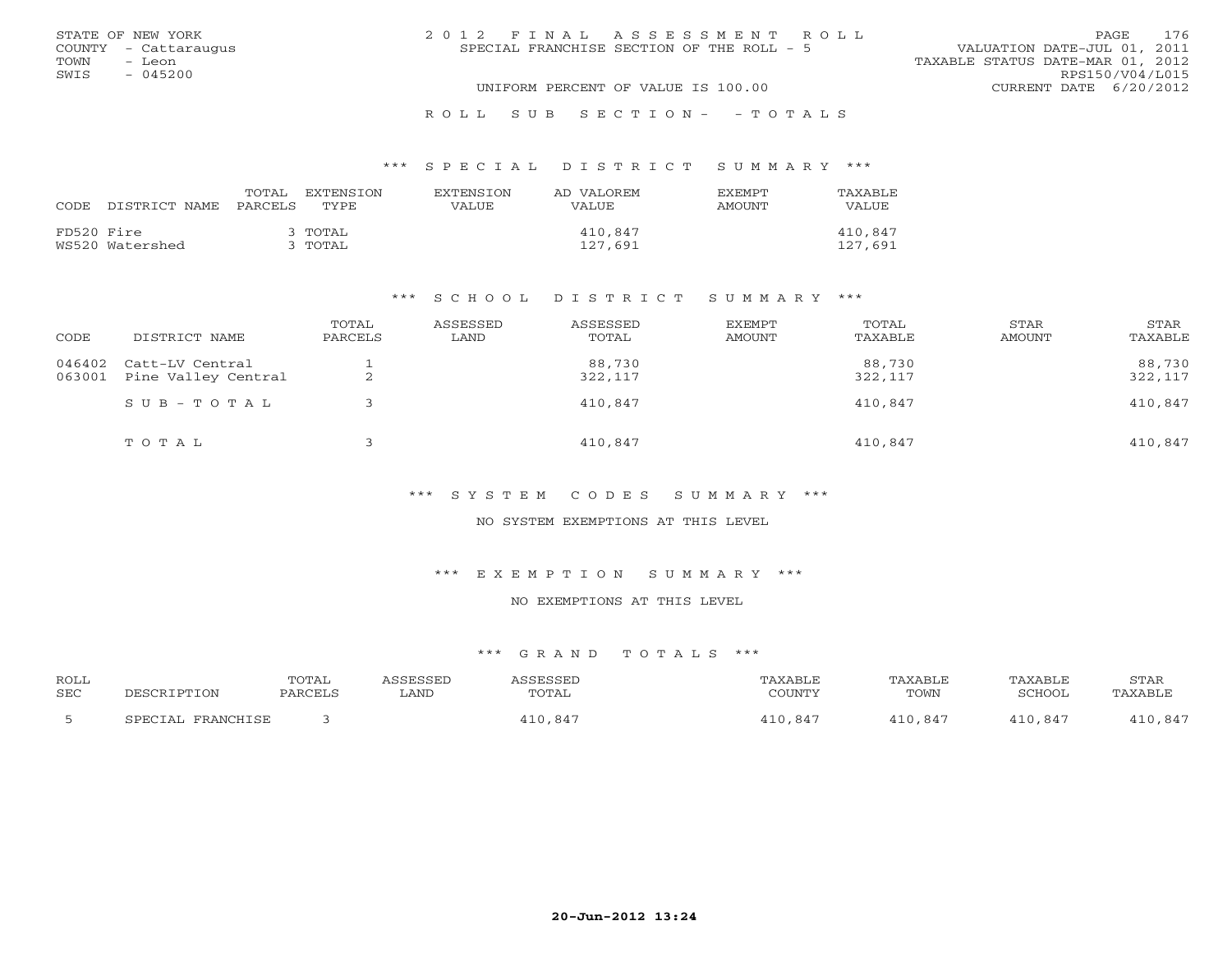|      | STATE OF NEW YORK    | 2012 FINAL ASSESSMENT ROLL                                               | PAGE            | 177 |
|------|----------------------|--------------------------------------------------------------------------|-----------------|-----|
|      | COUNTY - Cattaraugus | VALUATION DATE-JUL 01, 2011<br>SPECIAL FRANCHISE SECTION OF THE ROLL - 5 |                 |     |
| TOWN | - Leon               | TAXABLE STATUS DATE-MAR 01, 2012                                         |                 |     |
| SWIS | $-045200$            | UNIFORM PERCENT OF VALUE IS 100.00                                       | RPS150/V04/L015 |     |
|      |                      | CURRENT DATE 6/20/2012                                                   |                 |     |
|      |                      |                                                                          |                 |     |

#### R O L L S E C T I O N T O T A L S

### \*\*\* S P E C I A L D I S T R I C T S U M M A R Y \*\*\*

| CODE.      | DISTRICT NAME PARCELS | TOTAL | EXTENSTON<br>TYPE    | <b>EXTENSION</b><br>VALUE | AD VALOREM<br><b>VALUE</b> | <b>EXEMPT</b><br>AMOUNT | TAXABLE<br><b>VALUE</b> |
|------------|-----------------------|-------|----------------------|---------------------------|----------------------------|-------------------------|-------------------------|
| FD520 Fire | WS520 Watershed       |       | 3 ТОТАІ.<br>3 ТОТАІ. |                           | 410,847<br>127,691         |                         | 410,847<br>127,691      |

### \*\*\* S C H O O L D I S T R I C T S U M M A R Y \*\*\*

| CODE             | DISTRICT NAME                          | TOTAL<br>PARCELS | ASSESSED<br>LAND | ASSESSED<br>TOTAL | EXEMPT<br>AMOUNT | TOTAL<br>TAXABLE  | STAR<br>AMOUNT | STAR<br>TAXABLE   |
|------------------|----------------------------------------|------------------|------------------|-------------------|------------------|-------------------|----------------|-------------------|
| 046402<br>063001 | Catt-LV Central<br>Pine Valley Central | ∼                |                  | 88,730<br>322,117 |                  | 88,730<br>322,117 |                | 88,730<br>322,117 |
|                  | SUB-TOTAL                              |                  |                  | 410,847           |                  | 410,847           |                | 410,847           |
|                  | TOTAL                                  |                  |                  | 410,847           |                  | 410,847           |                | 410,847           |

### \*\*\* S Y S T E M C O D E S S U M M A R Y \*\*\*

## NO SYSTEM EXEMPTIONS AT THIS LEVEL

#### \*\*\* E X E M P T I O N S U M M A R Y \*\*\*

# NO EXEMPTIONS AT THIS LEVEL

# \*\*\* G R A N D T O T A L S \*\*\*

| <b>ROLL</b><br><b>SEC</b> | PESCRIPTION       | <b>TOTAL</b><br>PARCELS | <i><b>\SSESSED</b></i><br>∟AND | ASSESSED<br>TOTAL | TAXABLE<br>COUNTY | TAXABLE<br>TOWN | TAXABLE<br>SCHOOL | STAR<br>TAXABLE |
|---------------------------|-------------------|-------------------------|--------------------------------|-------------------|-------------------|-----------------|-------------------|-----------------|
|                           |                   |                         |                                |                   |                   |                 |                   |                 |
|                           | SPECIAL FRANCHISE |                         |                                | 410,847           | . 847<br>10       | 410.847         | 410.847           | 410,847         |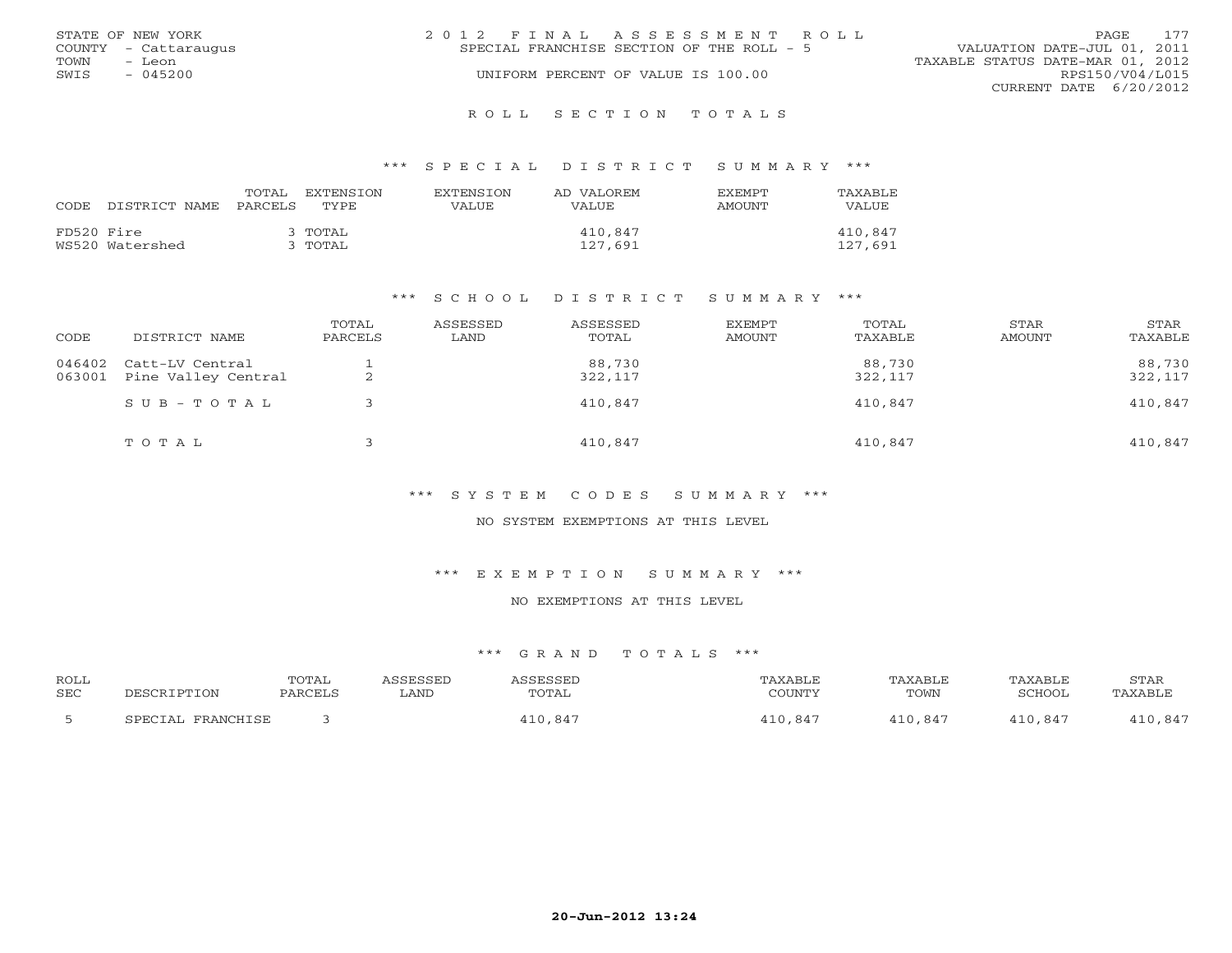# STATE OF NEW YORK 2 0 1 2 F I N A L A S S E S S M E N T R O L L PAGE 178 COUNTY - Cattaraugus UTILITY & R.R. SECTION OF THE ROLL - 6 VALUATION DATE-JUL 01, 2011 TOWN - Leon TAX MAP NUMBER SEQUENCE TAXABLE STATUS DATE-MAR 01, 2012 SWIS - 045200 UNIFORM PERCENT OF VALUE IS 100.00UNIFORM PERCENT OF VALUE IS 100.00

| TAX MAP PARCEL NUMBER                                                                                                                                                                                                                |                                                                                        |        | PROPERTY LOCATION & CLASS ASSESSMENT EXEMPTION CODE----------------COUNTY-------TOWN------SCHOOL    |                        |      |
|--------------------------------------------------------------------------------------------------------------------------------------------------------------------------------------------------------------------------------------|----------------------------------------------------------------------------------------|--------|-----------------------------------------------------------------------------------------------------|------------------------|------|
| CURRENT OWNERS NAME                                                                                                                                                                                                                  |                                                                                        |        |                                                                                                     |                        |      |
| CURRENT OWNERS ADDRESS                                                                                                                                                                                                               |                                                                                        |        |                                                                                                     |                        |      |
| ***********************                                                                                                                                                                                                              |                                                                                        |        |                                                                                                     |                        |      |
|                                                                                                                                                                                                                                      | Outside Plant                                                                          |        |                                                                                                     |                        | 0507 |
| 650.000-9910-131.600/188                                                                                                                                                                                                             | 884 Elec Dist Out                                                                      |        |                                                                                                     |                        |      |
| Nys Electric & Gas Corp                                                                                                                                                                                                              | Catt-LV Central 046402                                                                 |        |                                                                                                     |                        |      |
| 70 Farm View Dr                                                                                                                                                                                                                      | Loc #888888                                                                            |        | COUNTY TAXABLE VALUE 93,791<br>0 TOWN TAXABLE VALUE 93,791<br>93,791 SCHOOL TAXABLE VALUE 93,791    |                        |      |
| New Gloucester, ME 04260                                                                                                                                                                                                             |                                                                                        |        |                                                                                                     |                        |      |
|                                                                                                                                                                                                                                      | 0.2240 Catt/l Valley                                                                   |        | FD520 Fire<br>WS520 Watershed                                                                       | 93,791 TO              |      |
|                                                                                                                                                                                                                                      | Elec Dist                                                                              |        |                                                                                                     | 18,758 TO              |      |
|                                                                                                                                                                                                                                      | 0.01<br>ACRES                                                                          |        |                                                                                                     |                        |      |
|                                                                                                                                                                                                                                      | FULL MARKET VALUE 93,791                                                               |        |                                                                                                     |                        |      |
|                                                                                                                                                                                                                                      |                                                                                        |        |                                                                                                     |                        |      |
|                                                                                                                                                                                                                                      | Outside Plant                                                                          |        |                                                                                                     |                        | 0506 |
| 650.000-9910-631.900/188                                                                                                                                                                                                             | 836 Telecom. eq.<br>Catt-LV Central 046402                                             |        | COUNTY TAXABLE VALUE 17,288                                                                         |                        |      |
| Verizon New York Inc                                                                                                                                                                                                                 |                                                                                        |        |                                                                                                     |                        |      |
| 31st Floor                                                                                                                                                                                                                           | Loc #888888                                                                            |        | 0 TOWN TAXABLE VALUE<br>17,288 SCHOOL TAXABLE VALUE<br>TAXABLE VALUE 17,288<br>TAXABLE VALUE 17,288 |                        |      |
| PO Box 152206                                                                                                                                                                                                                        | 0.0870 Randolph                                                                        |        | FD520 Fire                                                                                          |                        |      |
| Irving, TX 75015-2206                                                                                                                                                                                                                |                                                                                        |        | FD520 Fire<br>LD520 Light<br>WS520 Watershed                                                        | 17,288 TO<br>17,288 TO |      |
|                                                                                                                                                                                                                                      |                                                                                        |        |                                                                                                     | 17,288 TO              |      |
|                                                                                                                                                                                                                                      |                                                                                        |        |                                                                                                     |                        |      |
|                                                                                                                                                                                                                                      |                                                                                        |        |                                                                                                     |                        |      |
|                                                                                                                                                                                                                                      | Outside Plant                                                                          |        |                                                                                                     |                        | 0509 |
| 650.000-9913-143.800/188                                                                                                                                                                                                             | 884 Elec Dist Out                                                                      |        | COUNTY TAXABLE VALUE 30,788                                                                         |                        |      |
|                                                                                                                                                                                                                                      |                                                                                        |        |                                                                                                     |                        |      |
| Steuben Rural Electric Co                                                                                                                                                                                                            | Randolph Centra 047601 0 TOWN TAXABLE VALUE<br>Toc #888888 30,788 SCHOOL TAXABLE VALUE |        | TAXABLE VALUE 30,788<br>TAXABLE VALUE 30,788                                                        |                        |      |
| 9 Wilson Ave                                                                                                                                                                                                                         |                                                                                        |        |                                                                                                     |                        |      |
| Bath, NY 14810                                                                                                                                                                                                                       |                                                                                        |        | FD520 Fire                                                                                          | 30,788 TO              |      |
|                                                                                                                                                                                                                                      |                                                                                        |        | WS520 Watershed                                                                                     | 12,315 TO              |      |
|                                                                                                                                                                                                                                      | 0.0260 Randolph<br>ACRES 0.01<br>FULL MARKET VALUE 30,788                              |        |                                                                                                     |                        |      |
|                                                                                                                                                                                                                                      |                                                                                        |        |                                                                                                     |                        |      |
|                                                                                                                                                                                                                                      | Outside Plant                                                                          |        |                                                                                                     |                        | 0430 |
|                                                                                                                                                                                                                                      |                                                                                        |        | COUNTY TAXABLE VALUE                                                                                |                        |      |
|                                                                                                                                                                                                                                      |                                                                                        |        |                                                                                                     |                        |      |
|                                                                                                                                                                                                                                      |                                                                                        |        |                                                                                                     |                        |      |
|                                                                                                                                                                                                                                      |                                                                                        |        |                                                                                                     | 197,356 TO             |      |
| 650.000-9916-825.150/288 883 Gas Trans Impr COUNTY TAXABLE VALUE 197,356<br>Kiantone Pipeline Corp Pine Valley Cen 063001 0 TOWN TAXABLE VALUE 197,356<br>Attn: United Refining Co Of Pa Loc #888888 197,356<br>PO Box 599 0.6667 Pi |                                                                                        |        |                                                                                                     | 39,471 TO              |      |
|                                                                                                                                                                                                                                      | ACRES<br>0.01                                                                          |        |                                                                                                     |                        |      |
|                                                                                                                                                                                                                                      | FULL MARKET VALUE 197,356                                                              |        |                                                                                                     |                        |      |
|                                                                                                                                                                                                                                      |                                                                                        |        |                                                                                                     |                        |      |
|                                                                                                                                                                                                                                      | Outside Plant                                                                          |        |                                                                                                     |                        | 0508 |
|                                                                                                                                                                                                                                      |                                                                                        |        |                                                                                                     |                        |      |
| 652.000-9913-131.600/188<br>Nys Electric & Gas Corp                                                                                                                                                                                  | 884 Elec Dist Out<br>Randolph Centra 047601                                            | 0 TOWN | COUNTY TAXABLE VALUE 13,399<br>TOWN TAXABLE VALUE 13,399                                            |                        |      |
|                                                                                                                                                                                                                                      |                                                                                        |        | 13,399 SCHOOL TAXABLE VALUE 13,399                                                                  |                        |      |
|                                                                                                                                                                                                                                      |                                                                                        |        |                                                                                                     | 13,399 TO              |      |
|                                                                                                                                                                                                                                      |                                                                                        |        | FD520 Fire<br>WS520 Watershed                                                                       | 2,680 TO               |      |
|                                                                                                                                                                                                                                      |                                                                                        |        |                                                                                                     |                        |      |
| Freeport Bldg<br>Freeport Bldg<br>70 Farm View Dr<br>New Gloucester, ME 04260<br>New Gloucester, ME 04260<br>New Gloucester, ME 04260<br>Princess 0.01                                                                               |                                                                                        |        |                                                                                                     |                        |      |
|                                                                                                                                                                                                                                      |                                                                                        | 13,399 |                                                                                                     |                        |      |
|                                                                                                                                                                                                                                      |                                                                                        |        |                                                                                                     |                        |      |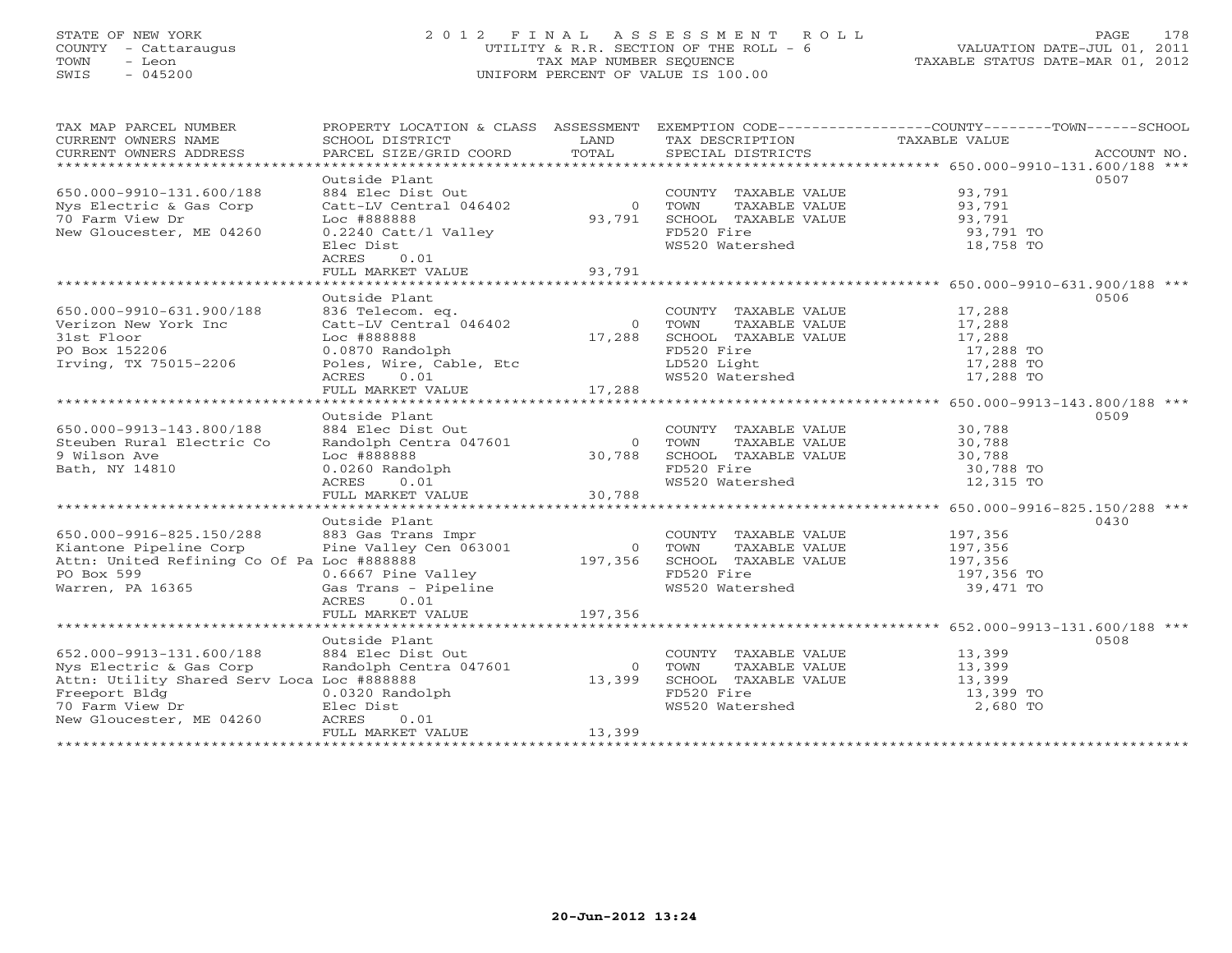# STATE OF NEW YORK 2 0 1 2 F I N A L A S S E S S M E N T R O L L PAGE 179 COUNTY - Cattaraugus UTILITY & R.R. SECTION OF THE ROLL - 6 VALUATION DATE-JUL 01, 2011 TOWN - Leon TAX MAP NUMBER SEQUENCE TAXABLE STATUS DATE-MAR 01, 2012 SWIS - 045200 UNIFORM PERCENT OF VALUE IS 100.00UNIFORM PERCENT OF VALUE IS 100.00

| TAX MAP PARCEL NUMBER                      | PROPERTY LOCATION & CLASS ASSESSMENT |          |                                | EXEMPTION CODE-----------------COUNTY-------TOWN------SCHOOL |
|--------------------------------------------|--------------------------------------|----------|--------------------------------|--------------------------------------------------------------|
| CURRENT OWNERS NAME                        | SCHOOL DISTRICT                      | LAND     | TAX DESCRIPTION TAXABLE VALUE  |                                                              |
| CURRENT OWNERS ADDRESS                     | PARCEL SIZE/GRID COORD               | TOTAL    | SPECIAL DISTRICTS              | ACCOUNT NO.                                                  |
| ***********************                    |                                      |          |                                |                                                              |
|                                            | Outside Plant                        |          |                                | 0504                                                         |
| 652.000-9913-825.150/288                   | 883 Gas Trans Impr                   |          | COUNTY TAXABLE VALUE           | 98,663                                                       |
| Kiantone Pipeline Corp                     | Randolph Centra 047601               | $\circ$  | TAXABLE VALUE<br>TOWN          | 98,663                                                       |
| Attn: United Refining Co Of Pa Loc #888888 |                                      | 98,663   | SCHOOL TAXABLE VALUE           | 98,663                                                       |
| PO Box 599                                 | 0.3333 Randolph                      |          | FD520 Fire                     | 98,663 TO                                                    |
| Warren, PA 06685                           | Gas Trans - Pipeline                 |          | WS520 Watershed                | 19,733 TO                                                    |
|                                            | ACRES<br>0.01                        |          |                                |                                                              |
|                                            | FULL MARKET VALUE                    | 98,663   |                                |                                                              |
|                                            |                                      |          |                                |                                                              |
|                                            | Outside Plant                        |          |                                | 0427                                                         |
| 652.000-9916-131.600/188                   | 884 Elec Dist Out                    |          | COUNTY TAXABLE VALUE           | 311,522                                                      |
| Nys Electric & Gas Corp                    | Pine Valley Cen 063001               | $\Omega$ | TOWN<br>TAXABLE VALUE          | 311,522                                                      |
| 70 Farmview Dr                             | Loc #888888                          | 311,522  | SCHOOL TAXABLE VALUE           | 311,522                                                      |
| New Gloucester, ME 04260                   | 0.7400 Pine Valley                   |          | FD520 Fire                     | 311,522 TO                                                   |
|                                            | Elec Dist                            |          | WS520 Watershed                | 62,304 TO                                                    |
|                                            | ACRES<br>0.01                        |          |                                |                                                              |
|                                            | FULL MARKET VALUE                    | 311,522  |                                |                                                              |
|                                            |                                      |          |                                |                                                              |
|                                            | Special Franchise                    |          |                                | 0764                                                         |
|                                            |                                      |          |                                |                                                              |
| 652.000-9916-143.800                       | 861 Elec & gas                       |          | COUNTY TAXABLE VALUE           | 1,394                                                        |
| Steuben Rural Elec Coop                    | Pine Valley Cen 063001               | $\Omega$ | TAXABLE VALUE<br>TOWN          | 1,394                                                        |
| 9 Wilson Ave                               | Town Of Leon                         | 1,394    | SCHOOL TAXABLE VALUE           | 1,394                                                        |
| Bath, NY 14810                             | 1.0000 Pine Valley                   |          | FD520 Fire                     | 1,394 TO                                                     |
|                                            | 0.01<br>ACRES                        |          |                                |                                                              |
|                                            | FULL MARKET VALUE                    | 1,394    |                                |                                                              |
|                                            |                                      |          |                                |                                                              |
|                                            | Outside Plant                        |          |                                | 0424                                                         |
| 652.000-9916-143.800/188                   | 884 Elec Dist Out                    |          | COUNTY TAXABLE VALUE           | 1153,377                                                     |
| Steuben Rural Electric Co                  | Pine Valley Cen 063001               | $\Omega$ | TOWN<br>TAXABLE VALUE          | 1153,377                                                     |
| 9 Wilson Ave                               | Loc #888888                          | 1153,377 | SCHOOL TAXABLE VALUE           | 1153,377                                                     |
| Bath, NY 14810                             | 0.9740 Pine Valley                   |          | FD520 Fire                     | 1153,377 TO                                                  |
|                                            | Elec Dist                            |          | WS520 Watershed                | 461,351 TO                                                   |
|                                            | 0.01<br>ACRES                        |          |                                |                                                              |
|                                            | FULL MARKET VALUE                    | 1153,377 |                                |                                                              |
|                                            |                                      |          |                                |                                                              |
|                                            | Outside Plant                        |          |                                | 0426                                                         |
| 652.000-9916-631.900/188                   | 836 Telecom. eq.                     |          | COUNTY TAXABLE VALUE           | 181,424                                                      |
| Verizon New York Inc                       | Pine Valley Cen 063001               | $\circ$  | TOWN<br>TAXABLE VALUE          | 181,424                                                      |
| PO Box 152206                              | Loc #888888                          | 181,424  | SCHOOL TAXABLE VALUE           | 181,424                                                      |
| Irving, TX 75015-2206                      | 0.9130 Pine Valley                   |          | FD520 Fire                     | 181,424 TO                                                   |
|                                            | Poles, Wire, Cable, Etc              |          |                                | 181,424 TO                                                   |
|                                            | ACRES<br>0.01                        |          | LD520 Light<br>WS520 Watershed | 181,424 TO                                                   |
|                                            | FULL MARKET VALUE                    | 181,424  |                                |                                                              |
|                                            |                                      |          |                                |                                                              |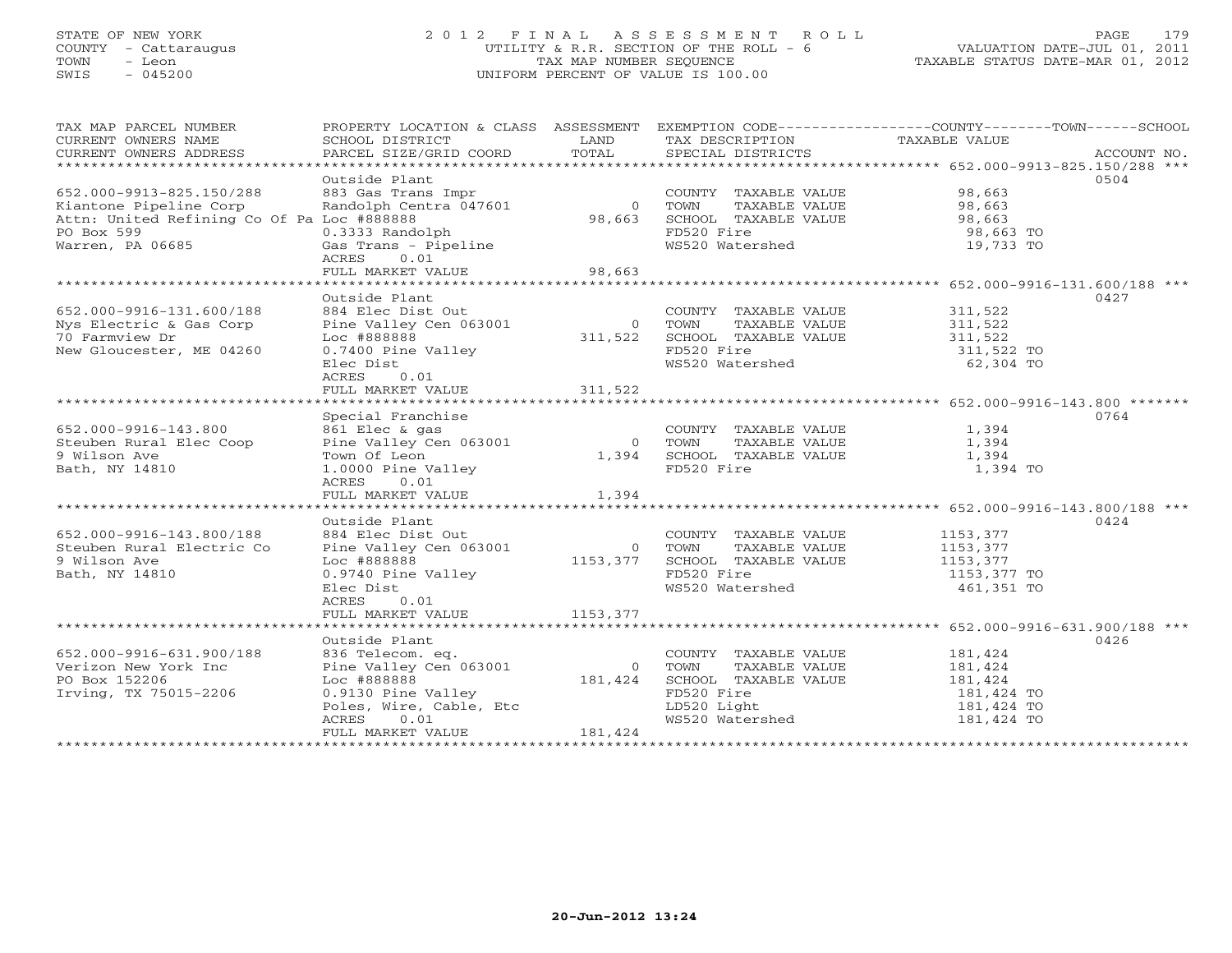# STATE OF NEW YORK 2 0 1 2 F I N A L A S S E S S M E N T R O L L PAGE 180 COUNTY - Cattaraugus UTILITY & R.R. SECTION OF THE ROLL - 6 VALUATION DATE-JUL 01, 2011 TOWN - Leon TAX MAP NUMBER SEQUENCE TAXABLE STATUS DATE-MAR 01, 2012 SWIS - 045200 UNIFORM PERCENT OF VALUE IS 100.00UNIFORM PERCENT OF VALUE IS 100.00

| TAX MAP PARCEL NUMBER    | PROPERTY LOCATION & CLASS ASSESSMENT                     |                |                            | EXEMPTION CODE-----------------COUNTY-------TOWN------SCHOOL |
|--------------------------|----------------------------------------------------------|----------------|----------------------------|--------------------------------------------------------------|
| CURRENT OWNERS NAME      | SCHOOL DISTRICT                                          | LAND           | TAX DESCRIPTION            | TAXABLE VALUE                                                |
| CURRENT OWNERS ADDRESS   | PARCEL SIZE/GRID COORD TOTAL SPECIAL DISTRICTS           |                |                            | ACCOUNT NO.                                                  |
|                          |                                                          |                |                            | ********************* 652.000-9916-830.000/200 ***           |
|                          | Op & Mrs Equip                                           |                |                            | 0550                                                         |
| 652.000-9916-830.000/200 |                                                          |                | COUNTY TAXABLE VALUE       | 70,376                                                       |
| EmKey Gathering LLC      | 741 Gas pipeline<br>Pine Valley Cen 063001 (0)           |                | TAXABLE VALUE<br>TOWN      | 70,376                                                       |
| 2501 Palermo Dr Ste B    | Loc #888888 & 29600 $\qquad$ 70,376 SCHOOL TAXABLE VALUE |                |                            | 70,376                                                       |
| Erie, PA 16506           | 1.0000 Pine Valley                                       |                | FD520 Fire                 | 70,376 TO                                                    |
|                          | Gas Trans (95000-97000)                                  |                | WS520 Watershed            | 70,376 TO                                                    |
|                          | 0.01<br>ACRES                                            |                |                            |                                                              |
|                          | FULL MARKET VALUE 70,376                                 |                |                            |                                                              |
|                          |                                                          |                |                            |                                                              |
|                          | op & mis equip                                           |                |                            | 0944                                                         |
| 652.000-9916-830.000/201 |                                                          |                | COUNTY TAXABLE VALUE       | 2,668                                                        |
| EmKey Gathering LLC      | 873 Gas Meas Sta<br>Pine Valley Cen 063001               | $\overline{0}$ | TOWN<br>TAXABLE VALUE      | 2,668                                                        |
| 2501 Palermo Dr Ste B    | Ste B ACRES 0.01<br>FULL MARKET VALUE                    |                | 2,668 SCHOOL TAXABLE VALUE | 2,668                                                        |
| Erie, PA 16506           |                                                          |                | 2,668 FD520 Fire           | 2,668 TO                                                     |
|                          |                                                          |                |                            |                                                              |
|                          | Meas & req. station                                      |                |                            | 0945                                                         |
| 652.000-9916-830.000/202 | 873 Gas Meas Sta                                         |                | COUNTY TAXABLE VALUE       | 1,596                                                        |
|                          | Pine Valley Cen 063001                                   |                | 0 TOWN<br>TAXABLE VALUE    | 1,596                                                        |
|                          |                                                          |                | 1,596 SCHOOL TAXABLE VALUE | 1,596                                                        |
| Erie, PA 16506           | FULL MARKET VALUE                                        |                | 1,596 FD520 Fire           | 1,596 TO                                                     |
|                          |                                                          |                |                            |                                                              |
|                          | Meas. & Reg. Station                                     |                |                            | 0946                                                         |
| 652.000-9916-830.000/203 | 873 Gas Meas Sta                                         |                | COUNTY<br>TAXABLE VALUE    | 2,560                                                        |
| EmKey Gathering          | Pine Valley Cen 063001                                   | $\overline{0}$ | TAXABLE VALUE<br>TOWN      | 2,560                                                        |
| 2501 Palermo Dr Ste B    | 0.01<br>ACRES                                            | 2,560          | SCHOOL TAXABLE VALUE       | 2,560                                                        |
| Erie, PA 16506           | FULL MARKET VALUE                                        | 2,560          | FD520 Fire                 | 2,560 TO                                                     |
|                          |                                                          |                |                            |                                                              |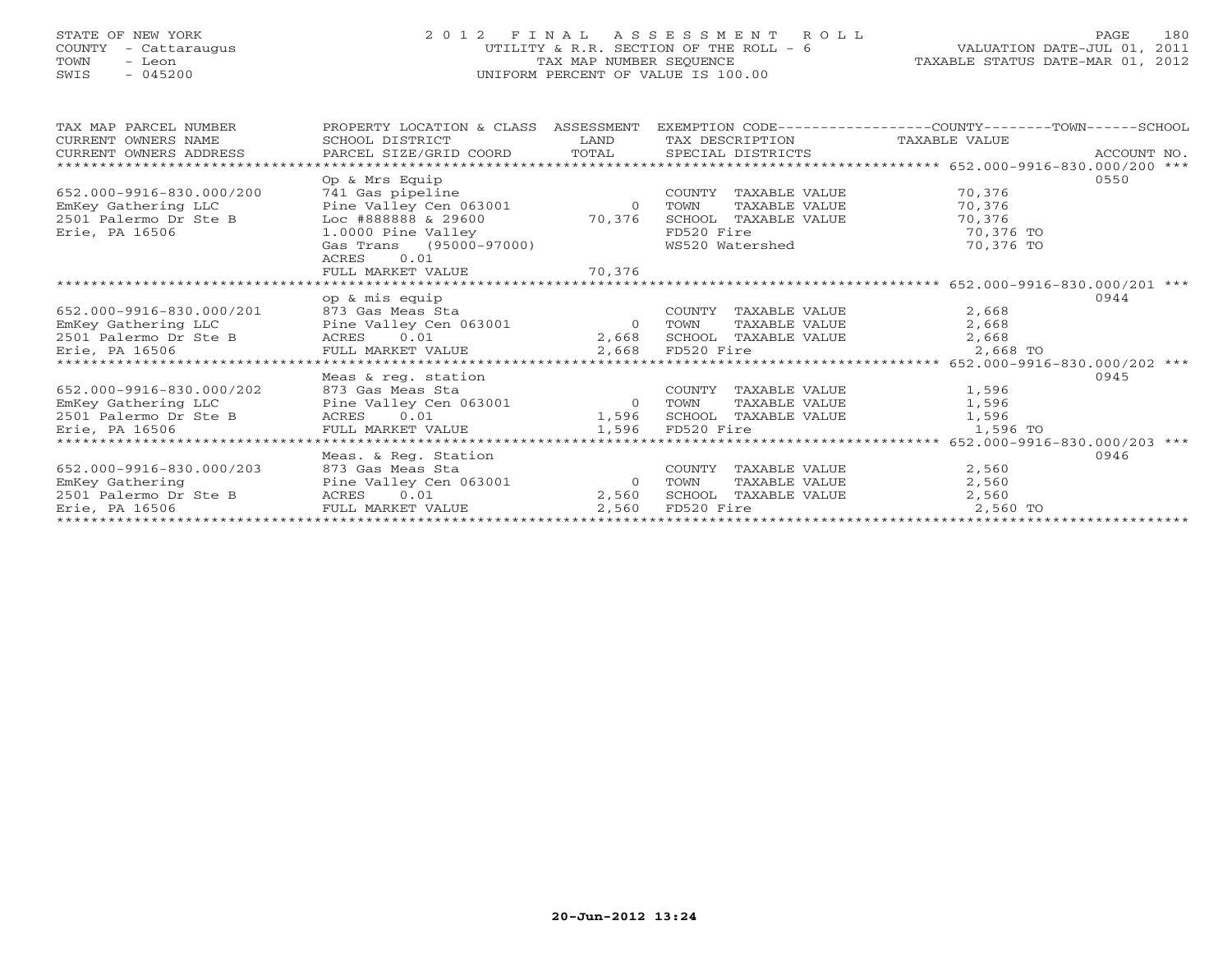|      | STATE OF NEW YORK    | 2012 FINAL ASSESSMENT ROLL                                            | PAGE            | 181 |
|------|----------------------|-----------------------------------------------------------------------|-----------------|-----|
|      | COUNTY - Cattaraugus | VALUATION DATE-JUL 01, 2011<br>UTILITY & R.R. SECTION OF THE ROLL - 6 |                 |     |
| TOWN | - Leon               | TAXABLE STATUS DATE-MAR 01, 2012                                      |                 |     |
| SWIS | $-045200$            |                                                                       | RPS150/V04/L015 |     |
|      |                      | UNIFORM PERCENT OF VALUE IS 100.00<br>CURRENT DATE 6/20/2012          |                 |     |
|      |                      | ROLL SUB SECTION- - TOTALS                                            |                 |     |

| CODE       | DISTRICT NAME   | TOTAL<br>PARCELS | EXTENSTON<br>TYPE. | <b>EXTENSION</b><br>VALUE | AD VALOREM<br>VALUE | EXEMPT<br><b>AMOUNT</b> | TAXABLE<br>VALUE |
|------------|-----------------|------------------|--------------------|---------------------------|---------------------|-------------------------|------------------|
| FD520 Fire |                 |                  | 14 TOTAL           |                           | 2176,202            |                         | 2176,202         |
|            | LD520 Light     |                  | 2 TOTAL            |                           | 198,712             |                         | 198,712          |
|            | WS520 Watershed |                  | 10 TOTAL           |                           | 885,700             |                         | 885,700          |

#### \*\*\* S C H O O L D I S T R I C T S U M M A R Y \*\*\*

| CODE             | DISTRICT NAME                       | TOTAL<br>PARCELS | ASSESSED<br>LAND | ASSESSED<br>TOTAL  | <b>EXEMPT</b><br><b>AMOUNT</b> | TOTAL<br>TAXABLE   | STAR<br>AMOUNT | STAR<br>TAXABLE    |
|------------------|-------------------------------------|------------------|------------------|--------------------|--------------------------------|--------------------|----------------|--------------------|
| 046402<br>047601 | Catt-LV Central<br>Randolph Central |                  |                  | 111,079<br>142,850 |                                | 111,079<br>142,850 |                | 111,079<br>142,850 |
| 063001           | Pine Valley Central                 | a                |                  | 1922,273           |                                | 1922,273           |                | 1922,273           |
|                  | $S \cup B - T \cup T A L$           | 14               |                  | 2176,202           |                                | 2176,202           |                | 2176,202           |
|                  | TOTAL                               | 14               |                  | 2176,202           |                                | 2176,202           |                | 2176,202           |

# \*\*\* S Y S T E M C O D E S S U M M A R Y \*\*\*

#### NO SYSTEM EXEMPTIONS AT THIS LEVEL

\*\*\* E X E M P T I O N S U M M A R Y \*\*\*

#### NO EXEMPTIONS AT THIS LEVEL

| <b>ROLL</b><br><b>SEC</b> | DESCRIPTION        | TOTAL<br>PARCELS | SSESSED<br>∟AND | TOTAL | PAXABLF<br>COUNTY | "AXABLE<br>TOWN | TAXABLE<br>SCHOOL | <b>STAR</b><br>TAXABLE |
|---------------------------|--------------------|------------------|-----------------|-------|-------------------|-----------------|-------------------|------------------------|
|                           | ILTITITITIES & N C |                  |                 | 6,202 | ,202              | 2176 202        | 2176,202          | 2176,202               |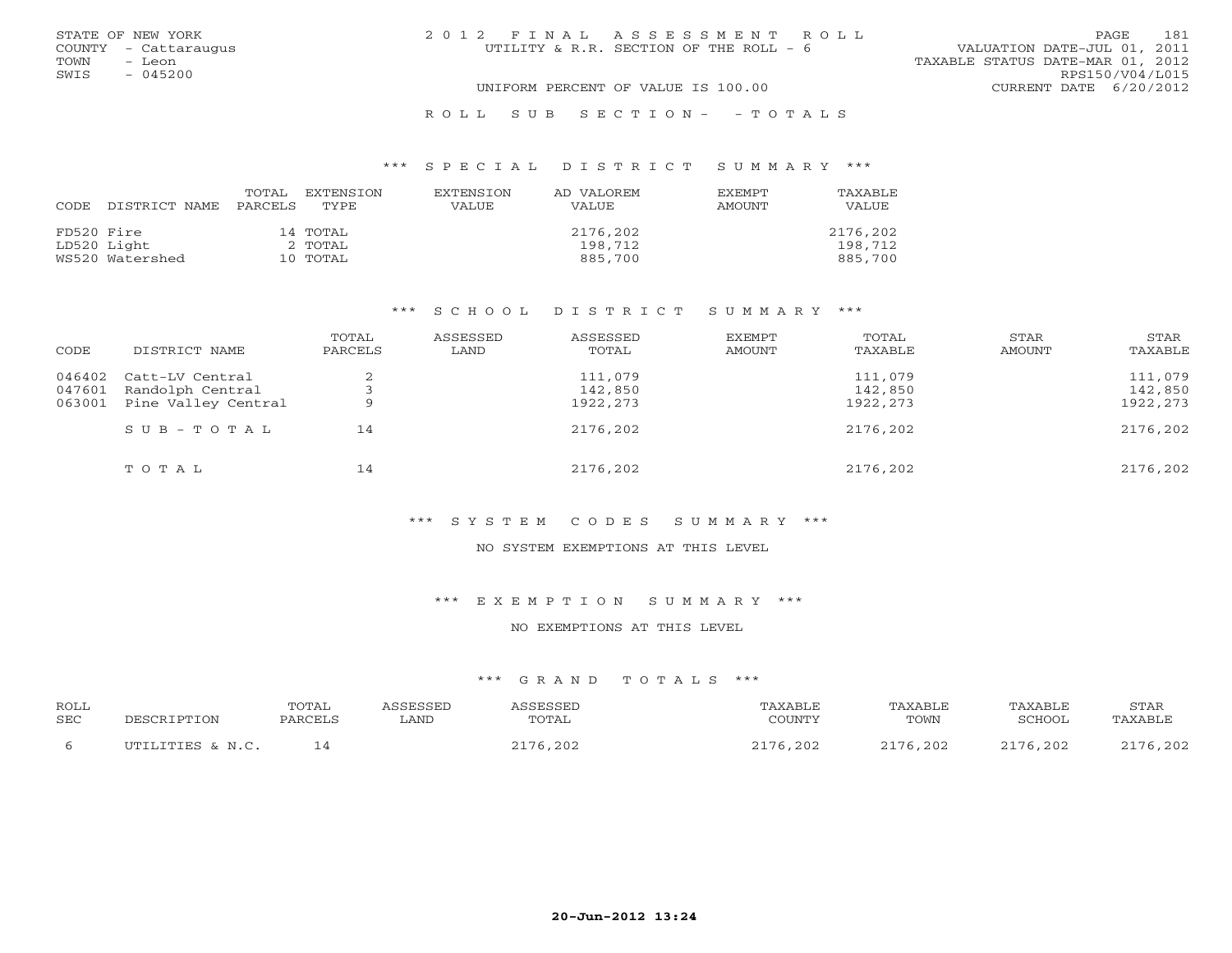|      | STATE OF NEW YORK    | 2012 FINAL ASSESSMENT ROLL              | 182<br>PAGE.                     |
|------|----------------------|-----------------------------------------|----------------------------------|
|      | COUNTY - Cattaraugus | UTILITY & R.R. SECTION OF THE ROLL $-6$ | VALUATION DATE-JUL 01, 2011      |
| TOWN | - Leon               |                                         | TAXABLE STATUS DATE-MAR 01, 2012 |
| SWIS | $-045200$            | UNIFORM PERCENT OF VALUE IS 100.00      | RPS150/V04/L015                  |
|      |                      |                                         | CURRENT DATE $6/20/2012$         |
|      |                      |                                         |                                  |

#### R O L L S E C T I O N T O T A L S

#### \*\*\* S P E C I A L D I S T R I C T S U M M A R Y \*\*\*

| CODE       | DISTRICT NAME   | TOTAL<br>PARCELS | EXTENSTON<br>TYPE | <b>EXTENSION</b><br>VALUE | AD VALOREM<br><b>VALUE</b> | EXEMPT<br>AMOUNT | TAXABLE<br>VALUE |
|------------|-----------------|------------------|-------------------|---------------------------|----------------------------|------------------|------------------|
| FD520 Fire |                 |                  | 14 TOTAL          |                           | 2176,202                   |                  | 2176,202         |
|            | LD520 Light     |                  | 2 TOTAL           |                           | 198,712                    |                  | 198,712          |
|            | WS520 Watershed |                  | 10 TOTAL          |                           | 885,700                    |                  | 885,700          |

#### \*\*\* S C H O O L D I S T R I C T S U M M A R Y \*\*\*

| CODE   | DISTRICT NAME       | TOTAL<br>PARCELS | ASSESSED<br>LAND | ASSESSED<br>TOTAL | <b>EXEMPT</b><br><b>AMOUNT</b> | TOTAL<br>TAXABLE | STAR<br>AMOUNT | STAR<br>TAXABLE |
|--------|---------------------|------------------|------------------|-------------------|--------------------------------|------------------|----------------|-----------------|
| 046402 | Catt-LV Central     | $\bigcap$        |                  | 111,079           |                                | 111,079          |                | 111,079         |
| 047601 | Randolph Central    |                  |                  | 142,850           |                                | 142,850          |                | 142,850         |
| 063001 | Pine Valley Central | 9                |                  | 1922,273          |                                | 1922,273         |                | 1922,273        |
|        | $SUB - TO T AL$     | 14               |                  | 2176,202          |                                | 2176,202         |                | 2176,202        |
|        | TOTAL               | 14               |                  | 2176,202          |                                | 2176,202         |                | 2176,202        |

# \*\*\* S Y S T E M C O D E S S U M M A R Y \*\*\*

#### NO SYSTEM EXEMPTIONS AT THIS LEVEL

\*\*\* E X E M P T I O N S U M M A R Y \*\*\*

#### NO EXEMPTIONS AT THIS LEVEL

| ROLL<br>SEC | DESCRIPTION      | TOTAL<br>PARCELS | <i>\SSESSED</i><br>LAND | <i><b>\SSESSED</b></i><br>TOTAL | "AXABLE<br>COUNTY              | TAXABLE<br>TOWN | TAXABLE<br>SCHOOL | STAR<br>TAXABLE |
|-------------|------------------|------------------|-------------------------|---------------------------------|--------------------------------|-----------------|-------------------|-----------------|
|             | UTILITIES & N.C. |                  |                         | 76,202                          | $\cap$ 1 $\neg$ $\cap$<br>,202 | .76,202         | 2176,202          | 2176,202        |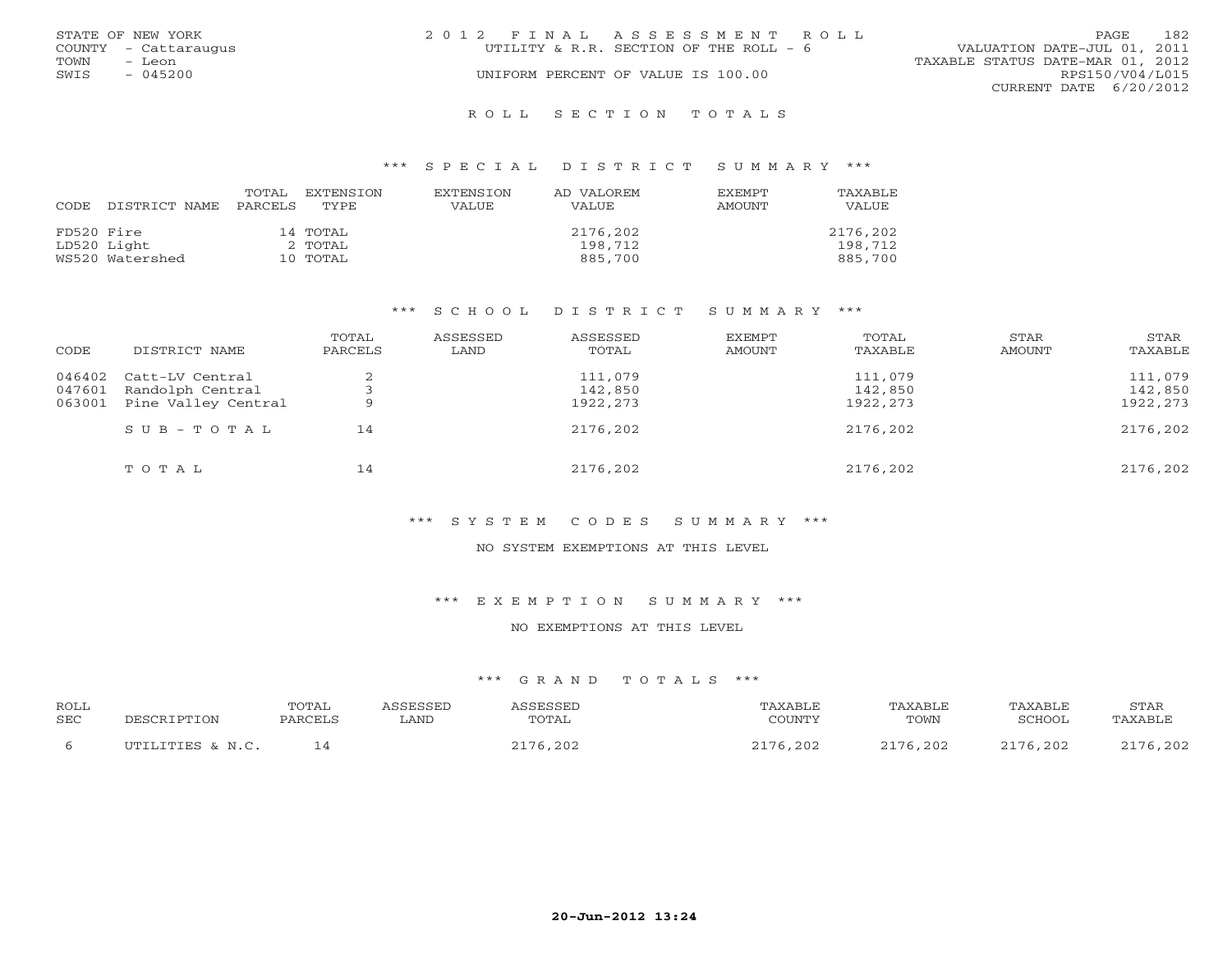### STATE OF NEW YORK 2 0 1 2 F I N A L A S S E S S M E N T R O L L PAGE 183COUNTY - Cattaraugus WHOLLY EXEMPT SECTION OF THE ROLL - 8<br>TOWN - Leon TAX MAP NUMBER SEQUENCE TOWN - Leon TAX MAP NUMBER SEQUENCE TAXABLE STATUS DATE-MAR 01, 2012 SWIS - 045200 UNIFORM PERCENT OF VALUE IS 100.00

VALUATION DATE-JUL 01, 2011

| TAX MAP PARCEL NUMBER<br>CURRENT OWNERS NAME<br>CURRENT OWNERS ADDRESS                           | PROPERTY LOCATION & CLASS ASSESSMENT<br>SCHOOL DISTRICT<br>PARCEL SIZE/GRID COORD                                                                                                                         | LAND<br>TOTAL               | TAX DESCRIPTION<br>SPECIAL DISTRICTS                                                                                                    | EXEMPTION CODE-----------------COUNTY-------TOWN------SCHOOL<br>TAXABLE VALUE | ACCOUNT NO.     |
|--------------------------------------------------------------------------------------------------|-----------------------------------------------------------------------------------------------------------------------------------------------------------------------------------------------------------|-----------------------------|-----------------------------------------------------------------------------------------------------------------------------------------|-------------------------------------------------------------------------------|-----------------|
|                                                                                                  |                                                                                                                                                                                                           |                             |                                                                                                                                         | **********                                                                    |                 |
| $33.004 - 1 - 8$<br>Town Of Leon<br>Leon, NY 14751                                               | Dredge Rd<br>323 Vacant rural<br>Pine Valley Cen 063001<br>04 09<br>08<br>FRNT<br>66.00 DPTH 145.00<br>EAST-1024509 NRTH-0853048<br>FULL MARKET VALUE                                                     | 2,100<br>2,100<br>2,100     | TOWN-PROP 13500<br>COUNTY TAXABLE VALUE<br><b>TAXABLE VALUE</b><br>TOWN<br>SCHOOL TAXABLE VALUE<br>FD520 Fire<br>2,100 EX               | 2,100<br>2,100<br>$\Omega$<br>$\mathbf{O}$<br>$\Omega$<br>$0$ TO              | 5003<br>2,100   |
|                                                                                                  | ******************                                                                                                                                                                                        |                             |                                                                                                                                         | ******** 33.004-1-24.4 ***************                                        |                 |
| $33.004 - 1 - 24.4$<br>Nature Sanctuary Soc WNY Inc<br>St<br>PO Box 828<br>West Seneca, NY 14224 | Frog Valley Rd<br>322 Rural vac>10<br>Pine Valley Cen 063001<br>64 04 09<br>Ff 1085.00<br><b>ACRES</b><br>43.30<br>EAST-1021544 NRTH-0853829<br>DEED BOOK 13661 PG-5001                                   | 42,800<br>42,800            | NON-PROFIT 25300<br>COUNTY TAXABLE VALUE<br>TOWN<br>TAXABLE VALUE<br>SCHOOL TAXABLE VALUE<br>FD520 Fire<br>42,800 EX<br>WS520 Watershed | 42,800<br>42,800<br>$\circ$<br>$\mathbf{0}$<br>$\circ$<br>$0$ TO<br>$0$ TO    | 0763<br>42,800  |
|                                                                                                  | FULL MARKET VALUE                                                                                                                                                                                         | 42,800                      | 42,800 EX                                                                                                                               | $** 33.004 - 1 - 25$                                                          |                 |
|                                                                                                  | Frog Valley Rd                                                                                                                                                                                            |                             |                                                                                                                                         |                                                                               | 0429            |
| $33.004 - 1 - 25$<br>Catt Co Ida<br>PO Box 1749<br>Ellicottville, NY 14731                       | 340 Vacant indus<br>Pine Valley Cen 063001<br>Sch Dist 063001 100%<br>Gravel-Slag Base Ceme<br>ACRES<br>2.86<br>EAST-1019542 NRTH-0855214                                                                 | 6,700<br>6,700              | 18020<br>IND DEV<br>COUNTY TAXABLE VALUE<br>TAXABLE VALUE<br>TOWN<br>SCHOOL TAXABLE VALUE<br>FD520 Fire                                 | 6,700<br>6,700<br>$\circ$<br>$\mathbf{0}$<br>$\Omega$<br>6,700 TO             | 6,700           |
|                                                                                                  | DEED BOOK 823<br>PG-00486<br>FULL MARKET VALUE                                                                                                                                                            | 6,700                       |                                                                                                                                         |                                                                               |                 |
|                                                                                                  |                                                                                                                                                                                                           |                             |                                                                                                                                         | $**********34.004-1-7$<br>***********                                         |                 |
| $34.004 - 1 - 7$<br>Town of Leon<br>Mosher Hollow Rd<br>Leon, NY                                 | Mosher Hollow Rd<br>695 Cemetery<br>Catt-LV Central 046402<br>04 09<br>08<br>Union Cemetery<br>FRNT<br>99.00 DPTH 165.00<br>EAST-1047424 NRTH-0854797<br>DEED BOOK 979<br>$PG-1052$                       | 6,400<br>6,400              | CEMETERY<br>27350<br>COUNTY TAXABLE VALUE<br>TOWN<br><b>TAXABLE VALUE</b><br>SCHOOL<br>TAXABLE VALUE<br>FD520 Fire<br>6,400 EX          | 6,400<br>6,400<br>$\circ$<br>$\mathbf{O}$<br>$\Omega$<br>$0$ TO               | 5013<br>6,400   |
|                                                                                                  | FULL MARKET VALUE                                                                                                                                                                                         | 6,400                       |                                                                                                                                         |                                                                               |                 |
|                                                                                                  |                                                                                                                                                                                                           |                             |                                                                                                                                         | *** 34.004-1-8.2                                                              |                 |
| $34.004 - 1 - 8.2$<br>East Leon Wesleyan Church<br>Cattaraugus, NY 14719                         | Forty Second St<br>620 Religious<br>Catt-LV Central 046402<br>04 09<br>08<br>Co Rd 5 Ff - 90'<br>90.00 DPTH 160.00<br>FRNT<br>EAST-1047149 NRTH-0855304<br>DEED BOOK 514<br>PG-00191<br>FULL MARKET VALUE | 6,400<br>195,500<br>195,500 | RELIGIOUS 25110<br>COUNTY TAXABLE VALUE<br>TOWN<br><b>TAXABLE VALUE</b><br>SCHOOL TAXABLE VALUE<br>FD520 Fire<br>195,500 EX             | 195,500<br>195,500<br>$\mathbf 0$<br>$\Omega$<br>$\Omega$<br>$0$ TO           | 5007<br>195,500 |
|                                                                                                  |                                                                                                                                                                                                           |                             |                                                                                                                                         |                                                                               |                 |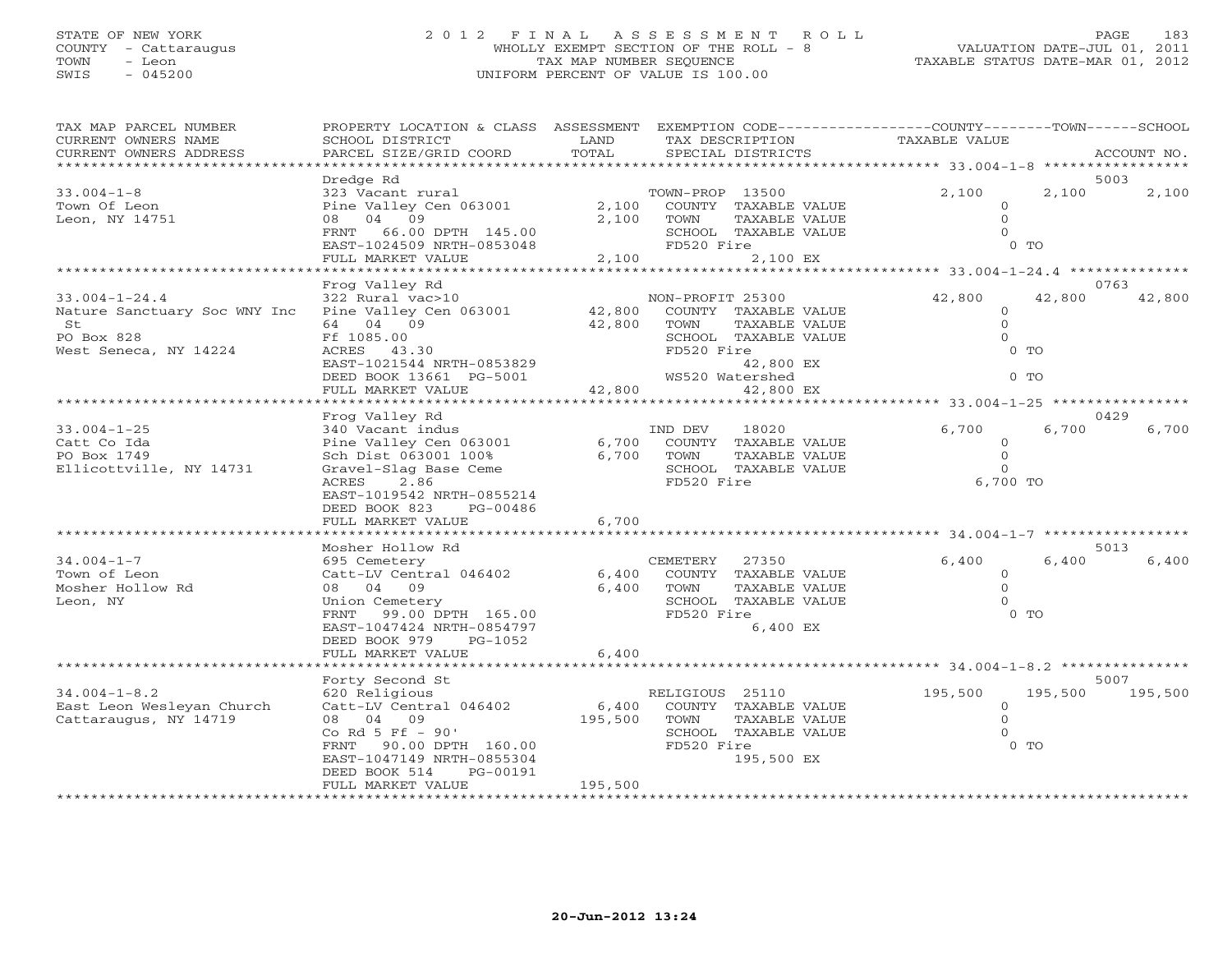# STATE OF NEW YORK 2 0 1 2 F I N A L A S S E S S M E N T R O L L PAGE 184 COUNTY - Cattaraugus WHOLLY EXEMPT SECTION OF THE ROLL - 8 VALUATION DATE-JUL 01, 2011 TOWN - Leon TAX MAP NUMBER SEQUENCE TAXABLE STATUS DATE-MAR 01, 2012 SWIS - 045200 UNIFORM PERCENT OF VALUE IS 100.00

| TAX MAP PARCEL NUMBER<br>CURRENT OWNERS NAME<br>CURRENT OWNERS ADDRESS | SCHOOL DISTRICT<br>PARCEL SIZE/GRID COORD                                                                | PROPERTY LOCATION & CLASS ASSESSMENT EXEMPTION CODE---------------COUNTY-------TOWN------SCHOOL<br>LAND<br>TAX DESCRIPTION<br>TOTAL<br>SPECIAL DISTRICTS |                       | TAXABLE VALUE | ACCOUNT NO.      |
|------------------------------------------------------------------------|----------------------------------------------------------------------------------------------------------|----------------------------------------------------------------------------------------------------------------------------------------------------------|-----------------------|---------------|------------------|
|                                                                        |                                                                                                          |                                                                                                                                                          |                       |               |                  |
|                                                                        | Forty Second St                                                                                          |                                                                                                                                                          |                       |               | 5016             |
| $34.004 - 1 - 8.3$                                                     | 314 Rural vac<10                                                                                         |                                                                                                                                                          | RELIGIOUS 25110       | 2,400         | 2,400<br>2,400   |
| East Leon Wesleyan Church                                              | Catt-LV Central 046402                                                                                   | 2,400                                                                                                                                                    | COUNTY TAXABLE VALUE  | $\circ$       |                  |
| RD <sub>2</sub>                                                        | 08 04 09                                                                                                 | 2,400                                                                                                                                                    | TOWN<br>TAXABLE VALUE | $\circ$       |                  |
| Cattaraugus, NY 14719                                                  | E Leon Rd Ff $-90'$                                                                                      |                                                                                                                                                          | SCHOOL TAXABLE VALUE  | $\Omega$      |                  |
|                                                                        | Co Rd 5 Ff $-45'$                                                                                        |                                                                                                                                                          | FD520 Fire            |               | $0$ TO           |
|                                                                        | 90.00 DPTH 135.00<br>FRNT<br>EAST-1047231 NRTH-0855262<br>DEED BOOK 795<br>PG-00788<br>FULL MARKET VALUE | 2,400                                                                                                                                                    | 2,400 EX              |               |                  |
|                                                                        |                                                                                                          |                                                                                                                                                          |                       |               |                  |
|                                                                        | West Rd                                                                                                  |                                                                                                                                                          |                       |               | 0742             |
| $42.004 - 1 - 6.1/2$                                                   | 612 School                                                                                               |                                                                                                                                                          | SCH-DIST 13800        | 26,000        | 26,000<br>26,000 |
| Conewango Valley Amish School Pine Valley Cen 063001                   |                                                                                                          | 6,000                                                                                                                                                    | COUNTY TAXABLE VALUE  | $\circ$       |                  |
| West Rd                                                                | 52 04 09                                                                                                 | 26,000                                                                                                                                                   | TOWN<br>TAXABLE VALUE | $\circ$       |                  |
| Conewango Valley, NY 14726                                             | ACRES<br>0.01                                                                                            |                                                                                                                                                          | SCHOOL TAXABLE VALUE  | $\Omega$      |                  |
|                                                                        | EAST-1024950 NRTH-0838665                                                                                |                                                                                                                                                          | FD520 Fire            |               | $0$ TO           |
|                                                                        | FULL MARKET VALUE                                                                                        | 26,000                                                                                                                                                   | 26,000 EX             |               |                  |
|                                                                        |                                                                                                          |                                                                                                                                                          | WS520 Watershed       |               | $0$ TO           |
|                                                                        |                                                                                                          |                                                                                                                                                          | 5,200 EX              |               |                  |
|                                                                        |                                                                                                          |                                                                                                                                                          |                       |               |                  |
|                                                                        | Rte 62                                                                                                   |                                                                                                                                                          |                       |               | 5014             |
| $42.004 - 1 - 14$                                                      | 695 Cemetery                                                                                             |                                                                                                                                                          | CEMETERY<br>27350     | 9,200         | 9,200<br>9,200   |
| Town Of Leon                                                           | Pine Valley Cen 063001                                                                                   | 9,200                                                                                                                                                    | COUNTY TAXABLE VALUE  | $\circ$       |                  |
| Box 102                                                                | 44 04 09                                                                                                 | 9,200                                                                                                                                                    | TOWN<br>TAXABLE VALUE | $\circ$       |                  |
| Leon, NY 14751                                                         | Fairview Cemetery                                                                                        |                                                                                                                                                          | SCHOOL TAXABLE VALUE  | $\Omega$      |                  |
|                                                                        | 2.08<br>ACRES                                                                                            |                                                                                                                                                          | FD520 Fire            |               | $0$ TO           |
|                                                                        | EAST-1030294 NRTH-0836815                                                                                |                                                                                                                                                          | 9,200 EX              |               |                  |
|                                                                        | DEED BOOK 00979 PG-01052                                                                                 |                                                                                                                                                          |                       |               |                  |
|                                                                        | FULL MARKET VALUE                                                                                        | 9,200                                                                                                                                                    |                       |               |                  |
|                                                                        |                                                                                                          |                                                                                                                                                          |                       |               |                  |
|                                                                        | Cherry Creek Hill Rd                                                                                     |                                                                                                                                                          |                       |               | 0554             |
| $42.004 - 2 - 8.3$                                                     | 612 School                                                                                               |                                                                                                                                                          | SCH-DIST<br>13800     | 27,900        | 27,900<br>27,900 |
| Miller Enos E                                                          | Pine Valley Cen 063001                                                                                   | 6,600                                                                                                                                                    | COUNTY TAXABLE VALUE  | $\circ$       |                  |
| Rfd 1                                                                  | 51 04 09                                                                                                 | 27,900                                                                                                                                                   | TOWN<br>TAXABLE VALUE | $\circ$       |                  |
| Conewango Valley, NY 14726                                             | School                                                                                                   |                                                                                                                                                          | SCHOOL TAXABLE VALUE  | $\circ$       |                  |
|                                                                        | FRNT 130.00 DPTH 325.00                                                                                  |                                                                                                                                                          | FD520 Fire            |               | $0$ TO           |
|                                                                        | ACRES<br>0.48                                                                                            |                                                                                                                                                          | 27,900 EX             |               |                  |
|                                                                        | EAST-1024854 NRTH-0835582                                                                                |                                                                                                                                                          | WS520 Watershed       |               | $0$ TO           |
|                                                                        | DEED BOOK 846<br>PG-00547                                                                                |                                                                                                                                                          | 5,580 EX              |               |                  |
|                                                                        | FULL MARKET VALUE                                                                                        | 27,900                                                                                                                                                   |                       |               |                  |
|                                                                        |                                                                                                          |                                                                                                                                                          |                       |               |                  |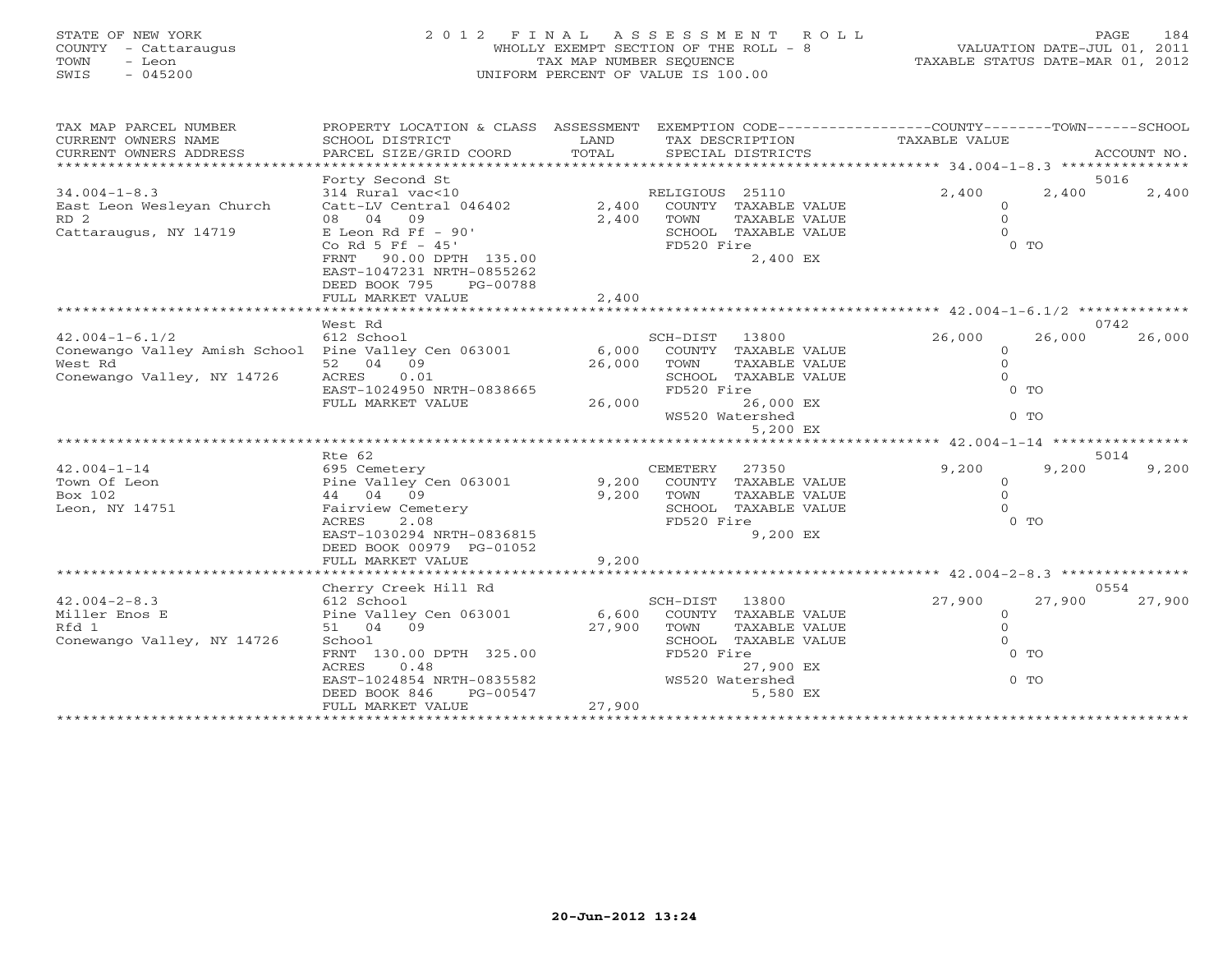# STATE OF NEW YORK 2 0 1 2 F I N A L A S S E S S M E N T R O L L PAGE 185 COUNTY - Cattaraugus WHOLLY EXEMPT SECTION OF THE ROLL - 8 VALUATION DATE-JUL 01, 2011 TOWN - Leon TAX MAP NUMBER SEQUENCE TAXABLE STATUS DATE-MAR 01, 2012 SWIS - 045200 UNIFORM PERCENT OF VALUE IS 100.00

| TAX MAP PARCEL NUMBER<br>CURRENT OWNERS NAME<br>CURRENT OWNERS ADDRESS | PROPERTY LOCATION & CLASS ASSESSMENT<br>SCHOOL DISTRICT<br>PARCEL SIZE/GRID COORD | LAND<br>TOTAL |                  | TAX DESCRIPTION<br>SPECIAL DISTRICTS | EXEMPTION CODE-----------------COUNTY-------TOWN------SCHOOL<br>TAXABLE VALUE |                | ACCOUNT NO. |
|------------------------------------------------------------------------|-----------------------------------------------------------------------------------|---------------|------------------|--------------------------------------|-------------------------------------------------------------------------------|----------------|-------------|
|                                                                        | 12264 Cherry Creek Hill Rd                                                        |               |                  |                                      |                                                                               |                | 5010        |
| $42.020 - 1 - 5$                                                       | 620 Religious                                                                     |               | NON-PROFIT 25300 |                                      | 164,500                                                                       | 164,500        | 164,500     |
| Leon Historical Society                                                | Pine Valley Cen 063001 7,600                                                      |               |                  | COUNTY TAXABLE VALUE                 | $\Omega$                                                                      |                |             |
| PO Box 133                                                             | 44 04 09                                                                          | 164,500       | TOWN             | TAXABLE VALUE                        | $\circ$                                                                       |                |             |
| Leon, NY 14751                                                         | Rte 62 Ff - 80.27'                                                                |               |                  | SCHOOL TAXABLE VALUE                 | $\Omega$                                                                      |                |             |
|                                                                        | FRNT 247.50 DPTH 247.50                                                           |               | FD520 Fire       |                                      |                                                                               | $0$ TO         |             |
|                                                                        | EAST-1030961 NRTH-0835830<br>DEED BOOK 00993 PG-00803                             |               |                  | 164,500 EX                           |                                                                               |                |             |
|                                                                        | FULL MARKET VALUE                                                                 | 164,500       |                  |                                      |                                                                               |                |             |
|                                                                        |                                                                                   |               |                  |                                      |                                                                               |                |             |
|                                                                        | Rte 62                                                                            |               |                  |                                      |                                                                               |                | 0156        |
| $42.020 - 1 - 6$                                                       | 534 Social org.                                                                   |               | NON-PROFIT 25300 |                                      | 104,700                                                                       | 104,700        | 104,700     |
| Leon Historical Society Pine Valley Cen 063001                         |                                                                                   | 900           |                  | COUNTY TAXABLE VALUE                 | $\circ$                                                                       |                |             |
| PO Box 133                                                             | 44 04 09                                                                          | 104,700       | TOWN             | TAXABLE VALUE                        | $\circ$                                                                       |                |             |
| Leon, NY 14751                                                         | $10$ Sq Rd                                                                        |               |                  | SCHOOL TAXABLE VALUE                 |                                                                               |                |             |
|                                                                        | FRNT<br>33.00 DPTH 47.00<br>EAST-1031065 NRTH-0836099                             |               | FD520 Fire       | 104,700 EX                           |                                                                               | $0$ TO         |             |
|                                                                        | DEED BOOK 00993 PG-00803                                                          |               |                  |                                      |                                                                               |                |             |
|                                                                        | FULL MARKET VALUE                                                                 | 104,700       |                  |                                      |                                                                               |                |             |
|                                                                        |                                                                                   |               |                  |                                      |                                                                               |                |             |
|                                                                        | Leon-New Albion Rd                                                                |               |                  |                                      |                                                                               |                | 5001        |
| $42.020 - 1 - 17$                                                      | 662 Police/fire                                                                   |               | FIRE-DEPT 26400  |                                      | 345,200                                                                       | 345,200        | 345,200     |
| Leon Fire Company #1 Inc                                               | Pine Valley Cen 063001 7,600                                                      |               |                  | COUNTY TAXABLE VALUE                 | $\circ$                                                                       |                |             |
| Leon, NY 14751                                                         | 36 04 09                                                                          | 345,200       | TOWN             | TAXABLE VALUE                        | $\circ$                                                                       |                |             |
|                                                                        | FRNT 165.00 DPTH                                                                  |               |                  | SCHOOL TAXABLE VALUE                 | $\Omega$                                                                      |                |             |
|                                                                        | ACRES<br>1.38                                                                     |               | FD520 Fire       |                                      |                                                                               | 0 <sub>0</sub> |             |
|                                                                        | EAST-1032019 NRTH-0835961                                                         |               |                  | 345,200 EX                           |                                                                               |                |             |
|                                                                        | DEED BOOK 742<br>$PG-00449$                                                       |               |                  |                                      |                                                                               |                |             |
|                                                                        | FULL MARKET VALUE                                                                 | 345,200       |                  |                                      |                                                                               |                |             |
|                                                                        |                                                                                   |               |                  |                                      |                                                                               |                |             |
|                                                                        | Leon-New Albion Rd                                                                |               |                  |                                      |                                                                               |                | 5002        |
| $42.020 - 1 - 30$                                                      | 651 Highway gar                                                                   |               | TOWN-PROP 13500  |                                      | 378,400                                                                       | 378,400        | 378,400     |
| Town Of Leon                                                           | Pine Valley Cen 063001 11,800                                                     |               |                  | COUNTY TAXABLE VALUE                 | $\Omega$                                                                      |                |             |
| Leon, NY 14751                                                         | 35 04 09                                                                          | 378,400       | TOWN             | TAXABLE VALUE                        | $\Omega$                                                                      |                |             |
|                                                                        | FRNT 266.00 DPTH                                                                  |               |                  | SCHOOL TAXABLE VALUE                 | $\Omega$                                                                      |                |             |
|                                                                        | 3.55<br>ACRES                                                                     |               | FD520 Fire       |                                      |                                                                               | $0$ TO         |             |
|                                                                        | EAST-1031922 NRTH-0835434<br>DEED BOOK 00654 PG-00509                             |               |                  | 378,400 EX                           |                                                                               |                |             |
|                                                                        | FULL MARKET VALUE                                                                 | 378,400       |                  |                                      |                                                                               |                |             |
|                                                                        |                                                                                   |               |                  |                                      |                                                                               |                |             |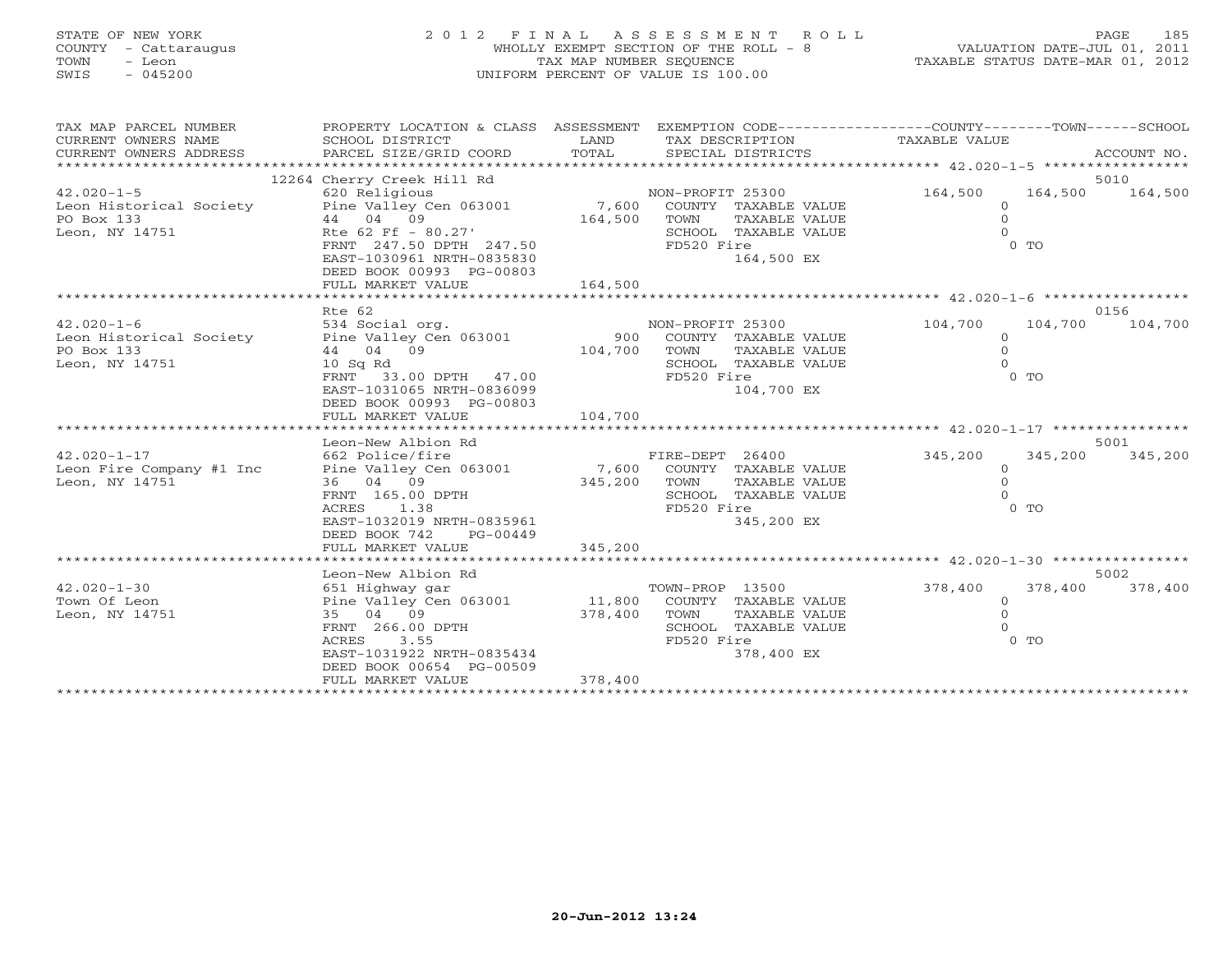# STATE OF NEW YORK 2 0 1 2 F I N A L A S S E S S M E N T R O L L PAGE 186 COUNTY - Cattaraugus WHOLLY EXEMPT SECTION OF THE ROLL - 8 VALUATION DATE-JUL 01, 2011 TOWN - Leon TAX MAP NUMBER SEQUENCE TAXABLE STATUS DATE-MAR 01, 2012 SWIS - 045200 UNIFORM PERCENT OF VALUE IS 100.00

| TAX MAP PARCEL NUMBER<br>CURRENT OWNERS NAME<br>CURRENT OWNERS ADDRESS | PROPERTY LOCATION & CLASS ASSESSMENT EXEMPTION CODE---------------COUNTY-------TOWN------SCHOOL              |                          |                |                      |          |                |        |
|------------------------------------------------------------------------|--------------------------------------------------------------------------------------------------------------|--------------------------|----------------|----------------------|----------|----------------|--------|
|                                                                        | Mosher Hollow Rd                                                                                             |                          |                |                      |          |                | 0832   |
| $43.002 - 1 - 6.3$                                                     | 695 Cemetery                                                                                                 |                          | CEMETERY       | 27350                | 6,500    | 6,500          | 6,500  |
| Bailey Hill Cemetery Inc                                               | 695 Cemetery<br>Catt-LV Central 046402                                                                       | 6,500                    |                | COUNTY TAXABLE VALUE | $\Omega$ |                |        |
| Mosher Hollow Rd                                                       | $6 - 4 - 9$                                                                                                  | 6,500                    | TOWN           | TAXABLE VALUE        | $\Omega$ |                |        |
| Cattaraugus, NY 14719                                                  | FRNT 110.00 DPTH 173.20                                                                                      |                          |                | SCHOOL TAXABLE VALUE |          |                |        |
|                                                                        | EAST-1047935 NRTH-0843507                                                                                    |                          | FD520 Fire     |                      |          | 0 <sub>T</sub> |        |
|                                                                        | DEED BOOK 1817 PG-9001                                                                                       |                          |                | 6,500 EX             |          |                |        |
|                                                                        | FULL MARKET VALUE                                                                                            | 6,500                    |                |                      |          |                |        |
|                                                                        |                                                                                                              |                          |                |                      |          |                |        |
|                                                                        | Town Hill Rd                                                                                                 |                          |                |                      |          |                | 0524   |
| $43.003 - 1 - 18.2$                                                    | 612 School                                                                                                   |                          | SCH-DIST 13800 |                      | 19,700   | 19,700         | 19,700 |
| Miller Enos E                                                          | Pine Valley Cen 063001      6,800  COUNTY TAXABLE VALUE<br>27  04  09           19,700  TOWN   TAXABLE VALUE |                          |                |                      | $\circ$  |                |        |
| Miller Enos J                                                          |                                                                                                              | 19,700                   |                |                      | $\Omega$ |                |        |
| RD 1                                                                   | FRNT 125.00 DPTH 245.00                                                                                      |                          |                | SCHOOL TAXABLE VALUE |          |                |        |
| Conewango Valley, NY 14726                                             | EAST-1036333 NRTH-0834403                                                                                    |                          | FD520 Fire     |                      |          | 0 <sub>0</sub> |        |
|                                                                        | DEED BOOK 828<br>PG-01016                                                                                    | $19,700$ WS520 Watershed |                | 19,700 EX            |          |                |        |
|                                                                        | FULL MARKET VALUE                                                                                            |                          |                |                      |          | $0$ TO         |        |
|                                                                        |                                                                                                              |                          |                | 3,940 EX             |          |                |        |
|                                                                        | Rte 62                                                                                                       |                          |                |                      |          |                | 5012   |
| $43.003 - 1 - 27$                                                      | 695 Cemetery                                                                                                 |                          | CEMETERY       | 27350                | 16,700   | 16,700         | 16,700 |
| Town Of Leon                                                           | Pine Valley Cen 063001 16,700 COUNTY TAXABLE VALUE                                                           |                          |                |                      | $\circ$  |                |        |
| Box 102                                                                | 36 04 09                                                                                                     | 16,700                   | TOWN           | TAXABLE VALUE        | $\Omega$ |                |        |
| Leon, NY 14751                                                         | Treat Cemetery                                                                                               |                          |                | SCHOOL TAXABLE VALUE |          |                |        |
|                                                                        | FRNT 515.00 DPTH                                                                                             |                          | FD520 Fire     |                      |          | $0$ TO         |        |
|                                                                        | ACRES<br>6.04                                                                                                |                          |                | 16,700 EX            |          |                |        |
|                                                                        | EAST-1031444 NRTH-0836756                                                                                    |                          |                |                      |          |                |        |
|                                                                        | DEED BOOK 00979 PG-01052                                                                                     |                          |                |                      |          |                |        |
|                                                                        | FULL MARKET VALUE                                                                                            | 16,700                   |                |                      |          |                |        |
|                                                                        |                                                                                                              |                          |                |                      |          |                |        |
|                                                                        | West Rd                                                                                                      |                          |                |                      |          |                | 5004   |
| $51.002 - 1 - 7$                                                       | 612 School                                                                                                   |                          | SCH-DIST 13800 |                      | 36,700   | 36,700         | 36,700 |
| Miller John J                                                          |                                                                                                              |                          |                |                      | $\circ$  |                |        |
| <b>Box 188A</b>                                                        |                                                                                                              | 36,700                   |                | TAXABLE VALUE        | $\Omega$ |                |        |
| Conewango Valley, NY 14726                                             | Amish School                                                                                                 |                          |                | SCHOOL TAXABLE VALUE | $\Omega$ |                |        |
|                                                                        | Ff West 100, Co Rd 44 480<br>FRNT 111.00 DPTH 187.00<br>EAST-1023278 NRTH-0827358                            |                          | FD520 Fire     |                      |          | $0$ TO         |        |
|                                                                        |                                                                                                              |                          |                | 36,700 EX            |          |                |        |
|                                                                        |                                                                                                              |                          |                | WS520 Watershed      |          | $0$ TO         |        |
|                                                                        | FULL MARKET VALUE                                                                                            | 36,700                   |                | 7,340 EX             |          |                |        |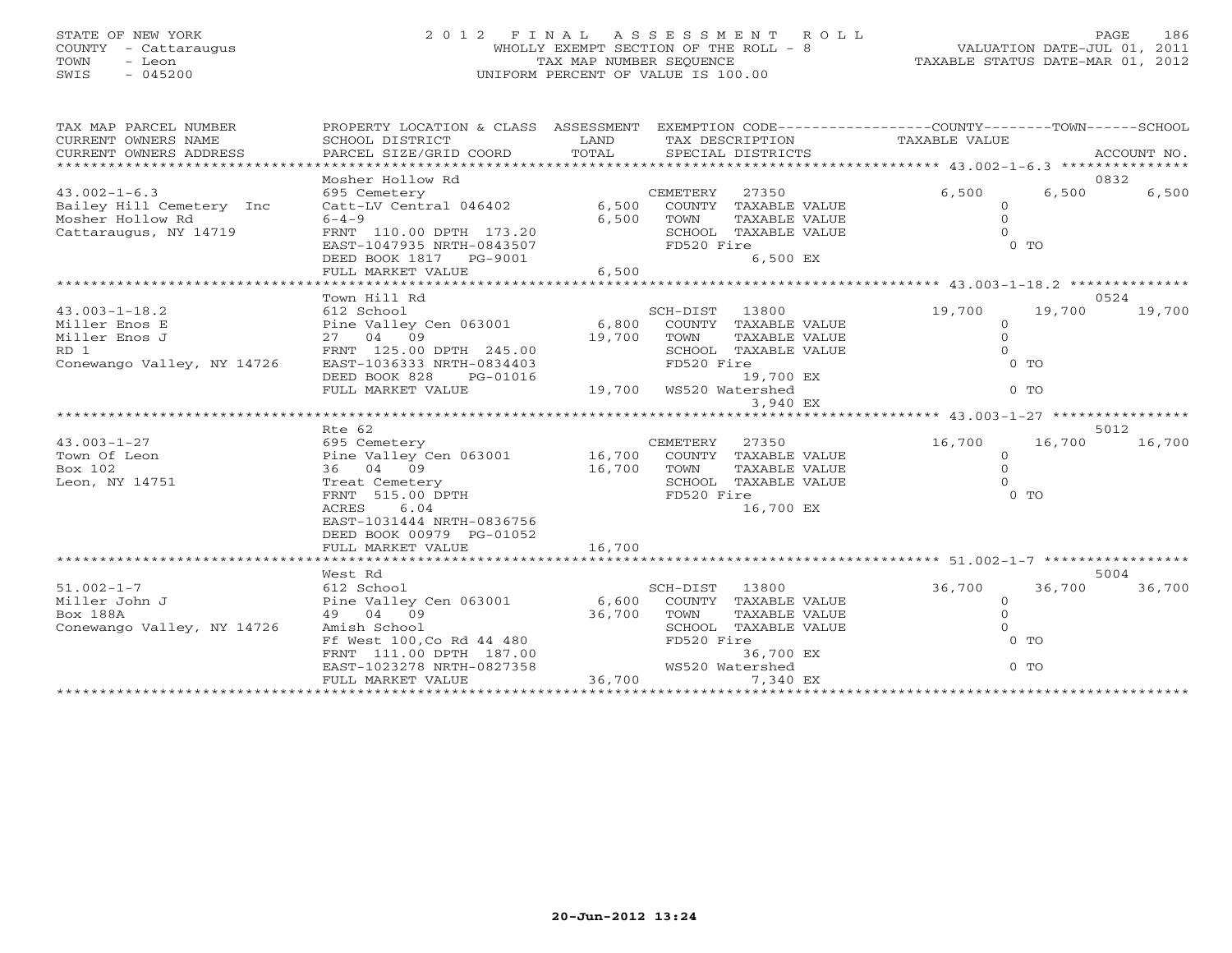# STATE OF NEW YORK 2 0 1 2 F I N A L A S S E S S M E N T R O L L PAGE 187 COUNTY - Cattaraugus WHOLLY EXEMPT SECTION OF THE ROLL - 8 VALUATION DATE-JUL 01, 2011 TOWN - Leon TAX MAP NUMBER SEQUENCE TAXABLE STATUS DATE-MAR 01, 2012 SWIS - 045200 UNIFORM PERCENT OF VALUE IS 100.00

|  |  | TAXABLE STATUS DATE-MAR 01, 2012 |  |  |
|--|--|----------------------------------|--|--|
|--|--|----------------------------------|--|--|

| TAX MAP PARCEL NUMBER<br>CURRENT OWNERS NAME<br>CURRENT OWNERS ADDRESS | PROPERTY LOCATION & CLASS ASSESSMENT<br>SCHOOL DISTRICT<br>PARCEL SIZE/GRID COORD | LAND<br>TOTAL | SPECIAL DISTRICTS      |                      | EXEMPTION CODE-----------------COUNTY-------TOWN------SCHOOL<br>TAX DESCRIPTION TAXABLE VALUE |        | ACCOUNT NO. |
|------------------------------------------------------------------------|-----------------------------------------------------------------------------------|---------------|------------------------|----------------------|-----------------------------------------------------------------------------------------------|--------|-------------|
|                                                                        | Youngs Rd                                                                         |               |                        |                      |                                                                                               |        | 0548        |
| $51.002 - 1 - 12.2$                                                    | 612 School                                                                        |               | SCH-DIST 13800         |                      | 21,700                                                                                        | 21,700 | 21,700      |
| Miller Enos J                                                          | Pine Valley Cen 063001 7,200                                                      |               |                        | COUNTY TAXABLE VALUE | $\circ$                                                                                       |        |             |
| Miller Enos E                                                          | 49 04 09                                                                          |               | TOWN                   | TAXABLE VALUE        | $\Omega$                                                                                      |        |             |
| RD 1 Chautauqua Rd                                                     | ACRES<br>1.10                                                                     | 21,700        |                        | SCHOOL TAXABLE VALUE | $\cap$                                                                                        |        |             |
| Conewango Valley, NY 14726                                             | EAST-1024144 NRTH-0824787                                                         |               | FD520 Fire             |                      |                                                                                               | $0$ TO |             |
|                                                                        | DEED BOOK 837<br>PG-00931                                                         |               |                        | 21,700 EX            |                                                                                               |        |             |
|                                                                        | FULL MARKET VALUE                                                                 |               | 21,700 WS520 Watershed |                      |                                                                                               | $0$ TO |             |
|                                                                        |                                                                                   |               |                        | 4,340 EX             |                                                                                               |        |             |
|                                                                        |                                                                                   |               |                        |                      |                                                                                               |        |             |
|                                                                        | Youngs Rd                                                                         |               |                        |                      |                                                                                               |        | 0715        |
| $51.002 - 2 - 26$                                                      | 695 Cemetery                                                                      |               | CEMETERY               | 27350                | 6,900                                                                                         | 6,900  | 6,900       |
| Old Order Amish Church                                                 | Pine Valley Cen 063001 6,900                                                      |               |                        | COUNTY TAXABLE VALUE | $\circ$                                                                                       |        |             |
| Attn: West Amish Cemetery                                              | 49 04 09                                                                          | 6,900         | TOWN                   | TAXABLE VALUE        | $\Omega$                                                                                      |        |             |
| Hershberger Farm<br>Youngs Rd                                          |                                                                                   |               |                        | SCHOOL TAXABLE VALUE | $\Omega$                                                                                      |        |             |
| Conewango Valley, NY 14726                                             | FRNT 330.00 DPTH 107.00                                                           |               | FD520 Fire             |                      |                                                                                               | $0$ TO |             |
|                                                                        | EAST-1026156 NRTH-0824129                                                         |               |                        | 6,900 EX             |                                                                                               |        |             |
|                                                                        | PG-889<br>DEED BOOK 725                                                           |               | WS520 Watershed        |                      |                                                                                               | $0$ TO |             |
|                                                                        | FULL MARKET VALUE                                                                 | 6,900         |                        | 1,380 EX             |                                                                                               |        |             |
|                                                                        |                                                                                   |               |                        |                      | *********************** 52.001-1-27./1 **************                                         |        |             |
|                                                                        | 6144 Town Hill Rd                                                                 |               |                        |                      |                                                                                               |        | 0597        |
| $52.001 - 1 - 27.1$                                                    | 612 School                                                                        |               | SCH-DIST               | 13800                | 15,900                                                                                        | 15,900 | 15,900      |
| Miller Eli E                                                           | 612 School<br>Pine Valley Cen 063001                                              | $\Omega$      |                        | COUNTY TAXABLE VALUE | $\circ$                                                                                       |        |             |
| Attn: Enos E Miller                                                    | 21 04 09                                                                          | 15,900        | TOWN                   | TAXABLE VALUE        | $\Omega$                                                                                      |        |             |
| RD <sub>1</sub>                                                        | ACRES<br>0.01                                                                     |               |                        | SCHOOL TAXABLE VALUE | $\Omega$                                                                                      |        |             |
| Conewango Valley, NY 14726                                             | EAST-1035849 NRTH-0826485                                                         |               | FD520 Fire             |                      |                                                                                               | $0$ TO |             |
|                                                                        | DEED BOOK 579<br>PG-00166                                                         |               |                        | 15,900 EX            |                                                                                               |        |             |
|                                                                        | FULL MARKET VALUE                                                                 |               | 15,900 WS520 Watershed |                      |                                                                                               | $0$ TO |             |
|                                                                        |                                                                                   |               |                        | 15,900 EX            |                                                                                               |        |             |
|                                                                        |                                                                                   |               |                        |                      |                                                                                               |        |             |
|                                                                        | Eganski & Adams                                                                   |               |                        |                      |                                                                                               |        | 0555        |
| $52.002 - 1 - 39.71$                                                   | 695 Cemetery                                                                      |               | CEMETERY               | 27350                | 900                                                                                           | 900    | 900         |
| Town Of Leon                                                           | Pine Valley Cen 063001 900                                                        |               |                        | COUNTY TAXABLE VALUE | $\Omega$                                                                                      |        |             |
| Box 102                                                                | $11/12$ 04 09                                                                     | 900           | TOWN                   | TAXABLE VALUE        | $\Omega$                                                                                      |        |             |
| Leon, NY 14751                                                         | Eldredge Rd Cemetery                                                              |               |                        | SCHOOL TAXABLE VALUE | $\Omega$                                                                                      |        |             |
|                                                                        | 0.01<br>ACRES                                                                     |               | FD520 Fire             |                      |                                                                                               | $0$ TO |             |
|                                                                        | EAST-1041839 NRTH-0829895                                                         |               |                        | 900 EX               |                                                                                               |        |             |
|                                                                        | DEED BOOK 00979 PG-01052                                                          |               |                        |                      |                                                                                               |        |             |
|                                                                        | FULL MARKET VALUE                                                                 | 900           |                        |                      |                                                                                               |        |             |
|                                                                        |                                                                                   |               |                        |                      |                                                                                               |        |             |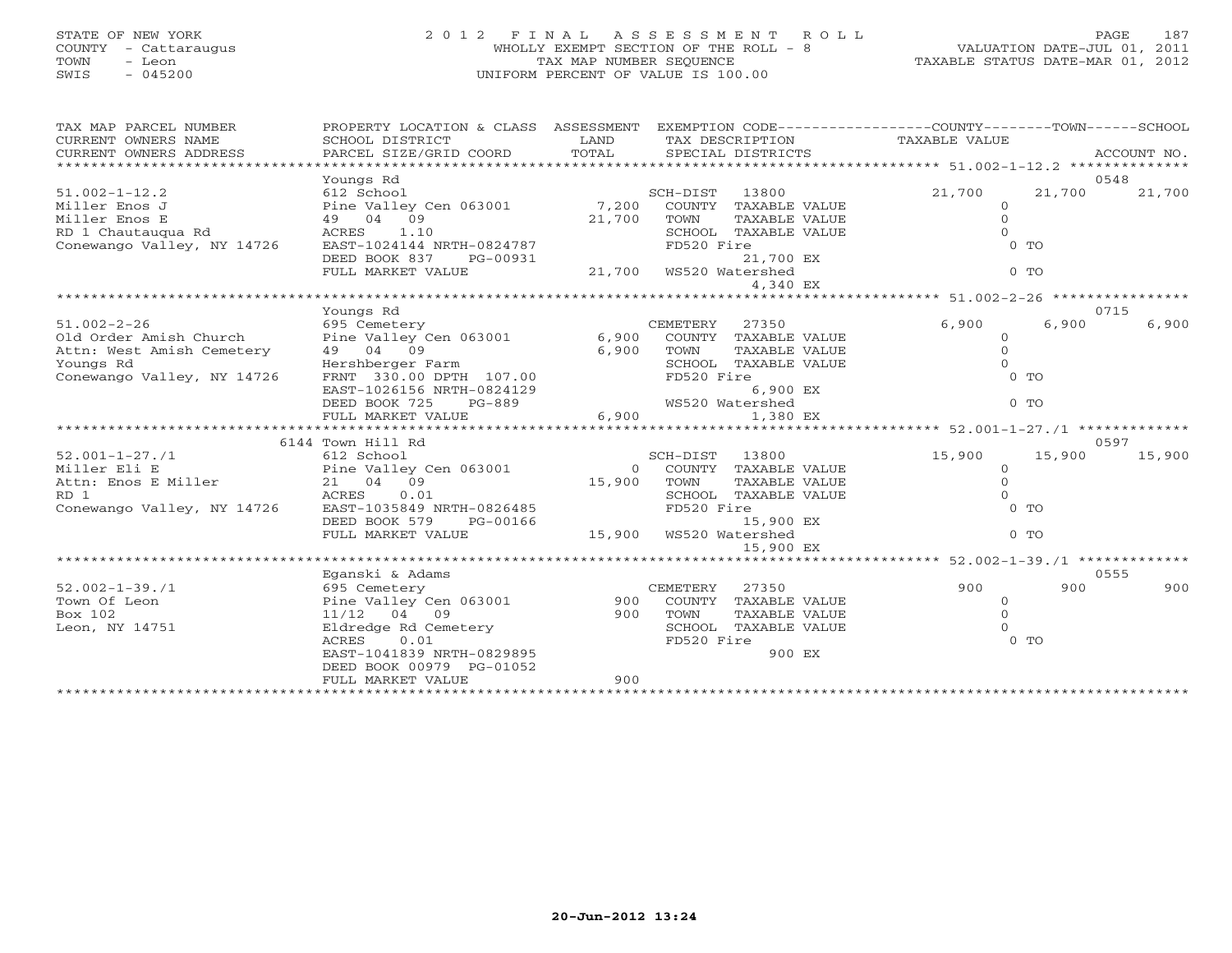|      | STATE OF NEW YORK    |  | 2012 FINAL ASSESSMENT ROLL            |  |                                  | PAGE                   | 188 |
|------|----------------------|--|---------------------------------------|--|----------------------------------|------------------------|-----|
|      | COUNTY - Cattaraugus |  | WHOLLY EXEMPT SECTION OF THE ROLL - 8 |  | VALUATION DATE-JUL 01, 2011      |                        |     |
| TOWN | – Leon               |  |                                       |  | TAXABLE STATUS DATE-MAR 01, 2012 |                        |     |
| SWIS | $-045200$            |  |                                       |  |                                  | RPS150/V04/L015        |     |
|      |                      |  | UNIFORM PERCENT OF VALUE IS 100.00    |  |                                  | CURRENT DATE 6/20/2012 |     |
|      |                      |  | ROLL SUB SECTION- - TOTALS            |  |                                  |                        |     |

| CODE       | DISTRICT NAME   | TOTAL<br>PARCELS | EXTENSTON<br>TYPE.  | <b>EXTENSION</b><br>VALUE | AD VALOREM<br>VALUE | <b>EXEMPT</b><br>AMOUNT | <b>TAXABLE</b><br>VALUE |
|------------|-----------------|------------------|---------------------|---------------------------|---------------------|-------------------------|-------------------------|
| FD520 Fire | WS520 Watershed |                  | 21 TOTAL<br>8 TOTAL |                           | 1436,800<br>86,480  | 1430,100<br>86,480      | 6,700                   |

#### \*\*\* S C H O O L D I S T R I C T S U M M A R Y \*\*\*

| CODE             | DISTRICT NAME                          | TOTAL<br>PARCELS | ASSESSED<br>LAND  | ASSESSED<br>TOTAL   | EXEMPT<br>AMOUNT    | TOTAL<br>TAXABLE | STAR<br>AMOUNT | STAR<br>TAXABLE |
|------------------|----------------------------------------|------------------|-------------------|---------------------|---------------------|------------------|----------------|-----------------|
| 046402<br>063001 | Catt-LV Central<br>Pine Valley Central | 17               | 21,700<br>146,400 | 210,800<br>1226,000 | 210,800<br>1226,000 |                  |                |                 |
|                  | SUB-TOTAL                              | 21               | 168,100           | 1436,800            | 1436,800            |                  |                |                 |
|                  | TOTAL                                  | 21               | 168,100           | 1436,800            | 1436,800            |                  |                |                 |

#### \*\*\* S Y S T E M C O D E S S U M M A R Y \*\*\*

### NO SYSTEM EXEMPTIONS AT THIS LEVEL

| CODE  | DESCRIPTION | TOTAL<br>PARCELS | COUNTY   | TOWN     | SCHOOL   |
|-------|-------------|------------------|----------|----------|----------|
| 13500 | TOWN-PROP   |                  | 380,500  | 380,500  | 380,500  |
| 13800 | SCH-DIST    |                  | 147,900  | 147,900  | 147,900  |
| 18020 | IND DEV     |                  | 6,700    | 6,700    | 6,700    |
| 25110 | RELIGIOUS   |                  | 197,900  | 197,900  | 197,900  |
| 25300 | NON-PROFIT  |                  | 312,000  | 312,000  | 312,000  |
| 26400 | FIRE-DEPT   |                  | 345,200  | 345,200  | 345,200  |
| 27350 | CEMETERY    |                  | 46,600   | 46,600   | 46,600   |
|       | TOTAL       | 21               | 1436,800 | 1436,800 | 1436,800 |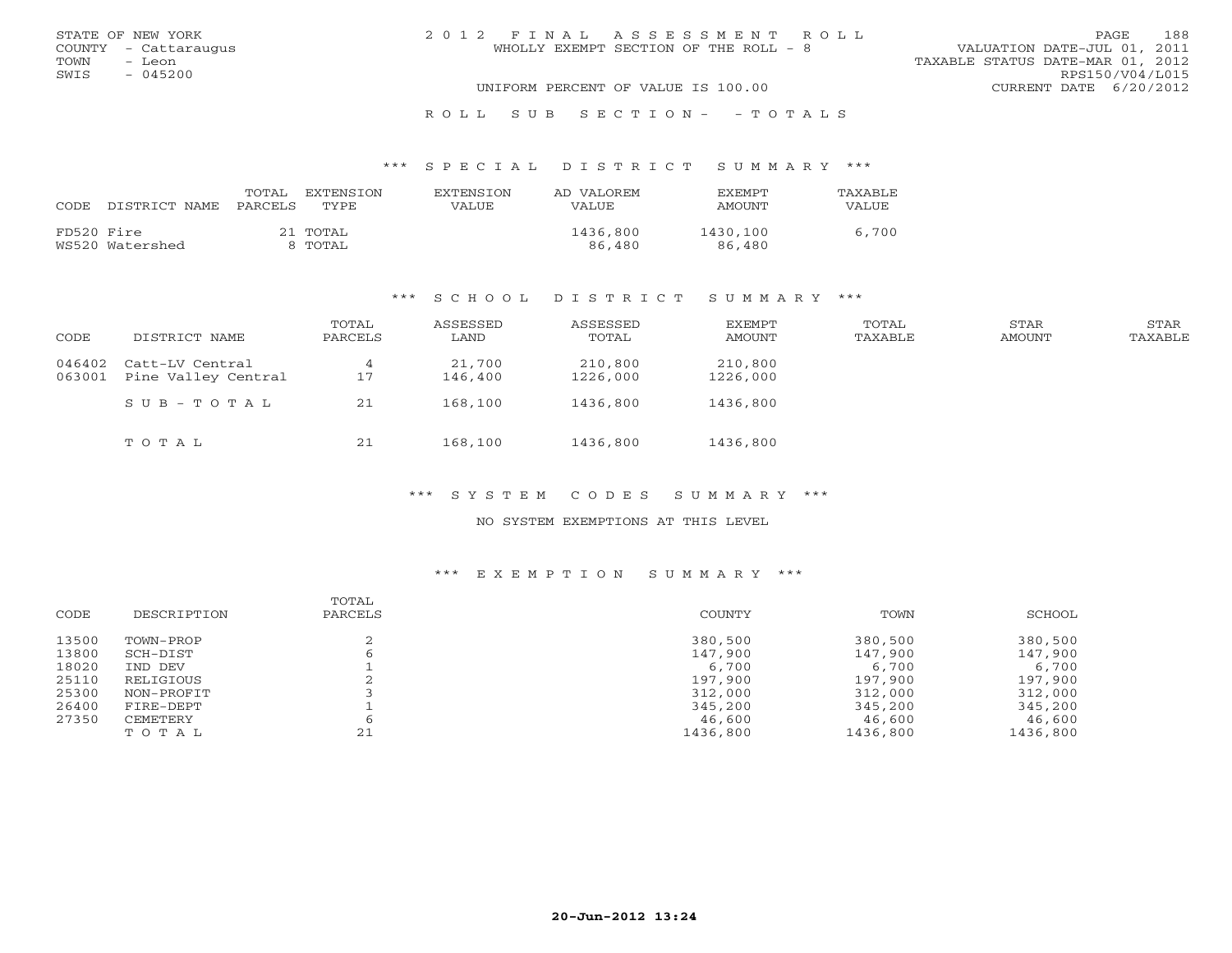| STATE OF NEW YORK    | 2012 FINAL ASSESSMENT ROLL            | 189<br>PAGE                      |
|----------------------|---------------------------------------|----------------------------------|
| COUNTY - Cattaraugus | WHOLLY EXEMPT SECTION OF THE ROLL - 8 | VALUATION DATE-JUL 01, 2011      |
| TOWN<br>– Leon       |                                       | TAXABLE STATUS DATE-MAR 01, 2012 |
| SWIS<br>$-045200$    |                                       | RPS150/V04/L015                  |
|                      | UNIFORM PERCENT OF VALUE IS 100.00    | CURRENT DATE 6/20/2012           |
|                      | ROLL SUB SECTION- - TOTALS            |                                  |

| ROLL       |          | <b>TOTA1</b> |           |                   | <b>XABLF</b> | AXABLE | TAXABLE | <b>CHLAT</b><br>י בתיכו |
|------------|----------|--------------|-----------|-------------------|--------------|--------|---------|-------------------------|
| <b>SEC</b> | DTION    | PARCELS      | LAND      | utal              | COUNTY       | TOWN   | COHOOT  |                         |
|            | . דרו די | <u>_</u>     | 100<br>68 | 800<br>$\sqrt{2}$ |              |        |         |                         |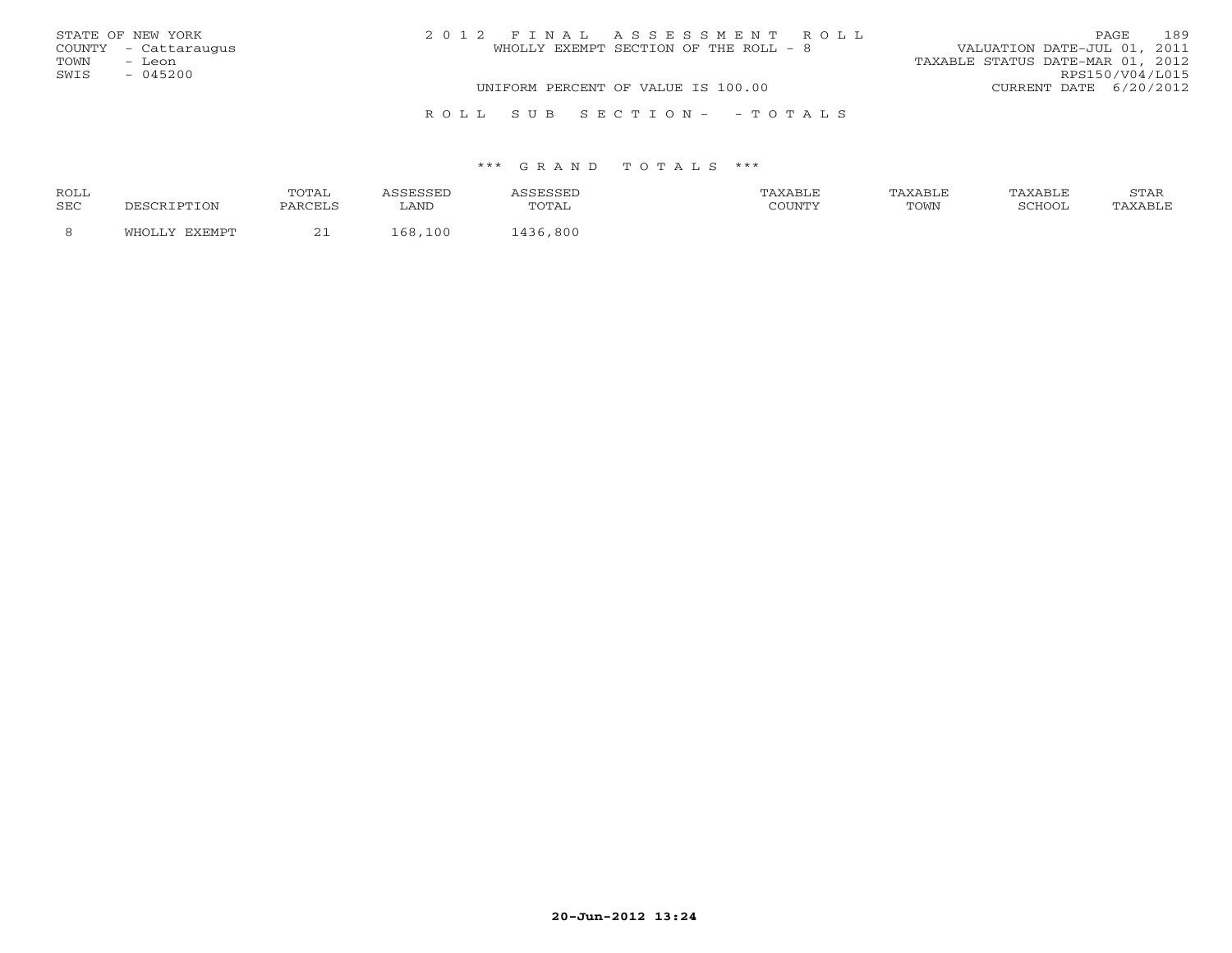|      | STATE OF NEW YORK    | 2012 FINAL ASSESSMENT ROLL |                                       |                                  |                        | PAGE. | 190 |
|------|----------------------|----------------------------|---------------------------------------|----------------------------------|------------------------|-------|-----|
|      | COUNTY - Cattaraugus |                            | WHOLLY EXEMPT SECTION OF THE ROLL - 8 | VALUATION DATE-JUL 01, 2011      |                        |       |     |
| TOWN | - Leon               |                            |                                       | TAXABLE STATUS DATE-MAR 01, 2012 |                        |       |     |
| SWIS | $-045200$            |                            | UNIFORM PERCENT OF VALUE IS 100.00    |                                  | RPS150/V04/L015        |       |     |
|      |                      |                            |                                       |                                  | CURRENT DATE 6/20/2012 |       |     |
|      |                      |                            |                                       |                                  |                        |       |     |

#### R O L L S E C T I O N T O T A L S

#### \*\*\* S P E C I A L D I S T R I C T S U M M A R Y \*\*\*

| CODE       | DISTRICT NAME   | TOTAL<br>PARCELS | EXTENSTON<br>TYPE   | <b>EXTENSION</b><br>VALUE | AD VALOREM<br>VALUE | <b>EXEMPT</b><br>AMOUNT | <b>TAXABLE</b><br>VALUE |
|------------|-----------------|------------------|---------------------|---------------------------|---------------------|-------------------------|-------------------------|
| FD520 Fire | WS520 Watershed |                  | 21 TOTAL<br>8 TOTAL |                           | 1436,800<br>86,480  | 1430,100<br>86,480      | 6,700                   |

#### \*\*\* S C H O O L D I S T R I C T S U M M A R Y \*\*\*

| CODE             | DISTRICT NAME                          | TOTAL<br>PARCELS | ASSESSED<br>LAND  | ASSESSED<br>TOTAL   | EXEMPT<br>AMOUNT    | TOTAL<br>TAXABLE | STAR<br><b>AMOUNT</b> | STAR<br>TAXABLE |
|------------------|----------------------------------------|------------------|-------------------|---------------------|---------------------|------------------|-----------------------|-----------------|
| 046402<br>063001 | Catt-LV Central<br>Pine Valley Central | 17               | 21,700<br>146,400 | 210,800<br>1226,000 | 210,800<br>1226,000 |                  |                       |                 |
|                  | SUB-TOTAL                              | 21               | 168,100           | 1436,800            | 1436,800            |                  |                       |                 |
|                  | TOTAL                                  | 21               | 168,100           | 1436,800            | 1436,800            |                  |                       |                 |

#### \*\*\* S Y S T E M C O D E S S U M M A R Y \*\*\*

### NO SYSTEM EXEMPTIONS AT THIS LEVEL

| CODE  | DESCRIPTION | TOTAL<br>PARCELS | COUNTY   | TOWN     | SCHOOL   |
|-------|-------------|------------------|----------|----------|----------|
| 13500 | TOWN-PROP   |                  | 380,500  | 380,500  | 380,500  |
| 13800 | SCH-DIST    |                  | 147,900  | 147,900  | 147,900  |
| 18020 | IND DEV     |                  | 6,700    | 6,700    | 6,700    |
| 25110 | RELIGIOUS   |                  | 197,900  | 197,900  | 197,900  |
| 25300 | NON-PROFIT  |                  | 312,000  | 312,000  | 312,000  |
| 26400 | FIRE-DEPT   |                  | 345,200  | 345,200  | 345,200  |
| 27350 | CEMETERY    |                  | 46,600   | 46,600   | 46,600   |
|       | TOTAL       | 21               | 1436,800 | 1436,800 | 1436,800 |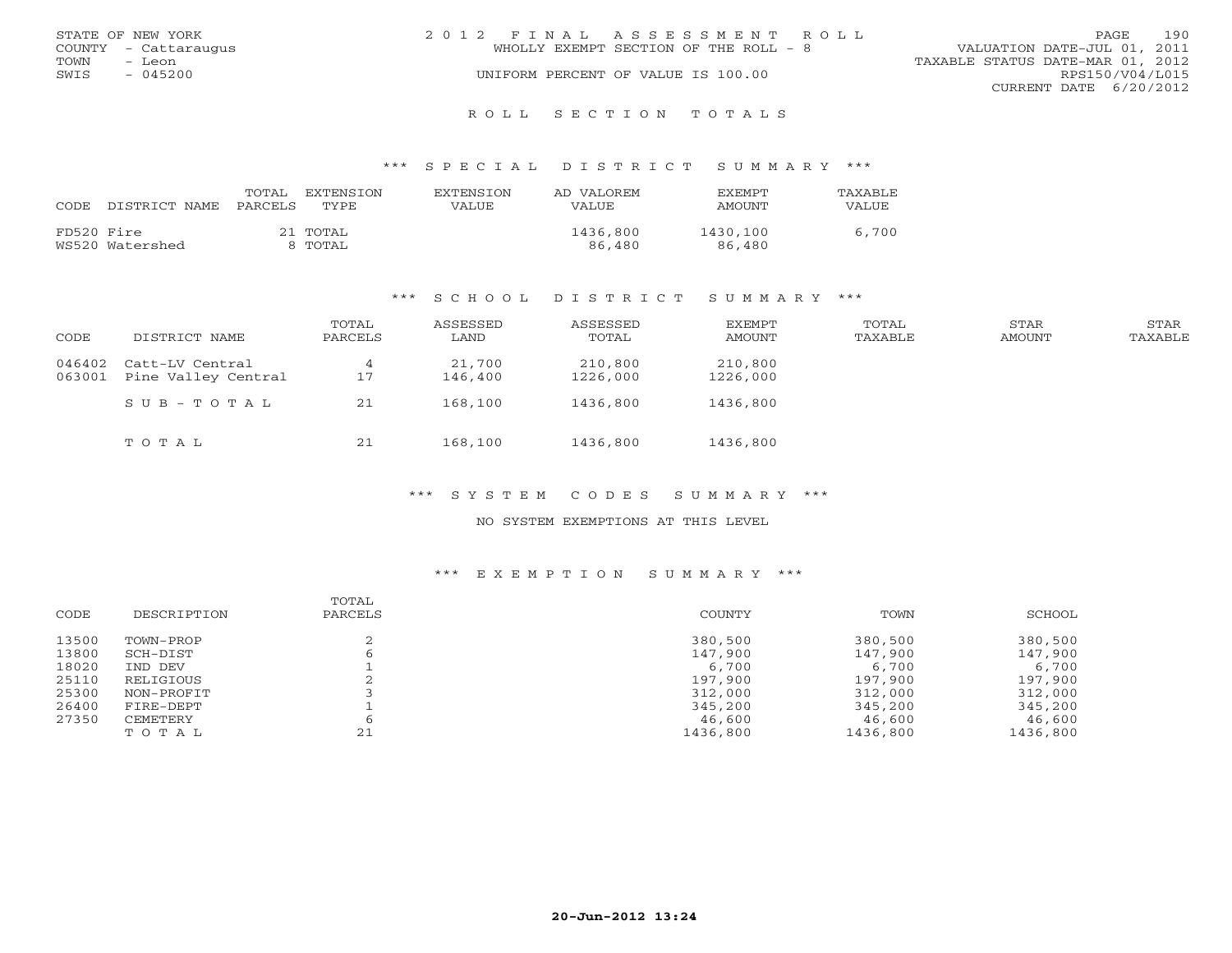|      | STATE OF NEW YORK    | 2012 FINAL ASSESSMENT ROLL            |  |                                  | <b>PAGE</b>     | 191 |
|------|----------------------|---------------------------------------|--|----------------------------------|-----------------|-----|
|      | COUNTY - Cattaraugus | WHOLLY EXEMPT SECTION OF THE ROLL - 8 |  | VALUATION DATE-JUL 01, 2011      |                 |     |
| TOWN | - Leon               |                                       |  | TAXABLE STATUS DATE-MAR 01, 2012 |                 |     |
| SWIS | $-045200$            | UNIFORM PERCENT OF VALUE IS 100.00    |  |                                  | RPS150/V04/L015 |     |
|      |                      |                                       |  | CURRENT DATE 6/20/2012           |                 |     |
|      |                      | ROLL SECTION TOTALS                   |  |                                  |                 |     |

| ROLL |          | TOTAL              |           |                          | TAXABLF |      | TAXABLE | $cm\pi$<br>ת בתוכ |
|------|----------|--------------------|-----------|--------------------------|---------|------|---------|-------------------|
| SEC  |          | PARCELS            | LAND      | $\cdot$ $\sim$<br>سدید ب | COUNTY  | TOWN | COHOOT  |                   |
|      | · ا—ا ۸، | $\sim$<br><u>_</u> | 100<br>68 | ,800<br>136              |         |      |         |                   |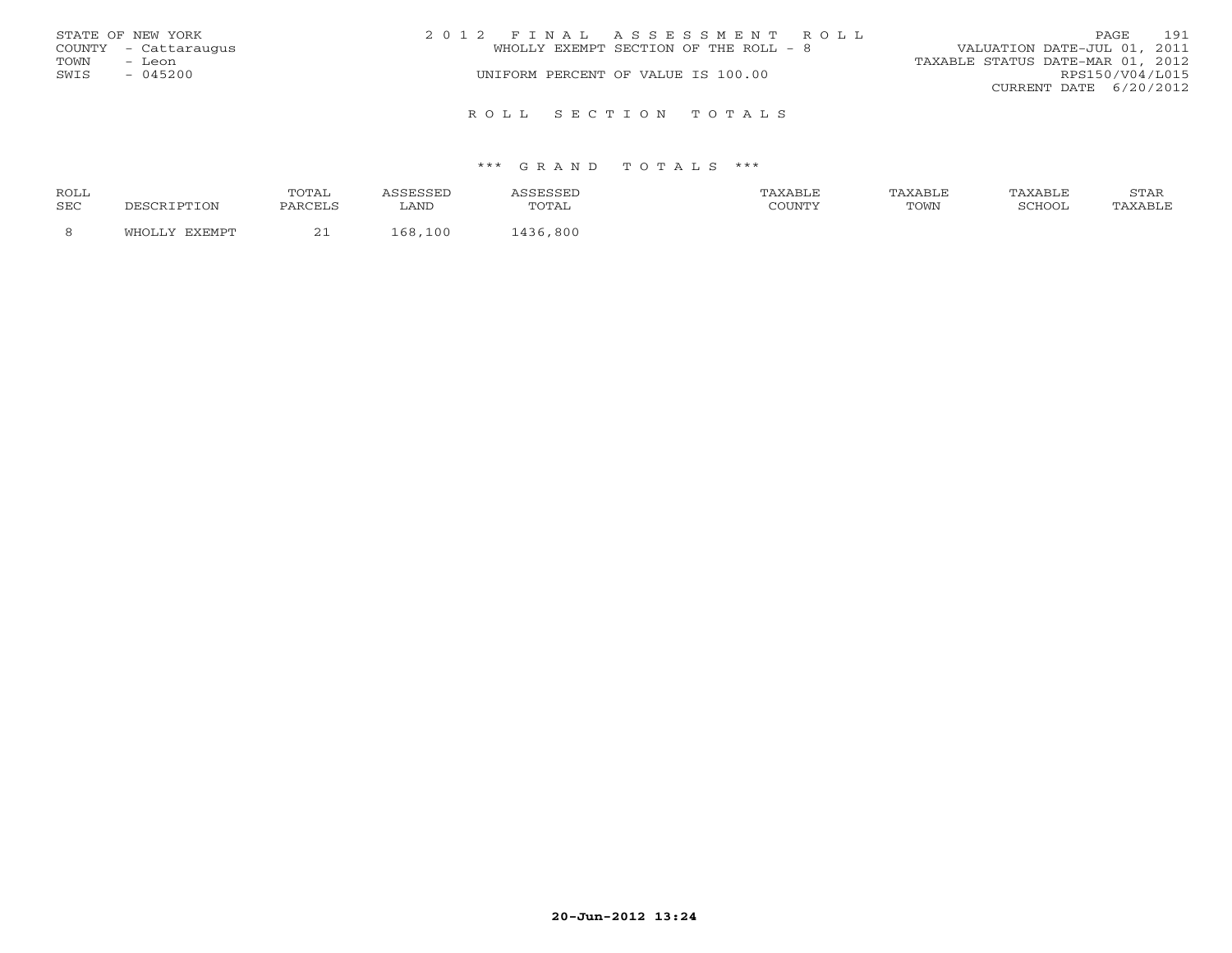| STATE OF NEW YORK    | 2012 FINAL ASSESSMENT ROLL         | 192<br>PAGE.                     |
|----------------------|------------------------------------|----------------------------------|
| COUNTY - Cattaraugus |                                    | VALUATION DATE-JUL 01, 2011      |
| TOWN<br>- Leon       | SWIS TOTALS                        | TAXABLE STATUS DATE-MAR 01, 2012 |
| $-045200$<br>SWIS    | UNIFORM PERCENT OF VALUE IS 100.00 | RPS150/V04/L015                  |
|                      |                                    | CURRENT DATE 6/20/2012           |
|                      |                                    |                                  |

| CODE       | DISTRICT NAME   | TOTAL<br>PARCELS | <b>EXTENSION</b><br>TYPE. | <b>EXTENSION</b><br>VALUE | AD VALOREM<br>VALUE | <b>FXFMPT</b><br>AMOUNT | TAXABLE<br>VALUE |
|------------|-----------------|------------------|---------------------------|---------------------------|---------------------|-------------------------|------------------|
| FD520 Fire |                 |                  | 800 TOTAL                 |                           | 56568,288           | 1430,100                | 55138,188        |
|            | LD520 Light     |                  | 83 TOTAL                  |                           | 4146,707            |                         | 4146.707         |
|            | WS520 Watershed |                  | 724 TOTAL                 |                           | 20018,736           | 106,420                 | 19912,316        |

#### \*\*\* S C H O O L D I S T R I C T S U M M A R Y \*\*\*

| CODE                       | DISTRICT NAME                                              | TOTAL<br>PARCELS | ASSESSED<br>LAND                 | ASSESSED<br>TOTAL                 | EXEMPT<br>AMOUNT               | TOTAL<br>TAXABLE                  | STAR<br>AMOUNT                 | STAR<br>TAXABLE                   |
|----------------------------|------------------------------------------------------------|------------------|----------------------------------|-----------------------------------|--------------------------------|-----------------------------------|--------------------------------|-----------------------------------|
| 046402<br>047601<br>063001 | Catt-LV Central<br>Randolph Central<br>Pine Valley Central | 70<br>17<br>713  | 1960,100<br>497,700<br>16811,630 | 5217,290<br>1841,366<br>49509,632 | 653,887<br>113,371<br>5891,719 | 4563,403<br>1727,995<br>43617,913 | 929,168<br>242,200<br>9700,465 | 3634,235<br>1485,795<br>33917,448 |
|                            | $S \cup B - T \cup T A L$                                  | 800              | 19269,430                        | 56568,288                         | 6658,977                       | 49909,311                         | 10871,833                      | 39037,478                         |
|                            | TOTAL                                                      | 800              | 19269,430                        | 56568,288                         | 6658,977                       | 49909,311                         | 10871,833                      | 39037,478                         |

#### \*\*\* S Y S T E M C O D E S S U M M A R Y \*\*\*

#### NO SYSTEM EXEMPTIONS AT THIS LEVEL

|             | TOTAL   |         |         |         |
|-------------|---------|---------|---------|---------|
| DESCRIPTION | PARCELS | COUNTY  | TOWN    | SCHOOL  |
| TOWN-PROP   |         | 380,500 | 380,500 | 380,500 |
| SCH-DIST    |         | 147,900 | 147,900 | 147,900 |
| IND DEV     |         | 6,700   | 6,700   | 6,700   |
| RELIGIOUS   |         | 197,900 | 197,900 | 197,900 |
| NON-PROFIT  |         | 312,000 | 312,000 | 312,000 |
| FIRE-DEPT   |         | 345,200 | 345,200 | 345,200 |
| CEMETERY    |         | 46,600  | 46,600  | 46,600  |
| VET C/T     |         | 400     | 400     |         |
| WVET C/T    |         | 95,475  | 95,475  |         |
| CVET C/T    | 26      | 474,075 | 474,075 |         |
|             |         |         |         |         |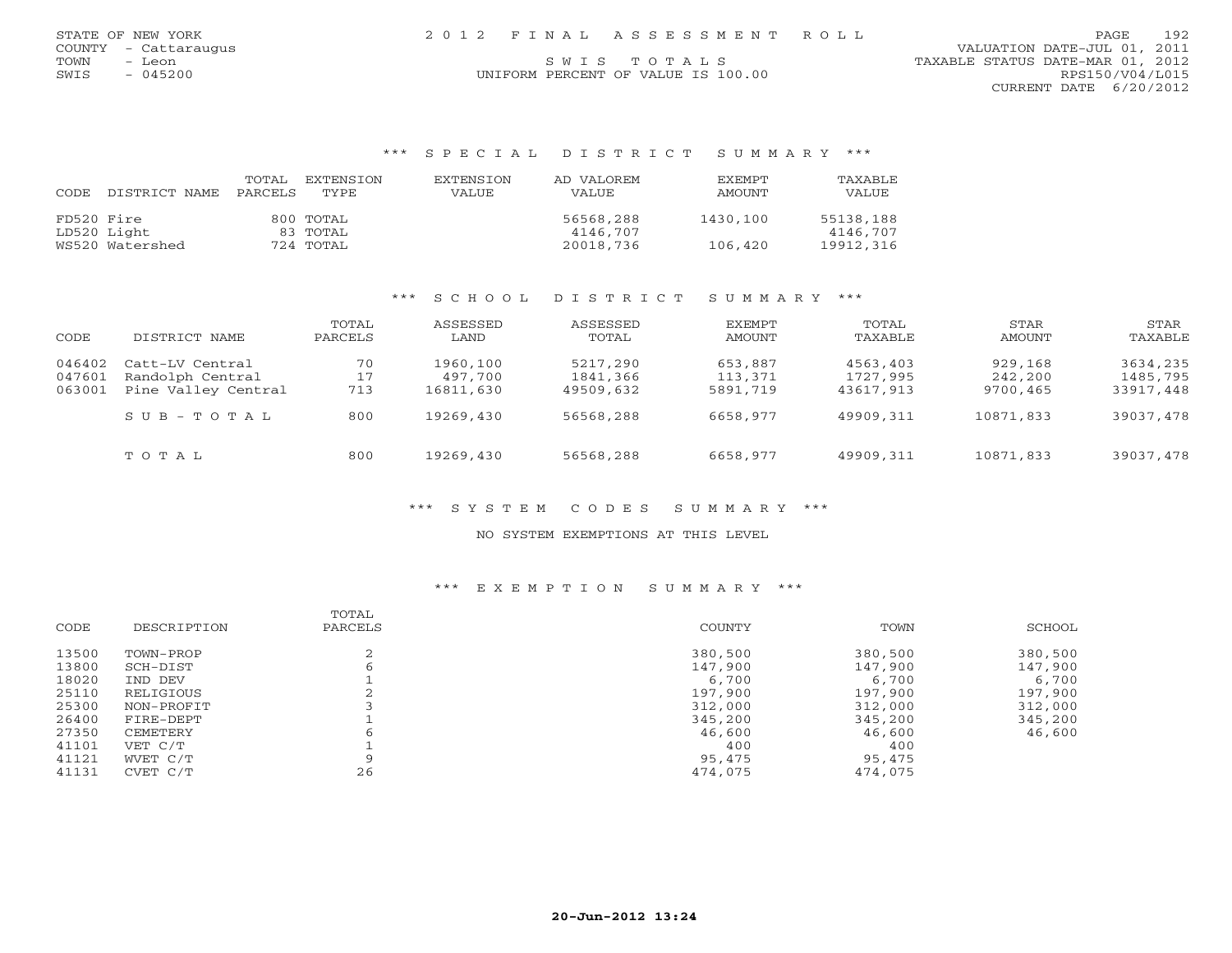| STATE OF NEW YORK    | 2012 FINAL ASSESSMENT ROLL         | 193<br>PAGE.                     |
|----------------------|------------------------------------|----------------------------------|
| COUNTY - Cattaraugus |                                    | VALUATION DATE-JUL 01, 2011      |
| TOWN<br>Leon         | SWIS TOTALS                        | TAXABLE STATUS DATE-MAR 01, 2012 |
| 045200<br>SWTS       | UNIFORM PERCENT OF VALUE IS 100.00 | RPS150/V04/L015                  |

8PS150/V04/L015 CURRENT DATE 6/20/2012

#### \*\*\* E X E M P T I O N S U M M A R Y \*\*\*

|       |             | TOTAL   |               |           |           |
|-------|-------------|---------|---------------|-----------|-----------|
| CODE  | DESCRIPTION | PARCELS | <b>COUNTY</b> | TOWN      | SCHOOL    |
| 41141 | DVET C/T    | 5       | 95,963        | 95,963    |           |
| 41400 | CLERGY      |         | 1,500         | 1,500     | 1,500     |
| 41700 | AG BLDG     | 41      | 1927, 475     | 1927, 475 | 1927, 475 |
| 41720 | AG DIST     | 89      | 1767,852      | 1767,852  | 1767,852  |
| 41730 | AG DISTOUT  | 17      | 277,292       | 277,292   | 277,292   |
| 41800 | AGED C/T/S  | 6       | 211,800       | 211,800   | 217,800   |
| 41801 | AGED C/T    | 13      | 338,435       | 338,435   |           |
| 41802 | AGED C      |         | 53,900        |           |           |
| 41805 | AGED C/S    |         | 31,982        |           | 31,982    |
| 41834 | SR STAR     | 70      |               |           | 3977,033  |
| 41844 | SR ST MH    | 2       |               |           | 70,000    |
| 41854 | RES STAR    | 226     |               |           | 6726,400  |
| 41864 | RES ST MH   |         |               |           | 98,400    |
| 42120 | TMP GHOUSE  |         | 116,000       | 116,000   | 116,000   |
| 47460 | FOREST/A74  |         | 789,520       | 789,520   | 789,520   |
| 47610 | BUS $C/T/S$ | 8       | 92,756        | 92,756    | 92,756    |
|       | TOTAL       | 553     | 7711,225      | 7625,343  | 17530,810 |

| <b>ROLL</b><br><b>SEC</b> | DESCRIPTION         | TOTAL<br>PARCELS | ASSESSED<br>LAND | ASSESSED<br>TOTAL | TAXABLE<br>COUNTY | TAXABLE<br>TOWN | TAXABLE<br>SCHOOL | STAR<br>TAXABLE |
|---------------------------|---------------------|------------------|------------------|-------------------|-------------------|-----------------|-------------------|-----------------|
|                           | TAXABLE             | 762              | 19101,330        | 52544,439         | 46270.014         | 46355,896       | 47322,262         | 36450,429       |
| 5                         | SPECIAL FRANCHISE   | 3                |                  | 410,847           | 410,847           | 410,847         | 410,847           | 410,847         |
| 6                         | UTILITIES & N.C.    | 14               |                  | 2176,202          | 2176,202          | 2176,202        | 2176,202          | 2176,202        |
| 8                         | WHOLLY EXEMPT       | 21               | 168,100          | 1436,800          |                   |                 |                   |                 |
| $\star$                   | <b>SUB</b><br>TOTAL | 800              | 19269,430        | 56568,288         | 48857,063         | 48942,945       | 49909,311         | 39037,478       |
| $***$                     | GRAND TOTAL         | 800              | 19269,430        | 56568,288         | 48857,063         | 48942,945       | 49909,311         | 39037,478       |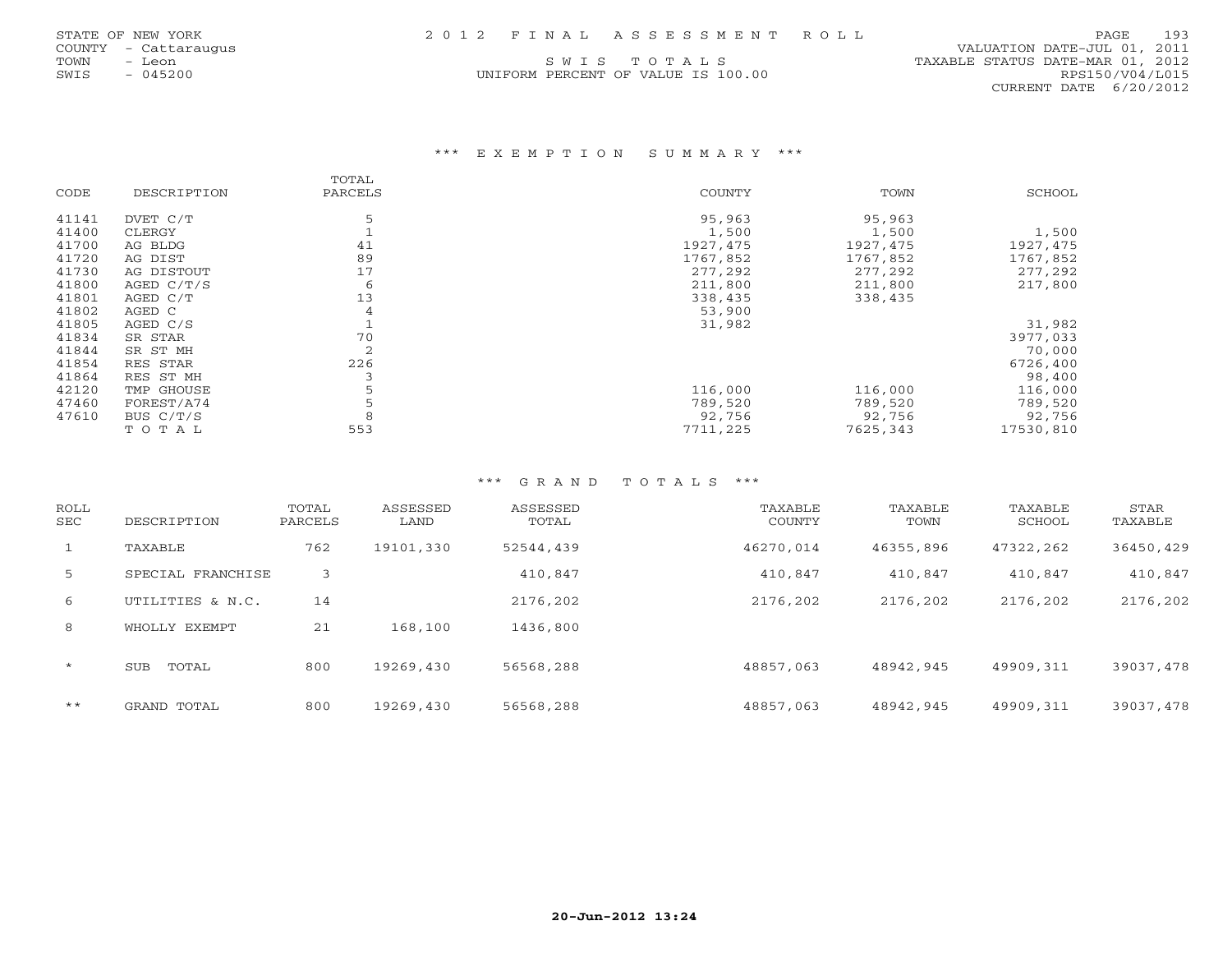| STATE OF NEW YORK    | 2012 FINAL ASSESSMENT ROLL         | 194<br>PAGE                      |
|----------------------|------------------------------------|----------------------------------|
| COUNTY - Cattaraugus | TOWN TOTALS                        | VALUATION DATE-JUL 01, 2011      |
| TOWN<br>- Leon       |                                    | TAXABLE STATUS DATE-MAR 01, 2012 |
| SWIS<br>- 0452       | UNIFORM PERCENT OF VALUE IS 100.00 | RPS150/V04/L015                  |
|                      |                                    | CURRENT DATE 6/20/2012           |

| CODE       | DISTRICT NAME   | TOTAL<br>PARCELS | EXTENSTON<br>TYPE. | EXTENSION<br>VALUE | AD VALOREM<br>VALUE | <b>FXFMPT</b><br>AMOUNT | TAXABLE<br>VALUE |
|------------|-----------------|------------------|--------------------|--------------------|---------------------|-------------------------|------------------|
| FD520 Fire |                 |                  | 800 TOTAL          |                    | 56568,288           | 1430,100                | 55138,188        |
|            | LD520 Light     |                  | 83 TOTAL           |                    | 4146,707            |                         | 4146,707         |
|            | WS520 Watershed |                  | 724 TOTAL          |                    | 20018,736           | 106,420                 | 19912,316        |

#### \*\*\* S C H O O L D I S T R I C T S U M M A R Y \*\*\*

| CODE                       | DISTRICT NAME                                              | TOTAL<br>PARCELS | ASSESSED<br>LAND                 | ASSESSED<br>TOTAL                 | EXEMPT<br>AMOUNT               | TOTAL<br>TAXABLE                  | STAR<br>AMOUNT                 | STAR<br>TAXABLE                   |
|----------------------------|------------------------------------------------------------|------------------|----------------------------------|-----------------------------------|--------------------------------|-----------------------------------|--------------------------------|-----------------------------------|
| 046402<br>047601<br>063001 | Catt-LV Central<br>Randolph Central<br>Pine Valley Central | 70<br>17<br>713  | 1960,100<br>497,700<br>16811,630 | 5217,290<br>1841,366<br>49509,632 | 653,887<br>113,371<br>5891,719 | 4563,403<br>1727,995<br>43617,913 | 929,168<br>242,200<br>9700,465 | 3634,235<br>1485,795<br>33917,448 |
|                            | $S \cup B - T \cup T A$                                    | 800              | 19269,430                        | 56568,288                         | 6658,977                       | 49909,311                         | 10871,833                      | 39037,478                         |
|                            | TOTAL                                                      | 800              | 19269,430                        | 56568,288                         | 6658,977                       | 49909,311                         | 10871,833                      | 39037,478                         |

#### \*\*\* S Y S T E M C O D E S S U M M A R Y \*\*\*

#### NO SYSTEM EXEMPTIONS AT THIS LEVEL

|       |             | TOTAL   |         |         |         |
|-------|-------------|---------|---------|---------|---------|
| CODE  | DESCRIPTION | PARCELS | COUNTY  | TOWN    | SCHOOL  |
| 13500 | TOWN-PROP   |         | 380,500 | 380,500 | 380,500 |
| 13800 | SCH-DIST    |         | 147,900 | 147,900 | 147,900 |
| 18020 | TND DEV     |         | 6,700   | 6,700   | 6,700   |
| 25110 | RELIGIOUS   |         | 197,900 | 197,900 | 197,900 |
| 25300 | NON-PROFIT  |         | 312,000 | 312,000 | 312,000 |
| 26400 | FIRE-DEPT   |         | 345,200 | 345,200 | 345,200 |
| 27350 | CEMETERY    |         | 46,600  | 46,600  | 46,600  |
| 41101 | VET C/T     |         | 400     | 400     |         |
| 41121 | WVET C/T    |         | 95,475  | 95,475  |         |
| 41131 | CVET C/T    | 26      | 474,075 | 474,075 |         |
|       |             |         |         |         |         |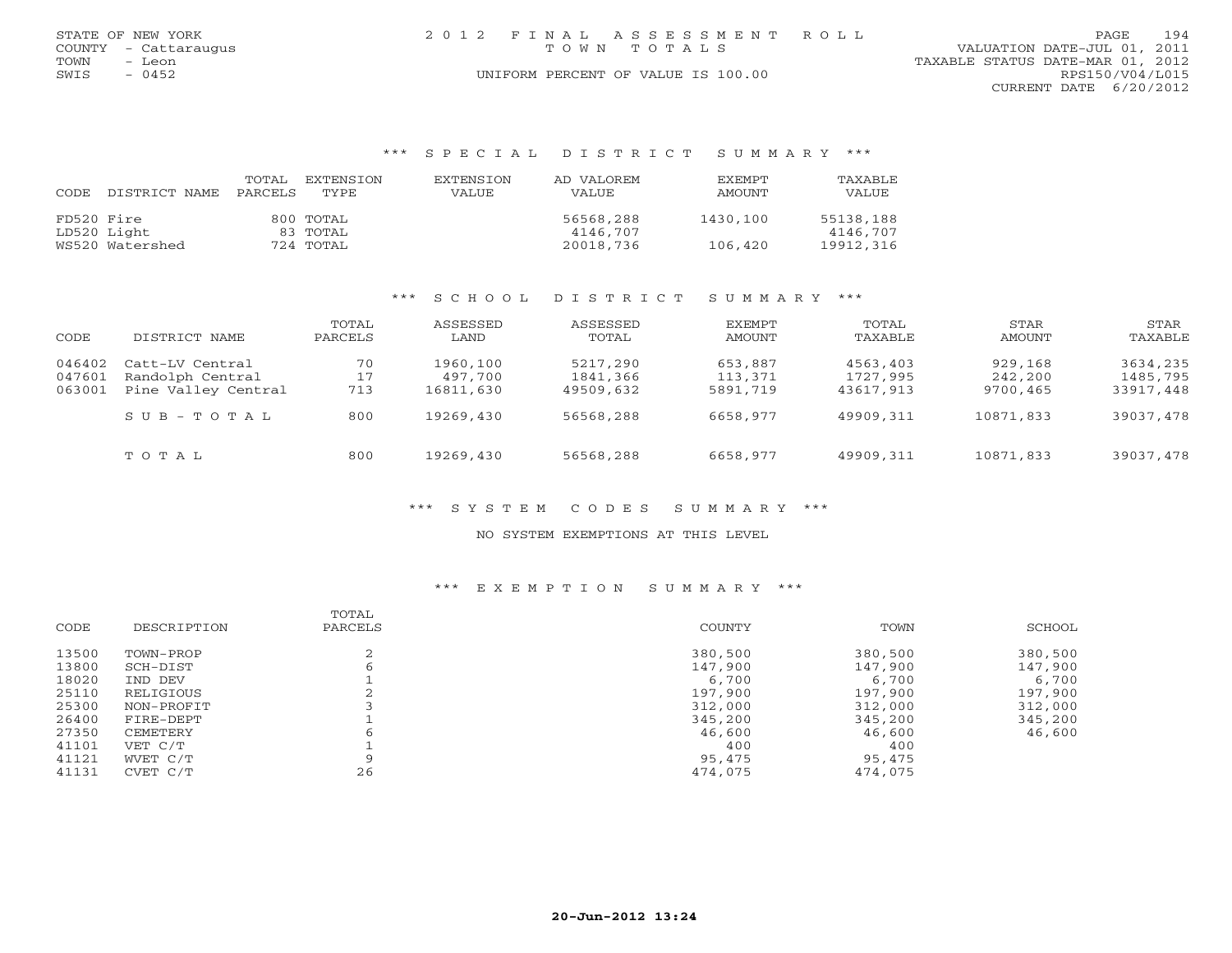|      | STATE OF NEW YORK    | 2012 FINAL ASSESSMENT ROLL         |                                  | PAGE            | 195 |
|------|----------------------|------------------------------------|----------------------------------|-----------------|-----|
|      | COUNTY - Cattaraugus | TOWN TOTALS                        | VALUATION DATE-JUL 01, 2011      |                 |     |
| TOWN | - Leon               |                                    | TAXABLE STATUS DATE-MAR 01, 2012 |                 |     |
| SWIS | $-0452$              | UNIFORM PERCENT OF VALUE IS 100.00 |                                  | RPS150/V04/L015 |     |
|      |                      |                                    | CURRENT DATE 6/20/2012           |                 |     |

#### \*\*\* E X E M P T I O N S U M M A R Y \*\*\*

|       |              | TOTAL          |           |          |           |
|-------|--------------|----------------|-----------|----------|-----------|
| CODE  | DESCRIPTION  | PARCELS        | COUNTY    | TOWN     | SCHOOL    |
| 41141 | DVET C/T     |                | 95,963    | 95,963   |           |
| 41400 | CLERGY       |                | 1,500     | 1,500    | 1,500     |
| 41700 | AG BLDG      | 41             | 1927, 475 | 1927,475 | 1927,475  |
| 41720 | AG DIST      | 89             | 1767,852  | 1767,852 | 1767,852  |
| 41730 | AG DISTOUT   | 17             | 277,292   | 277,292  | 277,292   |
| 41800 | AGED $C/T/S$ | 6              | 211,800   | 211,800  | 217,800   |
| 41801 | AGED C/T     | 13             | 338,435   | 338,435  |           |
| 41802 | AGED C       | 4              | 53,900    |          |           |
| 41805 | AGED C/S     |                | 31,982    |          | 31,982    |
| 41834 | SR STAR      | 70             |           |          | 3977,033  |
| 41844 | SR ST MH     | $\overline{2}$ |           |          | 70,000    |
| 41854 | RES STAR     | 226            |           |          | 6726,400  |
| 41864 | RES ST MH    |                |           |          | 98,400    |
| 42120 | TMP GHOUSE   |                | 116,000   | 116,000  | 116,000   |
| 47460 | FOREST/A74   |                | 789,520   | 789,520  | 789,520   |
| 47610 | BUS C/T/S    | 8              | 92,756    | 92,756   | 92,756    |
|       | TOTAL        | 553            | 7711,225  | 7625,343 | 17530,810 |

#### \*\*\* G R A N D T O T A L S \*\*\*

| ROLL<br>SEC | DESCRIPTION       | TOTAL<br>PARCELS | ASSESSED<br>LAND | ASSESSED<br>TOTAL | TAXABLE<br>COUNTY | TAXABLE<br>TOWN | TAXABLE<br>SCHOOL | STAR<br>TAXABLE |
|-------------|-------------------|------------------|------------------|-------------------|-------------------|-----------------|-------------------|-----------------|
|             | TAXABLE           | 762              | 19101,330        | 52544,439         | 46270.014         | 46355,896       | 47322,262         | 36450,429       |
| 5           | SPECIAL FRANCHISE | 3                |                  | 410,847           | 410,847           | 410,847         | 410,847           | 410,847         |
| 6           | UTILITIES & N.C.  | 14               |                  | 2176,202          | 2176,202          | 2176,202        | 2176,202          | 2176,202        |
| 8           | WHOLLY EXEMPT     | 21               | 168,100          | 1436,800          |                   |                 |                   |                 |
| $\star$     | TOTAL<br>SUB      | 800              | 19269,430        | 56568,288         | 48857,063         | 48942,945       | 49909,311         | 39037,478       |
| $* *$       | GRAND TOTAL       | 800              | 19269,430        | 56568,288         | 48857,063         | 48942,945       | 49909,311         | 39037,478       |

|            | *COPYRIGHT * * * * * * * * * * * * NEW YORK STATE REAL PROPERTY SYSTEM* * * * * * * * * * * * * * * * * * * |         |  |
|------------|-------------------------------------------------------------------------------------------------------------|---------|--|
|            | PROPRIETARY PROGRAM MATERIAL                                                                                |         |  |
|            |                                                                                                             |         |  |
| $^{\star}$ | THIS MATERIAL IS PROPRIETARY TO THE NEW YORK STATE OFFICE OF REAL PROPERTY SERVICES (OFFICE)                | $\star$ |  |
| $^{\star}$ | AND IS NOT TO BE REPRODUCED, USED OR DISCLOSED EXCEPT IN ACCORDANCE WITH PROGRAM LICENSE OR                 |         |  |
| $\star$    | UPON WRITTEN AUTHORIZATION OF THE NEW YORK STATE REAL PROPERTY INFORMATION SYSTEM SECTION OF                |         |  |
| $\star$    | THE OFFICE, SHERIDAN HOLLOW PLAZA, 16 SHERIDAN AVENUE, ALBANY, NEW YORK 12210-2714.                         |         |  |
|            |                                                                                                             |         |  |
|            | COPYRIGHT (C) 1999                                                                                          |         |  |
|            |                                                                                                             |         |  |

# **20-Jun-2012 13:24**